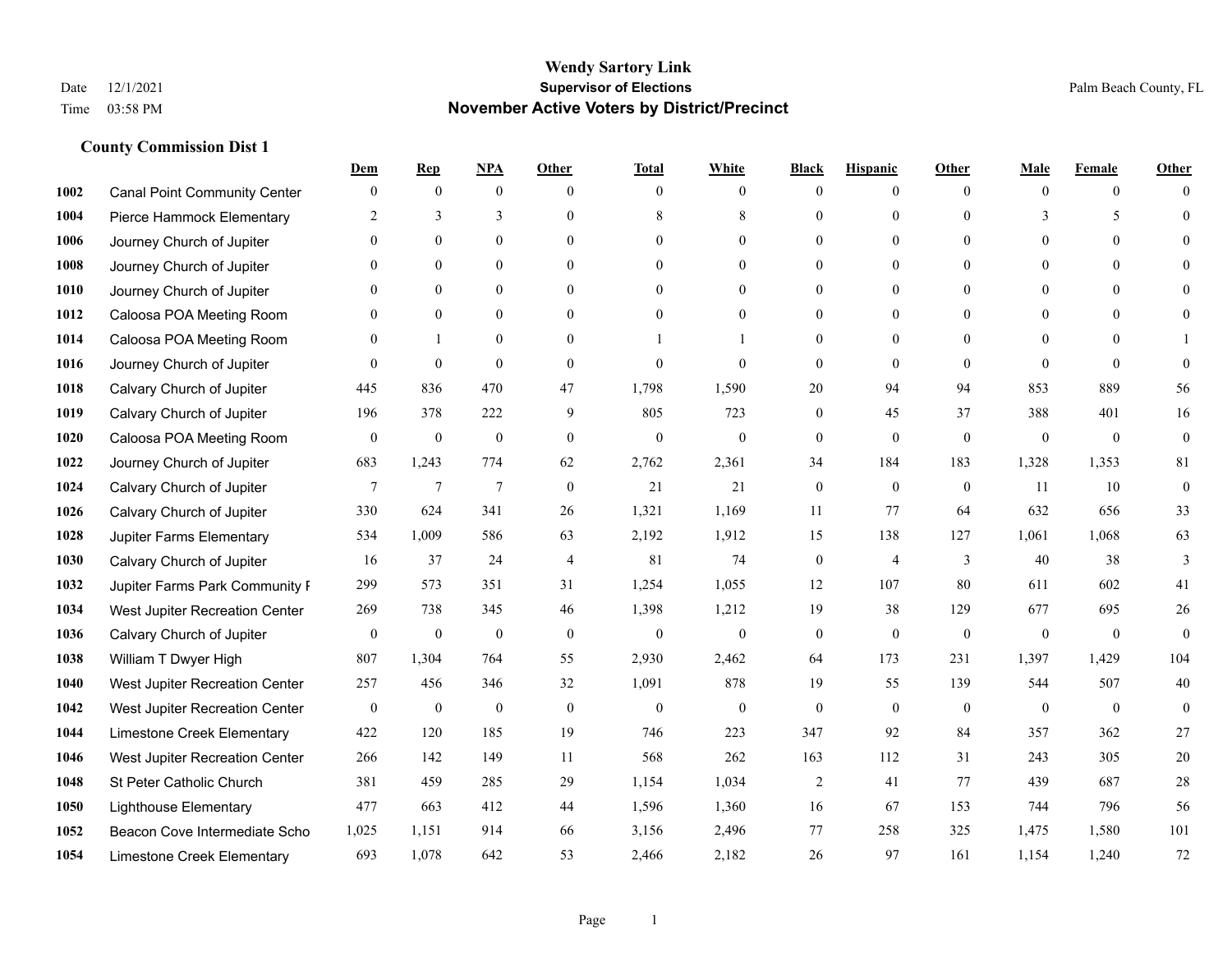|      |                                  | Dem              | <b>Rep</b>       | NPA              | <b>Other</b>   | <b>Total</b>     | <b>White</b>     | <b>Black</b>     | <b>Hispanic</b> | <b>Other</b>     | <b>Male</b>  | <b>Female</b> | <b>Other</b>     |
|------|----------------------------------|------------------|------------------|------------------|----------------|------------------|------------------|------------------|-----------------|------------------|--------------|---------------|------------------|
| 1056 | West Jupiter Recreation Center   | 538              | 577              | 538              | 40             | 1,693            | 1,362            | 74               | 128             | 129              | 744          | 893           | 56               |
| 1058 | St Peter Catholic Church         | 760              | 886              | 751              | 67             | 2,464            | 2,047            | 37               | 198             | 182              | 1,076        | 1,317         | 71               |
| 1060 | West Jupiter Recreation Center   | 72               | 99               | 70               | 4              | 245              | 202              | $\boldsymbol{0}$ | 23              | 20               | 99           | 130           | 16               |
| 1062 | <b>Harvest Community Church</b>  | 610              | 1,147            | 562              | 46             | 2,365            | 2,166            | 11               | 52              | 136              | 1,145        | 1,141         | 79               |
| 1064 | Jupiter Community Center         | 75               | 126              | 61               | 3              | 265              | 243              | $\boldsymbol{0}$ | 6               | 16               | 129          | 129           | $\overline{7}$   |
| 1066 | Jupiter Community Center         | $\boldsymbol{0}$ | $\boldsymbol{0}$ | $\boldsymbol{0}$ | $\overline{0}$ | $\boldsymbol{0}$ | $\boldsymbol{0}$ | $\mathbf{0}$     | $\mathbf{0}$    | $\boldsymbol{0}$ | $\mathbf{0}$ | $\mathbf{0}$  | $\boldsymbol{0}$ |
| 1068 | Jupiter Community Center         | 579              | 758              | 594              | 47             | 1,978            | 1,637            | 26               | 192             | 123              | 918          | 1,000         | 60               |
| 1070 | Jupiter Community Center         | 57               | 66               | 91               | $\overline{4}$ | 218              | 171              | 1                | 40              | 6                | 113          | 97            | 8                |
| 1072 | Jerry Thomas Elementary          | 725              | 1,073            | 697              | 68             | 2,563            | 2,226            | 28               | 166             | 143              | 1,219        | 1,275         | 69               |
| 1074 | Independence Middle              | 777              | 1,157            | 848              | 90             | 2,872            | 2,413            | 20               | 192             | 247              | 1,283        | 1,496         | 93               |
| 1075 | Martinique Clubhouse             | 246              | 370              | 236              | 20             | 872              | 749              | 11               | 54              | 58               | 392          | 449           | 31               |
| 1076 | The Island Clubhouse             | 605              | 782              | 580              | 73             | 2,040            | 1,689            | 50               | 140             | 161              | 1,001        | 972           | 67               |
| 1078 | First Baptist Church Teq         | 346              | 887              | 384              | 22             | 1,639            | 1,536            | 3                | 42              | 58               | 792          | 811           | 36               |
| 1080 | First Baptist Church Teq         | 92               | 146              | 78               | $\overline{4}$ | 320              | 295              | $\boldsymbol{0}$ | 9               | 16               | 163          | 147           | $10\,$           |
| 1082 | First Baptist Church Teq         | 70               | 141              | 87               | 8              | 306              | 282              | 1                | 12              | 11               | 143          | 154           | 9                |
| 1084 | First Baptist Church Teq         | 12               | 52               | 10               | $\overline{0}$ | 74               | 71               | $\mathbf{1}$     | $\mathbf{0}$    | 2                | 37           | 36            | 1                |
| 1088 | First Baptist Church Teq         | 10               | 42               | 20               | $\mathbf{0}$   | 72               | 63               | $\boldsymbol{0}$ | 3               | 6                | 36           | 35            | $\mathbf{1}$     |
| 1094 | First Baptist Church Teq         | 578              | 879              | 536              | 39             | 2,032            | 1,824            | 9                | 81              | 118              | 918          | 1,064         | 50               |
| 1096 | First Baptist Church Teq         | 49               | 72               | 37               | $\mathbf{0}$   | 158              | 128              | 8                | 13              | 9                | 78           | 76            | $\overline{4}$   |
| 1098 | Riverside Improvement            | 253              | 456              | 267              | 21             | 997              | 892              | $\sqrt{6}$       | 44              | 55               | 457          | 508           | 32               |
| 1100 | Jupiter Elementary               | 398              | 451              | 363              | 33             | 1,245            | 949              | 17               | 199             | 80               | 604          | 596           | 45               |
| 1102 | Jupiter High                     | 691              | 909              | 668              | 68             | 2,336            | 1,866            | 58               | 202             | 210              | 1,038        | 1,225         | 73               |
| 1104 | Jupiter Branch Library           | 450              | 570              | 448              | 30             | 1,498            | 1,216            | 36               | 140             | 106              | 649          | 805           | $44\,$           |
| 1106 | Jupiter Middle                   | 322              | 490              | 390              | 38             | 1,240            | 1,049            | 17               | 77              | 97               | 586          | 614           | $40\,$           |
| 1108 | Newhaven Clubhouse               | 559              | 710              | 535              | 61             | 1,865            | 1,606            | 25               | 100             | 134              | 827          | 977           | 61               |
| 1110 | <b>Tequesta Council Chambers</b> | 102              | 123              | 97               | 3              | 325              | 285              | 4                | 20              | 16               | 149          | 167           | 9                |
| 1112 | <b>Tequesta Council Chambers</b> | 17               | 77               | 46               | 6              | 146              | 123              | 7                | 10              | 6                | 69           | 75            | $\overline{c}$   |
| 1114 | <b>Tequesta Council Chambers</b> | 113              | 306              | 140              | 14             | 573              | 549              | $\overline{0}$   | 5               | 19               | 255          | 307           | 11               |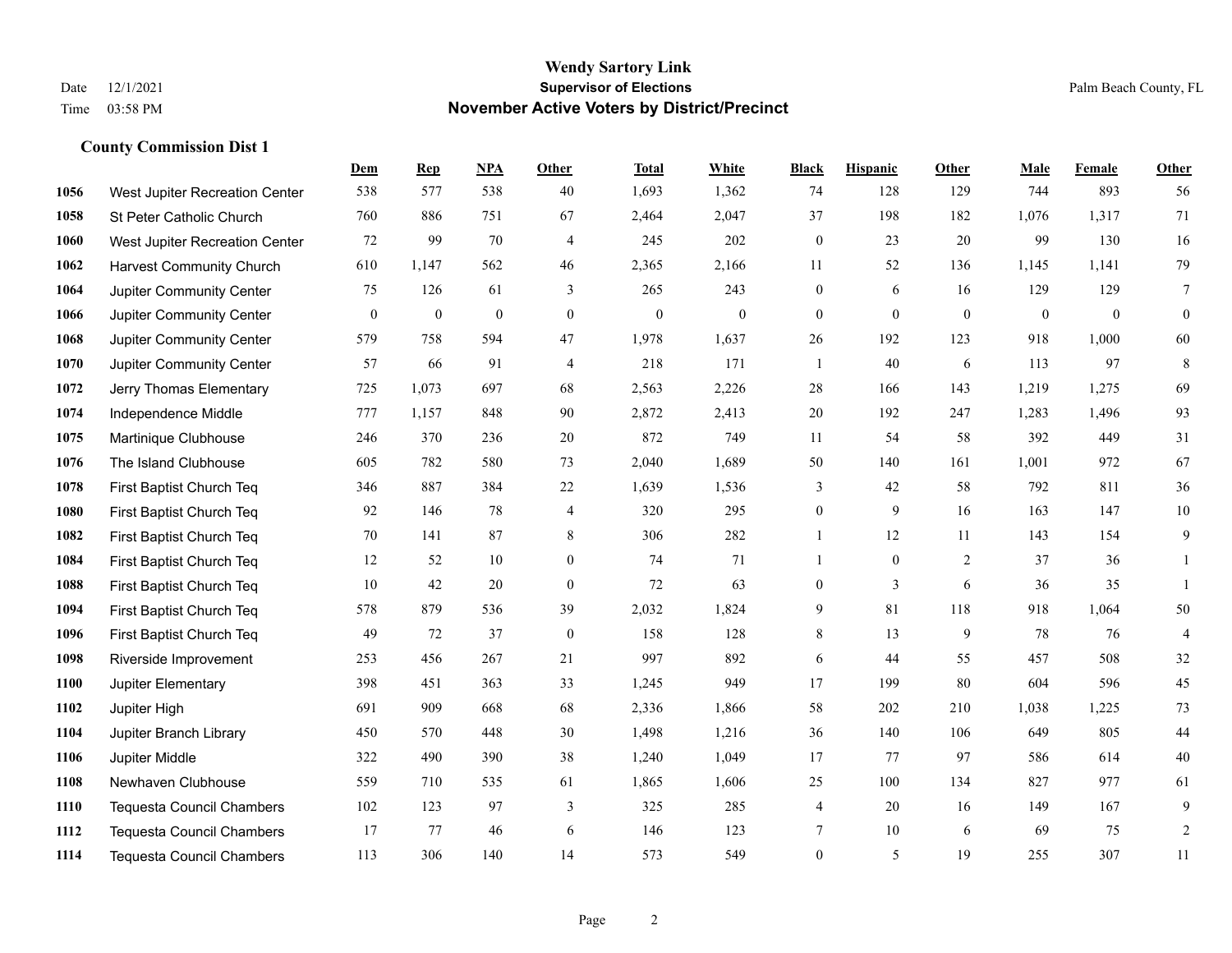|      |                                  | Dem            | <b>Rep</b>       | NPA              | <b>Other</b>   | <b>Total</b>   | <b>White</b>   | <b>Black</b>   | <b>Hispanic</b> | <b>Other</b> | <b>Male</b>    | <b>Female</b>  | <b>Other</b>   |
|------|----------------------------------|----------------|------------------|------------------|----------------|----------------|----------------|----------------|-----------------|--------------|----------------|----------------|----------------|
| 1116 | <b>Tequesta Council Chambers</b> | $\mathbf{0}$   | $\boldsymbol{0}$ | $\boldsymbol{0}$ | $\theta$       | $\mathbf{0}$   | $\overline{0}$ | $\overline{0}$ | $\overline{0}$  | $\theta$     | $\theta$       | $\overline{0}$ | $\theta$       |
| 1118 | <b>Tequesta Council Chambers</b> | 164            | 247              | 180              | 23             | 614            | 521            | 13             | 41              | 39           | 242            | 357            | 15             |
| 1120 | <b>Tequesta Council Chambers</b> | 73             | 243              | 107              | 16             | 439            | 411            | $\Omega$       | 9               | 19           | 205            | 226            | 8              |
| 1122 | Tequesta Council Chambers        | 37             | 87               | 37               | 3              | 164            | 155            | 0              | 1               | 8            | 81             | 80             | 3              |
| 1124 | Riverside Improvement            | $\theta$       | 2                | $\mathbf{0}$     | $\theta$       | $\overline{2}$ | $\overline{2}$ | 0              | $\overline{0}$  | $\theta$     | $\overline{1}$ | $\overline{1}$ | $\Omega$       |
| 1126 | PBC Fire Rescue #18              | 404            | 919              | 467              | 48             | 1,838          | 1,721          | 8              | 38              | 71           | 836            | 973            | 29             |
| 1128 | Jupiter Inlet Colony Admin Bldg  | 69             | 219              | 90               | 15             | 393            | 362            | $\overline{0}$ | 5               | 26           | 178            | 207            | 8              |
| 1130 | PBC Fire Rescue #18              |                | 2                | $\mathbf{1}$     | $\theta$       | 4              | 4              | $\theta$       | $\overline{0}$  | $\Omega$     | 2              |                |                |
| 1132 | PBC Fire Rescue #18              | $\theta$       | $\overline{3}$   |                  | $\theta$       |                | 4              | 0              | $\overline{0}$  | $\theta$     | $\overline{2}$ | 2              | $\Omega$       |
| 1134 | PBC Fire Rescue #18              | $\theta$       | $\theta$         | $\theta$         | $\theta$       | $\theta$       | $\overline{0}$ | $\overline{0}$ | $\overline{0}$  | $\theta$     | $\Omega$       | $\theta$       | $\theta$       |
| 1136 | 1st UM Church of Jup-Teq         | 574            | 984              | 631              | 64             | 2,253          | 2,092          | 11             | 52              | 98           | 976            | 1,218          | 59             |
| 1138 | Grace Immanuel Bible Church      | 221            | 822              | 365              | 33             | 1,441          | 1,371          | $\overline{0}$ | 13              | 57           | 614            | 795            | 32             |
| 1140 | Club at Admirals Cove            | 287            | 542              | 305              | 23             | 1,157          | 1,065          | 6              | 21              | 65           | 550            | 588            | 19             |
| 1142 | 1st UM Church of Jup-Teq         | 278            | 594              | 360              | 38             | 1,270          | 1,178          | 5              | 22              | 65           | 602            | 635            | 33             |
| 1144 | 1st UM Church of Jup-Teq         | 522            | 804              | 506              | 35             | 1,867          | 1,725          | 5              | 30              | 107          | 855            | 958            | 54             |
| 1146 | Newhaven Clubhouse               | 15             | 34               | $\,$ 8 $\,$      | $\overline{1}$ | 58             | 52             | $\overline{0}$ | $\mathbf{1}$    | 5            | 29             | 28             | $\mathbf{1}$   |
| 1148 | <b>Oceanview Methodist</b>       | 385            | 544              | 393              | 45             | 1,367          | 1,248          | 6              | 31              | 82           | 594            | 732            | 41             |
| 1150 | Oceanview Methodist              | $\mathbf{0}$   | $\mathbf{0}$     | $\boldsymbol{0}$ | $\mathbf{0}$   | $\mathbf{0}$   | 0              | 0              | $\overline{0}$  | $\theta$     | $\theta$       | $\theta$       | $\overline{0}$ |
| 1152 | Oceanview Methodist              | 42             | 66               | 53               | 8              | 169            | 160            | $\overline{0}$ | $\overline{2}$  | $\tau$       | 79             | 86             | $\overline{4}$ |
| 1154 | Holy Spirit Lutheran             | 137            | 298              | 131              | 18             | 584            | 522            | 3              | 28              | 31           | 275            | 289            | 20             |
| 1156 | Holy Spirit Lutheran             | $\theta$       | 2                | $\theta$         | $\theta$       | 2              | $\overline{2}$ | $\Omega$       | $\overline{0}$  | $\Omega$     | $\overline{1}$ |                | $\Omega$       |
| 1158 | Holy Spirit Lutheran             | $\overline{0}$ | $\mathbf{1}$     |                  | $\overline{0}$ | $\overline{c}$ | $\mathbf{1}$   | 0              | 1               | $\theta$     |                |                | 0              |
| 1160 | Holy Spirit Lutheran             |                | $\mathbf{0}$     |                  | $\overline{0}$ | $\overline{2}$ | $\overline{2}$ | 0              | $\overline{0}$  | $\theta$     |                |                | 0              |
| 1162 | Holy Spirit Lutheran             | 2              | $\overline{4}$   | 5                | $\overline{2}$ | 13             | 13             | $\Omega$       | $\Omega$        | $\theta$     | 6              | $\tau$         | 0              |
| 1164 | Club at Admirals Cove            | 26             | 157              | 68               | 5              | 256            | 230            | 3              | $\overline{4}$  | 19           | 128            | 120            | 8              |
| 1166 | Holy Spirit Lutheran             | 7              | 23               | 12               | $\overline{0}$ | 42             | 35             | 0              | 2               | 5            | 18             | 24             | 0              |
| 1168 | Holy Spirit Lutheran             | 0              | $\mathbf{0}$     | $\mathbf{0}$     | $\theta$       | $\theta$       | $\overline{0}$ | $\theta$       | $\overline{0}$  | $\theta$     | $\theta$       | $\theta$       | 0              |
| 1170 | Caloosa POA Meeting Room         | $\Omega$       | $\Omega$         | $\Omega$         | $\Omega$       | $\Omega$       | $\Omega$       | $\Omega$       | $\Omega$        | $\Omega$     | $\Omega$       | $\Omega$       | $\overline{0}$ |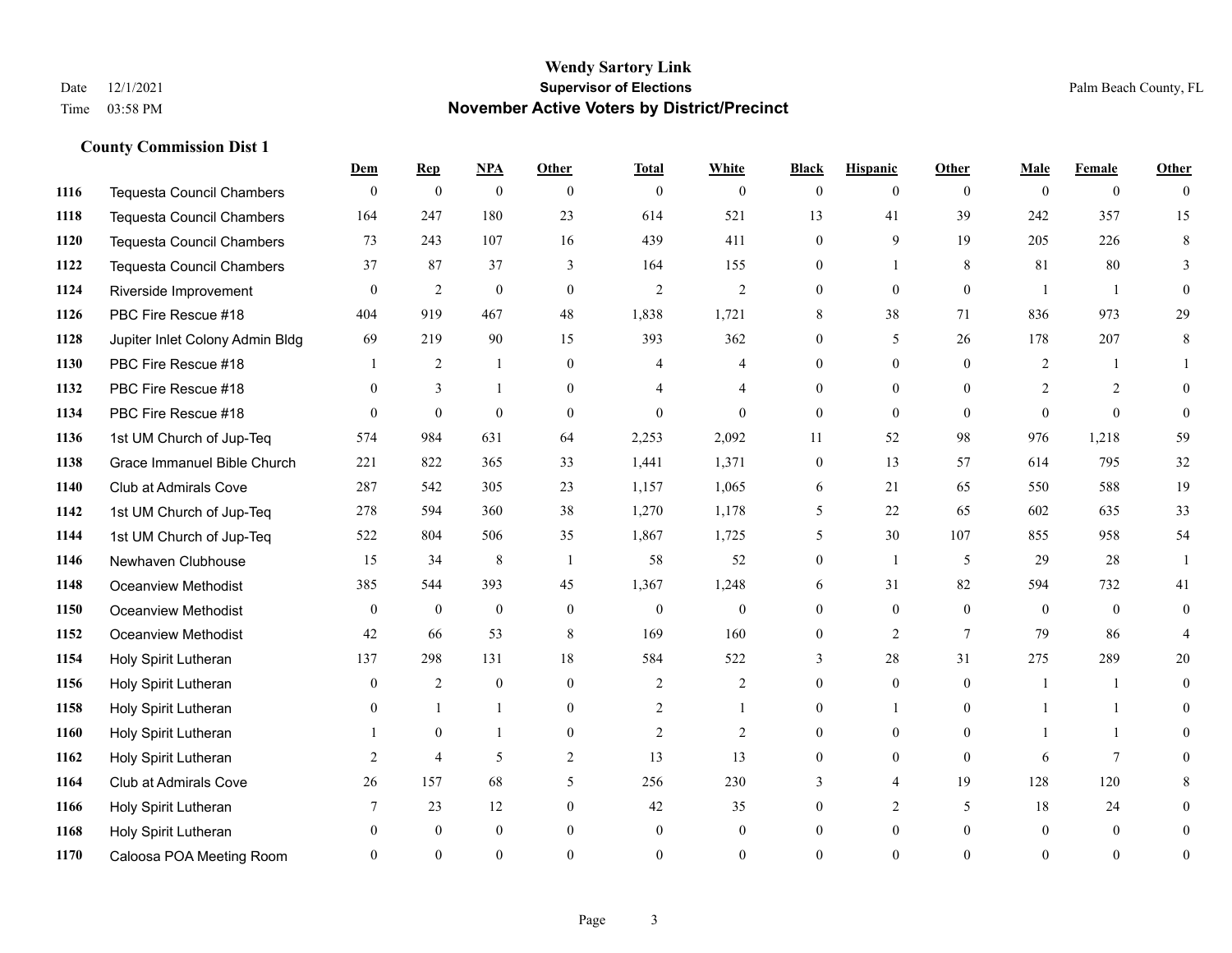|      |                               | Dem            | <b>Rep</b>       | NPA          | <b>Other</b>    | <b>Total</b> | <b>White</b>   | <b>Black</b>     | <b>Hispanic</b> | <b>Other</b>   | <b>Male</b>  | Female       | <b>Other</b>     |
|------|-------------------------------|----------------|------------------|--------------|-----------------|--------------|----------------|------------------|-----------------|----------------|--------------|--------------|------------------|
| 1172 | Caloosa POA Meeting Room      | 127            | 278              | 122          | 10              | 537          | 455            | 14               | 23              | 45             | 247          | 271          | 19               |
| 1173 | Caloosa POA Meeting Room      | 68             | 118              | 61           | 2               | 249          | 211            | 5                | 14              | 19             | 118          | 121          | 10               |
| 1174 | Mirasol Sales and Info Center | $\mathbf{0}$   | $\mathbf{0}$     | $\mathbf{0}$ | $\theta$        | $\mathbf{0}$ | $\mathbf{0}$   | $\mathbf{0}$     | $\mathbf{0}$    | $\theta$       | $\mathbf{0}$ | $\theta$     | $\mathbf{0}$     |
| 1176 | Mirasol Sales and Info Center | $\mathbf{0}$   | $\mathbf{0}$     | $\mathbf{0}$ | $\overline{0}$  | $\mathbf{0}$ | $\overline{0}$ | $\mathbf{0}$     | $\mathbf{0}$    | $\overline{0}$ | $\mathbf{0}$ | $\theta$     | $\theta$         |
| 1178 | Mirasol Sales and Info Center | $\theta$       | $\theta$         | $\theta$     | $\Omega$        | $\Omega$     | $\Omega$       | $\theta$         | $\theta$        | $\Omega$       | $\theta$     | $\Omega$     | $\theta$         |
| 1180 | Mirasol Sales and Info Center | $\overline{0}$ | $\boldsymbol{0}$ | $\mathbf{0}$ | $\mathbf{0}$    | $\mathbf{0}$ | $\mathbf{0}$   | $\mathbf{0}$     | $\mathbf{0}$    | $\theta$       | $\mathbf{0}$ | $\mathbf{0}$ | $\mathbf{0}$     |
| 1182 | William T Dwyer High          | 156            | 262              | 137          | 6               | 561          | 479            | 15               | 29              | 38             | 266          | 281          | 14               |
| 1184 | Eastpointe Country Club       | 519            | 670              | 401          | 39              | 1,629        | 1,519          | 12               | 28              | 70             | 725          | 871          | 33               |
| 1186 | Mirasol Sales and Info Center | 543            | 503              | 451          | 43              | 1,540        | 1,195          | 49               | 144             | 152            | 730          | 762          | 48               |
| 1188 | <b>Westwood Gardens HOA</b>   | 333            | 371              | 325          | 33              | 1,062        | 820            | 32               | 119             | 91             | 433          | 610          | 19               |
| 1189 | <b>Westwood Gardens HOA</b>   | 26             | 63               | 27           | 2               | 118          | 104            | $\tau$           | $\overline{2}$  | 5              | 56           | 59           | 3                |
| 1190 | Gardens Presbyterian          | 1,357          | 2,127            | 1,414        | 151             | 5,049        | 4,125          | 138              | 344             | 442            | 2,242        | 2,665        | 142              |
| 1192 | Evergrene Clubhouse           | 385            | 677              | 462          | 43              | 1,567        | 1,321          | 28               | 82              | 136            | 752          | 759          | 56               |
| 1194 | Frenchmans Creek Real Estate  | 639            | 940              | 621          | 46              | 2,246        | 2,052          | 14               | 44              | 136            | 1,025        | 1,164        | 57               |
| 1196 | Gardens Presbyterian          | $\mathbf{0}$   | $\mathbf{0}$     | $\mathbf{0}$ | $\theta$        | $\mathbf{0}$ | $\overline{0}$ | $\mathbf{0}$     | $\mathbf{0}$    | $\theta$       | $\mathbf{0}$ | $\theta$     | $\mathbf{0}$     |
| 1198 | 1st Baptist Church PBG        | 560            | 481              | 410          | 33              | 1,484        | 1,034          | 130              | 164             | 156            | 711          | 723          | 50               |
| 1200 | Dwight D Eisenhower Elementar | $\overline{0}$ | $\mathbf{0}$     | $\mathbf{0}$ | $\mathbf{0}$    | $\mathbf{0}$ | $\overline{0}$ | $\boldsymbol{0}$ | $\mathbf{0}$    | $\mathbf{0}$   | $\mathbf{0}$ | $\theta$     | $\mathbf{0}$     |
| 1202 | <b>Cross Community Church</b> | 502            | 1.052            | 562          | 41              | 2,157        | 1,929          | 14               | 90              | 124            | 1,029        | 1,058        | 70               |
| 1204 | Holy Spirit Lutheran          | 9              | 23               | 14           | 3               | 49           | 43             | $\boldsymbol{0}$ | $\overline{2}$  | $\overline{4}$ | 24           | 21           | 4                |
| 1206 | Holy Spirit Lutheran          | 13             | 80               | 24           | 3               | 120          | 115            | $\mathbf{0}$     | $\overline{4}$  | $\overline{1}$ | 57           | 62           | -1               |
| 1208 | Juno Beach Town Center        | 447            | 870              | 466          | 47              | 1,830        | 1,666          | 6                | 58              | 100            | 838          | 945          | 47               |
| 1210 | Holy Spirit Lutheran          | 206            | 271              | 151          | $7\phantom{.0}$ | 635          | 567            | $\overline{c}$   | 24              | 42             | 309          | 304          | $22\,$           |
| 1212 | Juno Beach Town Center        | 46             | 67               | 56           | 8               | 177          | 148            | 6                | 8               | 15             | 91           | 82           | $\overline{4}$   |
| 1214 | Juno Beach Town Center        | 263            | 444              | 200          | 27              | 934          | 869            | 6                | 13              | 46             | 372          | 538          | 24               |
| 1216 | <b>Oceanview Methodist</b>    | 135            | 304              | 151          | 16              | 606          | 519            | 10               | 34              | 43             | 293          | 300          | 13               |
| 1218 | Osceola Creek Middle          |                | $\mathbf{0}$     | $\mathbf{0}$ | $\mathbf{0}$    | -1           | 1              | $\mathbf{0}$     | $\mathbf{0}$    | $\theta$       |              | $\theta$     | $\boldsymbol{0}$ |
| 1220 | Pierce Hammock Elementary     | $\theta$       | $\theta$         | $\mathbf{0}$ | $\mathbf{0}$    | $\mathbf{0}$ | $\overline{0}$ | $\mathbf{0}$     | $\mathbf{0}$    | $\overline{0}$ | $\theta$     | $\theta$     | $\mathbf{0}$     |
| 1222 | Sandhill Crane Golf Club      | 19             | 40               | 22           | $\overline{c}$  | 83           | 61             | 8                | $\overline{7}$  | $\tau$         | 41           | 41           | 1                |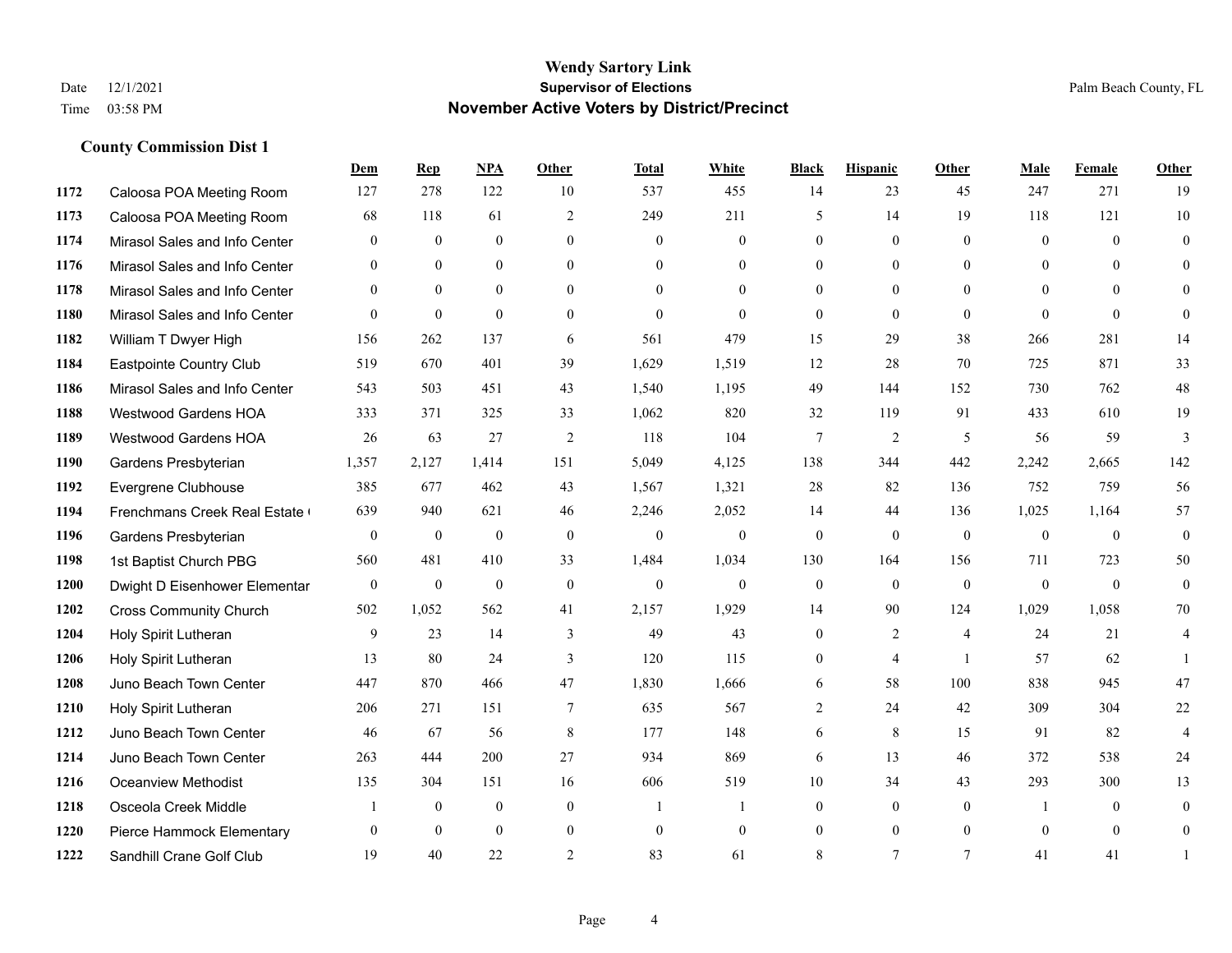|      |                                  | Dem            | <b>Rep</b>     | NPA              | <b>Other</b>   | <b>Total</b>   | <b>White</b>   | <b>Black</b>     | <b>Hispanic</b>  | <b>Other</b>   | <b>Male</b>    | <b>Female</b>  | <b>Other</b>            |
|------|----------------------------------|----------------|----------------|------------------|----------------|----------------|----------------|------------------|------------------|----------------|----------------|----------------|-------------------------|
| 1224 | Pierce Hammock Elementary        | $\mathbf{0}$   | $\theta$       | $\boldsymbol{0}$ | $\theta$       | $\mathbf{0}$   | $\overline{0}$ | $\mathbf{0}$     | $\mathbf{0}$     | $\theta$       | $\theta$       | $\overline{0}$ | $\Omega$                |
| 1228 | Carleton Oaks Clubhouse          | 147            | 197            | 126              | 5              | 475            | 343            | 24               | 50               | 58             | 229            | 233            | 13                      |
| 1230 | Christ Fellowship Church PBG     | $\theta$       | $\mathbf{0}$   | $\theta$         | $\Omega$       | $\theta$       | $\Omega$       | $\theta$         | $\theta$         | $\Omega$       | $\Omega$       | $\Omega$       | $\theta$                |
| 1232 | Mirasol Sales and Info Center    | $\mathbf{0}$   | $\mathbf{0}$   | $\mathbf{0}$     | $\overline{0}$ | $\mathbf{0}$   | $\overline{0}$ | $\boldsymbol{0}$ | $\boldsymbol{0}$ | $\overline{0}$ | $\mathbf{0}$   | $\Omega$       | $\Omega$                |
| 1234 | Christ Fellowship Church PBG     | $\theta$       | $\theta$       | $\Omega$         | $\theta$       | $\Omega$       | $\Omega$       | $\mathbf{0}$     | $\mathbf{0}$     | $\Omega$       | $\theta$       | $\theta$       | $\theta$                |
| 1236 | Mirasol Sales and Info Center    | $\theta$       | $\mathbf{0}$   | $\mathbf{0}$     | $\theta$       | $\mathbf{0}$   | $\Omega$       | $\mathbf{0}$     | $\mathbf{0}$     | $\Omega$       | $\Omega$       | $\theta$       | $\theta$                |
| 1238 | Mirasol Sales and Info Center    | 596            | 768            | 512              | 61             | 1,937          | 1,758          | 17               | 22               | 140            | 916            | 964            | 57                      |
| 1240 | <b>Timber Trace Elementary</b>   | 772            | 1,079          | 628              | 59             | 2,538          | 2,193          | 53               | 149              | 143            | 1,145          | 1,318          | 75                      |
| 1242 | Christ Fellowship Church PBG     | 856            | 1,055          | 618              | 63             | 2,592          | 2,351          | 36               | 61               | 144            | 1,074          | 1,458          | 60                      |
| 1244 | Christ Fellowship Church PBG     | 461            | 652            | 445              | 54             | 1,612          | 1,401          | 30               | 77               | 104            | 686            | 874            | 52                      |
| 1246 | Watson B Duncan Middle           | 823            | 898            | 704              | 64             | 2,489          | 1,972          | 72               | 196              | 249            | 1,089          | 1,326          | 74                      |
| 1247 | Watson B Duncan Middle           | 35             | 189            | 61               | 9              | 294            | 270            | $\overline{c}$   | $\mathbf{0}$     | 22             | 140            | 140            | 14                      |
| 1248 | <b>PBG Community Center</b>      | 503            | 584            | 393              | 33             | 1,513          | 1,270          | 26               | 122              | 95             | 642            | 840            | 31                      |
| 1250 | Palm Beach Gardens High          | 13             | 36             | 16               | -1             | 66             | 58             | $\boldsymbol{0}$ | $\overline{4}$   | $\overline{4}$ | 34             | 28             | $\overline{\mathbf{4}}$ |
| 1252 | <b>Ballen Isles Country Club</b> | 865            | 783            | 657              | 50             | 2,355          | 2,167          | 19               | 22               | 147            | 1,054          | 1,241          | 60                      |
| 1254 | Northlake Nazarene Church        | 150            | 174            | 127              | 8              | 459            | 385            | 8                | 27               | 39             | 228            | 214            | 17                      |
| 1256 | North County Senior Center       |                | $\overline{2}$ | 3                | 3              | 9              | 8              | 1                | $\theta$         | $\theta$       | 5              | $\overline{4}$ | $\theta$                |
| 1258 | North County Senior Center       | 312            | 218            | 252              | 27             | 809            | 442            | 95               | 123              | 149            | 358            | 424            | 27                      |
| 1260 | PBG City Hall Council Room       | 440            | 545            | 304              | 25             | 1,314          | 1,089          | 27               | 111              | 87             | 586            | 687            | 41                      |
| 1262 | PBG Moose Lodge 2010             |                | $\mathbf{0}$   | 3                | $\mathbf{0}$   | $\overline{4}$ | 4              | $\mathbf{0}$     | $\mathbf{0}$     | $\theta$       | $\overline{2}$ | 2              | $\mathbf{0}$            |
| 1264 | PBG City Hall Council Room       | $\Omega$       | $\mathbf{0}$   | $\theta$         | $\Omega$       | $\theta$       | $\theta$       | $\mathbf{0}$     | $\theta$         | $\theta$       | $\Omega$       | $\Omega$       | $\theta$                |
| 1266 | PBG City Hall Council Room       | 164            | 107            | 140              | 12             | 423            | 254            | 71               | 65               | 33             | 171            | 242            | 10                      |
| 1268 | <b>PBG Community Center</b>      | 98             | 73             | 103              | 9              | 283            | 173            | 45               | 33               | 32             | 109            | 161            | 13                      |
| 1270 | <b>PBG Community Center</b>      | $\overline{4}$ | $\mathbf{0}$   | 2                | $\theta$       | 6              | $\overline{2}$ | $\overline{3}$   | $\mathbf{1}$     | $\theta$       | 2              | 3              | $\mathbf{1}$            |
| 1272 | Palm Beach Gardens Elementar     | 712            | 670            | 536              | 52             | 1,970          | 1,574          | 101              | 122              | 173            | 924            | 983            | 63                      |
| 1274 | Palm Beach Gardens High          | 586            | 552            | 430              | 38             | 1,606          | 1,214          | 95               | 142              | 155            | 755            | 789            | 62                      |
| 1276 | Palm Beach Gardens High          | 119            | 92             | 79               | 5              | 295            | 191            | 46               | 39               | 19             | 137            | 149            | 9                       |
| 1278 | Garden Lodge 366 F&AM            | 363            | 188            | 271              | 19             | 841            | 410            | 191              | 138              | 102            | 369            | 439            | 33                      |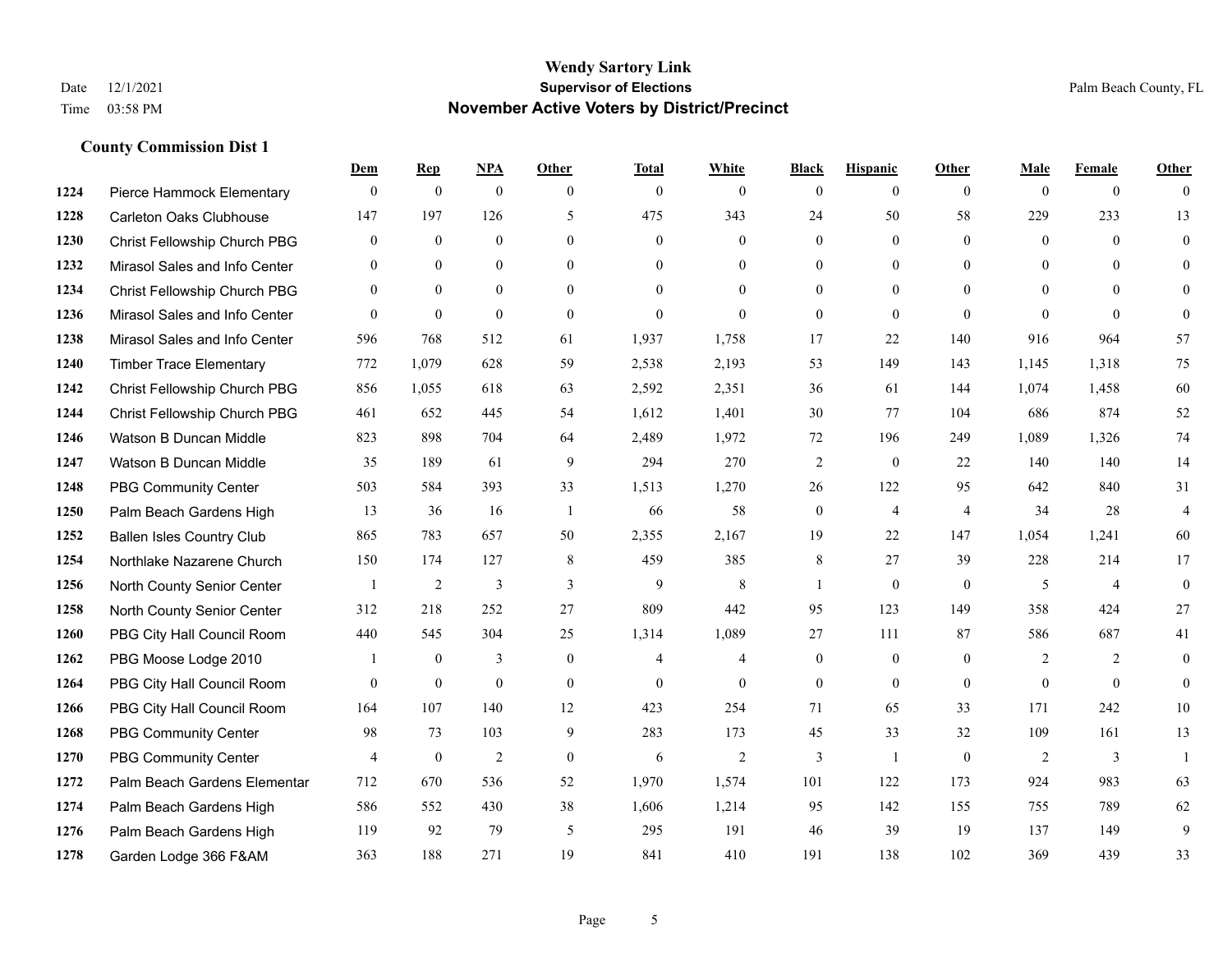|      |                                    | Dem            | <b>Rep</b>       | NPA          | <b>Other</b>   | <b>Total</b>   | <b>White</b>   | <b>Black</b>     | <b>Hispanic</b> | <b>Other</b>   | <b>Male</b>  | Female         | <b>Other</b>   |
|------|------------------------------------|----------------|------------------|--------------|----------------|----------------|----------------|------------------|-----------------|----------------|--------------|----------------|----------------|
| 1280 | Pew Leadership Center              | 142            | 148              | 115          | 12             | 417            | 351            | 12               | 24              | 30             | 168          | 246            | 3              |
| 1282 | Pew Leadership Center              | 77             | 49               | 56           | $\overline{4}$ | 186            | 135            | 12               | 17              | 22             | 92           | 81             | 13             |
| 1284 | <b>Eissey Campus Theater</b>       | 764            | 783              | 753          | 66             | 2,366          | 1,861          | 89               | 206             | 210            | 1,020        | 1,271          | 75             |
| 1286 | PBG Moose Lodge 2010               | 44             | 49               | 41           | 3              | 137            | 110            | 5                | 12              | 10             | 68           | 61             | 8              |
| 1288 | PBG Moose Lodge 2010               | 12             | 24               | 6            | $\overline{1}$ | 43             | 39             | $\mathbf{1}$     | $\overline{0}$  | 3              | 22           | 19             | 2              |
| 1290 | PBG Moose Lodge 2010               | 687            | 827              | 549          | 66             | 2,129          | 1,765          | 52               | 146             | 166            | 852          | 1,216          | 61             |
| 1291 | PBG Moose Lodge 2010               | 17             | 14               | 9            | -1             | 41             | 38             | $\overline{c}$   | $\mathbf{1}$    | $\theta$       | 13           | 28             | $\overline{0}$ |
| 1292 | PBG Moose Lodge 2010               | 15             | 47               | 16           | 2              | 80             | 74             | $\mathbf{1}$     | $\mathbf{1}$    | $\overline{4}$ | 37           | 40             | 3              |
| 1294 | Dwight D Eisenhower Elementar      | 27             | 78               | 22           | $\tau$         | 134            | 114            | 5                | 4               | 11             | 67           | 66             |                |
| 1296 | Dwight D Eisenhower Elementar      | 221            | 262              | 196          | 21             | 700            | 548            | 15               | 90              | 47             | 277          | 397            | 26             |
| 1298 | PBG Moose Lodge 2010               | 36             | 35               | 22           | 2              | 95             | 86             | $\overline{0}$   | 4               | 5              | 39           | 55             | $\mathbf{1}$   |
| 1300 | <b>Cross Community Church</b>      |                | 3                | $\mathbf{1}$ | $\mathbf{0}$   | 5              | $\overline{4}$ | $\overline{0}$   | $\overline{0}$  | $\mathbf{1}$   | 2            | 3              | $\overline{0}$ |
| 1302 | Dwight D Eisenhower Elementar      | 38             | 54               | 38           | 3              | 133            | 113            | $\mathbf{1}$     | 7               | 12             | 62           | 66             | 5              |
| 1304 | <b>NPB Community Center</b>        | 204            | 263              | 178          | 25             | 670            | 577            | 12               | 39              | 42             | 340          | 302            | $28\,$         |
| 1305 | <b>NPB Community Center</b>        | $\overline{0}$ | $\mathbf{0}$     | $\mathbf{0}$ | $\overline{1}$ | -1             | 1              | $\overline{0}$   | $\overline{0}$  | $\theta$       | $\mathbf{1}$ | $\theta$       | $\overline{0}$ |
| 1306 | <b>Eissey Campus Theater</b>       | 9              | 21               | 23           | 3              | 56             | 47             |                  | $\overline{0}$  | 8              | 28           | 28             | $\overline{0}$ |
| 1308 | <b>Gardens Mall Community Room</b> | 38             | 69               | 37           | $\overline{4}$ | 148            | 132            | 3                | 3               | 10             | 75           | 69             |                |
| 1310 | <b>Eissey Campus Theater</b>       |                | 2                |              | $\theta$       | $\overline{4}$ | $\overline{4}$ | $\overline{0}$   | $\overline{0}$  | $\theta$       | 3            | $\mathbf{1}$   | 0              |
| 1312 | <b>Gardens Mall Community Room</b> | 6              | 20               | 9            | $\theta$       | 35             | 32             | $\overline{0}$   | $\overline{2}$  | $\overline{1}$ | 17           | 18             | $\overline{0}$ |
| 1314 | <b>NPB Community Center</b>        | 50             | 124              | 58           | 9              | 241            | 215            | $\overline{3}$   | 8               | 15             | 100          | 130            | 11             |
| 1316 | <b>NPB Community Center</b>        | 192            | 189              | 144          | 28             | 553            | 400            | 44               | 72              | 37             | 238          | 297            | $18\,$         |
| 1318 | PBG Moose Lodge 2010               | $\mathbf{0}$   | $\boldsymbol{0}$ | $\mathbf{0}$ | $\mathbf{0}$   | $\mathbf{0}$   | $\mathbf{0}$   | $\overline{0}$   | $\mathbf{0}$    | $\theta$       | $\mathbf{0}$ | $\overline{0}$ | $\overline{0}$ |
| 1320 | <b>NPB Community Center</b>        | 34             | 119              | 38           | 2              | 193            | 170            | 3                | 9               | 11             | 102          | 87             | 4              |
| 1322 | <b>NPB Community Center</b>        | $\overline{2}$ | 6                | 10           | $\mathbf{0}$   | 18             | 18             | $\boldsymbol{0}$ | $\overline{0}$  | $\theta$       | 8            | 9              |                |
| 1324 | Allamanda Elementary               | 448            | 449              | 376          | 41             | 1,314          | 1,043          | 39               | 135             | 97             | 548          | 722            | 44             |
| 1326 | Allamanda Elementary               | 189            | 223              | 161          | 17             | 590            | 502            | 7                | 31              | 50             | 257          | 319            | 14             |
| 1328 | Osborne Park Activities Bldg       | 608            | 832              | 549          | 49             | 2,038          | 1,746          | 29               | 123             | 140            | 986          | 994            | 58             |
| 1330 | 1st Unitarian Church NPB           | 36             | 38               | 40           | 3              | 117            | 94             | 9                | 6               | 8              | 63           | 51             | 3              |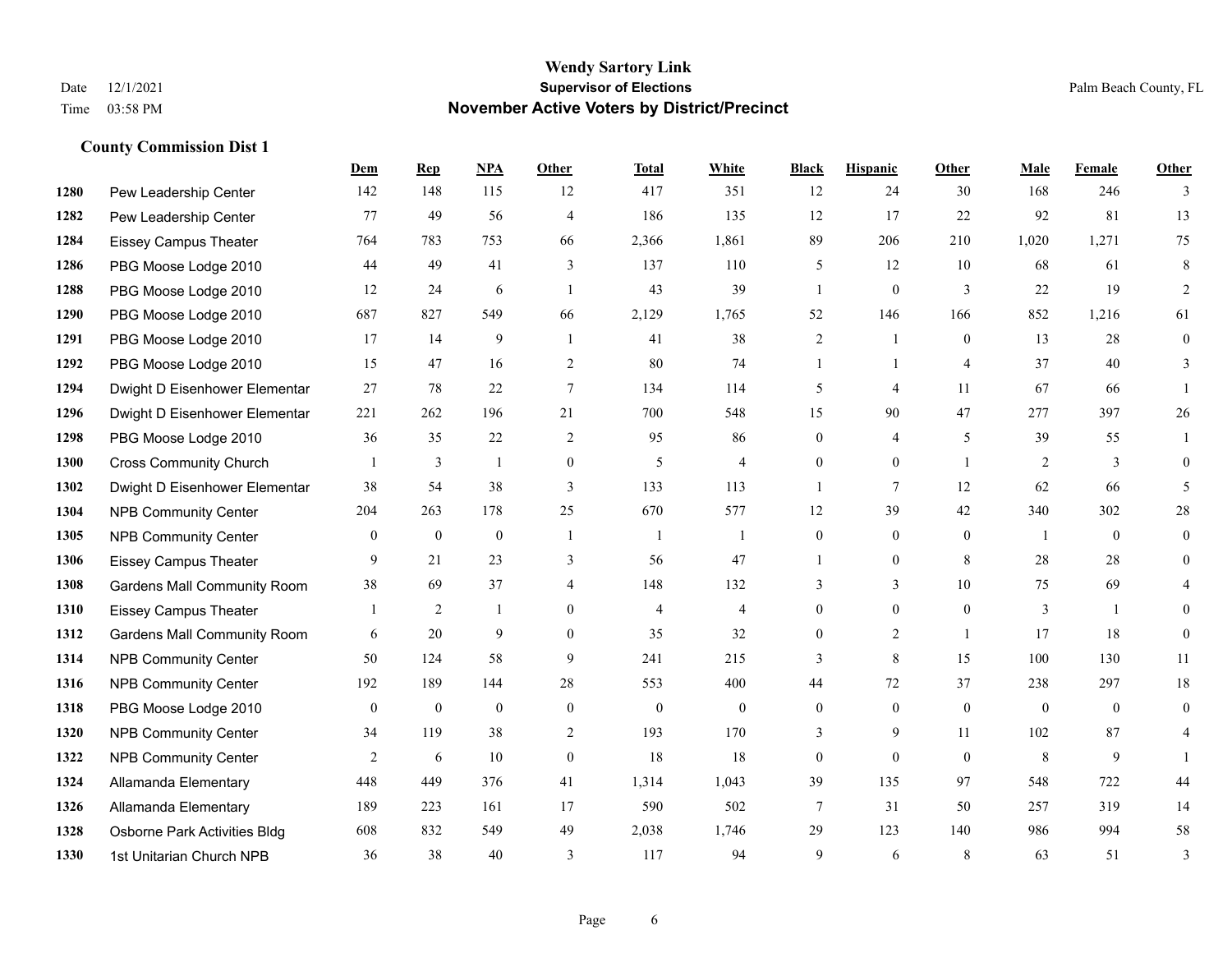|      |                                    | Dem            | <b>Rep</b>       | NPA            | <b>Other</b>     | <b>Total</b>     | <b>White</b>     | <b>Black</b>     | <b>Hispanic</b> | <b>Other</b>   | <b>Male</b>    | <b>Female</b>  | <b>Other</b>     |
|------|------------------------------------|----------------|------------------|----------------|------------------|------------------|------------------|------------------|-----------------|----------------|----------------|----------------|------------------|
| 1332 | 1st Unitarian Church NPB           | 342            | 402              | 258            | 32               | 1,034            | 850              | 58               | 61              | 65             | 502            | 509            | 23               |
| 1334 | 1st Unitarian Church NPB           | $\overline{2}$ | 3                | 5              | $\mathbf{1}$     | 11               | 11               | $\mathbf{0}$     | $\mathbf{0}$    | $\theta$       | $\overline{4}$ | $\overline{7}$ | $\mathbf{0}$     |
| 1336 | <b>Gardens Mall Community Room</b> | 35             | 91               | 45             | $\overline{4}$   | 175              | 156              | $\theta$         | 4               | 15             | 89             | 79             | $7\overline{ }$  |
| 1338 | <b>Eissey Campus Theater</b>       | 94             | 394              | 102            | 19               | 609              | 586              | 1                | 1               | 21             | 270            | 328            | 11               |
| 1340 | <b>Eissey Campus Theater</b>       | 6              | 6                | 3              | $\theta$         | 15               | 13               | $\mathbf{0}$     | $\mathbf{1}$    | $\overline{1}$ | $\tau$         | 8              | $\boldsymbol{0}$ |
| 1342 | <b>NPB Country Club</b>            | 306            | 445              | 272            | 28               | 1,051            | 948              | 18               | 31              | 54             | 451            | 574            | 26               |
| 1344 | Old Port Cove                      | 296            | 532              | 326            | 33               | 1,187            | 1,088            | 5                | 29              | 65             | 537            | 631            | 19               |
| 1346 | Anchorage Activities Bldg          | 550            | 924              | 428            | 38               | 1,940            | 1,781            | 13               | 59              | 87             | 898            | 994            | $48\,$           |
| 1348 | <b>NPB Council Chambers</b>        | 33             | 124              | 33             | $\,8\,$          | 198              | 187              | $\boldsymbol{0}$ | 6               | 5              | 100            | 92             | 6                |
| 1350 | Faith Lutheran Church              | 381            | 618              | 370            | 25               | 1,394            | 1,228            | 10               | 81              | 75             | 667            | 685            | $42\,$           |
| 1352 | Northlake Nazarene Church          | 669            | 867              | 598            | 51               | 2,185            | 1,557            | 157              | 187             | 284            | 982            | 1,126          | 77               |
| 1354 | <b>Grove Park Elementary</b>       | 93             | 166              | 77             | 3                | 339              | 285              | 11               | 20              | 23             | 155            | 174            | $10\,$           |
| 1356 | Casa Rio Clubhouse                 | 807            | 421              | 506            | 35               | 1,769            | 886              | 395              | 241             | 247            | 766            | 941            | 62               |
| 1358 | RB Prep Achievement Academy        | 15             | $\overline{4}$   | $\mathfrak{Z}$ | $\boldsymbol{0}$ | 22               | 9                | $\,8\,$          | 1               | $\overline{4}$ | 13             | 6              | 3                |
| 1360 | Garden Lodge 366 F&AM              | 350            | 332              | 236            | 23               | 941              | 736              | 60               | 73              | 72             | 412            | 501            | $28\,$           |
| 1362 | <b>Grove Park Elementary</b>       | 213            | 120              | 186            | $\tau$           | 526              | 264              | 47               | 161             | 54             | 235            | 273            | 18               |
| 1364 | RB Prep Achievement Academy        | 405            | 111              | 239            | 20               | 775              | 216              | 313              | 145             | 101            | 332            | 420            | 23               |
| 1366 | Palm Lake Estates - The Pines      | 65             | 78               | 48             | $\overline{4}$   | 195              | 157              | 14               | 9               | 15             | 90             | 97             | $\,8\,$          |
| 1368 | RB Prep Achievement Academy        | $\mathbf{0}$   | $\boldsymbol{0}$ | $\mathbf{0}$   | $\overline{0}$   | $\boldsymbol{0}$ | $\boldsymbol{0}$ | $\boldsymbol{0}$ | $\mathbf{0}$    | $\overline{0}$ | $\mathbf{0}$   | $\mathbf{0}$   | $\mathbf{0}$     |
| 1370 | Palm Lake Estates - The Pines      | 120            | 119              | 81             | 5                | 325              | 271              | 14               | 26              | 14             | 136            | 179            | $10\,$           |
| 1372 | Garden Lodge 366 F&AM              | 95             | 37               | 44             | $\tau$           | 183              | 84               | 58               | 20              | 21             | 81             | 96             | 6                |
| 1374 | Pew Leadership Center              | 190            | 83               | 137            | 10               | 420              | 216              | 116              | 46              | 42             | 174            | 232            | 14               |
| 1376 | Lake Park Town Hall                | $\mathbf{0}$   | $\mathbf{0}$     | $\mathbf{0}$   | $\mathbf{0}$     | $\mathbf{0}$     | $\boldsymbol{0}$ | $\mathbf{0}$     | $\mathbf{0}$    | $\mathbf{0}$   | $\mathbf{0}$   | $\mathbf{0}$   | $\boldsymbol{0}$ |
| 1378 | PBC Fire Rescue #68                | 1,033          | 416              | 526            | 37               | 2,012            | 822              | 846              | 115             | 229            | 937            | 990            | 85               |
| 1380 | <b>NPB Council Chambers</b>        | 174            | 270              | 157            | 15               | 616              | 544              | 10               | 25              | 37             | 273            | 326            | 17               |
| 1382 | Lake Park Town Hall                | 278            | 355              | 262            | 26               | 921              | 760              | 37               | 56              | 68             | 421            | 477            | 23               |
| 1384 | Phil Foster Park Marine Center     | 300            | 561              | 277            | 29               | 1,167            | 1,036            | 20               | 40              | 71             | 579            | 561            | $27\,$           |
| 1386 | Phil Foster Park Marine Center     | 588            | 1,130            | 712            | 85               | 2,515            | 2,167            | 58               | 89              | 201            | 1,156          | 1,291          | 68               |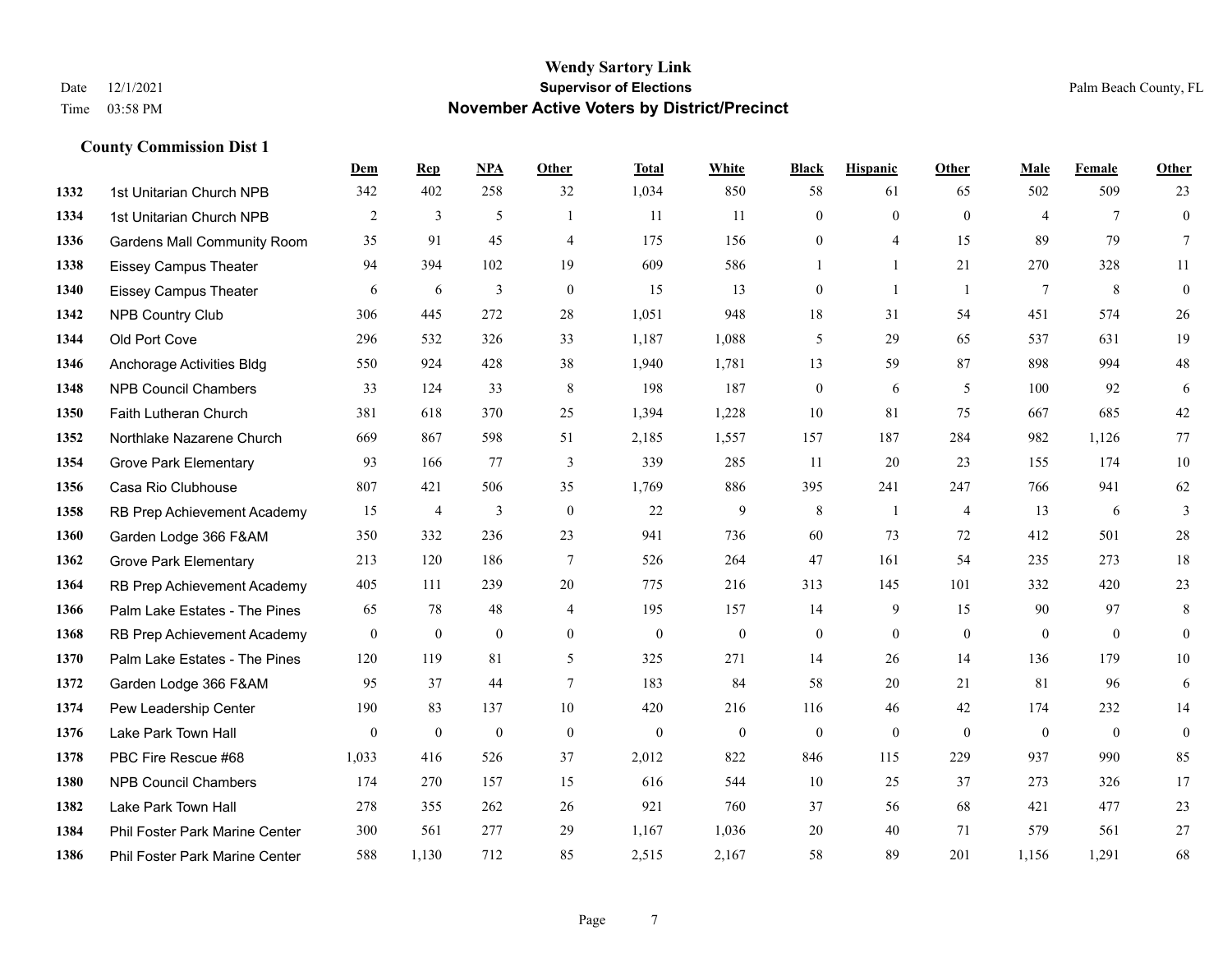|      |                                 | <u>Dem</u> | <u>Rep</u> | <u>NPA</u> | Other | Total   | White    | Black | <b>Hispanic</b> | Other    | Male   | Female   | <b>Other</b>   |
|------|---------------------------------|------------|------------|------------|-------|---------|----------|-------|-----------------|----------|--------|----------|----------------|
| 1388 | Palm Beach Shores Town Hall     | 275        | 449        | 310        | 27    | .061    | 969      |       | 19              | 62       | 489    | 544      | 28             |
| 1389 | Palm Beach Shores Town Hall     |            |            |            | 0     |         | $\theta$ |       | 0               | $\theta$ |        |          | $\overline{0}$ |
| 1390 | St Edwards Church               | 449        | 1,182      | 531        | 56    | 2,218   | 2,039    |       | 52              | 124      | 0.027  | . 119. ، | 72             |
| 1392 | St Edwards Church               | 348        | 615        | 418        | 47    | .428    | .289     | O     | 29              | 104      | 626    | 768      | 34             |
| 1394 | Morton & Barbara Mandel Cente   | 244        | 613        | 290        | 37    | .184    | 1,078    |       | 24              | 76       | 532    | 620      | 32             |
|      | <b>County Commission Dist 1</b> | 46.489     | 65,470     | 43,091     | 4,024 | 159,074 | 132,752  | 5,433 | 9,359           | 11,530   | 72,594 | 81,829   | 4,651          |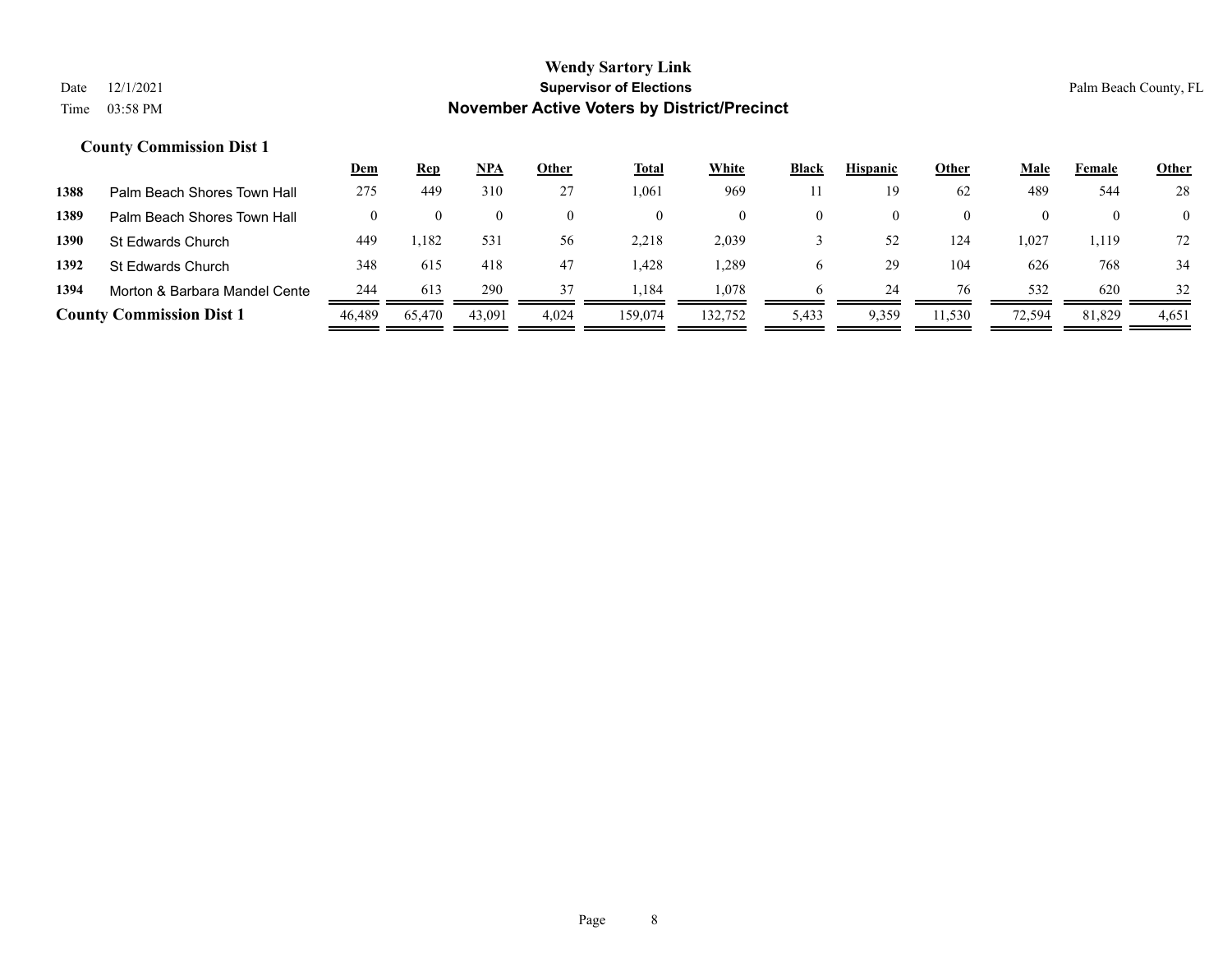**County Commission Dist 2**

## **Wendy Sartory Link** Date 12/1/2021 **Supervisor of Elections** Palm Beach County, FL Time 03:58 PM **November Active Voters by District/Precinct**

|      |                                 | Dem              | <b>Rep</b>       | <b>NPA</b>       | Other            | <b>Total</b>     | White        | <b>Black</b>     | <b>Hispanic</b>  | Other        | Male         | Female       | Other                    |
|------|---------------------------------|------------------|------------------|------------------|------------------|------------------|--------------|------------------|------------------|--------------|--------------|--------------|--------------------------|
| 2002 | Jeaga Middle                    | 181              | 92               | 111              | 6                | 390              | 151          | 129              | 39               | 71           | 172          | 206          | 12                       |
| 2004 | <b>Grassy Waters Elementary</b> | 1,044            | 323              | 596              | 46               | 2,009            | 593          | 732              | 399              | 285          | 851          | 1,087        | 71                       |
| 2006 | Jeaga Middle                    | 171              | 81               | 100              | 9                | 361              | 149          | 111              | 77               | 24           | 146          | 204          | 11                       |
| 2008 | Jeaga Middle                    | $\mathbf{0}$     | $\boldsymbol{0}$ | $\mathbf{0}$     | $\mathbf{0}$     | $\mathbf{0}$     | $\mathbf{0}$ | $\overline{0}$   | $\mathbf{0}$     | $\theta$     | $\theta$     | $\theta$     | $\mathbf{0}$             |
| 2010 | Cypress Lakes HOA               | 603              | 332              | 279              | 32               | 1,246            | 841          | 209              | 97               | 99           | 476          | 735          | 35                       |
| 2012 | Century Village Clubhouse       | 61               | 31               | 24               | 2                | 118              | 72           | 14               | 18               | 14           | 54           | 60           | $\overline{\mathcal{A}}$ |
| 2014 | Club Baywinds                   | 829              | 547              | 368              | 36               | 1,780            | 1,349        | 153              | 170              | 108          | 726          | 1,011        | 43                       |
| 2016 | Andros Isle POA Clubhouse       | 846              | 561              | 551              | 35               | 1,993            | 1,078        | 394              | 298              | 223          | 849          | 1,075        | 69                       |
| 2018 | <b>Riverwalk Clubhouse</b>      | 750              | 713              | 567              | 50               | 2,080            | 1,635        | 93               | 173              | 179          | 892          | 1,126        | 62                       |
| 2020 | Jeaga Middle                    | 212              | 88               | 131              | 10               | 441              | 205          | 129              | 79               | 28           | 191          | 242          | $\,$ 8 $\,$              |
| 2021 | Jeaga Middle                    | 164              | 57               | 122              | 14               | 357              | 111          | 122              | 74               | 50           | 141          | 205          | 11                       |
| 2022 | Century Village Clubhouse       | 788              | 404              | 335              | 36               | 1,563            | 1,012        | 218              | 203              | 130          | 621          | 892          | 50                       |
| 2024 | Century Village Clubhouse       | 798              | 428              | 325              | 39               | 1,590            | 1,110        | 168              | 171              | 141          | 621          | 918          | 51                       |
| 2026 | Century Village Clubhouse       | 624              | 334              | 287              | 29               | 1,274            | 790          | 194              | 194              | 96           | 496          | 724          | 54                       |
| 2028 | Century Village Clubhouse       | 341              | 189              | 150              | $\tau$           | 687              | 475          | 67               | 87               | 58           | 248          | 416          | 23                       |
| 2030 | <b>Benoist Farms Elementary</b> | 575              | 153              | 306              | 22               | 1,056            | 259          | 458              | 232              | 107          | 409          | 597          | 50                       |
| 2032 | <b>Riverwalk Clubhouse</b>      | 52               | 30               | 30               | $\overline{4}$   | 116              | 56           | 33               | 18               | 9            | 45           | 68           | 3                        |
| 2034 | <b>Riverwalk Clubhouse</b>      | 95               | 47               | 70               | $10\,$           | 222              | 87           | 58               | 52               | 25           | 98           | 122          | $\sqrt{2}$               |
| 2036 | <b>Turning Points Academy</b>   | 763              | 420              | 377              | 36               | 1,596            | 932          | 289              | 267              | 108          | 595          | 954          | 47                       |
| 2038 | <b>Turning Points Academy</b>   | 821              | 179              | 357              | 20               | 1,377            | 490          | 623              | 155              | 109          | 470          | 867          | 40                       |
| 2040 | Wynnebrook Elementary           | 810              | 270              | 423              | 21               | 1,524            | 418          | 593              | 353              | 160          | 659          | 793          | 72                       |
| 2041 | Wynnebrook Elementary           | 537              | 249              | 392              | 17               | 1,195            | 480          | 136              | 485              | 94           | 502          | 643          | 50                       |
| 2042 | <b>Turning Points Academy</b>   | $\boldsymbol{0}$ | $\boldsymbol{0}$ | $\boldsymbol{0}$ | $\boldsymbol{0}$ | $\boldsymbol{0}$ | $\mathbf{0}$ | $\boldsymbol{0}$ | $\boldsymbol{0}$ | $\mathbf{0}$ | $\mathbf{0}$ | $\mathbf{0}$ | $\boldsymbol{0}$         |
| 2044 | St Christophers Episcopal Chr   | 1,101            | 287              | 566              | 32               | 1,986            | 574          | 808              | 395              | 209          | 881          | 1,012        | 93                       |
| 2046 | <b>Haverhill Town Hall</b>      | 395              | 219              | 238              | 10               | 862              | 332          | 237              | 202              | 91           | 388          | 436          | 38                       |
| 2048 | Elks Lodge #1352                | 2                | 3                | $\boldsymbol{0}$ | $\boldsymbol{0}$ | 5                | 3            | $\mathbf{1}$     | $\boldsymbol{0}$ | -1           | 3            | -1           | 1                        |
| 2050 | Elks Lodge #1352                | 24               | 22               | 29               | 3                | 78               | 46           | 8                | 16               | 8            | 40           | 35           | 3                        |
| 2052 | Elks Lodge #1352                | 556              | 152              | 272              | 20               | 1,000            | 177          | 475              | 153              | 195          | 463          | 497          | 40                       |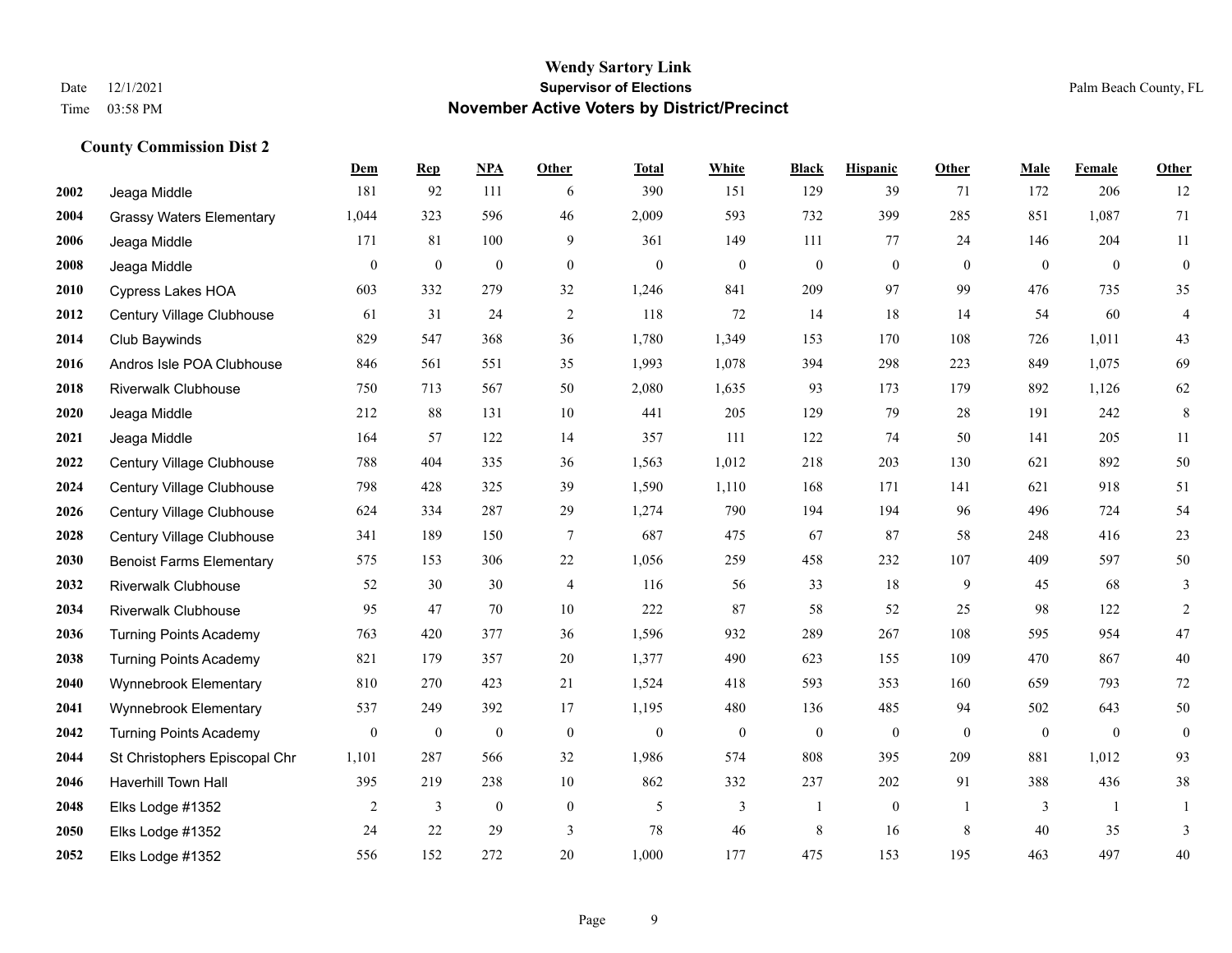|      |                                   | Dem          | <b>Rep</b>       | NPA              | <b>Other</b>     | <b>Total</b>   | <b>White</b>   | <b>Black</b>     | <b>Hispanic</b>  | <b>Other</b>   | <b>Male</b>    | <b>Female</b>  | <b>Other</b>     |
|------|-----------------------------------|--------------|------------------|------------------|------------------|----------------|----------------|------------------|------------------|----------------|----------------|----------------|------------------|
| 2054 | Elks Lodge #1352                  | 1,284        | 328              | 718              | 26               | 2,356          | 458            | 1,001            | 602              | 295            | 1,038          | 1,210          | 108              |
| 2056 | Clayton Hutcheson Hall B          | 723          | 324              | 562              | 16               | 1,625          | 507            | 289              | 663              | 166            | 712            | 821            | 92               |
| 2058 | Clayton Hutcheson Hall B          | 3            | $\mathbf{1}$     | $\boldsymbol{0}$ | $\mathbf{0}$     | $\overline{4}$ | 3              | $\boldsymbol{0}$ | $\mathbf{1}$     | $\theta$       | 2              | 2              | $\boldsymbol{0}$ |
| 2060 | <b>West Gate Elementary</b>       | 386          | 220              | 336              | 12               | 954            | 309            | 72               | 492              | 81             | 459            | 446            | 49               |
| 2062 | <b>West Gate Elementary</b>       | 14           | 14               | 18               | $\Omega$         | 46             | 33             | 3                | 6                | $\overline{4}$ | 26             | 20             | $\mathbf{0}$     |
| 2064 | <b>West Gate Elementary</b>       | 1            | $\boldsymbol{0}$ | $\boldsymbol{0}$ | $\overline{0}$   | $\overline{1}$ | $\overline{1}$ | $\boldsymbol{0}$ | $\boldsymbol{0}$ | $\mathbf{0}$   | $\overline{1}$ | $\mathbf{0}$   | $\mathbf{0}$     |
| 2066 | Howard Park Community Center      | 144          | 81               | 97               | 6                | 328            | 167            | 54               | 71               | 36             | 151            | 169            | 8                |
| 2068 | <b>Conniston Middle</b>           | 426          | 249              | 320              | 16               | 1,011          | 397            | 99               | 442              | 73             | 457            | 514            | 40               |
| 2070 | <b>Belvedere Elementary</b>       | 560          | 380              | 387              | 24               | 1,351          | 1,065          | 28               | 150              | 108            | 636            | 666            | 49               |
| 2072 | <b>Belvedere Elementary</b>       | 608          | 351              | 486              | 28               | 1,473          | 545            | 152              | 624              | 152            | 631            | 753            | 89               |
| 2074 | <b>Belvedere Elementary</b>       | $\mathbf{0}$ | $\boldsymbol{0}$ | $\mathbf{0}$     | $\theta$         | $\theta$       | $\overline{0}$ | $\boldsymbol{0}$ | $\mathbf{0}$     | $\theta$       | $\mathbf{0}$   | $\mathbf{0}$   | $\mathbf{0}$     |
| 2076 | <b>Belvedere Elementary</b>       | 143          | 125              | 123              | $\overline{7}$   | 398            | 329            | 16               | 27               | 26             | 192            | 196            | 10               |
| 2078 | St Catherine Church               | 438          | 552              | 370              | 31               | 1,391          | 1,156          | 38               | 91               | 106            | 622            | 717            | 52               |
| 2080 | <b>Everglades Elementary</b>      | 159          | 171              | 124              | 9                | 463            | 264            | 66               | 78               | 55             | 215            | 227            | 21               |
| 2081 | <b>Everglades Elementary</b>      | 69           | 90               | 46               | $\Omega$         | 205            | 147            | 7                | 28               | 23             | 102            | 97             | 6                |
| 2082 | Pine Jog Environmental Center     | 167          | 293              | 165              | 12               | 637            | 437            | 25               | 118              | 57             | 304            | 318            | 15               |
| 2083 | Pine Jog Environmental Center     | $\tau$       | 21               | 17               | $\mathbf{0}$     | 45             | 30             | $\boldsymbol{0}$ | 13               | 2              | 21             | 23             | $\mathbf{1}$     |
| 2084 | <b>Community Christian Church</b> | 287          | 119              | 163              | 16               | 585            | 171            | 211              | 135              | 68             | 262            | 308            | 15               |
| 2085 | <b>Community Christian Church</b> | 2            | $\mathbf{1}$     | $\boldsymbol{0}$ | $\mathbf{0}$     | $\mathfrak{Z}$ | 3              | $\boldsymbol{0}$ | $\boldsymbol{0}$ | $\mathbf{0}$   | -1             | $\overline{2}$ | $\boldsymbol{0}$ |
| 2086 | <b>Community Christian Church</b> | 1,220        | 553              | 934              | 53               | 2,760          | 857            | 600              | 920              | 383            | 1,204          | 1,446          | 110              |
| 2087 | <b>Community Christian Church</b> | 1            | 1                | $\mathbf{0}$     | $\Omega$         | $\overline{2}$ | $\overline{2}$ | $\mathbf{0}$     | $\theta$         | $\theta$       | $\overline{2}$ | $\theta$       | $\boldsymbol{0}$ |
| 2088 | Melaleuca Elementary              | 856          | 528              | 667              | 39               | 2,090          | 1,055          | 350              | 491              | 194            | 957            | 1,055          | $78\,$           |
| 2090 | Pine Jog Environmental Center     | $\mathbf{0}$ | 2                | $\mathbf{0}$     | $\boldsymbol{0}$ | 2              | -1             | $\boldsymbol{0}$ | $\mathbf{0}$     | $\overline{1}$ | $\mathbf{0}$   | -1             | 1                |
| 2092 | Pine Jog Environmental Center     | $\mathbf{1}$ | $\overline{2}$   | $\mathbf{1}$     | $\overline{1}$   | 5              | 5              | $\mathbf{0}$     | $\mathbf{0}$     | $\theta$       | 3              | 2              | $\theta$         |
| 2094 | Pine Jog Environmental Center     | 369          | 77               | 207              | 11               | 664            | 111            | 262              | 170              | 121            | 275            | 360            | 29               |
| 2096 | 1st Church of the Nazarene        | 252          | 68               | 190              | 5                | 515            | 114            | 23               | 333              | 45             | 240            | 246            | 29               |
| 2097 | 1st Church of the Nazarene        | 231          | 142              | 170              | 10               | 553            | 215            | 42               | 220              | 76             | 244            | 278            | 31               |
| 2098 | Iglesia Cristo Mi Redentor        | 434          | 222              | 344              | 26               | 1,026          | 325            | 161              | 446              | 94             | 433            | 530            | 63               |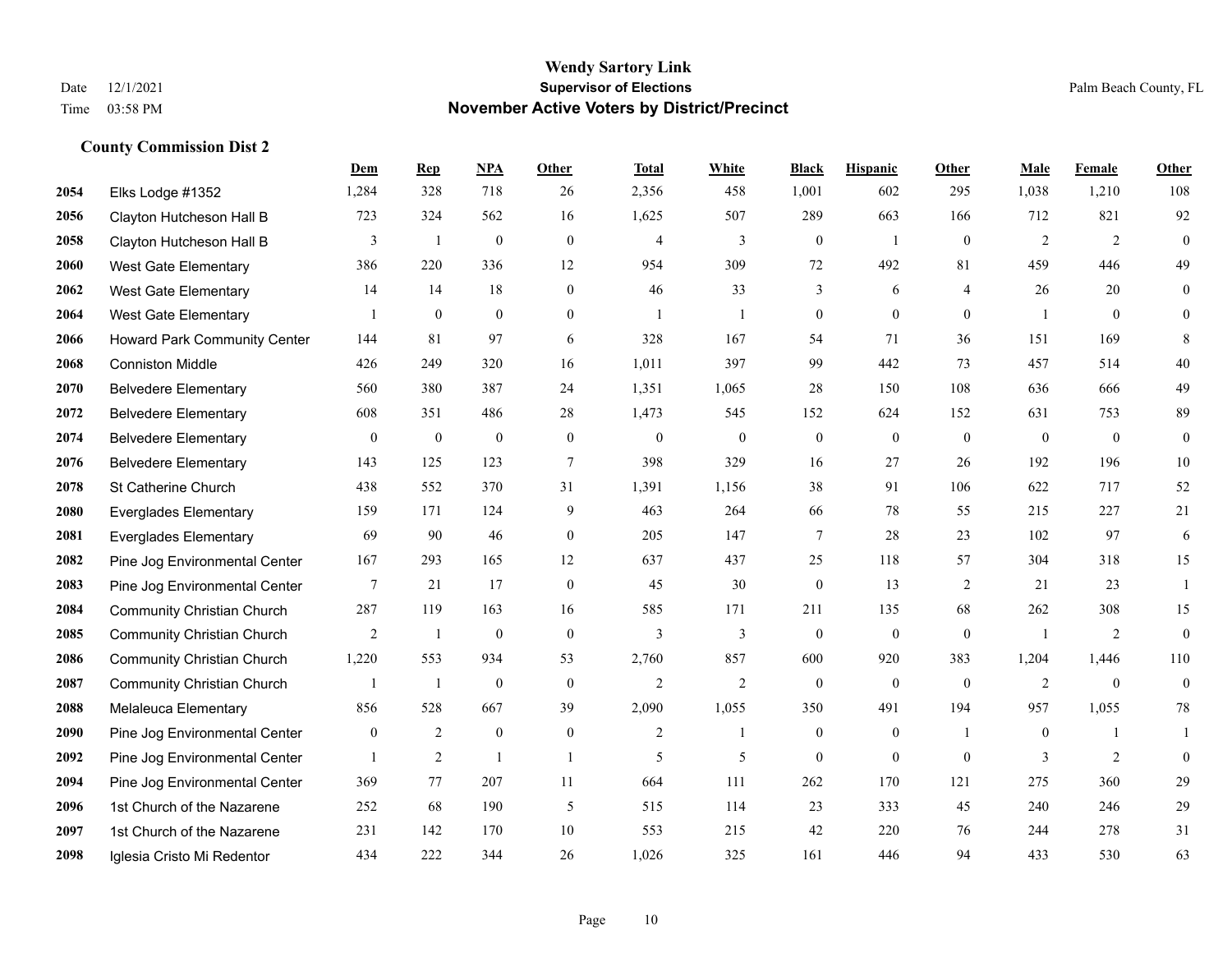|      |                               | Dem            | <b>Rep</b>       | NPA              | <b>Other</b>     | <b>Total</b>     | <b>White</b>     | <b>Black</b>     | <b>Hispanic</b>  | <b>Other</b>     | <b>Male</b>  | <b>Female</b>  | <b>Other</b>   |
|------|-------------------------------|----------------|------------------|------------------|------------------|------------------|------------------|------------------|------------------|------------------|--------------|----------------|----------------|
| 2100 | Iglesia Cristo Mi Redentor    | 779            | 358              | 570              | 35               | 1,742            | 437              | 372              | 760              | 173              | 722          | 933            | 87             |
| 2102 | Union Congregational Church   | 1,178          | 345              | 647              | 37               | 2,207            | 493              | 639              | 846              | 229              | 888          | 1,210          | 109            |
| 2104 | Lake Lytal Park               | 507            | 237              | 343              | 25               | 1,112            | 310              | 230              | 462              | 110              | 463          | 594            | 55             |
| 2106 | Main Library                  | 614            | 268              | 413              | 37               | 1,332            | 504              | 243              | 455              | 130              | 571          | 705            | 56             |
| 2108 | <b>Berkshire Elementary</b>   | 736            | 342              | 658              | 34               | 1,770            | 472              | 201              | 910              | 187              | 770          | 908            | 92             |
| 2110 | <b>Berkshire Elementary</b>   | 173            | 85               | 133              | 5                | 396              | 133              | 44               | 173              | 46               | 162          | 211            | 23             |
| 2112 | Palm Springs Middle           | $\overline{7}$ | 6                | $\overline{7}$   | $\mathbf{0}$     | 20               | 15               | 3                | $\boldsymbol{0}$ | $\overline{2}$   | 9            | 11             | $\bf{0}$       |
| 2114 | Main Library                  | 373            | 284              | 318              | 12               | 987              | 358              | 57               | 484              | 88               | 445          | 493            | 49             |
| 2115 | The Ark Church                | 75             | 48               | 60               | 5                | 188              | 86               | 12               | 69               | 21               | 84           | 93             | 11             |
| 2116 | The Ark Church                | 801            | 553              | 714              | 35               | 2,103            | 911              | 149              | 874              | 169              | 894          | 1,129          | $80\,$         |
| 2117 | The Ark Church                | -1             | $\mathbf{0}$     | $\overline{1}$   | $\mathbf{0}$     | 2                | 1                | 1                | $\boldsymbol{0}$ | $\overline{0}$   | -1           | $\overline{1}$ | $\mathbf{0}$   |
| 2118 | Palm Springs Middle           | $\overline{0}$ | $\boldsymbol{0}$ | $\mathbf{0}$     | $\boldsymbol{0}$ | $\mathbf{0}$     | $\overline{0}$   | $\boldsymbol{0}$ | $\overline{0}$   | $\mathbf{0}$     | $\mathbf{0}$ | $\mathbf{0}$   | $\bf{0}$       |
| 2120 | Palm Springs Middle           | 57             | 22               | 51               | 1                | 131              | 32               | 13               | 57               | 29               | 51           | 69             | 11             |
| 2122 | Palm Springs Middle           |                | $\boldsymbol{0}$ | $\boldsymbol{0}$ | $\boldsymbol{0}$ | 1                | $\mathbf{0}$     | 1                | $\overline{0}$   | $\boldsymbol{0}$ | -1           | $\mathbf{0}$   | $\mathbf{0}$   |
| 2124 | Palm Springs Middle           | 5              | 3                | $\,$ 8 $\,$      | $\overline{0}$   | 16               | 7                | 3                | 5                |                  | 7            | 9              | $\bf{0}$       |
| 2125 | St Marys Orthodox Church      | 341            | 354              | 252              | 9                | 956              | 510              | 41               | 342              | 63               | 429          | 490            | 37             |
| 2126 | St Marys Orthodox Church      | 273            | 256              | 230              | 9                | 768              | 436              | 31               | 237              | 64               | 360          | 387            | 21             |
| 2127 | Lake Clarke Shores Town Hall  |                | $\mathbf{0}$     |                  | $\mathbf{0}$     | 2                | $\mathbf{0}$     | $\boldsymbol{0}$ | $\overline{2}$   | $\theta$         | 2            | $\theta$       | $\mathbf{0}$   |
| 2128 | Palm Springs Middle           | $\mathbf{0}$   | $\boldsymbol{0}$ | $\boldsymbol{0}$ | $\overline{0}$   | $\boldsymbol{0}$ | $\boldsymbol{0}$ | $\overline{0}$   | $\overline{0}$   | $\mathbf{0}$     | $\mathbf{0}$ | $\overline{0}$ | $\overline{0}$ |
| 2130 | Cloud Lake Town Hall          | 43             | 64               | 59               | $\,8\,$          | 174              | 127              | $\mathbf{1}$     | 33               | 13               | 86           | 82             | 6              |
| 2132 | Cloud Lake Town Hall          | 27             | 26               | 32               | $\overline{2}$   | 87               | 57               | $\overline{c}$   | 23               | 5                | 38           | 46             | $\mathfrak{Z}$ |
| 2134 | STEM Bldg at S FL Science Ctr | 519            | 322              | 429              | 32               | 1,302            | 491              | 62               | 634              | 115              | 593          | 654            | 55             |
| 2136 | Palmwood Lodge #303           | 660            | 450              | 572              | 43               | 1,725            | 745              | 82               | 734              | 164              | 781          | 862            | $82\,$         |
| 2138 | Palmwood Lodge #303           | 339            | 156              | 269              | 19               | 783              | 319              | 77               | 297              | 90               | 361          | 387            | 35             |
| 2140 | South Olive Community Center  | 569            | 430              | 385              | 34               | 1,418            | 1,080            | 31               | 197              | 110              | 669          | 702            | $47\,$         |
| 2142 | Lakeside Presbyterian Church  | 291            | 358              | 192              | 22               | 863              | 746              | 3                | 56               | 58               | 398          | 438            | $27\,$         |
| 2144 | Lakeside Presbyterian Church  | 352            | 411              | 268              | 34               | 1,065            | 880              | 20               | 81               | 84               | 485          | 546            | 34             |
| 2146 | Village Walk HOA Clubhouse    | 545            | 530              | 433              | 45               | 1,553            | 1,206            | 59               | 138              | 150              | 646          | 855            | 52             |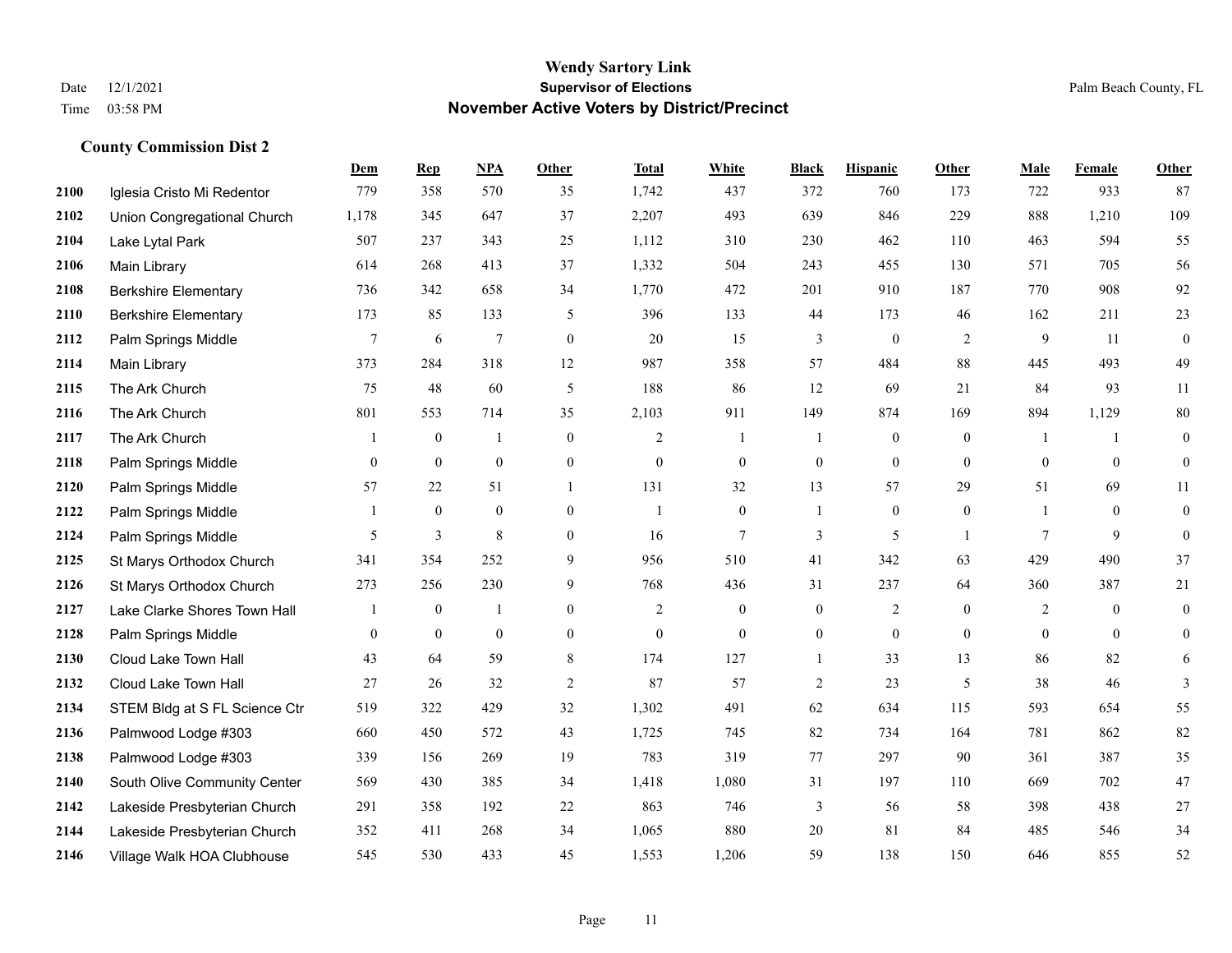|      |                                    | Dem            | <b>Rep</b>   | NPA              | Other            | <b>Total</b> | <b>White</b>     | <b>Black</b>     | <b>Hispanic</b> | <b>Other</b>   | <b>Male</b>    | <b>Female</b>  | <b>Other</b>     |
|------|------------------------------------|----------------|--------------|------------------|------------------|--------------|------------------|------------------|-----------------|----------------|----------------|----------------|------------------|
| 2148 | <b>Liberty Park Elementary</b>     | $\overline{0}$ | $\mathbf{0}$ | $\boldsymbol{0}$ | $\mathbf{0}$     | $\mathbf{0}$ | $\mathbf{0}$     | $\boldsymbol{0}$ | $\bf{0}$        | $\theta$       | $\mathbf{0}$   | $\overline{0}$ | $\theta$         |
| 2150 | River Bridge Activities Center     | 1,083          | 538          | 691              | 55               | 2,367        | 1,146            | 487              | 492             | 242            | 985            | 1,299          | 83               |
| 2152 | Pine Ridge North II                | 1,112          | 508          | 806              | 51               | 2,477        | 1,013            | 386              | 817             | 261            | 991            | 1,385          | 101              |
| 2154 | <b>Forest Hill Elementary</b>      | 1,137          | 437          | 802              | 34               | 2,410        | 728              | 394              | 1,046           | 242            | 1,040          | 1,244          | 126              |
| 2156 | Cresthaven Emory Aud               | 635            | 406          | 303              | 15               | 1,359        | 746              | 99               | 421             | 93             | 500            | 810            | 49               |
| 2158 | Community Of Hope                  | 1,087          | 419          | 848              | 29               | 2,383        | 594              | 433              | 1,045           | 311            | 1,048          | 1,221          | 114              |
| 2160 | Cresthaven Barkley Aud             | 509            | 353          | 284              | 19               | 1,165        | 585              | 85               | 392             | 103            | 493            | 620            | 52               |
| 2162 | Cresthaven Ashley Aud              | 335            | 218          | 230              | 14               | 797          | 396              | 39               | 297             | 65             | 314            | 449            | 34               |
| 2164 | <b>Covered Bridge Clubhouse</b>    | 1,116          | 734          | 664              | 40               | 2,554        | 1,760            | 139              | 484             | 171            | 987            | 1,487          | $80\,$           |
| 2166 | Poinciana Clubhouse                | 909            | 522          | 503              | 37               | 1,971        | 1,301            | 97               | 414             | 159            | 778            | 1,127          | 66               |
| 2168 | First Baptist Church GA            | $\overline{0}$ | $\mathbf{0}$ | $\boldsymbol{0}$ | $\boldsymbol{0}$ | $\mathbf{0}$ | $\boldsymbol{0}$ | $\boldsymbol{0}$ | $\mathbf{0}$    | $\mathbf{0}$   | $\mathbf{0}$   | $\overline{0}$ | $\boldsymbol{0}$ |
| 2170 | <b>Liberty Park Elementary</b>     | 1,137          | 546          | 669              | 57               | 2,409        | 1,047            | 458              | 647             | 257            | 959            | 1,338          | 112              |
| 2172 | First Baptist Church GA            | 17             | 3            | 10               | $\boldsymbol{0}$ | 30           | 14               | 3                | 9               | $\overline{4}$ | 11             | 18             | $\mathbf{1}$     |
| 2174 | First Baptist Church GA            | 453            | 188          | 277              | 12               | 930          | 406              | 191              | 207             | 126            | 415            | 474            | 41               |
| 2182 | <b>Greenacres Community Center</b> | 640            | 291          | 531              | 30               | 1,492        | 523              | 143              | 680             | 146            | 602            | 803            | 87               |
| 2184 | American Polish Club               | 1,097          | 387          | 805              | 39               | 2,328        | 692              | 349              | 1,029           | 258            | 967            | 1,224          | 137              |
| 2186 | American Polish Club               | 318            | 136          | 241              | $\overline{7}$   | 702          | 212              | 108              | 315             | 67             | 309            | 363            | 30               |
| 2188 | St Lukes United Methodist Chr      | 463            | 513          | 426              | 36               | 1,438        | 1,140            | 35               | 187             | 76             | 680            | 719            | 39               |
| 2190 | Lucerne Pointe Clubhouse           | 1,020          | 532          | 644              | 49               | 2,245        | 1,417            | 224              | 429             | 175            | 920            | 1,249          | 76               |
| 2192 | Fountains Of Palm Beach            | 925            | 456          | 591              | 56               | 2,028        | 1,365            | 151              | 346             | 166            | 862            | 1,101          | 65               |
| 2194 | <b>LC Swain Middle</b>             | 1,092          | 359          | 722              | 39               | 2,212        | 755              | 462              | 768             | 227            | 926            | 1,179          | 107              |
| 2196 | Pine Ridge South IV Clubhouse      | 887            | 489          | 505              | 43               | 1,924        | 1,146            | 263              | 401             | 114            | 750            | 1,100          | 74               |
| 2198 | American Finnish Club              | 14             | 9            | 8                | $\boldsymbol{0}$ | 31           | 17               | 3                | 1               | 10             | 12             | 16             | 3                |
| 2202 | <b>LC Swain Middle</b>             | $\overline{0}$ | 8            | $\mathbf{1}$     | $\mathbf{0}$     | 9            | 6                | $\boldsymbol{0}$ | 3               | $\theta$       | $\overline{4}$ | 5              | $\mathbf{0}$     |
| 2204 | Heritage Elementary                | 548            | 217          | 480              | 30               | 1,275        | 410              | 134              | 617             | 114            | 553            | 650            | $72\,$           |
| 2206 | Heritage Elementary                | 456            | 193          | 333              | 16               | 998          | 319              | 215              | 337             | 127            | 434            | 514            | 50               |
| 2208 | American Finnish Club              | 6              | 7            | $\mathbf{1}$     | $\overline{1}$   | 15           | 14               | $\boldsymbol{0}$ | $\mathbf{0}$    | -1             | 6              | 8              | 1                |
| 2210 | American Polish Club               | 231            | 93           | 136              | 5                | 465          | 166              | 114              | 137             | 48             | 189            | 257            | 19               |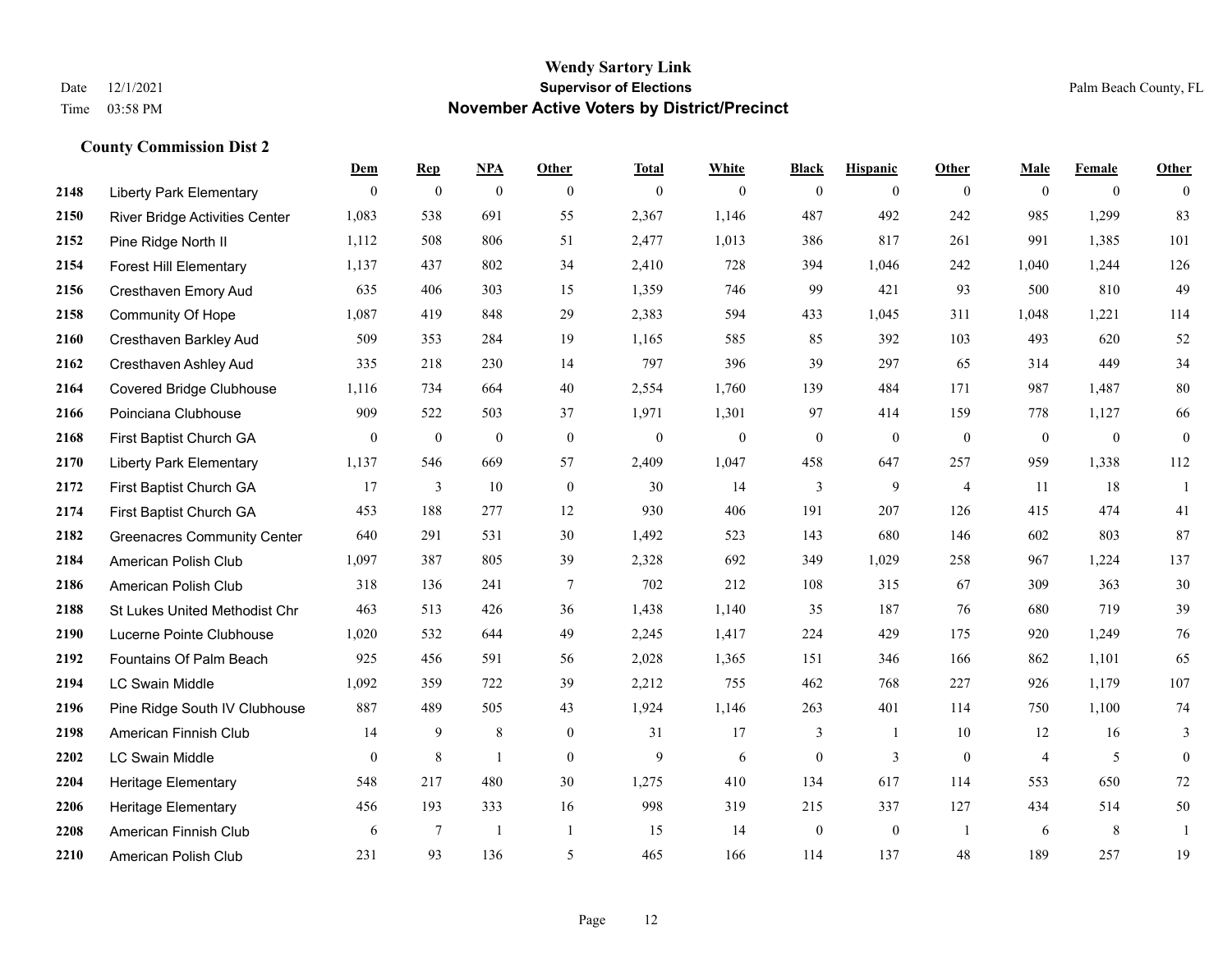|      |                                 | <u>Dem</u> | <b>Rep</b> | NPA      | Other | <b>Total</b> | White  | <b>Black</b>   | <b>Hispanic</b> | Other    | <u>Male</u> | Female | <b>Other</b>   |
|------|---------------------------------|------------|------------|----------|-------|--------------|--------|----------------|-----------------|----------|-------------|--------|----------------|
| 2212 | American Polish Club            |            |            | 0        |       | $\mathbf{0}$ |        | $\mathbf{0}$   | $\theta$        | $\theta$ |             |        | $\overline{0}$ |
| 2214 | Indian Pines Elementary         | 1,187      | 256        | 583      | 37    | 2,063        | 466    | 919            | 444             | 234      | 926         | 1,037  | 100            |
| 2216 | Indian Pines Elementary         | .784       | 297        | 845      | 42    | 2,968        | 521    | 1,491          | 586             | 370      | 1,336       | 1,486  | 146            |
| 2218 | Tradewinds Middle               | .268       | 314        | 655      | 39    | 2,276        | 566    | 900            | 361             | 449      | 1,001       | 1,150  | 125            |
| 8001 | Federal Only                    |            | 0          | $\theta$ |       | $\theta$     |        | $\overline{0}$ | $\theta$        | $\theta$ |             |        | $\overline{0}$ |
| 8002 | State Only                      | 129        | 99         | 113      |       | 343          | 264    | 13             | 13              | 53       | 151         | 179    | 13             |
|      | <b>County Commission Dist 2</b> | 52,790     | 26,562     | 34,203   | 2,211 | 115,766      | 52,223 | 20,663         | 31,322          | 11,558   | 49,292      | 61,660 | 4,814          |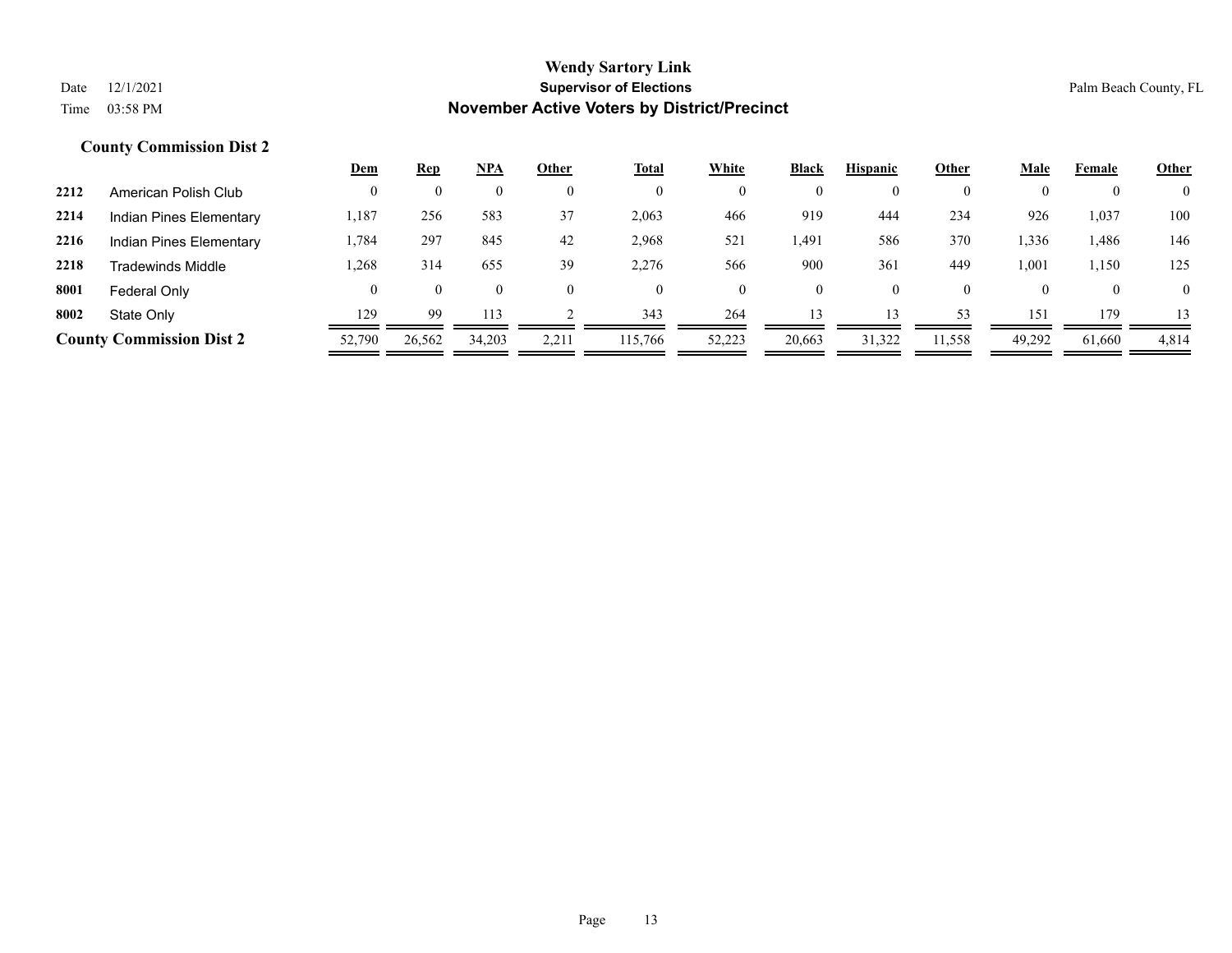|      |                                  | <b>Dem</b>     | <b>Rep</b>       | NPA              | <b>Other</b>     | <b>Total</b>   | <b>White</b>     | <b>Black</b>     | <b>Hispanic</b>  | <b>Other</b>   | <b>Male</b>    | Female          | <b>Other</b>     |
|------|----------------------------------|----------------|------------------|------------------|------------------|----------------|------------------|------------------|------------------|----------------|----------------|-----------------|------------------|
| 3002 | Palm Springs Middle              | 822            | 334              | 559              | 47               | 1,762          | 525              | 322              | 750              | 165            | 719            | 969             | 74               |
| 3004 | Community Of Hope                | 65             | 38               | 63               | $\mathfrak{2}$   | 168            | 62               | 10               | 70               | 26             | 82             | 75              | 11               |
| 3006 | Faith Presbyterian               | 976            | 617              | 685              | 34               | 2,312          | 945              | 271              | 895              | 201            | 953            | 1,258           | 101              |
| 3008 | Palm Springs Middle              | $\mathbf{0}$   | $\boldsymbol{0}$ | $\boldsymbol{0}$ | $\boldsymbol{0}$ | $\overline{0}$ | $\mathbf{0}$     | $\boldsymbol{0}$ | $\boldsymbol{0}$ | $\mathbf{0}$   | $\mathbf{0}$   | $\mathbf{0}$    | $\boldsymbol{0}$ |
| 3010 | Faith Presbyterian               | 369            | 211              | 296              | 24               | 900            | 354              | 116              | 352              | 78             | 415            | 451             | 34               |
| 3012 | <b>Emmanuel Baptist Church</b>   | 630            | 573              | 419              | $20\,$           | 1,642          | 989              | 44               | 519              | 90             | 692            | 887             | 63               |
| 3014 | Lake Clarke Shores Town Hall     | 1,005          | 1,072            | 647              | 45               | 2,769          | 2,027            | 83               | 489              | 170            | 1,261          | 1,421           | 87               |
| 3016 | <b>Community Of Hope</b>         | 45             | 37               | 54               | 2                | 138            | 36               | 9                | 77               | 16             | 52             | 76              | 10               |
| 3018 | Palm Springs Middle              | 11             | 11               | 9                | 3                | 34             | 13               | $\boldsymbol{0}$ | 17               | $\overline{4}$ | 14             | 19              | -1               |
| 3020 | Palm Springs Village Hall        | 966            | 622              | 798              | 37               | 2,423          | 974              | 175              | 1,074            | 200            | 1,062          | 1,249           | 112              |
| 3022 | Oasis De Amor Baptist Church     | 504            | 224              | 400              | 18               | 1,146          | 369              | 137              | 497              | 143            | 540            | 540             | 66               |
| 3024 | Palm Springs Library             | 715            | 407              | 579              | 23               | 1,724          | 644              | 198              | 695              | 187            | 761            | 860             | 103              |
| 3026 | Palm Springs Village Hall        | $\overline{0}$ | $\boldsymbol{0}$ | $\bf{0}$         | $\mathbf{0}$     | $\theta$       | $\overline{0}$   | $\boldsymbol{0}$ | $\mathbf{0}$     | $\theta$       | $\mathbf{0}$   | $\theta$        | $\boldsymbol{0}$ |
| 3028 | Palm Springs Village Hall        | 2              | $\mathbf{1}$     | $\boldsymbol{0}$ | $\boldsymbol{0}$ | 3              | $\boldsymbol{0}$ | $\boldsymbol{0}$ | 3                | $\bf{0}$       |                | 2               | $\boldsymbol{0}$ |
| 3030 | Palm Springs Village Hall        | $\overline{0}$ | $\boldsymbol{0}$ | $\mathbf{0}$     | $\overline{0}$   | $\mathbf{0}$   | $\overline{0}$   | $\mathbf{0}$     | $\mathbf{0}$     | $\overline{0}$ | $\theta$       | $\mathbf{0}$    | $\mathbf{0}$     |
| 3032 | Special Olympics of PBC          | 682            | 316              | 534              | 35               | 1,567          | 566              | 266              | 601              | 134            | 729            | 758             | 80               |
| 3034 | <b>Sunlight Community Church</b> | 157            | 104              | 78               | 6                | 345            | 182              | 41               | 101              | 21             | 155            | 180             | $10\,$           |
| 3036 | <b>Sunlight Community Church</b> | 387            | 211              | 289              | 15               | 902            | 374              | 177              | 261              | 90             | 402            | 470             | $30\,$           |
| 3038 | <b>Sunlight Community Church</b> | 719            | 299              | 544              | 30               | 1,592          | 662              | 246              | 516              | 168            | 745            | 767             | 80               |
| 3040 | 1st Congregational Church        | 695            | 308              | 408              | 42               | 1,453          | 1,072            | 70               | 189              | 122            | 716            | 683             | 54               |
| 3042 | 1st Congregational Church        | 715            | 448              | 395              | 47               | 1,605          | 1,347            | 24               | 134              | 100            | 731            | 820             | 54               |
| 3044 | Holy Redeemer Church             | 219            | 69               | 191              | $\overline{7}$   | 486            | 135              | 103              | 207              | 41             | 211            | 260             | 15               |
| 3048 | Holy Redeemer Church             | 587            | 216              | 461              | 25               | 1,289          | 388              | 255              | 519              | 127            | 571            | 658             | $60\,$           |
| 3050 | Holy Redeemer Church             | 7              | $7\phantom{.0}$  | $\overline{2}$   | $\mathbf{0}$     | 16             | 9                | 6                | 1                | $\mathbf{0}$   | 9              | $7\phantom{.0}$ | $\mathbf{0}$     |
| 3052 | Our Savior Lutheran Church       | 402            | 113              | 245              | 13               | 773            | 214              | 215              | 271              | 73             | 365            | 370             | 38               |
| 3058 | Our Savior Lutheran Church       | $\overline{0}$ | $\mathbf{0}$     | $\overline{2}$   | $\mathbf{0}$     | $\overline{2}$ | -1               | -1               | $\boldsymbol{0}$ | $\mathbf{0}$   | $\overline{1}$ | -1              | $\boldsymbol{0}$ |
| 3060 | Our Savior Lutheran Church       | 250            | 55               | 155              | 6                | 466            | 106              | 166              | 158              | 36             | 180            | 266             | $20\,$           |
| 3062 | Our Savior Lutheran Church       | 1,034          | 324              | 581              | 51               | 1,990          | 803              | 427              | 575              | 185            | 925            | 971             | 94               |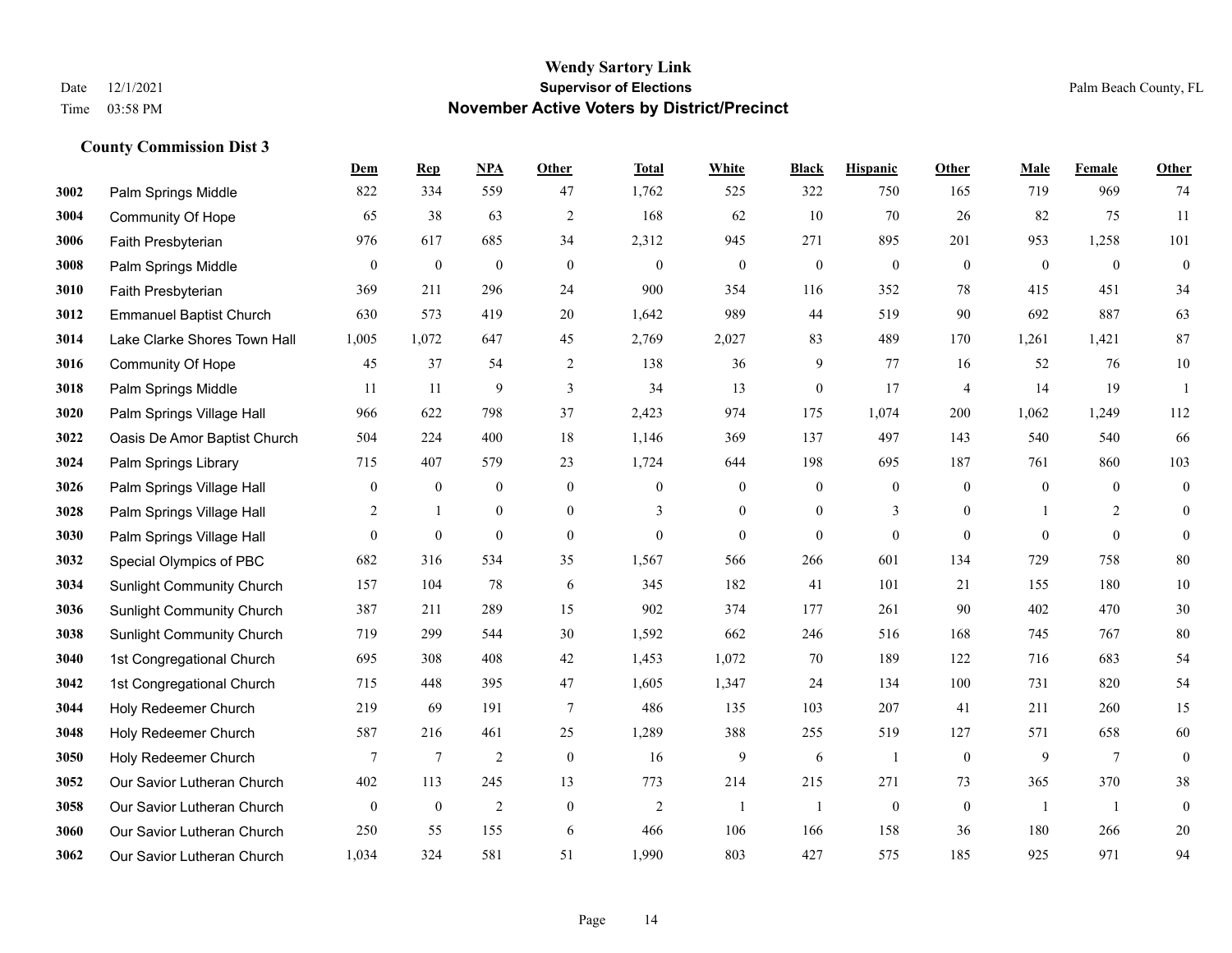|      |                                  | Dem          | <b>Rep</b>       | NPA            | <b>Other</b> | <b>Total</b> | <b>White</b>     | <b>Black</b>     | <b>Hispanic</b> | <b>Other</b> | <b>Male</b>  | Female       | <b>Other</b>     |
|------|----------------------------------|--------------|------------------|----------------|--------------|--------------|------------------|------------------|-----------------|--------------|--------------|--------------|------------------|
| 3064 | 1st Congregational Church        | 473          | 225              | 361            | 30           | 1,089        | 767              | 94               | 150             | 78           | 511          | 536          | 42               |
| 3066 | Our Savior Lutheran Church       | 368          | 135              | 275            | 20           | 798          | 551              | 74               | 94              | 79           | 391          | 375          | 32               |
| 3068 | St Andrews Episcopal             | 544          | 287              | 391            | 45           | 1,267        | 1,018            | 52               | 111             | 86           | 616          | 610          | 41               |
| 3070 | Mid County Senior Center         | 718          | 265              | 569            | 34           | 1,586        | 515              | 371              | 498             | 202          | 725          | 785          | 76               |
| 3071 | Holy Redeemer Church             | $\mathbf{0}$ | $\boldsymbol{0}$ | $\overline{0}$ | $\mathbf{0}$ | $\mathbf{0}$ | $\boldsymbol{0}$ | $\boldsymbol{0}$ | $\mathbf{0}$    | $\theta$     | $\mathbf{0}$ | $\mathbf{0}$ | $\boldsymbol{0}$ |
| 3072 | Holy Redeemer Church             | 137          | 23               | 88             | 8            | 256          | 69               | 100              | 51              | 36           | 99           | 145          | 12               |
| 3074 | Coastal Chapel                   | 471          | 352              | 335            | 27           | 1,185        | 738              | 103              | 253             | 91           | 556          | 588          | 41               |
| 3075 | Lantana Recreation Center        | 14           | 8                | $\tau$         | 2            | 31           | 31               | $\boldsymbol{0}$ | $\mathbf{0}$    | $\theta$     | 10           | 21           | $\mathbf{0}$     |
| 3076 | Our Savior Lutheran Church       | 49           | 39               | 48             | 3            | 139          | 97               | 15               | 19              | 8            | 75           | 59           | 5                |
| 3078 | Lakeside UM Church               | 647          | 386              | 432            | 40           | 1,505        | 936              | 167              | 271             | 131          | 667          | 795          | 43               |
| 3080 | American Finnish Club            | 843          | 225              | 569            | 41           | 1,678        | 396              | 519              | 573             | 190          | 729          | 849          | 100              |
| 3082 | <b>Atlantis City Hall</b>        | 486          | 883              | 445            | 44           | 1,858        | 1,605            | 39               | 90              | 124          | 853          | 961          | $44\,$           |
| 3084 | Lakes of Sherbrooke              | 698          | 644              | 583            | 54           | 1,979        | 1,339            | 191              | 284             | 165          | 857          | 1,046        | $76\,$           |
| 3086 | <b>Woodlands Middle</b>          | 786          | 605              | 693            | 48           | 2,132        | 1,457            | 138              | 353             | 184          | 992          | 1,066        | $74\,$           |
| 3088 | <b>Tradewinds Middle</b>         | 183          | 52               | 122            | 8            | 365          | 97               | 128              | 80              | 60           | 166          | 189          | $10\,$           |
| 3090 | <b>Woodlands Middle</b>          | 1,450        | 816              | 653            | 55           | 2,974        | 2,397            | 181              | 117             | 279          | 1,353        | 1,535        | 86               |
| 3092 | Lacuna HOA Clubhouse             | 1,202        | 758              | 766            | 70           | 2,796        | 1,947            | 272              | 313             | 264          | 1,282        | 1,426        | $88\,$           |
| 3094 | <b>Coral Reef Elementary</b>     | 323          | 241              | 276            | 28           | 868          | 510              | 73               | 199             | 86           | 406          | 435          | 27               |
| 3096 | <b>Coral Reef Elementary</b>     | 822          | 582              | 645            | 58           | 2,107        | 1,350            | 258              | 268             | 231          | 972          | 1,056        | 79               |
| 3098 | Manatee Elementary               | 679          | 588              | 536            | 48           | 1,851        | 1,260            | 177              | 222             | 192          | 848          | 942          | 61               |
| 3100 | Journeys End                     | 430          | 338              | 370            | 20           | 1,158        | 776              | 95               | 136             | 151          | 546          | 582          | 30               |
| 3102 | <b>Diamond View Elementary</b>   | 1,207        | 446              | 800            | 50           | 2,503        | 1,034            | 639              | 532             | 298          | 1,102        | 1,291        | 110              |
| 3104 | American German Club             | 409          | 352              | 374            | 33           | 1,168        | 809              | 91               | 139             | 129          | 541          | 583          | $44\,$           |
| 3106 | American German Club             | 299          | 106              | 205            | 17           | 627          | 222              | 177              | 96              | 132          | 276          | 323          | $28\,$           |
| 3108 | Santaluces High                  | 1,258        | 540              | 894            | 64           | 2,756        | 1,113            | 704              | 548             | 391          | 1,224        | 1,442        | $90\,$           |
| 3110 | Lantana Road Branch Library      | 818          | 336              | 489            | 47           | 1,690        | 798              | 452              | 282             | 158          | 734          | 879          | $77\,$           |
| 3112 | <b>Starlight Cove Elementary</b> | 846          | 299              | 612            | 38           | 1,795        | 704              | 309              | 637             | 145          | 777          | 928          | 90               |
| 3114 | Santaluces High                  | 379          | 254              | 295            | 11           | 939          | 551              | 121              | 185             | 82           | 457          | 453          | 29               |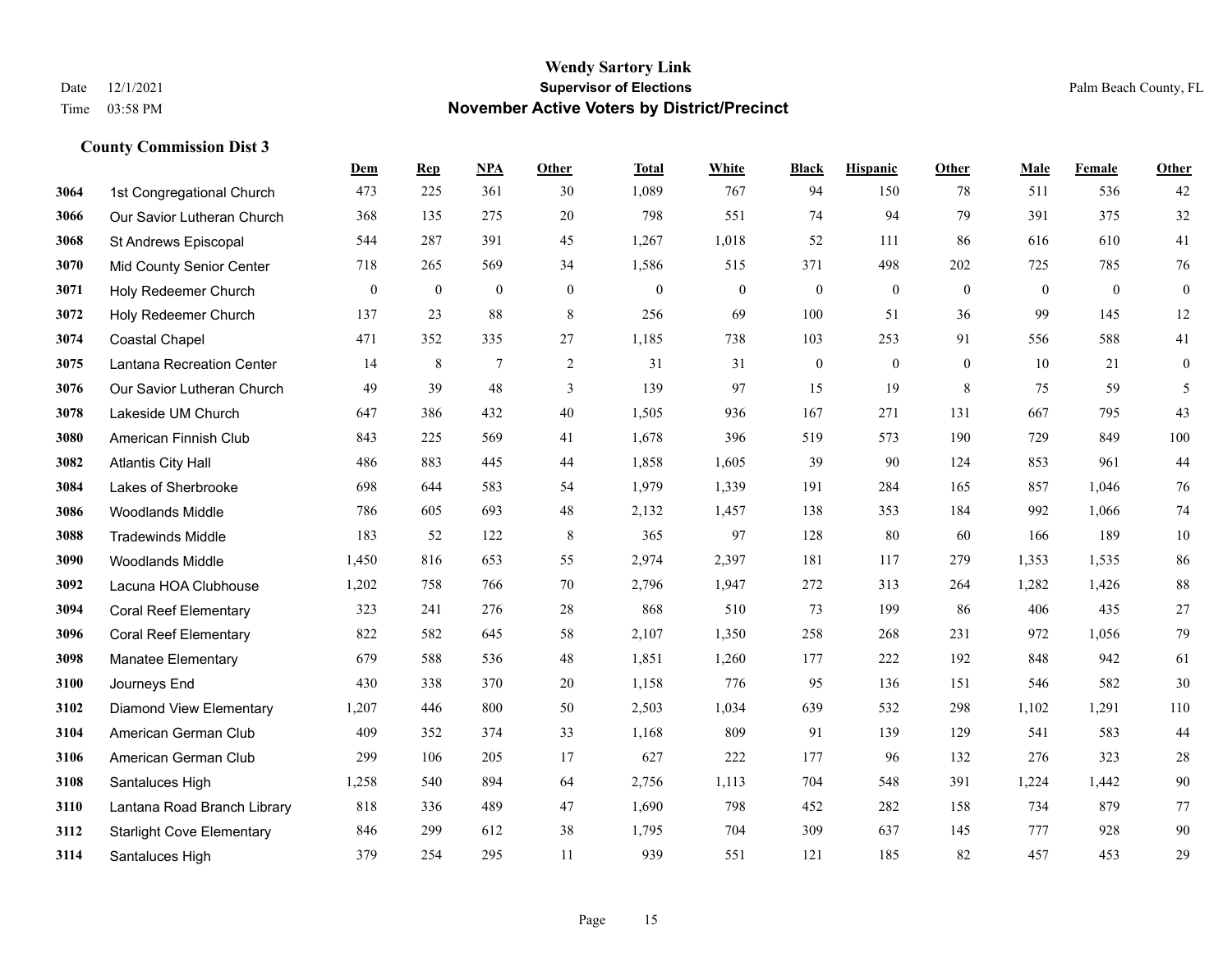|      |                                   | Dem   | <b>Rep</b> | NPA | Other        | <b>Total</b> | <b>White</b> | <b>Black</b>     | <b>Hispanic</b> | Other | <b>Male</b> | Female | <b>Other</b>   |
|------|-----------------------------------|-------|------------|-----|--------------|--------------|--------------|------------------|-----------------|-------|-------------|--------|----------------|
| 3116 | Advent Lantana                    | 1,054 | 521        | 734 | 53           | 2,362        | 1,455        | 361              | 360             | 186   | 979         | 1,300  | 83             |
| 3118 | Advent Lantana                    | 204   | 227        | 172 | 16           | 619          | 505          | 22               | 48              | 44    | 303         | 303    | 13             |
| 3120 | Valencia Shores Social Club       | 1,221 | 595        | 580 | 49           | 2,445        | 2,160        | 68               | 81              | 136   | 1,124       | 1,266  | 55             |
| 3122 | Boynton Beach Community Chui      | 906   | 407        | 348 | 33           | 1,694        | 1,516        | 36               | 52              | 90    | 697         | 960    | 37             |
| 3124 | West Boynton Park and Rec         | 787   | 588        | 652 | 44           | 2,071        | 1,311        | 224              | 288             | 248   | 935         | 1.062  | 74             |
| 3126 | Temple Shaarei Shalom             | 633   | 500        | 464 | 28           | 1,625        | 1,114        | 153              | 199             | 159   | 755         | 822    | 48             |
| 3128 | West Boynton Park and Rec         | 944   | 605        | 729 | 45           | 2,323        | 1,444        | 285              | 337             | 257   | 1,062       | 1,179  | 82             |
| 3130 | <b>Winston Trails Swim Center</b> | 1,109 | 911        | 860 | 64           | 2,944        | 2,084        | 205              | 376             | 279   | 1,376       | 1,456  | 112            |
| 3132 | Park Vista High                   | 852   | 652        | 699 | 48           | 2,251        | 1,426        | 228              | 358             | 239   | 1,013       | 1,159  | 79             |
| 3133 | Christa McAuliffe Middle          | 173   | 125        | 135 | 8            | 441          | 269          | 46               | 61              | 65    | 213         | 216    | 12             |
| 3134 | <b>Hidden Oaks Elementary</b>     | 1,063 | 319        | 595 | 33           | 2,010        | 576          | 792              | 366             | 276   | 857         | 1,067  | 86             |
| 3136 | <b>Freedom Shores Elementary</b>  | 879   | 407        | 588 | 32           | 1,906        | 831          | 545              | 274             | 256   | 841         | 989    | 76             |
| 3138 | <b>Citrus Cove Elementary</b>     | 861   | 495        | 567 | 34           | 1,957        | 1,135        | 319              | 289             | 214   | 859         | 1.016  | 82             |
| 3140 | Boynton Lakes North Clubhouse     | 419   | 189        | 281 | 15           | 904          | 426          | 222              | 126             | 130   | 405         | 467    | $32\,$         |
| 3142 | Boynton Lakes North Clubhouse     | 372   | 166        | 225 | 19           | 782          | 436          | 137              | 138             | 71    | 314         | 438    | 30             |
| 3144 | <b>Freedom Shores Elementary</b>  | 10    | 8          | 10  | $\mathbf{0}$ | 28           | 22           | $\boldsymbol{0}$ | 3               | 3     | 11          | 14     | $\mathfrak{Z}$ |
| 3146 | <b>Freedom Shores Elementary</b>  | 341   | 133        | 169 | 18           | 661          | 450          | 77               | 71              | 63    | 261         | 379    | 21             |
| 3148 | Imagine Schools - Chancellor      | 61    | 54         | 54  | 5            | 174          | 117          | 12               | 27              | 18    | 87          | 82     | $\mathfrak{S}$ |
| 3150 | Christa McAuliffe Middle          | 553   | 256        | 237 | 23           | 1,069        | 970          | 20               | 31              | 48    | 436         | 601    | 32             |
| 3152 | Park Vista High                   | 658   | 410        | 391 | 33           | 1,492        | 1,281        | 54               | 64              | 93    | 658         | 785    | 49             |
| 3154 | Ponte Vecchio Clubhouse           | 801   | 318        | 280 | 23           | 1,422        | 1,271        | 20               | 40              | 91    | 641         | 742    | 39             |
| 3156 | Aberdeen East Clubhouse           | 997   | 488        | 553 | 41           | 2,079        | 1,570        | 141              | 187             | 181   | 862         | 1,157  | 60             |
| 3158 | <b>Crystal Lakes Elementary</b>   | 994   | 760        | 800 | 59           | 2,613        | 1,829        | 195              | 295             | 294   | 1,181       | 1,322  | 110            |
| 3160 | Christa McAuliffe Middle          | 435   | 325        | 329 | 19           | 1,108        | 751          | 135              | 120             | 102   | 497         | 569    | 42             |
| 3162 | <b>Hidden Oaks Elementary</b>     | 542   | 257        | 301 | 18           | 1,118        | 670          | 206              | 125             | 117   | 500         | 585    | 33             |
| 3164 | <b>Citrus Cove Elementary</b>     | 872   | 543        | 643 | 51           | 2,109        | 1,319        | 313              | 245             | 232   | 942         | 1,095  | 72             |
| 3166 | Jamaica Bay Clubhouse             | 351   | 362        | 266 | 25           | 1,004        | 887          | 20               | 38              | 59    | 437         | 533    | 34             |
| 3168 | Boynton Beach Fire Station #3     | 908   | 464        | 669 | 33           | 2,074        | 1,178        | 375              | 298             | 223   | 876         | 1,128  | 70             |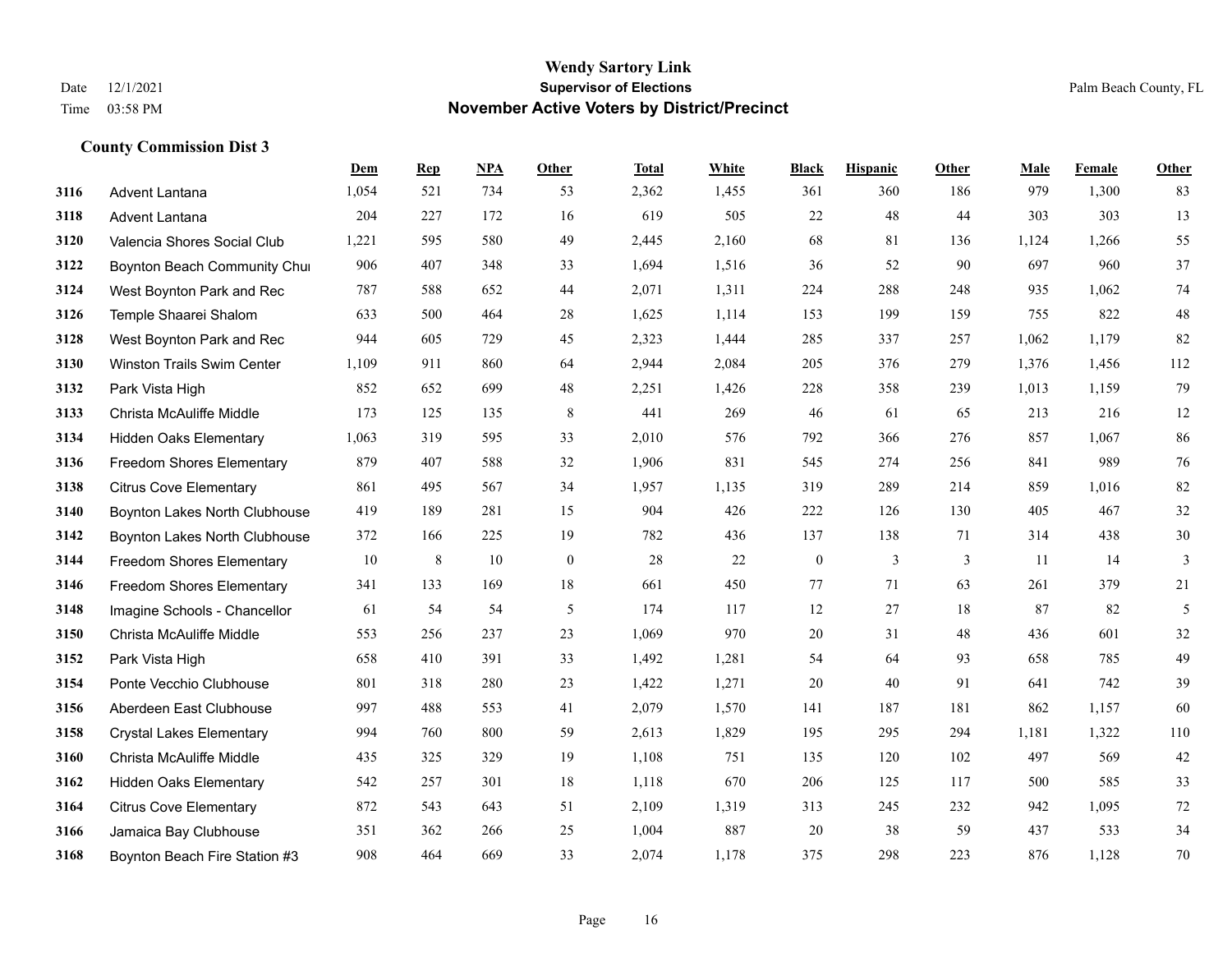|      |                                   | Dem      | <b>Rep</b>   | NPA      | Other    | <b>Total</b> | White          | <b>Black</b> | <b>Hispanic</b> | Other    | <b>Male</b> | Female   | Other        |
|------|-----------------------------------|----------|--------------|----------|----------|--------------|----------------|--------------|-----------------|----------|-------------|----------|--------------|
| 3170 | Boynton Beach High                | 1,112    | 613          | 883      | 73       | 2,681        | 1,575          | 312          | 540             | 254      | 1,175       | 1,403    | 103          |
| 3172 | Boynton Beach High                | 474      | 145          | 306      | 32       | 957          | 442            | 265          | 144             | 106      | 390         | 519      | 48           |
| 3174 | Boynton Beach Fire Station #3     | 246      | 177          | 174      | 15       | 612          | 420            | 53           | 83              | 56       | 279         | 317      | 16           |
| 3176 | Boynton Beach High                | 212      | 123          | 148      | 8        | 491          | 260            | 88           | 82              | 61       | 212         | 258      | 21           |
| 3180 | Imagine Schools - Chancellor      | $\theta$ | $\mathbf{0}$ | $\theta$ | $\theta$ | $\theta$     | $\overline{0}$ | $\mathbf{0}$ | $\theta$        | $\theta$ | $\Omega$    | $\theta$ | $\mathbf{0}$ |
| 3182 | Imagine Schools - Chancellor      | 98       | 50           | 80       | 4        | 232          | 116            | 46           | 38              | 32       | 110         | 111      | 11           |
| 3185 | Christ Fellowship Church BB       | 301      | 207          | 206      | 27       | 741          | 477            | 84           | 105             | 75       | 350         | 372      | 19           |
| 3186 | Christ Fellowship Church BB       | 188      | 121          | 143      | 12       | 464          | 331            | 42           | 59              | 32       | 208         | 236      | 20           |
| 3187 | Christ Fellowship Church BB       | 686      | 407          | 591      | 59       | 1,743        | 990            | 272          | 292             | 189      | 812         | 877      | 54           |
| 3188 | Christ Fellowship Church BB       | 414      | 301          | 355      | 21       | 1,091        | 675            | 223          | 120             | 73       | 535         | 522      | 34           |
| 3190 | Imagine Schools - Chancellor      | 305      | 159          | 223      | 22       | 709          | 400            | 146          | 98              | 65       | 363         | 332      | 14           |
| 3192 | Leisureville #1 Clubhouse         | 552      | 398          | 374      | 45       | 1,369        | 1,033          | 115          | 128             | 93       | 553         | 769      | 47           |
| 3194 | Boynton Beach Fire Station #2     | 750      | 172          | 378      | 19       | 1,319        | 467            | 543          | 169             | 140      | 583         | 684      | 52           |
| 3196 | Leisureville #3 Clubhouse         | 622      | 552          | 428      | 52       | 1,654        | 1,378          | 84           | 103             | 89       | 706         | 894      | 54           |
| 3198 | <b>BB Leisureville Clubhouse</b>  | 498      | 526          | 306      | 37       | 1,367        | 1,125          | 65           | 115             | 62       | 556         | 774      | 37           |
| 3200 | <b>Golfview Harbour Clubhouse</b> | 606      | 400          | 395      | 26       | 1,427        | 963            | 203          | 115             | 146      | 639         | 740      | 48           |
| 3202 | <b>Golfview Harbour Clubhouse</b> | 66       | 67           | 51       |          | 191          | 139            | 30           | 11              | 11       | 95          | 90       | 6            |
|      | <b>County Commission Dist 3</b>   | 54,633   | 31,905       | 37,599   | 2,803    | 126,940      | 75,678         | 16,684       | 22,571          | 12,007   | 56,745      | 65,508   | 4,687        |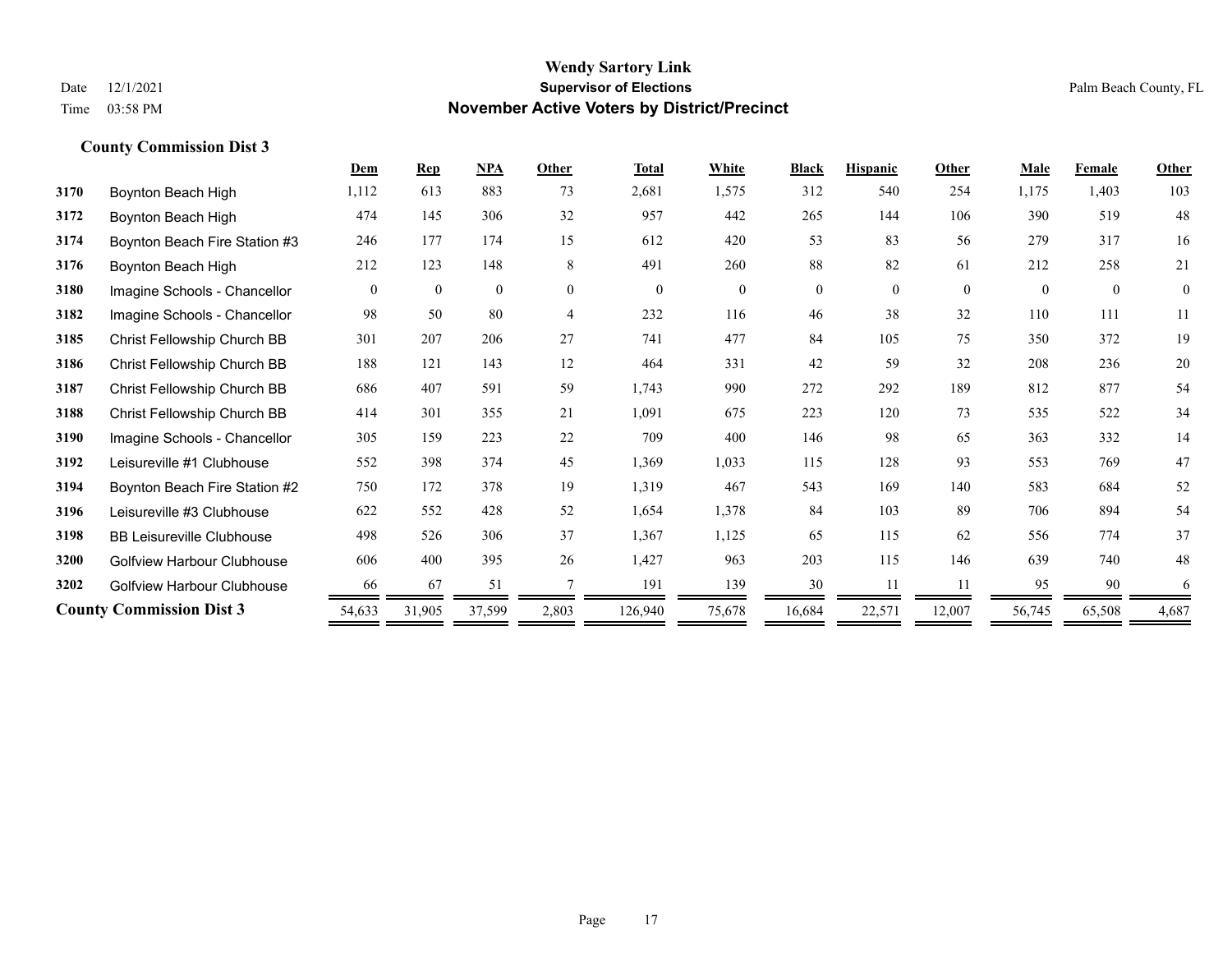|      |                                      | Dem          | <b>Rep</b>       | NPA              | <b>Other</b>     | <b>Total</b> | White            | <b>Black</b>     | <b>Hispanic</b> | <b>Other</b>   | <b>Male</b>    | <b>Female</b>  | <b>Other</b>     |
|------|--------------------------------------|--------------|------------------|------------------|------------------|--------------|------------------|------------------|-----------------|----------------|----------------|----------------|------------------|
| 4002 | Lantana Recreation Center            | 463          | 513              | 368              | 48               | 1,392        | 1,167            | 30               | 103             | 92             | 669            | 684            | 39               |
| 4004 | South Palm Beach Town Hall           | 403          | 506              | 378              | 34               | 1,321        | 1,127            | 21               | 79              | 94             | 578            | 696            | 47               |
| 4006 | Manalapan Town Hall                  | 76           | 201              | 93               | 9                | 379          | 346              | 6                | 5               | 22             | 191            | 178            | 10               |
| 4008 | Hypoluxo Town Hall                   | 515          | 606              | 506              | 65               | 1,692        | 1,415            | 38               | 110             | 129            | 781            | 861            | 50               |
| 4010 | <b>Bent Tree Villas East</b>         | 805          | 732              | 596              | 50               | 2,183        | 1,583            | 216              | 215             | 169            | 963            | 1.172          | 48               |
| 4012 | <b>Greentree Villas</b>              | 640          | 568              | 461              | 35               | 1,704        | 1,398            | 72               | 119             | 115            | 682            | 976            | 46               |
| 4014 | New Church                           | 403          | 492              | 321              | 26               | 1,242        | 1,009            | 62               | 88              | 83             | 535            | 678            | 29               |
| 4016 | Christ Fellowship Church BB          | 535          | 294              | 300              | 24               | 1,153        | 693              | 189              | 166             | 105            | 534            | 588            | 31               |
| 4018 | Quail Ridge Business Center          | 122          | 362              | 125              | 11               | 620          | 597              | -1               | $\overline{2}$  | 20             | 284            | 326            | 10               |
| 4020 | Christ Fellowship Church BB          | 34           | 28               | 37               | $\overline{4}$   | 103          | 80               | 4                | 11              | 8              | 38             | 63             | $\sqrt{2}$       |
| 4022 | Congress Middle                      | 816          | 233              | 402              | 45               | 1,496        | 544              | 646              | 157             | 149            | 624            | 815            | 57               |
| 4024 | Harvey E Oyer Jr Park                | 490          | 613              | 486              | 55               | 1,644        | 1,298            | 90               | 131             | 125            | 774            | 825            | 45               |
| 4026 | <b>Sterling Village Aud</b>          | 496          | 544              | 471              | 50               | 1,561        | 1,363            | 36               | 64              | 98             | 724            | 786            | 51               |
| 4028 | Ocean Ridge Town Hall                | 401          | 738              | 426              | 44               | 1,609        | 1,470            | 5                | 50              | 84             | 765            | 803            | 41               |
| 4030 | Village of Golf Admin Bldg           | 36           | 186              | 47               | $\overline{4}$   | 273          | 267              | $\boldsymbol{0}$ | $\mathbf{1}$    | 5              | 129            | 142            | $\sqrt{2}$       |
| 4034 | <b>Crosspointe Elementary</b>        | 367          | 256              | 287              | 23               | 933          | 669              | 111              | 66              | 87             | 397            | 516            | $20\,$           |
| 4036 | <b>Forest Park Elementary</b>        | 287          | 441              | 272              | 25               | 1,025        | 921              | 9                | 50              | 45             | 432            | 561            | 32               |
| 4038 | <b>Briny Breezes Community Cente</b> | 89           | 144              | 89               | 4                | 326          | 301              | $\boldsymbol{0}$ | 9               | 16             | 135            | 182            | 9                |
| 4040 | <b>Briny Breezes Community Cente</b> | $\mathbf{0}$ | $\bf{0}$         | $\mathbf{0}$     | $\overline{0}$   | $\mathbf{0}$ | $\boldsymbol{0}$ | $\overline{0}$   | $\overline{0}$  | $\overline{0}$ | $\overline{0}$ | $\overline{0}$ | $\mathbf{0}$     |
| 4042 | <b>Briny Breezes Community Cente</b> | $\mathbf{0}$ | $\boldsymbol{0}$ | $\boldsymbol{0}$ | $\boldsymbol{0}$ | $\mathbf{0}$ | $\boldsymbol{0}$ | $\boldsymbol{0}$ | $\overline{0}$  | $\overline{0}$ | $\overline{0}$ | $\mathbf{0}$   | $\boldsymbol{0}$ |
| 4044 | <b>Briny Breezes Community Cente</b> | 48           | 32               | 38               | $\mathbf{1}$     | 119          | 104              | $\mathbf{1}$     | 9               | 5              | 62             | 54             | 3                |
| 4046 | <b>Delray Dunes</b>                  | 90           | 342              | 101              | 5                | 538          | 499              | $\mathbf{1}$     | 5               | 33             | 243            | 283            | 12               |
| 4048 | <b>Banyan Creek Elementary</b>       | 122          | 154              | 85               | 7                | 368          | 294              | 16               | 29              | 29             | 189            | 170            | 9                |
| 4050 | Hunter's Run Courtside Cafe          | 1,075        | 367              | 533              | 40               | 2,015        | 1,851            | 40               | 48              | 76             | 839            | 1,136          | $40\,$           |
| 4052 | <b>Crosspointe Elementary</b>        | 116          | 79               | 86               | 3                | 284          | 171              | 58               | 22              | 33             | 139            | 139            | 6                |
| 4053 | <b>Crosspointe Elementary</b>        | 206          | 86               | 149              | 18               | 459          | 174              | 110              | 100             | 75             | 199            | 240            | $20\,$           |
| 4054 | Lakeview Baptist Church              | 532          | 645              | 439              | 39               | 1,655        | 1,371            | 78               | 101             | 105            | 766            | 837            | 52               |
| 4056 | Lakeview Baptist Church              | $\mathbf{0}$ | $\theta$         | $\mathbf{0}$     | $\theta$         | $\theta$     | $\mathbf{0}$     | $\mathbf{0}$     | $\theta$        | $\theta$       | $\theta$       | $\mathbf{0}$   | $\boldsymbol{0}$ |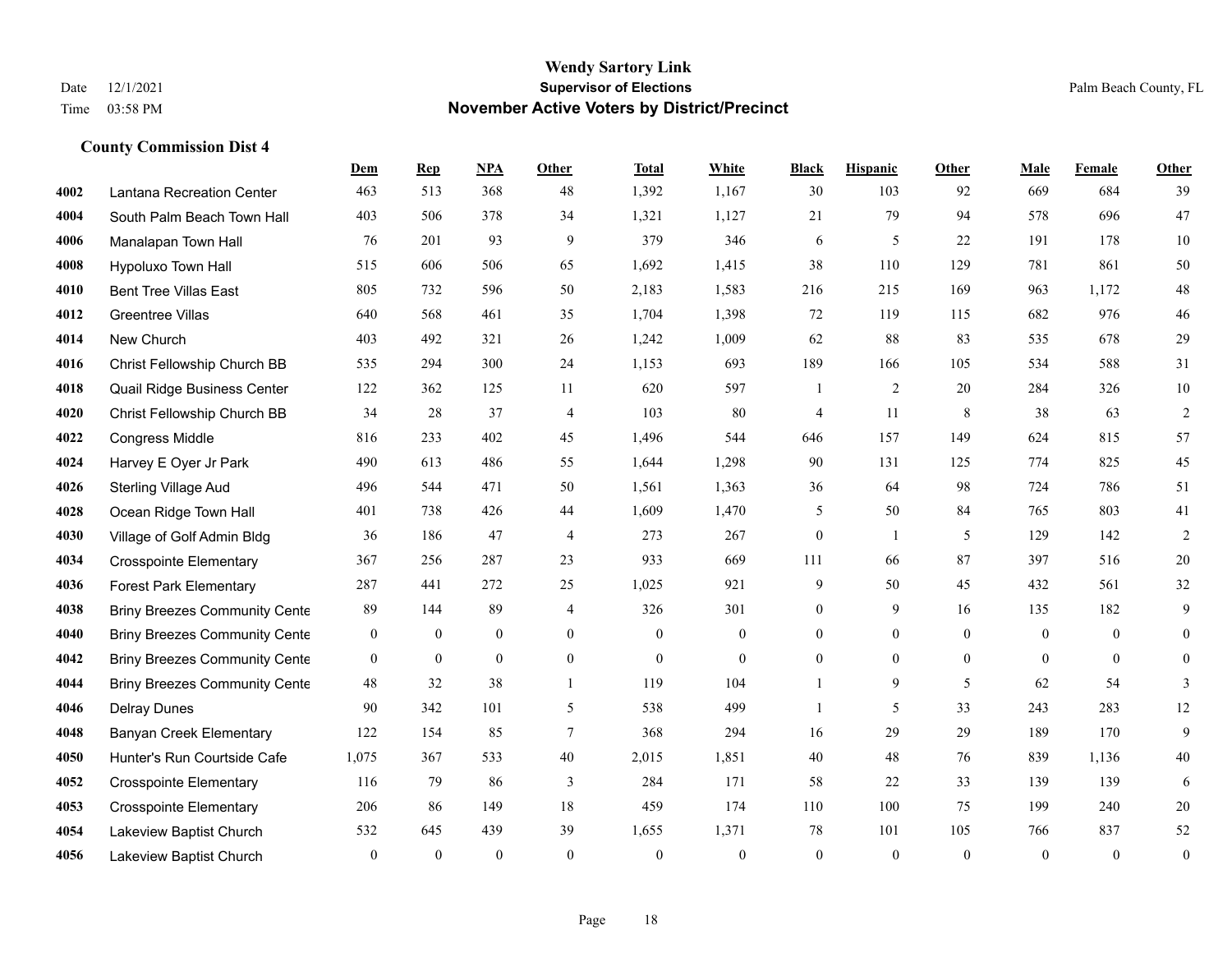|      |                                   | <b>Dem</b>     | <b>Rep</b>     | <u>NPA</u>       | <b>Other</b>   | <b>Total</b> | <b>White</b>     | <b>Black</b>     | <b>Hispanic</b> | <b>Other</b>   | <b>Male</b>    | Female       | <b>Other</b>     |
|------|-----------------------------------|----------------|----------------|------------------|----------------|--------------|------------------|------------------|-----------------|----------------|----------------|--------------|------------------|
| 4058 | Plumosa SOA Elementary            | 53             | 58             | 40               |                | 158          | 140              | $\overline{4}$   | 8               | 6              | 77             | 78           | 3                |
| 4060 | Lakeview Baptist Church           | $\overline{2}$ | 6              | 3                | $\mathbf{0}$   | 11           | $\overline{4}$   | $\mathbf{0}$     | 1               | 6              | 5              | 6            | $\theta$         |
| 4062 | Lakeview Baptist Church           | 41             | 72             | 37               | 5              | 155          | 128              | 7                | 9               | 11             | 75             | 78           | $\overline{2}$   |
| 4064 | Seacrest Presbyterian             | 48             | 43             | 43               | 3              | 137          | 122              |                  | 9               | 5              | 72             | 64           |                  |
| 4066 | Seacrest Presbyterian             | $\Omega$       | $\mathbf{0}$   | $\mathbf{0}$     | $\theta$       | $\Omega$     | $\mathbf{0}$     | $\theta$         | $\theta$        | $\Omega$       | $\theta$       | $\Omega$     | $\theta$         |
| 4068 | Seacrest Presbyterian             | 0              | $\mathbf{0}$   | $\bf{0}$         | $\overline{0}$ | $\theta$     | $\boldsymbol{0}$ | $\overline{0}$   | $\mathbf{0}$    | $\theta$       | $\overline{0}$ | $\theta$     | $\mathbf{0}$     |
| 4070 | Seacrest Presbyterian             | $\overline{0}$ | $\overline{0}$ | $\mathbf{0}$     | $\overline{0}$ | $\Omega$     | $\mathbf{0}$     | $\mathbf{0}$     | $\mathbf{0}$    | $\Omega$       | $\theta$       | $\theta$     | $\mathbf{0}$     |
| 4072 | <b>Gulf Stream Town Hall</b>      | 184            | 456            | 211              | 23             | 874          | 809              | $\overline{4}$   | 22              | 39             | 426            | 428          | 20               |
| 4074 | Plumosa SOA Elementary            | 435            | 429            | 355              | 25             | 1,244        | 1,070            | 18               | 73              | 83             | 589            | 619          | 36               |
| 4076 | <b>Country Manors Clubhouse</b>   | 447            | 378            | 399              | 23             | 1,247        | 882              | 96               | 137             | 132            | 550            | 663          | 34               |
| 4078 | <b>Banyan Creek Elementary</b>    | 3              | 6              | $\mathbf{1}$     | $\mathbf{0}$   | 10           | 9                | $\mathbf{0}$     | $\mathbf{0}$    | $\overline{1}$ | 6              | 3            | $\mathbf{1}$     |
| 4080 | <b>Banyan Creek Elementary</b>    | $\overline{0}$ | $\mathbf{0}$   | $\mathbf{0}$     | $\overline{0}$ | $\Omega$     | $\mathbf{0}$     | $\mathbf{0}$     | $\overline{0}$  | $\theta$       | $\theta$       | $\theta$     | $\theta$         |
| 4082 | <b>Banyan Creek Elementary</b>    | $\theta$       | 3              | $\mathbf{0}$     | $\overline{0}$ | 3            | 3                | $\theta$         | $\theta$        | $\Omega$       | 2              | $\mathbf{1}$ | $\theta$         |
| 4084 | <b>Banyan Creek Elementary</b>    | 42             | 24             | 24               | $\overline{2}$ | 92           | 68               | 6                | 9               | 9              | 42             | 46           |                  |
| 4086 | <b>Banyan Creek Elementary</b>    | 541            | 388            | 390              | 28             | 1,347        | 922              | 186              | 104             | 135            | 628            | 670          | 49               |
| 4088 | West Park Baptist Church          | 841            | 457            | 485              | 46             | 1,829        | 1,554            | 61               | 93              | 121            | 741            | 1,040        | 48               |
| 4090 | Pines of Delray North             | 269            | 174            | 159              | 14             | 616          | 498              | 38               | 42              | 38             | 241            | 348          | 27               |
| 4092 | <b>Atlantic High</b>              | $\overline{0}$ | $\mathbf{0}$   | $\boldsymbol{0}$ | $\mathbf{0}$   | $\theta$     | $\mathbf{0}$     | $\boldsymbol{0}$ | $\mathbf{0}$    | $\theta$       | $\mathbf{0}$   | $\theta$     | $\boldsymbol{0}$ |
| 4094 | S D Spady Elementary              | 668            | 700            | 544              | 56             | 1,968        | 1,712            | 29               | 96              | 131            | 935            | 962          | 71               |
| 4096 | <b>Carver Middle</b>              | 565            | 47             | 160              | 11             | 783          | 103              | 581              | 31              | 68             | 364            | 369          | 50               |
| 4098 | <b>Bethel Evangelical Baptist</b> | 992            | 743            | 661              | 69             | 2,465        | 1,893            | 184              | 214             | 174            | 1,043          | 1,351        | 71               |
| 4100 | <b>Carver Middle</b>              | 114            | 149            | 100              | 8              | 371          | 294              | 31               | 20              | 26             | 183            | 174          | 14               |
| 4102 | Veterans Park Recreation Ctr      | 419            | 501            | 403              | 34             | 1,357        | 1,239            | 13               | 25              | 80             | 631            | 690          | 36               |
| 4104 | <b>Emmanuel Catholic Church</b>   | 736            | 656            | 624              | 65             | 2,081        | 1,681            | 82               | 153             | 165            | 904            | 1,110        | 67               |
| 4106 | Delray Beach Golf Club            | 403            | 413            | 348              | 35             | 1,199        | 920              | 55               | 111             | 113            | 552            | 608          | 39               |
| 4108 | Pines of Delray East              | 576            | 349            | 376              | 27             | 1,328        | 981              | 89               | 138             | 120            | 528            | 744          | 56               |
| 4110 | 505 Club                          | 372            | 424            | 304              | 31             | 1,131        | 1,028            | 8                | 31              | 64             | 494            | 608          | 29               |
| 4112 | Veterans Park Recreation Ctr      | 568            | 787            | 551              | 44             | 1,950        | 1,794            | 10               | 41              | 105            | 917            | 969          | 64               |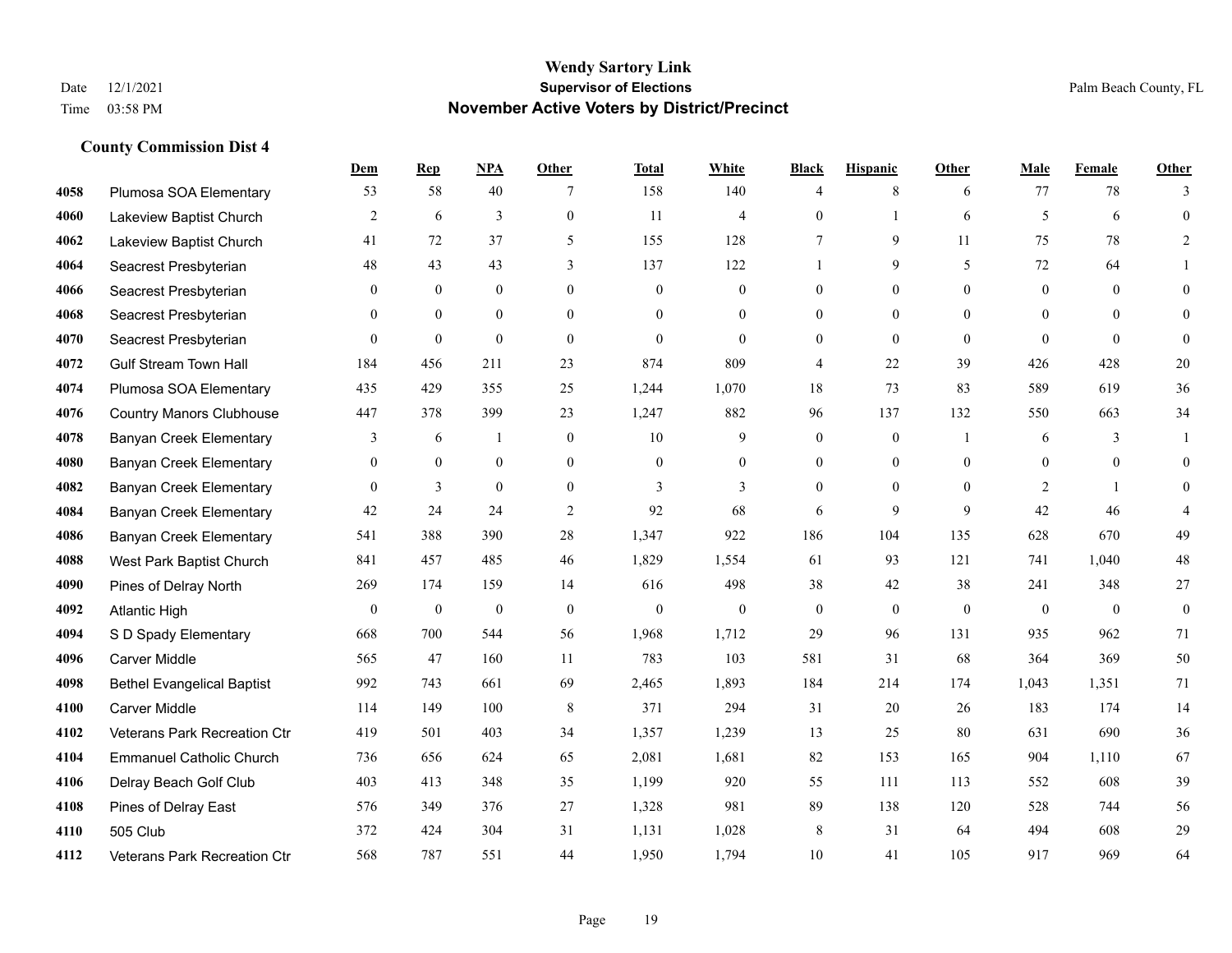|      |                                  | Dem | <b>Rep</b> | NPA | <b>Other</b> | <b>Total</b> | <b>White</b> | <b>Black</b>     | <b>Hispanic</b> | <b>Other</b> | <b>Male</b> | <b>Female</b> | <b>Other</b> |
|------|----------------------------------|-----|------------|-----|--------------|--------------|--------------|------------------|-----------------|--------------|-------------|---------------|--------------|
| 4114 | Delray Beach First Baptist       | 821 | 759        | 608 | 60           | 2,248        | 1,898        | 79               | 126             | 145          | 1,043       | 1,155         | 50           |
| 4116 | <b>Orchard View Elementary</b>   | 27  | 35         | 30  | $\mathbf{0}$ | 92           | 75           | $\overline{c}$   | 6               | 9            | 47          | 42            | 3            |
| 4118 | <b>Orchard View Elementary</b>   | 678 | 411        | 477 | 34           | 1,600        | 1,108        | 152              | 197             | 143          | 647         | 896           | 57           |
| 4120 | <b>Orchard View Elementary</b>   | 449 | 292        | 335 | 40           | 1,116        | 792          | 66               | 156             | 102          | 466         | 610           | $40\,$       |
| 4122 | Delray Beach Swim and Tennis     | 712 | 427        | 485 | 36           | 1,660        | 1,162        | 196              | 146             | 156          | 716         | 881           | 63           |
| 4124 | Delray Beach Swim and Tennis     | 771 | 563        | 653 | 58           | 2,045        | 1,542        | 132              | 188             | 183          | 928         | 1,044         | 73           |
| 4126 | <b>Pine Grove Elementary</b>     | 513 | 836        | 546 | 62           | 1,957        | 1,694        | 25               | 92              | 146          | 900         | 989           | 68           |
| 4128 | St Lucy Catholic Church          | 613 | 917        | 622 | 42           | 2,194        | 1,964        | 14               | 75              | 141          | 996         | 1,130         | 68           |
| 4129 | St Lucy Catholic Church          | 31  | 61         | 31  | 2            | 125          | 110          | $\boldsymbol{0}$ | $\overline{4}$  | 11           | 56          | 67            | $\sqrt{2}$   |
| 4130 | Omni Middle                      | 630 | 620        | 545 | 37           | 1,832        | 1,506        | 33               | 137             | 156          | 853         | 927           | 52           |
| 4132 | Calusa Elementary                | 379 | 401        | 321 | 25           | 1,126        | 932          | 15               | 95              | 84           | 461         | 625           | 40           |
| 4134 | Above and Beyond Community (     | 406 | 561        | 428 | 37           | 1,432        | 1,157        | 40               | 130             | 105          | 674         | 712           | 46           |
| 4136 | Above and Beyond Community (     | 642 | 616        | 583 | 46           | 1,887        | 1,409        | 48               | 220             | 210          | 807         | 1,010         | 70           |
| 4138 | <b>Ascension Catholic Church</b> | 799 | 1,193      | 903 | 68           | 2,963        | 2,314        | 164              | 237             | 248          | 1,407       | 1,463         | 93           |
| 4140 | <b>Broken Sound Club</b>         | 262 | 213        | 188 | 14           | 677          | 505          | 25               | 83              | 64           | 277         | 382           | 18           |
| 4142 | Woodfield Country Club HOA       | 839 | 750        | 741 | 54           | 2,384        | 2,137        | 12               | 66              | 169          | 1,093       | 1,199         | 92           |
| 4144 | Seasons HOA Clubhouse            | 224 | 207        | 172 | 11           | 614          | 505          | 9                | 37              | 63           | 296         | 289           | 29           |
| 4146 | <b>Broken Sound Club</b>         | 534 | 376        | 342 | 17           | 1,269        | 1,163        | 12               | 31              | 63           | 575         | 662           | 32           |
| 4148 | <b>Broken Sound Club</b>         | 558 | 417        | 431 | 39           | 1,445        | 1,136        | 66               | 139             | 104          | 660         | 748           | 37           |
| 4150 | Patch Reef Park Community Cer    | 580 | 552        | 605 | 64           | 1,801        | 1,384        | 67               | 161             | 189          | 849         | 905           | 47           |
| 4152 | Boca Delray Lodge #171           | 623 | 639        | 651 | 50           | 1,963        | 1,437        | 76               | 225             | 225          | 889         | 993           | 81           |
| 4154 | Ascension Catholic Church        | 418 | 416        | 332 | 34           | 1,200        | 873          | 86               | 105             | 136          | 587         | 567           | 46           |
| 4156 | St Lucy Catholic Church          | 531 | 559        | 408 | 36           | 1,534        | 1,351        | 6                | 66              | 111          | 712         | 779           | 43           |
| 4158 | Spanish River High               | 945 | 736        | 759 | 43           | 2,483        | 1,966        | 50               | 218             | 249          | 1,186       | 1,192         | 105          |
| 4160 | Greater BR Swim & Racquet Ctr    | 424 | 405        | 355 | 22           | 1,206        | 978          | 18               | 90              | 120          | 561         | 603           | $42\,$       |
| 4162 | Patch Reef Park Community Cer    | 544 | 486        | 446 | $22\,$       | 1,498        | 1,146        | 30               | 114             | 208          | 681         | 739           | 78           |
| 4164 | Safe Schools Institute           | 595 | 643        | 571 | 35           | 1,844        | 1,482        | 29               | 172             | 161          | 859         | 894           | 91           |
| 4166 | FAU Arena Lobby                  | 786 | 452        | 597 | 28           | 1,863        | 1,046        | 305              | 271             | 241          | 832         | 933           | 98           |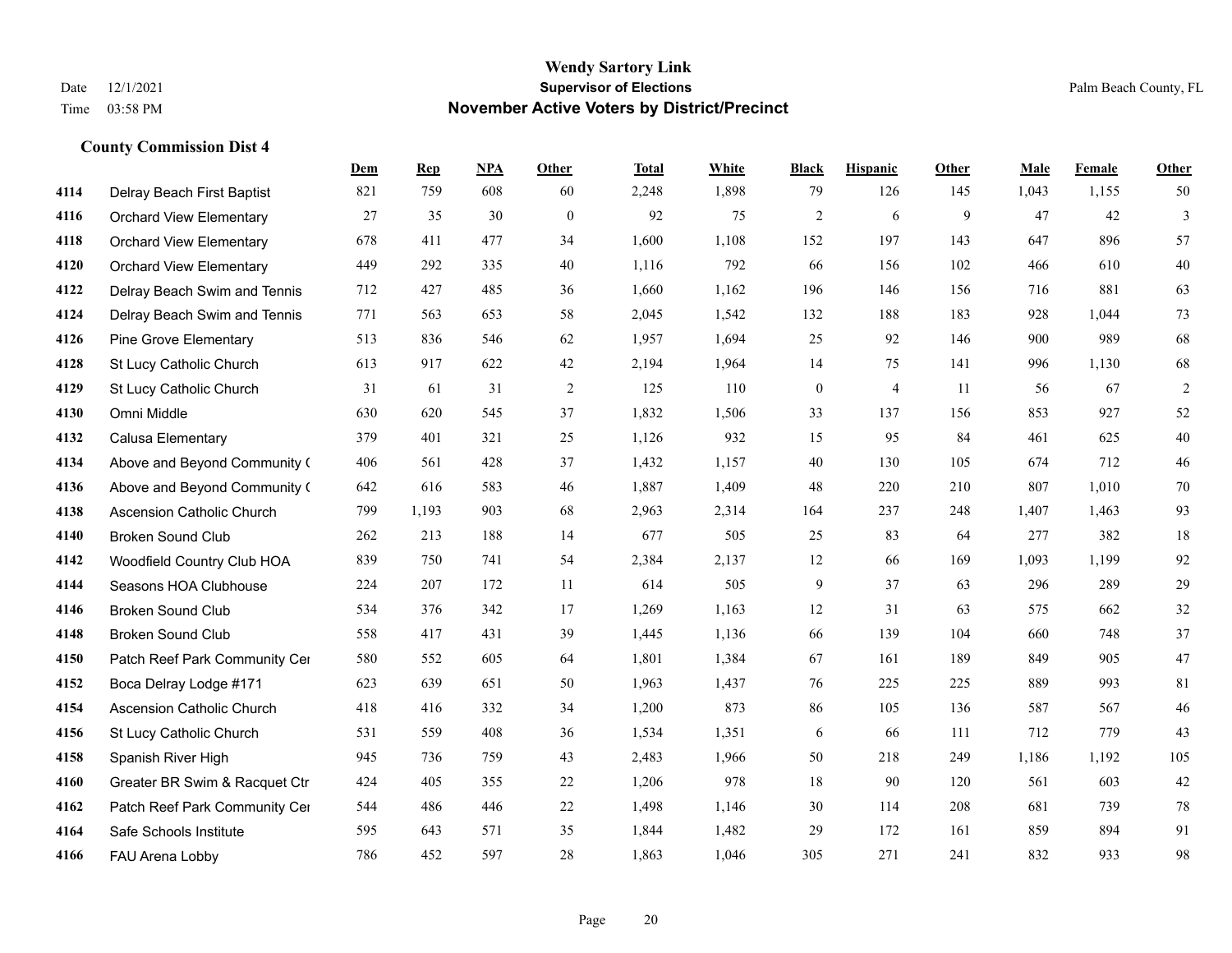|      |                                    | Dem | <b>Rep</b> | NPA | <b>Other</b> | <b>Total</b> | <b>White</b> | <b>Black</b> | <b>Hispanic</b> | <b>Other</b> | <b>Male</b> | <b>Female</b> | <b>Other</b> |
|------|------------------------------------|-----|------------|-----|--------------|--------------|--------------|--------------|-----------------|--------------|-------------|---------------|--------------|
| 4168 | JC Mitchell Elementary             | 694 | 567        | 612 | 51           | 1,924        | 1,323        | 86           | 244             | 271          | 832         | 979           | 113          |
| 4170 | Spanish River Library              | 900 | 1,034      | 875 | 52           | 2,861        | 2,222        | 98           | 267             | 274          | 1,348       | 1,415         | 98           |
| 4172 | Marine Safety Headquarters         | 671 | 687        | 594 | 61           | 2,013        | 1,762        | 16           | 100             | 135          | 897         | 1,063         | 53           |
| 4174 | Sugar Sand Park Comm Center        | 305 | 272        | 271 | 15           | 863          | 746          | 5            | 52              | 60           | 406         | 421           | 36           |
| 4176 | Sugar Sand Park Comm Center        | 920 | 704        | 737 | 66           | 2,427        | 1,784        | 72           | 318             | 253          | 1,056       | 1.268         | 103          |
| 4178 | Sugar Sand Park Comm Center        | 757 | 641        | 519 | 46           | 1,963        | 1,567        | 42           | 197             | 157          | 799         | 1,099         | 65           |
| 4180 | Del Prado Elementary               | 564 | 576        | 565 | 35           | 1,740        | 1,238        | 51           | 243             | 208          | 789         | 854           | 97           |
| 4182 | Greater BR Swim & Racquet Ctr      | 866 | 588        | 738 | 54           | 2,246        | 1,521        | 78           | 403             | 244          | 940         | 1,214         | 92           |
| 4184 | <b>Boca Raton Middle</b>           | 559 | 610        | 562 | 38           | 1,769        | 1,332        | 58           | 211             | 168          | 830         | 889           | $50\,$       |
| 4186 | The Volen Center                   | 547 | 505        | 459 | 30           | 1,541        | 1,069        | 125          | 166             | 181          | 705         | 776           | 60           |
| 4188 | Elks Lodge of Boca Raton           | 905 | 522        | 608 | 56           | 2,091        | 1,216        | 328          | 312             | 235          | 939         | 1,057         | 95           |
| 4190 | St Gregory Episcopal Church        | 738 | 1,078      | 814 | 75           | 2,705        | 2,276        | 26           | 179             | 224          | 1,321       | 1,299         | 85           |
| 4192 | Verde K-8 School                   | 556 | 975        | 721 | 45           | 2,297        | 1,838        | 47           | 134             | 278          | 1,061       | 1,113         | 123          |
| 4194 | Del Prado Elementary               | 548 | 331        | 309 | 31           | 1,219        | 1,036        | 24           | 62              | 97           | 518         | 671           | $30\,$       |
| 4196 | Good Shepherd Lutheran             | 703 | 437        | 446 | 25           | 1,611        | 1,384        | 30           | 83              | 114          | 674         | 897           | $40\,$       |
| 4198 | Verde K-8 School                   | 642 | 470        | 530 | 35           | 1,677        | 1,052        | 118          | 321             | 186          | 693         | 913           | 71           |
| 4200 | Verde K-8 School                   | 400 | 343        | 300 | 21           | 1,064        | 791          | $\,8\,$      | 171             | 94           | 424         | 612           | $28\,$       |
| 4202 | Greater BR Swim & Racquet Ctr      | 787 | 587        | 637 | 32           | 2,043        | 1,584        | 32           | 244             | 183          | 831         | 1,136         | 76           |
| 4204 | Sugar Sand Park Comm Center        | 740 | 451        | 591 | 38           | 1,820        | 1,143        | 142          | 319             | 216          | 815         | 936           | 69           |
| 4206 | Good Shepherd Lutheran             | 677 | 485        | 514 | 34           | 1,710        | 1,354        | 35           | 178             | 143          | 691         | 962           | 57           |
| 4208 | Hammock Pointe Elementary          | 841 | 587        | 477 | 36           | 1,941        | 1,669        | 10           | 116             | 146          | 764         | 1,122         | 55           |
| 4210 | Sugar Sand Park Comm Center        | 650 | 830        | 683 | 43           | 2,206        | 1,731        | 29           | 269             | 177          | 1,017       | 1,118         | 71           |
| 4212 | Center for Spiritual Living        | 630 | 805        | 597 | 39           | 2,071        | 1,730        | 33           | 167             | 141          | 979         | 1,029         | 63           |
| 4214 | Calvary Chapel Boca Raton - 4th    | 626 | 860        | 642 | 63           | 2,191        | 1,750        | 44           | 229             | 168          | 1,014       | 1,100         | 77           |
| 4216 | Calvary Chapel Boca Raton - Kir    | 673 | 1.062      | 695 | 60           | 2,490        | 2,097        | 20           | 178             | 195          | 1,181       | 1,220         | 89           |
| 4218 | <b>Grace Community Church</b>      | 447 | 854        | 536 | 56           | 1,893        | 1,567        | 33           | 139             | 154          | 876         | 936           | 81           |
| 4220 | <b>Boca Raton Community Center</b> | 457 | 398        | 467 | 43           | 1,365        | 875          | 106          | 238             | 146          | 607         | 714           | 44           |
| 4222 | Boca Raton Downtown Library        | 942 | 1,134      | 925 | 91           | 3,092        | 2,601        | 68           | 181             | 242          | 1,389       | 1,588         | 115          |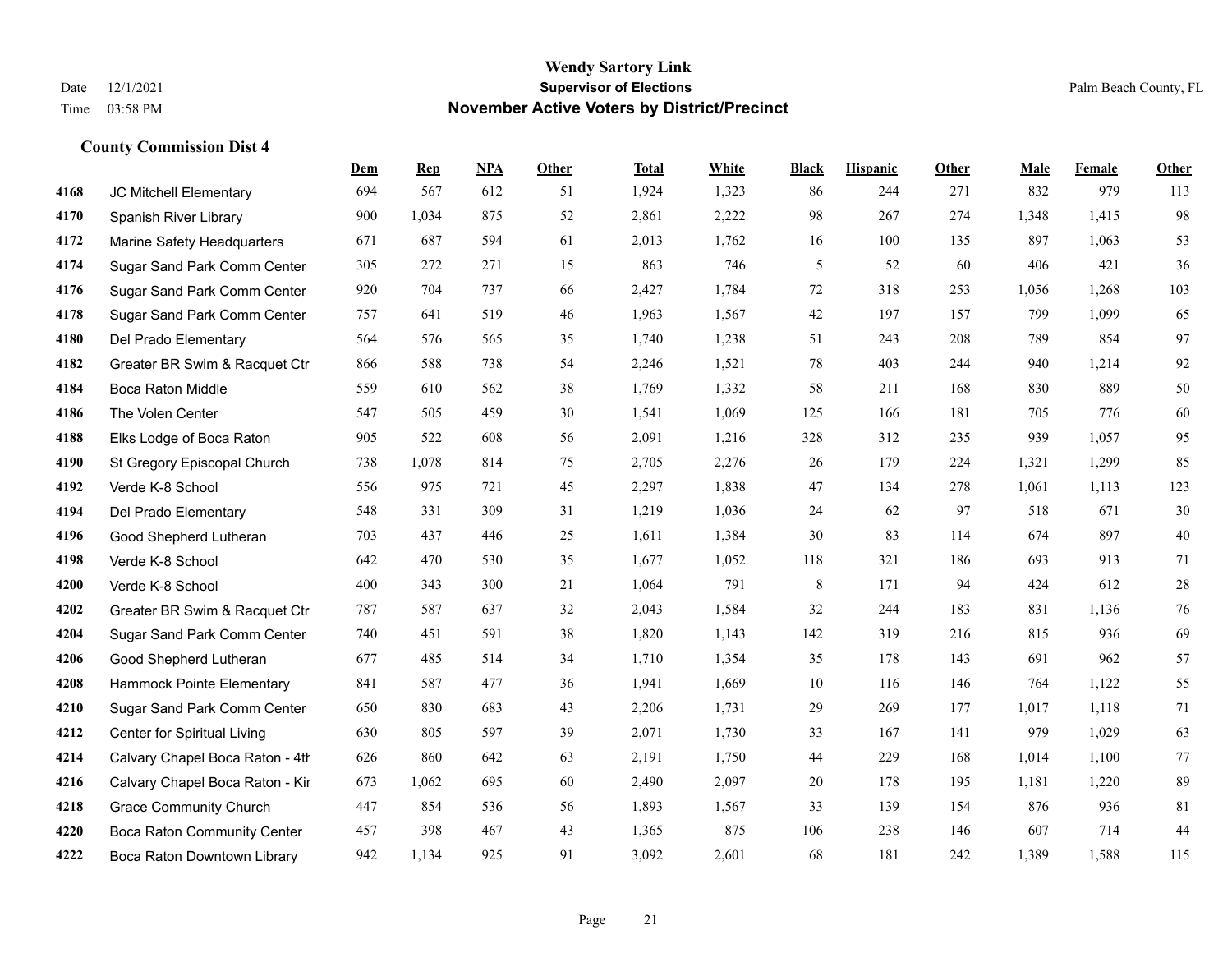|      |                                 | <u>Dem</u> | <b>Rep</b> | NPA    | Other | <b>Total</b> | White   | <b>Black</b> | <b>Hispanic</b> | Other  | Male   | Female | <u>Other</u> |
|------|---------------------------------|------------|------------|--------|-------|--------------|---------|--------------|-----------------|--------|--------|--------|--------------|
| 4224 | Grace Community Church          | 507        | 1,125      | 751    | 6 I   | 2,444        | 2,011   | 54           | 183             | 196    | . 149ء | 1,215  | 80           |
| 4226 | St Gregory Episcopal Church     | 213        | 383        | 284    | 24    | 904          | 813     |              |                 | 53     | 428    | 453    | 23           |
| 4228 | Boca Raton Community Center     | 522        | 664        | 512    |       | .749         | .498    | 16           | 99              | 136    | 786    | 916    | 47           |
| 4230 | Boca Raton Downtown Library     | 308        | 441        | 332    |       | .102         | 963     | Q            | 56              | 74     | 518    | 562    | 22           |
|      | <b>County Commission Dist 4</b> | 53.115     | 51.974     | 44.782 | 3,669 | 153,540      | 120.881 | 6,950        | 12.784          | 12.925 | 69,012 | 79,323 | 5,205        |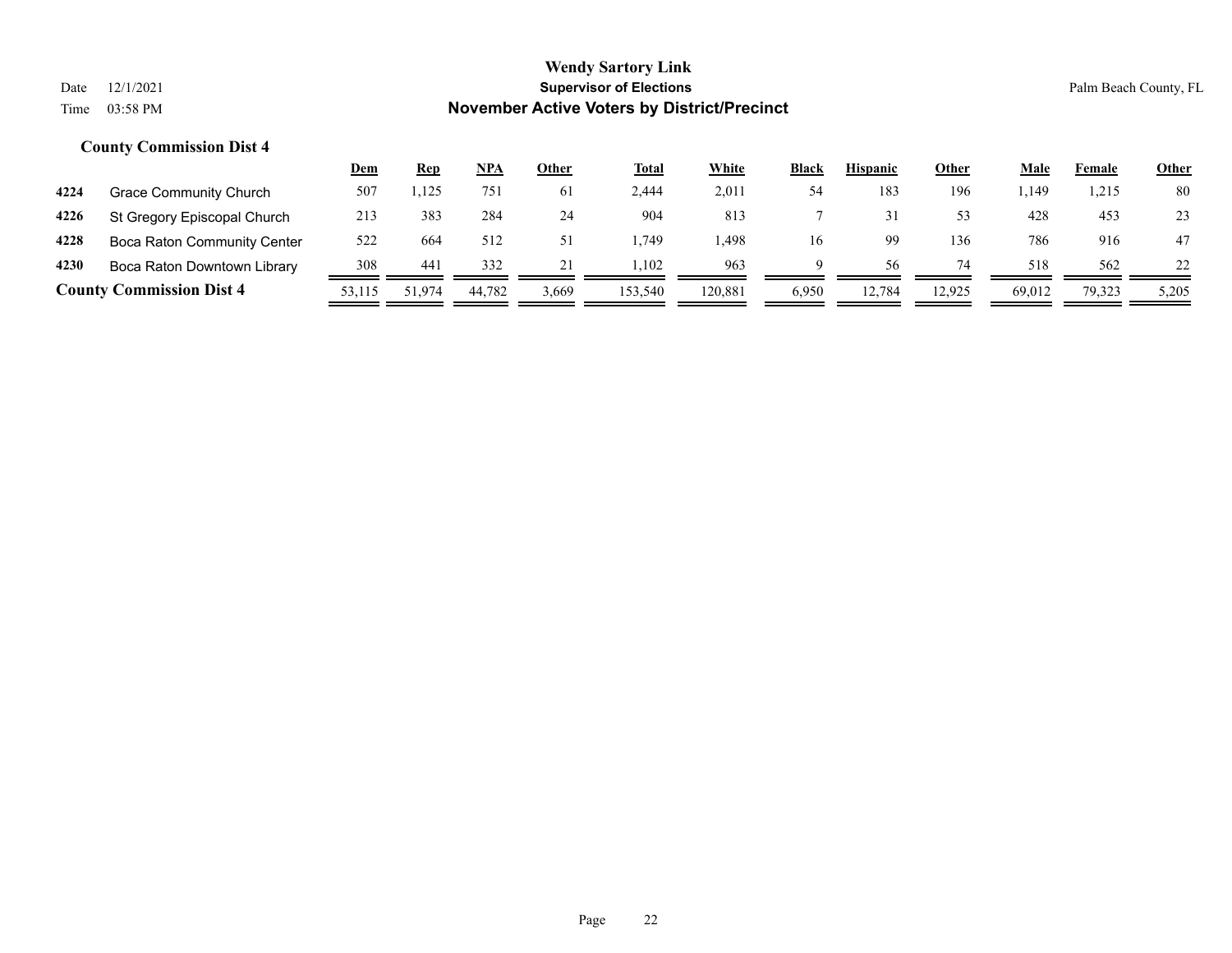|      |                                      | Dem   | <b>Rep</b>     | NPA        | <b>Other</b> | <b>Total</b> | White | <b>Black</b>     | <b>Hispanic</b>  | Other          | <b>Male</b> | Female | <b>Other</b>     |
|------|--------------------------------------|-------|----------------|------------|--------------|--------------|-------|------------------|------------------|----------------|-------------|--------|------------------|
| 5002 | Faith Farm Tabernacle                | 562   | 651            | 509        | 42           | 1,764        | 1,163 | 173              | 193              | 235            | 820         | 893    | 51               |
| 5003 | Faith Farm Tabernacle                | 497   | 346            | 436        | 29           | 1,308        | 786   | 139              | 206              | 177            | 587         | 676    | 45               |
| 5004 | Faith Farm Tabernacle                | 3     | $\overline{c}$ | $\sqrt{2}$ | $\mathbf{0}$ | 7            | 4     | $\boldsymbol{0}$ | 3                | $\overline{0}$ | 6           | -1     | $\boldsymbol{0}$ |
| 5005 | <b>Sunset Palms Elementary</b>       | 1,246 | 566            | 483        | 78           | 2,373        | 2,223 | 15               | 32               | 103            | 1,092       | 1,223  | 58               |
| 5006 | Faith Farm Tabernacle                | 1,116 | 493            | 551        | 36           | 2,196        | 2,077 | 13               | 22               | 84             | 1,025       | 1,135  | 36               |
| 5007 | Faith Farm Tabernacle                | 5     | $\bf{0}$       | 2          | $\mathbf{0}$ | 7            | 6     | $\boldsymbol{0}$ | $\boldsymbol{0}$ | -1             | 5           | 2      | $\boldsymbol{0}$ |
| 5008 | <b>Sunset Palms Elementary</b>       | 436   | 334            | 374        | 25           | 1,169        | 767   | 99               | 139              | 164            | 539         | 593    | 37               |
| 5009 | Boynton Beach Community Chur         | 1,213 | 980            | 1,012      | 73           | 3,278        | 2,174 | 294              | 362              | 448            | 1,562       | 1.597  | 119              |
| 5010 | Temple Shaarei Shalom                | 964   | 238            | 308        | 34           | 1,544        | 1,435 | 18               | 27               | 64             | 592         | 920    | 32               |
| 5012 | The Grove Clubhouse                  | 411   | 145            | 158        | 12           | 726          | 654   | 19               | 18               | 35             | 305         | 411    | $10\,$           |
| 5014 | West Boynton Branch Library          | 690   | 452            | 497        | 44           | 1,683        | 962   | 248              | 247              | 226            | 741         | 880    | 62               |
| 5016 | <b>Faith United Methodist Church</b> | 943   | 622            | 621        | 33           | 2,219        | 1,602 | 157              | 241              | 219            | 977         | 1,151  | 91               |
| 5018 | Platina Clubhouse                    | 684   | 263            | 291        | 21           | 1,259        | 1,068 | 36               | 74               | 81             | 478         | 749    | $32\,$           |
| 5020 | Hagen Road Elementary                | 608   | 325            | 405        | 37           | 1,375        | 711   | 294              | 186              | 184            | 586         | 739    | $50\,$           |
| 5022 | <b>Hagen Road Elementary</b>         | 853   | 444            | 453        | 28           | 1,778        | 1,393 | 157              | 113              | 115            | 781         | 954    | $43\,$           |
| 5024 | Valencia Lakes HOA                   | 619   | 205            | 241        | 16           | 1,081        | 999   | 10               | 18               | 54             | 474         | 579    | $28\,$           |
| 5026 | Faith United Methodist Church        | 934   | 420            | 514        | 48           | 1,916        | 1,123 | 438              | 200              | 155            | 821         | 1,027  | 68               |
| 5028 | South Tech Academy                   | 672   | 521            | 437        | 28           | 1,658        | 1,293 | 97               | 114              | 154            | 727         | 865    | 66               |
| 5030 | West Boynton Branch Library          | 673   | 196            | 319        | 32           | 1,220        | 769   | 246              | 122              | 83             | 476         | 692    | 52               |
| 5032 | New Church                           | 292   | 127            | 136        | 14           | 569          | 489   | 17               | 29               | 34             | 243         | 310    | 16               |
| 5034 | Valencia Lakes HOA                   | 787   | 302            | 308        | 16           | 1,413        | 1,304 | 18               | 22               | 69             | 599         | 786    | $28\,$           |
| 5036 | Valencia Isles Social Hall           | 809   | 237            | 267        | 17           | 1,330        | 1,255 | $\mathbf{1}$     | 6                | 68             | 539         | 761    | 30               |
| 5038 | The Cascades Clubhouse               | 751   | 267            | 273        | 18           | 1,309        | 1,226 | 15               | 18               | 50             | 549         | 735    | $25\,$           |
| 5040 | New Church                           | 388   | 206            | 247        | 14           | 855          | 772   | 19               | 32               | 32             | 390         | 446    | 19               |
| 5042 | South Tech Academy                   | 908   | 384            | 477        | 43           | 1,812        | 1,396 | 161              | 142              | 113            | 733         | 1.025  | 54               |
| 5044 | Cascade Lakes Clubhouse              | 561   | 198            | 194        | 14           | 967          | 876   | 6                | 12               | 73             | 426         | 512    | 29               |
| 5046 | Green Cay Nature Center              | 1,344 | 581            | 652        | 42           | 2,619        | 1,979 | 274              | 178              | 188            | 1,113       | 1,437  | 69               |
| 5048 | <b>Coral Lakes Clubhouse</b>         | 583   | 371            | 306        | 21           | 1,281        | 889   | 139              | 140              | 113            | 558         | 680    | 43               |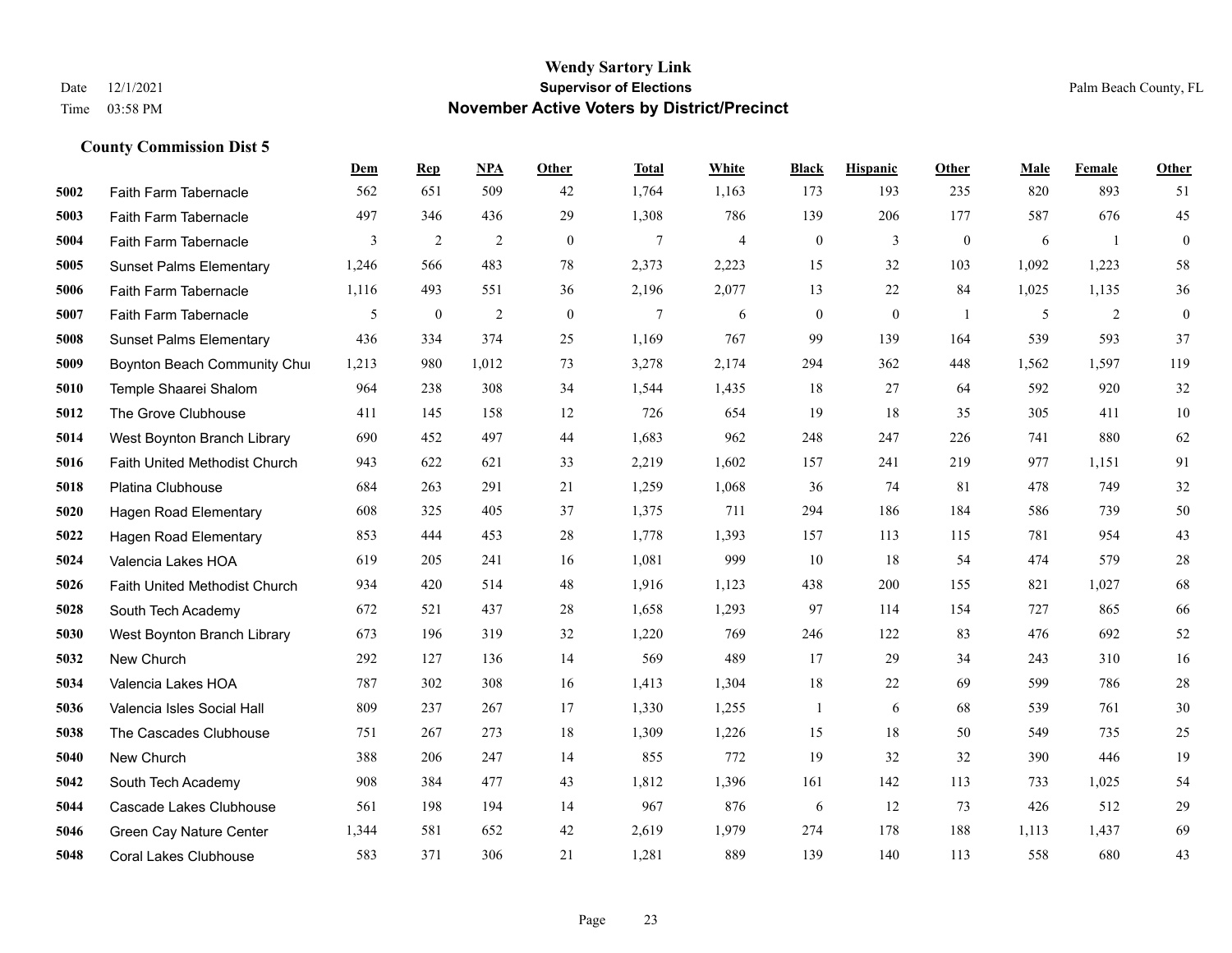|      |                                   | Dem   | <b>Rep</b> | NPA   | <b>Other</b> | <b>Total</b> | <b>White</b> | <b>Black</b> | <b>Hispanic</b> | <b>Other</b>   | <b>Male</b> | Female | <b>Other</b>   |
|------|-----------------------------------|-------|------------|-------|--------------|--------------|--------------|--------------|-----------------|----------------|-------------|--------|----------------|
| 5050 | <b>Coral Lakes Clubhouse</b>      | 1,101 | 316        | 370   | 24           | 1,811        | 1,695        | 13           | 10              | 93             | 704         | 1,062  | 45             |
| 5052 | Lake Worth Drainage District      | 647   | 437        | 465   | 33           | 1,582        | 1,211        | 89           | 129             | 153            | 685         | 836    | 61             |
| 5054 | Our Lady Queen of Peace           | 1,163 | 1,217      | 1,027 | 93           | 3,500        | 2,808        | 102          | 210             | 380            | 1,620       | 1,738  | 142            |
| 5055 | Our Lady Queen of Peace           | 304   | 139        | 151   | 12           | 606          | 534          | 6            | 38              | 28             | 266         | 322    | 18             |
| 5056 | Hagen Ranch Road Library          | 1,890 | 1,126      | 1.177 | 98           | 4,291        | 3,471        | 167          | 328             | 325            | 1,821       | 2,342  | 128            |
| 5058 | Valencia Falls Clubhouse          | 682   | 182        | 227   | 12           | 1,103        | 1,037        | 4            | 5               | 57             | 487         | 581    | 35             |
| 5060 | Hagen Ranch Road Library          | 509   | 208        | 231   | 15           | 963          | 892          | 4            | 14              | 53             | 437         | 514    | 12             |
| 5062 | Villa Borghese Clubhouse          | 443   | 239        | 163   | 14           | 859          | 782          | 11           | 27              | 39             | 377         | 460    | 22             |
| 5064 | Huntington Lakes Clubhouse        | 965   | 335        | 354   | 35           | 1,689        | 1,553        | 15           | 42              | 79             | 620         | 1,036  | 33             |
| 5066 | Abbey Village Clubhouse           | 750   | 411        | 360   | 35           | 1,556        | 1,263        | 68           | 128             | 97             | 617         | 880    | 59             |
| 5068 | <b>Camelot Village Clubhouse</b>  | 227   | 120        | 101   | 14           | 462          | 284          | 50           | 87              | 41             | 182         | 265    | 15             |
| 5070 | Delray Villas                     | 463   | 243        | 214   | 19           | 939          | 764          | 41           | 66              | 68             | 398         | 508    | 33             |
| 5072 | Huntington Pointe Clubhouse       | 755   | 175        | 243   | 18           | 1,191        | 1,127        | 7            | 10              | 47             | 451         | 709    | 31             |
| 5074 | Coco Wood Clubhouse               | 386   | 169        | 174   | 11           | 740          | 516          | 96           | 78              | 50             | 325         | 385    | $30\,$         |
| 5076 | Palm Greens Clubhouse             | 657   | 297        | 321   | 30           | 1,305        | 1,084        | 37           | 95              | 89             | 512         | 749    | 44             |
| 5078 | <b>Bethel Evangelical Baptist</b> | 696   | 383        | 412   | 40           | 1,531        | 1,139        | 116          | 168             | 108            | 612         | 881    | $38\,$         |
| 5080 | <b>Bethel Evangelical Baptist</b> | 84    | 52         | 41    | 3            | 180          | 128          | 10           | 22              | 20             | 59          | 119    | $\overline{c}$ |
| 5082 | <b>Bethel Evangelical Baptist</b> | 635   | 371        | 413   | 24           | 1,443        | 989          | 171          | 156             | 127            | 659         | 744    | 40             |
| 5084 | <b>High Point Section II</b>      | 442   | 301        | 258   | 23           | 1,024        | 813          | 37           | 104             | 70             | 404         | 591    | 29             |
| 5086 | Carver Middle                     | 45    | 19         | 14    | 4            | 82           | 65           | 6            | $\overline{4}$  | $\overline{7}$ | 32          | 48     | $\overline{2}$ |
| 5088 | <b>Carver Middle</b>              | 171   | 124        | 134   | 15           | 444          | 285          | 50           | 54              | 55             | 196         | 233    | 15             |
| 5090 | Gleneagles CC-Strathearn Sat      | 970   | 471        | 472   | 35           | 1,948        | 1,672        | 37           | 114             | 125            | 819         | 1,082  | 47             |
| 5092 | Gleneagles CC-Clunie Satellite    | 792   | 333        | 361   | 24           | 1,510        | 1,297        | 73           | 66              | 74             | 653         | 824    | 33             |
| 5094 | Kings Point Clubhouse             | 378   | 195        | 177   | 16           | 766          | 618          | 28           | 71              | 49             | 295         | 442    | 29             |
| 5096 | Monaco Clubhouse                  | 911   | 518        | 483   | 42           | 1,954        | 1,515        | 95           | 198             | 146            | 794         | 1,083  | 77             |
| 5098 | Lakes of Delray Clubhouse         | 384   | 232        | 163   | 18           | 797          | 703          | 11           | 42              | 41             | 305         | 477    | 15             |
| 5100 | <b>Kings Point Flanders</b>       | 906   | 423        | 402   | 32           | 1,763        | 1,411        | 75           | 160             | 117            | 708         | 996    | 59             |
| 5102 | Lakes of Delray Clubhouse         | 900   | 312        | 374   | 40           | 1,626        | 1,330        | 68           | 120             | 108            | 631         | 946    | 49             |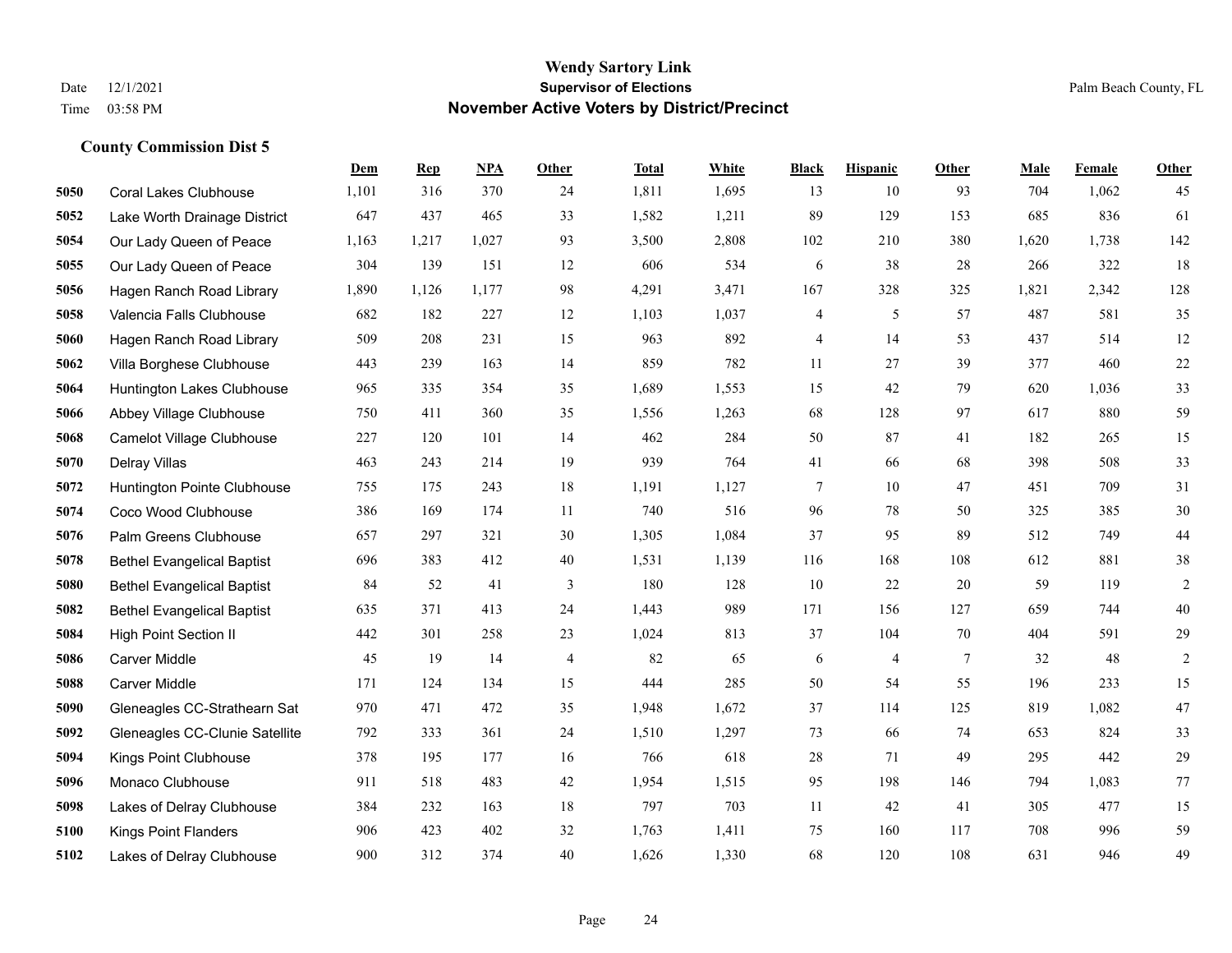|      |                                    | Dem   | <b>Rep</b> | NPA              | <b>Other</b>   | <b>Total</b> | White | <b>Black</b>     | <b>Hispanic</b> | <b>Other</b> | <b>Male</b> | <b>Female</b>  | <b>Other</b>     |
|------|------------------------------------|-------|------------|------------------|----------------|--------------|-------|------------------|-----------------|--------------|-------------|----------------|------------------|
| 5104 | <b>Kings Point Flanders</b>        | 890   | 389        | 356              | 39             | 1,674        | 1,325 | 71               | 159             | 119          | 648         | 959            | 67               |
| 5106 | Las Verdes Clubhouse               | 980   | 623        | 716              | 56             | 2,375        | 1,659 | 216              | 298             | 202          | 1,074       | 1,223          | 78               |
| 5108 | West Boca Branch Library           | 1,436 | 1,519      | 1,437            | 107            | 4,499        | 3,711 | 110              | 267             | 411          | 2,110       | 2,254          | 135              |
| 5110 | South County Civic Center          | 523   | 513        | 418              | 29             | 1,483        | 1,348 | 6                | 26              | 103          | 698         | 743            | $42\,$           |
| 5111 | Morikami Park Elementary           | 43    | 59         | 49               | 3              | 154          | 146   | $\mathbf{0}$     | 3               | 5            | 71          | 83             | $\boldsymbol{0}$ |
| 5112 | Morikami Park Elementary           | 549   | 612        | 503              | 40             | 1,704        | 1,481 | 20               | 53              | 150          | 787         | 877            | $40\,$           |
| 5113 | Morikami Park Elementary           | 18    | 39         | 24               | 2              | 83           | 67    | $\boldsymbol{0}$ | 6               | 10           | 35          | 41             | $\tau$           |
| 5114 | South County Civic Center          | 252   | 205        | 193              | 11             | 661          | 547   | 8                | 27              | 79           | 300         | 334            | 27               |
| 5115 | Spanish River High                 | 87    | 110        | 93               | 12             | 302          | 244   | 4                | 25              | 29           | 151         | 148            | 3                |
| 5116 | The Polo Club of Boca Raton        | 650   | 506        | 434              | 25             | 1,615        | 1,470 | 18               | 27              | 100          | 703         | 864            | $48\,$           |
| 5117 | The Polo Club of Boca Raton        | 306   | 188        | 193              | 19             | 706          | 643   | 1                | 9               | 53           | 285         | 396            | 25               |
| 5118 | South County Civic Center          | 168   | 122        | 103              | 6              | 399          | 335   | 8                | 32              | 24           | 171         | 217            | 11               |
| 5119 | The Polo Club of Boca Raton        | 38    | 31         | 29               | 2              | 100          | 93    | $\overline{c}$   | $\overline{2}$  | 3            | 44          | 55             | 1                |
| 5120 | Delray Beach First Baptist         | 5     | -1         | $\boldsymbol{0}$ | $\overline{1}$ | 7            | 6     | 1                | $\mathbf{0}$    | $\mathbf{0}$ | 3           | $\overline{4}$ | $\mathbf{0}$     |
| 5122 | Delray Beach First Baptist         | 277   | 180        | 200              | 10             | 667          | 431   | 35               | 122             | 79           | 284         | 351            | 32               |
| 5124 | Delray Beach First Baptist         | 161   | 114        | 115              | -1             | 391          | 329   | 9                | 29              | 24           | 155         | 222            | 14               |
| 5126 | Boca Delray Clubhouse              | 254   | 114        | 120              | 11             | 499          | 449   | $\,8\,$          | 17              | 25           | 206         | 283            | $10\,$           |
| 5128 | <b>Sunrise Park Elementary</b>     | 760   | 517        | 568              | 38             | 1,883        | 1,251 | 103              | 281             | 248          | 854         | 969            | 60               |
| 5130 | Coconut Cove Waterpark - Meet      | 654   | 550        | 546              | $28\,$         | 1,778        | 1,302 | 31               | 171             | 274          | 808         | 886            | 84               |
| 5132 | <b>Eagles Landing Middle</b>       | 939   | 589        | 647              | 47             | 2,222        | 1,514 | 149              | 331             | 228          | 995         | 1,159          | 68               |
| 5134 | Coconut Cove Waterpark - Meet      | 538   | 477        | 452              | 30             | 1,497        | 1,067 | 69               | 231             | 130          | 712         | 731            | 54               |
| 5136 | West Boca Branch Library           | 865   | 508        | 688              | 46             | 2,107        | 1,365 | 125              | 402             | 215          | 887         | 1,155          | 65               |
| 5138 | <b>Whispering Pines Elementary</b> | 887   | 559        | 621              | 45             | 2,112        | 1,403 | 128              | 306             | 275          | 920         | 1,116          | 76               |
| 5140 | Olympic Heights High               | 1,045 | 780        | 916              | 52             | 2,793        | 1,807 | 146              | 536             | 304          | 1,265       | 1,415          | 113              |
| 5142 | <b>Whispering Pines Elementary</b> | 302   | 243        | 257              | 22             | 824          | 597   | 28               | 106             | 93           | 332         | 455            | 37               |
| 5144 | Whisper Walk Section B             | 918   | 456        | 426              | 33             | 1,833        | 1,450 | 52               | 215             | 116          | 696         | 1,090          | 47               |
| 5146 | <b>Century Village West</b>        | 907   | 514        | 393              | 40             | 1,854        | 1,431 | 79               | 184             | 160          | 677         | 1,104          | 73               |
| 5148 | <b>Century Village West</b>        | 744   | 370        | 358              | 27             | 1,499        | 1,190 | 51               | 135             | 123          | 566         | 857            | 76               |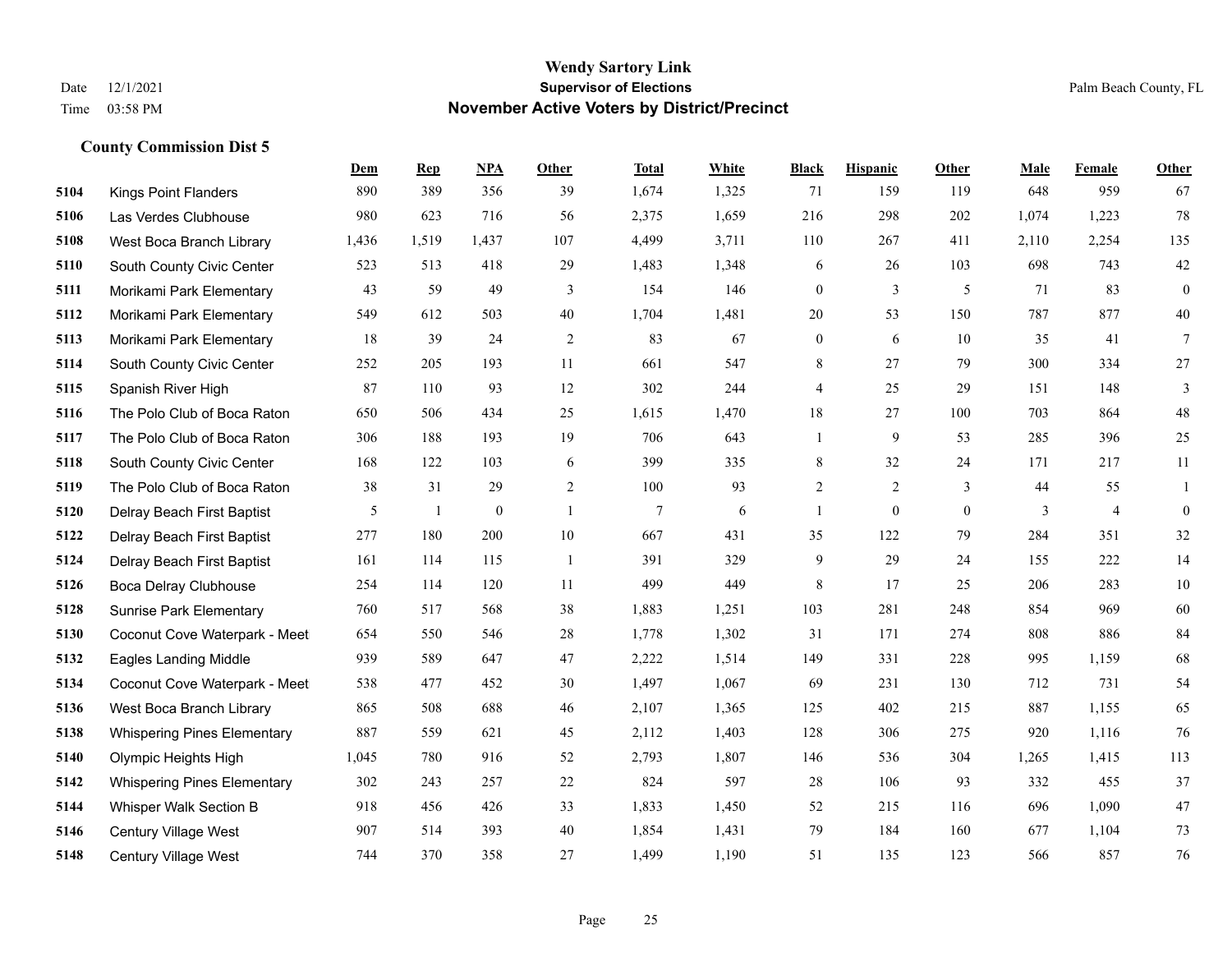|      |                                    | Dem    | <b>Rep</b> | <b>NPA</b> | Other | <b>Total</b> | White   | <b>Black</b> | <b>Hispanic</b> | Other  | Male   | Female | <b>Other</b> |
|------|------------------------------------|--------|------------|------------|-------|--------------|---------|--------------|-----------------|--------|--------|--------|--------------|
| 5150 | Century Village West               | 679    | 283        | 288        | 18    | 1,268        | 986     | 49           | 145             | 88     | 448    | 779    | 41           |
| 5152 | West Boca Raton High               | 949    | 799        | 860        | 47    | 2,655        | 1,981   | 83           | 249             | 342    | 1,251  | 1,294  | 110          |
| 5154 | Daggerwing Nature Center           | 895    | 783        | 742        | 52    | 2,472        | 1,697   | 79           | 342             | 354    | 1,111  | 1,245  | 116          |
| 5156 | Southwinds Golf Course             | 721    | 505        | 594        | 32    | 1,852        | 1,257   | 84           | 265             | 246    | 802    | 966    | 84           |
| 5158 | <b>Boca West Country Club</b>      | 766    | 454        | 509        | 50    | 1,779        | 1,600   | 8            | 72              | 99     | 739    | 994    | $46\,$       |
| 5160 | <b>Boca West Country Club</b>      | 824    | 468        | 426        | 34    | 1,752        | 1,647   | 3            | 28              | 74     | 680    | 1,028  | $44\,$       |
| 5162 | Glades Presbyterian Church         | 768    | 744        | 648        | 39    | 2,199        | 1,615   | 69           | 308             | 207    | 1,040  | 1,077  | $82\,$       |
| 5164 | <b>Sandpiper Shores Elementary</b> | 1,009  | 661        | 677        | 44    | 2,391        | 1,827   | 75           | 256             | 233    | 1.081  | 1,232  | 78           |
| 5166 | <b>Glades Road Branch Library</b>  | 835    | 753        | 790        | 49    | 2,427        | 1,686   | 128          | 362             | 251    | 1,053  | 1,274  | 100          |
| 5168 | <b>Glades Road Branch Library</b>  | 960    | 611        | 617        | 39    | 2,227        | 1,674   | 65           | 273             | 215    | 863    | 1,305  | 59           |
| 5170 | Olympic Heights High               | 1,151  | 638        | 756        | 45    | 2,590        | 1,906   | 83           | 357             | 244    | 1,012  | 1,482  | 96           |
| 5172 | Del Prado Elementary               | 235    | 308        | 205        | 18    | 766          | 690     | 9            | 10              | 57     | 362    | 383    | 21           |
| 5174 | <b>Waters Edge Elementary</b>      | 860    | 750        | 817        | 48    | 2,475        | 1,676   | 125          | 356             | 318    | 1,137  | 1,218  | 120          |
| 5176 | Loggers Run Middle                 | 467    | 351        | 373        | 15    | 1,206        | 835     | 47           | 202             | 122    | 511    | 634    | 61           |
| 5178 | Loggers Run Middle                 | 710    | 541        | 635        | 44    | 1,930        | 1,070   | 188          | 404             | 268    | 856    | 976    | 98           |
| 5180 | Boca Glades Baptist Church         | 680    | 376        | 638        | 40    | 1,734        | 971     | 132          | 399             | 232    | 798    | 859    | 77           |
| 5182 | Boca Glades Baptist Church         | 579    | 294        | 538        | 36    | 1,447        | 743     | 129          | 368             | 207    | 648    | 730    | 69           |
| 5184 | <b>Coral Sunset Elementary</b>     | 902    | 561        | 735        | 41    | 2,239        | 1,233   | 241          | 443             | 322    | 1,031  | 1,102  | 106          |
| 5186 | <b>Coral Sunset Elementary</b>     | 1,010  | 422        | 867        | 38    | 2,337        | 983     | 351          | 669             | 334    | 991    | 1,219  | 127          |
| 5188 | Pines Of Boca Barwood              | 957    | 620        | 784        | 52    | 2,413        | 1,423   | 136          | 537             | 317    | 1,015  | 1,299  | 99           |
| 5190 | Lakes at Boca Rio Clubhouse        | 406    | 282        | 339        | 21    | 1,048        | 688     | 63           | 178             | 119    | 476    | 526    | 46           |
| 5192 | Hammock Pointe Elementary          | 1,060  | 684        | 927        | 47    | 2,718        | 1,548   | 205          | 585             | 380    | 1,173  | 1,423  | 122          |
| 5194 | Lakes Of Boca Barwood              | 395    | 255        | 378        | 21    | 1,049        | 625     | 48           | 239             | 137    | 445    | 549    | 55           |
|      | <b>County Commission Dist 5</b>    | 70,822 | 42,255     | 44,753     | 3,246 | 161,076      | 121,403 | 8,468        | 16,489          | 14,716 | 69,373 | 86,217 | 5,486        |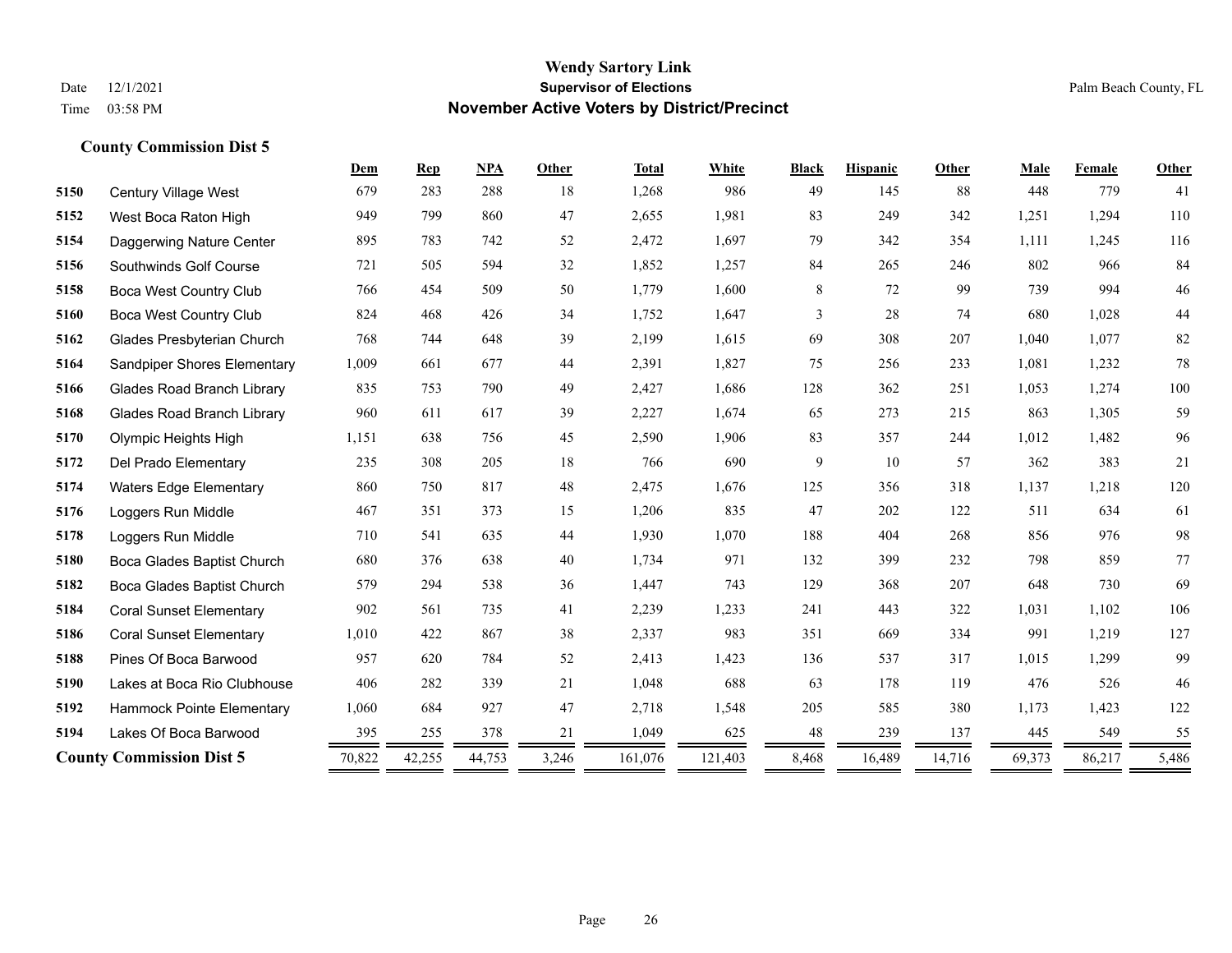**County Commission Dist 6**

#### **Wendy Sartory Link** Date 12/1/2021 **Supervisor of Elections** Palm Beach County, FL Time 03:58 PM **November Active Voters by District/Precinct**

# **Dem Rep NPA Other Total White Black Hispanic Other Male Female Other** Canal Point Community Center 81 103 57 2 243 102 38 88 15 108 125 10 Pahokee Recreation Center 957 174 230 5 1,366 176 886 222 82 564 753 49 Pahokee Recreation Center 992 172 271 14 1,449 124 846 382 97 645 725 79 Pahokee High 523 22 104 3 652 8 599 3 42 194 426 32 Canal Point Community Center 24 6 7 0 37 12 19 3 3 20 17 0 Belle Glade Library/Civic Ctr 180 30 59 0 269 30 147 79 13 105 153 11 Belle Glade Library/Civic Ctr  $\begin{array}{cccccccc} 1 & 2 & 1 & 0 & 4 & 0 & 0 & 4 & 0 & 1 & 3 & 0 \end{array}$  South Bay Commission Chambe 36 53 30 3 122 81 8 22 11 64 53 5 South Bay Commission Chambe 1,186 85 223 11 1,505 59 1,165 206 75 632 835 38 Glades Central High 443 76 133 8 660 82 383 158 37 306 321 33 Belle Glade Library/Civic Ctr 1,362 105 256 18 1,741 88 1,396 142 115 714 959 68 Lewis Evans Resource Center 1,693 67 263 13 2,036 30 1,768 126 112 814 1,152 70 Lewis Evans Resource Center  $\begin{array}{ccccccccccccc} & 1 & 0 & 2 & 0 & 3 & 0 & 0 & 3 & 0 & 1 & 2 & 0 \end{array}$  Belle Glade Library/Civic Ctr 755 453 326 15 1,549 409 397 656 87 725 780 44 Belle Glade Library/Civic Ctr 1 0 0 0 1 0 1 0 0 1 0 0 Belle Glade Library/Civic Ctr 8 2 12 2 24 8 0 16 0 7 15 2 Gove Elementary 667 299 273 6 1,245 314 428 404 99 532 671 42 Gove Elementary 0 4 0 4 4 0 0 0 3 1 0 Gove Elementary 390 157 208 10 765 133 153 434 45 336 399 30 South Bay Commission Chambers 0 0 0 0 0 0 0 0 0 0 0 0 Osceola Creek Middle 99 127 104 1 331 250 13 33 35 153 162 16 Osceola Creek Middle 989 1,224 1,032 64 3,309 2,123 433 487 266 1,576 1,626 107 Frontier Elementary 909 993 788 58 2,748 1,745 419 347 237 1,293 1,371 84 Acreage Branch Library 201 269 177 12 659 419 80 90 70 313 315 31 Pierce Hammock Elementary 796 965 765 49 2,575 1,653 359 325 238 1,245 1,232 98 Pierce Hammock Elementary 0 0 0 0 0 0 0 0 0 0 0 0 Acreage Branch Library 870 886 734 61 2,551 1,556 377 354 264 1,192 1,268 91 Cornerstone Fellowship 600 741 554 52 1,947 1,243 208 286 210 902 974 71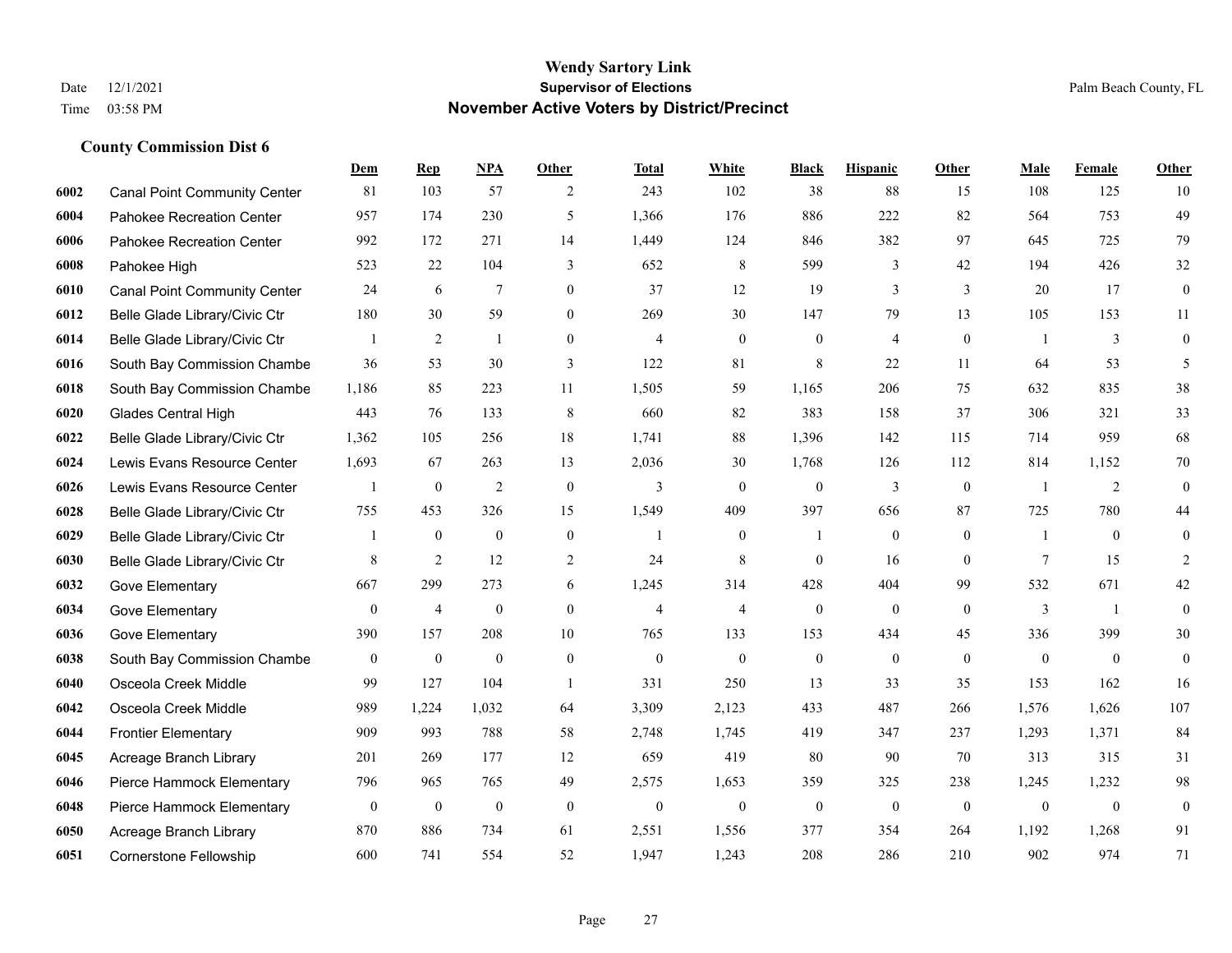|      |                                 | Dem              | <b>Rep</b>       | NPA              | Other            | <b>Total</b>     | <b>White</b>     | <b>Black</b>     | <b>Hispanic</b>  | <b>Other</b> | <b>Male</b>      | Female       | <b>Other</b>     |
|------|---------------------------------|------------------|------------------|------------------|------------------|------------------|------------------|------------------|------------------|--------------|------------------|--------------|------------------|
| 6052 | Seminole Ridge High             | 611              | 654              | 561              | 36               | 1,862            | 1,146            | 224              | 315              | 177          | 882              | 907          | 73               |
| 6054 | <b>Acreage Pines Elementary</b> | $\overline{0}$   | $\mathbf{0}$     | $\overline{0}$   | $\overline{0}$   | $\theta$         | $\mathbf{0}$     | $\mathbf{0}$     | $\overline{0}$   | $\theta$     | $\theta$         | $\theta$     | $\overline{0}$   |
| 6056 | Pierce Hammock Elementary       | $\overline{0}$   | $\mathbf{0}$     | $\mathbf{0}$     | $\theta$         | $\theta$         | $\theta$         | $\theta$         | $\overline{0}$   | $\Omega$     | $\Omega$         | $\Omega$     | $\theta$         |
| 6058 | <b>Acreage Pines Elementary</b> | 737              | 612              | 569              | 41               | 1,959            | 1,053            | 355              | 255              | 296          | 953              | 943          | 63               |
| 6060 | Indian Trail Improvement Dist   | 891              | 964              | 798              | 60               | 2,713            | 1,688            | 344              | 400              | 281          | 1,256            | 1,360        | 97               |
| 6062 | Sandhill Crane Golf Club        | 224              | 420              | 261              | 23               | 928              | 660              | 74               | 70               | 124          | 455              | 441          | 32               |
| 6064 | Sandhill Crane Golf Club        | 31               | 56               | 33               | 4                | 124              | 100              | 6                | 12               | 6            | 62               | 58           | $\overline{4}$   |
| 6066 | Ibis POA Admin Building         | 1,022            | 1,098            | 735              | 86               | 2,941            | 2,579            | 91               | 70               | 201          | 1,386            | 1,488        | 67               |
| 6068 | Ibis POA Admin Building         | $\boldsymbol{0}$ | $\mathbf{0}$     | $\mathbf{0}$     | $\boldsymbol{0}$ | $\mathbf{0}$     | $\boldsymbol{0}$ | $\mathbf{0}$     | $\mathbf{0}$     | $\mathbf{0}$ | $\mathbf{0}$     | $\mathbf{0}$ | $\boldsymbol{0}$ |
| 6070 | Ironhorse Country Club          | 160              | 258              | 120              | 10               | 548              | 441              | 35               | 20               | 52           | 245              | 293          | 10               |
| 6072 | Seminole Ridge High             | 533              | 499              | 507              | 49               | 1,588            | 720              | 310              | 425              | 133          | 737              | 827          | 24               |
| 6073 | Seminole Ridge High             | $\boldsymbol{0}$ | $\boldsymbol{0}$ | $\boldsymbol{0}$ | $\mathbf{0}$     | $\boldsymbol{0}$ | $\boldsymbol{0}$ | $\boldsymbol{0}$ | $\boldsymbol{0}$ | $\mathbf{0}$ | $\boldsymbol{0}$ | $\mathbf{0}$ | $\boldsymbol{0}$ |
| 6076 | <b>Western Pines Middle</b>     | 646              | 705              | 569              | 38               | 1,958            | 1,424            | 157              | 206              | 171          | 932              | 945          | 81               |
| 6078 | <b>Western Pines Middle</b>     | 657              | 729              | 649              | 41               | 2,076            | 1,386            | 159              | 360              | 171          | 983              | 1,035        | 58               |
| 6080 | <b>Golden Grove Elementary</b>  | 606              | 783              | 620              | 47               | 2,056            | 1,374            | 134              | 349              | 199          | 960              | 1,013        | 83               |
| 6082 | PBSC Loxahatchee Groves Can     | 11               | 6                | 14               | $\overline{c}$   | 33               | 28               | $\boldsymbol{0}$ | 3                | 2            | 13               | 20           | $\boldsymbol{0}$ |
| 6084 | PBSC Loxahatchee Groves Can     | 291              | 439              | 354              | 40               | 1,124            | 707              | 67               | 244              | 106          | 549              | 559          | 16               |
| 6086 | PBSC Loxahatchee Groves Can     | 264              | 410              | 241              | 19               | 934              | 681              | 92               | 85               | 76           | 424              | 481          | 29               |
| 6088 | Seminole Ridge High             | 520              | 690              | 556              | 40               | 1,806            | 1,158            | 216              | 289              | 143          | 855              | 897          | 54               |
| 6090 | Loxahatchee Groves Elementary   | 768              | 880              | 754              | 57               | 2,459            | 1,520            | 280              | 449              | 210          | 1,188            | 1.178        | 93               |
| 6092 | PBSC Loxahatchee Groves Can     | 172              | 223              | 143              | 16               | 554              | 359              | 42               | 110              | 43           | 266              | 268          | 20               |
| 6094 | Palms West Presbyterian         | 665              | 931              | 664              | 41               | 2,301            | 1,836            | 78               | 207              | 180          | 1,097            | 1,131        | 73               |
| 6096 | Palms West Presbyterian         | $\overline{0}$   | $\mathbf{0}$     | $\mathbf{0}$     | $\mathbf{0}$     | $\mathbf{0}$     | $\mathbf{0}$     | $\boldsymbol{0}$ | $\mathbf{0}$     | $\theta$     | $\overline{0}$   | $\mathbf{0}$ | $\boldsymbol{0}$ |
| 6098 | <b>HL Johnson Elementary</b>    | 654              | 518              | 478              | 39               | 1,689            | 937              | 305              | 263              | 184          | 770              | 880          | 39               |
| 6100 | <b>Madison Green Clubhouse</b>  | 1,236            | 721              | 763              | 56               | 2,776            | 1,200            | 786              | 410              | 380          | 1,285            | 1,388        | 103              |
| 6102 | <b>RPB Recreation Center</b>    | 662              | 474              | 458              | 27               | 1,621            | 948              | 265              | 262              | 146          | 671              | 896          | 54               |
| 6104 | Crestwood Middle                | 183              | 149              | 118              | 9                | 459              | 214              | 75               | 85               | 85           | 214              | 225          | 20               |
| 6106 | <b>RPB Recreation Center</b>    | 217              | 125              | 199              | 11               | 552              | 228              | 99               | 156              | 69           | 217              | 315          | 20               |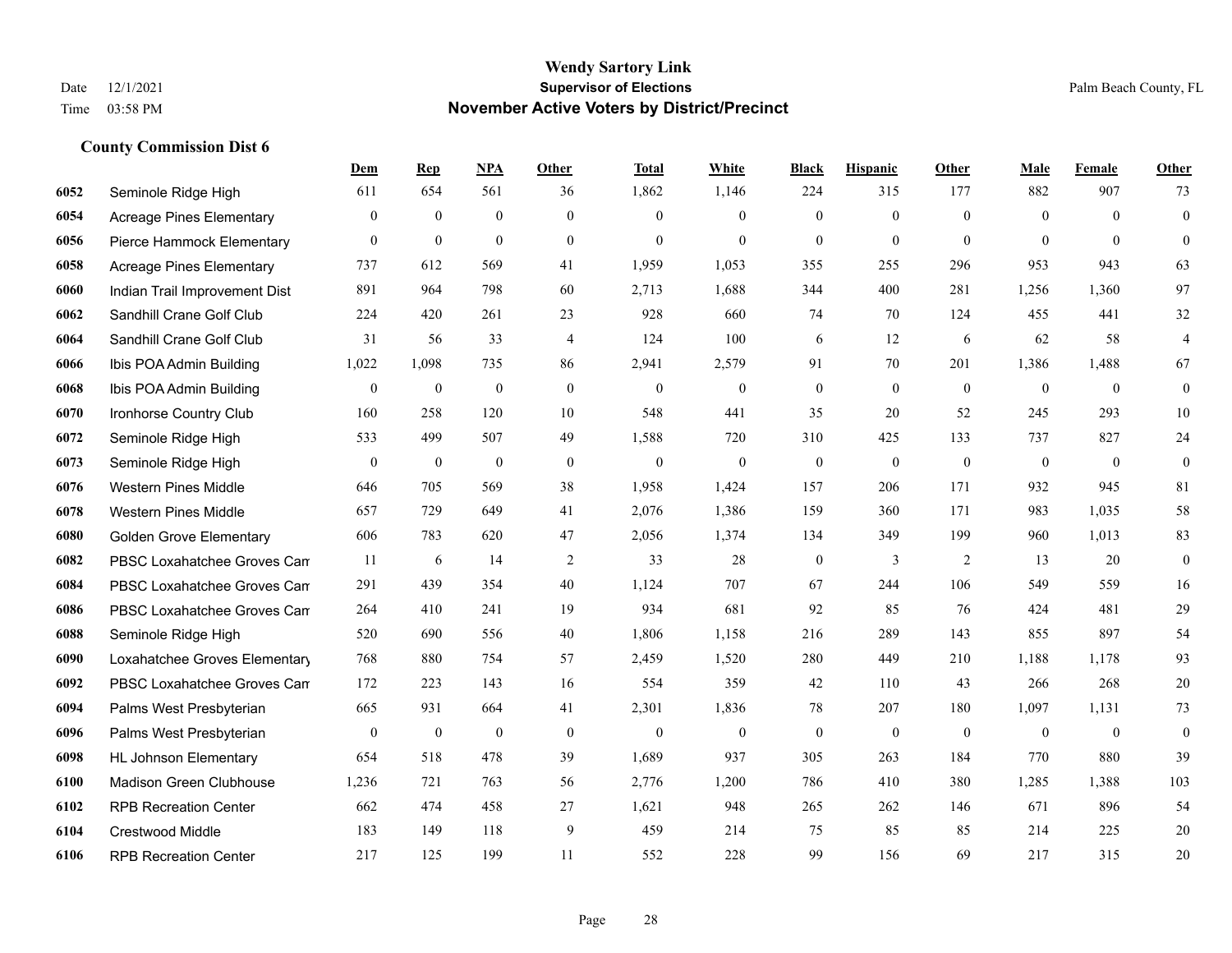**County Commission Dist 6**

## **Wendy Sartory Link** Date 12/1/2021 **Supervisor of Elections** Palm Beach County, FL Time 03:58 PM **November Active Voters by District/Precinct**

|      |                                | Dem            | <b>Rep</b>       | NPA              | <b>Other</b>     | <b>Total</b>     | White            | <b>Black</b>     | <b>Hispanic</b> | <b>Other</b>     | Male             | <b>Female</b>  | <b>Other</b>     |
|------|--------------------------------|----------------|------------------|------------------|------------------|------------------|------------------|------------------|-----------------|------------------|------------------|----------------|------------------|
| 6108 | Calypso Bay Waterpark          | $\mathbf{0}$   | $\boldsymbol{0}$ | $\boldsymbol{0}$ | $\theta$         | $\mathbf{0}$     | $\overline{0}$   | $\mathbf{0}$     | $\overline{0}$  | $\mathbf{0}$     | $\mathbf{0}$     | $\mathbf{0}$   | $\theta$         |
| 6112 | <b>Crestwood Middle</b>        | 472            | 421              | 353              | 33               | 1,279            | 686              | 231              | 215             | 147              | 596              | 641            | $42\,$           |
| 6114 | RPB Village Hall               | 1,048          | 703              | 704              | 43               | 2,498            | 1,369            | 470              | 435             | 224              | 1,169            | 1,239          | $90\,$           |
| 6116 | <b>HL Johnson Elementary</b>   | 715            | 421              | 486              | 53               | 1,675            | 861              | 324              | 280             | 210              | 741              | 890            | $44\,$           |
| 6118 | <b>RPB Branch Library</b>      | 1,075          | 566              | 702              | 55               | 2,398            | 1,130            | 580              | 435             | 253              | 1,042            | 1,268          | $88\,$           |
| 6120 | Royal Palm Beach High          | 407            | 315              | 266              | 18               | 1,006            | 478              | 200              | 157             | 171              | 476              | 505            | $25\,$           |
| 6122 | <b>RPB Cultural Center</b>     | 1,168          | 652              | 765              | 51               | 2,636            | 1,384            | 505              | 500             | 247              | 1,135            | 1,414          | 87               |
| 6124 | <b>RPB Cultural Center</b>     | 584            | 322              | 393              | 20               | 1,319            | 637              | 280              | 286             | 116              | 552              | 726            | 41               |
| 6126 | Calypso Bay Waterpark          | 683            | 304              | 494              | 32               | 1,513            | 545              | 410              | 365             | 193              | 659              | 795            | 59               |
| 6128 | Royal Palm Beach High          | 35             | 29               | 28               | 3                | 95               | 51               | 26               | 11              | 7                | 44               | 51             | $\boldsymbol{0}$ |
| 6130 | Royal Palm Beach High          | 78             | 44               | 89               | 5                | 216              | 104              | 32               | 60              | 20               | 94               | 116            | 6                |
| 6132 | Royal Palm Beach High          | 391            | 187              | 264              | 20               | 862              | 415              | 166              | 192             | 89               | 391              | 441            | 30               |
| 6134 | Christ Fellowship Church RPB   | 954            | 467              | 693              | 31               | 2,145            | 845              | 502              | 500             | 298              | 957              | 1,099          | 89               |
| 6136 | Calypso Bay Waterpark          | $\overline{1}$ | $\mathbf{1}$     | $\boldsymbol{0}$ | $\mathbf{0}$     | 2                | $\boldsymbol{0}$ | 1                | $\mathbf{0}$    | $\mathbf{1}$     | $\boldsymbol{0}$ | $\mathbf{1}$   | 1                |
| 6138 | Royal Palm Beach High          | $\overline{0}$ | $\boldsymbol{0}$ | $\boldsymbol{0}$ | $\boldsymbol{0}$ | $\boldsymbol{0}$ | $\overline{0}$   | $\boldsymbol{0}$ | $\overline{0}$  | $\boldsymbol{0}$ | $\mathbf{0}$     | $\mathbf{0}$   | $\mathbf{0}$     |
| 6140 | Royal Palm Beach High          | 333            | 497              | 310              | 36               | 1,176            | 851              | 108              | 115             | 102              | 566              | 586            | 24               |
| 6142 | Christ Fellowship Church RPB   | $\overline{0}$ | $\overline{0}$   | $\mathbf{0}$     | $\mathbf{0}$     | $\mathbf{0}$     | $\overline{0}$   | $\boldsymbol{0}$ | $\overline{0}$  | $\mathbf{0}$     | $\mathbf{0}$     | $\overline{0}$ | $\mathbf{0}$     |
| 6144 | Christ Fellowship Church RPB   | $\overline{0}$ | $\overline{0}$   | $\overline{0}$   | $\theta$         | $\theta$         | $\overline{0}$   | $\overline{0}$   | $\overline{0}$  | $\theta$         | $\mathbf{0}$     | $\Omega$       | $\mathbf{0}$     |
| 6146 | Christ Fellowship Church RPB   | $\mathbf{1}$   | $\overline{2}$   | 1                | $\mathbf{0}$     | 4                | 3                | $\overline{0}$   | $\overline{0}$  |                  | 3                |                | $\Omega$         |
| 6148 | Christ Fellowship Church RPB   | $\overline{0}$ | $\overline{0}$   | 1                | $\mathbf{0}$     | $\mathbf{1}$     |                  | $\boldsymbol{0}$ | $\overline{0}$  | $\mathbf{0}$     | $\mathbf{0}$     | -1             | $\mathbf{0}$     |
| 6150 | <b>Binks Forest Elementary</b> | 26             | 40               | 37               | $\overline{4}$   | 107              | 80               | 5                | 9               | 13               | 45               | 59             | 3                |
| 6152 | <b>Binks Forest Elementary</b> | 405            | 557              | 378              | 36               | 1,376            | 1,044            | 47               | 134             | 151              | 645              | 687            | $44\,$           |
| 6154 | Wellington Landings Middle     | 464            | 517              | 397              | 28               | 1,406            | 1,011            | 87               | 190             | 118              | 630              | 736            | 40               |
| 6156 | <b>Binks Forest Elementary</b> | 629            | 715              | 575              | 43               | 1,962            | 1,370            | 128              | 294             | 170              | 893              | 1,010          | 59               |
| 6158 | <b>Wellington Elementary</b>   | 784            | 939              | 548              | 42               | 2,313            | 1,698            | 134              | 313             | 168              | 1,053            | 1,187          | 73               |
| 6160 | Wellington Landings Middle     | 670            | 585              | 565              | 40               | 1,860            | 1,205            | 167              | 336             | 152              | 869              | 938            | 53               |
| 6162 | First Baptist Church Wel       | 758            | 663              | 559              | 46               | 2,026            | 1,280            | 212              | 349             | 185              | 902              | 1,060          | 64               |
| 6164 | First Baptist Church Wel       | 832            | 802              | 602              | 57               | 2,293            | 1,539            | 183              | 377             | 194              | 1,022            | 1.198          | 73               |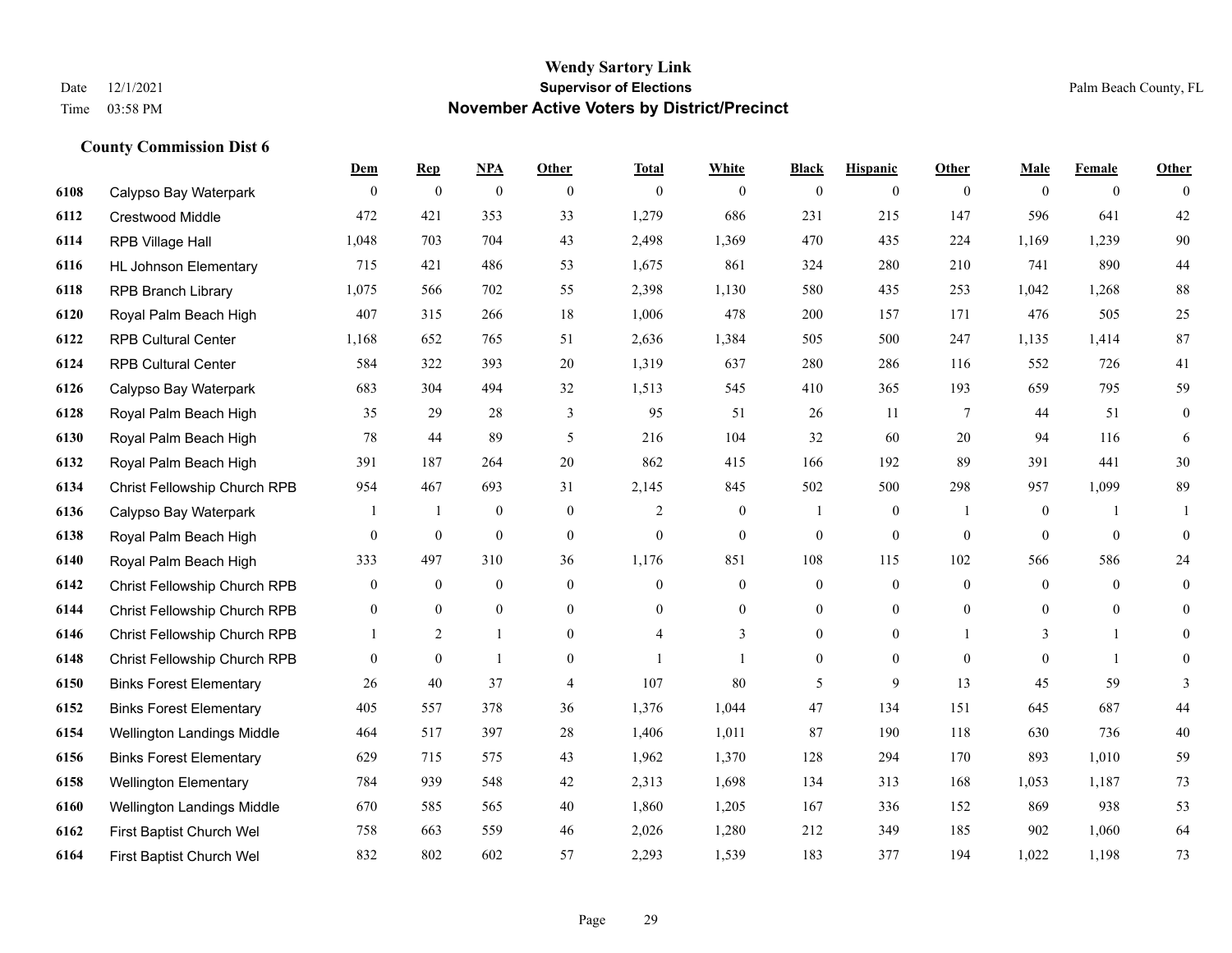**County Commission Dist 6**

## **Wendy Sartory Link** Date 12/1/2021 **Supervisor of Elections** Palm Beach County, FL Time 03:58 PM **November Active Voters by District/Precinct**

|      |                                     | Dem            | <b>Rep</b>       | <b>NPA</b>       | Other          | <b>Total</b> | White            | <b>Black</b>     | <b>Hispanic</b> | Other        | Male         | Female   | Other            |
|------|-------------------------------------|----------------|------------------|------------------|----------------|--------------|------------------|------------------|-----------------|--------------|--------------|----------|------------------|
| 6166 | <b>Wellington Community Center</b>  | 860            | 859              | 745              | 48             | 2,512        | 1,744            | 151              | 408             | 209          | 1,157        | 1,276    | 79               |
| 6168 | First Baptist Church Wel            | 126            | 175              | 144              | 9              | 454          | 347              | 27               | 43              | 37           | 211          | 231      | $12 \,$          |
| 6170 | Christ Fellowship Church RPB        | $\overline{0}$ | 6                | $\overline{c}$   | $\mathbf{0}$   | 8            | 8                | $\boldsymbol{0}$ | $\mathbf{0}$    | $\mathbf{0}$ | 3            | 5        | $\boldsymbol{0}$ |
| 6172 | Christ Fellowship Church RPB        | 1,296          | 584              | 844              | 70             | 2,794        | 973              | 856              | 642             | 323          | 1,193        | 1,486    | 115              |
| 6174 | Christ Fellowship Church RPB        | 27             | 50               | 36               | $\overline{2}$ | 115          | 89               | $\overline{7}$   | 8               | 11           | 54           | 58       | 3                |
| 6176 | Christ Fellowship Church RPB        | 23             | 16               | 21               | $\overline{2}$ | 62           | 26               | 11               | 19              | 6            | 26           | 34       | 2                |
| 6178 | <b>Everglades Elementary</b>        | 561            | 389              | 444              | 29             | 1,423        | 660              | 296              | 246             | 221          | 658          | 697      | 68               |
| 6180 | <b>Everglades Elementary</b>        | 18             | 48               | 17               | 2              | 85           | 64               | 4                | 14              | 3            | 40           | 43       | 2                |
| 6182 | New Horizons Elementary             | 287            | 453              | 318              | 13             | 1,071        | 786              | 46               | 115             | 124          | 462          | 580      | 29               |
| 6184 | Wellington High                     | 666            | 578              | 539              | 36             | 1,819        | 1,124            | 245              | 292             | 158          | 803          | 958      | 58               |
| 6186 | <b>Elbridge Gale Elementary</b>     | 808            | 570              | 644              | 43             | 2,065        | 1,127            | 291              | 434             | 213          | 910          | 1,079    | $76\,$           |
| 6188 | Wellington Village Park             | 221            | 422              | 315              | 28             | 986          | 837              | 18               | 48              | 83           | 401          | 536      | 49               |
| 6190 | Wellington Village Hall             | 811            | 456              | 636              | 47             | 1,950        | 879              | 357              | 505             | 209          | 809          | 1.066    | 75               |
| 6192 | St Peters Methodist Church          | 964            | 795              | 801              | 64             | 2,624        | 1,552            | 284              | 554             | 234          | 1,196        | 1,341    | 87               |
| 6194 | <b>Equestrian Trails Elementary</b> | 498            | 292              | 351              | 18             | 1,159        | 521              | 296              | 152             | 190          | 514          | 588      | 57               |
| 6196 | Palm Beach Central High             | $\mathbf{0}$   | $\boldsymbol{0}$ | $\boldsymbol{0}$ | $\mathbf{0}$   | $\mathbf{0}$ | $\boldsymbol{0}$ | $\boldsymbol{0}$ | $\mathbf{0}$    | $\mathbf{0}$ | $\mathbf{0}$ | $\Omega$ | $\boldsymbol{0}$ |
| 6198 | Wellington Branch Library           | 521            | 358              | 361              | 37             | 1,277        | 701              | 195              | 270             | 111          | 547          | 697      | 33               |
| 6200 | <b>Emerald Cove Middle</b>          | 537            | 567              | 517              | 53             | 1,674        | 1,037            | 179              | 276             | 182          | 742          | 880      | 52               |
| 6202 | <b>Emerald Cove Middle</b>          | 108            | 85               | 98               | $\tau$         | 298          | 173              | 58               | 52              | 15           | 136          | 156      | 6                |
| 6204 | <b>Emerald Cove Middle</b>          | 30             | 21               | 37               | $\mathbf{0}$   | 88           | 45               | 25               | 10              | 8            | 23           | 61       | $\overline{4}$   |
| 6206 | Palm Beach Central High             | 267            | 242              | 185              | 9              | 703          | 377              | 143              | 61              | 122          | 314          | 362      | $27\,$           |
| 6207 | Palm Beach Central High             | 281            | 367              | 250              | 17             | 915          | 597              | 93               | 103             | 122          | 420          | 471      | 24               |
| 6208 | Buena Vida Clubhouse                | 316            | 202              | 179              | 14             | 711          | 621              | 22               | 22              | 46           | 318          | 375      | 18               |
| 6210 | Villa Olympia Clubhouse             | 1,560          | 1,064            | 1,294            | 95             | 4,013        | 1,803            | 703              | 681             | 826          | 1,891        | 1,936    | 186              |
| 6212 | <b>Wellington Village Park</b>      | 143            | 226              | 175              | 18             | 562          | 382              | 15               | 94              | 71           | 256          | 280      | 26               |
| 6214 | Wellington Village Park             | 817            | 749              | 710              | 50             | 2,326        | 1,464            | 255              | 285             | 322          | 1,068        | 1,176    | 82               |
| 6216 | Panther Run Elementary              | 229            | 191              | 176              | 11             | 607          | 340              | 96               | 100             | 71           | 280          | 306      | 21               |
| 6218 | <b>Wellington Village Park</b>      | $\mathbf{0}$   | $\mathbf{0}$     | $\theta$         | $\theta$       | $\mathbf{0}$ | $\theta$         | $\theta$         | $\theta$        | $\theta$     | $\theta$     | $\Omega$ | $\overline{0}$   |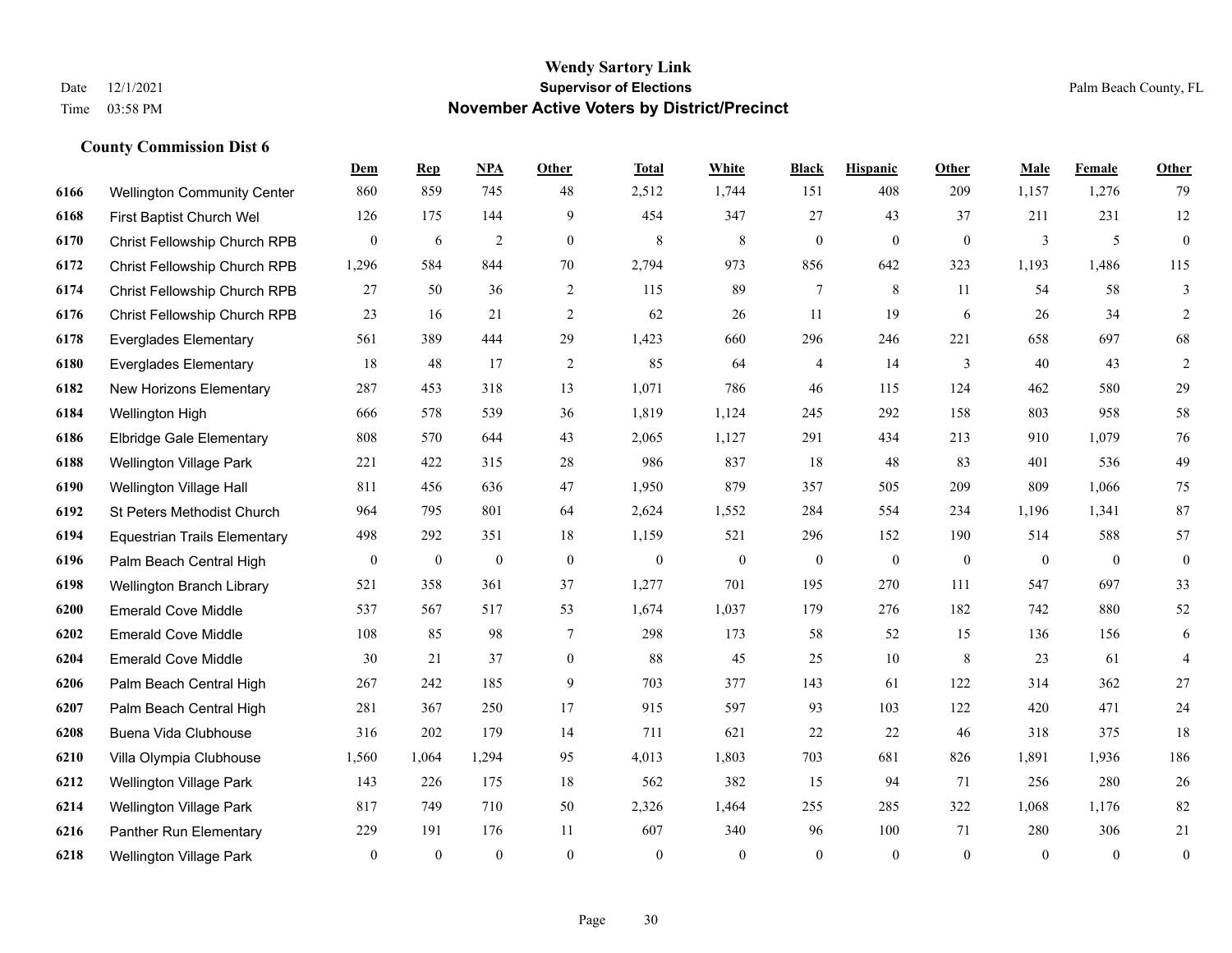|      |                                 | <u>Dem</u> | <u>Rep</u> | NPA      | Other    | <b>Total</b> | White  | <b>Black</b>   | <b>Hispanic</b> | Other    | <b>Male</b> | Female | <b>Other</b>   |
|------|---------------------------------|------------|------------|----------|----------|--------------|--------|----------------|-----------------|----------|-------------|--------|----------------|
| 6220 | <b>Wellington Village Park</b>  | 57         | 31         | 42       | 6        | 136          | 67     | 16             | 35              | 18       | 56          | 76     |                |
| 6222 | Panther Run Elementary          | 0          |            | $\theta$ | $\theta$ |              |        | $\overline{0}$ | $\theta$        | $\theta$ |             |        | $\overline{0}$ |
| 6224 | Discovery Key Elementary        | 960        | 1,117      | 689      | 60       | 2,826        | 2,102  | 181            | 332             | 211      | 1,322       | 1,422  | 82             |
| 6226 | The Isles at Wellington         | 745        | 759        | 629      | 44       | 2,177        | 1,402  | 223            | 244             | 308      | 1,023       | 1,060  | 94             |
| 6228 | Wycliffe Comm Association Bldg  | 774        | 327        | 404      | 21       | 1,526        | 1,432  | 18             | 18              | 58       | 658         | 840    | 28             |
| 6230 | Epiphany Lutheran Church        | 1,173      | .234       | 1,160    | 84       | 3,651        | 2,250  | 411            | 600             | 390      | 1,666       | 1,879  | 106            |
| 6232 | Panther Run Elementary          | 666        | 757        | 647      | 46       | 2.116        | 342،   | 245            | 250             | 279      | 1,010       | 1,041  | 65             |
|      | <b>County Commission Dist 6</b> | 54,388     | 43,099     | 39,393   | 2,878    | 139,758      | 78,496 | 24,882         | 22,381          | 13,999   | 63,498      | 71,531 | 4,729          |
|      |                                 |            |            |          |          |              |        |                |                 |          |             |        |                |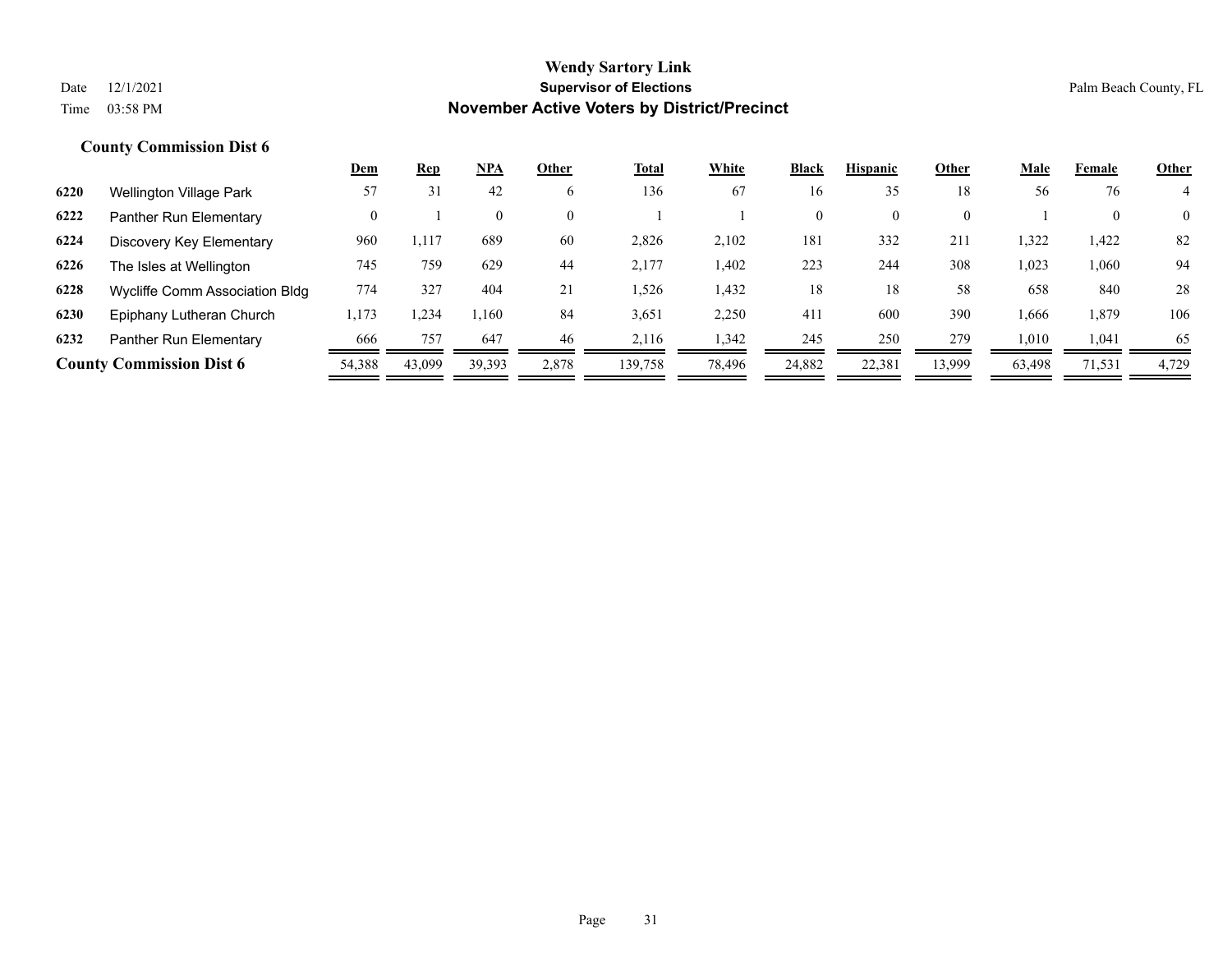|      |                                  | <u>Dem</u>     | <b>Rep</b>     | NPA              | Other          | <b>Total</b> | <b>White</b>     | <b>Black</b>     | <b>Hispanic</b> | <b>Other</b> | <b>Male</b>  | <b>Female</b> | <b>Other</b> |
|------|----------------------------------|----------------|----------------|------------------|----------------|--------------|------------------|------------------|-----------------|--------------|--------------|---------------|--------------|
| 7002 | J F Kennedy Middle               | 0              | $\overline{0}$ | $\overline{0}$   | $\Omega$       | $\theta$     | $\mathbf{0}$     | $\theta$         | $\overline{0}$  | $\theta$     | $\theta$     | $\theta$      | $\Omega$     |
| 7004 | J F Kennedy Middle               | 0              | $\theta$       | $\theta$         | $\Omega$       | $\Omega$     | $\mathbf{0}$     | $\theta$         | $\theta$        | $\Omega$     | $\theta$     | $\Omega$      | $\Omega$     |
| 7006 | J F Kennedy Middle               | 0              | $\Omega$       | $\theta$         | $\Omega$       | $\Omega$     | $\theta$         | $\Omega$         | $\theta$        | $\Omega$     | $\Omega$     | $\Omega$      | $\Omega$     |
| 7008 | J F Kennedy Middle               | $\theta$       | $\mathbf{0}$   | $\mathbf{0}$     | $\overline{0}$ | $\mathbf{0}$ | $\mathbf{0}$     | $\mathbf{0}$     | $\mathbf{0}$    | $\mathbf{0}$ | $\theta$     | $\theta$      | $\Omega$     |
| 7010 | St John Lutheran Church          | 280            | 11             | 90               | 6              | 387          | 24               | 315              | 23              | 25           | 127          | 243           | 17           |
| 7012 | St John Lutheran Church          | 1,069          | 196            | 423              | 17             | 1,705        | 486              | 986              | 71              | 162          | 778          | 868           | 59           |
| 7014 | RB Prep Achievement Academy      | 0              | $\mathbf{0}$   | $\boldsymbol{0}$ | $\overline{0}$ | $\mathbf{0}$ | $\boldsymbol{0}$ | $\boldsymbol{0}$ | $\overline{0}$  | $\mathbf{0}$ | $\mathbf{0}$ | $\theta$      | $\mathbf{0}$ |
| 7016 | RB Prep Achievement Academy      | 1              | $\mathbf{1}$   | $\mathbf{0}$     | $\theta$       | 2            | $\mathbf{1}$     |                  | $\theta$        | $\Omega$     |              | 1             | $\Omega$     |
| 7018 | RB Prep Achievement Academy      | $\overline{0}$ | $\mathbf{0}$   | $\overline{0}$   | $\overline{0}$ | $\theta$     | $\mathbf{0}$     | $\theta$         | $\mathbf{0}$    | $\theta$     | $\theta$     | $\Omega$      | $\Omega$     |
| 7020 | RB Prep Achievement Academy      | $\overline{0}$ | $\mathbf{0}$   | $\theta$         | $\Omega$       | $\Omega$     | $\theta$         | $\theta$         | $\theta$        | $\Omega$     | $\Omega$     | $\Omega$      | $\Omega$     |
| 7022 | J F Kennedy Middle               | 888            | 182            | 363              | 27             | 1,460        | 292              | 802              | 153             | 213          | 647          | 765           | 48           |
| 7024 | Hurst Chapel AME Church          | 1,553          | 89             | 338              | 22             | 2,002        | 152              | 1,628            | 92              | 130          | 820          | 1,128         | 54           |
| 7025 | Hurst Chapel AME Church          | 267            | 36             | 111              | $\overline{4}$ | 418          | 62               | 257              | 42              | 57           | 153          | 248           | 17           |
| 7026 | Lindsey Davis Senior Comm Ctr    | 2,263          | 82             | 434              | 19             | 2,798        | 67               | 2,508            | 40              | 183          | 1,126        | 1,581         | 91           |
| 7028 | <b>Wells Recreation Center</b>   | 1,836          | 147            | 465              | 18             | 2,466        | 245              | 1,921            | 105             | 195          | 1,065        | 1,313         | 88           |
| 7030 | Riviera Beach Marina Event Ctr   | 199            | 311            | 170              | 23             | 703          | 563              | 49               | 44              | 47           | 355          | 328           | 20           |
| 7032 | <b>Crossroads Baptist Church</b> | $\overline{0}$ | $\mathbf{0}$   | $\mathbf{0}$     | $\mathbf{0}$   | $\mathbf{0}$ | $\mathbf{0}$     | $\mathbf{0}$     | $\mathbf{0}$    | $\theta$     | $\mathbf{0}$ | $\theta$      | $\theta$     |
| 7034 | Suncoast High                    | 1,293          | 205            | 502              | 23             | 2,023        | 355              | 1,223            | 152             | 293          | 829          | 1,118         | 76           |
| 7036 | RB Prep Achievement Academy      | 0              | $\overline{0}$ | 6                | $\mathbf{0}$   | 6            | $\mathbf{0}$     | $\mathbf{0}$     | $\mathbf{0}$    | 6            | 4            | -1            |              |
| 7038 | RB Prep Achievement Academy      | $\theta$       | $\theta$       | $\mathbf{0}$     | $\overline{0}$ | $\theta$     | $\mathbf{0}$     | $\theta$         | $\theta$        | $\theta$     | $\theta$     | $\theta$      | $\Omega$     |
| 7040 | Mary McLeod Bethune Elementa     | 1,230          | 55             | 248              | 14             | 1,547        | 37               | 1,367            | 46              | 97           | 614          | 888           | 45           |
| 7041 | Mary McLeod Bethune Elementa     | 389            | 27             | 131              | 7              | 554          | 45               | 427              | 27              | 55           | 211          | 319           | 24           |
| 7042 | Dan Calloway Complex             | 1,710          | 69             | 385              | 20             | 2,184        | 44               | 1,937            | 43              | 160          | 885          | 1,238         | 61           |
| 7044 | <b>Wells Recreation Center</b>   | 1,379          | 89             | 368              | 17             | 1,853        | 191              | 1,461            | 65              | 136          | 761          | 1,020         | 72           |
| 7046 | Riviera Beach Marina Event Ctr   | 36             | 31             | 16               | 5              | 88           | 73               | $\tau$           | $\mathfrak{2}$  | 6            | 49           | 38            |              |
| 7048 | <b>Crossroads Baptist Church</b> | 278            | 8              | 92               | 10             | 388          | 7                | 325              | 28              | 28           | 132          | 239           | 17           |
| 7050 | <b>Crossroads Baptist Church</b> |                | $\overline{2}$ | $\mathbf{1}$     | $\Omega$       | 4            | 3                | $\mathbf{0}$     | $\mathbf{0}$    |              |              | 3             | $\Omega$     |
| 7052 | <b>Crossroads Baptist Church</b> | $\Omega$       | $\Omega$       | $\Omega$         | $\Omega$       | $\Omega$     | $\Omega$         | $\theta$         | $\Omega$        | $\Omega$     | $\Omega$     | $\theta$      | $\mathbf{0}$ |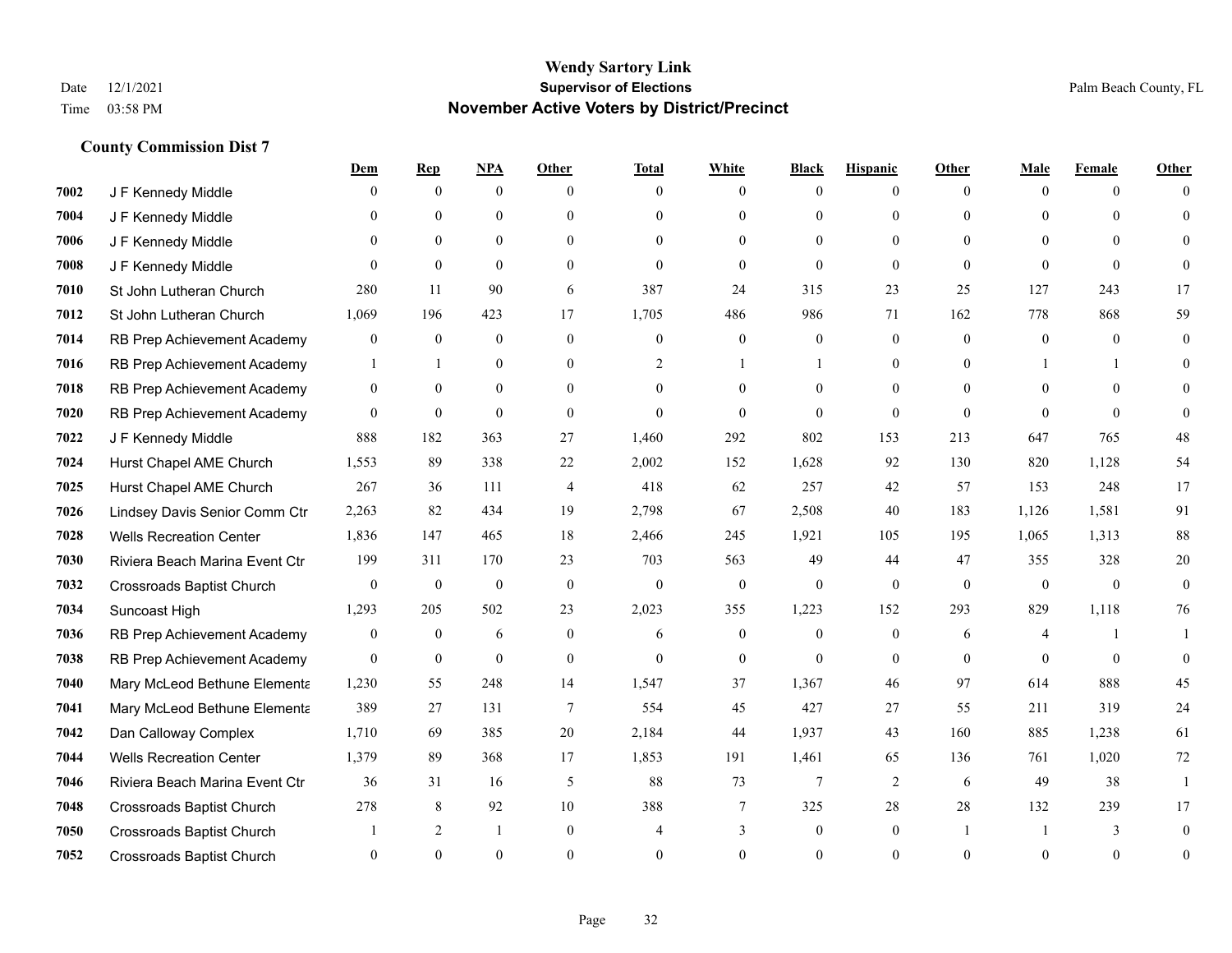**County Commission Dist 7**

## **Wendy Sartory Link** Date 12/1/2021 **Supervisor of Elections** Palm Beach County, FL Time 03:58 PM **November Active Voters by District/Precinct**

# **Dem Rep NPA Other Total White Black Hispanic Other Male Female Other** Crossroads Baptist Church 984 70 288 14 1,356 110 1,037 72 137 580 719 57 Crossroads Baptist Church 0 0 0 0 0 0 0 0 0 0 0 0 Palm Beach Lakes High 1,426 363 607 45 2,441 809 1,102 307 223 986 1,357 98 Ephesus Junior Academy 1,171 63 233 16 1,483 104 1,220 51 108 601 835 47 Mangonia Park Town Hall 709 40 182 10 941 81 756 40 64 375 538 28 Grace Episcopal Church 1,304 159 433 33 1,929 337 1,262 130 200 828 1,018 83 Northboro Elementary 1,050 193 437 28 1,708 461 905 170 172 771 866 71 Pleasant City Community Center 938 241 478 34 1,691 782 590 174 145 824 792 75 Northboro Elementary 447 395 371 39 1,252 999 64 85 104 581 637 34 Egret Lake Elementary 484 113 232 8 837 215 376 138 108 362 444 31 Egret Lake Elementary 200 39 92 11 342 55 201 39 47 148 186 8 Egret Lake Elementary 3 2 1 0 6 4 1 0 1 5 1 0 Egret Lake Elementary 345 101 152 18 616 417 102 52 45 239 355 22 Egret Lake Elementary 22 2 1 0 25 24 0 0 1 6 18 1 Seminole Trails Elementary 1,041 324 488 31 1,884 685 720 265 214 821 982 81 Sharon Christian Church 731 268 441 45 1,485 605 444 275 161 615 816 54 Bear Lakes Middle 37 18 13 1 69 26 16 11 16 24 40 5 Whitehall Clubhouse #3 680 486 457 52 1,675 1,061 251 199 164 771 856 48 Bear Lakes Middle 1,316 483 820 55 2,674 1,063 921 380 310 1,157 1,398 119 Palm Beach Lakes High 116 36 75 3 230 85 66 22 57 106 111 13 Salvation Army Activity Hall 606 79 282 10 977 157 514 130 176 417 514 46 Salvation Army Activity Hall 838 299 489 34 1,660 675 541 256 188 664 915 81 U M Church of Palm Beaches 21 17 18 1 57 44 2 9 2 29 24 4 U M Church of Palm Beaches 946 424 683 64 2,117 1,013 662 238 204 945 1,105 67 First Christian Church 745 185 326 23 1,279 415 635 104 125 486 748 45 WPB City Fire Station #5 736 400 431 28 1,595 987 268 192 148 691 852 52 Roosevelt Elementary 2,038 165 551 31 2,785 267 2,063 244 211 1,107 1,562 116 Chamber of Commerce 405 416 346 55 1,222 921 60 105 136 575 610 37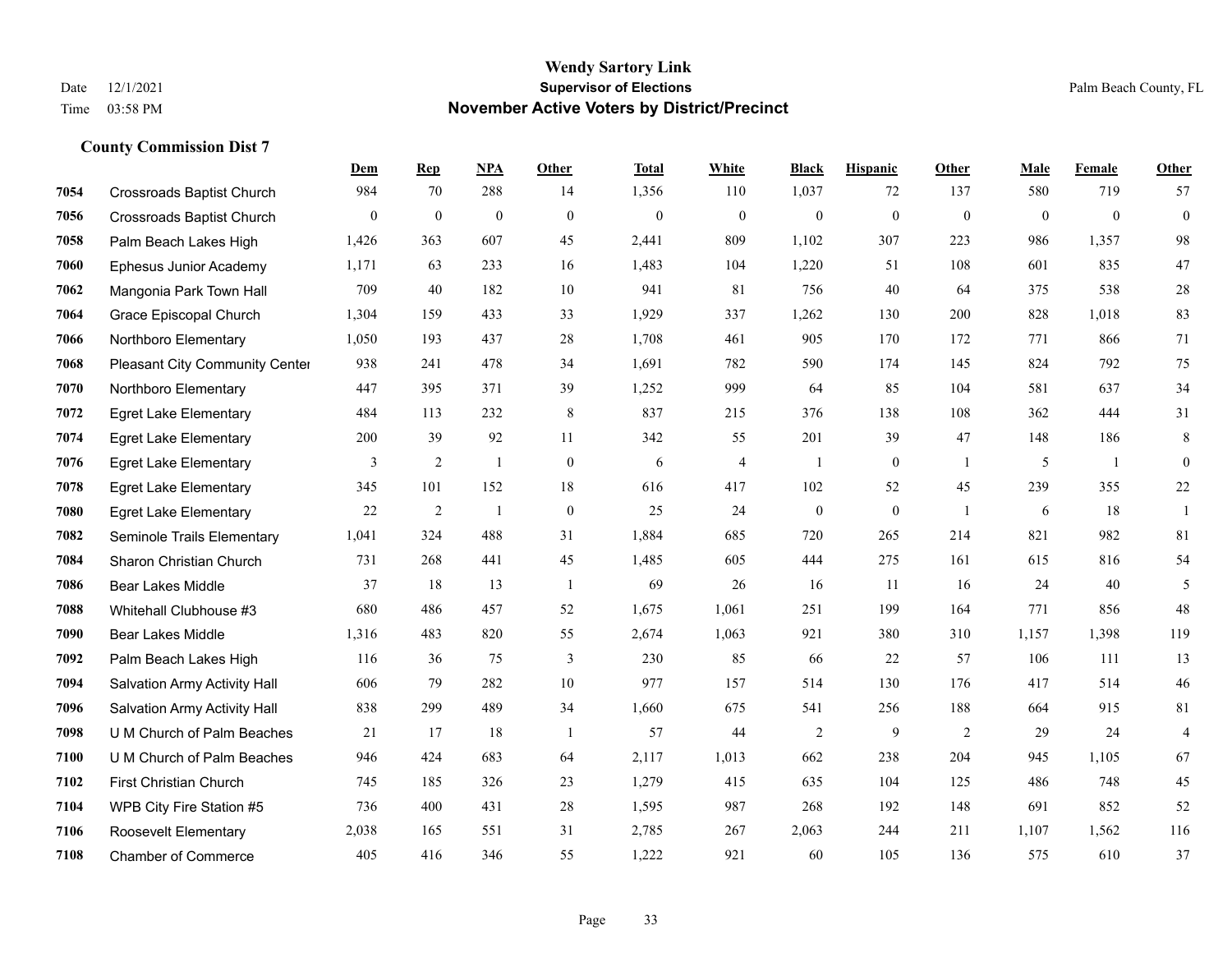|      |                                     | Dem              | <b>Rep</b>      | NPA              | <b>Other</b>     | <b>Total</b>     | <b>White</b>     | <b>Black</b>     | <b>Hispanic</b>  | <b>Other</b>   | <b>Male</b>    | Female       | <b>Other</b>     |
|------|-------------------------------------|------------------|-----------------|------------------|------------------|------------------|------------------|------------------|------------------|----------------|----------------|--------------|------------------|
| 7110 | <b>Adult Education Center</b>       | 678              | 222             | 407              | 30               | 1,337            | 425              | 423              | 363              | 126            | 547            | 730          | 60               |
| 7112 | <b>Adult Education Center</b>       | 128              | 26              | 59               | 7                | 220              | 54               | 120              | 23               | 23             | 69             | 141          | $10\,$           |
| 7114 | <b>Adult Education Center</b>       | $\Omega$         | $\theta$        | $\theta$         | $\Omega$         | $\Omega$         | $\theta$         | $\mathbf{0}$     | $\theta$         | $\Omega$       | $\theta$       | $\Omega$     | $\overline{0}$   |
| 7116 | <b>Adult Education Center</b>       | $\overline{0}$   | $\mathbf{0}$    | $\overline{0}$   | $\boldsymbol{0}$ | $\mathbf{0}$     | $\boldsymbol{0}$ | $\mathbf{0}$     | $\mathbf{0}$     | $\overline{0}$ | $\overline{0}$ | $\theta$     | $\overline{0}$   |
| 7118 | <b>Adult Education Center</b>       | 30               | 31              | 37               | 6                | 104              | 78               | 3                | 18               | 5              | 50             | 48           | 6                |
| 7120 | U M Church of Palm Beaches          | 278              | 112             | 178              | 10               | 578              | 207              | 209              | 107              | 55             | 249            | 297          | 32               |
| 7122 | U M Church of Palm Beaches          | $\boldsymbol{0}$ | $\mathbf{0}$    | $\boldsymbol{0}$ | $\boldsymbol{0}$ | $\boldsymbol{0}$ | $\boldsymbol{0}$ | $\boldsymbol{0}$ | $\boldsymbol{0}$ | $\mathbf{0}$   | $\mathbf{0}$   | $\mathbf{0}$ | $\boldsymbol{0}$ |
| 7124 | <b>First Christian Church</b>       | 1,210            | 138             | 339              | 16               | 1,703            | 194              | 1,238            | 113              | 158            | 747            | 898          | 58               |
| 7126 | First Christian Church              | 1,505            | 499             | 765              | 83               | 2,852            | 1,103            | 1,052            | 404              | 293            | 1,180          | 1,561        | 111              |
| 7128 | <b>Westward Elementary</b>          | 1,938            | 124             | 469              | 25               | 2,556            | 160              | 2,088            | 117              | 191            | 1,021          | 1,449        | 86               |
| 7130 | Alexander W Dreyfoos SOA High       | 813              | 825             | 781              | 74               | 2,493            | 1,909            | 115              | 207              | 262            | 1,256          | 1,165        | 72               |
| 7132 | WPB City Hall Flagler Gallery       | 668              | 676             | 607              | 73               | 2,024            | 1,603            | 88               | 137              | 196            | 1,020          | 937          | 67               |
| 7134 | <b>Adult Education Center</b>       | 805              | 172             | 391              | 22               | 1,390            | 299              | 664              | 285              | 142            | 612            | 713          | 65               |
| 7136 | Haverhill Town Hall                 | 41               | 38              | 33               | $\overline{2}$   | 114              | 48               | 30               | 27               | 9              | 46             | 63           | $\sqrt{5}$       |
| 7138 | <b>Westgate Community Center</b>    | 1,553            | 445             | 900              | 30               | 2,928            | 678              | 958              | 992              | 300            | 1,301          | 1,486        | 141              |
| 7140 | Haverhill Town Hall                 | 167              | 74              | 100              | 5                | 346              | 106              | 123              | 77               | 40             | 161            | 163          | 22               |
| 7142 | Clayton Hutcheson Hall B            | 35               | $7\phantom{.0}$ | 14               | $\boldsymbol{0}$ | 56               | 16               | 27               | 8                | 5              | 25             | 31           | $\overline{0}$   |
| 7144 | Clayton Hutcheson Hall B            | 45               | $\overline{4}$  | 20               |                  | 70               | $\overline{4}$   | 44               | 12               | 10             | 28             | 35           | 7                |
| 7146 | Clayton Hutcheson Hall B            | 237              | 15              | 98               | 3                | 353              | 26               | 223              | 79               | 25             | 128            | 209          | 16               |
| 7148 | Howard Park Community Center        | 86               | 35              | 52               | 8                | 181              | 93               | 37               | 28               | 23             | 91             | 83           | $\tau$           |
| 7149 | Roosevelt Elementary                | 59               | 11              | 46               | 2                | 118              | 17               | 48               | 34               | 19             | 54             | 54           | 10               |
| 7150 | <b>Howard Park Community Center</b> | 351              | 283             | 298              | 38               | 970              | 776              | 41               | 85               | 68             | 488            | 457          | 25               |
| 7152 | WPB City Hall Flagler Gallery       | 481              | 443             | 274              | 39               | 1,237            | 981              | 43               | 117              | 96             | 472            | 721          | 44               |
| 7154 | Morton & Barbara Mandel Cente       | 149              | 364             | 157              | 20               | 690              | 618              | 8                | 13               | 51             | 316            | 354          | 20               |
| 7156 | PB Fire Station #3                  | 43               | 102             | 59               | $\sqrt{2}$       | 206              | 178              | $\boldsymbol{0}$ | $\tau$           | 21             | 92             | 102          | 12               |
| 7158 | PB Fire Station #3                  | 534              | 475             | 412              | 51               | 1,472            | 1,317            | 18               | 34               | 103            | 645            | 791          | 36               |
| 7160 | South Grade Elementary              | 929              | 217             | 461              | 24               | 1,631            | 510              | 623              | 321              | 177            | 797            | 763          | 71               |
| 7162 | <b>Osborne Community Center</b>     | 855              | 124             | 370              | 25               | 1,374            | 246              | 706              | 287              | 135            | 624            | 691          | 59               |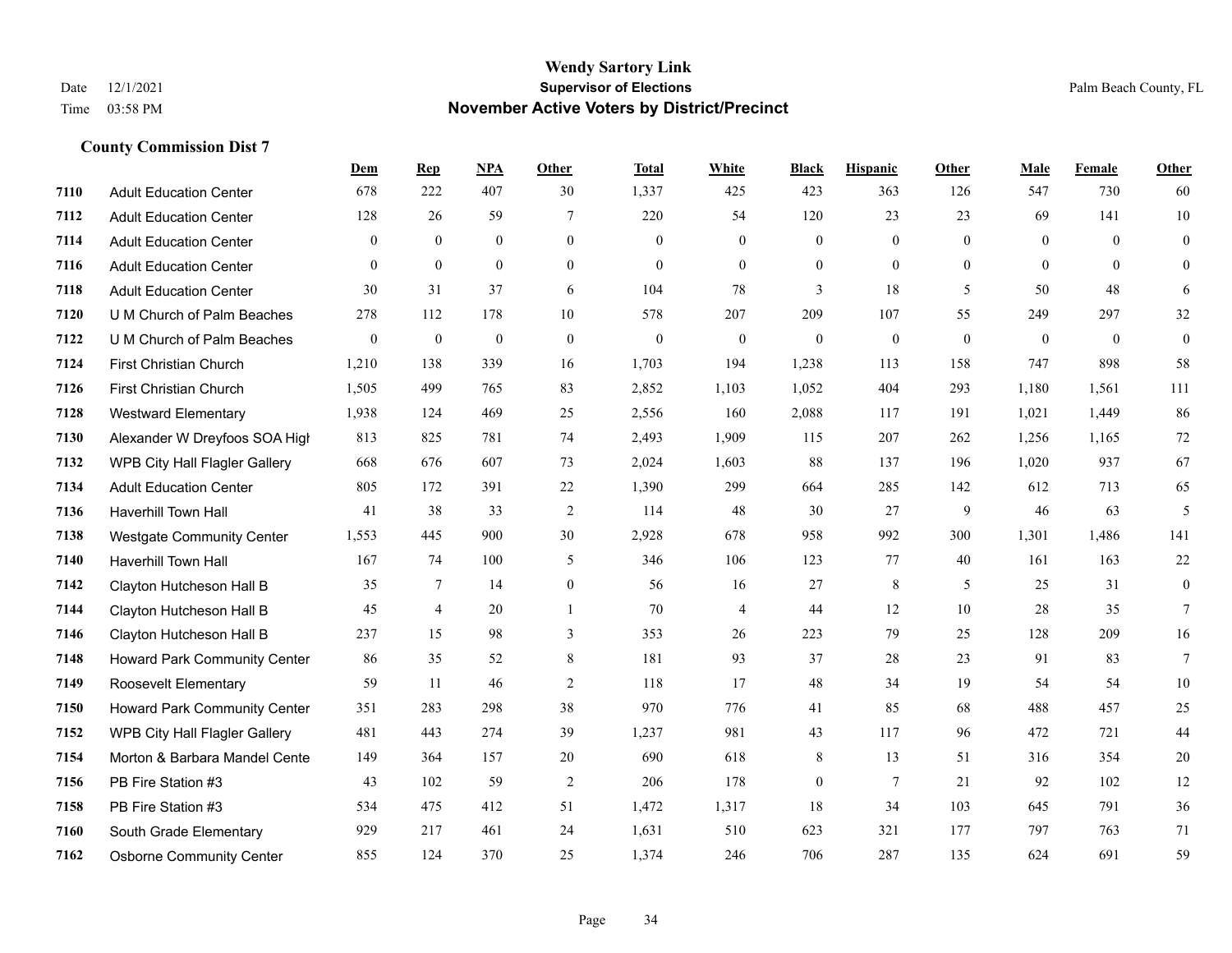|      |                                 | <b>Dem</b>       | <b>Rep</b>       | NPA              | Other            | <b>Total</b> | <b>White</b>     | <b>Black</b>     | <b>Hispanic</b>  | <b>Other</b>   | <b>Male</b> | Female       | <b>Other</b>     |
|------|---------------------------------|------------------|------------------|------------------|------------------|--------------|------------------|------------------|------------------|----------------|-------------|--------------|------------------|
| 7164 | <b>Osborne Community Center</b> | 322              | 180              | 201              | 24               | 727          | 570              | 51               | 55               | 51             | 339         | 367          | 21               |
| 7166 | PB Fire Station #3              | 319              | 385              | 297              | 28               | 1,029        | 913              | $\overline{2}$   | 30               | 84             | 454         | 549          | 26               |
| 7168 | Maddock Park                    | 1,501            | 644              | 924              | 60               | 3,129        | 1,528            | 810              | 522              | 269            | 1,435       | 1,580        | 114              |
| 7170 | Lantana Town Hall               | 706              | 340              | 520              | 36               | 1,602        | 857              | 346              | 240              | 159            | 755         | 770          | 77               |
| 7172 | Lantana Recreation Center       | 298              | 269              | 247              | 18               | 832          | 654              | 51               | 66               | 61             | 393         | 413          | $26\,$           |
| 7174 | Rolling Green Elementary        | 1,033            | 236              | 502              | 30               | 1,801        | 565              | 677              | 404              | 155            | 789         | 932          | $80\,$           |
| 7175 | Rolling Green Elementary        | $\boldsymbol{0}$ | $\boldsymbol{0}$ | $\mathbf{1}$     | $\boldsymbol{0}$ | -1           | $\boldsymbol{0}$ | $\boldsymbol{0}$ | $\mathbf{1}$     | $\overline{0}$ | -1          | $\mathbf{0}$ | $\boldsymbol{0}$ |
| 7176 | Hypoluxo Town Hall              | 184              | 86               | 112              | 10               | 392          | 220              | 82               | 63               | 27             | 168         | 214          | 10               |
| 7178 | Temple Beth Kodesh              | 1,524            | 190              | 561              | 30               | 2,305        | 441              | 1,315            | 352              | 197            | 1,026       | 1,173        | 106              |
| 7179 | Village Royale on the Green     | 806              | 228              | 348              | 24               | 1,406        | 584              | 565              | 142              | 115            | 596         | 747          | 63               |
| 7180 | St John Missionary Baptist Chr  | 1,754            | 131              | 462              | 18               | 2,365        | 234              | 1,762            | 169              | 200            | 994         | 1,271        | 100              |
| 7182 | Carolyn Sims Center             | 1,466            | 67               | 349              | 12               | 1,894        | 79               | 1,595            | 81               | 139            | 769         | 1,053        | 72               |
| 7184 | St John Missionary Baptist Chr  | 2                | $\overline{4}$   | $\boldsymbol{0}$ | $\boldsymbol{0}$ | 6            | $\overline{4}$   |                  | $\boldsymbol{0}$ | -1             | 4           | 2            | $\boldsymbol{0}$ |
| 7186 | Boynton Beach Senior Center     | 1,470            | 417              | 718              | 56               | 2,661        | 1,061            | 1,074            | 277              | 249            | 1,235       | 1,310        | 116              |
| 7188 | <b>Forest Park Elementary</b>   | 844              | 534              | 584              | 57               | 2,019        | 1,402            | 271              | 178              | 168            | 846         | 1,103        | 70               |
| 7190 | Seacrest Presbyterian           | 1,052            | 615              | 793              | 59               | 2,519        | 1,585            | 450              | 246              | 238            | 1,205       | 1,216        | 98               |
| 7192 | Lakeview Baptist Church         | 18               | 11               | 10               | 3                | 42           | 31               | $\overline{2}$   | $\overline{4}$   | 5              | 20          | 19           | 3                |
| 7194 | Delray Beach Community Cente    | 575              | 354              | 423              | 45               | 1,397        | 1,006            | 192              | 104              | 95             | 703         | 649          | 45               |
| 7196 | <b>Atlantic High</b>            | 1,513            | 235              | 509              | 21               | 2,278        | 593              | 1,352            | 121              | 212            | 1,041       | 1,144        | 93               |
| 7198 | <b>Atlantic High</b>            | 44               | 27               | 26               | 3                | 100          | 81               | 6                | 7                | 6              | 41          | 57           | 2                |
| 7200 | Pompey Park Recreation Center   | 1,323            | 234              | 429              | 25               | 2,011        | 487              | 1,292            | 105              | 127            | 905         | 1,049        | 57               |
| 7202 | 505 Club                        | 648              | 390              | 440              | 38               | 1,516        | 1,084            | 231              | 74               | 127            | 790         | 677          | 49               |
| 7204 | 505 Club                        | 36               | 32               | 36               | $\overline{4}$   | 108          | 84               | 2                | 9                | 13             | 55          | 48           | 5                |
| 7206 | 505 Club                        | 57               | 58               | 55               | 5                | 175          | 149              | $\overline{c}$   | 8                | 16             | 95          | 75           | 5                |
| 7208 | <b>Atlantic High</b>            | 747              | 186              | 315              | 22               | 1,270        | 550              | 525              | 82               | 113            | 547         | 680          | 43               |
| 7210 | Village Academy                 | 1,753            | 103              | 418              | 16               | 2,290        | 128              | 1,852            | 144              | 166            | 934         | 1,259        | 97               |
| 7212 | Delray Beach Library            | 1,302            | 232              | 476              | 30               | 2,040        | 556              | 1,194            | 115              | 175            | 991         | 981          | 68               |
| 7214 | Delray Beach Community Cente    | 861              | 309              | 483              | 38               | 1,691        | 785              | 545              | 210              | 151            | 818         | 806          | 67               |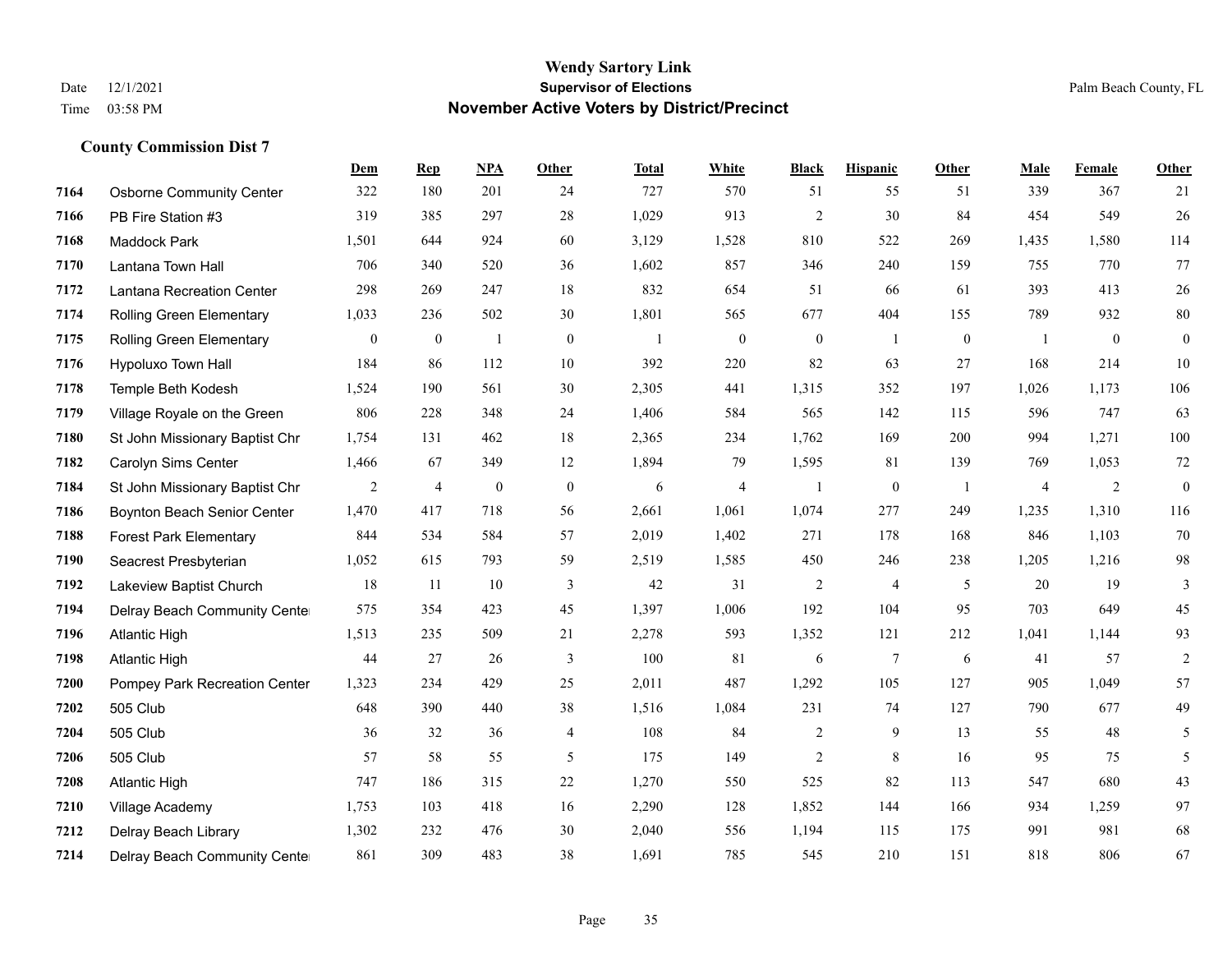| <b>Wendy Sartory Link</b><br><b>Supervisor of Elections</b><br>12/1/2021<br>Date<br><b>November Active Voters by District/Precinct</b><br>03:58 PM<br>Time |        |            |        |       |              |        |              |                 |              |        |        | Palm Beach County, FL |
|------------------------------------------------------------------------------------------------------------------------------------------------------------|--------|------------|--------|-------|--------------|--------|--------------|-----------------|--------------|--------|--------|-----------------------|
| <b>County Commission Dist 7</b>                                                                                                                            |        |            |        |       |              |        |              |                 |              |        |        |                       |
|                                                                                                                                                            | Dem    | <b>Rep</b> | NPA    | Other | <u>Total</u> | White  | <b>Black</b> | <b>Hispanic</b> | <u>Other</u> | Male   | Female | <b>Other</b>          |
| <b>County Commission Dist 7</b>                                                                                                                            | 69,787 | 18,881     | 30,636 | 2,229 | 121,533      | 42,926 | 55,169       | 12,325          | 11,113       | 53,240 | 63,724 | 4,569                 |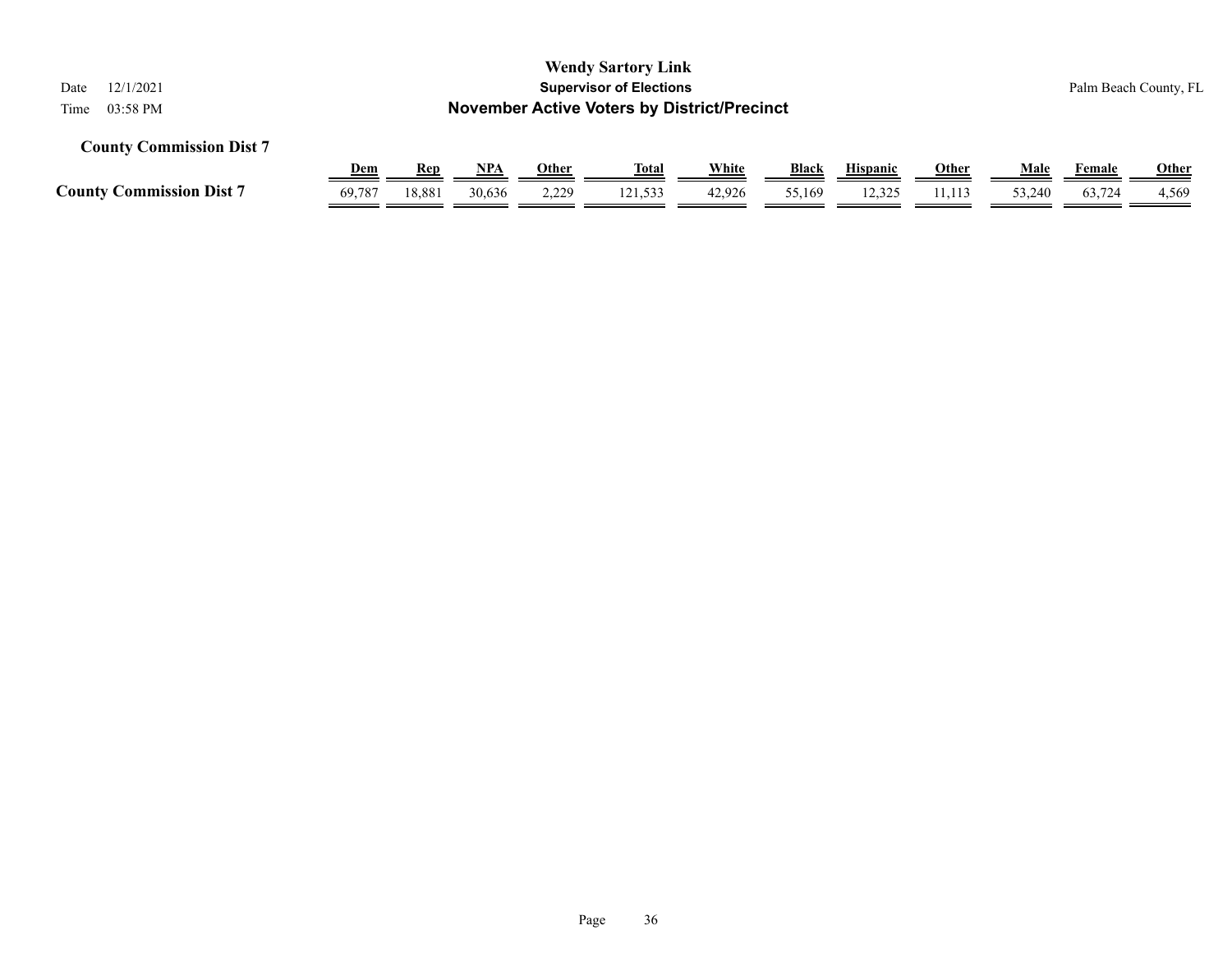|      |                                     | Dem              | <b>Rep</b>       | NPA              | <b>Other</b>   | <b>Total</b>     | <b>White</b>     | <b>Black</b>     | <b>Hispanic</b>  | <b>Other</b>   | <b>Male</b>  | <b>Female</b>  | <b>Other</b>     |
|------|-------------------------------------|------------------|------------------|------------------|----------------|------------------|------------------|------------------|------------------|----------------|--------------|----------------|------------------|
| 1002 | <b>Canal Point Community Center</b> | $\mathbf{0}$     | $\mathbf{0}$     | $\boldsymbol{0}$ | $\Omega$       | $\Omega$         | $\overline{0}$   | $\mathbf{0}$     | $\mathbf{0}$     | $\theta$       | $\theta$     | $\overline{0}$ | $\Omega$         |
| 1004 | Pierce Hammock Elementary           | 2                | 3                | 3                | $\theta$       | 8                | 8                | $\theta$         | $\mathbf{0}$     | $\Omega$       | 3            | 5              | $\theta$         |
| 1006 | Journey Church of Jupiter           | $\Omega$         | $\theta$         | $\theta$         | $\Omega$       | $\Omega$         | $\Omega$         | $\Omega$         | $\theta$         | $\Omega$       | $\Omega$     | $\Omega$       | $\Omega$         |
| 1008 | Journey Church of Jupiter           | $\theta$         | $\mathbf{0}$     | $\mathbf{0}$     | $\overline{0}$ | $\theta$         | $\overline{0}$   | $\overline{0}$   | $\mathbf{0}$     | $\theta$       | $\mathbf{0}$ | $\mathbf{0}$   |                  |
| 1010 | Journey Church of Jupiter           | 0                | $\mathbf{0}$     | $\mathbf{0}$     | $\theta$       | $\Omega$         | $\overline{0}$   | $\overline{0}$   | $\mathbf{0}$     | $\Omega$       | $\theta$     | $\theta$       | $\Omega$         |
| 1012 | Caloosa POA Meeting Room            | $\theta$         | $\mathbf{0}$     | $\mathbf{0}$     | $\theta$       | $\Omega$         | $\mathbf{0}$     | $\overline{0}$   | $\mathbf{0}$     | $\Omega$       | $\theta$     | $\theta$       | $\Omega$         |
| 1014 | Caloosa POA Meeting Room            | $\theta$         |                  | $\mathbf{0}$     | $\overline{0}$ |                  |                  | $\overline{0}$   | $\boldsymbol{0}$ | $\theta$       | $\theta$     | $\theta$       |                  |
| 1016 | Journey Church of Jupiter           | 0                | $\mathbf{0}$     | $\mathbf{0}$     | $\theta$       | $\Omega$         | $\theta$         | $\mathbf{0}$     | $\theta$         | $\theta$       | $\Omega$     | $\theta$       | $\theta$         |
| 1018 | Calvary Church of Jupiter           | 445              | 836              | 470              | 47             | 1,798            | 1,590            | 20               | 94               | 94             | 853          | 889            | 56               |
| 1019 | Calvary Church of Jupiter           | 196              | 378              | 222              | 9              | 805              | 723              | $\overline{0}$   | 45               | 37             | 388          | 401            | 16               |
| 1020 | Caloosa POA Meeting Room            | $\mathbf{0}$     | $\boldsymbol{0}$ | $\boldsymbol{0}$ | $\theta$       | $\mathbf{0}$     | $\mathbf{0}$     | $\boldsymbol{0}$ | $\mathbf{0}$     | $\mathbf{0}$   | $\mathbf{0}$ | $\mathbf{0}$   | $\mathbf{0}$     |
| 1022 | Journey Church of Jupiter           | 683              | 1,243            | 774              | 62             | 2,762            | 2,361            | 34               | 184              | 183            | 1,328        | 1,353          | 81               |
| 1024 | Calvary Church of Jupiter           | $\tau$           | $\overline{7}$   | $\overline{7}$   | $\theta$       | 21               | 21               | $\mathbf{0}$     | $\mathbf{0}$     | $\theta$       | 11           | 10             | $\boldsymbol{0}$ |
| 1026 | Calvary Church of Jupiter           | 330              | 624              | 341              | 26             | 1,321            | 1,169            | 11               | 77               | 64             | 632          | 656            | 33               |
| 1028 | Jupiter Farms Elementary            | 534              | 1,009            | 586              | 63             | 2,192            | 1,912            | 15               | 138              | 127            | 1,061        | 1,068          | 63               |
| 1030 | Calvary Church of Jupiter           | 16               | 37               | 24               | $\overline{4}$ | 81               | 74               | $\boldsymbol{0}$ | $\overline{4}$   | 3              | 40           | 38             | 3                |
| 1032 | Jupiter Farms Park Community I      | 299              | 573              | 351              | 31             | 1,254            | 1,055            | 12               | 107              | 80             | 611          | 602            | 41               |
| 1034 | West Jupiter Recreation Center      | 269              | 738              | 345              | 46             | 1,398            | 1,212            | 19               | 38               | 129            | 677          | 695            | $26\,$           |
| 1036 | Calvary Church of Jupiter           | $\boldsymbol{0}$ | $\boldsymbol{0}$ | $\boldsymbol{0}$ | $\mathbf{0}$   | $\boldsymbol{0}$ | $\boldsymbol{0}$ | $\boldsymbol{0}$ | $\mathbf{0}$     | $\mathbf{0}$   | $\mathbf{0}$ | $\mathbf{0}$   | $\mathbf{0}$     |
| 1038 | William T Dwyer High                | 807              | 1,304            | 764              | 55             | 2,930            | 2,462            | 64               | 173              | 231            | 1,397        | 1,429          | 104              |
| 1040 | West Jupiter Recreation Center      | 257              | 456              | 346              | 32             | 1,091            | 878              | 19               | 55               | 139            | 544          | 507            | 40               |
| 1042 | West Jupiter Recreation Center      | $\boldsymbol{0}$ | $\boldsymbol{0}$ | $\boldsymbol{0}$ | $\mathbf{0}$   | $\boldsymbol{0}$ | $\mathbf{0}$     | $\boldsymbol{0}$ | $\mathbf{0}$     | $\overline{0}$ | $\mathbf{0}$ | $\mathbf{0}$   | $\boldsymbol{0}$ |
| 1044 | Limestone Creek Elementary          | 422              | 120              | 185              | 19             | 746              | 223              | 347              | 92               | 84             | 357          | 362            | 27               |
| 1046 | West Jupiter Recreation Center      | 266              | 142              | 149              | 11             | 568              | 262              | 163              | 112              | 31             | 243          | 305            | $20\,$           |
| 1048 | St Peter Catholic Church            | 381              | 459              | 285              | 29             | 1,154            | 1,034            | $\overline{c}$   | 41               | 77             | 439          | 687            | 28               |
| 1050 | <b>Lighthouse Elementary</b>        | 477              | 663              | 412              | 44             | 1,596            | 1,360            | 16               | 67               | 153            | 744          | 796            | 56               |
| 1052 | Beacon Cove Intermediate Scho       | 1,025            | 1,151            | 914              | 66             | 3,156            | 2,496            | 77               | 258              | 325            | 1,475        | 1,580          | 101              |
| 1054 | Limestone Creek Elementary          | 693              | 1,078            | 642              | 53             | 2,466            | 2,182            | 26               | 97               | 161            | 1,154        | 1,240          | 72               |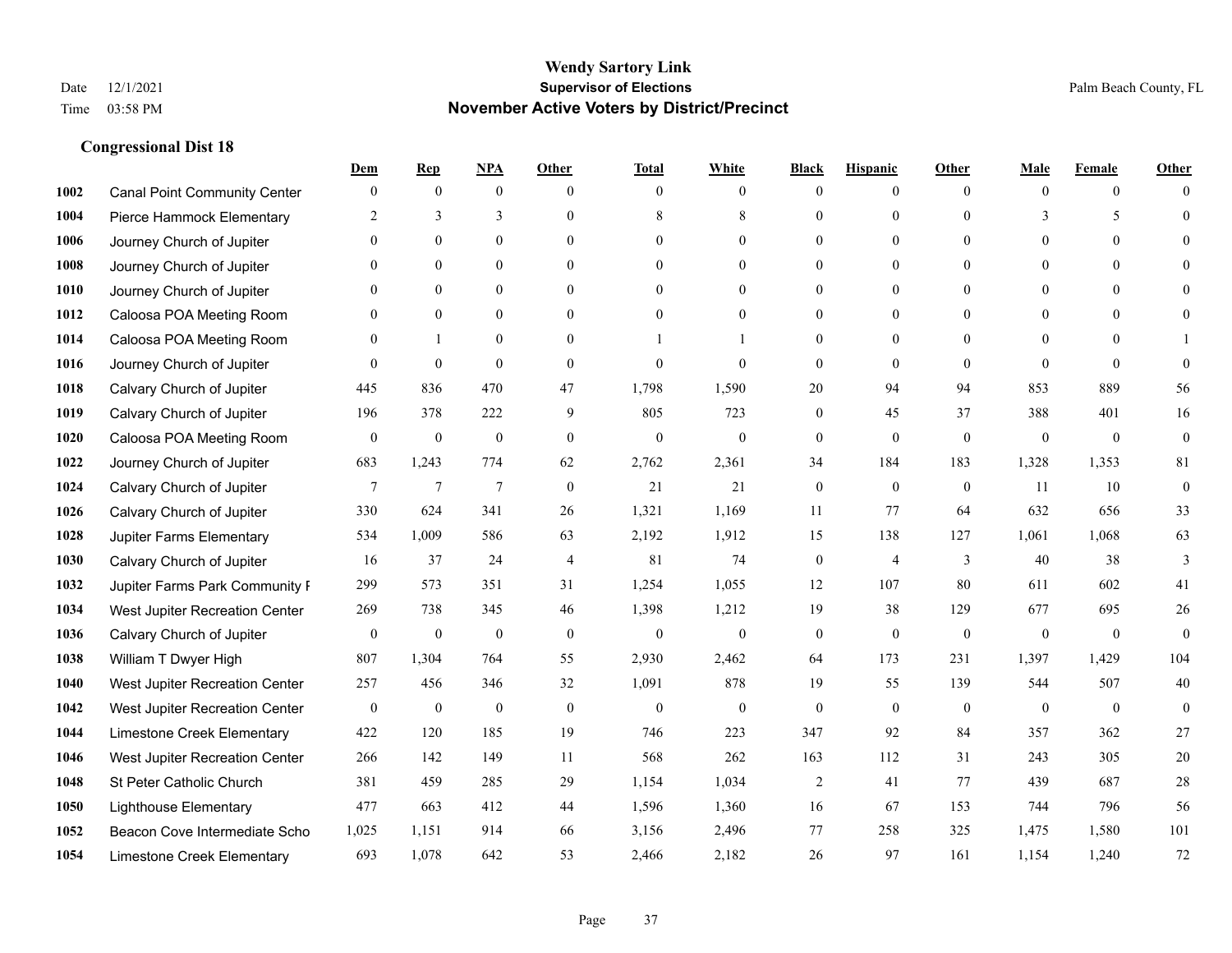|      |                                  | Dem          | <b>Rep</b>       | NPA              | <b>Other</b>     | <b>Total</b>     | <b>White</b> | <b>Black</b>     | <b>Hispanic</b> | <b>Other</b> | <b>Male</b>  | <b>Female</b> | <b>Other</b>     |
|------|----------------------------------|--------------|------------------|------------------|------------------|------------------|--------------|------------------|-----------------|--------------|--------------|---------------|------------------|
| 1056 | West Jupiter Recreation Center   | 538          | 577              | 538              | 40               | 1,693            | 1,362        | 74               | 128             | 129          | 744          | 893           | 56               |
| 1058 | St Peter Catholic Church         | 760          | 886              | 751              | 67               | 2,464            | 2,047        | 37               | 198             | 182          | 1,076        | 1,317         | 71               |
| 1060 | West Jupiter Recreation Center   | 72           | 99               | 70               | $\overline{4}$   | 245              | 202          | $\boldsymbol{0}$ | 23              | 20           | 99           | 130           | 16               |
| 1062 | <b>Harvest Community Church</b>  | 610          | 1,147            | 562              | 46               | 2,365            | 2,166        | 11               | 52              | 136          | 1,145        | 1,141         | 79               |
| 1064 | Jupiter Community Center         | 75           | 126              | 61               | 3                | 265              | 243          | $\mathbf{0}$     | 6               | 16           | 129          | 129           | $\overline{7}$   |
| 1066 | Jupiter Community Center         | $\mathbf{0}$ | $\boldsymbol{0}$ | $\boldsymbol{0}$ | $\mathbf{0}$     | $\boldsymbol{0}$ | $\mathbf{0}$ | $\mathbf{0}$     | $\mathbf{0}$    | $\mathbf{0}$ | $\mathbf{0}$ | $\mathbf{0}$  | $\boldsymbol{0}$ |
| 1068 | Jupiter Community Center         | 579          | 758              | 594              | 47               | 1,978            | 1,637        | 26               | 192             | 123          | 918          | 1,000         | 60               |
| 1070 | Jupiter Community Center         | 57           | 66               | 91               | $\overline{4}$   | 218              | 171          | $\mathbf{1}$     | 40              | 6            | 113          | 97            | $\,8\,$          |
| 1072 | Jerry Thomas Elementary          | 725          | 1,073            | 697              | 68               | 2,563            | 2,226        | 28               | 166             | 143          | 1,219        | 1,275         | 69               |
| 1074 | Independence Middle              | 777          | 1,157            | 848              | 90               | 2,872            | 2,413        | 20               | 192             | 247          | 1,283        | 1,496         | 93               |
| 1075 | Martinique Clubhouse             | 246          | 370              | 236              | 20               | 872              | 749          | 11               | 54              | 58           | 392          | 449           | 31               |
| 1076 | The Island Clubhouse             | 605          | 782              | 580              | 73               | 2,040            | 1,689        | 50               | 140             | 161          | 1,001        | 972           | 67               |
| 1078 | First Baptist Church Teq         | 346          | 887              | 384              | $22\,$           | 1,639            | 1,536        | 3                | 42              | 58           | 792          | 811           | 36               |
| 1080 | First Baptist Church Teq         | 92           | 146              | 78               | $\overline{4}$   | 320              | 295          | $\boldsymbol{0}$ | 9               | 16           | 163          | 147           | $10\,$           |
| 1082 | First Baptist Church Teq         | 70           | 141              | 87               | 8                | 306              | 282          | 1                | 12              | 11           | 143          | 154           | 9                |
| 1084 | First Baptist Church Teq         | 12           | 52               | 10               | $\overline{0}$   | 74               | 71           | $\mathbf{1}$     | $\mathbf{0}$    | 2            | 37           | 36            | 1                |
| 1088 | First Baptist Church Teq         | 10           | 42               | 20               | $\boldsymbol{0}$ | 72               | 63           | $\boldsymbol{0}$ | 3               | 6            | 36           | 35            | $\mathbf{1}$     |
| 1094 | First Baptist Church Teq         | 578          | 879              | 536              | 39               | 2,032            | 1,824        | 9                | 81              | 118          | 918          | 1,064         | 50               |
| 1096 | First Baptist Church Teq         | 49           | 72               | 37               | $\mathbf{0}$     | 158              | 128          | 8                | 13              | 9            | 78           | 76            | $\overline{4}$   |
| 1098 | Riverside Improvement            | 253          | 456              | 267              | 21               | 997              | 892          | 6                | 44              | 55           | 457          | 508           | 32               |
| 1100 | Jupiter Elementary               | 398          | 451              | 363              | 33               | 1,245            | 949          | 17               | 199             | 80           | 604          | 596           | 45               |
| 1102 | Jupiter High                     | 691          | 909              | 668              | 68               | 2,336            | 1,866        | 58               | 202             | 210          | 1,038        | 1,225         | 73               |
| 1104 | Jupiter Branch Library           | 450          | 570              | 448              | 30               | 1,498            | 1,216        | 36               | 140             | 106          | 649          | 805           | $44\,$           |
| 1106 | Jupiter Middle                   | 322          | 490              | 390              | 38               | 1,240            | 1,049        | 17               | 77              | 97           | 586          | 614           | $40\,$           |
| 1108 | Newhaven Clubhouse               | 559          | 710              | 535              | 61               | 1,865            | 1,606        | 25               | 100             | 134          | 827          | 977           | 61               |
| 1110 | Tequesta Council Chambers        | 102          | 123              | 97               | 3                | 325              | 285          | 4                | 20              | 16           | 149          | 167           | 9                |
| 1112 | <b>Tequesta Council Chambers</b> | 17           | 77               | 46               | 6                | 146              | 123          | 7                | 10              | 6            | 69           | 75            | $\sqrt{2}$       |
| 1114 | <b>Tequesta Council Chambers</b> | 113          | 306              | 140              | 14               | 573              | 549          | $\mathbf{0}$     | 5               | 19           | 255          | 307           | 11               |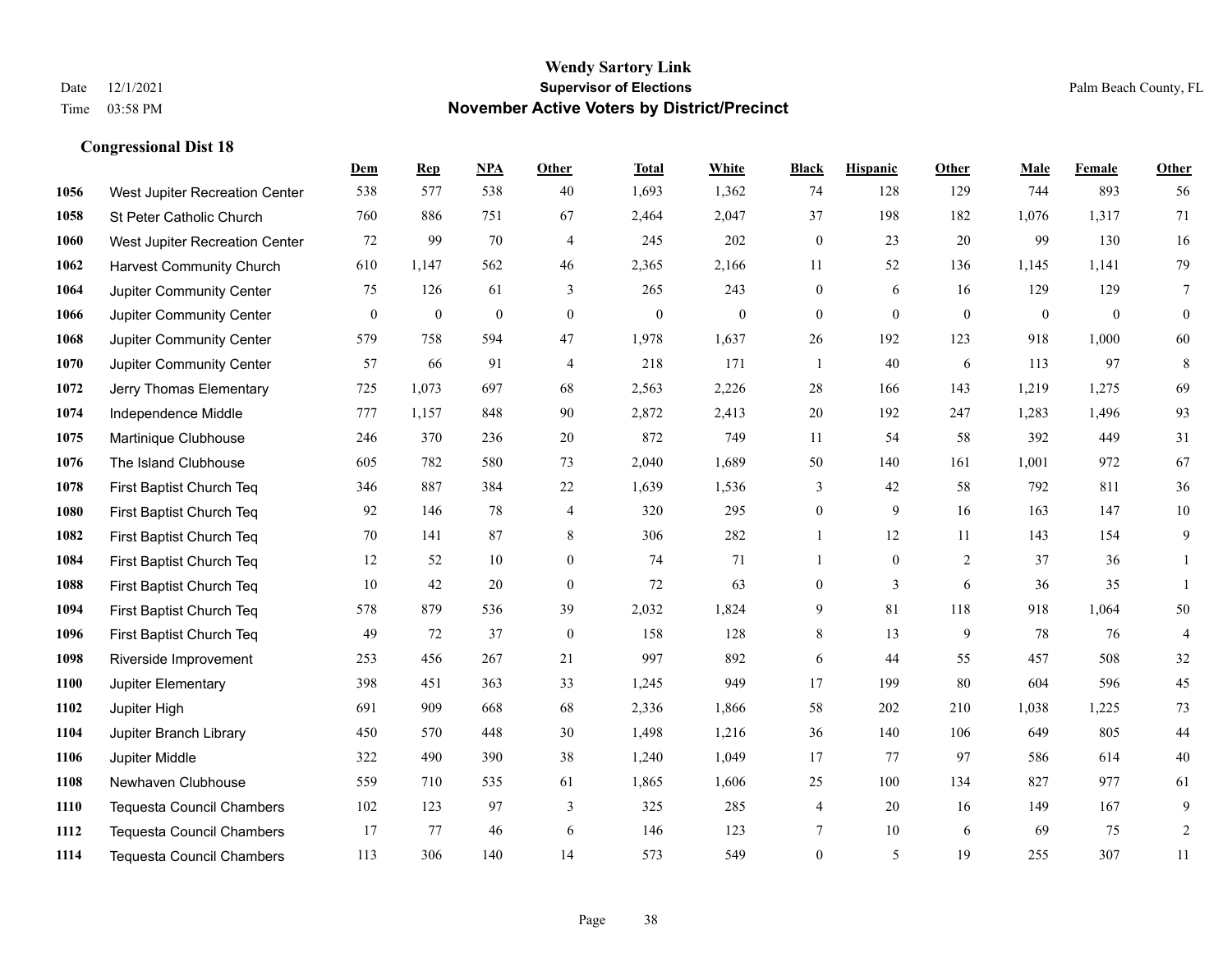**Congressional Dist 18**

#### **Wendy Sartory Link** Date 12/1/2021 **Supervisor of Elections** Palm Beach County, FL Time 03:58 PM **November Active Voters by District/Precinct**

## **Dem Rep NPA Other Total White Black Hispanic Other Male Female Other** Tequesta Council Chambers 0 0 0 0 0 0 0 0 0 0 0 0 Tequesta Council Chambers 164 247 180 23 614 521 13 41 39 242 357 15 Tequesta Council Chambers 73 243 107 16 439 411 0 9 19 205 226 8 Tequesta Council Chambers 37 87 37 3 164 155 0 1 8 81 80 3 Riverside Improvement 0 0 2 0 0 2 2 2 0 0 0 0 1 1 0 PBC Fire Rescue #18 **404** 919 467 48 1,838 1,721 8 38 71 836 973 29 Jupiter Inlet Colony Admin Bldg 69 219 90 15 393 362 0 5 26 178 207 8 PBC Fire Rescue #18 **1** 2 1 0 4 4 0 0 0 2 1 1 **1132 PBC Fire Rescue #18** 0 3 1 0 4 4 0 0 0 2 2 0 PBC Fire Rescue #18 0 0 0 0 0 0 0 0 0 0 0 0 1st UM Church of Jup-Teq 574 984 631 64 2,253 2,092 11 52 98 976 1,218 59 Grace Immanuel Bible Church 221 822 365 33 1,441 1,371 0 13 57 614 795 32 Club at Admirals Cove 287 542 305 23 1,157 1,065 6 21 65 550 588 19 1st UM Church of Jup-Teq 278 594 360 38 1,270 1,178 5 22 65 602 635 33 1st UM Church of Jup-Teq 522 804 506 35 1,867 1,725 5 30 107 855 958 54 Newhaven Clubhouse 15 34 8 1 58 52 0 1 5 29 28 1 Oceanview Methodist 385 544 393 45 1,367 1,248 6 31 82 594 732 41 Oceanview Methodist 0 0 0 0 0 0 0 0 0 0 0 0 Oceanview Methodist 42 66 53 8 169 160 0 2 7 79 86 4 Holy Spirit Lutheran 137 298 131 18 584 522 3 28 31 275 289 20 Holy Spirit Lutheran **0** 2 0 0 2 2 2 0 0 0 1 1 0 Holy Spirit Lutheran **0** 1 1 0 2 1 0 1 0 1 1 0 Holy Spirit Lutheran 1 0 1 0 2 2 0 0 0 1 1 0 Holy Spirit Lutheran **2** 4 5 2 13 13 0 0 0 6 7 0 Club at Admirals Cove 26 157 68 5 256 230 3 4 19 128 120 8 Holy Spirit Lutheran 7 23 12 0 42 35 0 2 5 18 24 0 Holy Spirit Lutheran 0 0 0 0 0 0 0 0 0 0 0 0 Caloosa POA Meeting Room 0 0 0 0 0 0 0 0 0 0 0 0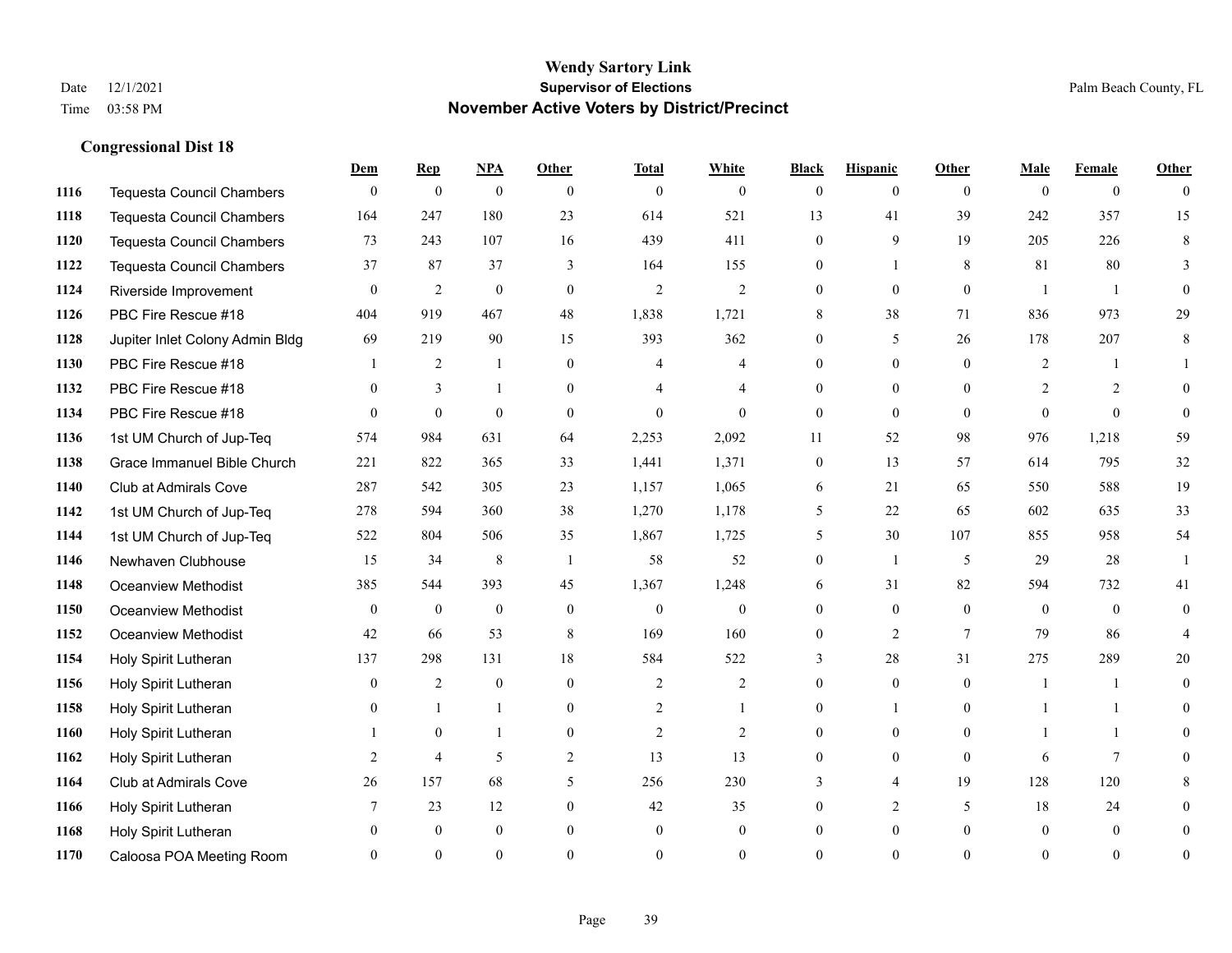|      |                               | Dem              | <b>Rep</b>     | NPA          | <b>Other</b>   | <b>Total</b> | <b>White</b>     | <b>Black</b>     | <b>Hispanic</b> | <b>Other</b>   | <b>Male</b>    | <b>Female</b> | <b>Other</b>     |
|------|-------------------------------|------------------|----------------|--------------|----------------|--------------|------------------|------------------|-----------------|----------------|----------------|---------------|------------------|
| 1172 | Caloosa POA Meeting Room      | 127              | 278            | 122          | 10             | 537          | 455              | 14               | 23              | 45             | 247            | 271           | 19               |
| 1173 | Caloosa POA Meeting Room      | 68               | 118            | 61           | $\overline{2}$ | 249          | 211              | 5                | 14              | 19             | 118            | 121           | 10               |
| 1174 | Mirasol Sales and Info Center | $\theta$         | $\theta$       | $\theta$     | $\Omega$       | $\Omega$     | $\Omega$         | $\theta$         | $\Omega$        | $\Omega$       | $\theta$       | $\Omega$      | $\theta$         |
| 1176 | Mirasol Sales and Info Center | $\overline{0}$   | $\mathbf{0}$   | $\mathbf{0}$ | $\overline{0}$ | $\mathbf{0}$ | $\overline{0}$   | $\mathbf{0}$     | $\mathbf{0}$    | $\overline{0}$ | $\overline{0}$ | $\mathbf{0}$  | $\Omega$         |
| 1178 | Mirasol Sales and Info Center | $\theta$         | $\theta$       | $\theta$     | $\Omega$       | $\theta$     | $\Omega$         | $\overline{0}$   | $\Omega$        | $\theta$       | $\theta$       | $\Omega$      | $\theta$         |
| 1180 | Mirasol Sales and Info Center | $\theta$         | $\mathbf{0}$   | $\mathbf{0}$ | $\Omega$       | $\theta$     | $\Omega$         | $\mathbf{0}$     | $\theta$        | $\theta$       | $\theta$       | $\theta$      | $\theta$         |
| 1182 | William T Dwyer High          | 156              | 262            | 137          | 6              | 561          | 479              | 15               | 29              | 38             | 266            | 281           | 14               |
| 1184 | Eastpointe Country Club       | 519              | 670            | 401          | 39             | 1,629        | 1,519            | 12               | 28              | 70             | 725            | 871           | 33               |
| 1186 | Mirasol Sales and Info Center | 543              | 503            | 451          | 43             | 1,540        | 1,195            | 49               | 144             | 152            | 730            | 762           | 48               |
| 1188 | <b>Westwood Gardens HOA</b>   | 333              | 371            | 325          | 33             | 1,062        | 820              | 32               | 119             | 91             | 433            | 610           | 19               |
| 1189 | Westwood Gardens HOA          | 26               | 63             | 27           | 2              | 118          | 104              | $7\phantom{.0}$  | 2               | 5              | 56             | 59            | 3                |
| 1190 | Gardens Presbyterian          | 1,357            | 2,127          | 1,414        | 151            | 5,049        | 4,125            | 138              | 344             | 442            | 2,242          | 2,665         | 142              |
| 1192 | Evergrene Clubhouse           | 385              | 677            | 462          | 43             | 1,567        | 1,321            | 28               | 82              | 136            | 752            | 759           | 56               |
| 1194 | Frenchmans Creek Real Estate  | 639              | 940            | 621          | 46             | 2,246        | 2,052            | 14               | 44              | 136            | 1,025          | 1,164         | 57               |
| 1196 | Gardens Presbyterian          | $\boldsymbol{0}$ | $\mathbf{0}$   | $\mathbf{0}$ | $\mathbf{0}$   | $\mathbf{0}$ | $\boldsymbol{0}$ | $\boldsymbol{0}$ | $\mathbf{0}$    | $\mathbf{0}$   | $\overline{0}$ | $\mathbf{0}$  | $\boldsymbol{0}$ |
| 1198 | 1st Baptist Church PBG        | 560              | 481            | 410          | 33             | 1,484        | 1,034            | 130              | 164             | 156            | 711            | 723           | 50               |
| 1200 | Dwight D Eisenhower Elementar | $\mathbf{0}$     | $\mathbf{0}$   | $\mathbf{0}$ | $\mathbf{0}$   | $\mathbf{0}$ | $\overline{0}$   | $\mathbf{0}$     | $\theta$        | $\theta$       | $\theta$       | $\mathbf{0}$  | $\mathbf{0}$     |
| 1202 | <b>Cross Community Church</b> | 502              | 1,052          | 562          | 41             | 2,157        | 1,929            | 14               | 90              | 124            | 1,029          | 1,058         | 70               |
| 1204 | Holy Spirit Lutheran          | 9                | 23             | 14           | 3              | 49           | 43               | $\mathbf{0}$     | $\overline{2}$  | $\overline{4}$ | 24             | 21            | 4                |
| 1206 | Holy Spirit Lutheran          | 13               | 80             | 24           | 3              | 120          | 115              | $\mathbf{0}$     | $\overline{4}$  | $\overline{1}$ | 57             | 62            |                  |
| 1208 | Juno Beach Town Center        | 447              | 870            | 466          | 47             | 1,830        | 1,666            | 6                | 58              | 100            | 838            | 945           | 47               |
| 1210 | Holy Spirit Lutheran          | 206              | 271            | 151          | $\tau$         | 635          | 567              | $\overline{2}$   | 24              | 42             | 309            | 304           | 22               |
| 1212 | Juno Beach Town Center        | 46               | 67             | 56           | 8              | 177          | 148              | 6                | 8               | 15             | 91             | 82            | 4                |
| 1214 | Juno Beach Town Center        | 263              | 444            | 200          | 27             | 934          | 869              | 6                | 13              | 46             | 372            | 538           | 24               |
| 1216 | <b>Oceanview Methodist</b>    | 135              | 304            | 151          | 16             | 606          | 519              | 10               | 34              | 43             | 293            | 300           | 13               |
| 1218 | Osceola Creek Middle          |                  | $\overline{0}$ | $\mathbf{0}$ | $\overline{0}$ | -1           | -1               | $\mathbf{0}$     | $\mathbf{0}$    | $\theta$       | 1              | $\theta$      | $\mathbf{0}$     |
| 1220 | Pierce Hammock Elementary     | $\theta$         | $\theta$       | $\theta$     | $\overline{0}$ | $\mathbf{0}$ | $\overline{0}$   | $\mathbf{0}$     | $\mathbf{0}$    | $\theta$       | $\theta$       | $\mathbf{0}$  | $\mathbf{0}$     |
| 1222 | Sandhill Crane Golf Club      | 19               | 40             | 22           | $\overline{2}$ | 83           | 61               | 8                | $\overline{7}$  | $\tau$         | 41             | 41            |                  |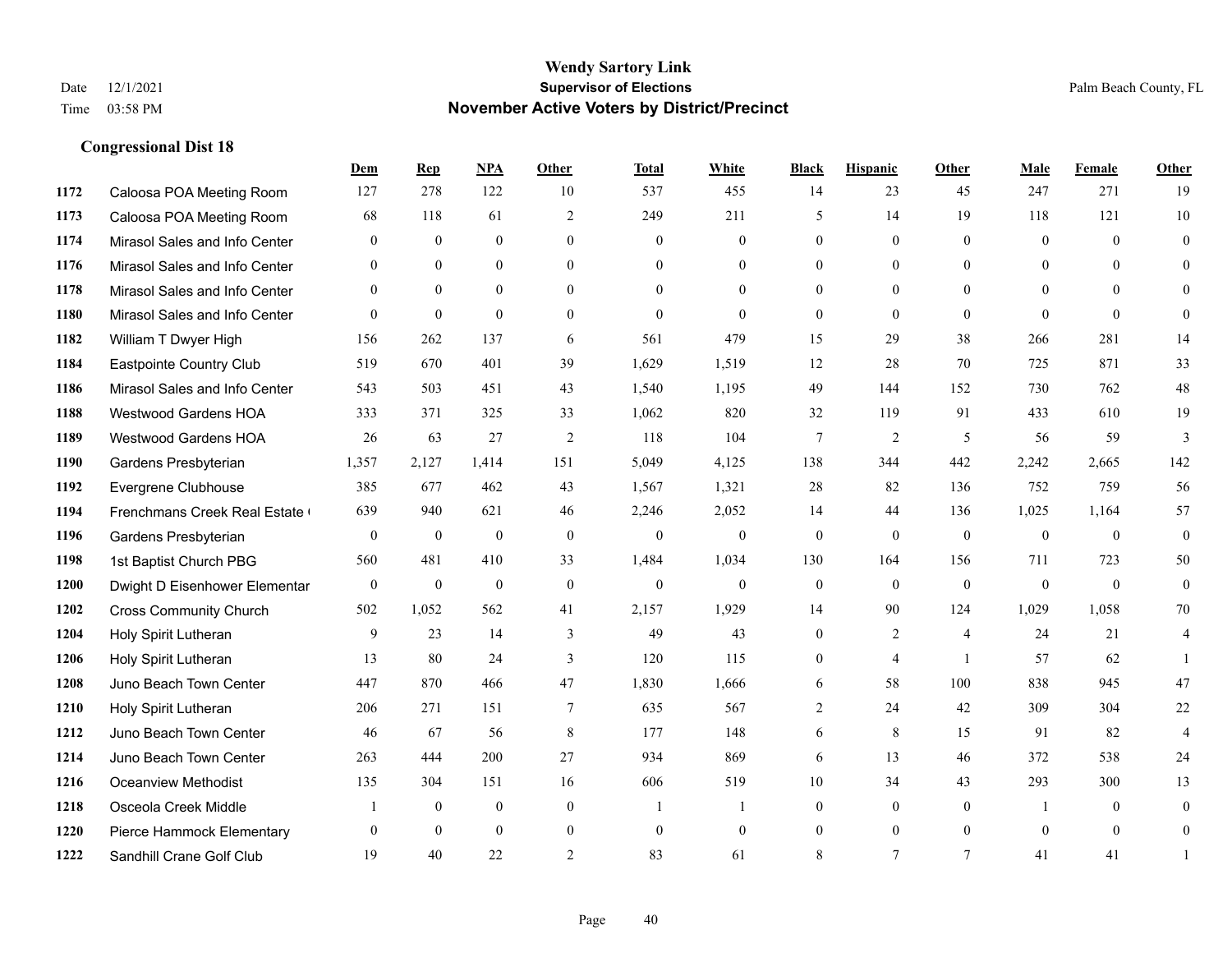|      |                                  | Dem            | <b>Rep</b>     | NPA              | <b>Other</b>   | <b>Total</b>   | <b>White</b>   | <b>Black</b>     | <b>Hispanic</b>  | <b>Other</b>   | <b>Male</b>    | <b>Female</b>  | <b>Other</b>            |
|------|----------------------------------|----------------|----------------|------------------|----------------|----------------|----------------|------------------|------------------|----------------|----------------|----------------|-------------------------|
| 1224 | Pierce Hammock Elementary        | $\mathbf{0}$   | $\theta$       | $\boldsymbol{0}$ | $\theta$       | $\mathbf{0}$   | $\overline{0}$ | $\mathbf{0}$     | $\mathbf{0}$     | $\theta$       | $\theta$       | $\overline{0}$ | $\Omega$                |
| 1228 | Carleton Oaks Clubhouse          | 147            | 197            | 126              | 5              | 475            | 343            | 24               | 50               | 58             | 229            | 233            | 13                      |
| 1230 | Christ Fellowship Church PBG     | $\theta$       | $\mathbf{0}$   | $\theta$         | $\Omega$       | $\theta$       | $\Omega$       | $\theta$         | $\theta$         | $\Omega$       | $\Omega$       | $\Omega$       | $\theta$                |
| 1232 | Mirasol Sales and Info Center    | $\mathbf{0}$   | $\mathbf{0}$   | $\mathbf{0}$     | $\overline{0}$ | $\mathbf{0}$   | $\overline{0}$ | $\boldsymbol{0}$ | $\boldsymbol{0}$ | $\overline{0}$ | $\mathbf{0}$   | $\Omega$       | $\Omega$                |
| 1234 | Christ Fellowship Church PBG     | $\theta$       | $\theta$       | $\Omega$         | $\theta$       | $\Omega$       | $\Omega$       | $\mathbf{0}$     | $\mathbf{0}$     | $\Omega$       | $\theta$       | $\theta$       | $\theta$                |
| 1236 | Mirasol Sales and Info Center    | $\theta$       | $\mathbf{0}$   | $\mathbf{0}$     | $\theta$       | $\mathbf{0}$   | $\Omega$       | $\mathbf{0}$     | $\mathbf{0}$     | $\Omega$       | $\Omega$       | $\theta$       | $\theta$                |
| 1238 | Mirasol Sales and Info Center    | 596            | 768            | 512              | 61             | 1,937          | 1,758          | 17               | 22               | 140            | 916            | 964            | 57                      |
| 1240 | <b>Timber Trace Elementary</b>   | 772            | 1,079          | 628              | 59             | 2,538          | 2,193          | 53               | 149              | 143            | 1,145          | 1,318          | 75                      |
| 1242 | Christ Fellowship Church PBG     | 856            | 1,055          | 618              | 63             | 2,592          | 2,351          | 36               | 61               | 144            | 1,074          | 1,458          | 60                      |
| 1244 | Christ Fellowship Church PBG     | 461            | 652            | 445              | 54             | 1,612          | 1,401          | 30               | 77               | 104            | 686            | 874            | 52                      |
| 1246 | Watson B Duncan Middle           | 823            | 898            | 704              | 64             | 2,489          | 1,972          | 72               | 196              | 249            | 1,089          | 1,326          | 74                      |
| 1247 | Watson B Duncan Middle           | 35             | 189            | 61               | 9              | 294            | 270            | $\overline{c}$   | $\mathbf{0}$     | 22             | 140            | 140            | 14                      |
| 1248 | <b>PBG Community Center</b>      | 503            | 584            | 393              | 33             | 1,513          | 1,270          | 26               | 122              | 95             | 642            | 840            | 31                      |
| 1250 | Palm Beach Gardens High          | 13             | 36             | 16               | -1             | 66             | 58             | $\boldsymbol{0}$ | $\overline{4}$   | $\overline{4}$ | 34             | 28             | $\overline{\mathbf{4}}$ |
| 1252 | <b>Ballen Isles Country Club</b> | 865            | 783            | 657              | 50             | 2,355          | 2,167          | 19               | 22               | 147            | 1,054          | 1,241          | 60                      |
| 1254 | Northlake Nazarene Church        | 150            | 174            | 127              | 8              | 459            | 385            | 8                | 27               | 39             | 228            | 214            | 17                      |
| 1256 | North County Senior Center       |                | $\overline{2}$ | 3                | 3              | 9              | 8              | 1                | $\theta$         | $\theta$       | 5              | $\overline{4}$ | $\theta$                |
| 1258 | North County Senior Center       | 312            | 218            | 252              | 27             | 809            | 442            | 95               | 123              | 149            | 358            | 424            | 27                      |
| 1260 | PBG City Hall Council Room       | 440            | 545            | 304              | 25             | 1,314          | 1,089          | 27               | 111              | 87             | 586            | 687            | 41                      |
| 1262 | PBG Moose Lodge 2010             |                | $\mathbf{0}$   | 3                | $\mathbf{0}$   | $\overline{4}$ | 4              | $\mathbf{0}$     | $\mathbf{0}$     | $\theta$       | $\overline{2}$ | 2              | $\mathbf{0}$            |
| 1264 | PBG City Hall Council Room       | $\Omega$       | $\mathbf{0}$   | $\theta$         | $\Omega$       | $\theta$       | $\theta$       | $\mathbf{0}$     | $\theta$         | $\theta$       | $\theta$       | $\Omega$       | $\theta$                |
| 1266 | PBG City Hall Council Room       | 164            | 107            | 140              | 12             | 423            | 254            | 71               | 65               | 33             | 171            | 242            | 10                      |
| 1268 | <b>PBG Community Center</b>      | 98             | 73             | 103              | 9              | 283            | 173            | 45               | 33               | 32             | 109            | 161            | 13                      |
| 1270 | <b>PBG Community Center</b>      | $\overline{4}$ | $\mathbf{0}$   | 2                | $\theta$       | 6              | $\overline{2}$ | $\overline{3}$   | $\mathbf{1}$     | $\theta$       | 2              | 3              | $\mathbf{1}$            |
| 1272 | Palm Beach Gardens Elementar     | 712            | 670            | 536              | 52             | 1,970          | 1,574          | 101              | 122              | 173            | 924            | 983            | 63                      |
| 1274 | Palm Beach Gardens High          | 586            | 552            | 430              | 38             | 1,606          | 1,214          | 95               | 142              | 155            | 755            | 789            | 62                      |
| 1276 | Palm Beach Gardens High          | 119            | 92             | 79               | 5              | 295            | 191            | 46               | 39               | 19             | 137            | 149            | 9                       |
| 1278 | Garden Lodge 366 F&AM            | 363            | 188            | 271              | 19             | 841            | 410            | 191              | 138              | 102            | 369            | 439            | 33                      |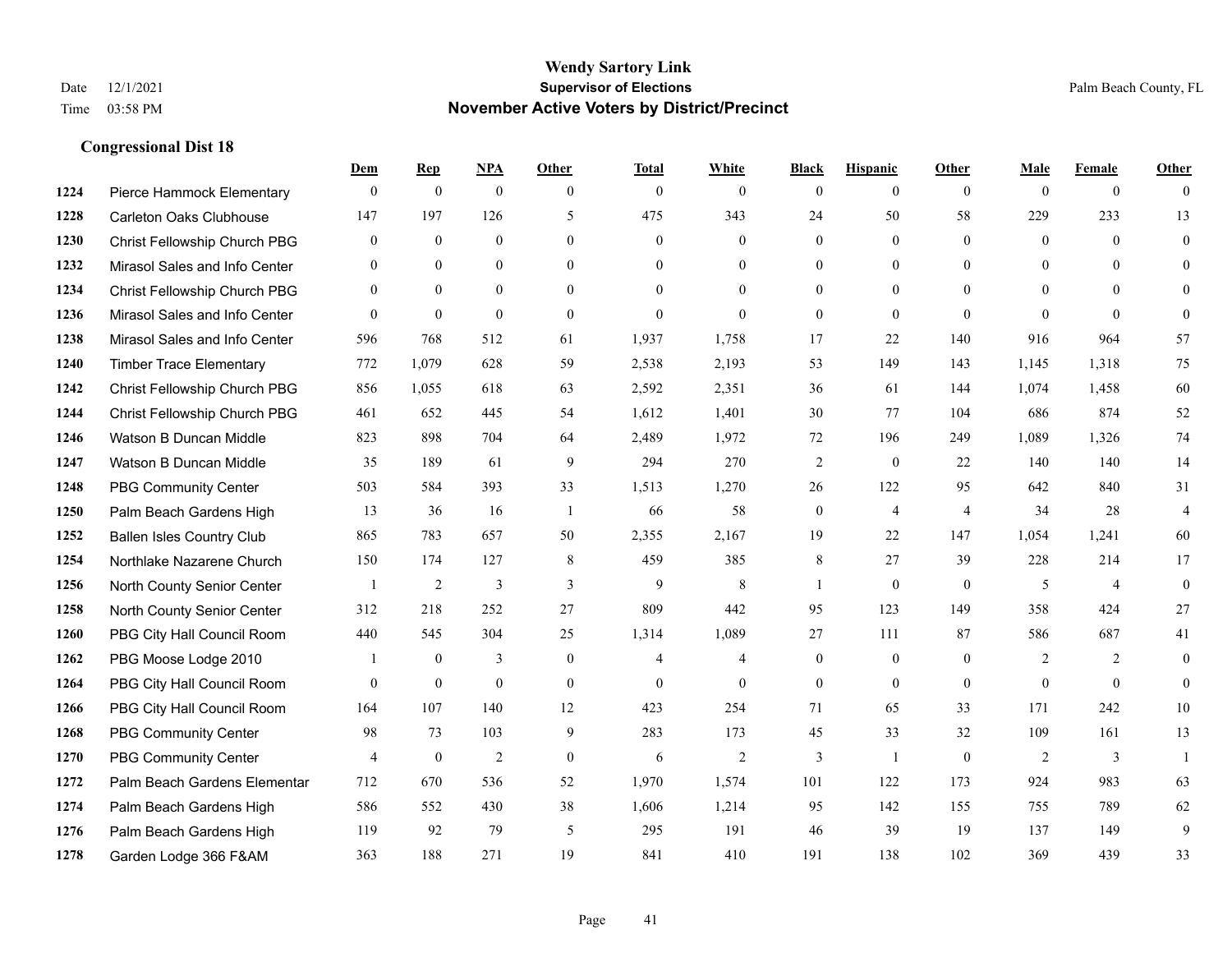|      |                                    | Dem          | <b>Rep</b>     | NPA          | Other          | <b>Total</b>   | <b>White</b>   | <b>Black</b>   | <b>Hispanic</b> | Other          | <b>Male</b>    | <b>Female</b> | <b>Other</b> |
|------|------------------------------------|--------------|----------------|--------------|----------------|----------------|----------------|----------------|-----------------|----------------|----------------|---------------|--------------|
| 1280 | Pew Leadership Center              | 142          | 148            | 115          | 12             | 417            | 351            | 12             | 24              | 30             | 168            | 246           | 3            |
| 1282 | Pew Leadership Center              | 77           | 49             | 56           | $\overline{4}$ | 186            | 135            | 12             | 17              | 22             | 92             | 81            | 13           |
| 1284 | <b>Eissey Campus Theater</b>       | 764          | 783            | 753          | 66             | 2,366          | 1,861          | 89             | 206             | 210            | 1,020          | 1,271         | 75           |
| 1286 | PBG Moose Lodge 2010               | 44           | 49             | 41           | 3              | 137            | 110            | 5              | 12              | 10             | 68             | 61            | 8            |
| 1288 | PBG Moose Lodge 2010               | 12           | 24             | 6            | $\overline{1}$ | 43             | 39             | $\mathbf{1}$   | $\mathbf{0}$    | 3              | 22             | 19            | 2            |
| 1290 | PBG Moose Lodge 2010               | 687          | 827            | 549          | 66             | 2,129          | 1,765          | 52             | 146             | 166            | 852            | 1,216         | 61           |
| 1291 | PBG Moose Lodge 2010               | 17           | 14             | 9            | $\overline{1}$ | 41             | 38             | $\overline{c}$ | 1               | $\Omega$       | 13             | 28            | $\mathbf{0}$ |
| 1292 | PBG Moose Lodge 2010               | 15           | 47             | 16           | 2              | 80             | 74             | $\mathbf{1}$   | $\mathbf{1}$    | $\overline{4}$ | 37             | 40            | 3            |
| 1294 | Dwight D Eisenhower Elementar      | 27           | 78             | $22\,$       | $\tau$         | 134            | 114            | 5              | 4               | 11             | 67             | 66            |              |
| 1296 | Dwight D Eisenhower Elementar      | 221          | 262            | 196          | 21             | 700            | 548            | 15             | 90              | 47             | 277            | 397           | 26           |
| 1298 | PBG Moose Lodge 2010               | 36           | 35             | 22           | 2              | 95             | 86             | $\overline{0}$ | 4               | 5              | 39             | 55            | 1            |
| 1300 | <b>Cross Community Church</b>      |              | 3              | $\mathbf{1}$ | $\mathbf{0}$   | 5              | $\overline{4}$ | $\overline{0}$ | $\overline{0}$  | $\overline{1}$ | 2              | 3             | $\theta$     |
| 1302 | Dwight D Eisenhower Elementar      | 38           | 54             | 38           | 3              | 133            | 113            | $\mathbf{1}$   | 7               | 12             | 62             | 66            | 5            |
| 1304 | <b>NPB Community Center</b>        | 204          | 263            | 178          | 25             | 670            | 577            | 12             | 39              | 42             | 340            | 302           | 28           |
| 1305 | <b>NPB Community Center</b>        | $\theta$     | $\mathbf{0}$   | $\mathbf{0}$ | $\overline{1}$ | -1             | $\overline{1}$ | $\overline{0}$ | $\overline{0}$  | $\theta$       | $\overline{1}$ | $\theta$      | $\mathbf{0}$ |
| 1306 | Eissey Campus Theater              | 9            | 21             | 23           | 3              | 56             | 47             | 1              | $\overline{0}$  | 8              | 28             | 28            | $\theta$     |
| 1308 | <b>Gardens Mall Community Room</b> | 38           | 69             | 37           | $\overline{4}$ | 148            | 132            | 3              | $\overline{3}$  | 10             | 75             | 69            | 4            |
| 1310 | <b>Eissey Campus Theater</b>       |              | $\overline{2}$ | -1           | $\theta$       | $\overline{4}$ | $\overline{4}$ | $\overline{0}$ | $\overline{0}$  | $\theta$       | 3              |               | $\Omega$     |
| 1312 | <b>Gardens Mall Community Room</b> | 6            | 20             | 9            | $\theta$       | 35             | 32             | $\overline{0}$ | $\overline{2}$  | $\overline{1}$ | 17             | 18            | $\theta$     |
| 1314 | <b>NPB Community Center</b>        | 50           | 124            | 58           | 9              | 241            | 215            | 3              | 8               | 15             | 100            | 130           | 11           |
| 1316 | <b>NPB Community Center</b>        | 192          | 189            | 144          | 28             | 553            | 400            | 44             | 72              | 37             | 238            | 297           | $18\,$       |
| 1318 | PBG Moose Lodge 2010               | $\mathbf{0}$ | $\mathbf{0}$   | $\mathbf{0}$ | $\mathbf{0}$   | $\mathbf{0}$   | $\overline{0}$ | $\overline{0}$ | $\overline{0}$  | $\theta$       | $\mathbf{0}$   | $\theta$      | $\theta$     |
| 1320 | <b>NPB Community Center</b>        | 34           | 119            | 38           | 2              | 193            | 170            | 3              | 9               | 11             | 102            | 87            | 4            |
| 1322 | <b>NPB Community Center</b>        | 2            | 6              | 10           | $\mathbf{0}$   | 18             | 18             | 0              | $\overline{0}$  | $\theta$       | 8              | 9             |              |
| 1324 | Allamanda Elementary               | 448          | 449            | 376          | 41             | 1,314          | 1,043          | 39             | 135             | 97             | 548            | 722           | 44           |
| 1326 | Allamanda Elementary               | 189          | 223            | 161          | 17             | 590            | 502            | 7              | 31              | 50             | 257            | 319           | 14           |
| 1328 | Osborne Park Activities Bldg       | 608          | 832            | 549          | 49             | 2,038          | 1,746          | 29             | 123             | 140            | 986            | 994           | 58           |
| 1330 | 1st Unitarian Church NPB           | 36           | 38             | 40           | 3              | 117            | 94             | 9              | 6               | 8              | 63             | 51            | 3            |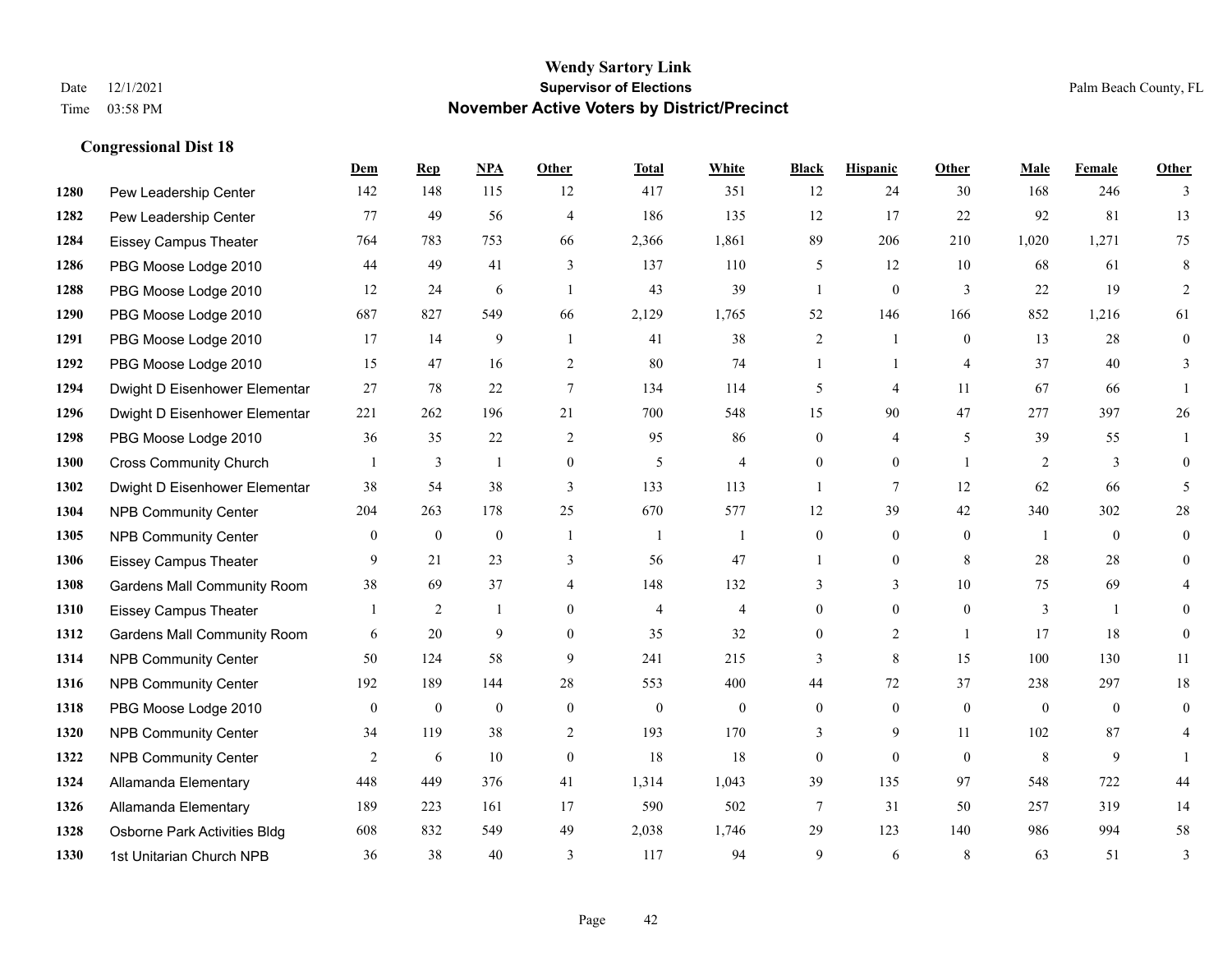|      |                                    | Dem            | <b>Rep</b>       | NPA              | <b>Other</b>   | <b>Total</b> | <b>White</b>     | <b>Black</b>     | <b>Hispanic</b> | <b>Other</b>   | <b>Male</b>    | <b>Female</b>   | <b>Other</b>     |
|------|------------------------------------|----------------|------------------|------------------|----------------|--------------|------------------|------------------|-----------------|----------------|----------------|-----------------|------------------|
| 1332 | 1st Unitarian Church NPB           | 342            | 402              | 258              | 32             | 1,034        | 850              | 58               | 61              | 65             | 502            | 509             | 23               |
| 1334 | 1st Unitarian Church NPB           | $\overline{2}$ | 3                | 5                | $\mathbf{1}$   | 11           | 11               | $\mathbf{0}$     | $\mathbf{0}$    | $\theta$       | $\overline{4}$ | $7\phantom{.0}$ | $\boldsymbol{0}$ |
| 1336 | <b>Gardens Mall Community Room</b> | 35             | 91               | 45               | $\overline{4}$ | 175          | 156              | $\mathbf{0}$     | 4               | 15             | 89             | 79              | $\tau$           |
| 1338 | <b>Eissey Campus Theater</b>       | 94             | 394              | 102              | 19             | 609          | 586              | $\mathbf{1}$     | 1               | 21             | 270            | 328             | 11               |
| 1340 | <b>Eissey Campus Theater</b>       | 6              | 6                | 3                | $\theta$       | 15           | 13               | $\mathbf{0}$     | $\mathbf{1}$    | $\overline{1}$ | $\tau$         | 8               | $\boldsymbol{0}$ |
| 1342 | <b>NPB Country Club</b>            | 306            | 445              | 272              | $28\,$         | 1,051        | 948              | 18               | 31              | 54             | 451            | 574             | $26\,$           |
| 1344 | Old Port Cove                      | 296            | 532              | 326              | 33             | 1,187        | 1,088            | 5                | 29              | 65             | 537            | 631             | 19               |
| 1346 | Anchorage Activities Bldg          | 550            | 924              | 428              | 38             | 1,940        | 1,781            | 13               | 59              | 87             | 898            | 994             | $48\,$           |
| 1348 | <b>NPB Council Chambers</b>        | 33             | 124              | 33               | 8              | 198          | 187              | $\boldsymbol{0}$ | 6               | 5              | 100            | 92              | 6                |
| 1350 | Faith Lutheran Church              | 381            | 618              | 370              | 25             | 1,394        | 1,228            | 10               | 81              | 75             | 667            | 685             | $42\,$           |
| 1352 | Northlake Nazarene Church          | 669            | 867              | 598              | 51             | 2,185        | 1,557            | 157              | 187             | 284            | 982            | 1,126           | 77               |
| 1354 | <b>Grove Park Elementary</b>       | 93             | 166              | 77               | 3              | 339          | 285              | 11               | 20              | 23             | 155            | 174             | $10\,$           |
| 1360 | Garden Lodge 366 F&AM              | 350            | 332              | 236              | 23             | 941          | 736              | 60               | 73              | 72             | 412            | 501             | $28\,$           |
| 1362 | <b>Grove Park Elementary</b>       | 213            | 120              | 186              | $\tau$         | 526          | 264              | $47\,$           | 161             | 54             | 235            | 273             | $18\,$           |
| 1372 | Garden Lodge 366 F&AM              | 95             | 37               | 44               | $\overline{7}$ | 183          | 84               | 58               | 20              | 21             | 81             | 96              | $\sqrt{6}$       |
| 1374 | Pew Leadership Center              | 190            | 83               | 137              | 10             | 420          | 216              | 116              | 46              | 42             | 174            | 232             | 14               |
| 1380 | <b>NPB Council Chambers</b>        | 174            | 270              | 157              | 15             | 616          | 544              | 10               | 25              | 37             | 273            | 326             | 17               |
| 2002 | Jeaga Middle                       | 181            | 92               | 111              | 6              | 390          | 151              | 129              | 39              | 71             | 172            | 206             | 12               |
| 2004 | <b>Grassy Waters Elementary</b>    | 1,044          | 323              | 596              | 46             | 2,009        | 593              | 732              | 399             | 285            | 851            | 1,087           | 71               |
| 2006 | Jeaga Middle                       | 171            | 81               | 100              | 9              | 361          | 149              | 111              | 77              | 24             | 146            | 204             | $11\,$           |
| 2008 | Jeaga Middle                       | $\overline{0}$ | $\boldsymbol{0}$ | $\boldsymbol{0}$ | $\mathbf{0}$   | $\mathbf{0}$ | $\boldsymbol{0}$ | $\mathbf{0}$     | $\mathbf{0}$    | $\overline{0}$ | $\mathbf{0}$   | $\mathbf{0}$    | $\boldsymbol{0}$ |
| 2010 | <b>Cypress Lakes HOA</b>           | 603            | 332              | 279              | 32             | 1,246        | 841              | 209              | 97              | 99             | 476            | 735             | 35               |
| 2012 | Century Village Clubhouse          | 61             | 31               | 24               | 2              | 118          | 72               | 14               | 18              | 14             | 54             | 60              | $\overline{4}$   |
| 2014 | Club Baywinds                      | 829            | 547              | 368              | 36             | 1,780        | 1,349            | 153              | 170             | 108            | 726            | 1,011           | 43               |
| 2016 | Andros Isle POA Clubhouse          | 846            | 561              | 551              | 35             | 1,993        | 1,078            | 394              | 298             | 223            | 849            | 1,075           | 69               |
| 2018 | <b>Riverwalk Clubhouse</b>         | 750            | 713              | 567              | 50             | 2,080        | 1,635            | 93               | 173             | 179            | 892            | 1,126           | 62               |
| 2020 | Jeaga Middle                       | 212            | 88               | 131              | 10             | 441          | 205              | 129              | 79              | 28             | 191            | 242             | $\,8\,$          |
| 2021 | Jeaga Middle                       | 164            | 57               | 122              | 14             | 357          | 111              | 122              | 74              | 50             | 141            | 205             | 11               |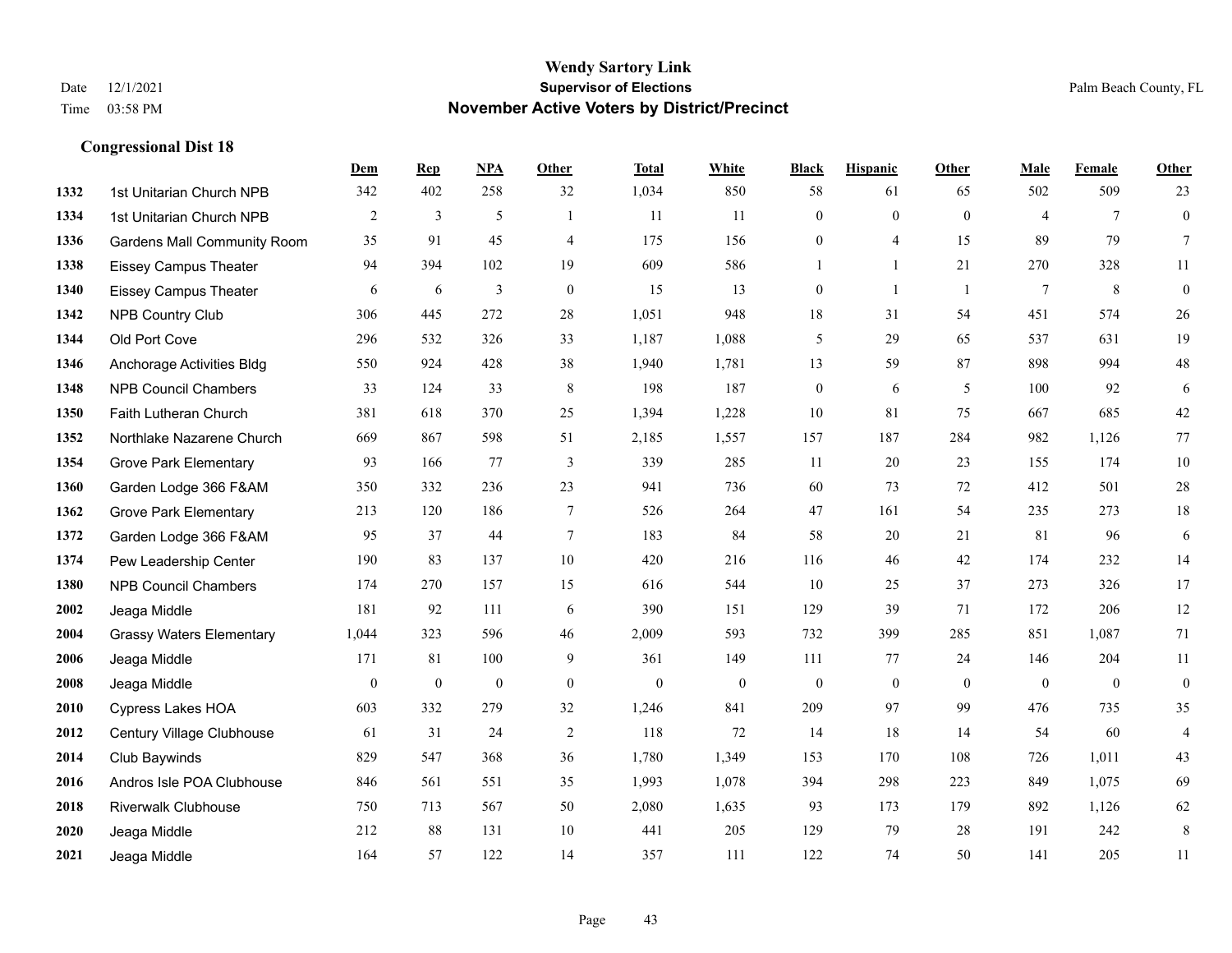|      |                                 | Dem            | <b>Rep</b>   | NPA              | <b>Other</b>     | <b>Total</b>     | <b>White</b>     | <b>Black</b>     | <b>Hispanic</b>  | <b>Other</b> | <b>Male</b>  | Female         | <b>Other</b>     |
|------|---------------------------------|----------------|--------------|------------------|------------------|------------------|------------------|------------------|------------------|--------------|--------------|----------------|------------------|
| 2022 | Century Village Clubhouse       | 788            | 404          | 335              | 36               | 1,563            | 1,012            | 218              | 203              | 130          | 621          | 892            | 50               |
| 2024 | Century Village Clubhouse       | 798            | 428          | 325              | 39               | 1,590            | 1,110            | 168              | 171              | 141          | 621          | 918            | 51               |
| 2026 | Century Village Clubhouse       | 624            | 334          | 287              | 29               | 1,274            | 790              | 194              | 194              | 96           | 496          | 724            | 54               |
| 2028 | Century Village Clubhouse       | 341            | 189          | 150              | $\tau$           | 687              | 475              | 67               | 87               | 58           | 248          | 416            | 23               |
| 2030 | <b>Benoist Farms Elementary</b> | 575            | 153          | 306              | 22               | 1,056            | 259              | 458              | 232              | 107          | 409          | 597            | 50               |
| 2032 | <b>Riverwalk Clubhouse</b>      | 52             | 30           | 30               | 4                | 116              | 56               | 33               | 18               | 9            | 45           | 68             | 3                |
| 2034 | <b>Riverwalk Clubhouse</b>      | 95             | 47           | 70               | 10               | 222              | 87               | 58               | 52               | 25           | 98           | 122            | $\overline{2}$   |
| 2036 | <b>Turning Points Academy</b>   | 763            | 420          | 377              | 36               | 1,596            | 932              | 289              | 267              | 108          | 595          | 954            | 47               |
| 2041 | Wynnebrook Elementary           | 537            | 249          | 392              | 17               | 1,195            | 480              | 136              | 485              | 94           | 502          | 643            | 50               |
| 6040 | Osceola Creek Middle            | 99             | 127          | 104              | $\overline{1}$   | 331              | 250              | 13               | 33               | 35           | 153          | 162            | 16               |
| 6042 | Osceola Creek Middle            | 989            | 1,224        | 1,032            | 64               | 3,309            | 2,123            | 433              | 487              | 266          | 1,576        | 1,626          | 107              |
| 6044 | <b>Frontier Elementary</b>      | 909            | 993          | 788              | 58               | 2,748            | 1,745            | 419              | 347              | 237          | 1,293        | 1,371          | 84               |
| 6045 | Acreage Branch Library          | 201            | 269          | 177              | 12               | 659              | 419              | 80               | 90               | 70           | 313          | 315            | 31               |
| 6046 | Pierce Hammock Elementary       | 796            | 965          | 765              | 49               | 2,575            | 1,653            | 359              | 325              | 238          | 1,245        | 1,232          | $\bf{98}$        |
| 6048 | Pierce Hammock Elementary       | $\mathbf{0}$   | $\mathbf{0}$ | $\boldsymbol{0}$ | $\boldsymbol{0}$ | $\boldsymbol{0}$ | $\boldsymbol{0}$ | $\boldsymbol{0}$ | $\boldsymbol{0}$ | $\mathbf{0}$ | $\mathbf{0}$ | $\mathbf{0}$   | $\boldsymbol{0}$ |
| 6050 | Acreage Branch Library          | 870            | 886          | 734              | 61               | 2,551            | 1,556            | 377              | 354              | 264          | 1,192        | 1,268          | 91               |
| 6051 | Cornerstone Fellowship          | 600            | 741          | 554              | 52               | 1,947            | 1,243            | 208              | 286              | 210          | 902          | 974            | 71               |
| 6052 | Seminole Ridge High             | 611            | 654          | 561              | 36               | 1,862            | 1,146            | 224              | 315              | 177          | 882          | 907            | 73               |
| 6054 | <b>Acreage Pines Elementary</b> | $\overline{0}$ | $\mathbf{0}$ | $\mathbf{0}$     | $\overline{0}$   | $\theta$         | $\boldsymbol{0}$ | $\boldsymbol{0}$ | $\overline{0}$   | $\mathbf{0}$ | $\mathbf{0}$ | $\overline{0}$ | $\boldsymbol{0}$ |
| 6056 | Pierce Hammock Elementary       | $\overline{0}$ | $\mathbf{0}$ | $\mathbf{0}$     | $\boldsymbol{0}$ | $\mathbf{0}$     | $\overline{0}$   | $\boldsymbol{0}$ | $\overline{0}$   | $\mathbf{0}$ | $\mathbf{0}$ | $\mathbf{0}$   | $\boldsymbol{0}$ |
| 6058 | <b>Acreage Pines Elementary</b> | 737            | 612          | 569              | 41               | 1,959            | 1,053            | 355              | 255              | 296          | 953          | 943            | 63               |
| 6060 | Indian Trail Improvement Dist   | 891            | 964          | 798              | 60               | 2,713            | 1,688            | 344              | 400              | 281          | 1,256        | 1,360          | 97               |
| 6062 | Sandhill Crane Golf Club        | 224            | 420          | 261              | 23               | 928              | 660              | 74               | 70               | 124          | 455          | 441            | $32\,$           |
| 6064 | Sandhill Crane Golf Club        | 31             | 56           | 33               | 4                | 124              | 100              | 6                | 12               | 6            | 62           | 58             | $\overline{4}$   |
| 6066 | Ibis POA Admin Building         | 1,022          | 1,098        | 735              | 86               | 2,941            | 2,579            | 91               | 70               | 201          | 1,386        | 1,488          | 67               |
| 6068 | Ibis POA Admin Building         | $\mathbf{0}$   | $\mathbf{0}$ | $\boldsymbol{0}$ | $\mathbf{0}$     | $\theta$         | $\boldsymbol{0}$ | $\mathbf{0}$     | $\overline{0}$   | $\mathbf{0}$ | $\mathbf{0}$ | $\mathbf{0}$   | $\boldsymbol{0}$ |
| 6070 | Ironhorse Country Club          | 160            | 258          | 120              | 10               | 548              | 441              | 35               | 20               | 52           | 245          | 293            | 10               |
| 6072 | Seminole Ridge High             | 533            | 499          | 507              | 49               | 1,588            | 720              | 310              | 425              | 133          | 737          | 827            | 24               |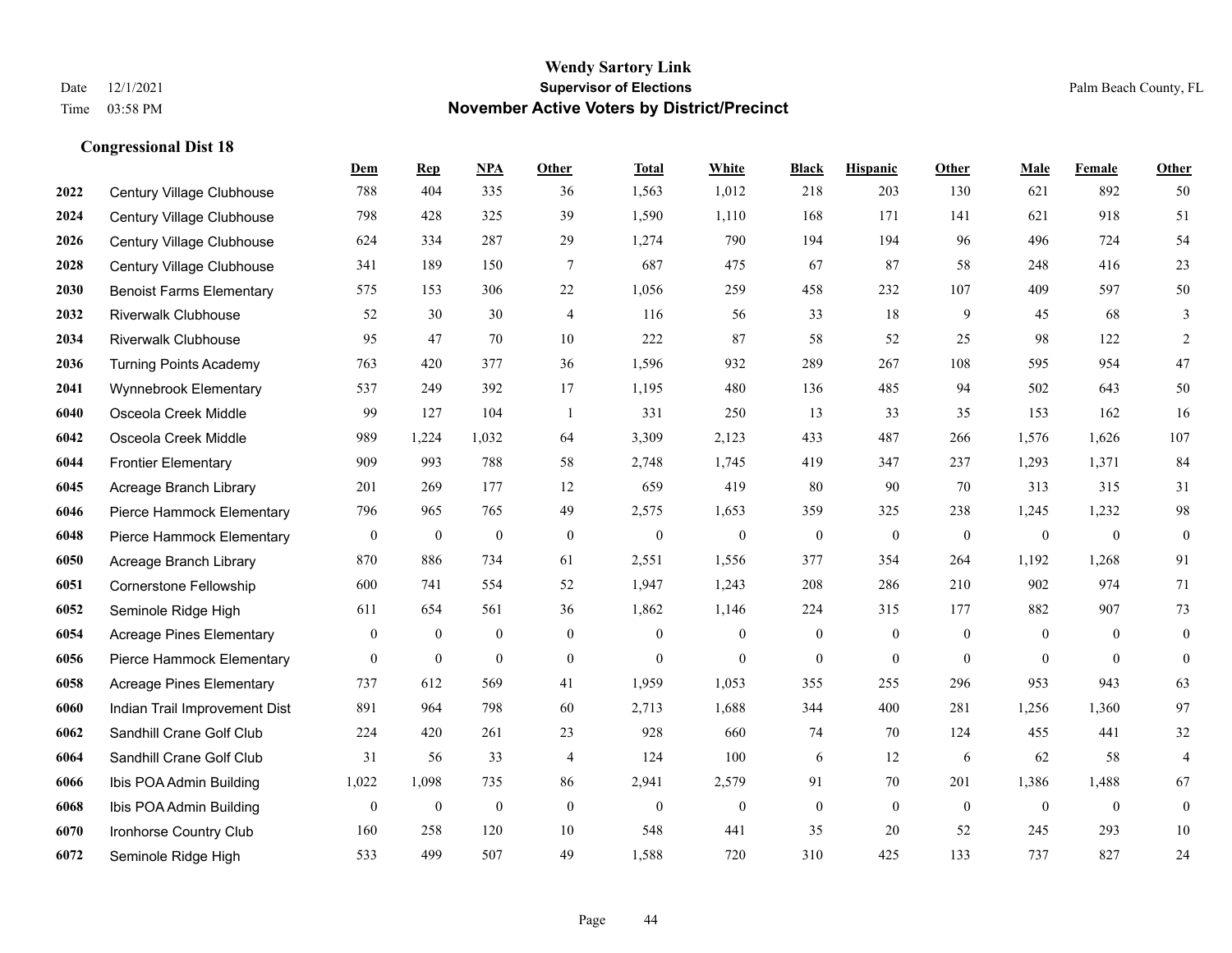|      |                                  | Dem              | <b>Rep</b>       | NPA              | <b>Other</b>   | <b>Total</b> | <b>White</b>     | <b>Black</b>     | <b>Hispanic</b>  | <b>Other</b>    | <b>Male</b>  | <b>Female</b>  | <b>Other</b>     |
|------|----------------------------------|------------------|------------------|------------------|----------------|--------------|------------------|------------------|------------------|-----------------|--------------|----------------|------------------|
| 6073 | Seminole Ridge High              | $\mathbf{0}$     | $\boldsymbol{0}$ | $\boldsymbol{0}$ | $\theta$       | $\theta$     | $\overline{0}$   | $\mathbf{0}$     | $\mathbf{0}$     | $\theta$        | $\mathbf{0}$ | $\overline{0}$ | $\theta$         |
| 6076 | <b>Western Pines Middle</b>      | 646              | 705              | 569              | 38             | 1,958        | 1,424            | 157              | 206              | 171             | 932          | 945            | 81               |
| 6078 | <b>Western Pines Middle</b>      | 657              | 729              | 649              | 41             | 2,076        | 1,386            | 159              | 360              | 171             | 983          | 1,035          | $58\,$           |
| 6080 | <b>Golden Grove Elementary</b>   | 606              | 783              | 620              | 47             | 2,056        | 1,374            | 134              | 349              | 199             | 960          | 1,013          | 83               |
| 6088 | Seminole Ridge High              | 520              | 690              | 556              | 40             | 1,806        | 1,158            | 216              | 289              | 143             | 855          | 897            | 54               |
| 6090 | Loxahatchee Groves Elementary    | 768              | 880              | 754              | 57             | 2,459        | 1,520            | 280              | 449              | 210             | 1,188        | 1,178          | 93               |
| 6096 | Palms West Presbyterian          | $\boldsymbol{0}$ | $\boldsymbol{0}$ | $\boldsymbol{0}$ | $\mathbf{0}$   | $\theta$     | $\mathbf{0}$     | $\boldsymbol{0}$ | $\mathbf{0}$     | $\mathbf{0}$    | $\mathbf{0}$ | $\mathbf{0}$   | $\boldsymbol{0}$ |
| 6098 | <b>HL Johnson Elementary</b>     | 654              | 518              | 478              | 39             | 1,689        | 937              | 305              | 263              | 184             | 770          | 880            | 39               |
| 6100 | Madison Green Clubhouse          | 1,236            | 721              | 763              | 56             | 2,776        | 1,200            | 786              | 410              | 380             | 1,285        | 1,388          | 103              |
| 6114 | RPB Village Hall                 | 1,048            | 703              | 704              | 43             | 2,498        | 1,369            | 470              | 435              | 224             | 1,169        | 1,239          | 90               |
| 6116 | <b>HL Johnson Elementary</b>     | 715              | 421              | 486              | 53             | 1,675        | 861              | 324              | 280              | 210             | 741          | 890            | $44\,$           |
| 6118 | <b>RPB Branch Library</b>        | 1,075            | 566              | 702              | 55             | 2,398        | 1,130            | 580              | 435              | 253             | 1,042        | 1,268          | $88\,$           |
| 6120 | Royal Palm Beach High            | 407              | 315              | 266              | 18             | 1,006        | 478              | 200              | 157              | 171             | 476          | 505            | 25               |
| 6128 | Royal Palm Beach High            | 35               | 29               | 28               | 3              | 95           | 51               | 26               | 11               | $7\phantom{.0}$ | 44           | 51             | $\boldsymbol{0}$ |
| 6130 | Royal Palm Beach High            | $78\,$           | 44               | 89               | 5              | 216          | 104              | 32               | 60               | 20              | 94           | 116            | 6                |
| 6138 | Royal Palm Beach High            | $\mathbf{0}$     | $\mathbf{0}$     | $\mathbf{0}$     | $\theta$       | $\mathbf{0}$ | $\overline{0}$   | $\mathbf{0}$     | $\mathbf{0}$     | $\theta$        | $\mathbf{0}$ | $\mathbf{0}$   | $\mathbf{0}$     |
| 6140 | Royal Palm Beach High            | 333              | 497              | 310              | 36             | 1,176        | 851              | 108              | 115              | 102             | 566          | 586            | $24\,$           |
| 7002 | J F Kennedy Middle               | $\mathbf{0}$     | $\overline{0}$   | $\mathbf{0}$     | $\theta$       | $\theta$     | $\overline{0}$   | $\overline{0}$   | $\mathbf{0}$     | $\theta$        | $\theta$     | $\theta$       | $\overline{0}$   |
| 7006 | J F Kennedy Middle               | $\mathbf{0}$     | $\mathbf{0}$     | $\mathbf{0}$     | $\overline{0}$ | $\theta$     | $\overline{0}$   | $\overline{0}$   | $\mathbf{0}$     | $\theta$        | $\mathbf{0}$ | $\theta$       | $\theta$         |
| 7008 | J F Kennedy Middle               | $\mathbf{0}$     | $\mathbf{0}$     | $\mathbf{0}$     | $\overline{0}$ | $\mathbf{0}$ | $\boldsymbol{0}$ | $\boldsymbol{0}$ | $\boldsymbol{0}$ | $\mathbf{0}$    | $\mathbf{0}$ | $\mathbf{0}$   | $\mathbf{0}$     |
| 7032 | <b>Crossroads Baptist Church</b> | $\theta$         | $\mathbf{0}$     | $\mathbf{0}$     | $\theta$       | $\Omega$     | $\overline{0}$   | $\mathbf{0}$     | $\theta$         | $\theta$        | $\theta$     | $\theta$       | $\theta$         |
| 7078 | <b>Egret Lake Elementary</b>     | 345              | 101              | 152              | 18             | 616          | 417              | 102              | 52               | 45              | 239          | 355            | $22\,$           |
| 7080 | <b>Egret Lake Elementary</b>     | 22               | $\overline{2}$   | -1               | $\mathbf{0}$   | 25           | 24               | $\boldsymbol{0}$ | $\mathbf{0}$     | $\overline{1}$  | 6            | 18             | -1               |
| 7082 | Seminole Trails Elementary       | 1,041            | 324              | 488              | 31             | 1,884        | 685              | 720              | 265              | 214             | 821          | 982            | 81               |
| 7084 | Sharon Christian Church          | 731              | 268              | 441              | 45             | 1,485        | 605              | 444              | 275              | 161             | 615          | 816            | 54               |
| 7086 | <b>Bear Lakes Middle</b>         | 37               | 18               | 13               | -1             | 69           | 26               | 16               | 11               | 16              | 24           | 40             | 5                |
| 7088 | Whitehall Clubhouse #3           | 680              | 486              | 457              | 52             | 1,675        | 1,061            | 251              | 199              | 164             | 771          | 856            | $48\,$           |
| 7096 | Salvation Army Activity Hall     | 838              | 299              | 489              | 34             | 1,660        | 675              | 541              | 256              | 188             | 664          | 915            | 81               |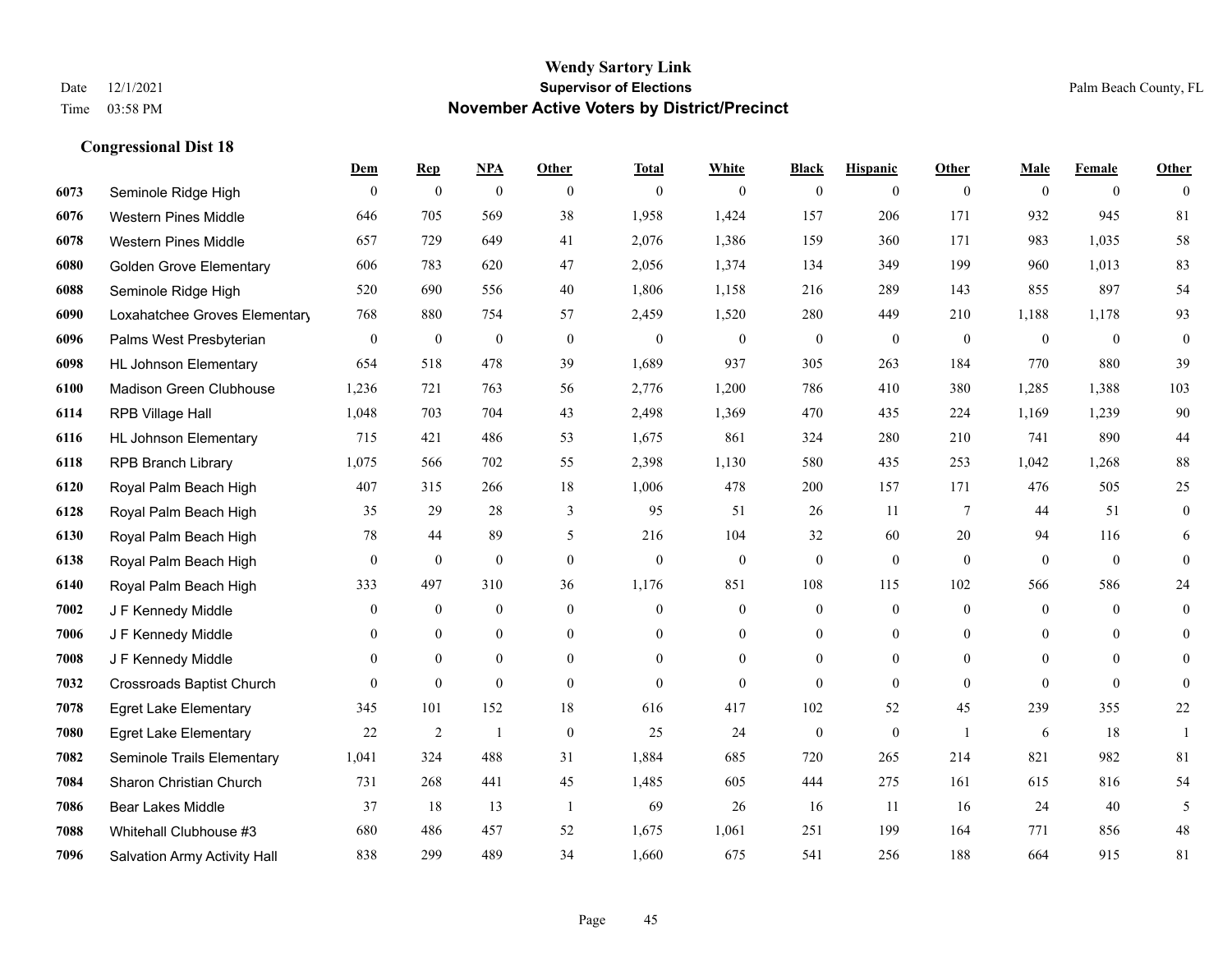|      |                               | <u>Dem</u> | <u>Rep</u> | NPA    | Other | <b>Total</b> | White   | <b>Black</b> | <b>Hispanic</b> | Other  | Male    | Female  | <b>Other</b> |
|------|-------------------------------|------------|------------|--------|-------|--------------|---------|--------------|-----------------|--------|---------|---------|--------------|
| 7098 | U M Church of Palm Beaches    | 21         |            |        |       |              | 44      |              |                 |        | 29      | 24      |              |
| 7100 | U M Church of Palm Beaches    | 946        | 424        | 683    | 64    | 2.117        | 1.013   | 662          | 238             | 204    | 945     | 1,105   | 67           |
| 7110 | <b>Adult Education Center</b> | 678        | 222        | 407    | 30    | 1.337        | 425     | 423          | 363             | 126    | 547     | 730     | 60           |
|      | <b>Congressional Dist 18</b>  | 73,786     | 84,023     | 61,870 | 5,469 | 225,148      | 168,632 | 17.675       | 20.622          | 18,219 | 102,039 | 116.198 | 6,911        |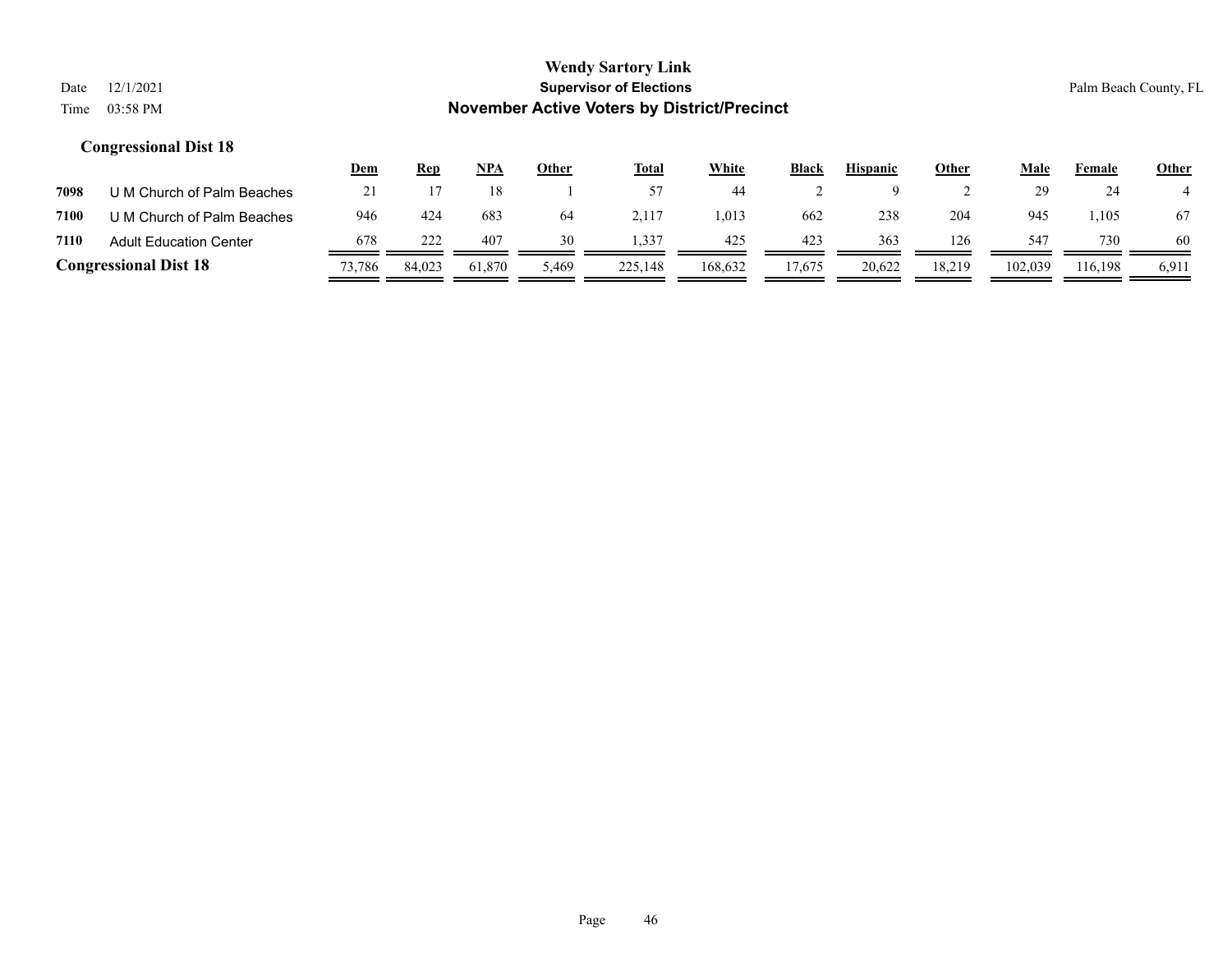**Congressional Dist 20**

#### **Wendy Sartory Link** Date 12/1/2021 **Supervisor of Elections** Palm Beach County, FL Time 03:58 PM **November Active Voters by District/Precinct**

## **Dem Rep NPA Other Total White Black Hispanic Other Male Female Other** Casa Rio Clubhouse 807 421 506 35 1,769 886 395 241 247 766 941 62 RB Prep Achievement Academy 15 4 3 0 22 9 8 1 4 13 6 3 RB Prep Achievement Academy 405 111 239 20 775 216 313 145 101 332 420 23 Palm Lake Estates - The Pines 65 78 48 4 195 157 14 9 15 90 97 8 RB Prep Achievement Academy 0 0 0 0 0 0 0 0 0 0 0 0 Palm Lake Estates - The Pines 120 119 81 5 325 271 14 26 14 136 179 10 Lake Park Town Hall 0 0 0 0 0 0 0 0 0 0 0 0 PBC Fire Rescue #68 1,033 416 526 37 2,012 822 846 115 229 937 990 85 Lake Park Town Hall 278 355 262 26 921 760 37 56 68 421 477 23 Phil Foster Park Marine Center 300 561 277 29 1,167 1,036 20 40 71 579 561 27 Phil Foster Park Marine Center 588 1,130 712 85 2,515 2,167 58 89 201 1,156 1,291 68 Turning Points Academy 821 179 357 20 1,377 490 623 155 109 470 867 40 Wynnebrook Elementary 810 270 423 21 1,524 418 593 353 160 659 793 72 Turning Points Academy 0 0 0 0 0 0 0 0 0 0 0 0 St Christophers Episcopal Chr 1,101 287 566 32 1,986 574 808 395 209 881 1,012 93 Haverhill Town Hall 395 219 238 10 862 332 237 202 91 388 436 38 Elks Lodge #1352 2 3 0 0 5 3 1 0 1 3 1 1 Elks Lodge #1352 24 22 29 3 78 46 8 16 8 40 35 3 Elks Lodge #1352 556 152 272 20 1,000 177 475 153 195 463 497 40 Elks Lodge #1352 1,284 328 718 26 2,356 458 1,001 602 295 1,038 1,210 108 Clayton Hutcheson Hall B 723 324 562 16 1,625 507 289 663 166 712 821 92 Clayton Hutcheson Hall B 3 1 0 0 4 3 0 1 0 2 2 0 West Gate Elementary 386 220 336 12 954 309 72 492 81 459 446 49 West Gate Elementary 14 14 18 0 46 33 3 6 4 26 20 0 West Gate Elementary 1 0 0 0 1 1 0 0 0 1 0 0 Everglades Elementary 159 171 124 9 463 264 66 78 55 215 227 21 Pine Jog Environmental Center 167 293 165 12 637 437 25 118 57 304 318 15 Melaleuca Elementary 856 528 667 39 2,090 1,055 350 491 194 957 1,055 78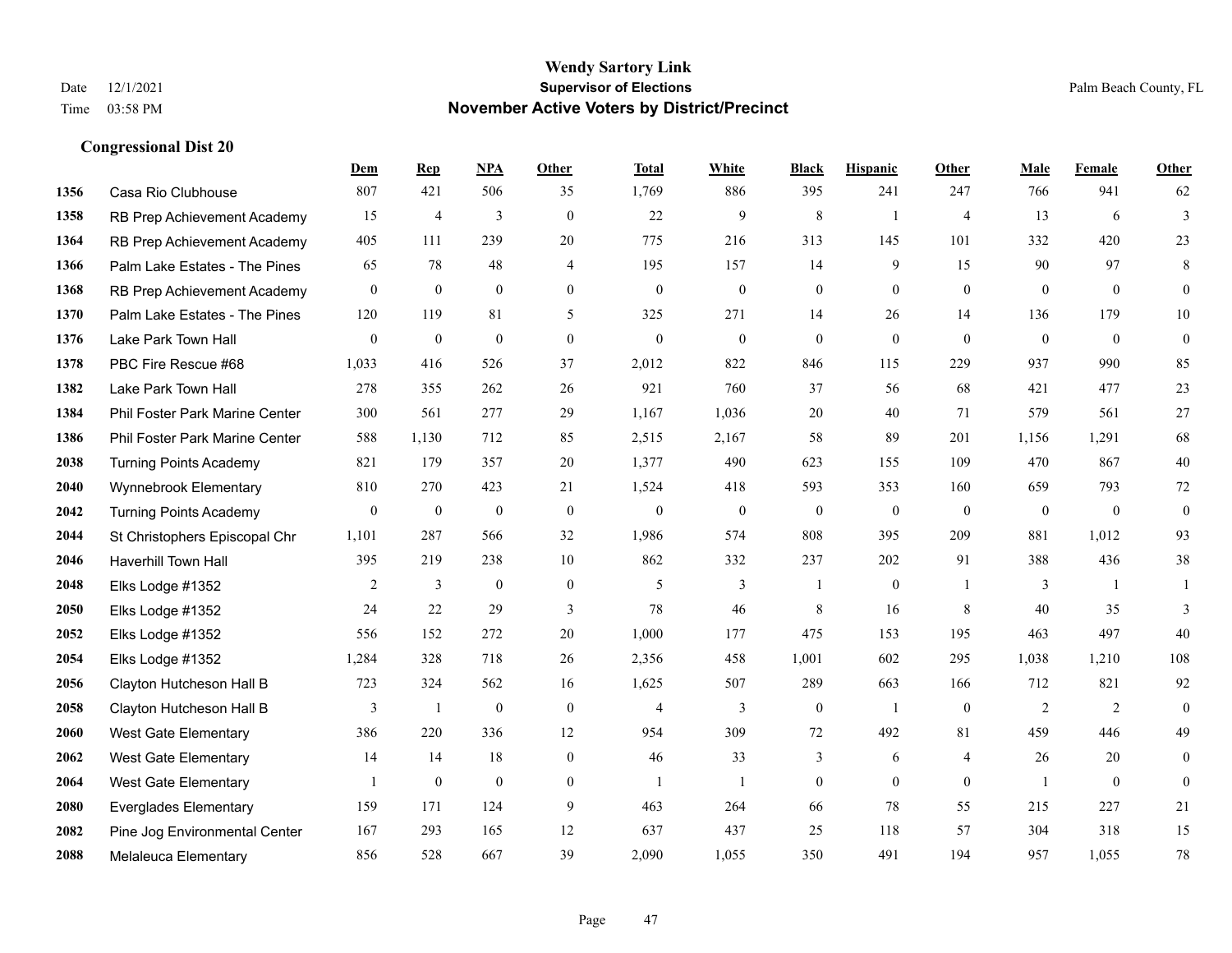|      |                                     | Dem   | <b>Rep</b>       | NPA             | <b>Other</b>   | <b>Total</b>   | <b>White</b>   | <b>Black</b>     | <b>Hispanic</b> | <b>Other</b>   | <b>Male</b>    | <b>Female</b> | Other            |
|------|-------------------------------------|-------|------------------|-----------------|----------------|----------------|----------------|------------------|-----------------|----------------|----------------|---------------|------------------|
| 2094 | Pine Jog Environmental Center       | 369   | 77               | 207             | 11             | 664            | 111            | 262              | 170             | 121            | 275            | 360           | 29               |
| 2097 | 1st Church of the Nazarene          | 231   | 142              | 170             | 10             | 553            | 215            | 42               | 220             | 76             | 244            | 278           | 31               |
| 2098 | Iglesia Cristo Mi Redentor          | 434   | 222              | 344             | 26             | 1,026          | 325            | 161              | 446             | 94             | 433            | 530           | 63               |
| 2100 | Iglesia Cristo Mi Redentor          | 779   | 358              | 570             | 35             | 1,742          | 437            | 372              | 760             | 173            | 722            | 933           | 87               |
| 2102 | Union Congregational Church         | 1,178 | 345              | 647             | 37             | 2,207          | 493            | 639              | 846             | 229            | 888            | 1,210         | 109              |
| 2104 | Lake Lytal Park                     | 507   | 237              | 343             | 25             | 1,112          | 310            | 230              | 462             | 110            | 463            | 594           | 55               |
| 2106 | Main Library                        | 614   | 268              | 413             | 37             | 1,332          | 504            | 243              | 455             | 130            | 571            | 705           | 56               |
| 2108 | <b>Berkshire Elementary</b>         | 736   | 342              | 658             | 34             | 1,770          | 472            | 201              | 910             | 187            | 770            | 908           | 92               |
| 2114 | Main Library                        | 373   | 284              | 318             | 12             | 987            | 358            | 57               | 484             | 88             | 445            | 493           | 49               |
| 2130 | Cloud Lake Town Hall                | 43    | 64               | 59              | 8              | 174            | 127            | $\mathbf{1}$     | 33              | 13             | 86             | 82            | 6                |
| 2132 | Cloud Lake Town Hall                | 27    | 26               | 32              | $\overline{2}$ | 87             | 57             | $\overline{2}$   | 23              | 5              | 38             | 46            | 3                |
| 2134 | STEM Bldg at S FL Science Ctr       | 519   | 322              | 429             | 32             | 1,302          | 491            | 62               | 634             | 115            | 593            | 654           | 55               |
| 2154 | <b>Forest Hill Elementary</b>       | 1,137 | 437              | 802             | 34             | 2,410          | 728            | 394              | 1,046           | 242            | 1,040          | 1,244         | 126              |
| 2158 | Community Of Hope                   | 1,087 | 419              | 848             | 29             | 2,383          | 594            | 433              | 1,045           | 311            | 1,048          | 1,221         | 114              |
| 6002 | <b>Canal Point Community Center</b> | 81    | 103              | 57              | 2              | 243            | 102            | 38               | 88              | 15             | 108            | 125           | 10               |
| 6004 | Pahokee Recreation Center           | 957   | 174              | 230             | 5              | 1,366          | 176            | 886              | 222             | 82             | 564            | 753           | 49               |
| 6006 | Pahokee Recreation Center           | 992   | 172              | 271             | 14             | 1,449          | 124            | 846              | 382             | 97             | 645            | 725           | 79               |
| 6008 | Pahokee High                        | 523   | 22               | 104             | 3              | 652            | 8              | 599              | 3               | 42             | 194            | 426           | 32               |
| 6010 | <b>Canal Point Community Center</b> | 24    | 6                | $7\phantom{.0}$ | $\overline{0}$ | 37             | 12             | 19               | 3               | 3              | 20             | 17            | $\boldsymbol{0}$ |
| 6012 | Belle Glade Library/Civic Ctr       | 180   | 30               | 59              | $\mathbf{0}$   | 269            | 30             | 147              | 79              | 13             | 105            | 153           | 11               |
| 6014 | Belle Glade Library/Civic Ctr       |       | 2                | $\mathbf{1}$    | $\overline{0}$ | $\overline{4}$ | $\overline{0}$ | $\overline{0}$   | 4               | $\theta$       | $\overline{1}$ | 3             | $\overline{0}$   |
| 6016 | South Bay Commission Chambe         | 36    | 53               | 30              | 3              | 122            | 81             | 8                | 22              | 11             | 64             | 53            | 5                |
| 6018 | South Bay Commission Chambe         | 1,186 | 85               | 223             | 11             | 1,505          | 59             | 1,165            | 206             | 75             | 632            | 835           | $38\,$           |
| 6020 | <b>Glades Central High</b>          | 443   | 76               | 133             | 8              | 660            | 82             | 383              | 158             | 37             | 306            | 321           | 33               |
| 6022 | Belle Glade Library/Civic Ctr       | 1,362 | 105              | 256             | 18             | 1,741          | 88             | 1,396            | 142             | 115            | 714            | 959           | 68               |
| 6024 | Lewis Evans Resource Center         | 1,693 | 67               | 263             | 13             | 2,036          | 30             | 1,768            | 126             | 112            | 814            | 1,152         | $70\,$           |
| 6026 | Lewis Evans Resource Center         |       | $\boldsymbol{0}$ | $\overline{2}$  | $\mathbf{0}$   | 3              | $\overline{0}$ | $\boldsymbol{0}$ | 3               | $\overline{0}$ | -1             | 2             | $\mathbf{0}$     |
| 6028 | Belle Glade Library/Civic Ctr       | 755   | 453              | 326             | 15             | 1,549          | 409            | 397              | 656             | 87             | 725            | 780           | 44               |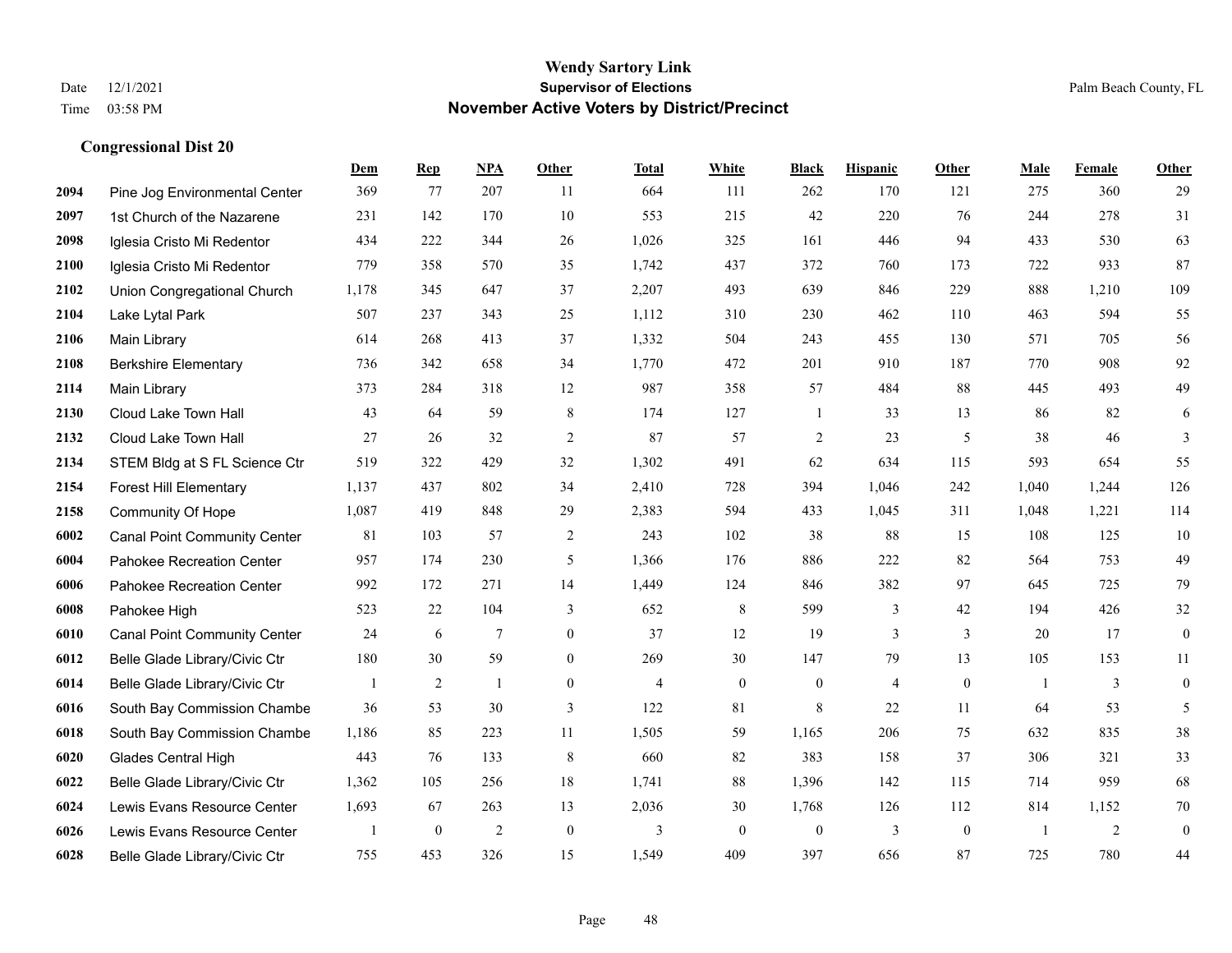|      |                               | Dem              | <b>Rep</b>       | NPA              | <b>Other</b>     | <b>Total</b>   | <b>White</b>     | <b>Black</b>     | <b>Hispanic</b>  | <b>Other</b>   | <b>Male</b>  | <b>Female</b>  | <b>Other</b>     |
|------|-------------------------------|------------------|------------------|------------------|------------------|----------------|------------------|------------------|------------------|----------------|--------------|----------------|------------------|
| 6029 | Belle Glade Library/Civic Ctr |                  | $\boldsymbol{0}$ | $\boldsymbol{0}$ | $\overline{0}$   | $\overline{1}$ | $\overline{0}$   |                  | $\mathbf{0}$     | $\theta$       |              | $\overline{0}$ | $\Omega$         |
| 6030 | Belle Glade Library/Civic Ctr | 8                | 2                | 12               | 2                | 24             | $\,$ 8 $\,$      | $\mathbf{0}$     | 16               | $\theta$       | $\tau$       | 15             | $\overline{2}$   |
| 6032 | Gove Elementary               | 667              | 299              | 273              | 6                | 1,245          | 314              | 428              | 404              | 99             | 532          | 671            | 42               |
| 6034 | Gove Elementary               | $\overline{0}$   | $\overline{4}$   | $\boldsymbol{0}$ | $\overline{0}$   | $\overline{4}$ | $\overline{4}$   | $\boldsymbol{0}$ | $\boldsymbol{0}$ | $\mathbf{0}$   | 3            | -1             | $\mathbf{0}$     |
| 6036 | Gove Elementary               | 390              | 157              | 208              | 10               | 765            | 133              | 153              | 434              | 45             | 336          | 399            | $30\,$           |
| 6038 | South Bay Commission Chambe   | $\overline{0}$   | $\mathbf{0}$     | $\mathbf{0}$     | $\overline{0}$   | $\mathbf{0}$   | $\overline{0}$   | $\boldsymbol{0}$ | $\mathbf{0}$     | $\theta$       | $\mathbf{0}$ | $\overline{0}$ | $\mathbf{0}$     |
| 6082 | PBSC Loxahatchee Groves Can   | 11               | 6                | 14               | $\sqrt{2}$       | 33             | 28               | $\boldsymbol{0}$ | 3                | 2              | 13           | 20             | $\boldsymbol{0}$ |
| 6084 | PBSC Loxahatchee Groves Can   | 291              | 439              | 354              | 40               | 1,124          | 707              | 67               | 244              | 106            | 549          | 559            | 16               |
| 6086 | PBSC Loxahatchee Groves Can   | 264              | 410              | 241              | 19               | 934            | 681              | 92               | 85               | 76             | 424          | 481            | 29               |
| 6092 | PBSC Loxahatchee Groves Can   | 172              | 223              | 143              | 16               | 554            | 359              | 42               | 110              | 43             | 266          | 268            | $20\,$           |
| 6094 | Palms West Presbyterian       | 665              | 931              | 664              | 41               | 2,301          | 1,836            | 78               | 207              | 180            | 1,097        | 1,131          | 73               |
| 6102 | <b>RPB Recreation Center</b>  | 662              | 474              | 458              | 27               | 1,621          | 948              | 265              | 262              | 146            | 671          | 896            | 54               |
| 6104 | <b>Crestwood Middle</b>       | 183              | 149              | 118              | 9                | 459            | 214              | 75               | 85               | 85             | 214          | 225            | $20\,$           |
| 6106 | <b>RPB Recreation Center</b>  | 217              | 125              | 199              | 11               | 552            | 228              | 99               | 156              | 69             | 217          | 315            | $20\,$           |
| 6108 | Calypso Bay Waterpark         | $\boldsymbol{0}$ | $\boldsymbol{0}$ | $\boldsymbol{0}$ | $\mathbf{0}$     | $\theta$       | $\boldsymbol{0}$ | $\boldsymbol{0}$ | $\boldsymbol{0}$ | $\overline{0}$ | $\mathbf{0}$ | $\overline{0}$ | $\boldsymbol{0}$ |
| 6112 | Crestwood Middle              | 472              | 421              | 353              | 33               | 1,279          | 686              | 231              | 215              | 147            | 596          | 641            | $42\,$           |
| 6122 | <b>RPB Cultural Center</b>    | 1,168            | 652              | 765              | 51               | 2,636          | 1,384            | 505              | 500              | 247            | 1,135        | 1,414          | 87               |
| 6124 | <b>RPB Cultural Center</b>    | 584              | 322              | 393              | 20               | 1,319          | 637              | 280              | 286              | 116            | 552          | 726            | 41               |
| 6126 | Calypso Bay Waterpark         | 683              | 304              | 494              | 32               | 1,513          | 545              | 410              | 365              | 193            | 659          | 795            | 59               |
| 6132 | Royal Palm Beach High         | 391              | 187              | 264              | 20               | 862            | 415              | 166              | 192              | 89             | 391          | 441            | $30\,$           |
| 6134 | Christ Fellowship Church RPB  | 954              | 467              | 693              | 31               | 2,145          | 845              | 502              | 500              | 298            | 957          | 1,099          | 89               |
| 6136 | Calypso Bay Waterpark         |                  | $\mathbf{1}$     | $\boldsymbol{0}$ | $\boldsymbol{0}$ | 2              | $\boldsymbol{0}$ |                  | $\boldsymbol{0}$ | -1             | $\mathbf{0}$ | 1              | 1                |
| 6142 | Christ Fellowship Church RPB  | 0                | $\overline{0}$   | $\mathbf{0}$     | $\overline{0}$   | $\theta$       | $\overline{0}$   | $\mathbf{0}$     | $\mathbf{0}$     | $\theta$       | $\theta$     | $\mathbf{0}$   | $\overline{0}$   |
| 6144 | Christ Fellowship Church RPB  | $\overline{0}$   | $\overline{0}$   | $\mathbf{0}$     | $\overline{0}$   | $\theta$       | $\overline{0}$   | $\mathbf{0}$     | $\mathbf{0}$     | $\theta$       | $\Omega$     | $\theta$       | $\Omega$         |
| 6146 | Christ Fellowship Church RPB  |                  | $\overline{2}$   | $\mathbf{1}$     | $\overline{0}$   |                | 3                | $\mathbf{0}$     | $\mathbf{0}$     |                | 3            |                | $\theta$         |
| 6148 | Christ Fellowship Church RPB  | 0                | $\overline{0}$   | $\overline{1}$   | $\theta$         |                |                  | $\mathbf{0}$     | $\mathbf{0}$     | $\theta$       | $\theta$     | $\mathbf{1}$   | 0                |
| 6170 | Christ Fellowship Church RPB  | $\Omega$         | 6                | 2                | $\Omega$         | 8              | 8                | $\mathbf{0}$     | $\theta$         | $\theta$       | $\mathbf{3}$ | 5              | $\theta$         |
| 6172 | Christ Fellowship Church RPB  | 1,296            | 584              | 844              | 70               | 2,794          | 973              | 856              | 642              | 323            | 1,193        | 1,486          | 115              |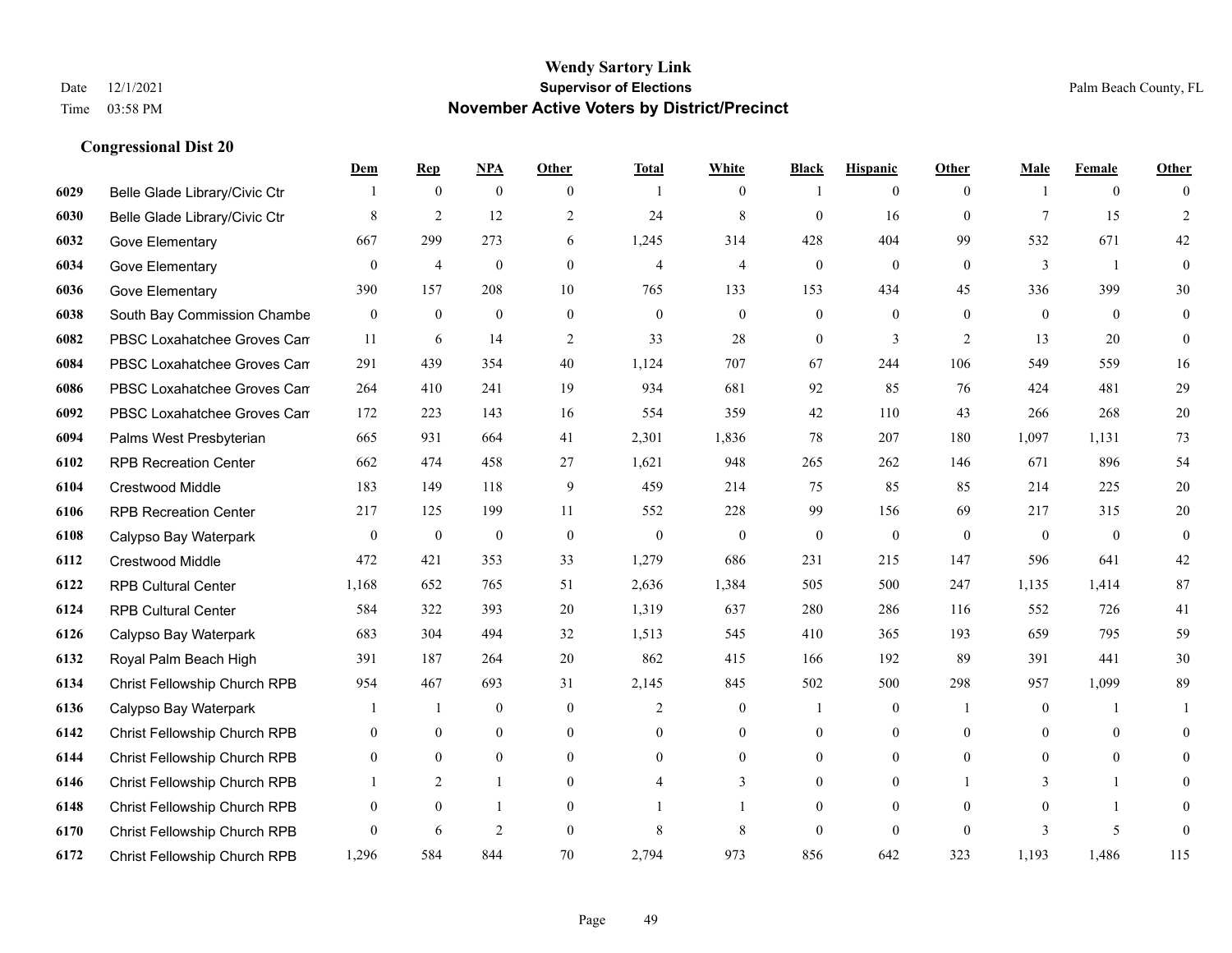**Congressional Dist 20**

#### **Wendy Sartory Link** Date 12/1/2021 **Supervisor of Elections** Palm Beach County, FL Time 03:58 PM **November Active Voters by District/Precinct**

**Dem Rep NPA Other Total White Black Hispanic Other Male Female Other**

## Christ Fellowship Church RPB 27 50 36 2 115 89 7 8 11 54 58 3 Everglades Elementary 561 389 444 29 1,423 660 296 246 221 658 697 68 Everglades Elementary 18 48 17 2 85 64 4 14 3 40 43 2 Palm Beach Central High 267 242 185 9 703 377 143 61 122 314 362 27 J F Kennedy Middle 0 0 0 0 0 0 0 0 0 0 0 0 St John Lutheran Church 280 11 90 6 387 24 315 23 25 127 243 17 St John Lutheran Church 1,069 196 423 17 1,705 486 986 71 162 778 868 59 RB Prep Achievement Academy 0 0 0 0 0 0 0 0 0 0 0 0 RB Prep Achievement Academy 1 1 0 0 0 2 1 1 0 1 0 0 1 1 0 RB Prep Achievement Academy 0 0 0 0 0 0 0 0 0 0 0 0 RB Prep Achievement Academy 0 0 0 0 0 0 0 0 0 0 0 0 J F Kennedy Middle 888 182 363 27 1,460 292 802 153 213 647 765 48 Hurst Chapel AME Church 1,553 89 338 22 2,002 152 1,628 92 130 820 1,128 54 Hurst Chapel AME Church 267 36 111 4 418 62 257 42 57 153 248 17 Lindsey Davis Senior Comm Ctr 2,263 82 434 19 2,798 67 2,508 40 183 1,126 1,581 91 Wells Recreation Center 1,836 147 465 18 2,466 245 1,921 105 195 1,065 1,313 88 Riviera Beach Marina Event Ctr 199 311 170 23 703 563 49 44 47 355 328 20 Suncoast High 1,293 205 502 23 2,023 355 1,223 152 293 829 1,118 76 RB Prep Achievement Academy 0 0 0 6 0 0 6 0 0 0 0 6 4 1 1 RB Prep Achievement Academy 0 0 0 0 0 0 0 0 0 0 0 0 Mary McLeod Bethune Elementary 1,230 55 248 14 1,547 37 1,367 46 97 614 888 45 **7041 Mary McLeod Bethune Elementa** 389 27 131 7 554 45 427 27 55 211 319 24 Dan Calloway Complex 1,710 69 385 20 2,184 44 1,937 43 160 885 1,238 61 Wells Recreation Center 1,379 89 368 17 1,853 191 1,461 65 136 761 1,020 72 Riviera Beach Marina Event Ctr 36 31 16 5 88 73 7 2 6 49 38 1

 Crossroads Baptist Church 278 8 92 10 388 7 325 28 28 132 239 17 Crossroads Baptist Church 1 2 1 0 4 3 0 1 1 3 0 Crossroads Baptist Church 0 0 0 0 0 0 0 0 0 0 0 0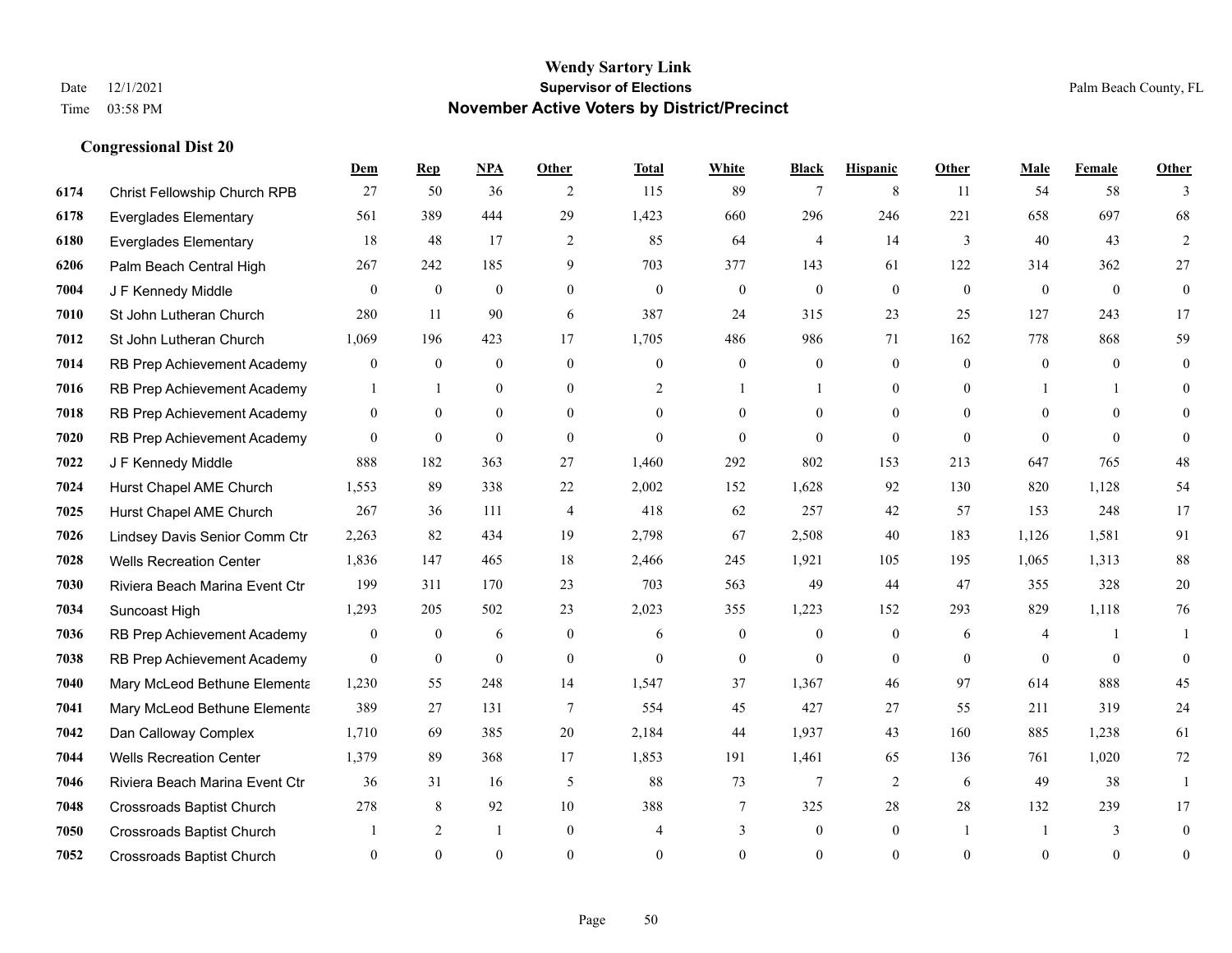|      |                                       | Dem              | <b>Rep</b>       | NPA              | <b>Other</b>   | <b>Total</b> | <b>White</b>     | <b>Black</b>     | <b>Hispanic</b>  | <b>Other</b>   | <b>Male</b>  | Female         | <b>Other</b>     |
|------|---------------------------------------|------------------|------------------|------------------|----------------|--------------|------------------|------------------|------------------|----------------|--------------|----------------|------------------|
| 7054 | <b>Crossroads Baptist Church</b>      | 984              | 70               | 288              | 14             | 1,356        | 110              | 1,037            | 72               | 137            | 580          | 719            | 57               |
| 7056 | <b>Crossroads Baptist Church</b>      | $\mathbf{0}$     | $\mathbf{0}$     | $\mathbf{0}$     | $\theta$       | $\mathbf{0}$ | $\mathbf{0}$     | $\mathbf{0}$     | $\mathbf{0}$     | $\theta$       | $\mathbf{0}$ | $\theta$       | $\mathbf{0}$     |
| 7058 | Palm Beach Lakes High                 | 1,426            | 363              | 607              | 45             | 2,441        | 809              | 1,102            | 307              | 223            | 986          | 1,357          | 98               |
| 7060 | Ephesus Junior Academy                | 1,171            | 63               | 233              | 16             | 1,483        | 104              | 1,220            | 51               | 108            | 601          | 835            | $47\,$           |
| 7062 | Mangonia Park Town Hall               | 709              | 40               | 182              | 10             | 941          | 81               | 756              | 40               | 64             | 375          | 538            | $28\,$           |
| 7064 | Grace Episcopal Church                | 1,304            | 159              | 433              | 33             | 1,929        | 337              | 1,262            | 130              | 200            | 828          | 1,018          | 83               |
| 7066 | Northboro Elementary                  | 1,050            | 193              | 437              | 28             | 1,708        | 461              | 905              | 170              | 172            | 771          | 866            | 71               |
| 7068 | <b>Pleasant City Community Center</b> | 938              | 241              | 478              | 34             | 1,691        | 782              | 590              | 174              | 145            | 824          | 792            | 75               |
| 7072 | <b>Egret Lake Elementary</b>          | 484              | 113              | 232              | 8              | 837          | 215              | 376              | 138              | 108            | 362          | 444            | 31               |
| 7074 | <b>Egret Lake Elementary</b>          | 200              | 39               | 92               | 11             | 342          | 55               | 201              | 39               | 47             | 148          | 186            | $\,8\,$          |
| 7076 | <b>Egret Lake Elementary</b>          | 3                | 2                | $\overline{1}$   | $\theta$       | 6            | $\overline{4}$   | $\mathbf{1}$     | $\mathbf{0}$     | $\overline{1}$ | 5            | $\overline{1}$ | $\mathbf{0}$     |
| 7090 | <b>Bear Lakes Middle</b>              | 1,316            | 483              | 820              | 55             | 2,674        | 1,063            | 921              | 380              | 310            | 1,157        | 1,398          | 119              |
| 7092 | Palm Beach Lakes High                 | 116              | 36               | 75               | 3              | 230          | 85               | 66               | 22               | 57             | 106          | 111            | 13               |
| 7094 | Salvation Army Activity Hall          | 606              | 79               | 282              | $10\,$         | 977          | 157              | 514              | 130              | 176            | 417          | 514            | $46\,$           |
| 7102 | First Christian Church                | 745              | 185              | 326              | 23             | 1,279        | 415              | 635              | 104              | 125            | 486          | 748            | 45               |
| 7104 | WPB City Fire Station #5              | 736              | 400              | 431              | 28             | 1,595        | 987              | 268              | 192              | 148            | 691          | 852            | 52               |
| 7106 | Roosevelt Elementary                  | 2,038            | 165              | 551              | 31             | 2,785        | 267              | 2,063            | 244              | 211            | 1,107        | 1,562          | 116              |
| 7112 | <b>Adult Education Center</b>         | 128              | 26               | 59               | 7              | 220          | 54               | 120              | 23               | 23             | 69           | 141            | 10               |
| 7114 | <b>Adult Education Center</b>         | $\overline{0}$   | $\mathbf{0}$     | $\mathbf{0}$     | $\overline{0}$ | $\mathbf{0}$ | $\overline{0}$   | $\mathbf{0}$     | $\mathbf{0}$     | $\mathbf{0}$   | $\mathbf{0}$ | $\overline{0}$ | $\mathbf{0}$     |
| 7116 | <b>Adult Education Center</b>         | $\mathbf{0}$     | $\mathbf{0}$     | $\mathbf{0}$     | $\overline{0}$ | $\mathbf{0}$ | $\boldsymbol{0}$ | $\boldsymbol{0}$ | $\mathbf{0}$     | $\mathbf{0}$   | $\mathbf{0}$ | $\mathbf{0}$   | $\boldsymbol{0}$ |
| 7118 | <b>Adult Education Center</b>         | 30               | 31               | 37               | 6              | 104          | 78               | 3                | 18               | 5              | 50           | 48             | 6                |
| 7120 | U M Church of Palm Beaches            | 278              | 112              | 178              | 10             | 578          | 207              | 209              | 107              | 55             | 249          | 297            | 32               |
| 7122 | U M Church of Palm Beaches            | $\boldsymbol{0}$ | $\boldsymbol{0}$ | $\boldsymbol{0}$ | $\overline{0}$ | $\theta$     | $\boldsymbol{0}$ | $\boldsymbol{0}$ | $\boldsymbol{0}$ | $\mathbf{0}$   | $\mathbf{0}$ | $\overline{0}$ | $\boldsymbol{0}$ |
| 7124 | First Christian Church                | 1,210            | 138              | 339              | 16             | 1,703        | 194              | 1,238            | 113              | 158            | 747          | 898            | 58               |
| 7126 | First Christian Church                | 1.505            | 499              | 765              | 83             | 2,852        | 1,103            | 1,052            | 404              | 293            | 1,180        | 1.561          | 111              |
| 7128 | <b>Westward Elementary</b>            | 1,938            | 124              | 469              | 25             | 2,556        | 160              | 2,088            | 117              | 191            | 1,021        | 1,449          | 86               |
| 7134 | <b>Adult Education Center</b>         | 805              | 172              | 391              | 22             | 1,390        | 299              | 664              | 285              | 142            | 612          | 713            | 65               |
| 7136 | <b>Haverhill Town Hall</b>            | 41               | 38               | 33               | $\overline{2}$ | 114          | 48               | 30               | 27               | 9              | 46           | 63             | 5                |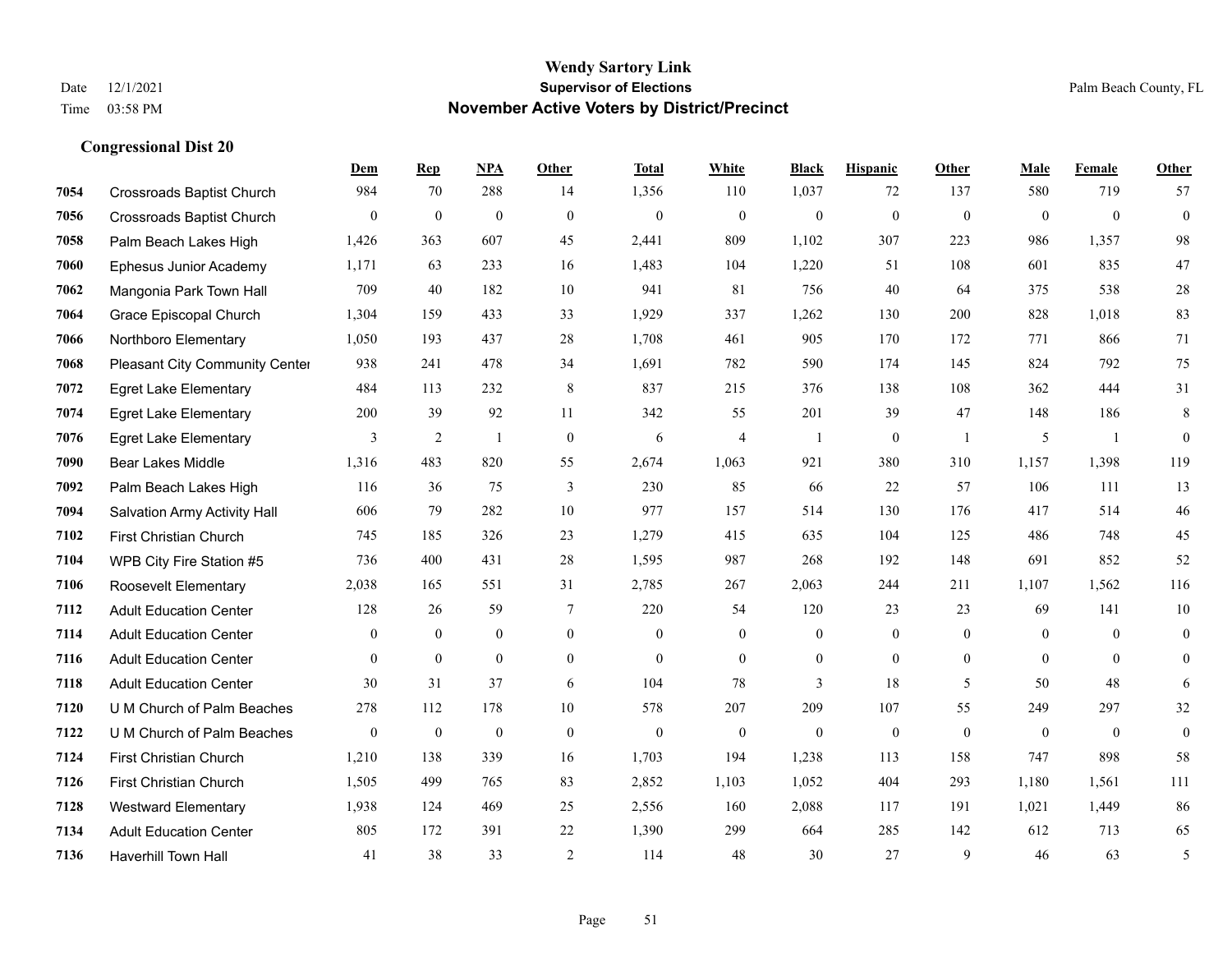|      |                                  | <u>Dem</u> | <b>Rep</b> | <b>NPA</b> | Other    | Total    | White    | <b>Black</b> | <b>Hispanic</b> | Other    | Male   | Female   | Other          |
|------|----------------------------------|------------|------------|------------|----------|----------|----------|--------------|-----------------|----------|--------|----------|----------------|
| 7138 | <b>Westgate Community Center</b> | 1,553      | 445        | 900        | 30       | 2,928    | 678      | 958          | 992             | 300      | 1,301  | 1,486    | 141            |
| 7140 | <b>Haverhill Town Hall</b>       | 167        | 74         | 100        |          | 346      | 106      | 123          | 77              | 40       | 161    | 163      | 22             |
| 7142 | Clayton Hutcheson Hall B         | 35         |            | 14         | $\theta$ | 56       | 16       | 27           | 8               |          | 25     | 31       | $\overline{0}$ |
| 7144 | Clayton Hutcheson Hall B         | 45         |            | 20         |          | 70       | 4        | 44           | 12              | 10       | 28     | 35       |                |
| 7146 | Clayton Hutcheson Hall B         | 237        | 15         | 98         |          | 353      | 26       | 223          | 79              | 25       | 128    | 209      | 16             |
| 7149 | Roosevelt Elementary             | 59         | 11         | 46         |          | 118      |          | 48           | 34              | 19       | 54     | 54       | 10             |
| 8001 | Federal Only                     | 0          | $\Omega$   | $\theta$   | $\Omega$ | $\Omega$ | $\theta$ | $\Omega$     | $\Omega$        | $\Omega$ |        | $\theta$ | $\overline{0}$ |
| 8002 | State Only                       | 129        | -99        | 113        |          | 343      | 264      | 13           | 13              | 53       | 151    | 179      | 13             |
|      | <b>Congressional Dist 20</b>     | 73,793     | 23.958     | 35,280     | 2,162    | 135,193  | 41,834   | 55,679       | 24,545          | 13,135   | 58,266 | 71,622   | 5,305          |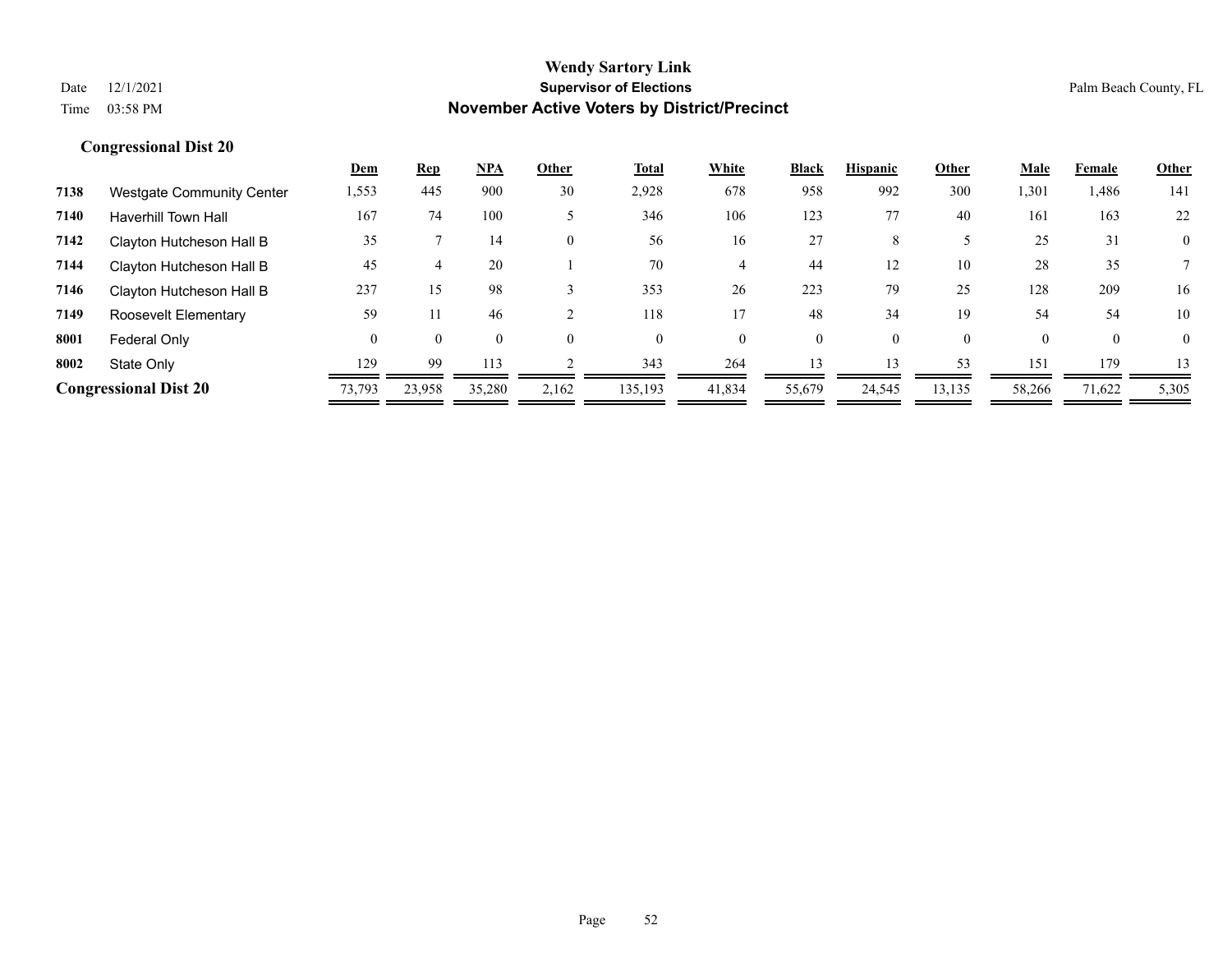|      |                                     | Dem              | <b>Rep</b>     | NPA            | <b>Other</b> | <b>Total</b>   | <b>White</b>   | <b>Black</b>     | <b>Hispanic</b>  | <b>Other</b>   | <b>Male</b>    | <b>Female</b>  | Other            |
|------|-------------------------------------|------------------|----------------|----------------|--------------|----------------|----------------|------------------|------------------|----------------|----------------|----------------|------------------|
| 1388 | Palm Beach Shores Town Hall         | 275              | 449            | 310            | 27           | 1,061          | 969            | 11               | 19               | 62             | 489            | 544            | 28               |
| 1389 | Palm Beach Shores Town Hall         | $\boldsymbol{0}$ | $\mathbf{0}$   | $\mathbf{0}$   | $\theta$     | $\mathbf{0}$   | $\mathbf{0}$   | $\mathbf{0}$     | $\mathbf{0}$     | $\mathbf{0}$   | $\mathbf{0}$   | $\theta$       | $\overline{0}$   |
| 1390 | St Edwards Church                   | 449              | 1,182          | 531            | 56           | 2,218          | 2,039          | 3                | 52               | 124            | 1,027          | 1,119          | 72               |
| 1392 | St Edwards Church                   | 348              | 615            | 418            | 47           | 1,428          | 1,289          | 6                | 29               | 104            | 626            | 768            | 34               |
| 1394 | Morton & Barbara Mandel Cente       | 244              | 613            | 290            | 37           | 1,184          | 1,078          | 6                | 24               | 76             | 532            | 620            | 32               |
| 2066 | <b>Howard Park Community Center</b> | 144              | 81             | 97             | 6            | 328            | 167            | 54               | 71               | 36             | 151            | 169            | 8                |
| 2068 | <b>Conniston Middle</b>             | 426              | 249            | 320            | 16           | 1,011          | 397            | 99               | 442              | 73             | 457            | 514            | $40\,$           |
| 2070 | <b>Belvedere Elementary</b>         | 560              | 380            | 387            | 24           | 1,351          | 1,065          | 28               | 150              | 108            | 636            | 666            | 49               |
| 2072 | <b>Belvedere Elementary</b>         | 608              | 351            | 486            | 28           | 1,473          | 545            | 152              | 624              | 152            | 631            | 753            | 89               |
| 2074 | <b>Belvedere Elementary</b>         | $\mathbf{0}$     | $\mathbf{0}$   | $\mathbf{0}$   | $\mathbf{0}$ | $\theta$       | $\mathbf{0}$   | $\overline{0}$   | $\overline{0}$   | $\theta$       | $\mathbf{0}$   | $\overline{0}$ | $\mathbf{0}$     |
| 2076 | <b>Belvedere Elementary</b>         | 143              | 125            | 123            | $\tau$       | 398            | 329            | 16               | 27               | 26             | 192            | 196            | 10               |
| 2078 | St Catherine Church                 | 438              | 552            | 370            | 31           | 1,391          | 1,156          | 38               | 91               | 106            | 622            | 717            | 52               |
| 2081 | <b>Everglades Elementary</b>        | 69               | 90             | 46             | $\mathbf{0}$ | 205            | 147            | 7                | 28               | 23             | 102            | 97             | 6                |
| 2083 | Pine Jog Environmental Center       | 7                | 21             | 17             | $\mathbf{0}$ | 45             | 30             | $\boldsymbol{0}$ | 13               | 2              | 21             | 23             | $\overline{1}$   |
| 2084 | <b>Community Christian Church</b>   | 287              | 119            | 163            | 16           | 585            | 171            | 211              | 135              | 68             | 262            | 308            | 15               |
| 2085 | <b>Community Christian Church</b>   | 2                | -1             | $\theta$       | $\mathbf{0}$ | $\overline{3}$ | 3              | $\overline{0}$   | $\overline{0}$   | $\theta$       | $\overline{1}$ | 2              | $\overline{0}$   |
| 2086 | <b>Community Christian Church</b>   | 1,220            | 553            | 934            | 53           | 2,760          | 857            | 600              | 920              | 383            | 1,204          | 1,446          | 110              |
| 2087 | <b>Community Christian Church</b>   |                  | 1              | $\mathbf{0}$   | $\mathbf{0}$ | $\overline{c}$ | $\overline{c}$ | $\overline{0}$   | $\overline{0}$   | $\overline{0}$ | 2              | $\theta$       | $\overline{0}$   |
| 2090 | Pine Jog Environmental Center       | $\mathbf{0}$     | $\overline{2}$ | $\mathbf{0}$   | $\mathbf{0}$ | $\overline{2}$ | 1              | $\overline{0}$   | $\overline{0}$   |                | $\mathbf{0}$   |                |                  |
| 2092 | Pine Jog Environmental Center       |                  | 2              | $\overline{1}$ | $\mathbf{1}$ | 5              | 5              | $\overline{0}$   | $\theta$         | $\theta$       | 3              | 2              | $\overline{0}$   |
| 2096 | 1st Church of the Nazarene          | 252              | 68             | 190            | 5            | 515            | 114            | 23               | 333              | 45             | 240            | 246            | 29               |
| 2110 | <b>Berkshire Elementary</b>         | 173              | 85             | 133            | 5            | 396            | 133            | 44               | 173              | 46             | 162            | 211            | 23               |
| 2112 | Palm Springs Middle                 | 7                | 6              | 7              | $\mathbf{0}$ | 20             | 15             | 3                | $\boldsymbol{0}$ | 2              | 9              | 11             | $\overline{0}$   |
| 2115 | The Ark Church                      | 75               | 48             | 60             | 5            | 188            | 86             | 12               | 69               | 21             | 84             | 93             | 11               |
| 2116 | The Ark Church                      | 801              | 553            | 714            | 35           | 2,103          | 911            | 149              | 874              | 169            | 894            | 1,129          | $80\,$           |
| 2117 | The Ark Church                      |                  | $\mathbf{0}$   |                | $\mathbf{0}$ | $\overline{2}$ | 1              | $\mathbf{1}$     | $\overline{0}$   | $\overline{0}$ | -1             | -1             | $\boldsymbol{0}$ |
| 2118 | Palm Springs Middle                 | $\mathbf{0}$     | $\theta$       | $\mathbf{0}$   | $\mathbf{0}$ | $\theta$       | $\mathbf{0}$   | $\overline{0}$   | $\overline{0}$   | $\mathbf{0}$   | $\theta$       | $\mathbf{0}$   | $\mathbf{0}$     |
| 2120 | Palm Springs Middle                 | 57               | 22             | 51             |              | 131            | 32             | 13               | 57               | 29             | 51             | 69             | 11               |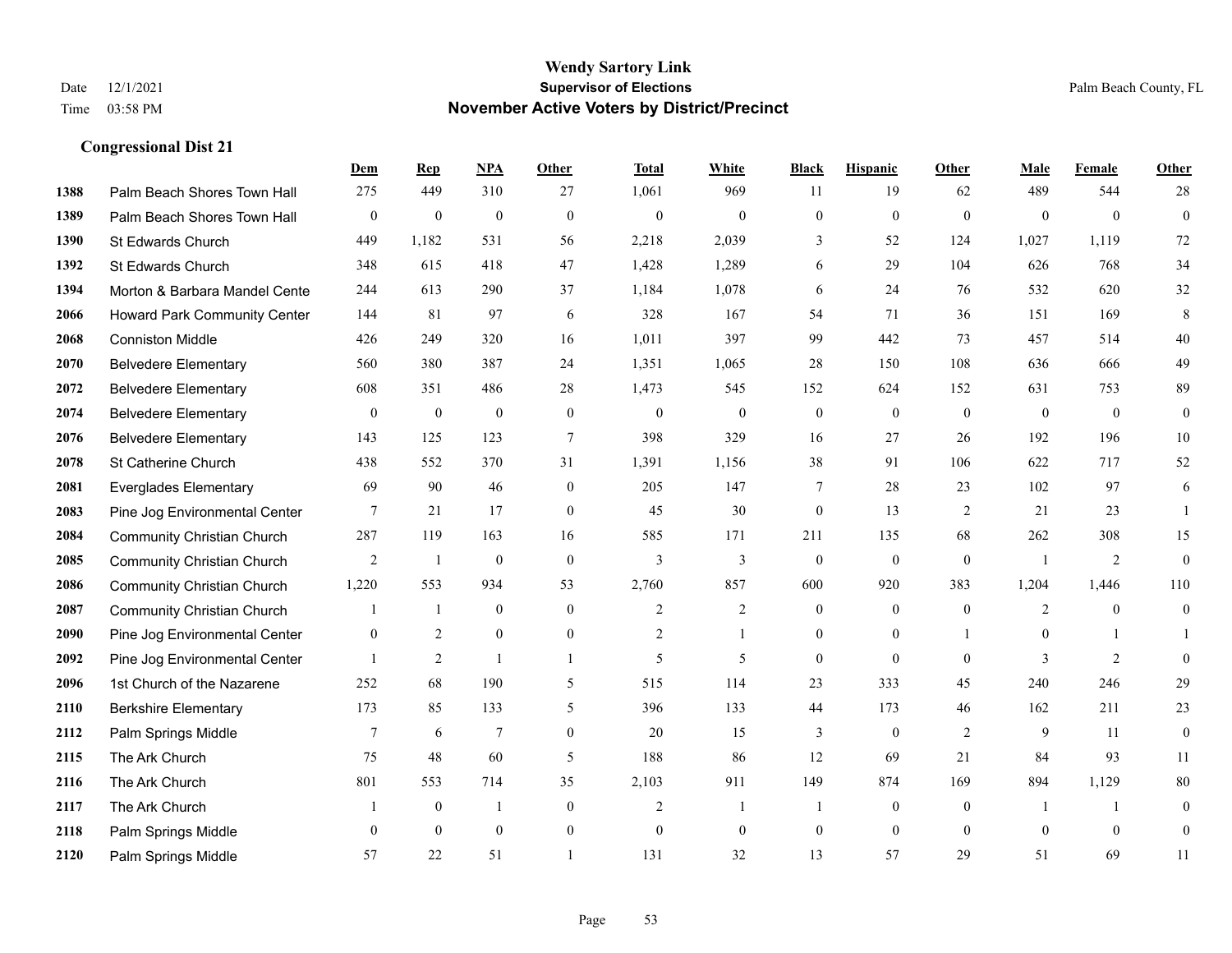**Congressional Dist 21**

#### **Wendy Sartory Link** Date 12/1/2021 **Supervisor of Elections** Palm Beach County, FL Time 03:58 PM **November Active Voters by District/Precinct**

|      |                                       | Dem            | <b>Rep</b>       | NPA              | Other          | <b>Total</b> | White            | <b>Black</b>     | <b>Hispanic</b>  | <b>Other</b>   | Male           | Female         | Other          |
|------|---------------------------------------|----------------|------------------|------------------|----------------|--------------|------------------|------------------|------------------|----------------|----------------|----------------|----------------|
| 2122 | Palm Springs Middle                   |                | $\mathbf{0}$     | $\mathbf{0}$     | $\theta$       | $\mathbf{1}$ | $\overline{0}$   | -1               | $\overline{0}$   | $\theta$       |                | $\overline{0}$ | $\theta$       |
| 2124 | Palm Springs Middle                   | 5              | 3                | $\,8\,$          | $\mathbf{0}$   | 16           | $\tau$           | 3                | 5                | $\overline{1}$ | $\tau$         | 9              | $\theta$       |
| 2125 | St Marys Orthodox Church              | 341            | 354              | 252              | 9              | 956          | 510              | 41               | 342              | 63             | 429            | 490            | 37             |
| 2126 | St Marys Orthodox Church              | 273            | 256              | 230              | 9              | 768          | 436              | 31               | 237              | 64             | 360            | 387            | 21             |
| 2127 | Lake Clarke Shores Town Hall          |                | $\boldsymbol{0}$ | 1                | $\overline{0}$ | 2            | $\overline{0}$   | $\mathbf{0}$     | $\overline{2}$   | $\theta$       | 2              | $\theta$       | $\overline{0}$ |
| 2128 | Palm Springs Middle                   | $\theta$       | $\boldsymbol{0}$ | $\boldsymbol{0}$ | $\theta$       | $\mathbf{0}$ | $\overline{0}$   | $\overline{0}$   | $\overline{0}$   | $\Omega$       | $\mathbf{0}$   | $\theta$       | $\overline{0}$ |
| 2136 | Palmwood Lodge #303                   | 660            | 450              | 572              | 43             | 1,725        | 745              | 82               | 734              | 164            | 781            | 862            | 82             |
| 2138 | Palmwood Lodge #303                   | 339            | 156              | 269              | 19             | 783          | 319              | 77               | 297              | 90             | 361            | 387            | 35             |
| 2140 | South Olive Community Center          | 569            | 430              | 385              | 34             | 1,418        | 1,080            | 31               | 197              | 110            | 669            | 702            | $47\,$         |
| 2142 | Lakeside Presbyterian Church          | 291            | 358              | 192              | 22             | 863          | 746              | 3                | 56               | 58             | 398            | 438            | $27\,$         |
| 2144 | Lakeside Presbyterian Church          | 352            | 411              | 268              | 34             | 1,065        | 880              | 20               | 81               | 84             | 485            | 546            | 34             |
| 2146 | Village Walk HOA Clubhouse            | 545            | 530              | 433              | 45             | 1,553        | 1,206            | 59               | 138              | 150            | 646            | 855            | 52             |
| 2148 | <b>Liberty Park Elementary</b>        | $\overline{0}$ | $\mathbf{0}$     | $\mathbf{0}$     | $\mathbf{0}$   | $\mathbf{0}$ | $\mathbf{0}$     | $\mathbf{0}$     | $\mathbf{0}$     | $\theta$       | $\overline{0}$ | $\theta$       | $\bf{0}$       |
| 2150 | <b>River Bridge Activities Center</b> | 1,083          | 538              | 691              | 55             | 2,367        | 1,146            | 487              | 492              | 242            | 985            | 1,299          | 83             |
| 2152 | Pine Ridge North II                   | 1,112          | 508              | 806              | 51             | 2,477        | 1,013            | 386              | 817              | 261            | 991            | 1,385          | 101            |
| 2156 | Cresthaven Emory Aud                  | 635            | 406              | 303              | 15             | 1,359        | 746              | 99               | 421              | 93             | 500            | 810            | 49             |
| 2160 | Cresthaven Barkley Aud                | 509            | 353              | 284              | 19             | 1,165        | 585              | 85               | 392              | 103            | 493            | 620            | 52             |
| 2162 | Cresthaven Ashley Aud                 | 335            | 218              | 230              | 14             | 797          | 396              | 39               | 297              | 65             | 314            | 449            | 34             |
| 2164 | <b>Covered Bridge Clubhouse</b>       | 1,116          | 734              | 664              | 40             | 2,554        | 1,760            | 139              | 484              | 171            | 987            | 1,487          | $80\,$         |
| 2166 | Poinciana Clubhouse                   | 909            | 522              | 503              | 37             | 1,971        | 1,301            | 97               | 414              | 159            | 778            | 1,127          | 66             |
| 2168 | First Baptist Church GA               | $\mathbf{0}$   | $\boldsymbol{0}$ | $\mathbf{0}$     | $\mathbf{0}$   | $\mathbf{0}$ | $\boldsymbol{0}$ | $\boldsymbol{0}$ | $\boldsymbol{0}$ | $\mathbf{0}$   | $\overline{0}$ | $\overline{0}$ | $\mathbf{0}$   |
| 2170 | <b>Liberty Park Elementary</b>        | 1,137          | 546              | 669              | 57             | 2,409        | 1,047            | 458              | 647              | 257            | 959            | 1,338          | 112            |
| 2172 | First Baptist Church GA               | 17             | 3                | 10               | $\mathbf{0}$   | 30           | 14               | 3                | 9                | $\overline{4}$ | 11             | 18             | $\overline{1}$ |
| 2174 | First Baptist Church GA               | 453            | 188              | 277              | 12             | 930          | 406              | 191              | 207              | 126            | 415            | 474            | 41             |
| 2182 | <b>Greenacres Community Center</b>    | 640            | 291              | 531              | 30             | 1,492        | 523              | 143              | 680              | 146            | 602            | 803            | 87             |
| 2184 | American Polish Club                  | 1,097          | 387              | 805              | 39             | 2,328        | 692              | 349              | 1,029            | 258            | 967            | 1,224          | 137            |
| 2186 | American Polish Club                  | 318            | 136              | 241              | $\tau$         | 702          | 212              | 108              | 315              | 67             | 309            | 363            | $30\,$         |
| 2188 | St Lukes United Methodist Chr         | 463            | 513              | 426              | 36             | 1.438        | 1.140            | 35               | 187              | 76             | 680            | 719            | 39             |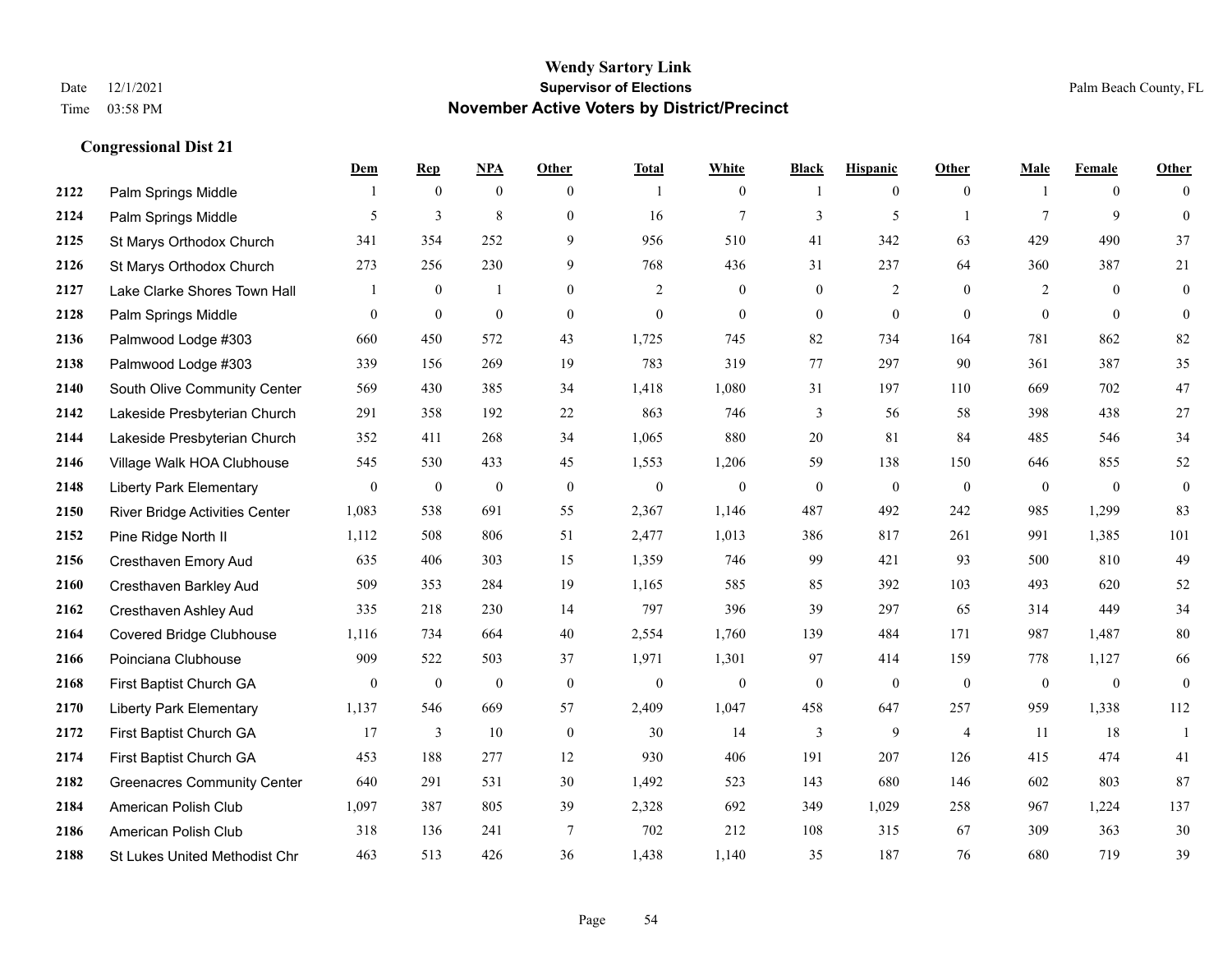**Dem Rep NPA Other Total White Black Hispanic Other Male Female Other**

| 2190 | Lucerne Pointe Clubhouse       | 1,020        | 532              | 644              | 49               | 2,245            | 1,417          | 224              | 429              | 175              | 920            | 1,249          | 76               |
|------|--------------------------------|--------------|------------------|------------------|------------------|------------------|----------------|------------------|------------------|------------------|----------------|----------------|------------------|
| 2192 | Fountains Of Palm Beach        | 925          | 456              | 591              | 56               | 2,028            | 1,365          | 151              | 346              | 166              | 862            | 1,101          | 65               |
| 2194 | LC Swain Middle                | 1,092        | 359              | 722              | 39               | 2,212            | 755            | 462              | 768              | 227              | 926            | 1,179          | 107              |
| 2196 | Pine Ridge South IV Clubhouse  | 887          | 489              | 505              | 43               | 1,924            | 1,146          | 263              | 401              | 114              | 750            | 1,100          | 74               |
| 2198 | American Finnish Club          | 14           | 9                | 8                | $\mathbf{0}$     | 31               | 17             | 3                | 1                | 10               | 12             | 16             | 3                |
| 2202 | LC Swain Middle                | $\mathbf{0}$ | $\,$ 8 $\,$      | $\mathbf{1}$     | $\mathbf{0}$     | 9                | 6              | $\mathbf{0}$     | 3                | $\boldsymbol{0}$ | $\overline{4}$ | 5              | $\overline{0}$   |
| 2204 | Heritage Elementary            | 548          | 217              | 480              | 30               | 1,275            | 410            | 134              | 617              | 114              | 553            | 650            | 72               |
| 2206 | <b>Heritage Elementary</b>     | 456          | 193              | 333              | 16               | 998              | 319            | 215              | 337              | 127              | 434            | 514            | 50               |
| 2208 | American Finnish Club          | 6            | 7                | $\overline{1}$   | -1               | 15               | 14             | $\boldsymbol{0}$ | $\boldsymbol{0}$ | -1               | 6              | 8              |                  |
| 2210 | American Polish Club           | 231          | 93               | 136              | 5                | 465              | 166            | 114              | 137              | 48               | 189            | 257            | 19               |
| 2212 | American Polish Club           | $\mathbf{0}$ | $\boldsymbol{0}$ | $\boldsymbol{0}$ | $\boldsymbol{0}$ | $\boldsymbol{0}$ | $\mathbf{0}$   | $\mathbf{0}$     | $\mathbf{0}$     | $\mathbf{0}$     | $\mathbf{0}$   | $\mathbf{0}$   | $\theta$         |
| 2214 | Indian Pines Elementary        | 1,187        | 256              | 583              | 37               | 2,063            | 466            | 919              | 444              | 234              | 926            | 1,037          | $100\,$          |
| 2216 | Indian Pines Elementary        | 1,784        | 297              | 845              | 42               | 2,968            | 521            | 1,491            | 586              | 370              | 1,336          | 1,486          | 146              |
| 2218 | <b>Tradewinds Middle</b>       | 1,268        | 314              | 655              | 39               | 2,276            | 566            | 900              | 361              | 449              | 1,001          | 1,150          | 125              |
| 3002 | Palm Springs Middle            | 822          | 334              | 559              | 47               | 1,762            | 525            | 322              | 750              | 165              | 719            | 969            | 74               |
| 3004 | Community Of Hope              | 65           | 38               | 63               | 2                | 168              | 62             | 10               | 70               | 26               | 82             | 75             | 11               |
| 3006 | Faith Presbyterian             | 976          | 617              | 685              | 34               | 2,312            | 945            | 271              | 895              | 201              | 953            | 1,258          | 101              |
| 3008 | Palm Springs Middle            | $\mathbf{0}$ | $\mathbf{0}$     | $\mathbf{0}$     | $\mathbf{0}$     | $\mathbf{0}$     | $\mathbf{0}$   | $\mathbf{0}$     | $\mathbf{0}$     | $\mathbf{0}$     | $\mathbf{0}$   | $\overline{0}$ | $\mathbf{0}$     |
| 3010 | Faith Presbyterian             | 369          | 211              | 296              | 24               | 900              | 354            | 116              | 352              | 78               | 415            | 451            | 34               |
| 3012 | <b>Emmanuel Baptist Church</b> | 630          | 573              | 419              | 20               | 1,642            | 989            | 44               | 519              | 90               | 692            | 887            | 63               |
| 3014 | Lake Clarke Shores Town Hall   | 1,005        | 1,072            | 647              | 45               | 2,769            | 2,027          | 83               | 489              | 170              | 1,261          | 1,421          | 87               |
| 3016 | Community Of Hope              | 45           | 37               | 54               | 2                | 138              | 36             | 9                | 77               | 16               | 52             | 76             | $10\,$           |
| 3018 | Palm Springs Middle            | 11           | 11               | 9                | $\mathfrak{Z}$   | 34               | 13             | $\boldsymbol{0}$ | 17               | $\overline{4}$   | 14             | 19             |                  |
| 3020 | Palm Springs Village Hall      | 966          | 622              | 798              | 37               | 2,423            | 974            | 175              | 1,074            | 200              | 1,062          | 1,249          | 112              |
| 3022 | Oasis De Amor Baptist Church   | 504          | 224              | 400              | 18               | 1,146            | 369            | 137              | 497              | 143              | 540            | 540            | 66               |
| 3024 | Palm Springs Library           | 715          | 407              | 579              | 23               | 1,724            | 644            | 198              | 695              | 187              | 761            | 860            | 103              |
| 3026 | Palm Springs Village Hall      | $\Omega$     | $\mathbf{0}$     | $\overline{0}$   | $\mathbf{0}$     | $\mathbf{0}$     | $\overline{0}$ | $\mathbf{0}$     | $\mathbf{0}$     | $\mathbf{0}$     | $\overline{0}$ | $\overline{0}$ | $\mathbf{0}$     |
| 3028 | Palm Springs Village Hall      | 2            | -1               | $\overline{0}$   | $\boldsymbol{0}$ | 3                | $\mathbf{0}$   | $\overline{0}$   | 3                | $\boldsymbol{0}$ | $\mathbf{1}$   | $\overline{2}$ | $\boldsymbol{0}$ |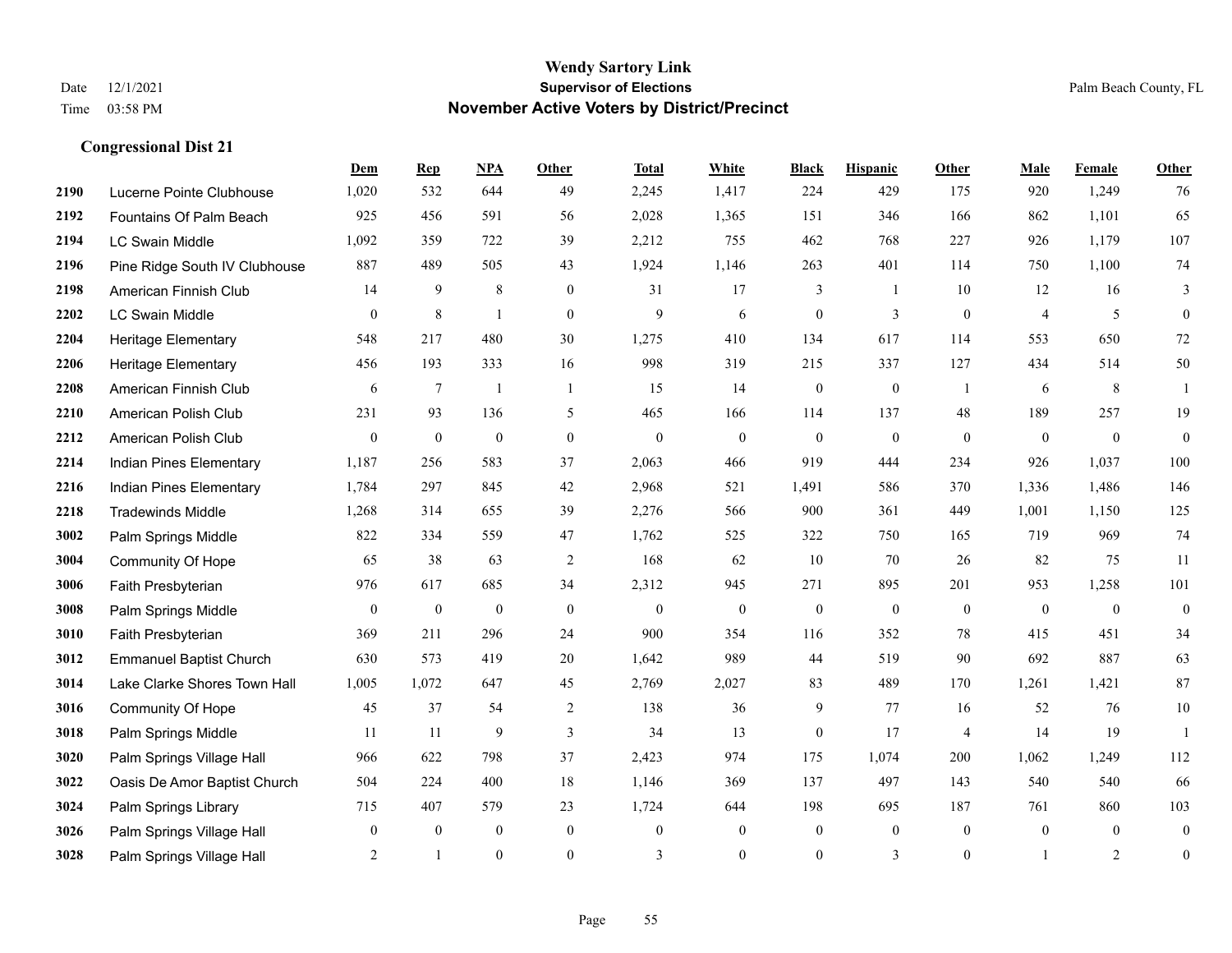|      |                                  | Dem              | <b>Rep</b>       | NPA              | <b>Other</b>   | <b>Total</b>     | <b>White</b>     | <b>Black</b>     | <b>Hispanic</b>  | <b>Other</b>     | <b>Male</b>  | <b>Female</b>   | <b>Other</b>     |
|------|----------------------------------|------------------|------------------|------------------|----------------|------------------|------------------|------------------|------------------|------------------|--------------|-----------------|------------------|
| 3030 | Palm Springs Village Hall        | $\mathbf{0}$     | $\boldsymbol{0}$ | $\boldsymbol{0}$ | $\mathbf{0}$   | $\mathbf{0}$     | $\overline{0}$   | $\boldsymbol{0}$ | $\boldsymbol{0}$ | $\overline{0}$   | $\mathbf{0}$ | $\overline{0}$  | $\theta$         |
| 3032 | Special Olympics of PBC          | 682              | 316              | 534              | 35             | 1,567            | 566              | 266              | 601              | 134              | 729          | 758             | 80               |
| 3034 | <b>Sunlight Community Church</b> | 157              | 104              | 78               | 6              | 345              | 182              | 41               | 101              | 21               | 155          | 180             | 10               |
| 3036 | <b>Sunlight Community Church</b> | 387              | 211              | 289              | 15             | 902              | 374              | 177              | 261              | 90               | 402          | 470             | 30               |
| 3038 | <b>Sunlight Community Church</b> | 719              | 299              | 544              | 30             | 1,592            | 662              | 246              | 516              | 168              | 745          | 767             | 80               |
| 3040 | 1st Congregational Church        | 695              | 308              | 408              | 42             | 1,453            | 1,072            | 70               | 189              | 122              | 716          | 683             | 54               |
| 3042 | 1st Congregational Church        | 715              | 448              | 395              | 47             | 1,605            | 1,347            | 24               | 134              | 100              | 731          | 820             | 54               |
| 3044 | Holy Redeemer Church             | 219              | 69               | 191              | $\tau$         | 486              | 135              | 103              | 207              | 41               | 211          | 260             | 15               |
| 3048 | Holy Redeemer Church             | 587              | 216              | 461              | 25             | 1,289            | 388              | 255              | 519              | 127              | 571          | 658             | 60               |
| 3050 | Holy Redeemer Church             | 7                | $\tau$           | $\overline{2}$   | $\mathbf{0}$   | 16               | 9                | 6                | 1                | $\overline{0}$   | 9            | $7\phantom{.0}$ | $\boldsymbol{0}$ |
| 3052 | Our Savior Lutheran Church       | 402              | 113              | 245              | 13             | 773              | 214              | 215              | 271              | 73               | 365          | 370             | 38               |
| 3058 | Our Savior Lutheran Church       | $\overline{0}$   | $\boldsymbol{0}$ | $\overline{2}$   | $\overline{0}$ | $\sqrt{2}$       | $\mathbf{1}$     | $\overline{1}$   | $\mathbf{0}$     | $\mathbf{0}$     | $\mathbf{1}$ | -1              | $\mathbf{0}$     |
| 3060 | Our Savior Lutheran Church       | 250              | 55               | 155              | 6              | 466              | 106              | 166              | 158              | 36               | 180          | 266             | $20\,$           |
| 3062 | Our Savior Lutheran Church       | 1,034            | 324              | 581              | 51             | 1,990            | 803              | 427              | 575              | 185              | 925          | 971             | 94               |
| 3064 | 1st Congregational Church        | 473              | 225              | 361              | 30             | 1,089            | 767              | 94               | 150              | 78               | 511          | 536             | $42\,$           |
| 3066 | Our Savior Lutheran Church       | 368              | 135              | 275              | 20             | 798              | 551              | 74               | 94               | 79               | 391          | 375             | 32               |
| 3068 | St Andrews Episcopal             | 544              | 287              | 391              | 45             | 1,267            | 1,018            | 52               | 111              | 86               | 616          | 610             | 41               |
| 3070 | Mid County Senior Center         | 718              | 265              | 569              | 34             | 1,586            | 515              | 371              | 498              | 202              | 725          | 785             | 76               |
| 3071 | Holy Redeemer Church             | $\boldsymbol{0}$ | $\boldsymbol{0}$ | $\boldsymbol{0}$ | $\mathbf{0}$   | $\boldsymbol{0}$ | $\boldsymbol{0}$ | $\boldsymbol{0}$ | $\boldsymbol{0}$ | $\mathbf{0}$     | $\mathbf{0}$ | $\mathbf{0}$    | $\boldsymbol{0}$ |
| 3072 | Holy Redeemer Church             | 137              | 23               | 88               | 8              | 256              | 69               | 100              | 51               | 36               | 99           | 145             | 12               |
| 3074 | <b>Coastal Chapel</b>            | 471              | 352              | 335              | 27             | 1,185            | 738              | 103              | 253              | 91               | 556          | 588             | 41               |
| 3075 | Lantana Recreation Center        | 14               | $\,$ 8 $\,$      | $\tau$           | $\sqrt{2}$     | 31               | 31               | $\boldsymbol{0}$ | $\boldsymbol{0}$ | $\boldsymbol{0}$ | 10           | 21              | $\boldsymbol{0}$ |
| 3076 | Our Savior Lutheran Church       | 49               | 39               | 48               | 3              | 139              | 97               | 15               | 19               | 8                | 75           | 59              | 5                |
| 3078 | Lakeside UM Church               | 647              | 386              | 432              | 40             | 1,505            | 936              | 167              | 271              | 131              | 667          | 795             | 43               |
| 3080 | American Finnish Club            | 843              | 225              | 569              | 41             | 1,678            | 396              | 519              | 573              | 190              | 729          | 849             | $100\,$          |
| 3082 | <b>Atlantis City Hall</b>        | 486              | 883              | 445              | 44             | 1,858            | 1,605            | 39               | 90               | 124              | 853          | 961             | 44               |
| 3084 | Lakes of Sherbrooke              | 698              | 644              | 583              | 54             | 1,979            | 1,339            | 191              | 284              | 165              | 857          | 1,046           | 76               |
| 3086 | <b>Woodlands Middle</b>          | 786              | 605              | 693              | 48             | 2,132            | 1,457            | 138              | 353              | 184              | 992          | 1,066           | 74               |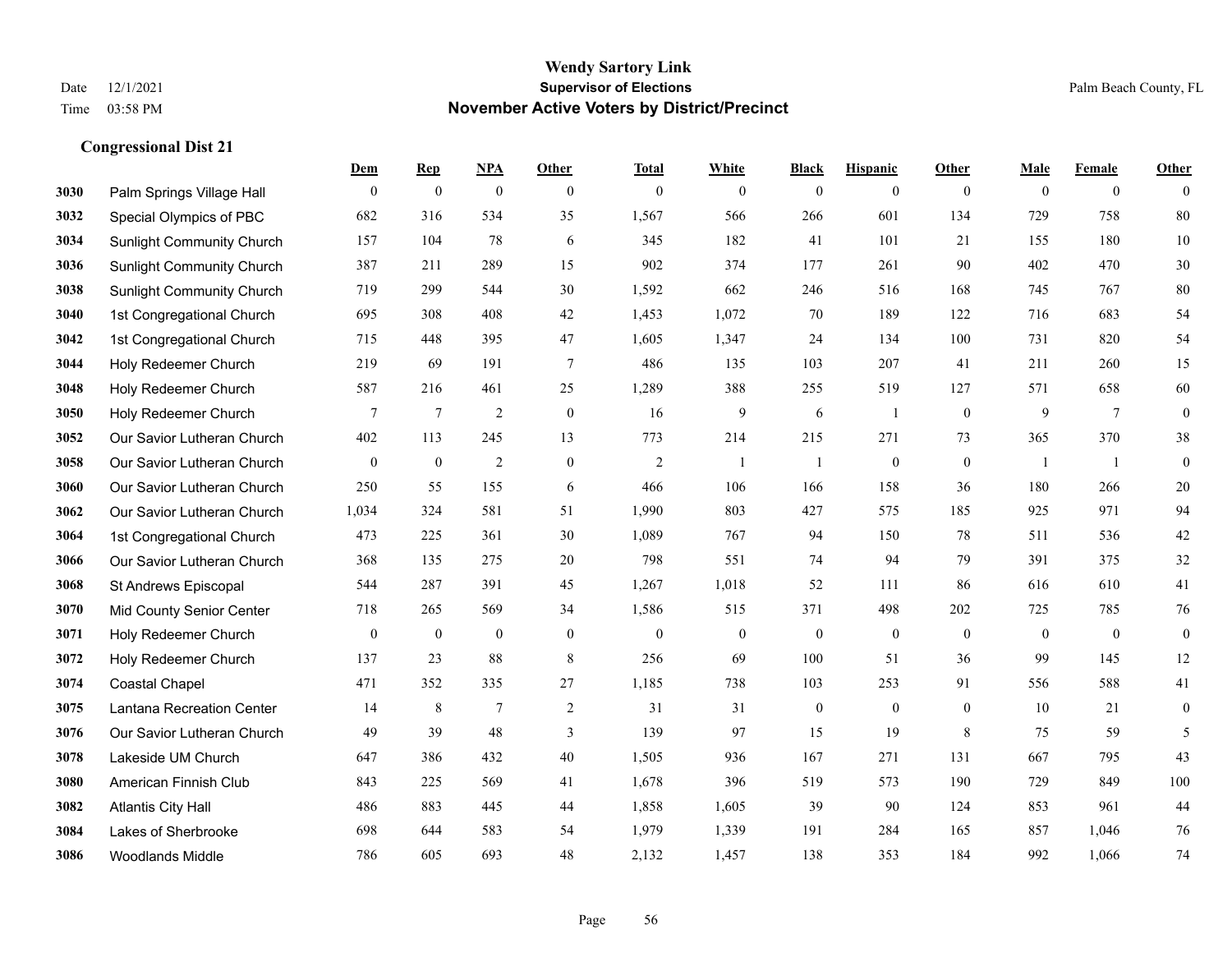|      |                                  | Dem   | <b>Rep</b> | NPA | <b>Other</b> | <b>Total</b> | <b>White</b> | <b>Black</b> | <b>Hispanic</b> | <b>Other</b> | <b>Male</b> | Female | <b>Other</b> |
|------|----------------------------------|-------|------------|-----|--------------|--------------|--------------|--------------|-----------------|--------------|-------------|--------|--------------|
| 3088 | <b>Tradewinds Middle</b>         | 183   | 52         | 122 | 8            | 365          | 97           | 128          | 80              | 60           | 166         | 189    | 10           |
| 3090 | <b>Woodlands Middle</b>          | 1,450 | 816        | 653 | 55           | 2,974        | 2,397        | 181          | 117             | 279          | 1,353       | 1.535  | 86           |
| 3092 | Lacuna HOA Clubhouse             | 1,202 | 758        | 766 | 70           | 2,796        | 1,947        | 272          | 313             | 264          | 1,282       | 1,426  | $88\,$       |
| 3094 | <b>Coral Reef Elementary</b>     | 323   | 241        | 276 | 28           | 868          | 510          | 73           | 199             | 86           | 406         | 435    | $27\,$       |
| 3096 | <b>Coral Reef Elementary</b>     | 822   | 582        | 645 | 58           | 2,107        | 1,350        | 258          | 268             | 231          | 972         | 1,056  | 79           |
| 3098 | <b>Manatee Elementary</b>        | 679   | 588        | 536 | 48           | 1,851        | 1,260        | 177          | 222             | 192          | 848         | 942    | 61           |
| 3100 | Journeys End                     | 430   | 338        | 370 | 20           | 1,158        | 776          | 95           | 136             | 151          | 546         | 582    | 30           |
| 3102 | <b>Diamond View Elementary</b>   | 1,207 | 446        | 800 | 50           | 2,503        | 1,034        | 639          | 532             | 298          | 1,102       | 1,291  | 110          |
| 3104 | American German Club             | 409   | 352        | 374 | 33           | 1,168        | 809          | 91           | 139             | 129          | 541         | 583    | 44           |
| 3106 | American German Club             | 299   | 106        | 205 | 17           | 627          | 222          | 177          | 96              | 132          | 276         | 323    | $28\,$       |
| 3108 | Santaluces High                  | 1,258 | 540        | 894 | 64           | 2,756        | 1,113        | 704          | 548             | 391          | 1,224       | 1,442  | $90\,$       |
| 3110 | Lantana Road Branch Library      | 818   | 336        | 489 | 47           | 1,690        | 798          | 452          | 282             | 158          | 734         | 879    | 77           |
| 3112 | <b>Starlight Cove Elementary</b> | 846   | 299        | 612 | 38           | 1,795        | 704          | 309          | 637             | 145          | 777         | 928    | 90           |
| 3114 | Santaluces High                  | 379   | 254        | 295 | 11           | 939          | 551          | 121          | 185             | 82           | 457         | 453    | 29           |
| 3116 | <b>Advent Lantana</b>            | 1,054 | 521        | 734 | 53           | 2,362        | 1,455        | 361          | 360             | 186          | 979         | 1.300  | 83           |
| 3118 | <b>Advent Lantana</b>            | 204   | 227        | 172 | 16           | 619          | 505          | 22           | 48              | 44           | 303         | 303    | 13           |
| 3120 | Valencia Shores Social Club      | 1,221 | 595        | 580 | 49           | 2,445        | 2,160        | 68           | 81              | 136          | 1,124       | 1,266  | 55           |
| 3122 | Boynton Beach Community Chur     | 906   | 407        | 348 | 33           | 1,694        | 1,516        | 36           | 52              | 90           | 697         | 960    | 37           |
| 3124 | West Boynton Park and Rec        | 787   | 588        | 652 | 44           | 2,071        | 1,311        | 224          | 288             | 248          | 935         | 1,062  | 74           |
| 3126 | Temple Shaarei Shalom            | 633   | 500        | 464 | 28           | 1,625        | 1,114        | 153          | 199             | 159          | 755         | 822    | 48           |
| 3128 | West Boynton Park and Rec        | 944   | 605        | 729 | 45           | 2,323        | 1,444        | 285          | 337             | 257          | 1,062       | 1,179  | 82           |
| 3130 | Winston Trails Swim Center       | 1,109 | 911        | 860 | 64           | 2,944        | 2,084        | 205          | 376             | 279          | 1,376       | 1,456  | 112          |
| 3132 | Park Vista High                  | 852   | 652        | 699 | 48           | 2,251        | 1,426        | 228          | 358             | 239          | 1,013       | 1,159  | 79           |
| 3133 | Christa McAuliffe Middle         | 173   | 125        | 135 | 8            | 441          | 269          | 46           | 61              | 65           | 213         | 216    | 12           |
| 3134 | <b>Hidden Oaks Elementary</b>    | 1,063 | 319        | 595 | 33           | 2,010        | 576          | 792          | 366             | 276          | 857         | 1,067  | 86           |
| 3136 | Freedom Shores Elementary        | 879   | 407        | 588 | 32           | 1,906        | 831          | 545          | 274             | 256          | 841         | 989    | 76           |
| 3138 | <b>Citrus Cove Elementary</b>    | 861   | 495        | 567 | 34           | 1,957        | 1,135        | 319          | 289             | 214          | 859         | 1,016  | 82           |
| 3140 | Boynton Lakes North Clubhouse    | 419   | 189        | 281 | 15           | 904          | 426          | 222          | 126             | 130          | 405         | 467    | 32           |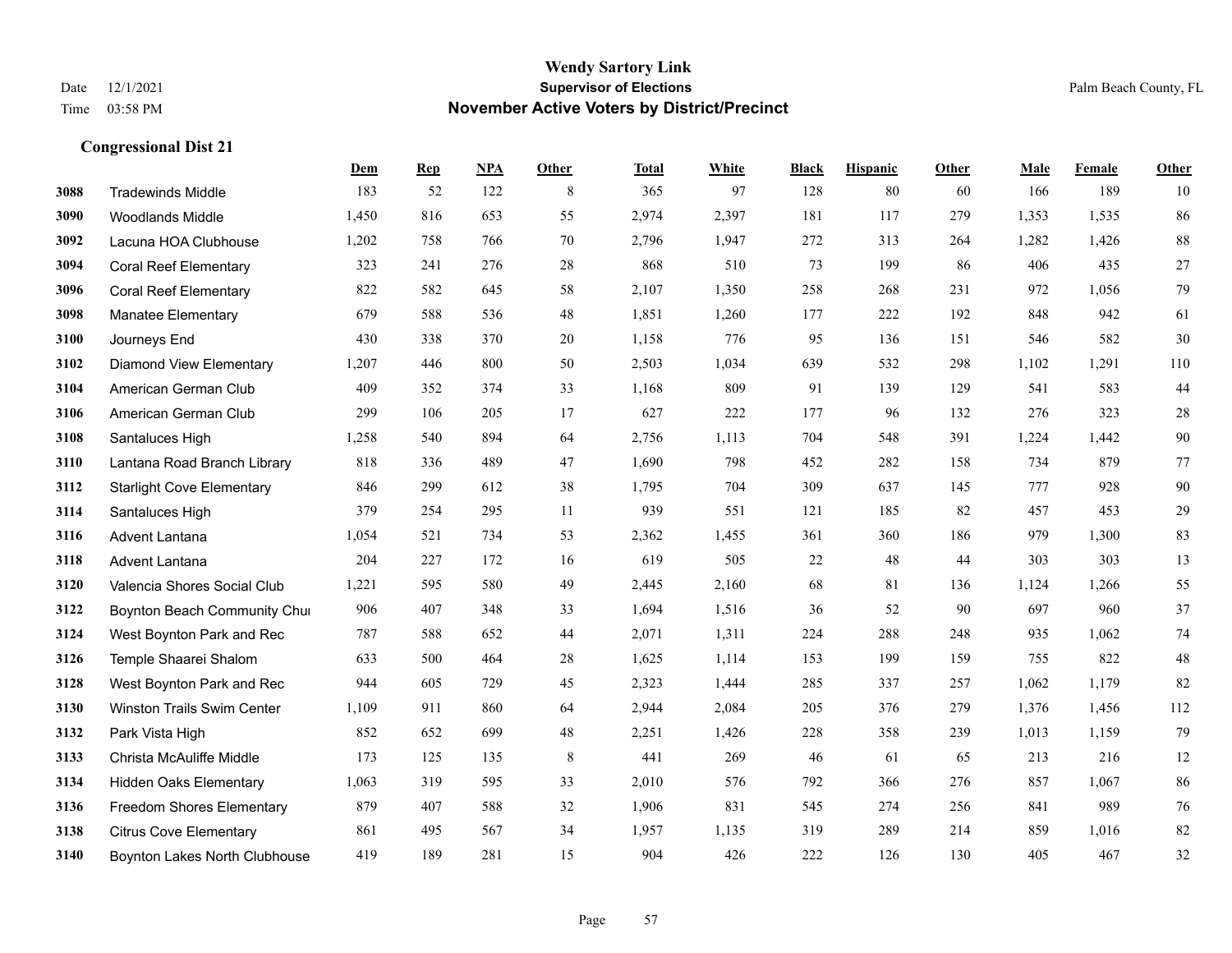|      |                                  | Dem          | <b>Rep</b>       | NPA              | <b>Other</b>   | <b>Total</b>     | White            | <b>Black</b>     | <b>Hispanic</b>  | <b>Other</b> | <b>Male</b>      | Female           | <b>Other</b>     |
|------|----------------------------------|--------------|------------------|------------------|----------------|------------------|------------------|------------------|------------------|--------------|------------------|------------------|------------------|
| 3142 | Boynton Lakes North Clubhouse    | 372          | 166              | 225              | 19             | 782              | 436              | 137              | 138              | 71           | 314              | 438              | 30               |
| 3144 | Freedom Shores Elementary        | 10           | $\,8\,$          | $10\,$           | $\mathbf{0}$   | 28               | 22               | $\boldsymbol{0}$ | 3                | $\mathbf{3}$ | 11               | 14               | 3                |
| 3146 | <b>Freedom Shores Elementary</b> | 341          | 133              | 169              | 18             | 661              | 450              | 77               | 71               | 63           | 261              | 379              | 21               |
| 3148 | Imagine Schools - Chancellor     | 61           | 54               | 54               | 5              | 174              | 117              | 12               | 27               | 18           | 87               | 82               | 5                |
| 3150 | Christa McAuliffe Middle         | 553          | 256              | 237              | 23             | 1,069            | 970              | 20               | 31               | 48           | 436              | 601              | $32\,$           |
| 3152 | Park Vista High                  | 658          | 410              | 391              | 33             | 1,492            | 1,281            | 54               | 64               | 93           | 658              | 785              | 49               |
| 3154 | Ponte Vecchio Clubhouse          | 801          | 318              | 280              | 23             | 1,422            | 1,271            | $20\,$           | 40               | 91           | 641              | 742              | 39               |
| 3156 | Aberdeen East Clubhouse          | 997          | 488              | 553              | 41             | 2,079            | 1,570            | 141              | 187              | 181          | 862              | 1,157            | 60               |
| 3158 | <b>Crystal Lakes Elementary</b>  | 994          | 760              | 800              | 59             | 2,613            | 1,829            | 195              | 295              | 294          | 1,181            | 1,322            | 110              |
| 3160 | Christa McAuliffe Middle         | 435          | 325              | 329              | 19             | 1,108            | 751              | 135              | 120              | 102          | 497              | 569              | $42\,$           |
| 3162 | <b>Hidden Oaks Elementary</b>    | 542          | 257              | 301              | 18             | 1,118            | 670              | 206              | 125              | 117          | 500              | 585              | 33               |
| 3164 | <b>Citrus Cove Elementary</b>    | 872          | 543              | 643              | 51             | 2,109            | 1,319            | 313              | 245              | 232          | 942              | 1,095            | $72\,$           |
| 3166 | Jamaica Bay Clubhouse            | 351          | 362              | 266              | 25             | 1,004            | 887              | 20               | 38               | 59           | 437              | 533              | 34               |
| 3168 | Boynton Beach Fire Station #3    | 908          | 464              | 669              | 33             | 2,074            | 1,178            | 375              | 298              | 223          | 876              | 1,128            | $70\,$           |
| 3170 | Boynton Beach High               | 1,112        | 613              | 883              | 73             | 2,681            | 1,575            | 312              | 540              | 254          | 1,175            | 1,403            | 103              |
| 3172 | Boynton Beach High               | 474          | 145              | 306              | 32             | 957              | 442              | 265              | 144              | 106          | 390              | 519              | $48\,$           |
| 3174 | Boynton Beach Fire Station #3    | 246          | 177              | 174              | 15             | 612              | 420              | 53               | 83               | 56           | 279              | 317              | 16               |
| 3176 | Boynton Beach High               | 212          | 123              | 148              | 8              | 491              | 260              | 88               | 82               | 61           | 212              | 258              | 21               |
| 3180 | Imagine Schools - Chancellor     | $\mathbf{0}$ | $\boldsymbol{0}$ | $\boldsymbol{0}$ | $\overline{0}$ | $\boldsymbol{0}$ | $\boldsymbol{0}$ | $\boldsymbol{0}$ | $\boldsymbol{0}$ | $\mathbf{0}$ | $\boldsymbol{0}$ | $\boldsymbol{0}$ | $\boldsymbol{0}$ |
| 3182 | Imagine Schools - Chancellor     | 98           | 50               | 80               | 4              | 232              | 116              | 46               | 38               | 32           | 110              | 111              | 11               |
| 3185 | Christ Fellowship Church BB      | 301          | 207              | 206              | 27             | 741              | 477              | 84               | 105              | 75           | 350              | 372              | 19               |
| 3186 | Christ Fellowship Church BB      | 188          | 121              | 143              | 12             | 464              | 331              | 42               | 59               | 32           | 208              | 236              | $20\,$           |
| 3187 | Christ Fellowship Church BB      | 686          | 407              | 591              | 59             | 1,743            | 990              | 272              | 292              | 189          | 812              | 877              | 54               |
| 3188 | Christ Fellowship Church BB      | 414          | 301              | 355              | 21             | 1,091            | 675              | 223              | 120              | 73           | 535              | 522              | 34               |
| 3190 | Imagine Schools - Chancellor     | 305          | 159              | 223              | 22             | 709              | 400              | 146              | 98               | 65           | 363              | 332              | 14               |
| 3192 | Leisureville #1 Clubhouse        | 552          | 398              | 374              | 45             | 1,369            | 1,033            | 115              | 128              | 93           | 553              | 769              | 47               |
| 3194 | Boynton Beach Fire Station #2    | 750          | 172              | 378              | 19             | 1,319            | 467              | 543              | 169              | 140          | 583              | 684              | 52               |
| 3196 | Leisureville #3 Clubhouse        | 622          | 552              | 428              | 52             | 1,654            | 1,378            | 84               | 103              | 89           | 706              | 894              | 54               |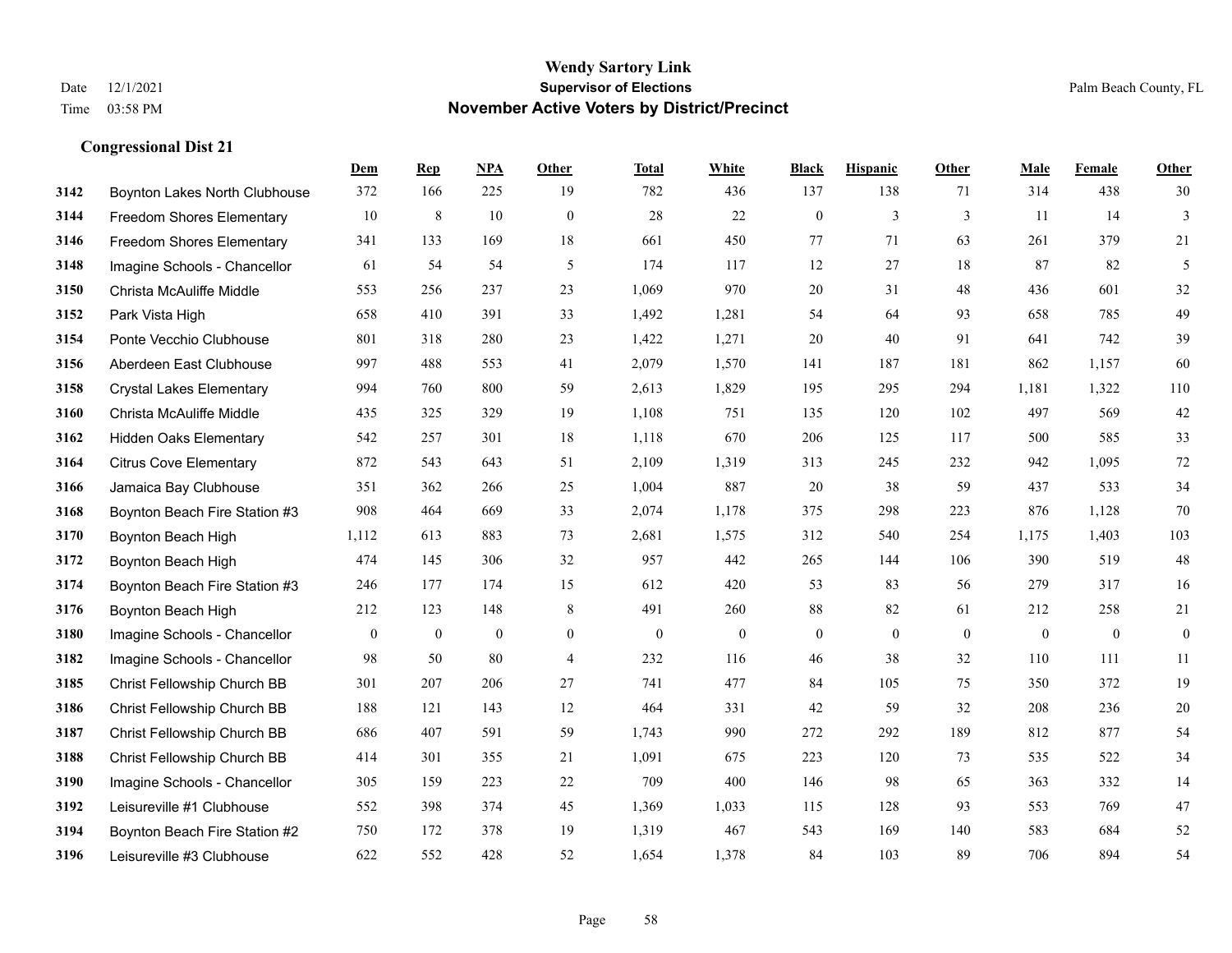|      |                                      | Dem              | <b>Rep</b>       | NPA              | <b>Other</b>   | <b>Total</b>     | <b>White</b>     | <b>Black</b>     | <b>Hispanic</b> | <b>Other</b> | <b>Male</b>  | <b>Female</b>  | <b>Other</b>   |
|------|--------------------------------------|------------------|------------------|------------------|----------------|------------------|------------------|------------------|-----------------|--------------|--------------|----------------|----------------|
| 3198 | <b>BB Leisureville Clubhouse</b>     | 498              | 526              | 306              | 37             | 1,367            | 1,125            | 65               | 115             | 62           | 556          | 774            | 37             |
| 3200 | <b>Golfview Harbour Clubhouse</b>    | 606              | 400              | 395              | 26             | 1,427            | 963              | 203              | 115             | 146          | 639          | 740            | $48\,$         |
| 3202 | <b>Golfview Harbour Clubhouse</b>    | 66               | 67               | 51               | $\tau$         | 191              | 139              | 30               | 11              | 11           | 95           | 90             | 6              |
| 4002 | Lantana Recreation Center            | 463              | 513              | 368              | 48             | 1,392            | 1,167            | 30               | 103             | 92           | 669          | 684            | 39             |
| 4004 | South Palm Beach Town Hall           | 403              | 506              | 378              | 34             | 1,321            | 1,127            | 21               | 79              | 94           | 578          | 696            | $47\,$         |
| 4006 | Manalapan Town Hall                  | 76               | 201              | 93               | 9              | 379              | 346              | 6                | 5               | 22           | 191          | 178            | $10\,$         |
| 4008 | Hypoluxo Town Hall                   | 515              | 606              | 506              | 65             | 1,692            | 1,415            | 38               | 110             | 129          | 781          | 861            | 50             |
| 4010 | <b>Bent Tree Villas East</b>         | 805              | 732              | 596              | 50             | 2,183            | 1,583            | 216              | 215             | 169          | 963          | 1,172          | $48\,$         |
| 4012 | Greentree Villas                     | 640              | 568              | 461              | 35             | 1,704            | 1,398            | $72\,$           | 119             | 115          | 682          | 976            | $46\,$         |
| 4014 | New Church                           | 403              | 492              | 321              | 26             | 1,242            | 1,009            | 62               | 88              | 83           | 535          | 678            | 29             |
| 4016 | Christ Fellowship Church BB          | 535              | 294              | 300              | 24             | 1,153            | 693              | 189              | 166             | 105          | 534          | 588            | 31             |
| 4018 | Quail Ridge Business Center          | 122              | 362              | 125              | 11             | 620              | 597              | $\overline{1}$   | $\overline{2}$  | 20           | 284          | 326            | $10\,$         |
| 4020 | Christ Fellowship Church BB          | 34               | 28               | 37               | $\overline{4}$ | 103              | 80               | 4                | 11              | 8            | 38           | 63             | $\overline{c}$ |
| 4022 | Congress Middle                      | 816              | 233              | 402              | 45             | 1,496            | 544              | 646              | 157             | 149          | 624          | 815            | 57             |
| 4024 | Harvey E Oyer Jr Park                | 490              | 613              | 486              | 55             | 1,644            | 1,298            | 90               | 131             | 125          | 774          | 825            | 45             |
| 4026 | <b>Sterling Village Aud</b>          | 496              | 544              | 471              | 50             | 1,561            | 1,363            | 36               | 64              | 98           | 724          | 786            | 51             |
| 4028 | Ocean Ridge Town Hall                | 401              | 738              | 426              | 44             | 1,609            | 1,470            | 5                | 50              | 84           | 765          | 803            | 41             |
| 4030 | Village of Golf Admin Bldg           | 36               | 186              | 47               | $\overline{4}$ | 273              | 267              | $\overline{0}$   | 1               | 5            | 129          | 142            | $\overline{2}$ |
| 4034 | <b>Crosspointe Elementary</b>        | 367              | 256              | 287              | 23             | 933              | 669              | 111              | 66              | 87           | 397          | 516            | $20\,$         |
| 4036 | <b>Forest Park Elementary</b>        | 287              | 441              | 272              | 25             | 1,025            | 921              | 9                | 50              | 45           | 432          | 561            | 32             |
| 4038 | <b>Briny Breezes Community Cente</b> | 89               | 144              | 89               | $\overline{4}$ | 326              | 301              | $\boldsymbol{0}$ | 9               | 16           | 135          | 182            | 9              |
| 4040 | <b>Briny Breezes Community Cente</b> | $\boldsymbol{0}$ | $\boldsymbol{0}$ | $\boldsymbol{0}$ | $\mathbf{0}$   | $\boldsymbol{0}$ | $\boldsymbol{0}$ | 0                | $\overline{0}$  | $\mathbf{0}$ | $\mathbf{0}$ | $\overline{0}$ | $\overline{0}$ |
| 4042 | <b>Briny Breezes Community Cente</b> | $\overline{0}$   | $\overline{0}$   | $\mathbf{0}$     | $\overline{0}$ | $\mathbf{0}$     | $\overline{0}$   | $\overline{0}$   | $\overline{0}$  | $\mathbf{0}$ | $\theta$     | $\overline{0}$ | $\mathbf{0}$   |
| 4044 | <b>Briny Breezes Community Cente</b> | 48               | 32               | 38               | $\mathbf{1}$   | 119              | 104              | $\mathbf{1}$     | 9               | 5            | 62           | 54             | 3              |
| 4046 | <b>Delray Dunes</b>                  | 90               | 342              | 101              | 5              | 538              | 499              | $\mathbf{1}$     | 5               | 33           | 243          | 283            | 12             |
| 4048 | <b>Banyan Creek Elementary</b>       | 122              | 154              | 85               | $\tau$         | 368              | 294              | 16               | 29              | 29           | 189          | 170            | 9              |
| 4050 | Hunter's Run Courtside Cafe          | 1,075            | 367              | 533              | 40             | 2,015            | 1,851            | 40               | 48              | 76           | 839          | 1,136          | $40\,$         |
| 4052 | <b>Crosspointe Elementary</b>        | 116              | 79               | 86               | 3              | 284              | 171              | 58               | 22              | 33           | 139          | 139            | 6              |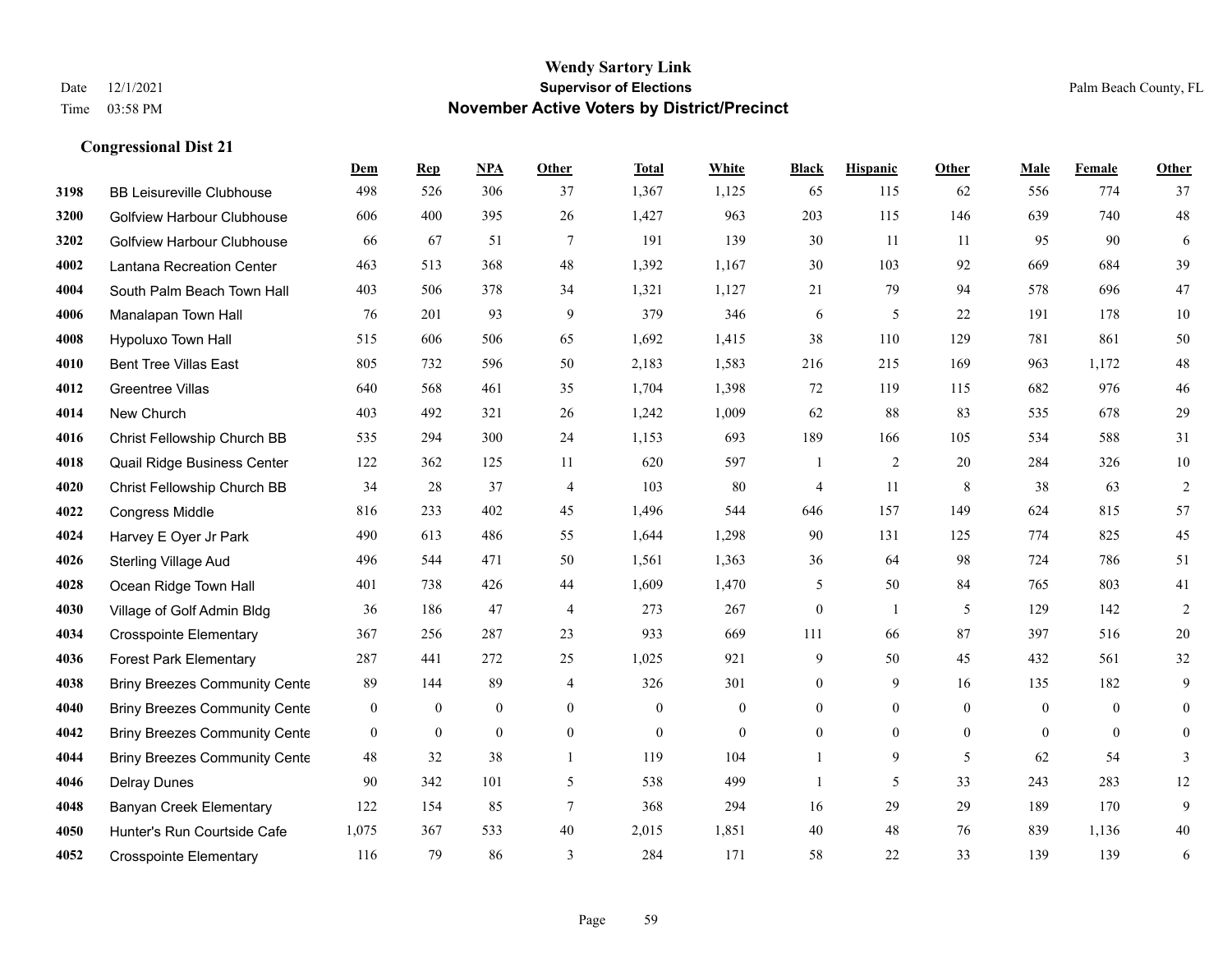**Congressional Dist 21**

#### **Wendy Sartory Link** Date 12/1/2021 **Supervisor of Elections** Palm Beach County, FL Time 03:58 PM **November Active Voters by District/Precinct**

## **Dem Rep NPA Other Total White Black Hispanic Other Male Female Other** Crosspointe Elementary 206 86 149 18 459 174 110 100 75 199 240 20 Lakeview Baptist Church 532 645 439 39 1,655 1,371 78 101 105 766 837 52 Lakeview Baptist Church 0 0 0 0 0 0 0 0 0 0 0 0 Plumosa SOA Elementary 53 58 40 7 158 140 4 8 6 77 78 3 Lakeview Baptist Church 2 6 3 0 11 4 0 1 6 5 6 0 Lakeview Baptist Church 41 72 37 5 155 128 7 9 11 75 78 2 Seacrest Presbyterian **48** 43 43 43 3 137 122 1 9 5 72 64 1 Seacrest Presbyterian 0 0 0 0 0 0 0 0 0 0 0 0 Seacrest Presbyterian 0 0 0 0 0 0 0 0 0 0 0 0 Seacrest Presbyterian 0 0 0 0 0 0 0 0 0 0 0 0 Gulf Stream Town Hall 184 456 211 23 874 809 4 22 39 426 428 20 Plumosa SOA Elementary 435 429 355 25 1,244 1,070 18 73 83 589 619 36 Country Manors Clubhouse 447 378 399 23 1,247 882 96 137 132 550 663 34 Banyan Creek Elementary 3 6 1 0 10 9 0 0 1 6 3 1 Banyan Creek Elementary 0 0 0 0 0 0 0 0 0 0 0 0 **4082 Banyan Creek Elementary 0 3 0 0 3 3 3 0 0 0 2 1 0 4084 Banyan Creek Elementary 42 24 24 2 92 68 6 9 9 42 46 4**  Banyan Creek Elementary 541 388 390 28 1,347 922 186 104 135 628 670 49 West Park Baptist Church 841 457 485 46 1,829 1,554 61 93 121 741 1,040 48 Pines of Delray North 269 174 159 14 616 498 38 42 38 241 348 27 Atlantic High 0 0 0 0 0 0 0 0 0 0 0 0 S D Spady Elementary 668 700 544 56 1,968 1,712 29 96 131 935 962 71 Carver Middle 565 47 160 11 783 103 581 31 68 364 369 50 Bethel Evangelical Baptist 992 743 661 69 2,465 1,893 184 214 174 1,043 1,351 71 Carver Middle 114 149 100 8 371 294 31 20 26 183 174 14 Veterans Park Recreation Ctr 419 501 403 34 1,357 1,239 13 25 80 631 690 36 Emmanuel Catholic Church 736 656 624 65 2,081 1,681 82 153 165 904 1,110 67 Delray Beach Golf Club 403 413 348 35 1,199 920 55 111 113 552 608 39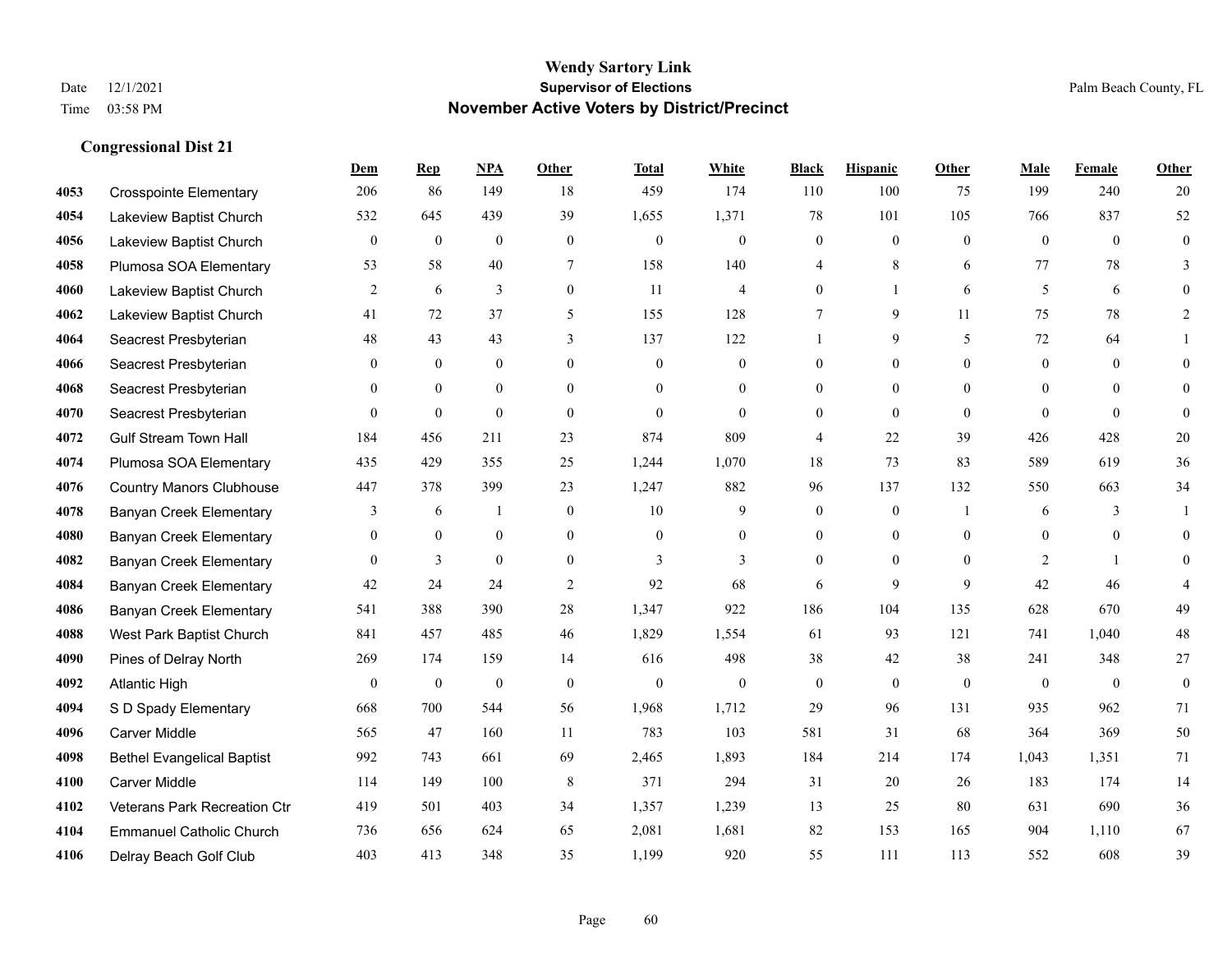|      |                                      | Dem   | <b>Rep</b>       | NPA            | <b>Other</b> | <b>Total</b>   | <b>White</b>   | <b>Black</b>     | <b>Hispanic</b> | Other          | <b>Male</b> | Female         | <b>Other</b>     |
|------|--------------------------------------|-------|------------------|----------------|--------------|----------------|----------------|------------------|-----------------|----------------|-------------|----------------|------------------|
| 4108 | Pines of Delray East                 | 576   | 349              | 376            | 27           | 1,328          | 981            | 89               | 138             | 120            | 528         | 744            | 56               |
| 4110 | 505 Club                             | 372   | 424              | 304            | 31           | 1,131          | 1,028          | $\,8\,$          | 31              | 64             | 494         | 608            | 29               |
| 4112 | Veterans Park Recreation Ctr         | 568   | 787              | 551            | 44           | 1,950          | 1,794          | 10               | 41              | 105            | 917         | 969            | 64               |
| 4114 | Delray Beach First Baptist           | 821   | 759              | 608            | 60           | 2,248          | 1,898          | 79               | 126             | 145            | 1,043       | 1,155          | 50               |
| 4116 | <b>Orchard View Elementary</b>       | 27    | 35               | 30             | $\theta$     | 92             | 75             | $\overline{2}$   | 6               | 9              | 47          | 42             | 3                |
| 4118 | <b>Orchard View Elementary</b>       | 678   | 411              | 477            | 34           | 1,600          | 1,108          | 152              | 197             | 143            | 647         | 896            | 57               |
| 4120 | <b>Orchard View Elementary</b>       | 449   | 292              | 335            | 40           | 1,116          | 792            | 66               | 156             | 102            | 466         | 610            | $40\,$           |
| 4122 | Delray Beach Swim and Tennis         | 712   | 427              | 485            | 36           | 1,660          | 1,162          | 196              | 146             | 156            | 716         | 881            | 63               |
| 4124 | Delray Beach Swim and Tennis         | 771   | 563              | 653            | 58           | 2,045          | 1,542          | 132              | 188             | 183            | 928         | 1,044          | 73               |
| 4126 | <b>Pine Grove Elementary</b>         | 513   | 836              | 546            | 62           | 1,957          | 1,694          | 25               | 92              | 146            | 900         | 989            | 68               |
| 4129 | St Lucy Catholic Church              | 31    | 61               | 31             | 2            | 125            | 110            | $\mathbf{0}$     | $\overline{4}$  | 11             | 56          | 67             | $\overline{2}$   |
| 5002 | Faith Farm Tabernacle                | 562   | 651              | 509            | 42           | 1,764          | 1,163          | 173              | 193             | 235            | 820         | 893            | 51               |
| 5003 | Faith Farm Tabernacle                | 497   | 346              | 436            | 29           | 1,308          | 786            | 139              | 206             | 177            | 587         | 676            | 45               |
| 5004 | Faith Farm Tabernacle                | 3     | $\overline{2}$   | $\overline{2}$ | $\mathbf{0}$ | 7              | $\overline{4}$ | $\boldsymbol{0}$ | 3               | $\mathbf{0}$   | 6           | -1             | $\boldsymbol{0}$ |
| 5005 | <b>Sunset Palms Elementary</b>       | 1,246 | 566              | 483            | 78           | 2,373          | 2,223          | 15               | 32              | 103            | 1,092       | 1,223          | 58               |
| 5006 | Faith Farm Tabernacle                | 1,116 | 493              | 551            | 36           | 2,196          | 2,077          | 13               | 22              | 84             | 1,025       | 1,135          | 36               |
| 5007 | Faith Farm Tabernacle                | 5     | $\boldsymbol{0}$ | $\overline{2}$ | $\mathbf{0}$ | $\overline{7}$ | 6              | $\boldsymbol{0}$ | $\mathbf{0}$    | $\overline{1}$ | 5           | $\overline{2}$ | $\boldsymbol{0}$ |
| 5008 | <b>Sunset Palms Elementary</b>       | 436   | 334              | 374            | 25           | 1,169          | 767            | 99               | 139             | 164            | 539         | 593            | 37               |
| 5009 | Boynton Beach Community Chur         | 1,213 | 980              | 1,012          | 73           | 3,278          | 2,174          | 294              | 362             | 448            | 1,562       | 1,597          | 119              |
| 5010 | Temple Shaarei Shalom                | 964   | 238              | 308            | 34           | 1,544          | 1,435          | 18               | 27              | 64             | 592         | 920            | 32               |
| 5012 | The Grove Clubhouse                  | 411   | 145              | 158            | 12           | 726            | 654            | 19               | 18              | 35             | 305         | 411            | 10               |
| 5014 | West Boynton Branch Library          | 690   | 452              | 497            | 44           | 1,683          | 962            | 248              | 247             | 226            | 741         | 880            | 62               |
| 5016 | Faith United Methodist Church        | 943   | 622              | 621            | 33           | 2,219          | 1,602          | 157              | 241             | 219            | 977         | 1,151          | 91               |
| 5018 | Platina Clubhouse                    | 684   | 263              | 291            | 21           | 1,259          | 1,068          | 36               | 74              | 81             | 478         | 749            | 32               |
| 5020 | <b>Hagen Road Elementary</b>         | 608   | 325              | 405            | 37           | 1,375          | 711            | 294              | 186             | 184            | 586         | 739            | 50               |
| 5022 | <b>Hagen Road Elementary</b>         | 853   | 444              | 453            | 28           | 1,778          | 1,393          | 157              | 113             | 115            | 781         | 954            | 43               |
| 5024 | Valencia Lakes HOA                   | 619   | 205              | 241            | 16           | 1,081          | 999            | 10               | 18              | 54             | 474         | 579            | 28               |
| 5026 | <b>Faith United Methodist Church</b> | 934   | 420              | 514            | 48           | 1,916          | 1,123          | 438              | 200             | 155            | 821         | 1,027          | 68               |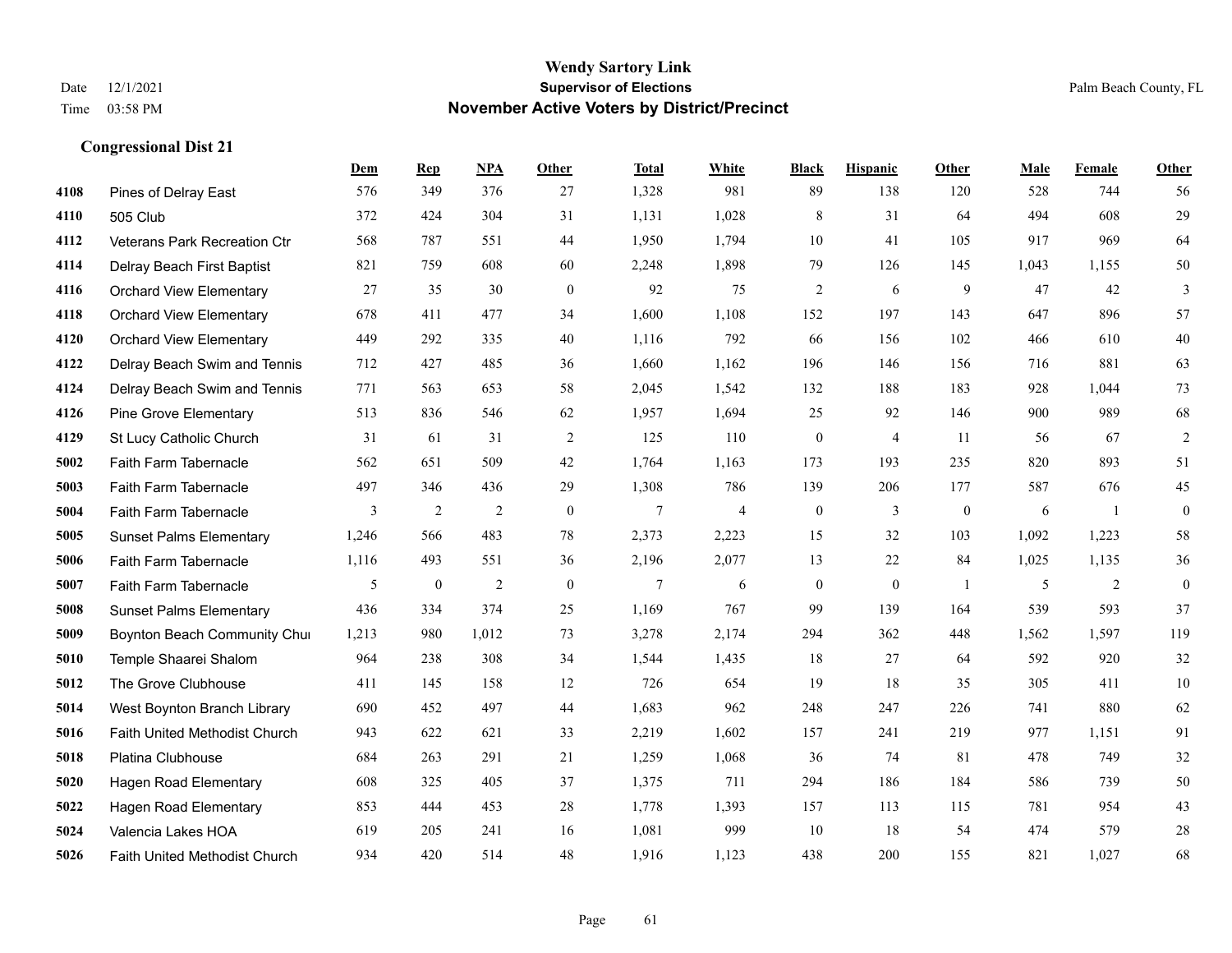|      |                                   | Dem   | <b>Rep</b> | NPA   | <b>Other</b> | <b>Total</b> | White | <b>Black</b>             | <b>Hispanic</b> | <b>Other</b> | <b>Male</b> | Female | <b>Other</b> |
|------|-----------------------------------|-------|------------|-------|--------------|--------------|-------|--------------------------|-----------------|--------------|-------------|--------|--------------|
| 5028 | South Tech Academy                | 672   | 521        | 437   | 28           | 1,658        | 1,293 | 97                       | 114             | 154          | 727         | 865    | 66           |
| 5030 | West Boynton Branch Library       | 673   | 196        | 319   | 32           | 1,220        | 769   | 246                      | 122             | 83           | 476         | 692    | 52           |
| 5032 | New Church                        | 292   | 127        | 136   | 14           | 569          | 489   | 17                       | 29              | 34           | 243         | 310    | 16           |
| 5034 | Valencia Lakes HOA                | 787   | 302        | 308   | 16           | 1,413        | 1,304 | 18                       | 22              | 69           | 599         | 786    | $28\,$       |
| 5036 | Valencia Isles Social Hall        | 809   | 237        | 267   | 17           | 1,330        | 1,255 | $\mathbf{1}$             | 6               | 68           | 539         | 761    | 30           |
| 5038 | The Cascades Clubhouse            | 751   | 267        | 273   | 18           | 1,309        | 1,226 | 15                       | 18              | 50           | 549         | 735    | $25\,$       |
| 5040 | New Church                        | 388   | 206        | 247   | 14           | 855          | 772   | 19                       | 32              | 32           | 390         | 446    | 19           |
| 5042 | South Tech Academy                | 908   | 384        | 477   | 43           | 1,812        | 1,396 | 161                      | 142             | 113          | 733         | 1,025  | 54           |
| 5044 | Cascade Lakes Clubhouse           | 561   | 198        | 194   | 14           | 967          | 876   | 6                        | 12              | 73           | 426         | 512    | $29\,$       |
| 5046 | Green Cay Nature Center           | 1,344 | 581        | 652   | 42           | 2,619        | 1,979 | 274                      | 178             | 188          | 1,113       | 1,437  | 69           |
| 5048 | <b>Coral Lakes Clubhouse</b>      | 583   | 371        | 306   | 21           | 1,281        | 889   | 139                      | 140             | 113          | 558         | 680    | $43\,$       |
| 5050 | <b>Coral Lakes Clubhouse</b>      | 1,101 | 316        | 370   | 24           | 1,811        | 1,695 | 13                       | 10              | 93           | 704         | 1,062  | 45           |
| 5052 | Lake Worth Drainage District      | 647   | 437        | 465   | 33           | 1,582        | 1,211 | 89                       | 129             | 153          | 685         | 836    | 61           |
| 5054 | Our Lady Queen of Peace           | 1,163 | 1,217      | 1,027 | 93           | 3,500        | 2,808 | 102                      | 210             | 380          | 1,620       | 1,738  | 142          |
| 5055 | Our Lady Queen of Peace           | 304   | 139        | 151   | 12           | 606          | 534   | 6                        | 38              | 28           | 266         | 322    | 18           |
| 5056 | Hagen Ranch Road Library          | 1,890 | 1,126      | 1,177 | 98           | 4,291        | 3,471 | 167                      | 328             | 325          | 1,821       | 2,342  | 128          |
| 5058 | Valencia Falls Clubhouse          | 682   | 182        | 227   | 12           | 1,103        | 1,037 | $\overline{\mathcal{A}}$ | 5               | 57           | 487         | 581    | 35           |
| 5060 | Hagen Ranch Road Library          | 509   | 208        | 231   | 15           | 963          | 892   | $\overline{\mathcal{A}}$ | 14              | 53           | 437         | 514    | $12\,$       |
| 5062 | Villa Borghese Clubhouse          | 443   | 239        | 163   | 14           | 859          | 782   | 11                       | 27              | 39           | 377         | 460    | $22\,$       |
| 5064 | Huntington Lakes Clubhouse        | 965   | 335        | 354   | 35           | 1,689        | 1,553 | 15                       | 42              | 79           | 620         | 1,036  | 33           |
| 5066 | Abbey Village Clubhouse           | 750   | 411        | 360   | 35           | 1,556        | 1,263 | 68                       | 128             | 97           | 617         | 880    | 59           |
| 5068 | <b>Camelot Village Clubhouse</b>  | 227   | 120        | 101   | 14           | 462          | 284   | 50                       | 87              | 41           | 182         | 265    | 15           |
| 5070 | Delray Villas                     | 463   | 243        | 214   | 19           | 939          | 764   | 41                       | 66              | 68           | 398         | 508    | 33           |
| 5072 | Huntington Pointe Clubhouse       | 755   | 175        | 243   | 18           | 1,191        | 1,127 | 7                        | 10              | 47           | 451         | 709    | 31           |
| 5074 | Coco Wood Clubhouse               | 386   | 169        | 174   | 11           | 740          | 516   | 96                       | 78              | 50           | 325         | 385    | $30\,$       |
| 5076 | Palm Greens Clubhouse             | 657   | 297        | 321   | 30           | 1,305        | 1,084 | 37                       | 95              | 89           | 512         | 749    | $44\,$       |
| 5078 | <b>Bethel Evangelical Baptist</b> | 696   | 383        | 412   | 40           | 1,531        | 1,139 | 116                      | 168             | 108          | 612         | 881    | 38           |
| 5080 | <b>Bethel Evangelical Baptist</b> | 84    | 52         | 41    | 3            | 180          | 128   | 10                       | 22              | 20           | 59          | 119    | $\sqrt{2}$   |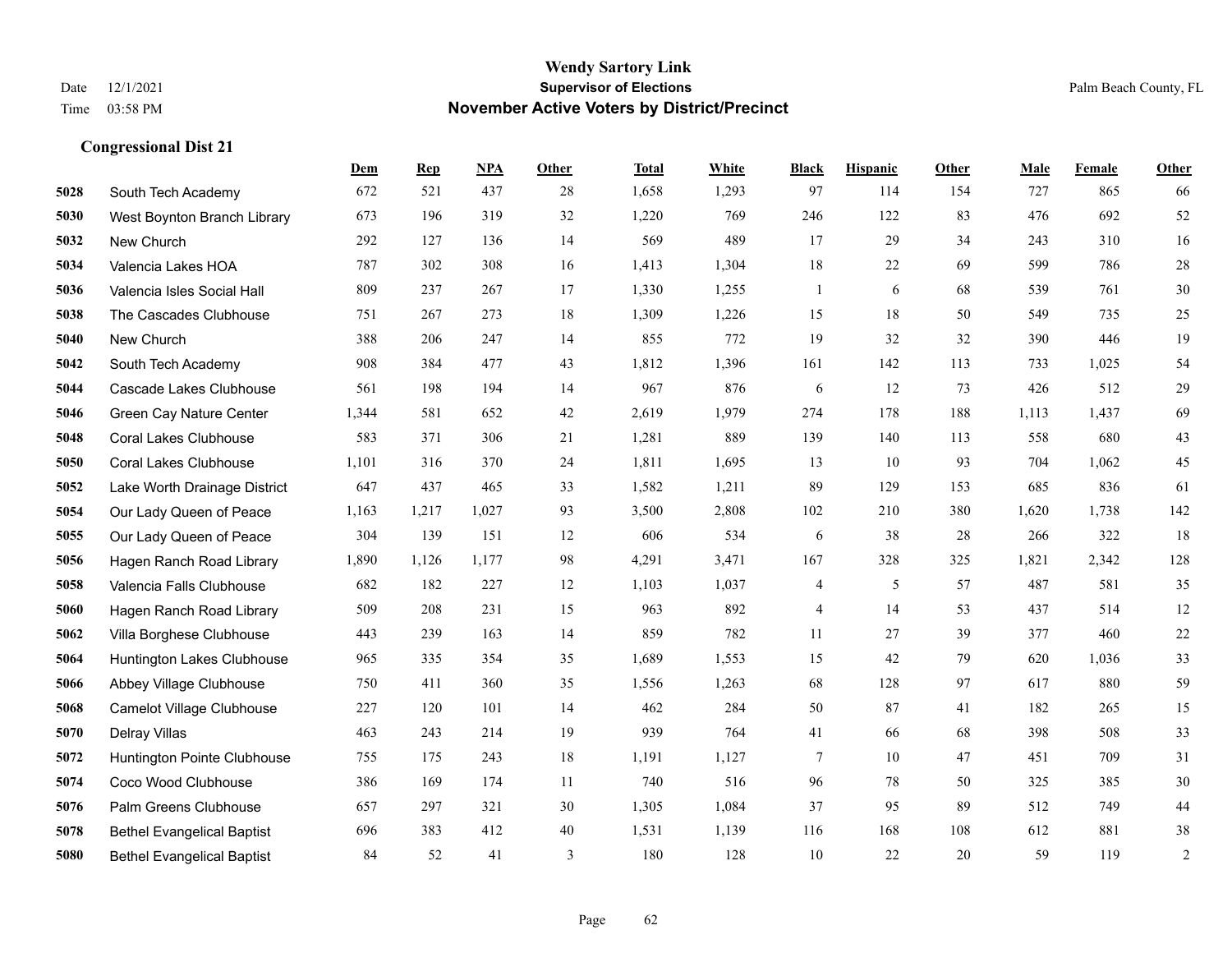|      |                                   | Dem   | <b>Rep</b> | NPA              | <b>Other</b>   | <b>Total</b>   | <b>White</b> | <b>Black</b> | <b>Hispanic</b> | <b>Other</b>   | <b>Male</b> | <b>Female</b>  | <b>Other</b>     |
|------|-----------------------------------|-------|------------|------------------|----------------|----------------|--------------|--------------|-----------------|----------------|-------------|----------------|------------------|
| 5082 | <b>Bethel Evangelical Baptist</b> | 635   | 371        | 413              | 24             | 1,443          | 989          | 171          | 156             | 127            | 659         | 744            | 40               |
| 5084 | <b>High Point Section II</b>      | 442   | 301        | 258              | 23             | 1,024          | 813          | 37           | 104             | 70             | 404         | 591            | 29               |
| 5086 | Carver Middle                     | 45    | 19         | 14               | 4              | 82             | 65           | 6            | 4               | 7              | 32          | 48             | $\overline{c}$   |
| 5088 | <b>Carver Middle</b>              | 171   | 124        | 134              | 15             | 444            | 285          | 50           | 54              | 55             | 196         | 233            | 15               |
| 5090 | Gleneagles CC-Strathearn Sat      | 970   | 471        | 472              | 35             | 1.948          | 1,672        | 37           | 114             | 125            | 819         | 1.082          | $47\,$           |
| 5092 | Gleneagles CC-Clunie Satellite    | 792   | 333        | 361              | 24             | 1,510          | 1,297        | 73           | 66              | 74             | 653         | 824            | 33               |
| 5094 | Kings Point Clubhouse             | 378   | 195        | 177              | 16             | 766            | 618          | 28           | 71              | 49             | 295         | 442            | 29               |
| 5096 | Monaco Clubhouse                  | 911   | 518        | 483              | 42             | 1,954          | 1,515        | 95           | 198             | 146            | 794         | 1.083          | 77               |
| 5098 | Lakes of Delray Clubhouse         | 384   | 232        | 163              | 18             | 797            | 703          | 11           | 42              | 41             | 305         | 477            | 15               |
| 5100 | <b>Kings Point Flanders</b>       | 906   | 423        | 402              | 32             | 1,763          | 1,411        | 75           | 160             | 117            | 708         | 996            | 59               |
| 5102 | Lakes of Delray Clubhouse         | 900   | 312        | 374              | 40             | 1,626          | 1,330        | 68           | 120             | 108            | 631         | 946            | 49               |
| 5104 | <b>Kings Point Flanders</b>       | 890   | 389        | 356              | 39             | 1,674          | 1,325        | 71           | 159             | 119            | 648         | 959            | 67               |
| 5106 | Las Verdes Clubhouse              | 980   | 623        | 716              | 56             | 2,375          | 1,659        | 216          | 298             | 202            | 1,074       | 1,223          | $78\,$           |
| 5108 | West Boca Branch Library          | 1,436 | 1,519      | 1,437            | 107            | 4,499          | 3,711        | 110          | 267             | 411            | 2,110       | 2,254          | 135              |
| 5110 | South County Civic Center         | 523   | 513        | 418              | 29             | 1,483          | 1,348        | 6            | 26              | 103            | 698         | 743            | $42\,$           |
| 5112 | Morikami Park Elementary          | 549   | 612        | 503              | 40             | 1,704          | 1,481        | 20           | 53              | 150            | 787         | 877            | $40\,$           |
| 5114 | South County Civic Center         | 252   | 205        | 193              | 11             | 661            | 547          | $8\,$        | 27              | 79             | 300         | 334            | $27\,$           |
| 5116 | The Polo Club of Boca Raton       | 650   | 506        | 434              | 25             | 1,615          | 1,470        | 18           | 27              | 100            | 703         | 864            | $48\,$           |
| 5118 | South County Civic Center         | 168   | 122        | 103              | 6              | 399            | 335          | 8            | 32              | 24             | 171         | 217            | 11               |
| 5119 | The Polo Club of Boca Raton       | 38    | 31         | 29               | $\sqrt{2}$     | 100            | 93           | $\sqrt{2}$   | $\overline{c}$  | 3              | 44          | 55             | $\mathbf{1}$     |
| 5120 | Delray Beach First Baptist        | 5     | 1          | $\boldsymbol{0}$ | $\overline{1}$ | $\overline{7}$ | 6            | $\mathbf{1}$ | $\mathbf{0}$    | $\overline{0}$ | 3           | $\overline{4}$ | $\boldsymbol{0}$ |
| 5122 | Delray Beach First Baptist        | 277   | 180        | 200              | $10\,$         | 667            | 431          | 35           | 122             | 79             | 284         | 351            | 32               |
| 5124 | Delray Beach First Baptist        | 161   | 114        | 115              | -1             | 391            | 329          | 9            | 29              | 24             | 155         | 222            | 14               |
| 5126 | Boca Delray Clubhouse             | 254   | 114        | 120              | 11             | 499            | 449          | 8            | 17              | 25             | 206         | 283            | $10\,$           |
| 5128 | <b>Sunrise Park Elementary</b>    | 760   | 517        | 568              | 38             | 1,883          | 1,251        | 103          | 281             | 248            | 854         | 969            | 60               |
| 5130 | Coconut Cove Waterpark - Meet     | 654   | 550        | 546              | 28             | 1,778          | 1,302        | 31           | 171             | 274            | 808         | 886            | 84               |
| 5132 | <b>Eagles Landing Middle</b>      | 939   | 589        | 647              | 47             | 2,222          | 1,514        | 149          | 331             | 228            | 995         | 1,159          | 68               |
| 5134 | Coconut Cove Waterpark - Meet     | 538   | 477        | 452              | 30             | 1,497          | 1,067        | 69           | 231             | 130            | 712         | 731            | 54               |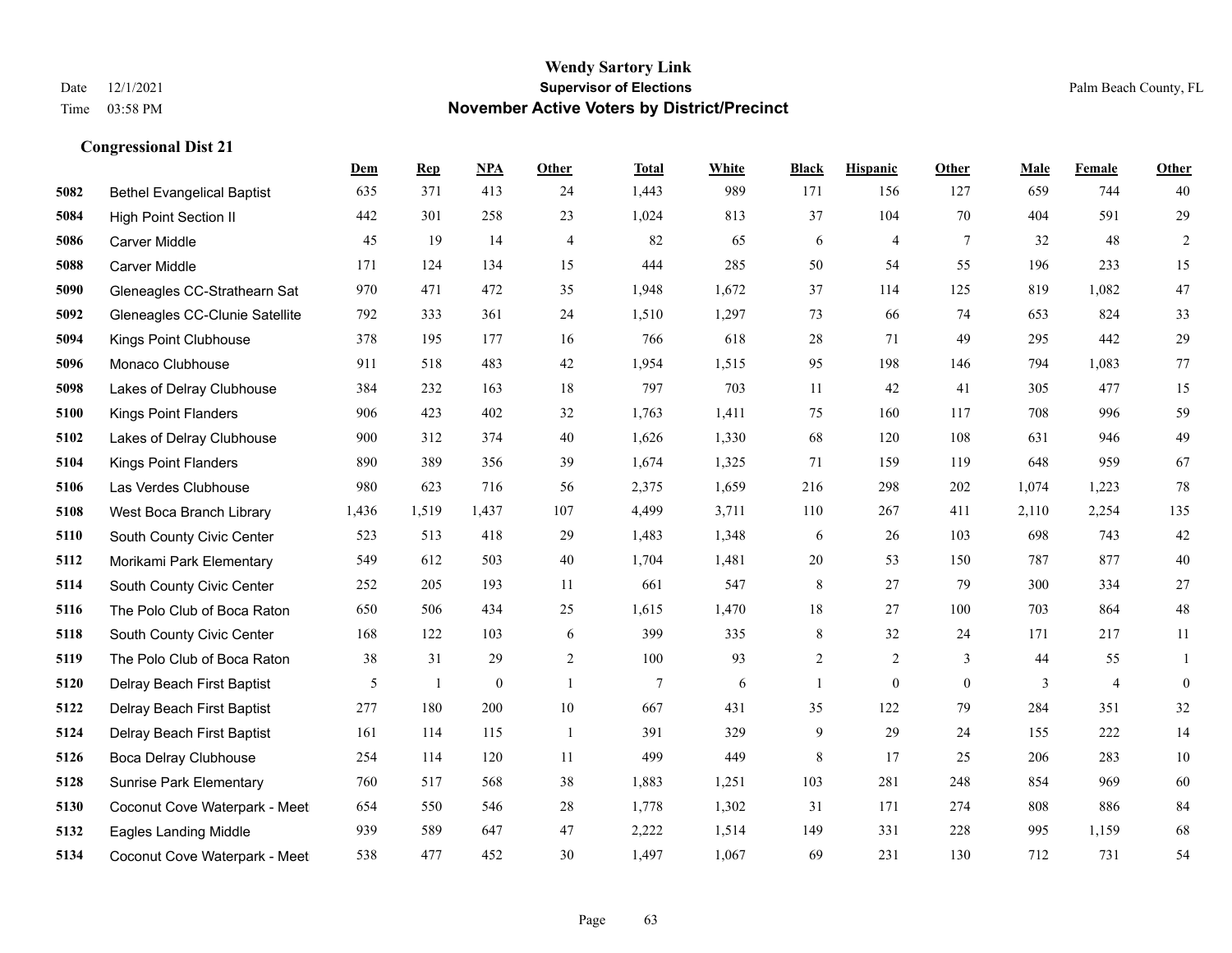|      |                                    | Dem   | <b>Rep</b> | NPA | <b>Other</b>   | <b>Total</b> | <b>White</b> | <b>Black</b> | <b>Hispanic</b> | <b>Other</b> | <b>Male</b> | Female | <b>Other</b>   |
|------|------------------------------------|-------|------------|-----|----------------|--------------|--------------|--------------|-----------------|--------------|-------------|--------|----------------|
| 5136 | West Boca Branch Library           | 865   | 508        | 688 | 46             | 2,107        | 1,365        | 125          | 402             | 215          | 887         | 1,155  | 65             |
| 5138 | <b>Whispering Pines Elementary</b> | 887   | 559        | 621 | 45             | 2,112        | 1,403        | 128          | 306             | 275          | 920         | 1,116  | 76             |
| 5140 | Olympic Heights High               | 1,045 | 780        | 916 | 52             | 2,793        | 1,807        | 146          | 536             | 304          | 1,265       | 1,415  | 113            |
| 5142 | <b>Whispering Pines Elementary</b> | 302   | 243        | 257 | 22             | 824          | 597          | 28           | 106             | 93           | 332         | 455    | 37             |
| 5144 | Whisper Walk Section B             | 918   | 456        | 426 | 33             | 1,833        | 1,450        | 52           | 215             | 116          | 696         | 1,090  | 47             |
| 5146 | Century Village West               | 907   | 514        | 393 | 40             | 1,854        | 1,431        | 79           | 184             | 160          | 677         | 1,104  | 73             |
| 5148 | Century Village West               | 744   | 370        | 358 | 27             | 1,499        | 1,190        | 51           | 135             | 123          | 566         | 857    | 76             |
| 5150 | <b>Century Village West</b>        | 679   | 283        | 288 | 18             | 1,268        | 986          | 49           | 145             | 88           | 448         | 779    | 41             |
| 5152 | West Boca Raton High               | 949   | 799        | 860 | 47             | 2,655        | 1,981        | 83           | 249             | 342          | 1,251       | 1,294  | 110            |
| 5154 | Daggerwing Nature Center           | 895   | 783        | 742 | 52             | 2,472        | 1,697        | 79           | 342             | 354          | 1,111       | 1,245  | 116            |
| 5156 | Southwinds Golf Course             | 721   | 505        | 594 | 32             | 1,852        | 1,257        | 84           | 265             | 246          | 802         | 966    | 84             |
| 5162 | Glades Presbyterian Church         | 768   | 744        | 648 | 39             | 2,199        | 1,615        | 69           | 308             | 207          | 1.040       | 1,077  | 82             |
| 5164 | Sandpiper Shores Elementary        | 1,009 | 661        | 677 | 44             | 2,391        | 1,827        | 75           | 256             | 233          | 1,081       | 1,232  | $78\,$         |
| 5166 | <b>Glades Road Branch Library</b>  | 835   | 753        | 790 | 49             | 2,427        | 1,686        | 128          | 362             | 251          | 1,053       | 1,274  | 100            |
| 5168 | <b>Glades Road Branch Library</b>  | 960   | 611        | 617 | 39             | 2,227        | 1,674        | 65           | 273             | 215          | 863         | 1,305  | 59             |
| 5170 | Olympic Heights High               | 1,151 | 638        | 756 | 45             | 2,590        | 1,906        | 83           | 357             | 244          | 1,012       | 1,482  | 96             |
| 5174 | <b>Waters Edge Elementary</b>      | 860   | 750        | 817 | 48             | 2,475        | 1,676        | 125          | 356             | 318          | 1,137       | 1,218  | 120            |
| 5176 | Loggers Run Middle                 | 467   | 351        | 373 | 15             | 1,206        | 835          | 47           | 202             | 122          | 511         | 634    | 61             |
| 5178 | Loggers Run Middle                 | 710   | 541        | 635 | 44             | 1,930        | 1,070        | 188          | 404             | 268          | 856         | 976    | 98             |
| 5180 | Boca Glades Baptist Church         | 680   | 376        | 638 | 40             | 1,734        | 971          | 132          | 399             | 232          | 798         | 859    | 77             |
| 5182 | Boca Glades Baptist Church         | 579   | 294        | 538 | 36             | 1,447        | 743          | 129          | 368             | 207          | 648         | 730    | 69             |
| 5184 | <b>Coral Sunset Elementary</b>     | 902   | 561        | 735 | 41             | 2,239        | 1,233        | 241          | 443             | 322          | 1,031       | 1,102  | 106            |
| 5186 | <b>Coral Sunset Elementary</b>     | 1,010 | 422        | 867 | 38             | 2,337        | 983          | 351          | 669             | 334          | 991         | 1,219  | 127            |
| 5188 | Pines Of Boca Barwood              | 957   | 620        | 784 | 52             | 2,413        | 1,423        | 136          | 537             | 317          | 1,015       | 1,299  | 99             |
| 5190 | Lakes at Boca Rio Clubhouse        | 406   | 282        | 339 | 21             | 1,048        | 688          | 63           | 178             | 119          | 476         | 526    | 46             |
| 5192 | Hammock Pointe Elementary          | 1,060 | 684        | 927 | 47             | 2,718        | 1,548        | 205          | 585             | 380          | 1,173       | 1,423  | 122            |
| 5194 | Lakes Of Boca Barwood              | 395   | 255        | 378 | 21             | 1,049        | 625          | 48           | 239             | 137          | 445         | 549    | 55             |
| 6150 | <b>Binks Forest Elementary</b>     | 26    | 40         | 37  | $\overline{4}$ | 107          | 80           | 5            | 9               | 13           | 45          | 59     | $\mathfrak{Z}$ |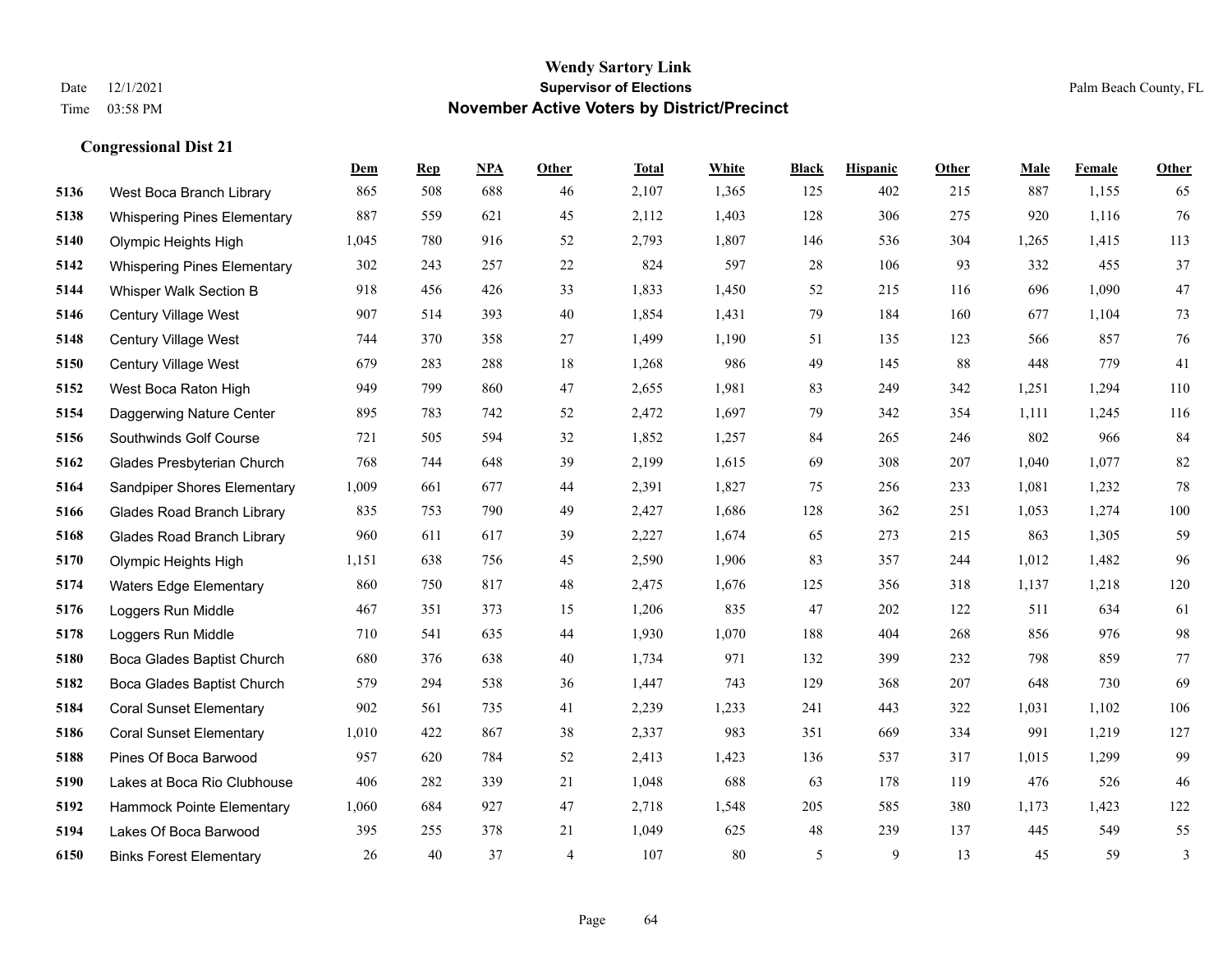|      |                                     | Dem              | <b>Rep</b>       | NPA              | <b>Other</b>     | <b>Total</b>     | <b>White</b>     | <b>Black</b>     | <b>Hispanic</b>  | <b>Other</b> | <b>Male</b>  | <b>Female</b> | <b>Other</b>     |
|------|-------------------------------------|------------------|------------------|------------------|------------------|------------------|------------------|------------------|------------------|--------------|--------------|---------------|------------------|
| 6152 | <b>Binks Forest Elementary</b>      | 405              | 557              | 378              | 36               | 1,376            | 1,044            | 47               | 134              | 151          | 645          | 687           | 44               |
| 6154 | Wellington Landings Middle          | 464              | 517              | 397              | 28               | 1,406            | 1,011            | 87               | 190              | 118          | 630          | 736           | 40               |
| 6156 | <b>Binks Forest Elementary</b>      | 629              | 715              | 575              | 43               | 1,962            | 1,370            | 128              | 294              | 170          | 893          | 1,010         | 59               |
| 6158 | <b>Wellington Elementary</b>        | 784              | 939              | 548              | 42               | 2,313            | 1,698            | 134              | 313              | 168          | 1,053        | 1,187         | 73               |
| 6160 | Wellington Landings Middle          | 670              | 585              | 565              | 40               | 1,860            | 1,205            | 167              | 336              | 152          | 869          | 938           | 53               |
| 6162 | First Baptist Church Wel            | 758              | 663              | 559              | 46               | 2,026            | 1,280            | 212              | 349              | 185          | 902          | 1,060         | 64               |
| 6164 | First Baptist Church Wel            | 832              | 802              | 602              | 57               | 2,293            | 1,539            | 183              | 377              | 194          | 1,022        | 1,198         | 73               |
| 6166 | <b>Wellington Community Center</b>  | 860              | 859              | 745              | 48               | 2,512            | 1,744            | 151              | 408              | 209          | 1,157        | 1,276         | 79               |
| 6168 | First Baptist Church Wel            | 126              | 175              | 144              | 9                | 454              | 347              | 27               | 43               | 37           | 211          | 231           | 12               |
| 6176 | Christ Fellowship Church RPB        | 23               | 16               | 21               | $\overline{c}$   | 62               | 26               | 11               | 19               | 6            | 26           | 34            | $\sqrt{2}$       |
| 6182 | New Horizons Elementary             | 287              | 453              | 318              | 13               | 1,071            | 786              | 46               | 115              | 124          | 462          | 580           | 29               |
| 6184 | Wellington High                     | 666              | 578              | 539              | 36               | 1,819            | 1,124            | 245              | 292              | 158          | 803          | 958           | 58               |
| 6186 | Elbridge Gale Elementary            | 808              | 570              | 644              | 43               | 2,065            | 1,127            | 291              | 434              | 213          | 910          | 1,079         | $76\,$           |
| 6188 | <b>Wellington Village Park</b>      | 221              | 422              | 315              | 28               | 986              | 837              | 18               | 48               | 83           | 401          | 536           | 49               |
| 6190 | Wellington Village Hall             | 811              | 456              | 636              | 47               | 1,950            | 879              | 357              | 505              | 209          | 809          | 1.066         | 75               |
| 6192 | St Peters Methodist Church          | 964              | 795              | 801              | 64               | 2,624            | 1,552            | 284              | 554              | 234          | 1,196        | 1,341         | $87\,$           |
| 6194 | <b>Equestrian Trails Elementary</b> | 498              | 292              | 351              | 18               | 1,159            | 521              | 296              | 152              | 190          | 514          | 588           | 57               |
| 6196 | Palm Beach Central High             | $\boldsymbol{0}$ | $\boldsymbol{0}$ | $\boldsymbol{0}$ | $\mathbf{0}$     | $\boldsymbol{0}$ | $\boldsymbol{0}$ | $\boldsymbol{0}$ | $\boldsymbol{0}$ | $\mathbf{0}$ | $\mathbf{0}$ | $\mathbf{0}$  | $\boldsymbol{0}$ |
| 6198 | Wellington Branch Library           | 521              | 358              | 361              | 37               | 1,277            | 701              | 195              | 270              | 111          | 547          | 697           | 33               |
| 6200 | <b>Emerald Cove Middle</b>          | 537              | 567              | 517              | 53               | 1,674            | 1,037            | 179              | 276              | 182          | 742          | 880           | 52               |
| 6202 | <b>Emerald Cove Middle</b>          | 108              | 85               | 98               | $\tau$           | 298              | 173              | 58               | 52               | 15           | 136          | 156           | 6                |
| 6204 | <b>Emerald Cove Middle</b>          | 30               | 21               | 37               | $\boldsymbol{0}$ | 88               | 45               | 25               | 10               | 8            | 23           | 61            | $\overline{4}$   |
| 6207 | Palm Beach Central High             | 281              | 367              | 250              | 17               | 915              | 597              | 93               | 103              | 122          | 420          | 471           | 24               |
| 6208 | Buena Vida Clubhouse                | 316              | 202              | 179              | 14               | 711              | 621              | 22               | 22               | 46           | 318          | 375           | 18               |
| 6210 | Villa Olympia Clubhouse             | 1,560            | 1,064            | 1,294            | 95               | 4,013            | 1,803            | 703              | 681              | 826          | 1,891        | 1,936         | 186              |
| 6212 | Wellington Village Park             | 143              | 226              | 175              | 18               | 562              | 382              | 15               | 94               | 71           | 256          | 280           | 26               |
| 6214 | <b>Wellington Village Park</b>      | 817              | 749              | 710              | 50               | 2,326            | 1,464            | 255              | 285              | 322          | 1,068        | 1,176         | 82               |
| 6216 | Panther Run Elementary              | 229              | 191              | 176              | 11               | 607              | 340              | 96               | 100              | 71           | 280          | 306           | $21\,$           |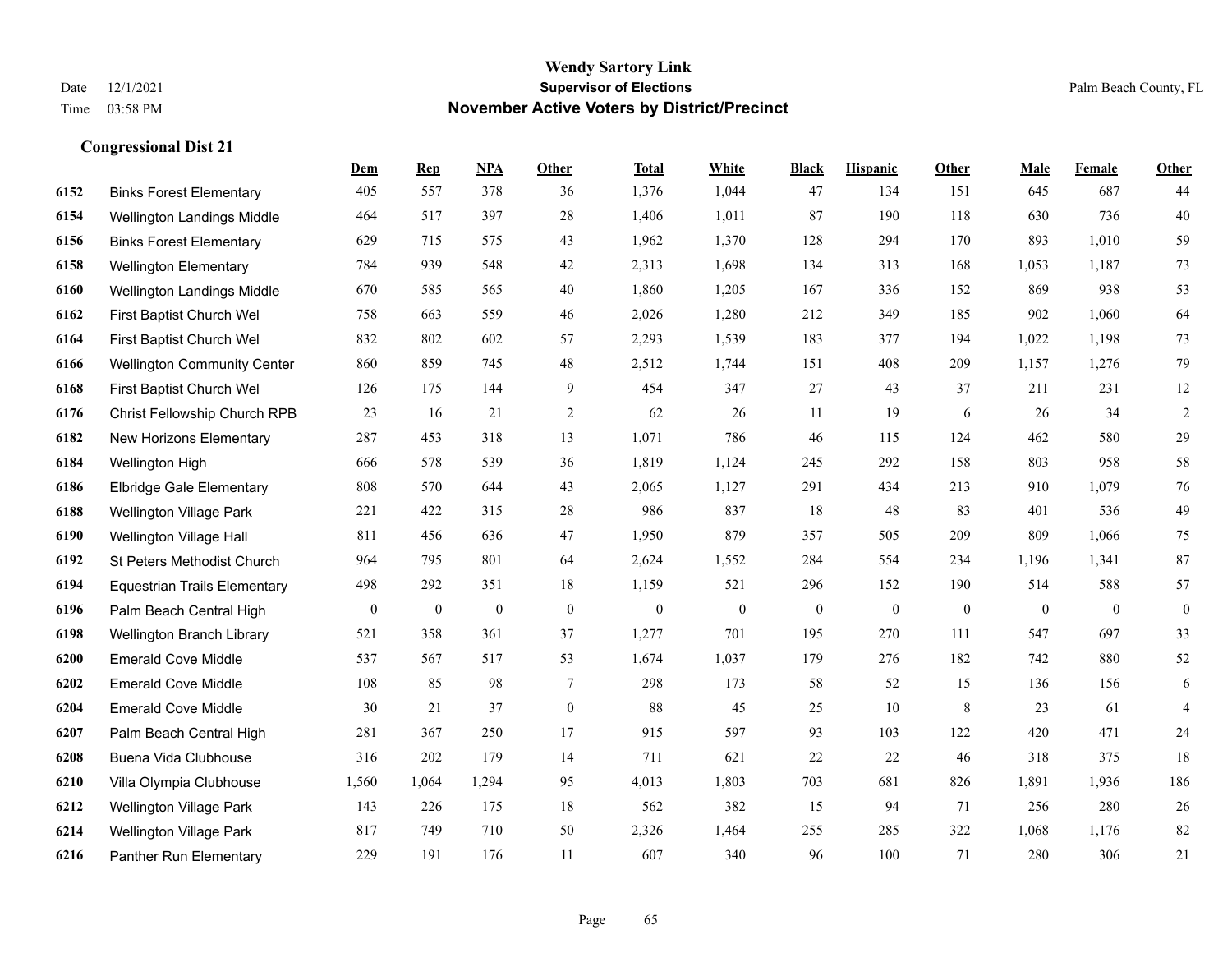|      |                                 | Dem              | <b>Rep</b>       | NPA              | <b>Other</b>   | <b>Total</b> | <b>White</b>   | <b>Black</b>     | <b>Hispanic</b>  | <b>Other</b>   | <b>Male</b>  | <b>Female</b>  | <b>Other</b>     |
|------|---------------------------------|------------------|------------------|------------------|----------------|--------------|----------------|------------------|------------------|----------------|--------------|----------------|------------------|
| 6218 | Wellington Village Park         | $\overline{0}$   | $\mathbf{0}$     | $\mathbf{0}$     | $\overline{0}$ | $\mathbf{0}$ | $\overline{0}$ | $\mathbf{0}$     | $\mathbf{0}$     | $\overline{0}$ | $\mathbf{0}$ | $\overline{0}$ | $\theta$         |
| 6220 | <b>Wellington Village Park</b>  | 57               | 31               | 42               | 6              | 136          | 67             | 16               | 35               | 18             | 56           | 76             | $\overline{4}$   |
| 6222 | Panther Run Elementary          | $\boldsymbol{0}$ | $\mathbf{1}$     | $\boldsymbol{0}$ | $\overline{0}$ | -1           | $\mathbf{1}$   | $\boldsymbol{0}$ | $\boldsymbol{0}$ | $\overline{0}$ | 1            | $\overline{0}$ | $\mathbf{0}$     |
| 6224 | Discovery Key Elementary        | 960              | 1,117            | 689              | 60             | 2,826        | 2,102          | 181              | 332              | 211            | 1,322        | 1,422          | 82               |
| 6226 | The Isles at Wellington         | 745              | 759              | 629              | 44             | 2,177        | 1,402          | 223              | 244              | 308            | 1,023        | 1,060          | 94               |
| 6228 | Wycliffe Comm Association Bldg  | 774              | 327              | 404              | 21             | 1,526        | 1,432          | 18               | 18               | 58             | 658          | 840            | $28\,$           |
| 6230 | Epiphany Lutheran Church        | 1,173            | 1,234            | 1,160            | 84             | 3,651        | 2,250          | 411              | 600              | 390            | 1,666        | 1,879          | 106              |
| 6232 | Panther Run Elementary          | 666              | 757              | 647              | 46             | 2,116        | 1,342          | 245              | 250              | 279            | 1,010        | 1,041          | 65               |
| 7070 | Northboro Elementary            | 447              | 395              | 371              | 39             | 1,252        | 999            | 64               | 85               | 104            | 581          | 637            | 34               |
| 7108 | <b>Chamber of Commerce</b>      | 405              | 416              | 346              | 55             | 1,222        | 921            | 60               | 105              | 136            | 575          | 610            | 37               |
| 7130 | Alexander W Dreyfoos SOA High   | 813              | 825              | 781              | 74             | 2,493        | 1,909          | 115              | 207              | 262            | 1,256        | 1,165          | $72\,$           |
| 7132 | WPB City Hall Flagler Gallery   | 668              | 676              | 607              | 73             | 2,024        | 1,603          | 88               | 137              | 196            | 1,020        | 937            | 67               |
| 7148 | Howard Park Community Center    | 86               | 35               | 52               | 8              | 181          | 93             | 37               | 28               | 23             | 91           | 83             | 7                |
| 7150 | Howard Park Community Center    | 351              | 283              | 298              | 38             | 970          | 776            | 41               | 85               | 68             | 488          | 457            | $25\,$           |
| 7152 | WPB City Hall Flagler Gallery   | 481              | 443              | 274              | 39             | 1,237        | 981            | 43               | 117              | 96             | 472          | 721            | $44\,$           |
| 7154 | Morton & Barbara Mandel Cente   | 149              | 364              | 157              | 20             | 690          | 618            | 8                | 13               | 51             | 316          | 354            | $20\,$           |
| 7156 | PB Fire Station #3              | 43               | 102              | 59               | 2              | 206          | 178            | $\boldsymbol{0}$ | $\tau$           | 21             | 92           | 102            | $12\,$           |
| 7158 | PB Fire Station #3              | 534              | 475              | 412              | 51             | 1,472        | 1,317          | 18               | 34               | 103            | 645          | 791            | $36\,$           |
| 7160 | South Grade Elementary          | 929              | 217              | 461              | 24             | 1,631        | 510            | 623              | 321              | 177            | 797          | 763            | 71               |
| 7162 | <b>Osborne Community Center</b> | 855              | 124              | 370              | 25             | 1,374        | 246            | 706              | 287              | 135            | 624          | 691            | 59               |
| 7164 | <b>Osborne Community Center</b> | 322              | 180              | 201              | 24             | 727          | 570            | 51               | 55               | 51             | 339          | 367            | 21               |
| 7166 | PB Fire Station #3              | 319              | 385              | 297              | 28             | 1,029        | 913            | $\overline{2}$   | 30               | 84             | 454          | 549            | $26\,$           |
| 7168 | <b>Maddock Park</b>             | 1,501            | 644              | 924              | 60             | 3,129        | 1,528          | 810              | 522              | 269            | 1,435        | 1,580          | 114              |
| 7170 | Lantana Town Hall               | 706              | 340              | 520              | 36             | 1,602        | 857            | 346              | 240              | 159            | 755          | 770            | 77               |
| 7172 | Lantana Recreation Center       | 298              | 269              | 247              | 18             | 832          | 654            | 51               | 66               | 61             | 393          | 413            | $26\,$           |
| 7174 | <b>Rolling Green Elementary</b> | 1,033            | 236              | 502              | 30             | 1,801        | 565            | 677              | 404              | 155            | 789          | 932            | $80\,$           |
| 7175 | <b>Rolling Green Elementary</b> | $\mathbf{0}$     | $\boldsymbol{0}$ | $\overline{1}$   | $\mathbf{0}$   |              | $\mathbf{0}$   | $\boldsymbol{0}$ | -1               | $\mathbf{0}$   |              | $\mathbf{0}$   | $\boldsymbol{0}$ |
| 7176 | Hypoluxo Town Hall              | 184              | 86               | 112              | 10             | 392          | 220            | 82               | 63               | 27             | 168          | 214            | 10               |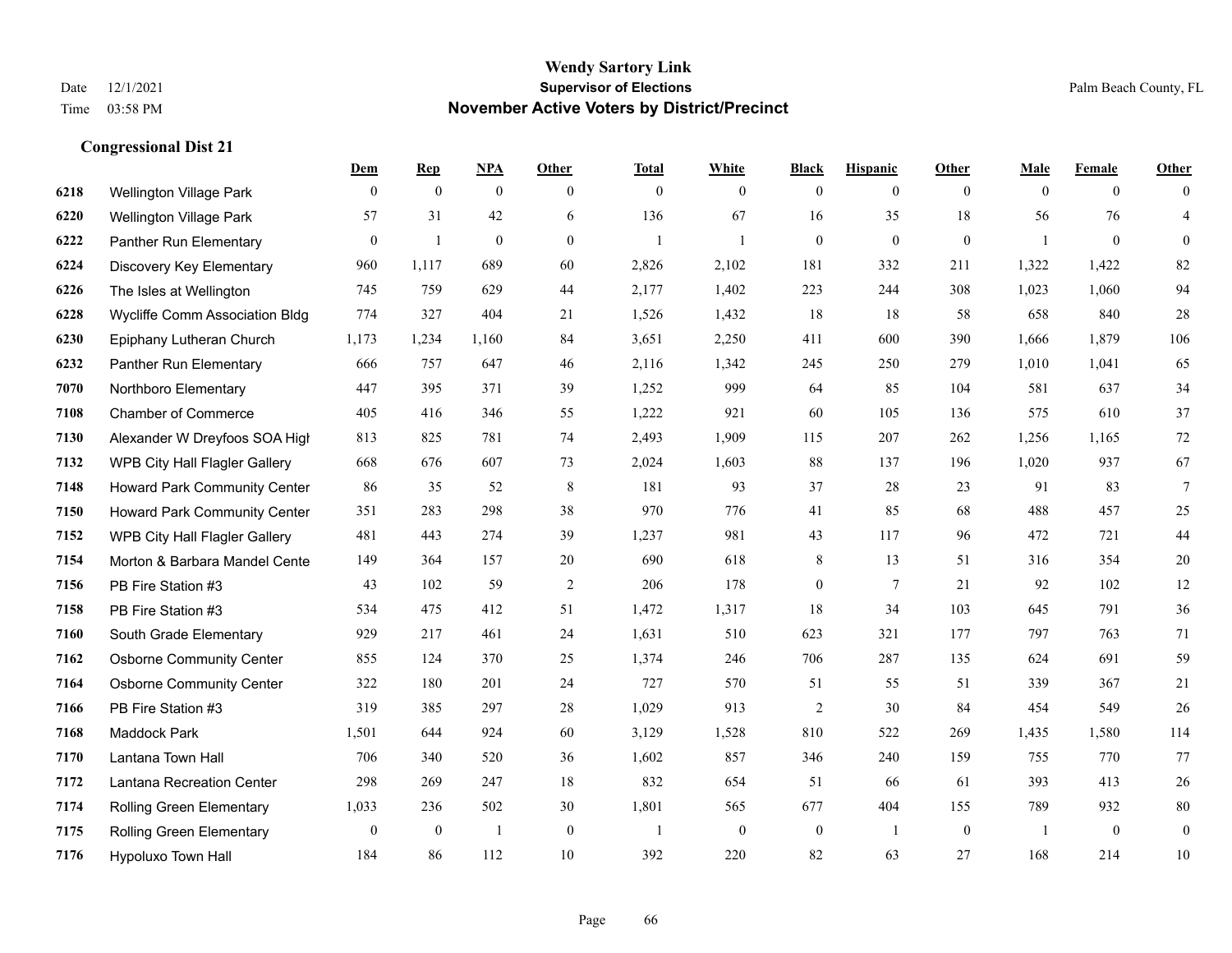|      |                                | Dem     | <b>Rep</b>     | <b>NPA</b>   | Other          | <b>Total</b> | White   | <b>Black</b>   | <b>Hispanic</b> | Other  | <b>Male</b> | Female  | Other        |
|------|--------------------------------|---------|----------------|--------------|----------------|--------------|---------|----------------|-----------------|--------|-------------|---------|--------------|
| 7178 | Temple Beth Kodesh             | 1,524   | 190            | 561          | 30             | 2,305        | 441     | 1,315          | 352             | 197    | 1,026       | 1,173   | 106          |
| 7179 | Village Royale on the Green    | 806     | 228            | 348          | 24             | 1,406        | 584     | 565            | 142             | 115    | 596         | 747     | 63           |
| 7180 | St John Missionary Baptist Chr | 1,754   | 131            | 462          | 18             | 2,365        | 234     | 1,762          | 169             | 200    | 994         | 1,271   | 100          |
| 7182 | Carolyn Sims Center            | 1,466   | 67             | 349          | 12             | 1,894        | 79      | 1,595          | 81              | 139    | 769         | 1,053   | 72           |
| 7184 | St John Missionary Baptist Chr | 2       | $\overline{4}$ | $\mathbf{0}$ | $\overline{0}$ | 6            | 4       |                | $\mathbf{0}$    |        |             | 2       | $\mathbf{0}$ |
| 7186 | Boynton Beach Senior Center    | 1,470   | 417            | 718          | 56             | 2,661        | 1,061   | 1,074          | 277             | 249    | 1,235       | 1,310   | 116          |
| 7188 | <b>Forest Park Elementary</b>  | 844     | 534            | 584          | 57             | 2,019        | 1,402   | 271            | 178             | 168    | 846         | 1,103   | 70           |
| 7190 | Seacrest Presbyterian          | 1,052   | 615            | 793          | 59             | 2,519        | 1,585   | 450            | 246             | 238    | 1,205       | 1,216   | 98           |
| 7192 | Lakeview Baptist Church        | 18      | 11             | 10           | 3              | 42           | 31      | $\overline{c}$ | 4               | 5      | 20          | 19      | 3            |
| 7194 | Delray Beach Community Cente   | 575     | 354            | 423          | 45             | 1,397        | 1,006   | 192            | 104             | 95     | 703         | 649     | 45           |
| 7196 | <b>Atlantic High</b>           | 1,513   | 235            | 509          | 21             | 2,278        | 593     | 1,352          | 121             | 212    | 1,041       | 1,144   | 93           |
| 7198 | <b>Atlantic High</b>           | 44      | 27             | 26           | 3              | 100          | 81      | 6              | $\tau$          | 6      | 41          | 57      | 2            |
| 7200 | Pompey Park Recreation Center  | 1,323   | 234            | 429          | 25             | 2,011        | 487     | 1,292          | 105             | 127    | 905         | 1,049   | 57           |
| 7202 | 505 Club                       | 648     | 390            | 440          | 38             | 1,516        | 1,084   | 231            | 74              | 127    | 790         | 677     | 49           |
| 7204 | 505 Club                       | 36      | 32             | 36           | $\overline{4}$ | 108          | 84      | $\overline{c}$ | 9               | 13     | 55          | 48      | 5            |
| 7206 | 505 Club                       | 57      | 58             | 55           | 5              | 175          | 149     | $\overline{c}$ | 8               | 16     | 95          | 75      | 5            |
| 7208 | <b>Atlantic High</b>           | 747     | 186            | 315          | 22             | 1,270        | 550     | 525            | 82              | 113    | 547         | 680     | 43           |
| 7210 | Village Academy                | 1,753   | 103            | 418          | 16             | 2,290        | 128     | 1,852          | 144             | 166    | 934         | 1,259   | 97           |
| 7212 | Delray Beach Library           | 1,302   | 232            | 476          | 30             | 2,040        | 556     | 1,194          | 115             | 175    | 991         | 981     | 68           |
| 7214 | Delray Beach Community Cente   | 861     | 309            | 483          | 38             | 1,691        | 785     | 545            | 210             | 151    | 818         | 806     | 67           |
|      | <b>Congressional Dist 21</b>   | 220,539 | 138,374        | 147,505      | 11,139         | 517,557      | 334,922 | 61,915         | 73,149          | 47,571 | 228,594     | 270,600 | 18,363       |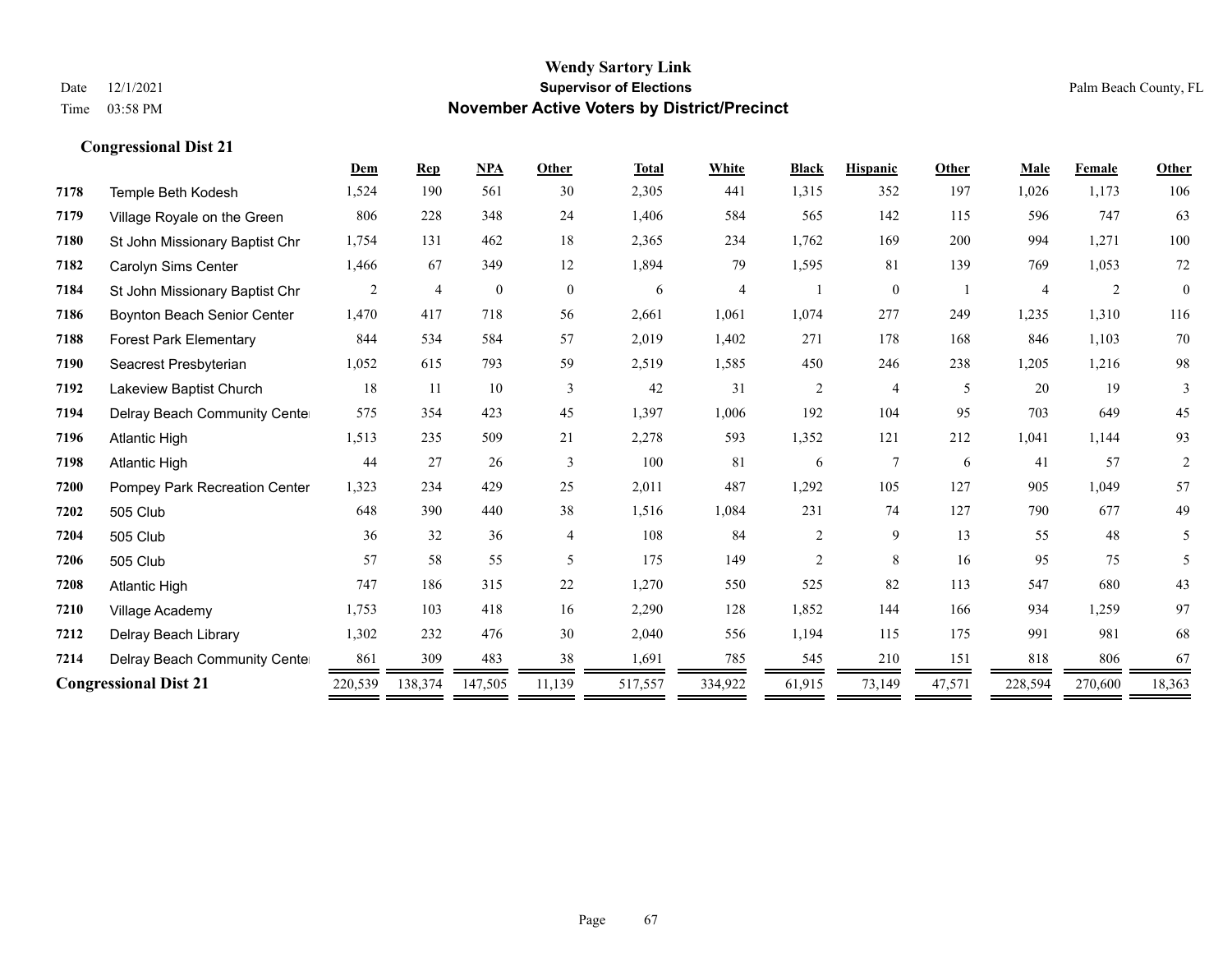|      |                                  | Dem | <b>Rep</b> | NPA | <b>Other</b> | <b>Total</b> | White | <b>Black</b> | <b>Hispanic</b> | <b>Other</b> | <b>Male</b> | Female | <b>Other</b> |
|------|----------------------------------|-----|------------|-----|--------------|--------------|-------|--------------|-----------------|--------------|-------------|--------|--------------|
| 4128 | St Lucy Catholic Church          | 613 | 917        | 622 | 42           | 2,194        | 1,964 | 14           | 75              | 141          | 996         | 1,130  | 68           |
| 4130 | Omni Middle                      | 630 | 620        | 545 | 37           | 1,832        | 1,506 | 33           | 137             | 156          | 853         | 927    | 52           |
| 4132 | Calusa Elementary                | 379 | 401        | 321 | 25           | 1,126        | 932   | 15           | 95              | 84           | 461         | 625    | $40\,$       |
| 4134 | Above and Beyond Community (     | 406 | 561        | 428 | 37           | 1,432        | 1,157 | 40           | 130             | 105          | 674         | 712    | 46           |
| 4136 | Above and Beyond Community (     | 642 | 616        | 583 | 46           | 1,887        | 1,409 | 48           | 220             | 210          | 807         | 1.010  | $70\,$       |
| 4138 | <b>Ascension Catholic Church</b> | 799 | 1,193      | 903 | 68           | 2,963        | 2,314 | 164          | 237             | 248          | 1,407       | 1,463  | 93           |
| 4140 | <b>Broken Sound Club</b>         | 262 | 213        | 188 | 14           | 677          | 505   | 25           | 83              | 64           | 277         | 382    | 18           |
| 4142 | Woodfield Country Club HOA       | 839 | 750        | 741 | 54           | 2,384        | 2,137 | 12           | 66              | 169          | 1,093       | 1.199  | 92           |
| 4144 | Seasons HOA Clubhouse            | 224 | 207        | 172 | 11           | 614          | 505   | 9            | 37              | 63           | 296         | 289    | 29           |
| 4146 | <b>Broken Sound Club</b>         | 534 | 376        | 342 | 17           | 1,269        | 1,163 | 12           | 31              | 63           | 575         | 662    | 32           |
| 4148 | <b>Broken Sound Club</b>         | 558 | 417        | 431 | 39           | 1,445        | 1,136 | 66           | 139             | 104          | 660         | 748    | 37           |
| 4150 | Patch Reef Park Community Cer    | 580 | 552        | 605 | 64           | 1,801        | 1,384 | 67           | 161             | 189          | 849         | 905    | 47           |
| 4152 | Boca Delray Lodge #171           | 623 | 639        | 651 | 50           | 1,963        | 1,437 | 76           | 225             | 225          | 889         | 993    | 81           |
| 4154 | Ascension Catholic Church        | 418 | 416        | 332 | 34           | 1,200        | 873   | 86           | 105             | 136          | 587         | 567    | 46           |
| 4156 | St Lucy Catholic Church          | 531 | 559        | 408 | 36           | 1,534        | 1,351 | 6            | 66              | 111          | 712         | 779    | 43           |
| 4158 | Spanish River High               | 945 | 736        | 759 | 43           | 2,483        | 1,966 | 50           | 218             | 249          | 1,186       | 1,192  | 105          |
| 4160 | Greater BR Swim & Racquet Ctr    | 424 | 405        | 355 | $22\,$       | 1,206        | 978   | $18\,$       | 90              | 120          | 561         | 603    | $42\,$       |
| 4162 | Patch Reef Park Community Cer    | 544 | 486        | 446 | 22           | 1,498        | 1,146 | 30           | 114             | 208          | 681         | 739    | 78           |
| 4164 | Safe Schools Institute           | 595 | 643        | 571 | 35           | 1,844        | 1,482 | 29           | 172             | 161          | 859         | 894    | 91           |
| 4166 | FAU Arena Lobby                  | 786 | 452        | 597 | 28           | 1,863        | 1,046 | 305          | 271             | 241          | 832         | 933    | 98           |
| 4168 | JC Mitchell Elementary           | 694 | 567        | 612 | 51           | 1,924        | 1,323 | 86           | 244             | 271          | 832         | 979    | 113          |
| 4170 | Spanish River Library            | 900 | 1,034      | 875 | 52           | 2,861        | 2,222 | 98           | 267             | 274          | 1,348       | 1,415  | 98           |
| 4172 | Marine Safety Headquarters       | 671 | 687        | 594 | 61           | 2,013        | 1,762 | 16           | 100             | 135          | 897         | 1,063  | 53           |
| 4174 | Sugar Sand Park Comm Center      | 305 | 272        | 271 | 15           | 863          | 746   | 5            | 52              | 60           | 406         | 421    | 36           |
| 4176 | Sugar Sand Park Comm Center      | 920 | 704        | 737 | 66           | 2,427        | 1,784 | 72           | 318             | 253          | 1,056       | 1,268  | 103          |
| 4178 | Sugar Sand Park Comm Center      | 757 | 641        | 519 | 46           | 1,963        | 1,567 | 42           | 197             | 157          | 799         | 1,099  | 65           |
| 4180 | Del Prado Elementary             | 564 | 576        | 565 | 35           | 1,740        | 1,238 | 51           | 243             | 208          | 789         | 854    | 97           |
| 4182 | Greater BR Swim & Racquet Ctr    | 866 | 588        | 738 | 54           | 2,246        | 1,521 | 78           | 403             | 244          | 940         | 1,214  | 92           |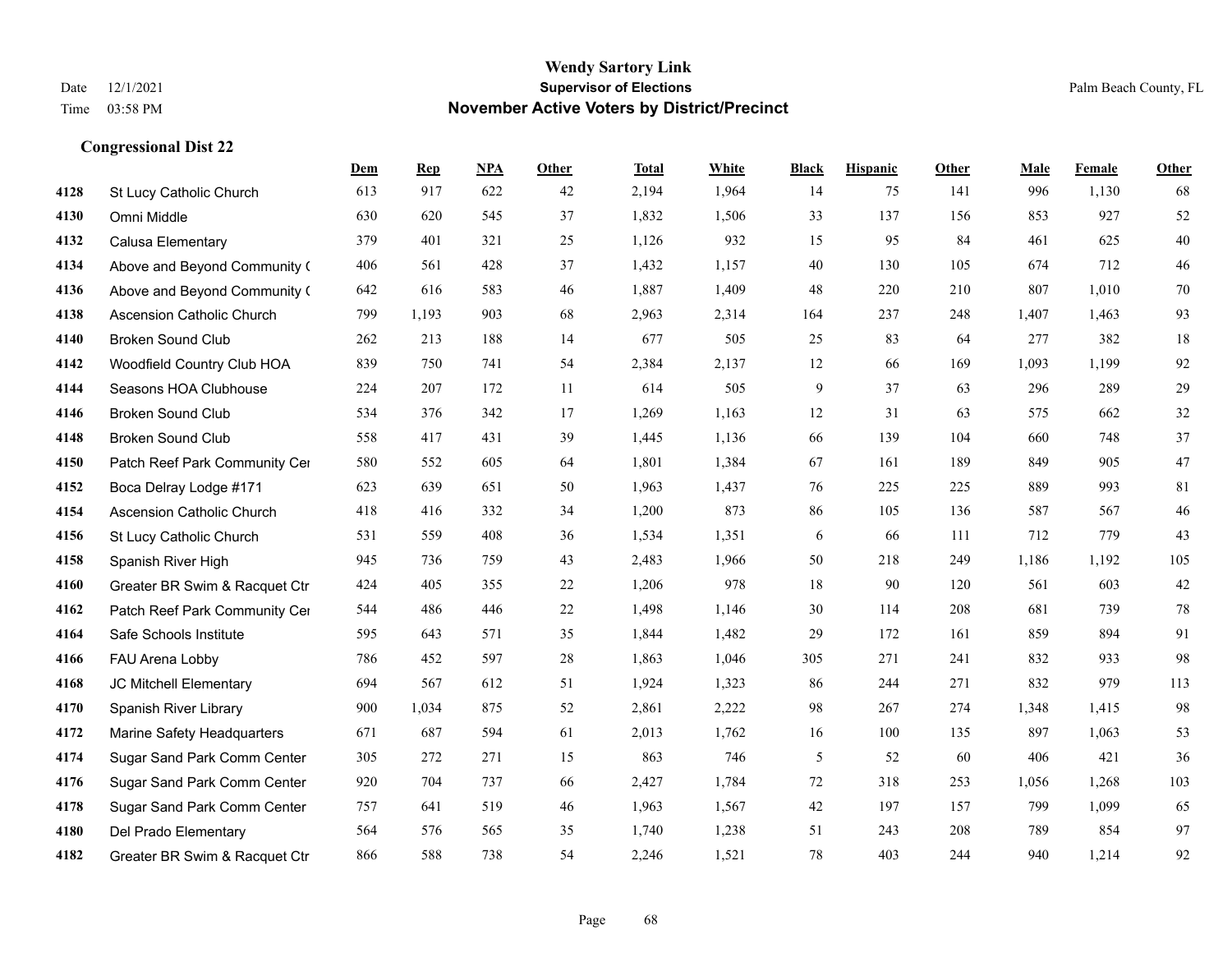|      |                                    | Dem | <b>Rep</b> | NPA | <b>Other</b>   | <b>Total</b> | <b>White</b> | <b>Black</b>   | <b>Hispanic</b> | <b>Other</b> | <b>Male</b> | <b>Female</b> | <b>Other</b> |
|------|------------------------------------|-----|------------|-----|----------------|--------------|--------------|----------------|-----------------|--------------|-------------|---------------|--------------|
| 4184 | Boca Raton Middle                  | 559 | 610        | 562 | 38             | 1,769        | 1,332        | 58             | 211             | 168          | 830         | 889           | 50           |
| 4186 | The Volen Center                   | 547 | 505        | 459 | 30             | 1,541        | 1,069        | 125            | 166             | 181          | 705         | 776           | 60           |
| 4188 | Elks Lodge of Boca Raton           | 905 | 522        | 608 | 56             | 2,091        | 1,216        | 328            | 312             | 235          | 939         | 1,057         | 95           |
| 4190 | St Gregory Episcopal Church        | 738 | 1,078      | 814 | 75             | 2,705        | 2,276        | 26             | 179             | 224          | 1,321       | 1,299         | 85           |
| 4192 | Verde K-8 School                   | 556 | 975        | 721 | 45             | 2,297        | 1,838        | 47             | 134             | 278          | 1,061       | 1,113         | 123          |
| 4194 | Del Prado Elementary               | 548 | 331        | 309 | 31             | 1,219        | 1,036        | 24             | 62              | 97           | 518         | 671           | 30           |
| 4196 | Good Shepherd Lutheran             | 703 | 437        | 446 | 25             | 1,611        | 1,384        | 30             | 83              | 114          | 674         | 897           | $40\,$       |
| 4198 | Verde K-8 School                   | 642 | 470        | 530 | 35             | 1,677        | 1,052        | 118            | 321             | 186          | 693         | 913           | 71           |
| 4200 | Verde K-8 School                   | 400 | 343        | 300 | 21             | 1,064        | 791          | $\,$ 8 $\,$    | 171             | 94           | 424         | 612           | 28           |
| 4202 | Greater BR Swim & Racquet Ctr      | 787 | 587        | 637 | 32             | 2,043        | 1,584        | 32             | 244             | 183          | 831         | 1,136         | 76           |
| 4204 | Sugar Sand Park Comm Center        | 740 | 451        | 591 | 38             | 1,820        | 1,143        | 142            | 319             | 216          | 815         | 936           | 69           |
| 4206 | Good Shepherd Lutheran             | 677 | 485        | 514 | 34             | 1,710        | 1,354        | 35             | 178             | 143          | 691         | 962           | 57           |
| 4208 | Hammock Pointe Elementary          | 841 | 587        | 477 | 36             | 1,941        | 1,669        | 10             | 116             | 146          | 764         | 1,122         | 55           |
| 4210 | Sugar Sand Park Comm Center        | 650 | 830        | 683 | 43             | 2,206        | 1,731        | 29             | 269             | 177          | 1,017       | 1,118         | 71           |
| 4212 | Center for Spiritual Living        | 630 | 805        | 597 | 39             | 2,071        | 1,730        | 33             | 167             | 141          | 979         | 1,029         | 63           |
| 4214 | Calvary Chapel Boca Raton - 4th    | 626 | 860        | 642 | 63             | 2,191        | 1,750        | 44             | 229             | 168          | 1,014       | 1,100         | 77           |
| 4216 | Calvary Chapel Boca Raton - Kir    | 673 | 1,062      | 695 | 60             | 2,490        | 2,097        | 20             | 178             | 195          | 1,181       | 1,220         | 89           |
| 4218 | <b>Grace Community Church</b>      | 447 | 854        | 536 | 56             | 1,893        | 1,567        | 33             | 139             | 154          | 876         | 936           | 81           |
| 4220 | <b>Boca Raton Community Center</b> | 457 | 398        | 467 | 43             | 1,365        | 875          | 106            | 238             | 146          | 607         | 714           | 44           |
| 4222 | Boca Raton Downtown Library        | 942 | 1,134      | 925 | 91             | 3,092        | 2,601        | 68             | 181             | 242          | 1,389       | 1,588         | 115          |
| 4224 | <b>Grace Community Church</b>      | 507 | 1,125      | 751 | 61             | 2,444        | 2,011        | 54             | 183             | 196          | 1,149       | 1,215         | 80           |
| 4226 | St Gregory Episcopal Church        | 213 | 383        | 284 | 24             | 904          | 813          | $\tau$         | 31              | 53           | 428         | 453           | $23\,$       |
| 4228 | Boca Raton Community Center        | 522 | 664        | 512 | 51             | 1,749        | 1,498        | 16             | 99              | 136          | 786         | 916           | 47           |
| 4230 | Boca Raton Downtown Library        | 308 | 441        | 332 | 21             | 1,102        | 963          | 9              | 56              | 74           | 518         | 562           | $22\,$       |
| 5111 | Morikami Park Elementary           | 43  | 59         | 49  | 3              | 154          | 146          | $\overline{0}$ | $\overline{3}$  | 5            | 71          | 83            | $\mathbf{0}$ |
| 5113 | Morikami Park Elementary           | 18  | 39         | 24  | $\overline{c}$ | 83           | 67           | $\overline{0}$ | 6               | 10           | 35          | 41            | 7            |
| 5115 | Spanish River High                 | 87  | 110        | 93  | 12             | 302          | 244          | 4              | 25              | 29           | 151         | 148           | 3            |
| 5117 | The Polo Club of Boca Raton        | 306 | 188        | 193 | 19             | 706          | 643          | $\mathbf{1}$   | 9               | 53           | 285         | 396           | 25           |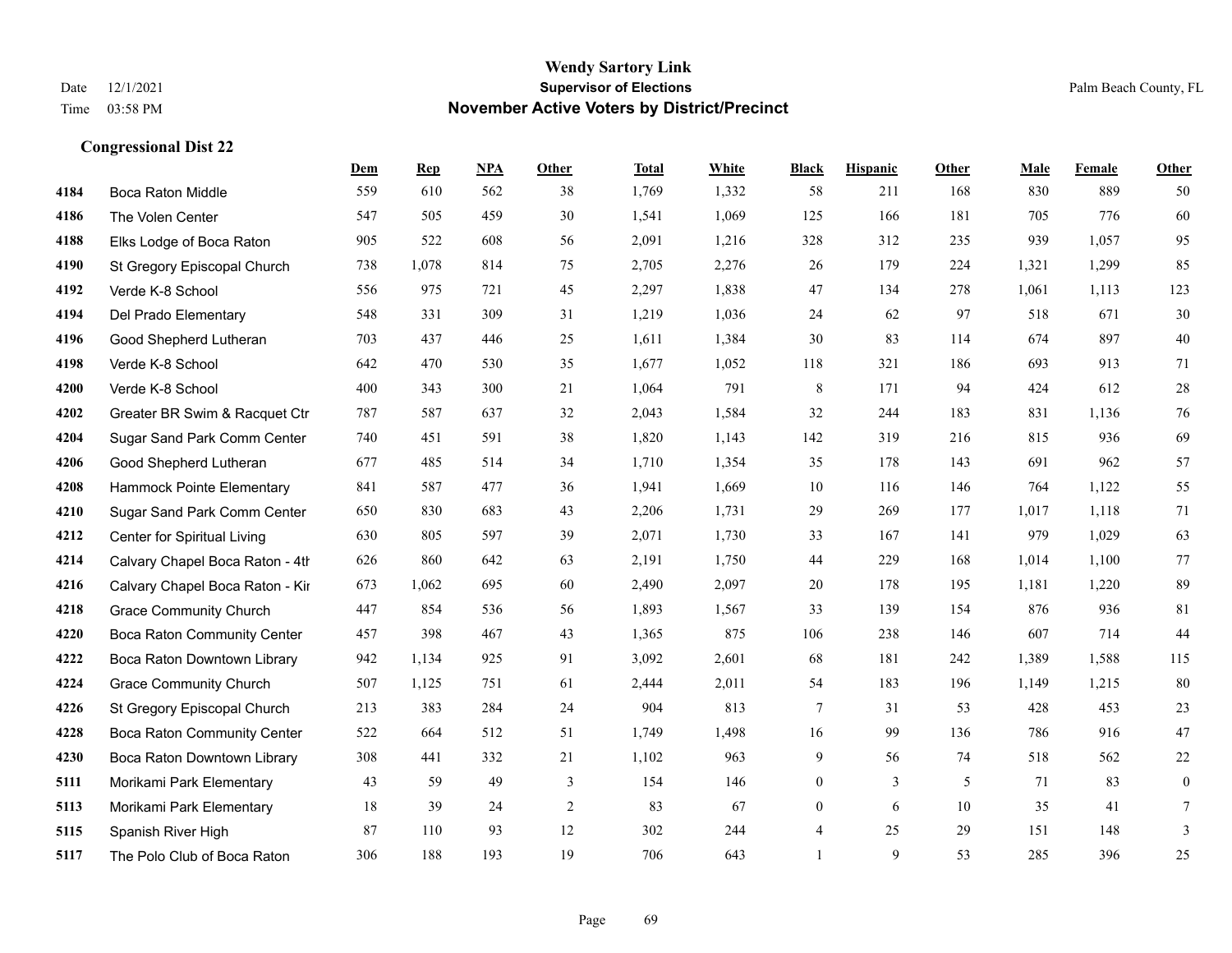|      |                                                                      |            |            |            |              | <b>WEILLY SALTOLY LITTK</b> |       |              |                 |       |      |        |              |
|------|----------------------------------------------------------------------|------------|------------|------------|--------------|-----------------------------|-------|--------------|-----------------|-------|------|--------|--------------|
| Date | 12/1/2021<br><b>Supervisor of Elections</b><br>Palm Beach County, FL |            |            |            |              |                             |       |              |                 |       |      |        |              |
| Time | <b>November Active Voters by District/Precinct</b><br>03:58 PM       |            |            |            |              |                             |       |              |                 |       |      |        |              |
|      | <b>Congressional Dist 22</b>                                         |            |            |            |              |                             |       |              |                 |       |      |        |              |
|      |                                                                      | <u>Dem</u> | <b>Rep</b> | <u>NPA</u> | <b>Other</b> | <b>Total</b>                | White | <b>Black</b> | <b>Hispanic</b> | Other | Male | Female | <b>Other</b> |
| 5158 | Boca West Country Club                                               | 766        | 454        | 509        | 50           | 1,779                       | 1,600 | 8            | 72              | 99    | 739  | 994    | 46           |

| 5172 | Del Prado Elementary         | 234    | 308    | 205    |       | 766    | 690   |       | ш     | $ -$           | 362    | 383   |       |
|------|------------------------------|--------|--------|--------|-------|--------|-------|-------|-------|----------------|--------|-------|-------|
|      | <b>Congressional Dist 22</b> | 33.906 | 33.791 | 29,802 | 2.290 | 99.789 | 78.97 | 2.980 | 8.915 | $8,92^{\circ}$ | 44,855 | 1.372 | 3,562 |

# **5160** Boca West Country Club 824 468 426 34 1,752 1,647 3 28 74 680 1,028 44

# **Wendy Sartory Link**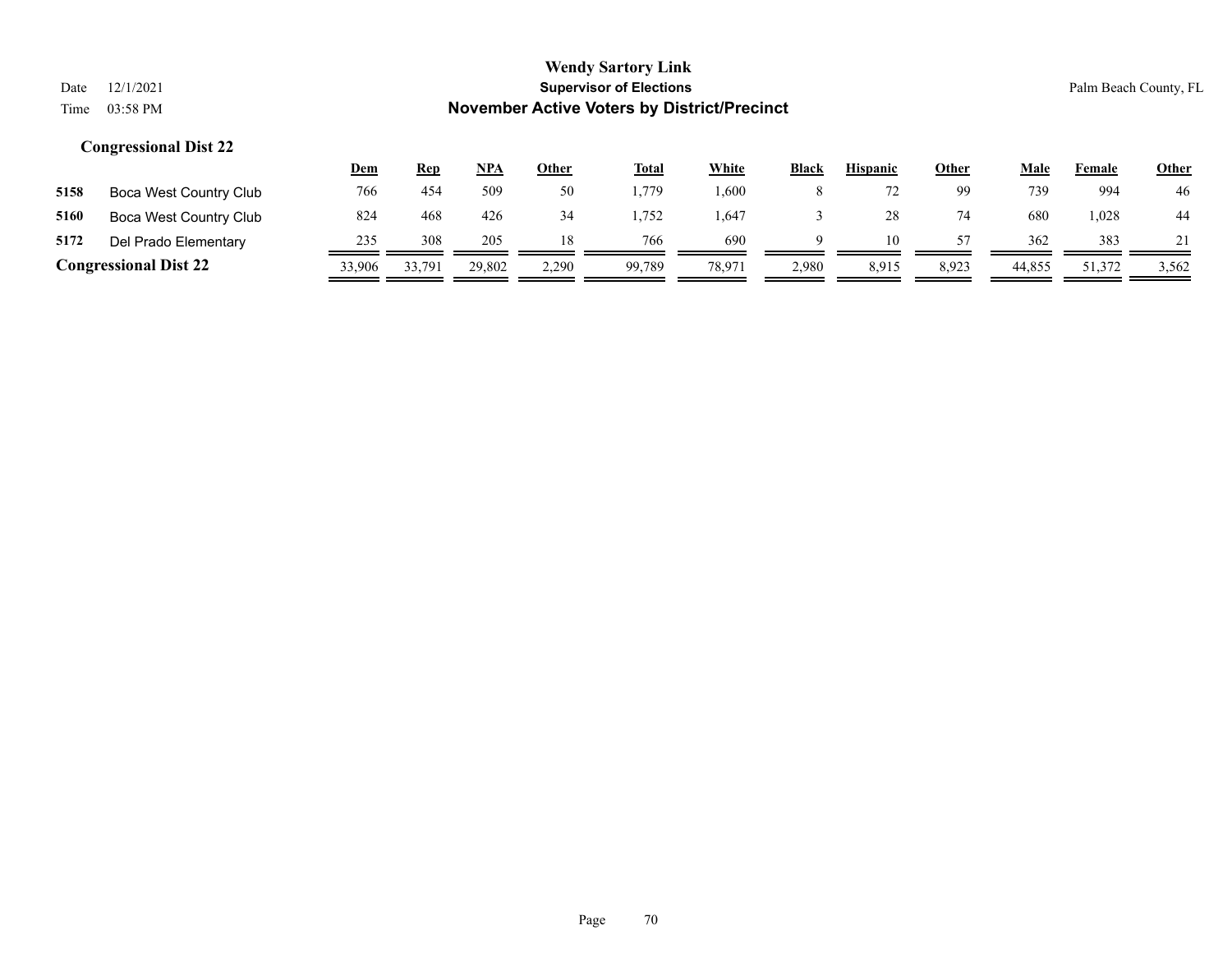#### **Unincorporated**

|      |                                     | Dem              | <b>Rep</b>       | NPA            | <b>Other</b>   | <b>Total</b> | <b>White</b>     | <b>Black</b>     | <b>Hispanic</b>  | <b>Other</b> | <b>Male</b>    | <b>Female</b>  | <b>Other</b>     |
|------|-------------------------------------|------------------|------------------|----------------|----------------|--------------|------------------|------------------|------------------|--------------|----------------|----------------|------------------|
| 1002 | <b>Canal Point Community Center</b> | $\mathbf{0}$     | $\mathbf{0}$     | $\mathbf{0}$   | $\theta$       | $\theta$     | $\overline{0}$   | $\Omega$         | $\overline{0}$   | $\theta$     | $\theta$       | $\overline{0}$ | $\Omega$         |
| 1004 | Pierce Hammock Elementary           | 2                | 3                | 3              | $\theta$       | 8            | 8                | $\theta$         | $\overline{0}$   | $\Omega$     | 3              | 5              | $\theta$         |
| 1006 | Journey Church of Jupiter           | $\Omega$         | $\theta$         | $\theta$       | $\Omega$       | $\Omega$     | $\theta$         | $\Omega$         | $\Omega$         | $\Omega$     | $\theta$       | $\Omega$       | $\Omega$         |
| 1008 | Journey Church of Jupiter           |                  | $\mathbf{0}$     | $\overline{0}$ | $\mathbf{0}$   | $\mathbf{0}$ | $\overline{0}$   | $\theta$         | $\boldsymbol{0}$ | $\theta$     | $\overline{0}$ | $\overline{0}$ |                  |
| 1010 | Journey Church of Jupiter           | $\Omega$         | $\mathbf{0}$     | $\mathbf{0}$   | $\theta$       | $\theta$     | $\overline{0}$   | 0                | $\overline{0}$   | $\theta$     | $\theta$       | $\theta$       | $\Omega$         |
| 1012 | Caloosa POA Meeting Room            | 0                | $\mathbf{0}$     | $\mathbf{0}$   | $\theta$       | $\theta$     | $\overline{0}$   | $\theta$         | $\overline{0}$   | $\Omega$     | $\mathbf{0}$   | $\theta$       |                  |
| 1014 | Caloosa POA Meeting Room            | $\Omega$         | $\mathbf{1}$     | $\mathbf{0}$   | $\theta$       |              |                  | $\theta$         | $\overline{0}$   | $\Omega$     | $\Omega$       | $\Omega$       |                  |
| 1016 | Journey Church of Jupiter           | $\Omega$         | $\mathbf{0}$     | $\mathbf{0}$   | $\theta$       | $\mathbf{0}$ | $\theta$         | $\mathbf{0}$     | $\mathbf{0}$     | $\theta$     | $\theta$       | $\Omega$       | $\theta$         |
| 1018 | Calvary Church of Jupiter           | 445              | 836              | 470            | 47             | 1,798        | 1,590            | 20               | 94               | 94           | 853            | 889            | 56               |
| 1019 | Calvary Church of Jupiter           | 196              | 378              | 222            | 9              | 805          | 723              | $\mathbf{0}$     | 45               | 37           | 388            | 401            | 16               |
| 1020 | Caloosa POA Meeting Room            | $\mathbf{0}$     | $\boldsymbol{0}$ | $\mathbf{0}$   | $\theta$       | $\mathbf{0}$ | $\overline{0}$   | $\mathbf{0}$     | $\mathbf{0}$     | $\theta$     | $\theta$       | $\theta$       | $\mathbf{0}$     |
| 1022 | Journey Church of Jupiter           | 683              | 1,243            | 774            | 62             | 2,762        | 2,361            | 34               | 184              | 183          | 1,328          | 1,353          | $81\,$           |
| 1024 | Calvary Church of Jupiter           | 7                | $\overline{7}$   | $\overline{7}$ | $\mathbf{0}$   | 21           | 21               | $\boldsymbol{0}$ | $\overline{0}$   | $\mathbf{0}$ | 11             | 10             | $\boldsymbol{0}$ |
| 1026 | Calvary Church of Jupiter           | 330              | 624              | 341            | 26             | 1,321        | 1,169            | 11               | 77               | 64           | 632            | 656            | 33               |
| 1028 | <b>Jupiter Farms Elementary</b>     | 534              | 1,009            | 586            | 63             | 2,192        | 1,912            | 15               | 138              | 127          | 1,061          | 1,068          | 63               |
| 1030 | Calvary Church of Jupiter           | 16               | 37               | 24             | $\overline{4}$ | 81           | 74               | $\boldsymbol{0}$ | 4                | 3            | 40             | 38             | 3                |
| 1032 | Jupiter Farms Park Community I      | 299              | 573              | 351            | 31             | 1,254        | 1,055            | 12               | 107              | 80           | 611            | 602            | 41               |
| 1036 | Calvary Church of Jupiter           | $\boldsymbol{0}$ | $\boldsymbol{0}$ | $\mathbf{0}$   | $\theta$       | $\mathbf{0}$ | $\boldsymbol{0}$ | $\boldsymbol{0}$ | $\boldsymbol{0}$ | $\mathbf{0}$ | $\theta$       | $\mathbf{0}$   | $\mathbf{0}$     |
| 1038 | William T Dwyer High                | 807              | 1,304            | 764            | 55             | 2,930        | 2,462            | 64               | 173              | 231          | 1,397          | 1,429          | 104              |
| 1044 | Limestone Creek Elementary          | 422              | 120              | 185            | 19             | 746          | 223              | 347              | 92               | 84           | 357            | 362            | 27               |
| 1046 | West Jupiter Recreation Center      | 266              | 142              | 149            | 11             | 568          | 262              | 163              | 112              | 31           | 243            | 305            | $20\,$           |
| 1060 | West Jupiter Recreation Center      | 72               | 99               | 70             | $\overline{4}$ | 245          | 202              | $\boldsymbol{0}$ | 23               | 20           | 99             | 130            | 16               |
| 1062 | <b>Harvest Community Church</b>     | 610              | 1,147            | 562            | 46             | 2,365        | 2,166            | 11               | 52               | 136          | 1,145          | 1,141          | 79               |
| 1064 | Jupiter Community Center            | 75               | 126              | 61             | 3              | 265          | 243              | $\overline{0}$   | 6                | 16           | 129            | 129            | $\tau$           |
| 1070 | Jupiter Community Center            | 57               | 66               | 91             | $\overline{4}$ | 218          | 171              | 1                | 40               | 6            | 113            | 97             | 8                |
| 1080 | First Baptist Church Teq            | 92               | 146              | 78             | $\overline{4}$ | 320          | 295              | $\overline{0}$   | 9                | 16           | 163            | 147            | 10               |
| 1082 | First Baptist Church Teq            | 70               | 141              | 87             | 8              | 306          | 282              |                  | 12               | 11           | 143            | 154            | 9                |
| 1084 | First Baptist Church Teq            | 12               | 52               | 10             | $\Omega$       | 74           | 71               |                  | $\theta$         | 2            | 37             | 36             | 1                |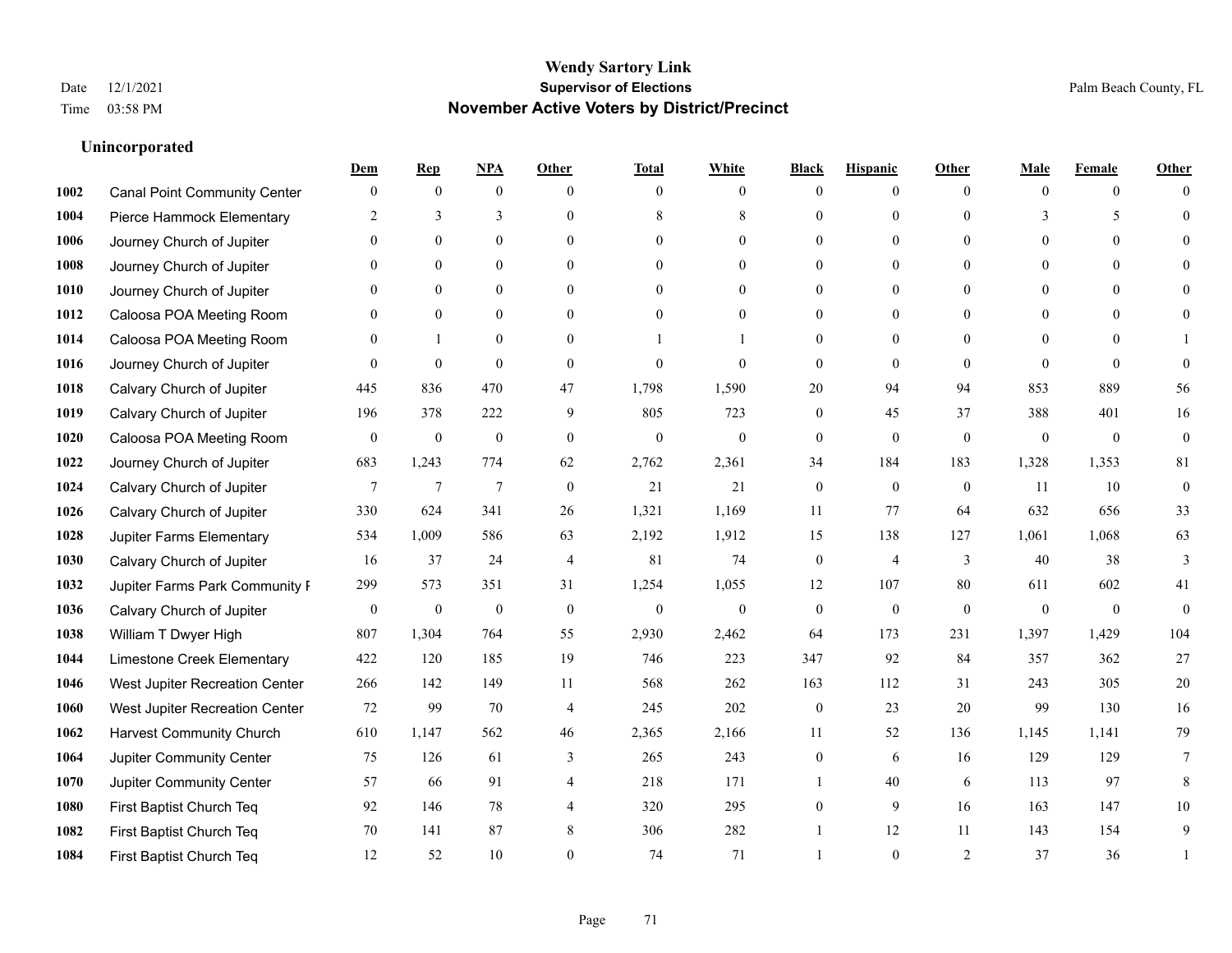#### **Unincorporated**

|      |                                  | Dem              | <b>Rep</b>       | NPA              | <b>Other</b>   | <b>Total</b>   | <b>White</b>     | <b>Black</b>     | <b>Hispanic</b> | <b>Other</b>   | <b>Male</b>    | <b>Female</b> | <b>Other</b>     |
|------|----------------------------------|------------------|------------------|------------------|----------------|----------------|------------------|------------------|-----------------|----------------|----------------|---------------|------------------|
| 1096 | First Baptist Church Teq         | 49               | 72               | 37               | $\theta$       | 158            | 128              | 8                | 13              | 9              | 78             | 76            | 4                |
| 1110 | <b>Tequesta Council Chambers</b> | 102              | 123              | 97               | 3              | 325            | 285              | 4                | 20              | 16             | 149            | 167           | 9                |
| 1114 | <b>Tequesta Council Chambers</b> | 113              | 306              | 140              | 14             | 573            | 549              | $\theta$         | 5               | 19             | 255            | 307           | 11               |
| 1122 | Tequesta Council Chambers        | 37               | 87               | 37               | 3              | 164            | 155              | 0                | 1               | 8              | 81             | 80            | 3                |
| 1130 | PBC Fire Rescue #18              |                  | 2                | 1                | $\theta$       | $\overline{4}$ | $\overline{4}$   | $\overline{0}$   | $\theta$        | $\theta$       | 2              |               |                  |
| 1132 | PBC Fire Rescue #18              | $\mathbf{0}$     | 3                | $\mathbf{1}$     | $\Omega$       | $\overline{4}$ | $\overline{4}$   | $\overline{0}$   | $\theta$        | $\Omega$       | 2              | 2             | $\theta$         |
| 1134 | PBC Fire Rescue #18              | $\theta$         | $\boldsymbol{0}$ | $\mathbf{0}$     | $\overline{0}$ | $\mathbf{0}$   | $\overline{0}$   | $\boldsymbol{0}$ | $\mathbf{0}$    | $\mathbf{0}$   | $\overline{0}$ | $\mathbf{0}$  | $\mathbf{0}$     |
| 1138 | Grace Immanuel Bible Church      | 221              | 822              | 365              | 33             | 1,441          | 1,371            | $\mathbf{0}$     | 13              | 57             | 614            | 795           | 32               |
| 1146 | Newhaven Clubhouse               | 15               | 34               | $\,$ 8 $\,$      | -1             | 58             | 52               | $\boldsymbol{0}$ | 1               | 5              | 29             | 28            |                  |
| 1154 | Holy Spirit Lutheran             | 137              | 298              | 131              | 18             | 584            | 522              | 3                | 28              | 31             | 275            | 289           | 20               |
| 1156 | Holy Spirit Lutheran             | $\overline{0}$   | 2                | $\mathbf{0}$     | $\theta$       | 2              | $\overline{c}$   | $\mathbf{0}$     | $\mathbf{0}$    | $\theta$       | $\mathbf{1}$   | 1             | $\mathbf{0}$     |
| 1158 | Holy Spirit Lutheran             | $\theta$         | $\mathbf{1}$     | $\mathbf{1}$     | $\overline{0}$ | $\overline{2}$ | 1                | $\theta$         | $\mathbf{1}$    | $\theta$       | 1              | $\mathbf{1}$  | $\theta$         |
| 1160 | Holy Spirit Lutheran             |                  | $\mathbf{0}$     | 1                | $\theta$       | $\overline{2}$ | $\overline{2}$   | $\Omega$         | $\mathbf{0}$    | $\Omega$       |                | 1             | $\theta$         |
| 1162 | Holy Spirit Lutheran             | 2                | $\overline{4}$   | 5                | $\overline{c}$ | 13             | 13               | $\boldsymbol{0}$ | $\mathbf{0}$    | $\mathbf{0}$   | 6              | 7             | $\theta$         |
| 1166 | Holy Spirit Lutheran             | 7                | 23               | 12               | $\overline{0}$ | 42             | 35               | $\overline{0}$   | 2               | 5              | 18             | 24            | $\overline{0}$   |
| 1168 | Holy Spirit Lutheran             | $\theta$         | $\mathbf{0}$     | $\mathbf{0}$     | $\Omega$       | $\Omega$       | $\overline{0}$   | $\theta$         | $\mathbf{0}$    | $\Omega$       | $\theta$       | $\theta$      | $\theta$         |
| 1170 | Caloosa POA Meeting Room         | $\theta$         | $\mathbf{0}$     | $\mathbf{0}$     | $\theta$       | $\theta$       | $\theta$         | $\mathbf{0}$     | $\theta$        | $\theta$       | $\theta$       | $\theta$      | $\theta$         |
| 1172 | Caloosa POA Meeting Room         | 127              | 278              | 122              | 10             | 537            | 455              | 14               | 23              | 45             | 247            | 271           | 19               |
| 1173 | Caloosa POA Meeting Room         | 68               | 118              | 61               | $\overline{2}$ | 249            | 211              | 5                | 14              | 19             | 118            | 121           | $10\,$           |
| 1182 | William T Dwyer High             | 156              | 262              | 137              | 6              | 561            | 479              | 15               | 29              | 38             | 266            | 281           | 14               |
| 1184 | Eastpointe Country Club          | 519              | 670              | 401              | 39             | 1,629          | 1,519            | 12               | 28              | 70             | 725            | 871           | 33               |
| 1198 | 1st Baptist Church PBG           | 560              | 481              | 410              | 33             | 1,484          | 1,034            | 130              | 164             | 156            | 711            | 723           | 50               |
| 1200 | Dwight D Eisenhower Elementar    | $\boldsymbol{0}$ | $\boldsymbol{0}$ | $\boldsymbol{0}$ | $\mathbf{0}$   | $\theta$       | $\boldsymbol{0}$ | $\boldsymbol{0}$ | $\mathbf{0}$    | $\overline{0}$ | $\mathbf{0}$   | $\mathbf{0}$  | $\boldsymbol{0}$ |
| 1202 | <b>Cross Community Church</b>    | 502              | 1,052            | 562              | 41             | 2,157          | 1,929            | 14               | 90              | 124            | 1,029          | 1,058         | 70               |
| 1204 | Holy Spirit Lutheran             | 9                | 23               | 14               | 3              | 49             | 43               | $\boldsymbol{0}$ | $\sqrt{2}$      | $\overline{4}$ | 24             | 21            | 4                |
| 1206 | Holy Spirit Lutheran             | 13               | 80               | 24               | 3              | 120            | 115              | $\mathbf{0}$     | $\overline{4}$  | $\overline{1}$ | 57             | 62            | 1                |
| 1210 | Holy Spirit Lutheran             | 206              | 271              | 151              | 7              | 635            | 567              | 2                | 24              | 42             | 309            | 304           | $22\,$           |
| 1216 | Oceanview Methodist              | 135              | 304              | 151              | 16             | 606            | 519              | 10               | 34              | 43             | 293            | 300           | 13               |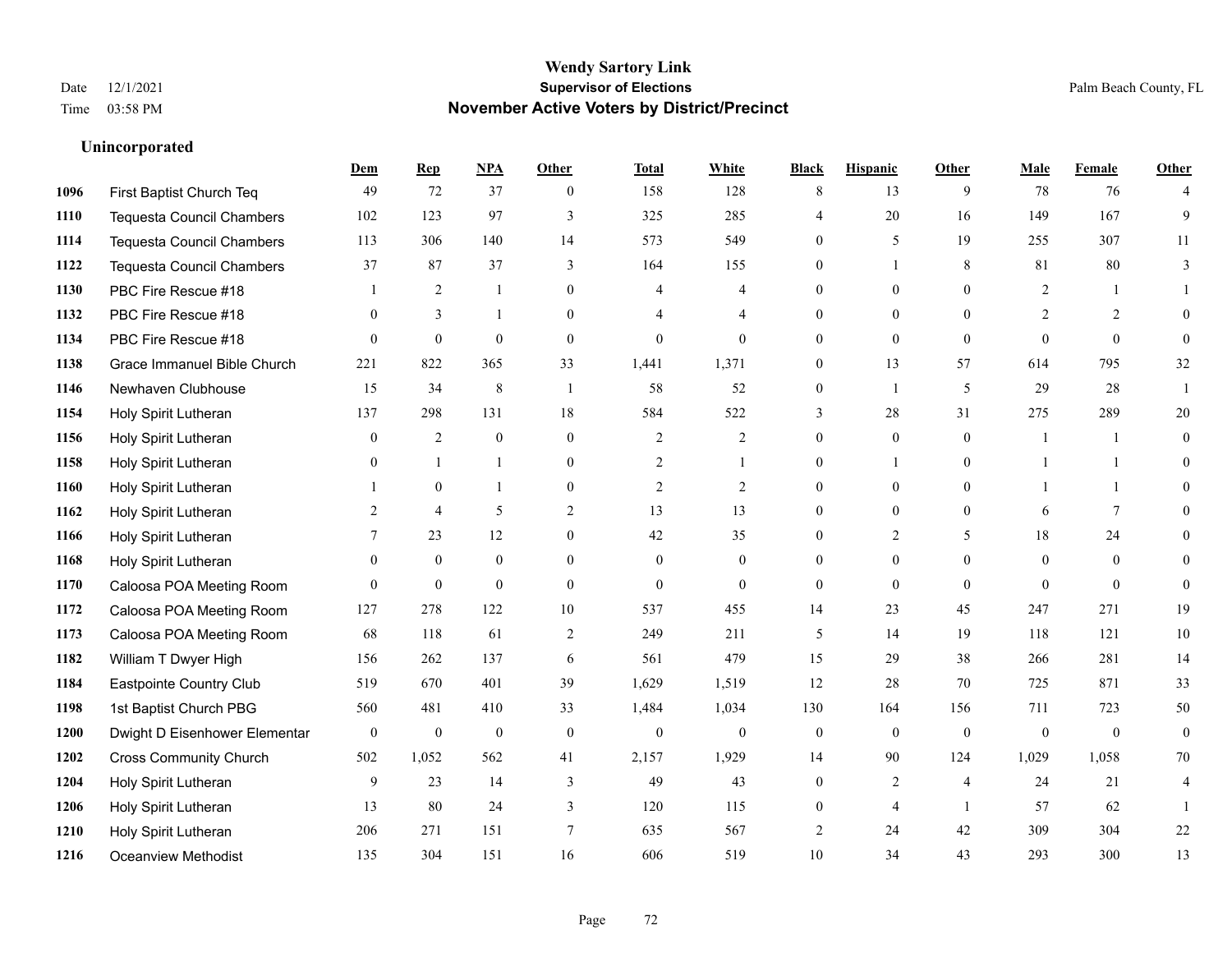|      |                                    | Dem          | <b>Rep</b>       | NPA              | <b>Other</b>     | <b>Total</b>   | <b>White</b>   | <b>Black</b>     | <b>Hispanic</b> | <b>Other</b>   | <b>Male</b>    | <b>Female</b>  | <b>Other</b>     |
|------|------------------------------------|--------------|------------------|------------------|------------------|----------------|----------------|------------------|-----------------|----------------|----------------|----------------|------------------|
| 1218 | Osceola Creek Middle               |              | $\mathbf{0}$     | $\boldsymbol{0}$ | $\theta$         | 1              | 1              | $\mathbf{0}$     | $\overline{0}$  | $\theta$       | $\mathbf{1}$   | $\overline{0}$ | $\Omega$         |
| 1220 | Pierce Hammock Elementary          | $\theta$     | $\mathbf{0}$     | $\mathbf{0}$     | $\theta$         | $\theta$       | $\overline{0}$ | $\theta$         | $\mathbf{0}$    | $\Omega$       | $\theta$       | $\theta$       | $\theta$         |
| 1224 | Pierce Hammock Elementary          | $\Omega$     | $\theta$         | $\theta$         | $\theta$         | $\Omega$       | $\Omega$       | $\Omega$         | $\theta$        | $\Omega$       | $\Omega$       | $\Omega$       | $\Omega$         |
| 1256 | North County Senior Center         |              | $\overline{2}$   | 3                | 3                | 9              | 8              | $\mathbf{1}$     | $\mathbf{0}$    | $\theta$       | 5              | $\overline{4}$ | $\theta$         |
| 1258 | North County Senior Center         | 312          | 218              | 252              | 27               | 809            | 442            | 95               | 123             | 149            | 358            | 424            | 27               |
| 1276 | Palm Beach Gardens High            | 119          | 92               | 79               | 5                | 295            | 191            | 46               | 39              | 19             | 137            | 149            | 9                |
| 1278 | Garden Lodge 366 F&AM              | 363          | 188              | 271              | 19               | 841            | 410            | 191              | 138             | 102            | 369            | 439            | 33               |
| 1282 | Pew Leadership Center              | 77           | 49               | 56               | $\overline{4}$   | 186            | 135            | 12               | 17              | 22             | 92             | 81             | 13               |
| 1286 | PBG Moose Lodge 2010               | 44           | 49               | 41               | 3                | 137            | 110            | 5                | 12              | 10             | 68             | 61             | 8                |
| 1294 | Dwight D Eisenhower Elementar      | 27           | 78               | 22               | $\tau$           | 134            | 114            | 5                | 4               | 11             | 67             | 66             | 1                |
| 1298 | PBG Moose Lodge 2010               | 36           | 35               | 22               | 2                | 95             | 86             | $\theta$         | $\overline{4}$  | 5              | 39             | 55             | 1                |
| 1300 | <b>Cross Community Church</b>      |              | 3                | $\mathbf{1}$     | $\boldsymbol{0}$ | $\mathfrak{H}$ | $\overline{4}$ | $\mathbf{0}$     | $\mathbf{0}$    | $\overline{1}$ | $\overline{2}$ | $\mathfrak{Z}$ | $\theta$         |
| 1302 | Dwight D Eisenhower Elementar      | 38           | 54               | 38               | 3                | 133            | 113            | $\mathbf{1}$     | $\tau$          | 12             | 62             | 66             | 5                |
| 1304 | <b>NPB Community Center</b>        | 204          | 263              | 178              | 25               | 670            | 577            | 12               | 39              | 42             | 340            | 302            | $28\,$           |
| 1305 | <b>NPB Community Center</b>        | $\mathbf{0}$ | $\mathbf{0}$     | $\mathbf{0}$     | $\mathbf{1}$     | -1             | $\mathbf{1}$   | $\mathbf{0}$     | $\mathbf{0}$    | $\theta$       | -1             | $\theta$       | $\mathbf{0}$     |
| 1308 | <b>Gardens Mall Community Room</b> | 38           | 69               | 37               | $\overline{4}$   | 148            | 132            | 3                | 3               | 10             | 75             | 69             | 4                |
| 1312 | <b>Gardens Mall Community Room</b> | 6            | 20               | 9                | $\overline{0}$   | 35             | 32             | $\boldsymbol{0}$ | $\overline{2}$  | $\overline{1}$ | 17             | 18             | $\theta$         |
| 1330 | 1st Unitarian Church NPB           | 36           | 38               | 40               | 3                | 117            | 94             | 9                | 6               | 8              | 63             | 51             | 3                |
| 1336 | <b>Gardens Mall Community Room</b> | 35           | 91               | 45               | $\overline{4}$   | 175            | 156            | $\mathbf{0}$     | 4               | 15             | 89             | 79             | $7\phantom{.0}$  |
| 1338 | <b>Eissey Campus Theater</b>       | 94           | 394              | 102              | 19               | 609            | 586            | $\mathbf{1}$     | $\mathbf{1}$    | 21             | 270            | 328            | 11               |
| 1354 | <b>Grove Park Elementary</b>       | 93           | 166              | 77               | 3                | 339            | 285            | 11               | 20              | 23             | 155            | 174            | $10\,$           |
| 1362 | <b>Grove Park Elementary</b>       | 213          | 120              | 186              | 7                | 526            | 264            | 47               | 161             | 54             | 235            | 273            | 18               |
| 1366 | Palm Lake Estates - The Pines      | 65           | 78               | 48               | $\overline{4}$   | 195            | 157            | 14               | 9               | 15             | 90             | 97             | 8                |
| 1370 | Palm Lake Estates - The Pines      | 120          | 119              | 81               | 5                | 325            | 271            | 14               | 26              | 14             | 136            | 179            | 10               |
| 1374 | Pew Leadership Center              | 190          | 83               | 137              | 10               | 420            | 216            | 116              | 46              | 42             | 174            | 232            | 14               |
| 1389 | Palm Beach Shores Town Hall        | $\mathbf{0}$ | $\boldsymbol{0}$ | $\mathbf{0}$     | $\mathbf{0}$     | $\mathbf{0}$   | $\mathbf{0}$   | $\mathbf{0}$     | $\mathbf{0}$    | $\theta$       | $\mathbf{0}$   | $\overline{0}$ | $\boldsymbol{0}$ |
| 2010 | Cypress Lakes HOA                  | 603          | 332              | 279              | 32               | 1,246          | 841            | 209              | 97              | 99             | 476            | 735            | 35               |
| 2012 | Century Village Clubhouse          | 61           | 31               | 24               | $\overline{2}$   | 118            | 72             | 14               | 18              | 14             | 54             | 60             | $\overline{4}$   |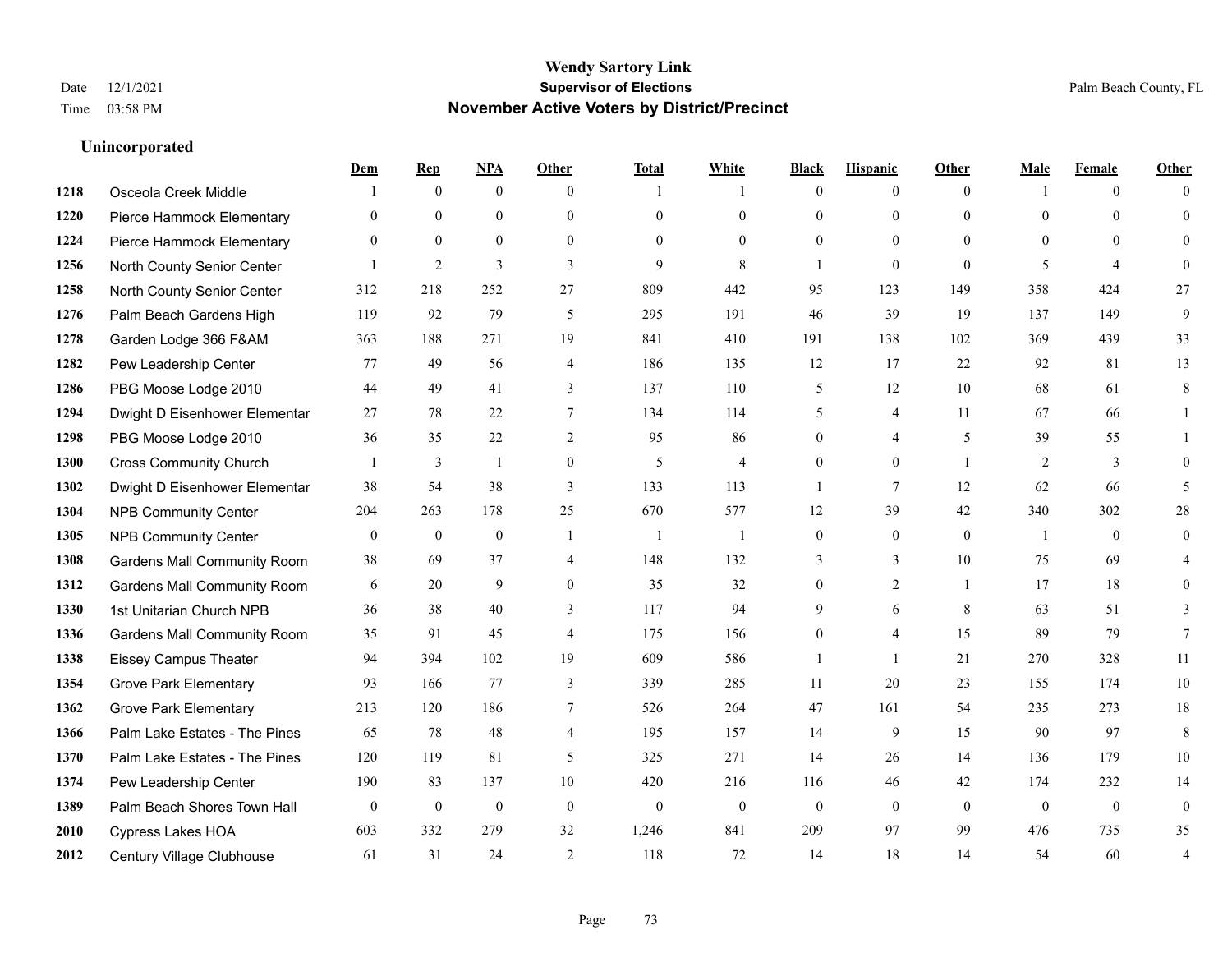|      |                                   | Dem          | <b>Rep</b>   | NPA              | <b>Other</b>   | <b>Total</b>   | <b>White</b>   | <b>Black</b>     | <b>Hispanic</b>  | <b>Other</b>   | <b>Male</b>    | <b>Female</b> | <b>Other</b>     |
|------|-----------------------------------|--------------|--------------|------------------|----------------|----------------|----------------|------------------|------------------|----------------|----------------|---------------|------------------|
| 2020 | Jeaga Middle                      | 212          | 88           | 131              | 10             | 441            | 205            | 129              | 79               | 28             | 191            | 242           | 8                |
| 2021 | Jeaga Middle                      | 164          | 57           | 122              | 14             | 357            | 111            | 122              | 74               | 50             | 141            | 205           | 11               |
| 2022 | Century Village Clubhouse         | 788          | 404          | 335              | 36             | 1,563          | 1,012          | 218              | 203              | 130            | 621            | 892           | 50               |
| 2024 | Century Village Clubhouse         | 798          | 428          | 325              | 39             | 1,590          | 1,110          | 168              | 171              | 141            | 621            | 918           | 51               |
| 2026 | Century Village Clubhouse         | 624          | 334          | 287              | 29             | 1,274          | 790            | 194              | 194              | 96             | 496            | 724           | 54               |
| 2028 | Century Village Clubhouse         | 341          | 189          | 150              | $\tau$         | 687            | 475            | 67               | 87               | 58             | 248            | 416           | $23\,$           |
| 2030 | <b>Benoist Farms Elementary</b>   | 575          | 153          | 306              | 22             | 1,056          | 259            | 458              | 232              | 107            | 409            | 597           | 50               |
| 2036 | <b>Turning Points Academy</b>     | 763          | 420          | 377              | 36             | 1,596          | 932            | 289              | 267              | 108            | 595            | 954           | $47\,$           |
| 2038 | <b>Turning Points Academy</b>     | 821          | 179          | 357              | 20             | 1,377          | 490            | 623              | 155              | 109            | 470            | 867           | $40\,$           |
| 2040 | Wynnebrook Elementary             | 810          | 270          | 423              | 21             | 1,524          | 418            | 593              | 353              | 160            | 659            | 793           | $72\,$           |
| 2041 | Wynnebrook Elementary             | 537          | 249          | 392              | 17             | 1,195          | 480            | 136              | 485              | 94             | 502            | 643           | 50               |
| 2044 | St Christophers Episcopal Chr     | 1,101        | 287          | 566              | 32             | 1,986          | 574            | 808              | 395              | 209            | 881            | 1,012         | 93               |
| 2048 | Elks Lodge #1352                  | 2            | 3            | $\boldsymbol{0}$ | $\mathbf{0}$   | 5              | 3              |                  | $\boldsymbol{0}$ |                | 3              |               |                  |
| 2050 | Elks Lodge #1352                  | 24           | 22           | 29               | 3              | 78             | 46             | 8                | 16               | 8              | 40             | 35            | 3                |
| 2052 | Elks Lodge #1352                  | 556          | 152          | 272              | 20             | 1,000          | 177            | 475              | 153              | 195            | 463            | 497           | 40               |
| 2054 | Elks Lodge #1352                  | 1,284        | 328          | 718              | 26             | 2,356          | 458            | 1,001            | 602              | 295            | 1,038          | 1,210         | 108              |
| 2056 | Clayton Hutcheson Hall B          | 723          | 324          | 562              | 16             | 1,625          | 507            | 289              | 663              | 166            | 712            | 821           | 92               |
| 2058 | Clayton Hutcheson Hall B          | 3            | 1            | $\boldsymbol{0}$ | $\theta$       | $\overline{4}$ | 3              | $\mathbf{0}$     | $\mathbf{1}$     | $\theta$       | 2              | 2             | $\mathbf{0}$     |
| 2060 | <b>West Gate Elementary</b>       | 386          | 220          | 336              | 12             | 954            | 309            | $72\,$           | 492              | 81             | 459            | 446           | 49               |
| 2080 | <b>Everglades Elementary</b>      | 159          | 171          | 124              | 9              | 463            | 264            | 66               | 78               | 55             | 215            | 227           | 21               |
| 2081 | <b>Everglades Elementary</b>      | 69           | 90           | 46               | $\theta$       | 205            | 147            | $\tau$           | 28               | 23             | 102            | 97            | 6                |
| 2082 | Pine Jog Environmental Center     | 167          | 293          | 165              | 12             | 637            | 437            | 25               | 118              | 57             | 304            | 318           | 15               |
| 2083 | Pine Jog Environmental Center     | 7            | 21           | 17               | $\mathbf{0}$   | 45             | 30             | $\boldsymbol{0}$ | 13               | 2              | 21             | 23            | 1                |
| 2085 | <b>Community Christian Church</b> | 2            | 1            | $\mathbf{0}$     | $\overline{0}$ | 3              | 3              | $\overline{0}$   | $\overline{0}$   | $\mathbf{0}$   | $\overline{1}$ | 2             | $\theta$         |
| 2087 | <b>Community Christian Church</b> |              | $\mathbf{1}$ | $\theta$         | $\theta$       | $\overline{2}$ | $\overline{2}$ | $\Omega$         | $\Omega$         | $\theta$       | $\overline{2}$ | $\Omega$      | $\theta$         |
| 2088 | Melaleuca Elementary              | 856          | 528          | 667              | 39             | 2,090          | 1,055          | 350              | 491              | 194            | 957            | 1,055         | $78\,$           |
| 2090 | Pine Jog Environmental Center     | $\mathbf{0}$ | 2            | $\mathbf{0}$     | $\mathbf{0}$   | $\overline{c}$ | 1              | $\boldsymbol{0}$ | $\boldsymbol{0}$ | $\overline{1}$ | $\overline{0}$ |               | -1               |
| 2092 | Pine Jog Environmental Center     |              | 2            |                  |                | 5              | 5              | $\mathbf{0}$     | $\overline{0}$   | $\mathbf{0}$   | 3              | 2             | $\boldsymbol{0}$ |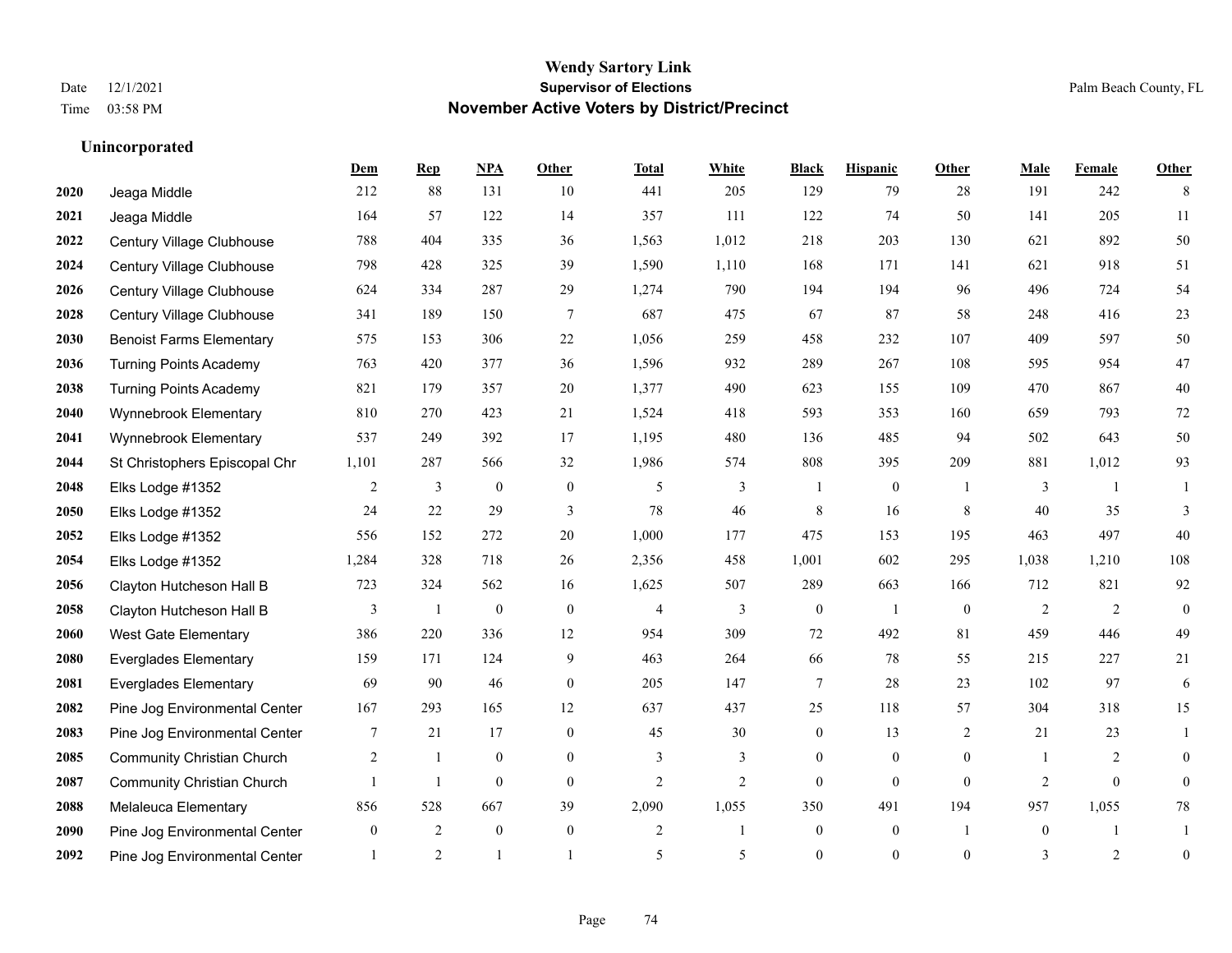|      |                                 | Dem              | <b>Rep</b>       | NPA              | <b>Other</b>     | <b>Total</b>     | <b>White</b>     | <b>Black</b>     | <b>Hispanic</b>  | <b>Other</b>   | <b>Male</b>  | Female           | <b>Other</b>     |
|------|---------------------------------|------------------|------------------|------------------|------------------|------------------|------------------|------------------|------------------|----------------|--------------|------------------|------------------|
| 2094 | Pine Jog Environmental Center   | 369              | 77               | 207              | 11               | 664              | 111              | 262              | 170              | 121            | 275          | 360              | 29               |
| 2096 | 1st Church of the Nazarene      | 252              | 68               | 190              | 5                | 515              | 114              | 23               | 333              | 45             | 240          | 246              | 29               |
| 2097 | 1st Church of the Nazarene      | 231              | 142              | 170              | 10               | 553              | 215              | 42               | 220              | 76             | 244          | 278              | 31               |
| 2098 | Iglesia Cristo Mi Redentor      | 434              | 222              | 344              | 26               | 1,026            | 325              | 161              | 446              | 94             | 433          | 530              | 63               |
| 2100 | Iglesia Cristo Mi Redentor      | 779              | 358              | 570              | 35               | 1.742            | 437              | 372              | 760              | 173            | 722          | 933              | 87               |
| 2102 | Union Congregational Church     | 1,178            | 345              | 647              | 37               | 2,207            | 493              | 639              | 846              | 229            | 888          | 1,210            | 109              |
| 2104 | Lake Lytal Park                 | 507              | 237              | 343              | 25               | 1,112            | 310              | 230              | 462              | 110            | 463          | 594              | 55               |
| 2106 | Main Library                    | 614              | 268              | 413              | 37               | 1,332            | 504              | 243              | 455              | 130            | 571          | 705              | 56               |
| 2108 | <b>Berkshire Elementary</b>     | 736              | 342              | 658              | 34               | 1,770            | 472              | 201              | 910              | 187            | 770          | 908              | 92               |
| 2110 | <b>Berkshire Elementary</b>     | 173              | 85               | 133              | 5                | 396              | 133              | 44               | 173              | 46             | 162          | 211              | 23               |
| 2114 | Main Library                    | 373              | 284              | 318              | 12               | 987              | 358              | 57               | 484              | 88             | 445          | 493              | 49               |
| 2115 | The Ark Church                  | 75               | 48               | 60               | 5                | 188              | 86               | 12               | 69               | 21             | 84           | 93               | 11               |
| 2116 | The Ark Church                  | 801              | 553              | 714              | 35               | 2,103            | 911              | 149              | 874              | 169            | 894          | 1,129            | $80\,$           |
| 2117 | The Ark Church                  | $\overline{1}$   | $\boldsymbol{0}$ | $\mathbf{1}$     | $\boldsymbol{0}$ | $\overline{c}$   | $\overline{1}$   | $\mathbf{1}$     | $\boldsymbol{0}$ | $\mathbf{0}$   | -1           | -1               | $\boldsymbol{0}$ |
| 2125 | St Marys Orthodox Church        | 341              | 354              | 252              | 9                | 956              | 510              | 41               | 342              | 63             | 429          | 490              | 37               |
| 2126 | St Marys Orthodox Church        | 273              | 256              | 230              | 9                | 768              | 436              | 31               | 237              | 64             | 360          | 387              | 21               |
| 2148 | <b>Liberty Park Elementary</b>  | $\boldsymbol{0}$ | $\boldsymbol{0}$ | $\boldsymbol{0}$ | $\boldsymbol{0}$ | $\boldsymbol{0}$ | $\boldsymbol{0}$ | $\boldsymbol{0}$ | $\boldsymbol{0}$ | $\mathbf{0}$   | $\mathbf{0}$ | $\boldsymbol{0}$ | $\boldsymbol{0}$ |
| 2154 | <b>Forest Hill Elementary</b>   | 1,137            | 437              | 802              | 34               | 2,410            | 728              | 394              | 1,046            | 242            | 1,040        | 1,244            | 126              |
| 2156 | Cresthaven Emory Aud            | 635              | 406              | 303              | 15               | 1,359            | 746              | 99               | 421              | 93             | 500          | 810              | 49               |
| 2158 | Community Of Hope               | 1,087            | 419              | 848              | 29               | 2,383            | 594              | 433              | 1,045            | 311            | 1,048        | 1,221            | 114              |
| 2160 | Cresthaven Barkley Aud          | 509              | 353              | 284              | 19               | 1,165            | 585              | 85               | 392              | 103            | 493          | 620              | 52               |
| 2162 | Cresthaven Ashley Aud           | 335              | 218              | 230              | 14               | 797              | 396              | 39               | 297              | 65             | 314          | 449              | 34               |
| 2164 | <b>Covered Bridge Clubhouse</b> | 1,116            | 734              | 664              | 40               | 2,554            | 1,760            | 139              | 484              | 171            | 987          | 1,487            | $80\,$           |
| 2166 | Poinciana Clubhouse             | 909              | 522              | 503              | 37               | 1,971            | 1,301            | 97               | 414              | 159            | 778          | 1,127            | 66               |
| 2172 | First Baptist Church GA         | 17               | 3                | 10               | $\mathbf{0}$     | 30               | 14               | 3                | 9                | $\overline{4}$ | 11           | 18               | 1                |
| 2186 | American Polish Club            | 318              | 136              | 241              | 7                | 702              | 212              | 108              | 315              | 67             | 309          | 363              | $30\,$           |
| 2188 | St Lukes United Methodist Chr   | 463              | 513              | 426              | 36               | 1,438            | 1,140            | 35               | 187              | 76             | 680          | 719              | 39               |
| 2190 | Lucerne Pointe Clubhouse        | 1,020            | 532              | 644              | 49               | 2,245            | 1,417            | 224              | 429              | 175            | 920          | 1,249            | 76               |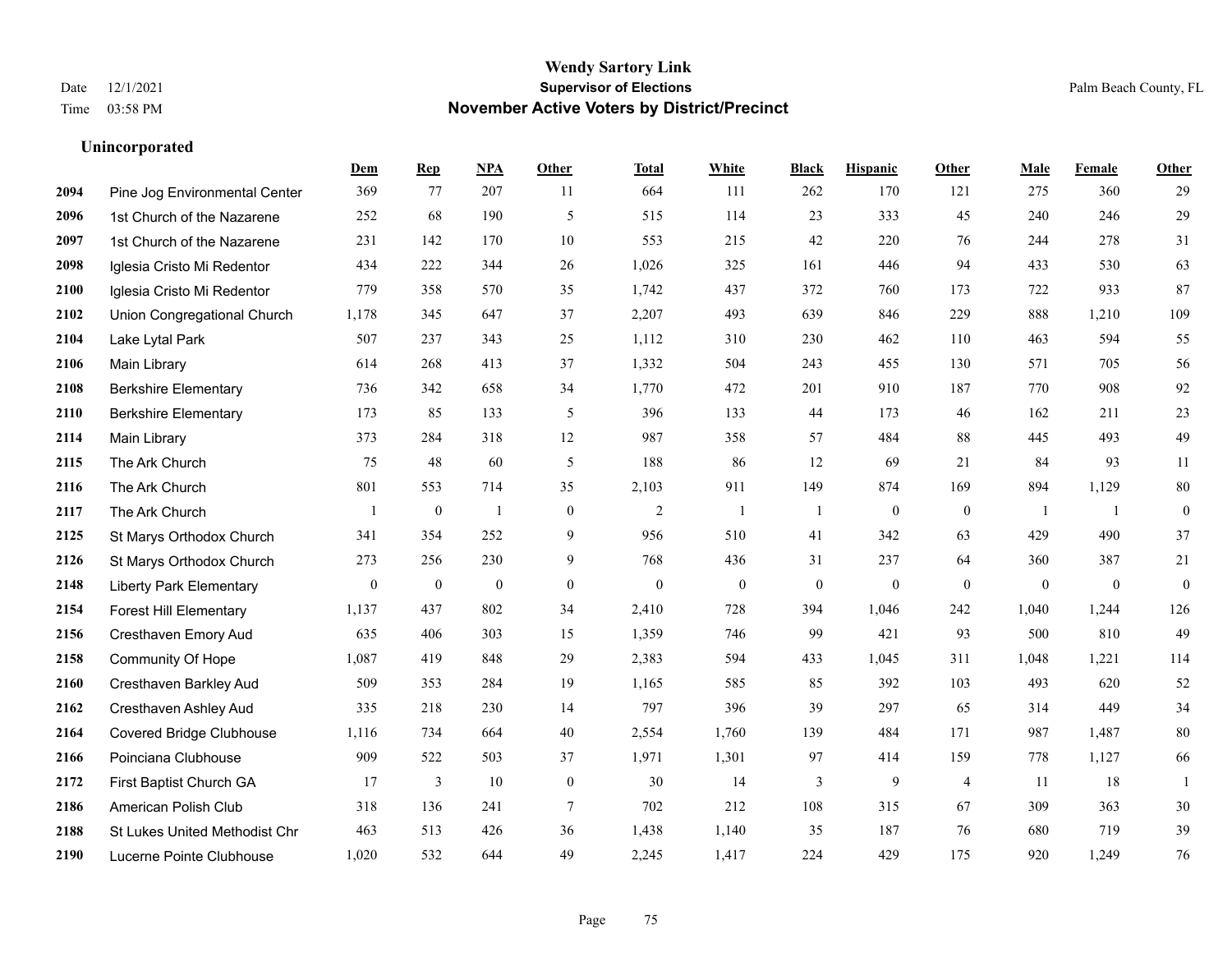|      |                                | Dem            | <b>Rep</b>       | NPA              | <b>Other</b>   | <b>Total</b>     | <b>White</b> | <b>Black</b>     | <b>Hispanic</b>  | Other        | <b>Male</b>  | Female       | <b>Other</b>     |
|------|--------------------------------|----------------|------------------|------------------|----------------|------------------|--------------|------------------|------------------|--------------|--------------|--------------|------------------|
| 2192 | Fountains Of Palm Beach        | 925            | 456              | 591              | 56             | 2,028            | 1,365        | 151              | 346              | 166          | 862          | 1,101        | 65               |
| 2198 | American Finnish Club          | 14             | 9                | 8                | $\mathbf{0}$   | 31               | 17           | 3                | $\mathbf{1}$     | 10           | 12           | 16           | 3                |
| 2204 | <b>Heritage Elementary</b>     | 548            | 217              | 480              | 30             | 1,275            | 410          | 134              | 617              | 114          | 553          | 650          | 72               |
| 2208 | American Finnish Club          | 6              | $\overline{7}$   | $\overline{1}$   | $\overline{1}$ | 15               | 14           | $\boldsymbol{0}$ | $\boldsymbol{0}$ | -1           | 6            | 8            | 1                |
| 2210 | American Polish Club           | 231            | 93               | 136              | 5              | 465              | 166          | 114              | 137              | 48           | 189          | 257          | 19               |
| 2214 | Indian Pines Elementary        | 1,187          | 256              | 583              | 37             | 2,063            | 466          | 919              | 444              | 234          | 926          | 1,037        | 100              |
| 2216 | Indian Pines Elementary        | 1,784          | 297              | 845              | 42             | 2,968            | 521          | 1,491            | 586              | 370          | 1,336        | 1,486        | 146              |
| 3004 | <b>Community Of Hope</b>       | 65             | 38               | 63               | 2              | 168              | 62           | 10               | 70               | 26           | 82           | 75           | 11               |
| 3008 | Palm Springs Middle            | $\overline{0}$ | $\boldsymbol{0}$ | $\boldsymbol{0}$ | $\mathbf{0}$   | $\boldsymbol{0}$ | $\mathbf{0}$ | $\boldsymbol{0}$ | $\boldsymbol{0}$ | $\mathbf{0}$ | $\mathbf{0}$ | $\mathbf{0}$ | $\boldsymbol{0}$ |
| 3012 | <b>Emmanuel Baptist Church</b> | 630            | 573              | 419              | 20             | 1,642            | 989          | 44               | 519              | 90           | 692          | 887          | 63               |
| 3016 | <b>Community Of Hope</b>       | 45             | 37               | 54               | $\mathfrak{2}$ | 138              | 36           | 9                | 77               | 16           | 52           | 76           | 10               |
| 3022 | Oasis De Amor Baptist Church   | 504            | 224              | 400              | 18             | 1,146            | 369          | 137              | 497              | 143          | 540          | 540          | 66               |
| 3032 | Special Olympics of PBC        | 682            | 316              | 534              | 35             | 1,567            | 566          | 266              | 601              | 134          | 729          | 758          | 80               |
| 3070 | Mid County Senior Center       | 718            | 265              | 569              | 34             | 1,586            | 515          | 371              | 498              | 202          | 725          | 785          | 76               |
| 3074 | <b>Coastal Chapel</b>          | 471            | 352              | 335              | 27             | 1,185            | 738          | 103              | 253              | 91           | 556          | 588          | 41               |
| 3080 | American Finnish Club          | 843            | 225              | 569              | 41             | 1,678            | 396          | 519              | 573              | 190          | 729          | 849          | 100              |
| 3084 | Lakes of Sherbrooke            | 698            | 644              | 583              | 54             | 1,979            | 1,339        | 191              | 284              | 165          | 857          | 1,046        | 76               |
| 3086 | Woodlands Middle               | 786            | 605              | 693              | 48             | 2,132            | 1,457        | 138              | 353              | 184          | 992          | 1,066        | $74\,$           |
| 3090 | <b>Woodlands Middle</b>        | 1,450          | 816              | 653              | 55             | 2,974            | 2,397        | 181              | 117              | 279          | 1,353        | 1,535        | 86               |
| 3092 | Lacuna HOA Clubhouse           | 1,202          | 758              | 766              | 70             | 2,796            | 1,947        | 272              | 313              | 264          | 1,282        | 1,426        | $88\,$           |
| 3094 | <b>Coral Reef Elementary</b>   | 323            | 241              | 276              | 28             | 868              | 510          | 73               | 199              | 86           | 406          | 435          | $27\,$           |
| 3096 | <b>Coral Reef Elementary</b>   | 822            | 582              | 645              | 58             | 2,107            | 1,350        | 258              | 268              | 231          | 972          | 1,056        | 79               |
| 3098 | <b>Manatee Elementary</b>      | 679            | 588              | 536              | 48             | 1,851            | 1,260        | 177              | 222              | 192          | 848          | 942          | 61               |
| 3100 | Journeys End                   | 430            | 338              | 370              | 20             | 1,158            | 776          | 95               | 136              | 151          | 546          | 582          | $30\,$           |
| 3102 | <b>Diamond View Elementary</b> | 1,207          | 446              | 800              | 50             | 2,503            | 1,034        | 639              | 532              | 298          | 1,102        | 1,291        | 110              |
| 3104 | American German Club           | 409            | 352              | 374              | 33             | 1,168            | 809          | 91               | 139              | 129          | 541          | 583          | 44               |
| 3106 | American German Club           | 299            | 106              | 205              | 17             | 627              | 222          | 177              | 96               | 132          | 276          | 323          | $28\,$           |
| 3108 | Santaluces High                | 1,258          | 540              | 894              | 64             | 2,756            | 1,113        | 704              | 548              | 391          | 1,224        | 1,442        | 90               |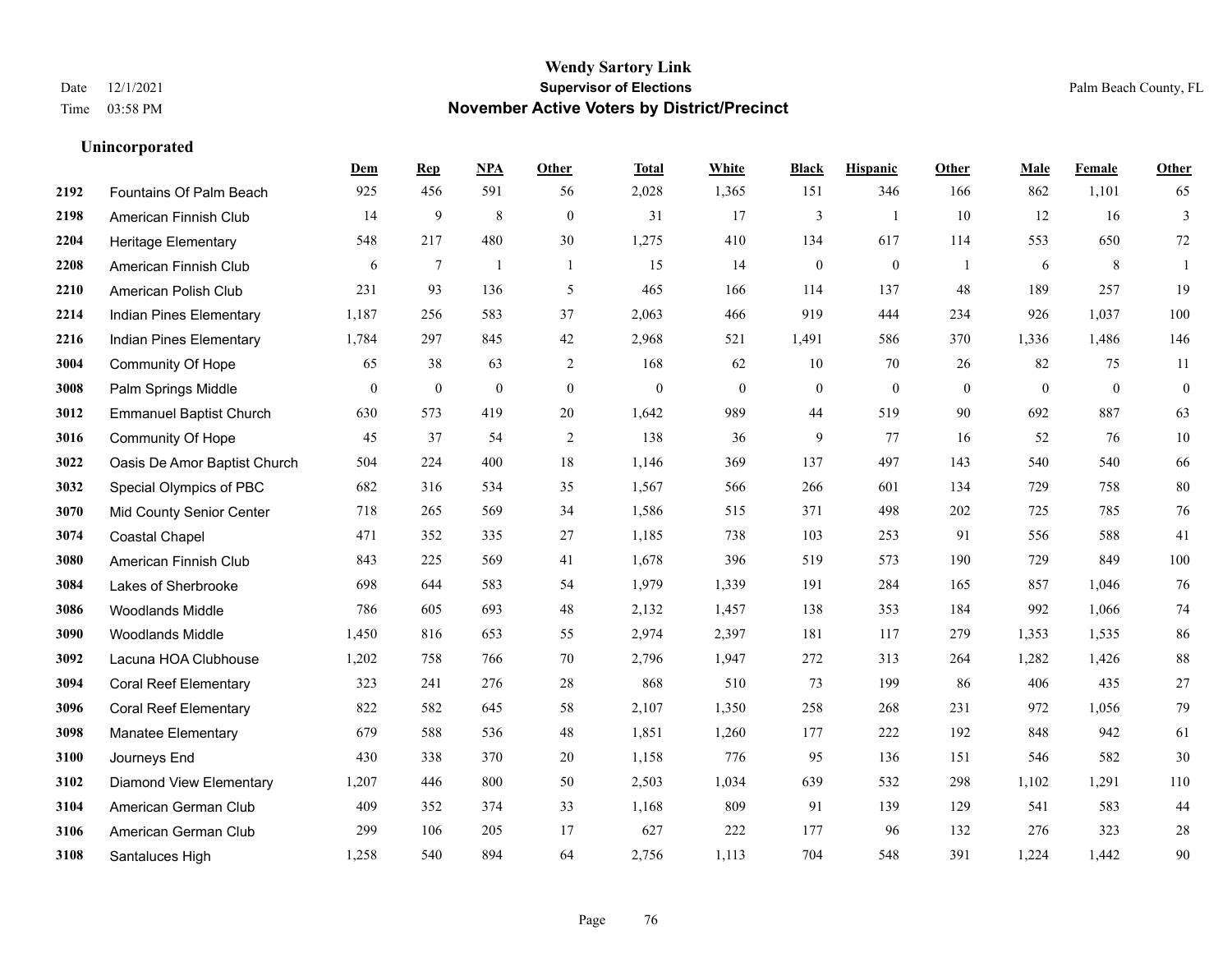|      |                                   | Dem              | <b>Rep</b>       | NPA              | <b>Other</b>     | <b>Total</b> | <b>White</b>     | <b>Black</b>     | <b>Hispanic</b>  | <b>Other</b> | <b>Male</b>  | Female       | <b>Other</b>     |
|------|-----------------------------------|------------------|------------------|------------------|------------------|--------------|------------------|------------------|------------------|--------------|--------------|--------------|------------------|
| 3110 | Lantana Road Branch Library       | 818              | 336              | 489              | 47               | 1,690        | 798              | 452              | 282              | 158          | 734          | 879          | 77               |
| 3112 | <b>Starlight Cove Elementary</b>  | 846              | 299              | 612              | 38               | 1,795        | 704              | 309              | 637              | 145          | 777          | 928          | 90               |
| 3114 | Santaluces High                   | 379              | 254              | 295              | 11               | 939          | 551              | 121              | 185              | 82           | 457          | 453          | 29               |
| 3116 | <b>Advent Lantana</b>             | 1,054            | 521              | 734              | 53               | 2,362        | 1,455            | 361              | 360              | 186          | 979          | 1,300        | 83               |
| 3118 | Advent Lantana                    | 204              | 227              | 172              | 16               | 619          | 505              | 22               | 48               | 44           | 303          | 303          | 13               |
| 3120 | Valencia Shores Social Club       | 1,221            | 595              | 580              | 49               | 2,445        | 2,160            | 68               | 81               | 136          | 1,124        | 1,266        | 55               |
| 3122 | Boynton Beach Community Chu       | 906              | 407              | 348              | 33               | 1,694        | 1,516            | 36               | 52               | 90           | 697          | 960          | 37               |
| 3124 | West Boynton Park and Rec         | 787              | 588              | 652              | 44               | 2,071        | 1,311            | 224              | 288              | 248          | 935          | 1,062        | 74               |
| 3126 | Temple Shaarei Shalom             | 633              | 500              | 464              | 28               | 1,625        | 1,114            | 153              | 199              | 159          | 755          | 822          | $48\,$           |
| 3128 | West Boynton Park and Rec         | 944              | 605              | 729              | 45               | 2,323        | 1,444            | 285              | 337              | 257          | 1,062        | 1,179        | 82               |
| 3130 | <b>Winston Trails Swim Center</b> | 1,109            | 911              | 860              | 64               | 2,944        | 2,084            | 205              | 376              | 279          | 1,376        | 1,456        | 112              |
| 3132 | Park Vista High                   | 852              | 652              | 699              | 48               | 2,251        | 1,426            | 228              | 358              | 239          | 1,013        | 1,159        | 79               |
| 3133 | Christa McAuliffe Middle          | 173              | 125              | 135              | 8                | 441          | 269              | 46               | 61               | 65           | 213          | 216          | $12\,$           |
| 3134 | <b>Hidden Oaks Elementary</b>     | 1,063            | 319              | 595              | 33               | 2,010        | 576              | 792              | 366              | 276          | 857          | 1,067        | 86               |
| 3144 | <b>Freedom Shores Elementary</b>  | 10               | 8                | 10               | $\mathbf{0}$     | 28           | 22               | $\boldsymbol{0}$ | 3                | 3            | 11           | 14           | 3                |
| 3148 | Imagine Schools - Chancellor      | 61               | 54               | 54               | 5                | 174          | 117              | 12               | 27               | 18           | 87           | 82           | 5                |
| 3150 | Christa McAuliffe Middle          | 553              | 256              | 237              | 23               | 1,069        | 970              | 20               | 31               | 48           | 436          | 601          | $32\,$           |
| 3152 | Park Vista High                   | 658              | 410              | 391              | 33               | 1,492        | 1,281            | 54               | 64               | 93           | 658          | 785          | 49               |
| 3154 | Ponte Vecchio Clubhouse           | 801              | 318              | 280              | 23               | 1,422        | 1,271            | 20               | 40               | 91           | 641          | 742          | 39               |
| 3156 | Aberdeen East Clubhouse           | 997              | 488              | 553              | 41               | 2,079        | 1,570            | 141              | 187              | 181          | 862          | 1,157        | 60               |
| 3158 | <b>Crystal Lakes Elementary</b>   | 994              | 760              | 800              | 59               | 2,613        | 1,829            | 195              | 295              | 294          | 1,181        | 1,322        | 110              |
| 3160 | Christa McAuliffe Middle          | 435              | 325              | 329              | 19               | 1,108        | 751              | 135              | 120              | 102          | 497          | 569          | 42               |
| 3162 | <b>Hidden Oaks Elementary</b>     | 542              | 257              | 301              | 18               | 1,118        | 670              | 206              | 125              | 117          | 500          | 585          | 33               |
| 3166 | Jamaica Bay Clubhouse             | 351              | 362              | 266              | 25               | 1,004        | 887              | 20               | 38               | 59           | 437          | 533          | 34               |
| 3170 | Boynton Beach High                | 1,112            | 613              | 883              | 73               | 2,681        | 1,575            | 312              | 540              | 254          | 1,175        | 1,403        | 103              |
| 3180 | Imagine Schools - Chancellor      | $\boldsymbol{0}$ | $\boldsymbol{0}$ | $\boldsymbol{0}$ | $\boldsymbol{0}$ | $\mathbf{0}$ | $\boldsymbol{0}$ | $\boldsymbol{0}$ | $\boldsymbol{0}$ | $\mathbf{0}$ | $\mathbf{0}$ | $\mathbf{0}$ | $\boldsymbol{0}$ |
| 4010 | <b>Bent Tree Villas East</b>      | 805              | 732              | 596              | 50               | 2,183        | 1,583            | 216              | 215              | 169          | 963          | 1,172        | $48\,$           |
| 4012 | <b>Greentree Villas</b>           | 640              | 568              | 461              | 35               | 1,704        | 1,398            | 72               | 119              | 115          | 682          | 976          | 46               |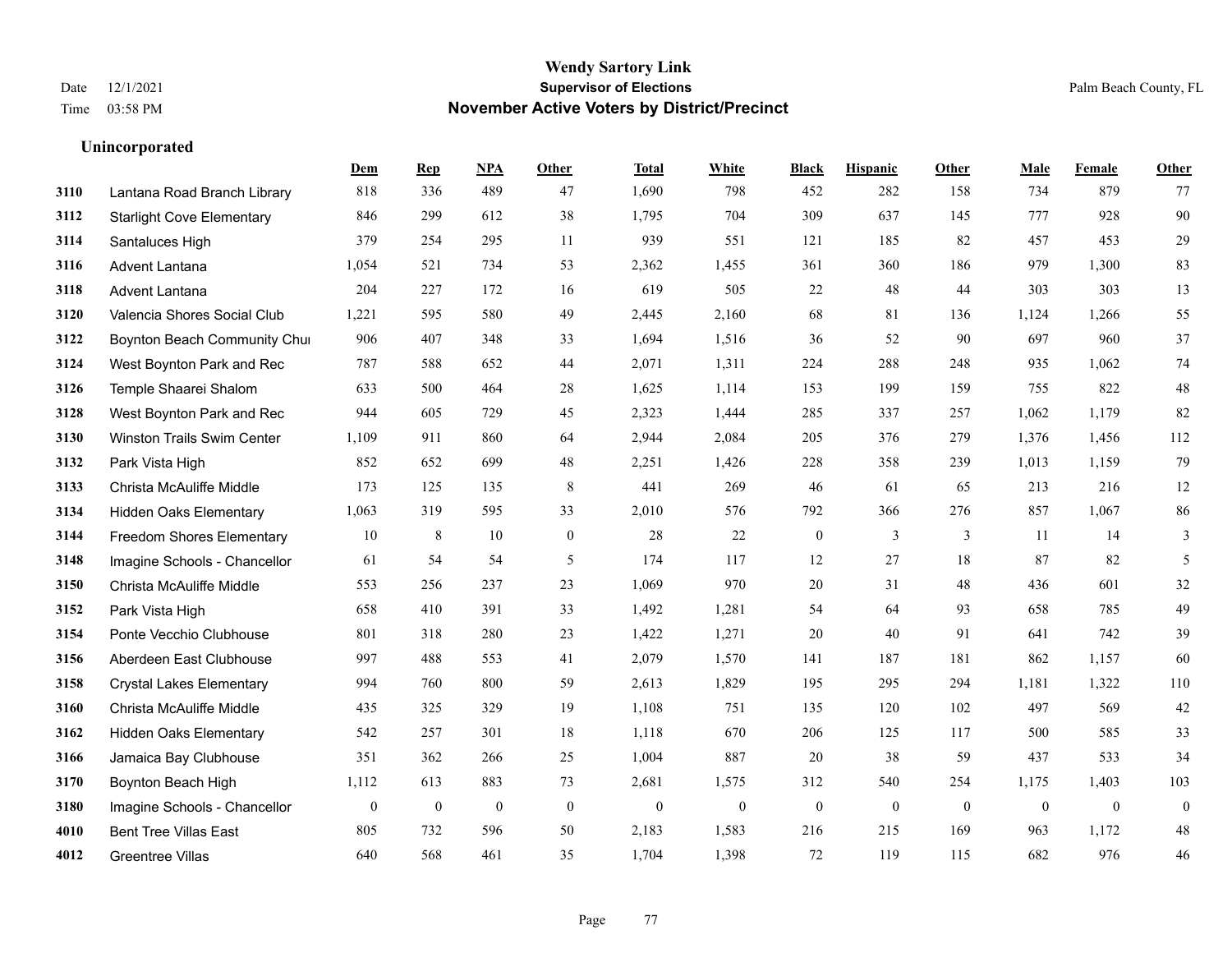**Unincorporated**

### **Wendy Sartory Link** Date 12/1/2021 **Supervisor of Elections** Palm Beach County, FL Time 03:58 PM **November Active Voters by District/Precinct**

**Dem Rep NPA Other Total White Black Hispanic Other Male Female Other**

### New Church 403 492 321 26 1,242 1,009 62 88 83 535 678 29 Christ Fellowship Church BB 535 294 300 24 1,153 693 189 166 105 534 588 31 Quail Ridge Business Center 122 362 125 11 620 597 1 2 20 284 326 10 Briny Breezes Community Center 0 0 0 0 0 0 0 0 0 0 0 0 Briny Breezes Community Center 0 0 0 0 0 0 0 0 0 0 0 0 Briny Breezes Community Cente 48 32 38 1 119 104 1 9 5 62 54 3 Delray Dunes 90 342 101 5 538 499 1 5 33 243 283 12 Banyan Creek Elementary 122 154 85 7 368 294 16 29 29 189 170 9 Lakeview Baptist Church 0 0 0 0 0 0 0 0 0 0 0 0 Lakeview Baptist Church 2 6 3 0 11 4 0 1 6 5 6 0 Seacrest Presbyterian **48** 43 43 43 3 137 122 1 9 5 72 64 1 Banyan Creek Elementary 3 6 1 0 10 9 0 0 1 6 3 1 Banyan Creek Elementary 0 0 0 0 0 0 0 0 0 0 0 0 **4082 Banyan Creek Elementary 0 3 0 0 3 3 3 0 0 0 2 1 0 4084 Banyan Creek Elementary 42 24 24 2 92 68 6 9 9 42 46 4**  Carver Middle 114 149 100 8 371 294 31 20 26 183 174 14 Orchard View Elementary 27 35 30 0 92 75 2 6 9 47 42 3 Omni Middle 630 620 545 37 1,832 1,506 33 137 156 853 927 52 Calusa Elementary 379 401 321 25 1,126 932 15 95 84 461 625 40 Del Prado Elementary 564 576 565 35 1,740 1,238 51 243 208 789 854 97 Greater BR Swim & Racquet Ctr 866 588 738 54 2,246 1,521 78 403 244 940 1,214 92 Verde K-8 School 556 975 721 45 2,297 1,838 47 134 278 1,061 1,113 123 Del Prado Elementary 548 331 309 31 1,219 1,036 24 62 97 518 671 30 Good Shepherd Lutheran 703 437 446 25 1,611 1,384 30 83 114 674 897 40 Verde K-8 School 642 470 530 35 1,677 1,052 118 321 186 693 913 71 Verde K-8 School 400 343 300 21 1,064 791 8 171 94 424 612 28 Greater BR Swim & Racquet Ctr 787 587 637 32 2,043 1,584 32 244 183 831 1,136 76

Sugar Sand Park Comm Center 740 451 591 38 1,820 1,143 142 319 216 815 936 69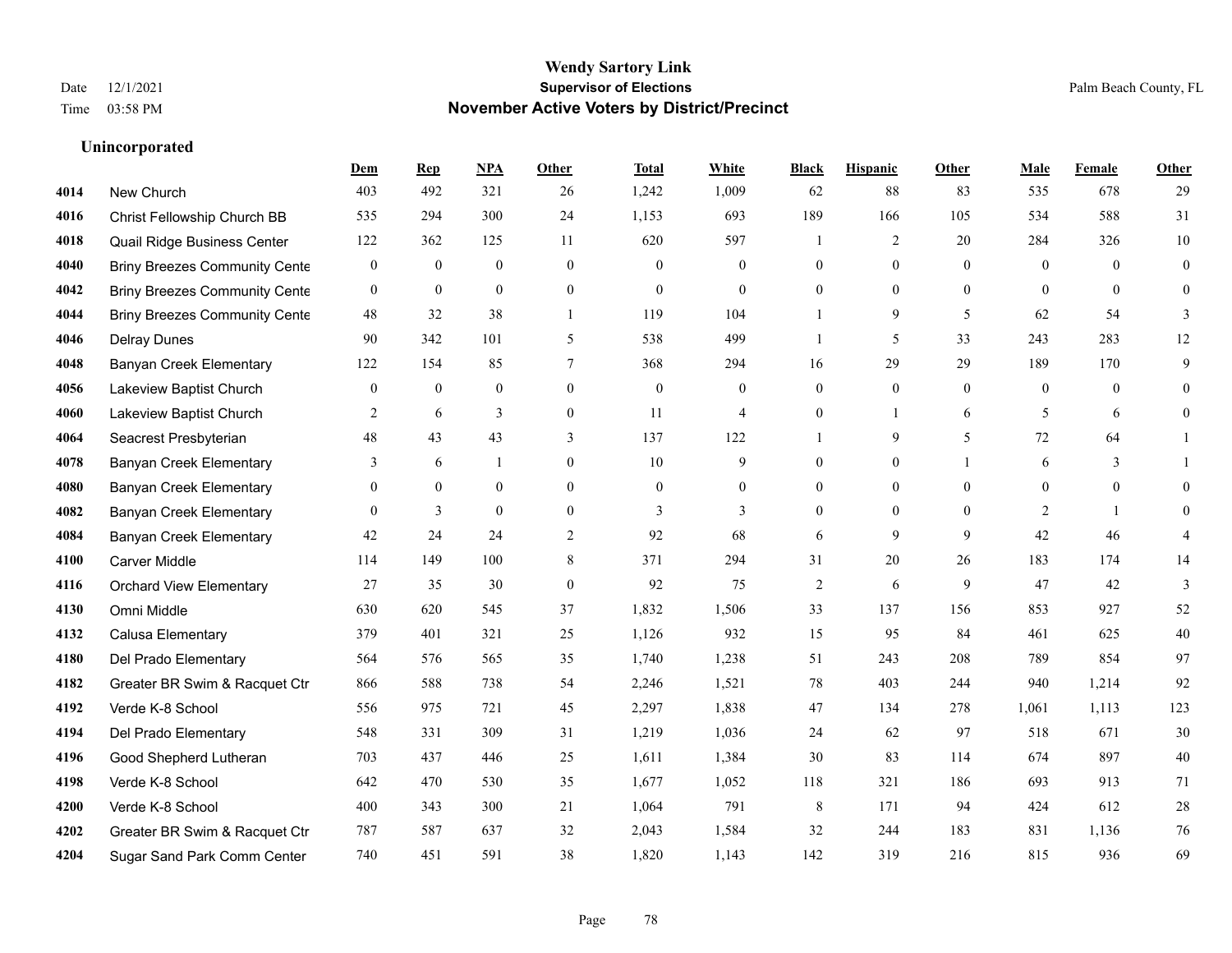|      |                                | Dem   | <b>Rep</b>   | NPA   | <b>Other</b> | <b>Total</b>   | White          | <b>Black</b>     | <b>Hispanic</b> | Other          | <b>Male</b> | Female         | <b>Other</b>     |
|------|--------------------------------|-------|--------------|-------|--------------|----------------|----------------|------------------|-----------------|----------------|-------------|----------------|------------------|
| 4206 | Good Shepherd Lutheran         | 677   | 485          | 514   | 34           | 1,710          | 1,354          | 35               | 178             | 143            | 691         | 962            | 57               |
| 4208 | Hammock Pointe Elementary      | 841   | 587          | 477   | 36           | 1,941          | 1,669          | 10               | 116             | 146            | 764         | 1.122          | 55               |
| 5002 | Faith Farm Tabernacle          | 562   | 651          | 509   | 42           | 1,764          | 1,163          | 173              | 193             | 235            | 820         | 893            | 51               |
| 5003 | Faith Farm Tabernacle          | 497   | 346          | 436   | 29           | 1,308          | 786            | 139              | 206             | 177            | 587         | 676            | 45               |
| 5004 | Faith Farm Tabernacle          | 3     | 2            | 2     | $\theta$     | $\overline{7}$ | $\overline{4}$ | $\boldsymbol{0}$ | 3               | $\mathbf{0}$   | 6           | $\overline{1}$ | $\mathbf{0}$     |
| 5005 | <b>Sunset Palms Elementary</b> | 1,246 | 566          | 483   | 78           | 2,373          | 2,223          | 15               | 32              | 103            | 1,092       | 1,223          | 58               |
| 5006 | Faith Farm Tabernacle          | 1,116 | 493          | 551   | 36           | 2,196          | 2,077          | 13               | 22              | 84             | 1,025       | 1,135          | 36               |
| 5007 | <b>Faith Farm Tabernacle</b>   | 5     | $\mathbf{0}$ | 2     | $\theta$     | $\tau$         | 6              | $\mathbf{0}$     | $\theta$        | $\overline{1}$ | 5           | 2              | $\boldsymbol{0}$ |
| 5008 | <b>Sunset Palms Elementary</b> | 436   | 334          | 374   | 25           | 1,169          | 767            | 99               | 139             | 164            | 539         | 593            | 37               |
| 5009 | Boynton Beach Community Chur   | 1,213 | 980          | 1,012 | 73           | 3,278          | 2,174          | 294              | 362             | 448            | 1,562       | 1,597          | 119              |
| 5010 | Temple Shaarei Shalom          | 964   | 238          | 308   | 34           | 1,544          | 1,435          | 18               | 27              | 64             | 592         | 920            | 32               |
| 5012 | The Grove Clubhouse            | 411   | 145          | 158   | 12           | 726            | 654            | 19               | 18              | 35             | 305         | 411            | $10\,$           |
| 5014 | West Boynton Branch Library    | 690   | 452          | 497   | 44           | 1,683          | 962            | 248              | 247             | 226            | 741         | 880            | 62               |
| 5016 | Faith United Methodist Church  | 943   | 622          | 621   | 33           | 2,219          | 1,602          | 157              | 241             | 219            | 977         | 1,151          | 91               |
| 5018 | Platina Clubhouse              | 684   | 263          | 291   | 21           | 1,259          | 1,068          | 36               | 74              | 81             | 478         | 749            | $32\,$           |
| 5020 | <b>Hagen Road Elementary</b>   | 608   | 325          | 405   | 37           | 1,375          | 711            | 294              | 186             | 184            | 586         | 739            | 50               |
| 5022 | <b>Hagen Road Elementary</b>   | 853   | 444          | 453   | 28           | 1,778          | 1,393          | 157              | 113             | 115            | 781         | 954            | 43               |
| 5024 | Valencia Lakes HOA             | 619   | 205          | 241   | 16           | 1,081          | 999            | 10               | 18              | 54             | 474         | 579            | $28\,$           |
| 5026 | Faith United Methodist Church  | 934   | 420          | 514   | 48           | 1,916          | 1,123          | 438              | 200             | 155            | 821         | 1,027          | 68               |
| 5028 | South Tech Academy             | 672   | 521          | 437   | 28           | 1,658          | 1,293          | 97               | 114             | 154            | 727         | 865            | 66               |
| 5030 | West Boynton Branch Library    | 673   | 196          | 319   | 32           | 1,220          | 769            | 246              | 122             | 83             | 476         | 692            | $52\,$           |
| 5032 | New Church                     | 292   | 127          | 136   | 14           | 569            | 489            | 17               | 29              | 34             | 243         | 310            | 16               |
| 5034 | Valencia Lakes HOA             | 787   | 302          | 308   | 16           | 1,413          | 1,304          | 18               | 22              | 69             | 599         | 786            | $28\,$           |
| 5036 | Valencia Isles Social Hall     | 809   | 237          | 267   | 17           | 1,330          | 1,255          | 1                | 6               | 68             | 539         | 761            | $30\,$           |
| 5038 | The Cascades Clubhouse         | 751   | 267          | 273   | 18           | 1,309          | 1,226          | 15               | 18              | 50             | 549         | 735            | 25               |
| 5040 | New Church                     | 388   | 206          | 247   | 14           | 855            | 772            | 19               | 32              | 32             | 390         | 446            | 19               |
| 5042 | South Tech Academy             | 908   | 384          | 477   | 43           | 1,812          | 1,396          | 161              | 142             | 113            | 733         | 1,025          | 54               |
| 5044 | Cascade Lakes Clubhouse        | 561   | 198          | 194   | 14           | 967            | 876            | 6                | 12              | 73             | 426         | 512            | 29               |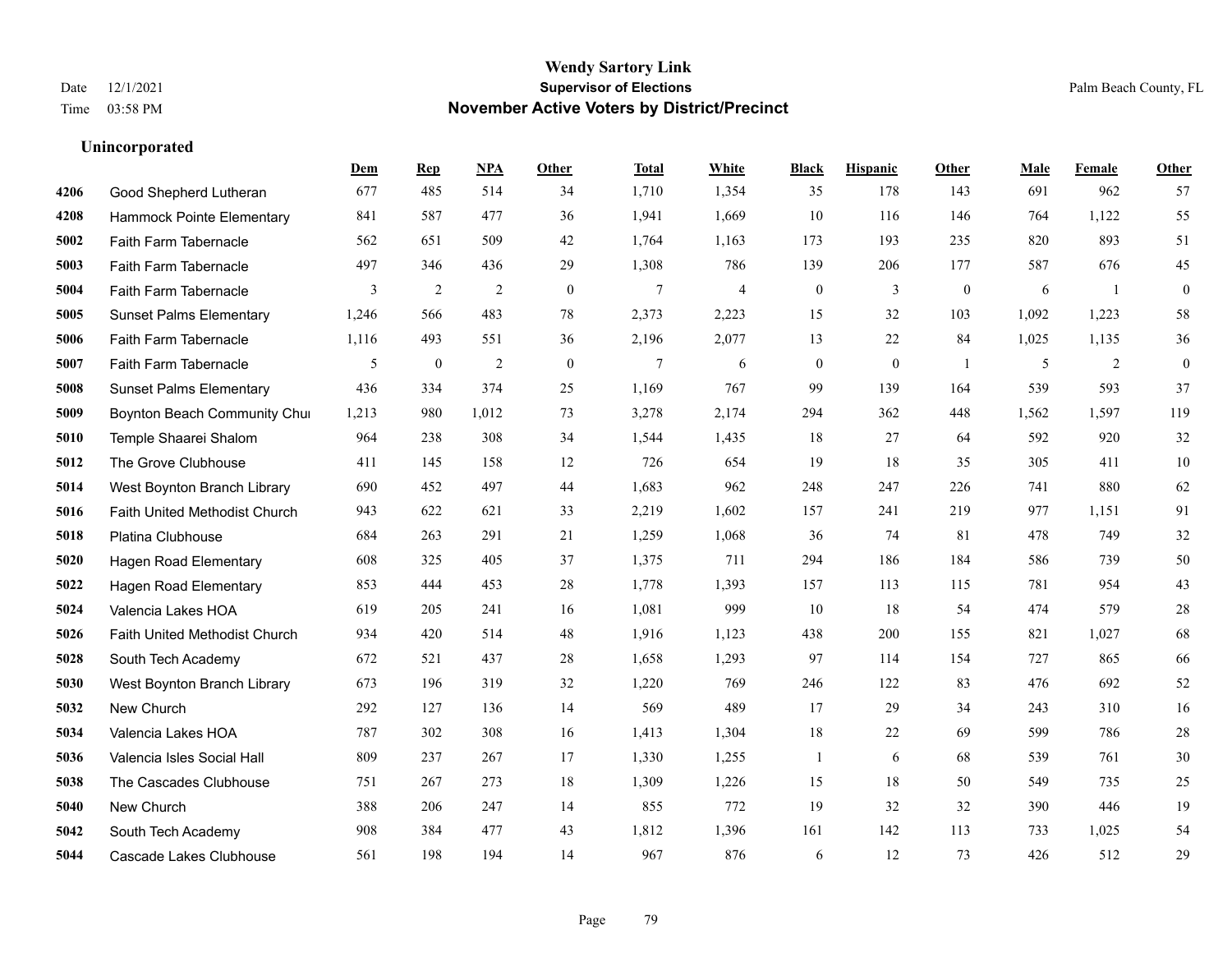**Unincorporated**

### **Wendy Sartory Link** Date 12/1/2021 **Supervisor of Elections** Palm Beach County, FL Time 03:58 PM **November Active Voters by District/Precinct**

**Dem Rep NPA Other Total White Black Hispanic Other Male Female Other**

## Green Cay Nature Center 1,344 581 652 42 2,619 1,979 274 178 188 1,113 1,437 69 Coral Lakes Clubhouse 583 371 306 21 1,281 889 139 140 113 558 680 43

| 5050 | <b>Coral Lakes Clubhouse</b>      | 1,101 | 316   | 370   | 24 | 1,811 | 1,695 | 13             | 10  | 93  | 704   | 1,062 | 45     |
|------|-----------------------------------|-------|-------|-------|----|-------|-------|----------------|-----|-----|-------|-------|--------|
| 5052 | Lake Worth Drainage District      | 647   | 437   | 465   | 33 | 1,582 | 1,211 | 89             | 129 | 153 | 685   | 836   | 61     |
| 5054 | Our Lady Queen of Peace           | 1,163 | 1,217 | 1,027 | 93 | 3,500 | 2,808 | 102            | 210 | 380 | 1,620 | 1,738 | 142    |
| 5055 | Our Lady Queen of Peace           | 304   | 139   | 151   | 12 | 606   | 534   | 6              | 38  | 28  | 266   | 322   | 18     |
| 5056 | Hagen Ranch Road Library          | 1,890 | 1,126 | 1,177 | 98 | 4,291 | 3,471 | 167            | 328 | 325 | 1,821 | 2,342 | 128    |
| 5058 | Valencia Falls Clubhouse          | 682   | 182   | 227   | 12 | 1,103 | 1,037 | $\overline{4}$ | 5   | 57  | 487   | 581   | 35     |
| 5060 | Hagen Ranch Road Library          | 509   | 208   | 231   | 15 | 963   | 892   | 4              | 14  | 53  | 437   | 514   | 12     |
| 5062 | Villa Borghese Clubhouse          | 443   | 239   | 163   | 14 | 859   | 782   | 11             | 27  | 39  | 377   | 460   | $22\,$ |
| 5064 | Huntington Lakes Clubhouse        | 965   | 335   | 354   | 35 | 1,689 | 1,553 | 15             | 42  | 79  | 620   | 1,036 | 33     |
| 5066 | Abbey Village Clubhouse           | 750   | 411   | 360   | 35 | 1,556 | 1,263 | 68             | 128 | 97  | 617   | 880   | 59     |
| 5068 | Camelot Village Clubhouse         | 227   | 120   | 101   | 14 | 462   | 284   | 50             | 87  | 41  | 182   | 265   | 15     |
| 5070 | Delray Villas                     | 463   | 243   | 214   | 19 | 939   | 764   | 41             | 66  | 68  | 398   | 508   | 33     |
| 5072 | Huntington Pointe Clubhouse       | 755   | 175   | 243   | 18 | 1,191 | 1,127 | 7              | 10  | 47  | 451   | 709   | 31     |
| 5074 | Coco Wood Clubhouse               | 386   | 169   | 174   | 11 | 740   | 516   | 96             | 78  | 50  | 325   | 385   | 30     |
| 5076 | Palm Greens Clubhouse             | 657   | 297   | 321   | 30 | 1,305 | 1,084 | 37             | 95  | 89  | 512   | 749   | $44\,$ |
| 5078 | <b>Bethel Evangelical Baptist</b> | 696   | 383   | 412   | 40 | 1,531 | 1,139 | 116            | 168 | 108 | 612   | 881   | 38     |
| 5080 | <b>Bethel Evangelical Baptist</b> | 84    | 52    | 41    | 3  | 180   | 128   | 10             | 22  | 20  | 59    | 119   | 2      |
| 5082 | <b>Bethel Evangelical Baptist</b> | 635   | 371   | 413   | 24 | 1,443 | 989   | 171            | 156 | 127 | 659   | 744   | 40     |
| 5084 | <b>High Point Section II</b>      | 442   | 301   | 258   | 23 | 1,024 | 813   | 37             | 104 | 70  | 404   | 591   | 29     |
| 5090 | Gleneagles CC-Strathearn Sat      | 970   | 471   | 472   | 35 | 1,948 | 1,672 | 37             | 114 | 125 | 819   | 1,082 | $47\,$ |
| 5092 | Gleneagles CC-Clunie Satellite    | 792   | 333   | 361   | 24 | 1,510 | 1,297 | 73             | 66  | 74  | 653   | 824   | 33     |
| 5094 | Kings Point Clubhouse             | 378   | 195   | 177   | 16 | 766   | 618   | 28             | 71  | 49  | 295   | 442   | $29\,$ |
| 5096 | Monaco Clubhouse                  | 911   | 518   | 483   | 42 | 1,954 | 1,515 | 95             | 198 | 146 | 794   | 1.083 | 77     |
| 5098 | Lakes of Delray Clubhouse         | 384   | 232   | 163   | 18 | 797   | 703   | 11             | 42  | 41  | 305   | 477   | 15     |
| 5100 | <b>Kings Point Flanders</b>       | 906   | 423   | 402   | 32 | 1,763 | 1,411 | 75             | 160 | 117 | 708   | 996   | 59     |
| 5102 | Lakes of Delray Clubhouse         | 900   | 312   | 374   | 40 | 1,626 | 1,330 | 68             | 120 | 108 | 631   | 946   | 49     |
|      |                                   |       |       |       |    |       |       |                |     |     |       |       |        |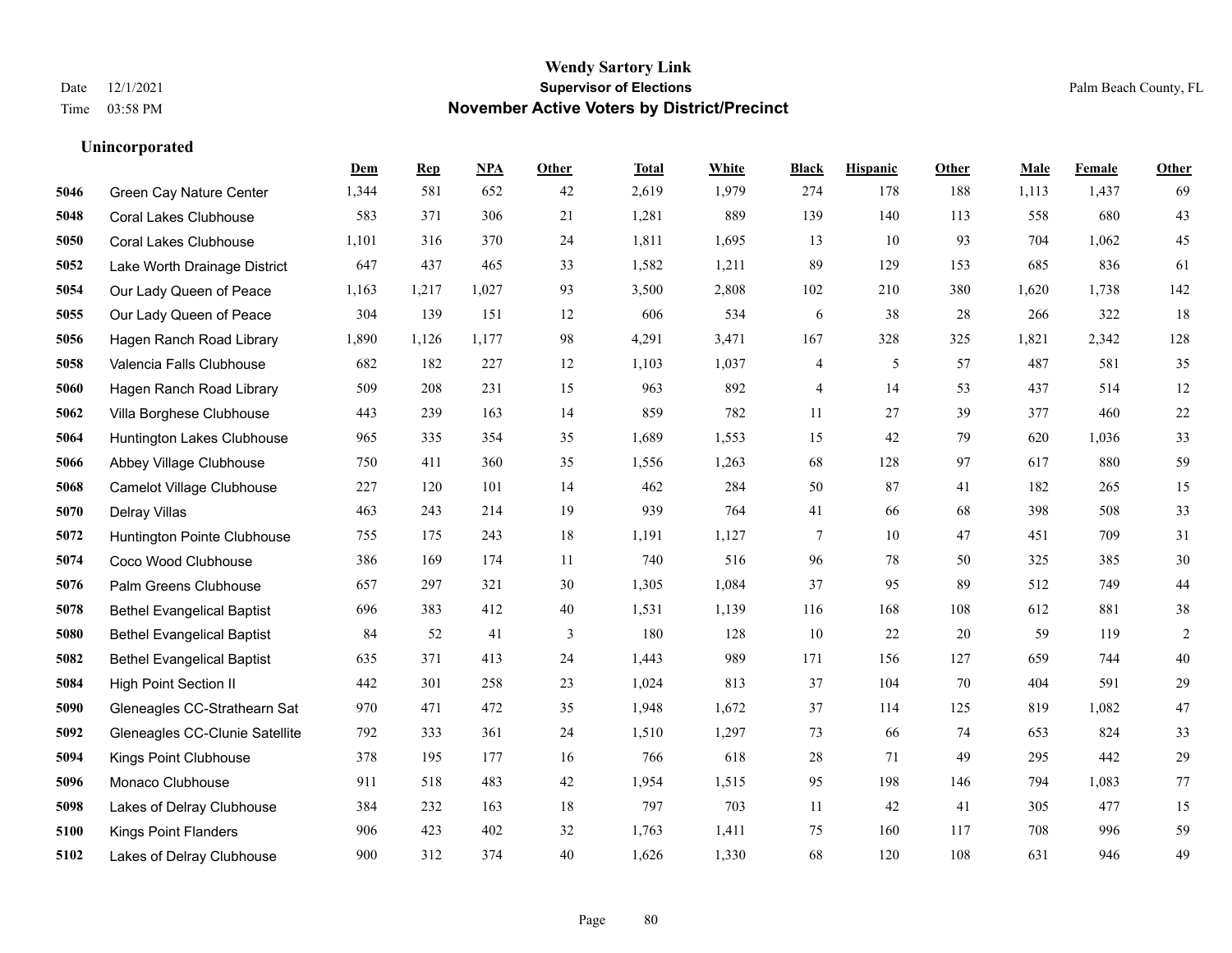|      |                                    | Dem   | <b>Rep</b> | NPA   | <b>Other</b>   | <b>Total</b> | White | <b>Black</b>     | <b>Hispanic</b> | <b>Other</b> | <b>Male</b> | <b>Female</b> | <b>Other</b>     |
|------|------------------------------------|-------|------------|-------|----------------|--------------|-------|------------------|-----------------|--------------|-------------|---------------|------------------|
| 5104 | <b>Kings Point Flanders</b>        | 890   | 389        | 356   | 39             | 1,674        | 1,325 | 71               | 159             | 119          | 648         | 959           | 67               |
| 5106 | Las Verdes Clubhouse               | 980   | 623        | 716   | 56             | 2,375        | 1,659 | 216              | 298             | 202          | 1,074       | 1,223         | 78               |
| 5108 | West Boca Branch Library           | 1,436 | 1,519      | 1,437 | 107            | 4,499        | 3,711 | 110              | 267             | 411          | 2,110       | 2,254         | 135              |
| 5110 | South County Civic Center          | 523   | 513        | 418   | 29             | 1,483        | 1,348 | 6                | 26              | 103          | 698         | 743           | $42\,$           |
| 5111 | Morikami Park Elementary           | 43    | 59         | 49    | 3              | 154          | 146   | $\mathbf{0}$     | 3               | 5            | 71          | 83            | $\boldsymbol{0}$ |
| 5112 | Morikami Park Elementary           | 549   | 612        | 503   | 40             | 1,704        | 1,481 | 20               | 53              | 150          | 787         | 877           | 40               |
| 5113 | Morikami Park Elementary           | 18    | 39         | 24    | $\overline{c}$ | 83           | 67    | $\boldsymbol{0}$ | 6               | 10           | 35          | 41            | $7\phantom{.0}$  |
| 5114 | South County Civic Center          | 252   | 205        | 193   | 11             | 661          | 547   | 8                | 27              | 79           | 300         | 334           | 27               |
| 5116 | The Polo Club of Boca Raton        | 650   | 506        | 434   | 25             | 1,615        | 1,470 | 18               | 27              | 100          | 703         | 864           | $48\,$           |
| 5117 | The Polo Club of Boca Raton        | 306   | 188        | 193   | 19             | 706          | 643   | 1                | 9               | 53           | 285         | 396           | 25               |
| 5118 | South County Civic Center          | 168   | 122        | 103   | 6              | 399          | 335   | 8                | 32              | 24           | 171         | 217           | 11               |
| 5119 | The Polo Club of Boca Raton        | 38    | 31         | 29    | $\overline{2}$ | 100          | 93    | $\overline{c}$   | $\overline{2}$  | 3            | 44          | 55            | 1                |
| 5122 | Delray Beach First Baptist         | 277   | 180        | 200   | 10             | 667          | 431   | 35               | 122             | 79           | 284         | 351           | 32               |
| 5124 | Delray Beach First Baptist         | 161   | 114        | 115   | $\overline{1}$ | 391          | 329   | 9                | 29              | 24           | 155         | 222           | 14               |
| 5126 | <b>Boca Delray Clubhouse</b>       | 254   | 114        | 120   | 11             | 499          | 449   | 8                | 17              | 25           | 206         | 283           | $10\,$           |
| 5128 | <b>Sunrise Park Elementary</b>     | 760   | 517        | 568   | 38             | 1,883        | 1,251 | 103              | 281             | 248          | 854         | 969           | 60               |
| 5130 | Coconut Cove Waterpark - Meet      | 654   | 550        | 546   | 28             | 1,778        | 1,302 | 31               | 171             | 274          | 808         | 886           | 84               |
| 5132 | <b>Eagles Landing Middle</b>       | 939   | 589        | 647   | 47             | 2,222        | 1,514 | 149              | 331             | 228          | 995         | 1,159         | 68               |
| 5134 | Coconut Cove Waterpark - Meet      | 538   | 477        | 452   | 30             | 1,497        | 1,067 | 69               | 231             | 130          | 712         | 731           | 54               |
| 5136 | West Boca Branch Library           | 865   | 508        | 688   | 46             | 2,107        | 1,365 | 125              | 402             | 215          | 887         | 1,155         | 65               |
| 5138 | <b>Whispering Pines Elementary</b> | 887   | 559        | 621   | 45             | 2,112        | 1,403 | 128              | 306             | 275          | 920         | 1,116         | 76               |
| 5140 | Olympic Heights High               | 1,045 | 780        | 916   | 52             | 2,793        | 1,807 | 146              | 536             | 304          | 1,265       | 1,415         | 113              |
| 5142 | <b>Whispering Pines Elementary</b> | 302   | 243        | 257   | 22             | 824          | 597   | 28               | 106             | 93           | 332         | 455           | 37               |
| 5144 | Whisper Walk Section B             | 918   | 456        | 426   | 33             | 1,833        | 1,450 | 52               | 215             | 116          | 696         | 1,090         | 47               |
| 5146 | <b>Century Village West</b>        | 907   | 514        | 393   | 40             | 1,854        | 1,431 | 79               | 184             | 160          | 677         | 1.104         | 73               |
| 5148 | Century Village West               | 744   | 370        | 358   | 27             | 1,499        | 1,190 | 51               | 135             | 123          | 566         | 857           | 76               |
| 5150 | <b>Century Village West</b>        | 679   | 283        | 288   | 18             | 1,268        | 986   | 49               | 145             | 88           | 448         | 779           | 41               |
| 5152 | West Boca Raton High               | 949   | 799        | 860   | 47             | 2,655        | 1,981 | 83               | 249             | 342          | 1,251       | 1,294         | 110              |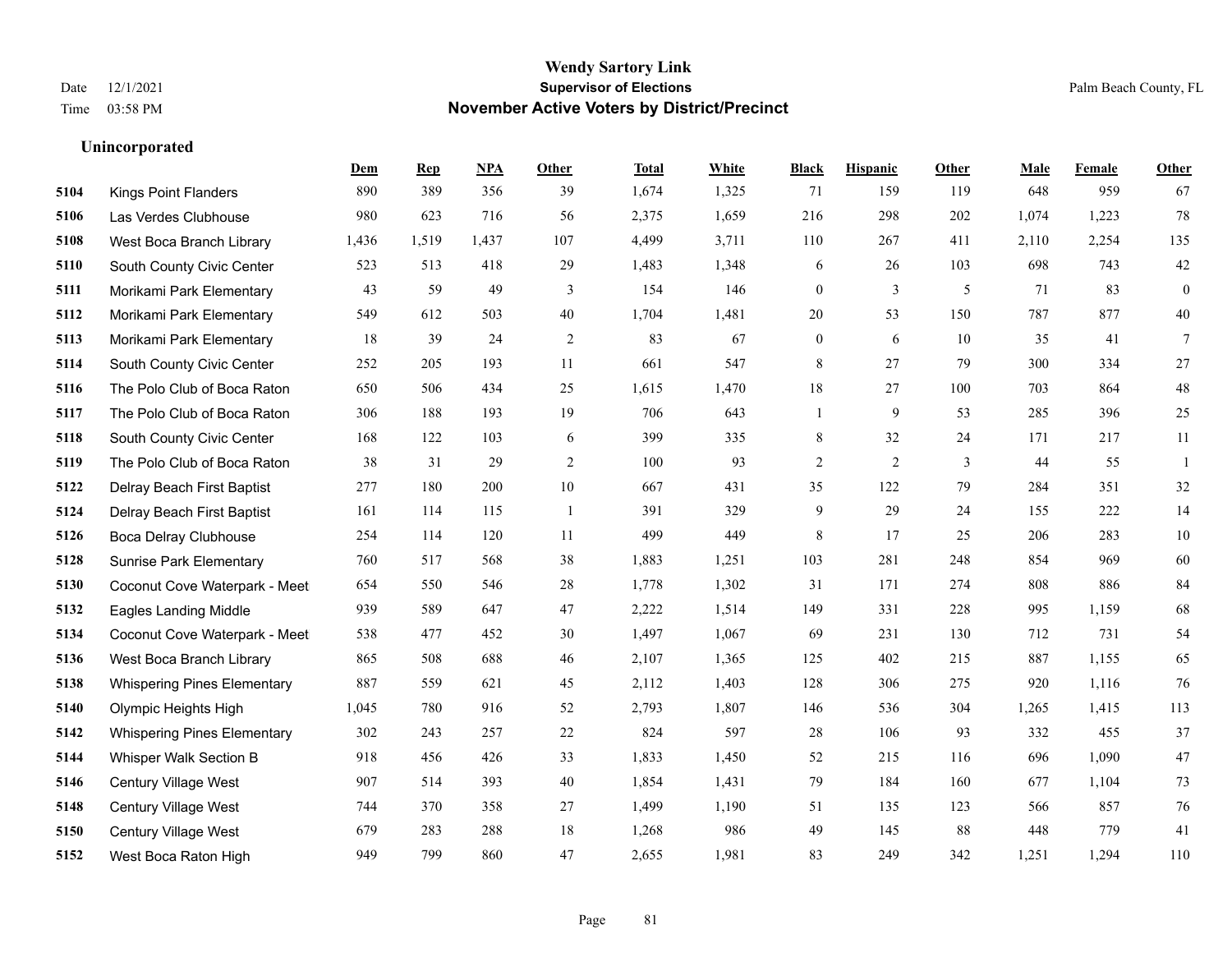|      |                                     | Dem   | <b>Rep</b> | NPA | <b>Other</b>   | <b>Total</b> | <b>White</b>     | <b>Black</b>     | <b>Hispanic</b> | Other          | <b>Male</b>  | Female | <b>Other</b>     |
|------|-------------------------------------|-------|------------|-----|----------------|--------------|------------------|------------------|-----------------|----------------|--------------|--------|------------------|
| 5154 | Daggerwing Nature Center            | 895   | 783        | 742 | 52             | 2,472        | 1,697            | 79               | 342             | 354            | 1,111        | 1,245  | 116              |
| 5156 | Southwinds Golf Course              | 721   | 505        | 594 | 32             | 1,852        | 1,257            | 84               | 265             | 246            | 802          | 966    | 84               |
| 5158 | <b>Boca West Country Club</b>       | 766   | 454        | 509 | 50             | 1,779        | 1,600            | 8                | 72              | 99             | 739          | 994    | $46\,$           |
| 5160 | Boca West Country Club              | 824   | 468        | 426 | 34             | 1,752        | 1,647            | 3                | 28              | 74             | 680          | 1,028  | $44\,$           |
| 5162 | Glades Presbyterian Church          | 768   | 744        | 648 | 39             | 2,199        | 1,615            | 69               | 308             | 207            | 1.040        | 1,077  | $82\,$           |
| 5164 | Sandpiper Shores Elementary         | 1,009 | 661        | 677 | 44             | 2,391        | 1,827            | 75               | 256             | 233            | 1,081        | 1,232  | $78\,$           |
| 5166 | <b>Glades Road Branch Library</b>   | 835   | 753        | 790 | 49             | 2,427        | 1,686            | 128              | 362             | 251            | 1,053        | 1,274  | 100              |
| 5168 | <b>Glades Road Branch Library</b>   | 960   | 611        | 617 | 39             | 2,227        | 1,674            | 65               | 273             | 215            | 863          | 1,305  | 59               |
| 5170 | Olympic Heights High                | 1,151 | 638        | 756 | 45             | 2,590        | 1,906            | 83               | 357             | 244            | 1,012        | 1,482  | 96               |
| 5172 | Del Prado Elementary                | 235   | 308        | 205 | 18             | 766          | 690              | 9                | 10              | 57             | 362          | 383    | 21               |
| 5174 | Waters Edge Elementary              | 860   | 750        | 817 | 48             | 2,475        | 1,676            | 125              | 356             | 318            | 1,137        | 1,218  | 120              |
| 5176 | Loggers Run Middle                  | 467   | 351        | 373 | 15             | 1,206        | 835              | 47               | 202             | 122            | 511          | 634    | 61               |
| 5178 | Loggers Run Middle                  | 710   | 541        | 635 | 44             | 1,930        | 1,070            | 188              | 404             | 268            | 856          | 976    | 98               |
| 5180 | Boca Glades Baptist Church          | 680   | 376        | 638 | 40             | 1,734        | 971              | 132              | 399             | 232            | 798          | 859    | 77               |
| 5182 | Boca Glades Baptist Church          | 579   | 294        | 538 | 36             | 1,447        | 743              | 129              | 368             | 207            | 648          | 730    | 69               |
| 5184 | <b>Coral Sunset Elementary</b>      | 902   | 561        | 735 | 41             | 2,239        | 1,233            | 241              | 443             | 322            | 1,031        | 1,102  | 106              |
| 5186 | <b>Coral Sunset Elementary</b>      | 1,010 | 422        | 867 | 38             | 2,337        | 983              | 351              | 669             | 334            | 991          | 1,219  | 127              |
| 5188 | Pines Of Boca Barwood               | 957   | 620        | 784 | 52             | 2,413        | 1,423            | 136              | 537             | 317            | 1,015        | 1,299  | 99               |
| 5190 | Lakes at Boca Rio Clubhouse         | 406   | 282        | 339 | 21             | 1,048        | 688              | 63               | 178             | 119            | 476          | 526    | 46               |
| 5192 | Hammock Pointe Elementary           | 1,060 | 684        | 927 | 47             | 2,718        | 1,548            | 205              | 585             | 380            | 1,173        | 1,423  | 122              |
| 5194 | Lakes Of Boca Barwood               | 395   | 255        | 378 | 21             | 1,049        | 625              | 48               | 239             | 137            | 445          | 549    | 55               |
| 6002 | <b>Canal Point Community Center</b> | 81    | 103        | 57  | 2              | 243          | 102              | 38               | 88              | 15             | 108          | 125    | $10\,$           |
| 6008 | Pahokee High                        | 523   | 22         | 104 | 3              | 652          | 8                | 599              | 3               | 42             | 194          | 426    | 32               |
| 6010 | <b>Canal Point Community Center</b> | 24    | 6          | 7   | $\overline{0}$ | 37           | 12               | 19               | 3               | 3              | 20           | 17     | $\boldsymbol{0}$ |
| 6012 | Belle Glade Library/Civic Ctr       | 180   | 30         | 59  | $\overline{0}$ | 269          | 30               | 147              | 79              | 13             | 105          | 153    | 11               |
| 6014 | Belle Glade Library/Civic Ctr       |       | 2          | 1   | $\overline{0}$ | 4            | $\boldsymbol{0}$ | $\boldsymbol{0}$ | $\overline{4}$  | $\overline{0}$ | $\mathbf{1}$ | 3      | $\boldsymbol{0}$ |
| 6016 | South Bay Commission Chambe         | 36    | 53         | 30  | 3              | 122          | 81               | 8                | 22              | 11             | 64           | 53     | 5                |
| 6020 | <b>Glades Central High</b>          | 443   | 76         | 133 | 8              | 660          | 82               | 383              | 158             | 37             | 306          | 321    | 33               |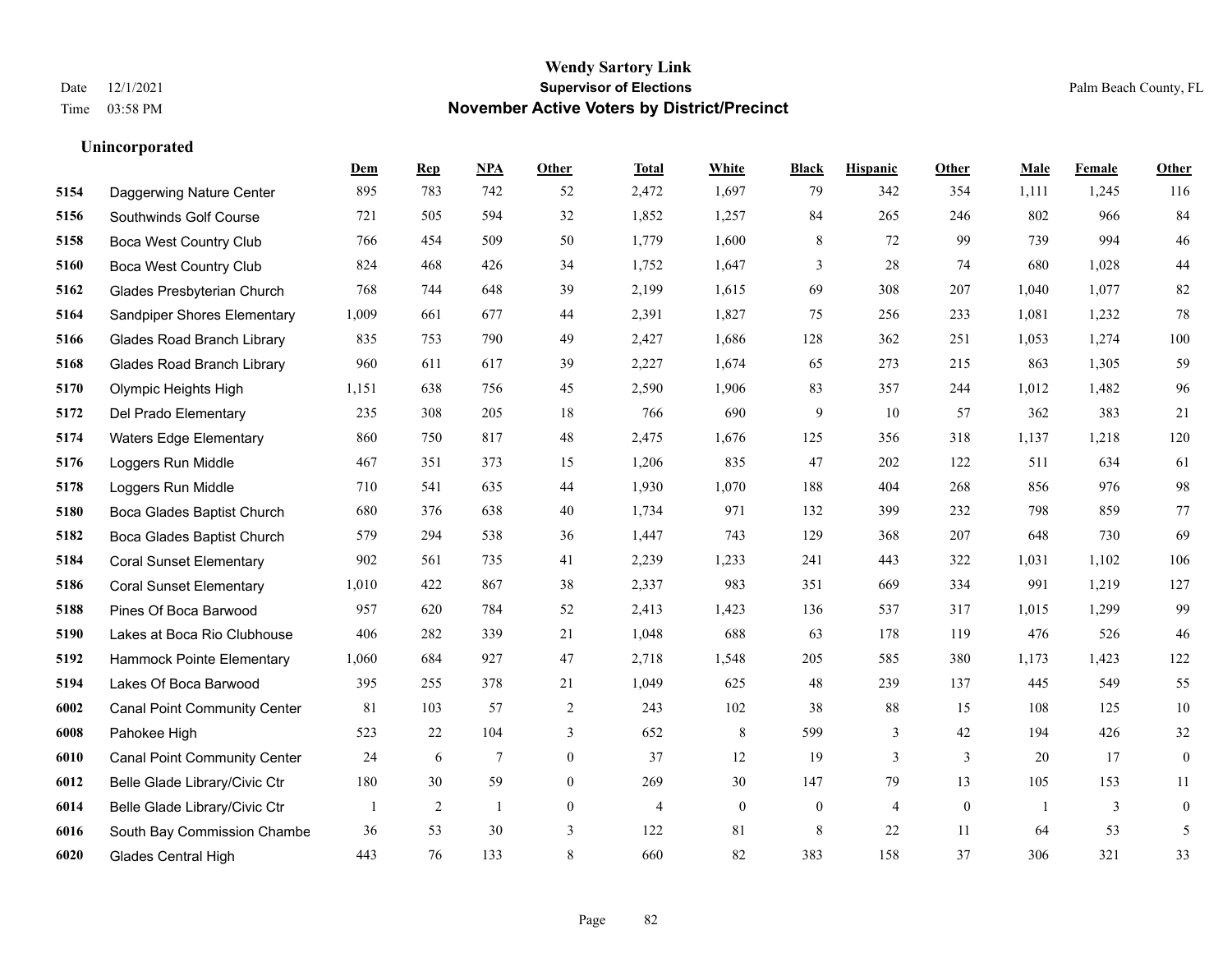|      |                                 | Dem          | <b>Rep</b>       | NPA              | <b>Other</b>     | <b>Total</b> | <b>White</b>     | <b>Black</b>     | <b>Hispanic</b>  | <b>Other</b>   | <b>Male</b>    | <b>Female</b> | <b>Other</b>     |
|------|---------------------------------|--------------|------------------|------------------|------------------|--------------|------------------|------------------|------------------|----------------|----------------|---------------|------------------|
| 6026 | Lewis Evans Resource Center     |              | $\mathbf{0}$     | 2                | $\theta$         | 3            | $\overline{0}$   | $\mathbf{0}$     | 3                | $\theta$       |                | 2             | $\Omega$         |
| 6030 | Belle Glade Library/Civic Ctr   | 8            | 2                | 12               | 2                | 24           | 8                | $\mathbf{0}$     | 16               | $\theta$       | 7              | 15            | $\overline{2}$   |
| 6034 | Gove Elementary                 | $\theta$     | $\overline{4}$   | $\overline{0}$   | $\Omega$         | 4            | 4                | $\mathbf{0}$     | $\mathbf{0}$     | $\theta$       | 3              | $\mathbf{1}$  | $\Omega$         |
| 6038 | South Bay Commission Chambe     | $\theta$     | $\mathbf{0}$     | $\mathbf{0}$     | $\overline{0}$   | $\mathbf{0}$ | $\Omega$         | $\mathbf{0}$     | $\theta$         | $\theta$       | $\theta$       | $\mathbf{0}$  | $\Omega$         |
| 6040 | Osceola Creek Middle            | 99           | 127              | 104              | $\overline{1}$   | 331          | 250              | 13               | 33               | 35             | 153            | 162           | 16               |
| 6042 | Osceola Creek Middle            | 989          | 1,224            | 1,032            | 64               | 3,309        | 2,123            | 433              | 487              | 266            | 1,576          | 1,626         | 107              |
| 6044 | <b>Frontier Elementary</b>      | 909          | 993              | 788              | 58               | 2,748        | 1,745            | 419              | 347              | 237            | 1,293          | 1,371         | 84               |
| 6045 | Acreage Branch Library          | 201          | 269              | 177              | 12               | 659          | 419              | 80               | 90               | 70             | 313            | 315           | 31               |
| 6046 | Pierce Hammock Elementary       | 796          | 965              | 765              | 49               | 2,575        | 1,653            | 359              | 325              | 238            | 1,245          | 1,232         | 98               |
| 6048 | Pierce Hammock Elementary       | $\mathbf{0}$ | $\boldsymbol{0}$ | $\mathbf{0}$     | $\theta$         | $\mathbf{0}$ | $\overline{0}$   | $\boldsymbol{0}$ | $\mathbf{0}$     | $\theta$       | $\overline{0}$ | $\mathbf{0}$  | $\mathbf{0}$     |
| 6050 | Acreage Branch Library          | 870          | 886              | 734              | 61               | 2,551        | 1,556            | 377              | 354              | 264            | 1,192          | 1,268         | 91               |
| 6051 | Cornerstone Fellowship          | 600          | 741              | 554              | 52               | 1,947        | 1,243            | 208              | 286              | 210            | 902            | 974           | 71               |
| 6052 | Seminole Ridge High             | 611          | 654              | 561              | 36               | 1,862        | 1,146            | 224              | 315              | 177            | 882            | 907           | 73               |
| 6054 | <b>Acreage Pines Elementary</b> | $\mathbf{0}$ | $\boldsymbol{0}$ | $\boldsymbol{0}$ | $\boldsymbol{0}$ | $\mathbf{0}$ | $\boldsymbol{0}$ | $\boldsymbol{0}$ | $\boldsymbol{0}$ | $\mathbf{0}$   | $\mathbf{0}$   | $\mathbf{0}$  | $\mathbf{0}$     |
| 6056 | Pierce Hammock Elementary       | $\mathbf{0}$ | $\boldsymbol{0}$ | $\mathbf{0}$     | $\overline{0}$   | $\theta$     | $\overline{0}$   | $\mathbf{0}$     | $\mathbf{0}$     | $\theta$       | $\Omega$       | $\theta$      | $\mathbf{0}$     |
| 6058 | <b>Acreage Pines Elementary</b> | 737          | 612              | 569              | 41               | 1,959        | 1,053            | 355              | 255              | 296            | 953            | 943           | 63               |
| 6060 | Indian Trail Improvement Dist   | 891          | 964              | 798              | 60               | 2,713        | 1,688            | 344              | 400              | 281            | 1,256          | 1,360         | 97               |
| 6076 | <b>Western Pines Middle</b>     | 646          | 705              | 569              | 38               | 1,958        | 1,424            | 157              | 206              | 171            | 932            | 945           | 81               |
| 6078 | <b>Western Pines Middle</b>     | 657          | 729              | 649              | 41               | 2,076        | 1,386            | 159              | 360              | 171            | 983            | 1,035         | 58               |
| 6080 | <b>Golden Grove Elementary</b>  | 606          | 783              | 620              | 47               | 2,056        | 1,374            | 134              | 349              | 199            | 960            | 1,013         | 83               |
| 6082 | PBSC Loxahatchee Groves Can     | 11           | 6                | 14               | 2                | 33           | 28               | $\boldsymbol{0}$ | 3                | 2              | 13             | 20            | $\mathbf{0}$     |
| 6084 | PBSC Loxahatchee Groves Can     | 291          | 439              | 354              | 40               | 1,124        | 707              | 67               | 244              | 106            | 549            | 559           | 16               |
| 6086 | PBSC Loxahatchee Groves Can     | 264          | 410              | 241              | 19               | 934          | 681              | 92               | 85               | 76             | 424            | 481           | 29               |
| 6088 | Seminole Ridge High             | 520          | 690              | 556              | 40               | 1,806        | 1,158            | 216              | 289              | 143            | 855            | 897           | 54               |
| 6090 | Loxahatchee Groves Elementary   | 768          | 880              | 754              | 57               | 2,459        | 1,520            | 280              | 449              | 210            | 1,188          | 1.178         | 93               |
| 6092 | PBSC Loxahatchee Groves Can     | 172          | 223              | 143              | 16               | 554          | 359              | 42               | 110              | 43             | 266            | 268           | 20               |
| 6096 | Palms West Presbyterian         | $\mathbf{0}$ | $\mathbf{0}$     | $\mathbf{0}$     | $\overline{0}$   | $\mathbf{0}$ | $\overline{0}$   | $\boldsymbol{0}$ | $\mathbf{0}$     | $\overline{0}$ | $\mathbf{0}$   | $\mathbf{0}$  | $\boldsymbol{0}$ |
| 6108 | Calypso Bay Waterpark           | $\theta$     | $\Omega$         | $\theta$         | $\Omega$         | $\theta$     | $\Omega$         | $\theta$         | $\theta$         | $\theta$       | $\Omega$       | $\theta$      | $\boldsymbol{0}$ |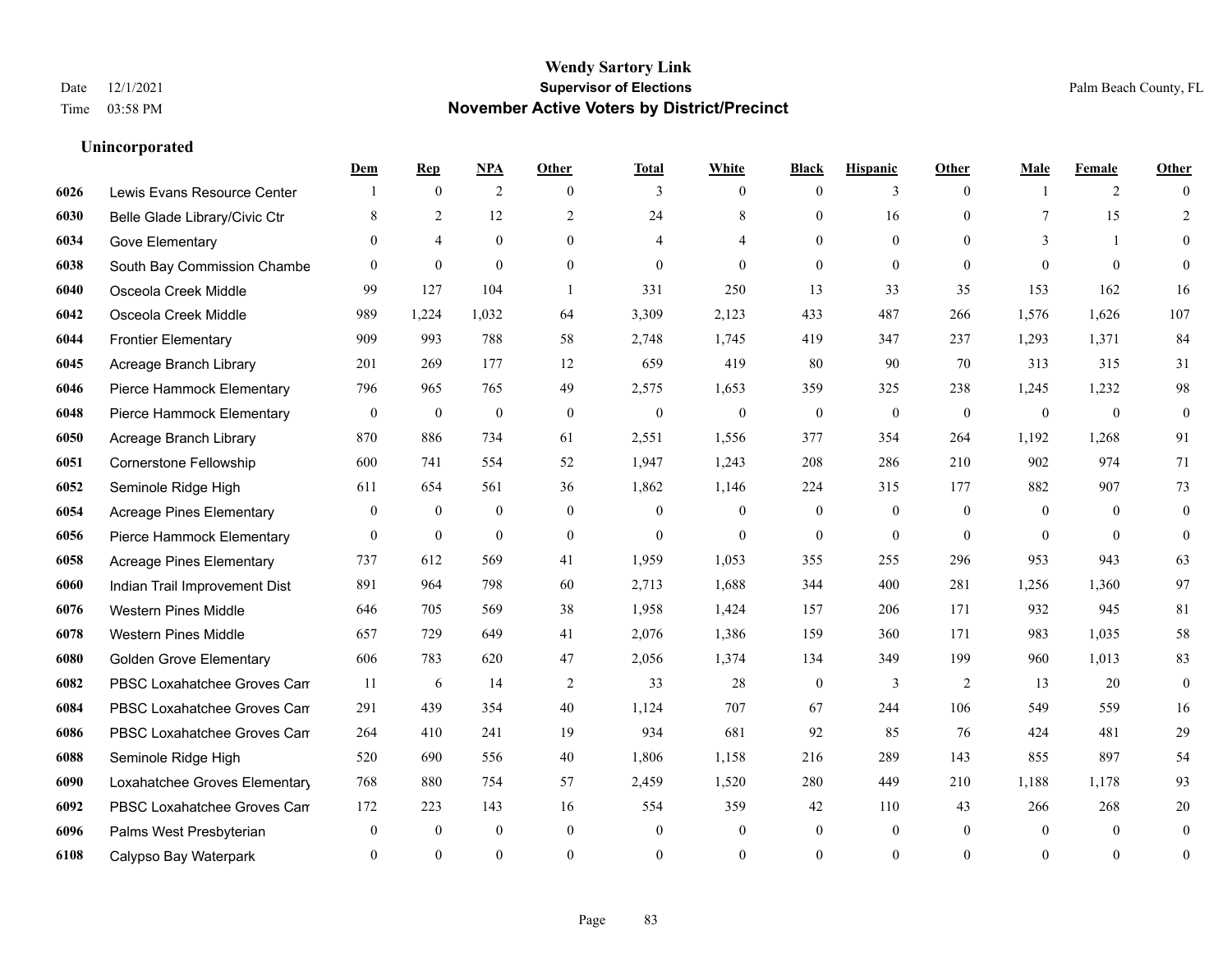**Unincorporated**

### **Wendy Sartory Link** Date 12/1/2021 **Supervisor of Elections** Palm Beach County, FL Time 03:58 PM **November Active Voters by District/Precinct**

### **Dem Rep NPA Other Total White Black Hispanic Other Male Female Other** Royal Palm Beach High 78 44 89 5 216 104 32 60 20 94 116 6 Royal Palm Beach High 333 497 310 36 1,176 851 108 115 102 566 586 24 Christ Fellowship Church RPB 1 2 1 0 4 3 0 0 1 3 1 0 Christ Fellowship Church RPB 27 50 36 2 115 89 7 8 11 54 58 3 Everglades Elementary 561 389 444 29 1,423 660 296 246 221 658 697 68 Everglades Elementary 18 48 17 2 85 64 4 14 3 40 43 2 Palm Beach Central High 0 0 0 0 0 0 0 0 0 0 0 0 Palm Beach Central High 267 242 185 9 703 377 143 61 122 314 362 27 Palm Beach Central High 281 367 250 17 915 597 93 103 122 420 471 24 Panther Run Elementary 229 191 176 11 607 340 96 100 71 280 306 21 Panther Run Elementary 0 1 0 0 1 1 0 0 0 1 0 0 Discovery Key Elementary 960 1,117 689 60 2,826 2,102 181 332 211 1,322 1,422 82 Wycliffe Comm Association Bldg 774 327 404 21 1,526 1,432 18 18 58 658 840 28 Epiphany Lutheran Church 1,173 1,234 1,160 84 3,651 2,250 411 600 390 1,666 1,879 106 Panther Run Elementary 666 757 647 46 2,116 1,342 245 250 279 1,010 1,041 65 J F Kennedy Middle 0 0 0 0 0 0 0 0 0 0 J F Kennedy Middle 0 0 0 0 0 0 0 0 0 0 J F Kennedy Middle 0 0 0 0 0 0 0 0 0 0 RB Prep Achievement Academy 1 1 0 0 0 2 1 1 0 1 0 0 1 1 0 RB Prep Achievement Academy 0 0 0 0 0 0 0 0 0 0 0 0 Crossroads Baptist Church 984 70 288 14 1,356 110 1,037 72 137 580 719 57 Egret Lake Elementary 3 2 1 0 6 4 1 0 1 5 1 0 Seminole Trails Elementary 1,041 324 488 31 1,884 685 720 265 214 821 982 81 Sharon Christian Church 731 268 441 45 1,485 605 444 275 161 615 816 54 **7098 U M Church of Palm Beaches 21 17 18 1 57 44 2 9 2 29 24 4**  Adult Education Center 678 222 407 30 1,337 425 423 363 126 547 730 60 Adult Education Center 128 26 59 7 220 54 120 23 23 69 141 10

Adult Education Center 0 0 0 0 0 0 0 0 0 0 0 0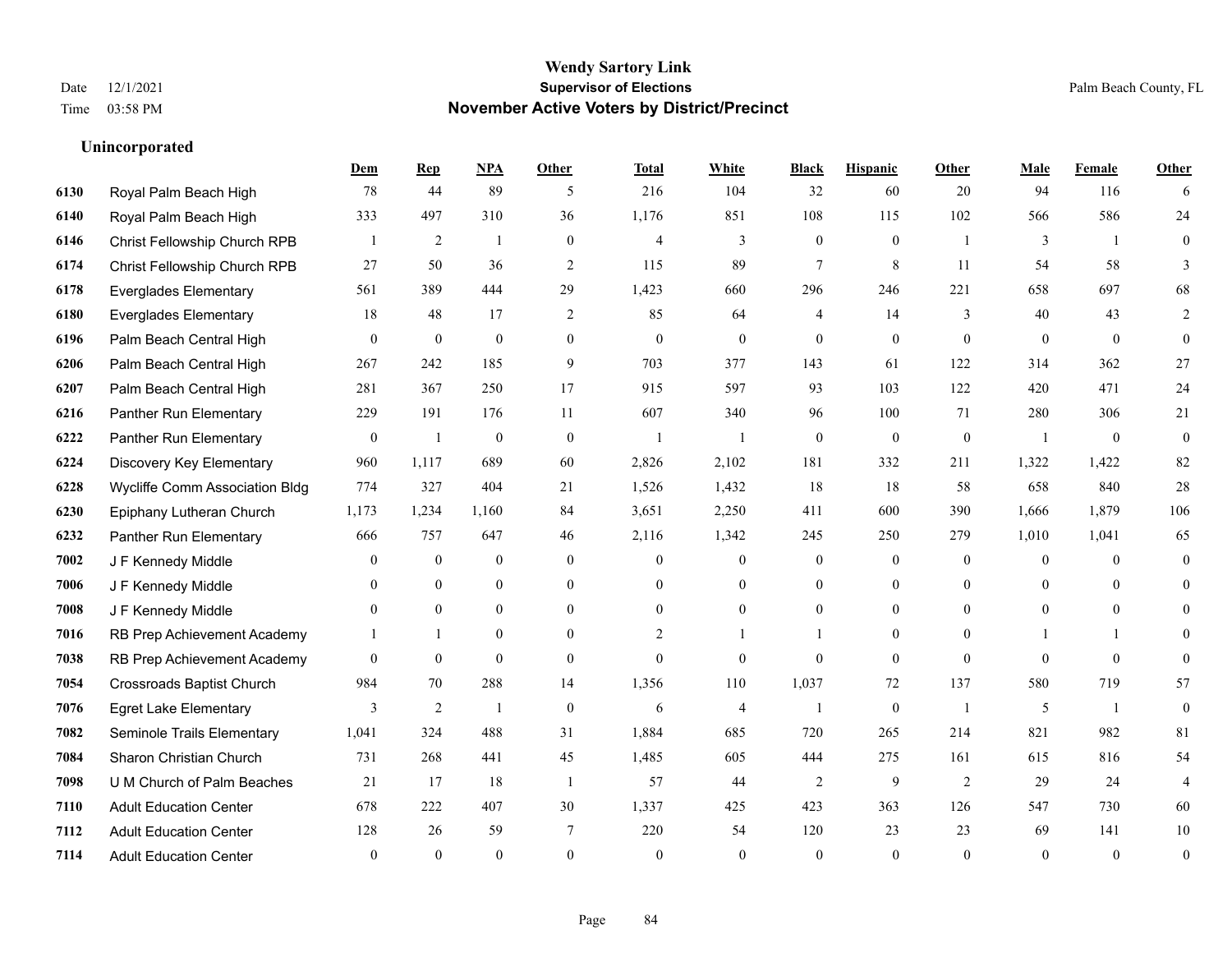|      |                                  | Dem      | <b>Rep</b>     | <b>NPA</b> | Other    | <b>Total</b> | White    | <b>Black</b> | <b>Hispanic</b> | Other    | Male     | Female         | Other          |
|------|----------------------------------|----------|----------------|------------|----------|--------------|----------|--------------|-----------------|----------|----------|----------------|----------------|
| 7116 | <b>Adult Education Center</b>    | $\theta$ | $\overline{0}$ | $\theta$   | $\theta$ | $\theta$     | $\Omega$ | $\theta$     | $\theta$        | $\theta$ |          | $\overline{0}$ | $\overline{0}$ |
| 7118 | <b>Adult Education Center</b>    | 30       | 31             | 37         | 6        | 104          | 78       |              | 18              |          | 50       | 48             | 6              |
| 7134 | <b>Adult Education Center</b>    | 805      | 172            | 391        | 22       | 1,390        | 299      | 664          | 285             | 142      | 612      | 713            | 65             |
| 7138 | <b>Westgate Community Center</b> | 1,553    | 445            | 900        | 30       | 2,928        | 678      | 958          | 992             | 300      | 1,301    | 1,486          | 141            |
| 7142 | Clayton Hutcheson Hall B         | 35       |                | 14         | $\theta$ | 56           | 16       | 27           | 8               | 5        | 25       | 31             | $\mathbf{0}$   |
| 7144 | Clayton Hutcheson Hall B         | 45       |                | 20         |          | 70           |          | 44           | 12              | 10       | 28       | 35             |                |
| 7146 | Clayton Hutcheson Hall B         | 237      | 15             | 98         |          | 353          | 26       | 223          | 79              | 25       | 128      | 209            | 16             |
| 7174 | Rolling Green Elementary         | 1,033    | 236            | 502        | 30       | 1,801        | 565      | 677          | 404             | 155      | 789      | 932            | 80             |
| 7175 | Rolling Green Elementary         | $\theta$ | $\theta$       |            | $\theta$ |              | 0        | $\theta$     |                 | $\theta$ |          | $\theta$       | $\mathbf{0}$   |
| 7192 | Lakeview Baptist Church          | 18       |                | 10         |          | 42           | 31       |              |                 |          | 20       | 19             | 3              |
| 8001 | Federal Only                     | $\Omega$ | $\Omega$       | $\Omega$   | 0        | $\Omega$     | $\Omega$ | 0            | $\Omega$        | $\Omega$ | $\Omega$ | $\theta$       | $\theta$       |
| 8002 | State Only                       | 129      | 99             | 113        |          | 343          | 264      | 13           |                 | 53       | 151      | 179            | 13             |
|      | Unincorporated                   | 179,551  | 120,550        | 122,512    | 8,682    | 431,295      | 283,439  | 45,424       | 62,819          | 39,613   | 189,747  | 226,153        | 15,395         |
|      |                                  |          |                |            |          |              |          |              |                 |          |          |                |                |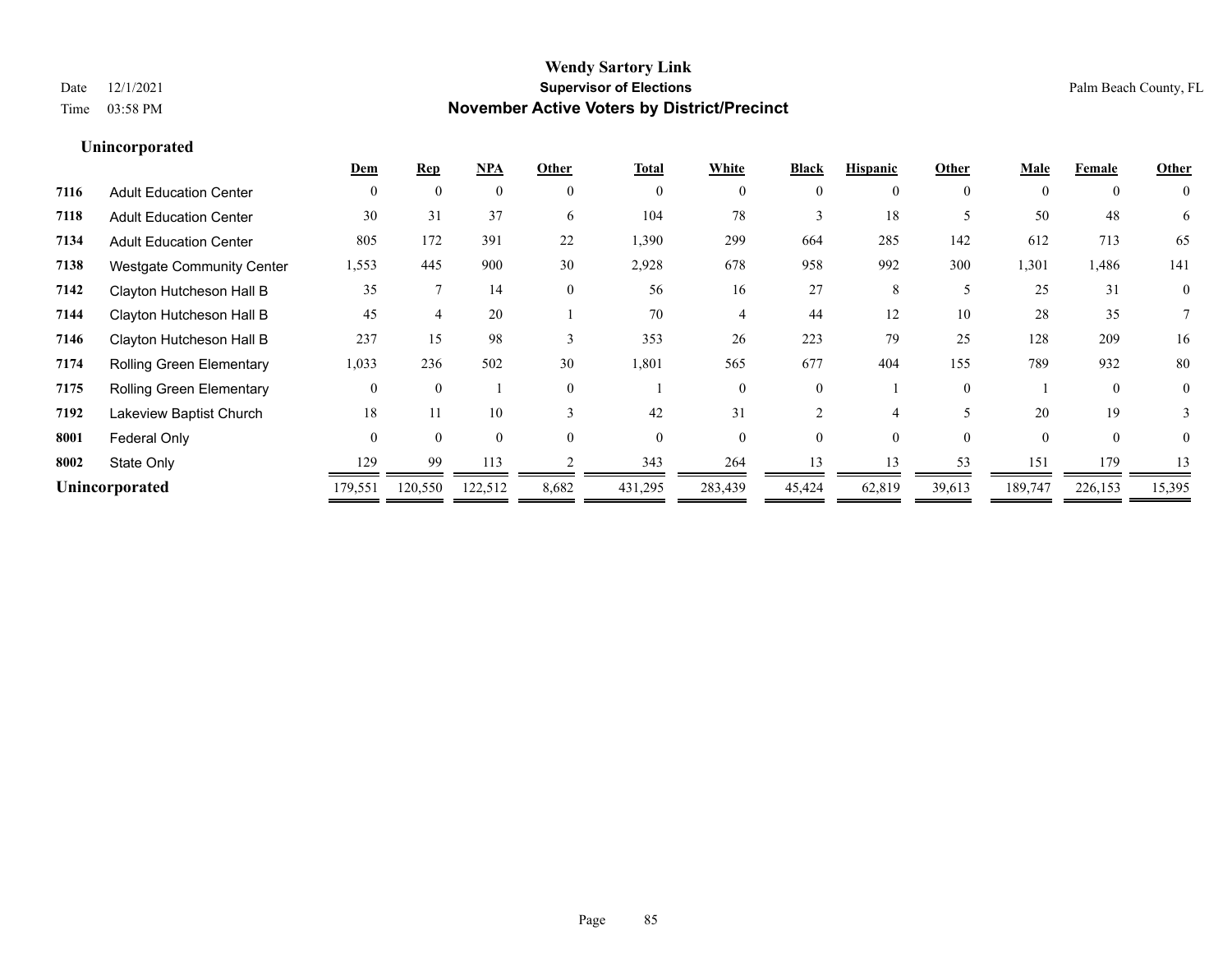| 12/1/2021<br>Date<br>03:58 PM<br>Time |            |            |            |              | <b>Wendy Sartory Link</b><br><b>Supervisor of Elections</b><br><b>November Active Voters by District/Precinct</b> |              |              |                 |              |      |               | Palm Beach County, FL |
|---------------------------------------|------------|------------|------------|--------------|-------------------------------------------------------------------------------------------------------------------|--------------|--------------|-----------------|--------------|------|---------------|-----------------------|
| <b>Atlantis</b>                       | <u>Dem</u> | <b>Rep</b> | <u>NPA</u> | <u>Other</u> | <u>Total</u>                                                                                                      | <b>White</b> | <b>Black</b> | <b>Hispanic</b> | <b>Other</b> | Male | <b>Female</b> | <b>Other</b>          |
| 3082<br><b>Atlantis City Hall</b>     | 486        | 883        | 445        | 44           | 1,858                                                                                                             | 1,605        | 39           | 90              | 124          | 853  | 961           | 44                    |
| <b>Atlantis</b>                       | 486        | 883        | 445        | 44           | 1,858                                                                                                             | 1,605        | 39           | 90              | 124          | 853  | 961           | 44                    |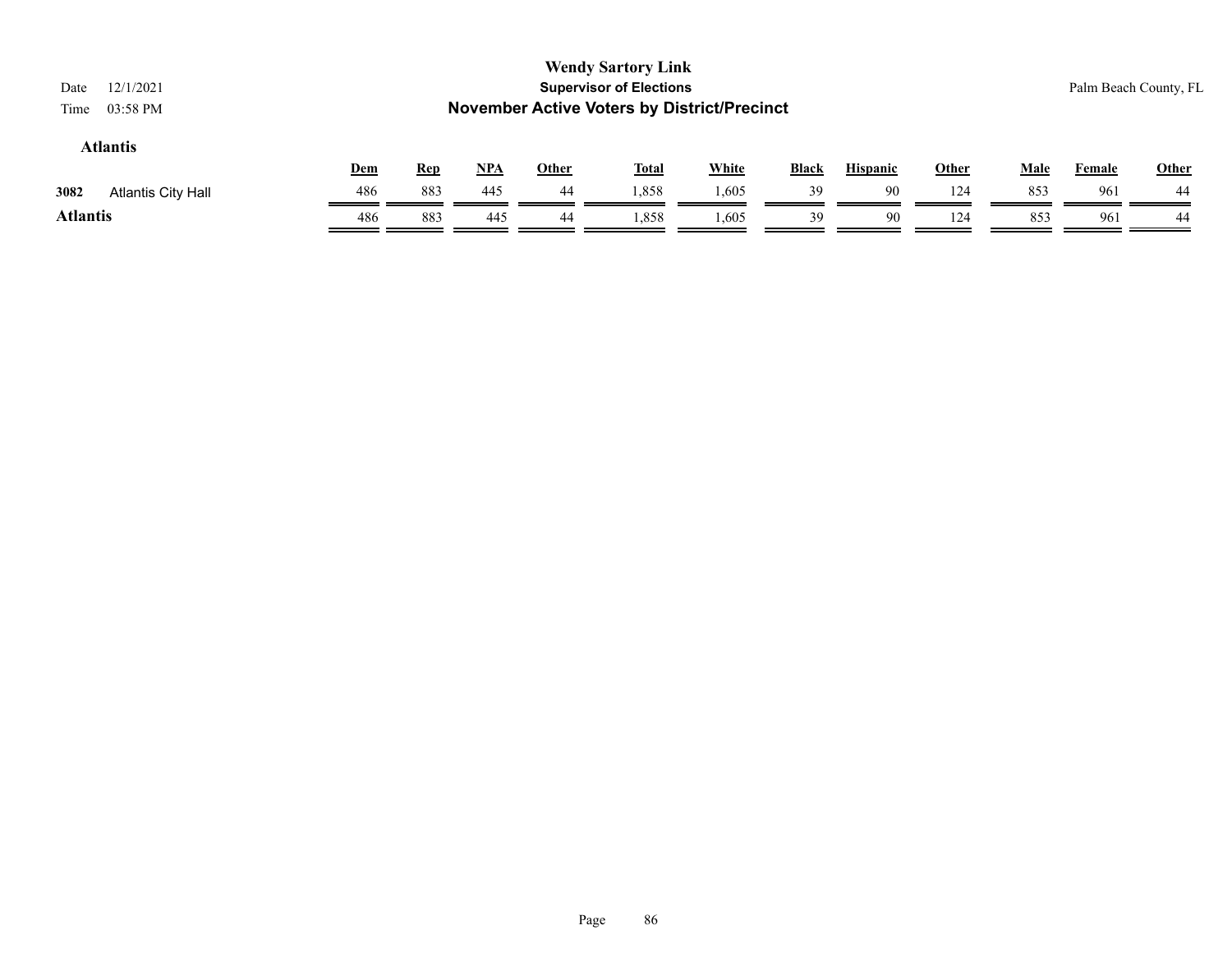### **Boynton Beach**

|      |                                   | Dem | <b>Rep</b> | NPA | <b>Other</b>   | <b>Total</b> | <b>White</b> | <b>Black</b> | <b>Hispanic</b> | <b>Other</b> | <b>Male</b> | <b>Female</b> | <b>Other</b>   |
|------|-----------------------------------|-----|------------|-----|----------------|--------------|--------------|--------------|-----------------|--------------|-------------|---------------|----------------|
| 3136 | Freedom Shores Elementary         | 879 | 407        | 588 | 32             | 1,906        | 831          | 545          | 274             | 256          | 841         | 989           | 76             |
| 3138 | <b>Citrus Cove Elementary</b>     | 861 | 495        | 567 | 34             | 1,957        | 1,135        | 319          | 289             | 214          | 859         | 1,016         | 82             |
| 3140 | Boynton Lakes North Clubhouse     | 419 | 189        | 281 | 15             | 904          | 426          | 222          | 126             | 130          | 405         | 467           | $32\,$         |
| 3142 | Boynton Lakes North Clubhouse     | 372 | 166        | 225 | 19             | 782          | 436          | 137          | 138             | 71           | 314         | 438           | $30\,$         |
| 3146 | <b>Freedom Shores Elementary</b>  | 341 | 133        | 169 | 18             | 661          | 450          | 77           | 71              | 63           | 261         | 379           | 21             |
| 3164 | <b>Citrus Cove Elementary</b>     | 872 | 543        | 643 | 51             | 2,109        | 1,319        | 313          | 245             | 232          | 942         | 1,095         | $72\,$         |
| 3168 | Boynton Beach Fire Station #3     | 908 | 464        | 669 | 33             | 2,074        | 1,178        | 375          | 298             | 223          | 876         | 1,128         | $70\,$         |
| 3172 | Boynton Beach High                | 474 | 145        | 306 | 32             | 957          | 442          | 265          | 144             | 106          | 390         | 519           | $48\,$         |
| 3174 | Boynton Beach Fire Station #3     | 246 | 177        | 174 | 15             | 612          | 420          | 53           | 83              | 56           | 279         | 317           | 16             |
| 3176 | Boynton Beach High                | 212 | 123        | 148 | 8              | 491          | 260          | 88           | 82              | 61           | 212         | 258           | 21             |
| 3182 | Imagine Schools - Chancellor      | 98  | 50         | 80  | $\overline{4}$ | 232          | 116          | 46           | 38              | 32           | 110         | 111           | 11             |
| 3185 | Christ Fellowship Church BB       | 301 | 207        | 206 | 27             | 741          | 477          | 84           | 105             | 75           | 350         | 372           | 19             |
| 3186 | Christ Fellowship Church BB       | 188 | 121        | 143 | 12             | 464          | 331          | 42           | 59              | 32           | 208         | 236           | $20\,$         |
| 3187 | Christ Fellowship Church BB       | 686 | 407        | 591 | 59             | 1,743        | 990          | 272          | 292             | 189          | 812         | 877           | 54             |
| 3188 | Christ Fellowship Church BB       | 414 | 301        | 355 | 21             | 1,091        | 675          | 223          | 120             | 73           | 535         | 522           | 34             |
| 3190 | Imagine Schools - Chancellor      | 305 | 159        | 223 | 22             | 709          | 400          | 146          | 98              | 65           | 363         | 332           | 14             |
| 3192 | Leisureville #1 Clubhouse         | 552 | 398        | 374 | 45             | 1,369        | 1,033        | 115          | 128             | 93           | 553         | 769           | $47\,$         |
| 3194 | Boynton Beach Fire Station #2     | 750 | 172        | 378 | 19             | 1,319        | 467          | 543          | 169             | 140          | 583         | 684           | $52\,$         |
| 3196 | Leisureville #3 Clubhouse         | 622 | 552        | 428 | 52             | 1,654        | 1,378        | 84           | 103             | 89           | 706         | 894           | 54             |
| 3198 | <b>BB Leisureville Clubhouse</b>  | 498 | 526        | 306 | 37             | 1,367        | 1,125        | 65           | 115             | 62           | 556         | 774           | 37             |
| 3200 | <b>Golfview Harbour Clubhouse</b> | 606 | 400        | 395 | 26             | 1,427        | 963          | 203          | 115             | 146          | 639         | 740           | $48\,$         |
| 3202 | <b>Golfview Harbour Clubhouse</b> | 66  | 67         | 51  | $\tau$         | 191          | 139          | 30           | 11              | 11           | 95          | 90            | $\sqrt{6}$     |
| 4020 | Christ Fellowship Church BB       | 34  | 28         | 37  | 4              | 103          | 80           | 4            | 11              | 8            | 38          | 63            | $\overline{c}$ |
| 4022 | <b>Congress Middle</b>            | 816 | 233        | 402 | 45             | 1,496        | 544          | 646          | 157             | 149          | 624         | 815           | 57             |
| 4024 | Harvey E Oyer Jr Park             | 490 | 613        | 486 | 55             | 1,644        | 1,298        | 90           | 131             | 125          | 774         | 825           | 45             |
| 4026 | <b>Sterling Village Aud</b>       | 496 | 544        | 471 | 50             | 1,561        | 1,363        | 36           | 64              | 98           | 724         | 786           | 51             |
| 4034 | <b>Crosspointe Elementary</b>     | 367 | 256        | 287 | 23             | 933          | 669          | 111          | 66              | 87           | 397         | 516           | $20\,$         |
| 4036 | <b>Forest Park Elementary</b>     | 287 | 441        | 272 | 25             | 1,025        | 921          | 9            | 50              | 45           | 432         | 561           | 32             |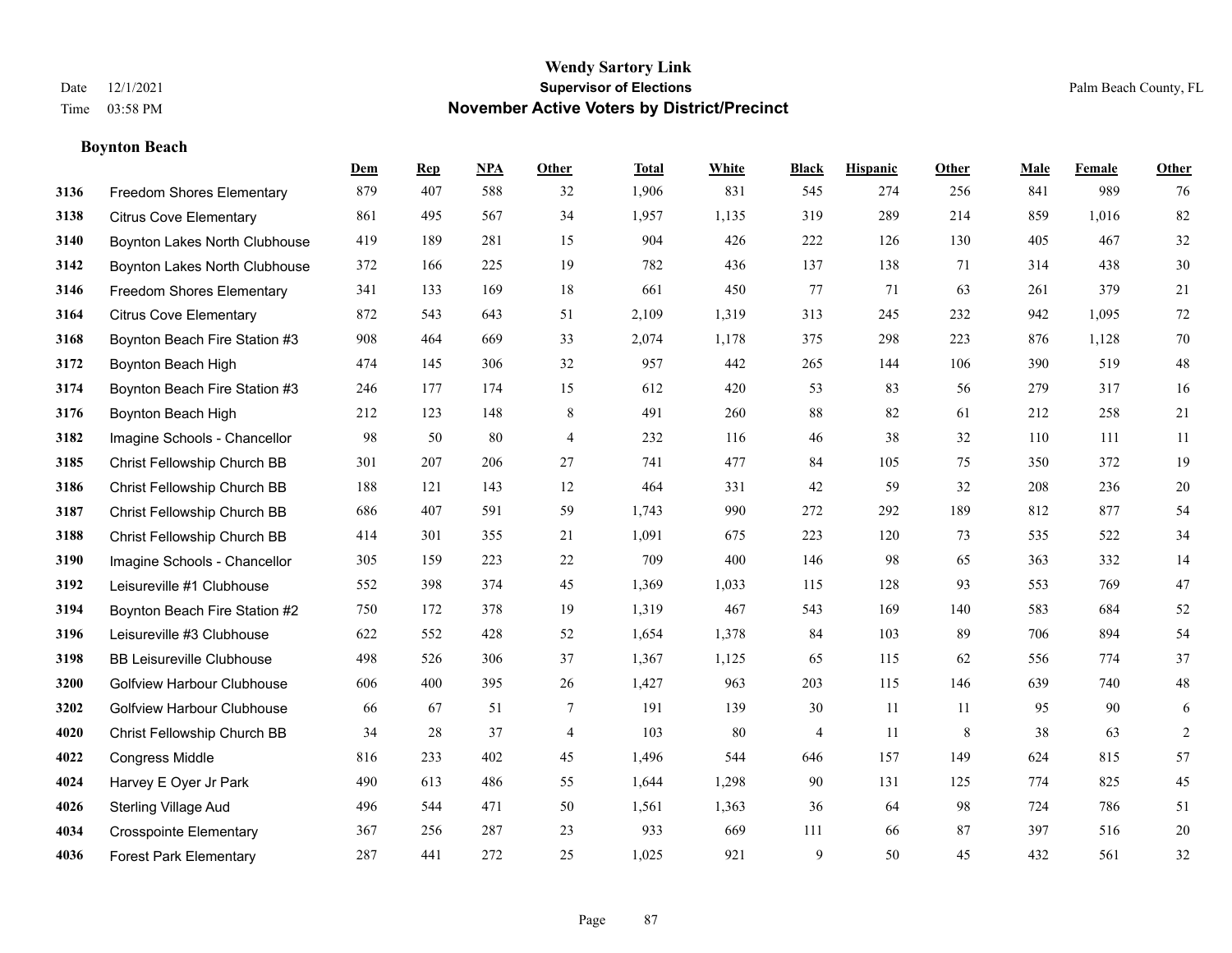### **Boynton Beach**

|      |                                | Dem            | <b>Rep</b>     | NPA          | Other    | <b>Total</b> | White          | <b>Black</b> | <b>Hispanic</b> | Other    | <b>Male</b> | <b>Female</b>  | Other          |
|------|--------------------------------|----------------|----------------|--------------|----------|--------------|----------------|--------------|-----------------|----------|-------------|----------------|----------------|
| 4050 | Hunter's Run Courtside Cafe    | 1,075          | 367            | 533          | 40       | 2,015        | 1,851          | 40           | 48              | 76       | 839         | 1,136          | 40             |
| 4052 | <b>Crosspointe Elementary</b>  | 116            | 79             | 86           | 3        | 284          | 171            | 58           | 22              | 33       | 139         | 139            | 6              |
| 4053 | <b>Crosspointe Elementary</b>  | 206            | 86             | 149          | 18       | 459          | 174            | 110          | 100             | 75       | 199         | 240            | $20\,$         |
| 4054 | Lakeview Baptist Church        | 532            | 645            | 439          | 39       | 1,655        | 1,371          | $78\,$       | 101             | 105      | 766         | 837            | 52             |
| 4062 | Lakeview Baptist Church        | 41             | 72             | 37           | 5        | 155          | 128            | 7            | 9               | 11       | 75          | 78             | 2              |
| 4066 | Seacrest Presbyterian          | $\overline{0}$ | $\overline{0}$ | $\mathbf{0}$ | $\theta$ | $\theta$     | $\overline{0}$ | 0            | $\overline{0}$  | $\theta$ | $\Omega$    | $\theta$       | $\overline{0}$ |
| 4068 | Seacrest Presbyterian          | $\theta$       | $\overline{0}$ | $\mathbf{0}$ | $\theta$ | $\Omega$     | $\overline{0}$ | 0            | $\theta$        | $\Omega$ | $\theta$    | $\theta$       | $\overline{0}$ |
| 4070 | Seacrest Presbyterian          | $\Omega$       | $\overline{0}$ | $\theta$     | $\Omega$ | $\theta$     | $\Omega$       | $\Omega$     | $\Omega$        | $\theta$ | $\Omega$    | $\theta$       | $\theta$       |
| 7178 | Temple Beth Kodesh             | 1,524          | 190            | 561          | 30       | 2,305        | 441            | 1,315        | 352             | 197      | 1,026       | 1,173          | 106            |
| 7179 | Village Royale on the Green    | 806            | 228            | 348          | 24       | 1,406        | 584            | 565          | 142             | 115      | 596         | 747            | 63             |
| 7180 | St John Missionary Baptist Chr | 1,754          | 131            | 462          | 18       | 2,365        | 234            | 1,762        | 169             | 200      | 994         | 1,271          | 100            |
| 7182 | Carolyn Sims Center            | 1,466          | 67             | 349          | 12       | 1,894        | 79             | 1,595        | 81              | 139      | 769         | 1,053          | $72\,$         |
| 7184 | St John Missionary Baptist Chr | 2              | $\overline{4}$ | $\theta$     | $\theta$ | 6            | 4              |              | $\Omega$        |          | 4           | $\overline{2}$ | $\theta$       |
| 7186 | Boynton Beach Senior Center    | 1,470          | 417            | 718          | 56       | 2,661        | 1,061          | 1,074        | 277             | 249      | 1,235       | 1,310          | 116            |
| 7188 | <b>Forest Park Elementary</b>  | 844            | 534            | 584          | 57       | 2,019        | 1,402          | 271          | 178             | 168      | 846         | 1,103          | 70             |
| 7190 | Seacrest Presbyterian          | 1,052          | 615            | 793          | 59       | 2,519        | 1,585          | 450          | 246             | 238      | 1,205       | 1,216          | 98             |
|      | <b>Boynton Beach</b>           | 24,048         | 11,752         | 14,314       | 1,151    | 51,265       | 28,951         | 12,469       | 5,307           | 4,538    | 22,571      | 26,878         | 1,816          |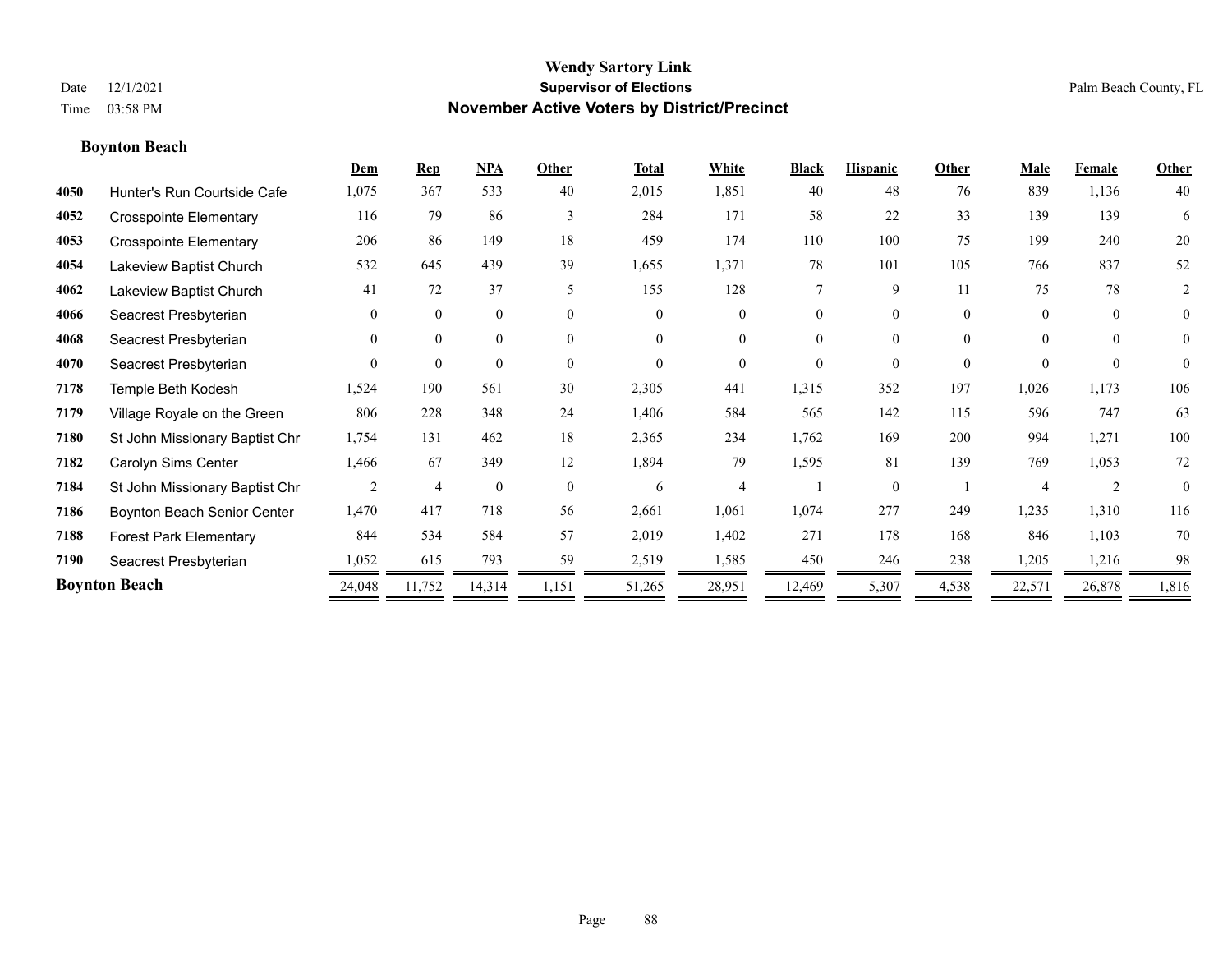### **Belle Glade**

|                    |                               | <u>Dem</u> | Rep      | $NPA$          | Other    | <b>Total</b> | White    | <b>Black</b> | <b>Hispanic</b> | Other    | <b>Male</b> | Female   | <b>Other</b>   |
|--------------------|-------------------------------|------------|----------|----------------|----------|--------------|----------|--------------|-----------------|----------|-------------|----------|----------------|
| 6022               | Belle Glade Library/Civic Ctr | ,362       | 105      | 256            | 18       | 1,741        | 88       | .396         | 142             | 115      | 714         | 959      | 68             |
| 6024               | Lewis Evans Resource Center   | 1,693      | 67       | 263            | 13       | 2,036        | 30       | .768         | 126             | 112      | 814         | 1,152    | 70             |
| 6028               | Belle Glade Library/Civic Ctr | 755        | 453      | 326            | 15       | 549.،        | 409      | 397          | 656             | 87       | 725         | 780      | 44             |
| 6029               | Belle Glade Library/Civic Ctr |            | $\Omega$ | $\overline{0}$ | $\theta$ |              | $\Omega$ |              | 0               | $\Omega$ |             | $\Omega$ | $\overline{0}$ |
| 6032               | Gove Elementary               | 667        | 299      | 273            | 6        | 245.         | 314      | 428          | 404             | 99       | 532         | 671      | 42             |
| 6036               | Gove Elementary               | 390        | 157      | 208            | 10       | 765          | 133      | 153          | 434             | 45       | 336         | 399      | 30             |
| <b>Belle Glade</b> |                               | 4,868      | 1,081    | 1,326          | 62       | 7,337        | 974      | 4,143        | 1.762           | 458      | 3,122       | 3,961    | 254            |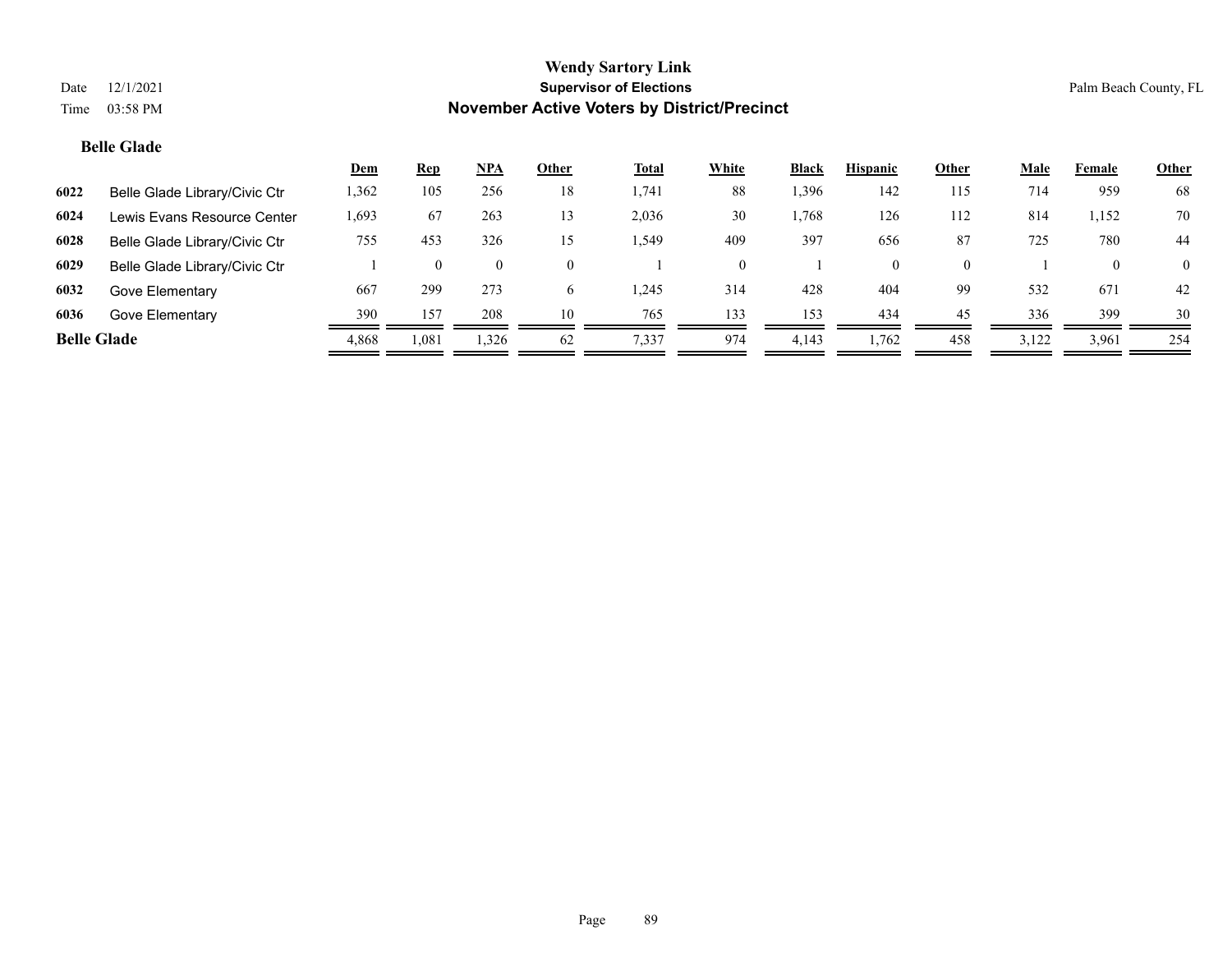### **Boca Raton**

|      |                                  | Dem | <b>Rep</b> | NPA | <b>Other</b> | <b>Total</b> | White | <b>Black</b> | <b>Hispanic</b> | <b>Other</b> | <b>Male</b> | <b>Female</b> | <b>Other</b> |
|------|----------------------------------|-----|------------|-----|--------------|--------------|-------|--------------|-----------------|--------------|-------------|---------------|--------------|
| 4134 | Above and Beyond Community (     | 406 | 561        | 428 | 37           | 1,432        | 1,157 | 40           | 130             | 105          | 674         | 712           | 46           |
| 4136 | Above and Beyond Community (     | 642 | 616        | 583 | 46           | 1,887        | 1,409 | 48           | 220             | 210          | 807         | 1,010         | $70\,$       |
| 4138 | Ascension Catholic Church        | 799 | 1,193      | 903 | 68           | 2,963        | 2,314 | 164          | 237             | 248          | 1,407       | 1,463         | 93           |
| 4140 | <b>Broken Sound Club</b>         | 262 | 213        | 188 | 14           | 677          | 505   | 25           | 83              | 64           | 277         | 382           | 18           |
| 4142 | Woodfield Country Club HOA       | 839 | 750        | 741 | 54           | 2,384        | 2,137 | 12           | 66              | 169          | 1,093       | 1,199         | 92           |
| 4144 | Seasons HOA Clubhouse            | 224 | 207        | 172 | 11           | 614          | 505   | 9            | 37              | 63           | 296         | 289           | $29\,$       |
| 4146 | <b>Broken Sound Club</b>         | 534 | 376        | 342 | 17           | 1,269        | 1,163 | $12\,$       | 31              | 63           | 575         | 662           | $32\,$       |
| 4148 | <b>Broken Sound Club</b>         | 558 | 417        | 431 | 39           | 1,445        | 1,136 | 66           | 139             | 104          | 660         | 748           | 37           |
| 4150 | Patch Reef Park Community Cer    | 580 | 552        | 605 | 64           | 1,801        | 1,384 | 67           | 161             | 189          | 849         | 905           | 47           |
| 4152 | Boca Delray Lodge #171           | 623 | 639        | 651 | 50           | 1,963        | 1,437 | 76           | 225             | 225          | 889         | 993           | 81           |
| 4154 | <b>Ascension Catholic Church</b> | 418 | 416        | 332 | 34           | 1,200        | 873   | 86           | 105             | 136          | 587         | 567           | 46           |
| 4158 | Spanish River High               | 945 | 736        | 759 | 43           | 2,483        | 1,966 | 50           | 218             | 249          | 1,186       | 1,192         | 105          |
| 4160 | Greater BR Swim & Racquet Ctr    | 424 | 405        | 355 | 22           | 1,206        | 978   | 18           | 90              | 120          | 561         | 603           | $42\,$       |
| 4162 | Patch Reef Park Community Cer    | 544 | 486        | 446 | $22\,$       | 1,498        | 1,146 | $30\,$       | 114             | 208          | 681         | 739           | $78\,$       |
| 4164 | Safe Schools Institute           | 595 | 643        | 571 | 35           | 1,844        | 1,482 | 29           | 172             | 161          | 859         | 894           | 91           |
| 4166 | FAU Arena Lobby                  | 786 | 452        | 597 | 28           | 1,863        | 1,046 | 305          | 271             | 241          | 832         | 933           | 98           |
| 4168 | JC Mitchell Elementary           | 694 | 567        | 612 | 51           | 1,924        | 1,323 | 86           | 244             | 271          | 832         | 979           | 113          |
| 4170 | Spanish River Library            | 900 | 1,034      | 875 | 52           | 2,861        | 2,222 | 98           | 267             | 274          | 1,348       | 1,415         | 98           |
| 4172 | Marine Safety Headquarters       | 671 | 687        | 594 | 61           | 2,013        | 1,762 | 16           | 100             | 135          | 897         | 1,063         | 53           |
| 4174 | Sugar Sand Park Comm Center      | 305 | 272        | 271 | 15           | 863          | 746   | 5            | 52              | 60           | 406         | 421           | 36           |
| 4176 | Sugar Sand Park Comm Center      | 920 | 704        | 737 | 66           | 2,427        | 1,784 | 72           | 318             | 253          | 1,056       | 1,268         | 103          |
| 4178 | Sugar Sand Park Comm Center      | 757 | 641        | 519 | 46           | 1,963        | 1,567 | 42           | 197             | 157          | 799         | 1,099         | 65           |
| 4184 | <b>Boca Raton Middle</b>         | 559 | 610        | 562 | 38           | 1,769        | 1,332 | 58           | 211             | 168          | 830         | 889           | 50           |
| 4186 | The Volen Center                 | 547 | 505        | 459 | 30           | 1,541        | 1,069 | 125          | 166             | 181          | 705         | 776           | 60           |
| 4188 | Elks Lodge of Boca Raton         | 905 | 522        | 608 | 56           | 2,091        | 1,216 | 328          | 312             | 235          | 939         | 1,057         | 95           |
| 4190 | St Gregory Episcopal Church      | 738 | 1,078      | 814 | 75           | 2,705        | 2,276 | 26           | 179             | 224          | 1,321       | 1,299         | 85           |
| 4210 | Sugar Sand Park Comm Center      | 650 | 830        | 683 | 43           | 2,206        | 1,731 | 29           | 269             | 177          | 1,017       | 1,118         | 71           |
| 4212 | Center for Spiritual Living      | 630 | 805        | 597 | 39           | 2,071        | 1,730 | 33           | 167             | 141          | 979         | 1,029         | 63           |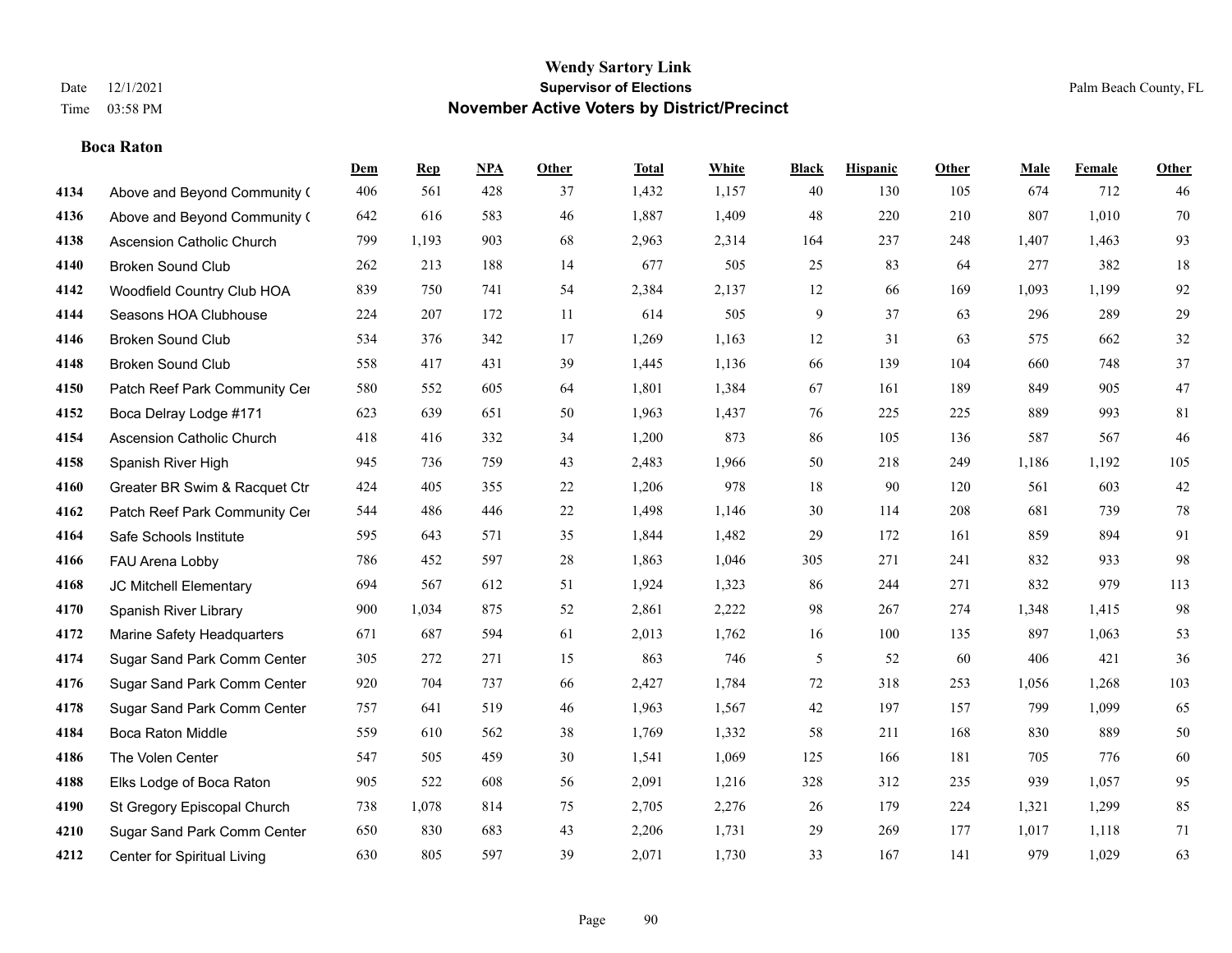### **Boca Raton**

|                   |                                    | <b>Dem</b> | <u>Rep</u> | $NPA$  | Other | Total  | White  | <b>Black</b> | <b>Hispanic</b> | Other | <b>Male</b> | Female | Other |
|-------------------|------------------------------------|------------|------------|--------|-------|--------|--------|--------------|-----------------|-------|-------------|--------|-------|
| 4214              | Calvary Chapel Boca Raton - 4th    | 626        | 860        | 642    | 63    | 2,191  | 1,750  | 44           | 229             | 168   | 1,014       | 1,100  | 77    |
| 4216              | Calvary Chapel Boca Raton - Kir    | 673        | 1,062      | 695    | 60    | 2,490  | 2,097  | 20           | 178             | 195   | 1,181       | 1,220  | 89    |
| 4218              | <b>Grace Community Church</b>      | 447        | 854        | 536    | 56    | 1,893  | 1,567  | 33           | 139             | 154   | 876         | 936    | 81    |
| 4220              | <b>Boca Raton Community Center</b> | 457        | 398        | 467    | 43    | 1,365  | 875    | 106          | 238             | 146   | 607         | 714    | 44    |
| 4222              | Boca Raton Downtown Library        | 942        | 1,134      | 925    | 91    | 3,092  | 2,601  | 68           | 181             | 242   | 1,389       | 1,588  | 115   |
| 4224              | <b>Grace Community Church</b>      | 507        | 1,125      | 751    | 61    | 2,444  | 2,011  | 54           | 183             | 196   | 1,149       | 1,215  | 80    |
| 4226              | St Gregory Episcopal Church        | 213        | 383        | 284    | 24    | 904    | 813    |              | 31              | 53    | 428         | 453    | 23    |
| 4228              | <b>Boca Raton Community Center</b> | 522        | 664        | 512    | 51    | 1,749  | 1,498  | 16           | 99              | 136   | 786         | 916    | 47    |
| 4230              | Boca Raton Downtown Library        | 308        | 441        | 332    | 21    | 1,102  | 963    | 9            | 56              | 74    | 518         | 562    | 22    |
| 5115              | Spanish River High                 | 87         | 110        | 93     | 12    | 302    | 244    |              | 25              | 29    | 151         | 148    | 3     |
| <b>Boca Raton</b> |                                    | 22,237     | 23,948     | 20,672 | 1,638 | 68,495 | 53,815 | 2,316        | 6,140           | 6,224 | 31.461      | 34,556 | 2,478 |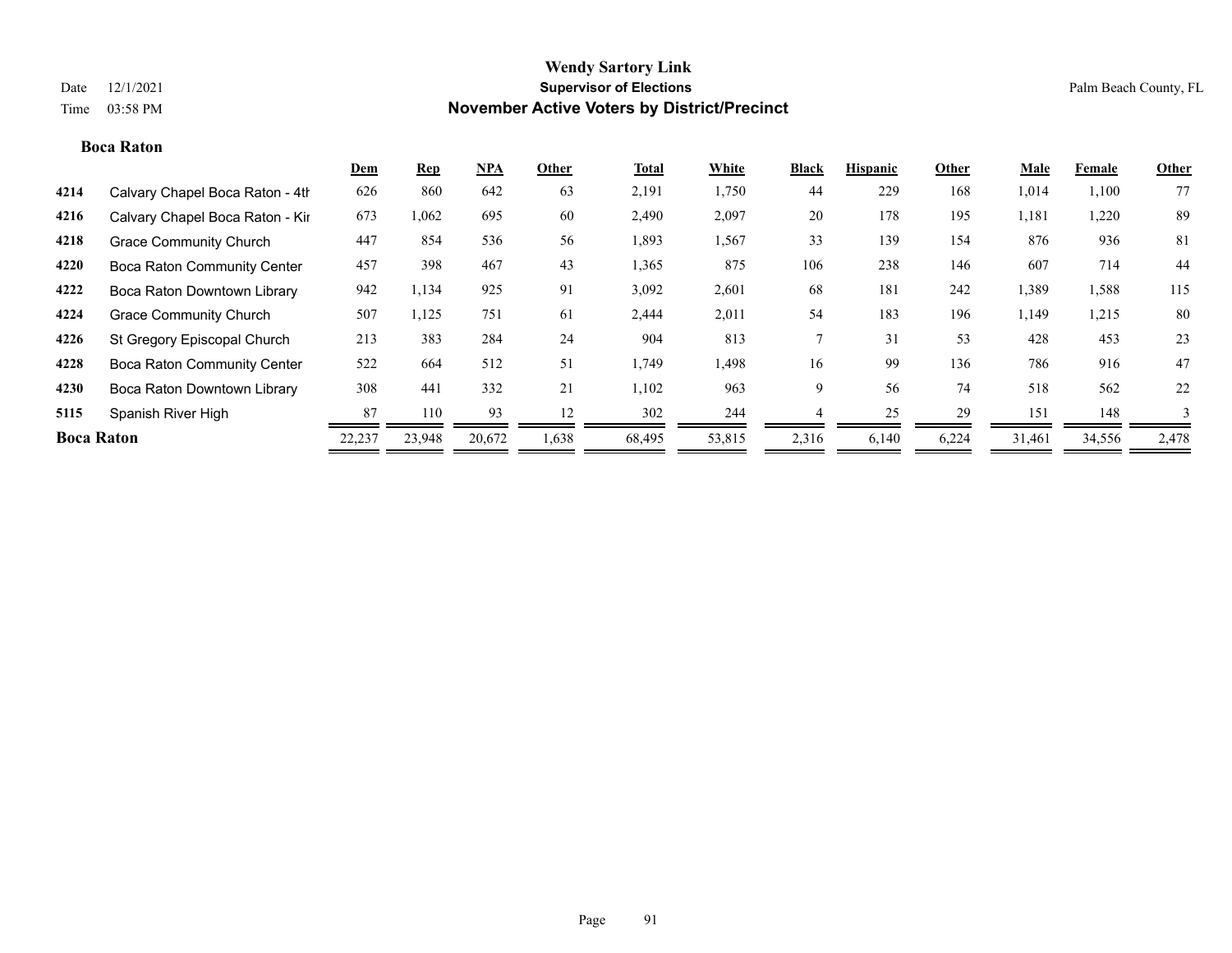| Date<br>Time | 12/1/2021<br>03:58 PM                |            |            |     |              | <b>Wendy Sartory Link</b><br><b>Supervisor of Elections</b><br><b>November Active Voters by District/Precinct</b> |              |              |                 |              |             |        | Palm Beach County, FL |
|--------------|--------------------------------------|------------|------------|-----|--------------|-------------------------------------------------------------------------------------------------------------------|--------------|--------------|-----------------|--------------|-------------|--------|-----------------------|
|              | <b>Briny Breezes</b>                 | <u>Dem</u> | <u>Rep</u> | NPA | <b>Other</b> | <b>Total</b>                                                                                                      | <b>White</b> | <b>Black</b> | <b>Hispanic</b> | <b>Other</b> | <b>Male</b> | Female | <b>Other</b>          |
| 4038         | <b>Briny Breezes Community Cente</b> | 89         | 144        | 89  | 4            | 326                                                                                                               | 301          | $\Omega$     | Q               | 16           | 135         | 182    |                       |
|              | <b>Briny Breezes</b>                 | 89         | 144        | 89  |              | 326                                                                                                               | 301          |              | $\Omega$        | 16           | 135         | 182    |                       |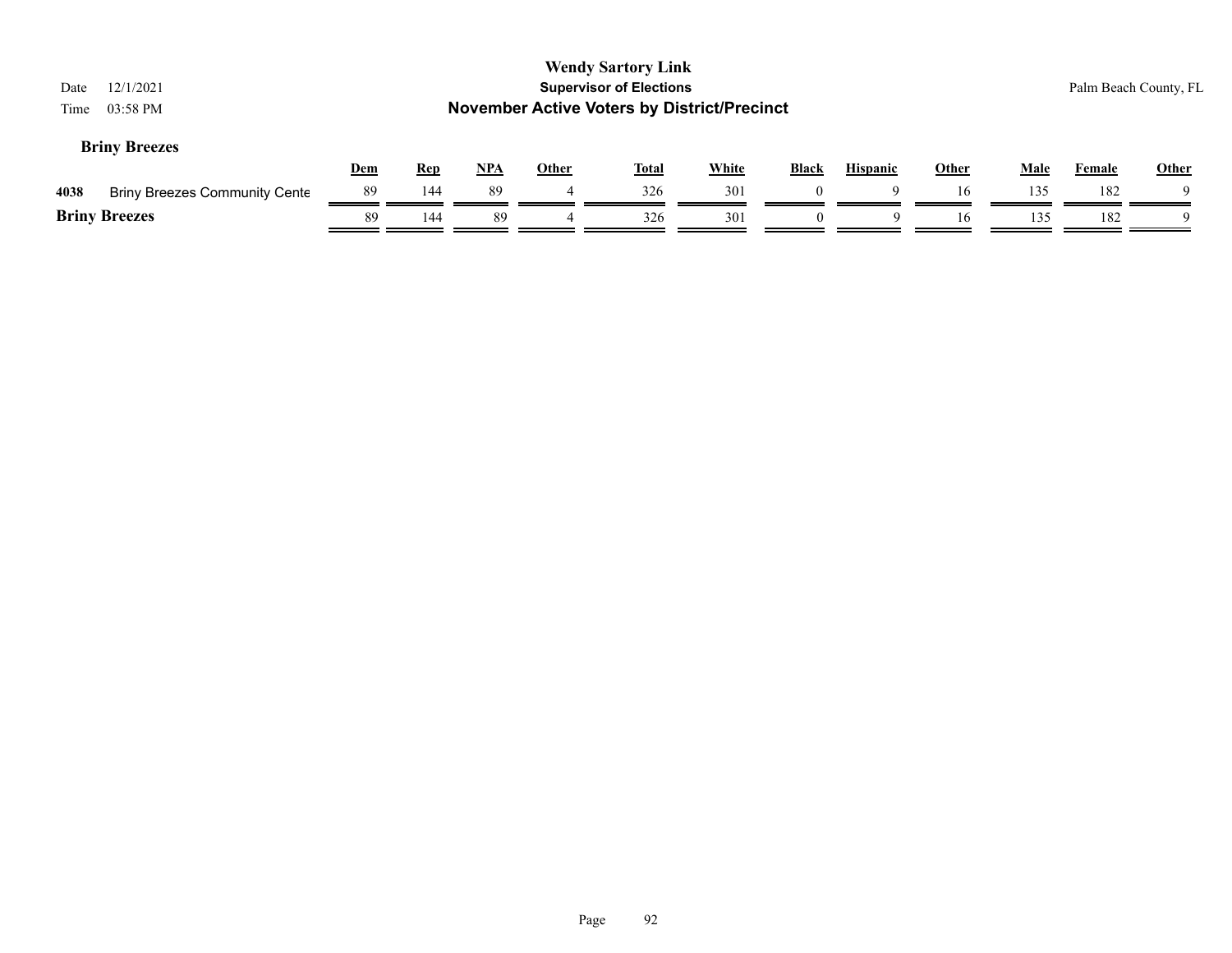| 12/1/2021<br>Date<br>03:58 PM<br>Time |     |            |       |              | <b>Wendy Sartory Link</b><br><b>Supervisor of Elections</b><br><b>November Active Voters by District/Precinct</b> |              |              |                 |       |             | Palm Beach County, FL |              |
|---------------------------------------|-----|------------|-------|--------------|-------------------------------------------------------------------------------------------------------------------|--------------|--------------|-----------------|-------|-------------|-----------------------|--------------|
| <b>Cloud Lake</b>                     | Dem | <b>Rep</b> | $NPA$ | <b>Other</b> | <b>Total</b>                                                                                                      | <b>White</b> | <b>Black</b> | <b>Hispanic</b> | Other | <b>Male</b> | Female                | <b>Other</b> |
| Cloud Lake Town Hall<br>2132          | 27  | 26         | 32    |              | 87                                                                                                                | 57           |              | 23              |       | 38          | 46                    |              |
| <b>Cloud Lake</b>                     | 27  | 26         | 32    |              | 87                                                                                                                | 57           |              | 23              |       | 38          | 46                    |              |

### Page 93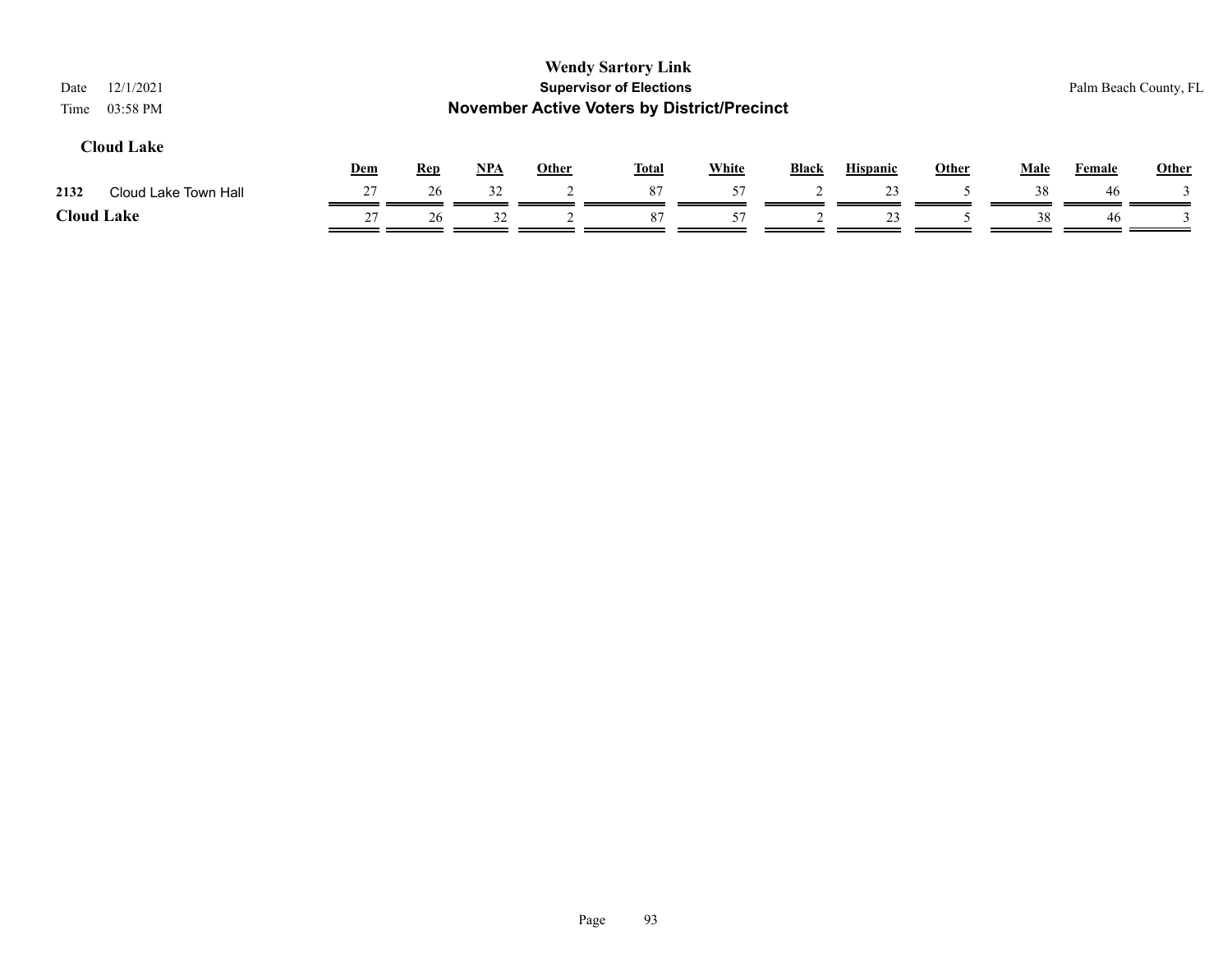**Delray Beach**

### **Wendy Sartory Link** Date 12/1/2021 **Supervisor of Elections** Palm Beach County, FL Time 03:58 PM **November Active Voters by District/Precinct**

# **Dem Rep NPA Other Total White Black Hispanic Other Male Female Other**

| 4058 | Plumosa SOA Elementary            | 53           | 58               | 40               | 7                | 158              | 140              | $\overline{4}$ | 8              | 6            | 77             | 78               | 3                |
|------|-----------------------------------|--------------|------------------|------------------|------------------|------------------|------------------|----------------|----------------|--------------|----------------|------------------|------------------|
| 4074 | Plumosa SOA Elementary            | 435          | 429              | 355              | 25               | 1,244            | 1,070            | 18             | 73             | 83           | 589            | 619              | $36\,$           |
| 4076 | <b>Country Manors Clubhouse</b>   | 447          | 378              | 399              | 23               | 1,247            | 882              | 96             | 137            | 132          | 550            | 663              | 34               |
| 4086 | <b>Banyan Creek Elementary</b>    | 541          | 388              | 390              | 28               | 1,347            | 922              | 186            | 104            | 135          | 628            | 670              | 49               |
| 4088 | West Park Baptist Church          | 841          | 457              | 485              | 46               | 1,829            | 1,554            | 61             | 93             | 121          | 741            | 1,040            | 48               |
| 4090 | Pines of Delray North             | 269          | 174              | 159              | 14               | 616              | 498              | 38             | 42             | 38           | 241            | 348              | $27\,$           |
| 4092 | <b>Atlantic High</b>              | $\mathbf{0}$ | $\boldsymbol{0}$ | $\boldsymbol{0}$ | $\boldsymbol{0}$ | $\boldsymbol{0}$ | $\boldsymbol{0}$ | $\overline{0}$ | $\mathbf{0}$   | $\mathbf{0}$ | $\overline{0}$ | $\boldsymbol{0}$ | $\boldsymbol{0}$ |
| 4094 | S D Spady Elementary              | 668          | 700              | 544              | 56               | 1,968            | 1,712            | 29             | 96             | 131          | 935            | 962              | 71               |
| 4096 | Carver Middle                     | 565          | 47               | 160              | 11               | 783              | 103              | 581            | 31             | 68           | 364            | 369              | $50\,$           |
| 4098 | <b>Bethel Evangelical Baptist</b> | 992          | 743              | 661              | 69               | 2,465            | 1,893            | 184            | 214            | 174          | 1,043          | 1,351            | 71               |
| 4102 | Veterans Park Recreation Ctr      | 419          | 501              | 403              | 34               | 1,357            | 1,239            | 13             | 25             | 80           | 631            | 690              | $36\,$           |
| 4104 | <b>Emmanuel Catholic Church</b>   | 736          | 656              | 624              | 65               | 2,081            | 1,681            | 82             | 153            | 165          | 904            | 1,110            | 67               |
| 4106 | Delray Beach Golf Club            | 403          | 413              | 348              | 35               | 1,199            | 920              | 55             | 111            | 113          | 552            | 608              | 39               |
| 4108 | Pines of Delray East              | 576          | 349              | 376              | 27               | 1,328            | 981              | 89             | 138            | 120          | 528            | 744              | 56               |
| 4110 | 505 Club                          | 372          | 424              | 304              | 31               | 1,131            | 1,028            | 8              | 31             | 64           | 494            | 608              | 29               |
| 4112 | Veterans Park Recreation Ctr      | 568          | 787              | 551              | 44               | 1,950            | 1,794            | $10\,$         | 41             | 105          | 917            | 969              | 64               |
| 4114 | Delray Beach First Baptist        | 821          | 759              | 608              | 60               | 2,248            | 1,898            | 79             | 126            | 145          | 1,043          | 1,155            | $50\,$           |
| 4118 | <b>Orchard View Elementary</b>    | 678          | 411              | 477              | 34               | 1,600            | 1,108            | 152            | 197            | 143          | 647            | 896              | 57               |
| 4120 | <b>Orchard View Elementary</b>    | 449          | 292              | 335              | 40               | 1,116            | 792              | 66             | 156            | 102          | 466            | 610              | $40\,$           |
| 4122 | Delray Beach Swim and Tennis      | 712          | 427              | 485              | 36               | 1,660            | 1,162            | 196            | 146            | 156          | 716            | 881              | 63               |
| 4124 | Delray Beach Swim and Tennis      | 771          | 563              | 653              | 58               | 2,045            | 1,542            | 132            | 188            | 183          | 928            | 1,044            | 73               |
| 4126 | <b>Pine Grove Elementary</b>      | 513          | 836              | 546              | 62               | 1,957            | 1,694            | 25             | 92             | 146          | 900            | 989              | 68               |
| 5086 | <b>Carver Middle</b>              | 45           | 19               | 14               | $\overline{4}$   | 82               | 65               | 6              | $\overline{4}$ | 7            | 32             | 48               | $\sqrt{2}$       |
| 5088 | <b>Carver Middle</b>              | 171          | 124              | 134              | 15               | 444              | 285              | 50             | 54             | 55           | 196            | 233              | 15               |
| 5120 | Delray Beach First Baptist        | 5            | 1                | $\boldsymbol{0}$ | -1               | $\tau$           | 6                |                | $\overline{0}$ | $\mathbf{0}$ | 3              | $\overline{4}$   | $\boldsymbol{0}$ |
| 7194 | Delray Beach Community Cente      | 575          | 354              | 423              | 45               | 1,397            | 1,006            | 192            | 104            | 95           | 703            | 649              | 45               |
| 7196 | <b>Atlantic High</b>              | 1,513        | 235              | 509              | 21               | 2,278            | 593              | 1,352          | 121            | 212          | 1,041          | 1,144            | 93               |
| 7198 | <b>Atlantic High</b>              | 44           | 27               | 26               | 3                | 100              | 81               | 6              | $\overline{7}$ | 6            | 41             | 57               | $\sqrt{2}$       |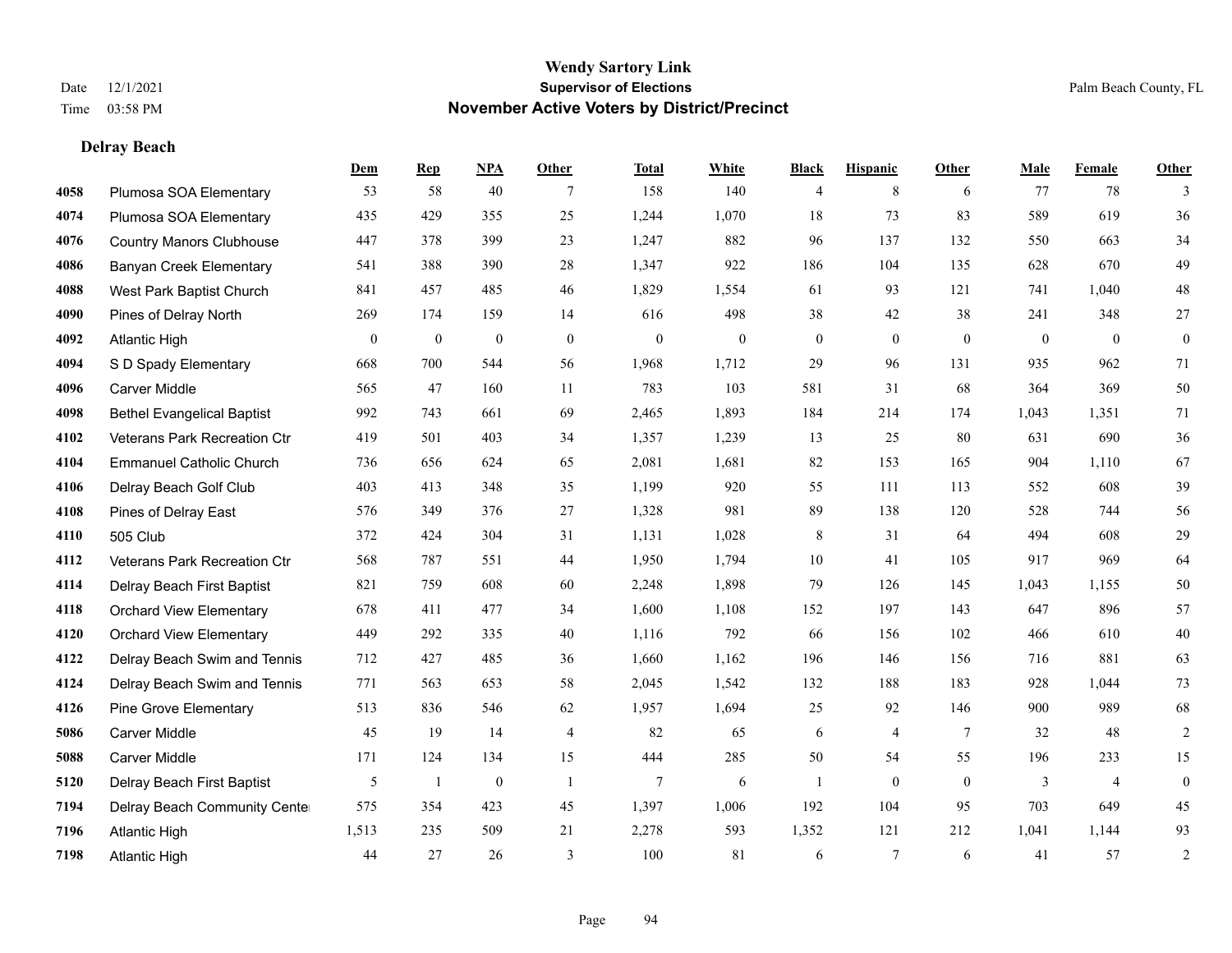### **Delray Beach**

|      |                               | Dem    | <b>Rep</b> | <u>NPA</u> | Other | Total  | White  | <b>Black</b> | <b>Hispanic</b> | Other | <b>Male</b> | Female | <b>Other</b> |
|------|-------------------------------|--------|------------|------------|-------|--------|--------|--------------|-----------------|-------|-------------|--------|--------------|
| 7200 | Pompey Park Recreation Center | 1,323  | 234        | 429        | 25    | 2,011  | 487    | 1,292        | 105             | 127   | 905         | 1,049  | 57           |
| 7202 | 505 Club                      | 648    | 390        | 440        | 38    | 1,516  | 1,084  | 231          | 74              | 127   | 790         | 677    | 49           |
| 7204 | 505 Club                      | 36     | 32         | 36         |       | 108    | 84     |              | 9               | 13    | 55          | 48     |              |
| 7206 | 505 Club                      | 57     | 58         | 55         |       | 175    | 149    |              | 8               | 16    | 95          | 75     | 5            |
| 7208 | Atlantic High                 | 747    | 186        | 315        | 22    | 1,270  | 550    | 525          | 82              | 113   | 547         | 680    | 43           |
| 7210 | Village Academy               | 1,753  | 103        | 418        | 16    | 2,290  | 128    | 1,852        | 144             | 166   | 934         | 1,259  | 97           |
| 7212 | Delray Beach Library          | 1,302  | 232        | 476        | 30    | 2,040  | 556    | 1,194        | 115             | 175   | 991         | 981    | 68           |
| 7214 | Delray Beach Community Cente  | 861    | 309        | 483        | 38    | 1,691  | 785    | 545          | 210             | 151   | 818         | 806    | 67           |
|      | <b>Delray Beach</b>           | 20,909 | 12.096     | 12,661     | 1,072 | 46,738 | 30,472 | 9,354        | 3,239           | 3,673 | 21,045      | 24,114 | 1,579        |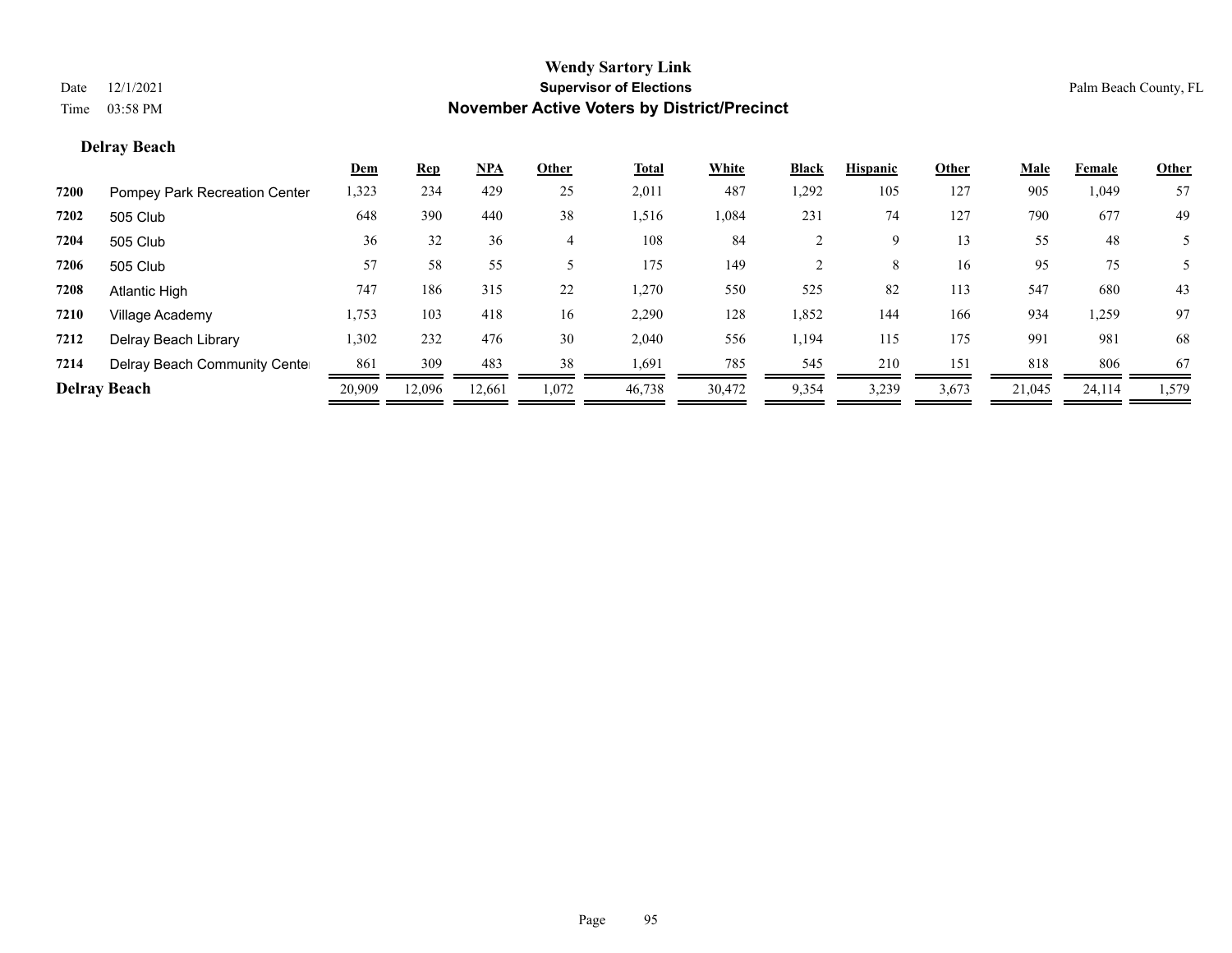**Greenacres**

### **Wendy Sartory Link** Date 12/1/2021 **Supervisor of Elections** Palm Beach County, FL Time 03:58 PM **November Active Voters by District/Precinct**

### **Dem Rep NPA Other Total White Black Hispanic Other Male Female Other** Community Christian Church 287 119 163 16 585 171 211 135 68 262 308 15 Community Christian Church 1,220 553 934 53 2,760 857 600 920 383 1,204 1,446 110 River Bridge Activities Center 1,083 538 691 55 2,367 1,146 487 492 242 985 1,299 83 Pine Ridge North II 1,112 508 806 51 2,477 1,013 386 817 261 991 1,385 101 First Baptist Church GA 0 0 0 0 0 0 0 0 0 0 0 0 Liberty Park Elementary 1,137 546 669 57 2,409 1,047 458 647 257 959 1,338 112 First Baptist Church GA 453 188 277 12 930 406 191 207 126 415 474 41 Greenacres Community Center 640 291 531 30 1,492 523 143 680 146 602 803 87 American Polish Club 1,097 387 805 39 2,328 692 349 1,029 258 967 1,224 137 LC Swain Middle 1,092 359 722 39 2,212 755 462 768 227 926 1,179 107 Pine Ridge South IV Clubhouse 887 489 505 43 1,924 1,146 263 401 114 750 1,100 74 LC Swain Middle 0 8 1 0 9 6 0 3 0 4 5 0 Heritage Elementary 456 193 333 16 998 319 215 337 127 434 514 50 American Polish Club 0 0 0 0 0 0 0 0 0 0 0 0 Tradewinds Middle 1,268 314 655 39 2,276 566 900 361 449 1,001 1,150 125 Tradewinds Middle 183 52 122 8 365 97 128 80 60 166 189 10 **Greenacres** 10,915 4,545 7,214 458 23,132 8,744 4,793 6,877 2,718 9,666 12,414 1,052

—

-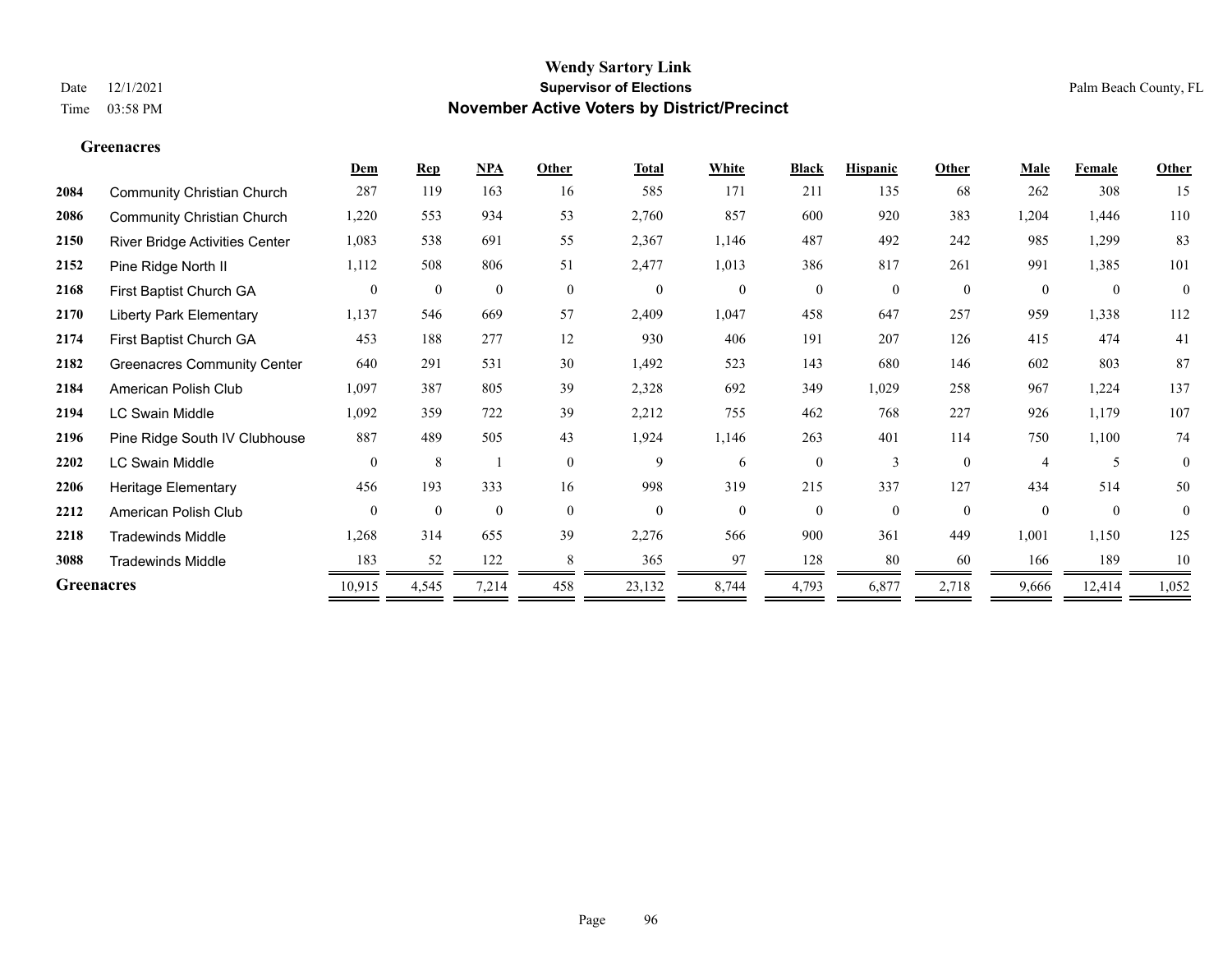| 12/1/2021<br>Date<br>03:58 PM<br>Time |     |            |            |              | <b>Wendy Sartory Link</b><br><b>Supervisor of Elections</b><br><b>November Active Voters by District/Precinct</b> |              |              |                 |              |             | Palm Beach County, FL |              |
|---------------------------------------|-----|------------|------------|--------------|-------------------------------------------------------------------------------------------------------------------|--------------|--------------|-----------------|--------------|-------------|-----------------------|--------------|
| <b>Glen Ridge</b>                     | Dem | <b>Rep</b> | <u>NPA</u> | <b>Other</b> | <b>Total</b>                                                                                                      | <b>White</b> | <b>Black</b> | <b>Hispanic</b> | <b>Other</b> | <b>Male</b> | Female                | <b>Other</b> |
| Cloud Lake Town Hall<br>2130          | 43  | 64         | 59         |              | 174                                                                                                               | 127          |              | 33              | 13           | 86          | 82                    | <sub>0</sub> |
| <b>Glen Ridge</b>                     | 43  | 64         | 59         |              | 174                                                                                                               | 127          |              | 33              | 13           | 86          | 82                    |              |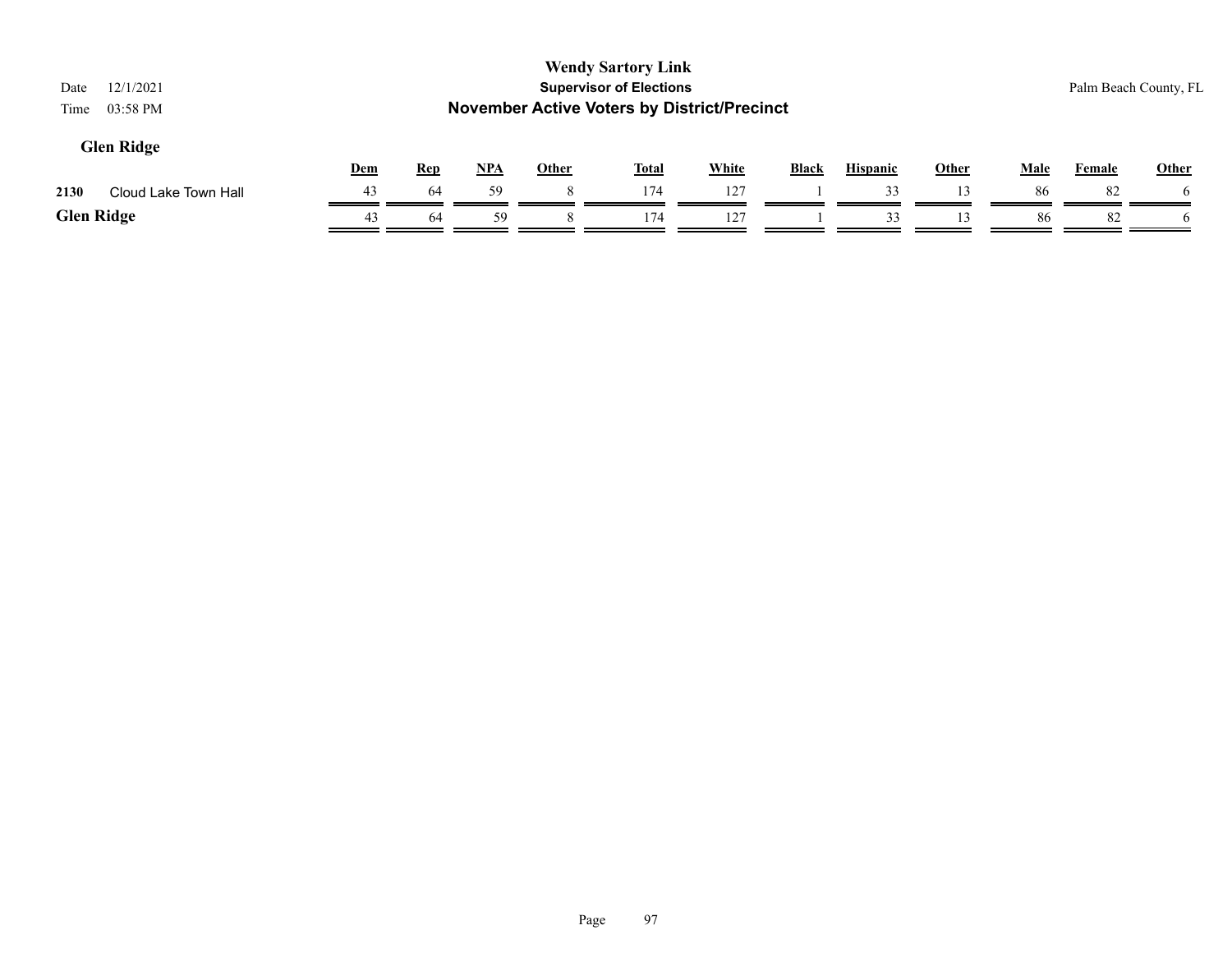| 12/1/2021<br>Date<br>03:58 PM<br>Time |     |            |            |              | <b>Wendy Sartory Link</b><br><b>Supervisor of Elections</b><br><b>November Active Voters by District/Precinct</b> |              |       |                 |       |             | Palm Beach County, FL |              |
|---------------------------------------|-----|------------|------------|--------------|-------------------------------------------------------------------------------------------------------------------|--------------|-------|-----------------|-------|-------------|-----------------------|--------------|
| Gulfstream                            | Dem | <u>Rep</u> | <u>NPA</u> | <b>Other</b> | <b>Total</b>                                                                                                      | <b>White</b> | Black | <b>Hispanic</b> | Other | <b>Male</b> | <b>Female</b>         | <b>Other</b> |
| 4072<br><b>Gulf Stream Town Hall</b>  | 184 | 456        | 211        | 23           | 874                                                                                                               | 809          | 4     | 22              | 39    | 426         | 428                   | 20           |
| Gulfstream                            | 184 | 456        | 211        | 23           | 874                                                                                                               | 809          |       | 22              | 39    | 426         | 428                   | 20           |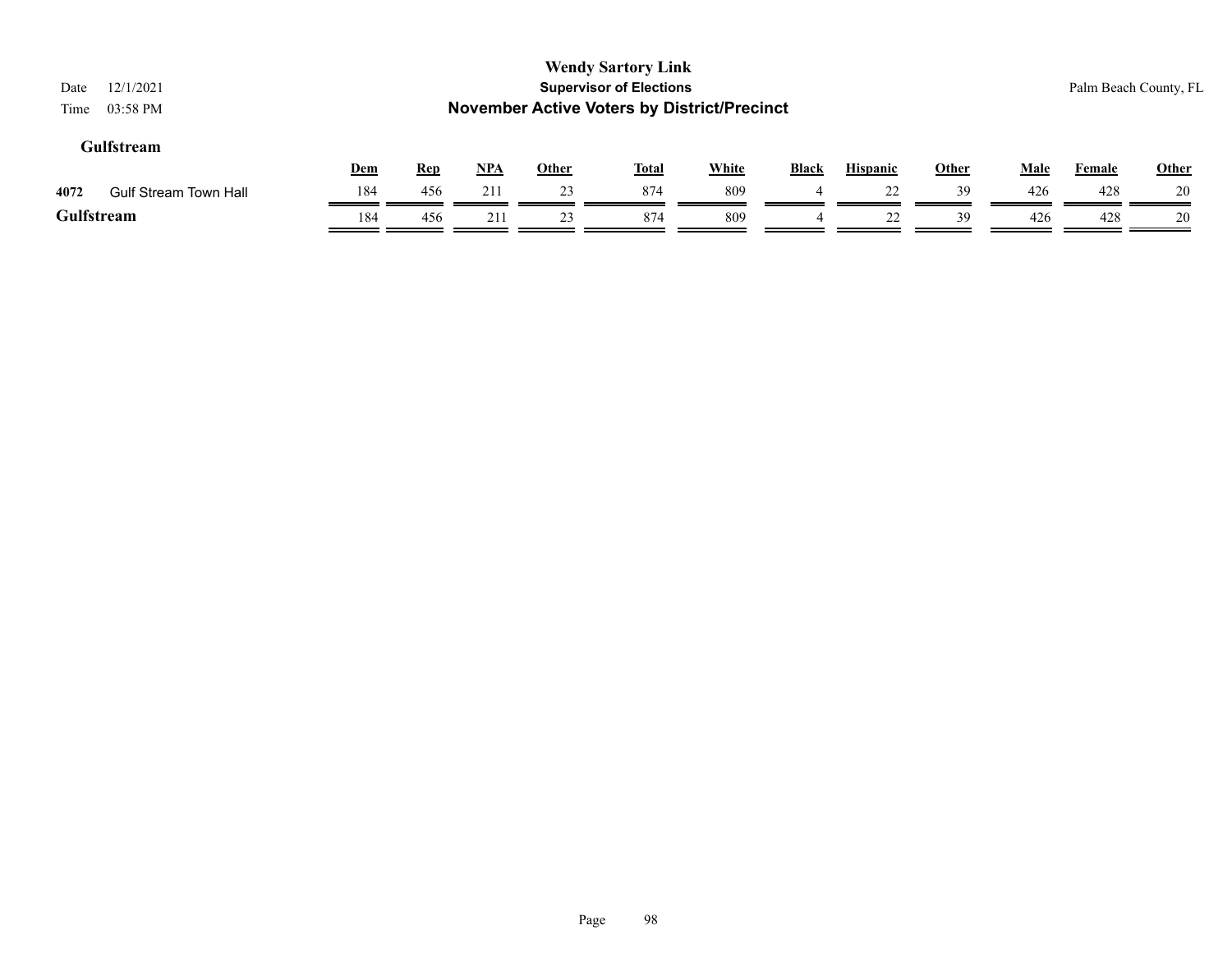| Date<br>Time | 12/1/2021<br>03:58 PM   |       |            |            |       | <b>Wendy Sartory Link</b><br><b>Supervisor of Elections</b><br><b>November Active Voters by District/Precinct</b> |              |                |                 |              |             | Palm Beach County, FL |       |
|--------------|-------------------------|-------|------------|------------|-------|-------------------------------------------------------------------------------------------------------------------|--------------|----------------|-----------------|--------------|-------------|-----------------------|-------|
|              | <b>Highland Beach</b>   | Dem   | <b>Rep</b> | <u>NPA</u> | Other | <b>Total</b>                                                                                                      | <b>White</b> | <b>Black</b>   | <b>Hispanic</b> | <b>Other</b> | <b>Male</b> | Female                | Other |
| 4128         | St Lucy Catholic Church | 613   | 917        | 622        | 42    | 2,194                                                                                                             | 1,964        | 14             | 75              | 141          | 996         | 1,130                 | 68    |
| 4129         | St Lucy Catholic Church | 31    | 61         | 31         |       | 125                                                                                                               | 110          | $\overline{0}$ | $\overline{4}$  | 11           | 56          | 67                    |       |
| 4156         | St Lucy Catholic Church | 531   | 559        | 408        | 36    | 1,534                                                                                                             | 1,351        | <sub>t</sub>   | -66             | 111          | 712         | 779                   | 43    |
|              | <b>Highland Beach</b>   | 1,175 | 1,537      | 1,061      | 80    | 3,853                                                                                                             | 3,425        | 20             | 145             | 263          | 1,764       | 1,976                 | 113   |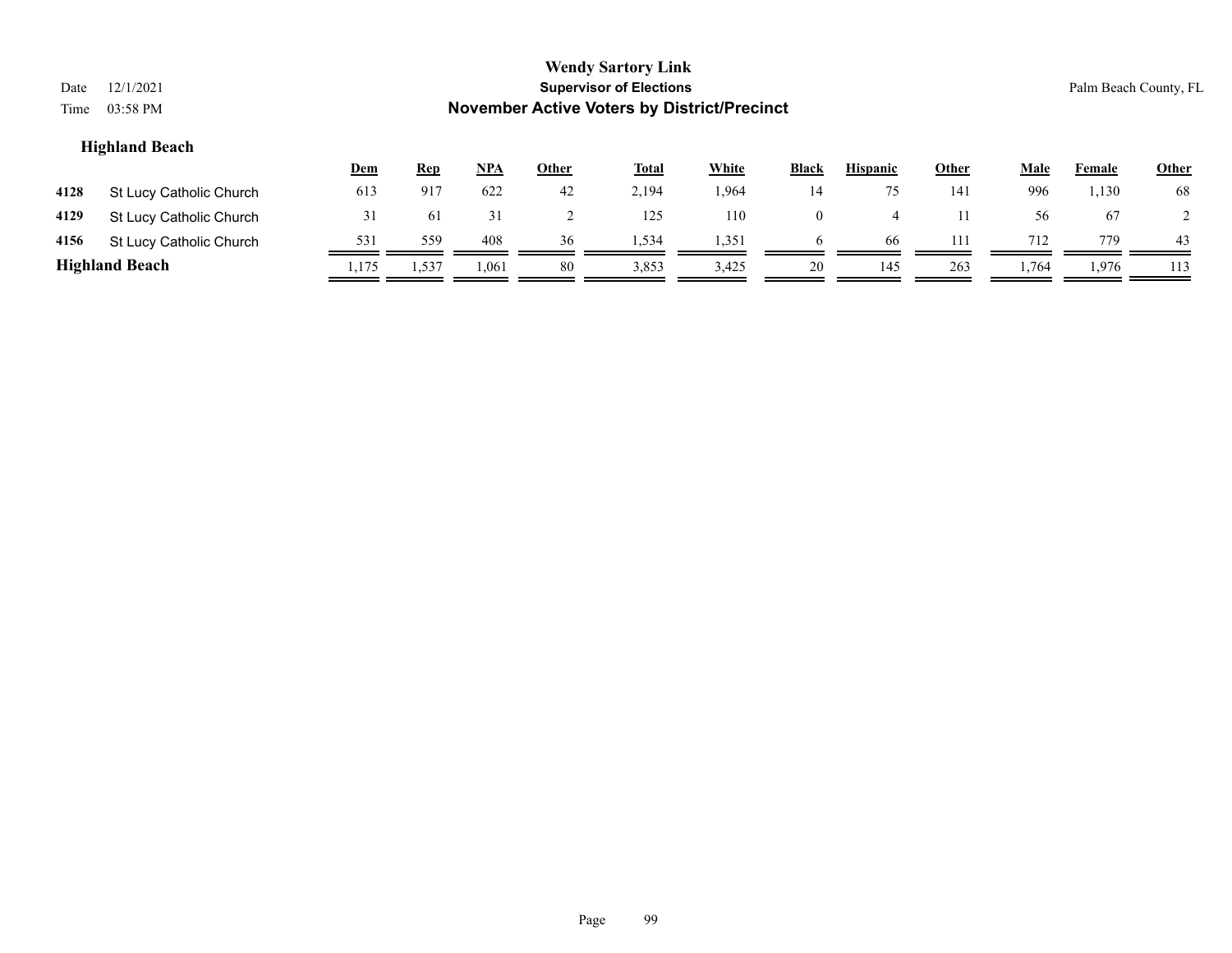| Date      | 12/1/2021                  |     |            |       |              | <b>Wendy Sartory Link</b><br><b>Supervisor of Elections</b> |              |              |                 |       |             | Palm Beach County, FL |              |
|-----------|----------------------------|-----|------------|-------|--------------|-------------------------------------------------------------|--------------|--------------|-----------------|-------|-------------|-----------------------|--------------|
| Time      | 03:58 PM                   |     |            |       |              | <b>November Active Voters by District/Precinct</b>          |              |              |                 |       |             |                       |              |
|           | Haverhill                  |     |            |       |              |                                                             |              |              |                 |       |             |                       |              |
|           |                            | Dem | <b>Rep</b> | $NPA$ | <b>Other</b> | <b>Total</b>                                                | <b>White</b> | <b>Black</b> | <b>Hispanic</b> | Other | <b>Male</b> | Female                | <b>Other</b> |
| 2046      | Haverhill Town Hall        | 395 | 219        | 238   | 10           | 862                                                         | 332          | 237          | 202             | 91    | 388         | 436                   | 38           |
| 7136      | <b>Haverhill Town Hall</b> | 41  | 38         | 33    |              | 114                                                         | 48           | 30           | 27              | 9     | 46          | 63                    |              |
| 7140      | <b>Haverhill Town Hall</b> | 167 | 74         | 100   |              | 346                                                         | 106          | 123          | 77              | 40    | 161         | 163                   | 22           |
| Haverhill |                            | 603 | 331        | 371   |              | 1,322                                                       | 486          | 390          | 306             | 140   | 595         | 662                   | -65          |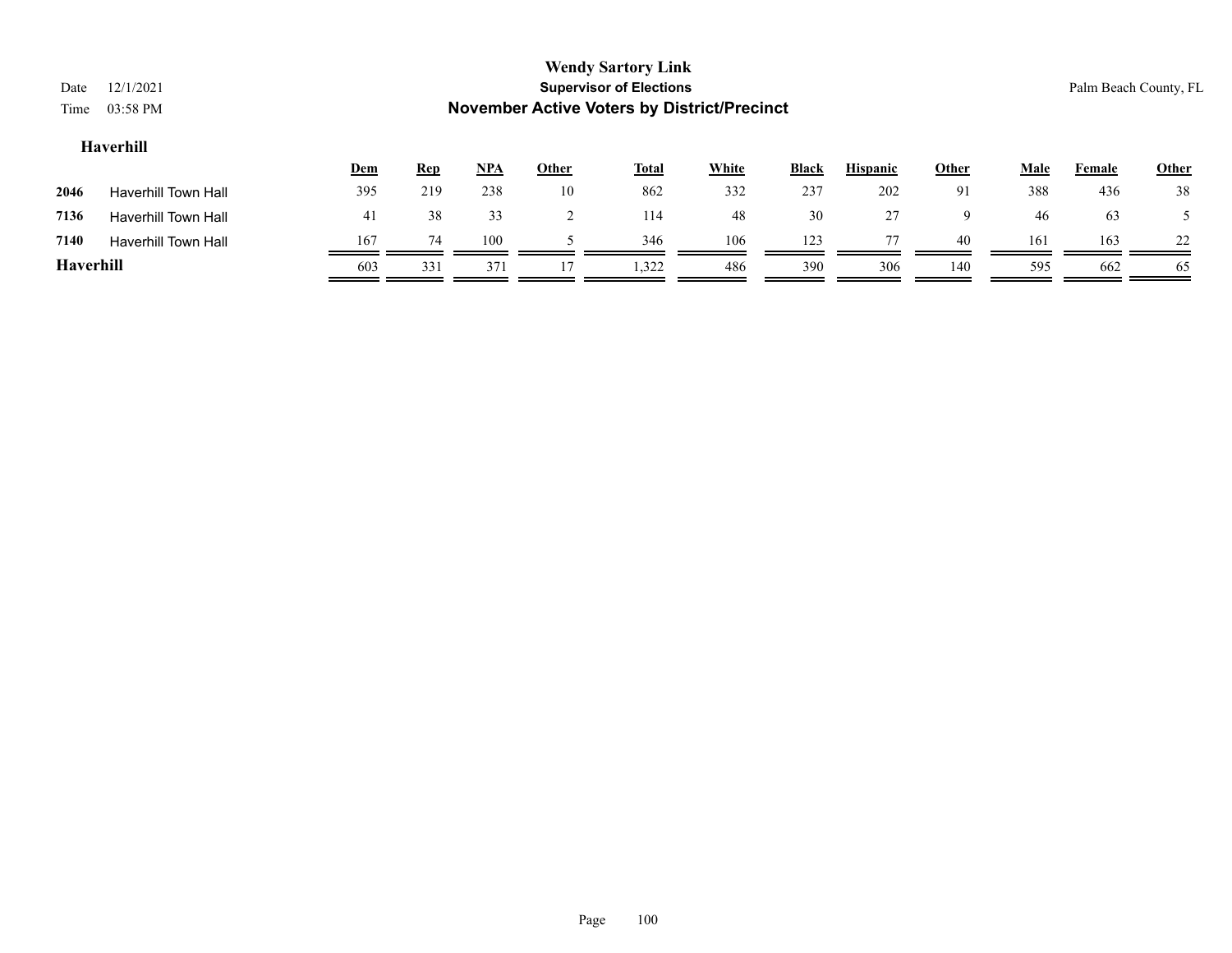| Date            | 12/1/2021          |     |                                                    |            |              | <b>Wendy Sartory Link</b><br><b>Supervisor of Elections</b> |              |              |                 |              |             | Palm Beach County, FL |              |  |
|-----------------|--------------------|-----|----------------------------------------------------|------------|--------------|-------------------------------------------------------------|--------------|--------------|-----------------|--------------|-------------|-----------------------|--------------|--|
| Time            | 03:58 PM           |     | <b>November Active Voters by District/Precinct</b> |            |              |                                                             |              |              |                 |              |             |                       |              |  |
|                 | <b>Hypoluxo</b>    |     |                                                    |            |              |                                                             |              |              |                 |              |             |                       |              |  |
|                 |                    | Dem | <u>Rep</u>                                         | <u>NPA</u> | <b>Other</b> | <b>Total</b>                                                | <b>White</b> | <b>Black</b> | <b>Hispanic</b> | <b>Other</b> | <b>Male</b> | <b>Female</b>         | <b>Other</b> |  |
| 4008            | Hypoluxo Town Hall | 515 | 606                                                | 506        | 65           | 1,692                                                       | 1,415        | 38           | 110             | 129          | 781         | 861                   | 50           |  |
| 7176            | Hypoluxo Town Hall | 184 | 86                                                 | 112        | 10           | 392                                                         | 220          | 82           | 63              | 27           | 168         | 214                   | 10           |  |
| <b>Hypoluxo</b> |                    | 699 | 692                                                | 618        | 75           | 2.084                                                       | 1,635        | 120          | 173             | 156          | 949         | 1,075                 | -60          |  |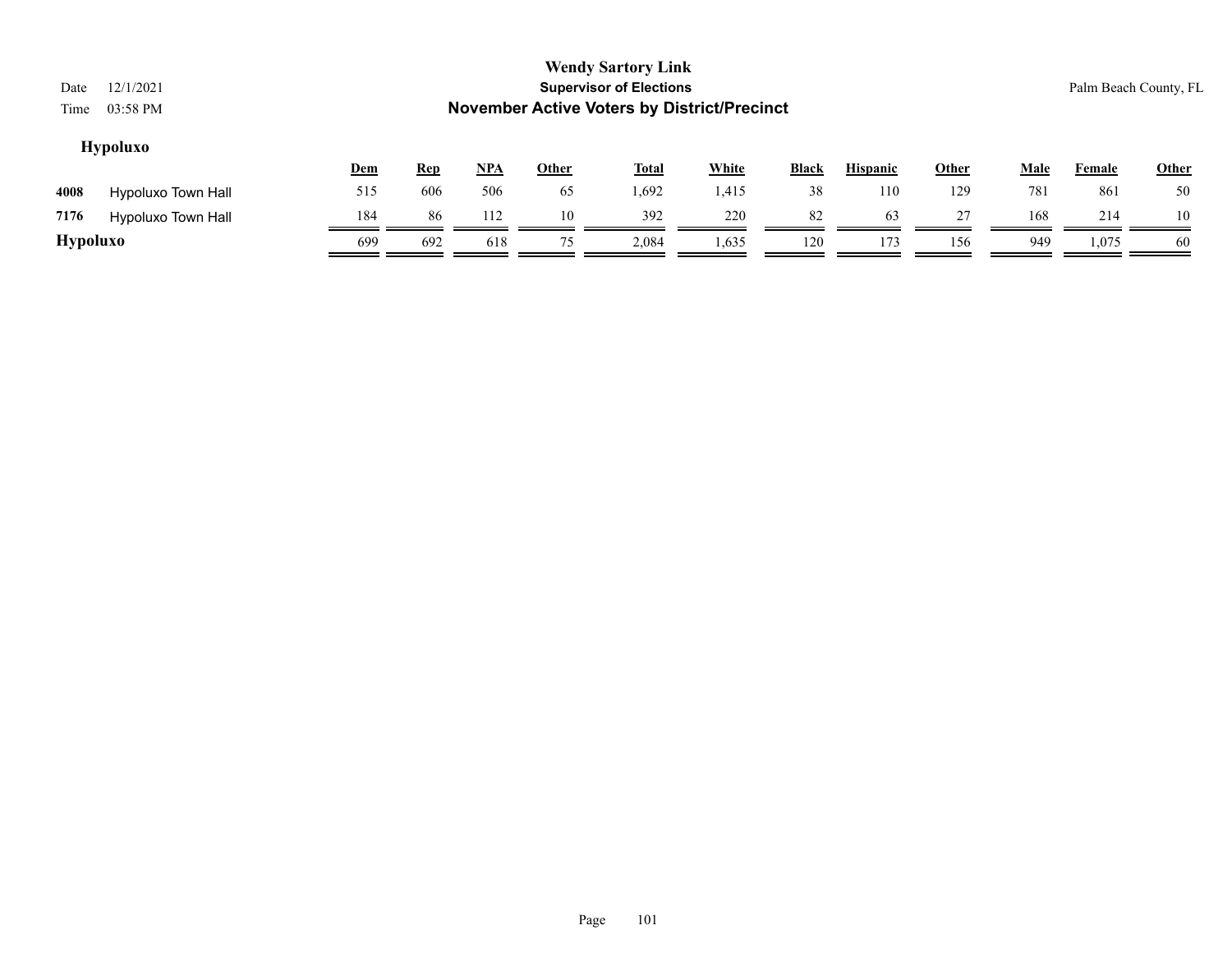|                   |                        | <u>Dem</u> | <u>Rep</u>        | <u>NPA</u> | <u>Other</u> | <b>Total</b> | White | <b>Black</b> | <b>Hispanic</b> | Other | <u>Male</u> | Female | Other |
|-------------------|------------------------|------------|-------------------|------------|--------------|--------------|-------|--------------|-----------------|-------|-------------|--------|-------|
| 1152              | Oceanview Methodist    | 42         | 66                | 52         |              | 169          | 160   |              |                 |       | 79          | 86     |       |
| 1208              | Juno Beach Town Center | 447        | 870               | 466        | 47           | .330         | 1,666 |              | 58              | 100   | 838         | 945    | 47    |
| 1212              | Juno Beach Town Center | 46         | 67                | 56         |              | 177          | 148   |              |                 |       | 91          | 82     |       |
| 1214              | Juno Beach Town Center | 263        | 444               | 200        | 27           | 934          | 869   |              |                 | -46   | 372         | 538    | 24    |
| <b>Juno Beach</b> |                        | 798        | <sub>1</sub> .447 | 775        | 90           | 3,110        | 2,843 |              | 8               | 168   | 1,380       | 1,651  | 79    |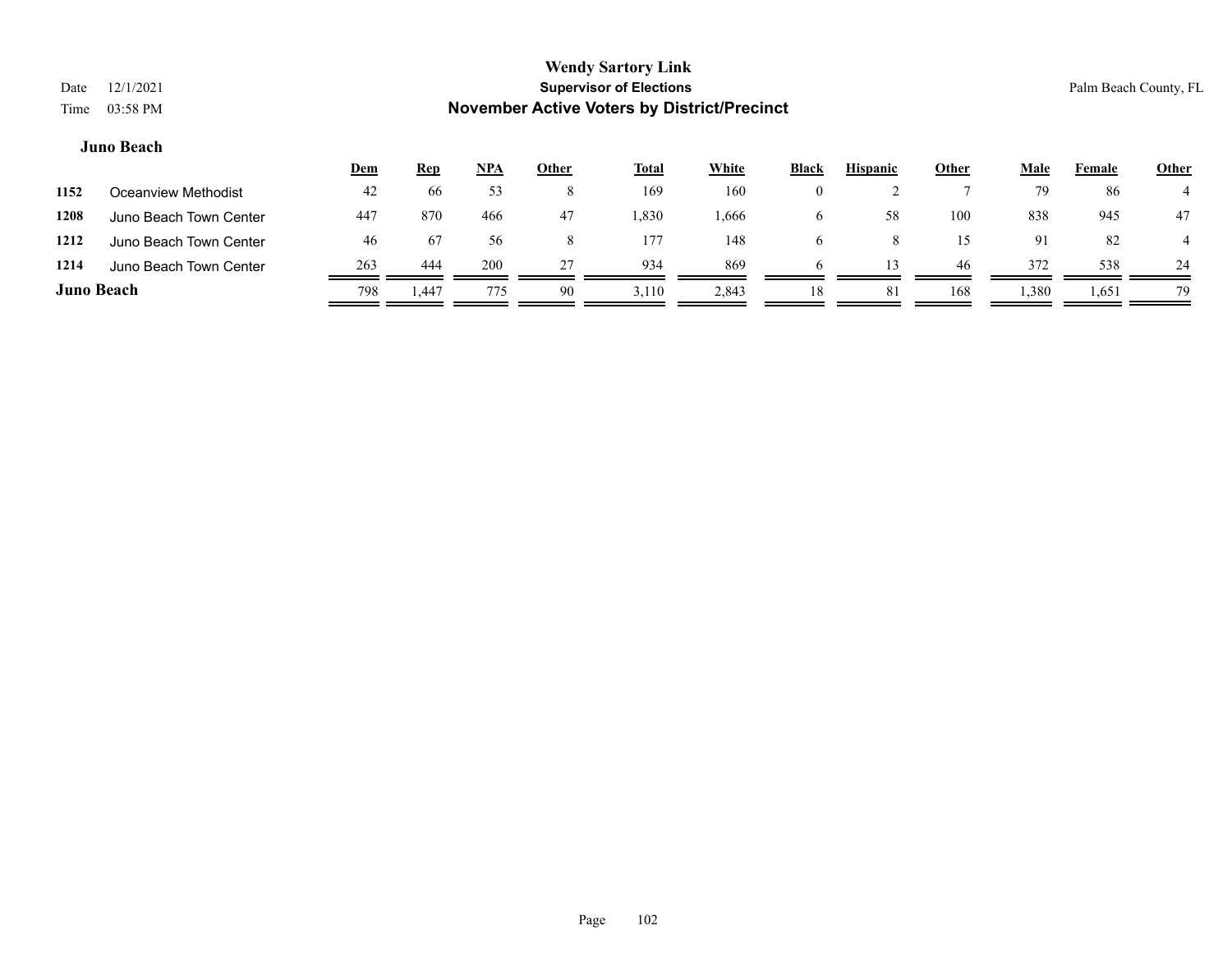| 12/1/2021<br>Date<br>03:58 PM<br>Time   |            |            |            |              | <b>Wendy Sartory Link</b><br><b>Supervisor of Elections</b><br><b>November Active Voters by District/Precinct</b> |              |          |                 |              |             | Palm Beach County, FL |              |
|-----------------------------------------|------------|------------|------------|--------------|-------------------------------------------------------------------------------------------------------------------|--------------|----------|-----------------|--------------|-------------|-----------------------|--------------|
| <b>Jupiter Inlet Colony</b>             | <b>Dem</b> | <b>Rep</b> | <u>NPA</u> | <b>Other</b> | <u>Total</u>                                                                                                      | <b>White</b> | Black    | <b>Hispanic</b> | <b>Other</b> | <b>Male</b> | Female                | <b>Other</b> |
| 1128<br>Jupiter Inlet Colony Admin Bldg | 69         | 219        | 90         | 15           | 393                                                                                                               | 362          |          |                 | 26           | 178         | 207                   |              |
| <b>Jupiter Inlet Colony</b>             | 69         | 219        | 90         | 15           | 393                                                                                                               | 362          | $\theta$ |                 | 26           | 178         | 207                   |              |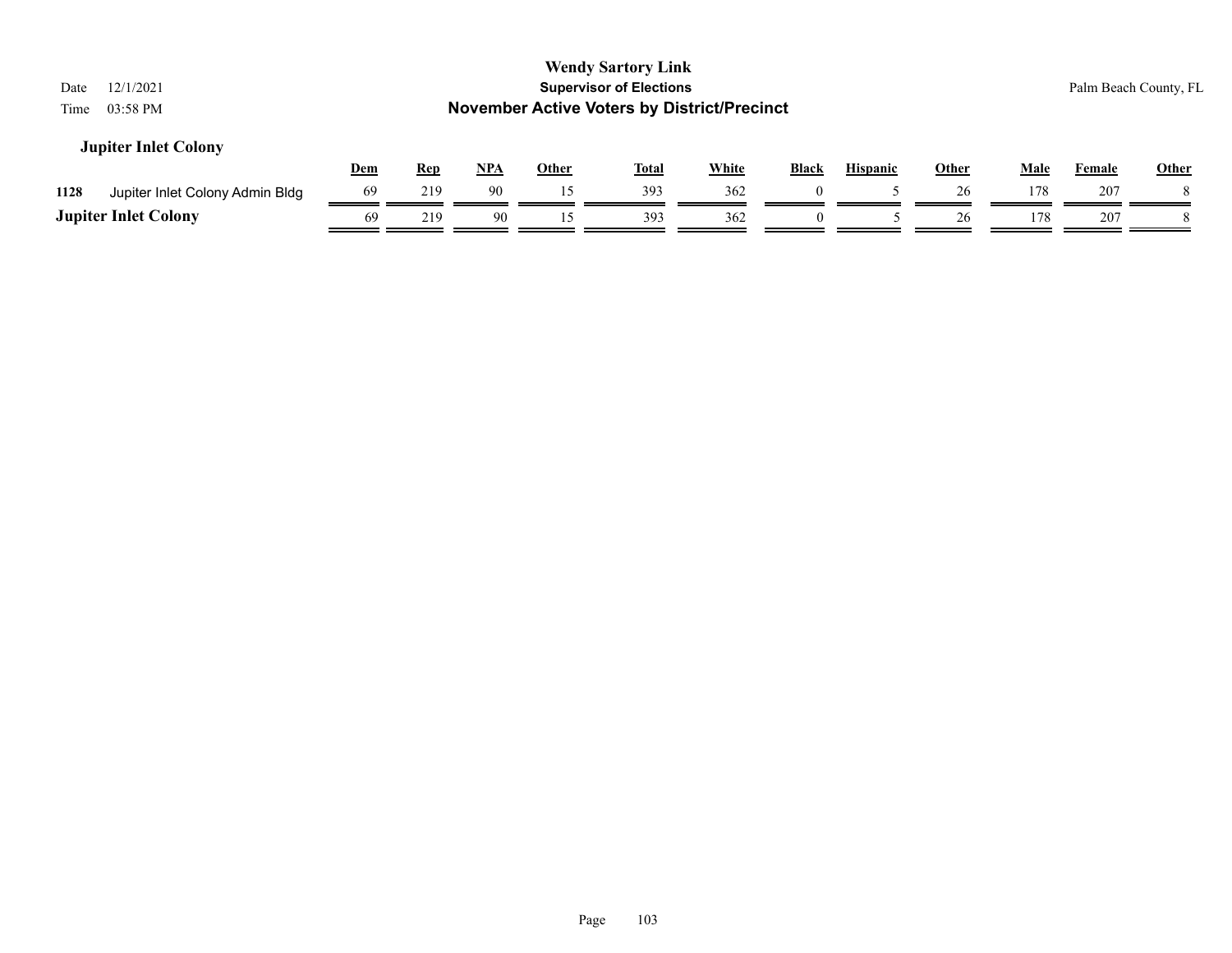**Jupiter**

### **Wendy Sartory Link** Date 12/1/2021 **Supervisor of Elections** Palm Beach County, FL Time 03:58 PM **November Active Voters by District/Precinct**

**Dem Rep NPA Other Total White Black Hispanic Other Male Female Other**

## West Jupiter Recreation Center 269 738 345 46 1,398 1,212 19 38 129 677 695 26 West Jupiter Recreation Center 257 456 346 32 1,091 878 19 55 139 544 507 40 West Jupiter Recreation Center 0 0 0 0 0 0 0 0 0 0 0 0 St Peter Catholic Church 381 459 285 29 1,154 1,034 2 41 77 439 687 28 Lighthouse Elementary 477 663 412 44 1,596 1,360 16 67 153 744 796 56 Beacon Cove Intermediate School 1,025 1,151 914 66 3,156 2,496 77 258 325 1,475 1,580 101 Limestone Creek Elementary 693 1,078 642 53 2,466 2,182 26 97 161 1,154 1,240 72 West Jupiter Recreation Center 538 577 538 40 1,693 1,362 74 128 129 744 893 56 St Peter Catholic Church 760 886 751 67 2,464 2,047 37 198 182 1,076 1,317 71 Jupiter Community Center 0 0 0 0 0 0 0 0 0 0 0 0 Jupiter Community Center 579 758 594 47 1,978 1,637 26 192 123 918 1,000 60 Jerry Thomas Elementary 725 1,073 697 68 2,563 2,226 28 166 143 1,219 1,275 69 Independence Middle 777 1,157 848 90 2,872 2,413 20 192 247 1,283 1,496 93 Martinique Clubhouse 246 370 236 20 872 749 11 54 58 392 449 31 The Island Clubhouse 605 782 580 73 2,040 1,689 50 140 161 1,001 972 67 Riverside Improvement 253 456 267 21 997 892 6 44 55 457 508 32 Jupiter Elementary 398 451 363 33 1,245 949 17 199 80 604 596 45 Jupiter High 691 909 668 68 2,336 1,866 58 202 210 1,038 1,225 73 Jupiter Branch Library 450 570 448 30 1,498 1,216 36 140 106 649 805 44 Jupiter Middle 322 490 390 38 1,240 1,049 17 77 97 586 614 40

| 1108 | Newhaven Clubhouse       | 559          | 710 | 535 | 61 | 1,865 | 1,606 | 25           | 100 | 134      | 827 | 977   | -61            |
|------|--------------------------|--------------|-----|-----|----|-------|-------|--------------|-----|----------|-----|-------|----------------|
| 1124 | Riverside Improvement    | $\mathbf{0}$ |     |     | 0  | ∠     |       |              |     | $\bf{0}$ |     |       | $\overline{0}$ |
| 1126 | PBC Fire Rescue #18      | 404          | 919 | 467 | 48 | 1,838 | 1,721 | 8            | 38  | 71       | 836 | 973   | 29             |
| 1136 | 1st UM Church of Jup-Teq | 574          | 984 | 631 | 64 | 2,253 | 2,092 |              | 52  | 98       | 976 | 1,218 | 59             |
| 1140 | Club at Admirals Cove    | 287          | 542 | 305 | 23 | 1,157 | 1,065 | <sub>0</sub> | 21  | 65       | 550 | 588   | 19             |
| 1142 | 1st UM Church of Jup-Teq | 278          | 594 | 360 | 38 | 1,270 | 1,178 |              | 22  | 65       | 602 | 635   | 33             |
| 1144 | 1st UM Church of Jup-Teq | 522          | 804 | 506 | 35 | 1,867 | 1,725 |              | 30  | 107      | 855 | 958   | 54             |
| 1148 | Oceanview Methodist      | 385          | 544 | 393 | 45 | 1,367 | 1,248 | b.           | 31  | 82       | 594 | 732   | 41             |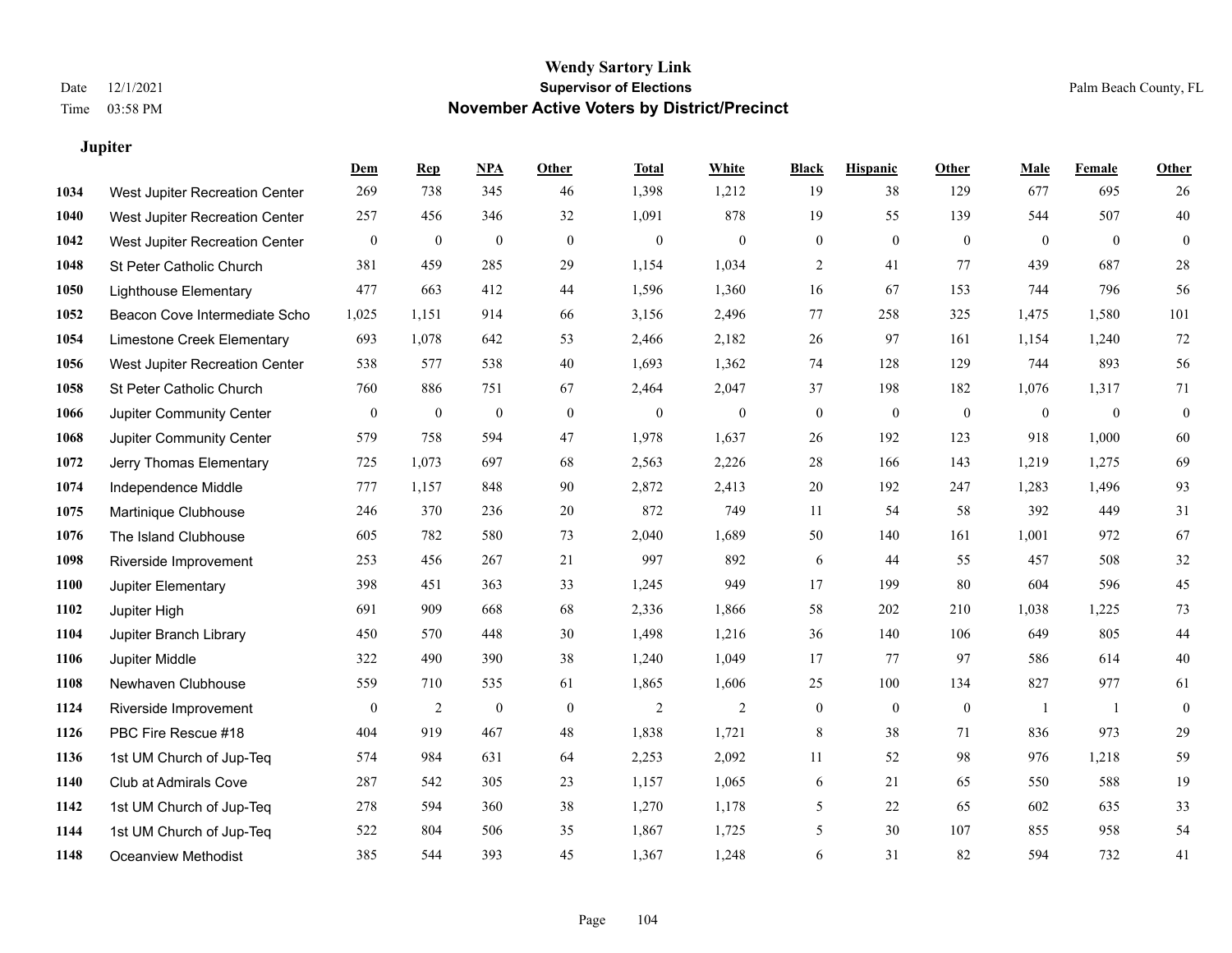| Date<br>Time   | 12/1/2021<br>03:58 PM |            |            |            |              | <b>Wendy Sartory Link</b><br><b>Supervisor of Elections</b><br><b>November Active Voters by District/Precinct</b> |          |                |                 |                |        |        | Palm Beach County, FL |
|----------------|-----------------------|------------|------------|------------|--------------|-------------------------------------------------------------------------------------------------------------------|----------|----------------|-----------------|----------------|--------|--------|-----------------------|
|                | <b>Jupiter</b>        | <u>Dem</u> | <b>Rep</b> | <u>NPA</u> | <b>Other</b> | <u>Total</u>                                                                                                      | White    | <b>Black</b>   | <b>Hispanic</b> | <b>Other</b>   | Male   | Female | Other                 |
| 1150           | Oceanview Methodist   | $\theta$   | $\theta$   | $\theta$   | $\theta$     | $\overline{0}$                                                                                                    | $\theta$ | $\overline{0}$ | $\theta$        | $\overline{0}$ | 0      |        | $\bf{0}$              |
| 1164           | Club at Admirals Cove | 26         | 157        | -68        |              | 256                                                                                                               | 230      |                |                 | 19             | 128    | 120    |                       |
| <b>Jupiter</b> |                       | 12,481     | 18,280     | 12,589     | 1,184        | 44,534                                                                                                            | 38,124   | 608            | 2,586           | 3,216          | 20,369 | 22,857 | 1,308                 |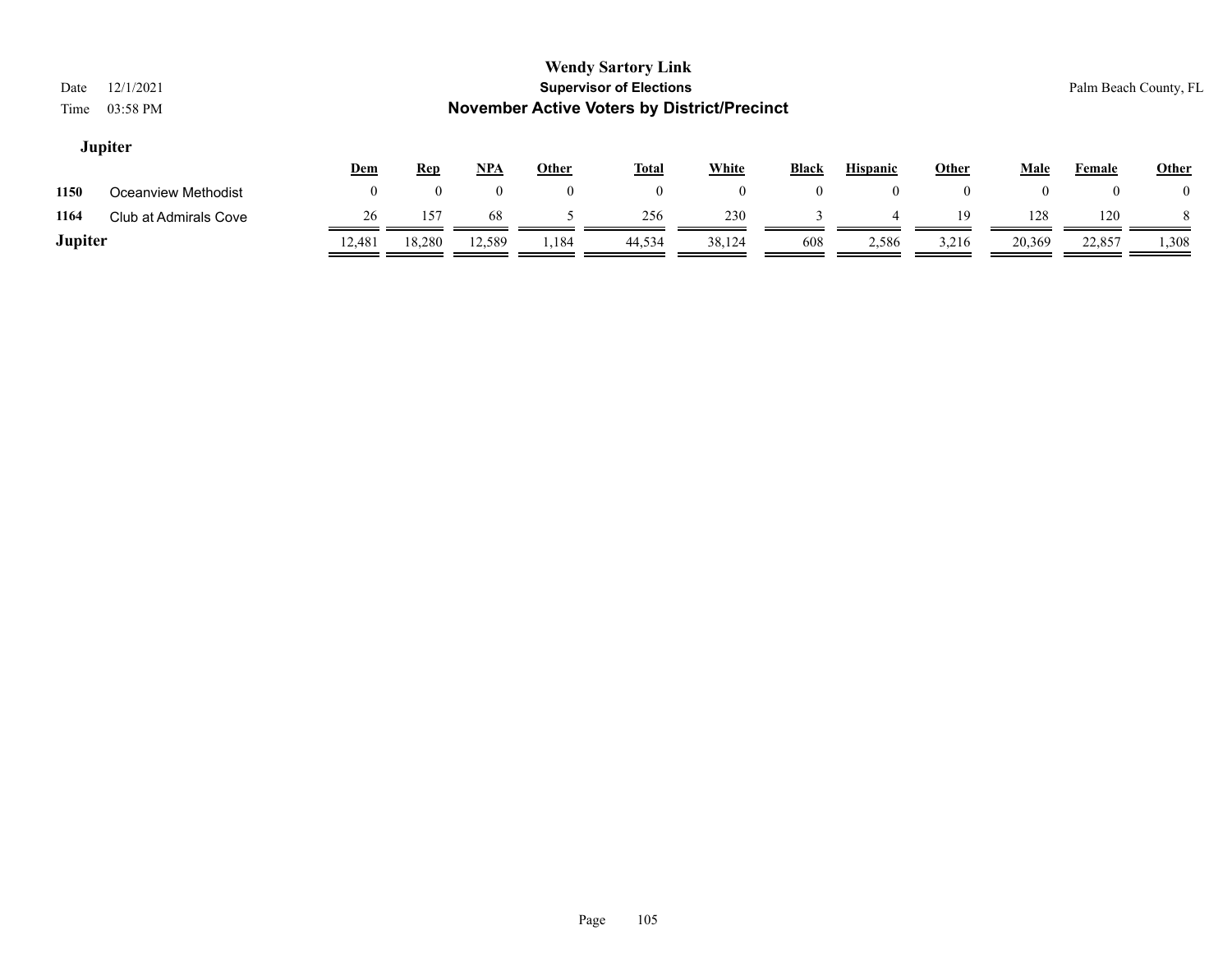### **Lantana**

|         |                           | <u>Dem</u> | <u>Rep</u> | <u>NPA</u> | Other | <b>Total</b> | White | <b>Black</b> | <b>Hispanic</b> | Other    | Male  | Female   | <b>Other</b>   |
|---------|---------------------------|------------|------------|------------|-------|--------------|-------|--------------|-----------------|----------|-------|----------|----------------|
| 3075    | Lantana Recreation Center | 14         |            |            |       | 31           | 31    |              |                 | $\theta$ | 10    | $\sim$ 1 | $\overline{0}$ |
| 4002    | Lantana Recreation Center | 463        | 513        | 368        | 48    | .392         | 1,167 | 30           | 103             | 92       | 669   | 684      | 39             |
| 7168    | <b>Maddock Park</b>       | 1,501      | 644        | 924        | 60    | 3,129        | .,528 | 810          | 522             | 269      | 1,435 | 1,580    | 114            |
| 7170    | Lantana Town Hall         | 706        | 340        | 520        | 36    | .602         | 857   | 346          | 240             | 159      | 755   | 770      | 77             |
| 7172    | Lantana Recreation Center | 298        | 269        | 247        | 18    | 832          | 654   | 51           | -66             | 61       | 393   | 413      | 26             |
| Lantana |                           | 2,982      | 1,774      | 2,066      | 164   | 6,986        | 4,237 | 1,237        | 931             | 581      | 3,262 | 3,468    | 256            |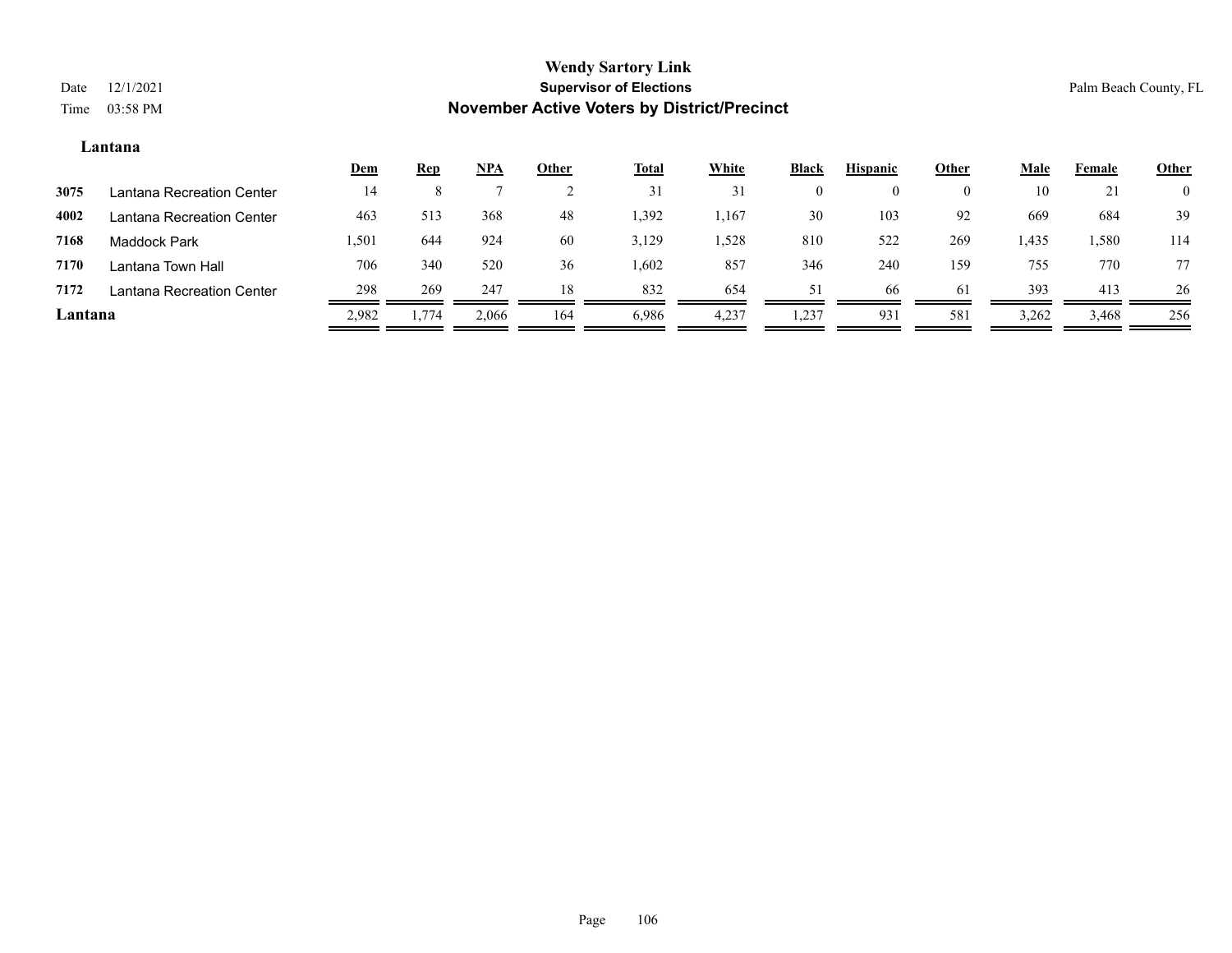| Date<br>Time | 12/1/2021<br>03:58 PM        |       |            |            |              | <b>Wendy Sartory Link</b><br><b>Supervisor of Elections</b><br><b>November Active Voters by District/Precinct</b> |              |          |                 |              |       |        | Palm Beach County, FL |
|--------------|------------------------------|-------|------------|------------|--------------|-------------------------------------------------------------------------------------------------------------------|--------------|----------|-----------------|--------------|-------|--------|-----------------------|
|              | <b>Lake Clarke Shores</b>    | Dem   | <u>Rep</u> | <b>NPA</b> | <b>Other</b> | <b>Total</b>                                                                                                      | <b>White</b> | Black    | <b>Hispanic</b> | <b>Other</b> | Male  | Female | <b>Other</b>          |
| 2127         | Lake Clarke Shores Town Hall |       |            |            | $\mathbf{0}$ | 2                                                                                                                 | $\mathbf{0}$ | $\theta$ |                 | $\mathbf{0}$ |       |        |                       |
| 3014         | Lake Clarke Shores Town Hall | 1,005 | 1.072      | 647        | 45           | 2.769                                                                                                             | 2,027        | 83       | 489             | 170          | 1,261 | 1,421  | 87                    |
|              | <b>Lake Clarke Shores</b>    | 0.006 | 1,072      | 648        | 45           | 2,771                                                                                                             | 2,027        | 83       | 491             | 170          | 1,263 | 1,421  | 87                    |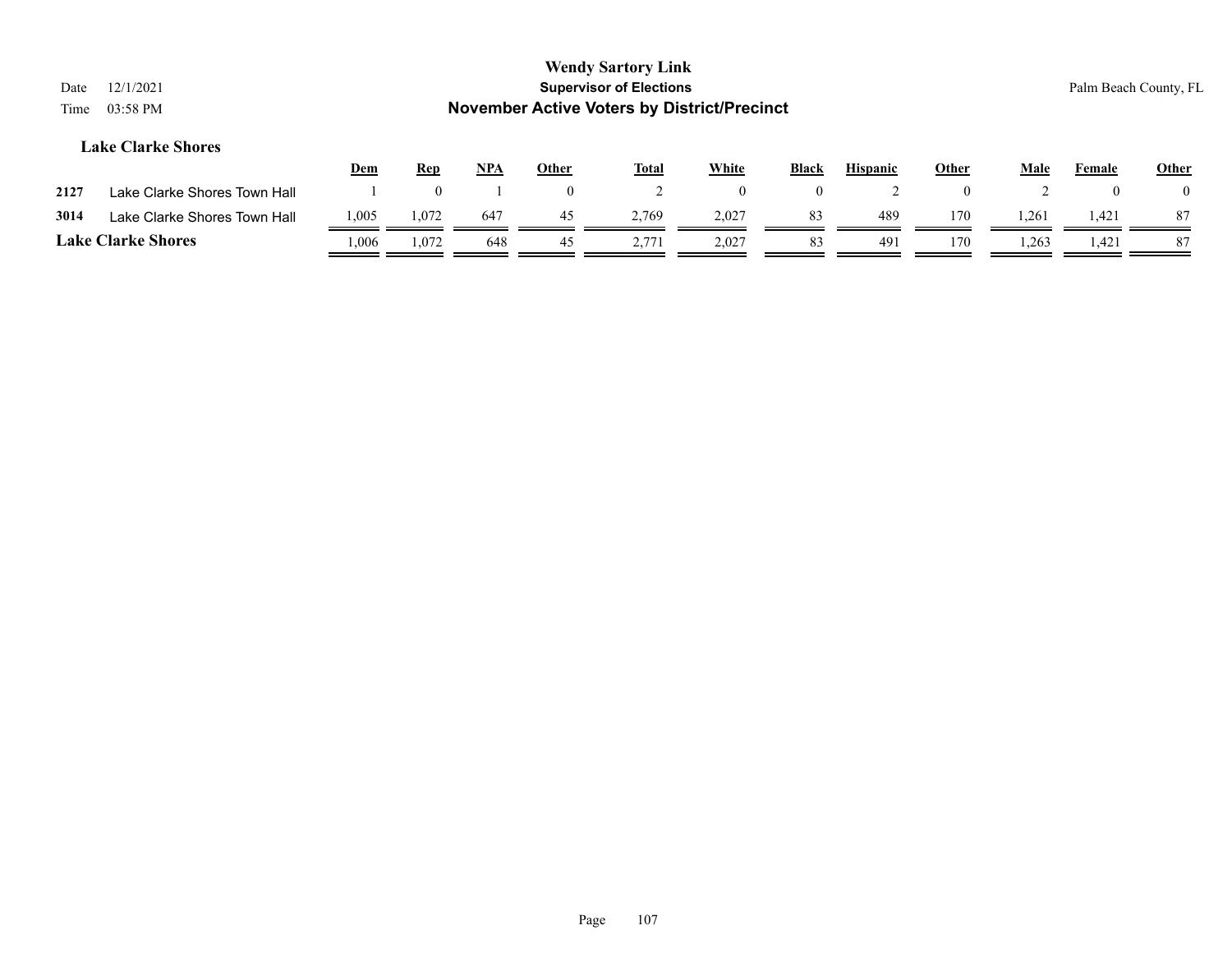| <b>Wendy Sartory Link</b><br><b>Supervisor of Elections</b><br>12/1/2021<br>Date<br><b>November Active Voters by District/Precinct</b><br>03:58 PM<br>Time |     |            |            |              |              |              |              |                 |              |             |               | Palm Beach County, FL |
|------------------------------------------------------------------------------------------------------------------------------------------------------------|-----|------------|------------|--------------|--------------|--------------|--------------|-----------------|--------------|-------------|---------------|-----------------------|
| <b>Loxahatchee Groves</b>                                                                                                                                  | Dem | <b>Rep</b> | <u>NPA</u> | <b>Other</b> | <b>Total</b> | <b>White</b> | <b>Black</b> | <b>Hispanic</b> | <b>Other</b> | <b>Male</b> | <b>Female</b> | <b>Other</b>          |
| 6094<br>Palms West Presbyterian                                                                                                                            | 665 | 931        | 664        | 41           | 2,301        | 1,836        | 78           | 207             | 180          | 1,097       | 1,131         |                       |
| <b>Loxahatchee Groves</b>                                                                                                                                  | 665 | 931        | 664        | 41           | 2,301        | 1,836        | 78           | 207             | 180          | 1,097       | 1,131         | 73                    |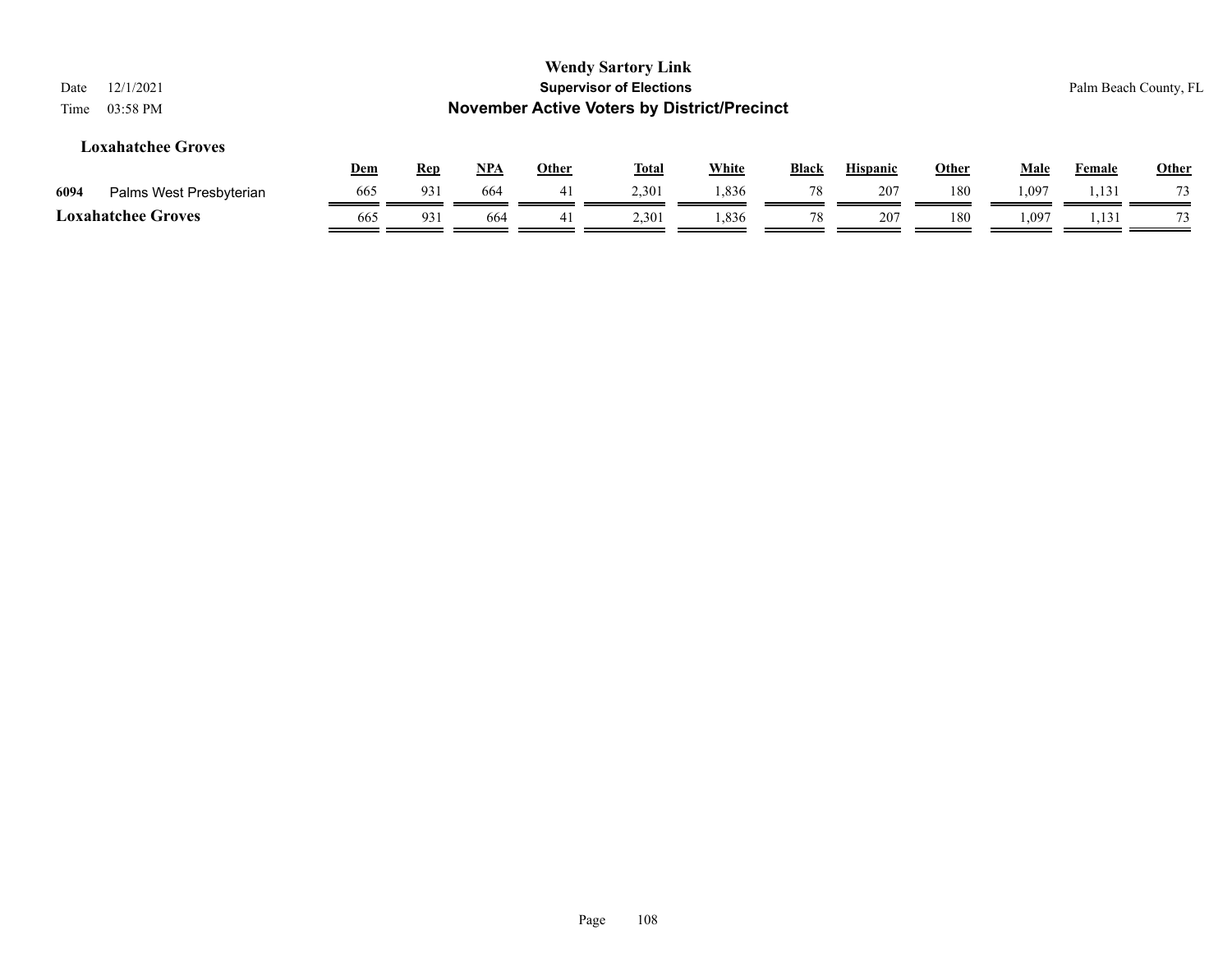#### **Lake Park**

|                  |                         | <u>Dem</u> | <b>Rep</b> | <u>NPA</u> | Other        | <u>Total</u> | <b>White</b> | <b>Black</b>       | <b>Hispanic</b> | Other | Male  | Female   | <b>Other</b>   |
|------------------|-------------------------|------------|------------|------------|--------------|--------------|--------------|--------------------|-----------------|-------|-------|----------|----------------|
| 1376             | Lake Park Town Hall     | $\theta$   | $\theta$   | $\theta$   | $_{0}$       | $\bf{0}$     |              | $\left( 0 \right)$ | $\theta$        |       |       | $\theta$ | $\overline{0}$ |
| 1378             | PBC Fire Rescue #68     | 1,033      | 416        | 526        | 37           | 2,012        | 822          | 846                | 115             | 229   | 937   | 990      | 85             |
| 1382             | Lake Park Town Hall     | 278        | 355        | 262        | 26           | 921          | 760          | 37                 | 56              | 68    | 421   | 477      | 23             |
| 7010             | St John Lutheran Church | 280        |            | 90         | <sub>(</sub> | 387          | 24           | 315                | 23              | 25    | 127   | 243      |                |
| 7012             | St John Lutheran Church | .069       | 196        | 423        | 17           | 1,705        | 486          | 986                |                 | 162   | 778   | 868      | 59             |
| <b>Lake Park</b> |                         | 2,660      | 978        | 1,301      | 86           | 5,025        | 2,092        | 2,184              | 265             | 484   | 2,263 | 2,578    | 184            |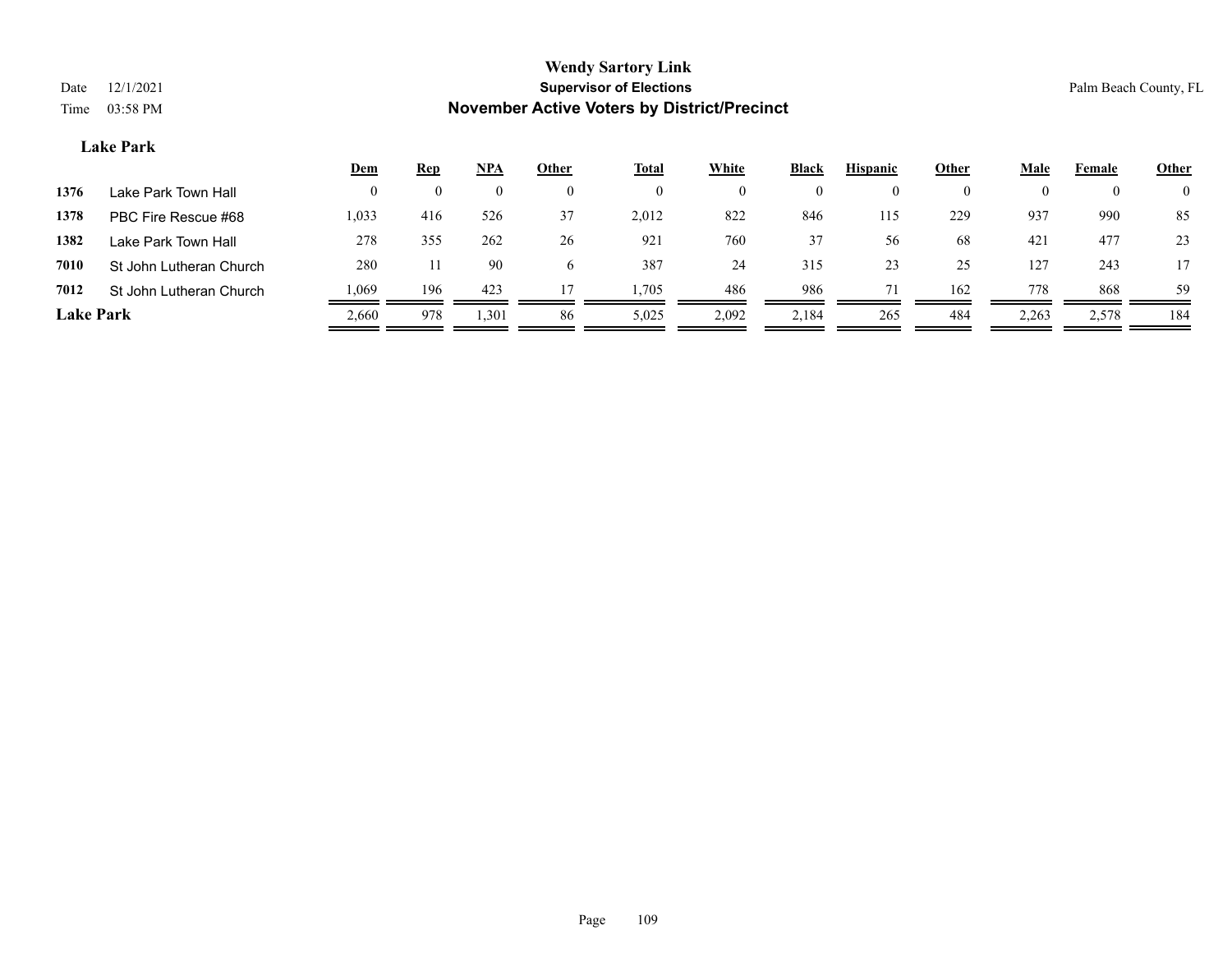**Lake Worth Beach**

#### **Wendy Sartory Link** Date 12/1/2021 **Supervisor of Elections** Palm Beach County, FL Time 03:58 PM **November Active Voters by District/Precinct**

# **Dem Rep NPA Other Total White Black Hispanic Other Male Female Other** Sunlight Community Church 157 104 78 6 345 182 41 101 21 155 180 10

| ບ∪ບ⊤ | odiniğin odinmanlıy onardır      | $\sim$   | 101            |       |                |                | 104   |       | 101      |          | $\sim$ | 1 V V |              |
|------|----------------------------------|----------|----------------|-------|----------------|----------------|-------|-------|----------|----------|--------|-------|--------------|
| 3036 | Sunlight Community Church        | 387      | 211            | 289   | 15             | 902            | 374   | 177   | 261      | 90       | 402    | 470   | $30\,$       |
| 3038 | <b>Sunlight Community Church</b> | 719      | 299            | 544   | 30             | 1,592          | 662   | 246   | 516      | 168      | 745    | 767   | 80           |
| 3040 | 1st Congregational Church        | 695      | 308            | 408   | 42             | 1,453          | 1,072 | 70    | 189      | 122      | 716    | 683   | 54           |
| 3042 | 1st Congregational Church        | 715      | 448            | 395   | 47             | 1,605          | 1,347 | 24    | 134      | 100      | 731    | 820   | 54           |
| 3052 | Our Savior Lutheran Church       | 402      | 113            | 245   | 13             | 773            | 214   | 215   | 271      | 73       | 365    | 370   | 38           |
| 3058 | Our Savior Lutheran Church       | $\theta$ | $\overline{0}$ | 2     | $\overline{0}$ | $\overline{2}$ |       |       | $\theta$ | $\theta$ |        |       | $\mathbf{0}$ |
| 3060 | Our Savior Lutheran Church       | 250      | 55             | 155   | 6              | 466            | 106   | 166   | 158      | 36       | 180    | 266   | $20\,$       |
| 3062 | Our Savior Lutheran Church       | 1,034    | 324            | 581   | 51             | 1,990          | 803   | 427   | 575      | 185      | 925    | 971   | 94           |
| 3064 | 1st Congregational Church        | 473      | 225            | 361   | 30             | 1,089          | 767   | 94    | 150      | 78       | 511    | 536   | 42           |
| 3066 | Our Savior Lutheran Church       | 368      | 135            | 275   | 20             | 798            | 551   | 74    | 94       | 79       | 391    | 375   | 32           |
| 3068 | St Andrews Episcopal             | 544      | 287            | 391   | 45             | 1,267          | 1,018 | 52    | 111      | 86       | 616    | 610   | 41           |
| 3076 | Our Savior Lutheran Church       | 49       | 39             | 48    | 3              | 139            | 97    | 15    | 19       | 8        | 75     | 59    | 5            |
| 3078 | Lakeside UM Church               | 647      | 386            | 432   | 40             | 1,505          | 936   | 167   | 271      | 131      | 667    | 795   | 43           |
| 7160 | South Grade Elementary           | 929      | 217            | 461   | 24             | 1,631          | 510   | 623   | 321      | 177      | 797    | 763   | 71           |
| 7162 | <b>Osborne Community Center</b>  | 855      | 124            | 370   | 25             | 1,374          | 246   | 706   | 287      | 135      | 624    | 691   | 59           |
| 7164 | <b>Osborne Community Center</b>  | 322      | 180            | 201   | 24             | 727            | 570   | 51    | 55       | 51       | 339    | 367   | 21           |
|      | <b>Lake Worth Beach</b>          | 8,546    | 3,455          | 5,236 | 421            | 17,658         | 9,456 | 3,149 | 3,513    | 1,540    | 8,240  | 8,724 | 694          |
|      |                                  |          |                |       |                |                |       |       |          |          |        |       |              |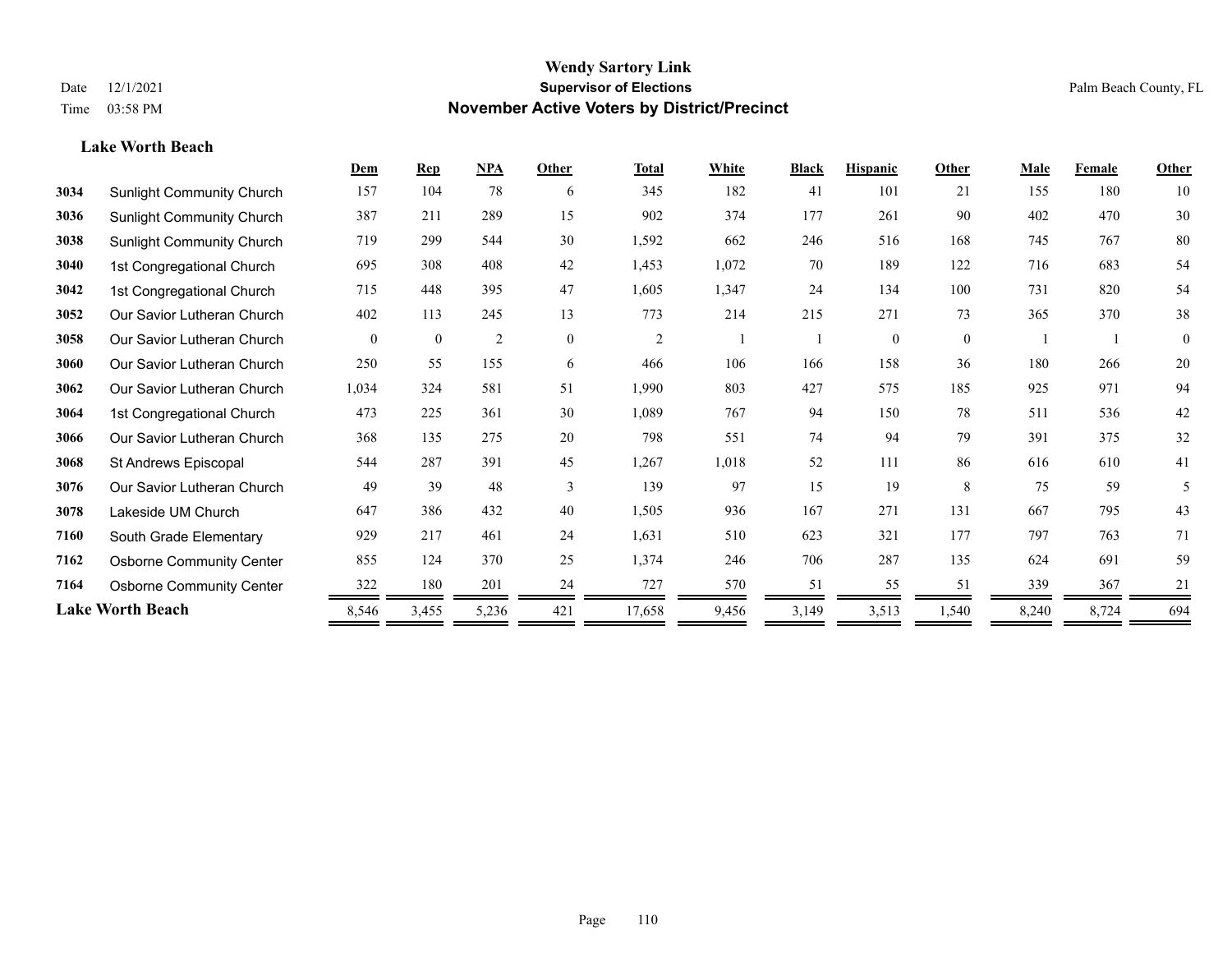| 12/1/2021<br>Date<br>03:58 PM<br>Time |     |            |            |              | <b>Wendy Sartory Link</b><br><b>Supervisor of Elections</b><br><b>November Active Voters by District/Precinct</b> |              |              |                 |              |             |        | Palm Beach County, FL |
|---------------------------------------|-----|------------|------------|--------------|-------------------------------------------------------------------------------------------------------------------|--------------|--------------|-----------------|--------------|-------------|--------|-----------------------|
| Manalapan                             | Dem | <u>Rep</u> | <u>NPA</u> | <u>Other</u> | <u>Total</u>                                                                                                      | <b>White</b> | <b>Black</b> | <b>Hispanic</b> | <b>Other</b> | <b>Male</b> | Female | <b>Other</b>          |
| 4006<br>Manalapan Town Hall           | 76  | 201        | 93         | Q            | 379                                                                                                               | 346          |              |                 | 22           | 191         | 178    | 10                    |
| Manalapan                             | 76  | 201        | 93         | Q            | 379                                                                                                               | 346          |              |                 | 22           | 191         | 178    | 10                    |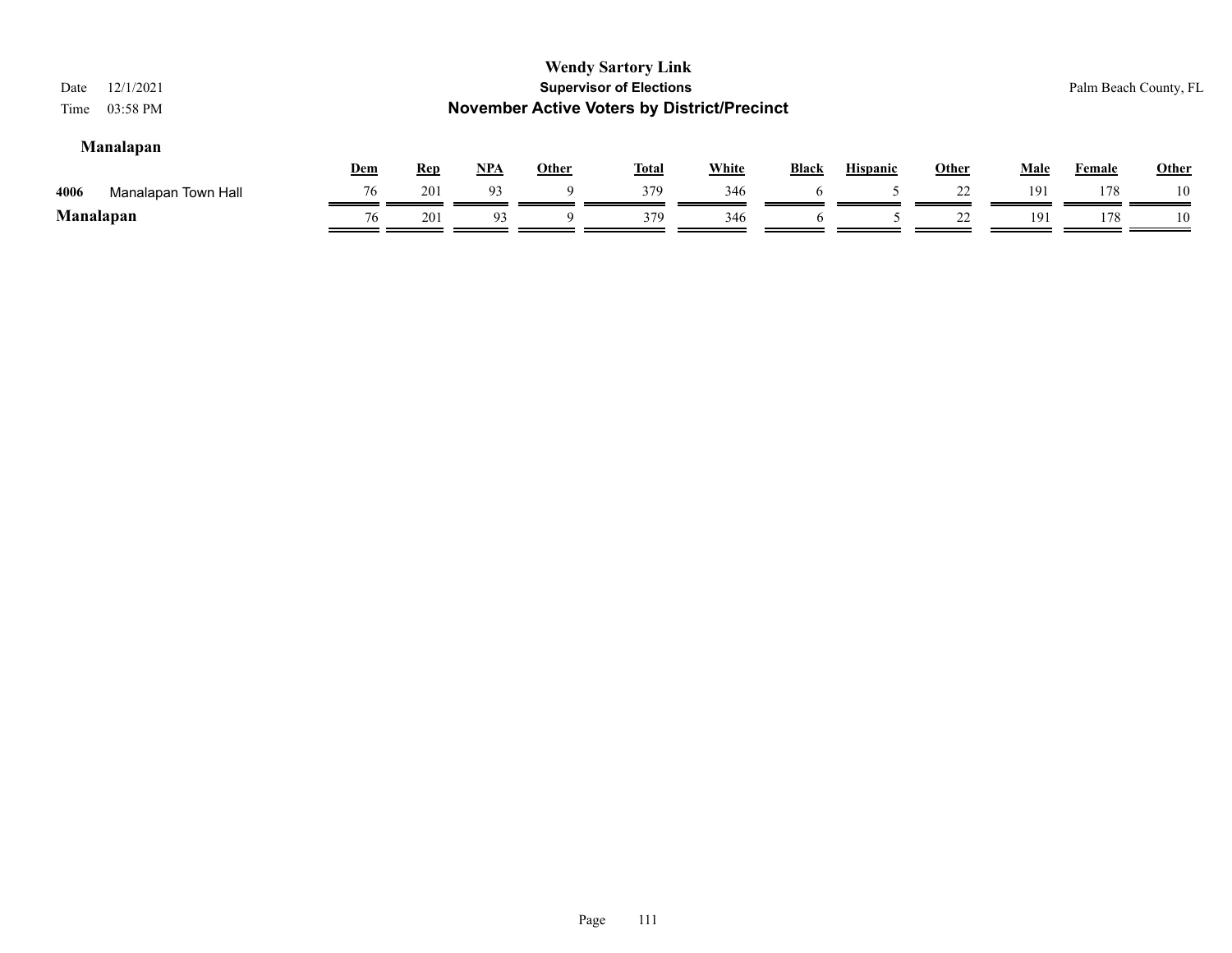| 12/1/2021<br>Date<br>03:58 PM<br>Time |            |            |            |              | <b>Wendy Sartory Link</b><br><b>Supervisor of Elections</b><br><b>November Active Voters by District/Precinct</b> |              |              |                 |              |             | Palm Beach County, FL |              |
|---------------------------------------|------------|------------|------------|--------------|-------------------------------------------------------------------------------------------------------------------|--------------|--------------|-----------------|--------------|-------------|-----------------------|--------------|
| <b>Mangonia Park</b>                  | <u>Dem</u> | <b>Rep</b> | <u>NPA</u> | <b>Other</b> | <b>Total</b>                                                                                                      | <b>White</b> | <b>Black</b> | <b>Hispanic</b> | <b>Other</b> | <b>Male</b> | <b>Female</b>         | <b>Other</b> |
| 7062<br>Mangonia Park Town Hall       | 709        | 40         | 182        | 10           | 941                                                                                                               | 81           | 756          | 40              | 64           | 375         | 538                   | 28           |
| <b>Mangonia Park</b>                  | 709        | 40         | 182        | 10           | 941                                                                                                               | 81           | 756          | 40              | 64           | 375         | 538                   | 28           |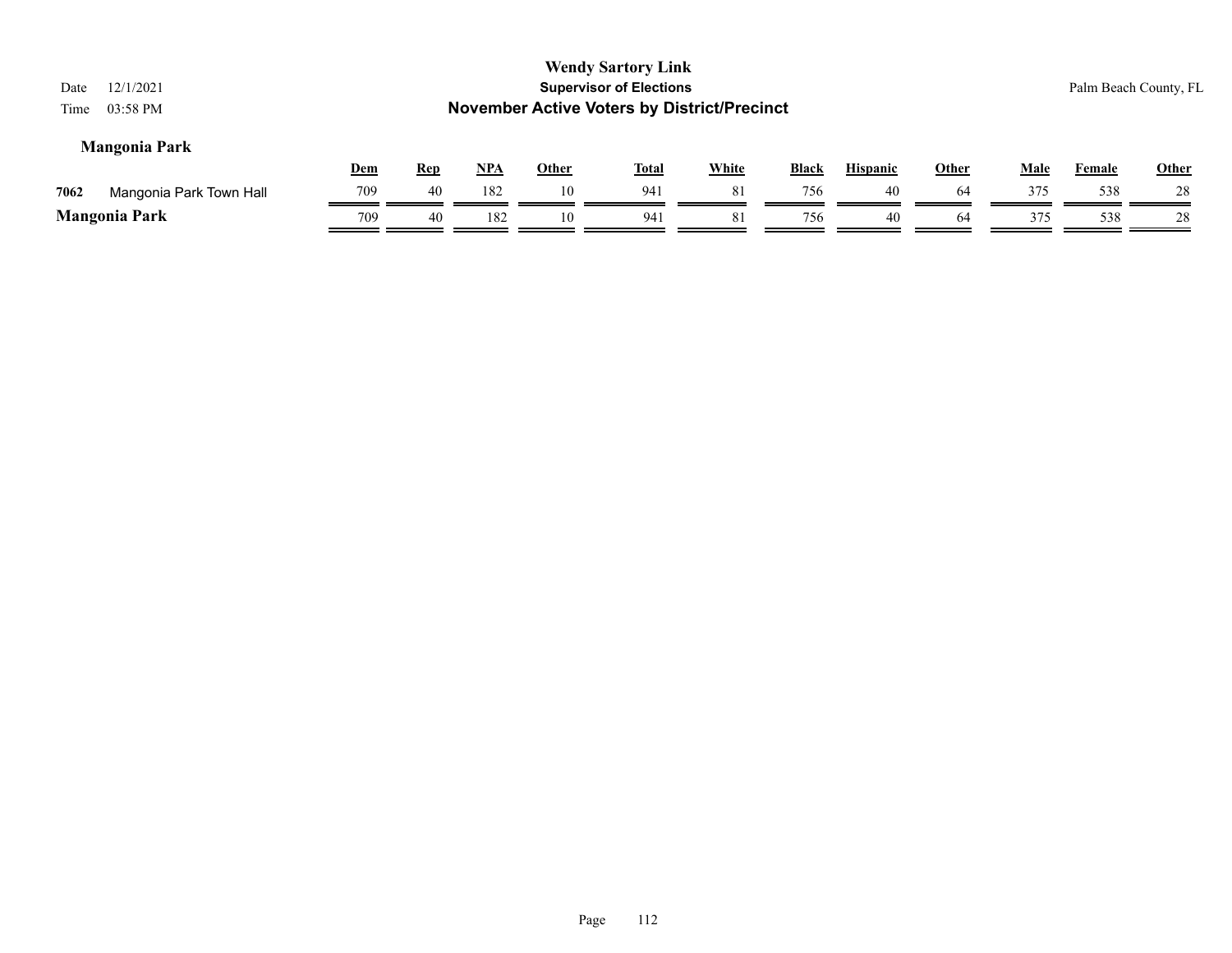**North Palm Beach**

#### **Wendy Sartory Link** Date 12/1/2021 **Supervisor of Elections** Palm Beach County, FL Time 03:58 PM **November Active Voters by District/Precinct**

|                              | Dem            | $\mathbf{Rep}$ | NPA   | Other          | <b>Total</b> | White | <b>Black</b>   | <b>Hispanic</b> | Other                    | Male  | Female       | Other        |
|------------------------------|----------------|----------------|-------|----------------|--------------|-------|----------------|-----------------|--------------------------|-------|--------------|--------------|
| <b>NPB Community Center</b>  | 50             | 124            | 58    | 9              | 241          | 215   | 3              | 8               | 15                       | 100   | 130          | 11           |
| <b>NPB Community Center</b>  | 192            | 189            | 144   | 28             | 553          | 400   | 44             | 72              | 37                       | 238   | 297          | 18           |
| <b>NPB Community Center</b>  | 34             | 119            | 38    | $\overline{2}$ | 193          | 170   | 3              | 9               | 11                       | 102   | 87           | 4            |
| <b>NPB Community Center</b>  | 2              | 6              | 10    | $\overline{0}$ | 18           | 18    | $\overline{0}$ | $\overline{0}$  | $\mathbf{0}$             | 8     | 9            |              |
| Osborne Park Activities Bldg | 608            | 832            | 549   | 49             | 2,038        | 1,746 | 29             | 123             | 140                      | 986   | 994          | 58           |
| 1st Unitarian Church NPB     | 342            | 402            | 258   | 32             | 1,034        | 850   | 58             | 61              | 65                       | 502   | 509          | 23           |
| 1st Unitarian Church NPB     | $\overline{2}$ | 3              | 5     |                | 11           | 11    | $\theta$       | $\theta$        | $\theta$                 | 4     | $\mathbf{7}$ | $\mathbf{0}$ |
| <b>NPB Country Club</b>      | 306            | 445            | 272   | 28             | 1,051        | 948   | 18             | 31              | 54                       | 451   | 574          | 26           |
| Old Port Cove                | 296            | 532            | 326   | 33             | 1,187        | 1,088 | 5              | 29              | 65                       | 537   | 631          | 19           |
| Anchorage Activities Bldg    | 550            | 924            | 428   | 38             | 1,940        | 1,781 | 13             | 59              | 87                       | 898   | 994          | 48           |
| <b>NPB Council Chambers</b>  | 33             | 124            | 33    | 8              | 198          | 187   | $\Omega$       | 6               | $\overline{\phantom{0}}$ | 100   | 92           | 6            |
| Faith Lutheran Church        | 381            | 618            | 370   | 25             | 1,394        | 1,228 | 10             | 81              | 75                       | 667   | 685          | 42           |
| <b>NPB Council Chambers</b>  | 174            | 270            | 157   | 15             | 616          | 544   | 10             | 25              | 37                       | 273   | 326          | 17           |
| <b>North Palm Beach</b>      | 2,970          | 4,588          | 2,648 | 268            | 10,474       | 9,186 | 193            | 504             | 591                      | 4,866 | 5,335        | 273          |
|                              |                |                |       |                |              |       |                |                 |                          |       |              |              |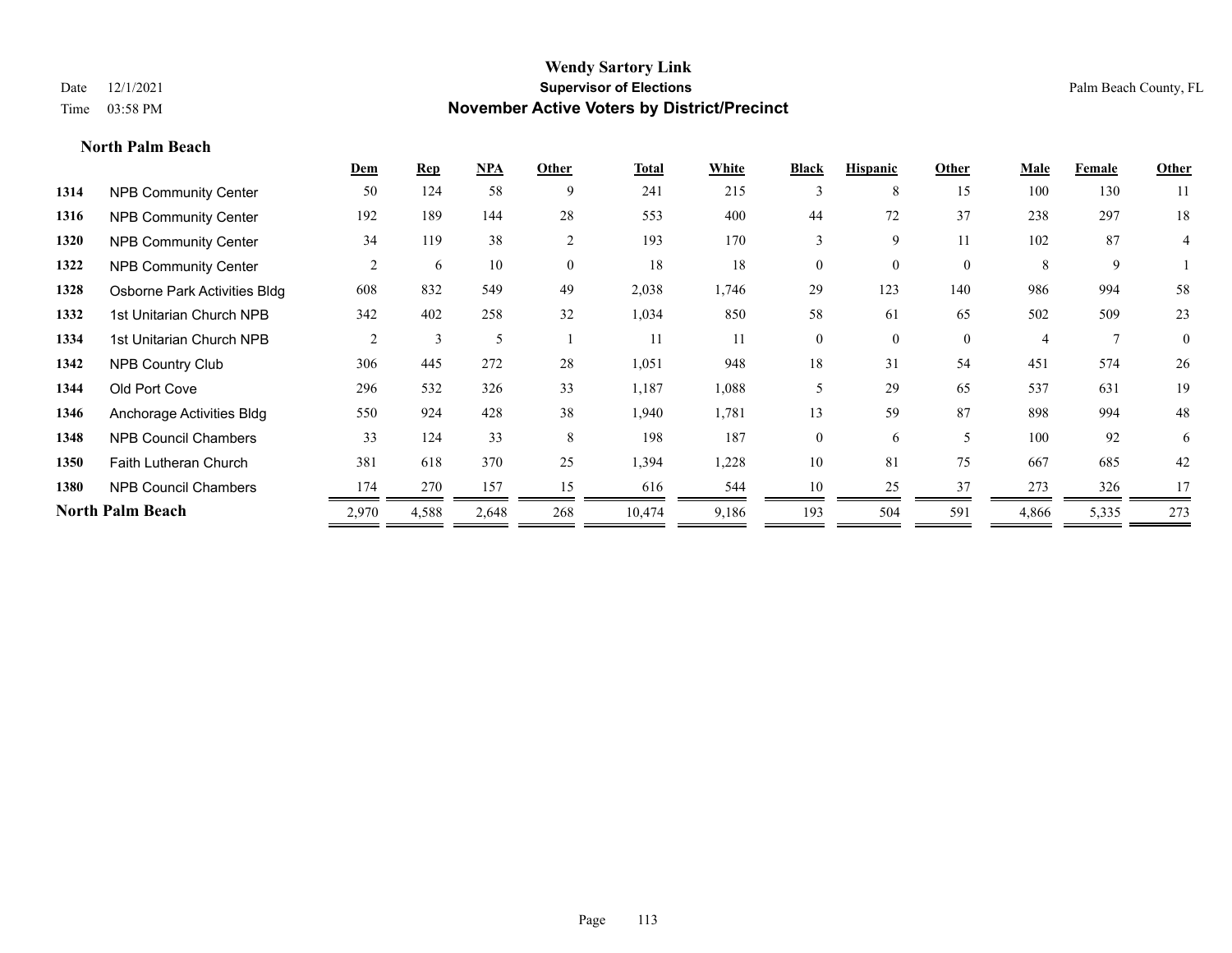| 12/1/2021<br>Date<br>03:58 PM<br>Time |     |            |            |              | <b>Wendy Sartory Link</b><br><b>Supervisor of Elections</b><br><b>November Active Voters by District/Precinct</b> |              |              |                 |              |             | Palm Beach County, FL |              |
|---------------------------------------|-----|------------|------------|--------------|-------------------------------------------------------------------------------------------------------------------|--------------|--------------|-----------------|--------------|-------------|-----------------------|--------------|
| Ocean Ridge                           | Dem | <b>Rep</b> | <u>NPA</u> | <b>Other</b> | <u>Total</u>                                                                                                      | <b>White</b> | <b>Black</b> | <b>Hispanic</b> | <b>Other</b> | <b>Male</b> | Female                | <b>Other</b> |
| 4028<br>Ocean Ridge Town Hall         | 401 | 738        | 426        | 44           | 1,609                                                                                                             | l.470        |              | 50              | 84           | 765         | 803                   | 41           |
| Ocean Ridge                           | 401 | 738        | 426        | 44           | 1.609                                                                                                             | 1,470        |              | 50              | 84           | 765         | 803                   | 41           |

# Page 114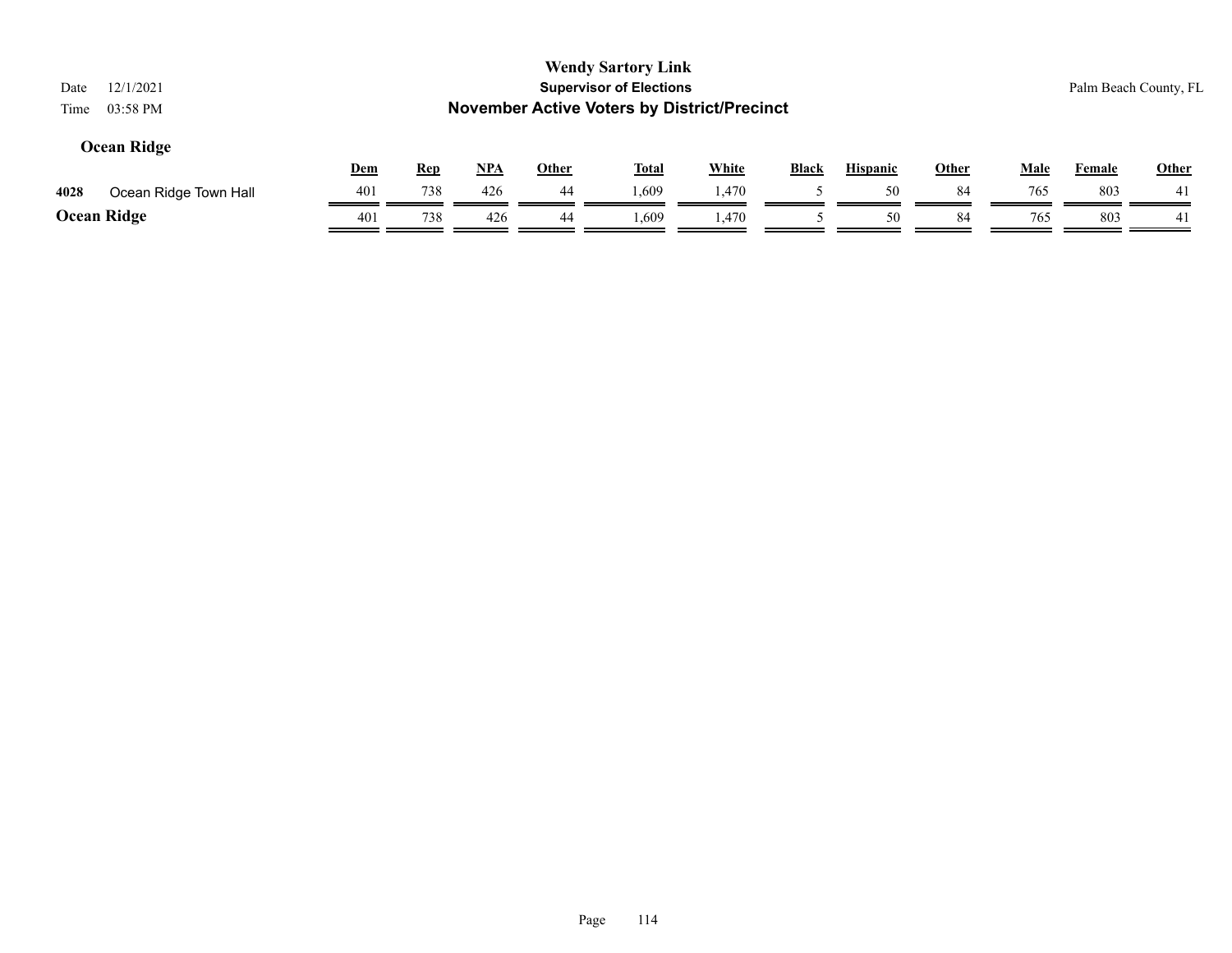| Date<br>Time                                                                                                                                                           | 12/1/2021<br>03:58 PM            |      |     |     |    | <b>Wendy Sartory Link</b><br><b>Supervisor of Elections</b><br><b>November Active Voters by District/Precinct</b> |     |       |     |     |       | Palm Beach County, FL |             |
|------------------------------------------------------------------------------------------------------------------------------------------------------------------------|----------------------------------|------|-----|-----|----|-------------------------------------------------------------------------------------------------------------------|-----|-------|-----|-----|-------|-----------------------|-------------|
| Pahokee<br><b>White</b><br><b>Hispanic</b><br><u>NPA</u><br><b>Other</b><br><b>Black</b><br><b>Other</b><br><b>Male</b><br>Dem<br><b>Rep</b><br><u>Total</u><br>Female |                                  |      |     |     |    |                                                                                                                   |     |       |     |     |       |                       |             |
| 6004                                                                                                                                                                   | <b>Pahokee Recreation Center</b> | 957  | 174 | 230 |    | 1,366                                                                                                             | 176 | 886   | 222 | 82  | 564   | 753                   | Other<br>49 |
| 6006                                                                                                                                                                   | <b>Pahokee Recreation Center</b> | 992  | 172 | 271 | 14 | 1,449                                                                                                             | 124 | 846   | 382 | 97  | 645   | 725                   | 79          |
| Pahokee                                                                                                                                                                |                                  | .949 | 346 | 501 | 19 | 2,815                                                                                                             | 300 | 1,732 | 604 | 179 | 1,209 | 1,478                 | 128         |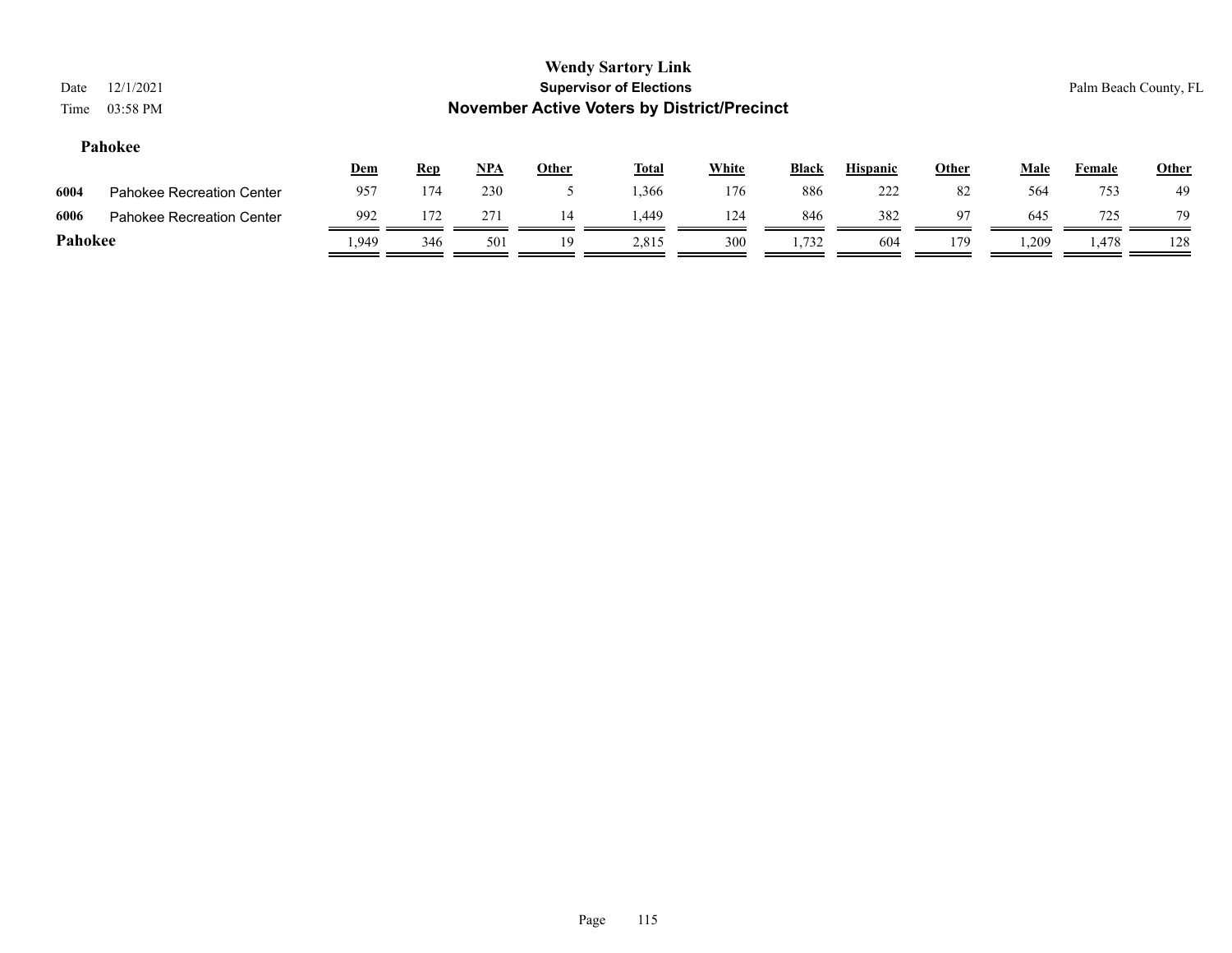#### **Palm Beach**

|                   |                               | <b>Dem</b> | <b>Rep</b> | NPA   | Other | <b>Total</b> | White | <b>Black</b> | <b>Hispanic</b> | Other | Male  | Female | <b>Other</b> |
|-------------------|-------------------------------|------------|------------|-------|-------|--------------|-------|--------------|-----------------|-------|-------|--------|--------------|
| 1390              | St Edwards Church             | 449        | 1,182      | 531   | 56    | 2,218        | 2,039 |              | 52              | 124   | 1,027 | 1,119  | 72           |
| 1392              | St Edwards Church             | 348        | 615        | 418   | 47    | 1,428        | .289  | O            | 29              | 104   | 626   | 768    | 34           |
| 1394              | Morton & Barbara Mandel Cente | 244        | 613        | 290   | 37    | 1,184        | 1,078 | O            | 24              | 76    | 532   | 620    | 32           |
| 7154              | Morton & Barbara Mandel Cente | 149        | 364        | 157   | 20    | 690          | 618   | 8            | 13              | 51    | 316   | 354    | 20           |
| 7156              | PB Fire Station #3            | 43         | 102        | 59    |       | 206          | 178   |              |                 | 21    | 92    | 102    | 12           |
| 7158              | PB Fire Station #3            | 534        | 475        | 412   | 51    | 1,472        | 1,317 | 18           | 34              | 103   | 645   | 791    | 36           |
| 7166              | PB Fire Station #3            | 319        | 385        | 297   | 28    | 1,029        | 913   |              | 30              | 84    | 454   | 549    | 26           |
| <b>Palm Beach</b> |                               | 2,086      | 3,736      | 2,164 | 241   | 8,227        | 7,432 | 43           | 189             | 563   | 3,692 | 4,303  | 232          |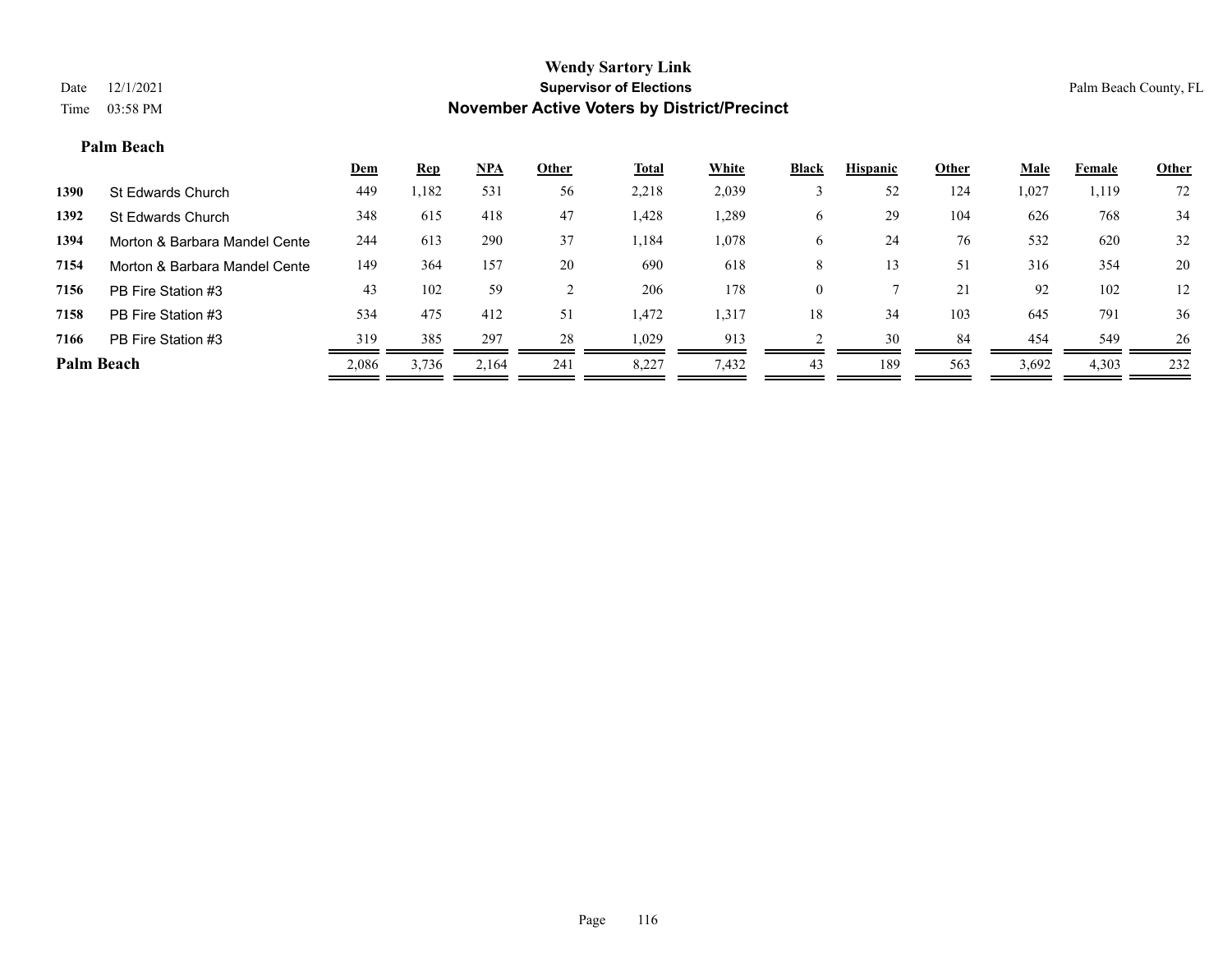#### **Palm Beach Gardens**

|      |                                  | Dem              | <b>Rep</b>       | NPA              | <b>Other</b>   | <b>Total</b>     | <b>White</b>     | <b>Black</b>     | <b>Hispanic</b> | <b>Other</b>    | <b>Male</b>    | <b>Female</b> | <b>Other</b>   |
|------|----------------------------------|------------------|------------------|------------------|----------------|------------------|------------------|------------------|-----------------|-----------------|----------------|---------------|----------------|
| 1174 | Mirasol Sales and Info Center    | $\Omega$         | $\mathbf{0}$     | $\mathbf{0}$     | $\Omega$       | $\Omega$         | $\overline{0}$   | $\mathbf{0}$     | $\mathbf{0}$    | $\theta$        | $\theta$       | $\theta$      | $\Omega$       |
| 1176 | Mirasol Sales and Info Center    | $\theta$         | $\theta$         | $\theta$         | $\theta$       | $\Omega$         | $\overline{0}$   | $\theta$         | $\mathbf{0}$    | $\Omega$        | $\theta$       | $\Omega$      | $\theta$       |
| 1178 | Mirasol Sales and Info Center    | $\Omega$         | $\theta$         | $\theta$         | $\Omega$       | $\Omega$         | $\Omega$         | $\Omega$         | $\Omega$        | $\Omega$        | $\Omega$       | $\Omega$      | $\Omega$       |
| 1180 | Mirasol Sales and Info Center    | $\mathbf{0}$     | $\mathbf{0}$     | $\mathbf{0}$     | $\mathbf{0}$   | $\theta$         | $\overline{0}$   | $\mathbf{0}$     | $\mathbf{0}$    | $\theta$        | $\theta$       | $\theta$      | $\Omega$       |
| 1186 | Mirasol Sales and Info Center    | 543              | 503              | 451              | 43             | 1,540            | 1,195            | 49               | 144             | 152             | 730            | 762           | 48             |
| 1188 | <b>Westwood Gardens HOA</b>      | 333              | 371              | 325              | 33             | 1,062            | 820              | 32               | 119             | 91              | 433            | 610           | 19             |
| 1189 | Westwood Gardens HOA             | 26               | 63               | 27               | $\overline{2}$ | 118              | 104              | $\tau$           | $\overline{2}$  | 5               | 56             | 59            | 3              |
| 1190 | Gardens Presbyterian             | 1,357            | 2,127            | 1,414            | 151            | 5,049            | 4,125            | 138              | 344             | 442             | 2,242          | 2,665         | 142            |
| 1192 | Evergrene Clubhouse              | 385              | 677              | 462              | 43             | 1,567            | 1,321            | 28               | 82              | 136             | 752            | 759           | 56             |
| 1194 | Frenchmans Creek Real Estate     | 639              | 940              | 621              | 46             | 2,246            | 2,052            | 14               | 44              | 136             | 1,025          | 1,164         | 57             |
| 1196 | Gardens Presbyterian             | $\overline{0}$   | $\mathbf{0}$     | $\mathbf{0}$     | $\mathbf{0}$   | $\mathbf{0}$     | $\overline{0}$   | $\mathbf{0}$     | $\mathbf{0}$    | $\overline{0}$  | $\overline{0}$ | $\theta$      | $\mathbf{0}$   |
| 1222 | Sandhill Crane Golf Club         | 19               | 40               | 22               | 2              | 83               | 61               | 8                | $7\phantom{.0}$ | $7\phantom{.0}$ | 41             | 41            | -1             |
| 1228 | <b>Carleton Oaks Clubhouse</b>   | 147              | 197              | 126              | 5              | 475              | 343              | 24               | 50              | 58              | 229            | 233           | 13             |
| 1230 | Christ Fellowship Church PBG     | $\boldsymbol{0}$ | $\boldsymbol{0}$ | $\boldsymbol{0}$ | $\mathbf{0}$   | $\boldsymbol{0}$ | $\boldsymbol{0}$ | $\boldsymbol{0}$ | $\overline{0}$  | $\overline{0}$  | $\mathbf{0}$   | $\mathbf{0}$  | $\mathbf{0}$   |
| 1232 | Mirasol Sales and Info Center    | $\mathbf{0}$     | $\mathbf{0}$     | $\mathbf{0}$     | $\theta$       | $\Omega$         | $\overline{0}$   | $\mathbf{0}$     | $\mathbf{0}$    | $\theta$        | $\theta$       | $\theta$      | $\mathbf{0}$   |
| 1234 | Christ Fellowship Church PBG     | $\theta$         | $\theta$         | $\theta$         | $\Omega$       | $\Omega$         | $\theta$         | $\theta$         | $\theta$        | $\Omega$        | $\theta$       | $\Omega$      | $\theta$       |
| 1236 | Mirasol Sales and Info Center    | $\theta$         | $\mathbf{0}$     | $\theta$         | $\theta$       | $\theta$         | $\Omega$         | $\mathbf{0}$     | $\theta$        | $\theta$        | $\Omega$       | $\theta$      | $\theta$       |
| 1238 | Mirasol Sales and Info Center    | 596              | 768              | 512              | 61             | 1,937            | 1,758            | 17               | 22              | 140             | 916            | 964           | 57             |
| 1240 | <b>Timber Trace Elementary</b>   | 772              | 1,079            | 628              | 59             | 2,538            | 2,193            | 53               | 149             | 143             | 1,145          | 1,318         | 75             |
| 1242 | Christ Fellowship Church PBG     | 856              | 1,055            | 618              | 63             | 2,592            | 2,351            | 36               | 61              | 144             | 1,074          | 1,458         | 60             |
| 1244 | Christ Fellowship Church PBG     | 461              | 652              | 445              | 54             | 1,612            | 1,401            | 30               | 77              | 104             | 686            | 874           | 52             |
| 1246 | Watson B Duncan Middle           | 823              | 898              | 704              | 64             | 2,489            | 1,972            | 72               | 196             | 249             | 1,089          | 1,326         | 74             |
| 1247 | Watson B Duncan Middle           | 35               | 189              | 61               | 9              | 294              | 270              | 2                | $\mathbf{0}$    | 22              | 140            | 140           | 14             |
| 1248 | <b>PBG Community Center</b>      | 503              | 584              | 393              | 33             | 1,513            | 1,270            | 26               | 122             | 95              | 642            | 840           | 31             |
| 1250 | Palm Beach Gardens High          | 13               | 36               | 16               | -1             | 66               | 58               | $\boldsymbol{0}$ | $\overline{4}$  | $\overline{4}$  | 34             | 28            | $\overline{4}$ |
| 1252 | <b>Ballen Isles Country Club</b> | 865              | 783              | 657              | 50             | 2,355            | 2,167            | 19               | 22              | 147             | 1,054          | 1,241         | 60             |
| 1254 | Northlake Nazarene Church        | 150              | 174              | 127              | 8              | 459              | 385              | 8                | 27              | 39              | 228            | 214           | 17             |
| 1260 | PBG City Hall Council Room       | 440              | 545              | 304              | 25             | 1,314            | 1,089            | 27               | 111             | 87              | 586            | 687           | 41             |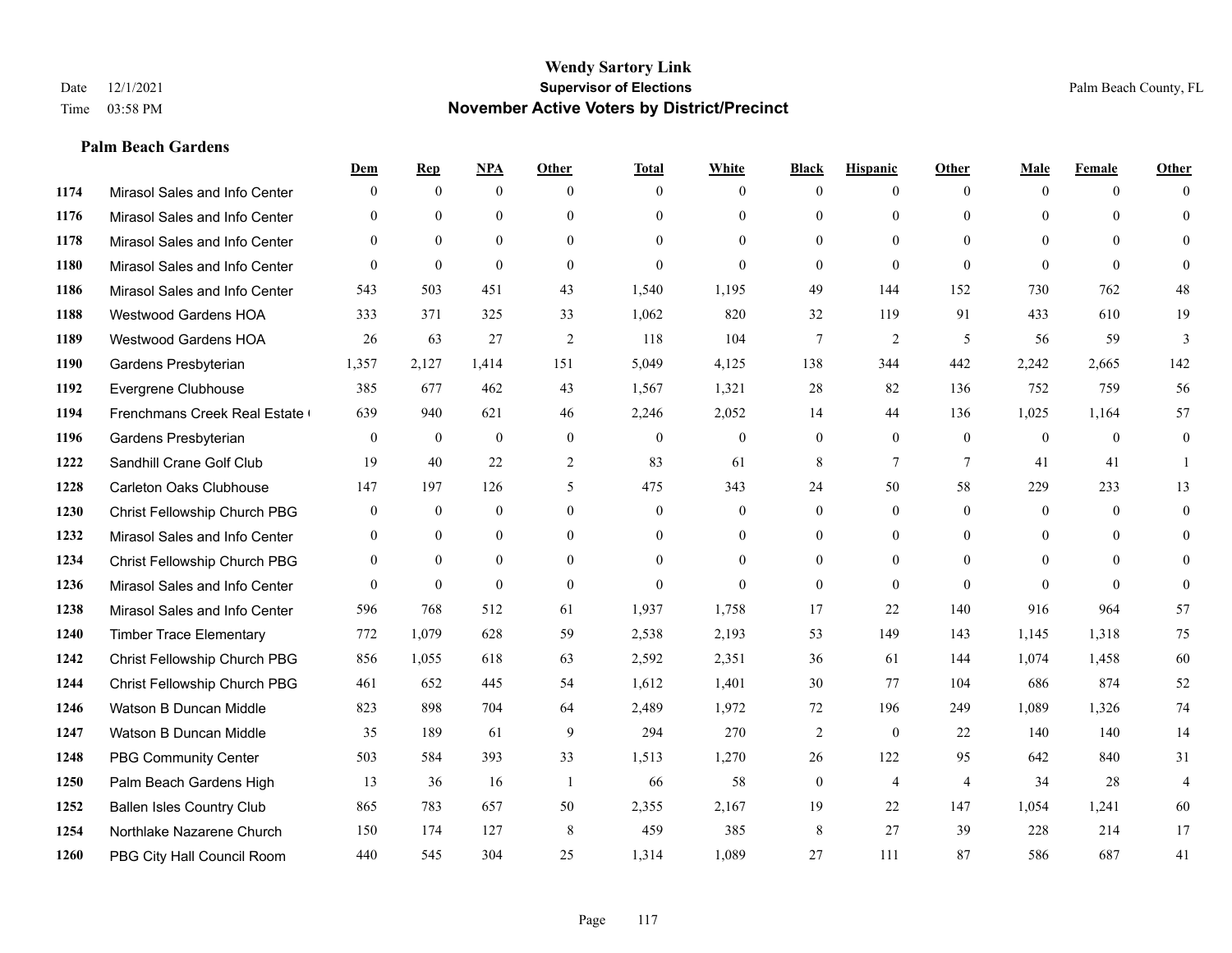#### **Palm Beach Gardens**

|      |                               | Dem            | <b>Rep</b>     | NPA            | <b>Other</b>             | <b>Total</b>   | White          | <b>Black</b>   | <b>Hispanic</b> | Other          | Male           | Female       | <b>Other</b>   |
|------|-------------------------------|----------------|----------------|----------------|--------------------------|----------------|----------------|----------------|-----------------|----------------|----------------|--------------|----------------|
| 1262 | PBG Moose Lodge 2010          |                | $\theta$       | 3              | $\Omega$                 | 4              | 4              | $\Omega$       | $\theta$        | $\Omega$       | $\overline{2}$ | 2            |                |
| 1264 | PBG City Hall Council Room    | $\Omega$       | $\mathbf{0}$   | $\mathbf{0}$   | $\theta$                 | $\Omega$       | $\theta$       | $\theta$       | $\Omega$        | $\theta$       | $\Omega$       | $\theta$     | $\Omega$       |
| 1266 | PBG City Hall Council Room    | 164            | 107            | 140            | 12                       | 423            | 254            | 71             | 65              | 33             | 171            | 242          | $10\,$         |
| 1268 | <b>PBG Community Center</b>   | 98             | 73             | 103            | 9                        | 283            | 173            | 45             | 33              | 32             | 109            | 161          | 13             |
| 1270 | <b>PBG Community Center</b>   | $\overline{4}$ | $\mathbf{0}$   | $\overline{2}$ | $\theta$                 | 6              | $\mathfrak{2}$ | 3              | 1               | $\theta$       | 2              | 3            |                |
| 1272 | Palm Beach Gardens Elementar  | 712            | 670            | 536            | 52                       | 1,970          | 1,574          | 101            | 122             | 173            | 924            | 983          | 63             |
| 1274 | Palm Beach Gardens High       | 586            | 552            | 430            | 38                       | 1,606          | 1,214          | 95             | 142             | 155            | 755            | 789          | 62             |
| 1280 | Pew Leadership Center         | 142            | 148            | 115            | 12                       | 417            | 351            | 12             | 24              | 30             | 168            | 246          | 3              |
| 1284 | <b>Eissey Campus Theater</b>  | 764            | 783            | 753            | 66                       | 2,366          | 1,861          | 89             | 206             | 210            | 1,020          | 1,271        | 75             |
| 1288 | PBG Moose Lodge 2010          | 12             | 24             | 6              | $\overline{1}$           | 43             | 39             | 1              | $\overline{0}$  | 3              | 22             | 19           | 2              |
| 1290 | PBG Moose Lodge 2010          | 687            | 827            | 549            | 66                       | 2,129          | 1,765          | 52             | 146             | 166            | 852            | 1,216        | 61             |
| 1291 | PBG Moose Lodge 2010          | 17             | 14             | 9              |                          | 41             | 38             | $\overline{2}$ |                 | $\overline{0}$ | 13             | 28           | $\mathbf{0}$   |
| 1292 | PBG Moose Lodge 2010          | 15             | 47             | 16             | 2                        | 80             | 74             | 1              | $\mathbf{1}$    | $\overline{4}$ | 37             | 40           | 3              |
| 1296 | Dwight D Eisenhower Elementar | 221            | 262            | 196            | 21                       | 700            | 548            | 15             | 90              | 47             | 277            | 397          | 26             |
| 1306 | <b>Eissey Campus Theater</b>  | 9              | 21             | 23             | 3                        | 56             | 47             |                | $\overline{0}$  | 8              | 28             | 28           | $\overline{0}$ |
| 1310 | <b>Eissey Campus Theater</b>  |                | $\overline{c}$ | 1              | $\overline{0}$           | 4              | $\overline{4}$ | $\mathbf{0}$   | $\overline{0}$  | $\theta$       | 3              | $\mathbf{1}$ | $\Omega$       |
| 1318 | PBG Moose Lodge 2010          | $\Omega$       | $\mathbf{0}$   | $\theta$       | $\theta$                 | $\overline{0}$ | $\Omega$       | $\theta$       | $\Omega$        | $\Omega$       | $\Omega$       | $\Omega$     | $\Omega$       |
| 1324 | Allamanda Elementary          | 448            | 449            | 376            | 41                       | 1,314          | 1,043          | 39             | 135             | 97             | 548            | 722          | 44             |
| 1326 | Allamanda Elementary          | 189            | 223            | 161            | 17                       | 590            | 502            | 7              | 31              | 50             | 257            | 319          | 14             |
| 1340 | <b>Eissey Campus Theater</b>  | 6              | 6              | 3              | $\mathbf{0}$             | 15             | 13             | $\overline{0}$ | -1              |                | $\tau$         | 8            | $\overline{0}$ |
| 1352 | Northlake Nazarene Church     | 669            | 867            | 598            | 51                       | 2,185          | 1,557          | 157            | 187             | 284            | 982            | 1,126        | 77             |
| 1360 | Garden Lodge 366 F&AM         | 350            | 332            | 236            | 23                       | 941            | 736            | 60             | 73              | 72             | 412            | 501          | $28\,$         |
| 1372 | Garden Lodge 366 F&AM         | 95             | 37             | 44             | $\tau$                   | 183            | 84             | 58             | 20              | 21             | 81             | 96           | 6              |
| 6062 | Sandhill Crane Golf Club      | 224            | 420            | 261            | 23                       | 928            | 660            | 74             | 70              | 124            | 455            | 441          | 32             |
| 6064 | Sandhill Crane Golf Club      | 31             | 56             | 33             | $\boldsymbol{\varDelta}$ | 124            | 100            | 6              | 12              | 6              | 62             | 58           |                |
|      | <b>Palm Beach Gardens</b>     | 14,408         | 17,601         | 12,507         | 1,201                    | 45,717         | 37,578         | 1,479          | 2,943           | 3,717          | 20,289         | 24,080       | 1,348          |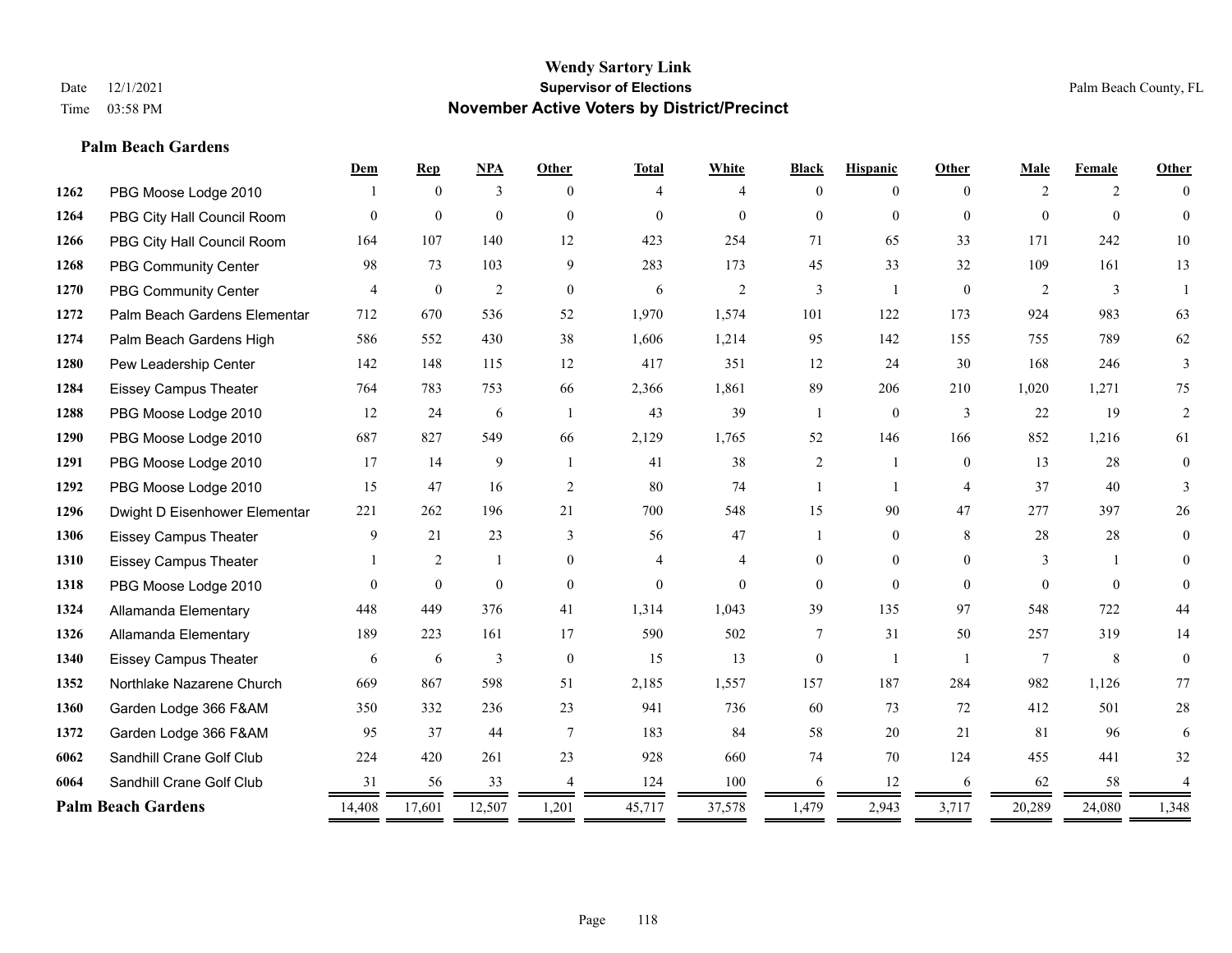| 12/1/2021<br>Date<br>03:58 PM<br>Time |            |            |            |              | <b>Wendy Sartory Link</b><br><b>Supervisor of Elections</b><br><b>November Active Voters by District/Precinct</b> |              |              |                 |              |             | Palm Beach County, FL |              |
|---------------------------------------|------------|------------|------------|--------------|-------------------------------------------------------------------------------------------------------------------|--------------|--------------|-----------------|--------------|-------------|-----------------------|--------------|
| <b>Palm Beach Shores</b>              | <u>Dem</u> | <b>Rep</b> | <b>NPA</b> | <b>Other</b> | <b>Total</b>                                                                                                      | <b>White</b> | <b>Black</b> | <b>Hispanic</b> | <b>Other</b> | <b>Male</b> | Female                | <b>Other</b> |
| 1388<br>Palm Beach Shores Town Hall   | 275        | 449        | 310        | 27           | 1.061                                                                                                             | 969          |              | 19              | 62           | 489         | 544                   | 28           |
| <b>Palm Beach Shores</b>              | 275        | 449        | 310        | 27           | 1.061                                                                                                             | 969          |              | 19              | 62           | 489         | 544                   | 28           |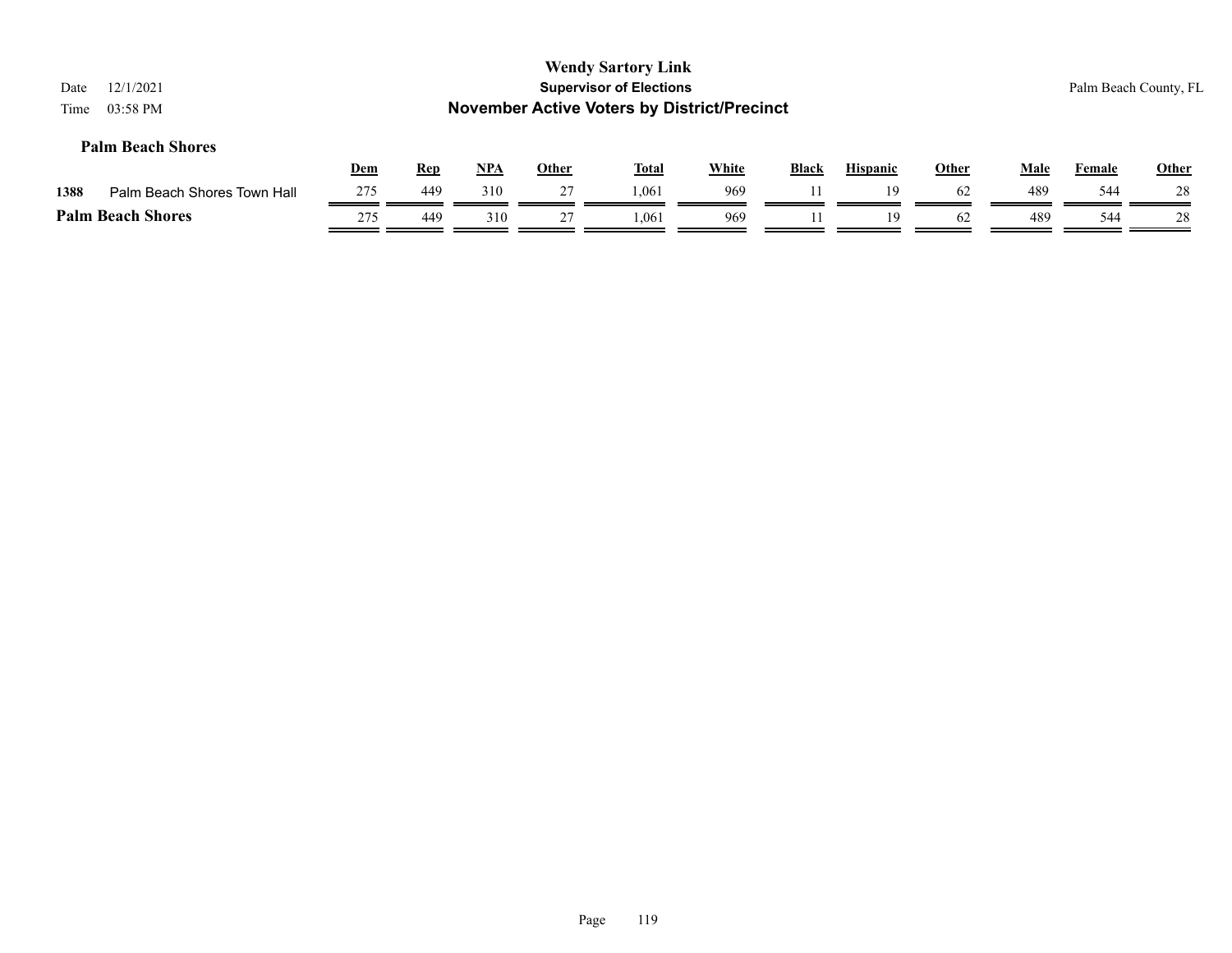**Palm Springs**

#### **Wendy Sartory Link** Date 12/1/2021 **Supervisor of Elections Supervisor of Elections** Palm Beach County, FL Time 03:58 PM **November Active Voters by District/Precinct**

|      |                           | Dem      | <b>Rep</b>   | NPA            | Other    | <b>Total</b> | White          | <b>Black</b>     | <b>Hispanic</b> | Other                       | Male     | Female   | <b>Other</b>   |
|------|---------------------------|----------|--------------|----------------|----------|--------------|----------------|------------------|-----------------|-----------------------------|----------|----------|----------------|
| 2112 | Palm Springs Middle       |          | 6            | 7              | $\theta$ | 20           | 15             | 3                | 0               | $\mathcal{D}_{\mathcal{L}}$ | 9        | 11       | $\theta$       |
| 2118 | Palm Springs Middle       | $\theta$ | $\mathbf{0}$ | $\mathbf{0}$   | $\theta$ | $\Omega$     | $\Omega$       | $\theta$         | $\mathbf{0}$    | $\Omega$                    | $\theta$ | $\theta$ | $\Omega$       |
| 2120 | Palm Springs Middle       | 57       | 22           | 51             |          | 131          | 32             | 13               | 57              | 29                          | 51       | 69       | 11             |
| 2122 | Palm Springs Middle       |          | $\mathbf{0}$ | $\mathbf{0}$   | $\theta$ |              | $\overline{0}$ |                  | $\mathbf{0}$    | $\Omega$                    |          | $\theta$ | $\mathbf{0}$   |
| 2124 | Palm Springs Middle       | 5        | 3            | 8              | $\Omega$ | 16           | 7              | 3                | 5               |                             |          | 9        | $\Omega$       |
| 2128 | Palm Springs Middle       | $\Omega$ | $\theta$     | $\theta$       | $\Omega$ | $\Omega$     | 0              | $\theta$         | $\Omega$        | 0                           | $\Omega$ | $\Omega$ | $\theta$       |
| 3002 | Palm Springs Middle       | 822      | 334          | 559            | 47       | 1,762        | 525            | 322              | 750             | 165                         | 719      | 969      | 74             |
| 3006 | Faith Presbyterian        | 976      | 617          | 685            | 34       | 2,312        | 945            | 271              | 895             | 201                         | 953      | 1,258    | 101            |
| 3010 | Faith Presbyterian        | 369      | 211          | 296            | 24       | 900          | 354            | 116              | 352             | 78                          | 415      | 451      | 34             |
| 3018 | Palm Springs Middle       | 11       | 11           | 9              | 3        | 34           | 13             | $\boldsymbol{0}$ | 17              | $\overline{4}$              | 14       | 19       |                |
| 3020 | Palm Springs Village Hall | 966      | 622          | 798            | 37       | 2,423        | 974            | 175              | 1,074           | 200                         | 1,062    | 1,249    | 112            |
| 3024 | Palm Springs Library      | 715      | 407          | 579            | 23       | 1,724        | 644            | 198              | 695             | 187                         | 761      | 860      | 103            |
| 3026 | Palm Springs Village Hall | $\theta$ | $\mathbf{0}$ | $\mathbf{0}$   | $\Omega$ | $\Omega$     | $\theta$       | $\theta$         | $\theta$        | $\Omega$                    | $\Omega$ | $\Omega$ | $\overline{0}$ |
| 3028 | Palm Springs Village Hall | 2        |              | $\mathbf{0}$   | $\theta$ | 3            | $\overline{0}$ | $\overline{0}$   | 3               | $\Omega$                    |          | 2        | $\overline{0}$ |
| 3030 | Palm Springs Village Hall | $\theta$ | $\mathbf{0}$ | $\mathbf{0}$   | $\Omega$ | $\Omega$     | $\theta$       | $\theta$         | $\theta$        | $\theta$                    | $\Omega$ | $\Omega$ | $\Omega$       |
| 3044 | Holy Redeemer Church      | 219      | 69           | 191            |          | 486          | 135            | 103              | 207             | 41                          | 211      | 260      | 15             |
| 3048 | Holy Redeemer Church      | 587      | 216          | 461            | 25       | 1,289        | 388            | 255              | 519             | 127                         | 571      | 658      | 60             |
| 3050 | Holy Redeemer Church      |          | 7            | $\overline{2}$ | $\theta$ | 16           | 9              | 6                |                 | $\Omega$                    | 9        | 7        | $\overline{0}$ |
| 3071 | Holy Redeemer Church      | $\theta$ | $\theta$     | $\mathbf{0}$   | $\theta$ | $\Omega$     | $\theta$       | $\theta$         | $\theta$        | $\Omega$                    | $\Omega$ | $\theta$ | $\Omega$       |
| 3072 | Holy Redeemer Church      | 137      | 23           | 88             |          | 256          | 69             | 100              | 51              | 36                          | 99       | 145      | 12             |
|      | <b>Palm Springs</b>       | 4,881    | 2,549        | 3,734          | 209      | 11,373       | 4,110          | 1,566            | 4,626           | 1,071                       | 4,883    | 5,967    | 523            |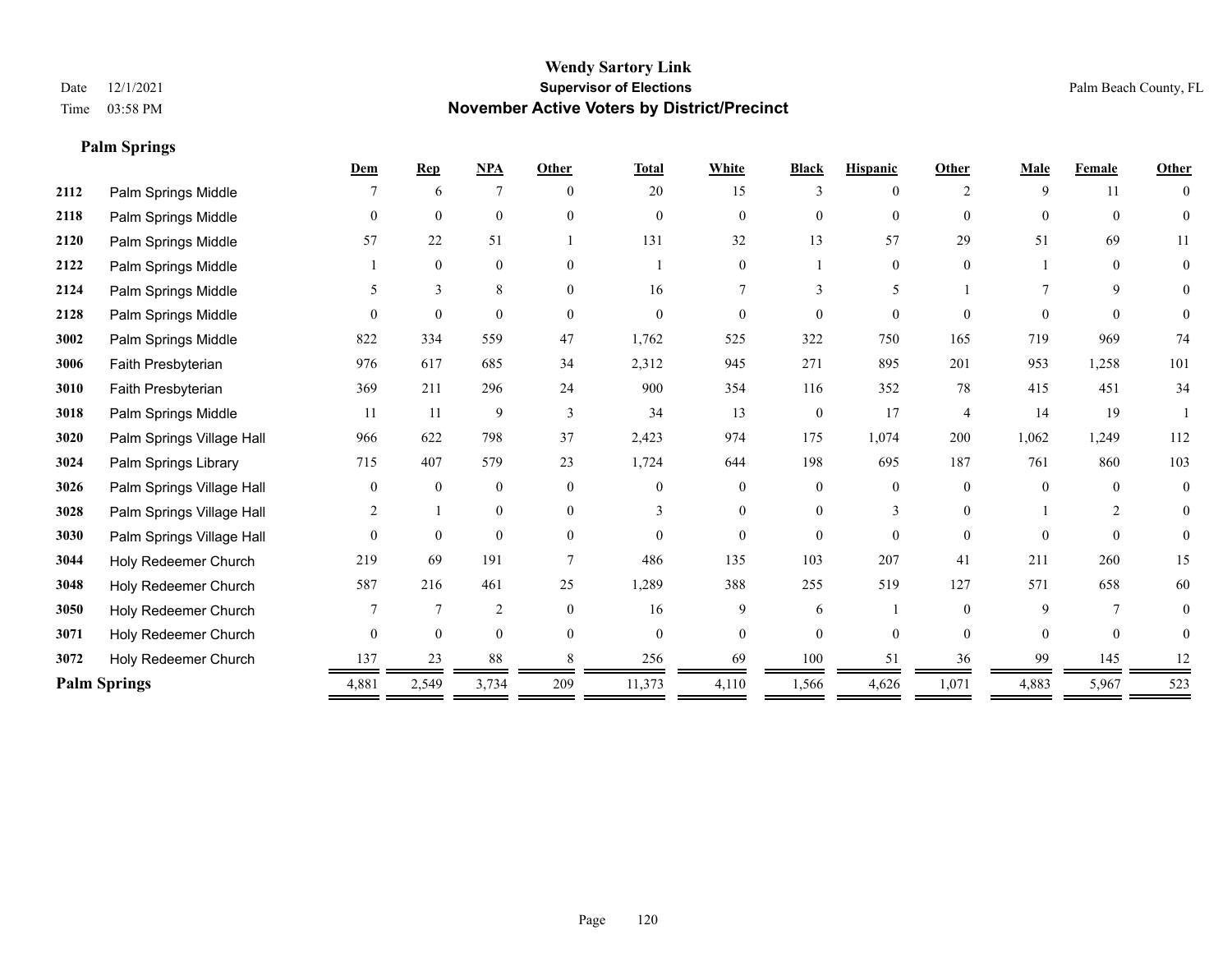#### **Riviera Beach**

|      |                                | Dem              | <b>Rep</b>     | <b>NPA</b>     | Other          | <b>Total</b> | White            | <b>Black</b>   | <b>Hispanic</b> | Other          | Male           | Female         | Other          |
|------|--------------------------------|------------------|----------------|----------------|----------------|--------------|------------------|----------------|-----------------|----------------|----------------|----------------|----------------|
| 1356 | Casa Rio Clubhouse             | 807              | 421            | 506            | 35             | 1,769        | 886              | 395            | 241             | 247            | 766            | 941            | 62             |
| 1358 | RB Prep Achievement Academy    | 15               | $\overline{4}$ | 3              | $\overline{0}$ | 22           | 9                | 8              | -1              | $\overline{4}$ | 13             | 6              | 3              |
| 1364 | RB Prep Achievement Academy    | 405              | 111            | 239            | 20             | 775          | 216              | 313            | 145             | 101            | 332            | 420            | 23             |
| 1368 | RB Prep Achievement Academy    | $\overline{0}$   | $\mathbf{0}$   | $\mathbf{0}$   | $\overline{0}$ | $\mathbf{0}$ | $\overline{0}$   | $\overline{0}$ | $\overline{0}$  | $\mathbf{0}$   | $\overline{0}$ | $\overline{0}$ | $\overline{0}$ |
| 1384 | Phil Foster Park Marine Center | 300              | 561            | 277            | 29             | 1,167        | 1,036            | 20             | 40              | 71             | 579            | 561            | 27             |
| 1386 | Phil Foster Park Marine Center | 588              | 1,130          | 712            | 85             | 2,515        | 2,167            | 58             | 89              | 201            | 1,156          | 1,291          | 68             |
| 7004 | J F Kennedy Middle             | $\overline{0}$   | $\mathbf{0}$   | $\mathbf{0}$   | $\overline{0}$ | $\Omega$     | $\overline{0}$   | $\overline{0}$ | $\overline{0}$  | $\Omega$       | $\overline{0}$ | $\theta$       | $\mathbf{0}$   |
| 7014 | RB Prep Achievement Academy    | $\theta$         | $\mathbf{0}$   | $\mathbf{0}$   | $\theta$       | $\Omega$     | $\overline{0}$   | $\theta$       | $\overline{0}$  | $\Omega$       | $\theta$       | $\Omega$       | $\theta$       |
| 7018 | RB Prep Achievement Academy    | $\mathbf{0}$     | $\mathbf{0}$   | $\overline{0}$ | $\theta$       | $\Omega$     | $\overline{0}$   | $\Omega$       | $\overline{0}$  | $\Omega$       | $\theta$       | $\Omega$       | $\Omega$       |
| 7020 | RB Prep Achievement Academy    | $\Omega$         | $\mathbf{0}$   | $\theta$       | $\theta$       | $\theta$     | $\Omega$         | $\theta$       | $\Omega$        | $\theta$       | $\theta$       | $\theta$       | $\theta$       |
| 7022 | J F Kennedy Middle             | 888              | 182            | 363            | 27             | 1,460        | 292              | 802            | 153             | 213            | 647            | 765            | 48             |
| 7024 | Hurst Chapel AME Church        | 1,553            | 89             | 338            | 22             | 2,002        | 152              | 1,628          | 92              | 130            | 820            | 1,128          | 54             |
| 7025 | Hurst Chapel AME Church        | 267              | 36             | 111            | $\overline{4}$ | 418          | 62               | 257            | 42              | 57             | 153            | 248            | 17             |
| 7026 | Lindsey Davis Senior Comm Ctr  | 2,263            | 82             | 434            | 19             | 2,798        | 67               | 2,508          | 40              | 183            | 1,126          | 1,581          | 91             |
| 7028 | <b>Wells Recreation Center</b> | 1,836            | 147            | 465            | 18             | 2,466        | 245              | 1,921          | 105             | 195            | 1,065          | 1,313          | $88\,$         |
| 7030 | Riviera Beach Marina Event Ctr | 199              | 311            | 170            | 23             | 703          | 563              | 49             | 44              | 47             | 355            | 328            | $20\,$         |
| 7034 | Suncoast High                  | 1,293            | 205            | 502            | 23             | 2,023        | 355              | 1,223          | 152             | 293            | 829            | 1,118          | 76             |
| 7036 | RB Prep Achievement Academy    | $\boldsymbol{0}$ | $\mathbf{0}$   | 6              | $\mathbf{0}$   | 6            | $\boldsymbol{0}$ | $\mathbf{0}$   | $\mathbf{0}$    | 6              | $\overline{4}$ |                |                |
| 7040 | Mary McLeod Bethune Elementa   | 1,230            | 55             | 248            | 14             | 1,547        | 37               | 1,367          | 46              | 97             | 614            | 888            | 45             |
| 7041 | Mary McLeod Bethune Elementa   | 389              | 27             | 131            | 7              | 554          | 45               | 427            | 27              | 55             | 211            | 319            | 24             |
| 7042 | Dan Calloway Complex           | 1,710            | 69             | 385            | 20             | 2,184        | 44               | 1,937          | 43              | 160            | 885            | 1,238          | 61             |
| 7044 | <b>Wells Recreation Center</b> | 1,379            | 89             | 368            | 17             | 1,853        | 191              | 1,461          | 65              | 136            | 761            | 1,020          | 72             |
| 7046 | Riviera Beach Marina Event Ctr | 36               | 31             | 16             | 5              | 88           | 73               | 7              | 2               | 6              | 49             | 38             |                |
|      | Riviera Beach                  | 15,158           | 3,550          | 5,274          | 368            | 24,350       | 6,440            | 14,381         | 1,327           | 2,202          | 10,365         | 13,204         | 781            |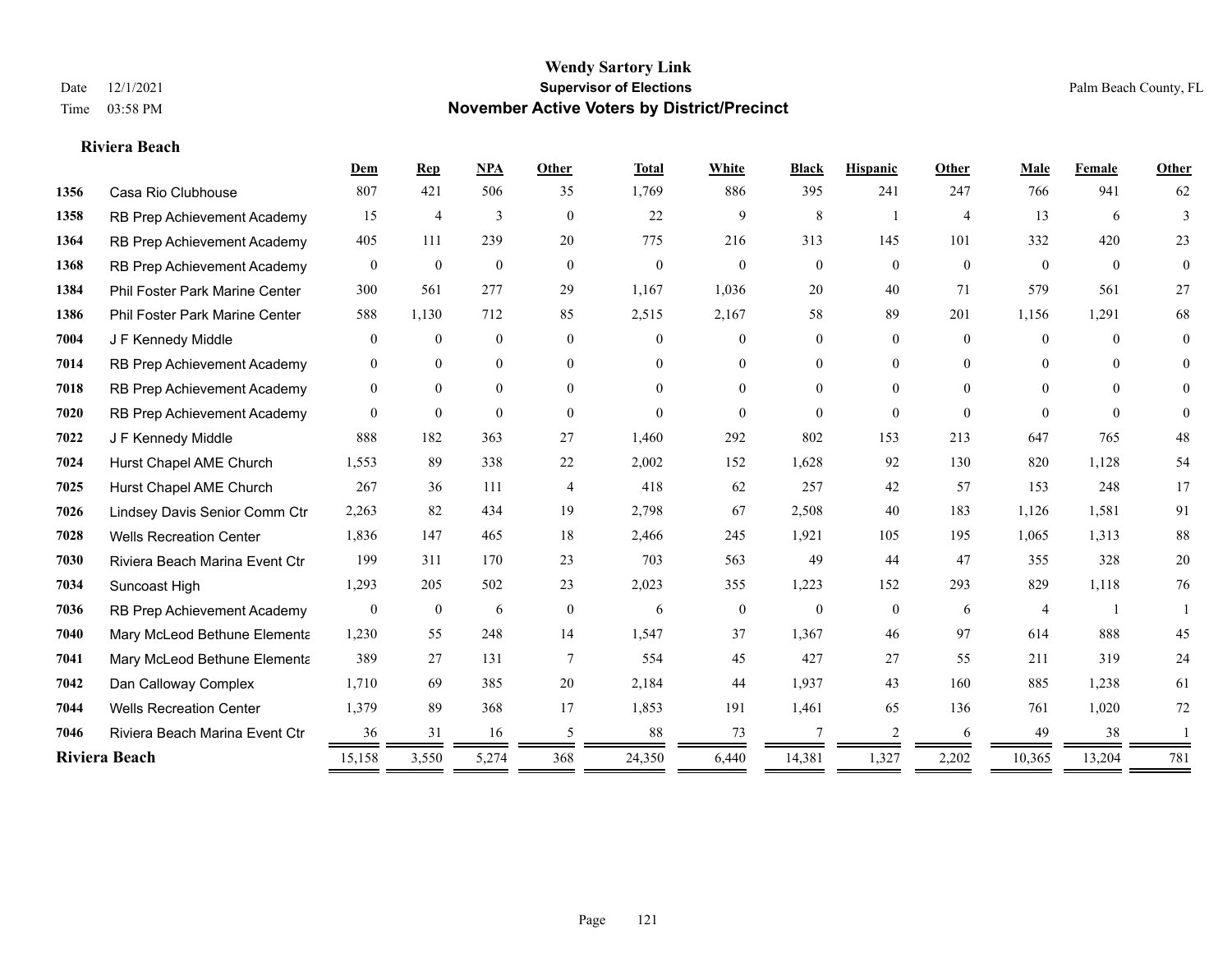#### **Royal Palm Beach**

|      |                              | Dem          | <b>Rep</b>     | NPA              | <b>Other</b>   | <b>Total</b>   | White          | <b>Black</b>   | <b>Hispanic</b> | <b>Other</b>    | Male           | Female   | Other          |
|------|------------------------------|--------------|----------------|------------------|----------------|----------------|----------------|----------------|-----------------|-----------------|----------------|----------|----------------|
| 6098 | <b>HL Johnson Elementary</b> | 654          | 518            | 478              | 39             | 1,689          | 937            | 305            | 263             | 184             | 770            | 880      | 39             |
| 6100 | Madison Green Clubhouse      | 1,236        | 721            | 763              | 56             | 2,776          | 1,200          | 786            | 410             | 380             | 1,285          | 1,388    | 103            |
| 6102 | <b>RPB Recreation Center</b> | 662          | 474            | 458              | 27             | 1,621          | 948            | 265            | 262             | 146             | 671            | 896      | 54             |
| 6104 | <b>Crestwood Middle</b>      | 183          | 149            | 118              | 9              | 459            | 214            | 75             | 85              | 85              | 214            | 225      | $20\,$         |
| 6106 | <b>RPB Recreation Center</b> | 217          | 125            | 199              | 11             | 552            | 228            | 99             | 156             | 69              | 217            | 315      | 20             |
| 6112 | Crestwood Middle             | 472          | 421            | 353              | 33             | 1,279          | 686            | 231            | 215             | 147             | 596            | 641      | $42\,$         |
| 6114 | RPB Village Hall             | 1,048        | 703            | 704              | 43             | 2,498          | 1,369          | 470            | 435             | 224             | 1,169          | 1,239    | 90             |
| 6116 | <b>HL Johnson Elementary</b> | 715          | 421            | 486              | 53             | 1,675          | 861            | 324            | 280             | 210             | 741            | 890      | 44             |
| 6118 | <b>RPB Branch Library</b>    | 1,075        | 566            | 702              | 55             | 2,398          | 1,130          | 580            | 435             | 253             | 1,042          | 1,268    | $88\,$         |
| 6120 | Royal Palm Beach High        | 407          | 315            | 266              | 18             | 1,006          | 478            | 200            | 157             | 171             | 476            | 505      | 25             |
| 6122 | <b>RPB Cultural Center</b>   | 1,168        | 652            | 765              | 51             | 2,636          | 1,384          | 505            | 500             | 247             | 1,135          | 1,414    | $87\,$         |
| 6124 | <b>RPB Cultural Center</b>   | 584          | 322            | 393              | 20             | 1,319          | 637            | 280            | 286             | 116             | 552            | 726      | 41             |
| 6126 | Calypso Bay Waterpark        | 683          | 304            | 494              | 32             | 1,513          | 545            | 410            | 365             | 193             | 659            | 795      | 59             |
| 6128 | Royal Palm Beach High        | 35           | 29             | 28               | 3              | 95             | 51             | 26             | 11              | $7\phantom{.0}$ | 44             | 51       | $\theta$       |
| 6132 | Royal Palm Beach High        | 391          | 187            | 264              | 20             | 862            | 415            | 166            | 192             | 89              | 391            | 441      | 30             |
| 6134 | Christ Fellowship Church RPB | 954          | 467            | 693              | 31             | 2,145          | 845            | 502            | 500             | 298             | 957            | 1,099    | 89             |
| 6136 | Calypso Bay Waterpark        |              |                | $\mathbf{0}$     | $\theta$       | $\overline{2}$ | $\overline{0}$ |                | $\overline{0}$  |                 | $\overline{0}$ |          |                |
| 6138 | Royal Palm Beach High        | $\theta$     | $\overline{0}$ | $\boldsymbol{0}$ | $\overline{0}$ | $\Omega$       | 0              | $\mathbf{0}$   | $\overline{0}$  | $\theta$        | $\mathbf{0}$   | $\theta$ | $\overline{0}$ |
| 6142 | Christ Fellowship Church RPB | $\theta$     | $\overline{0}$ | $\mathbf{0}$     | $\theta$       | $\Omega$       | $\overline{0}$ | $\overline{0}$ | $\overline{0}$  | $\theta$        | $\Omega$       | $\theta$ | $\overline{0}$ |
| 6144 | Christ Fellowship Church RPB | $\theta$     | $\theta$       | $\theta$         | $\theta$       | $\theta$       | $\Omega$       | 0              | $\Omega$        | $\Omega$        | $\theta$       | $\theta$ | 0              |
| 6148 | Christ Fellowship Church RPB | $\Omega$     | $\theta$       |                  | $\Omega$       |                |                | 0              | $\Omega$        | $\Omega$        | $\Omega$       |          | 0              |
| 6170 | Christ Fellowship Church RPB | $\Omega$     | 6              | $\overline{2}$   | $\Omega$       | 8              | 8              | $\theta$       | $\Omega$        | $\Omega$        | 3              | 5        |                |
| 6172 | Christ Fellowship Church RPB | 1,296        | 584            | 844              | 70             | 2,794          | 973            | 856            | 642             | 323             | 1,193          | 1,486    | 115            |
| 6176 | Christ Fellowship Church RPB | 23           | 16             | 21               | 2              | 62             | 26             | 11             | 19              | 6               | 26             | 34       | 2              |
|      | <b>Royal Palm Beach</b>      | 11,804<br>== | 6,981          | 8,032            | 573            | 27,390         | 12,936         | 6,092          | 5,213           | 3,149           | 12,141         | 14,300   | 949            |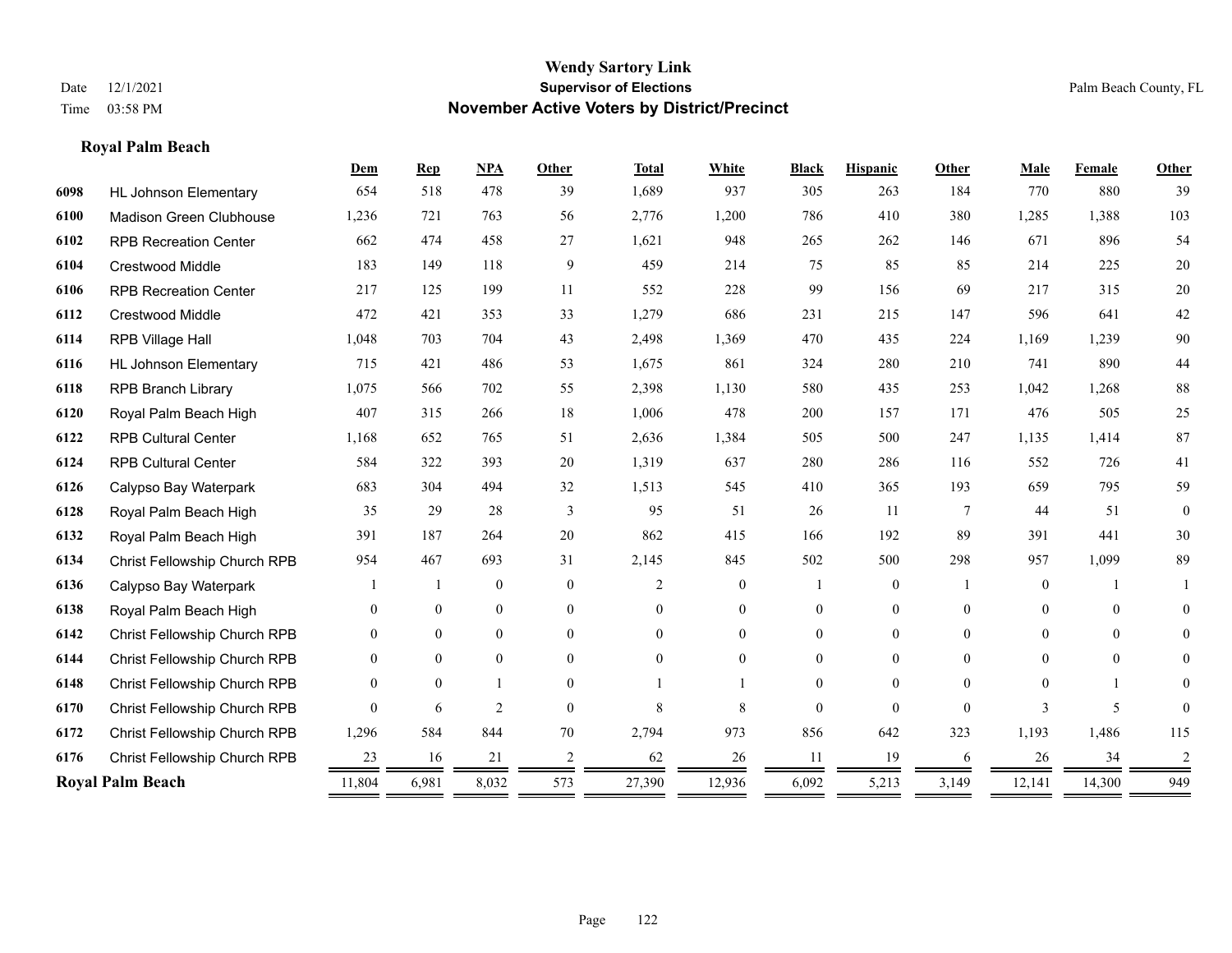| <b>Wendy Sartory Link</b><br><b>Supervisor of Elections</b><br>12/1/2021<br>Date<br><b>November Active Voters by District/Precinct</b><br>03:58 PM<br>Time |                             |            |            |            |              |              |              |              |                 |              |             |        | Palm Beach County, FL |
|------------------------------------------------------------------------------------------------------------------------------------------------------------|-----------------------------|------------|------------|------------|--------------|--------------|--------------|--------------|-----------------|--------------|-------------|--------|-----------------------|
|                                                                                                                                                            | <b>South Bay</b>            | <u>Dem</u> | <b>Rep</b> | <u>NPA</u> | <u>Other</u> | <b>Total</b> | <b>White</b> | <b>Black</b> | <b>Hispanic</b> | <b>Other</b> | <b>Male</b> | Female | <b>Other</b>          |
| 6018                                                                                                                                                       | South Bay Commission Chambe | 1,186      | 85         | 223        |              | 1,505        | 59           | 1,165        | 206             | 75           | 632         | 835    | 38                    |
| <b>South Bay</b>                                                                                                                                           |                             | 1,186      | 85         | 223        |              | 1,505        | 59           | 1,165        | 206             | 75           | 632         | 835    | 38                    |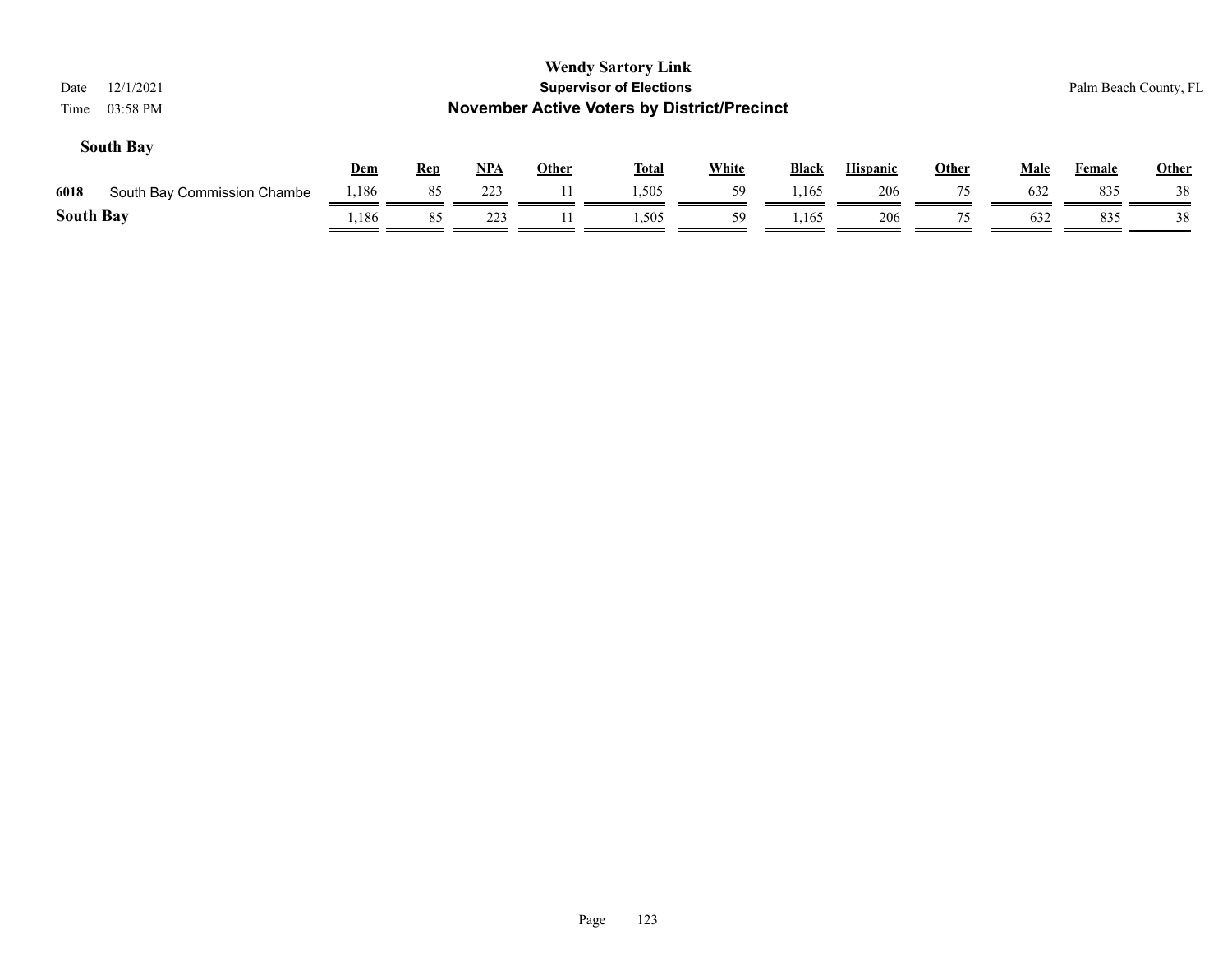| Date | <b>Wendy Sartory Link</b><br><b>Supervisor of Elections</b><br>12/1/2021<br>Palm Beach County, FL<br><b>November Active Voters by District/Precinct</b><br>03:58 PM<br>Time |            |            |            |              |              |              |              |                 |              |             |        |              |
|------|-----------------------------------------------------------------------------------------------------------------------------------------------------------------------------|------------|------------|------------|--------------|--------------|--------------|--------------|-----------------|--------------|-------------|--------|--------------|
|      | <b>South Palm Beach</b>                                                                                                                                                     | <u>Dem</u> | <u>Rep</u> | <u>NPA</u> | <u>Other</u> | <b>Total</b> | <b>White</b> | <b>Black</b> | <b>Hispanic</b> | <b>Other</b> | <b>Male</b> | Female | <b>Other</b> |
| 4004 | South Palm Beach Town Hall                                                                                                                                                  | 403        | 506        | 378        | 34           | 1,321        | 1.127        | 21           | 79              | 94           | 578         | 696    | 47           |
|      | <b>South Palm Beach</b>                                                                                                                                                     | 403        | 506        | 378        | 34           | 1,321        | 1,127        | 21           | 79              | 94           | 578         | 696    | 47           |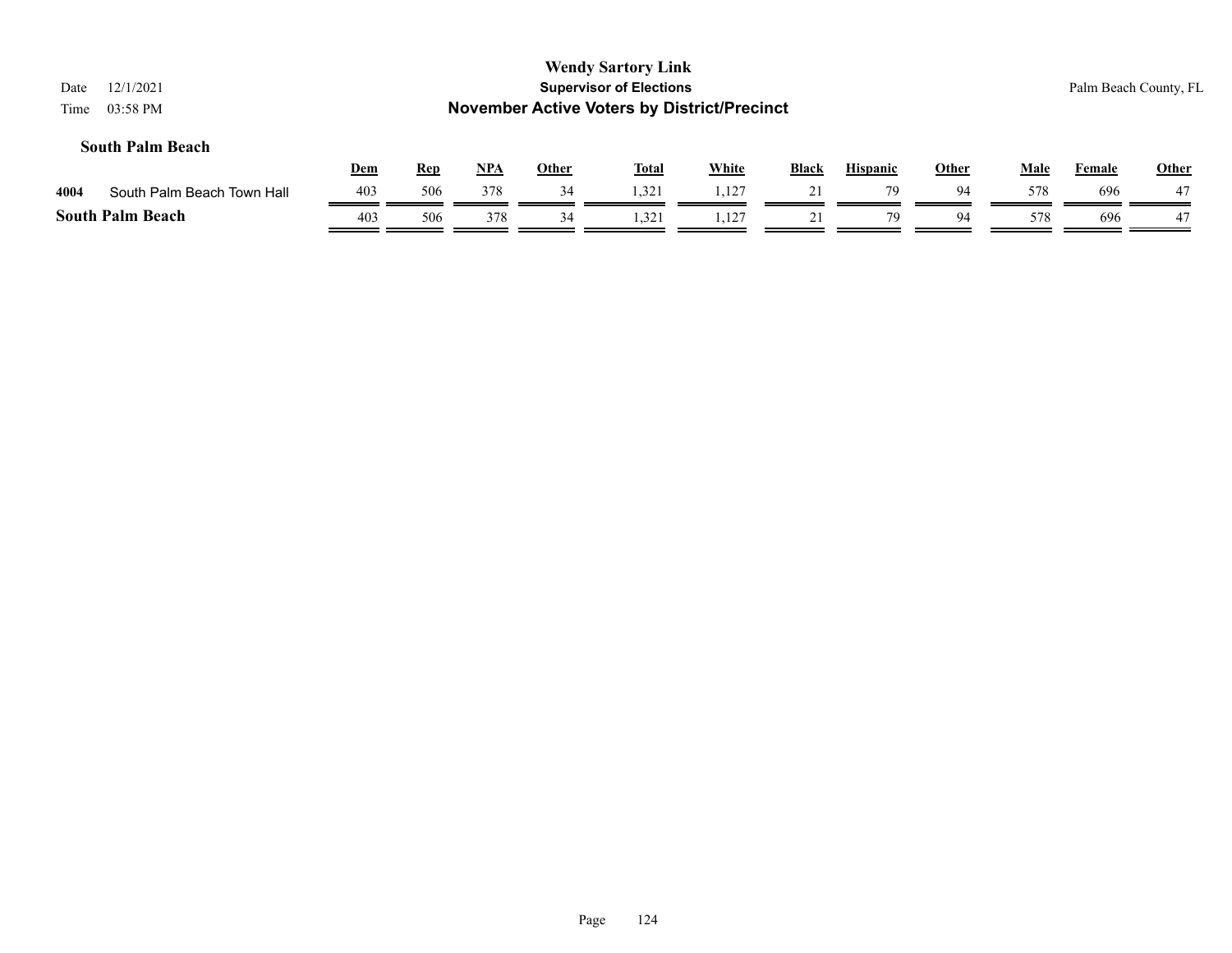#### **Tequesta**

| 36<br>792<br>811                          |
|-------------------------------------------|
|                                           |
| 35                                        |
| 50<br>1,064                               |
| 75                                        |
| $\overline{0}$<br>$\bf{0}$                |
| 357<br>15                                 |
| 226<br>8                                  |
| 2,262<br>2,568<br>112                     |
| 36<br>918<br>69<br>$\theta$<br>242<br>205 |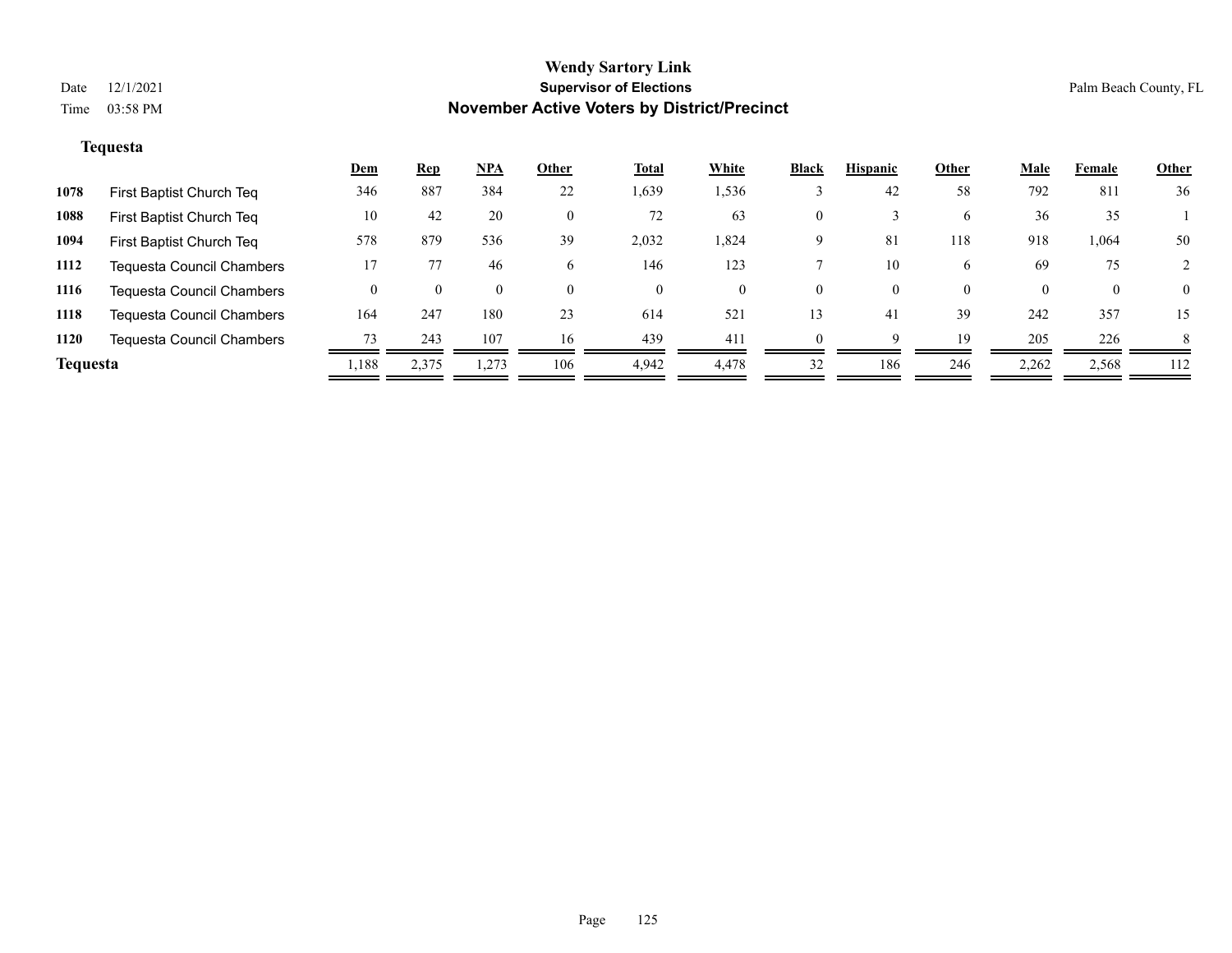| <b>Wendy Sartory Link</b><br><b>Supervisor of Elections</b><br>12/1/2021<br>Palm Beach County, FL<br>Date<br><b>November Active Voters by District/Precinct</b><br>03:58 PM<br>Time |     |            |       |              |              |              |              |                 |              |             |               |              |
|-------------------------------------------------------------------------------------------------------------------------------------------------------------------------------------|-----|------------|-------|--------------|--------------|--------------|--------------|-----------------|--------------|-------------|---------------|--------------|
| <b>Village Of Golf</b>                                                                                                                                                              | Dem | <b>Rep</b> | $NPA$ | <b>Other</b> | <b>Total</b> | <b>White</b> | <b>Black</b> | <b>Hispanic</b> | <b>Other</b> | <b>Male</b> | <b>Female</b> | <b>Other</b> |
| 4030<br>Village of Golf Admin Bldg                                                                                                                                                  | 36  | 186        | 47    | 4            | 273          | 267          | $\theta$     |                 |              | 129         | 142           |              |
| <b>Village Of Golf</b>                                                                                                                                                              | 36  | 186        | 47    |              | 273          | 267          |              |                 |              | 129         | 142           |              |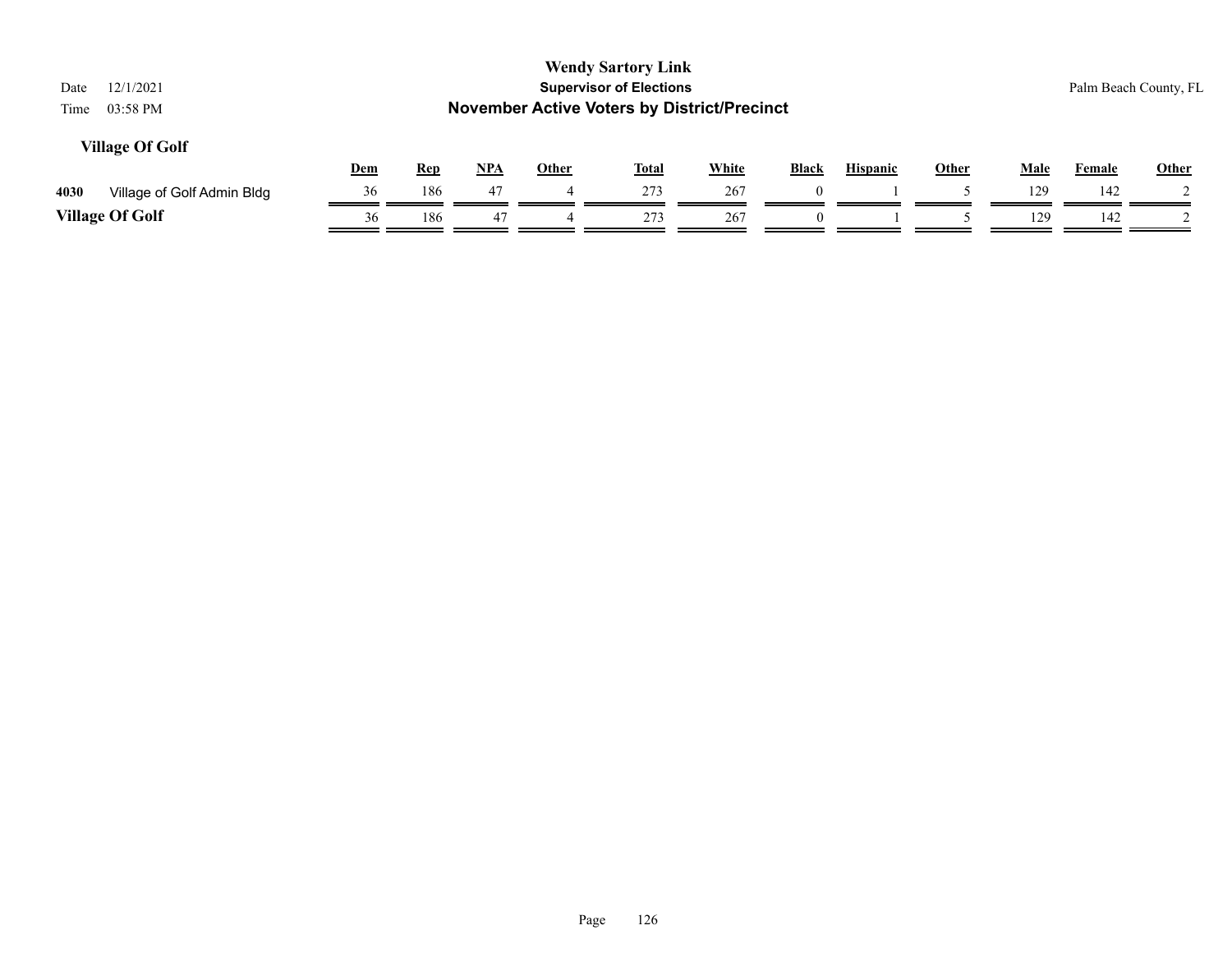**Wellington**

#### **Wendy Sartory Link** Date 12/1/2021 **Supervisor of Elections** Palm Beach County, FL Time 03:58 PM **November Active Voters by District/Precinct**

# **Dem Rep NPA Other Total White Black Hispanic Other Male Female Other** Village Walk HOA Clubhouse 545 530 433 45 1,553 1,206 59 138 150 646 855 52 Binks Forest Elementary 26 40 37 4 107 80 5 9 13 45 59 3 Binks Forest Elementary 405 557 378 36 1,376 1,044 47 134 151 645 687 44 Wellington Landings Middle 464 517 397 28 1,406 1,011 87 190 118 630 736 40 Binks Forest Elementary 629 715 575 43 1,962 1,370 128 294 170 893 1,010 59 Wellington Elementary 784 939 548 42 2,313 1,698 134 313 168 1,053 1,187 73 Wellington Landings Middle 670 585 565 40 1,860 1,205 167 336 152 869 938 53 First Baptist Church Wel 758 663 559 46 2,026 1,280 212 349 185 902 1,060 64 First Baptist Church Wel 832 802 602 57 2,293 1,539 183 377 194 1,022 1,198 73 Wellington Community Center 860 859 745 48 2,512 1,744 151 408 209 1,157 1,276 79 First Baptist Church Wel 126 175 144 9 454 347 27 43 37 211 231 12 New Horizons Elementary 287 453 318 13 1,071 786 46 115 124 462 580 29 Wellington High 666 578 539 36 1,819 1,124 245 292 158 803 958 58 Elbridge Gale Elementary 808 570 644 43 2,065 1,127 291 434 213 910 1,079 76 Wellington Village Park 221 422 315 28 986 837 18 48 83 401 536 49 Wellington Village Hall 811 456 636 47 1,950 879 357 505 209 809 1,066 75 St Peters Methodist Church 964 795 801 64 2,624 1,552 284 554 234 1,196 1,341 87 Equestrian Trails Elementary 498 292 351 18 1,159 521 296 152 190 514 588 57 Wellington Branch Library 521 358 361 37 1,277 701 195 270 111 547 697 33 Emerald Cove Middle 537 567 517 53 1,674 1,037 179 276 182 742 880 52 Emerald Cove Middle 108 85 98 7 298 173 58 52 15 136 156 6 Emerald Cove Middle 30 21 37 0 88 45 25 10 8 23 61 4 Buena Vida Clubhouse 316 202 179 14 711 621 22 22 46 318 375 18 Villa Olympia Clubhouse 1,560 1,064 1,294 95 4,013 1,803 703 681 826 1,891 1,936 186 Wellington Village Park 143 226 175 18 562 382 15 94 71 256 280 26 Wellington Village Park 817 749 710 50 2,326 1,464 255 285 322 1,068 1,176 82 Wellington Village Park 0 0 0 0 0 0 0 0 0 0 0 0 Wellington Village Park 57 31 42 6 136 67 16 35 18 56 76 4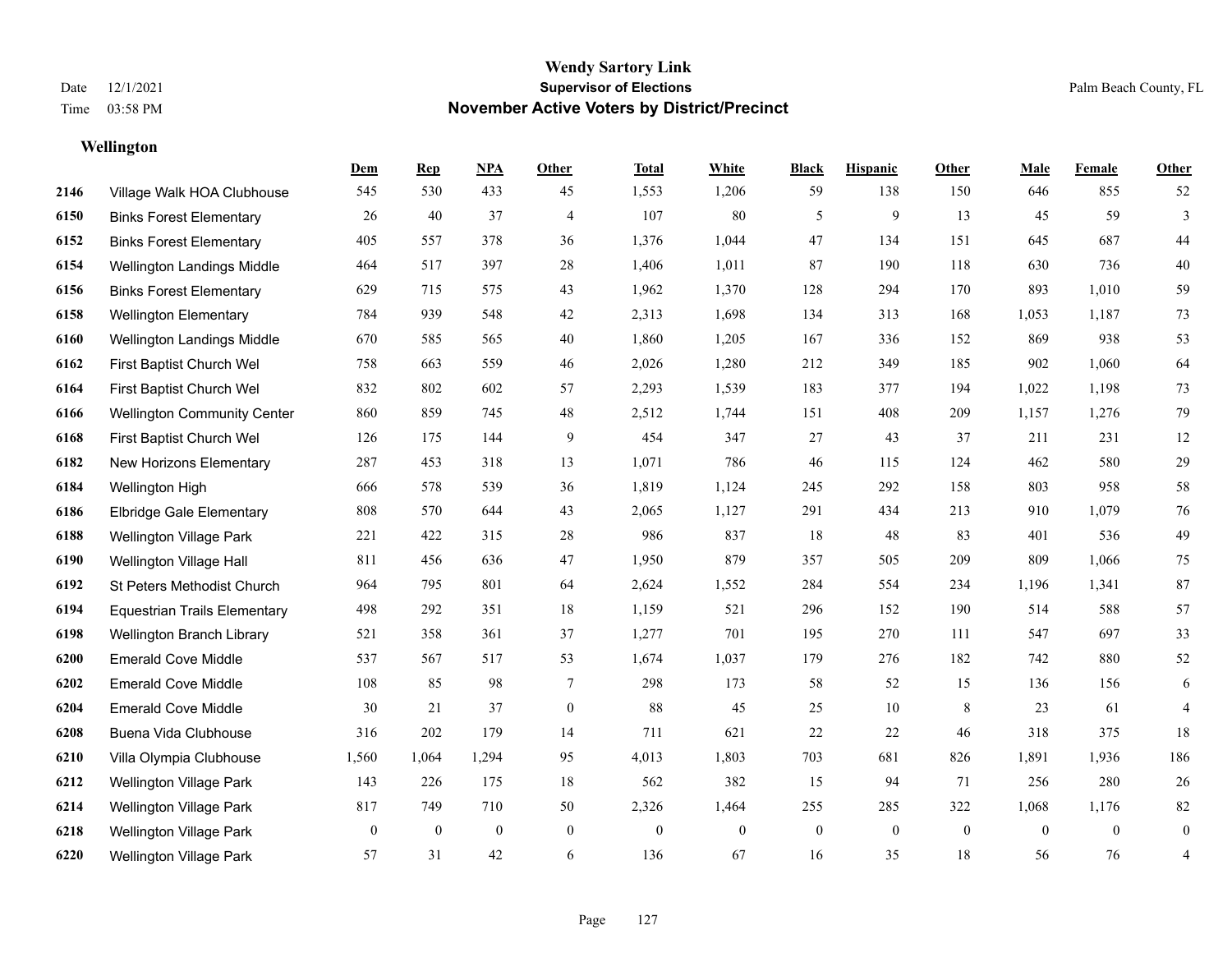| <b>Wendy Sartory Link</b><br><b>Supervisor of Elections</b><br>12/1/2021<br>Date<br><b>November Active Voters by District/Precinct</b><br>03:58 PM<br>Time |        |        |        |     |        |        |       |       |       |             |        | Palm Beach County, FL |
|------------------------------------------------------------------------------------------------------------------------------------------------------------|--------|--------|--------|-----|--------|--------|-------|-------|-------|-------------|--------|-----------------------|
| Wellington<br><u>NPA</u><br><b>White</b><br><b>Other</b><br><u>Total</u><br><b>Black</b><br><b>Hispanic</b><br><b>Other</b><br><u>Dem</u><br><u>Rep</u>    |        |        |        |     |        |        |       |       |       | <b>Male</b> | Female | <b>Other</b>          |
| 6226<br>The Isles at Wellington                                                                                                                            | 745    | 759    | 629    | 44  | 2,177  | 1,402  | 223   | 244   | 308   | 1,023       | 1,060  | 94                    |
| Wellington                                                                                                                                                 | 15,188 | 14,010 | 12.629 | 971 | 42.798 | 27,045 | 4,428 | 6,660 | 4,665 | 19,228      | 22,082 | 1,488                 |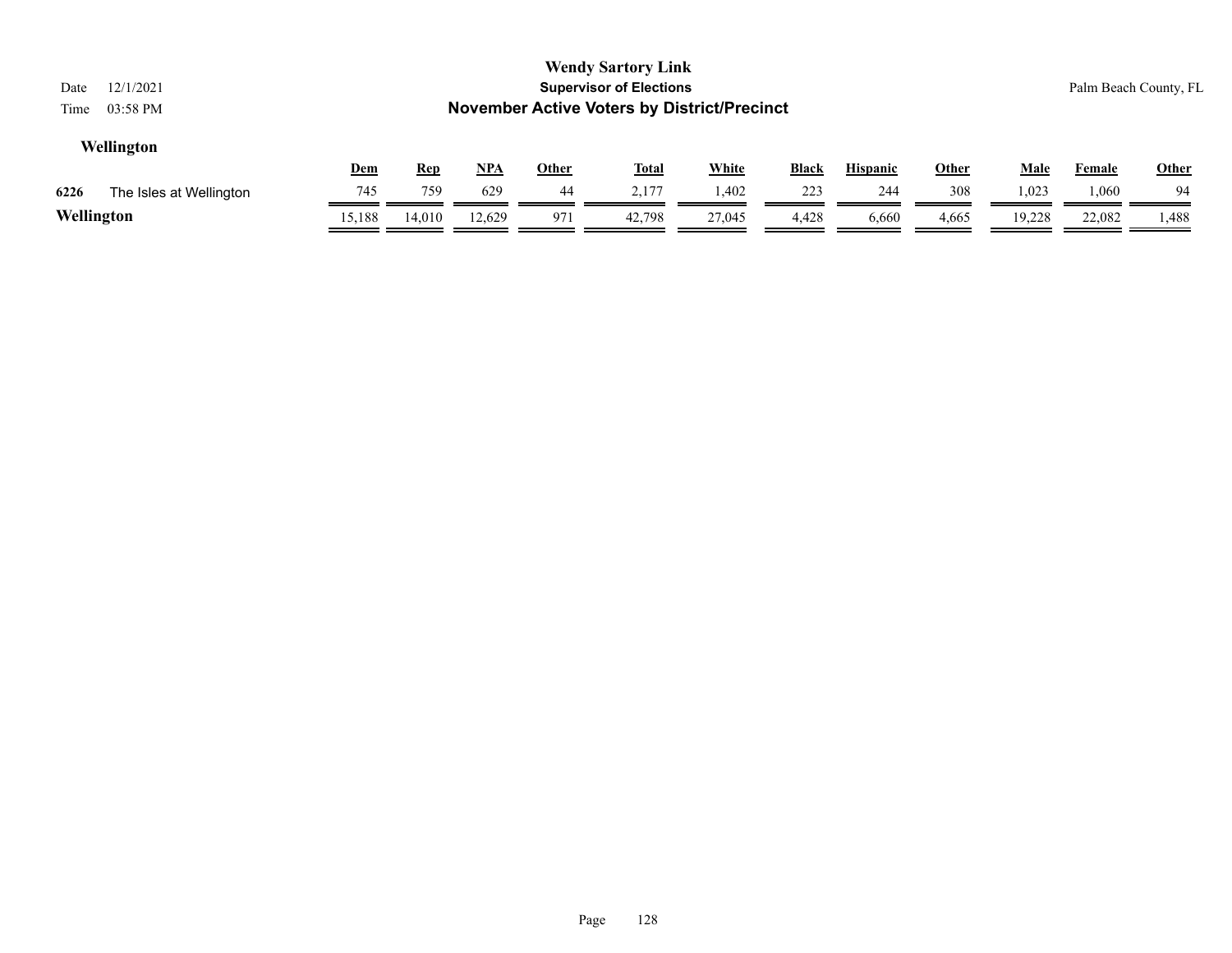| Date<br>Time | <b>Wendy Sartory Link</b><br>12/1/2021<br><b>Supervisor of Elections</b><br>Palm Beach County, FL<br><b>November Active Voters by District/Precinct</b><br>03:58 PM |     |            |            |              |              |              |              |                 |              |             |        |          |
|--------------|---------------------------------------------------------------------------------------------------------------------------------------------------------------------|-----|------------|------------|--------------|--------------|--------------|--------------|-----------------|--------------|-------------|--------|----------|
|              | Westlake                                                                                                                                                            | Dem | <b>Rep</b> | <u>NPA</u> | <b>Other</b> | <b>Total</b> | <b>White</b> | <b>Black</b> | <b>Hispanic</b> | <b>Other</b> | <b>Male</b> | Female | Other    |
| 6072         | Seminole Ridge High                                                                                                                                                 | 533 | 499        | 507        | 49           | 1,588        | 720          | 310          | 425             | 133          | 737         | 827    | 24       |
| 6073         | Seminole Ridge High                                                                                                                                                 |     | $\Omega$   | $\Omega$   | $\Omega$     | $\Omega$     |              | $\Omega$     |                 |              |             |        | $\theta$ |
| Westlake     |                                                                                                                                                                     | 533 | 499        | 507        | 49           | 1,588        | 720          | 310          | 425             | 133          | 737         | 827    | 24       |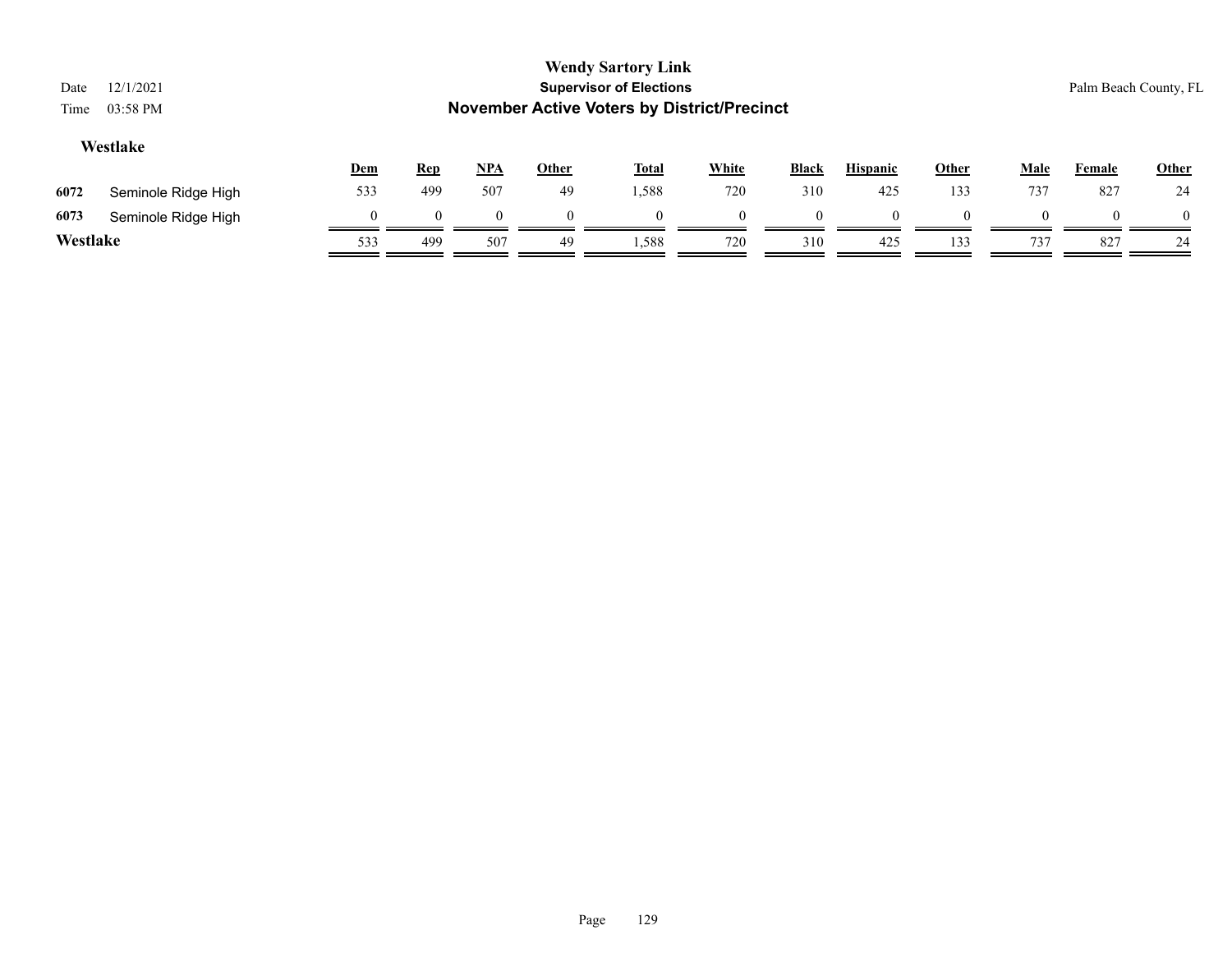#### **West Palm Beach**

|      |                                 | Dem              | <b>Rep</b>       | NPA          | <b>Other</b>     | <b>Total</b> | <b>White</b>     | <b>Black</b>     | <b>Hispanic</b> | <b>Other</b>   | <b>Male</b>    | Female         | <b>Other</b>     |
|------|---------------------------------|------------------|------------------|--------------|------------------|--------------|------------------|------------------|-----------------|----------------|----------------|----------------|------------------|
| 2002 | Jeaga Middle                    | 181              | 92               | 111          | 6                | 390          | 151              | 129              | 39              | 71             | 172            | 206            | 12               |
| 2004 | <b>Grassy Waters Elementary</b> | 1,044            | 323              | 596          | 46               | 2,009        | 593              | 732              | 399             | 285            | 851            | 1,087          | 71               |
| 2006 | Jeaga Middle                    | 171              | 81               | 100          | 9                | 361          | 149              | 111              | 77              | 24             | 146            | 204            | 11               |
| 2008 | Jeaga Middle                    | $\mathbf{0}$     | $\mathbf{0}$     | $\mathbf{0}$ | $\mathbf{0}$     | $\mathbf{0}$ | $\mathbf{0}$     | $\boldsymbol{0}$ | $\mathbf{0}$    | $\mathbf{0}$   | $\overline{0}$ | $\mathbf{0}$   | $\overline{0}$   |
| 2014 | Club Baywinds                   | 829              | 547              | 368          | 36               | 1,780        | 1,349            | 153              | 170             | 108            | 726            | 1,011          | 43               |
| 2016 | Andros Isle POA Clubhouse       | 846              | 561              | 551          | 35               | 1,993        | 1,078            | 394              | 298             | 223            | 849            | 1,075          | 69               |
| 2018 | <b>Riverwalk Clubhouse</b>      | 750              | 713              | 567          | 50               | 2,080        | 1,635            | 93               | 173             | 179            | 892            | 1,126          | 62               |
| 2032 | <b>Riverwalk Clubhouse</b>      | 52               | 30               | 30           | $\overline{4}$   | 116          | 56               | 33               | 18              | 9              | 45             | 68             | 3                |
| 2034 | <b>Riverwalk Clubhouse</b>      | 95               | 47               | 70           | 10               | 222          | 87               | 58               | 52              | 25             | 98             | 122            | $\overline{2}$   |
| 2042 | <b>Turning Points Academy</b>   | $\overline{0}$   | $\mathbf{0}$     | $\mathbf{0}$ | $\mathbf{0}$     | $\mathbf{0}$ | $\mathbf{0}$     | $\boldsymbol{0}$ | $\overline{0}$  | $\overline{0}$ | $\overline{0}$ | $\overline{0}$ | $\boldsymbol{0}$ |
| 2062 | <b>West Gate Elementary</b>     | 14               | 14               | 18           | $\overline{0}$   | 46           | 33               | 3                | 6               | $\overline{4}$ | 26             | 20             | $\overline{0}$   |
| 2064 | <b>West Gate Elementary</b>     |                  | $\mathbf{0}$     | $\mathbf{0}$ | $\overline{0}$   | $\mathbf{1}$ | 1                | $\boldsymbol{0}$ | $\overline{0}$  | $\mathbf{0}$   | $\mathbf{1}$   | $\overline{0}$ | $\overline{0}$   |
| 2066 | Howard Park Community Center    | 144              | 81               | 97           | 6                | 328          | 167              | 54               | 71              | 36             | 151            | 169            | 8                |
| 2068 | <b>Conniston Middle</b>         | 426              | 249              | 320          | 16               | 1,011        | 397              | 99               | 442             | 73             | 457            | 514            | $40\,$           |
| 2070 | <b>Belvedere Elementary</b>     | 560              | 380              | 387          | 24               | 1,351        | 1,065            | 28               | 150             | 108            | 636            | 666            | 49               |
| 2072 | <b>Belvedere Elementary</b>     | 608              | 351              | 486          | 28               | 1,473        | 545              | 152              | 624             | 152            | 631            | 753            | 89               |
| 2074 | <b>Belvedere Elementary</b>     | $\mathbf{0}$     | $\boldsymbol{0}$ | $\theta$     | $\boldsymbol{0}$ | $\mathbf{0}$ | $\mathbf{0}$     | $\boldsymbol{0}$ | $\overline{0}$  | $\theta$       | $\mathbf{0}$   | $\theta$       | $\boldsymbol{0}$ |
| 2076 | <b>Belvedere Elementary</b>     | 143              | 125              | 123          | $\tau$           | 398          | 329              | 16               | 27              | 26             | 192            | 196            | $10\,$           |
| 2078 | St Catherine Church             | 438              | 552              | 370          | 31               | 1,391        | 1,156            | 38               | 91              | 106            | 622            | 717            | 52               |
| 2134 | STEM Bldg at S FL Science Ctr   | 519              | 322              | 429          | 32               | 1,302        | 491              | 62               | 634             | 115            | 593            | 654            | 55               |
| 2136 | Palmwood Lodge #303             | 660              | 450              | 572          | 43               | 1,725        | 745              | 82               | 734             | 164            | 781            | 862            | 82               |
| 2138 | Palmwood Lodge #303             | 339              | 156              | 269          | 19               | 783          | 319              | 77               | 297             | 90             | 361            | 387            | 35               |
| 2140 | South Olive Community Center    | 569              | 430              | 385          | 34               | 1,418        | 1,080            | 31               | 197             | 110            | 669            | 702            | 47               |
| 2142 | Lakeside Presbyterian Church    | 291              | 358              | 192          | 22               | 863          | 746              | 3                | 56              | 58             | 398            | 438            | $27\,$           |
| 2144 | Lakeside Presbyterian Church    | 352              | 411              | 268          | 34               | 1,065        | 880              | 20               | 81              | 84             | 485            | 546            | 34               |
| 6066 | Ibis POA Admin Building         | 1,022            | 1,098            | 735          | 86               | 2,941        | 2,579            | 91               | 70              | 201            | 1,386          | 1,488          | 67               |
| 6068 | Ibis POA Admin Building         | $\boldsymbol{0}$ | $\mathbf{0}$     | $\theta$     | $\mathbf{0}$     | $\mathbf{0}$ | $\boldsymbol{0}$ | $\boldsymbol{0}$ | $\overline{0}$  | $\theta$       | $\overline{0}$ | $\overline{0}$ | $\overline{0}$   |
| 6070 | Ironhorse Country Club          | 160              | 258              | 120          | 10               | 548          | 441              | 35               | 20              | 52             | 245            | 293            | $10\,$           |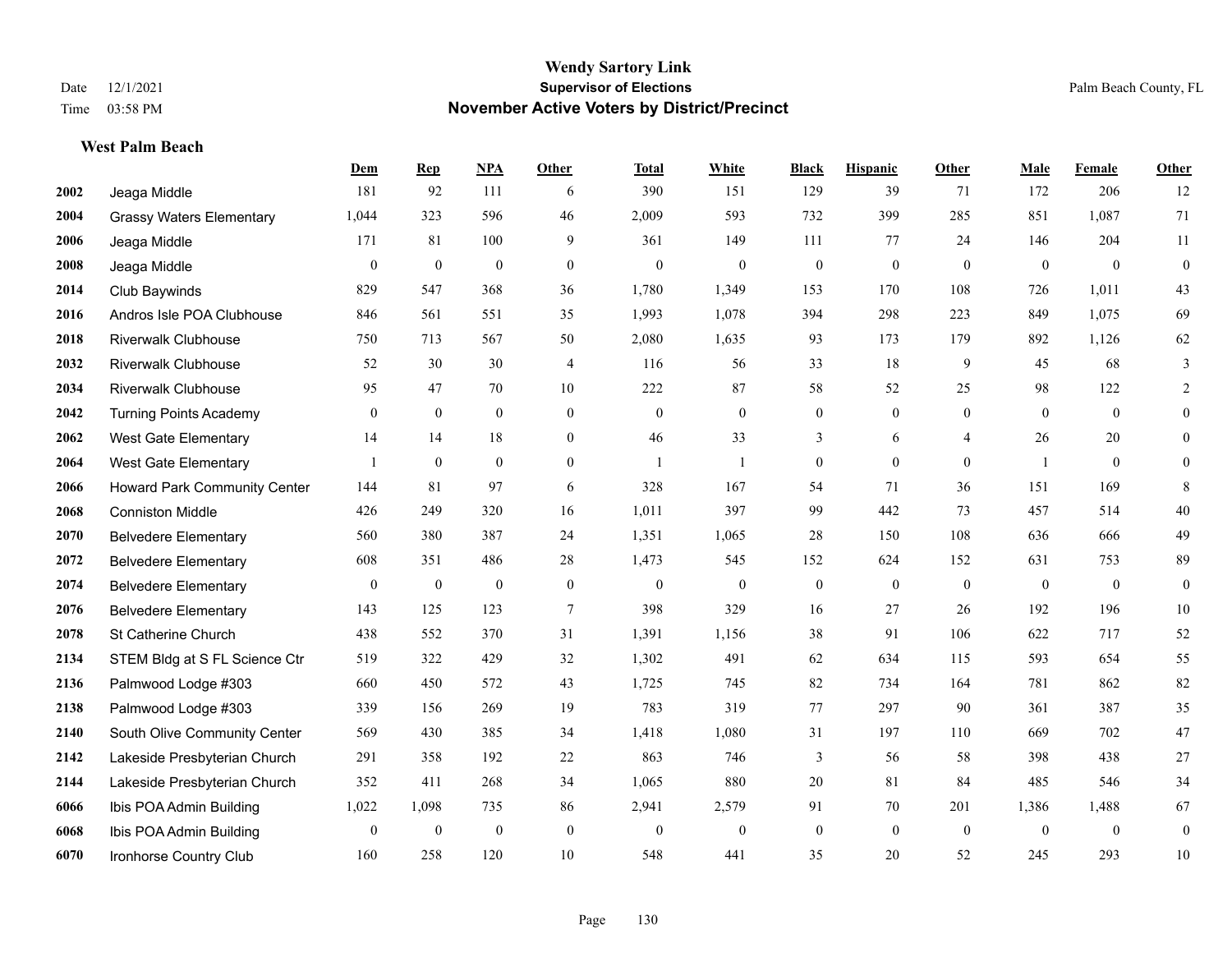#### **West Palm Beach**

|      |                                  | Dem          | <b>Rep</b>   | NPA            | <b>Other</b>   | <b>Total</b> | <b>White</b>   | <b>Black</b>     | <b>Hispanic</b> | <b>Other</b>   | <b>Male</b>  | Female         | <b>Other</b>     |
|------|----------------------------------|--------------|--------------|----------------|----------------|--------------|----------------|------------------|-----------------|----------------|--------------|----------------|------------------|
| 7032 | <b>Crossroads Baptist Church</b> | $\mathbf{0}$ | $\mathbf{0}$ | $\mathbf{0}$   | $\theta$       | $\theta$     | $\overline{0}$ | $\mathbf{0}$     | $\mathbf{0}$    | $\overline{0}$ | $\mathbf{0}$ | $\overline{0}$ | $\theta$         |
| 7048 | <b>Crossroads Baptist Church</b> | 278          | 8            | 92             | 10             | 388          | $\tau$         | 325              | 28              | 28             | 132          | 239            | 17               |
| 7050 | <b>Crossroads Baptist Church</b> |              | 2            | $\mathbf{1}$   | $\overline{0}$ | 4            | 3              | $\mathbf{0}$     | $\mathbf{0}$    | $\overline{1}$ | $\mathbf{1}$ | 3              | $\mathbf{0}$     |
| 7052 | <b>Crossroads Baptist Church</b> | $\mathbf{0}$ | $\mathbf{0}$ | $\mathbf{0}$   | $\overline{0}$ | $\theta$     | $\overline{0}$ | $\boldsymbol{0}$ | $\mathbf{0}$    | $\mathbf{0}$   | $\Omega$     | $\theta$       | $\mathbf{0}$     |
| 7056 | <b>Crossroads Baptist Church</b> | $\theta$     | $\mathbf{0}$ | $\theta$       | $\theta$       | $\theta$     | $\theta$       | $\theta$         | $\theta$        | $\theta$       | $\Omega$     | $\theta$       | $\mathbf{0}$     |
| 7058 | Palm Beach Lakes High            | 1,426        | 363          | 607            | 45             | 2,441        | 809            | 1,102            | 307             | 223            | 986          | 1,357          | 98               |
| 7060 | Ephesus Junior Academy           | 1,171        | 63           | 233            | 16             | 1,483        | 104            | 1,220            | 51              | 108            | 601          | 835            | 47               |
| 7064 | Grace Episcopal Church           | 1,304        | 159          | 433            | 33             | 1,929        | 337            | 1,262            | 130             | 200            | 828          | 1.018          | 83               |
| 7066 | Northboro Elementary             | 1,050        | 193          | 437            | 28             | 1,708        | 461            | 905              | 170             | 172            | 771          | 866            | 71               |
| 7068 | Pleasant City Community Center   | 938          | 241          | 478            | 34             | 1,691        | 782            | 590              | 174             | 145            | 824          | 792            | 75               |
| 7070 | Northboro Elementary             | 447          | 395          | 371            | 39             | 1,252        | 999            | 64               | 85              | 104            | 581          | 637            | 34               |
| 7072 | <b>Egret Lake Elementary</b>     | 484          | 113          | 232            | 8              | 837          | 215            | 376              | 138             | 108            | 362          | 444            | 31               |
| 7074 | <b>Egret Lake Elementary</b>     | 200          | 39           | 92             | 11             | 342          | 55             | 201              | 39              | 47             | 148          | 186            | $\,8\,$          |
| 7078 | <b>Egret Lake Elementary</b>     | 345          | 101          | 152            | 18             | 616          | 417            | 102              | 52              | 45             | 239          | 355            | $22\,$           |
| 7080 | <b>Egret Lake Elementary</b>     | 22           | 2            | $\overline{1}$ | $\mathbf{0}$   | 25           | 24             | $\boldsymbol{0}$ | $\mathbf{0}$    | $\overline{1}$ | 6            | 18             | 1                |
| 7086 | <b>Bear Lakes Middle</b>         | 37           | 18           | 13             | $\overline{1}$ | 69           | 26             | 16               | 11              | 16             | 24           | 40             | 5                |
| 7088 | Whitehall Clubhouse #3           | 680          | 486          | 457            | 52             | 1,675        | 1,061          | 251              | 199             | 164            | 771          | 856            | $48\,$           |
| 7090 | <b>Bear Lakes Middle</b>         | 1,316        | 483          | 820            | 55             | 2,674        | 1,063          | 921              | 380             | 310            | 1,157        | 1,398          | 119              |
| 7092 | Palm Beach Lakes High            | 116          | 36           | 75             | 3              | 230          | 85             | 66               | 22              | 57             | 106          | 111            | 13               |
| 7094 | Salvation Army Activity Hall     | 606          | 79           | 282            | $10\,$         | 977          | 157            | 514              | 130             | 176            | 417          | 514            | $46\,$           |
| 7096 | Salvation Army Activity Hall     | 838          | 299          | 489            | 34             | 1,660        | 675            | 541              | 256             | 188            | 664          | 915            | 81               |
| 7100 | U M Church of Palm Beaches       | 946          | 424          | 683            | 64             | 2,117        | 1,013          | 662              | 238             | 204            | 945          | 1,105          | 67               |
| 7102 | First Christian Church           | 745          | 185          | 326            | 23             | 1,279        | 415            | 635              | 104             | 125            | 486          | 748            | 45               |
| 7104 | WPB City Fire Station #5         | 736          | 400          | 431            | 28             | 1,595        | 987            | 268              | 192             | 148            | 691          | 852            | 52               |
| 7106 | Roosevelt Elementary             | 2,038        | 165          | 551            | 31             | 2,785        | 267            | 2,063            | 244             | 211            | 1,107        | 1.562          | 116              |
| 7108 | <b>Chamber of Commerce</b>       | 405          | 416          | 346            | 55             | 1,222        | 921            | 60               | 105             | 136            | 575          | 610            | 37               |
| 7120 | U M Church of Palm Beaches       | 278          | 112          | 178            | 10             | 578          | 207            | 209              | 107             | 55             | 249          | 297            | $32\,$           |
| 7122 | U M Church of Palm Beaches       | $\mathbf{0}$ | $\mathbf{0}$ | $\mathbf{0}$   | $\theta$       | $\theta$     | $\mathbf{0}$   | $\theta$         | $\theta$        | $\theta$       | $\theta$     | $\overline{0}$ | $\boldsymbol{0}$ |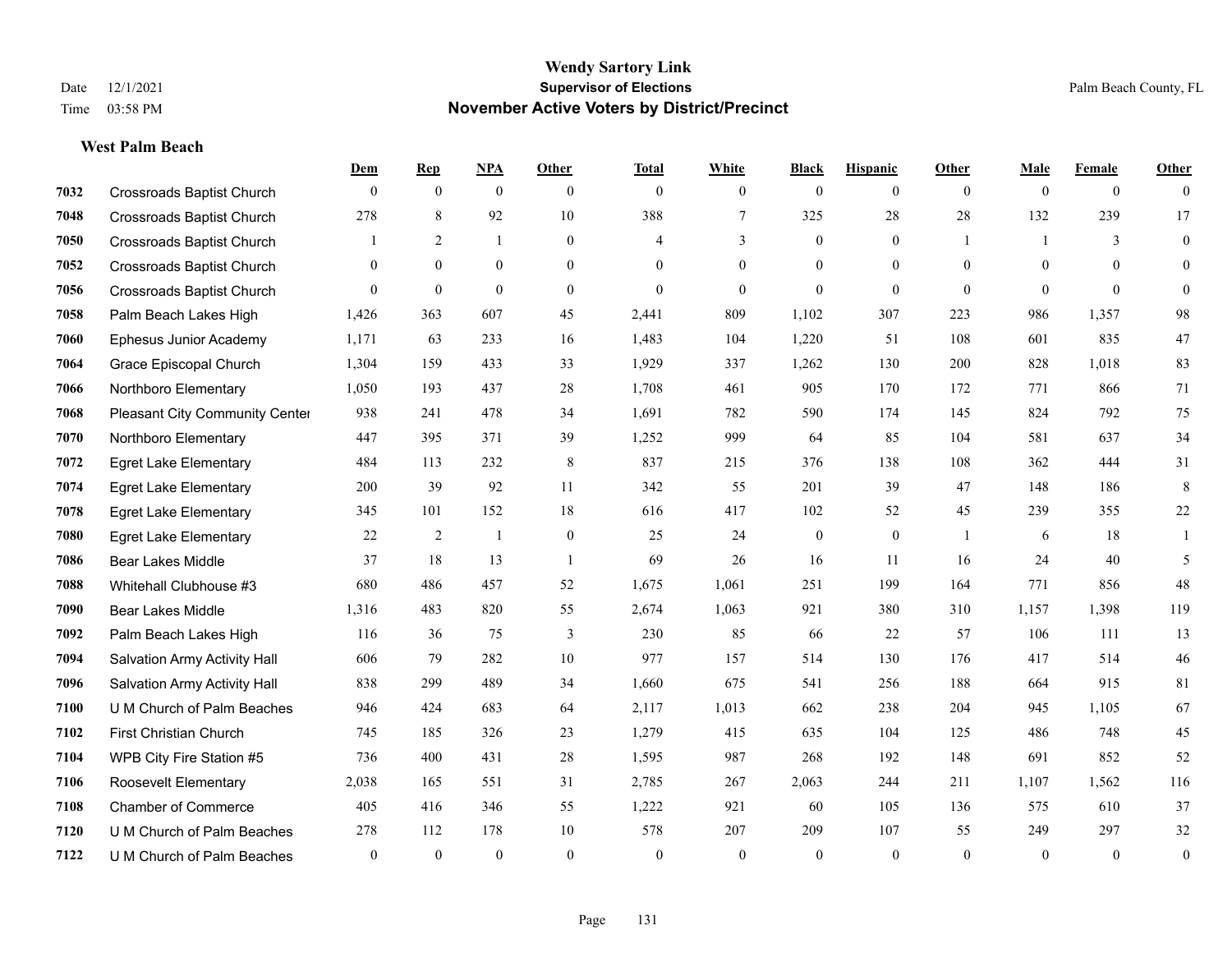#### **West Palm Beach**

|      |                                      | Dem    | <b>Rep</b> | <u>NPA</u> | Other | Total  | White  | <b>Black</b> | <b>Hispanic</b> | Other | Male   | Female | Other |
|------|--------------------------------------|--------|------------|------------|-------|--------|--------|--------------|-----------------|-------|--------|--------|-------|
| 7124 | <b>First Christian Church</b>        | 1,210  | 138        | 339        | 16    | 1,703  | 194    | 1,238        | 113             | 158   | 747    | 898    | 58    |
| 7126 | <b>First Christian Church</b>        | 1,505  | 499        | 765        | 83    | 2,852  | 1,103  | 1,052        | 404             | 293   | 1,180  | 1,561  | 111   |
| 7128 | Westward Elementary                  | 1,938  | 124        | 469        | 25    | 2,556  | 160    | 2,088        | 117             | 191   | 1,021  | 1,449  | 86    |
| 7130 | Alexander W Dreyfoos SOA High        | 813    | 825        | 781        | 74    | 2,493  | 1,909  | 115          | 207             | 262   | 1,256  | 1,165  | 72    |
| 7132 | <b>WPB City Hall Flagler Gallery</b> | 668    | 676        | 607        | 73    | 2,024  | 1,603  | 88           | 137             | 196   | 1,020  | 937    | 67    |
| 7148 | <b>Howard Park Community Center</b>  | 86     | 35         | 52         | 8     | 181    | 93     | 37           | 28              | 23    | 91     | 83     |       |
| 7149 | Roosevelt Elementary                 | 59     |            | 46         |       | 118    | 17     | 48           | 34              | 19    | 54     | 54     | 10    |
| 7150 | <b>Howard Park Community Center</b>  | 351    | 283        | 298        | 38    | 970    | 776    | 41           | 85              | 68    | 488    | 457    | 25    |
| 7152 | WPB City Hall Flagler Gallery        | 481    | 443        | 274        | 39    | 1,237  | 981    | 43           | 117             | 96    | 472    | 721    | 44    |
|      | <b>West Palm Beach</b>               | 33,732 | 15,445     | 18,575     | .554  | 69,306 | 33,998 | 19,597       | 9,130           | 6,581 | 30,413 | 36,387 | 2,506 |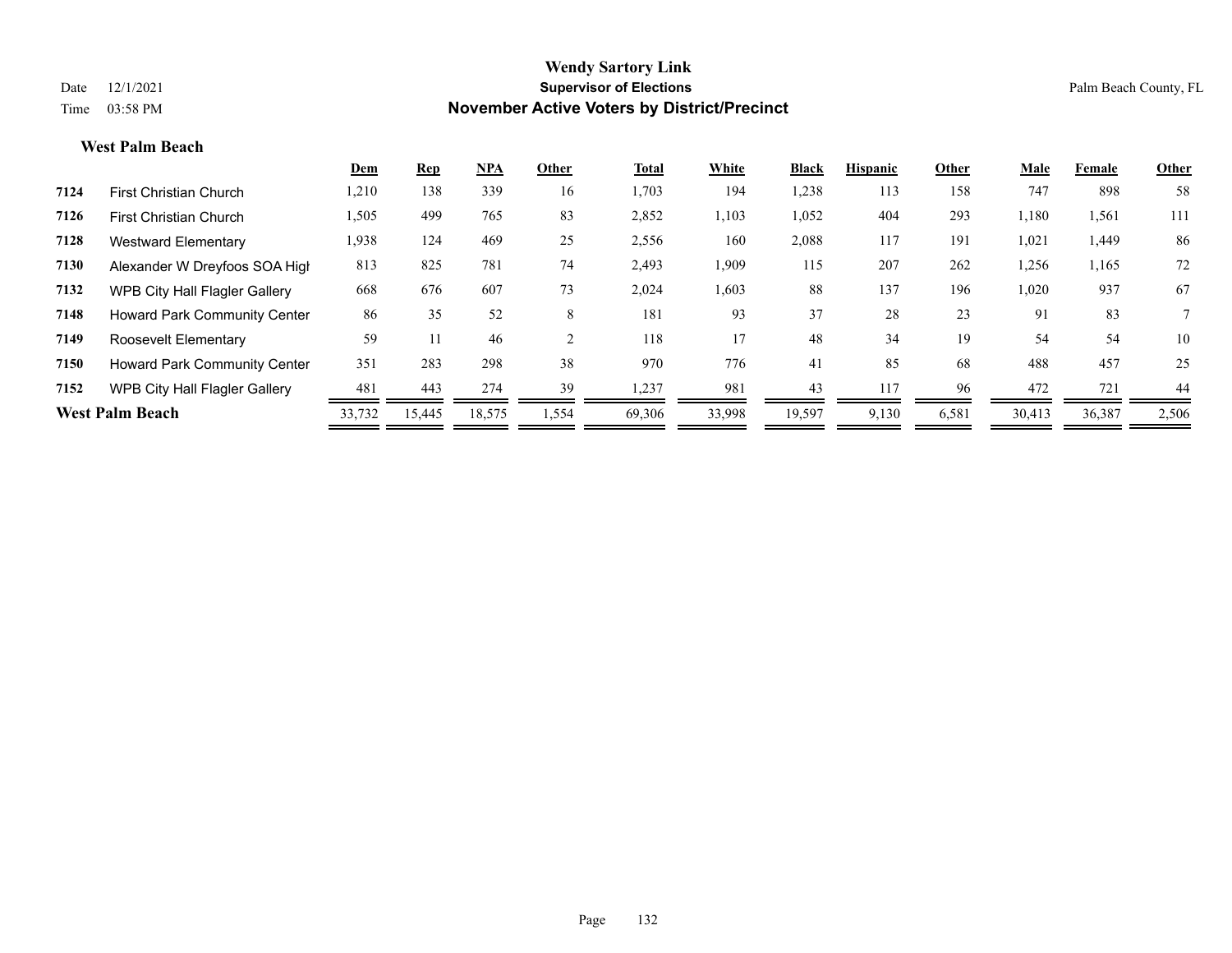|      |                                     | Dem            | <b>Rep</b>       | NPA              | <b>Other</b> | <b>Total</b> | <b>White</b>   | <b>Black</b>     | <b>Hispanic</b> | <b>Other</b>     | <b>Male</b> | <b>Female</b>  | <b>Other</b> |
|------|-------------------------------------|----------------|------------------|------------------|--------------|--------------|----------------|------------------|-----------------|------------------|-------------|----------------|--------------|
| 1002 | <b>Canal Point Community Center</b> | $\overline{0}$ | $\boldsymbol{0}$ | $\boldsymbol{0}$ | $\mathbf{0}$ | $\mathbf{0}$ | $\overline{0}$ | $\overline{0}$   | $\overline{0}$  | $\overline{0}$   | $\theta$    | $\overline{0}$ | $\theta$     |
| 3084 | Lakes of Sherbrooke                 | 698            | 644              | 583              | 54           | 1,979        | 1,339          | 191              | 284             | 165              | 857         | 1,046          | 76           |
| 3090 | <b>Woodlands Middle</b>             | 1,450          | 816              | 653              | 55           | 2,974        | 2,397          | 181              | 117             | 279              | 1,353       | 1,535          | 86           |
| 3092 | Lacuna HOA Clubhouse                | 1,202          | 758              | 766              | 70           | 2,796        | 1,947          | 272              | 313             | 264              | 1,282       | 1,426          | $88\,$       |
| 3120 | Valencia Shores Social Club         | 1,221          | 595              | 580              | 49           | 2,445        | 2,160          | 68               | 81              | 136              | 1,124       | 1,266          | 55           |
| 3122 | Boynton Beach Community Chur        | 906            | 407              | 348              | 33           | 1,694        | 1,516          | 36               | 52              | 90               | 697         | 960            | 37           |
| 5002 | Faith Farm Tabernacle               | 562            | 651              | 509              | 42           | 1,764        | 1,163          | 173              | 193             | 235              | 820         | 893            | 51           |
| 5003 | Faith Farm Tabernacle               | 497            | 346              | 436              | 29           | 1,308        | 786            | 139              | 206             | 177              | 587         | 676            | 45           |
| 5004 | Faith Farm Tabernacle               | 3              | $\sqrt{2}$       | $\overline{2}$   | $\mathbf{0}$ | $\tau$       | $\overline{4}$ | $\boldsymbol{0}$ | 3               | $\boldsymbol{0}$ | 6           | -1             | $\mathbf{0}$ |
| 5005 | <b>Sunset Palms Elementary</b>      | 1,246          | 566              | 483              | 78           | 2,373        | 2,223          | 15               | 32              | 103              | 1,092       | 1,223          | 58           |
| 5006 | Faith Farm Tabernacle               | 1,116          | 493              | 551              | 36           | 2,196        | 2,077          | 13               | 22              | 84               | 1,025       | 1,135          | 36           |
| 5007 | Faith Farm Tabernacle               | 5              | $\boldsymbol{0}$ | $\overline{2}$   | $\mathbf{0}$ | $\tau$       | 6              | $\boldsymbol{0}$ | $\mathbf{0}$    | -1               | 5           | 2              | $\mathbf{0}$ |
| 5008 | <b>Sunset Palms Elementary</b>      | 436            | 334              | 374              | 25           | 1,169        | 767            | 99               | 139             | 164              | 539         | 593            | 37           |
| 5009 | Boynton Beach Community Chur        | 1,213          | 980              | 1,012            | 73           | 3,278        | 2,174          | 294              | 362             | 448              | 1,562       | 1,597          | 119          |
| 5054 | Our Lady Queen of Peace             | 1,163          | 1,217            | 1,027            | 93           | 3,500        | 2,808          | 102              | 210             | 380              | 1,620       | 1,738          | 142          |
| 5055 | Our Lady Queen of Peace             | 304            | 139              | 151              | 12           | 606          | 534            | 6                | 38              | 28               | 266         | 322            | 18           |
| 5108 | West Boca Branch Library            | 1,436          | 1,519            | 1,437            | 107          | 4,499        | 3,711          | 110              | 267             | 411              | 2,110       | 2,254          | 135          |
| 5128 | <b>Sunrise Park Elementary</b>      | 760            | 517              | 568              | 38           | 1,883        | 1,251          | 103              | 281             | 248              | 854         | 969            | 60           |
| 5130 | Coconut Cove Waterpark - Meet       | 654            | 550              | 546              | $28\,$       | 1,778        | 1,302          | 31               | 171             | 274              | 808         | 886            | 84           |
| 5132 | <b>Eagles Landing Middle</b>        | 939            | 589              | 647              | 47           | 2,222        | 1,514          | 149              | 331             | 228              | 995         | 1,159          | 68           |
| 5134 | Coconut Cove Waterpark - Meet       | 538            | 477              | 452              | 30           | 1,497        | 1,067          | 69               | 231             | 130              | 712         | 731            | 54           |
| 5136 | West Boca Branch Library            | 865            | 508              | 688              | 46           | 2,107        | 1,365          | 125              | 402             | 215              | 887         | 1,155          | 65           |
| 5138 | <b>Whispering Pines Elementary</b>  | 887            | 559              | 621              | 45           | 2,112        | 1,403          | 128              | 306             | 275              | 920         | 1,116          | 76           |
| 5140 | Olympic Heights High                | 1,045          | 780              | 916              | 52           | 2,793        | 1,807          | 146              | 536             | 304              | 1,265       | 1,415          | 113          |
| 5142 | <b>Whispering Pines Elementary</b>  | 302            | 243              | 257              | $22\,$       | 824          | 597            | $28\,$           | 106             | 93               | 332         | 455            | 37           |
| 5144 | Whisper Walk Section B              | 918            | 456              | 426              | 33           | 1,833        | 1,450          | 52               | 215             | 116              | 696         | 1,090          | $47\,$       |
| 5146 | Century Village West                | 907            | 514              | 393              | 40           | 1,854        | 1,431          | 79               | 184             | 160              | 677         | 1,104          | 73           |
| 5148 | Century Village West                | 744            | 370              | 358              | 27           | 1,499        | 1,190          | 51               | 135             | 123              | 566         | 857            | 76           |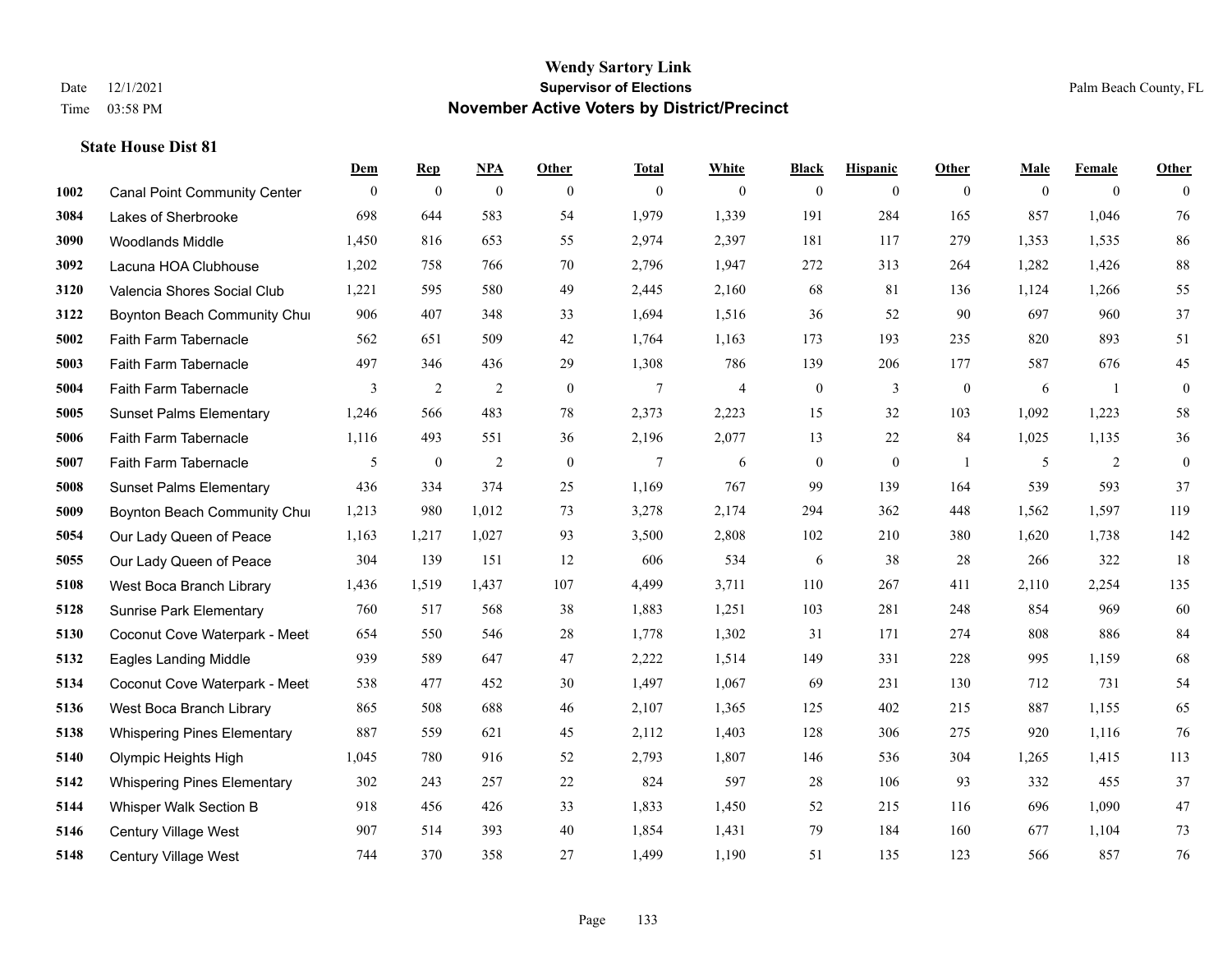|      |                                     | Dem   | <b>Rep</b>     | NPA             | <b>Other</b>   | <b>Total</b>   | <b>White</b>   | <b>Black</b>     | <b>Hispanic</b> | <b>Other</b> | <b>Male</b> | <b>Female</b> | <b>Other</b>     |
|------|-------------------------------------|-------|----------------|-----------------|----------------|----------------|----------------|------------------|-----------------|--------------|-------------|---------------|------------------|
| 5150 | Century Village West                | 679   | 283            | 288             | 18             | 1,268          | 986            | 49               | 145             | 88           | 448         | 779           | 41               |
| 5152 | West Boca Raton High                | 949   | 799            | 860             | 47             | 2,655          | 1,981          | 83               | 249             | 342          | 1,251       | 1,294         | 110              |
| 5154 | Daggerwing Nature Center            | 895   | 783            | 742             | 52             | 2,472          | 1,697          | 79               | 342             | 354          | 1,111       | 1,245         | 116              |
| 5156 | Southwinds Golf Course              | 721   | 505            | 594             | 32             | 1,852          | 1,257          | 84               | 265             | 246          | 802         | 966           | 84               |
| 5162 | Glades Presbyterian Church          | 768   | 744            | 648             | 39             | 2,199          | 1,615          | 69               | 308             | 207          | 1.040       | 1,077         | 82               |
| 5164 | Sandpiper Shores Elementary         | 1,009 | 661            | 677             | 44             | 2,391          | 1,827          | 75               | 256             | 233          | 1,081       | 1,232         | $78\,$           |
| 5166 | <b>Glades Road Branch Library</b>   | 835   | 753            | 790             | 49             | 2,427          | 1,686          | 128              | 362             | 251          | 1,053       | 1,274         | 100              |
| 5168 | <b>Glades Road Branch Library</b>   | 960   | 611            | 617             | 39             | 2,227          | 1,674          | 65               | 273             | 215          | 863         | 1,305         | 59               |
| 5170 | Olympic Heights High                | 1,151 | 638            | 756             | 45             | 2,590          | 1,906          | 83               | 357             | 244          | 1,012       | 1,482         | 96               |
| 5174 | <b>Waters Edge Elementary</b>       | 860   | 750            | 817             | 48             | 2,475          | 1,676          | 125              | 356             | 318          | 1,137       | 1,218         | 120              |
| 5176 | Loggers Run Middle                  | 467   | 351            | 373             | 15             | 1,206          | 835            | 47               | 202             | 122          | 511         | 634           | 61               |
| 5178 | Loggers Run Middle                  | 710   | 541            | 635             | 44             | 1,930          | 1,070          | 188              | 404             | 268          | 856         | 976           | 98               |
| 5180 | Boca Glades Baptist Church          | 680   | 376            | 638             | 40             | 1,734          | 971            | 132              | 399             | 232          | 798         | 859           | $77\,$           |
| 5182 | Boca Glades Baptist Church          | 579   | 294            | 538             | 36             | 1,447          | 743            | 129              | 368             | 207          | 648         | 730           | 69               |
| 5184 | <b>Coral Sunset Elementary</b>      | 902   | 561            | 735             | 41             | 2,239          | 1,233          | 241              | 443             | 322          | 1,031       | 1,102         | 106              |
| 5186 | <b>Coral Sunset Elementary</b>      | 1,010 | 422            | 867             | 38             | 2,337          | 983            | 351              | 669             | 334          | 991         | 1,219         | 127              |
| 5188 | Pines Of Boca Barwood               | 957   | 620            | 784             | 52             | 2,413          | 1,423          | 136              | 537             | 317          | 1,015       | 1,299         | 99               |
| 5190 | Lakes at Boca Rio Clubhouse         | 406   | 282            | 339             | 21             | 1,048          | 688            | 63               | 178             | 119          | 476         | 526           | $46\,$           |
| 5192 | Hammock Pointe Elementary           | 1,060 | 684            | 927             | 47             | 2,718          | 1,548          | 205              | 585             | 380          | 1,173       | 1,423         | 122              |
| 5194 | Lakes Of Boca Barwood               | 395   | 255            | 378             | 21             | 1,049          | 625            | 48               | 239             | 137          | 445         | 549           | 55               |
| 6002 | <b>Canal Point Community Center</b> | 81    | 103            | 57              | 2              | 243            | 102            | 38               | 88              | 15           | 108         | 125           | $10\,$           |
| 6004 | Pahokee Recreation Center           | 957   | 174            | 230             | 5              | 1,366          | 176            | 886              | 222             | 82           | 564         | 753           | 49               |
| 6006 | Pahokee Recreation Center           | 992   | 172            | 271             | 14             | 1,449          | 124            | 846              | 382             | 97           | 645         | 725           | 79               |
| 6008 | Pahokee High                        | 523   | 22             | 104             | 3              | 652            | 8              | 599              | 3               | 42           | 194         | 426           | $32\,$           |
| 6010 | <b>Canal Point Community Center</b> | 24    | 6              | $7\phantom{.0}$ | $\overline{0}$ | 37             | 12             | 19               | $\overline{3}$  | 3            | 20          | 17            | $\mathbf{0}$     |
| 6012 | Belle Glade Library/Civic Ctr       | 180   | 30             | 59              | $\overline{0}$ | 269            | 30             | 147              | 79              | 13           | 105         | 153           | 11               |
| 6014 | Belle Glade Library/Civic Ctr       |       | $\overline{2}$ | -1              | $\overline{0}$ | $\overline{4}$ | $\overline{0}$ | $\boldsymbol{0}$ | $\overline{4}$  | $\mathbf{0}$ |             | 3             | $\boldsymbol{0}$ |
| 6016 | South Bay Commission Chambe         | 36    | 53             | 30              | 3              | 122            | 81             | 8                | 22              | 11           | 64          | 53            | 5                |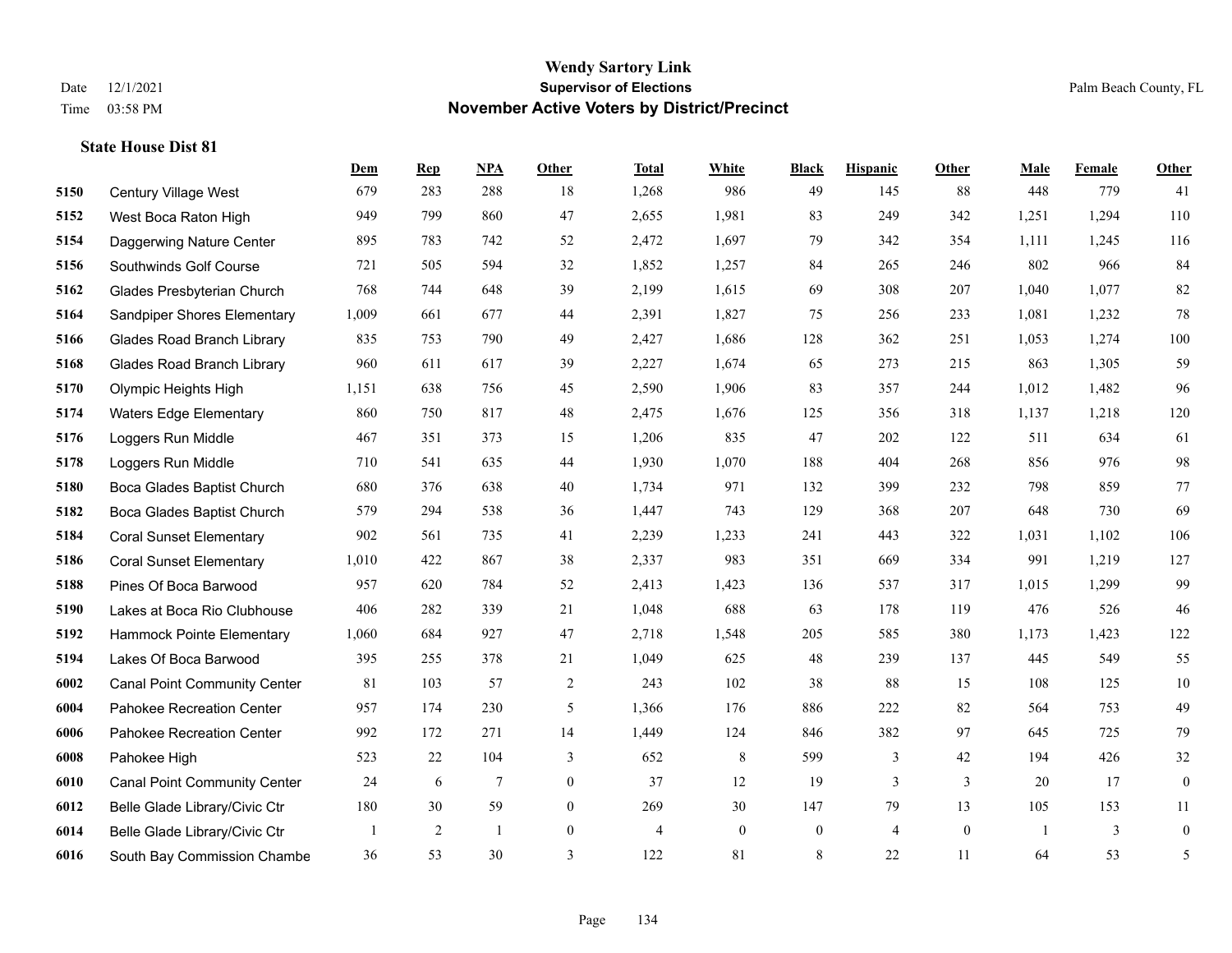|      |                               | Dem            | <b>Rep</b>     | NPA            | Other          | <b>Total</b> | <b>White</b> | <b>Black</b> | <b>Hispanic</b> | Other    | <b>Male</b> | Female   | <b>Other</b> |
|------|-------------------------------|----------------|----------------|----------------|----------------|--------------|--------------|--------------|-----------------|----------|-------------|----------|--------------|
| 6018 | South Bay Commission Chambe   | 1,186          | 85             | 223            | 11             | 1,505        | 59           | 1,165        | 206             | 75       | 632         | 835      | 38           |
| 6020 | <b>Glades Central High</b>    | 443            | 76             | 133            | 8              | 660          | 82           | 383          | 158             | 37       | 306         | 321      | 33           |
| 6022 | Belle Glade Library/Civic Ctr | 1,362          | 105            | 256            | 18             | 1,741        | 88           | 1,396        | 142             | 115      | 714         | 959      | 68           |
| 6024 | Lewis Evans Resource Center   | 1,693          | 67             | 263            | 13             | 2,036        | 30           | 1,768        | 126             | 112      | 814         | 1,152    | 70           |
| 6026 | Lewis Evans Resource Center   |                | $\theta$       | $\overline{2}$ | $\Omega$       | 3            | $\theta$     | $\Omega$     | 3               | $\theta$ |             | 2        | $\theta$     |
| 6028 | Belle Glade Library/Civic Ctr | 755            | 453            | 326            | 15             | 1,549        | 409          | 397          | 656             | 87       | 725         | 780      | 44           |
| 6029 | Belle Glade Library/Civic Ctr |                | $\theta$       | $\mathbf{0}$   | $\theta$       |              | $\Omega$     |              | $\Omega$        | $\theta$ |             | $\theta$ | 0            |
| 6030 | Belle Glade Library/Civic Ctr | 8              | $\overline{2}$ | 12             | $\overline{2}$ | 24           | 8            | $\Omega$     | 16              | $\Omega$ |             | 15       | 2            |
| 6032 | Gove Elementary               | 667            | 299            | 273            | 6              | 1,245        | 314          | 428          | 404             | 99       | 532         | 671      | 42           |
| 6034 | Gove Elementary               | $\Omega$       | $\overline{4}$ | $\theta$       | $\Omega$       | 4            |              | $\Omega$     | $\Omega$        | $\Omega$ |             |          | $\theta$     |
| 6036 | Gove Elementary               | 390            | 157            | 208            | 10             | 765          | 133          | 153          | 434             | 45       | 336         | 399      | 30           |
| 6038 | South Bay Commission Chambe   | $\overline{0}$ | $\mathbf{0}$   | $\mathbf{0}$   | $\Omega$       | $\theta$     | $\theta$     | $\Omega$     | $\Omega$        | $\theta$ | $\Omega$    | $\theta$ | $\theta$     |
| 6224 | Discovery Key Elementary      | 960            | 1,117          | 689            | 60             | 2,826        | 2,102        | 181          | 332             | 211      | 1,322       | 1,422    | 82           |
| 6230 | Epiphany Lutheran Church      | 1,173          | 1,234          | 1,160          | 84             | 3,651        | 2,250        | 411          | 600             | 390      | 1,666       | 1,879    | 106          |
| 6232 | Panther Run Elementary        | 666            | 757            | 647            | 46             | 2,116        | 1,342        | 245          | 250             | 279      | 1,010       | 1,041    | 65           |
|      | <b>State House Dist 81</b>    | 50,109         | 30,861         | 32,740         | 2,232          | 115,942      | 73,767       | 14,111       | 16,284          | 11,780   | 51,169      | 60,525   | 4,248        |
|      |                               |                |                |                |                |              |              |              |                 |          |             |          |              |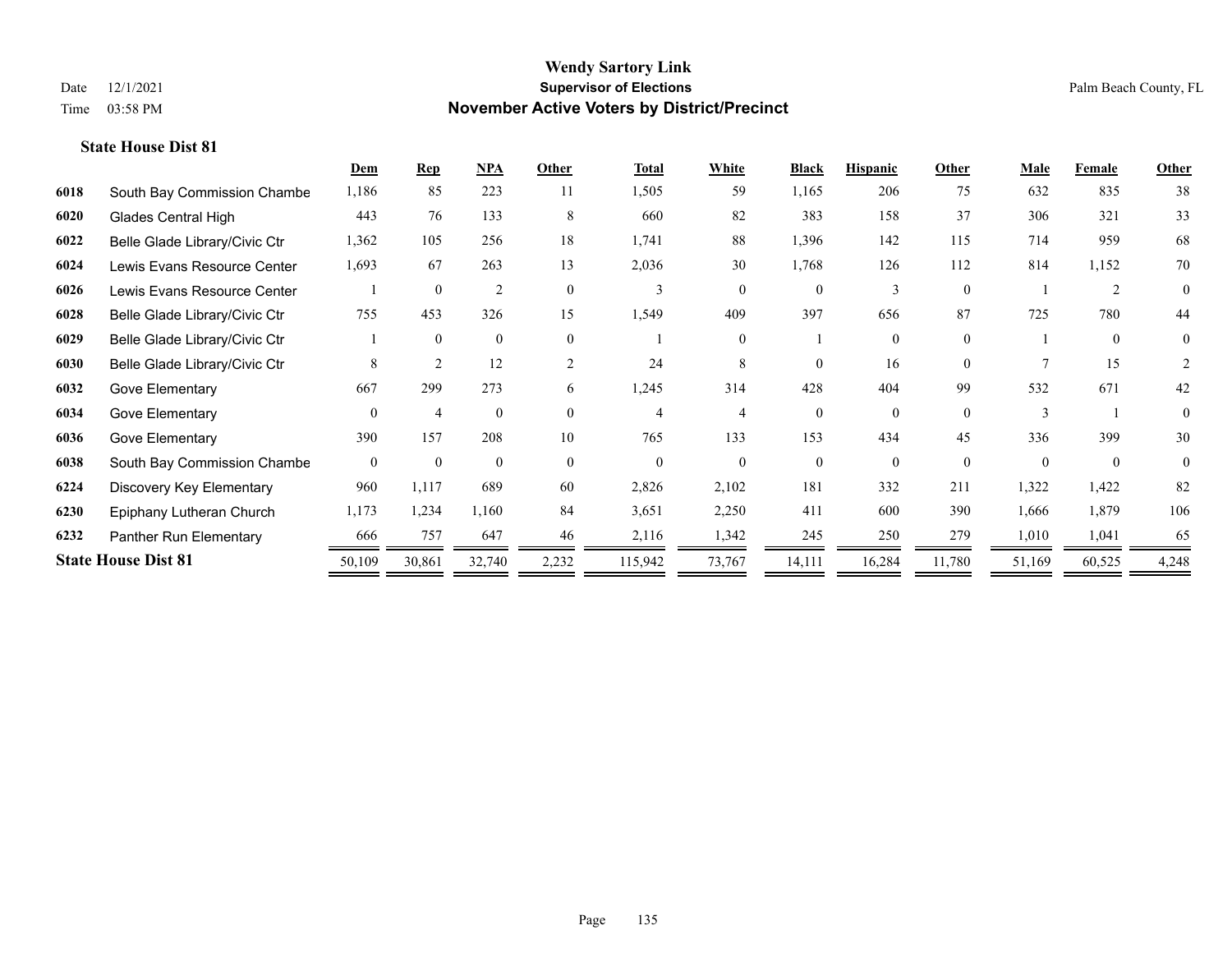|      |                                 | Dem              | <b>Rep</b>       | NPA              | <b>Other</b>   | <b>Total</b>     | <b>White</b>     | <b>Black</b>     | <b>Hispanic</b> | <b>Other</b>   | <b>Male</b>  | <b>Female</b> | <b>Other</b>     |
|------|---------------------------------|------------------|------------------|------------------|----------------|------------------|------------------|------------------|-----------------|----------------|--------------|---------------|------------------|
| 1040 | West Jupiter Recreation Center  | 257              | 456              | 346              | 32             | 1,091            | 878              | 19               | 55              | 139            | 544          | 507           | 40               |
| 1042 | West Jupiter Recreation Center  | $\mathbf{0}$     | $\mathbf{0}$     | $\mathbf{0}$     | $\theta$       | $\mathbf{0}$     | $\mathbf{0}$     | $\mathbf{0}$     | $\mathbf{0}$    | $\theta$       | $\mathbf{0}$ | $\mathbf{0}$  | $\mathbf{0}$     |
| 1044 | Limestone Creek Elementary      | 422              | 120              | 185              | 19             | 746              | 223              | 347              | 92              | 84             | 357          | 362           | $27\,$           |
| 1046 | West Jupiter Recreation Center  | 266              | 142              | 149              | 11             | 568              | 262              | 163              | 112             | 31             | 243          | 305           | $20\,$           |
| 1048 | St Peter Catholic Church        | 381              | 459              | 285              | 29             | 1,154            | 1,034            | 2                | 41              | 77             | 439          | 687           | $28\,$           |
| 1050 | <b>Lighthouse Elementary</b>    | 477              | 663              | 412              | $44\,$         | 1,596            | 1,360            | 16               | 67              | 153            | 744          | 796           | 56               |
| 1054 | Limestone Creek Elementary      | 693              | 1,078            | 642              | 53             | 2,466            | 2,182            | 26               | 97              | 161            | 1,154        | 1,240         | $72\,$           |
| 1056 | West Jupiter Recreation Center  | 538              | 577              | 538              | 40             | 1,693            | 1,362            | 74               | 128             | 129            | 744          | 893           | 56               |
| 1058 | St Peter Catholic Church        | 760              | 886              | 751              | 67             | 2,464            | 2,047            | 37               | 198             | 182            | 1,076        | 1,317         | 71               |
| 1060 | West Jupiter Recreation Center  | 72               | 99               | 70               | $\overline{4}$ | 245              | 202              | $\boldsymbol{0}$ | 23              | 20             | 99           | 130           | 16               |
| 1062 | <b>Harvest Community Church</b> | 610              | 1,147            | 562              | 46             | 2,365            | 2,166            | 11               | 52              | 136            | 1,145        | 1,141         | 79               |
| 1064 | Jupiter Community Center        | 75               | 126              | 61               | 3              | 265              | 243              | $\mathbf{0}$     | 6               | 16             | 129          | 129           | $\overline{7}$   |
| 1066 | Jupiter Community Center        | $\boldsymbol{0}$ | $\boldsymbol{0}$ | $\boldsymbol{0}$ | $\mathbf{0}$   | $\boldsymbol{0}$ | $\boldsymbol{0}$ | $\boldsymbol{0}$ | $\mathbf{0}$    | $\overline{0}$ | $\mathbf{0}$ | $\mathbf{0}$  | $\boldsymbol{0}$ |
| 1068 | Jupiter Community Center        | 579              | 758              | 594              | 47             | 1,978            | 1,637            | 26               | 192             | 123            | 918          | 1,000         | 60               |
| 1070 | Jupiter Community Center        | 57               | 66               | 91               | $\overline{4}$ | 218              | 171              | $\mathbf{1}$     | 40              | 6              | 113          | 97            | 8                |
| 1072 | Jerry Thomas Elementary         | 725              | 1,073            | 697              | 68             | 2,563            | 2,226            | 28               | 166             | 143            | 1,219        | 1,275         | 69               |
| 1074 | Independence Middle             | 777              | 1,157            | 848              | 90             | 2,872            | 2,413            | $20\,$           | 192             | 247            | 1,283        | 1,496         | 93               |
| 1075 | Martinique Clubhouse            | 246              | 370              | 236              | 20             | 872              | 749              | 11               | 54              | 58             | 392          | 449           | 31               |
| 1076 | The Island Clubhouse            | 605              | 782              | 580              | 73             | 2,040            | 1,689            | 50               | 140             | 161            | 1,001        | 972           | 67               |
| 1078 | First Baptist Church Teq        | 346              | 887              | 384              | 22             | 1,639            | 1,536            | 3                | 42              | 58             | 792          | 811           | 36               |
| 1080 | First Baptist Church Teq        | 92               | 146              | 78               | $\overline{4}$ | 320              | 295              | $\mathbf{0}$     | 9               | 16             | 163          | 147           | $10\,$           |
| 1082 | First Baptist Church Teq        | 70               | 141              | 87               | $8\,$          | 306              | 282              | $\mathbf{1}$     | 12              | 11             | 143          | 154           | $\mathbf{9}$     |
| 1084 | First Baptist Church Teq        | 12               | 52               | 10               | $\overline{0}$ | 74               | 71               | $\mathbf{1}$     | $\overline{0}$  | 2              | 37           | 36            | 1                |
| 1088 | First Baptist Church Teq        | 10               | 42               | 20               | $\mathbf{0}$   | 72               | 63               | $\boldsymbol{0}$ | $\overline{3}$  | 6              | 36           | 35            | $\mathbf{1}$     |
| 1094 | First Baptist Church Teq        | 578              | 879              | 536              | 39             | 2,032            | 1,824            | 9                | 81              | 118            | 918          | 1,064         | 50               |
| 1096 | First Baptist Church Teq        | 49               | 72               | 37               | $\mathbf{0}$   | 158              | 128              | 8                | 13              | 9              | 78           | 76            | $\overline{4}$   |
| 1098 | Riverside Improvement           | 253              | 456              | 267              | 21             | 997              | 892              | 6                | 44              | 55             | 457          | 508           | $32\,$           |
| 1100 | Jupiter Elementary              | 398              | 451              | 363              | 33             | 1,245            | 949              | 17               | 199             | 80             | 604          | 596           | 45               |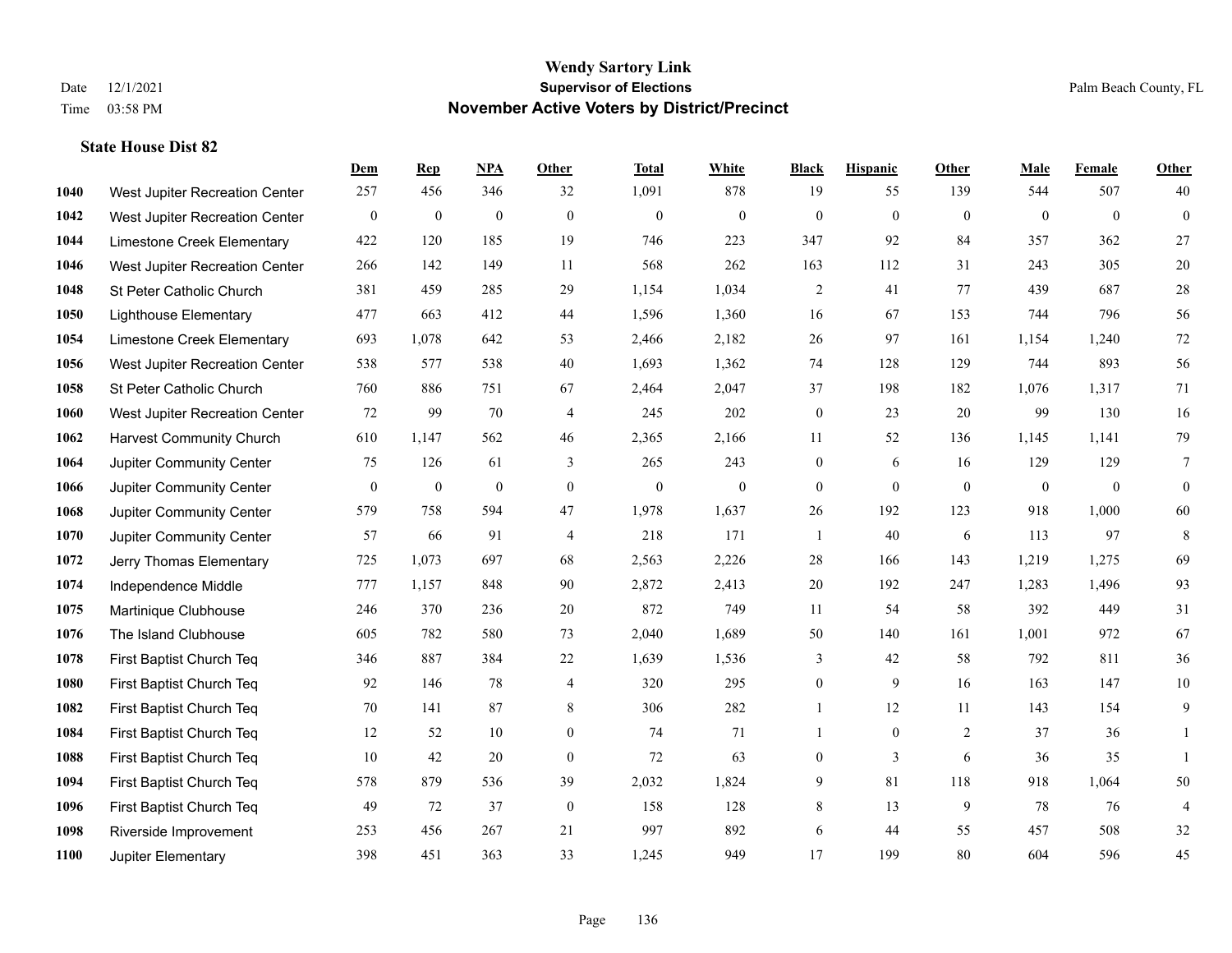|      |                                  | Dem            | <b>Rep</b>       | NPA          | <b>Other</b>   | <b>Total</b>   | <b>White</b>   | <b>Black</b>     | <b>Hispanic</b> | <b>Other</b> | <b>Male</b>  | <b>Female</b> | <b>Other</b>   |
|------|----------------------------------|----------------|------------------|--------------|----------------|----------------|----------------|------------------|-----------------|--------------|--------------|---------------|----------------|
| 1102 | Jupiter High                     | 691            | 909              | 668          | 68             | 2,336          | 1,866          | 58               | 202             | 210          | 1,038        | 1,225         | 73             |
| 1104 | Jupiter Branch Library           | 450            | 570              | 448          | 30             | 1,498          | 1,216          | 36               | 140             | 106          | 649          | 805           | 44             |
| 1106 | Jupiter Middle                   | 322            | 490              | 390          | 38             | 1,240          | 1,049          | 17               | 77              | 97           | 586          | 614           | 40             |
| 1108 | Newhaven Clubhouse               | 559            | 710              | 535          | 61             | 1,865          | 1,606          | 25               | 100             | 134          | 827          | 977           | 61             |
| 1110 | <b>Tequesta Council Chambers</b> | 102            | 123              | 97           | 3              | 325            | 285            | 4                | 20              | 16           | 149          | 167           | 9              |
| 1112 | <b>Tequesta Council Chambers</b> | 17             | 77               | 46           | 6              | 146            | 123            | 7                | 10              | 6            | 69           | 75            | 2              |
| 1114 | <b>Tequesta Council Chambers</b> | 113            | 306              | 140          | 14             | 573            | 549            | $\overline{0}$   | 5               | 19           | 255          | 307           | 11             |
| 1116 | <b>Tequesta Council Chambers</b> | $\theta$       | $\mathbf{0}$     | $\theta$     | $\Omega$       | $\theta$       | $\theta$       | $\Omega$         | $\theta$        | $\Omega$     | $\theta$     | $\theta$      | $\overline{0}$ |
| 1118 | <b>Tequesta Council Chambers</b> | 164            | 247              | 180          | 23             | 614            | 521            | 13               | 41              | 39           | 242          | 357           | 15             |
| 1120 | <b>Tequesta Council Chambers</b> | 73             | 243              | 107          | 16             | 439            | 411            | $\overline{0}$   | 9               | 19           | 205          | 226           | 8              |
| 1122 | Tequesta Council Chambers        | 37             | 87               | 37           | 3              | 164            | 155            | $\overline{0}$   | $\mathbf{1}$    | 8            | 81           | 80            | 3              |
| 1124 | Riverside Improvement            | $\theta$       | $\overline{2}$   | $\theta$     | $\mathbf{0}$   | $\overline{2}$ | $\overline{2}$ | $\overline{0}$   | $\Omega$        | $\theta$     | $\mathbf{1}$ | $\mathbf{1}$  | $\Omega$       |
| 1126 | PBC Fire Rescue #18              | 404            | 919              | 467          | 48             | 1,838          | 1,721          | 8                | 38              | 71           | 836          | 973           | 29             |
| 1128 | Jupiter Inlet Colony Admin Bldg  | 69             | 219              | 90           | 15             | 393            | 362            | $\boldsymbol{0}$ | 5               | 26           | 178          | 207           | 8              |
| 1130 | PBC Fire Rescue #18              |                | 2                | -1           | $\mathbf{0}$   | 4              | $\overline{4}$ | $\overline{0}$   | $\overline{0}$  | $\Omega$     | 2            | -1            |                |
| 1132 | PBC Fire Rescue #18              | $\theta$       | 3                | $\mathbf{1}$ | $\theta$       | 4              | $\overline{4}$ | $\Omega$         | $\Omega$        | $\Omega$     | 2            | 2             | $\Omega$       |
| 1134 | PBC Fire Rescue #18              | $\overline{0}$ | $\boldsymbol{0}$ | $\mathbf{0}$ | $\mathbf{0}$   | $\mathbf{0}$   | $\overline{0}$ | $\mathbf{0}$     | $\mathbf{0}$    | $\theta$     | $\theta$     | $\theta$      | $\Omega$       |
| 1136 | 1st UM Church of Jup-Teq         | 574            | 984              | 631          | 64             | 2,253          | 2,092          | 11               | 52              | 98           | 976          | 1,218         | 59             |
| 1138 | Grace Immanuel Bible Church      | 221            | 822              | 365          | 33             | 1,441          | 1,371          | $\boldsymbol{0}$ | 13              | 57           | 614          | 795           | 32             |
| 1140 | Club at Admirals Cove            | 287            | 542              | 305          | 23             | 1,157          | 1,065          | 6                | 21              | 65           | 550          | 588           | 19             |
| 1142 | 1st UM Church of Jup-Teq         | 278            | 594              | 360          | 38             | 1,270          | 1,178          | 5                | 22              | 65           | 602          | 635           | 33             |
| 1144 | 1st UM Church of Jup-Teq         | 522            | 804              | 506          | 35             | 1,867          | 1,725          | 5                | 30              | 107          | 855          | 958           | 54             |
| 1146 | Newhaven Clubhouse               | 15             | 34               | $\,$ 8 $\,$  | -1             | 58             | 52             | $\mathbf{0}$     | 1               | 5            | 29           | 28            | -1             |
| 1148 | Oceanview Methodist              | 385            | 544              | 393          | 45             | 1,367          | 1,248          | 6                | 31              | 82           | 594          | 732           | 41             |
| 1154 | Holy Spirit Lutheran             | 137            | 298              | 131          | 18             | 584            | 522            | 3                | 28              | 31           | 275          | 289           | 20             |
| 1156 | Holy Spirit Lutheran             | $\overline{0}$ | 2                | $\mathbf{0}$ | $\mathbf{0}$   | 2              | $\overline{c}$ | $\overline{0}$   | $\overline{0}$  | $\theta$     | -1           | $\mathbf{1}$  | $\mathbf{0}$   |
| 1158 | Holy Spirit Lutheran             | $\mathbf{0}$   | -1               |              | $\overline{0}$ | $\overline{2}$ |                | $\overline{0}$   | $\mathbf{1}$    | $\mathbf{0}$ |              | $\mathbf{1}$  | $\theta$       |
| 1160 | Holy Spirit Lutheran             |                | $\theta$         |              | $\theta$       | $\overline{2}$ | $\overline{2}$ | $\theta$         | $\Omega$        | $\theta$     |              | $\mathbf{1}$  | $\mathbf{0}$   |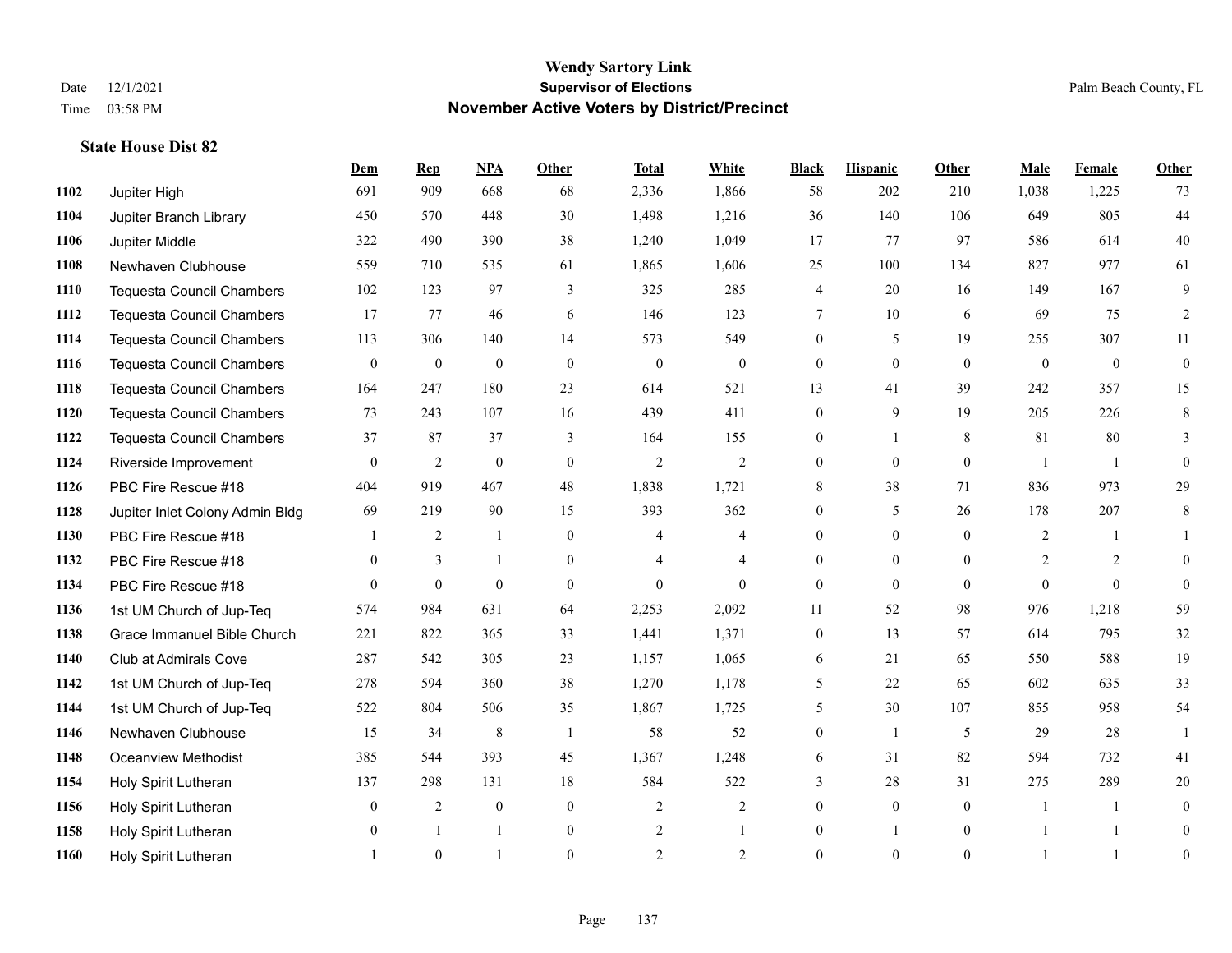|      |                            | <b>Dem</b> | Rep          | <b>NPA</b> | Other    | <b>Total</b> | White  | <b>Black</b> | <b>Hispanic</b> | Other | Male   | Female | <b>Other</b>   |
|------|----------------------------|------------|--------------|------------|----------|--------------|--------|--------------|-----------------|-------|--------|--------|----------------|
| 1162 | Holy Spirit Lutheran       |            |              |            |          | 13           |        | $\theta$     |                 |       |        |        | $\overline{0}$ |
| 1164 | Club at Admirals Cove      | 26         | $15^{2}$     | 68         |          | 256          | 230    |              |                 | 19    | 128    | 120    | 8              |
| 1166 | Holy Spirit Lutheran       |            |              |            | $\theta$ | 42           | 35     | 0            |                 |       | 18     | 24     | $\overline{0}$ |
| 1168 | Holy Spirit Lutheran       |            | $\mathbf{U}$ | 0          |          | $\theta$     |        | $\Omega$     | $\Omega$        |       |        |        | $\Omega$       |
|      | <b>State House Dist 82</b> | 14,805     | 22,801       | 14,822     | .366     | 53,794       | 46.294 | 1,083        | 2,911           | 3,506 | 24,598 | 27,637 | 1,559          |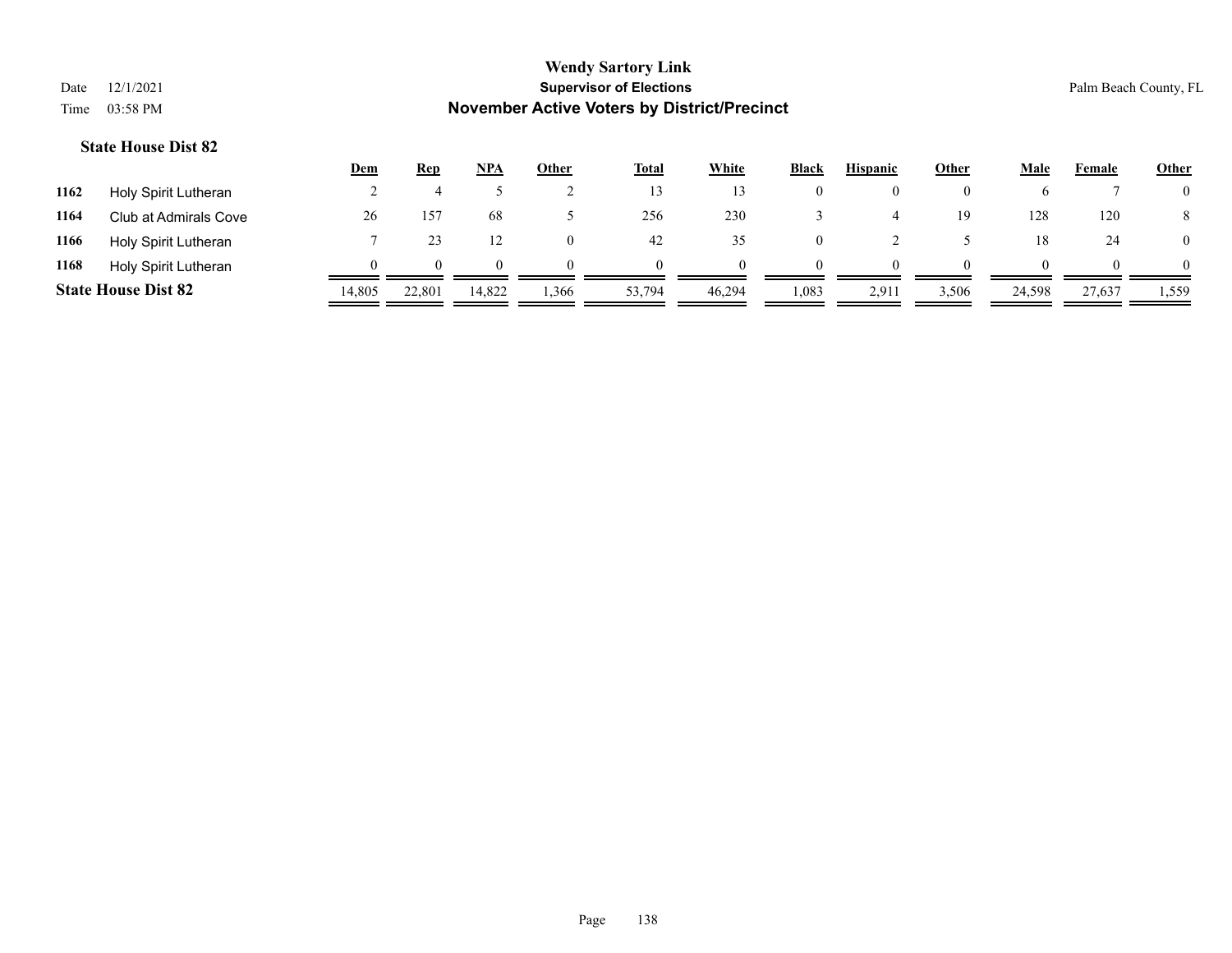|      |                                | Dem            | <b>Rep</b>       | NPA            | <b>Other</b>   | <b>Total</b> | <b>White</b>     | <b>Black</b>     | <b>Hispanic</b>  | <b>Other</b> | <b>Male</b>  | <b>Female</b>  | <b>Other</b>   |
|------|--------------------------------|----------------|------------------|----------------|----------------|--------------|------------------|------------------|------------------|--------------|--------------|----------------|----------------|
| 1004 | Pierce Hammock Elementary      | 2              | 3                | 3              | $\Omega$       | 8            | 8                | $\mathbf{0}$     | $\mathbf{0}$     | $\theta$     | 3            | 5              | $\Omega$       |
| 1006 | Journey Church of Jupiter      | $\Omega$       | $\theta$         | $\mathbf{0}$   | $\Omega$       | $\Omega$     | $\overline{0}$   | $\theta$         | $\mathbf{0}$     | $\Omega$     | $\Omega$     | $\Omega$       | $\Omega$       |
| 1008 | Journey Church of Jupiter      | $\Omega$       | $\theta$         | $\theta$       | $\Omega$       | $\Omega$     | $\Omega$         | $\Omega$         | $\theta$         | $\Omega$     | $\Omega$     | $\Omega$       |                |
| 1010 | Journey Church of Jupiter      |                | $\mathbf{0}$     | $\mathbf{0}$   | $\mathbf{0}$   | $\theta$     | $\overline{0}$   | $\overline{0}$   | $\mathbf{0}$     | $\Omega$     | $\mathbf{0}$ | $\theta$       |                |
| 1012 | Caloosa POA Meeting Room       | $\Omega$       | $\theta$         | $\mathbf{0}$   | $\Omega$       | $\Omega$     | $\theta$         | $\theta$         | $\theta$         | $\Omega$     | $\theta$     | $\Omega$       | $\Omega$       |
| 1014 | Caloosa POA Meeting Room       | $\Omega$       | -1               | $\mathbf{0}$   | $\Omega$       |              |                  | $\theta$         | $\mathbf{0}$     | $\Omega$     | $\theta$     | 0              |                |
| 1016 | Journey Church of Jupiter      | $\Omega$       | $\theta$         | $\theta$       | $\theta$       | $\Omega$     | $\theta$         | $\theta$         | $\theta$         | $\theta$     | $\Omega$     | $\Omega$       | $\Omega$       |
| 1018 | Calvary Church of Jupiter      | 445            | 836              | 470            | 47             | 1,798        | 1,590            | 20               | 94               | 94           | 853          | 889            | 56             |
| 1019 | Calvary Church of Jupiter      | 196            | 378              | 222            | 9              | 805          | 723              | $\boldsymbol{0}$ | 45               | 37           | 388          | 401            | 16             |
| 1020 | Caloosa POA Meeting Room       | $\mathbf{0}$   | $\mathbf{0}$     | $\mathbf{0}$   | $\mathbf{0}$   | $\mathbf{0}$ | $\boldsymbol{0}$ | $\mathbf{0}$     | $\mathbf{0}$     | $\mathbf{0}$ | $\mathbf{0}$ | $\mathbf{0}$   | $\mathbf{0}$   |
| 1022 | Journey Church of Jupiter      | 683            | 1,243            | 774            | 62             | 2,762        | 2,361            | 34               | 184              | 183          | 1,328        | 1,353          | 81             |
| 1024 | Calvary Church of Jupiter      | $\overline{7}$ | $\tau$           | $\overline{7}$ | $\mathbf{0}$   | 21           | 21               | $\boldsymbol{0}$ | $\boldsymbol{0}$ | $\mathbf{0}$ | 11           | 10             | $\mathbf{0}$   |
| 1026 | Calvary Church of Jupiter      | 330            | 624              | 341            | 26             | 1,321        | 1,169            | 11               | 77               | 64           | 632          | 656            | 33             |
| 1028 | Jupiter Farms Elementary       | 534            | 1,009            | 586            | 63             | 2,192        | 1,912            | 15               | 138              | 127          | 1,061        | 1,068          | 63             |
| 1030 | Calvary Church of Jupiter      | 16             | 37               | 24             | $\overline{4}$ | 81           | 74               | $\boldsymbol{0}$ | $\overline{4}$   | 3            | 40           | 38             | 3              |
| 1032 | Jupiter Farms Park Community I | 299            | 573              | 351            | 31             | 1,254        | 1,055            | 12               | 107              | 80           | 611          | 602            | 41             |
| 1034 | West Jupiter Recreation Center | 269            | 738              | 345            | 46             | 1,398        | 1,212            | 19               | 38               | 129          | 677          | 695            | 26             |
| 1036 | Calvary Church of Jupiter      | $\mathbf{0}$   | $\boldsymbol{0}$ | $\mathbf{0}$   | $\theta$       | $\mathbf{0}$ | $\mathbf{0}$     | $\overline{0}$   | $\mathbf{0}$     | $\mathbf{0}$ | $\theta$     | $\overline{0}$ | $\theta$       |
| 1038 | William T Dwyer High           | 807            | 1,304            | 764            | 55             | 2,930        | 2,462            | 64               | 173              | 231          | 1,397        | 1,429          | 104            |
| 1052 | Beacon Cove Intermediate Scho  | 1,025          | 1,151            | 914            | 66             | 3,156        | 2,496            | 77               | 258              | 325          | 1,475        | 1,580          | 101            |
| 1150 | <b>Oceanview Methodist</b>     | $\overline{0}$ | $\boldsymbol{0}$ | $\mathbf{0}$   | $\theta$       | $\mathbf{0}$ | $\mathbf{0}$     | $\overline{0}$   | $\mathbf{0}$     | $\theta$     | $\theta$     | $\theta$       | $\mathbf{0}$   |
| 1152 | <b>Oceanview Methodist</b>     | 42             | 66               | 53             | 8              | 169          | 160              | $\overline{0}$   | $\overline{c}$   | $\tau$       | 79           | 86             |                |
| 1170 | Caloosa POA Meeting Room       | $\mathbf{0}$   | $\mathbf{0}$     | $\mathbf{0}$   | $\theta$       | $\mathbf{0}$ | $\mathbf{0}$     | $\mathbf{0}$     | $\theta$         | $\theta$     | $\theta$     | $\theta$       | $\theta$       |
| 1172 | Caloosa POA Meeting Room       | 127            | 278              | 122            | 10             | 537          | 455              | 14               | 23               | 45           | 247          | 271            | 19             |
| 1173 | Caloosa POA Meeting Room       | 68             | 118              | 61             | 2              | 249          | 211              | 5                | 14               | 19           | 118          | 121            | 10             |
| 1174 | Mirasol Sales and Info Center  | $\Omega$       | $\overline{0}$   | $\mathbf{0}$   | $\theta$       | $\theta$     | $\overline{0}$   | $\theta$         | $\overline{0}$   | $\Omega$     | $\theta$     | $\theta$       | $\overline{0}$ |
| 1176 | Mirasol Sales and Info Center  |                | $\theta$         | $\theta$       | $\theta$       | $\theta$     | $\overline{0}$   | $\theta$         | $\theta$         | $\Omega$     |              | $\Omega$       |                |
| 1178 | Mirasol Sales and Info Center  |                | $\Omega$         | $\Omega$       | $\Omega$       |              | $\Omega$         | $\Omega$         | $\Omega$         | $\Omega$     |              | $\Omega$       | $\theta$       |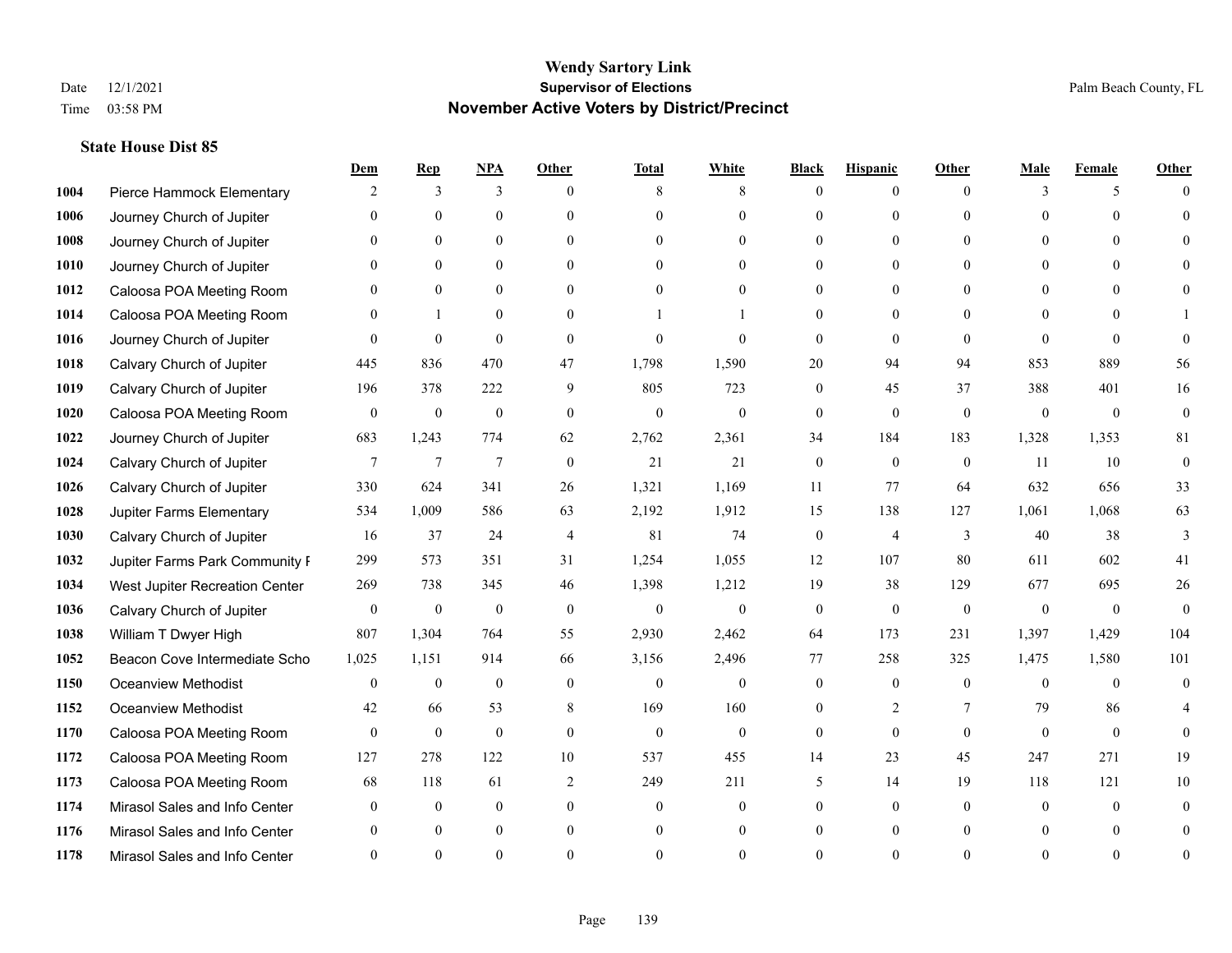|      |                               | Dem          | <b>Rep</b>       | $NPA$        | <b>Other</b>   | <b>Total</b>   | <b>White</b>   | <b>Black</b>   | <b>Hispanic</b> | Other          | <b>Male</b>    | <b>Female</b>  | <b>Other</b>     |
|------|-------------------------------|--------------|------------------|--------------|----------------|----------------|----------------|----------------|-----------------|----------------|----------------|----------------|------------------|
| 1180 | Mirasol Sales and Info Center | $\mathbf{0}$ | $\mathbf{0}$     | $\mathbf{0}$ | $\theta$       | $\overline{0}$ | $\overline{0}$ | $\Omega$       | $\overline{0}$  | $\theta$       | $\theta$       | $\overline{0}$ | $\theta$         |
| 1182 | William T Dwyer High          | 156          | 262              | 137          | 6              | 561            | 479            | 15             | 29              | 38             | 266            | 281            | 14               |
| 1184 | Eastpointe Country Club       | 519          | 670              | 401          | 39             | 1,629          | 1,519          | 12             | 28              | 70             | 725            | 871            | 33               |
| 1186 | Mirasol Sales and Info Center | 543          | 503              | 451          | 43             | 1,540          | 1,195          | 49             | 144             | 152            | 730            | 762            | $48\,$           |
| 1188 | <b>Westwood Gardens HOA</b>   | 333          | 371              | 325          | 33             | 1,062          | 820            | 32             | 119             | 91             | 433            | 610            | 19               |
| 1189 | <b>Westwood Gardens HOA</b>   | 26           | 63               | 27           | 2              | 118            | 104            | 7              | 2               | 5              | 56             | 59             | 3                |
| 1190 | Gardens Presbyterian          | 1,357        | 2,127            | 1,414        | 151            | 5,049          | 4,125          | 138            | 344             | 442            | 2,242          | 2,665          | 142              |
| 1192 | Evergrene Clubhouse           | 385          | 677              | 462          | 43             | 1,567          | 1,321          | 28             | 82              | 136            | 752            | 759            | 56               |
| 1194 | Frenchmans Creek Real Estate  | 639          | 940              | 621          | 46             | 2,246          | 2,052          | 14             | 44              | 136            | 1,025          | 1,164          | 57               |
| 1196 | Gardens Presbyterian          | $\mathbf{0}$ | $\mathbf{0}$     | $\mathbf{0}$ | $\mathbf{0}$   | $\overline{0}$ | $\overline{0}$ | $\mathbf{0}$   | $\mathbf{0}$    | $\theta$       | $\overline{0}$ | $\theta$       | $\overline{0}$   |
| 1198 | 1st Baptist Church PBG        | 560          | 481              | 410          | 33             | 1,484          | 1,034          | 130            | 164             | 156            | 711            | 723            | 50               |
| 1200 | Dwight D Eisenhower Elementar | $\mathbf{0}$ | $\boldsymbol{0}$ | $\mathbf{0}$ | $\mathbf{0}$   | $\overline{0}$ | $\overline{0}$ | $\mathbf{0}$   | $\overline{0}$  | $\theta$       | $\overline{0}$ | $\theta$       | $\mathbf{0}$     |
| 1202 | <b>Cross Community Church</b> | 502          | 1,052            | 562          | 41             | 2,157          | 1,929          | 14             | 90              | 124            | 1,029          | 1,058          | 70               |
| 1204 | Holy Spirit Lutheran          | 9            | 23               | 14           | $\overline{3}$ | 49             | 43             | 0              | $\overline{2}$  | $\overline{4}$ | 24             | 21             | $\overline{4}$   |
| 1206 | Holy Spirit Lutheran          | 13           | 80               | 24           | 3              | 120            | 115            | 0              | 4               | $\overline{1}$ | 57             | 62             |                  |
| 1208 | Juno Beach Town Center        | 447          | 870              | 466          | 47             | 1,830          | 1,666          | 6              | 58              | 100            | 838            | 945            | 47               |
| 1210 | Holy Spirit Lutheran          | 206          | 271              | 151          | $\tau$         | 635            | 567            | $\overline{2}$ | 24              | 42             | 309            | 304            | $22\,$           |
| 1212 | Juno Beach Town Center        | 46           | 67               | 56           | 8              | 177            | 148            | 6              | 8               | 15             | 91             | 82             | $\overline{4}$   |
| 1214 | Juno Beach Town Center        | 263          | 444              | 200          | 27             | 934            | 869            | 6              | 13              | 46             | 372            | 538            | 24               |
| 1216 | Oceanview Methodist           | 135          | 304              | 151          | 16             | 606            | 519            | $10\,$         | 34              | 43             | 293            | 300            | 13               |
| 1218 | Osceola Creek Middle          |              | $\mathbf{0}$     | $\mathbf{0}$ | $\theta$       | $\mathbf{1}$   |                | $\overline{0}$ | $\overline{0}$  | $\theta$       | $\overline{1}$ | $\theta$       | $\theta$         |
| 1220 | Pierce Hammock Elementary     | $\theta$     | $\mathbf{0}$     | $\mathbf{0}$ | $\mathbf{0}$   | $\mathbf{0}$   | $\overline{0}$ | $\overline{0}$ | $\overline{0}$  | $\theta$       | $\theta$       | $\theta$       | $\theta$         |
| 1222 | Sandhill Crane Golf Club      | 19           | 40               | 22           | 2              | 83             | 61             | 8              | 7               | 7              | 41             | 41             |                  |
| 1224 | Pierce Hammock Elementary     | $\mathbf{0}$ | $\mathbf{0}$     | $\mathbf{0}$ | $\mathbf{0}$   | $\mathbf{0}$   | $\overline{0}$ | 0              | $\mathbf{0}$    | $\mathbf{0}$   | $\theta$       | $\mathbf{0}$   | $\theta$         |
| 1228 | Carleton Oaks Clubhouse       | 147          | 197              | 126          | 5              | 475            | 343            | 24             | 50              | 58             | 229            | 233            | 13               |
| 1230 | Christ Fellowship Church PBG  | $\theta$     | $\mathbf{0}$     | $\mathbf{0}$ | $\theta$       | $\mathbf{0}$   | $\overline{0}$ | $\overline{0}$ | $\overline{0}$  | $\Omega$       | $\theta$       | $\theta$       | $\theta$         |
| 1232 | Mirasol Sales and Info Center |              | $\mathbf{0}$     | $\mathbf{0}$ | $\mathbf{0}$   | $\mathbf{0}$   | $\overline{0}$ | $\overline{0}$ | $\overline{0}$  | $\Omega$       | $\theta$       | $\mathbf{0}$   | $\overline{0}$   |
| 1234 | Christ Fellowship Church PBG  | $\theta$     | $\Omega$         | $\Omega$     | $\Omega$       | $\Omega$       | $\Omega$       | $\theta$       | $\theta$        | $\Omega$       | $\Omega$       | $\Omega$       | $\boldsymbol{0}$ |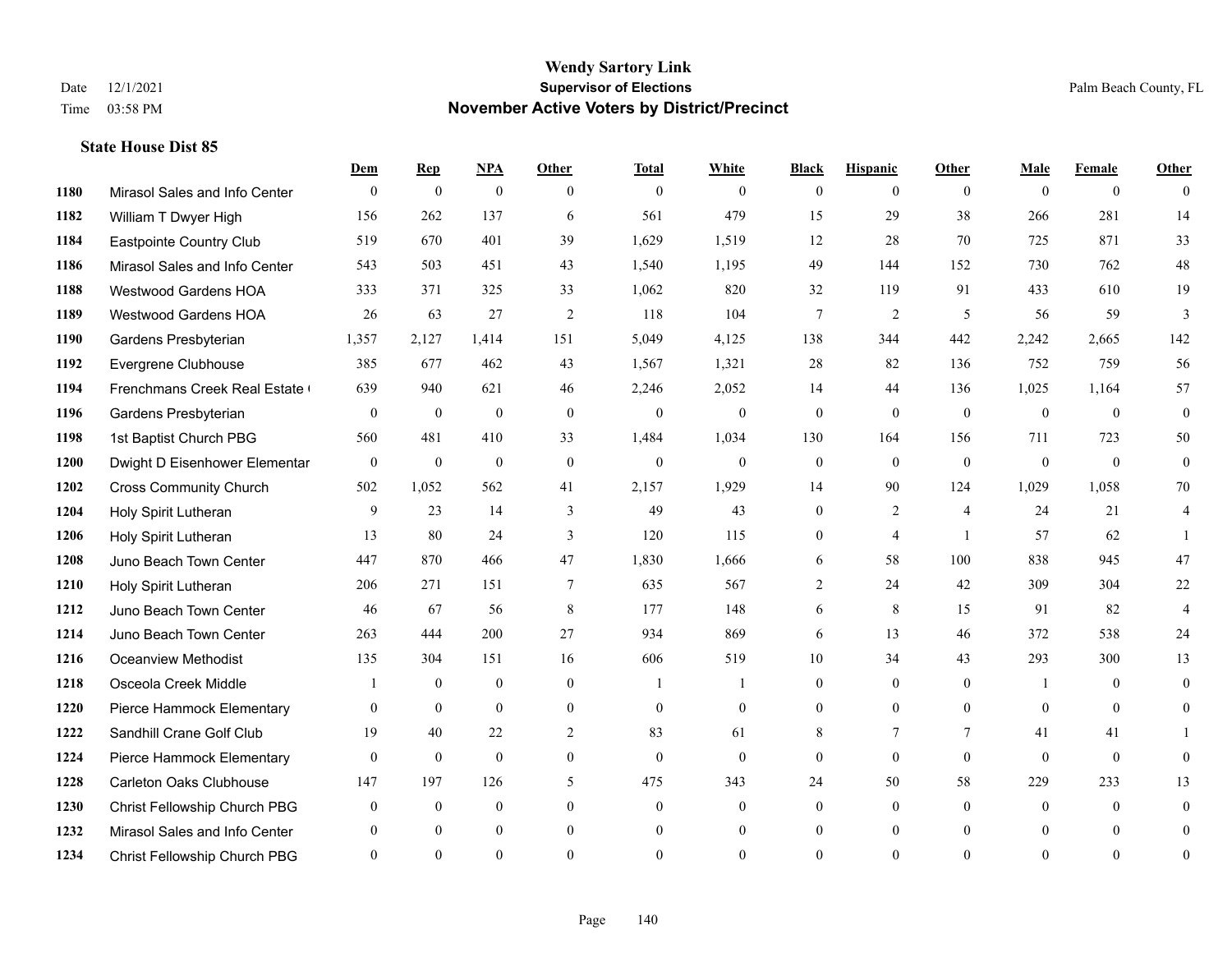|      |                                  | Dem          | <b>Rep</b>       | NPA              | <b>Other</b>   | <b>Total</b>   | <b>White</b>   | <b>Black</b>     | <b>Hispanic</b>  | <b>Other</b>   | <b>Male</b> | <b>Female</b>  | Other          |
|------|----------------------------------|--------------|------------------|------------------|----------------|----------------|----------------|------------------|------------------|----------------|-------------|----------------|----------------|
| 1236 | Mirasol Sales and Info Center    | $\mathbf{0}$ | $\mathbf{0}$     | $\boldsymbol{0}$ | $\theta$       | $\mathbf{0}$   | $\overline{0}$ | $\overline{0}$   | $\overline{0}$   | $\theta$       | $\theta$    | $\overline{0}$ | $\Omega$       |
| 1238 | Mirasol Sales and Info Center    | 596          | 768              | 512              | 61             | 1,937          | 1,758          | 17               | 22               | 140            | 916         | 964            | 57             |
| 1240 | <b>Timber Trace Elementary</b>   | 772          | 1,079            | 628              | 59             | 2,538          | 2,193          | 53               | 149              | 143            | 1,145       | 1,318          | 75             |
| 1242 | Christ Fellowship Church PBG     | 856          | 1,055            | 618              | 63             | 2,592          | 2,351          | 36               | 61               | 144            | 1,074       | 1,458          | 60             |
| 1244 | Christ Fellowship Church PBG     | 461          | 652              | 445              | 54             | 1,612          | 1,401          | 30               | 77               | 104            | 686         | 874            | 52             |
| 1246 | Watson B Duncan Middle           | 823          | 898              | 704              | 64             | 2,489          | 1,972          | 72               | 196              | 249            | 1,089       | 1,326          | 74             |
| 1247 | Watson B Duncan Middle           | 35           | 189              | 61               | $\overline{9}$ | 294            | 270            | $\overline{c}$   | $\boldsymbol{0}$ | 22             | 140         | 140            | 14             |
| 1248 | <b>PBG Community Center</b>      | 503          | 584              | 393              | 33             | 1,513          | 1,270          | 26               | 122              | 95             | 642         | 840            | 31             |
| 1250 | Palm Beach Gardens High          | 13           | 36               | 16               | -1             | 66             | 58             | $\boldsymbol{0}$ | $\overline{4}$   | $\overline{4}$ | 34          | 28             | 4              |
| 1252 | <b>Ballen Isles Country Club</b> | 865          | 783              | 657              | 50             | 2,355          | 2,167          | 19               | 22               | 147            | 1,054       | 1,241          | 60             |
| 1254 | Northlake Nazarene Church        | 150          | 174              | 127              | 8              | 459            | 385            | 8                | 27               | 39             | 228         | 214            | 17             |
| 1256 | North County Senior Center       |              | $\overline{2}$   | 3                | 3              | 9              | 8              | $\mathbf{1}$     | $\overline{0}$   | $\mathbf{0}$   | 5           | $\overline{4}$ | $\overline{0}$ |
| 1258 | North County Senior Center       | 312          | 218              | 252              | 27             | 809            | 442            | 95               | 123              | 149            | 358         | 424            | 27             |
| 1260 | PBG City Hall Council Room       | 440          | 545              | 304              | 25             | 1,314          | 1,089          | 27               | 111              | 87             | 586         | 687            | 41             |
| 1262 | PBG Moose Lodge 2010             |              | $\mathbf{0}$     | 3                | $\mathbf{0}$   | $\overline{4}$ | $\overline{4}$ | $\boldsymbol{0}$ | $\boldsymbol{0}$ | $\overline{0}$ | 2           | 2              | $\overline{0}$ |
| 1264 | PBG City Hall Council Room       | $\theta$     | $\boldsymbol{0}$ | $\mathbf{0}$     | $\theta$       | $\mathbf{0}$   | $\mathbf{0}$   | $\overline{0}$   | $\overline{0}$   | $\theta$       | $\theta$    | $\theta$       | $\overline{0}$ |
| 1266 | PBG City Hall Council Room       | 164          | 107              | 140              | 12             | 423            | 254            | 71               | 65               | 33             | 171         | 242            | $10\,$         |
| 1268 | <b>PBG Community Center</b>      | 98           | 73               | 103              | 9              | 283            | 173            | 45               | 33               | 32             | 109         | 161            | 13             |
| 1270 | <b>PBG Community Center</b>      | 4            | $\boldsymbol{0}$ | $\overline{2}$   | $\mathbf{0}$   | 6              | $\overline{2}$ | 3                | $\overline{1}$   | $\mathbf{0}$   | 2           | 3              | $\overline{1}$ |
| 1272 | Palm Beach Gardens Elementar     | 712          | 670              | 536              | 52             | 1,970          | 1,574          | 101              | 122              | 173            | 924         | 983            | 63             |
| 1274 | Palm Beach Gardens High          | 586          | 552              | 430              | 38             | 1,606          | 1,214          | 95               | 142              | 155            | 755         | 789            | 62             |
| 1276 | Palm Beach Gardens High          | 119          | 92               | 79               | 5              | 295            | 191            | 46               | 39               | 19             | 137         | 149            | 9              |
| 1278 | Garden Lodge 366 F&AM            | 363          | 188              | 271              | 19             | 841            | 410            | 191              | 138              | 102            | 369         | 439            | 33             |
| 1280 | Pew Leadership Center            | 142          | 148              | 115              | 12             | 417            | 351            | 12               | 24               | 30             | 168         | 246            | 3              |
| 1282 | Pew Leadership Center            | 77           | 49               | 56               | $\overline{4}$ | 186            | 135            | 12               | 17               | 22             | 92          | 81             | 13             |
| 1284 | <b>Eissey Campus Theater</b>     | 764          | 783              | 753              | 66             | 2,366          | 1,861          | 89               | 206              | 210            | 1,020       | 1,271          | 75             |
| 1286 | PBG Moose Lodge 2010             | 44           | 49               | 41               | 3              | 137            | 110            | 5                | 12               | 10             | 68          | 61             | 8              |
| 1288 | PBG Moose Lodge 2010             | 12           | 24               | 6                |                | 43             | 39             | 1                | $\theta$         | 3              | 22          | 19             | $\sqrt{2}$     |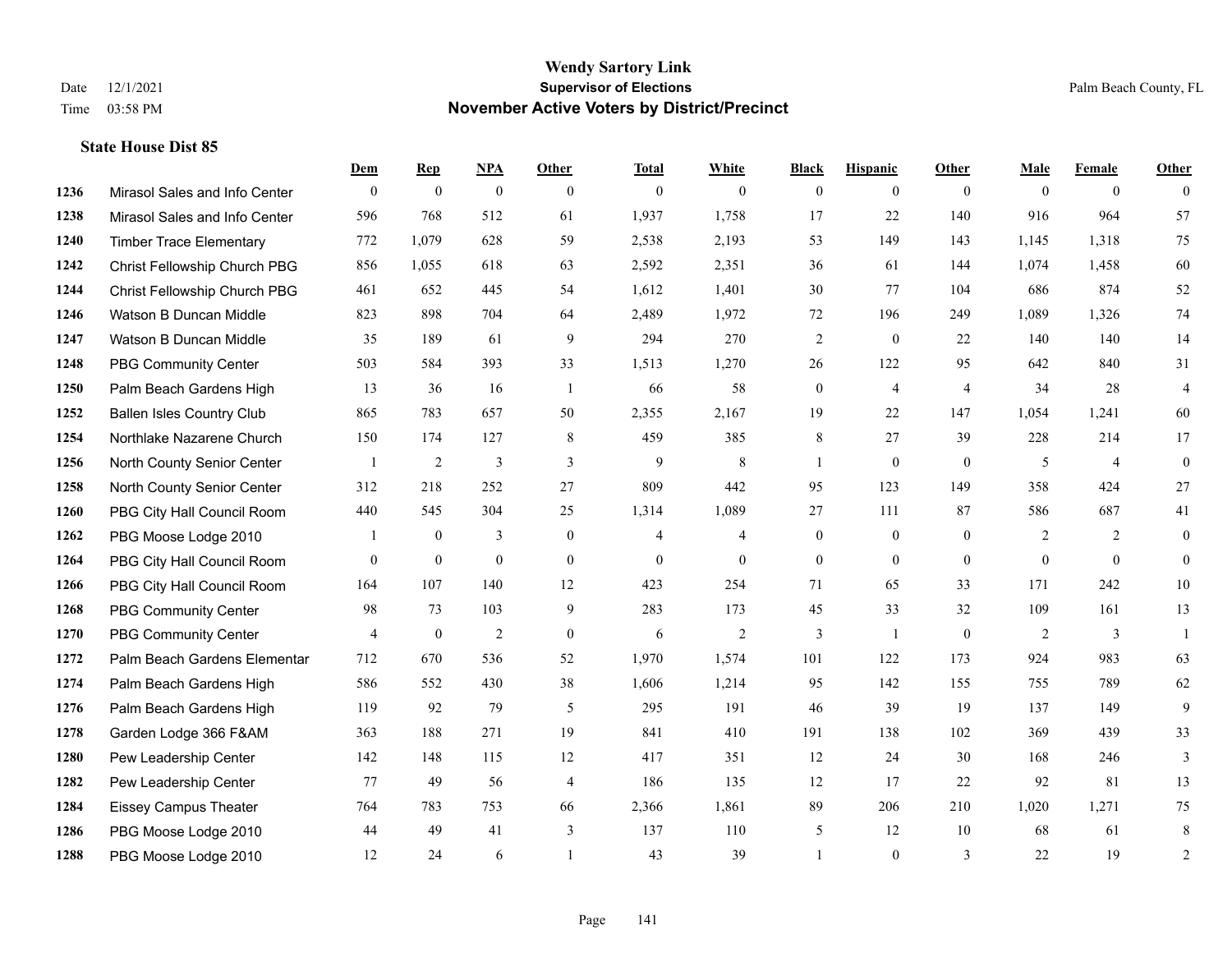|      |                                    | Dem          | <b>Rep</b>     | NPA          | Other          | <b>Total</b>   | <b>White</b>   | <b>Black</b>   | <b>Hispanic</b> | Other          | <b>Male</b>    | <b>Female</b>  | <b>Other</b>     |
|------|------------------------------------|--------------|----------------|--------------|----------------|----------------|----------------|----------------|-----------------|----------------|----------------|----------------|------------------|
| 1290 | PBG Moose Lodge 2010               | 687          | 827            | 549          | 66             | 2,129          | 1,765          | 52             | 146             | 166            | 852            | 1,216          | 61               |
| 1291 | PBG Moose Lodge 2010               | 17           | 14             | 9            | $\overline{1}$ | 41             | 38             | $\overline{2}$ | 1               | $\theta$       | 13             | 28             | $\mathbf{0}$     |
| 1292 | PBG Moose Lodge 2010               | 15           | 47             | 16           | 2              | 80             | 74             | $\mathbf{1}$   | $\mathbf{1}$    | $\overline{4}$ | 37             | 40             | 3                |
| 1294 | Dwight D Eisenhower Elementar      | 27           | 78             | 22           | $\tau$         | 134            | 114            | 5              | 4               | 11             | 67             | 66             |                  |
| 1296 | Dwight D Eisenhower Elementar      | 221          | 262            | 196          | 21             | 700            | 548            | 15             | 90              | 47             | 277            | 397            | 26               |
| 1298 | PBG Moose Lodge 2010               | 36           | 35             | 22           | 2              | 95             | 86             | $\overline{0}$ | 4               | 5              | 39             | 55             |                  |
| 1300 | <b>Cross Community Church</b>      |              | 3              | $\mathbf{1}$ | $\mathbf{0}$   | 5              | $\overline{4}$ | $\overline{0}$ | $\mathbf{0}$    | $\overline{1}$ | 2              | 3              | $\theta$         |
| 1302 | Dwight D Eisenhower Elementar      | 38           | 54             | 38           | 3              | 133            | 113            | $\mathbf{1}$   | $\tau$          | 12             | 62             | 66             | 5                |
| 1304 | <b>NPB Community Center</b>        | 204          | 263            | 178          | 25             | 670            | 577            | 12             | 39              | 42             | 340            | 302            | 28               |
| 1305 | <b>NPB Community Center</b>        | $\theta$     | $\mathbf{0}$   | $\mathbf{0}$ | $\overline{1}$ | $\overline{1}$ | $\mathbf{1}$   | $\overline{0}$ | $\overline{0}$  | $\Omega$       | $\overline{1}$ | $\theta$       | $\theta$         |
| 1306 | <b>Eissey Campus Theater</b>       | 9            | 21             | 23           | 3              | 56             | 47             | 1              | $\overline{0}$  | 8              | 28             | 28             | $\theta$         |
| 1308 | <b>Gardens Mall Community Room</b> | 38           | 69             | 37           | $\overline{4}$ | 148            | 132            | 3              | 3               | 10             | 75             | 69             |                  |
| 1310 | <b>Eissey Campus Theater</b>       |              | $\overline{c}$ | $\mathbf{1}$ | $\theta$       | $\overline{4}$ | $\overline{4}$ | $\overline{0}$ | $\overline{0}$  | $\theta$       | 3              | $\overline{1}$ | $\Omega$         |
| 1312 | <b>Gardens Mall Community Room</b> | 6            | 20             | 9            | $\mathbf{0}$   | 35             | 32             | $\overline{0}$ | $\overline{c}$  | $\overline{1}$ | 17             | 18             | $\theta$         |
| 1314 | <b>NPB Community Center</b>        | 50           | 124            | 58           | 9              | 241            | 215            | 3              | 8               | 15             | 100            | 130            | 11               |
| 1316 | <b>NPB Community Center</b>        | 192          | 189            | 144          | 28             | 553            | 400            | 44             | 72              | 37             | 238            | 297            | 18               |
| 1318 | PBG Moose Lodge 2010               | $\mathbf{0}$ | $\mathbf{0}$   | $\mathbf{0}$ | $\mathbf{0}$   | $\theta$       | $\mathbf{0}$   | $\overline{0}$ | $\mathbf{0}$    | $\theta$       | $\overline{0}$ | $\theta$       | $\theta$         |
| 1320 | <b>NPB Community Center</b>        | 34           | 119            | 38           | $\mathbf{2}$   | 193            | 170            | 3              | 9               | 11             | 102            | 87             | 4                |
| 1322 | <b>NPB Community Center</b>        | 2            | 6              | 10           | $\mathbf{0}$   | 18             | 18             | 0              | $\overline{0}$  | $\theta$       | 8              | 9              |                  |
| 1324 | Allamanda Elementary               | 448          | 449            | 376          | 41             | 1,314          | 1,043          | 39             | 135             | 97             | 548            | 722            | 44               |
| 1326 | Allamanda Elementary               | 189          | 223            | 161          | 17             | 590            | 502            | 7              | 31              | 50             | 257            | 319            | 14               |
| 1328 | Osborne Park Activities Bldg       | 608          | 832            | 549          | 49             | 2,038          | 1,746          | 29             | 123             | 140            | 986            | 994            | 58               |
| 1330 | 1st Unitarian Church NPB           | 36           | 38             | 40           | $\overline{3}$ | 117            | 94             | 9              | 6               | 8              | 63             | 51             | $\overline{3}$   |
| 1332 | 1st Unitarian Church NPB           | 342          | 402            | 258          | 32             | 1,034          | 850            | 58             | 61              | 65             | 502            | 509            | 23               |
| 1334 | 1st Unitarian Church NPB           | 2            | 3              | 5            | $\overline{1}$ | 11             | 11             | $\overline{0}$ | $\mathbf{0}$    | $\theta$       | 4              | $\tau$         | $\theta$         |
| 1336 | <b>Gardens Mall Community Room</b> | 35           | 91             | 45           | $\overline{4}$ | 175            | 156            | $\overline{0}$ | 4               | 15             | 89             | 79             | 7                |
| 1338 | <b>Eissey Campus Theater</b>       | 94           | 394            | 102          | 19             | 609            | 586            |                | 1               | 21             | 270            | 328            | 11               |
| 1340 | <b>Eissey Campus Theater</b>       | 6            | 6              | 3            | $\Omega$       | 15             | 13             | $\Omega$       |                 |                | 7              | 8              | $\boldsymbol{0}$ |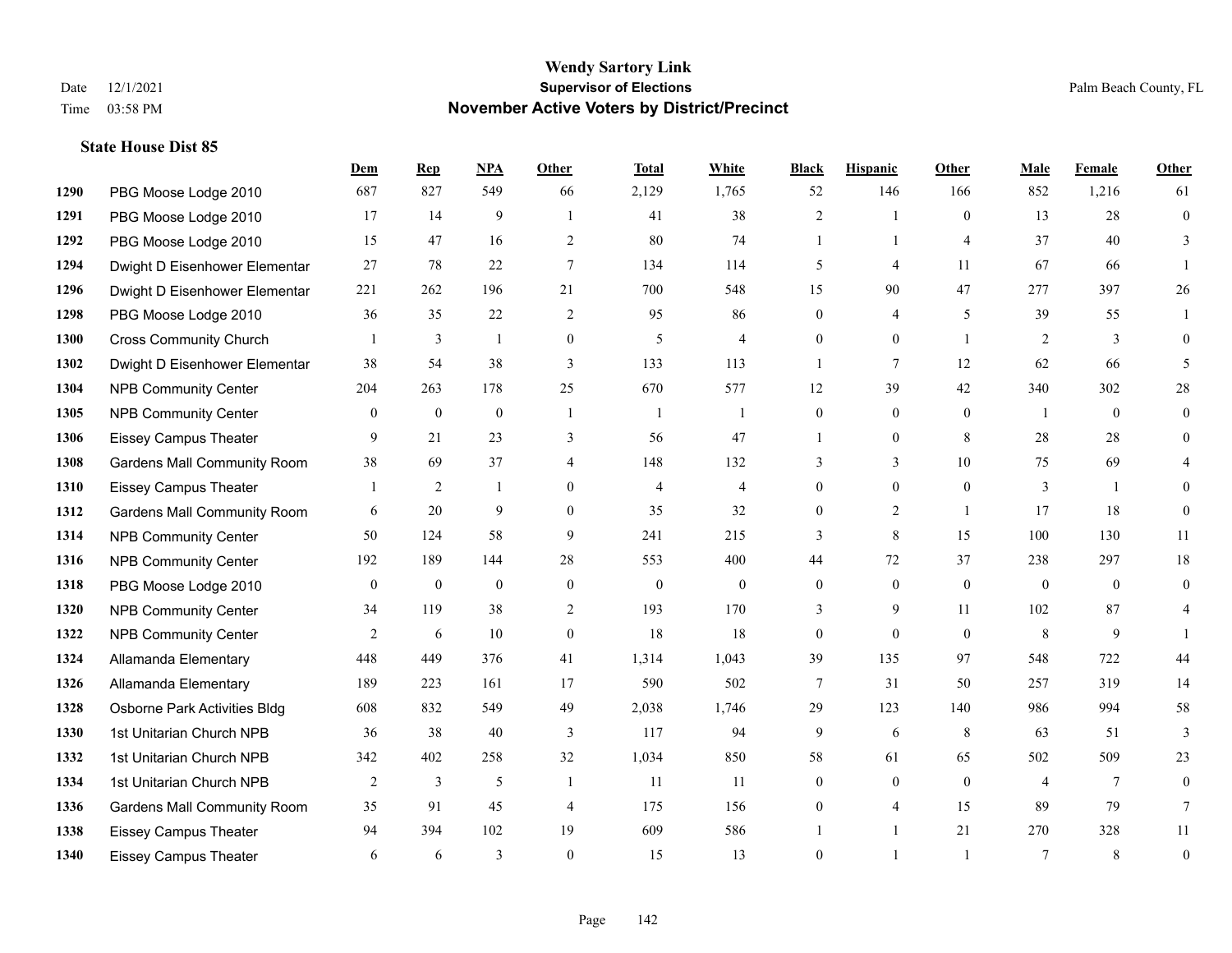|      |                                 | Dem              | <b>Rep</b>       | NPA              | <b>Other</b>   | <b>Total</b>     | <b>White</b>     | <b>Black</b>     | <b>Hispanic</b> | <b>Other</b>   | <b>Male</b>  | Female       | <b>Other</b>     |
|------|---------------------------------|------------------|------------------|------------------|----------------|------------------|------------------|------------------|-----------------|----------------|--------------|--------------|------------------|
| 1342 | <b>NPB Country Club</b>         | 306              | 445              | 272              | 28             | 1,051            | 948              | 18               | 31              | 54             | 451          | 574          | 26               |
| 1344 | Old Port Cove                   | 296              | 532              | 326              | 33             | 1,187            | 1,088            | 5                | 29              | 65             | 537          | 631          | 19               |
| 1346 | Anchorage Activities Bldg       | 550              | 924              | 428              | 38             | 1,940            | 1,781            | 13               | 59              | 87             | 898          | 994          | $48\,$           |
| 1348 | <b>NPB Council Chambers</b>     | 33               | 124              | 33               | $\,8\,$        | 198              | 187              | $\boldsymbol{0}$ | 6               | 5              | 100          | 92           | 6                |
| 1350 | Faith Lutheran Church           | 381              | 618              | 370              | 25             | 1,394            | 1,228            | 10               | 81              | 75             | 667          | 685          | $42\,$           |
| 1352 | Northlake Nazarene Church       | 669              | 867              | 598              | 51             | 2,185            | 1,557            | 157              | 187             | 284            | 982          | 1,126        | 77               |
| 1354 | <b>Grove Park Elementary</b>    | 93               | 166              | 77               | $\mathfrak{Z}$ | 339              | 285              | 11               | 20              | 23             | 155          | 174          | $10\,$           |
| 1360 | Garden Lodge 366 F&AM           | 350              | 332              | 236              | 23             | 941              | 736              | 60               | 73              | 72             | 412          | 501          | $28\,$           |
| 1362 | <b>Grove Park Elementary</b>    | 213              | 120              | 186              | $\tau$         | 526              | 264              | 47               | 161             | 54             | 235          | 273          | 18               |
| 1372 | Garden Lodge 366 F&AM           | 95               | 37               | 44               | $\tau$         | 183              | 84               | 58               | 20              | 21             | 81           | 96           | $\sqrt{6}$       |
| 1374 | Pew Leadership Center           | 190              | 83               | 137              | 10             | 420              | 216              | 116              | 46              | 42             | 174          | 232          | 14               |
| 1380 | <b>NPB Council Chambers</b>     | 174              | 270              | 157              | 15             | 616              | 544              | 10               | 25              | 37             | 273          | 326          | 17               |
| 2002 | Jeaga Middle                    | 181              | 92               | 111              | 6              | 390              | 151              | 129              | 39              | 71             | 172          | 206          | 12               |
| 2004 | <b>Grassy Waters Elementary</b> | 1,044            | 323              | 596              | 46             | 2,009            | 593              | 732              | 399             | 285            | 851          | 1,087        | 71               |
| 2006 | Jeaga Middle                    | 171              | 81               | 100              | 9              | 361              | 149              | 111              | 77              | 24             | 146          | 204          | 11               |
| 2008 | Jeaga Middle                    | $\mathbf{0}$     | $\mathbf{0}$     | $\mathbf{0}$     | $\mathbf{0}$   | $\mathbf{0}$     | $\boldsymbol{0}$ | $\boldsymbol{0}$ | $\overline{0}$  | $\overline{0}$ | $\mathbf{0}$ | $\mathbf{0}$ | $\boldsymbol{0}$ |
| 2010 | <b>Cypress Lakes HOA</b>        | 603              | 332              | 279              | 32             | 1,246            | 841              | 209              | 97              | 99             | 476          | 735          | 35               |
| 2012 | Century Village Clubhouse       | 61               | 31               | 24               | 2              | 118              | 72               | 14               | 18              | 14             | 54           | 60           | $\overline{4}$   |
| 6040 | Osceola Creek Middle            | 99               | 127              | 104              | -1             | 331              | 250              | 13               | 33              | 35             | 153          | 162          | 16               |
| 6042 | Osceola Creek Middle            | 989              | 1,224            | 1,032            | 64             | 3,309            | 2,123            | 433              | 487             | 266            | 1,576        | 1,626        | 107              |
| 6044 | <b>Frontier Elementary</b>      | 909              | 993              | 788              | 58             | 2,748            | 1,745            | 419              | 347             | 237            | 1,293        | 1,371        | 84               |
| 6045 | Acreage Branch Library          | 201              | 269              | 177              | 12             | 659              | 419              | 80               | 90              | 70             | 313          | 315          | 31               |
| 6046 | Pierce Hammock Elementary       | 796              | 965              | 765              | 49             | 2,575            | 1,653            | 359              | 325             | 238            | 1,245        | 1,232        | 98               |
| 6048 | Pierce Hammock Elementary       | $\mathbf{0}$     | $\boldsymbol{0}$ | $\boldsymbol{0}$ | $\mathbf{0}$   | $\boldsymbol{0}$ | $\boldsymbol{0}$ | $\bf{0}$         | $\bf{0}$        | $\mathbf{0}$   | $\mathbf{0}$ | $\mathbf{0}$ | $\boldsymbol{0}$ |
| 6050 | Acreage Branch Library          | 870              | 886              | 734              | 61             | 2,551            | 1,556            | 377              | 354             | 264            | 1,192        | 1,268        | 91               |
| 6051 | Cornerstone Fellowship          | 600              | 741              | 554              | 52             | 1,947            | 1,243            | 208              | 286             | 210            | 902          | 974          | 71               |
| 6052 | Seminole Ridge High             | 611              | 654              | 561              | 36             | 1,862            | 1,146            | 224              | 315             | 177            | 882          | 907          | 73               |
| 6054 | <b>Acreage Pines Elementary</b> | $\boldsymbol{0}$ | $\mathbf{0}$     | $\mathbf{0}$     | $\theta$       | $\theta$         | $\mathbf{0}$     | $\mathbf{0}$     | $\mathbf{0}$    | $\mathbf{0}$   | $\theta$     | $\mathbf{0}$ | $\boldsymbol{0}$ |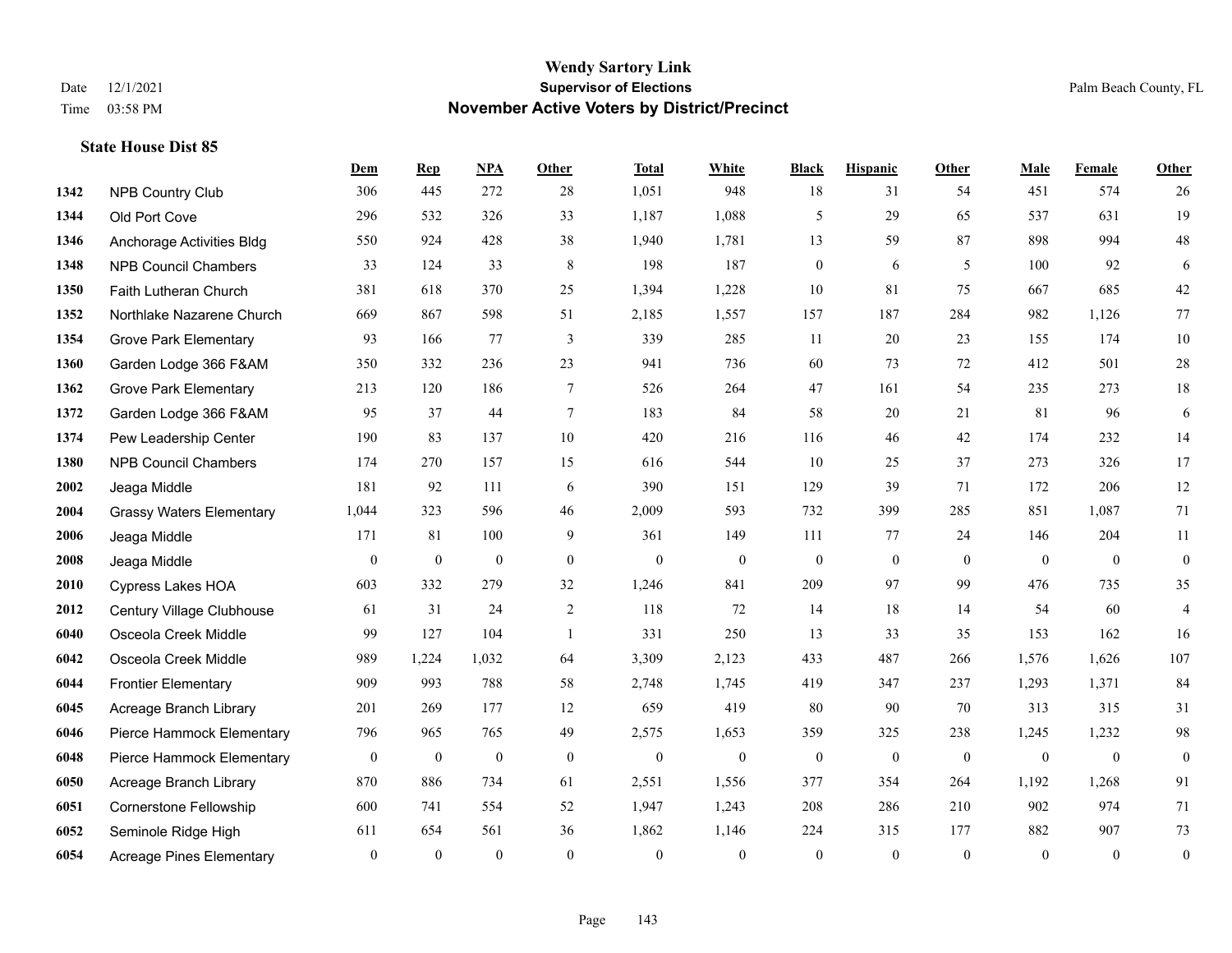|      |                                  | Dem            | <b>Rep</b>       | NPA              | <b>Other</b>   | <b>Total</b> | <b>White</b>     | <b>Black</b>     | <b>Hispanic</b>  | <b>Other</b> | <b>Male</b>    | <b>Female</b>  | <b>Other</b>     |
|------|----------------------------------|----------------|------------------|------------------|----------------|--------------|------------------|------------------|------------------|--------------|----------------|----------------|------------------|
| 6056 | Pierce Hammock Elementary        | $\mathbf{0}$   | $\bf{0}$         | $\boldsymbol{0}$ | $\overline{0}$ | $\mathbf{0}$ | $\overline{0}$   | $\mathbf{0}$     | $\mathbf{0}$     | $\theta$     | $\theta$       | $\overline{0}$ | $\theta$         |
| 6058 | <b>Acreage Pines Elementary</b>  | 737            | 612              | 569              | 41             | 1,959        | 1,053            | 355              | 255              | 296          | 953            | 943            | 63               |
| 6060 | Indian Trail Improvement Dist    | 891            | 964              | 798              | 60             | 2,713        | 1,688            | 344              | 400              | 281          | 1,256          | 1.360          | 97               |
| 6062 | Sandhill Crane Golf Club         | 224            | 420              | 261              | 23             | 928          | 660              | 74               | 70               | 124          | 455            | 441            | $32\,$           |
| 6064 | Sandhill Crane Golf Club         | 31             | 56               | 33               | $\overline{4}$ | 124          | 100              | 6                | 12               | 6            | 62             | 58             | $\overline{4}$   |
| 6066 | Ibis POA Admin Building          | 1,022          | 1,098            | 735              | 86             | 2,941        | 2,579            | 91               | 70               | 201          | 1,386          | 1,488          | 67               |
| 6068 | Ibis POA Admin Building          | $\mathbf{0}$   | $\boldsymbol{0}$ | $\overline{0}$   | $\mathbf{0}$   | $\mathbf{0}$ | $\mathbf{0}$     | $\boldsymbol{0}$ | $\mathbf{0}$     | $\theta$     | $\mathbf{0}$   | $\theta$       | $\mathbf{0}$     |
| 6070 | Ironhorse Country Club           | 160            | 258              | 120              | 10             | 548          | 441              | 35               | 20               | 52           | 245            | 293            | $10\,$           |
| 6072 | Seminole Ridge High              | 533            | 499              | 507              | 49             | 1,588        | 720              | 310              | 425              | 133          | 737            | 827            | 24               |
| 6073 | Seminole Ridge High              | $\overline{0}$ | $\boldsymbol{0}$ | $\boldsymbol{0}$ | $\theta$       | $\mathbf{0}$ | $\boldsymbol{0}$ | $\boldsymbol{0}$ | $\mathbf{0}$     | $\mathbf{0}$ | $\mathbf{0}$   | $\overline{0}$ | $\boldsymbol{0}$ |
| 6076 | <b>Western Pines Middle</b>      | 646            | 705              | 569              | 38             | 1,958        | 1,424            | 157              | 206              | 171          | 932            | 945            | 81               |
| 6078 | <b>Western Pines Middle</b>      | 657            | 729              | 649              | 41             | 2,076        | 1,386            | 159              | 360              | 171          | 983            | 1,035          | 58               |
| 6080 | <b>Golden Grove Elementary</b>   | 606            | 783              | 620              | 47             | 2,056        | 1,374            | 134              | 349              | 199          | 960            | 1,013          | 83               |
| 6082 | PBSC Loxahatchee Groves Can      | 11             | 6                | 14               | $\overline{2}$ | 33           | 28               | $\boldsymbol{0}$ | 3                | 2            | 13             | 20             | $\boldsymbol{0}$ |
| 6084 | PBSC Loxahatchee Groves Can      | 291            | 439              | 354              | 40             | 1,124        | 707              | 67               | 244              | 106          | 549            | 559            | 16               |
| 6086 | PBSC Loxahatchee Groves Can      | 264            | 410              | 241              | 19             | 934          | 681              | 92               | 85               | 76           | 424            | 481            | $29\,$           |
| 6088 | Seminole Ridge High              | 520            | 690              | 556              | 40             | 1,806        | 1,158            | 216              | 289              | 143          | 855            | 897            | 54               |
| 6090 | Loxahatchee Groves Elementary    | 768            | 880              | 754              | 57             | 2,459        | 1,520            | 280              | 449              | 210          | 1,188          | 1,178          | 93               |
| 6092 | PBSC Loxahatchee Groves Can      | 172            | 223              | 143              | 16             | 554          | 359              | 42               | 110              | 43           | 266            | 268            | 20               |
| 7002 | J F Kennedy Middle               | $\overline{0}$ | $\mathbf{0}$     | $\mathbf{0}$     | $\overline{0}$ | $\theta$     | $\mathbf{0}$     | $\mathbf{0}$     | $\mathbf{0}$     | $\theta$     | $\theta$       | $\theta$       | $\theta$         |
| 7006 | J F Kennedy Middle               | $\Omega$       | $\mathbf{0}$     | $\overline{0}$   | $\overline{0}$ | $\theta$     | $\overline{0}$   | $\boldsymbol{0}$ | $\mathbf{0}$     | $\theta$     | $\theta$       | $\theta$       | $\overline{0}$   |
| 7008 | J F Kennedy Middle               | $\mathbf{0}$   | $\mathbf{0}$     | $\overline{0}$   | $\overline{0}$ | $\theta$     | $\overline{0}$   | $\mathbf{0}$     | $\mathbf{0}$     | $\theta$     | $\overline{0}$ | $\Omega$       | $\Omega$         |
| 7032 | <b>Crossroads Baptist Church</b> | $\theta$       | $\mathbf{0}$     | $\overline{0}$   | $\Omega$       | $\theta$     | $\overline{0}$   | $\mathbf{0}$     | $\mathbf{0}$     | $\theta$     | $\Omega$       | $\theta$       | $\Omega$         |
| 7074 | <b>Egret Lake Elementary</b>     | 200            | 39               | 92               | 11             | 342          | 55               | 201              | 39               | 47           | 148            | 186            | 8                |
| 7076 | <b>Egret Lake Elementary</b>     | 3              | $\overline{2}$   | $\overline{1}$   | $\overline{0}$ | 6            | 4                | $\overline{1}$   | $\boldsymbol{0}$ | $\mathbf{1}$ | 5              | -1             | $\mathbf{0}$     |
| 7078 | <b>Egret Lake Elementary</b>     | 345            | 101              | 152              | 18             | 616          | 417              | 102              | 52               | 45           | 239            | 355            | $22\,$           |
| 7082 | Seminole Trails Elementary       | 1,041          | 324              | 488              | 31             | 1,884        | 685              | 720              | 265              | 214          | 821            | 982            | 81               |
| 7084 | Sharon Christian Church          | 731            | 268              | 441              | 45             | 1,485        | 605              | 444              | 275              | 161          | 615            | 816            | 54               |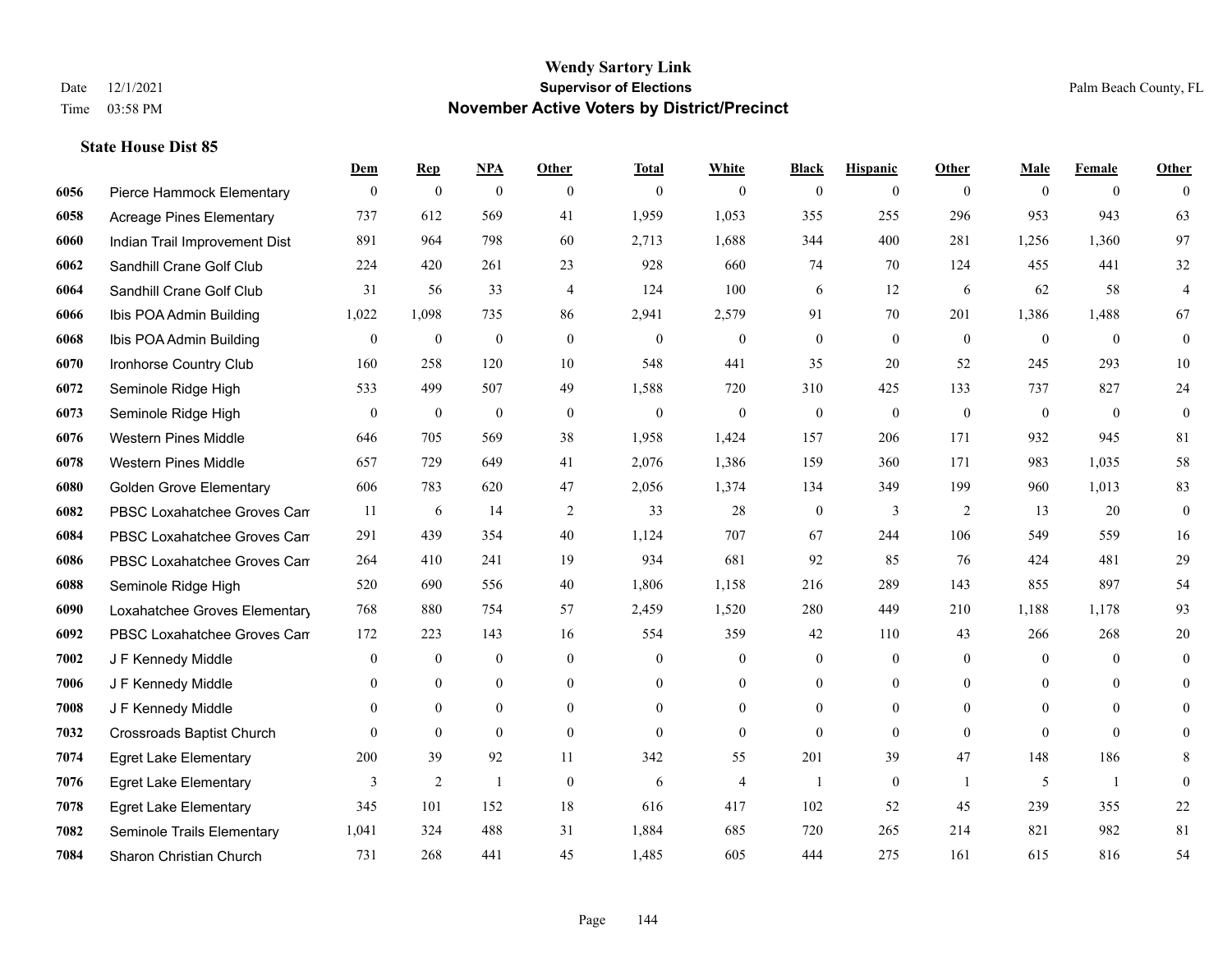|                            |            |            |            |              | <b>Wendy Sartory Link</b>                          |              |              |                 |              |        |                       |              |
|----------------------------|------------|------------|------------|--------------|----------------------------------------------------|--------------|--------------|-----------------|--------------|--------|-----------------------|--------------|
| 12/1/2021<br>Date          |            |            |            |              | <b>Supervisor of Elections</b>                     |              |              |                 |              |        | Palm Beach County, FL |              |
| Time<br>03:58 PM           |            |            |            |              | <b>November Active Voters by District/Precinct</b> |              |              |                 |              |        |                       |              |
| <b>State House Dist 85</b> |            |            |            |              |                                                    |              |              |                 |              |        |                       |              |
|                            | <u>Dem</u> | <b>Rep</b> | <u>NPA</u> | <b>Other</b> | <u>Total</u>                                       | <b>White</b> | <b>Black</b> | <b>Hispanic</b> | <u>Other</u> | Male   | Female                | <b>Other</b> |
| 7086<br>Bear Lakes Middle  | 37         | 18         | 13         |              | 69                                                 | 26           | 16           |                 | 16           | 24     | 40                    |              |
| <b>State House Dist 85</b> | 43,782     | 52,857     | 38,001     | 3,357        | 137.997                                            | 104,370      | 9.773        | 12,458          | 1.396        | 63,263 | 70,512                | 4.222        |

=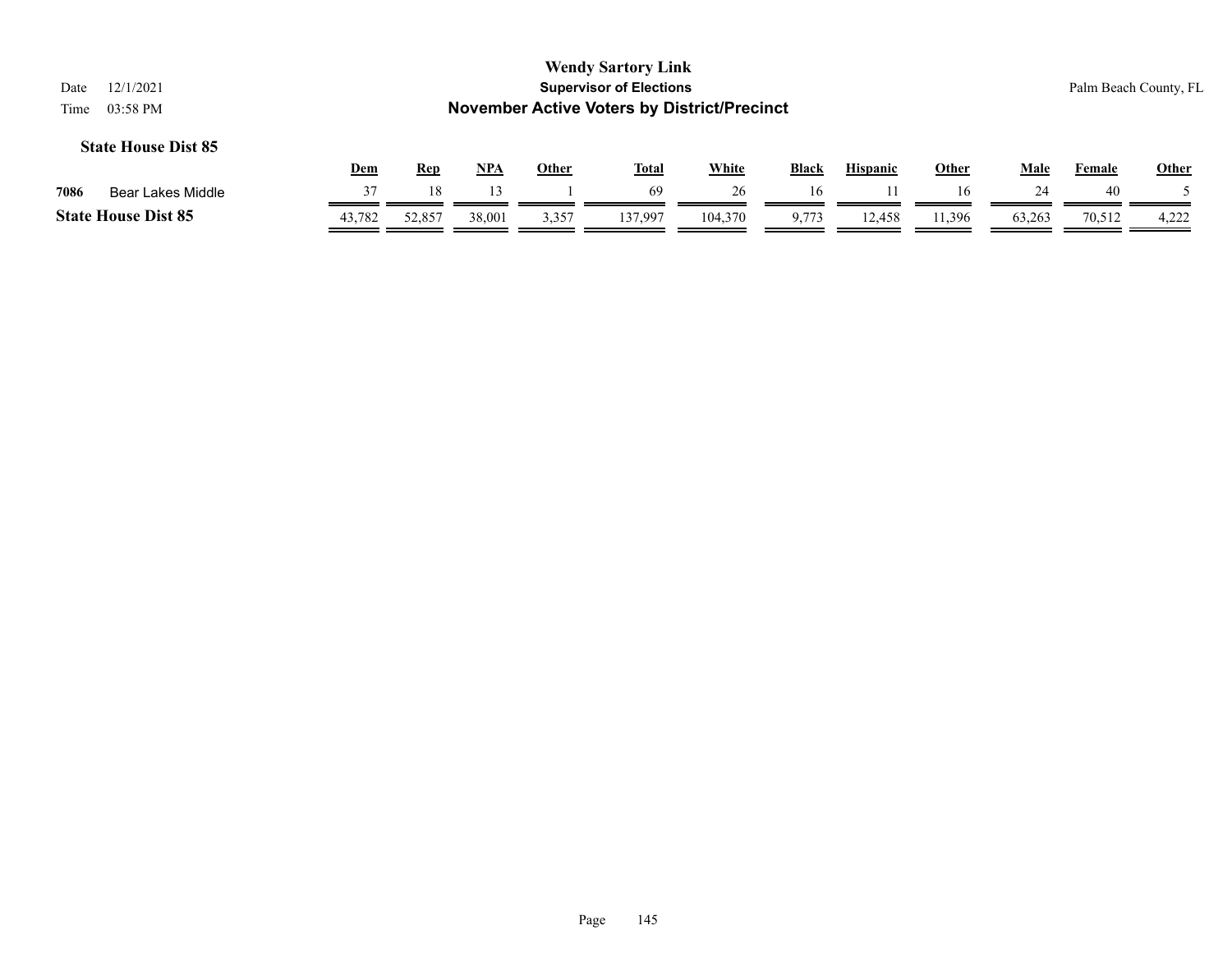|      |                                   | Dem              | <b>Rep</b>       | NPA              | Other            | <b>Total</b>     | <b>White</b>     | <b>Black</b>     | <b>Hispanic</b>  | <b>Other</b> | <b>Male</b>      | <b>Female</b> | <b>Other</b>     |
|------|-----------------------------------|------------------|------------------|------------------|------------------|------------------|------------------|------------------|------------------|--------------|------------------|---------------|------------------|
| 2014 | Club Baywinds                     | 829              | 547              | 368              | 36               | 1,780            | 1,349            | 153              | 170              | 108          | 726              | 1,011         | 43               |
| 2016 | Andros Isle POA Clubhouse         | 846              | 561              | 551              | 35               | 1,993            | 1,078            | 394              | 298              | 223          | 849              | 1,075         | 69               |
| 2018 | <b>Riverwalk Clubhouse</b>        | 750              | 713              | 567              | 50               | 2,080            | 1,635            | 93               | 173              | 179          | 892              | 1,126         | 62               |
| 2020 | Jeaga Middle                      | 212              | 88               | 131              | $10\,$           | 441              | 205              | 129              | 79               | 28           | 191              | 242           | $\,8\,$          |
| 2021 | Jeaga Middle                      | 164              | 57               | 122              | 14               | 357              | 111              | 122              | 74               | 50           | 141              | 205           | 11               |
| 2022 | Century Village Clubhouse         | 788              | 404              | 335              | 36               | 1,563            | 1,012            | 218              | 203              | 130          | 621              | 892           | 50               |
| 2024 | Century Village Clubhouse         | 798              | 428              | 325              | 39               | 1,590            | 1,110            | 168              | 171              | 141          | 621              | 918           | 51               |
| 2026 | Century Village Clubhouse         | 624              | 334              | 287              | 29               | 1,274            | 790              | 194              | 194              | 96           | 496              | 724           | 54               |
| 2028 | Century Village Clubhouse         | 341              | 189              | 150              | $\tau$           | 687              | 475              | 67               | 87               | 58           | 248              | 416           | $23\,$           |
| 2030 | <b>Benoist Farms Elementary</b>   | 575              | 153              | 306              | 22               | 1,056            | 259              | 458              | 232              | 107          | 409              | 597           | $50\,$           |
| 2032 | <b>Riverwalk Clubhouse</b>        | 52               | 30               | 30               | $\overline{4}$   | 116              | 56               | 33               | 18               | 9            | 45               | 68            | 3                |
| 2034 | <b>Riverwalk Clubhouse</b>        | 95               | 47               | 70               | 10               | 222              | 87               | 58               | 52               | 25           | 98               | 122           | $\overline{c}$   |
| 2036 | <b>Turning Points Academy</b>     | 763              | 420              | 377              | 36               | 1,596            | 932              | 289              | 267              | 108          | 595              | 954           | $47\,$           |
| 2038 | <b>Turning Points Academy</b>     | 821              | 179              | 357              | 20               | 1,377            | 490              | 623              | 155              | 109          | 470              | 867           | $40\,$           |
| 2040 | Wynnebrook Elementary             | 810              | 270              | 423              | 21               | 1,524            | 418              | 593              | 353              | 160          | 659              | 793           | $72\,$           |
| 2041 | Wynnebrook Elementary             | 537              | 249              | 392              | 17               | 1,195            | 480              | 136              | 485              | 94           | 502              | 643           | 50               |
| 2042 | <b>Turning Points Academy</b>     | $\boldsymbol{0}$ | $\boldsymbol{0}$ | $\boldsymbol{0}$ | $\boldsymbol{0}$ | $\boldsymbol{0}$ | $\boldsymbol{0}$ | $\boldsymbol{0}$ | $\boldsymbol{0}$ | $\mathbf{0}$ | $\boldsymbol{0}$ | $\mathbf{0}$  | $\boldsymbol{0}$ |
| 2044 | St Christophers Episcopal Chr     | 1,101            | 287              | 566              | 32               | 1,986            | 574              | 808              | 395              | 209          | 881              | 1,012         | 93               |
| 2046 | <b>Haverhill Town Hall</b>        | 395              | 219              | 238              | 10               | 862              | 332              | 237              | 202              | 91           | 388              | 436           | 38               |
| 2048 | Elks Lodge #1352                  | 2                | $\mathfrak{Z}$   | $\boldsymbol{0}$ | $\boldsymbol{0}$ | 5                | 3                |                  | $\boldsymbol{0}$ | -1           | 3                | -1            | 1                |
| 2050 | Elks Lodge #1352                  | 24               | 22               | 29               | 3                | 78               | 46               | 8                | 16               | 8            | 40               | 35            | 3                |
| 2052 | Elks Lodge #1352                  | 556              | 152              | 272              | 20               | 1,000            | 177              | 475              | 153              | 195          | 463              | 497           | 40               |
| 2054 | Elks Lodge #1352                  | 1,284            | 328              | 718              | 26               | 2,356            | 458              | 1,001            | 602              | 295          | 1,038            | 1,210         | 108              |
| 2080 | <b>Everglades Elementary</b>      | 159              | 171              | 124              | 9                | 463              | 264              | 66               | 78               | 55           | 215              | 227           | 21               |
| 2081 | <b>Everglades Elementary</b>      | 69               | 90               | 46               | $\boldsymbol{0}$ | 205              | 147              | 7                | 28               | 23           | 102              | 97            | 6                |
| 2082 | Pine Jog Environmental Center     | 167              | 293              | 165              | 12               | 637              | 437              | 25               | 118              | 57           | 304              | 318           | 15               |
| 2083 | Pine Jog Environmental Center     | 7                | 21               | 17               | $\boldsymbol{0}$ | 45               | 30               | $\boldsymbol{0}$ | 13               | 2            | 21               | 23            | $\mathbf{1}$     |
| 2084 | <b>Community Christian Church</b> | 287              | 119              | 163              | 16               | 585              | 171              | 211              | 135              | 68           | 262              | 308           | 15               |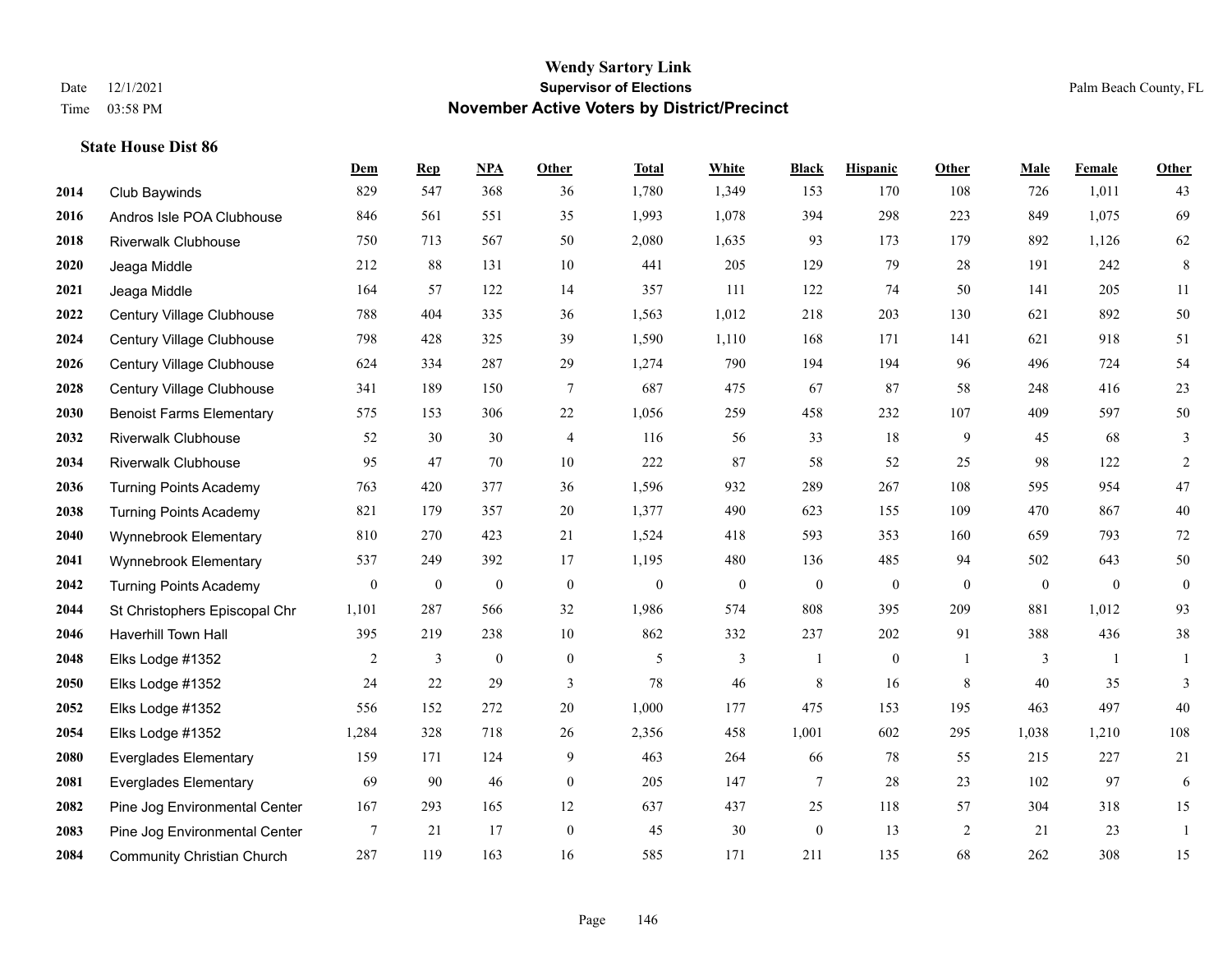|      |                                   | Dem              | <b>Rep</b>       | NPA              | <b>Other</b>     | <b>Total</b>   | <b>White</b>     | <b>Black</b>     | <b>Hispanic</b>  | <b>Other</b>    | <b>Male</b>    | <b>Female</b> | <b>Other</b>     |
|------|-----------------------------------|------------------|------------------|------------------|------------------|----------------|------------------|------------------|------------------|-----------------|----------------|---------------|------------------|
| 2085 | <b>Community Christian Church</b> | 2                | $\overline{1}$   | $\mathbf{0}$     | $\mathbf{0}$     | 3              | 3                | $\mathbf{0}$     | $\boldsymbol{0}$ | $\theta$        | $\mathbf{1}$   | 2             | $\Omega$         |
| 2087 | <b>Community Christian Church</b> |                  | $\overline{1}$   | $\mathbf{0}$     | $\mathbf{0}$     | $\overline{2}$ | $\overline{2}$   | $\mathbf{0}$     | $\mathbf{0}$     | $\theta$        | 2              | $\mathbf{0}$  | $\mathbf{0}$     |
| 2088 | Melaleuca Elementary              | 856              | 528              | 667              | 39               | 2,090          | 1,055            | 350              | 491              | 194             | 957            | 1,055         | 78               |
| 2094 | Pine Jog Environmental Center     | 369              | 77               | 207              | 11               | 664            | 111              | 262              | 170              | 121             | 275            | 360           | 29               |
| 2146 | Village Walk HOA Clubhouse        | 545              | 530              | 433              | 45               | 1.553          | 1,206            | 59               | 138              | 150             | 646            | 855           | 52               |
| 6094 | Palms West Presbyterian           | 665              | 931              | 664              | 41               | 2,301          | 1,836            | 78               | 207              | 180             | 1,097          | 1,131         | 73               |
| 6096 | Palms West Presbyterian           | $\mathbf{0}$     | $\boldsymbol{0}$ | $\overline{0}$   | $\boldsymbol{0}$ | $\theta$       | $\boldsymbol{0}$ | $\boldsymbol{0}$ | $\theta$         | $\overline{0}$  | $\overline{0}$ | $\mathbf{0}$  | $\boldsymbol{0}$ |
| 6098 | <b>HL Johnson Elementary</b>      | 654              | 518              | 478              | 39               | 1,689          | 937              | 305              | 263              | 184             | 770            | 880           | 39               |
| 6100 | Madison Green Clubhouse           | 1,236            | 721              | 763              | 56               | 2,776          | 1,200            | 786              | 410              | 380             | 1,285          | 1,388         | 103              |
| 6102 | <b>RPB Recreation Center</b>      | 662              | 474              | 458              | 27               | 1,621          | 948              | 265              | 262              | 146             | 671            | 896           | 54               |
| 6104 | Crestwood Middle                  | 183              | 149              | 118              | 9                | 459            | 214              | 75               | 85               | 85              | 214            | 225           | 20               |
| 6106 | <b>RPB Recreation Center</b>      | 217              | 125              | 199              | 11               | 552            | 228              | 99               | 156              | 69              | 217            | 315           | $20\,$           |
| 6108 | Calypso Bay Waterpark             | $\boldsymbol{0}$ | $\bf{0}$         | $\boldsymbol{0}$ | $\mathbf{0}$     | $\overline{0}$ | $\mathbf{0}$     | $\mathbf{0}$     | $\mathbf{0}$     | $\theta$        | $\overline{0}$ | $\mathbf{0}$  | $\mathbf{0}$     |
| 6112 | Crestwood Middle                  | 472              | 421              | 353              | 33               | 1,279          | 686              | 231              | 215              | 147             | 596            | 641           | $42\,$           |
| 6114 | RPB Village Hall                  | 1,048            | 703              | 704              | 43               | 2,498          | 1,369            | 470              | 435              | 224             | 1,169          | 1,239         | 90               |
| 6116 | <b>HL Johnson Elementary</b>      | 715              | 421              | 486              | 53               | 1,675          | 861              | 324              | 280              | 210             | 741            | 890           | $44$             |
| 6118 | <b>RPB Branch Library</b>         | 1,075            | 566              | 702              | 55               | 2,398          | 1,130            | 580              | 435              | 253             | 1,042          | 1,268         | 88               |
| 6120 | Royal Palm Beach High             | 407              | 315              | 266              | 18               | 1,006          | 478              | 200              | 157              | 171             | 476            | 505           | $25\,$           |
| 6122 | <b>RPB Cultural Center</b>        | 1,168            | 652              | 765              | 51               | 2,636          | 1,384            | 505              | 500              | 247             | 1,135          | 1,414         | 87               |
| 6124 | <b>RPB Cultural Center</b>        | 584              | 322              | 393              | 20               | 1,319          | 637              | 280              | 286              | 116             | 552            | 726           | 41               |
| 6126 | Calypso Bay Waterpark             | 683              | 304              | 494              | 32               | 1,513          | 545              | 410              | 365              | 193             | 659            | 795           | 59               |
| 6128 | Royal Palm Beach High             | 35               | 29               | 28               | 3                | 95             | 51               | 26               | 11               | $7\phantom{.0}$ | 44             | 51            | $\mathbf{0}$     |
| 6130 | Royal Palm Beach High             | 78               | 44               | 89               | 5                | 216            | 104              | 32               | 60               | 20              | 94             | 116           | 6                |
| 6132 | Royal Palm Beach High             | 391              | 187              | 264              | 20               | 862            | 415              | 166              | 192              | 89              | 391            | 441           | 30               |
| 6134 | Christ Fellowship Church RPB      | 954              | 467              | 693              | 31               | 2,145          | 845              | 502              | 500              | 298             | 957            | 1,099         | 89               |
| 6136 | Calypso Bay Waterpark             |                  | -1               | $\boldsymbol{0}$ | $\mathbf{0}$     | $\overline{2}$ | $\boldsymbol{0}$ | $\mathbf{1}$     | $\mathbf{0}$     | $\overline{1}$  | $\overline{0}$ | -1            |                  |
| 6138 | Royal Palm Beach High             | $\overline{0}$   | $\mathbf{0}$     | $\mathbf{0}$     | $\boldsymbol{0}$ | $\mathbf{0}$   | $\mathbf{0}$     | $\boldsymbol{0}$ | $\mathbf{0}$     | $\mathbf{0}$    | $\theta$       | $\mathbf{0}$  | $\boldsymbol{0}$ |
| 6140 | Royal Palm Beach High             | 333              | 497              | 310              | 36               | 1,176          | 851              | 108              | 115              | 102             | 566            | 586           | 24               |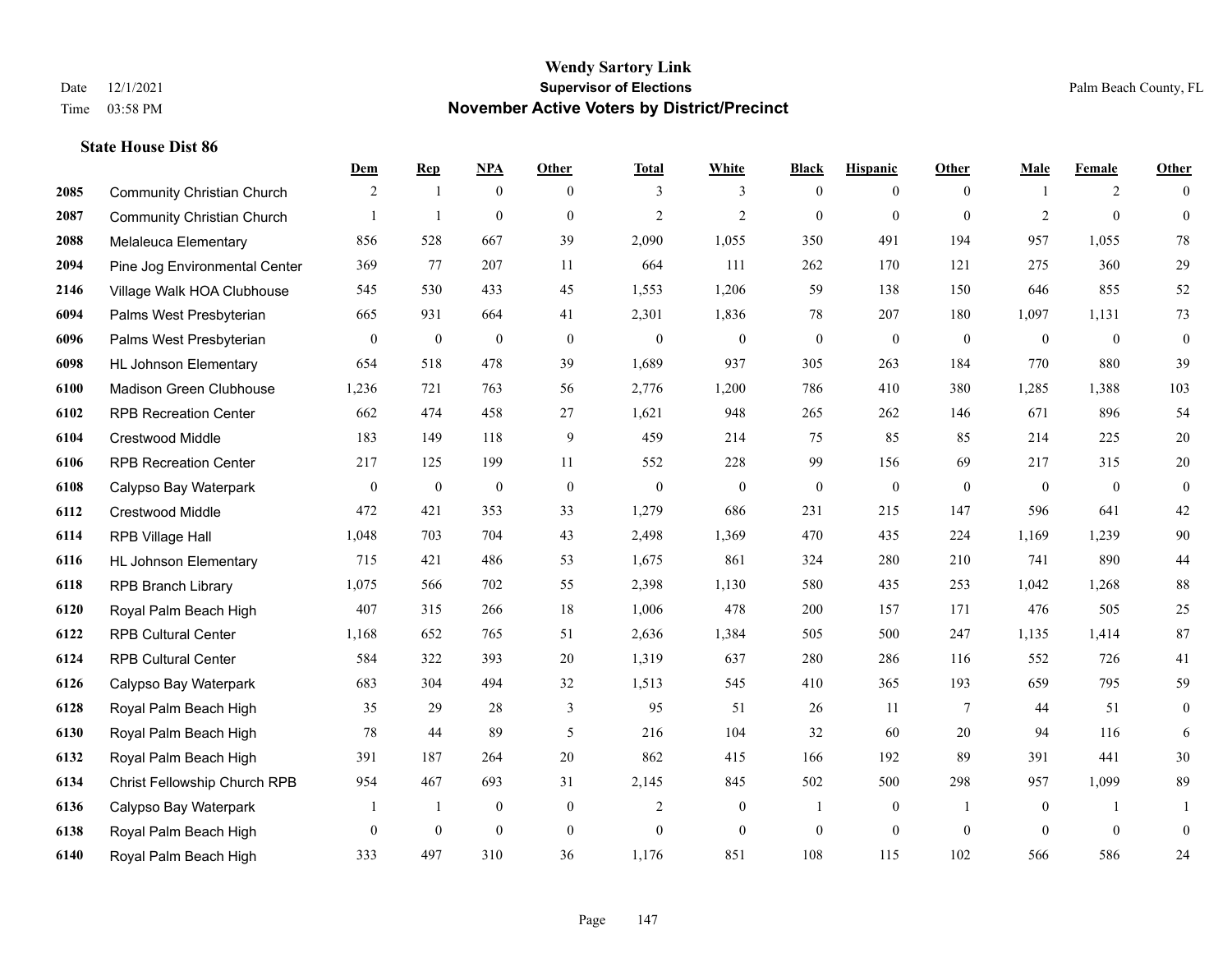|      |                                     | Dem              | <b>Rep</b>     | NPA            | <b>Other</b>     | <b>Total</b>             | <b>White</b>   | <b>Black</b>     | <b>Hispanic</b> | <b>Other</b>   | <b>Male</b>  | Female         | <b>Other</b>     |
|------|-------------------------------------|------------------|----------------|----------------|------------------|--------------------------|----------------|------------------|-----------------|----------------|--------------|----------------|------------------|
| 6142 | Christ Fellowship Church RPB        | $\overline{0}$   | $\overline{0}$ | $\mathbf{0}$   | $\mathbf{0}$     | $\theta$                 | $\mathbf{0}$   | $\mathbf{0}$     | $\mathbf{0}$    | $\overline{0}$ | $\theta$     | $\overline{0}$ | $\Omega$         |
| 6144 | Christ Fellowship Church RPB        | $\overline{0}$   | $\mathbf{0}$   | $\mathbf{0}$   | $\mathbf{0}$     | $\theta$                 | $\mathbf{0}$   | $\mathbf{0}$     | $\overline{0}$  | $\Omega$       | $\theta$     | $\theta$       | $\mathbf{0}$     |
| 6146 | Christ Fellowship Church RPB        | $\mathbf{1}$     | 2              | $\mathbf{1}$   | $\theta$         | $\boldsymbol{\varDelta}$ | 3              | $\theta$         | $\theta$        |                | 3            | $\mathbf{1}$   | $\theta$         |
| 6148 | Christ Fellowship Church RPB        | $\overline{0}$   | $\mathbf{0}$   | $\mathbf{1}$   | $\boldsymbol{0}$ |                          | 1              | $\boldsymbol{0}$ | $\mathbf{0}$    | $\overline{0}$ | $\mathbf{0}$ | $\mathbf{1}$   | $\overline{0}$   |
| 6150 | <b>Binks Forest Elementary</b>      | 26               | 40             | 37             | $\overline{4}$   | 107                      | 80             | 5                | 9               | 13             | 45           | 59             | 3                |
| 6152 | <b>Binks Forest Elementary</b>      | 405              | 557            | 378            | 36               | 1,376                    | 1,044          | 47               | 134             | 151            | 645          | 687            | 44               |
| 6154 | Wellington Landings Middle          | 464              | 517            | 397            | 28               | 1,406                    | 1,011          | 87               | 190             | 118            | 630          | 736            | 40               |
| 6156 | <b>Binks Forest Elementary</b>      | 629              | 715            | 575            | 43               | 1,962                    | 1,370          | 128              | 294             | 170            | 893          | 1,010          | 59               |
| 6158 | <b>Wellington Elementary</b>        | 784              | 939            | 548            | 42               | 2,313                    | 1,698          | 134              | 313             | 168            | 1,053        | 1,187          | 73               |
| 6160 | Wellington Landings Middle          | 670              | 585            | 565            | 40               | 1,860                    | 1,205          | 167              | 336             | 152            | 869          | 938            | 53               |
| 6162 | First Baptist Church Wel            | 758              | 663            | 559            | 46               | 2,026                    | 1,280          | 212              | 349             | 185            | 902          | 1,060          | 64               |
| 6164 | First Baptist Church Wel            | 832              | 802            | 602            | 57               | 2,293                    | 1,539          | 183              | 377             | 194            | 1,022        | 1,198          | 73               |
| 6166 | <b>Wellington Community Center</b>  | 860              | 859            | 745            | 48               | 2,512                    | 1,744          | 151              | 408             | 209            | 1,157        | 1,276          | 79               |
| 6168 | First Baptist Church Wel            | 126              | 175            | 144            | 9                | 454                      | 347            | 27               | 43              | 37             | 211          | 231            | $12\,$           |
| 6170 | Christ Fellowship Church RPB        | $\boldsymbol{0}$ | 6              | $\overline{2}$ | $\boldsymbol{0}$ | 8                        | 8              | $\boldsymbol{0}$ | $\mathbf{0}$    | $\mathbf{0}$   | 3            | 5              | $\boldsymbol{0}$ |
| 6172 | Christ Fellowship Church RPB        | 1,296            | 584            | 844            | 70               | 2,794                    | 973            | 856              | 642             | 323            | 1,193        | 1,486          | 115              |
| 6174 | Christ Fellowship Church RPB        | 27               | 50             | 36             | $\sqrt{2}$       | 115                      | 89             | $\tau$           | 8               | 11             | 54           | 58             | 3                |
| 6176 | Christ Fellowship Church RPB        | 23               | 16             | 21             | 2                | 62                       | 26             | 11               | 19              | 6              | 26           | 34             | $\overline{2}$   |
| 6178 | <b>Everglades Elementary</b>        | 561              | 389            | 444            | 29               | 1,423                    | 660            | 296              | 246             | 221            | 658          | 697            | 68               |
| 6180 | <b>Everglades Elementary</b>        | 18               | 48             | 17             | $\overline{2}$   | 85                       | 64             | $\overline{4}$   | 14              | 3              | 40           | 43             | $\mathfrak{2}$   |
| 6182 | New Horizons Elementary             | 287              | 453            | 318            | 13               | 1,071                    | 786            | 46               | 115             | 124            | 462          | 580            | 29               |
| 6184 | Wellington High                     | 666              | 578            | 539            | 36               | 1,819                    | 1,124          | 245              | 292             | 158            | 803          | 958            | 58               |
| 6186 | <b>Elbridge Gale Elementary</b>     | 808              | 570            | 644            | 43               | 2,065                    | 1,127          | 291              | 434             | 213            | 910          | 1,079          | 76               |
| 6188 | <b>Wellington Village Park</b>      | 221              | 422            | 315            | 28               | 986                      | 837            | 18               | 48              | 83             | 401          | 536            | 49               |
| 6190 | Wellington Village Hall             | 811              | 456            | 636            | 47               | 1,950                    | 879            | 357              | 505             | 209            | 809          | 1,066          | $75\,$           |
| 6192 | St Peters Methodist Church          | 964              | 795            | 801            | 64               | 2,624                    | 1,552          | 284              | 554             | 234            | 1,196        | 1,341          | 87               |
| 6194 | <b>Equestrian Trails Elementary</b> | 498              | 292            | 351            | 18               | 1,159                    | 521            | 296              | 152             | 190            | 514          | 588            | 57               |
| 6196 | Palm Beach Central High             | $\overline{0}$   | $\mathbf{0}$   | $\mathbf{0}$   | $\theta$         | $\theta$                 | $\overline{0}$ | $\theta$         | $\theta$        | $\theta$       | $\theta$     | $\mathbf{0}$   | $\boldsymbol{0}$ |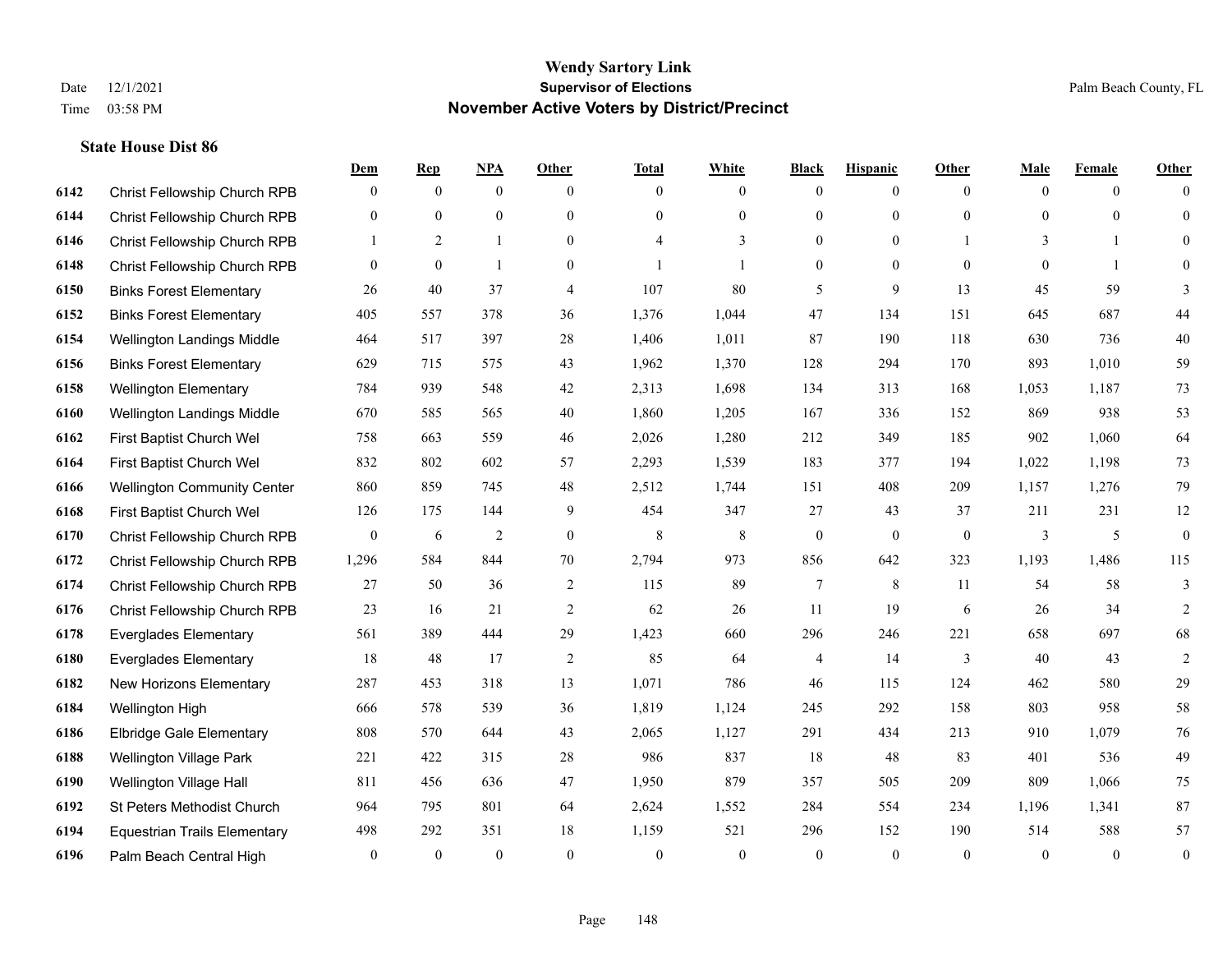|      |                                | Dem              | <b>Rep</b>       | NPA              | <b>Other</b>   | <b>Total</b> | <b>White</b>   | <b>Black</b>     | <b>Hispanic</b> | Other          | <b>Male</b>    | <b>Female</b>  | <b>Other</b>     |
|------|--------------------------------|------------------|------------------|------------------|----------------|--------------|----------------|------------------|-----------------|----------------|----------------|----------------|------------------|
| 6198 | Wellington Branch Library      | 521              | 358              | 361              | 37             | 1,277        | 701            | 195              | 270             | 111            | 547            | 697            | 33               |
| 6200 | <b>Emerald Cove Middle</b>     | 537              | 567              | 517              | 53             | 1,674        | 1,037          | 179              | 276             | 182            | 742            | 880            | 52               |
| 6202 | <b>Emerald Cove Middle</b>     | 108              | 85               | 98               | $\tau$         | 298          | 173            | 58               | 52              | 15             | 136            | 156            | 6                |
| 6204 | <b>Emerald Cove Middle</b>     | 30               | 21               | 37               | $\mathbf{0}$   | 88           | 45             | 25               | 10              | 8              | 23             | 61             | $\overline{4}$   |
| 6206 | Palm Beach Central High        | 267              | 242              | 185              | 9              | 703          | 377            | 143              | 61              | 122            | 314            | 362            | 27               |
| 6207 | Palm Beach Central High        | 281              | 367              | 250              | 17             | 915          | 597            | 93               | 103             | 122            | 420            | 471            | $24\,$           |
| 6208 | Buena Vida Clubhouse           | 316              | 202              | 179              | 14             | 711          | 621            | 22               | 22              | 46             | 318            | 375            | 18               |
| 6210 | Villa Olympia Clubhouse        | 1,560            | 1,064            | 1,294            | 95             | 4,013        | 1,803          | 703              | 681             | 826            | 1,891          | 1,936          | 186              |
| 6212 | Wellington Village Park        | 143              | 226              | 175              | 18             | 562          | 382            | 15               | 94              | 71             | 256            | 280            | $26\,$           |
| 6214 | <b>Wellington Village Park</b> | 817              | 749              | 710              | 50             | 2,326        | 1,464          | 255              | 285             | 322            | 1,068          | 1,176          | 82               |
| 6216 | Panther Run Elementary         | 229              | 191              | 176              | 11             | 607          | 340            | 96               | 100             | 71             | 280            | 306            | 21               |
| 6218 | Wellington Village Park        | $\mathbf{0}$     | $\boldsymbol{0}$ | $\mathbf{0}$     | $\mathbf{0}$   | $\mathbf{0}$ | $\mathbf{0}$   | $\boldsymbol{0}$ | $\overline{0}$  | $\mathbf{0}$   | $\mathbf{0}$   | $\theta$       | $\mathbf{0}$     |
| 6220 | <b>Wellington Village Park</b> | 57               | 31               | 42               | 6              | 136          | 67             | 16               | 35              | 18             | 56             | 76             | 4                |
| 6222 | Panther Run Elementary         | $\boldsymbol{0}$ | 1                | $\boldsymbol{0}$ | $\overline{0}$ | $\mathbf{1}$ |                | $\overline{0}$   | $\overline{0}$  | $\mathbf{0}$   | $\overline{1}$ | $\mathbf{0}$   | $\theta$         |
| 6226 | The Isles at Wellington        | 745              | 759              | 629              | 44             | 2,177        | 1,402          | 223              | 244             | 308            | 1,023          | 1,060          | 94               |
| 6228 | Wycliffe Comm Association Bldg | 774              | 327              | 404              | 21             | 1,526        | 1,432          | 18               | 18              | 58             | 658            | 840            | $28\,$           |
| 7096 | Salvation Army Activity Hall   | 838              | 299              | 489              | 34             | 1,660        | 675            | 541              | 256             | 188            | 664            | 915            | 81               |
| 7098 | U M Church of Palm Beaches     | 21               | 17               | 18               | -1             | 57           | 44             | 2                | 9               | 2              | 29             | 24             | 4                |
| 7100 | U M Church of Palm Beaches     | 946              | 424              | 683              | 64             | 2,117        | 1,013          | 662              | 238             | 204            | 945            | 1,105          | 67               |
| 7110 | <b>Adult Education Center</b>  | 678              | 222              | 407              | 30             | 1,337        | 425            | 423              | 363             | 126            | 547            | 730            | 60               |
| 7112 | <b>Adult Education Center</b>  | 128              | 26               | 59               | 7              | 220          | 54             | 120              | 23              | 23             | 69             | 141            | 10               |
| 7114 | <b>Adult Education Center</b>  | $\mathbf{0}$     | $\boldsymbol{0}$ | $\boldsymbol{0}$ | $\mathbf{0}$   | $\mathbf{0}$ | $\mathbf{0}$   | $\mathbf{0}$     | $\overline{0}$  | $\overline{0}$ | $\mathbf{0}$   | $\overline{0}$ | $\overline{0}$   |
| 7116 | <b>Adult Education Center</b>  | $\theta$         | $\overline{0}$   | $\mathbf{0}$     | $\overline{0}$ | $\mathbf{0}$ | $\overline{0}$ | $\mathbf{0}$     | $\overline{0}$  | $\theta$       | $\theta$       | $\theta$       | $\overline{0}$   |
| 7118 | <b>Adult Education Center</b>  | 30               | 31               | 37               | 6              | 104          | 78             | $\overline{3}$   | 18              | 5              | 50             | 48             | 6                |
| 7120 | U M Church of Palm Beaches     | 278              | 112              | 178              | 10             | 578          | 207            | 209              | 107             | 55             | 249            | 297            | 32               |
| 7122 | U M Church of Palm Beaches     | $\boldsymbol{0}$ | $\boldsymbol{0}$ | $\boldsymbol{0}$ | $\mathbf{0}$   | $\theta$     | $\overline{0}$ | $\mathbf{0}$     | $\mathbf{0}$    | $\theta$       | $\mathbf{0}$   | $\mathbf{0}$   | $\boldsymbol{0}$ |
| 7134 | <b>Adult Education Center</b>  | 805              | 172              | 391              | 22             | 1,390        | 299            | 664              | 285             | 142            | 612            | 713            | 65               |
| 7136 | Haverhill Town Hall            | 41               | 38               | 33               | $\overline{2}$ | 114          | 48             | 30               | 27              | $\mathbf{Q}$   | 46             | 63             | 5                |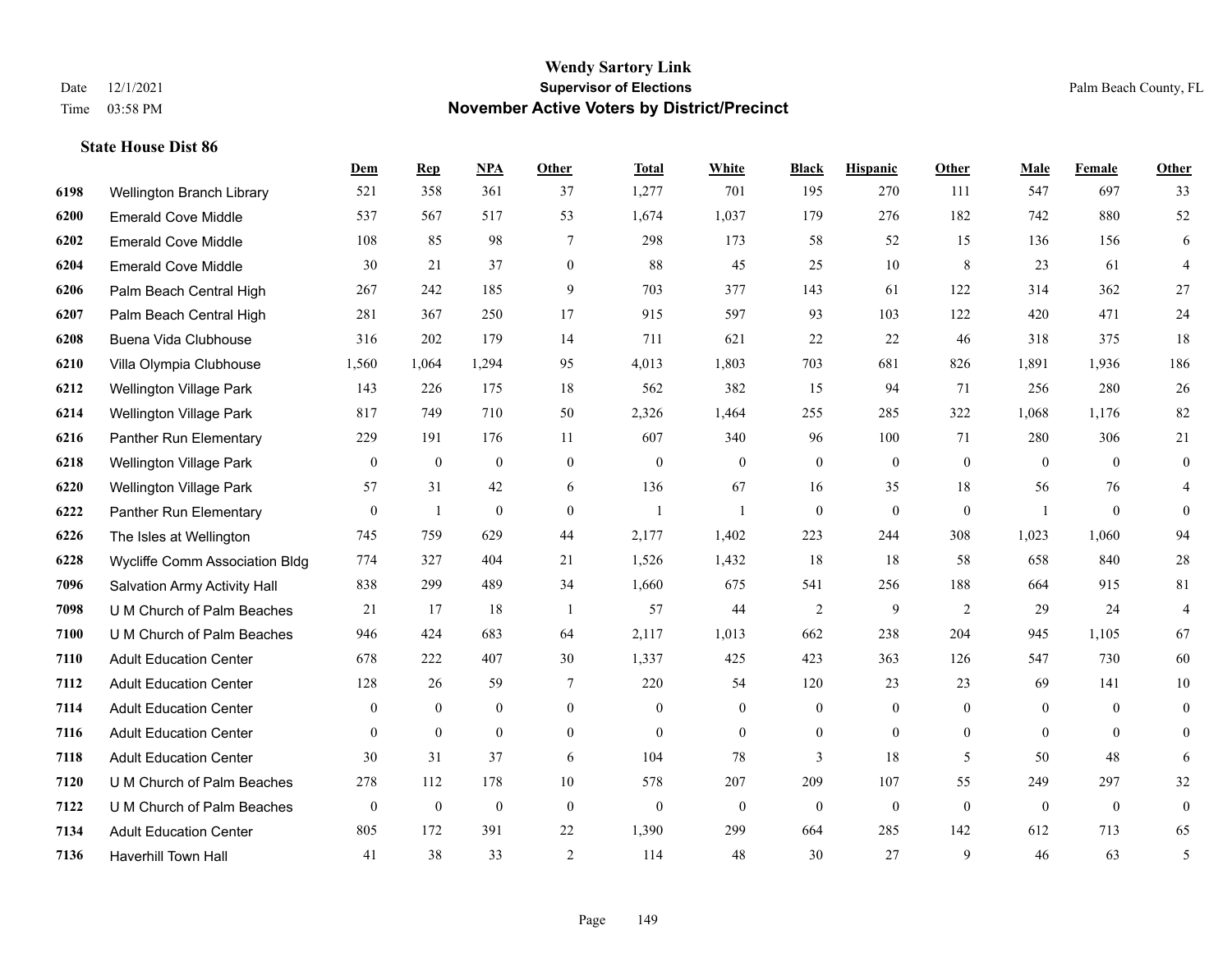|                            |        |            |        |              | <b>Wendy Sartory Link</b>                          |              |              |                 |              |                      |        |                       |
|----------------------------|--------|------------|--------|--------------|----------------------------------------------------|--------------|--------------|-----------------|--------------|----------------------|--------|-----------------------|
| 12/1/2021<br>Date          |        |            |        |              | <b>Supervisor of Elections</b>                     |              |              |                 |              |                      |        | Palm Beach County, FL |
| 03:58 PM<br>Time           |        |            |        |              | <b>November Active Voters by District/Precinct</b> |              |              |                 |              |                      |        |                       |
| <b>State House Dist 86</b> |        |            |        |              |                                                    |              |              |                 |              |                      |        |                       |
|                            | Dem    | <b>Rep</b> | NPA    | <b>Other</b> | <b>Total</b>                                       | <b>White</b> | <b>Black</b> | <b>Hispanic</b> | <b>Other</b> | Male                 | Female | <b>Other</b>          |
| $-1$<br>.                  | $\sim$ | $-1$       | $\sim$ |              | $\sim$ $\sim$                                      | $\sim$       | $\sim$       | $- -$           | $\sim$       | $\sim$ $\sim$ $\sim$ | $\sim$ | $\sim$                |

| 7140 | Haverhill Town Hall        | 16′    |        | 100    |       | 346     | 106    | 123    |        | 40     | 101    | 163    | 22    |
|------|----------------------------|--------|--------|--------|-------|---------|--------|--------|--------|--------|--------|--------|-------|
| 7142 | Clayton Hutcheson Hall B   |        |        | 14     |       | 56      | 16     |        |        |        |        |        |       |
| 7144 | Clayton Hutcheson Hall B   |        |        | 20     |       |         |        | 44     |        | 10     | 28     |        |       |
|      | <b>State House Dist 86</b> | 48,522 | 32,487 | 33,669 | 2,463 | 117,141 | 63,601 | 21,422 | 19,640 | 12,478 | 51,494 | 61,492 | 4,155 |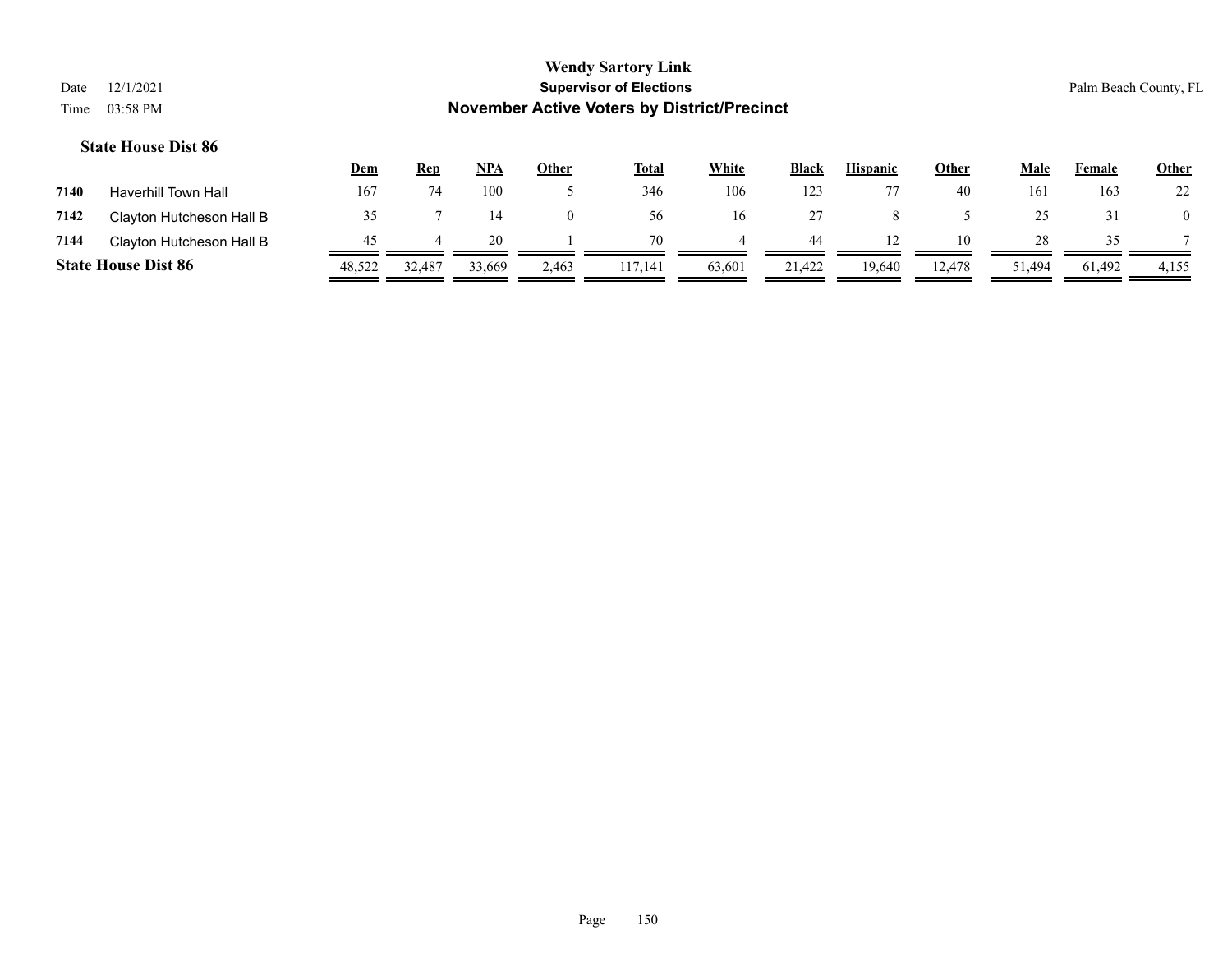|      |                                     | Dem              | <b>Rep</b>   | NPA              | <b>Other</b>   | <b>Total</b>   | <b>White</b>   | <b>Black</b>     | <b>Hispanic</b>  | <b>Other</b>   | <b>Male</b>    | <b>Female</b>  | <b>Other</b>     |
|------|-------------------------------------|------------------|--------------|------------------|----------------|----------------|----------------|------------------|------------------|----------------|----------------|----------------|------------------|
| 2056 | Clayton Hutcheson Hall B            | 723              | 324          | 562              | 16             | 1,625          | 507            | 289              | 663              | 166            | 712            | 821            | 92               |
| 2058 | Clayton Hutcheson Hall B            | 3                | $\mathbf{1}$ | $\mathbf{0}$     | $\mathbf{0}$   | $\overline{4}$ | $\overline{3}$ | $\boldsymbol{0}$ | $\mathbf{1}$     | $\theta$       | 2              | 2              | $\mathbf{0}$     |
| 2060 | West Gate Elementary                | 386              | 220          | 336              | 12             | 954            | 309            | 72               | 492              | 81             | 459            | 446            | 49               |
| 2062 | <b>West Gate Elementary</b>         | 14               | 14           | 18               | $\mathbf{0}$   | 46             | 33             | 3                | 6                | $\overline{4}$ | 26             | 20             | $\boldsymbol{0}$ |
| 2064 | West Gate Elementary                |                  | $\mathbf{0}$ | $\theta$         | $\overline{0}$ | $\overline{1}$ | $\mathbf{1}$   | $\overline{0}$   | $\overline{0}$   | $\theta$       |                | $\theta$       | $\overline{0}$   |
| 2066 | <b>Howard Park Community Center</b> | 144              | 81           | 97               | 6              | 328            | 167            | 54               | 71               | 36             | 151            | 169            | $\,8\,$          |
| 2068 | <b>Conniston Middle</b>             | 426              | 249          | 320              | 16             | 1,011          | 397            | 99               | 442              | 73             | 457            | 514            | 40               |
| 2072 | <b>Belvedere Elementary</b>         | 608              | 351          | 486              | 28             | 1,473          | 545            | 152              | 624              | 152            | 631            | 753            | 89               |
| 2086 | <b>Community Christian Church</b>   | 1,220            | 553          | 934              | 53             | 2,760          | 857            | 600              | 920              | 383            | 1,204          | 1,446          | 110              |
| 2090 | Pine Jog Environmental Center       | $\boldsymbol{0}$ | 2            | $\boldsymbol{0}$ | $\mathbf{0}$   | $\overline{2}$ | 1              | $\boldsymbol{0}$ | $\boldsymbol{0}$ | -1             | $\overline{0}$ | -1             | 1                |
| 2092 | Pine Jog Environmental Center       | 1                | 2            | $\mathbf{1}$     | $\mathbf{1}$   | 5              | 5              | $\boldsymbol{0}$ | $\mathbf{0}$     | $\theta$       | 3              | 2              | $\mathbf{0}$     |
| 2096 | 1st Church of the Nazarene          | 252              | 68           | 190              | 5              | 515            | 114            | 23               | 333              | 45             | 240            | 246            | 29               |
| 2097 | 1st Church of the Nazarene          | 231              | 142          | 170              | 10             | 553            | 215            | 42               | 220              | 76             | 244            | 278            | 31               |
| 2098 | Iglesia Cristo Mi Redentor          | 434              | 222          | 344              | 26             | 1,026          | 325            | 161              | 446              | 94             | 433            | 530            | 63               |
| 2100 | Iglesia Cristo Mi Redentor          | 779              | 358          | 570              | 35             | 1,742          | 437            | 372              | 760              | 173            | 722            | 933            | 87               |
| 2102 | Union Congregational Church         | 1,178            | 345          | 647              | 37             | 2,207          | 493            | 639              | 846              | 229            | 888            | 1,210          | 109              |
| 2104 | Lake Lytal Park                     | 507              | 237          | 343              | 25             | 1,112          | 310            | 230              | 462              | 110            | 463            | 594            | 55               |
| 2106 | Main Library                        | 614              | 268          | 413              | 37             | 1,332          | 504            | 243              | 455              | 130            | 571            | 705            | 56               |
| 2108 | <b>Berkshire Elementary</b>         | 736              | 342          | 658              | 34             | 1,770          | 472            | 201              | 910              | 187            | 770            | 908            | 92               |
| 2110 | <b>Berkshire Elementary</b>         | 173              | 85           | 133              | 5              | 396            | 133            | 44               | 173              | 46             | 162            | 211            | 23               |
| 2112 | Palm Springs Middle                 | 7                | 6            | $\tau$           | $\theta$       | 20             | 15             | 3                | $\mathbf{0}$     | 2              | 9              | 11             | $\mathbf{0}$     |
| 2114 | Main Library                        | 373              | 284          | 318              | $12\,$         | 987            | 358            | 57               | 484              | 88             | 445            | 493            | 49               |
| 2115 | The Ark Church                      | 75               | 48           | 60               | 5              | 188            | 86             | 12               | 69               | 21             | 84             | 93             | 11               |
| 2116 | The Ark Church                      | 801              | 553          | 714              | 35             | 2,103          | 911            | 149              | 874              | 169            | 894            | 1,129          | $80\,$           |
| 2117 | The Ark Church                      |                  | $\mathbf{0}$ | $\mathbf{1}$     | $\Omega$       | $\overline{2}$ | $\mathbf{1}$   | 1                | $\mathbf{0}$     | $\theta$       |                | $\mathbf{1}$   | $\mathbf{0}$     |
| 2118 | Palm Springs Middle                 | $\overline{0}$   | $\mathbf{0}$ | $\mathbf{0}$     | $\overline{0}$ | $\theta$       | $\overline{0}$ | $\boldsymbol{0}$ | $\mathbf{0}$     | $\theta$       | $\theta$       | $\overline{0}$ | $\boldsymbol{0}$ |
| 2120 | Palm Springs Middle                 | 57               | 22           | 51               | $\mathbf{1}$   | 131            | 32             | 13               | 57               | 29             | 51             | 69             | 11               |
| 2122 | Palm Springs Middle                 | 1                | $\theta$     | $\theta$         | $\Omega$       | $\overline{1}$ | $\Omega$       | -1               | $\theta$         | $\theta$       |                | $\theta$       | $\boldsymbol{0}$ |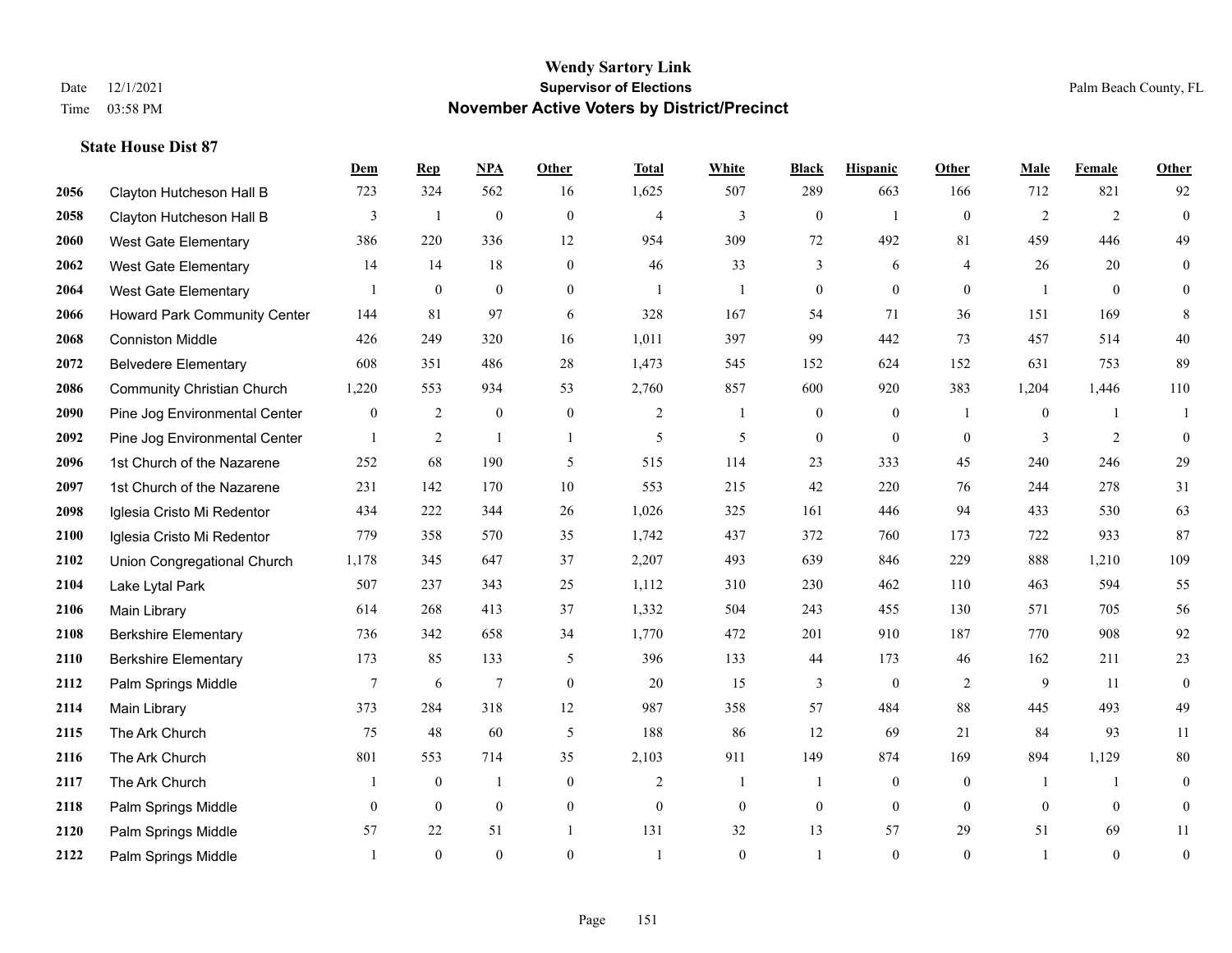**State House Dist 87**

## **Wendy Sartory Link** Date 12/1/2021 **Supervisor of Elections Supervisor of Elections** Palm Beach County, FL Time 03:58 PM **November Active Voters by District/Precinct**

|      |                                    | Dem      | <b>Rep</b>       | <b>NPA</b>       | Other           | <b>Total</b> | White            | <b>Black</b>     | <b>Hispanic</b>  | Other          | Male           | Female       | Other            |
|------|------------------------------------|----------|------------------|------------------|-----------------|--------------|------------------|------------------|------------------|----------------|----------------|--------------|------------------|
| 2124 | Palm Springs Middle                | 5        | 3                | $\,8\,$          | $\Omega$        | 16           | 7                | 3                | 5                | $\overline{1}$ | $\tau$         | 9            | $\theta$         |
| 2125 | St Marys Orthodox Church           | 341      | 354              | 252              | 9               | 956          | 510              | 41               | 342              | 63             | 429            | 490          | 37               |
| 2126 | St Marys Orthodox Church           | 273      | 256              | 230              | 9               | 768          | 436              | 31               | 237              | 64             | 360            | 387          | $21\,$           |
| 2127 | Lake Clarke Shores Town Hall       |          | $\mathbf{0}$     | -1               | $\theta$        | 2            | $\overline{0}$   | $\mathbf{0}$     | 2                | $\theta$       | 2              | $\theta$     | $\mathbf{0}$     |
| 2128 | Palm Springs Middle                | $\theta$ | $\mathbf{0}$     | $\mathbf{0}$     | $\mathbf{0}$    | $\mathbf{0}$ | $\overline{0}$   | $\boldsymbol{0}$ | $\mathbf{0}$     | $\theta$       | $\theta$       | $\Omega$     | $\overline{0}$   |
| 2130 | Cloud Lake Town Hall               | 43       | 64               | 59               | 8               | 174          | 127              | $\mathbf{1}$     | 33               | 13             | 86             | 82           | 6                |
| 2132 | Cloud Lake Town Hall               | 27       | 26               | 32               | 2               | 87           | 57               | $\overline{2}$   | 23               | 5              | 38             | 46           | 3                |
| 2134 | STEM Bldg at S FL Science Ctr      | 519      | 322              | 429              | 32              | 1,302        | 491              | 62               | 634              | 115            | 593            | 654          | 55               |
| 2136 | Palmwood Lodge #303                | 660      | 450              | 572              | 43              | 1,725        | 745              | 82               | 734              | 164            | 781            | 862          | 82               |
| 2138 | Palmwood Lodge #303                | 339      | 156              | 269              | 19              | 783          | 319              | 77               | 297              | 90             | 361            | 387          | 35               |
| 2154 | <b>Forest Hill Elementary</b>      | 1,137    | 437              | 802              | 34              | 2,410        | 728              | 394              | 1,046            | 242            | 1,040          | 1,244        | 126              |
| 2158 | Community Of Hope                  | 1,087    | 419              | 848              | 29              | 2,383        | 594              | 433              | 1,045            | 311            | 1,048          | 1,221        | 114              |
| 2182 | <b>Greenacres Community Center</b> | 640      | 291              | 531              | 30              | 1,492        | 523              | 143              | 680              | 146            | 602            | 803          | 87               |
| 2184 | American Polish Club               | 1,097    | 387              | 805              | 39              | 2,328        | 692              | 349              | 1,029            | 258            | 967            | 1,224        | 137              |
| 2186 | American Polish Club               | 318      | 136              | 241              | $7\phantom{.0}$ | 702          | 212              | 108              | 315              | 67             | 309            | 363          | 30               |
| 2194 | <b>LC Swain Middle</b>             | 1,092    | 359              | 722              | 39              | 2,212        | 755              | 462              | 768              | 227            | 926            | 1,179        | 107              |
| 2202 | <b>LC Swain Middle</b>             | $\theta$ | $\,8\,$          | 1                | $\mathbf{0}$    | 9            | 6                | $\mathbf{0}$     | 3                | $\theta$       | $\overline{4}$ | 5            | $\mathbf{0}$     |
| 2204 | Heritage Elementary                | 548      | 217              | 480              | 30              | 1,275        | 410              | 134              | 617              | 114            | 553            | 650          | 72               |
| 2206 | Heritage Elementary                | 456      | 193              | 333              | 16              | 998          | 319              | 215              | 337              | 127            | 434            | 514          | 50               |
| 2208 | American Finnish Club              | 6        | 7                | $\overline{1}$   | -1              | 15           | 14               | $\boldsymbol{0}$ | $\boldsymbol{0}$ | $\overline{1}$ | 6              | 8            | $\mathbf{1}$     |
| 2210 | American Polish Club               | 231      | 93               | 136              | 5               | 465          | 166              | 114              | 137              | 48             | 189            | 257          | 19               |
| 2212 | American Polish Club               | $\theta$ | $\boldsymbol{0}$ | $\boldsymbol{0}$ | $\mathbf{0}$    | $\mathbf{0}$ | $\boldsymbol{0}$ | $\boldsymbol{0}$ | $\boldsymbol{0}$ | $\mathbf{0}$   | $\mathbf{0}$   | $\mathbf{0}$ | $\boldsymbol{0}$ |
| 3002 | Palm Springs Middle                | 822      | 334              | 559              | 47              | 1,762        | 525              | 322              | 750              | 165            | 719            | 969          | 74               |
| 3004 | Community Of Hope                  | 65       | 38               | 63               | 2               | 168          | 62               | 10               | 70               | 26             | 82             | 75           | 11               |
| 3006 | Faith Presbyterian                 | 976      | 617              | 685              | 34              | 2,312        | 945              | 271              | 895              | 201            | 953            | 1,258        | 101              |
| 3008 | Palm Springs Middle                | $\theta$ | $\boldsymbol{0}$ | $\boldsymbol{0}$ | $\mathbf{0}$    | $\theta$     | $\boldsymbol{0}$ | $\boldsymbol{0}$ | $\mathbf{0}$     | $\mathbf{0}$   | $\overline{0}$ | $\mathbf{0}$ | $\boldsymbol{0}$ |
| 3010 | Faith Presbyterian                 | 369      | 211              | 296              | 24              | 900          | 354              | 116              | 352              | 78             | 415            | 451          | 34               |
| 3012 | <b>Emmanuel Baptist Church</b>     | 630      | 573              | 419              | 20              | 1,642        | 989              | 44               | 519              | 90             | 692            | 887          | 63               |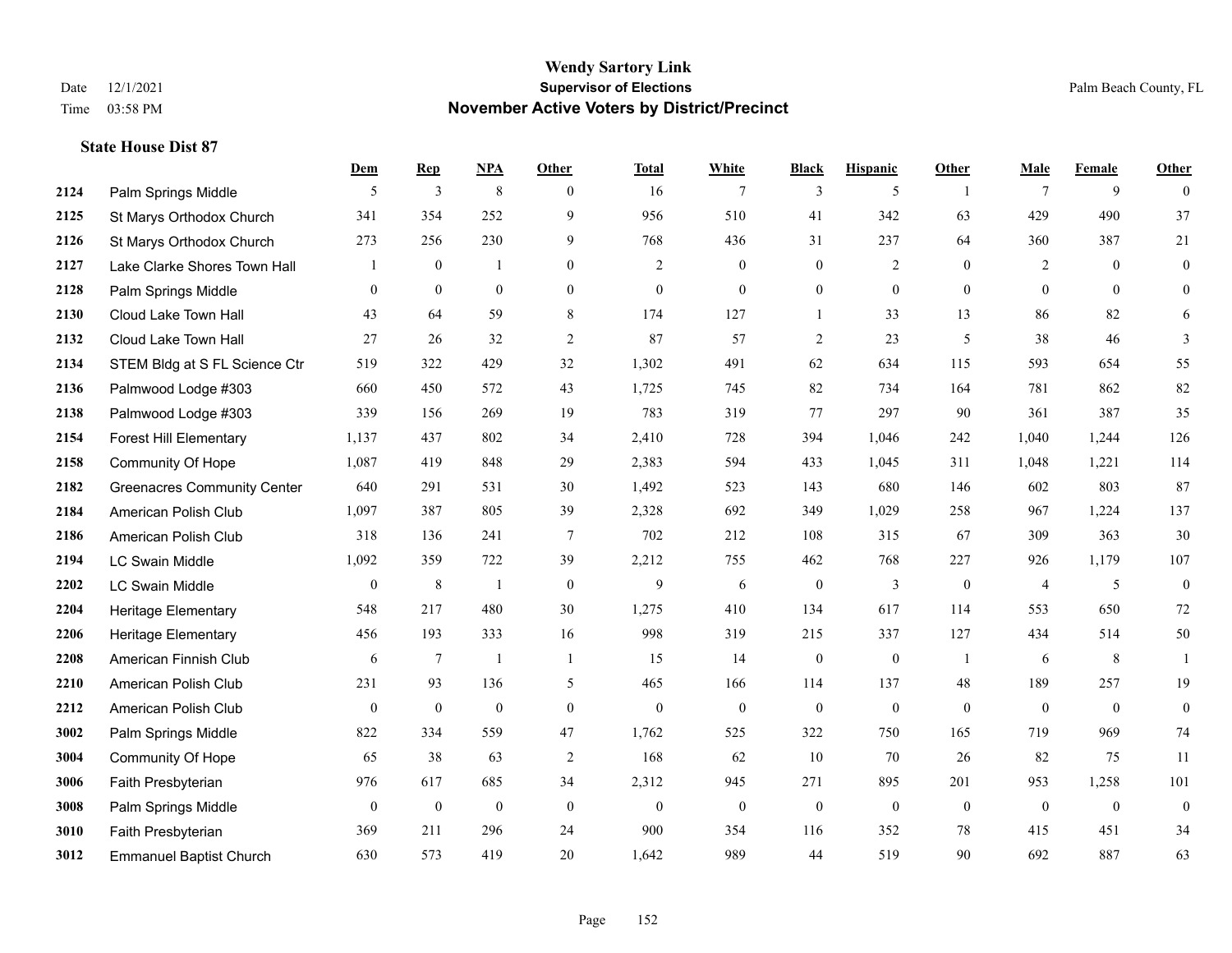|      |                                  | Dem            | <b>Rep</b>       | NPA              | <b>Other</b>   | <b>Total</b>     | <b>White</b>     | <b>Black</b>     | <b>Hispanic</b>  | <b>Other</b>     | <b>Male</b>      | <b>Female</b>  | Other            |
|------|----------------------------------|----------------|------------------|------------------|----------------|------------------|------------------|------------------|------------------|------------------|------------------|----------------|------------------|
| 3014 | Lake Clarke Shores Town Hall     | 1,005          | 1,072            | 647              | 45             | 2,769            | 2,027            | 83               | 489              | 170              | 1,261            | 1,421          | 87               |
| 3016 | <b>Community Of Hope</b>         | 45             | 37               | 54               | 2              | 138              | 36               | 9                | 77               | 16               | 52               | 76             | $10\,$           |
| 3018 | Palm Springs Middle              | 11             | 11               | 9                | 3              | 34               | 13               | $\overline{0}$   | 17               | $\overline{4}$   | 14               | 19             | $\overline{1}$   |
| 3020 | Palm Springs Village Hall        | 966            | 622              | 798              | 37             | 2,423            | 974              | 175              | 1,074            | 200              | 1,062            | 1,249          | 112              |
| 3022 | Oasis De Amor Baptist Church     | 504            | 224              | 400              | 18             | 1,146            | 369              | 137              | 497              | 143              | 540              | 540            | 66               |
| 3024 | Palm Springs Library             | 715            | 407              | 579              | 23             | 1,724            | 644              | 198              | 695              | 187              | 761              | 860            | 103              |
| 3026 | Palm Springs Village Hall        | $\bf{0}$       | $\boldsymbol{0}$ | $\boldsymbol{0}$ | $\mathbf{0}$   | $\overline{0}$   | $\boldsymbol{0}$ | $\boldsymbol{0}$ | $\boldsymbol{0}$ | $\mathbf{0}$     | $\boldsymbol{0}$ | $\overline{0}$ | $\boldsymbol{0}$ |
| 3028 | Palm Springs Village Hall        | 2              | $\mathbf{1}$     | $\mathbf{0}$     | $\theta$       | 3                | $\overline{0}$   | $\overline{0}$   | 3                | $\theta$         | $\mathbf{1}$     | 2              | $\overline{0}$   |
| 3030 | Palm Springs Village Hall        | $\overline{0}$ | $\boldsymbol{0}$ | $\mathbf{0}$     | $\mathbf{0}$   | $\theta$         | $\overline{0}$   | $\overline{0}$   | $\mathbf{0}$     | $\mathbf{0}$     | $\theta$         | $\mathbf{0}$   | $\overline{0}$   |
| 3032 | Special Olympics of PBC          | 682            | 316              | 534              | 35             | 1,567            | 566              | 266              | 601              | 134              | 729              | 758            | 80               |
| 3034 | <b>Sunlight Community Church</b> | 157            | 104              | 78               | 6              | 345              | 182              | 41               | 101              | 21               | 155              | 180            | $10\,$           |
| 3036 | <b>Sunlight Community Church</b> | 387            | 211              | 289              | 15             | 902              | 374              | 177              | 261              | 90               | 402              | 470            | 30               |
| 3038 | <b>Sunlight Community Church</b> | 719            | 299              | 544              | 30             | 1,592            | 662              | 246              | 516              | 168              | 745              | 767            | 80               |
| 3044 | Holy Redeemer Church             | 219            | 69               | 191              | $\overline{7}$ | 486              | 135              | 103              | 207              | 41               | 211              | 260            | 15               |
| 3048 | Holy Redeemer Church             | 587            | 216              | 461              | 25             | 1,289            | 388              | 255              | 519              | 127              | 571              | 658            | 60               |
| 3050 | Holy Redeemer Church             | 7              | 7                | $\overline{c}$   | $\mathbf{0}$   | 16               | 9                | 6                | -1               | $\mathbf{0}$     | 9                | $\tau$         | $\overline{0}$   |
| 3052 | Our Savior Lutheran Church       | 402            | 113              | 245              | 13             | 773              | 214              | 215              | 271              | 73               | 365              | 370            | 38               |
| 3058 | Our Savior Lutheran Church       | $\overline{0}$ | $\mathbf{0}$     | $\overline{c}$   | $\overline{0}$ | $\overline{2}$   |                  |                  | $\boldsymbol{0}$ | $\mathbf{0}$     | -1               | $\overline{1}$ | $\overline{0}$   |
| 3060 | Our Savior Lutheran Church       | 250            | 55               | 155              | 6              | 466              | 106              | 166              | 158              | 36               | 180              | 266            | $20\,$           |
| 3062 | Our Savior Lutheran Church       | 1,034          | 324              | 581              | 51             | 1,990            | 803              | 427              | 575              | 185              | 925              | 971            | 94               |
| 3070 | Mid County Senior Center         | 718            | 265              | 569              | 34             | 1,586            | 515              | 371              | 498              | 202              | 725              | 785            | 76               |
| 3071 | Holy Redeemer Church             | $\bf{0}$       | $\boldsymbol{0}$ | $\boldsymbol{0}$ | $\mathbf{0}$   | $\boldsymbol{0}$ | $\boldsymbol{0}$ | $\boldsymbol{0}$ | $\boldsymbol{0}$ | $\boldsymbol{0}$ | $\boldsymbol{0}$ | $\mathbf{0}$   | $\mathbf{0}$     |
| 3072 | Holy Redeemer Church             | 137            | 23               | 88               | 8              | 256              | 69               | 100              | 51               | 36               | 99               | 145            | 12               |
| 3080 | American Finnish Club            | 843            | 225              | 569              | 41             | 1,678            | 396              | 519              | 573              | 190              | 729              | 849            | 100              |
| 7138 | <b>Westgate Community Center</b> | 1,553          | 445              | 900              | 30             | 2,928            | 678              | 958              | 992              | 300              | 1,301            | 1,486          | 141              |
| 7146 | Clayton Hutcheson Hall B         | 237            | 15               | 98               | 3              | 353              | 26               | 223              | 79               | 25               | 128              | 209            | 16               |
| 7148 | Howard Park Community Center     | 86             | 35               | 52               | 8              | 181              | 93               | 37               | 28               | 23               | 91               | 83             | $\tau$           |
| 7149 | Roosevelt Elementary             | 59             | 11               | 46               | $\overline{2}$ | 118              | 17               | 48               | 34               | 19               | 54               | 54             | $10\,$           |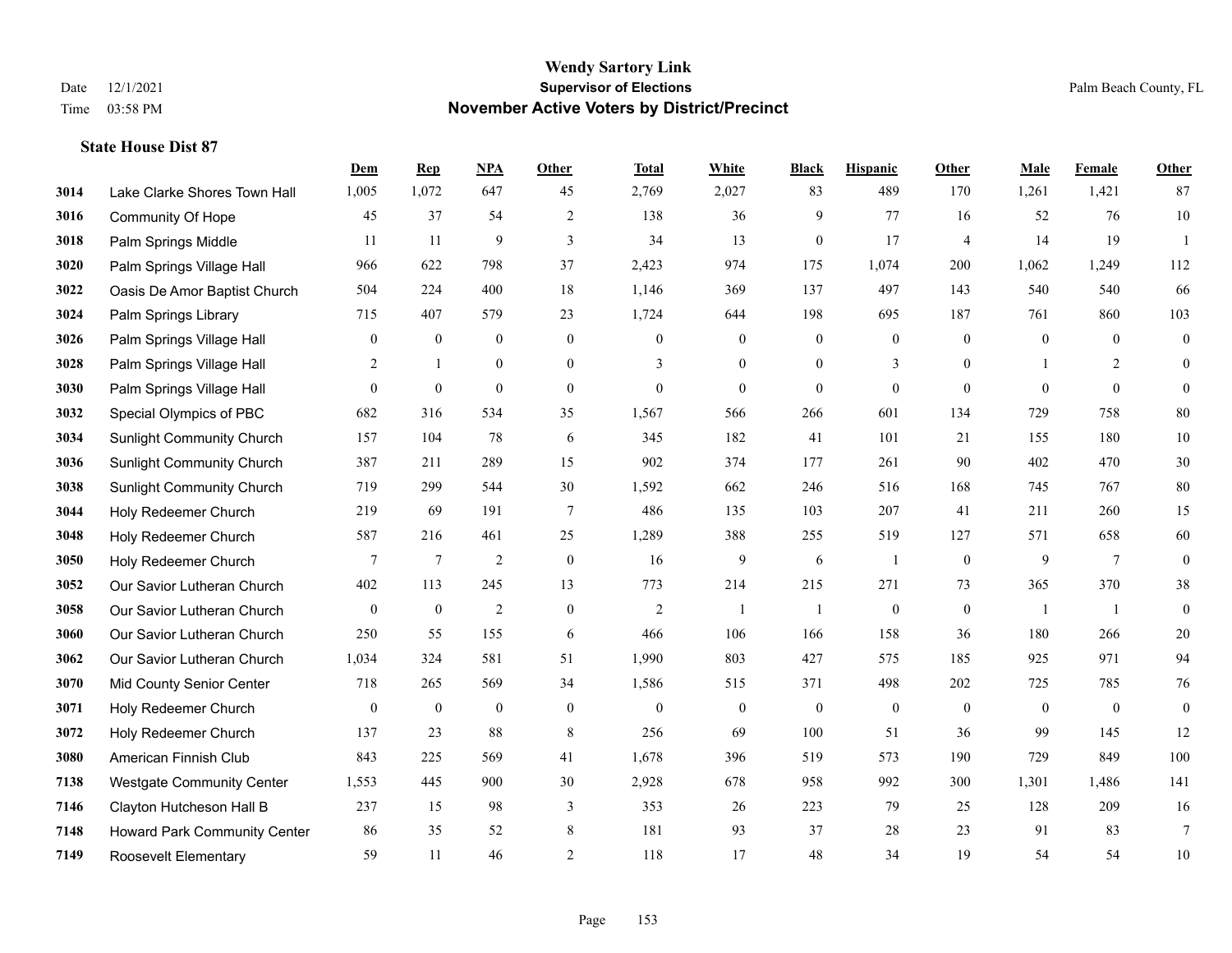| Date<br>Time | 12/1/2021<br>03:58 PM      |                |            |            |       | <b>Wendy Sartory Link</b><br><b>Supervisor of Elections</b><br><b>November Active Voters by District/Precinct</b> |              |                |                 |                |          |        | Palm Beach County, FL |
|--------------|----------------------------|----------------|------------|------------|-------|-------------------------------------------------------------------------------------------------------------------|--------------|----------------|-----------------|----------------|----------|--------|-----------------------|
|              | <b>State House Dist 87</b> | <u>Dem</u>     | <b>Rep</b> | <u>NPA</u> | Other | <u>Total</u>                                                                                                      | <b>White</b> | <b>Black</b>   | <b>Hispanic</b> | Other          | Male     | Female | <b>Other</b>          |
| 8001         | Federal Only               | $\overline{0}$ | 0          | 0          | 0     | $\mathbf{0}$                                                                                                      | $\mathbf{0}$ | $\overline{0}$ | $\overline{0}$  | $\overline{0}$ | $\bf{0}$ |        | $\left($              |
| 8002         | State Only                 | 129            | 99         | 113        |       | 343                                                                                                               | 264          | 13             | 13              | 53             | 151      | 179    |                       |
|              | <b>State House Dist 87</b> | 32,881         | 15,934     | 24.151     | 1,322 | 74,288                                                                                                            | 26,778       | 11,648         | 28,508          | 7,354          | 32,482   | 38,275 | 3,531                 |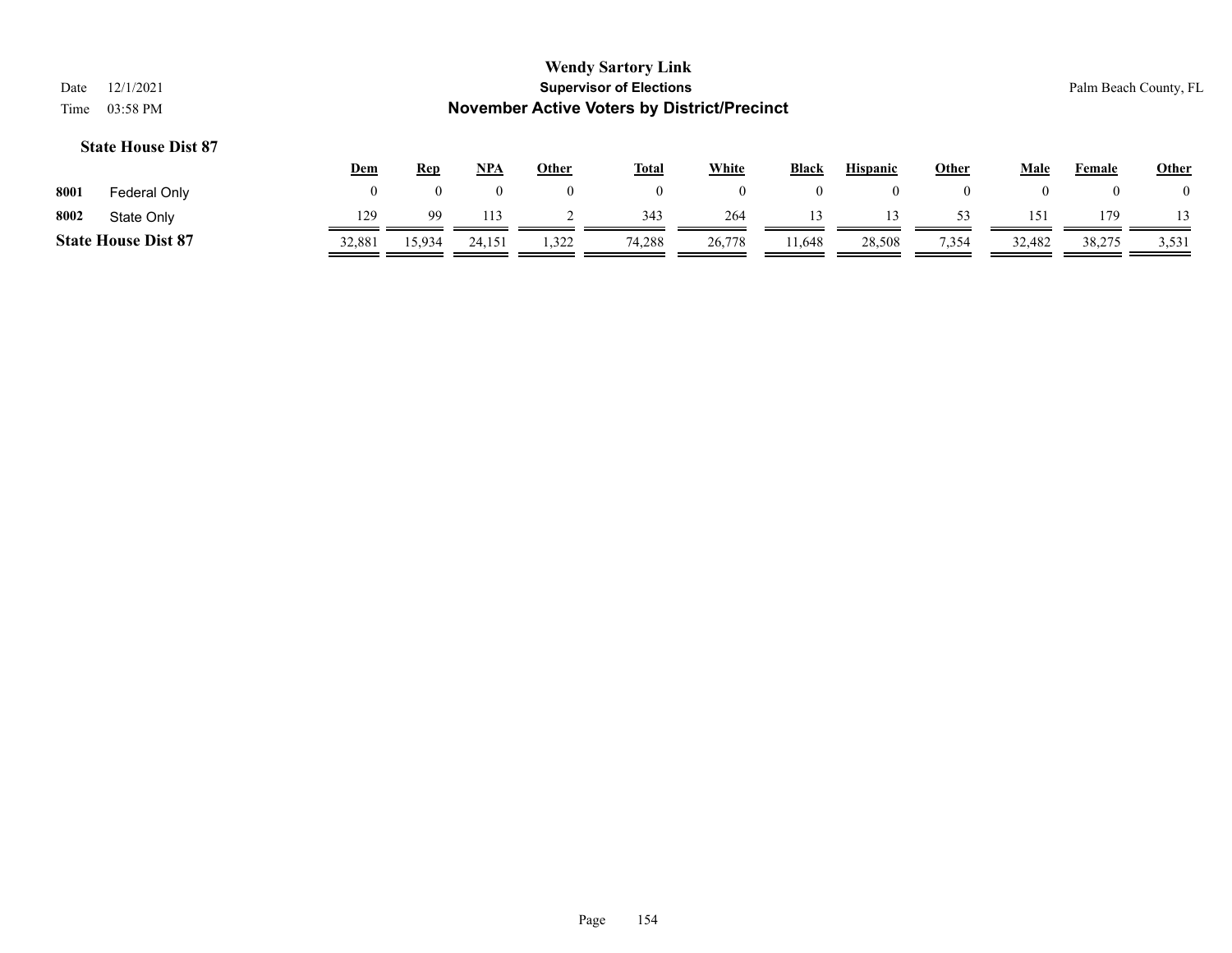|      |                                   | Dem            | <b>Rep</b>     | NPA              | <b>Other</b>   | <b>Total</b> | <b>White</b>   | <b>Black</b>     | <b>Hispanic</b> | Other          | <b>Male</b>    | Female         | <b>Other</b>     |
|------|-----------------------------------|----------------|----------------|------------------|----------------|--------------|----------------|------------------|-----------------|----------------|----------------|----------------|------------------|
| 1356 | Casa Rio Clubhouse                | 807            | 421            | 506              | 35             | 1,769        | 886            | 395              | 241             | 247            | 766            | 941            | 62               |
| 1358 | RB Prep Achievement Academy       | 15             | $\overline{4}$ | $\overline{3}$   | $\theta$       | 22           | 9              | 8                | $\mathbf{1}$    | $\overline{4}$ | 13             | 6              | $\overline{3}$   |
| 1364 | RB Prep Achievement Academy       | 405            | 111            | 239              | 20             | 775          | 216            | 313              | 145             | 101            | 332            | 420            | 23               |
| 1366 | Palm Lake Estates - The Pines     | 65             | 78             | 48               | $\overline{4}$ | 195          | 157            | 14               | 9               | 15             | 90             | 97             | 8                |
| 1368 | RB Prep Achievement Academy       | $\overline{0}$ | $\mathbf{0}$   | $\theta$         | $\Omega$       | $\mathbf{0}$ | $\mathbf{0}$   | $\mathbf{0}$     | $\mathbf{0}$    | $\theta$       | $\theta$       | $\theta$       | $\overline{0}$   |
| 1370 | Palm Lake Estates - The Pines     | 120            | 119            | 81               | 5              | 325          | 271            | 14               | 26              | 14             | 136            | 179            | $10\,$           |
| 1376 | Lake Park Town Hall               | $\overline{0}$ | $\mathbf{0}$   | $\mathbf{0}$     | $\overline{0}$ | $\mathbf{0}$ | $\overline{0}$ | $\mathbf{0}$     | $\mathbf{0}$    | $\theta$       | $\mathbf{0}$   | $\mathbf{0}$   | $\boldsymbol{0}$ |
| 1378 | PBC Fire Rescue #68               | 1,033          | 416            | 526              | 37             | 2,012        | 822            | 846              | 115             | 229            | 937            | 990            | 85               |
| 1382 | Lake Park Town Hall               | 278            | 355            | 262              | 26             | 921          | 760            | 37               | 56              | 68             | 421            | 477            | 23               |
| 2070 | <b>Belvedere Elementary</b>       | 560            | 380            | 387              | 24             | 1,351        | 1,065          | 28               | 150             | 108            | 636            | 666            | 49               |
| 2074 | <b>Belvedere Elementary</b>       | $\mathbf{0}$   | $\bf{0}$       | $\mathbf{0}$     | $\theta$       | $\theta$     | $\overline{0}$ | $\mathbf{0}$     | $\mathbf{0}$    | $\theta$       | $\theta$       | $\theta$       | $\mathbf{0}$     |
| 2076 | <b>Belvedere Elementary</b>       | 143            | 125            | 123              | $\overline{7}$ | 398          | 329            | 16               | 27              | 26             | 192            | 196            | 10               |
| 2140 | South Olive Community Center      | 569            | 430            | 385              | 34             | 1,418        | 1,080          | 31               | 197             | 110            | 669            | 702            | $47\,$           |
| 3040 | 1st Congregational Church         | 695            | 308            | 408              | 42             | 1,453        | 1,072          | 70               | 189             | 122            | 716            | 683            | 54               |
| 3064 | 1st Congregational Church         | 473            | 225            | 361              | 30             | 1,089        | 767            | 94               | 150             | 78             | 511            | 536            | 42               |
| 3066 | Our Savior Lutheran Church        | 368            | 135            | 275              | 20             | 798          | 551            | 74               | 94              | 79             | 391            | 375            | 32               |
| 3194 | Boynton Beach Fire Station #2     | 750            | 172            | 378              | 19             | 1,319        | 467            | 543              | 169             | 140            | 583            | 684            | 52               |
| 3202 | <b>Golfview Harbour Clubhouse</b> | 66             | 67             | 51               | 7              | 191          | 139            | 30               | 11              | 11             | 95             | 90             | 6                |
| 4052 | <b>Crosspointe Elementary</b>     | 116            | 79             | 86               | 3              | 284          | 171            | 58               | $22\,$          | 33             | 139            | 139            | 6                |
| 4053 | <b>Crosspointe Elementary</b>     | 206            | 86             | 149              | 18             | 459          | 174            | 110              | 100             | 75             | 199            | 240            | 20               |
| 4092 | <b>Atlantic High</b>              | $\theta$       | $\overline{0}$ | $\mathbf{0}$     | $\theta$       | $\theta$     | $\mathbf{0}$   | $\mathbf{0}$     | $\mathbf{0}$    | $\theta$       | $\theta$       | $\theta$       | $\theta$         |
| 4096 | <b>Carver Middle</b>              | 565            | 47             | 160              | 11             | 783          | 103            | 581              | 31              | 68             | 364            | 369            | 50               |
| 7004 | J F Kennedy Middle                | $\mathbf{0}$   | $\overline{0}$ | $\mathbf{0}$     | $\overline{0}$ | $\mathbf{0}$ | $\overline{0}$ | $\boldsymbol{0}$ | $\mathbf{0}$    | $\theta$       | $\overline{0}$ | $\theta$       | $\boldsymbol{0}$ |
| 7010 | St John Lutheran Church           | 280            | 11             | 90               | 6              | 387          | 24             | 315              | 23              | 25             | 127            | 243            | 17               |
| 7012 | St John Lutheran Church           | 1,069          | 196            | 423              | 17             | 1,705        | 486            | 986              | 71              | 162            | 778            | 868            | 59               |
| 7014 | RB Prep Achievement Academy       | $\mathbf{0}$   | $\bf{0}$       | $\boldsymbol{0}$ | $\overline{0}$ | $\mathbf{0}$ | $\mathbf{0}$   | $\boldsymbol{0}$ | $\mathbf{0}$    | $\theta$       | $\theta$       | $\overline{0}$ | 0                |
| 7016 | RB Prep Achievement Academy       | 1              | -1             | $\mathbf{0}$     | $\overline{0}$ | 2            | -1             | 1                | $\mathbf{0}$    | $\overline{0}$ |                | -1             | $\mathbf{0}$     |
| 7018 | RB Prep Achievement Academy       | $\overline{0}$ | $\Omega$       | $\theta$         | $\Omega$       | $\Omega$     | $\Omega$       | $\theta$         | $\theta$        | $\Omega$       | $\Omega$       | $\theta$       | $\boldsymbol{0}$ |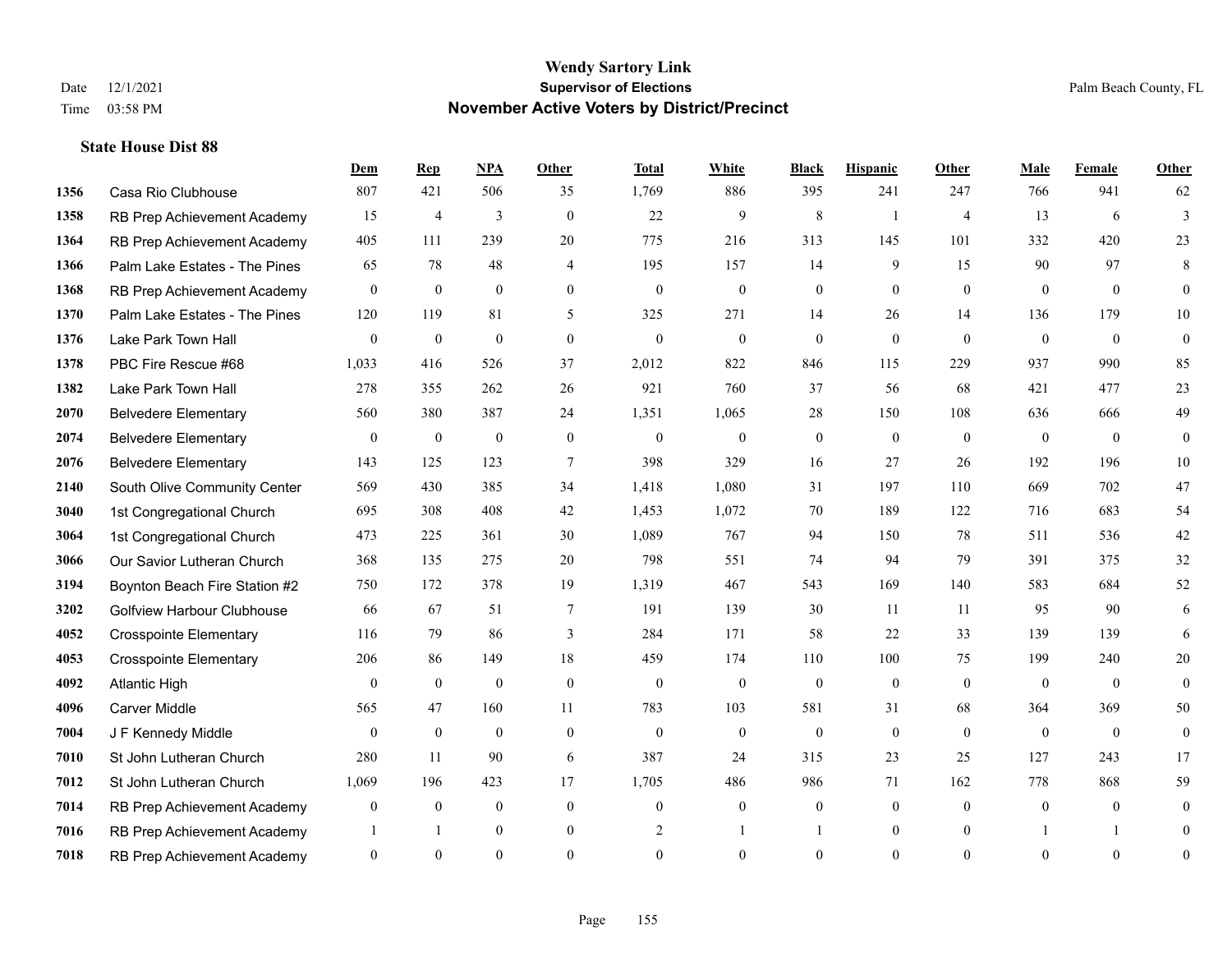|      |                                  | Dem          | <b>Rep</b>       | NPA              | <b>Other</b>   | <b>Total</b>   | <b>White</b>     | <b>Black</b>   | <b>Hispanic</b> | <b>Other</b>   | <b>Male</b>  | <b>Female</b>  | <b>Other</b>     |
|------|----------------------------------|--------------|------------------|------------------|----------------|----------------|------------------|----------------|-----------------|----------------|--------------|----------------|------------------|
| 7020 | RB Prep Achievement Academy      | $\mathbf{0}$ | $\boldsymbol{0}$ | $\boldsymbol{0}$ | $\theta$       | $\mathbf{0}$   | $\overline{0}$   | $\overline{0}$ | $\overline{0}$  | $\theta$       | $\theta$     | $\overline{0}$ | $\Omega$         |
| 7022 | J F Kennedy Middle               | 888          | 182              | 363              | 27             | 1,460          | 292              | 802            | 153             | 213            | 647          | 765            | 48               |
| 7024 | Hurst Chapel AME Church          | 1,553        | 89               | 338              | 22             | 2,002          | 152              | 1,628          | 92              | 130            | 820          | 1.128          | 54               |
| 7025 | Hurst Chapel AME Church          | 267          | 36               | 111              | $\overline{4}$ | 418            | 62               | 257            | 42              | 57             | 153          | 248            | 17               |
| 7026 | Lindsey Davis Senior Comm Ctr    | 2,263        | 82               | 434              | 19             | 2,798          | 67               | 2,508          | 40              | 183            | 1,126        | 1,581          | 91               |
| 7028 | <b>Wells Recreation Center</b>   | 1,836        | 147              | 465              | 18             | 2,466          | 245              | 1,921          | 105             | 195            | 1,065        | 1,313          | 88               |
| 7030 | Riviera Beach Marina Event Ctr   | 199          | 311              | 170              | 23             | 703            | 563              | 49             | 44              | 47             | 355          | 328            | $20\,$           |
| 7034 | Suncoast High                    | 1,293        | 205              | 502              | 23             | 2,023          | 355              | 1,223          | 152             | 293            | 829          | 1,118          | 76               |
| 7036 | RB Prep Achievement Academy      | $\bf{0}$     | $\boldsymbol{0}$ | 6                | $\mathbf{0}$   | 6              | $\boldsymbol{0}$ | $\overline{0}$ | $\overline{0}$  | 6              | 4            | $\mathbf{1}$   | -1               |
| 7038 | RB Prep Achievement Academy      | $\mathbf{0}$ | $\mathbf{0}$     | $\mathbf{0}$     | $\mathbf{0}$   | $\mathbf{0}$   | $\overline{0}$   | $\overline{0}$ | $\overline{0}$  | $\theta$       | $\theta$     | $\overline{0}$ | $\mathbf{0}$     |
| 7040 | Mary McLeod Bethune Elementa     | 1,230        | 55               | 248              | 14             | 1,547          | 37               | 1,367          | 46              | 97             | 614          | 888            | 45               |
| 7041 | Mary McLeod Bethune Elementa     | 389          | 27               | 131              | $\tau$         | 554            | 45               | 427            | 27              | 55             | 211          | 319            | 24               |
| 7042 | Dan Calloway Complex             | 1,710        | 69               | 385              | 20             | 2,184          | 44               | 1,937          | 43              | 160            | 885          | 1,238          | 61               |
| 7044 | <b>Wells Recreation Center</b>   | 1,379        | 89               | 368              | 17             | 1,853          | 191              | 1,461          | 65              | 136            | 761          | 1,020          | $72\,$           |
| 7046 | Riviera Beach Marina Event Ctr   | 36           | 31               | 16               | 5              | 88             | 73               | 7              | 2               | 6              | 49           | 38             | -1               |
| 7048 | <b>Crossroads Baptist Church</b> | 278          | 8                | 92               | 10             | 388            | 7                | 325            | 28              | 28             | 132          | 239            | 17               |
| 7050 | <b>Crossroads Baptist Church</b> |              | 2                |                  | $\mathbf{0}$   | 4              | 3                | $\mathbf{0}$   | $\mathbf{0}$    | $\mathbf{1}$   | -1           | 3              | $\overline{0}$   |
| 7052 | <b>Crossroads Baptist Church</b> | $\theta$     | $\mathbf{0}$     | $\boldsymbol{0}$ | $\mathbf{0}$   | $\overline{0}$ | $\mathbf{0}$     | $\overline{0}$ | $\overline{0}$  | $\overline{0}$ | $\theta$     | $\overline{0}$ | $\overline{0}$   |
| 7054 | <b>Crossroads Baptist Church</b> | 984          | 70               | 288              | 14             | 1,356          | 110              | 1,037          | 72              | 137            | 580          | 719            | 57               |
| 7056 | <b>Crossroads Baptist Church</b> | $\theta$     | $\mathbf{0}$     | $\theta$         | $\mathbf{0}$   | $\theta$       | $\mathbf{0}$     | $\mathbf{0}$   | $\Omega$        | $\theta$       | $\mathbf{0}$ | $\theta$       | $\boldsymbol{0}$ |
| 7058 | Palm Beach Lakes High            | 1,426        | 363              | 607              | 45             | 2,441          | 809              | 1,102          | 307             | 223            | 986          | 1,357          | 98               |
| 7060 | Ephesus Junior Academy           | 1,171        | 63               | 233              | 16             | 1,483          | 104              | 1,220          | 51              | 108            | 601          | 835            | 47               |
| 7062 | Mangonia Park Town Hall          | 709          | 40               | 182              | 10             | 941            | 81               | 756            | 40              | 64             | 375          | 538            | $28\,$           |
| 7064 | Grace Episcopal Church           | 1,304        | 159              | 433              | 33             | 1,929          | 337              | 1,262          | 130             | 200            | 828          | 1,018          | 83               |
| 7066 | Northboro Elementary             | 1,050        | 193              | 437              | 28             | 1,708          | 461              | 905            | 170             | 172            | 771          | 866            | 71               |
| 7068 | Pleasant City Community Center   | 938          | 241              | 478              | 34             | 1,691          | 782              | 590            | 174             | 145            | 824          | 792            | 75               |
| 7070 | Northboro Elementary             | 447          | 395              | 371              | 39             | 1,252          | 999              | 64             | 85              | 104            | 581          | 637            | 34               |
| 7072 | <b>Egret Lake Elementary</b>     | 484          | 113              | 232              | 8              | 837            | 215              | 376            | 138             | 108            | 362          | 444            | 31               |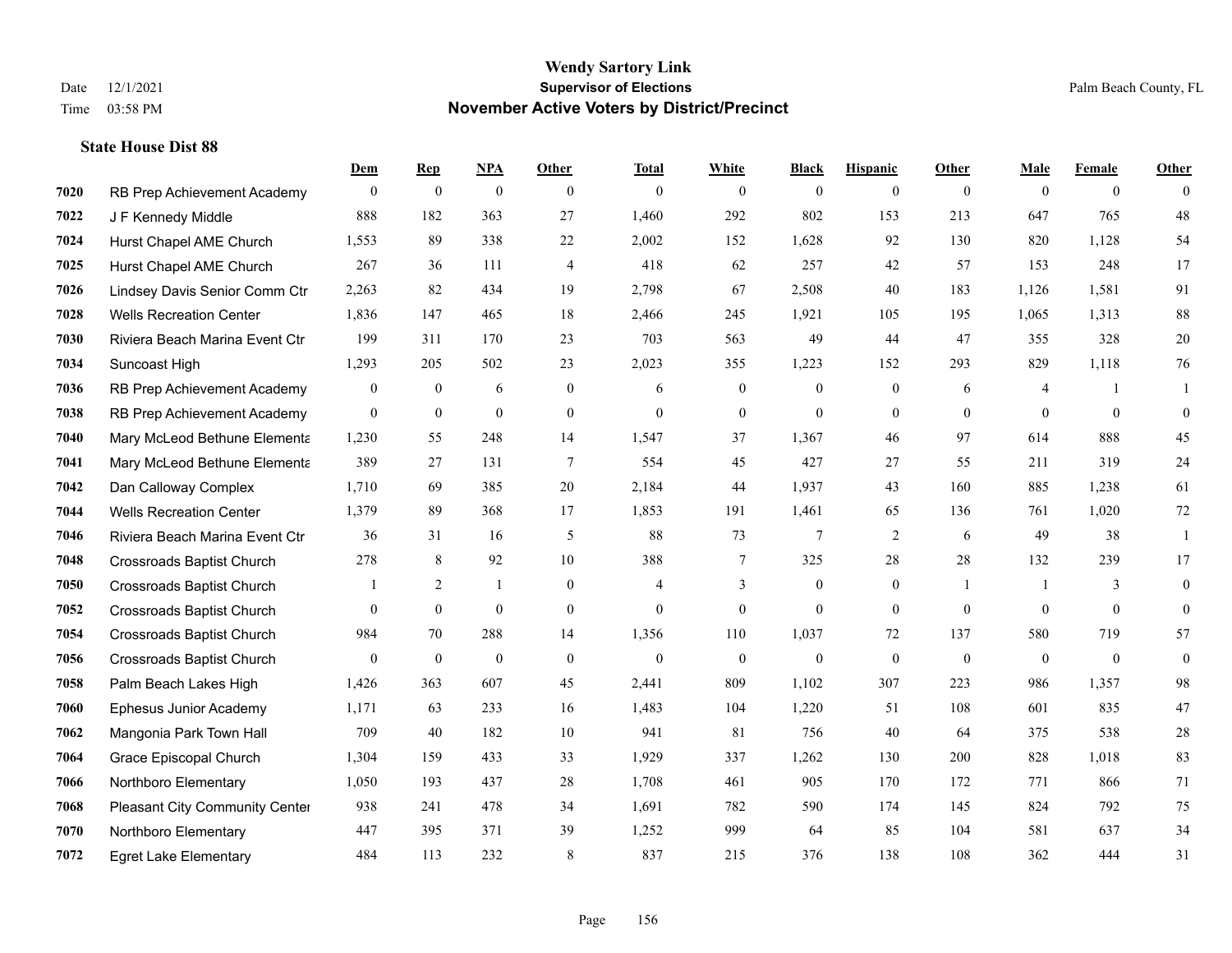|      |                                     | Dem   | <b>Rep</b>     | NPA              | <b>Other</b>   | <b>Total</b> | <b>White</b> | <b>Black</b>     | <b>Hispanic</b>  | <b>Other</b>   | <b>Male</b> | Female | <b>Other</b>     |
|------|-------------------------------------|-------|----------------|------------------|----------------|--------------|--------------|------------------|------------------|----------------|-------------|--------|------------------|
| 7080 | <b>Egret Lake Elementary</b>        | 22    | 2              | $\overline{1}$   | $\overline{0}$ | 25           | 24           | $\boldsymbol{0}$ | $\mathbf{0}$     | $\overline{1}$ | 6           | 18     | -1               |
| 7088 | Whitehall Clubhouse #3              | 680   | 486            | 457              | 52             | 1,675        | 1,061        | 251              | 199              | 164            | 771         | 856    | 48               |
| 7090 | <b>Bear Lakes Middle</b>            | 1,316 | 483            | 820              | 55             | 2,674        | 1,063        | 921              | 380              | 310            | 1,157       | 1,398  | 119              |
| 7092 | Palm Beach Lakes High               | 116   | 36             | 75               | 3              | 230          | 85           | 66               | 22               | 57             | 106         | 111    | 13               |
| 7094 | Salvation Army Activity Hall        | 606   | 79             | 282              | 10             | 977          | 157          | 514              | 130              | 176            | 417         | 514    | $46\,$           |
| 7102 | First Christian Church              | 745   | 185            | 326              | 23             | 1,279        | 415          | 635              | 104              | 125            | 486         | 748    | 45               |
| 7104 | WPB City Fire Station #5            | 736   | 400            | 431              | 28             | 1,595        | 987          | 268              | 192              | 148            | 691         | 852    | 52               |
| 7106 | Roosevelt Elementary                | 2,038 | 165            | 551              | 31             | 2,785        | 267          | 2,063            | 244              | 211            | 1,107       | 1,562  | 116              |
| 7108 | <b>Chamber of Commerce</b>          | 405   | 416            | 346              | 55             | 1,222        | 921          | 60               | 105              | 136            | 575         | 610    | 37               |
| 7124 | <b>First Christian Church</b>       | 1,210 | 138            | 339              | 16             | 1,703        | 194          | 1,238            | 113              | 158            | 747         | 898    | 58               |
| 7126 | First Christian Church              | 1,505 | 499            | 765              | 83             | 2,852        | 1,103        | 1,052            | 404              | 293            | 1,180       | 1,561  | 111              |
| 7128 | <b>Westward Elementary</b>          | 1,938 | 124            | 469              | 25             | 2,556        | 160          | 2,088            | 117              | 191            | 1,021       | 1,449  | 86               |
| 7130 | Alexander W Dreyfoos SOA High       | 813   | 825            | 781              | 74             | 2,493        | 1,909        | 115              | 207              | 262            | 1,256       | 1,165  | $72\,$           |
| 7132 | WPB City Hall Flagler Gallery       | 668   | 676            | 607              | 73             | 2,024        | 1,603        | 88               | 137              | 196            | 1,020       | 937    | 67               |
| 7150 | <b>Howard Park Community Center</b> | 351   | 283            | 298              | 38             | 970          | 776          | 41               | 85               | 68             | 488         | 457    | 25               |
| 7160 | South Grade Elementary              | 929   | 217            | 461              | 24             | 1,631        | 510          | 623              | 321              | 177            | 797         | 763    | 71               |
| 7162 | <b>Osborne Community Center</b>     | 855   | 124            | 370              | 25             | 1,374        | 246          | 706              | 287              | 135            | 624         | 691    | 59               |
| 7168 | Maddock Park                        | 1,501 | 644            | 924              | 60             | 3,129        | 1,528        | 810              | 522              | 269            | 1,435       | 1,580  | 114              |
| 7174 | Rolling Green Elementary            | 1,033 | 236            | 502              | 30             | 1,801        | 565          | 677              | 404              | 155            | 789         | 932    | 80               |
| 7178 | Temple Beth Kodesh                  | 1,524 | 190            | 561              | 30             | 2,305        | 441          | 1,315            | 352              | 197            | 1,026       | 1,173  | 106              |
| 7179 | Village Royale on the Green         | 806   | 228            | 348              | 24             | 1,406        | 584          | 565              | 142              | 115            | 596         | 747    | 63               |
| 7180 | St John Missionary Baptist Chr      | 1,754 | 131            | 462              | 18             | 2,365        | 234          | 1,762            | 169              | 200            | 994         | 1,271  | 100              |
| 7182 | Carolyn Sims Center                 | 1,466 | 67             | 349              | 12             | 1,894        | 79           | 1,595            | 81               | 139            | 769         | 1,053  | 72               |
| 7184 | St John Missionary Baptist Chr      | 2     | $\overline{4}$ | $\boldsymbol{0}$ | $\mathbf{0}$   | 6            | 4            | 1                | $\boldsymbol{0}$ | -1             | 4           | 2      | $\boldsymbol{0}$ |
| 7186 | Boynton Beach Senior Center         | 1,470 | 417            | 718              | 56             | 2,661        | 1,061        | 1,074            | 277              | 249            | 1,235       | 1,310  | 116              |
| 7196 | <b>Atlantic High</b>                | 1,513 | 235            | 509              | 21             | 2,278        | 593          | 1,352            | 121              | 212            | 1,041       | 1,144  | 93               |
| 7200 | Pompey Park Recreation Center       | 1,323 | 234            | 429              | 25             | 2,011        | 487          | 1,292            | 105              | 127            | 905         | 1,049  | 57               |
| 7210 | Village Academy                     | 1,753 | 103            | 418              | 16             | 2,290        | 128          | 1,852            | 144              | 166            | 934         | 1,259  | 97               |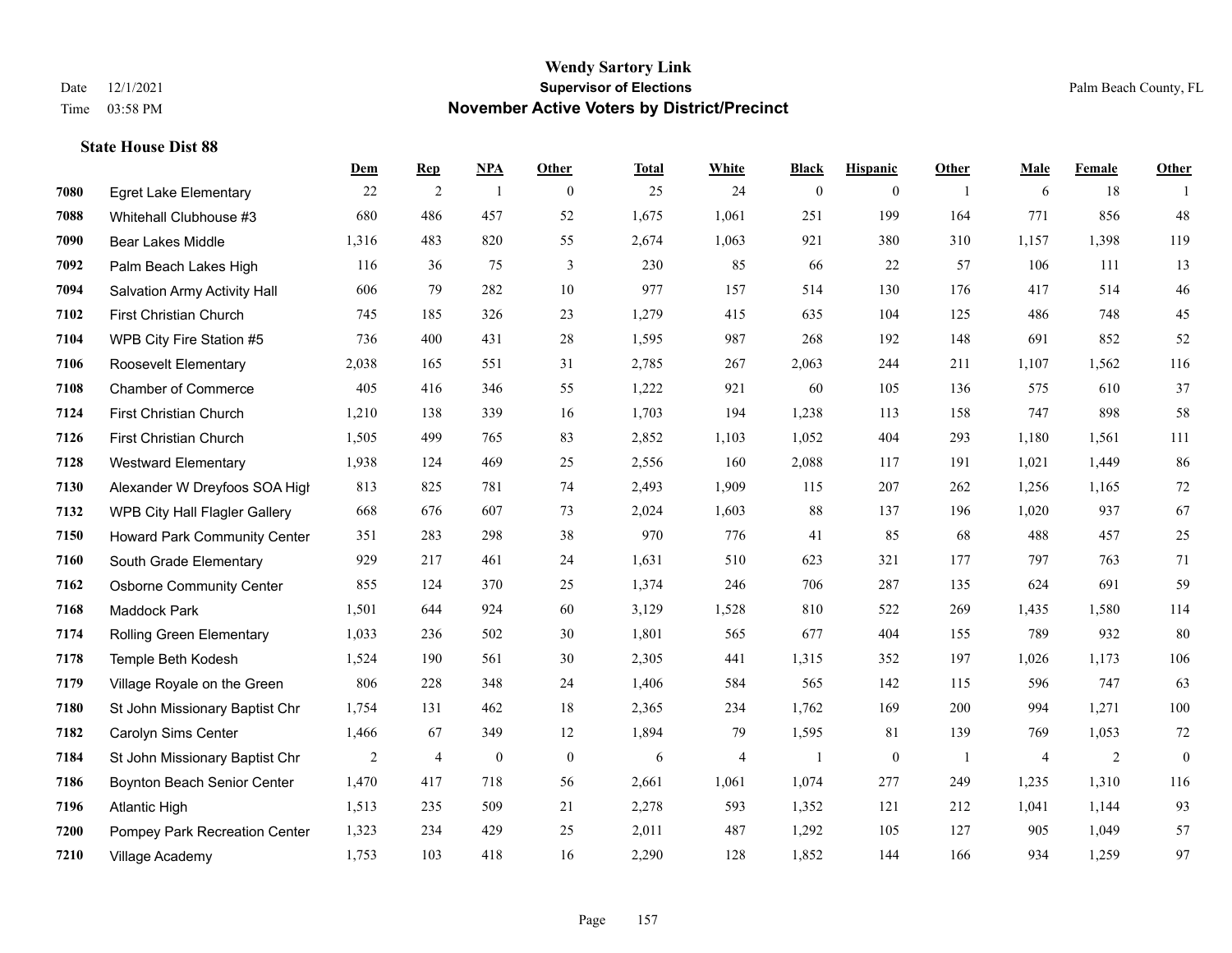| 12/1/2021<br>Date<br>03:58 PM<br>Time                                                                                                                                           |        |        |        |       | <b>Wendy Sartory Link</b><br><b>Supervisor of Elections</b><br><b>November Active Voters by District/Precinct</b> |        |        |       |       |        |        | Palm Beach County, FL |
|---------------------------------------------------------------------------------------------------------------------------------------------------------------------------------|--------|--------|--------|-------|-------------------------------------------------------------------------------------------------------------------|--------|--------|-------|-------|--------|--------|-----------------------|
| <b>State House Dist 88</b><br><b>White</b><br><u>NPA</u><br><b>Black</b><br><u>Male</u><br><u>Other</u><br><u>Total</u><br><b>Hispanic</b><br><b>Other</b><br>Dem<br><b>Rep</b> |        |        |        |       |                                                                                                                   |        |        |       |       |        |        | <b>Other</b>          |
| Delray Beach Library<br>7212                                                                                                                                                    | 1,302  | 232    | 476    | 30    | 2,040                                                                                                             | 556    | 1,194  | 115   | 175   | 991    | 981    | 68                    |
| <b>State House Dist 88</b>                                                                                                                                                      | 60,799 | 14,595 | 24,907 | 1,738 | 102,039                                                                                                           | 33,325 | 50,006 | 9,312 | 9,396 | 44,824 | 53,426 | 3,789                 |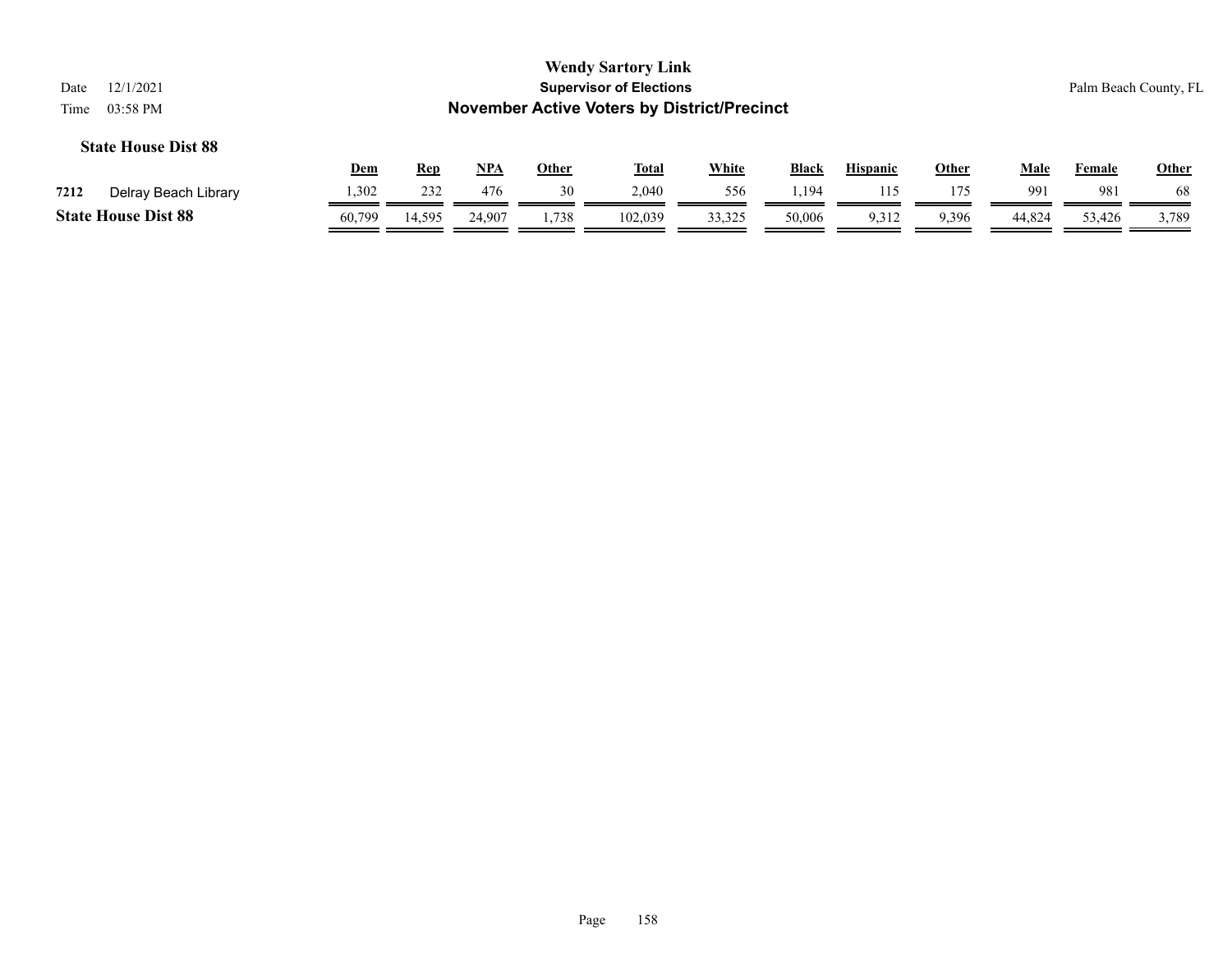|      |                                      | Dem              | <b>Rep</b>       | NPA              | <b>Other</b>   | <b>Total</b>     | White            | <b>Black</b>     | <b>Hispanic</b>  | <b>Other</b> | <b>Male</b>    | Female         | Other            |
|------|--------------------------------------|------------------|------------------|------------------|----------------|------------------|------------------|------------------|------------------|--------------|----------------|----------------|------------------|
| 1384 | Phil Foster Park Marine Center       | 300              | 561              | 277              | 29             | 1,167            | 1,036            | 20               | 40               | 71           | 579            | 561            | 27               |
| 1386 | Phil Foster Park Marine Center       | 588              | 1,130            | 712              | 85             | 2,515            | 2,167            | 58               | 89               | 201          | 1,156          | 1,291          | 68               |
| 1388 | Palm Beach Shores Town Hall          | 275              | 449              | 310              | 27             | 1,061            | 969              | 11               | 19               | 62           | 489            | 544            | $28\,$           |
| 1389 | Palm Beach Shores Town Hall          | $\boldsymbol{0}$ | $\boldsymbol{0}$ | $\mathbf{0}$     | $\mathbf{0}$   | $\mathbf{0}$     | $\mathbf{0}$     | $\boldsymbol{0}$ | $\mathbf{0}$     | $\mathbf{0}$ | $\mathbf{0}$   | $\overline{0}$ | $\overline{0}$   |
| 1390 | St Edwards Church                    | 449              | 1,182            | 531              | 56             | 2,218            | 2,039            | 3                | 52               | 124          | 1,027          | 1,119          | 72               |
| 1392 | St Edwards Church                    | 348              | 615              | 418              | 47             | 1,428            | 1,289            | 6                | 29               | 104          | 626            | 768            | 34               |
| 1394 | Morton & Barbara Mandel Cente        | 244              | 613              | 290              | 37             | 1,184            | 1,078            | 6                | 24               | 76           | 532            | 620            | 32               |
| 2078 | St Catherine Church                  | 438              | 552              | 370              | 31             | 1,391            | 1,156            | 38               | 91               | 106          | 622            | 717            | 52               |
| 2142 | Lakeside Presbyterian Church         | 291              | 358              | 192              | 22             | 863              | 746              | 3                | 56               | 58           | 398            | 438            | 27               |
| 2144 | Lakeside Presbyterian Church         | 352              | 411              | 268              | 34             | 1,065            | 880              | 20               | 81               | 84           | 485            | 546            | 34               |
| 3042 | 1st Congregational Church            | 715              | 448              | 395              | 47             | 1,605            | 1,347            | 24               | 134              | 100          | 731            | 820            | 54               |
| 3068 | St Andrews Episcopal                 | 544              | 287              | 391              | 45             | 1,267            | 1,018            | 52               | 111              | 86           | 616            | 610            | 41               |
| 4002 | Lantana Recreation Center            | 463              | 513              | 368              | 48             | 1,392            | 1,167            | 30               | 103              | 92           | 669            | 684            | 39               |
| 4004 | South Palm Beach Town Hall           | 403              | 506              | 378              | 34             | 1,321            | 1,127            | 21               | 79               | 94           | 578            | 696            | 47               |
| 4006 | Manalapan Town Hall                  | 76               | 201              | 93               | 9              | 379              | 346              | 6                | 5                | 22           | 191            | 178            | 10               |
| 4008 | Hypoluxo Town Hall                   | 515              | 606              | 506              | 65             | 1,692            | 1,415            | 38               | 110              | 129          | 781            | 861            | 50               |
| 4024 | Harvey E Oyer Jr Park                | 490              | 613              | 486              | 55             | 1,644            | 1,298            | 90               | 131              | 125          | 774            | 825            | 45               |
| 4026 | <b>Sterling Village Aud</b>          | 496              | 544              | 471              | 50             | 1,561            | 1,363            | 36               | 64               | 98           | 724            | 786            | 51               |
| 4028 | Ocean Ridge Town Hall                | 401              | 738              | 426              | 44             | 1,609            | 1,470            | 5                | 50               | 84           | 765            | 803            | 41               |
| 4036 | <b>Forest Park Elementary</b>        | 287              | 441              | 272              | 25             | 1,025            | 921              | 9                | 50               | 45           | 432            | 561            | 32               |
| 4038 | <b>Briny Breezes Community Cente</b> | 89               | 144              | 89               | $\overline{4}$ | 326              | 301              | $\overline{0}$   | 9                | 16           | 135            | 182            | 9                |
| 4040 | <b>Briny Breezes Community Cente</b> | $\mathbf{0}$     | $\mathbf{0}$     | $\mathbf{0}$     | $\overline{0}$ | $\mathbf{0}$     | $\boldsymbol{0}$ | $\overline{0}$   | $\overline{0}$   | $\theta$     | $\overline{0}$ | $\theta$       | $\overline{0}$   |
| 4042 | <b>Briny Breezes Community Cente</b> | $\mathbf{0}$     | $\mathbf{0}$     | $\mathbf{0}$     | $\theta$       | $\theta$         | $\mathbf{0}$     | $\overline{0}$   | $\overline{0}$   | $\theta$     | $\theta$       | $\theta$       | $\overline{0}$   |
| 4044 | <b>Briny Breezes Community Cente</b> | 48               | 32               | 38               | -1             | 119              | 104              | 1                | 9                | 5            | 62             | 54             | 3                |
| 4054 | Lakeview Baptist Church              | 532              | 645              | 439              | 39             | 1,655            | 1,371            | 78               | 101              | 105          | 766            | 837            | 52               |
| 4056 | Lakeview Baptist Church              | $\boldsymbol{0}$ | $\boldsymbol{0}$ | $\boldsymbol{0}$ | $\mathbf{0}$   | $\boldsymbol{0}$ | $\boldsymbol{0}$ | $\boldsymbol{0}$ | $\boldsymbol{0}$ | $\mathbf{0}$ | $\mathbf{0}$   | $\overline{0}$ | $\boldsymbol{0}$ |
| 4058 | Plumosa SOA Elementary               | 53               | 58               | 40               | 7              | 158              | 140              | 4                | 8                | 6            | 77             | 78             | 3                |
| 4060 | Lakeview Baptist Church              | 2                | 6                | 3                | $\Omega$       | 11               | $\overline{4}$   | $\mathbf{0}$     | 1                | 6            | 5              | 6              | $\boldsymbol{0}$ |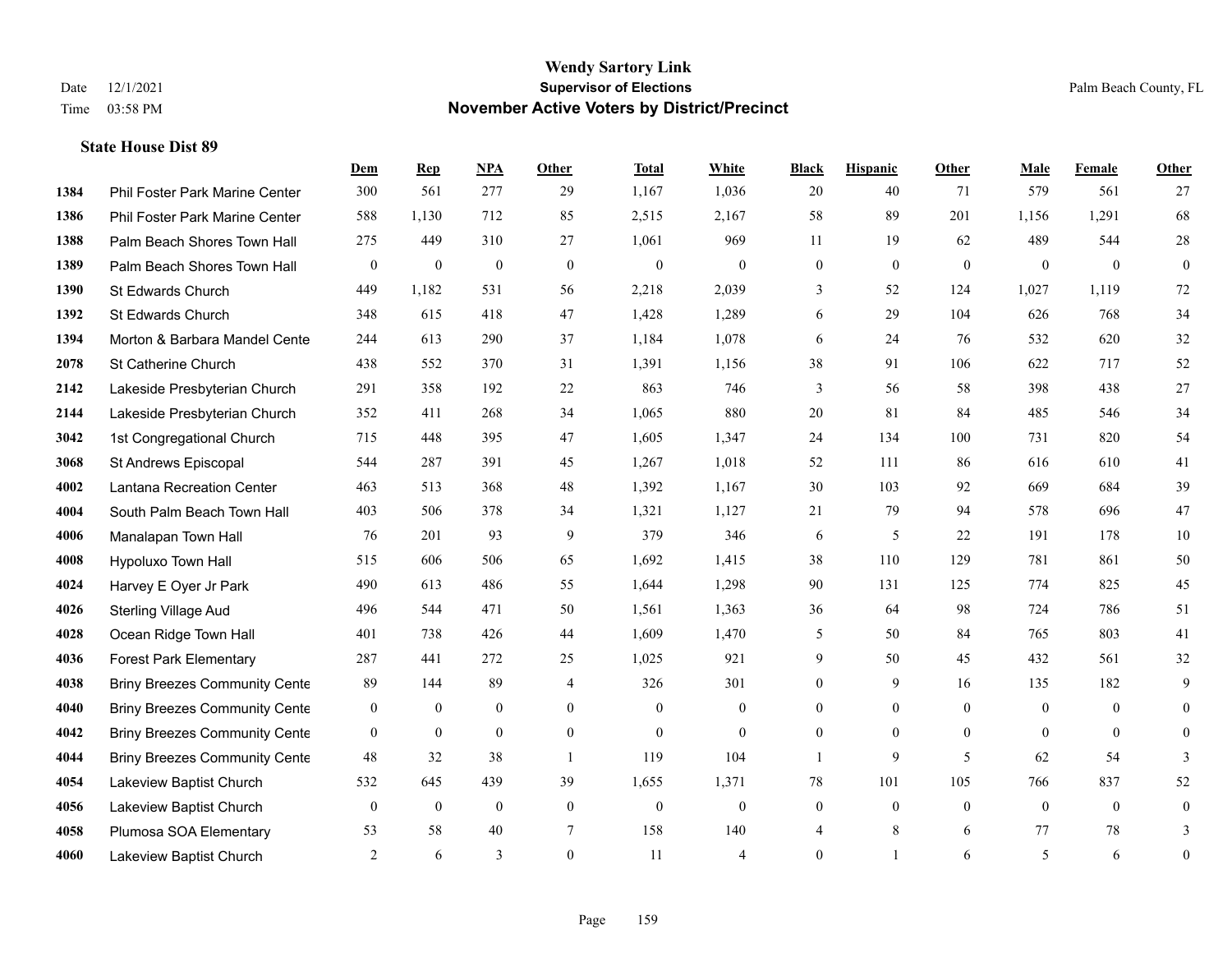|      |                                   | <b>Dem</b>     | <b>Rep</b>     | NPA          | <b>Other</b>   | <b>Total</b> | <b>White</b>     | <b>Black</b>     | <b>Hispanic</b> | <b>Other</b>   | <b>Male</b>    | Female   | <b>Other</b>   |
|------|-----------------------------------|----------------|----------------|--------------|----------------|--------------|------------------|------------------|-----------------|----------------|----------------|----------|----------------|
| 4062 | Lakeview Baptist Church           | 41             | 72             | 37           | 5              | 155          | 128              | 7                | 9               | 11             | 75             | 78       | 2              |
| 4064 | Seacrest Presbyterian             | 48             | 43             | 43           | 3              | 137          | 122              | 1                | 9               | 5              | 72             | 64       | 1              |
| 4066 | Seacrest Presbyterian             | $\overline{0}$ | $\mathbf{0}$   | $\mathbf{0}$ | $\overline{0}$ | $\mathbf{0}$ | $\boldsymbol{0}$ | $\mathbf{0}$     | $\overline{0}$  | $\Omega$       | $\overline{0}$ | $\theta$ | $\overline{0}$ |
| 4068 | Seacrest Presbyterian             | $\overline{0}$ | $\mathbf{0}$   | $\mathbf{0}$ | $\mathbf{0}$   | $\theta$     | $\boldsymbol{0}$ | $\boldsymbol{0}$ | $\mathbf{0}$    | $\overline{0}$ | $\mathbf{0}$   | $\theta$ | $\mathbf{0}$   |
| 4070 | Seacrest Presbyterian             | $\overline{0}$ | $\overline{0}$ | $\mathbf{0}$ | $\theta$       | $\theta$     | $\theta$         | $\mathbf{0}$     | $\overline{0}$  | $\Omega$       | $\theta$       | $\theta$ | $\overline{0}$ |
| 4072 | <b>Gulf Stream Town Hall</b>      | 184            | 456            | 211          | 23             | 874          | 809              | $\overline{4}$   | 22              | 39             | 426            | 428      | 20             |
| 4074 | Plumosa SOA Elementary            | 435            | 429            | 355          | 25             | 1,244        | 1,070            | 18               | 73              | 83             | 589            | 619      | 36             |
| 4094 | S D Spady Elementary              | 668            | 700            | 544          | 56             | 1,968        | 1,712            | 29               | 96              | 131            | 935            | 962      | 71             |
| 4098 | <b>Bethel Evangelical Baptist</b> | 992            | 743            | 661          | 69             | 2,465        | 1,893            | 184              | 214             | 174            | 1,043          | 1,351    | 71             |
| 4100 | <b>Carver Middle</b>              | 114            | 149            | 100          | 8              | 371          | 294              | 31               | 20              | 26             | 183            | 174      | 14             |
| 4102 | Veterans Park Recreation Ctr      | 419            | 501            | 403          | 34             | 1,357        | 1,239            | 13               | 25              | 80             | 631            | 690      | 36             |
| 4104 | <b>Emmanuel Catholic Church</b>   | 736            | 656            | 624          | 65             | 2,081        | 1,681            | 82               | 153             | 165            | 904            | 1.110    | 67             |
| 4106 | Delray Beach Golf Club            | 403            | 413            | 348          | 35             | 1,199        | 920              | 55               | 111             | 113            | 552            | 608      | 39             |
| 4108 | Pines of Delray East              | 576            | 349            | 376          | 27             | 1,328        | 981              | 89               | 138             | 120            | 528            | 744      | 56             |
| 4110 | 505 Club                          | 372            | 424            | 304          | 31             | 1,131        | 1,028            | 8                | 31              | 64             | 494            | 608      | 29             |
| 4112 | Veterans Park Recreation Ctr      | 568            | 787            | 551          | 44             | 1,950        | 1,794            | 10               | 41              | 105            | 917            | 969      | 64             |
| 4114 | Delray Beach First Baptist        | 821            | 759            | 608          | 60             | 2,248        | 1,898            | 79               | 126             | 145            | 1,043          | 1,155    | 50             |
| 4116 | <b>Orchard View Elementary</b>    | 27             | 35             | 30           | $\mathbf{0}$   | 92           | 75               | 2                | 6               | 9              | 47             | 42       | 3              |
| 4118 | <b>Orchard View Elementary</b>    | 678            | 411            | 477          | 34             | 1,600        | 1,108            | 152              | 197             | 143            | 647            | 896      | 57             |
| 4120 | <b>Orchard View Elementary</b>    | 449            | 292            | 335          | 40             | 1,116        | 792              | 66               | 156             | 102            | 466            | 610      | 40             |
| 4122 | Delray Beach Swim and Tennis      | 712            | 427            | 485          | 36             | 1,660        | 1,162            | 196              | 146             | 156            | 716            | 881      | 63             |
| 4124 | Delray Beach Swim and Tennis      | 771            | 563            | 653          | 58             | 2,045        | 1,542            | 132              | 188             | 183            | 928            | 1,044    | 73             |
| 4126 | <b>Pine Grove Elementary</b>      | 513            | 836            | 546          | 62             | 1,957        | 1,694            | 25               | 92              | 146            | 900            | 989      | 68             |
| 4128 | St Lucy Catholic Church           | 613            | 917            | 622          | 42             | 2,194        | 1,964            | 14               | 75              | 141            | 996            | 1,130    | 68             |
| 4129 | St Lucy Catholic Church           | 31             | 61             | 31           | 2              | 125          | 110              | $\boldsymbol{0}$ | $\overline{4}$  | 11             | 56             | 67       | $\overline{2}$ |
| 4130 | Omni Middle                       | 630            | 620            | 545          | 37             | 1,832        | 1,506            | 33               | 137             | 156            | 853            | 927      | 52             |
| 4132 | Calusa Elementary                 | 379            | 401            | 321          | 25             | 1,126        | 932              | 15               | 95              | 84             | 461            | 625      | $40\,$         |
| 4134 | Above and Beyond Community (      | 406            | 561            | 428          | 37             | 1,432        | 1,157            | 40               | 130             | 105            | 674            | 712      | 46             |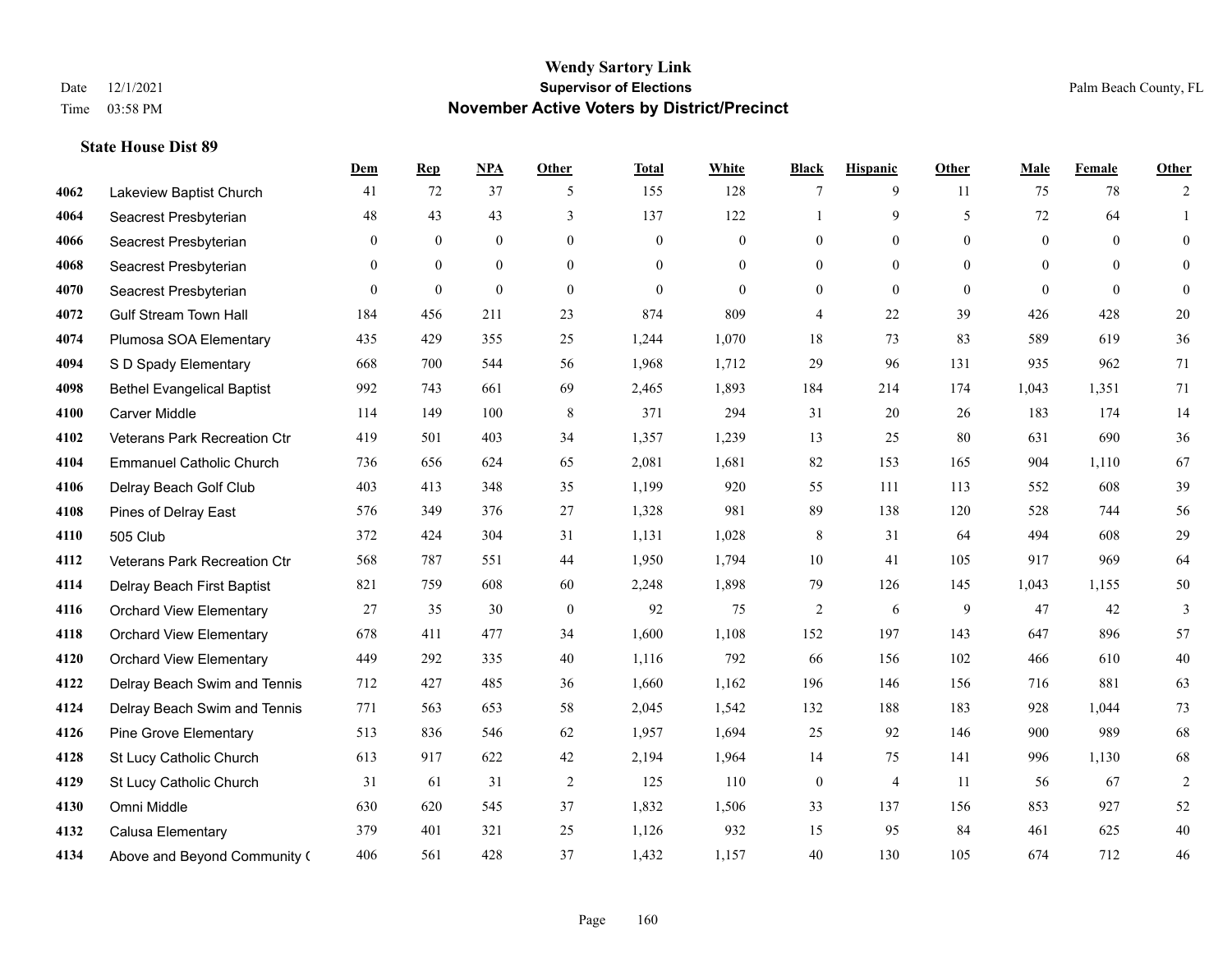|      |                                    | Dem | <b>Rep</b> | NPA | <b>Other</b>   | <b>Total</b> | <b>White</b> | <b>Black</b>     | <b>Hispanic</b> | <b>Other</b> | <b>Male</b> | <b>Female</b> | <b>Other</b> |
|------|------------------------------------|-----|------------|-----|----------------|--------------|--------------|------------------|-----------------|--------------|-------------|---------------|--------------|
| 4136 | Above and Beyond Community (       | 642 | 616        | 583 | 46             | 1,887        | 1,409        | 48               | 220             | 210          | 807         | 1,010         | 70           |
| 4138 | <b>Ascension Catholic Church</b>   | 799 | 1,193      | 903 | 68             | 2,963        | 2,314        | 164              | 237             | 248          | 1,407       | 1,463         | 93           |
| 4150 | Patch Reef Park Community Cer      | 580 | 552        | 605 | 64             | 1,801        | 1,384        | 67               | 161             | 189          | 849         | 905           | 47           |
| 4152 | Boca Delray Lodge #171             | 623 | 639        | 651 | 50             | 1,963        | 1,437        | 76               | 225             | 225          | 889         | 993           | 81           |
| 4154 | <b>Ascension Catholic Church</b>   | 418 | 416        | 332 | 34             | 1,200        | 873          | 86               | 105             | 136          | 587         | 567           | $46\,$       |
| 4156 | St Lucy Catholic Church            | 531 | 559        | 408 | 36             | 1,534        | 1,351        | 6                | 66              | 111          | 712         | 779           | 43           |
| 4166 | FAU Arena Lobby                    | 786 | 452        | 597 | 28             | 1,863        | 1,046        | 305              | 271             | 241          | 832         | 933           | 98           |
| 4168 | JC Mitchell Elementary             | 694 | 567        | 612 | 51             | 1,924        | 1,323        | 86               | 244             | 271          | 832         | 979           | 113          |
| 4170 | Spanish River Library              | 900 | 1,034      | 875 | 52             | 2,861        | 2,222        | 98               | 267             | 274          | 1,348       | 1,415         | 98           |
| 4172 | Marine Safety Headquarters         | 671 | 687        | 594 | 61             | 2,013        | 1,762        | 16               | 100             | 135          | 897         | 1,063         | 53           |
| 4184 | Boca Raton Middle                  | 559 | 610        | 562 | 38             | 1,769        | 1,332        | 58               | 211             | 168          | 830         | 889           | $50\,$       |
| 4186 | The Volen Center                   | 547 | 505        | 459 | 30             | 1,541        | 1,069        | 125              | 166             | 181          | 705         | 776           | 60           |
| 4188 | Elks Lodge of Boca Raton           | 905 | 522        | 608 | 56             | 2,091        | 1,216        | 328              | 312             | 235          | 939         | 1,057         | 95           |
| 4190 | St Gregory Episcopal Church        | 738 | 1,078      | 814 | 75             | 2,705        | 2,276        | 26               | 179             | 224          | 1,321       | 1,299         | 85           |
| 4212 | Center for Spiritual Living        | 630 | 805        | 597 | 39             | 2,071        | 1,730        | 33               | 167             | 141          | 979         | 1,029         | 63           |
| 4214 | Calvary Chapel Boca Raton - 4th    | 626 | 860        | 642 | 63             | 2,191        | 1,750        | 44               | 229             | 168          | 1,014       | 1,100         | 77           |
| 4216 | Calvary Chapel Boca Raton - Kir    | 673 | 1,062      | 695 | 60             | 2,490        | 2,097        | 20               | 178             | 195          | 1,181       | 1,220         | 89           |
| 4218 | <b>Grace Community Church</b>      | 447 | 854        | 536 | 56             | 1,893        | 1,567        | 33               | 139             | 154          | 876         | 936           | 81           |
| 4220 | <b>Boca Raton Community Center</b> | 457 | 398        | 467 | 43             | 1,365        | 875          | 106              | 238             | 146          | 607         | 714           | 44           |
| 4222 | Boca Raton Downtown Library        | 942 | 1,134      | 925 | 91             | 3,092        | 2,601        | 68               | 181             | 242          | 1,389       | 1,588         | 115          |
| 4224 | <b>Grace Community Church</b>      | 507 | 1,125      | 751 | 61             | 2,444        | 2,011        | 54               | 183             | 196          | 1,149       | 1,215         | 80           |
| 4226 | St Gregory Episcopal Church        | 213 | 383        | 284 | 24             | 904          | 813          | $\tau$           | 31              | 53           | 428         | 453           | 23           |
| 4228 | Boca Raton Community Center        | 522 | 664        | 512 | 51             | 1,749        | 1,498        | 16               | 99              | 136          | 786         | 916           | $47\,$       |
| 4230 | Boca Raton Downtown Library        | 308 | 441        | 332 | 21             | 1,102        | 963          | 9                | 56              | 74           | 518         | 562           | $22\,$       |
| 7152 | WPB City Hall Flagler Gallery      | 481 | 443        | 274 | 39             | 1,237        | 981          | 43               | 117             | 96           | 472         | 721           | $44\,$       |
| 7154 | Morton & Barbara Mandel Cente      | 149 | 364        | 157 | 20             | 690          | 618          | 8                | 13              | 51           | 316         | 354           | $20\,$       |
| 7156 | PB Fire Station #3                 | 43  | 102        | 59  | $\overline{2}$ | 206          | 178          | $\boldsymbol{0}$ | $\overline{7}$  | 21           | 92          | 102           | $12\,$       |
| 7158 | PB Fire Station #3                 | 534 | 475        | 412 | 51             | 1,472        | 1,317        | 18               | 34              | 103          | 645         | 791           | 36           |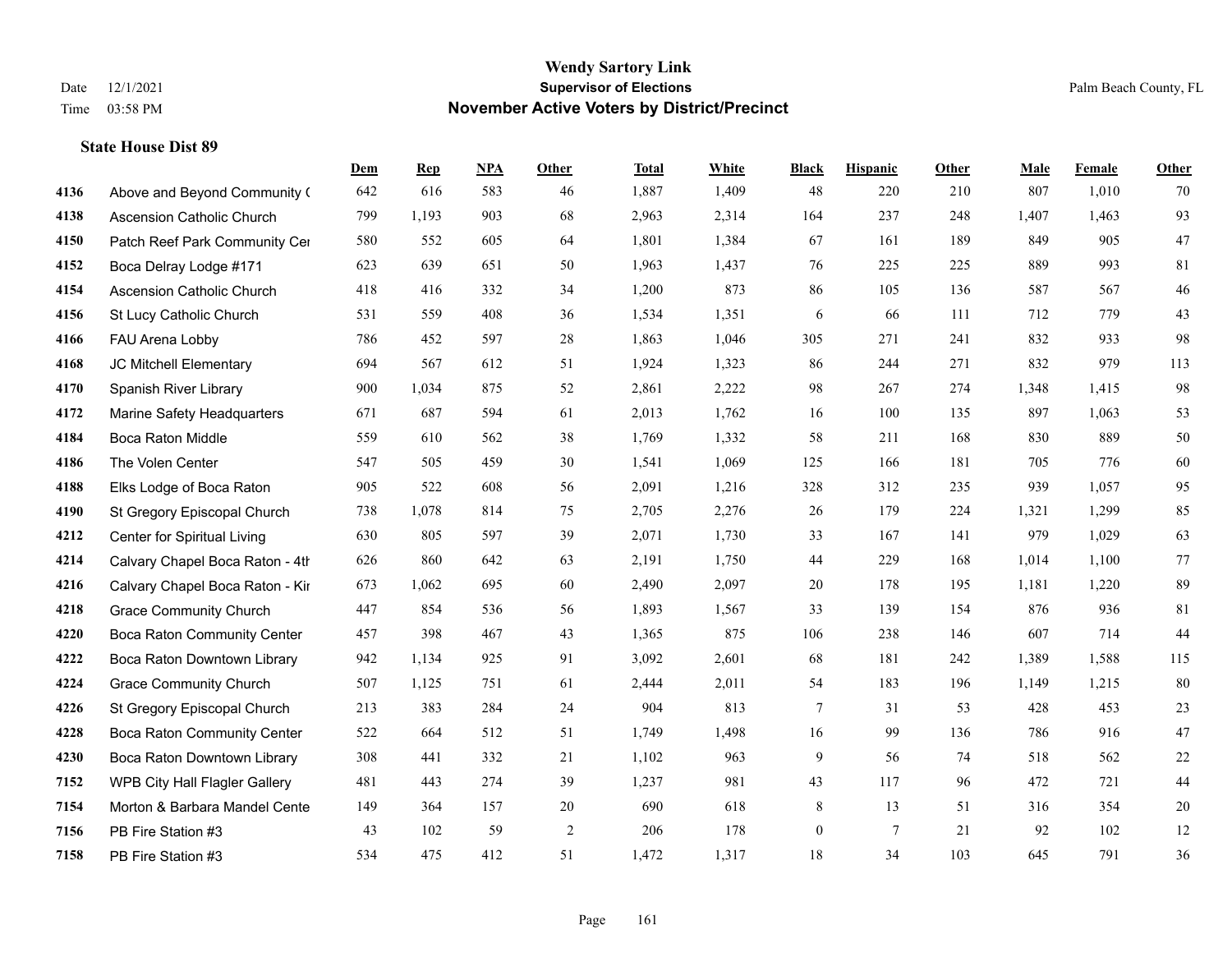|      |                                 | <u>Dem</u> | <b>Rep</b> | NPA    | Other | <b>Total</b> | <b>White</b> | <b>Black</b>   | <b>Hispanic</b> | Other  | <b>Male</b> | Female | <b>Other</b> |
|------|---------------------------------|------------|------------|--------|-------|--------------|--------------|----------------|-----------------|--------|-------------|--------|--------------|
| 7164 | <b>Osborne Community Center</b> | 322        | 180        | 201    | 24    | 727          | 570          | 51             | 55              | 51     | 339         | 367    | 21           |
| 7166 | PB Fire Station #3              | 319        | 385        | 297    | 28    | 1,029        | 913          | $\overline{c}$ | 30              | 84     | 454         | 549    | 26           |
| 7170 | Lantana Town Hall               | 706        | 340        | 520    | 36    | 1,602        | 857          | 346            | 240             | 159    | 755         | 770    | 77           |
| 7172 | Lantana Recreation Center       | 298        | 269        | 247    | 18    | 832          | 654          | 51             | 66              | 61     | 393         | 413    | 26           |
| 7176 | Hypoluxo Town Hall              | 184        | 86         | 112    | 10    | 392          | 220          | 82             | 63              | 27     | 168         | 214    | 10           |
| 7188 | <b>Forest Park Elementary</b>   | 844        | 534        | 584    | 57    | 2,019        | 1,402        | 271            | 178             | 168    | 846         | 1,103  | 70           |
| 7190 | Seacrest Presbyterian           | 1,052      | 615        | 793    | 59    | 2,519        | 1,585        | 450            | 246             | 238    | 1,205       | 1,216  | 98           |
| 7192 | Lakeview Baptist Church         | 18         | 11         | 10     | 3     | 42           | 31           | $\overline{2}$ | 4               | 5      | 20          | 19     | 3            |
| 7194 | Delray Beach Community Cente    | 575        | 354        | 423    | 45    | 1,397        | 1,006        | 192            | 104             | 95     | 703         | 649    | 45           |
| 7198 | <b>Atlantic High</b>            | 44         | 27         | 26     | 3     | 100          | 81           | 6              | 7               | 6      | 41          | 57     | 2            |
| 7202 | 505 Club                        | 648        | 390        | 440    | 38    | 1,516        | 1,084        | 231            | 74              | 127    | 790         | 677    | 49           |
| 7204 | 505 Club                        | 36         | 32         | 36     | 4     | 108          | 84           | $\overline{2}$ | 9               | 13     | 55          | 48     | 5            |
| 7206 | 505 Club                        | 57         | 58         | 55     | 5     | 175          | 149          | 2              | 8               | 16     | 95          | 75     | 5            |
| 7208 | <b>Atlantic High</b>            | 747        | 186        | 315    | 22    | 1,270        | 550          | 525            | 82              | 113    | 547         | 680    | 43           |
| 7214 | Delray Beach Community Cente    | 861        | 309        | 483    | 38    | 1,691        | 785          | 545            | 210             | 151    | 818         | 806    | 67           |
|      | <b>State House Dist 89</b>      | 42,621     | 45,574     | 37,189 | 3,399 | 128,783      | 102,347      | 6,550          | 9,552           | 10,334 | 58,992      | 65,540 | 4,251        |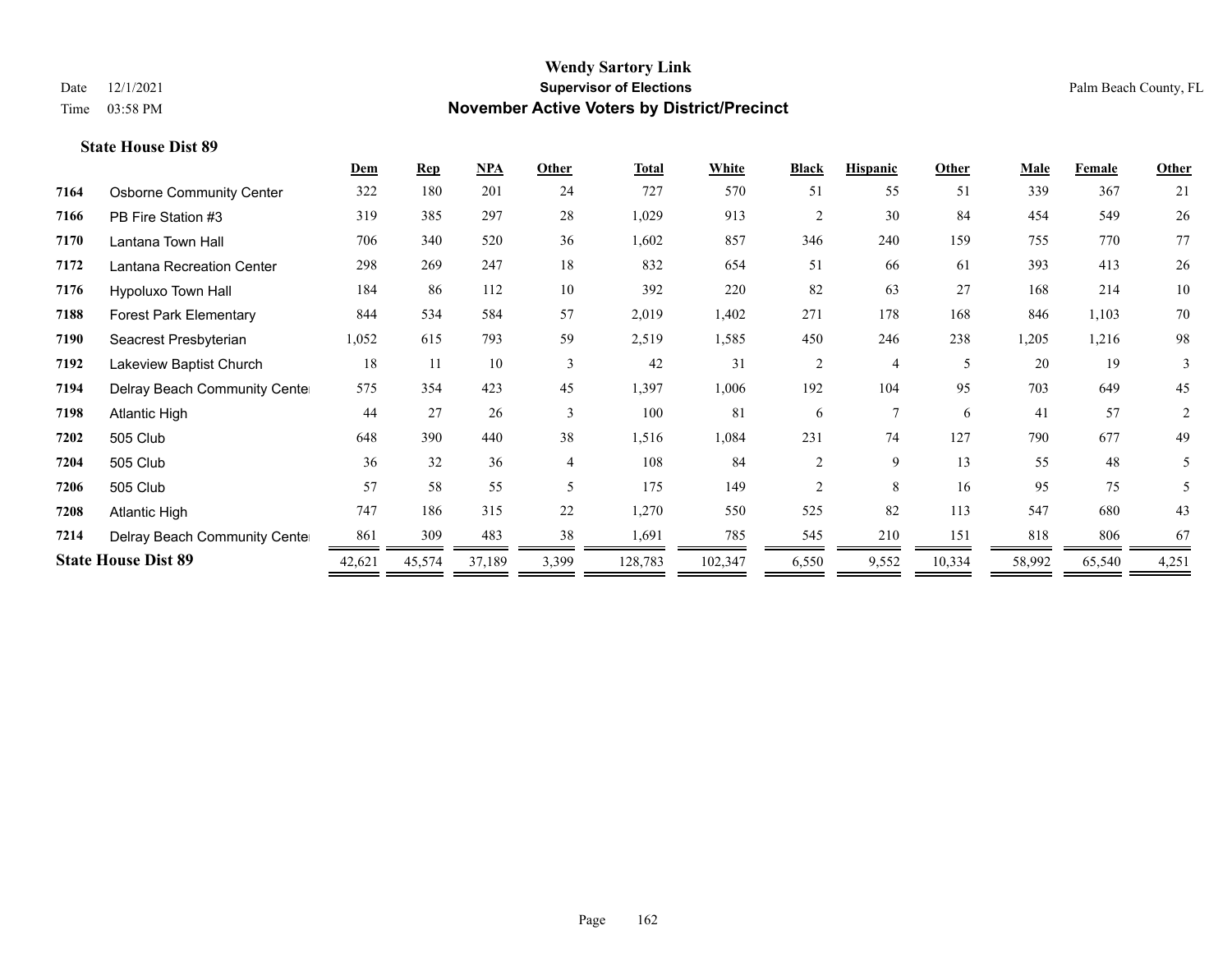|      |                                 | Dem          | <b>Rep</b>       | NPA              | <b>Other</b>     | <b>Total</b>     | <b>White</b>     | <b>Black</b>     | <b>Hispanic</b>  | <b>Other</b>   | <b>Male</b>  | <b>Female</b>  | <b>Other</b>     |
|------|---------------------------------|--------------|------------------|------------------|------------------|------------------|------------------|------------------|------------------|----------------|--------------|----------------|------------------|
| 2148 | <b>Liberty Park Elementary</b>  | $\mathbf{0}$ | $\boldsymbol{0}$ | $\boldsymbol{0}$ | $\overline{0}$   | $\mathbf{0}$     | $\overline{0}$   | $\mathbf{0}$     | $\mathbf{0}$     | $\overline{0}$ | $\mathbf{0}$ | $\overline{0}$ | $\theta$         |
| 2150 | River Bridge Activities Center  | 1,083        | 538              | 691              | 55               | 2,367            | 1,146            | 487              | 492              | 242            | 985          | 1,299          | 83               |
| 2152 | Pine Ridge North II             | 1,112        | 508              | 806              | 51               | 2,477            | 1,013            | 386              | 817              | 261            | 991          | 1,385          | 101              |
| 2156 | Cresthaven Emory Aud            | 635          | 406              | 303              | 15               | 1,359            | 746              | 99               | 421              | 93             | 500          | 810            | 49               |
| 2160 | <b>Cresthaven Barkley Aud</b>   | 509          | 353              | 284              | 19               | 1,165            | 585              | 85               | 392              | 103            | 493          | 620            | 52               |
| 2162 | Cresthaven Ashley Aud           | 335          | 218              | 230              | 14               | 797              | 396              | 39               | 297              | 65             | 314          | 449            | 34               |
| 2164 | <b>Covered Bridge Clubhouse</b> | 1,116        | 734              | 664              | 40               | 2,554            | 1,760            | 139              | 484              | 171            | 987          | 1,487          | $80\,$           |
| 2166 | Poinciana Clubhouse             | 909          | 522              | 503              | 37               | 1,971            | 1,301            | 97               | 414              | 159            | 778          | 1,127          | 66               |
| 2168 | First Baptist Church GA         | $\mathbf{0}$ | $\boldsymbol{0}$ | $\boldsymbol{0}$ | $\boldsymbol{0}$ | $\boldsymbol{0}$ | $\boldsymbol{0}$ | $\boldsymbol{0}$ | $\boldsymbol{0}$ | $\mathbf{0}$   | $\mathbf{0}$ | $\mathbf{0}$   | $\boldsymbol{0}$ |
| 2170 | <b>Liberty Park Elementary</b>  | 1,137        | 546              | 669              | 57               | 2,409            | 1,047            | 458              | 647              | 257            | 959          | 1,338          | 112              |
| 2172 | First Baptist Church GA         | 17           | 3                | 10               | $\mathbf{0}$     | 30               | 14               | 3                | 9                | $\overline{4}$ | 11           | 18             | $\mathbf{1}$     |
| 2174 | First Baptist Church GA         | 453          | 188              | 277              | 12               | 930              | 406              | 191              | 207              | 126            | 415          | 474            | 41               |
| 2188 | St Lukes United Methodist Chr   | 463          | 513              | 426              | 36               | 1,438            | 1,140            | 35               | 187              | 76             | 680          | 719            | 39               |
| 2190 | Lucerne Pointe Clubhouse        | 1,020        | 532              | 644              | 49               | 2,245            | 1,417            | 224              | 429              | 175            | 920          | 1,249          | 76               |
| 2192 | Fountains Of Palm Beach         | 925          | 456              | 591              | 56               | 2,028            | 1,365            | 151              | 346              | 166            | 862          | 1,101          | 65               |
| 2196 | Pine Ridge South IV Clubhouse   | 887          | 489              | 505              | 43               | 1,924            | 1,146            | 263              | 401              | 114            | 750          | 1,100          | 74               |
| 2198 | American Finnish Club           | 14           | 9                | 8                | $\boldsymbol{0}$ | 31               | 17               | 3                | 1                | 10             | 12           | 16             | 3                |
| 2214 | Indian Pines Elementary         | 1,187        | 256              | 583              | 37               | 2,063            | 466              | 919              | 444              | 234            | 926          | 1,037          | 100              |
| 2216 | Indian Pines Elementary         | 1,784        | 297              | 845              | 42               | 2,968            | 521              | 1,491            | 586              | 370            | 1,336        | 1,486          | 146              |
| 2218 | <b>Tradewinds Middle</b>        | 1,268        | 314              | 655              | 39               | 2,276            | 566              | 900              | 361              | 449            | 1,001        | 1,150          | 125              |
| 3074 | <b>Coastal Chapel</b>           | 471          | 352              | 335              | 27               | 1,185            | 738              | 103              | 253              | 91             | 556          | 588            | 41               |
| 3075 | Lantana Recreation Center       | 14           | $\,8\,$          | $\tau$           | 2                | 31               | 31               | $\boldsymbol{0}$ | $\mathbf{0}$     | $\mathbf{0}$   | 10           | 21             | $\boldsymbol{0}$ |
| 3076 | Our Savior Lutheran Church      | 49           | 39               | 48               | 3                | 139              | 97               | 15               | 19               | 8              | 75           | 59             | 5                |
| 3078 | Lakeside UM Church              | 647          | 386              | 432              | 40               | 1,505            | 936              | 167              | 271              | 131            | 667          | 795            | 43               |
| 3082 | <b>Atlantis City Hall</b>       | 486          | 883              | 445              | 44               | 1,858            | 1,605            | 39               | 90               | 124            | 853          | 961            | $44\,$           |
| 3086 | <b>Woodlands Middle</b>         | 786          | 605              | 693              | 48               | 2,132            | 1,457            | 138              | 353              | 184            | 992          | 1,066          | 74               |
| 3088 | <b>Tradewinds Middle</b>        | 183          | 52               | 122              | 8                | 365              | 97               | 128              | 80               | 60             | 166          | 189            | $10\,$           |
| 3094 | <b>Coral Reef Elementary</b>    | 323          | 241              | 276              | 28               | 868              | 510              | 73               | 199              | 86             | 406          | 435            | 27               |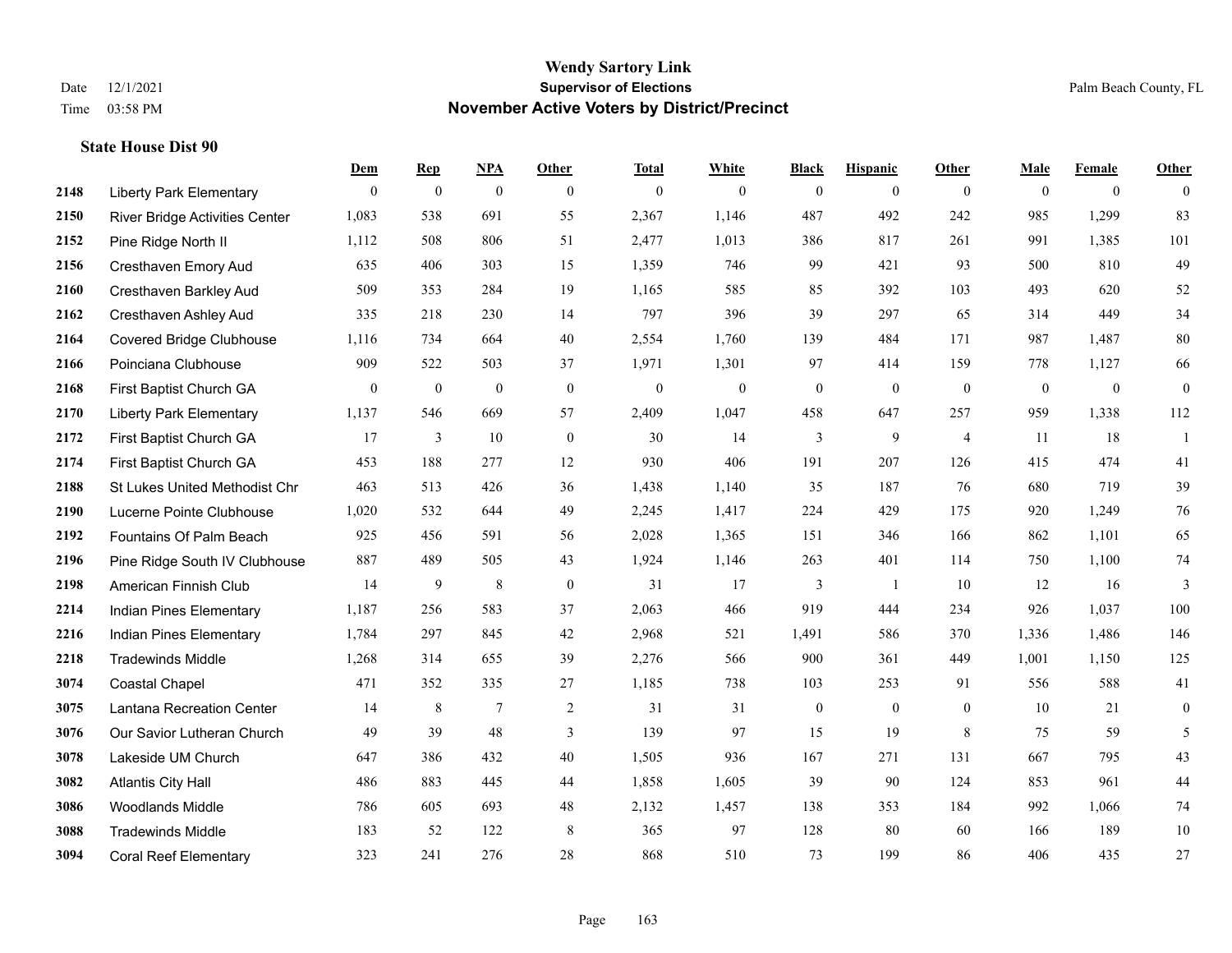|      |                                   | Dem   | <b>Rep</b> | NPA    | <b>Other</b> | <b>Total</b> | White | <b>Black</b>     | <b>Hispanic</b> | Other | <b>Male</b> | Female | <b>Other</b> |
|------|-----------------------------------|-------|------------|--------|--------------|--------------|-------|------------------|-----------------|-------|-------------|--------|--------------|
| 3096 | <b>Coral Reef Elementary</b>      | 822   | 582        | 645    | 58           | 2,107        | 1,350 | 258              | 268             | 231   | 972         | 1,056  | 79           |
| 3098 | <b>Manatee Elementary</b>         | 679   | 588        | 536    | 48           | 1,851        | 1,260 | 177              | 222             | 192   | 848         | 942    | 61           |
| 3100 | Journeys End                      | 430   | 338        | 370    | 20           | 1,158        | 776   | 95               | 136             | 151   | 546         | 582    | $30\,$       |
| 3102 | <b>Diamond View Elementary</b>    | 1,207 | 446        | 800    | 50           | 2,503        | 1,034 | 639              | 532             | 298   | 1,102       | 1,291  | 110          |
| 3104 | American German Club              | 409   | 352        | 374    | 33           | 1,168        | 809   | 91               | 139             | 129   | 541         | 583    | $44\,$       |
| 3106 | American German Club              | 299   | 106        | 205    | 17           | 627          | 222   | 177              | 96              | 132   | 276         | 323    | $28\,$       |
| 3108 | Santaluces High                   | 1,258 | 540        | 894    | 64           | 2,756        | 1,113 | 704              | 548             | 391   | 1,224       | 1,442  | $90\,$       |
| 3110 | Lantana Road Branch Library       | 818   | 336        | 489    | 47           | 1,690        | 798   | 452              | 282             | 158   | 734         | 879    | 77           |
| 3112 | <b>Starlight Cove Elementary</b>  | 846   | 299        | 612    | 38           | 1,795        | 704   | 309              | 637             | 145   | 777         | 928    | 90           |
| 3114 | Santaluces High                   | 379   | 254        | 295    | 11           | 939          | 551   | 121              | 185             | 82    | 457         | 453    | $29\,$       |
| 3116 | Advent Lantana                    | 1,054 | 521        | 734    | 53           | 2,362        | 1,455 | 361              | 360             | 186   | 979         | 1,300  | 83           |
| 3118 | Advent Lantana                    | 204   | 227        | 172    | 16           | 619          | 505   | 22               | 48              | 44    | 303         | 303    | 13           |
| 3124 | West Boynton Park and Rec         | 787   | 588        | 652    | 44           | 2,071        | 1,311 | 224              | 288             | 248   | 935         | 1,062  | $74\,$       |
| 3126 | Temple Shaarei Shalom             | 633   | 500        | 464    | 28           | 1,625        | 1,114 | 153              | 199             | 159   | 755         | 822    | $48\,$       |
| 3128 | West Boynton Park and Rec         | 944   | 605        | 729    | 45           | 2,323        | 1,444 | 285              | 337             | 257   | 1,062       | 1,179  | 82           |
| 3130 | <b>Winston Trails Swim Center</b> | 1,109 | 911        | 860    | 64           | 2,944        | 2,084 | 205              | 376             | 279   | 1,376       | 1,456  | 112          |
| 3132 | Park Vista High                   | 852   | 652        | 699    | 48           | 2,251        | 1,426 | 228              | 358             | 239   | 1,013       | 1,159  | 79           |
| 3133 | Christa McAuliffe Middle          | 173   | 125        | 135    | 8            | 441          | 269   | 46               | 61              | 65    | 213         | 216    | 12           |
| 3134 | <b>Hidden Oaks Elementary</b>     | 1,063 | 319        | 595    | 33           | 2,010        | 576   | 792              | 366             | 276   | 857         | 1,067  | 86           |
| 3136 | <b>Freedom Shores Elementary</b>  | 879   | 407        | 588    | 32           | 1,906        | 831   | 545              | 274             | 256   | 841         | 989    | 76           |
| 3138 | <b>Citrus Cove Elementary</b>     | 861   | 495        | 567    | 34           | 1,957        | 1,135 | 319              | 289             | 214   | 859         | 1.016  | 82           |
| 3140 | Boynton Lakes North Clubhouse     | 419   | 189        | 281    | 15           | 904          | 426   | 222              | 126             | 130   | 405         | 467    | $32\,$       |
| 3142 | Boynton Lakes North Clubhouse     | 372   | 166        | 225    | 19           | 782          | 436   | 137              | 138             | 71    | 314         | 438    | $30\,$       |
| 3144 | Freedom Shores Elementary         | 10    | 8          | $10\,$ | $\mathbf{0}$ | 28           | 22    | $\boldsymbol{0}$ | 3               | 3     | 11          | 14     | 3            |
| 3146 | <b>Freedom Shores Elementary</b>  | 341   | 133        | 169    | 18           | 661          | 450   | 77               | 71              | 63    | 261         | 379    | 21           |
| 3148 | Imagine Schools - Chancellor      | 61    | 54         | 54     | 5            | 174          | 117   | 12               | 27              | 18    | 87          | 82     | 5            |
| 3150 | Christa McAuliffe Middle          | 553   | 256        | 237    | 23           | 1,069        | 970   | 20               | 31              | 48    | 436         | 601    | $32\,$       |
| 3152 | Park Vista High                   | 658   | 410        | 391    | 33           | 1,492        | 1,281 | 54               | 64              | 93    | 658         | 785    | 49           |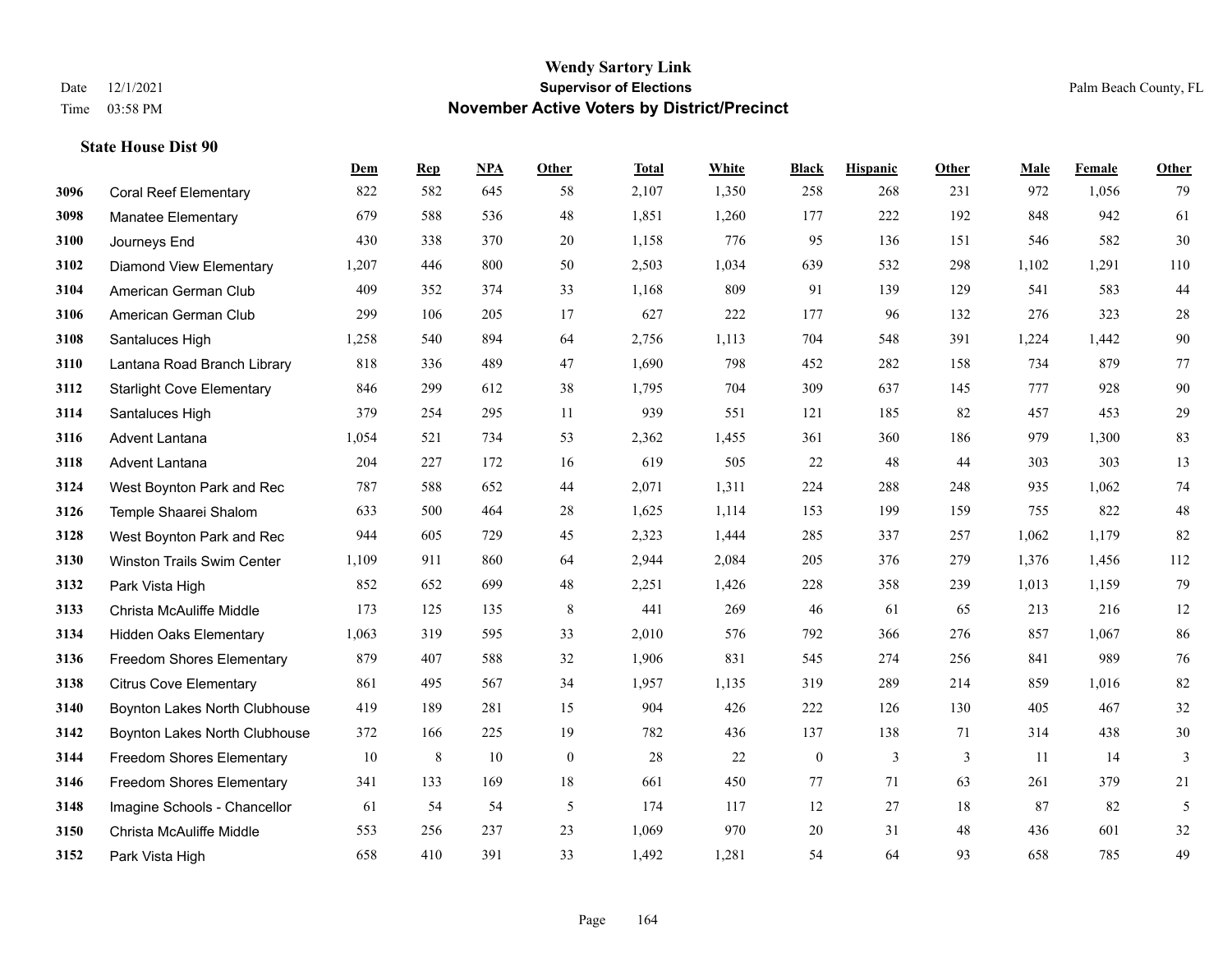|      |                                 | Dem            | <b>Rep</b>       | NPA            | <b>Other</b>   | <b>Total</b> | White          | <b>Black</b>     | <b>Hispanic</b> | <b>Other</b> | <b>Male</b>  | Female       | <b>Other</b>     |
|------|---------------------------------|----------------|------------------|----------------|----------------|--------------|----------------|------------------|-----------------|--------------|--------------|--------------|------------------|
| 3154 | Ponte Vecchio Clubhouse         | 801            | 318              | 280            | 23             | 1,422        | 1,271          | 20               | 40              | 91           | 641          | 742          | 39               |
| 3156 | Aberdeen East Clubhouse         | 997            | 488              | 553            | 41             | 2,079        | 1,570          | 141              | 187             | 181          | 862          | 1,157        | 60               |
| 3158 | <b>Crystal Lakes Elementary</b> | 994            | 760              | 800            | 59             | 2,613        | 1,829          | 195              | 295             | 294          | 1,181        | 1,322        | 110              |
| 3160 | Christa McAuliffe Middle        | 435            | 325              | 329            | 19             | 1,108        | 751            | 135              | 120             | 102          | 497          | 569          | $42\,$           |
| 3162 | <b>Hidden Oaks Elementary</b>   | 542            | 257              | 301            | 18             | 1,118        | 670            | 206              | 125             | 117          | 500          | 585          | 33               |
| 3164 | <b>Citrus Cove Elementary</b>   | 872            | 543              | 643            | 51             | 2,109        | 1,319          | 313              | 245             | 232          | 942          | 1,095        | $72\,$           |
| 3166 | Jamaica Bay Clubhouse           | 351            | 362              | 266            | 25             | 1,004        | 887            | 20               | 38              | 59           | 437          | 533          | 34               |
| 3168 | Boynton Beach Fire Station #3   | 908            | 464              | 669            | 33             | 2,074        | 1,178          | 375              | 298             | 223          | 876          | 1,128        | 70               |
| 3170 | Boynton Beach High              | 1,112          | 613              | 883            | 73             | 2,681        | 1,575          | 312              | 540             | 254          | 1,175        | 1,403        | 103              |
| 3172 | Boynton Beach High              | 474            | 145              | 306            | 32             | 957          | 442            | 265              | 144             | 106          | 390          | 519          | $48\,$           |
| 3174 | Boynton Beach Fire Station #3   | 246            | 177              | 174            | 15             | 612          | 420            | 53               | 83              | 56           | 279          | 317          | 16               |
| 3176 | Boynton Beach High              | 212            | 123              | 148            | 8              | 491          | 260            | 88               | 82              | 61           | 212          | 258          | 21               |
| 3180 | Imagine Schools - Chancellor    | $\overline{0}$ | $\boldsymbol{0}$ | $\overline{0}$ | $\overline{0}$ | $\mathbf{0}$ | $\overline{0}$ | $\boldsymbol{0}$ | $\mathbf{0}$    | $\theta$     | $\mathbf{0}$ | $\mathbf{0}$ | $\boldsymbol{0}$ |
| 3182 | Imagine Schools - Chancellor    | 98             | 50               | 80             | $\overline{4}$ | 232          | 116            | 46               | 38              | 32           | 110          | 111          | 11               |
| 3185 | Christ Fellowship Church BB     | 301            | 207              | 206            | 27             | 741          | 477            | 84               | 105             | 75           | 350          | 372          | 19               |
| 3186 | Christ Fellowship Church BB     | 188            | 121              | 143            | 12             | 464          | 331            | 42               | 59              | 32           | 208          | 236          | $20\,$           |
| 3187 | Christ Fellowship Church BB     | 686            | 407              | 591            | 59             | 1,743        | 990            | 272              | 292             | 189          | 812          | 877          | 54               |
| 3188 | Christ Fellowship Church BB     | 414            | 301              | 355            | 21             | 1,091        | 675            | 223              | 120             | 73           | 535          | 522          | 34               |
| 3190 | Imagine Schools - Chancellor    | 305            | 159              | 223            | 22             | 709          | 400            | 146              | 98              | 65           | 363          | 332          | 14               |
| 4010 | <b>Bent Tree Villas East</b>    | 805            | 732              | 596            | 50             | 2,183        | 1,583          | 216              | 215             | 169          | 963          | 1,172        | $48\,$           |
| 4016 | Christ Fellowship Church BB     | 535            | 294              | 300            | 24             | 1,153        | 693            | 189              | 166             | 105          | 534          | 588          | 31               |
| 4020 | Christ Fellowship Church BB     | 34             | 28               | 37             | 4              | 103          | 80             | 4                | 11              | 8            | 38           | 63           | $\sqrt{2}$       |
| 5010 | Temple Shaarei Shalom           | 964            | 238              | 308            | 34             | 1,544        | 1,435          | 18               | 27              | 64           | 592          | 920          | 32               |
| 5012 | The Grove Clubhouse             | 411            | 145              | 158            | 12             | 726          | 654            | 19               | 18              | 35           | 305          | 411          | $10\,$           |
| 5014 | West Boynton Branch Library     | 690            | 452              | 497            | 44             | 1,683        | 962            | 248              | 247             | 226          | 741          | 880          | 62               |
| 5016 | Faith United Methodist Church   | 943            | 622              | 621            | 33             | 2,219        | 1,602          | 157              | 241             | 219          | 977          | 1,151        | 91               |
| 5018 | Platina Clubhouse               | 684            | 263              | 291            | 21             | 1,259        | 1,068          | 36               | 74              | 81           | 478          | 749          | $32\,$           |
| 7175 | <b>Rolling Green Elementary</b> | $\mathbf{0}$   | $\mathbf{0}$     | $\overline{1}$ | $\theta$       |              | $\overline{0}$ | $\boldsymbol{0}$ | $\mathbf{1}$    | $\theta$     |              | $\mathbf{0}$ | $\boldsymbol{0}$ |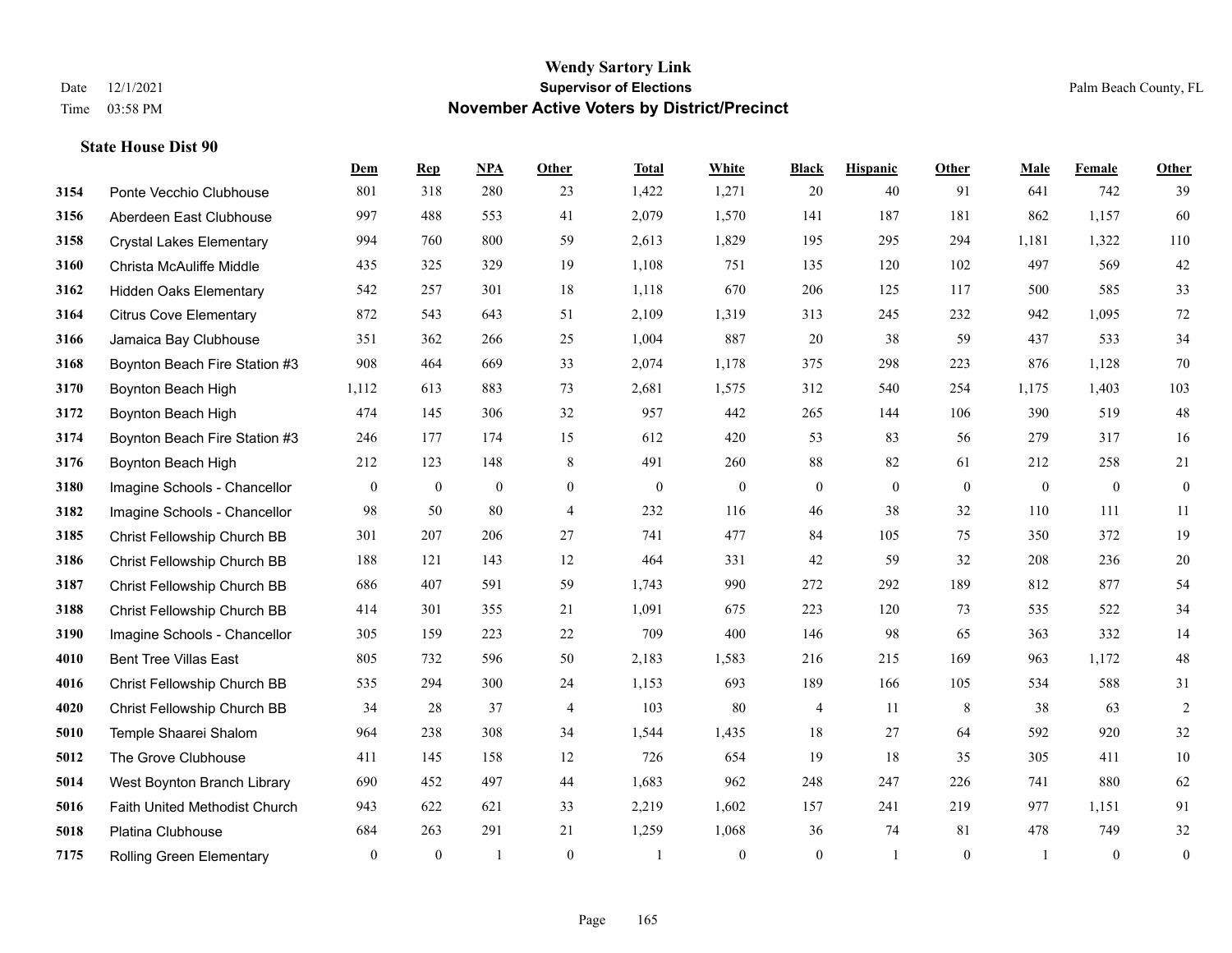| 12/1/2021<br>Date          |                                                    |        |        |       | <b>Wendy Sartory Link</b><br><b>Supervisor of Elections</b> |        |              |                 |              |        |        | Palm Beach County, FL |  |
|----------------------------|----------------------------------------------------|--------|--------|-------|-------------------------------------------------------------|--------|--------------|-----------------|--------------|--------|--------|-----------------------|--|
| 03:58 PM<br>Time           | <b>November Active Voters by District/Precinct</b> |        |        |       |                                                             |        |              |                 |              |        |        |                       |  |
| <b>State House Dist 90</b> |                                                    |        |        |       |                                                             |        |              |                 |              |        |        |                       |  |
|                            | <u>Dem</u>                                         | Rep    | NPA    | Other | Total                                                       | White  | <b>Black</b> | <b>Hispanic</b> | <u>Other</u> | Male   | Female | <b>Other</b>          |  |
| <b>State House Dist 90</b> | 50,935                                             | 28,449 | 33,593 | 2.470 | 115,447                                                     | 68,230 | 17,181       | 18.570          | 11.466       | 50.486 | 60.805 | 4,156                 |  |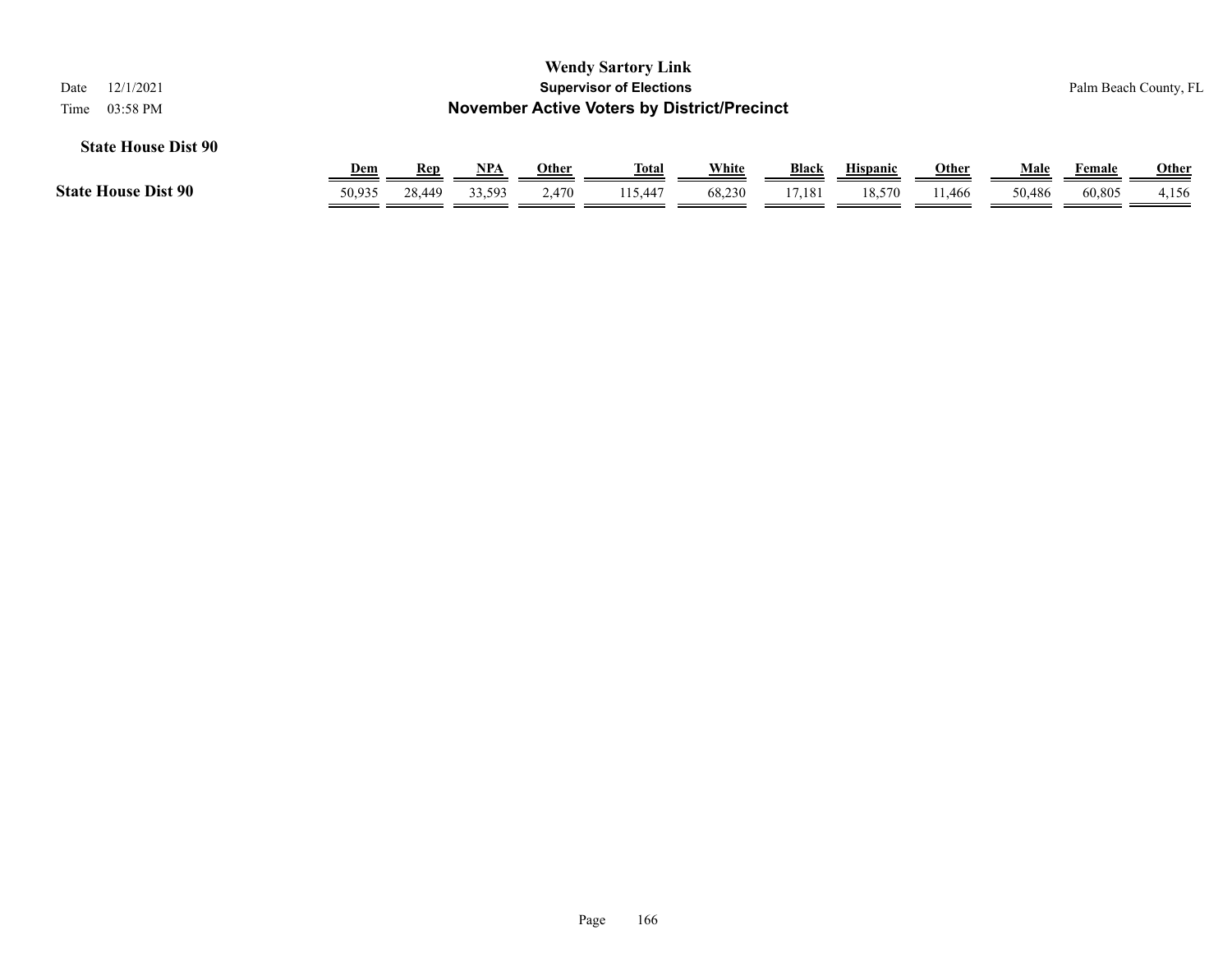|      |                                   | Dem            | <b>Rep</b>   | NPA          | <b>Other</b>   | <b>Total</b> | White        | <b>Black</b>     | <b>Hispanic</b> | <b>Other</b>   | <b>Male</b>    | Female       | <b>Other</b>   |
|------|-----------------------------------|----------------|--------------|--------------|----------------|--------------|--------------|------------------|-----------------|----------------|----------------|--------------|----------------|
| 3192 | Leisureville #1 Clubhouse         | 552            | 398          | 374          | 45             | 1,369        | 1,033        | 115              | 128             | 93             | 553            | 769          | 47             |
| 3196 | Leisureville #3 Clubhouse         | 622            | 552          | 428          | 52             | 1,654        | 1,378        | 84               | 103             | 89             | 706            | 894          | 54             |
| 3198 | <b>BB Leisureville Clubhouse</b>  | 498            | 526          | 306          | 37             | 1,367        | 1,125        | 65               | 115             | 62             | 556            | 774          | 37             |
| 3200 | <b>Golfview Harbour Clubhouse</b> | 606            | 400          | 395          | 26             | 1,427        | 963          | 203              | 115             | 146            | 639            | 740          | $48\,$         |
| 4012 | <b>Greentree Villas</b>           | 640            | 568          | 461          | 35             | 1,704        | 1,398        | 72               | 119             | 115            | 682            | 976          | $46\,$         |
| 4014 | New Church                        | 403            | 492          | 321          | 26             | 1,242        | 1,009        | 62               | 88              | 83             | 535            | 678          | $29\,$         |
| 4018 | Quail Ridge Business Center       | 122            | 362          | 125          | 11             | 620          | 597          | $\overline{1}$   | $\overline{2}$  | 20             | 284            | 326          | $10\,$         |
| 4022 | <b>Congress Middle</b>            | 816            | 233          | 402          | 45             | 1,496        | 544          | 646              | 157             | 149            | 624            | 815          | 57             |
| 4030 | Village of Golf Admin Bldg        | 36             | 186          | 47           | $\overline{4}$ | 273          | 267          | $\boldsymbol{0}$ | 1               | 5              | 129            | 142          | $\overline{c}$ |
| 4034 | <b>Crosspointe Elementary</b>     | 367            | 256          | 287          | 23             | 933          | 669          | 111              | 66              | 87             | 397            | 516          | $20\,$         |
| 4046 | <b>Delray Dunes</b>               | 90             | 342          | 101          | 5              | 538          | 499          | $\mathbf{1}$     | 5               | 33             | 243            | 283          | $12\,$         |
| 4048 | Banyan Creek Elementary           | 122            | 154          | 85           | $\tau$         | 368          | 294          | 16               | 29              | 29             | 189            | 170          | 9              |
| 4050 | Hunter's Run Courtside Cafe       | 1,075          | 367          | 533          | 40             | 2,015        | 1,851        | 40               | 48              | 76             | 839            | 1,136        | $40\,$         |
| 4076 | <b>Country Manors Clubhouse</b>   | 447            | 378          | 399          | 23             | 1,247        | 882          | 96               | 137             | 132            | 550            | 663          | 34             |
| 4078 | <b>Banyan Creek Elementary</b>    | 3              | 6            | -1           | $\mathbf{0}$   | 10           | 9            | $\boldsymbol{0}$ | $\mathbf{0}$    |                | 6              | 3            | 1              |
| 4080 | <b>Banyan Creek Elementary</b>    | $\overline{0}$ | $\mathbf{0}$ | $\mathbf{0}$ | $\theta$       | $\mathbf{0}$ | $\mathbf{0}$ | $\mathbf{0}$     | $\mathbf{0}$    | $\theta$       | $\mathbf{0}$   | $\theta$     | $\mathbf{0}$   |
| 4082 | <b>Banyan Creek Elementary</b>    | $\mathbf{0}$   | 3            | $\mathbf{0}$ | $\mathbf{0}$   | 3            | 3            | $\boldsymbol{0}$ | $\mathbf{0}$    | $\overline{0}$ | $\overline{2}$ | $\mathbf{1}$ | $\overline{0}$ |
| 4084 | <b>Banyan Creek Elementary</b>    | 42             | 24           | 24           | 2              | 92           | 68           | 6                | 9               | 9              | 42             | 46           | 4              |
| 4086 | <b>Banyan Creek Elementary</b>    | 541            | 388          | 390          | 28             | 1,347        | 922          | 186              | 104             | 135            | 628            | 670          | 49             |
| 4088 | West Park Baptist Church          | 841            | 457          | 485          | 46             | 1,829        | 1,554        | 61               | 93              | 121            | 741            | 1,040        | $48\,$         |
| 4090 | Pines of Delray North             | 269            | 174          | 159          | 14             | 616          | 498          | 38               | 42              | 38             | 241            | 348          | 27             |
| 4140 | <b>Broken Sound Club</b>          | 262            | 213          | 188          | 14             | 677          | 505          | 25               | 83              | 64             | 277            | 382          | 18             |
| 4142 | Woodfield Country Club HOA        | 839            | 750          | 741          | 54             | 2,384        | 2,137        | 12               | 66              | 169            | 1,093          | 1,199        | 92             |
| 4144 | Seasons HOA Clubhouse             | 224            | 207          | 172          | 11             | 614          | 505          | 9                | 37              | 63             | 296            | 289          | 29             |
| 4146 | <b>Broken Sound Club</b>          | 534            | 376          | 342          | 17             | 1,269        | 1,163        | 12               | 31              | 63             | 575            | 662          | 32             |
| 4148 | <b>Broken Sound Club</b>          | 558            | 417          | 431          | 39             | 1,445        | 1,136        | 66               | 139             | 104            | 660            | 748          | 37             |
| 4158 | Spanish River High                | 945            | 736          | 759          | 43             | 2,483        | 1,966        | 50               | 218             | 249            | 1,186          | 1,192        | 105            |
| 4160 | Greater BR Swim & Racquet Ctr     | 424            | 405          | 355          | 22             | 1,206        | 978          | 18               | 90              | 120            | 561            | 603          | 42             |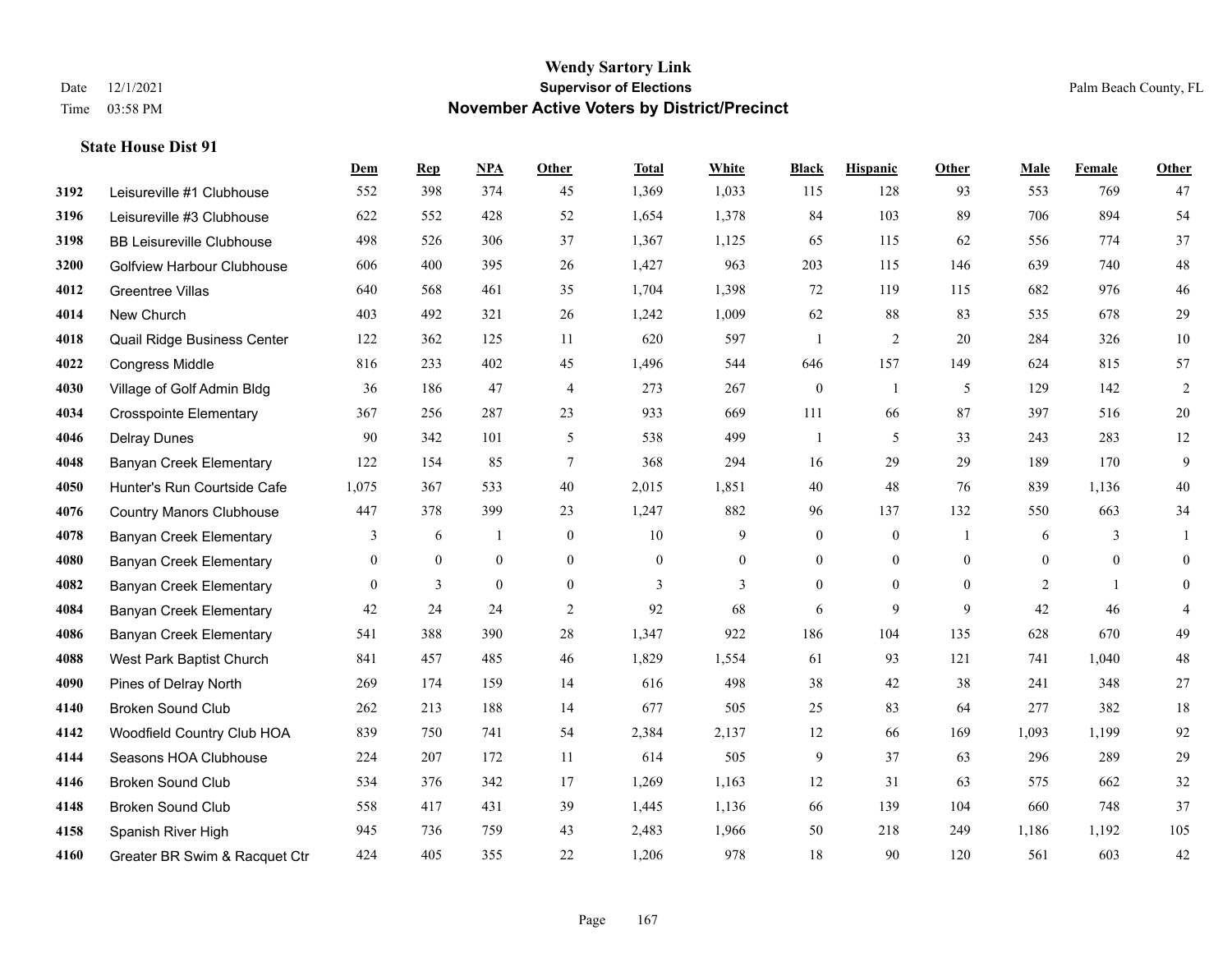|      |                               | Dem | <b>Rep</b> | NPA | <b>Other</b> | <b>Total</b> | White | <b>Black</b> | <b>Hispanic</b> | Other | <b>Male</b> | Female | <b>Other</b> |
|------|-------------------------------|-----|------------|-----|--------------|--------------|-------|--------------|-----------------|-------|-------------|--------|--------------|
| 4162 | Patch Reef Park Community Cer | 544 | 486        | 446 | 22           | 1,498        | 1,146 | 30           | 114             | 208   | 681         | 739    | 78           |
| 4164 | Safe Schools Institute        | 595 | 643        | 571 | 35           | 1,844        | 1,482 | 29           | 172             | 161   | 859         | 894    | 91           |
| 4174 | Sugar Sand Park Comm Center   | 305 | 272        | 271 | 15           | 863          | 746   | 5            | 52              | 60    | 406         | 421    | 36           |
| 4176 | Sugar Sand Park Comm Center   | 920 | 704        | 737 | 66           | 2,427        | 1,784 | 72           | 318             | 253   | 1,056       | 1,268  | 103          |
| 4178 | Sugar Sand Park Comm Center   | 757 | 641        | 519 | 46           | 1,963        | 1,567 | $42\,$       | 197             | 157   | 799         | 1,099  | 65           |
| 4180 | Del Prado Elementary          | 564 | 576        | 565 | 35           | 1,740        | 1,238 | 51           | 243             | 208   | 789         | 854    | 97           |
| 4182 | Greater BR Swim & Racquet Ctr | 866 | 588        | 738 | 54           | 2,246        | 1,521 | 78           | 403             | 244   | 940         | 1,214  | 92           |
| 4192 | Verde K-8 School              | 556 | 975        | 721 | 45           | 2,297        | 1,838 | 47           | 134             | 278   | 1,061       | 1,113  | 123          |
| 4194 | Del Prado Elementary          | 548 | 331        | 309 | 31           | 1,219        | 1,036 | 24           | 62              | 97    | 518         | 671    | $30\,$       |
| 4196 | Good Shepherd Lutheran        | 703 | 437        | 446 | 25           | 1,611        | 1,384 | 30           | 83              | 114   | 674         | 897    | $40\,$       |
| 4198 | Verde K-8 School              | 642 | 470        | 530 | 35           | 1,677        | 1,052 | 118          | 321             | 186   | 693         | 913    | 71           |
| 4200 | Verde K-8 School              | 400 | 343        | 300 | 21           | 1,064        | 791   | 8            | 171             | 94    | 424         | 612    | $28\,$       |
| 4202 | Greater BR Swim & Racquet Ctr | 787 | 587        | 637 | 32           | 2,043        | 1,584 | 32           | 244             | 183   | 831         | 1,136  | $76\,$       |
| 4204 | Sugar Sand Park Comm Center   | 740 | 451        | 591 | 38           | 1,820        | 1,143 | 142          | 319             | 216   | 815         | 936    | 69           |
| 4206 | Good Shepherd Lutheran        | 677 | 485        | 514 | 34           | 1,710        | 1,354 | 35           | 178             | 143   | 691         | 962    | 57           |
| 4208 | Hammock Pointe Elementary     | 841 | 587        | 477 | 36           | 1,941        | 1,669 | 10           | 116             | 146   | 764         | 1,122  | 55           |
| 4210 | Sugar Sand Park Comm Center   | 650 | 830        | 683 | 43           | 2,206        | 1,731 | 29           | 269             | 177   | 1,017       | 1,118  | 71           |
| 5020 | <b>Hagen Road Elementary</b>  | 608 | 325        | 405 | 37           | 1,375        | 711   | 294          | 186             | 184   | 586         | 739    | $50\,$       |
| 5022 | Hagen Road Elementary         | 853 | 444        | 453 | 28           | 1,778        | 1,393 | 157          | 113             | 115   | 781         | 954    | 43           |
| 5024 | Valencia Lakes HOA            | 619 | 205        | 241 | 16           | 1,081        | 999   | 10           | 18              | 54    | 474         | 579    | $28\,$       |
| 5026 | Faith United Methodist Church | 934 | 420        | 514 | 48           | 1,916        | 1,123 | 438          | 200             | 155   | 821         | 1,027  | 68           |
| 5028 | South Tech Academy            | 672 | 521        | 437 | 28           | 1,658        | 1,293 | 97           | 114             | 154   | 727         | 865    | 66           |
| 5030 | West Boynton Branch Library   | 673 | 196        | 319 | 32           | 1,220        | 769   | 246          | 122             | 83    | 476         | 692    | 52           |
| 5032 | New Church                    | 292 | 127        | 136 | 14           | 569          | 489   | 17           | 29              | 34    | 243         | 310    | 16           |
| 5034 | Valencia Lakes HOA            | 787 | 302        | 308 | 16           | 1,413        | 1,304 | 18           | 22              | 69    | 599         | 786    | $28\,$       |
| 5036 | Valencia Isles Social Hall    | 809 | 237        | 267 | 17           | 1,330        | 1,255 | $\mathbf{1}$ | 6               | 68    | 539         | 761    | $30\,$       |
| 5038 | The Cascades Clubhouse        | 751 | 267        | 273 | 18           | 1,309        | 1,226 | 15           | 18              | 50    | 549         | 735    | 25           |
| 5040 | New Church                    | 388 | 206        | 247 | 14           | 855          | 772   | 19           | 32              | 32    | 390         | 446    | 19           |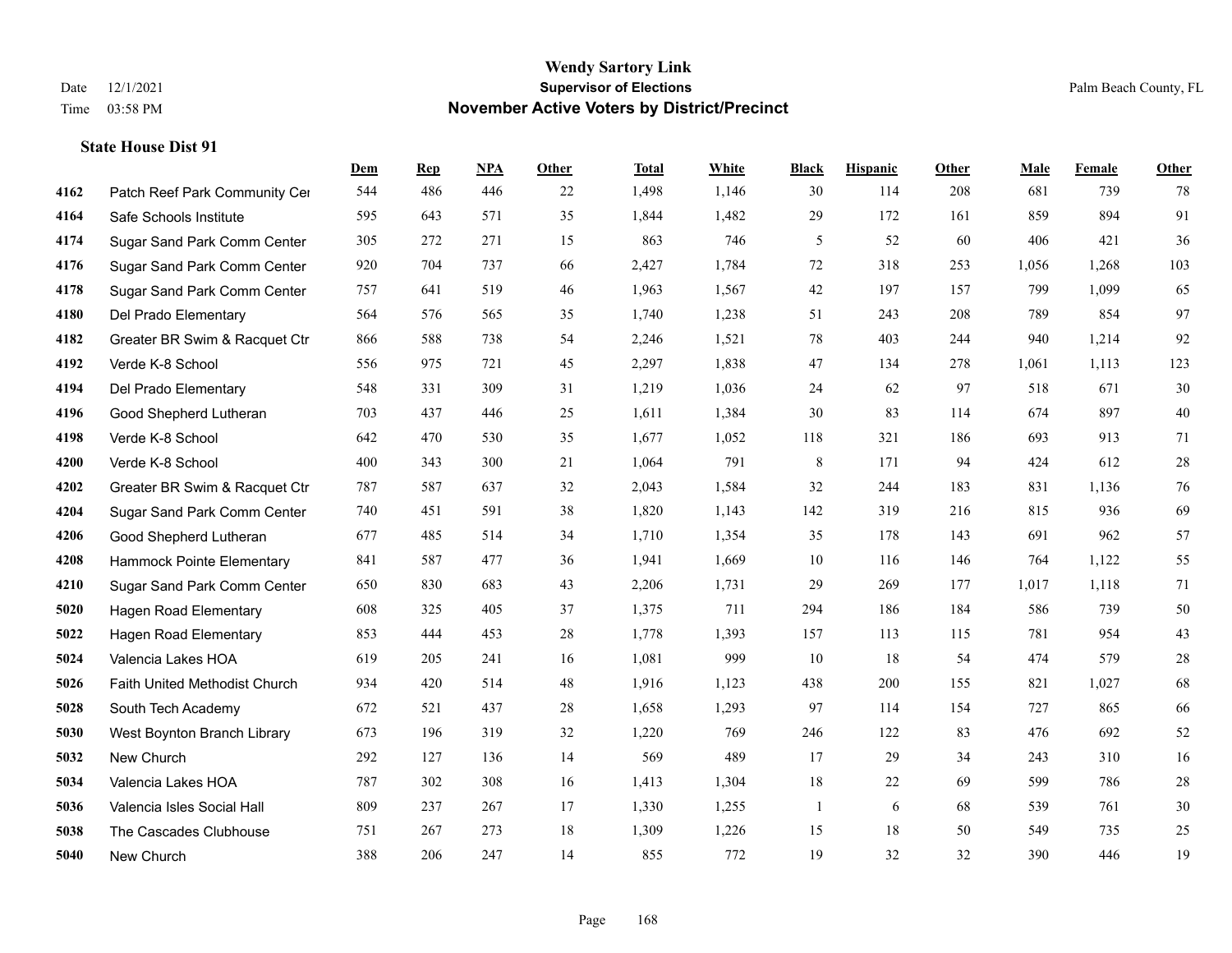|      |                                   | Dem   | <b>Rep</b> | NPA   | <b>Other</b>   | <b>Total</b> | White | <b>Black</b> | <b>Hispanic</b> | <b>Other</b>   | <b>Male</b> | Female | <b>Other</b> |
|------|-----------------------------------|-------|------------|-------|----------------|--------------|-------|--------------|-----------------|----------------|-------------|--------|--------------|
| 5042 | South Tech Academy                | 908   | 384        | 477   | 43             | 1,812        | 1,396 | 161          | 142             | 113            | 733         | 1,025  | 54           |
| 5044 | Cascade Lakes Clubhouse           | 561   | 198        | 194   | 14             | 967          | 876   | 6            | 12              | 73             | 426         | 512    | 29           |
| 5046 | Green Cay Nature Center           | 1,344 | 581        | 652   | 42             | 2,619        | 1,979 | 274          | 178             | 188            | 1,113       | 1,437  | 69           |
| 5048 | <b>Coral Lakes Clubhouse</b>      | 583   | 371        | 306   | 21             | 1,281        | 889   | 139          | 140             | 113            | 558         | 680    | 43           |
| 5050 | <b>Coral Lakes Clubhouse</b>      | 1,101 | 316        | 370   | 24             | 1,811        | 1,695 | 13           | 10              | 93             | 704         | 1.062  | 45           |
| 5052 | Lake Worth Drainage District      | 647   | 437        | 465   | 33             | 1,582        | 1,211 | 89           | 129             | 153            | 685         | 836    | 61           |
| 5056 | Hagen Ranch Road Library          | 1,890 | 1,126      | 1,177 | 98             | 4,291        | 3,471 | 167          | 328             | 325            | 1,821       | 2,342  | 128          |
| 5058 | Valencia Falls Clubhouse          | 682   | 182        | 227   | 12             | 1,103        | 1,037 | 4            | 5               | 57             | 487         | 581    | 35           |
| 5060 | Hagen Ranch Road Library          | 509   | 208        | 231   | 15             | 963          | 892   | 4            | 14              | 53             | 437         | 514    | 12           |
| 5062 | Villa Borghese Clubhouse          | 443   | 239        | 163   | 14             | 859          | 782   | 11           | 27              | 39             | 377         | 460    | $22\,$       |
| 5064 | Huntington Lakes Clubhouse        | 965   | 335        | 354   | 35             | 1,689        | 1,553 | 15           | 42              | 79             | 620         | 1.036  | 33           |
| 5066 | Abbey Village Clubhouse           | 750   | 411        | 360   | 35             | 1,556        | 1,263 | 68           | 128             | 97             | 617         | 880    | 59           |
| 5068 | Camelot Village Clubhouse         | 227   | 120        | 101   | 14             | 462          | 284   | 50           | 87              | 41             | 182         | 265    | 15           |
| 5070 | Delray Villas                     | 463   | 243        | 214   | 19             | 939          | 764   | 41           | 66              | 68             | 398         | 508    | 33           |
| 5072 | Huntington Pointe Clubhouse       | 755   | 175        | 243   | 18             | 1,191        | 1,127 | 7            | 10              | 47             | 451         | 709    | 31           |
| 5074 | Coco Wood Clubhouse               | 386   | 169        | 174   | 11             | 740          | 516   | 96           | 78              | 50             | 325         | 385    | 30           |
| 5076 | Palm Greens Clubhouse             | 657   | 297        | 321   | 30             | 1,305        | 1,084 | 37           | 95              | 89             | 512         | 749    | 44           |
| 5078 | <b>Bethel Evangelical Baptist</b> | 696   | 383        | 412   | 40             | 1,531        | 1,139 | 116          | 168             | 108            | 612         | 881    | $38\,$       |
| 5080 | <b>Bethel Evangelical Baptist</b> | 84    | 52         | 41    | 3              | 180          | 128   | 10           | 22              | 20             | 59          | 119    | $\sqrt{2}$   |
| 5082 | <b>Bethel Evangelical Baptist</b> | 635   | 371        | 413   | 24             | 1,443        | 989   | 171          | 156             | 127            | 659         | 744    | $40\,$       |
| 5084 | <b>High Point Section II</b>      | 442   | 301        | 258   | 23             | 1,024        | 813   | 37           | 104             | 70             | 404         | 591    | 29           |
| 5086 | <b>Carver Middle</b>              | 45    | 19         | 14    | $\overline{4}$ | 82           | 65    | 6            | $\overline{4}$  | $\overline{7}$ | 32          | 48     | $\sqrt{2}$   |
| 5088 | <b>Carver Middle</b>              | 171   | 124        | 134   | 15             | 444          | 285   | 50           | 54              | 55             | 196         | 233    | 15           |
| 5090 | Gleneagles CC-Strathearn Sat      | 970   | 471        | 472   | 35             | 1,948        | 1,672 | 37           | 114             | 125            | 819         | 1,082  | 47           |
| 5092 | Gleneagles CC-Clunie Satellite    | 792   | 333        | 361   | 24             | 1,510        | 1,297 | 73           | 66              | 74             | 653         | 824    | 33           |
| 5094 | Kings Point Clubhouse             | 378   | 195        | 177   | 16             | 766          | 618   | 28           | 71              | 49             | 295         | 442    | 29           |
| 5096 | Monaco Clubhouse                  | 911   | 518        | 483   | 42             | 1,954        | 1,515 | 95           | 198             | 146            | 794         | 1.083  | 77           |
| 5098 | Lakes of Delray Clubhouse         | 384   | 232        | 163   | 18             | 797          | 703   | 11           | 42              | 41             | 305         | 477    | 15           |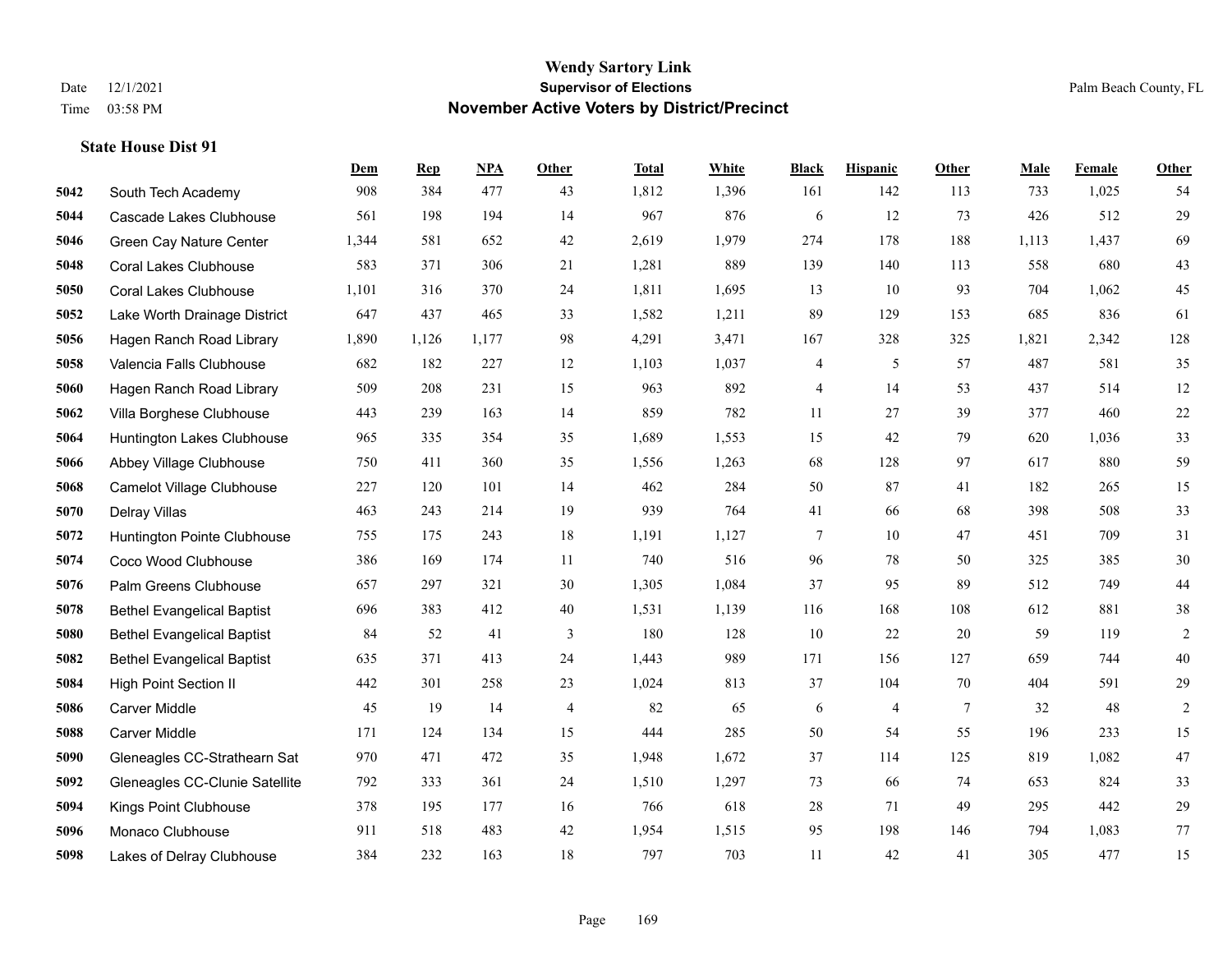| 996<br>59<br>49<br>946<br>67<br>959<br>78<br>1,223 |
|----------------------------------------------------|
|                                                    |
|                                                    |
|                                                    |
|                                                    |
| 42<br>743                                          |
| 83<br>$\overline{0}$                               |
| 40<br>877                                          |
| 41<br>$7\phantom{.0}$                              |
| $27\,$<br>334                                      |
| 148<br>3                                           |
| 48<br>864                                          |
| 25<br>396                                          |
| 11<br>217                                          |
| 55                                                 |
| $\overline{4}$<br>$\Omega$                         |
| 32<br>351                                          |
| 14<br>222                                          |
| $10\,$<br>283                                      |
| 994<br>46                                          |
| 1,028<br>44                                        |
| 383<br>21                                          |
| 71,580<br>4,230                                    |
|                                                    |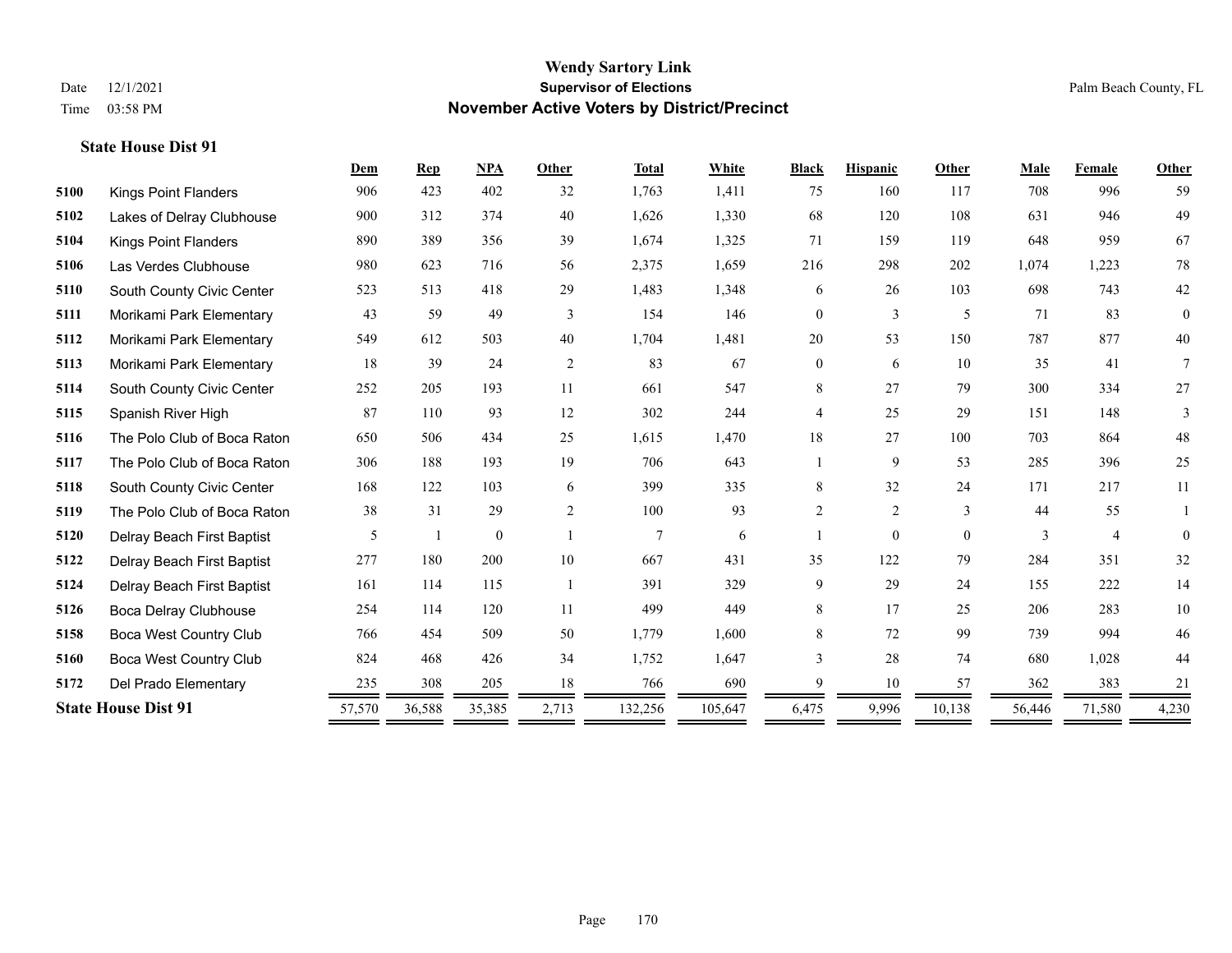|      |                                | Dem              | <b>Rep</b>       | NPA              | <b>Other</b>   | <b>Total</b>     | <b>White</b>     | <b>Black</b>     | <b>Hispanic</b> | <b>Other</b>   | <b>Male</b>  | <b>Female</b> | <b>Other</b> |
|------|--------------------------------|------------------|------------------|------------------|----------------|------------------|------------------|------------------|-----------------|----------------|--------------|---------------|--------------|
| 1006 | Journey Church of Jupiter      | $\theta$         | $\mathbf{0}$     | $\boldsymbol{0}$ | $\Omega$       | $\Omega$         | $\overline{0}$   | $\mathbf{0}$     | $\mathbf{0}$    | $\theta$       | $\theta$     | $\theta$      | $\Omega$     |
| 1008 | Journey Church of Jupiter      | $\theta$         | $\theta$         | $\mathbf{0}$     | $\Omega$       | $\Omega$         | $\overline{0}$   | $\theta$         | $\mathbf{0}$    | $\Omega$       | $\theta$     | $\Omega$      | $\theta$     |
| 1010 | Journey Church of Jupiter      | 0                | $\theta$         | $\theta$         | $\Omega$       | $\Omega$         | $\Omega$         | $\Omega$         | $\theta$        | $\Omega$       | $\Omega$     | $\Omega$      | $\Omega$     |
| 1012 | Caloosa POA Meeting Room       | 0                | $\mathbf{0}$     | $\mathbf{0}$     | $\overline{0}$ | $\theta$         | $\overline{0}$   | $\overline{0}$   | $\mathbf{0}$    | $\theta$       | $\mathbf{0}$ | $\mathbf{0}$  | $\Omega$     |
| 1014 | Caloosa POA Meeting Room       | 0                |                  | $\mathbf{0}$     | $\theta$       |                  |                  | $\overline{0}$   | $\overline{0}$  | $\Omega$       | $\theta$     | $\Omega$      |              |
| 1016 | Journey Church of Jupiter      | $\theta$         | $\mathbf{0}$     | $\mathbf{0}$     | $\theta$       | $\theta$         | $\theta$         | $\mathbf{0}$     | $\mathbf{0}$    | $\theta$       | $\theta$     | $\theta$      | $\theta$     |
| 1018 | Calvary Church of Jupiter      | 445              | 836              | 470              | 47             | 1,798            | 1,590            | $20\,$           | 94              | 94             | 853          | 889           | 56           |
| 1019 | Calvary Church of Jupiter      | 196              | 378              | 222              | 9              | 805              | 723              | $\overline{0}$   | 45              | 37             | 388          | 401           | 16           |
| 1020 | Caloosa POA Meeting Room       | $\boldsymbol{0}$ | $\boldsymbol{0}$ | $\boldsymbol{0}$ | $\mathbf{0}$   | $\boldsymbol{0}$ | $\boldsymbol{0}$ | $\boldsymbol{0}$ | $\mathbf{0}$    | $\mathbf{0}$   | $\mathbf{0}$ | $\mathbf{0}$  | $\mathbf{0}$ |
| 1022 | Journey Church of Jupiter      | 683              | 1,243            | 774              | 62             | 2,762            | 2,361            | 34               | 184             | 183            | 1,328        | 1,353         | 81           |
| 1024 | Calvary Church of Jupiter      | 7                | 7                | $\tau$           | $\mathbf{0}$   | 21               | 21               | $\boldsymbol{0}$ | $\mathbf{0}$    | $\overline{0}$ | 11           | 10            | $\mathbf{0}$ |
| 1026 | Calvary Church of Jupiter      | 330              | 624              | 341              | 26             | 1,321            | 1,169            | 11               | 77              | 64             | 632          | 656           | 33           |
| 1028 | Jupiter Farms Elementary       | 534              | 1,009            | 586              | 63             | 2,192            | 1,912            | 15               | 138             | 127            | 1,061        | 1,068         | 63           |
| 1030 | Calvary Church of Jupiter      | 16               | 37               | 24               | $\overline{4}$ | 81               | 74               | $\boldsymbol{0}$ | 4               | 3              | 40           | 38            | 3            |
| 1032 | Jupiter Farms Park Community F | 299              | 573              | 351              | 31             | 1,254            | 1,055            | 12               | 107             | 80             | 611          | 602           | 41           |
| 1034 | West Jupiter Recreation Center | 269              | 738              | 345              | 46             | 1,398            | 1,212            | 19               | 38              | 129            | 677          | 695           | $26\,$       |
| 1036 | Calvary Church of Jupiter      | $\overline{0}$   | $\mathbf{0}$     | $\mathbf{0}$     | $\mathbf{0}$   | $\mathbf{0}$     | $\overline{0}$   | $\boldsymbol{0}$ | $\mathbf{0}$    | $\theta$       | $\mathbf{0}$ | $\mathbf{0}$  | $\theta$     |
| 1038 | William T Dwyer High           | 807              | 1,304            | 764              | 55             | 2,930            | 2,462            | 64               | 173             | 231            | 1,397        | 1,429         | 104          |
| 1040 | West Jupiter Recreation Center | 257              | 456              | 346              | 32             | 1,091            | 878              | 19               | 55              | 139            | 544          | 507           | 40           |
| 1042 | West Jupiter Recreation Center | $\mathbf{0}$     | $\theta$         | $\mathbf{0}$     | $\mathbf{0}$   | $\theta$         | $\mathbf{0}$     | $\mathbf{0}$     | $\mathbf{0}$    | $\theta$       | $\theta$     | $\theta$      | $\mathbf{0}$ |
| 1044 | Limestone Creek Elementary     | 422              | 120              | 185              | 19             | 746              | 223              | 347              | 92              | 84             | 357          | 362           | 27           |
| 1046 | West Jupiter Recreation Center | 266              | 142              | 149              | 11             | 568              | 262              | 163              | 112             | 31             | 243          | 305           | 20           |
| 1048 | St Peter Catholic Church       | 381              | 459              | 285              | 29             | 1,154            | 1,034            | 2                | 41              | 77             | 439          | 687           | $28\,$       |
| 1050 | <b>Lighthouse Elementary</b>   | 477              | 663              | 412              | 44             | 1,596            | 1,360            | 16               | 67              | 153            | 744          | 796           | 56           |
| 1052 | Beacon Cove Intermediate Scho  | 1,025            | 1,151            | 914              | 66             | 3,156            | 2,496            | 77               | 258             | 325            | 1,475        | 1,580         | 101          |
| 1054 | Limestone Creek Elementary     | 693              | 1,078            | 642              | 53             | 2,466            | 2,182            | 26               | 97              | 161            | 1,154        | 1,240         | 72           |
| 1056 | West Jupiter Recreation Center | 538              | 577              | 538              | 40             | 1,693            | 1,362            | 74               | 128             | 129            | 744          | 893           | 56           |
| 1058 | St Peter Catholic Church       | 760              | 886              | 751              | 67             | 2,464            | 2,047            | 37               | 198             | 182            | 1,076        | 1,317         | 71           |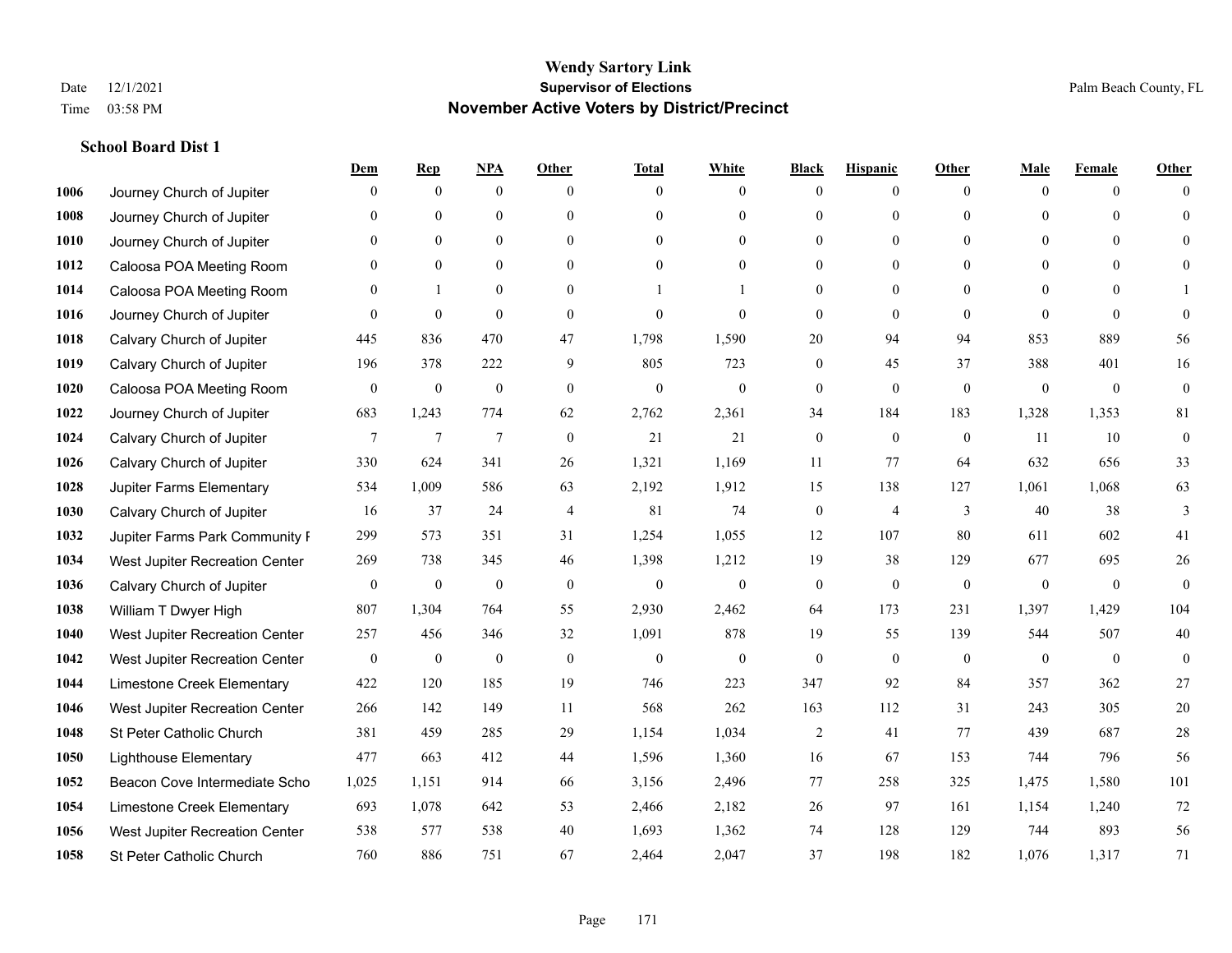|      |                                  | Dem          | <b>Rep</b>       | NPA              | <b>Other</b>     | <b>Total</b>     | <b>White</b>     | <b>Black</b>     | <b>Hispanic</b>  | Other        | <b>Male</b>      | <b>Female</b>    | <b>Other</b>   |
|------|----------------------------------|--------------|------------------|------------------|------------------|------------------|------------------|------------------|------------------|--------------|------------------|------------------|----------------|
| 1060 | West Jupiter Recreation Center   | 72           | 99               | 70               | $\overline{4}$   | 245              | 202              | $\overline{0}$   | 23               | 20           | 99               | 130              | 16             |
| 1062 | <b>Harvest Community Church</b>  | 610          | 1.147            | 562              | 46               | 2,365            | 2,166            | 11               | 52               | 136          | 1,145            | 1,141            | 79             |
| 1064 | Jupiter Community Center         | 75           | 126              | 61               | 3                | 265              | 243              | 0                | 6                | 16           | 129              | 129              | 7              |
| 1066 | Jupiter Community Center         | $\mathbf{0}$ | $\boldsymbol{0}$ | $\boldsymbol{0}$ | $\boldsymbol{0}$ | $\boldsymbol{0}$ | $\boldsymbol{0}$ | $\mathbf{0}$     | $\mathbf{0}$     | $\mathbf{0}$ | $\boldsymbol{0}$ | $\boldsymbol{0}$ | $\mathbf{0}$   |
| 1068 | Jupiter Community Center         | 579          | 758              | 594              | 47               | 1,978            | 1,637            | 26               | 192              | 123          | 918              | 1,000            | 60             |
| 1070 | Jupiter Community Center         | 57           | 66               | 91               | $\overline{4}$   | 218              | 171              | 1                | 40               | 6            | 113              | 97               | 8              |
| 1072 | Jerry Thomas Elementary          | 725          | 1,073            | 697              | 68               | 2,563            | 2,226            | 28               | 166              | 143          | 1,219            | 1,275            | 69             |
| 1074 | Independence Middle              | 777          | 1,157            | 848              | 90               | 2,872            | 2,413            | 20               | 192              | 247          | 1,283            | 1,496            | 93             |
| 1075 | Martinique Clubhouse             | 246          | 370              | 236              | 20               | 872              | 749              | 11               | 54               | 58           | 392              | 449              | 31             |
| 1076 | The Island Clubhouse             | 605          | 782              | 580              | 73               | 2,040            | 1,689            | 50               | 140              | 161          | 1,001            | 972              | 67             |
| 1078 | First Baptist Church Teq         | 346          | 887              | 384              | 22               | 1,639            | 1,536            | 3                | 42               | 58           | 792              | 811              | 36             |
| 1080 | First Baptist Church Teq         | 92           | 146              | 78               | $\overline{4}$   | 320              | 295              | 0                | 9                | 16           | 163              | 147              | $10\,$         |
| 1082 | First Baptist Church Teq         | 70           | 141              | 87               | 8                | 306              | 282              | $\mathbf{1}$     | 12               | 11           | 143              | 154              | 9              |
| 1084 | First Baptist Church Teq         | 12           | 52               | 10               | $\boldsymbol{0}$ | 74               | 71               | 1                | $\boldsymbol{0}$ | 2            | 37               | 36               | 1              |
| 1088 | First Baptist Church Teq         | 10           | 42               | 20               | $\overline{0}$   | 72               | 63               | 0                | 3                | 6            | 36               | 35               | $\mathbf{1}$   |
| 1094 | First Baptist Church Teq         | 578          | 879              | 536              | 39               | 2,032            | 1,824            | 9                | 81               | 118          | 918              | 1,064            | 50             |
| 1096 | First Baptist Church Teq         | 49           | 72               | 37               | $\boldsymbol{0}$ | 158              | 128              | 8                | 13               | 9            | 78               | 76               | $\overline{4}$ |
| 1098 | Riverside Improvement            | 253          | 456              | 267              | 21               | 997              | 892              | 6                | 44               | 55           | 457              | 508              | $32\,$         |
| 1100 | Jupiter Elementary               | 398          | 451              | 363              | 33               | 1,245            | 949              | 17               | 199              | 80           | 604              | 596              | 45             |
| 1102 | Jupiter High                     | 691          | 909              | 668              | 68               | 2,336            | 1,866            | 58               | 202              | 210          | 1,038            | 1,225            | 73             |
| 1104 | Jupiter Branch Library           | 450          | 570              | 448              | 30               | 1,498            | 1,216            | 36               | 140              | 106          | 649              | 805              | 44             |
| 1106 | Jupiter Middle                   | 322          | 490              | 390              | 38               | 1,240            | 1,049            | 17               | 77               | 97           | 586              | 614              | $40\,$         |
| 1108 | Newhaven Clubhouse               | 559          | 710              | 535              | 61               | 1,865            | 1,606            | 25               | 100              | 134          | 827              | 977              | 61             |
| 1110 | <b>Tequesta Council Chambers</b> | 102          | 123              | 97               | 3                | 325              | 285              | 4                | 20               | 16           | 149              | 167              | 9              |
| 1112 | <b>Tequesta Council Chambers</b> | 17           | 77               | 46               | 6                | 146              | 123              | 7                | 10               | 6            | 69               | 75               | $\overline{2}$ |
| 1114 | <b>Tequesta Council Chambers</b> | 113          | 306              | 140              | 14               | 573              | 549              | 0                | 5                | 19           | 255              | 307              | 11             |
| 1116 | <b>Tequesta Council Chambers</b> | $\mathbf{0}$ | $\boldsymbol{0}$ | $\mathbf{0}$     | $\boldsymbol{0}$ | $\boldsymbol{0}$ | $\boldsymbol{0}$ | $\boldsymbol{0}$ | $\overline{0}$   | $\mathbf{0}$ | $\overline{0}$   | $\mathbf{0}$     | $\mathbf{0}$   |
| 1118 | <b>Tequesta Council Chambers</b> | 164          | 247              | 180              | 23               | 614              | 521              | 13               | 41               | 39           | 242              | 357              | 15             |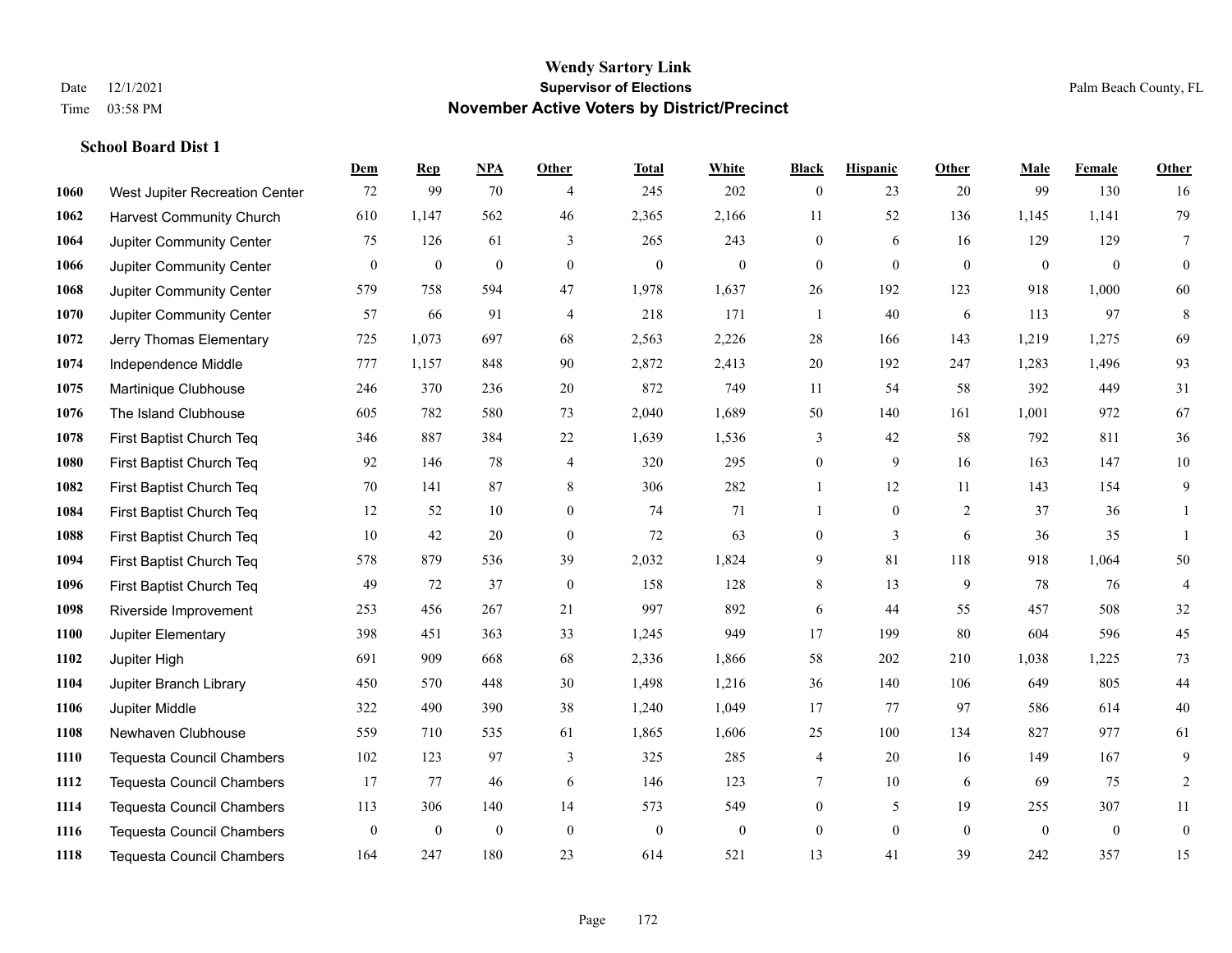**School Board Dist 1**

#### **Wendy Sartory Link** Date 12/1/2021 **Supervisor of Elections** Palm Beach County, FL Time 03:58 PM **November Active Voters by District/Precinct**

**Dem Rep NPA Other Total White Black Hispanic Other Male Female Other**

# Tequesta Council Chambers 73 243 107 16 439 411 0 9 19 205 226 8 Tequesta Council Chambers 37 87 37 3 164 155 0 1 8 81 80 3 Riverside Improvement 0 0 2 0 0 2 2 2 0 0 0 0 1 1 0 PBC Fire Rescue #18 404 919 467 48 1,838 1,721 8 38 71 836 973 29 Jupiter Inlet Colony Admin Bldg 69 219 90 15 393 362 0 5 26 178 207 8 PBC Fire Rescue #18 **1** 2 1 0 4 4 0 0 0 2 1 1 PBC Fire Rescue #18 0 3 1 0 4 4 0 0 0 2 2 0 PBC Fire Rescue #18 0 0 0 0 0 0 0 0 0 0 0 0 1st UM Church of Jup-Teq 574 984 631 64 2,253 2,092 11 52 98 976 1,218 59 Grace Immanuel Bible Church 221 822 365 33 1,441 1,371 0 13 57 614 795 32 Club at Admirals Cove 287 542 305 23 1,157 1,065 6 21 65 550 588 19 1st UM Church of Jup-Teq 278 594 360 38 1,270 1,178 5 22 65 602 635 33 1st UM Church of Jup-Teq 522 804 506 35 1,867 1,725 5 30 107 855 958 54 Newhaven Clubhouse 15 34 8 1 58 52 0 1 5 29 28 1 Oceanview Methodist 385 544 393 45 1,367 1,248 6 31 82 594 732 41 Oceanview Methodist 0 0 0 0 0 0 0 0 0 0 0 0 Oceanview Methodist 42 66 53 8 169 160 0 2 7 79 86 4 Holy Spirit Lutheran 137 298 131 18 584 522 3 28 31 275 289 20 Holy Spirit Lutheran 0 2 0 0 2 2 0 0 0 1 1 0 Holy Spirit Lutheran 0 1 1 0 2 1 0 1 0 1 1 0 Holy Spirit Lutheran 1 0 1 0 2 2 0 0 0 1 1 0 Holy Spirit Lutheran **2** 4 5 2 13 13 0 0 0 6 7 0 Club at Admirals Cove 26 157 68 5 256 230 3 4 19 128 120 8 Holy Spirit Lutheran 7 23 12 0 42 35 0 2 5 18 24 0 Holy Spirit Lutheran 0 0 0 0 0 0 0 0 0 0 0 0 Caloosa POA Meeting Room 0 0 0 0 0 0 0 0 0 0 0 0

 Caloosa POA Meeting Room 127 278 122 10 537 455 14 23 45 247 271 19 Caloosa POA Meeting Room 68 118 61 2 249 211 5 14 19 118 121 10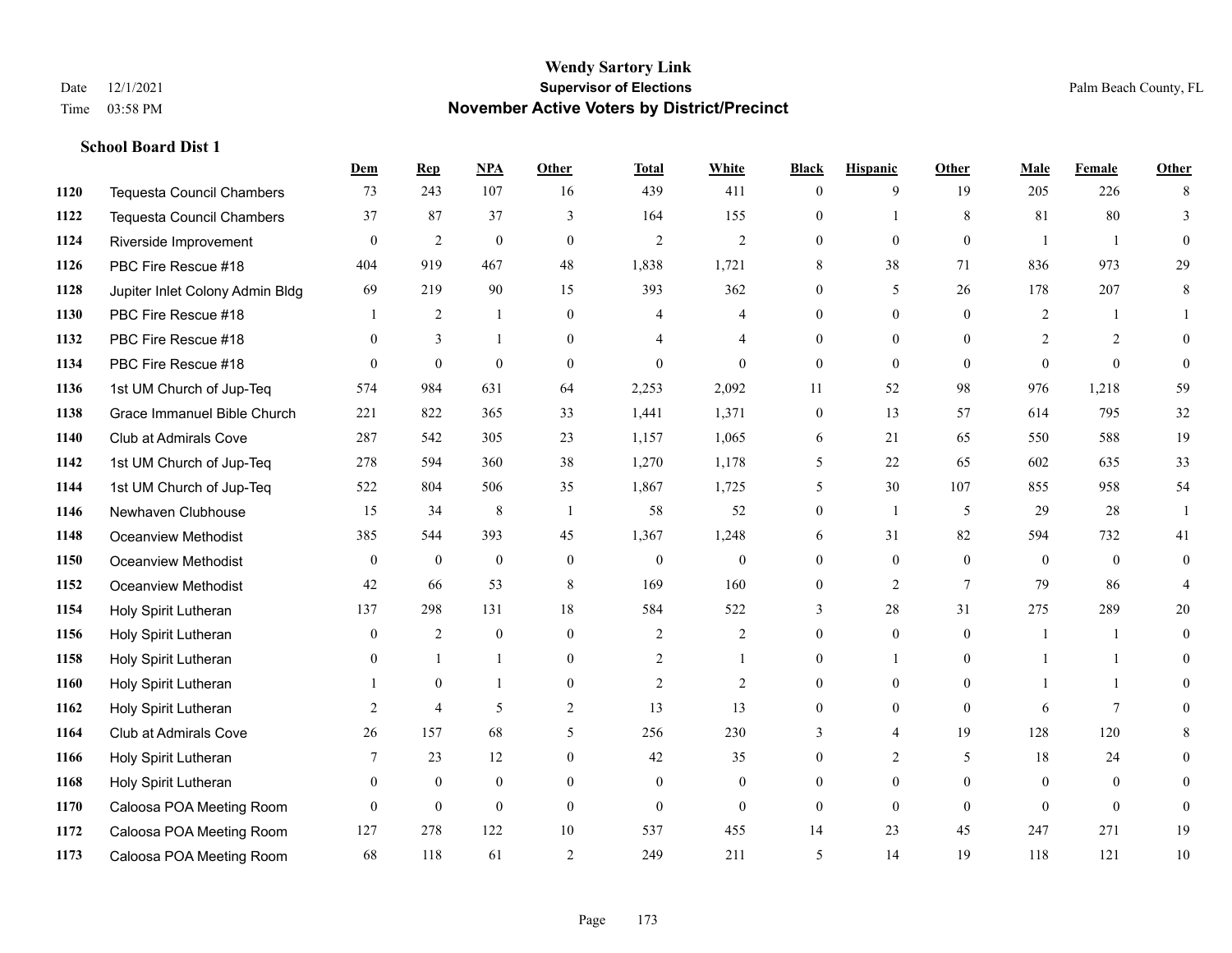|      |                                | Dem              | <b>Rep</b>       | NPA          | <b>Other</b>    | <b>Total</b> | <b>White</b>   | <b>Black</b> | <b>Hispanic</b> | <b>Other</b>   | <b>Male</b>  | <b>Female</b> | <b>Other</b>   |
|------|--------------------------------|------------------|------------------|--------------|-----------------|--------------|----------------|--------------|-----------------|----------------|--------------|---------------|----------------|
| 1174 | Mirasol Sales and Info Center  | $\Omega$         | $\mathbf{0}$     | $\mathbf{0}$ | $\Omega$        | $\Omega$     | $\overline{0}$ | $\mathbf{0}$ | $\overline{0}$  | $\theta$       | $\theta$     | $\theta$      | $\Omega$       |
| 1176 | Mirasol Sales and Info Center  | $\Omega$         | $\theta$         | $\theta$     | $\Omega$        | $\Omega$     | $\overline{0}$ | $\theta$     | $\theta$        | $\Omega$       | $\theta$     | $\Omega$      | $\theta$       |
| 1178 | Mirasol Sales and Info Center  | $\Omega$         | $\theta$         | $\theta$     | $\Omega$        | $\Omega$     | $\Omega$       | $\Omega$     | $\Omega$        | $\Omega$       | $\Omega$     | $\Omega$      | $\Omega$       |
| 1180 | Mirasol Sales and Info Center  | $\theta$         | $\mathbf{0}$     | $\theta$     | $\overline{0}$  | $\theta$     | $\mathbf{0}$   | $\mathbf{0}$ | $\mathbf{0}$    | $\theta$       | $\theta$     | $\theta$      | $\Omega$       |
| 1182 | William T Dwyer High           | 156              | 262              | 137          | 6               | 561          | 479            | 15           | 29              | 38             | 266          | 281           | 14             |
| 1184 | Eastpointe Country Club        | 519              | 670              | 401          | 39              | 1,629        | 1,519          | 12           | 28              | 70             | 725          | 871           | 33             |
| 1186 | Mirasol Sales and Info Center  | 543              | 503              | 451          | 43              | 1,540        | 1,195          | 49           | 144             | 152            | 730          | 762           | 48             |
| 1188 | <b>Westwood Gardens HOA</b>    | 333              | 371              | 325          | 33              | 1,062        | 820            | 32           | 119             | 91             | 433          | 610           | 19             |
| 1189 | <b>Westwood Gardens HOA</b>    | 26               | 63               | 27           | 2               | 118          | 104            | 7            | $\overline{2}$  | 5              | 56           | 59            | 3              |
| 1190 | Gardens Presbyterian           | 1,357            | 2,127            | 1,414        | 151             | 5,049        | 4,125          | 138          | 344             | 442            | 2,242        | 2,665         | 142            |
| 1192 | Evergrene Clubhouse            | 385              | 677              | 462          | 43              | 1,567        | 1,321          | 28           | 82              | 136            | 752          | 759           | 56             |
| 1194 | Frenchmans Creek Real Estate   | 639              | 940              | 621          | 46              | 2,246        | 2,052          | 14           | 44              | 136            | 1,025        | 1,164         | 57             |
| 1196 | Gardens Presbyterian           | $\mathbf{0}$     | $\mathbf{0}$     | $\mathbf{0}$ | $\theta$        | $\mathbf{0}$ | $\mathbf{0}$   | $\mathbf{0}$ | $\mathbf{0}$    | $\theta$       | $\theta$     | $\theta$      | $\mathbf{0}$   |
| 1198 | 1st Baptist Church PBG         | 560              | 481              | 410          | 33              | 1,484        | 1,034          | 130          | 164             | 156            | 711          | 723           | 50             |
| 1200 | Dwight D Eisenhower Elementar  | $\boldsymbol{0}$ | $\boldsymbol{0}$ | $\mathbf{0}$ | $\mathbf{0}$    | $\mathbf{0}$ | $\mathbf{0}$   | $\mathbf{0}$ | $\mathbf{0}$    | $\mathbf{0}$   | $\mathbf{0}$ | $\theta$      | $\mathbf{0}$   |
| 1202 | <b>Cross Community Church</b>  | 502              | 1,052            | 562          | 41              | 2,157        | 1,929          | 14           | 90              | 124            | 1,029        | 1,058         | 70             |
| 1204 | Holy Spirit Lutheran           | 9                | 23               | 14           | 3               | 49           | 43             | $\mathbf{0}$ | $\overline{2}$  | $\overline{4}$ | 24           | 21            | 4              |
| 1206 | Holy Spirit Lutheran           | 13               | 80               | 24           | 3               | 120          | 115            | $\mathbf{0}$ | $\overline{4}$  | $\overline{1}$ | 57           | 62            |                |
| 1208 | Juno Beach Town Center         | 447              | 870              | 466          | 47              | 1,830        | 1,666          | 6            | 58              | 100            | 838          | 945           | 47             |
| 1210 | Holy Spirit Lutheran           | 206              | 271              | 151          | $7\phantom{.0}$ | 635          | 567            | 2            | 24              | 42             | 309          | 304           | $22\,$         |
| 1212 | Juno Beach Town Center         | 46               | 67               | 56           | 8               | 177          | 148            | 6            | 8               | 15             | 91           | 82            | $\overline{4}$ |
| 1214 | Juno Beach Town Center         | 263              | 444              | 200          | 27              | 934          | 869            | 6            | 13              | 46             | 372          | 538           | $24\,$         |
| 1216 | <b>Oceanview Methodist</b>     | 135              | 304              | 151          | 16              | 606          | 519            | 10           | 34              | 43             | 293          | 300           | 13             |
| 1220 | Pierce Hammock Elementary      | $\mathbf{0}$     | $\mathbf{0}$     | $\mathbf{0}$ | $\theta$        | $\mathbf{0}$ | $\mathbf{0}$   | $\theta$     | $\mathbf{0}$    | $\theta$       | $\theta$     | $\theta$      | $\mathbf{0}$   |
| 1222 | Sandhill Crane Golf Club       | 19               | 40               | 22           | $\mathbf{2}$    | 83           | 61             | 8            | $\overline{7}$  | $\tau$         | 41           | 41            |                |
| 1224 | Pierce Hammock Elementary      | $\theta$         | $\mathbf{0}$     | $\mathbf{0}$ | $\theta$        | $\theta$     | $\mathbf{0}$   | $\theta$     | $\theta$        | $\theta$       | $\theta$     | $\theta$      | $\overline{0}$ |
| 1228 | <b>Carleton Oaks Clubhouse</b> | 147              | 197              | 126          | 5               | 475          | 343            | 24           | 50              | 58             | 229          | 233           | 13             |
| 1230 | Christ Fellowship Church PBG   | $\theta$         | $\theta$         | $\theta$     | $\Omega$        | $\theta$     | $\theta$       | $\theta$     | $\Omega$        | $\Omega$       | $\Omega$     | $\theta$      | $\mathbf{0}$   |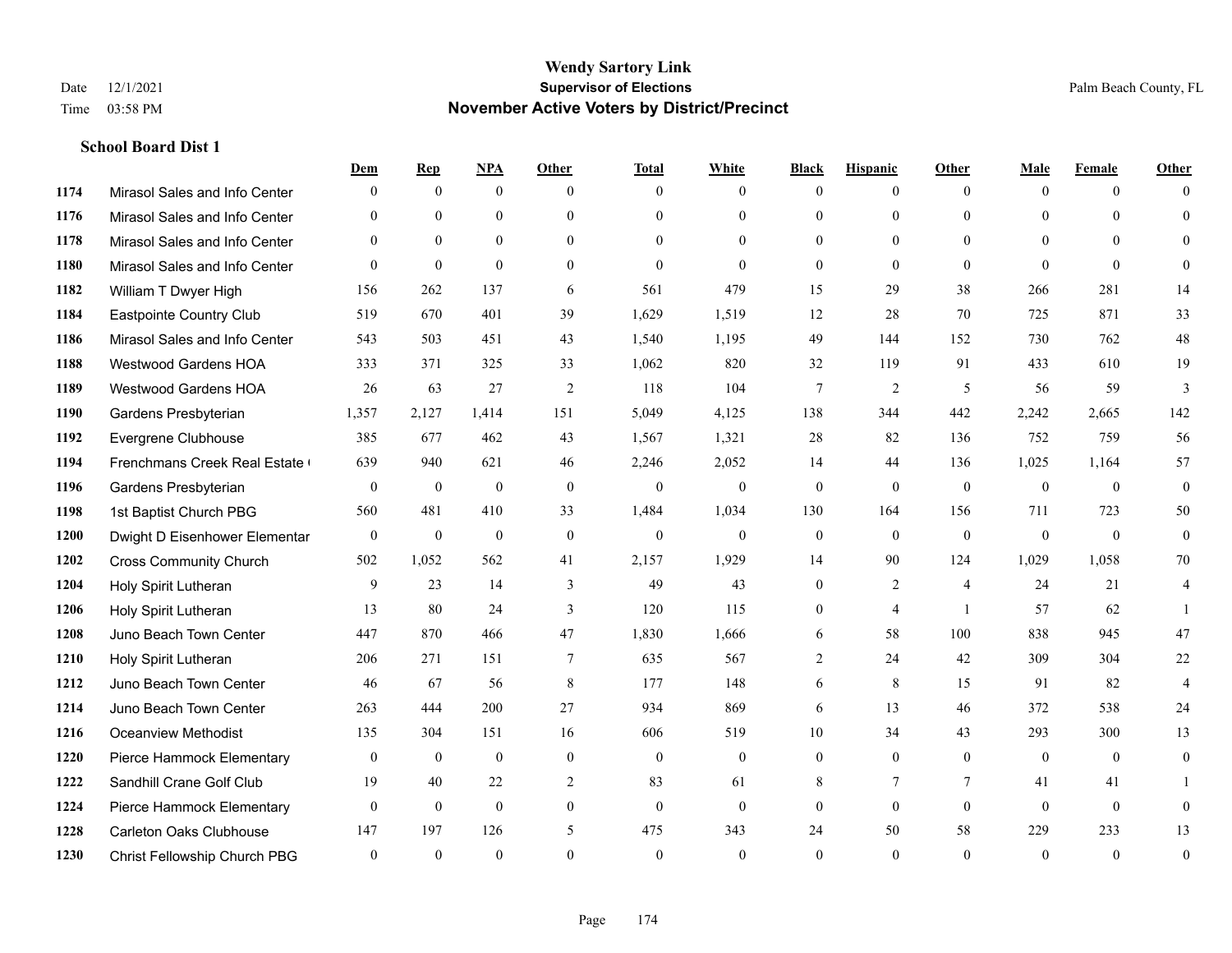|      |                                  | Dem            | <b>Rep</b>       | NPA              | <b>Other</b>   | <b>Total</b>   | <b>White</b>   | <b>Black</b>     | <b>Hispanic</b>  | <b>Other</b>   | <b>Male</b>    | <b>Female</b>  | <b>Other</b>     |
|------|----------------------------------|----------------|------------------|------------------|----------------|----------------|----------------|------------------|------------------|----------------|----------------|----------------|------------------|
| 1232 | Mirasol Sales and Info Center    | $\mathbf{0}$   | $\mathbf{0}$     | $\mathbf{0}$     | $\theta$       | $\Omega$       | $\overline{0}$ | $\mathbf{0}$     | $\mathbf{0}$     | $\theta$       | $\mathbf{0}$   | $\overline{0}$ | $\Omega$         |
| 1234 | Christ Fellowship Church PBG     | $\theta$       | $\mathbf{0}$     | $\mathbf{0}$     | $\theta$       | $\Omega$       | $\overline{0}$ | $\theta$         | $\mathbf{0}$     | $\Omega$       | $\theta$       | $\Omega$       | $\mathbf{0}$     |
| 1236 | Mirasol Sales and Info Center    | $\Omega$       | $\mathbf{0}$     | $\theta$         | $\Omega$       | $\theta$       | $\Omega$       | $\theta$         | $\theta$         | $\Omega$       | $\Omega$       | $\Omega$       | $\Omega$         |
| 1238 | Mirasol Sales and Info Center    | 596            | 768              | 512              | 61             | 1,937          | 1,758          | 17               | 22               | 140            | 916            | 964            | 57               |
| 1240 | <b>Timber Trace Elementary</b>   | 772            | 1,079            | 628              | 59             | 2,538          | 2,193          | 53               | 149              | 143            | 1,145          | 1,318          | 75               |
| 1242 | Christ Fellowship Church PBG     | 856            | 1,055            | 618              | 63             | 2,592          | 2,351          | 36               | 61               | 144            | 1,074          | 1,458          | 60               |
| 1244 | Christ Fellowship Church PBG     | 461            | 652              | 445              | 54             | 1,612          | 1,401          | 30               | 77               | 104            | 686            | 874            | 52               |
| 1246 | Watson B Duncan Middle           | 823            | 898              | 704              | 64             | 2,489          | 1,972          | 72               | 196              | 249            | 1,089          | 1,326          | $74\,$           |
| 1247 | Watson B Duncan Middle           | 35             | 189              | 61               | 9              | 294            | 270            | 2                | $\mathbf{0}$     | 22             | 140            | 140            | 14               |
| 1248 | <b>PBG Community Center</b>      | 503            | 584              | 393              | 33             | 1,513          | 1,270          | 26               | 122              | 95             | 642            | 840            | 31               |
| 1250 | Palm Beach Gardens High          | 13             | 36               | 16               | -1             | 66             | 58             | $\boldsymbol{0}$ | $\overline{4}$   | $\overline{4}$ | 34             | 28             | $\overline{4}$   |
| 1252 | <b>Ballen Isles Country Club</b> | 865            | 783              | 657              | 50             | 2,355          | 2,167          | 19               | 22               | 147            | 1,054          | 1,241          | 60               |
| 1254 | Northlake Nazarene Church        | 150            | 174              | 127              | 8              | 459            | 385            | 8                | 27               | 39             | 228            | 214            | 17               |
| 1256 | North County Senior Center       | $\mathbf{1}$   | $\overline{c}$   | $\mathfrak{Z}$   | 3              | 9              | $8\,$          | 1                | $\boldsymbol{0}$ | $\overline{0}$ | 5              | $\overline{4}$ | $\boldsymbol{0}$ |
| 1258 | North County Senior Center       | 312            | 218              | 252              | 27             | 809            | 442            | 95               | 123              | 149            | 358            | 424            | 27               |
| 1260 | PBG City Hall Council Room       | 440            | 545              | 304              | 25             | 1,314          | 1,089          | 27               | 111              | 87             | 586            | 687            | 41               |
| 1262 | PBG Moose Lodge 2010             |                | $\mathbf{0}$     | 3                | $\mathbf{0}$   | $\overline{4}$ | $\overline{4}$ | $\boldsymbol{0}$ | $\mathbf{0}$     | $\overline{0}$ | $\overline{2}$ | 2              | $\mathbf{0}$     |
| 1264 | PBG City Hall Council Room       | $\theta$       | $\boldsymbol{0}$ | $\boldsymbol{0}$ | $\mathbf{0}$   | $\mathbf{0}$   | $\overline{0}$ | $\mathbf{0}$     | $\overline{0}$   | $\overline{0}$ | $\overline{0}$ | $\theta$       | $\boldsymbol{0}$ |
| 1266 | PBG City Hall Council Room       | 164            | 107              | 140              | 12             | 423            | 254            | 71               | 65               | 33             | 171            | 242            | 10               |
| 1268 | <b>PBG Community Center</b>      | 98             | 73               | 103              | 9              | 283            | 173            | 45               | 33               | 32             | 109            | 161            | 13               |
| 1270 | <b>PBG Community Center</b>      | $\overline{4}$ | $\mathbf{0}$     | $\overline{2}$   | $\theta$       | 6              | $\overline{2}$ | 3                | $\mathbf{1}$     | $\Omega$       | 2              | 3              | $\mathbf{1}$     |
| 1272 | Palm Beach Gardens Elementar     | 712            | 670              | 536              | 52             | 1,970          | 1,574          | 101              | 122              | 173            | 924            | 983            | 63               |
| 1274 | Palm Beach Gardens High          | 586            | 552              | 430              | 38             | 1,606          | 1,214          | 95               | 142              | 155            | 755            | 789            | 62               |
| 1276 | Palm Beach Gardens High          | 119            | 92               | 79               | 5              | 295            | 191            | 46               | 39               | 19             | 137            | 149            | 9                |
| 1278 | Garden Lodge 366 F&AM            | 363            | 188              | 271              | 19             | 841            | 410            | 191              | 138              | 102            | 369            | 439            | 33               |
| 1280 | Pew Leadership Center            | 142            | 148              | 115              | 12             | 417            | 351            | 12               | 24               | 30             | 168            | 246            | 3                |
| 1282 | Pew Leadership Center            | 77             | 49               | 56               | $\overline{4}$ | 186            | 135            | 12               | 17               | 22             | 92             | 81             | 13               |
| 1284 | <b>Eissey Campus Theater</b>     | 764            | 783              | 753              | 66             | 2,366          | 1,861          | 89               | 206              | 210            | 1,020          | 1,271          | 75               |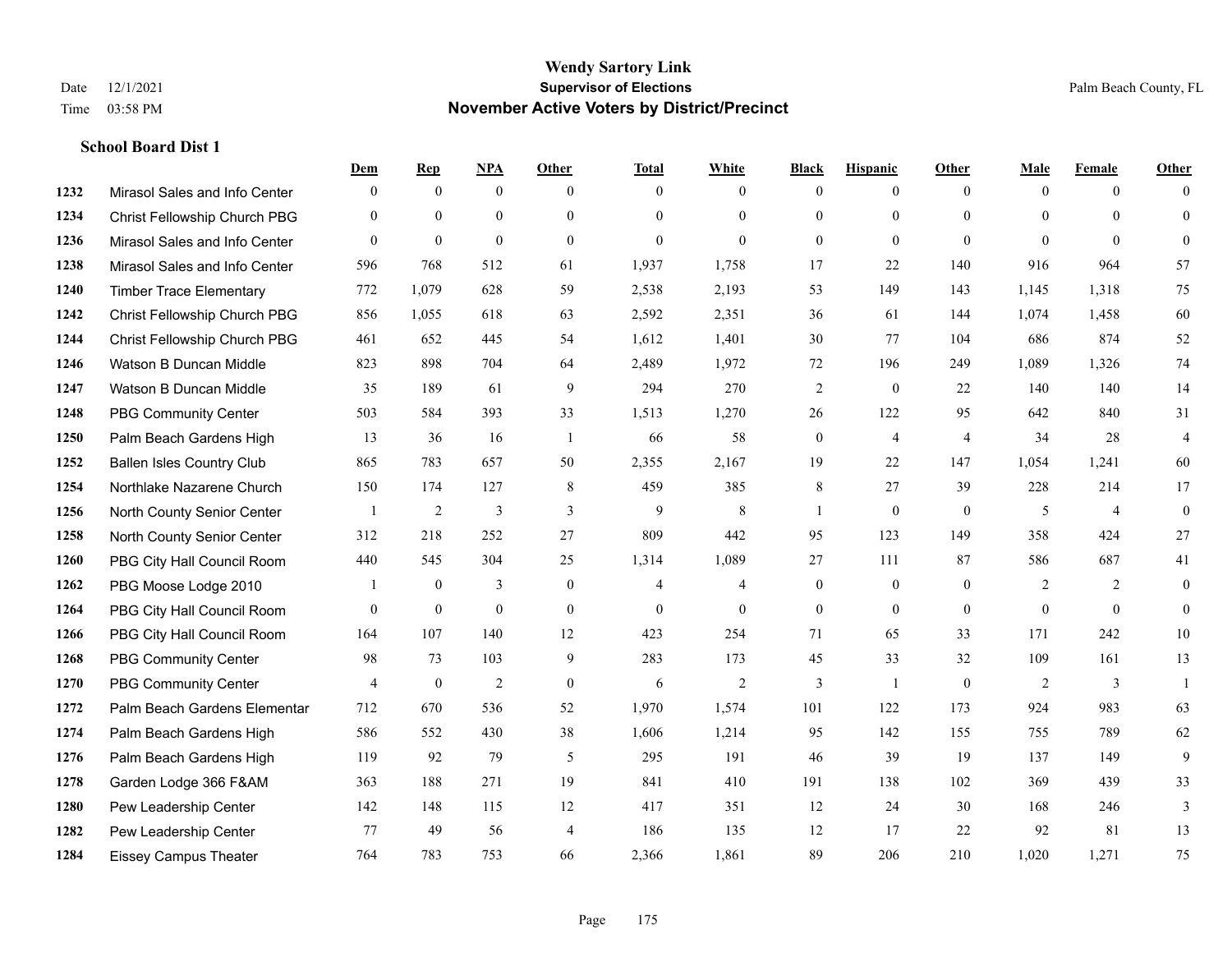|      |                                    | Dem            | <b>Rep</b>       | NPA          | <b>Other</b>   | <b>Total</b>   | <b>White</b>     | <b>Black</b>     | <b>Hispanic</b> | <b>Other</b>   | <b>Male</b>    | <b>Female</b>  | <b>Other</b>   |
|------|------------------------------------|----------------|------------------|--------------|----------------|----------------|------------------|------------------|-----------------|----------------|----------------|----------------|----------------|
| 1286 | PBG Moose Lodge 2010               | 44             | 49               | 41           | 3              | 137            | 110              | 5                | 12              | 10             | 68             | 61             | 8              |
| 1288 | PBG Moose Lodge 2010               | 12             | 24               | 6            |                | 43             | 39               |                  | $\mathbf{0}$    | 3              | 22             | 19             | 2              |
| 1290 | PBG Moose Lodge 2010               | 687            | 827              | 549          | 66             | 2,129          | 1,765            | 52               | 146             | 166            | 852            | 1,216          | 61             |
| 1291 | PBG Moose Lodge 2010               | 17             | 14               | 9            | -1             | 41             | 38               | $\overline{c}$   | $\mathbf{1}$    | $\mathbf{0}$   | 13             | 28             | $\overline{0}$ |
| 1292 | PBG Moose Lodge 2010               | 15             | 47               | 16           | 2              | 80             | 74               | 1                | 1               | $\overline{A}$ | 37             | 40             | 3              |
| 1294 | Dwight D Eisenhower Elementar      | 27             | 78               | 22           | 7              | 134            | 114              | 5                | 4               | 11             | 67             | 66             |                |
| 1296 | Dwight D Eisenhower Elementar      | 221            | 262              | 196          | 21             | 700            | 548              | 15               | 90              | 47             | 277            | 397            | 26             |
| 1298 | PBG Moose Lodge 2010               | 36             | 35               | 22           | 2              | 95             | 86               | $\Omega$         | $\overline{4}$  | 5              | 39             | 55             |                |
| 1300 | <b>Cross Community Church</b>      |                | 3                |              | $\mathbf{0}$   | 5              | $\overline{4}$   | $\boldsymbol{0}$ | $\overline{0}$  | $\overline{1}$ | 2              | 3              | $\overline{0}$ |
| 1302 | Dwight D Eisenhower Elementar      | 38             | 54               | 38           | 3              | 133            | 113              | 1                | $\tau$          | 12             | 62             | 66             | 5              |
| 1304 | NPB Community Center               | 204            | 263              | 178          | 25             | 670            | 577              | 12               | 39              | 42             | 340            | 302            | 28             |
| 1305 | <b>NPB Community Center</b>        | $\overline{0}$ | $\mathbf{0}$     | $\theta$     | $\overline{1}$ | 1              | 1                | $\overline{0}$   | $\overline{0}$  | $\theta$       | -1             | $\theta$       | $\overline{0}$ |
| 1306 | <b>Eissey Campus Theater</b>       | 9              | 21               | 23           | 3              | 56             | 47               | 1                | $\overline{0}$  | 8              | 28             | 28             | $\overline{0}$ |
| 1308 | <b>Gardens Mall Community Room</b> | 38             | 69               | 37           | $\overline{4}$ | 148            | 132              | 3                | 3               | $10\,$         | 75             | 69             |                |
| 1310 | <b>Eissey Campus Theater</b>       |                | 2                | -1           | $\theta$       | $\overline{4}$ | $\overline{4}$   | $\overline{0}$   | $\overline{0}$  | $\theta$       | 3              | $\overline{1}$ | $\theta$       |
| 1312 | <b>Gardens Mall Community Room</b> | 6              | 20               | 9            | $\theta$       | 35             | 32               | $\theta$         | $\overline{2}$  | $\mathbf{1}$   | 17             | 18             | $\overline{0}$ |
| 1314 | <b>NPB Community Center</b>        | 50             | 124              | 58           | 9              | 241            | 215              | 3                | 8               | 15             | 100            | 130            | 11             |
| 1316 | <b>NPB Community Center</b>        | 192            | 189              | 144          | 28             | 553            | 400              | 44               | 72              | 37             | 238            | 297            | $18\,$         |
| 1318 | PBG Moose Lodge 2010               | $\mathbf{0}$   | $\boldsymbol{0}$ | $\mathbf{0}$ | $\mathbf{0}$   | $\mathbf{0}$   | $\boldsymbol{0}$ | $\overline{0}$   | $\overline{0}$  | $\theta$       | $\mathbf{0}$   | $\overline{0}$ | $\overline{0}$ |
| 1320 | NPB Community Center               | 34             | 119              | 38           | $\overline{2}$ | 193            | 170              | 3                | 9               | 11             | 102            | 87             | 4              |
| 1322 | <b>NPB Community Center</b>        | 2              | 6                | 10           | $\theta$       | 18             | 18               | $\overline{0}$   | $\overline{0}$  | $\theta$       | 8              | 9              |                |
| 1324 | Allamanda Elementary               | 448            | 449              | 376          | 41             | 1,314          | 1,043            | 39               | 135             | 97             | 548            | 722            | 44             |
| 1326 | Allamanda Elementary               | 189            | 223              | 161          | 17             | 590            | 502              | 7                | 31              | 50             | 257            | 319            | 14             |
| 1328 | Osborne Park Activities Bldg       | 608            | 832              | 549          | 49             | 2,038          | 1,746            | 29               | 123             | 140            | 986            | 994            | 58             |
| 1330 | 1st Unitarian Church NPB           | 36             | 38               | 40           | 3              | 117            | 94               | 9                | 6               | 8              | 63             | 51             | 3              |
| 1332 | 1st Unitarian Church NPB           | 342            | 402              | 258          | 32             | 1,034          | 850              | 58               | 61              | 65             | 502            | 509            | 23             |
| 1334 | 1st Unitarian Church NPB           | $\overline{2}$ | 3                | 5            | $\overline{1}$ | 11             | 11               | $\overline{0}$   | $\overline{0}$  | $\mathbf{0}$   | $\overline{4}$ | $\tau$         | $\overline{0}$ |
| 1336 | <b>Gardens Mall Community Room</b> | 35             | 91               | 45           | $\overline{4}$ | 175            | 156              | $\theta$         | 4               | 15             | 89             | 79             | 7              |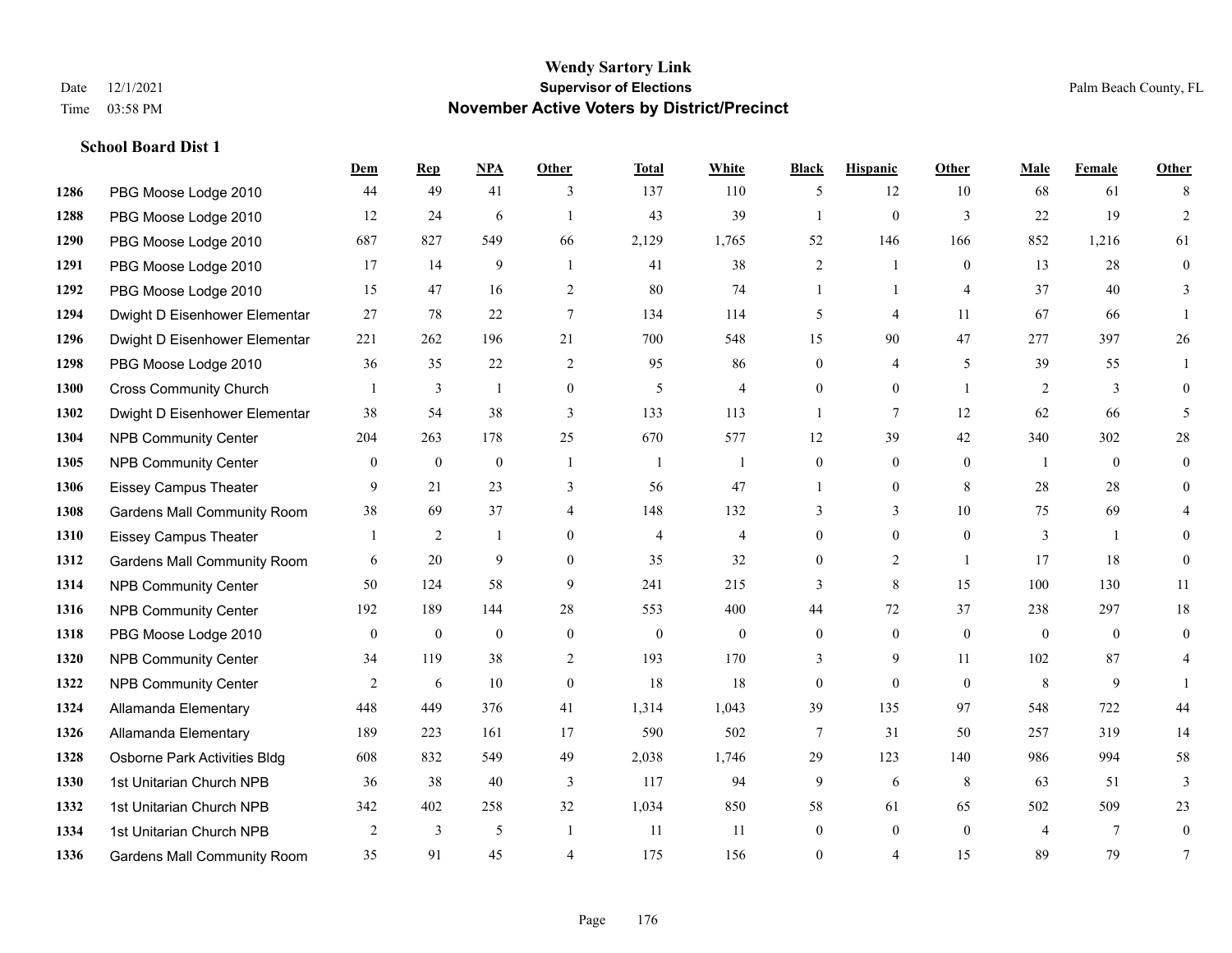**School Board Dist 1**

## **Wendy Sartory Link** Date 12/1/2021 **Supervisor of Elections** Palm Beach County, FL Time 03:58 PM **November Active Voters by District/Precinct**

# **Dem Rep NPA Other Total White Black Hispanic Other Male Female Other** Eissey Campus Theater 94 394 102 19 609 586 1 1 21 270 328 11 Eissey Campus Theater 6 6 6 3 0 15 13 0 1 1 7 8 0 NPB Country Club 306 445 272 28 1,051 948 18 31 54 451 574 26 Old Port Cove 296 532 326 33 1,187 1,088 5 29 65 537 631 19 Anchorage Activities Bldg 550 924 428 38 1,940 1,781 13 59 87 898 994 48 NPB Council Chambers 33 124 33 8 198 187 0 6 5 100 92 6 Faith Lutheran Church 381 618 370 25 1,394 1,228 10 81 75 667 685 42 Northlake Nazarene Church 669 867 598 51 2,185 1,557 157 187 284 982 1,126 77 Grove Park Elementary 93 166 77 3 339 285 11 20 23 155 174 10 Casa Rio Clubhouse 807 421 506 35 1,769 886 395 241 247 766 941 62 RB Prep Achievement Academy 15 4 3 0 22 9 8 1 4 13 6 3 Garden Lodge 366 F&AM 350 332 236 23 941 736 60 73 72 412 501 28 Grove Park Elementary 213 120 186 7 526 264 47 161 54 235 273 18 RB Prep Achievement Academy 405 111 239 20 775 216 313 145 101 332 420 23 Palm Lake Estates - The Pines 65 78 48 4 195 157 14 9 15 90 97 8 RB Prep Achievement Academy 0 0 0 0 0 0 0 0 0 0 0 0 Palm Lake Estates - The Pines 120 119 81 5 325 271 14 26 14 136 179 10 Phil Foster Park Marine Center 300 561 277 29 1,167 1,036 20 40 71 579 561 27 Phil Foster Park Marine Center 588 1,130 712 85 2,515 2,167 58 89 201 1,156 1,291 68 1388 Palm Beach Shores Town Hall 275 449 310 27 1,061 969 11 19 62 489 544 28 Palm Beach Shores Town Hall 0 0 0 0 0 0 0 0 0 0 0 0 Jeaga Middle 181 92 111 6 390 151 129 39 71 172 206 12 Sandhill Crane Golf Club 224 420 261 23 928 660 74 70 124 455 441 32 Sandhill Crane Golf Club 31 56 33 4 124 100 6 12 6 62 58 4 Ibis POA Admin Building 1,022 1,098 735 86 2,941 2,579 91 70 201 1,386 1,488 67 Ibis POA Admin Building 0 0 0 0 0 0 0 0 0 0 0 0

 Ironhorse Country Club 160 258 120 10 548 441 35 20 52 245 293 10 Crossroads Baptist Church 0 0 0 0 0 0 0 0 0 0 0 0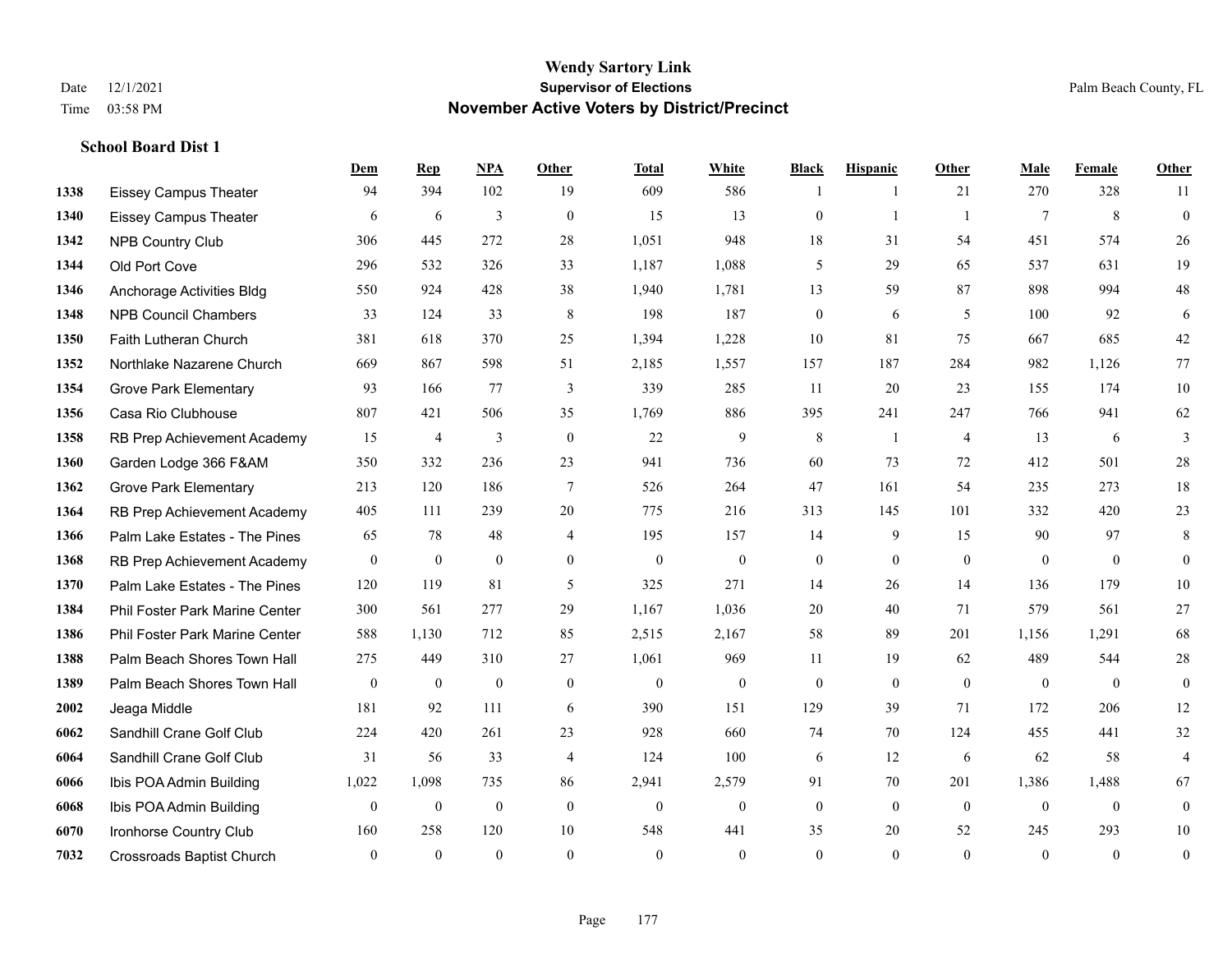|      |                              | <b>Dem</b> | <u>Rep</u> | <b>NPA</b> | Other    | <b>Total</b> | White    | <b>Black</b> | <b>Hispanic</b> | Other    | Male   | Female | <b>Other</b>   |
|------|------------------------------|------------|------------|------------|----------|--------------|----------|--------------|-----------------|----------|--------|--------|----------------|
| 7050 | Crossroads Baptist Church    |            |            |            | $\theta$ |              |          | $\theta$     |                 |          |        |        | $\overline{0}$ |
| 7052 | Crossroads Baptist Church    | $\theta$   | $\theta$   | $\Omega$   | $\theta$ | $\left($     | $\theta$ | 0            | $\theta$        | $\theta$ | 0      |        | $\overline{0}$ |
| 7072 | <b>Egret Lake Elementary</b> | 484        |            | 232        | 8        | 837          | 215      | 376          | 138             | 108      | 362    | 444    | 31             |
| 7074 | Egret Lake Elementary        | 200        | 39         | 92         |          | 342          | 55       | 201          | 39              | 47       | 148    | 186    | 8              |
| 7076 | <b>Egret Lake Elementary</b> |            |            |            | $\Omega$ |              |          |              | $\Omega$        |          |        |        | $\Omega$       |
|      | <b>School Board Dist 1</b>   | 45,981     | 63.976     | 42,309     | 3,937    | 156,203      | 130,119  | 5,264        | 9,380           | 11.440   | 71,355 | 80,316 | 4,532          |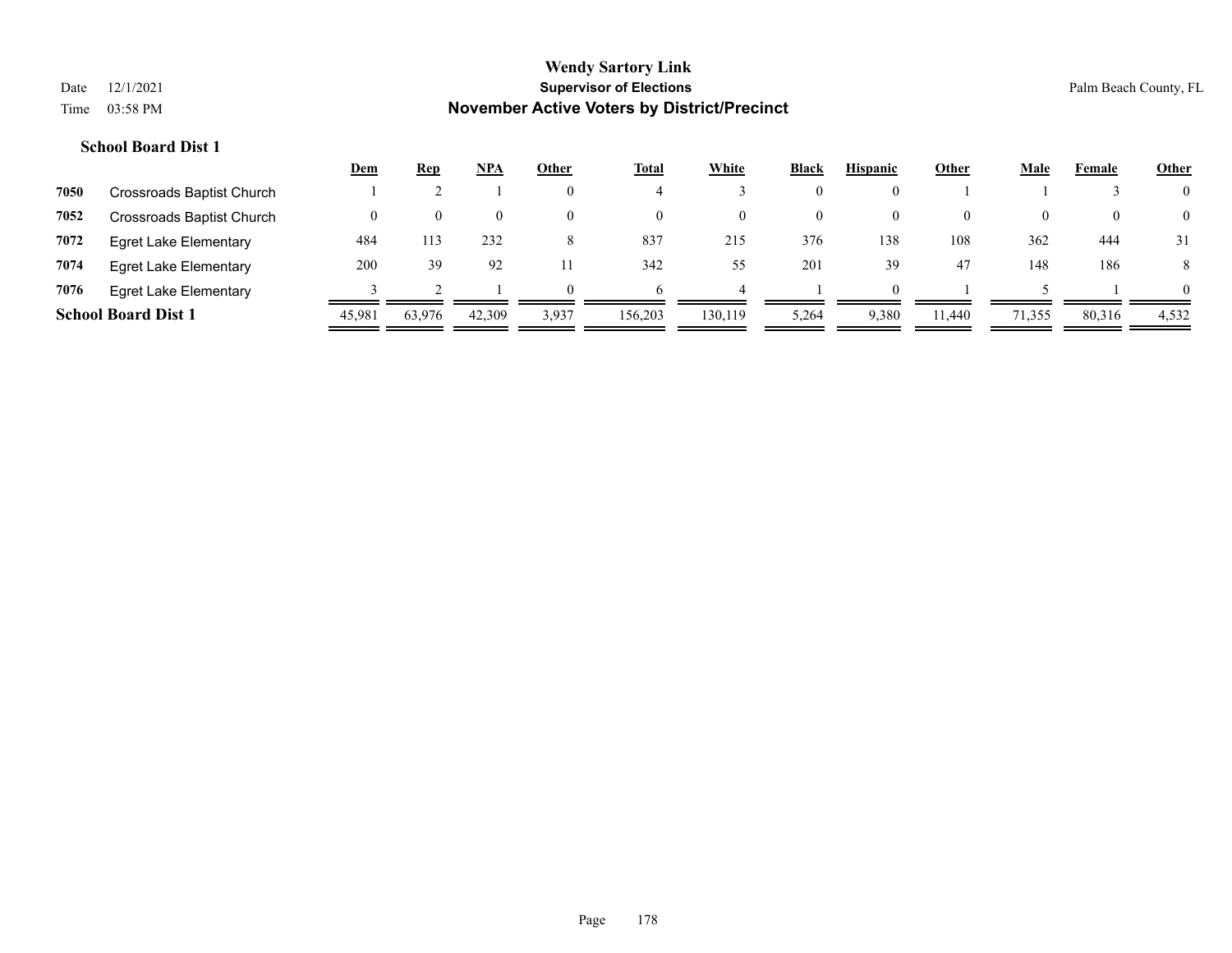|      |                                 | Dem              | <b>Rep</b>       | NPA              | <b>Other</b>   | <b>Total</b>     | <b>White</b>     | <b>Black</b>     | <b>Hispanic</b>  | <b>Other</b> | <b>Male</b>    | <b>Female</b>  | <b>Other</b>     |
|------|---------------------------------|------------------|------------------|------------------|----------------|------------------|------------------|------------------|------------------|--------------|----------------|----------------|------------------|
| 2004 | <b>Grassy Waters Elementary</b> | 1,044            | 323              | 596              | 46             | 2,009            | 593              | 732              | 399              | 285          | 851            | 1,087          | 71               |
| 2006 | Jeaga Middle                    | 171              | 81               | 100              | 9              | 361              | 149              | 111              | 77               | 24           | 146            | 204            | 11               |
| 2008 | Jeaga Middle                    | $\boldsymbol{0}$ | $\boldsymbol{0}$ | $\boldsymbol{0}$ | $\mathbf{0}$   | $\boldsymbol{0}$ | $\boldsymbol{0}$ | $\boldsymbol{0}$ | $\boldsymbol{0}$ | $\mathbf{0}$ | $\overline{0}$ | $\overline{0}$ | $\boldsymbol{0}$ |
| 2010 | <b>Cypress Lakes HOA</b>        | 603              | 332              | 279              | 32             | 1,246            | 841              | 209              | 97               | 99           | 476            | 735            | 35               |
| 2012 | Century Village Clubhouse       | 61               | 31               | 24               | 2              | 118              | 72               | 14               | 18               | 14           | 54             | 60             | $\overline{4}$   |
| 2014 | Club Baywinds                   | 829              | 547              | 368              | 36             | 1,780            | 1,349            | 153              | 170              | 108          | 726            | 1,011          | $43$             |
| 2016 | Andros Isle POA Clubhouse       | 846              | 561              | 551              | 35             | 1,993            | 1,078            | 394              | 298              | 223          | 849            | 1,075          | 69               |
| 2018 | <b>Riverwalk Clubhouse</b>      | 750              | 713              | 567              | 50             | 2,080            | 1,635            | 93               | 173              | 179          | 892            | 1,126          | 62               |
| 2020 | Jeaga Middle                    | 212              | 88               | 131              | 10             | 441              | 205              | 129              | 79               | 28           | 191            | 242            | 8                |
| 2021 | Jeaga Middle                    | 164              | 57               | 122              | 14             | 357              | 111              | 122              | 74               | 50           | 141            | 205            | 11               |
| 2022 | Century Village Clubhouse       | 788              | 404              | 335              | 36             | 1,563            | 1,012            | 218              | 203              | 130          | 621            | 892            | $50\,$           |
| 2024 | Century Village Clubhouse       | 798              | 428              | 325              | 39             | 1,590            | 1,110            | 168              | 171              | 141          | 621            | 918            | 51               |
| 2026 | Century Village Clubhouse       | 624              | 334              | 287              | 29             | 1,274            | 790              | 194              | 194              | 96           | 496            | 724            | 54               |
| 2028 | Century Village Clubhouse       | 341              | 189              | 150              | $\tau$         | 687              | 475              | 67               | 87               | 58           | 248            | 416            | 23               |
| 2030 | <b>Benoist Farms Elementary</b> | 575              | 153              | 306              | $22\,$         | 1,056            | 259              | 458              | 232              | 107          | 409            | 597            | $50\,$           |
| 2032 | <b>Riverwalk Clubhouse</b>      | 52               | 30               | 30               | $\overline{4}$ | 116              | 56               | 33               | 18               | 9            | 45             | 68             | 3                |
| 2034 | <b>Riverwalk Clubhouse</b>      | 95               | 47               | 70               | 10             | 222              | 87               | 58               | 52               | 25           | 98             | 122            | $\sqrt{2}$       |
| 2036 | <b>Turning Points Academy</b>   | 763              | 420              | 377              | 36             | 1,596            | 932              | 289              | 267              | 108          | 595            | 954            | 47               |
| 2038 | <b>Turning Points Academy</b>   | 821              | 179              | 357              | 20             | 1,377            | 490              | 623              | 155              | 109          | 470            | 867            | $40\,$           |
| 2040 | Wynnebrook Elementary           | 810              | 270              | 423              | 21             | 1,524            | 418              | 593              | 353              | 160          | 659            | 793            | $72\,$           |
| 2041 | Wynnebrook Elementary           | 537              | 249              | 392              | 17             | 1,195            | 480              | 136              | 485              | 94           | 502            | 643            | $50\,$           |
| 2042 | <b>Turning Points Academy</b>   | $\boldsymbol{0}$ | $\boldsymbol{0}$ | $\boldsymbol{0}$ | $\mathbf{0}$   | $\boldsymbol{0}$ | $\boldsymbol{0}$ | $\boldsymbol{0}$ | $\boldsymbol{0}$ | $\mathbf{0}$ | $\overline{0}$ | $\overline{0}$ | $\mathbf{0}$     |
| 2044 | St Christophers Episcopal Chr   | 1,101            | 287              | 566              | 32             | 1,986            | 574              | 808              | 395              | 209          | 881            | 1,012          | 93               |
| 2046 | <b>Haverhill Town Hall</b>      | 395              | 219              | 238              | 10             | 862              | 332              | 237              | 202              | 91           | 388            | 436            | $38\,$           |
| 2048 | Elks Lodge #1352                | 2                | 3                | $\theta$         | $\mathbf{0}$   | 5                | 3                | $\mathbf{1}$     | $\mathbf{0}$     | $\mathbf{1}$ | 3              | $\mathbf{1}$   | $\mathbf{1}$     |
| 2050 | Elks Lodge #1352                | 24               | 22               | 29               | 3              | 78               | 46               | 8                | 16               | 8            | 40             | 35             | 3                |
| 2052 | Elks Lodge #1352                | 556              | 152              | 272              | 20             | 1,000            | 177              | 475              | 153              | 195          | 463            | 497            | $40\,$           |
| 2054 | Elks Lodge #1352                | 1,284            | 328              | 718              | 26             | 2,356            | 458              | 1,001            | 602              | 295          | 1,038          | 1,210          | 108              |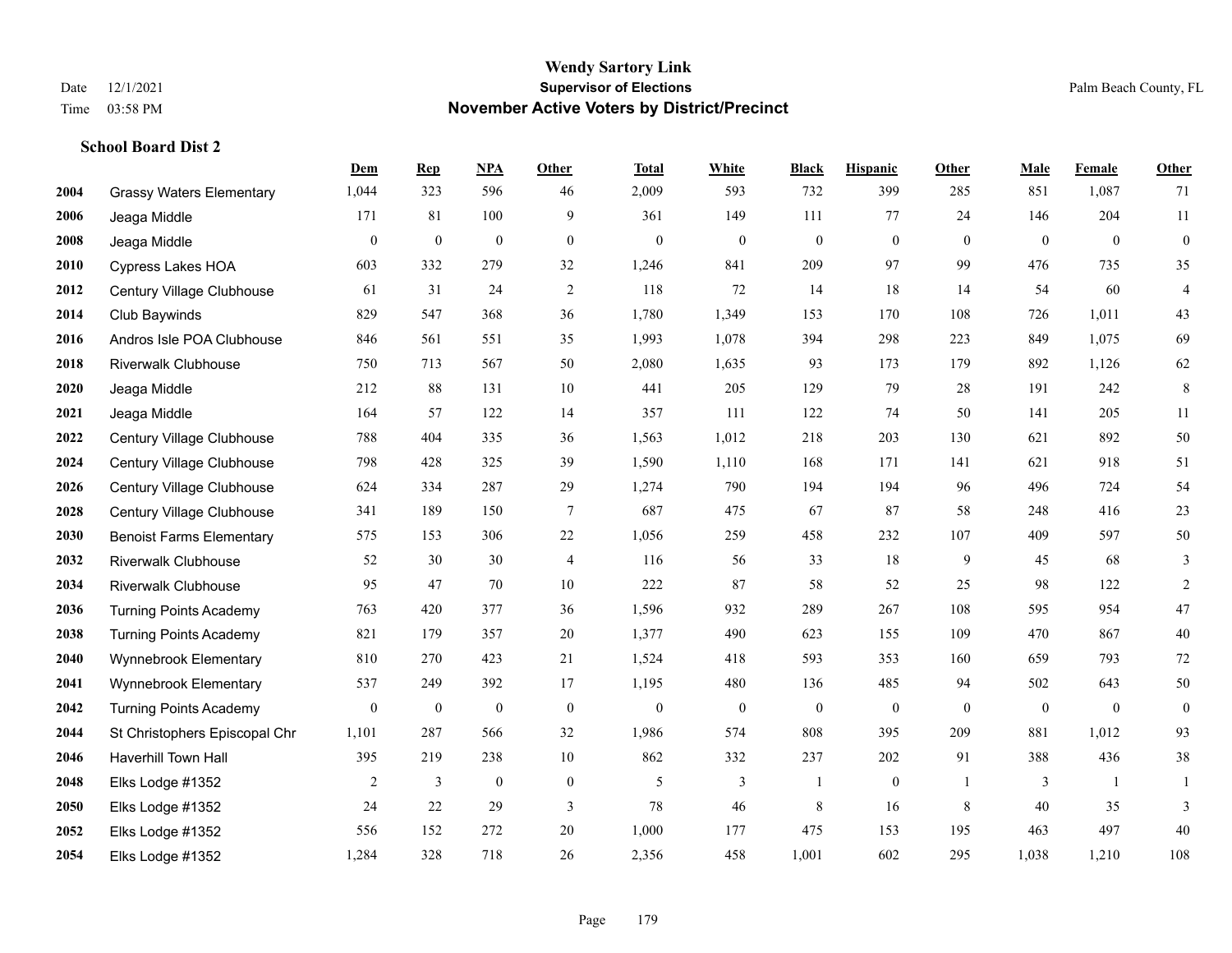|      |                                   | Dem             | <b>Rep</b>       | NPA              | <b>Other</b>   | <b>Total</b>   | <b>White</b>     | <b>Black</b>     | <b>Hispanic</b>  | Other          | <b>Male</b>    | Female       | <b>Other</b>     |
|------|-----------------------------------|-----------------|------------------|------------------|----------------|----------------|------------------|------------------|------------------|----------------|----------------|--------------|------------------|
| 2056 | Clayton Hutcheson Hall B          | 723             | 324              | 562              | 16             | 1,625          | 507              | 289              | 663              | 166            | 712            | 821          | 92               |
| 2058 | Clayton Hutcheson Hall B          | 3               | $\overline{1}$   | $\boldsymbol{0}$ | $\overline{0}$ | $\overline{4}$ | 3                | $\boldsymbol{0}$ | $\mathbf{1}$     | $\theta$       | $\overline{2}$ | 2            | $\boldsymbol{0}$ |
| 2064 | West Gate Elementary              | -1              | $\boldsymbol{0}$ | $\mathbf{0}$     | $\overline{0}$ | $\mathbf{1}$   | $\mathbf{1}$     | $\mathbf{0}$     | $\mathbf{0}$     | $\theta$       | 1              | $\theta$     | $\mathbf{0}$     |
| 2068 | <b>Conniston Middle</b>           | 426             | 249              | 320              | 16             | 1,011          | 397              | 99               | 442              | 73             | 457            | 514          | 40               |
| 2072 | <b>Belvedere Elementary</b>       | 608             | 351              | 486              | 28             | 1,473          | 545              | 152              | 624              | 152            | 631            | 753          | 89               |
| 2074 | <b>Belvedere Elementary</b>       | $\mathbf{0}$    | $\bf{0}$         | $\boldsymbol{0}$ | $\overline{0}$ | $\mathbf{0}$   | $\boldsymbol{0}$ | $\boldsymbol{0}$ | $\mathbf{0}$     | $\mathbf{0}$   | $\mathbf{0}$   | $\mathbf{0}$ | $\mathbf{0}$     |
| 2080 | <b>Everglades Elementary</b>      | 159             | 171              | 124              | 9              | 463            | 264              | 66               | 78               | 55             | 215            | 227          | 21               |
| 2081 | <b>Everglades Elementary</b>      | 69              | 90               | 46               | $\Omega$       | 205            | 147              | $\tau$           | 28               | 23             | 102            | 97           | 6                |
| 2082 | Pine Jog Environmental Center     | 167             | 293              | 165              | 12             | 637            | 437              | 25               | 118              | 57             | 304            | 318          | 15               |
| 2083 | Pine Jog Environmental Center     | 7               | 21               | 17               | $\mathbf{0}$   | 45             | 30               | $\boldsymbol{0}$ | 13               | 2              | 21             | 23           | 1                |
| 2084 | <b>Community Christian Church</b> | 287             | 119              | 163              | 16             | 585            | 171              | 211              | 135              | 68             | 262            | 308          | 15               |
| 2085 | <b>Community Christian Church</b> | 2               | 1                | $\boldsymbol{0}$ | $\mathbf{0}$   | 3              | 3                | $\boldsymbol{0}$ | $\mathbf{0}$     | $\overline{0}$ | $\overline{1}$ | 2            | $\boldsymbol{0}$ |
| 2086 | <b>Community Christian Church</b> | 1,220           | 553              | 934              | 53             | 2,760          | 857              | 600              | 920              | 383            | 1,204          | 1,446        | 110              |
| 2087 | <b>Community Christian Church</b> | 1               | $\mathbf{1}$     | $\boldsymbol{0}$ | $\mathbf{0}$   | $\mathfrak{2}$ | $\overline{2}$   | $\boldsymbol{0}$ | $\boldsymbol{0}$ | $\mathbf{0}$   | 2              | $\mathbf{0}$ | $\boldsymbol{0}$ |
| 2088 | Melaleuca Elementary              | 856             | 528              | 667              | 39             | 2,090          | 1,055            | 350              | 491              | 194            | 957            | 1,055        | 78               |
| 2090 | Pine Jog Environmental Center     | $\overline{0}$  | $\overline{2}$   | $\mathbf{0}$     | $\mathbf{0}$   | $\overline{2}$ | $\mathbf{1}$     | $\boldsymbol{0}$ | $\mathbf{0}$     | $\overline{1}$ | $\overline{0}$ | $\mathbf{1}$ | -1               |
| 2092 | Pine Jog Environmental Center     | $\mathbf{1}$    | $\overline{2}$   | $\overline{1}$   | $\overline{1}$ | 5              | 5                | $\mathbf{0}$     | $\mathbf{0}$     | $\theta$       | 3              | 2            | $\mathbf{0}$     |
| 2094 | Pine Jog Environmental Center     | 369             | 77               | 207              | 11             | 664            | 111              | 262              | 170              | 121            | 275            | 360          | 29               |
| 2096 | 1st Church of the Nazarene        | 252             | 68               | 190              | 5              | 515            | 114              | 23               | 333              | 45             | 240            | 246          | $29\,$           |
| 2097 | 1st Church of the Nazarene        | 231             | 142              | 170              | 10             | 553            | 215              | 42               | 220              | 76             | 244            | 278          | 31               |
| 2098 | Iglesia Cristo Mi Redentor        | 434             | 222              | 344              | 26             | 1,026          | 325              | 161              | 446              | 94             | 433            | 530          | 63               |
| 2100 | Iglesia Cristo Mi Redentor        | 779             | 358              | 570              | 35             | 1,742          | 437              | 372              | 760              | 173            | 722            | 933          | 87               |
| 2102 | Union Congregational Church       | 1,178           | 345              | 647              | 37             | 2,207          | 493              | 639              | 846              | 229            | 888            | 1,210        | 109              |
| 2104 | Lake Lytal Park                   | 507             | 237              | 343              | 25             | 1,112          | 310              | 230              | 462              | 110            | 463            | 594          | 55               |
| 2106 | Main Library                      | 614             | 268              | 413              | 37             | 1,332          | 504              | 243              | 455              | 130            | 571            | 705          | 56               |
| 2108 | <b>Berkshire Elementary</b>       | 736             | 342              | 658              | 34             | 1,770          | 472              | 201              | 910              | 187            | 770            | 908          | 92               |
| 2110 | <b>Berkshire Elementary</b>       | 173             | 85               | 133              | 5              | 396            | 133              | 44               | 173              | 46             | 162            | 211          | 23               |
| 2112 | Palm Springs Middle               | $7\phantom{.0}$ | 6                | $7\phantom{.0}$  | $\theta$       | 20             | 15               | 3                | $\mathbf{0}$     | 2              | 9              | 11           | $\boldsymbol{0}$ |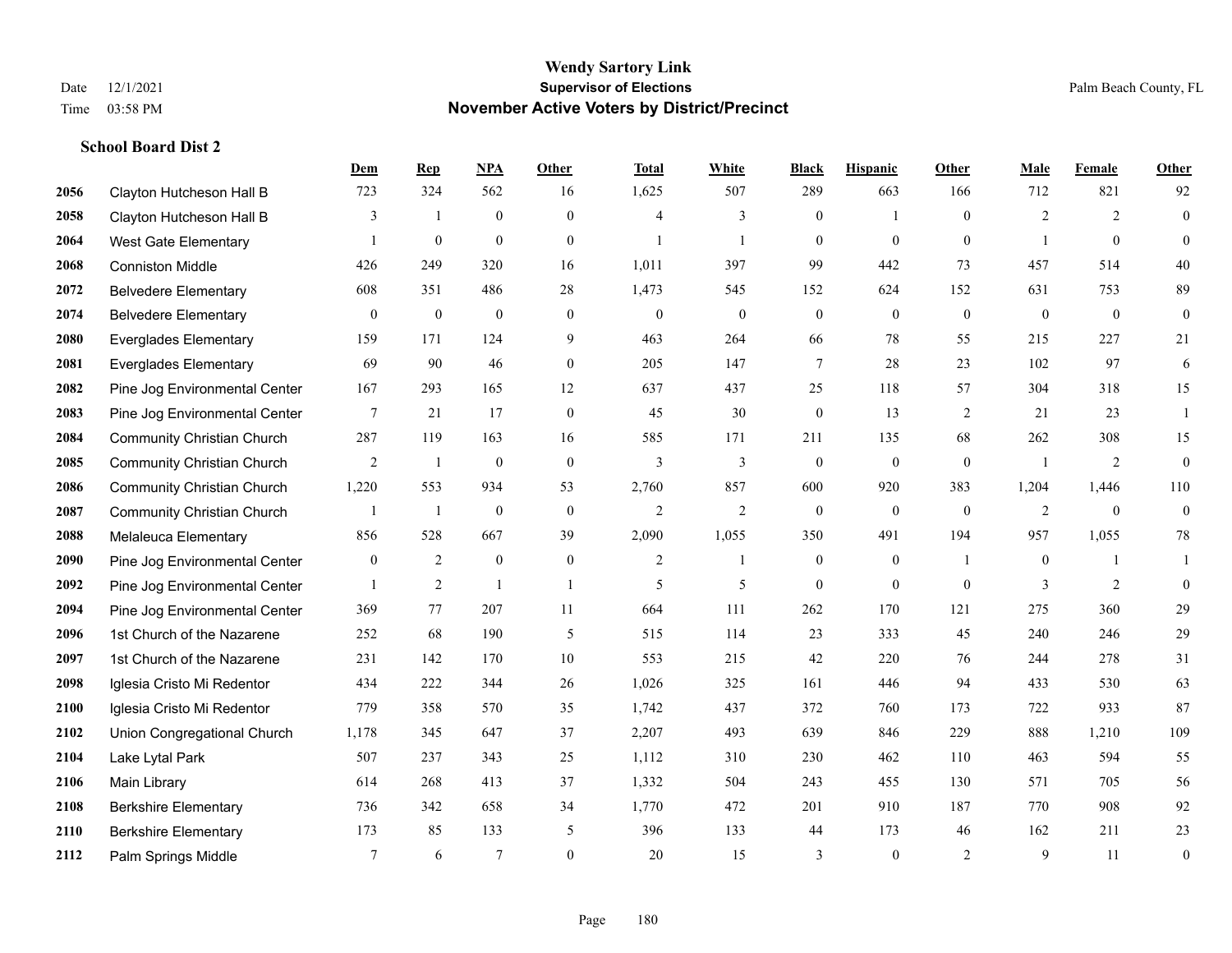**School Board Dist 2**

#### **Wendy Sartory Link** Date 12/1/2021 **Supervisor of Elections** Palm Beach County, FL Time 03:58 PM **November Active Voters by District/Precinct**

**Dem Rep NPA Other Total White Black Hispanic Other Male Female Other**

# Main Library 373 284 318 12 987 358 57 484 88 445 493 49 The Ark Church 75 48 60 5 188 86 12 69 21 84 93 11 The Ark Church 801 553 714 35 2,103 911 149 874 169 894 1,129 80 The Ark Church 1 0 1 0 2 1 1 0 0 1 1 0 Palm Springs Middle 0 0 0 0 0 0 0 0 0 0 0 0 Palm Springs Middle 57 22 51 1 131 32 13 57 29 51 69 11 Palm Springs Middle 1 0 0 0 1 0 1 0 0 1 0 0 Palm Springs Middle 5 3 8 0 16 7 3 5 1 7 9 0 St Marys Orthodox Church 341 354 252 9 956 510 41 342 63 429 490 37 St Marys Orthodox Church 273 256 230 9 768 436 31 237 64 360 387 21 Lake Clarke Shores Town Hall  $\begin{array}{ccccccccc} 1 & 0 & 1 & 0 & 2 & 0 & 0 & 2 & 0 & 2 & 0 & 0 \end{array}$  Palm Springs Middle 0 0 0 0 0 0 0 0 0 0 0 0 Cloud Lake Town Hall 43 64 59 8 174 127 1 33 13 86 82 6 Cloud Lake Town Hall 27 26 32 2 87 57 2 23 5 38 46 3 STEM Bldg at S FL Science Ctr 519 322 429 32 1,302 491 62 634 115 593 654 55 Palmwood Lodge #303 660 450 572 43 1,725 745 82 734 164 781 862 82 Liberty Park Elementary 0 0 0 0 0 0 0 0 0 0 0 0 River Bridge Activities Center 1,083 538 691 55 2,367 1,146 487 492 242 985 1,299 83 Pine Ridge North II 1,112 508 806 51 2,477 1,013 386 817 261 991 1,385 101 Forest Hill Elementary 1,137 437 802 34 2,410 728 394 1,046 242 1,040 1,244 126 Cresthaven Emory Aud 635 406 303 15 1,359 746 99 421 93 500 810 49 Community Of Hope 1,087 419 848 29 2,383 594 433 1,045 311 1,048 1,221 114 Cresthaven Barkley Aud 509 353 284 19 1,165 585 85 392 103 493 620 52 Cresthaven Ashley Aud 335 218 230 14 797 396 39 297 65 314 449 34 Covered Bridge Clubhouse 1,116 734 664 40 2,554 1,760 139 484 171 987 1,487 80 Poinciana Clubhouse 909 522 503 37 1,971 1,301 97 414 159 778 1,127 66 First Baptist Church GA 0 0 0 0 0 0 0 0 0 0 0 0

Liberty Park Elementary 1,137 546 669 57 2,409 1,047 458 647 257 959 1,338 112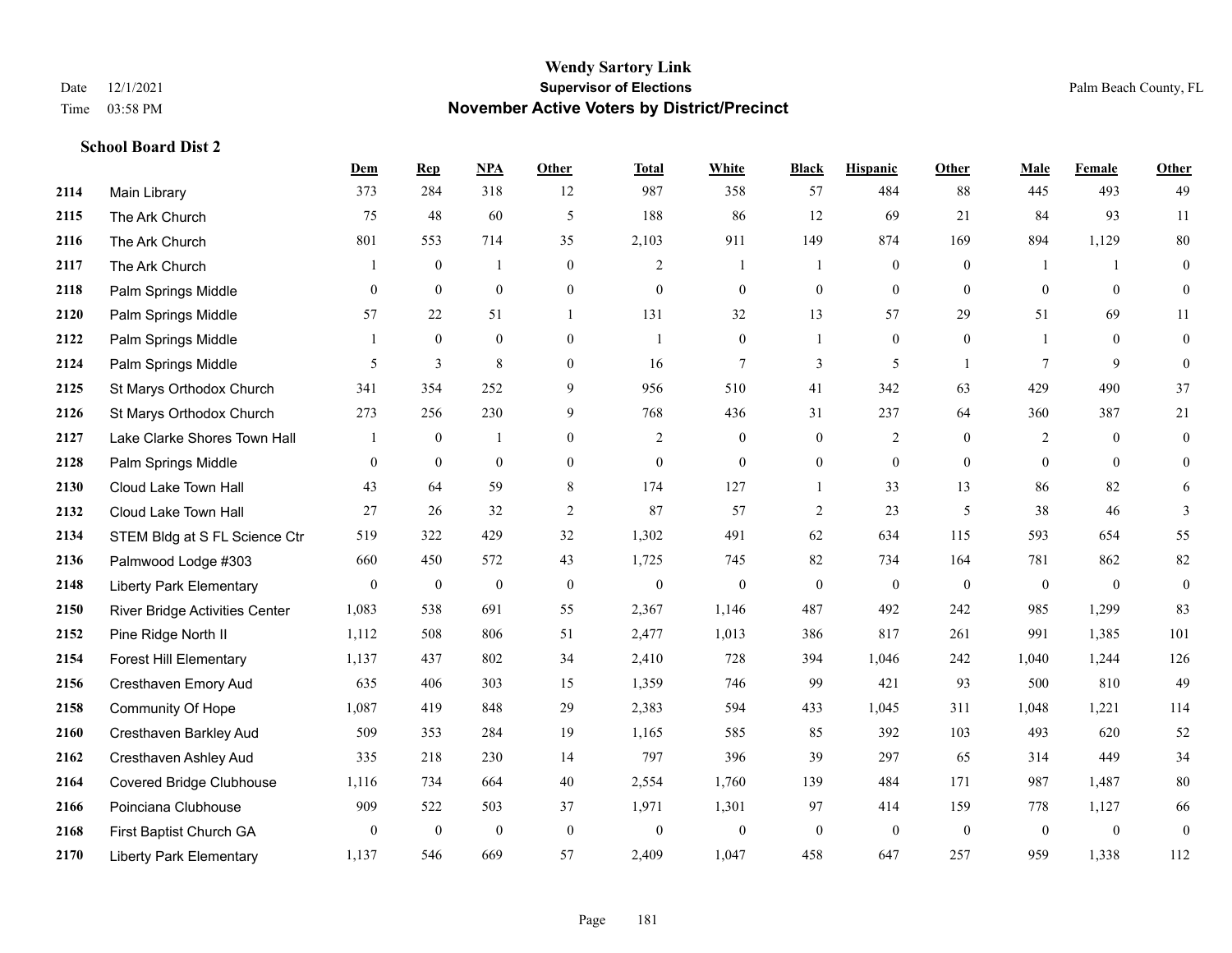**School Board Dist 2**

## **Wendy Sartory Link** Date 12/1/2021 **Supervisor of Elections** Palm Beach County, FL Time 03:58 PM **November Active Voters by District/Precinct**

# **Dem Rep NPA Other Total White Black Hispanic Other Male Female Other** First Baptist Church GA 17 3 10 0 30 14 3 9 4 11 18 1 First Baptist Church GA 453 188 277 12 930 406 191 207 126 415 474 41 Greenacres Community Center 640 291 531 30 1,492 523 143 680 146 602 803 87 American Polish Club 1,097 387 805 39 2,328 692 349 1,029 258 967 1,224 137 American Polish Club 318 136 241 7 702 212 108 315 67 309 363 30 Palm Springs Middle 822 334 559 47 1,762 525 322 750 165 719 969 74 Community Of Hope 65 38 63 2 168 62 10 70 26 82 75 11 Faith Presbyterian 976 617 685 34 2,312 945 271 895 201 953 1,258 101 Palm Springs Middle 0 0 0 0 0 0 0 0 0 0 0 0 Faith Presbyterian 369 211 296 24 900 354 116 352 78 415 451 34 Emmanuel Baptist Church 630 573 419 20 1,642 989 44 519 90 692 887 63 Lake Clarke Shores Town Hall 1,005 1,072 647 45 2,769 2,027 83 489 170 1,261 1,421 87 Community Of Hope 45 37 54 2 138 36 9 77 16 52 76 10 Palm Springs Middle 1 11 11 9 3 34 13 0 17 4 14 19 1 Palm Springs Village Hall 966 622 798 37 2,423 974 175 1,074 200 1,062 1,249 112 Oasis De Amor Baptist Church 504 224 400 18 1,146 369 137 497 143 540 540 66 Palm Springs Library 715 407 579 23 1,724 644 198 695 187 761 860 103 Holy Redeemer Church 219 69 191 7 486 135 103 207 41 211 260 15 Holy Redeemer Church 587 216 461 25 1,289 388 255 519 127 571 658 60 Royal Palm Beach High 333 497 310 36 1,176 851 108 115 102 566 586 24 Christ Fellowship Church RPB 0 0 0 0 0 0 0 0 0 0 0 0 Christ Fellowship Church RPB 1 2 1 0 4 3 0 0 1 3 1 0 Christ Fellowship Church RPB 0 0 1 0 1 1 0 0 0 0 1 0 Christ Fellowship Church RPB 27 50 36 2 115 89 7 8 11 54 58 3 Everglades Elementary 561 389 444 29 1,423 660 296 246 221 658 697 68 Everglades Elementary 18 48 17 2 85 64 4 14 3 40 43 2 Emerald Cove Middle 30 21 37 0 88 45 25 10 8 23 61 4 Palm Beach Central High 267 242 185 9 703 377 143 61 122 314 362 27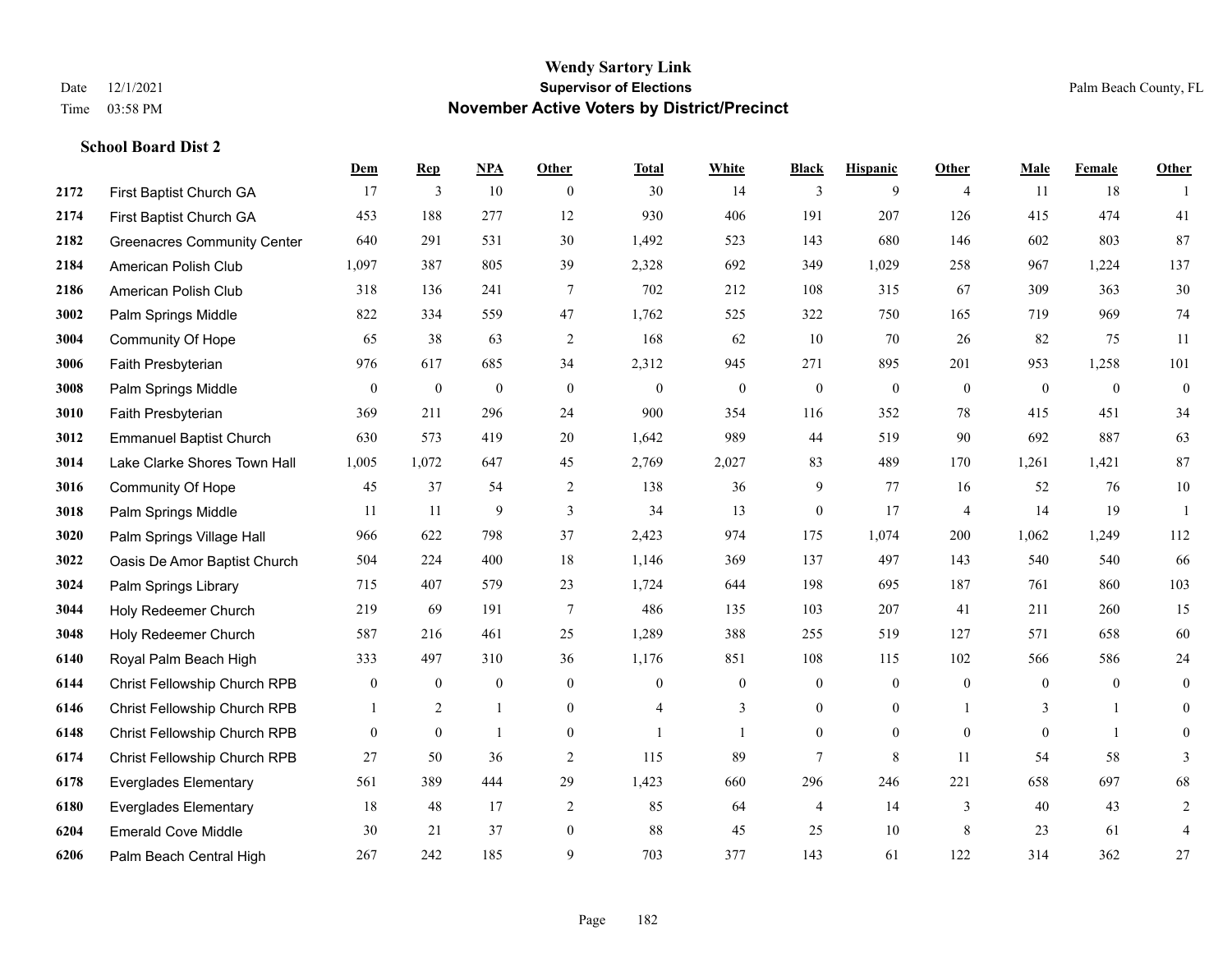|      |                            | <u>Dem</u> | <b>Rep</b> | <u>NPA</u> | Other          | <u>Total</u> | <b>White</b> | Black    | <b>Hispanic</b> | Other    | <u>Male</u> | Female       | <b>Other</b>   |
|------|----------------------------|------------|------------|------------|----------------|--------------|--------------|----------|-----------------|----------|-------------|--------------|----------------|
| 6207 | Palm Beach Central High    | 281        | 367        | 250        | 17             | 915          | 597          | 93       | 103             | 122      | 420         | 471          | 24             |
| 7140 | <b>Haverhill Town Hall</b> | 167        | 74         | 100        |                | 346          | 106          | 123      | 77              | 40       | 161         | 163          | 22             |
| 7142 | Clayton Hutcheson Hall B   | 35         |            | 14         | $\overline{0}$ | 56           | 16           | 27       | 8               |          | 25          | 31           | $\overline{0}$ |
| 7144 | Clayton Hutcheson Hall B   | 45         |            | 20         |                | 70           |              | 44       | 12              | 10       | 28          | 35           |                |
| 7146 | Clayton Hutcheson Hall B   | 237        | 15         | 98         |                | 353          | 26           | 223      | 79              | 25       | 128         | 209          | 16             |
| 8001 | Federal Only               | $\theta$   | $\theta$   |            | $\Omega$       | $\theta$     | $\theta$     | $\Omega$ | $\Omega$        | $\theta$ |             | $\mathbf{0}$ | $\theta$       |
| 8002 | State Only                 | 129        | 99         | 113        |                | 343          | 264          | 13       | 13              | 53       | 151         | 179          | 13             |
|      | <b>School Board Dist 2</b> | 47,863     | 25,617     | 31,958     | 1,969          | 107.407      | 46,774       | 18,038   | 31,954          | 10,641   | 45,629      | 57,282       | 4,496          |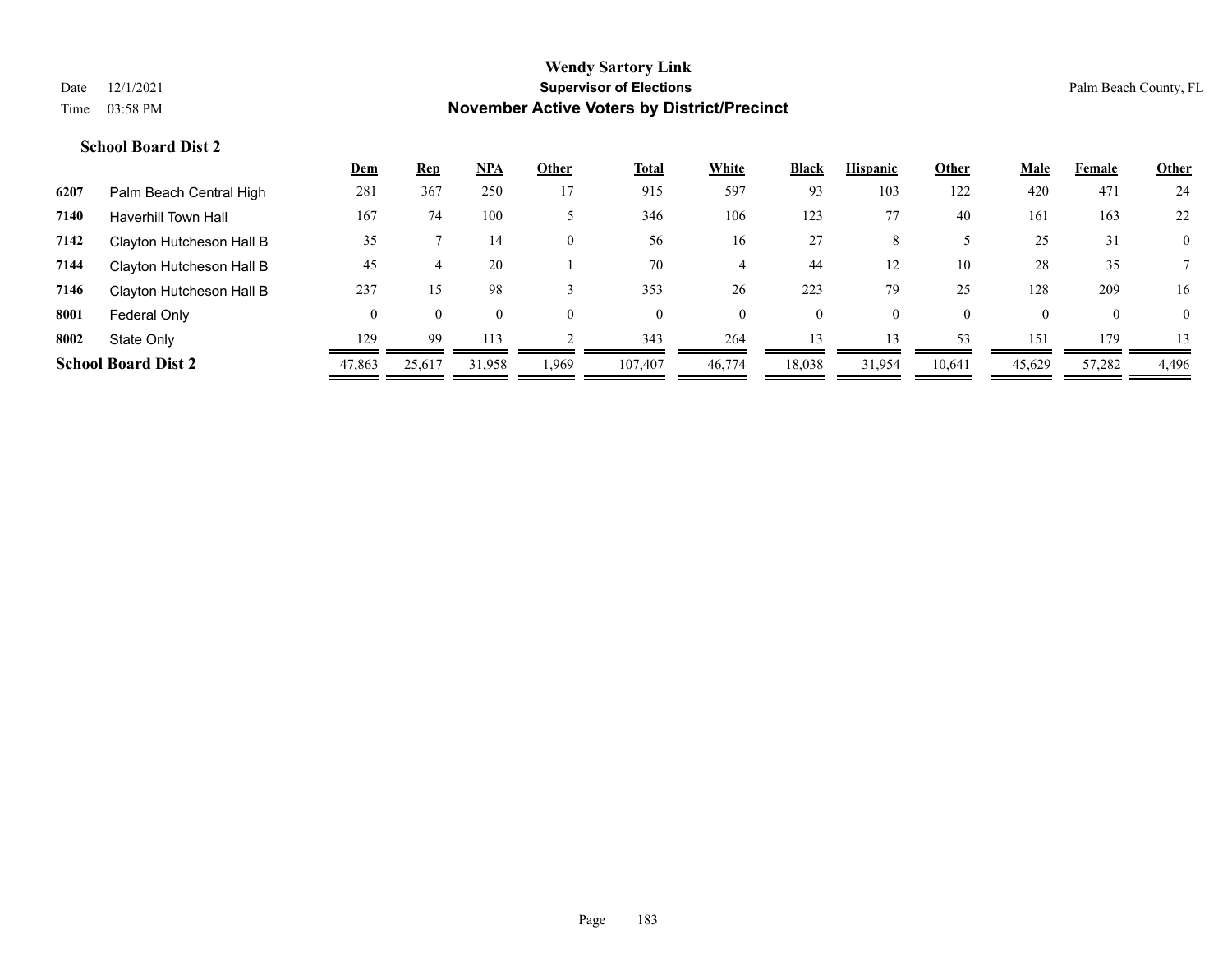|      |                                | Dem          | <b>Rep</b>       | <b>NPA</b>       | <b>Other</b>   | <b>Total</b>     | White            | <b>Black</b>     | <b>Hispanic</b>  | Other        | Male             | Female       | Other        |
|------|--------------------------------|--------------|------------------|------------------|----------------|------------------|------------------|------------------|------------------|--------------|------------------|--------------|--------------|
| 2188 | St Lukes United Methodist Chr  | 463          | 513              | 426              | 36             | 1,438            | 1,140            | 35               | 187              | 76           | 680              | 719          | 39           |
| 2190 | Lucerne Pointe Clubhouse       | 1,020        | 532              | 644              | 49             | 2,245            | 1,417            | 224              | 429              | 175          | 920              | 1,249        | 76           |
| 2192 | Fountains Of Palm Beach        | 925          | 456              | 591              | 56             | 2,028            | 1,365            | 151              | 346              | 166          | 862              | 1,101        | 65           |
| 2194 | <b>LC Swain Middle</b>         | 1,092        | 359              | 722              | 39             | 2,212            | 755              | 462              | 768              | 227          | 926              | 1,179        | 107          |
| 2196 | Pine Ridge South IV Clubhouse  | 887          | 489              | 505              | 43             | 1,924            | 1,146            | 263              | 401              | 114          | 750              | 1,100        | 74           |
| 2198 | American Finnish Club          | 14           | 9                | $\,$ 8 $\,$      | $\overline{0}$ | 31               | 17               | 3                | 1                | 10           | 12               | 16           | 3            |
| 2202 | LC Swain Middle                | $\mathbf{0}$ | $\,8\,$          | -1               | $\overline{0}$ | 9                | 6                | $\boldsymbol{0}$ | 3                | $\mathbf{0}$ | $\overline{4}$   | 5            | $\mathbf{0}$ |
| 2204 | <b>Heritage Elementary</b>     | 548          | 217              | 480              | 30             | 1,275            | 410              | 134              | 617              | 114          | 553              | 650          | $72\,$       |
| 2206 | <b>Heritage Elementary</b>     | 456          | 193              | 333              | 16             | 998              | 319              | 215              | 337              | 127          | 434              | 514          | 50           |
| 2208 | American Finnish Club          | 6            | $\overline{7}$   | $\mathbf{1}$     | $\overline{1}$ | 15               | 14               | $\boldsymbol{0}$ | $\boldsymbol{0}$ | -1           | 6                | 8            | $\mathbf{1}$ |
| 2210 | American Polish Club           | 231          | 93               | 136              | 5              | 465              | 166              | 114              | 137              | 48           | 189              | 257          | 19           |
| 2212 | American Polish Club           | $\mathbf{0}$ | $\boldsymbol{0}$ | $\boldsymbol{0}$ | $\mathbf{0}$   | $\boldsymbol{0}$ | $\boldsymbol{0}$ | $\boldsymbol{0}$ | $\boldsymbol{0}$ | $\mathbf{0}$ | $\boldsymbol{0}$ | $\mathbf{0}$ | $\mathbf{0}$ |
| 2214 | Indian Pines Elementary        | 1,187        | 256              | 583              | 37             | 2,063            | 466              | 919              | 444              | 234          | 926              | 1,037        | 100          |
| 2216 | <b>Indian Pines Elementary</b> | 1,784        | 297              | 845              | 42             | 2,968            | 521              | 1,491            | 586              | 370          | 1,336            | 1,486        | 146          |
| 2218 | <b>Tradewinds Middle</b>       | 1,268        | 314              | 655              | 39             | 2,276            | 566              | 900              | 361              | 449          | 1,001            | 1,150        | 125          |
| 3086 | <b>Woodlands Middle</b>        | 786          | 605              | 693              | 48             | 2,132            | 1,457            | 138              | 353              | 184          | 992              | 1,066        | 74           |
| 3088 | <b>Tradewinds Middle</b>       | 183          | 52               | 122              | 8              | 365              | 97               | 128              | 80               | 60           | 166              | 189          | 10           |
| 3090 | <b>Woodlands Middle</b>        | 1,450        | 816              | 653              | 55             | 2,974            | 2,397            | 181              | 117              | 279          | 1,353            | 1.535        | 86           |
| 3092 | Lacuna HOA Clubhouse           | 1,202        | 758              | 766              | 70             | 2,796            | 1,947            | 272              | 313              | 264          | 1,282            | 1,426        | $88\,$       |
| 3094 | <b>Coral Reef Elementary</b>   | 323          | 241              | 276              | $28\,$         | 868              | 510              | 73               | 199              | 86           | 406              | 435          | $27\,$       |
| 3096 | <b>Coral Reef Elementary</b>   | 822          | 582              | 645              | 58             | 2,107            | 1,350            | 258              | 268              | 231          | 972              | 1,056        | 79           |
| 3098 | Manatee Elementary             | 679          | 588              | 536              | 48             | 1,851            | 1,260            | 177              | 222              | 192          | 848              | 942          | 61           |
| 3100 | Journeys End                   | 430          | 338              | 370              | 20             | 1,158            | 776              | 95               | 136              | 151          | 546              | 582          | 30           |
| 3102 | Diamond View Elementary        | 1,207        | 446              | 800              | 50             | 2,503            | 1,034            | 639              | 532              | 298          | 1,102            | 1,291        | 110          |
| 3104 | American German Club           | 409          | 352              | 374              | 33             | 1,168            | 809              | 91               | 139              | 129          | 541              | 583          | $44$         |
| 3106 | American German Club           | 299          | 106              | 205              | 17             | 627              | 222              | 177              | 96               | 132          | 276              | 323          | $28\,$       |
| 3108 | Santaluces High                | 1,258        | 540              | 894              | 64             | 2,756            | 1,113            | 704              | 548              | 391          | 1,224            | 1,442        | $90\,$       |
| 3120 | Valencia Shores Social Club    | 1,221        | 595              | 580              | 49             | 2,445            | 2,160            | 68               | 81               | 136          | 1,124            | 1,266        | 55           |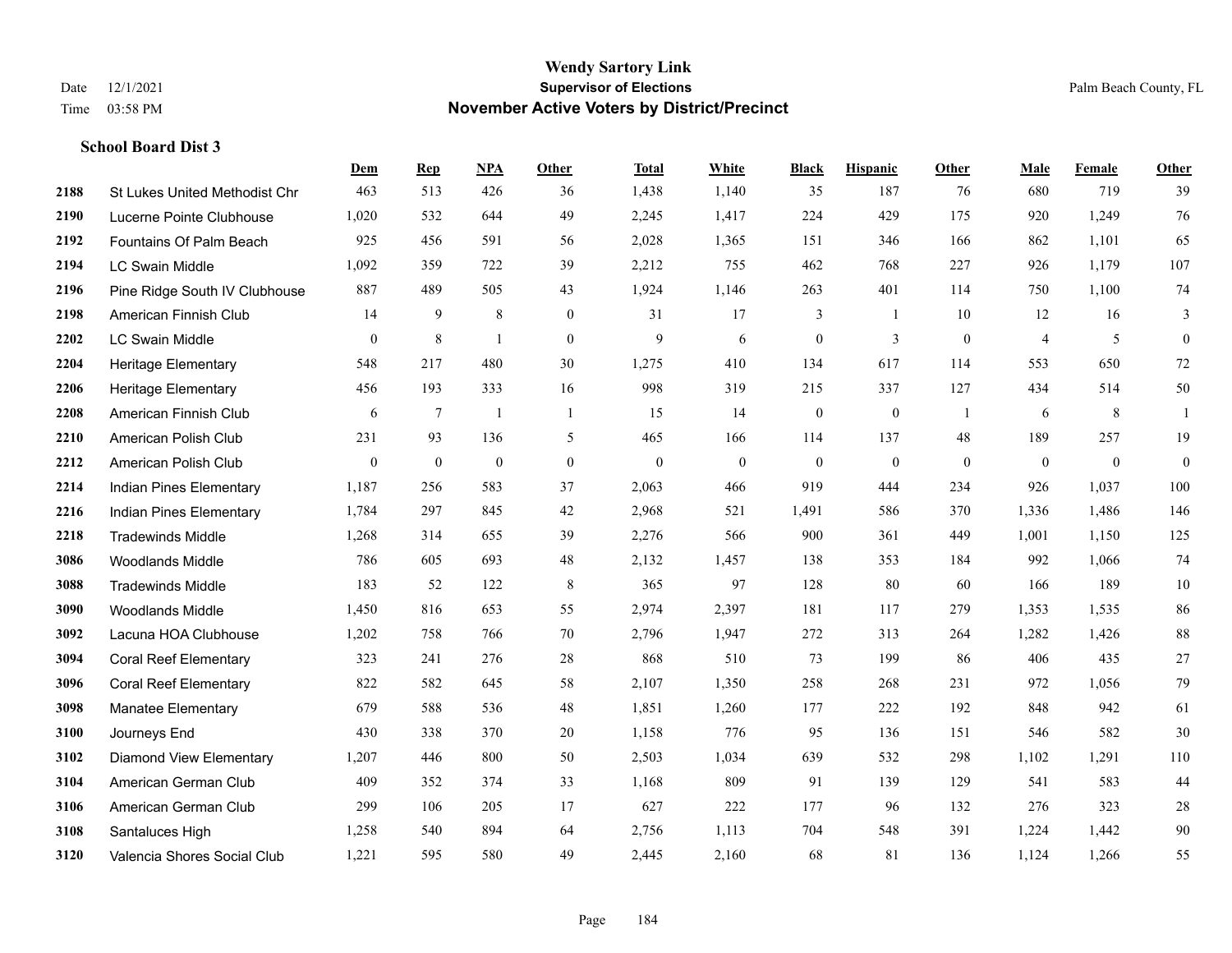|      |                                 | Dem            | <b>Rep</b>   | NPA            | <b>Other</b> | <b>Total</b> | <b>White</b>   | <b>Black</b>     | <b>Hispanic</b> | <b>Other</b>   | <b>Male</b> | Female | <b>Other</b> |
|------|---------------------------------|----------------|--------------|----------------|--------------|--------------|----------------|------------------|-----------------|----------------|-------------|--------|--------------|
| 3122 | Boynton Beach Community Chur    | 906            | 407          | 348            | 33           | 1,694        | 1,516          | 36               | 52              | 90             | 697         | 960    | 37           |
| 3124 | West Boynton Park and Rec       | 787            | 588          | 652            | 44           | 2,071        | 1,311          | 224              | 288             | 248            | 935         | 1.062  | 74           |
| 3126 | Temple Shaarei Shalom           | 633            | 500          | 464            | 28           | 1,625        | 1,114          | 153              | 199             | 159            | 755         | 822    | $48\,$       |
| 3128 | West Boynton Park and Rec       | 944            | 605          | 729            | 45           | 2,323        | 1,444          | 285              | 337             | 257            | 1,062       | 1,179  | 82           |
| 3130 | Winston Trails Swim Center      | 1,109          | 911          | 860            | 64           | 2,944        | 2,084          | 205              | 376             | 279            | 1,376       | 1,456  | 112          |
| 3132 | Park Vista High                 | 852            | 652          | 699            | 48           | 2,251        | 1,426          | 228              | 358             | 239            | 1,013       | 1,159  | 79           |
| 3133 | Christa McAuliffe Middle        | 173            | 125          | 135            | $\,8\,$      | 441          | 269            | 46               | 61              | 65             | 213         | 216    | 12           |
| 3150 | Christa McAuliffe Middle        | 553            | 256          | 237            | 23           | 1,069        | 970            | 20               | 31              | 48             | 436         | 601    | $32\,$       |
| 3152 | Park Vista High                 | 658            | 410          | 391            | 33           | 1,492        | 1,281          | 54               | 64              | 93             | 658         | 785    | 49           |
| 3154 | Ponte Vecchio Clubhouse         | 801            | 318          | 280            | 23           | 1,422        | 1,271          | 20               | 40              | 91             | 641         | 742    | 39           |
| 3156 | Aberdeen East Clubhouse         | 997            | 488          | 553            | 41           | 2,079        | 1,570          | 141              | 187             | 181            | 862         | 1,157  | 60           |
| 3158 | <b>Crystal Lakes Elementary</b> | 994            | 760          | 800            | 59           | 2,613        | 1,829          | 195              | 295             | 294            | 1,181       | 1,322  | 110          |
| 3160 | Christa McAuliffe Middle        | 435            | 325          | 329            | 19           | 1,108        | 751            | 135              | 120             | 102            | 497         | 569    | 42           |
| 4140 | <b>Broken Sound Club</b>        | 262            | 213          | 188            | 14           | 677          | 505            | 25               | 83              | 64             | 277         | 382    | $18\,$       |
| 5002 | Faith Farm Tabernacle           | 562            | 651          | 509            | 42           | 1,764        | 1,163          | 173              | 193             | 235            | 820         | 893    | 51           |
| 5003 | Faith Farm Tabernacle           | 497            | 346          | 436            | 29           | 1,308        | 786            | 139              | 206             | 177            | 587         | 676    | 45           |
| 5004 | Faith Farm Tabernacle           | $\overline{3}$ | 2            | $\overline{2}$ | $\mathbf{0}$ | 7            | $\overline{4}$ | $\boldsymbol{0}$ | $\overline{3}$  | $\mathbf{0}$   | 6           | -1     | $\mathbf{0}$ |
| 5005 | <b>Sunset Palms Elementary</b>  | 1,246          | 566          | 483            | 78           | 2,373        | 2,223          | 15               | 32              | 103            | 1,092       | 1,223  | 58           |
| 5006 | Faith Farm Tabernacle           | 1,116          | 493          | 551            | 36           | 2,196        | 2,077          | 13               | 22              | 84             | 1,025       | 1,135  | $36\,$       |
| 5007 | Faith Farm Tabernacle           | 5              | $\mathbf{0}$ | 2              | $\mathbf{0}$ | $\tau$       | 6              | $\boldsymbol{0}$ | $\mathbf{0}$    | $\overline{1}$ | 5           | 2      | $\mathbf{0}$ |
| 5008 | <b>Sunset Palms Elementary</b>  | 436            | 334          | 374            | 25           | 1,169        | 767            | 99               | 139             | 164            | 539         | 593    | 37           |
| 5009 | Boynton Beach Community Chur    | 1,213          | 980          | 1,012          | 73           | 3,278        | 2,174          | 294              | 362             | 448            | 1,562       | 1,597  | 119          |
| 5010 | Temple Shaarei Shalom           | 964            | 238          | 308            | 34           | 1,544        | 1,435          | 18               | 27              | 64             | 592         | 920    | $32\,$       |
| 5012 | The Grove Clubhouse             | 411            | 145          | 158            | 12           | 726          | 654            | 19               | 18              | 35             | 305         | 411    | 10           |
| 5014 | West Boynton Branch Library     | 690            | 452          | 497            | 44           | 1,683        | 962            | 248              | 247             | 226            | 741         | 880    | 62           |
| 5016 | Faith United Methodist Church   | 943            | 622          | 621            | 33           | 2,219        | 1,602          | 157              | 241             | 219            | 977         | 1,151  | 91           |
| 5018 | Platina Clubhouse               | 684            | 263          | 291            | 21           | 1,259        | 1,068          | 36               | 74              | 81             | 478         | 749    | $32\,$       |
| 5020 | <b>Hagen Road Elementary</b>    | 608            | 325          | 405            | 37           | 1,375        | 711            | 294              | 186             | 184            | 586         | 739    | 50           |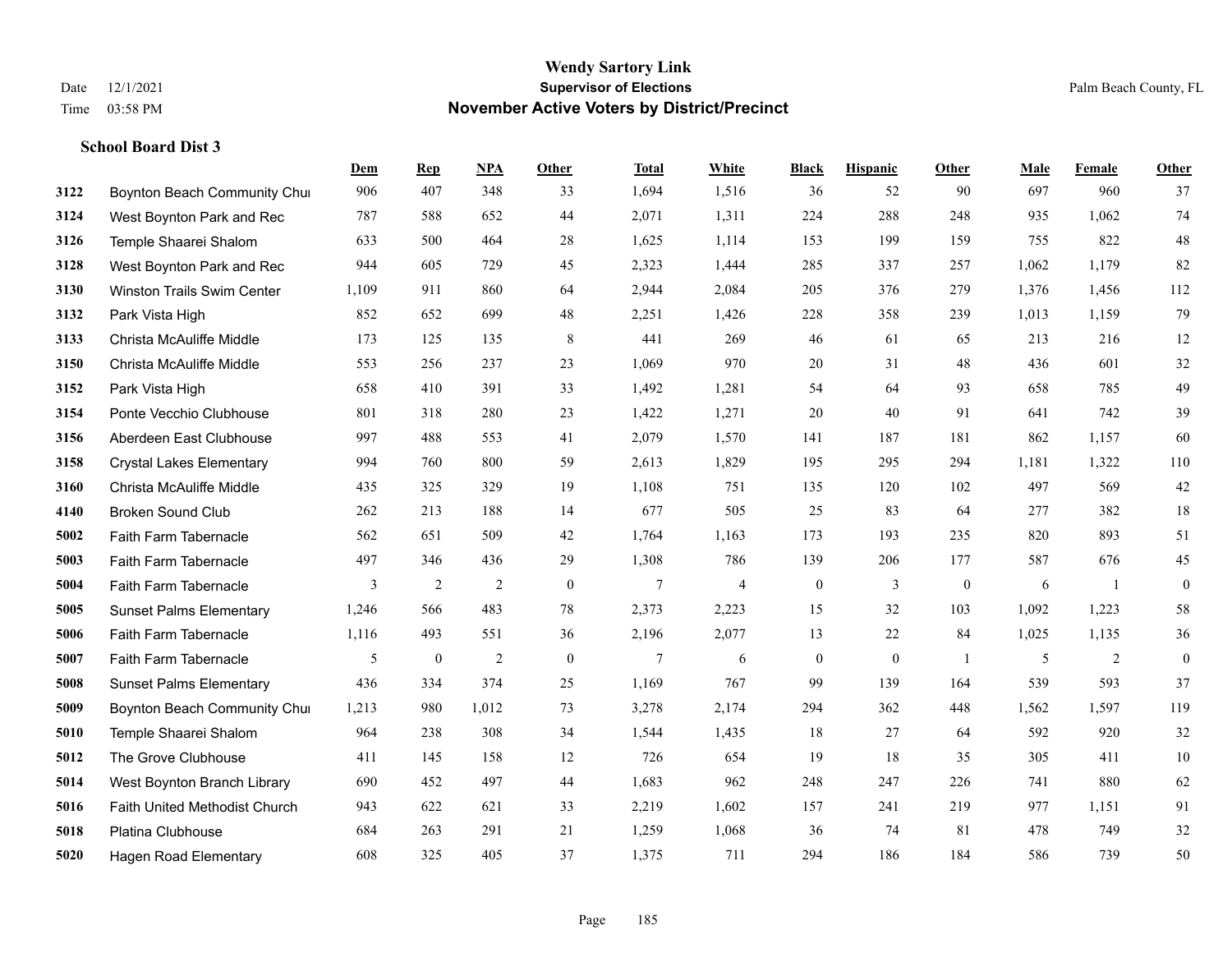|      |                               | Dem   | <b>Rep</b> | NPA   | <b>Other</b> | <b>Total</b> | White | <b>Black</b>             | <b>Hispanic</b> | <b>Other</b> | <b>Male</b> | Female | <b>Other</b> |
|------|-------------------------------|-------|------------|-------|--------------|--------------|-------|--------------------------|-----------------|--------------|-------------|--------|--------------|
| 5022 | <b>Hagen Road Elementary</b>  | 853   | 444        | 453   | 28           | 1,778        | 1,393 | 157                      | 113             | 115          | 781         | 954    | 43           |
| 5024 | Valencia Lakes HOA            | 619   | 205        | 241   | 16           | 1,081        | 999   | 10                       | 18              | 54           | 474         | 579    | $28\,$       |
| 5026 | Faith United Methodist Church | 934   | 420        | 514   | 48           | 1,916        | 1,123 | 438                      | 200             | 155          | 821         | 1,027  | 68           |
| 5028 | South Tech Academy            | 672   | 521        | 437   | 28           | 1,658        | 1,293 | 97                       | 114             | 154          | 727         | 865    | 66           |
| 5030 | West Boynton Branch Library   | 673   | 196        | 319   | 32           | 1,220        | 769   | 246                      | 122             | 83           | 476         | 692    | 52           |
| 5032 | New Church                    | 292   | 127        | 136   | 14           | 569          | 489   | 17                       | 29              | 34           | 243         | 310    | 16           |
| 5034 | Valencia Lakes HOA            | 787   | 302        | 308   | 16           | 1,413        | 1,304 | 18                       | 22              | 69           | 599         | 786    | $28\,$       |
| 5036 | Valencia Isles Social Hall    | 809   | 237        | 267   | 17           | 1,330        | 1,255 | $\mathbf{1}$             | 6               | 68           | 539         | 761    | 30           |
| 5038 | The Cascades Clubhouse        | 751   | 267        | 273   | 18           | 1,309        | 1,226 | 15                       | 18              | 50           | 549         | 735    | $25\,$       |
| 5040 | New Church                    | 388   | 206        | 247   | 14           | 855          | 772   | 19                       | 32              | 32           | 390         | 446    | 19           |
| 5042 | South Tech Academy            | 908   | 384        | 477   | 43           | 1,812        | 1,396 | 161                      | 142             | 113          | 733         | 1,025  | 54           |
| 5044 | Cascade Lakes Clubhouse       | 561   | 198        | 194   | 14           | 967          | 876   | 6                        | 12              | 73           | 426         | 512    | $29\,$       |
| 5046 | Green Cay Nature Center       | 1,344 | 581        | 652   | 42           | 2,619        | 1,979 | 274                      | 178             | 188          | 1,113       | 1,437  | 69           |
| 5048 | <b>Coral Lakes Clubhouse</b>  | 583   | 371        | 306   | 21           | 1,281        | 889   | 139                      | 140             | 113          | 558         | 680    | 43           |
| 5050 | <b>Coral Lakes Clubhouse</b>  | 1,101 | 316        | 370   | 24           | 1,811        | 1,695 | 13                       | 10              | 93           | 704         | 1,062  | 45           |
| 5052 | Lake Worth Drainage District  | 647   | 437        | 465   | 33           | 1,582        | 1,211 | 89                       | 129             | 153          | 685         | 836    | 61           |
| 5054 | Our Lady Queen of Peace       | 1,163 | 1,217      | 1,027 | 93           | 3,500        | 2,808 | 102                      | 210             | 380          | 1,620       | 1,738  | 142          |
| 5055 | Our Lady Queen of Peace       | 304   | 139        | 151   | 12           | 606          | 534   | 6                        | 38              | 28           | 266         | 322    | 18           |
| 5056 | Hagen Ranch Road Library      | 1,890 | 1,126      | 1,177 | 98           | 4,291        | 3,471 | 167                      | 328             | 325          | 1,821       | 2,342  | 128          |
| 5058 | Valencia Falls Clubhouse      | 682   | 182        | 227   | 12           | 1,103        | 1,037 | $\overline{\mathcal{A}}$ | 5               | 57           | 487         | 581    | 35           |
| 5060 | Hagen Ranch Road Library      | 509   | 208        | 231   | 15           | 963          | 892   | 4                        | 14              | 53           | 437         | 514    | 12           |
| 5062 | Villa Borghese Clubhouse      | 443   | 239        | 163   | 14           | 859          | 782   | 11                       | 27              | 39           | 377         | 460    | $22\,$       |
| 5064 | Huntington Lakes Clubhouse    | 965   | 335        | 354   | 35           | 1,689        | 1,553 | 15                       | 42              | 79           | 620         | 1,036  | 33           |
| 5066 | Abbey Village Clubhouse       | 750   | 411        | 360   | 35           | 1,556        | 1,263 | 68                       | 128             | 97           | 617         | 880    | 59           |
| 5068 | Camelot Village Clubhouse     | 227   | 120        | 101   | 14           | 462          | 284   | 50                       | 87              | 41           | 182         | 265    | 15           |
| 5070 | Delray Villas                 | 463   | 243        | 214   | 19           | 939          | 764   | 41                       | 66              | 68           | 398         | 508    | 33           |
| 5072 | Huntington Pointe Clubhouse   | 755   | 175        | 243   | 18           | 1,191        | 1,127 | $\overline{7}$           | 10              | 47           | 451         | 709    | 31           |
| 5074 | Coco Wood Clubhouse           | 386   | 169        | 174   | 11           | 740          | 516   | 96                       | 78              | 50           | 325         | 385    | 30           |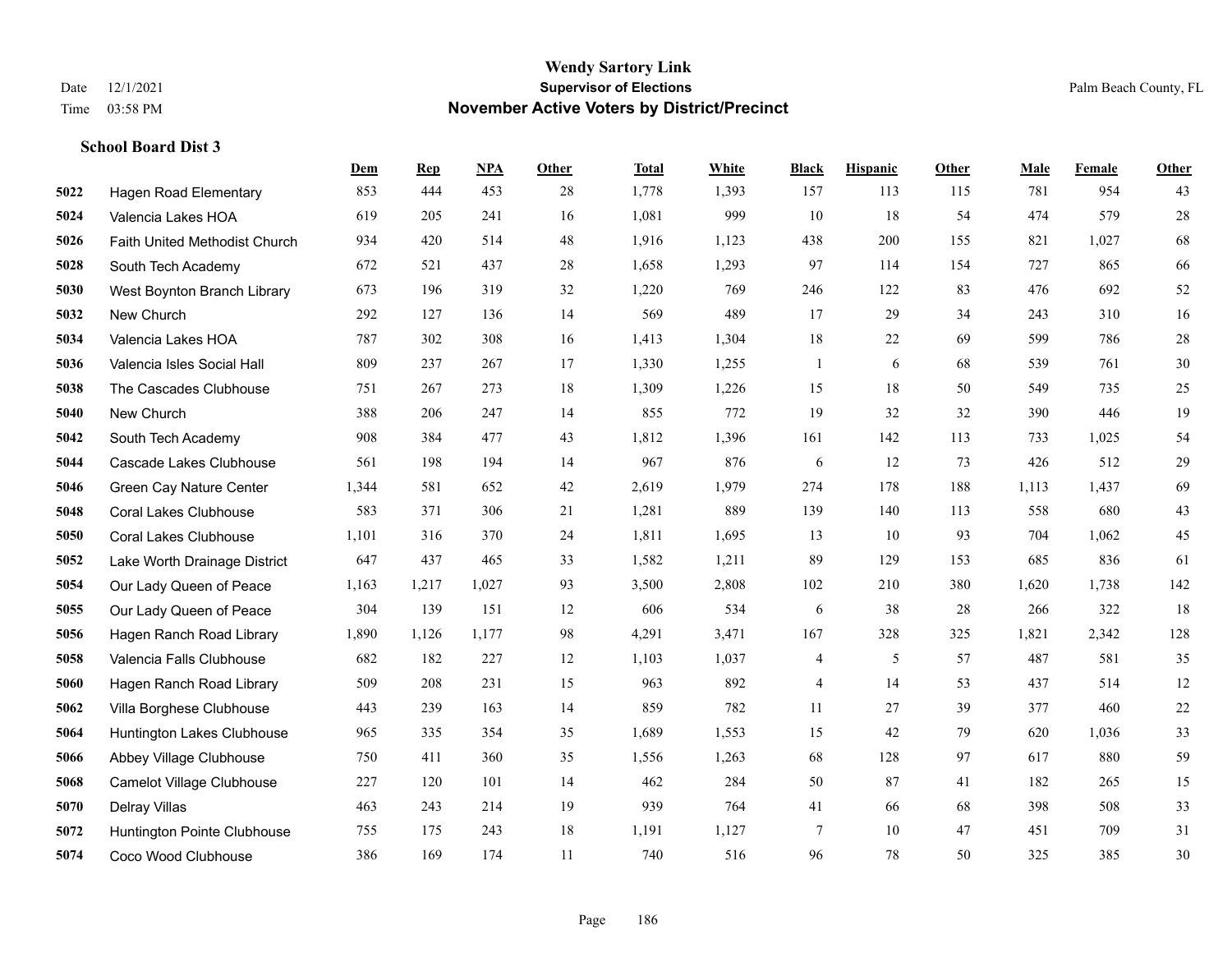|      |                                   | Dem   | <b>Rep</b>   | NPA          | <b>Other</b> | <b>Total</b>   | White | <b>Black</b>     | <b>Hispanic</b> | <b>Other</b> | <b>Male</b> | Female         | <b>Other</b>     |
|------|-----------------------------------|-------|--------------|--------------|--------------|----------------|-------|------------------|-----------------|--------------|-------------|----------------|------------------|
| 5076 | Palm Greens Clubhouse             | 657   | 297          | 321          | 30           | 1,305          | 1,084 | 37               | 95              | 89           | 512         | 749            | 44               |
| 5078 | <b>Bethel Evangelical Baptist</b> | 696   | 383          | 412          | 40           | 1,531          | 1,139 | 116              | 168             | 108          | 612         | 881            | 38               |
| 5080 | <b>Bethel Evangelical Baptist</b> | 84    | 52           | 41           | 3            | 180            | 128   | 10               | 22              | 20           | 59          | 119            | $\overline{c}$   |
| 5082 | <b>Bethel Evangelical Baptist</b> | 635   | 371          | 413          | 24           | 1,443          | 989   | 171              | 156             | 127          | 659         | 744            | $40\,$           |
| 5084 | <b>High Point Section II</b>      | 442   | 301          | 258          | 23           | 1,024          | 813   | 37               | 104             | 70           | 404         | 591            | 29               |
| 5086 | <b>Carver Middle</b>              | 45    | 19           | 14           | 4            | 82             | 65    | 6                | $\overline{4}$  | 7            | 32          | 48             | $\overline{c}$   |
| 5088 | Carver Middle                     | 171   | 124          | 134          | 15           | 444            | 285   | 50               | 54              | 55           | 196         | 233            | 15               |
| 5090 | Gleneagles CC-Strathearn Sat      | 970   | 471          | 472          | 35           | 1,948          | 1,672 | 37               | 114             | 125          | 819         | 1.082          | 47               |
| 5092 | Gleneagles CC-Clunie Satellite    | 792   | 333          | 361          | 24           | 1,510          | 1,297 | 73               | 66              | 74           | 653         | 824            | 33               |
| 5094 | Kings Point Clubhouse             | 378   | 195          | 177          | 16           | 766            | 618   | 28               | 71              | 49           | 295         | 442            | 29               |
| 5096 | Monaco Clubhouse                  | 911   | 518          | 483          | 42           | 1,954          | 1,515 | 95               | 198             | 146          | 794         | 1.083          | 77               |
| 5098 | Lakes of Delray Clubhouse         | 384   | 232          | 163          | 18           | 797            | 703   | 11               | 42              | 41           | 305         | 477            | 15               |
| 5100 | <b>Kings Point Flanders</b>       | 906   | 423          | 402          | 32           | 1,763          | 1,411 | 75               | 160             | 117          | 708         | 996            | 59               |
| 5102 | Lakes of Delray Clubhouse         | 900   | 312          | 374          | 40           | 1,626          | 1,330 | 68               | 120             | 108          | 631         | 946            | 49               |
| 5104 | <b>Kings Point Flanders</b>       | 890   | 389          | 356          | 39           | 1,674          | 1,325 | 71               | 159             | 119          | 648         | 959            | 67               |
| 5106 | Las Verdes Clubhouse              | 980   | 623          | 716          | 56           | 2,375          | 1,659 | 216              | 298             | 202          | 1,074       | 1,223          | $78\,$           |
| 5108 | West Boca Branch Library          | 1,436 | 1,519        | 1,437        | 107          | 4,499          | 3,711 | 110              | 267             | 411          | 2,110       | 2,254          | 135              |
| 5110 | South County Civic Center         | 523   | 513          | 418          | 29           | 1,483          | 1,348 | 6                | 26              | 103          | 698         | 743            | $42\,$           |
| 5111 | Morikami Park Elementary          | 43    | 59           | 49           | 3            | 154            | 146   | $\boldsymbol{0}$ | 3               | 5            | 71          | 83             | $\mathbf{0}$     |
| 5112 | Morikami Park Elementary          | 549   | 612          | 503          | $40\,$       | 1,704          | 1,481 | $20\,$           | 53              | 150          | 787         | 877            | $40\,$           |
| 5113 | Morikami Park Elementary          | 18    | 39           | 24           | 2            | 83             | 67    | $\boldsymbol{0}$ | 6               | 10           | 35          | 41             | $\tau$           |
| 5114 | South County Civic Center         | 252   | 205          | 193          | 11           | 661            | 547   | 8                | 27              | 79           | 300         | 334            | 27               |
| 5115 | Spanish River High                | 87    | 110          | 93           | 12           | 302            | 244   | 4                | 25              | 29           | 151         | 148            | 3                |
| 5116 | The Polo Club of Boca Raton       | 650   | 506          | 434          | 25           | 1,615          | 1,470 | 18               | 27              | 100          | 703         | 864            | $48\,$           |
| 5117 | The Polo Club of Boca Raton       | 306   | 188          | 193          | 19           | 706            | 643   | $\mathbf{1}$     | 9               | 53           | 285         | 396            | 25               |
| 5118 | South County Civic Center         | 168   | 122          | 103          | 6            | 399            | 335   | 8                | 32              | 24           | 171         | 217            | 11               |
| 5119 | The Polo Club of Boca Raton       | 38    | 31           | 29           | $\sqrt{2}$   | 100            | 93    | $\overline{c}$   | $\overline{c}$  | 3            | 44          | 55             | 1                |
| 5120 | Delray Beach First Baptist        | 5     | $\mathbf{1}$ | $\mathbf{0}$ |              | $\overline{7}$ | 6     | $\mathbf{1}$     | $\theta$        | $\mathbf{0}$ | 3           | $\overline{4}$ | $\boldsymbol{0}$ |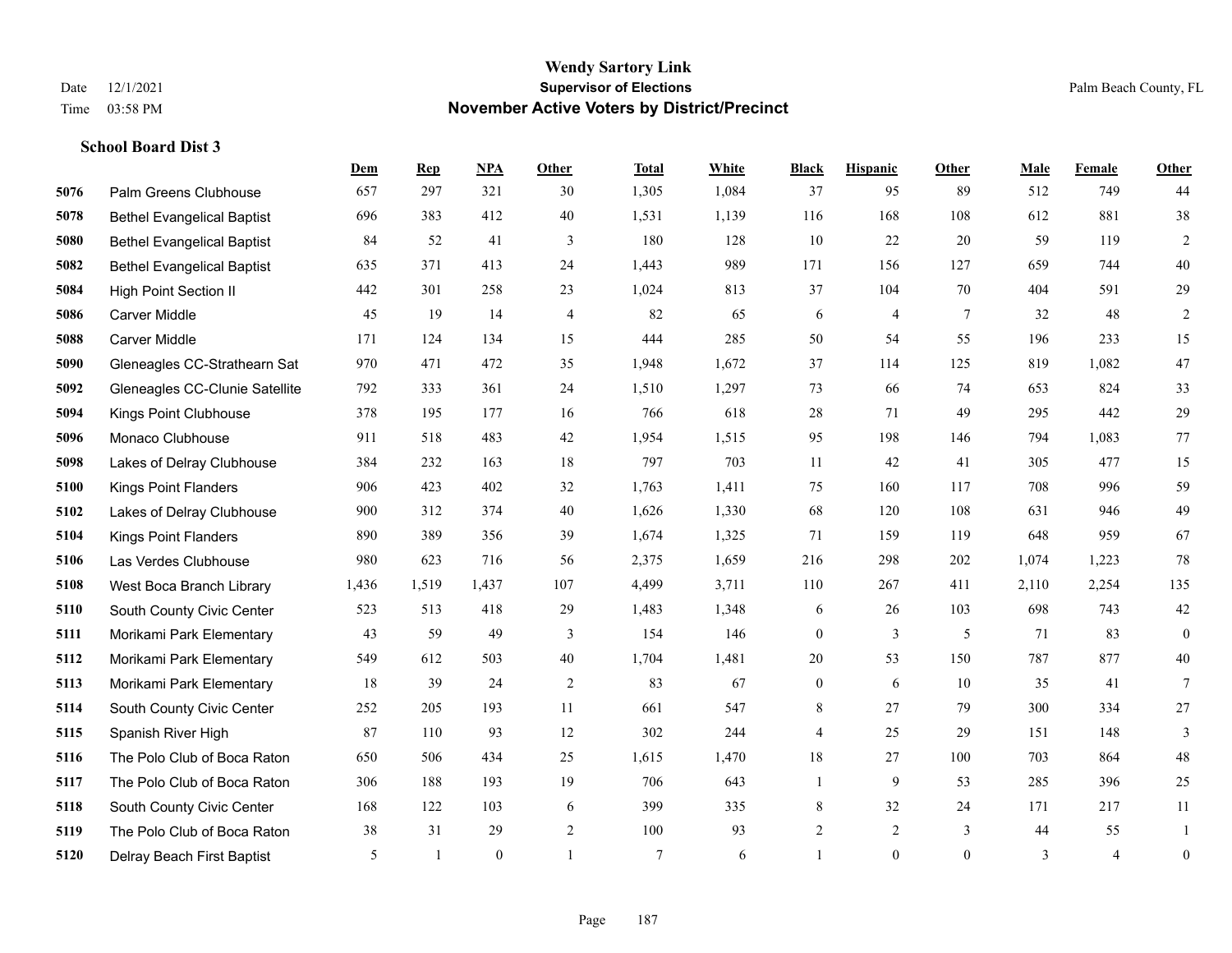|                                                                        |                            |     |            |            |              | <b>Wendy Sartory Link</b>      |              |       |                 |              |      |        |                       |
|------------------------------------------------------------------------|----------------------------|-----|------------|------------|--------------|--------------------------------|--------------|-------|-----------------|--------------|------|--------|-----------------------|
| Date                                                                   | 12/1/2021                  |     |            |            |              | <b>Supervisor of Elections</b> |              |       |                 |              |      |        | Palm Beach County, FL |
| <b>November Active Voters by District/Precinct</b><br>03:58 PM<br>Time |                            |     |            |            |              |                                |              |       |                 |              |      |        |                       |
|                                                                        | <b>School Board Dist 3</b> |     |            |            |              |                                |              |       |                 |              |      |        |                       |
|                                                                        |                            | Dem | <u>Rep</u> | <u>NPA</u> | <b>Other</b> | <u>Total</u>                   | <b>White</b> | Black | <b>Hispanic</b> | <b>Other</b> | Male | Female | Other                 |
| 5122                                                                   | Delray Beach First Baptist | 277 | 180        | 200        | 10           | 667                            | 431          | 35    | 122             | 79           | 284  | 351    | 32                    |

| 5124 | Delray Beach First Baptist | 16     |        |        |       | 391     |         |        | 29.    |        |     | 222    |       |
|------|----------------------------|--------|--------|--------|-------|---------|---------|--------|--------|--------|-----|--------|-------|
| 5126 | Boca Delray Clubhouse      | 754    |        | 120    |       | 499     | 449     |        |        |        | 206 | 283    | 10    |
|      | <b>School Board Dist 3</b> | 74.699 | 40,869 | 44.247 | 3,391 | 163,206 | 117.446 | 14,786 | 16,736 | 14.238 |     | 86,705 | 5,329 |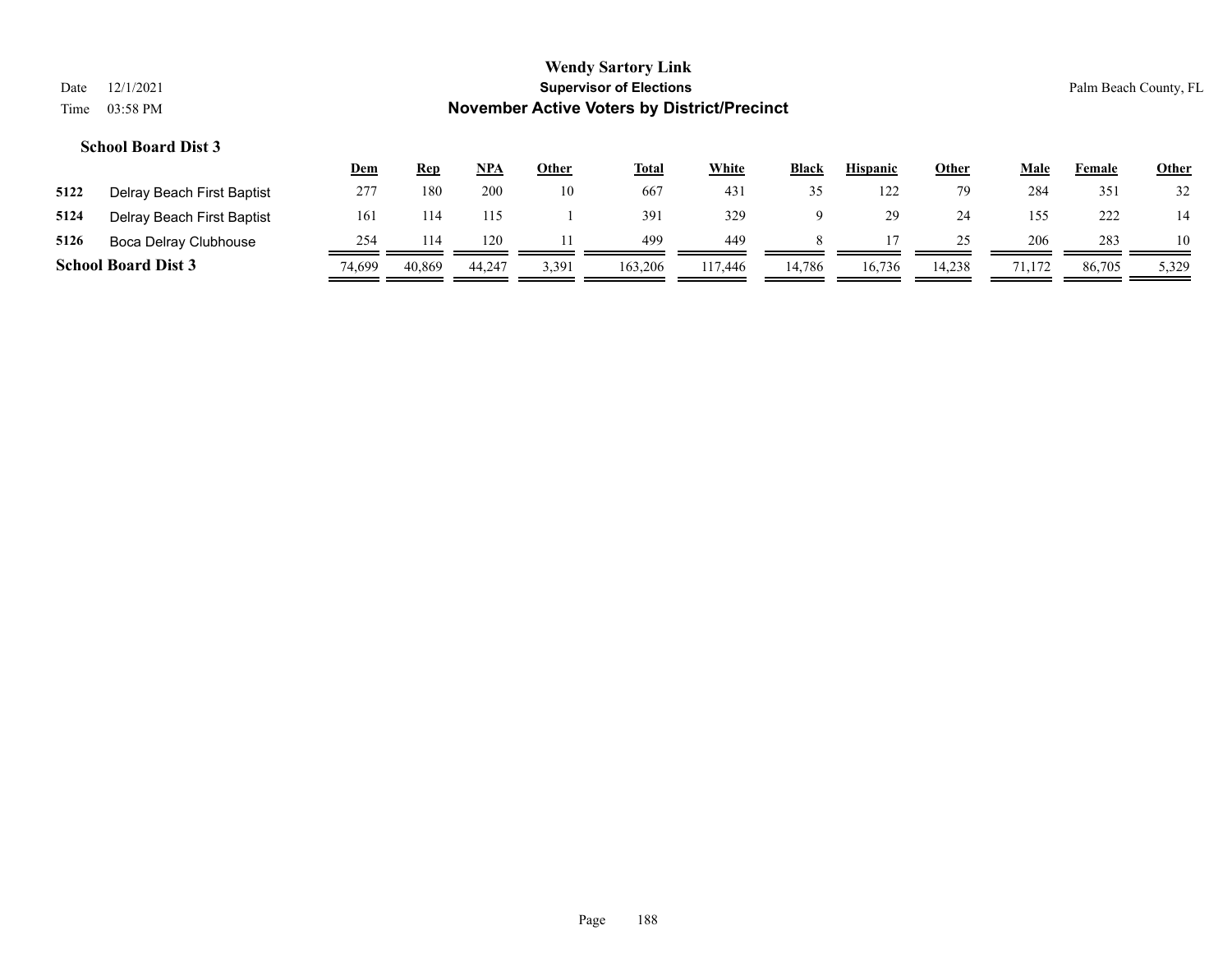**School Board Dist 4**

#### **Wendy Sartory Link** Date 12/1/2021 **Supervisor of Elections** Palm Beach County, FL Time 03:58 PM **November Active Voters by District/Precinct**

# **Dem Rep NPA Other Total White Black Hispanic Other Male Female Other** St Edwards Church 449 1,182 531 56 2,218 2,039 3 52 124 1,027 1,119 72 St Edwards Church 348 615 418 47 1,428 1,289 6 29 104 626 768 34 **1394 Morton & Barbara Mandel Cente** 244 613 290 37 1,184 1,078 6 24 76 532 620 32 Belvedere Elementary 560 380 387 24 1,351 1,065 28 150 108 636 666 49 Belvedere Elementary 143 125 123 7 398 329 16 27 26 192 196 10 St Catherine Church 438 552 370 31 1,391 1,156 38 91 106 622 717 52 Palmwood Lodge #303 339 156 269 19 783 319 77 297 90 361 387 35 South Olive Community Center 569 430 385 34 1,418 1,080 31 197 110 669 702 47 Lakeside Presbyterian Church 291 358 192 22 863 746 3 56 58 398 438 27 Lakeside Presbyterian Church 352 411 268 34 1,065 880 20 81 84 485 546 34 **3026** Palm Springs Village Hall  $\begin{pmatrix} 0 & 0 & 0 & 0 \\ 0 & 0 & 0 & 0 \\ 0 & 0 & 0 & 0 \end{pmatrix}$  Palm Springs Village Hall 2 1 0 0 3 0 0 3 0 1 2 0 **3030** Palm Springs Village Hall  $\begin{pmatrix} 0 & 0 & 0 & 0 \\ 0 & 0 & 0 & 0 \\ 0 & 0 & 0 & 0 \end{pmatrix}$  Special Olympics of PBC 682 316 534 35 1,567 566 266 601 134 729 758 80 Sunlight Community Church 157 104 78 6 345 182 41 101 21 155 180 10 1st Congregational Church 695 308 408 42 1,453 1,072 70 189 122 716 683 54 1st Congregational Church 715 448 395 47 1,605 1,347 24 134 100 731 820 54 Holy Redeemer Church **7** 7 7 2 0 16 9 6 1 0 9 7 0 Our Savior Lutheran Church 402 113 245 13 773 214 215 271 73 365 370 38 1st Congregational Church 473 225 361 30 1,089 767 94 150 78 511 536 42 St Andrews Episcopal 544 287 391 45 1,267 1,018 52 111 86 616 610 41 Mid County Senior Center 718 265 569 34 1,586 515 371 498 202 725 785 76 Holy Redeemer Church 0 0 0 0 0 0 0 0 0 0 0 0 Holy Redeemer Church 137 23 88 8 256 69 100 51 36 99 145 12 Coastal Chapel 471 352 335 27 1,185 738 103 253 91 556 588 41 Lantana Recreation Center 14 8 7 2 31 31 0 0 0 10 21 0 Our Savior Lutheran Church 49 39 48 3 139 97 15 19 8 75 59 5 Lakeside UM Church 647 386 432 40 1,505 936 167 271 131 667 795 43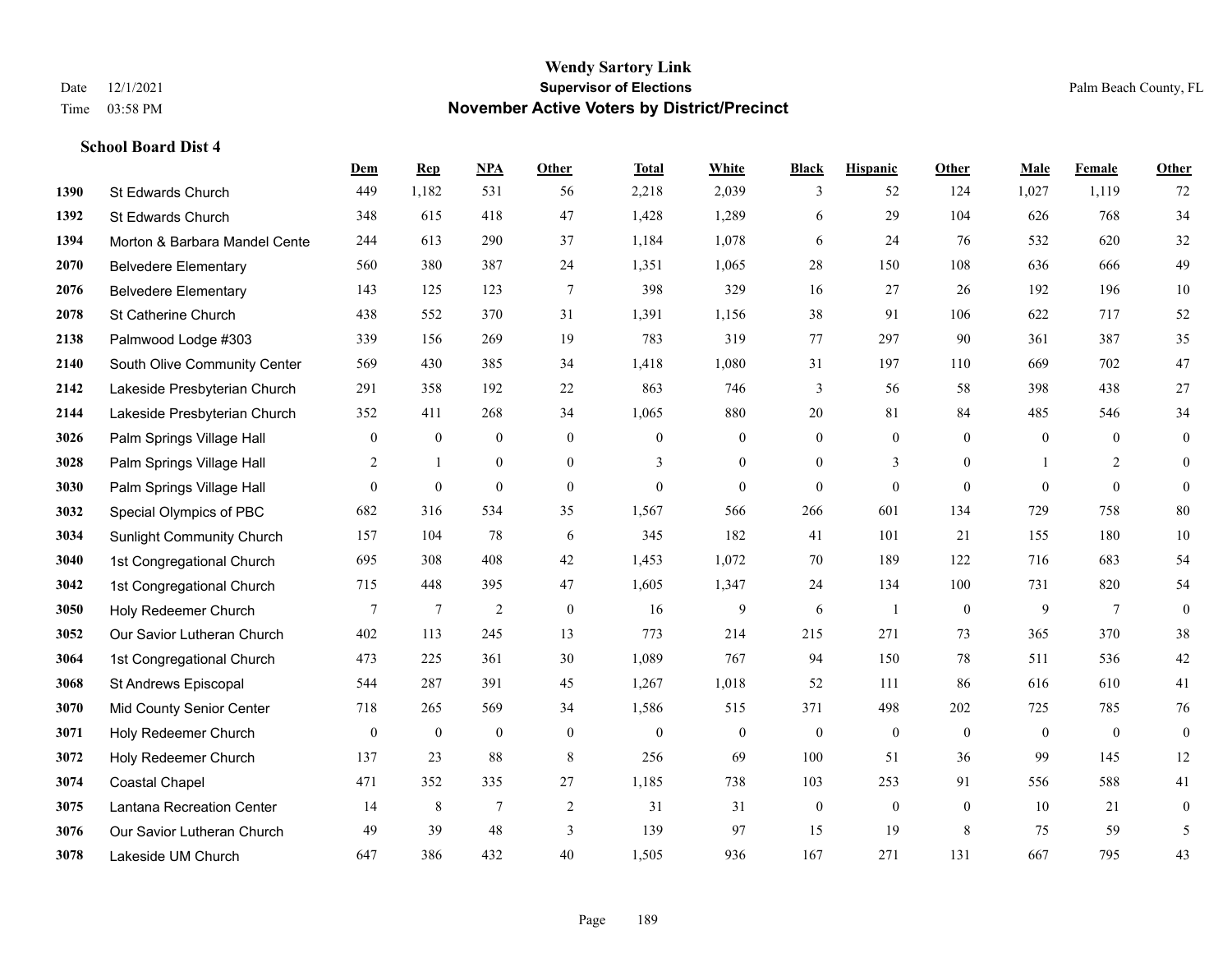|      |                                  | Dem          | <b>Rep</b>     | NPA            | <b>Other</b>   | <b>Total</b> | <b>White</b> | <b>Black</b>     | <b>Hispanic</b> | <b>Other</b> | <b>Male</b>  | <b>Female</b> | <b>Other</b>     |
|------|----------------------------------|--------------|----------------|----------------|----------------|--------------|--------------|------------------|-----------------|--------------|--------------|---------------|------------------|
| 3080 | American Finnish Club            | 843          | 225            | 569            | 41             | 1,678        | 396          | 519              | 573             | 190          | 729          | 849           | 100              |
| 3082 | <b>Atlantis City Hall</b>        | 486          | 883            | 445            | 44             | 1,858        | 1,605        | 39               | 90              | 124          | 853          | 961           | 44               |
| 3110 | Lantana Road Branch Library      | 818          | 336            | 489            | 47             | 1,690        | 798          | 452              | 282             | 158          | 734          | 879           | 77               |
| 3112 | <b>Starlight Cove Elementary</b> | 846          | 299            | 612            | 38             | 1,795        | 704          | 309              | 637             | 145          | 777          | 928           | 90               |
| 3114 | Santaluces High                  | 379          | 254            | 295            | 11             | 939          | 551          | 121              | 185             | 82           | 457          | 453           | 29               |
| 3116 | Advent Lantana                   | 1,054        | 521            | 734            | 53             | 2,362        | 1,455        | 361              | 360             | 186          | 979          | 1,300         | 83               |
| 3118 | Advent Lantana                   | 204          | 227            | 172            | 16             | 619          | 505          | 22               | 48              | 44           | 303          | 303           | 13               |
| 3134 | <b>Hidden Oaks Elementary</b>    | 1,063        | 319            | 595            | 33             | 2,010        | 576          | 792              | 366             | 276          | 857          | 1,067         | 86               |
| 3136 | <b>Freedom Shores Elementary</b> | 879          | 407            | 588            | 32             | 1,906        | 831          | 545              | 274             | 256          | 841          | 989           | 76               |
| 3138 | <b>Citrus Cove Elementary</b>    | 861          | 495            | 567            | 34             | 1,957        | 1,135        | 319              | 289             | 214          | 859          | 1.016         | 82               |
| 3140 | Boynton Lakes North Clubhouse    | 419          | 189            | 281            | 15             | 904          | 426          | 222              | 126             | 130          | 405          | 467           | $32\,$           |
| 3142 | Boynton Lakes North Clubhouse    | 372          | 166            | 225            | 19             | 782          | 436          | 137              | 138             | 71           | 314          | 438           | $30\,$           |
| 3144 | Freedom Shores Elementary        | 10           | $\,8\,$        | 10             | $\mathbf{0}$   | 28           | 22           | $\boldsymbol{0}$ | 3               | 3            | 11           | 14            | 3                |
| 3146 | Freedom Shores Elementary        | 341          | 133            | 169            | 18             | 661          | 450          | 77               | 71              | 63           | 261          | 379           | 21               |
| 3148 | Imagine Schools - Chancellor     | 61           | 54             | 54             | 5              | 174          | 117          | 12               | 27              | 18           | 87           | 82            | 5                |
| 3162 | <b>Hidden Oaks Elementary</b>    | 542          | 257            | 301            | 18             | 1,118        | 670          | 206              | 125             | 117          | 500          | 585           | 33               |
| 3164 | <b>Citrus Cove Elementary</b>    | 872          | 543            | 643            | 51             | 2,109        | 1,319        | 313              | 245             | 232          | 942          | 1.095         | $72\,$           |
| 3166 | Jamaica Bay Clubhouse            | 351          | 362            | 266            | 25             | 1,004        | 887          | 20               | 38              | 59           | 437          | 533           | 34               |
| 3168 | Boynton Beach Fire Station #3    | 908          | 464            | 669            | 33             | 2,074        | 1,178        | 375              | 298             | 223          | 876          | 1,128         | $70\,$           |
| 3170 | Boynton Beach High               | 1,112        | 613            | 883            | 73             | 2,681        | 1,575        | 312              | 540             | 254          | 1,175        | 1,403         | 103              |
| 3172 | Boynton Beach High               | 474          | 145            | 306            | 32             | 957          | 442          | 265              | 144             | 106          | 390          | 519           | $48\,$           |
| 3174 | Boynton Beach Fire Station #3    | 246          | 177            | 174            | 15             | 612          | 420          | 53               | 83              | 56           | 279          | 317           | 16               |
| 3176 | Boynton Beach High               | 212          | 123            | 148            | 8              | 491          | 260          | 88               | 82              | 61           | 212          | 258           | 21               |
| 3180 | Imagine Schools - Chancellor     | $\mathbf{0}$ | $\overline{0}$ | $\overline{0}$ | $\overline{0}$ | $\mathbf{0}$ | $\mathbf{0}$ | $\boldsymbol{0}$ | $\mathbf{0}$    | $\theta$     | $\mathbf{0}$ | $\mathbf{0}$  | $\boldsymbol{0}$ |
| 3182 | Imagine Schools - Chancellor     | 98           | 50             | 80             | $\overline{4}$ | 232          | 116          | 46               | 38              | 32           | 110          | 111           | $11\,$           |
| 3185 | Christ Fellowship Church BB      | 301          | 207            | 206            | 27             | 741          | 477          | 84               | 105             | 75           | 350          | 372           | 19               |
| 3186 | Christ Fellowship Church BB      | 188          | 121            | 143            | 12             | 464          | 331          | 42               | 59              | 32           | 208          | 236           | $20\,$           |
| 3187 | Christ Fellowship Church BB      | 686          | 407            | 591            | 59             | 1,743        | 990          | 272              | 292             | 189          | 812          | 877           | 54               |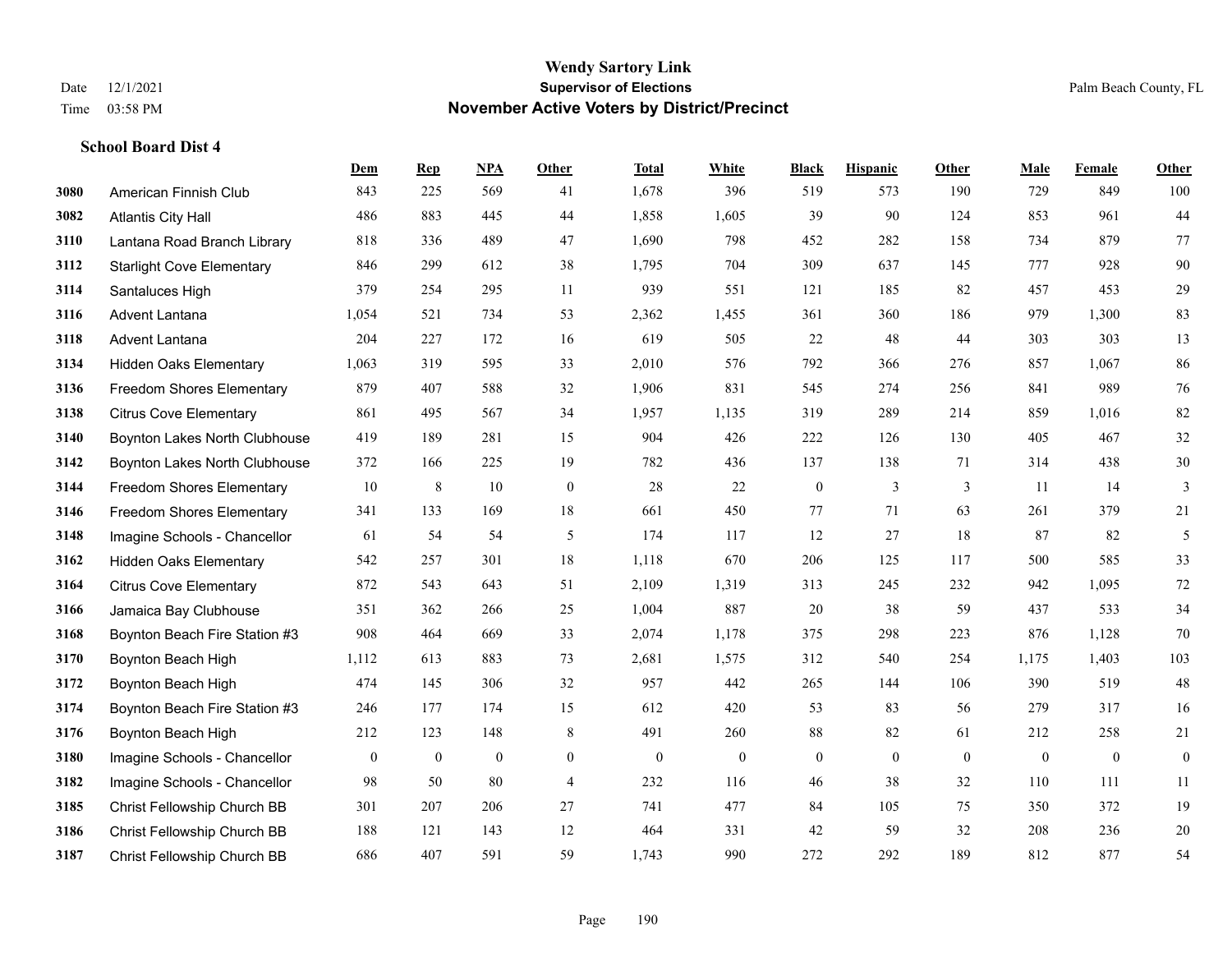**School Board Dist 4**

#### **Wendy Sartory Link** Date 12/1/2021 **Supervisor of Elections** Palm Beach County, FL Time 03:58 PM **November Active Voters by District/Precinct**

**Dem Rep NPA Other Total White Black Hispanic Other Male Female Other**

# Christ Fellowship Church BB 414 301 355 21 1,091 675 223 120 73 535 522 34 Imagine Schools - Chancellor 305 159 223 22 709 400 146 98 65 363 332 14 Leisureville #1 Clubhouse 552 398 374 45 1,369 1,033 115 128 93 553 769 47 Boynton Beach Fire Station #2 750 172 378 19 1,319 467 543 169 140 583 684 52 Leisureville #3 Clubhouse 622 552 428 52 1,654 1,378 84 103 89 706 894 54 BB Leisureville Clubhouse 498 526 306 37 1,367 1,125 65 115 62 556 774 37 Golfview Harbour Clubhouse 606 400 395 26 1,427 963 203 115 146 639 740 48 Golfview Harbour Clubhouse 66 67 51 7 191 139 30 11 11 95 90 6 Lantana Recreation Center 463 513 368 48 1,392 1,167 30 103 92 669 684 39 South Palm Beach Town Hall 403 506 378 34 1,321 1,127 21 79 94 578 696 47 Manalapan Town Hall 76 201 93 9 379 346 6 5 22 191 178 10 Hypoluxo Town Hall 515 606 506 65 1,692 1,415 38 110 129 781 861 50 Bent Tree Villas East 805 732 596 50 2,183 1,583 216 215 169 963 1,172 48 Greentree Villas 640 568 461 35 1,704 1,398 72 119 115 682 976 46 New Church 403 492 321 26 1,242 1,009 62 88 83 535 678 29 Christ Fellowship Church BB 535 294 300 24 1,153 693 189 166 105 534 588 31 Quail Ridge Business Center 122 362 125 11 620 597 1 2 20 284 326 10 Christ Fellowship Church BB 34 28 37 4 103 80 4 11 8 38 63 2 Congress Middle 816 233 402 45 1,496 544 646 157 149 624 815 57 Harvey E Oyer Jr Park 490 613 486 55 1,644 1,298 90 131 125 774 825 45 Sterling Village Aud 496 544 471 50 1,561 1,363 36 64 98 724 786 51 Ocean Ridge Town Hall 401 738 426 44 1,609 1,470 5 50 84 765 803 41 Village of Golf Admin Bldg 36 186 47 4 273 267 0 1 5 129 142 2 Crosspointe Elementary 367 256 287 23 933 669 111 66 87 397 516 20

 Forest Park Elementary 287 441 272 25 1,025 921 9 50 45 432 561 32 **4038 Briny Breezes Community Cente** 89 144 89 4 326 301 0 9 16 135 182 9 Briny Breezes Community Center 0 0 0 0 0 0 0 0 0 0 0 0 Briny Breezes Community Center 0 0 0 0 0 0 0 0 0 0 0 0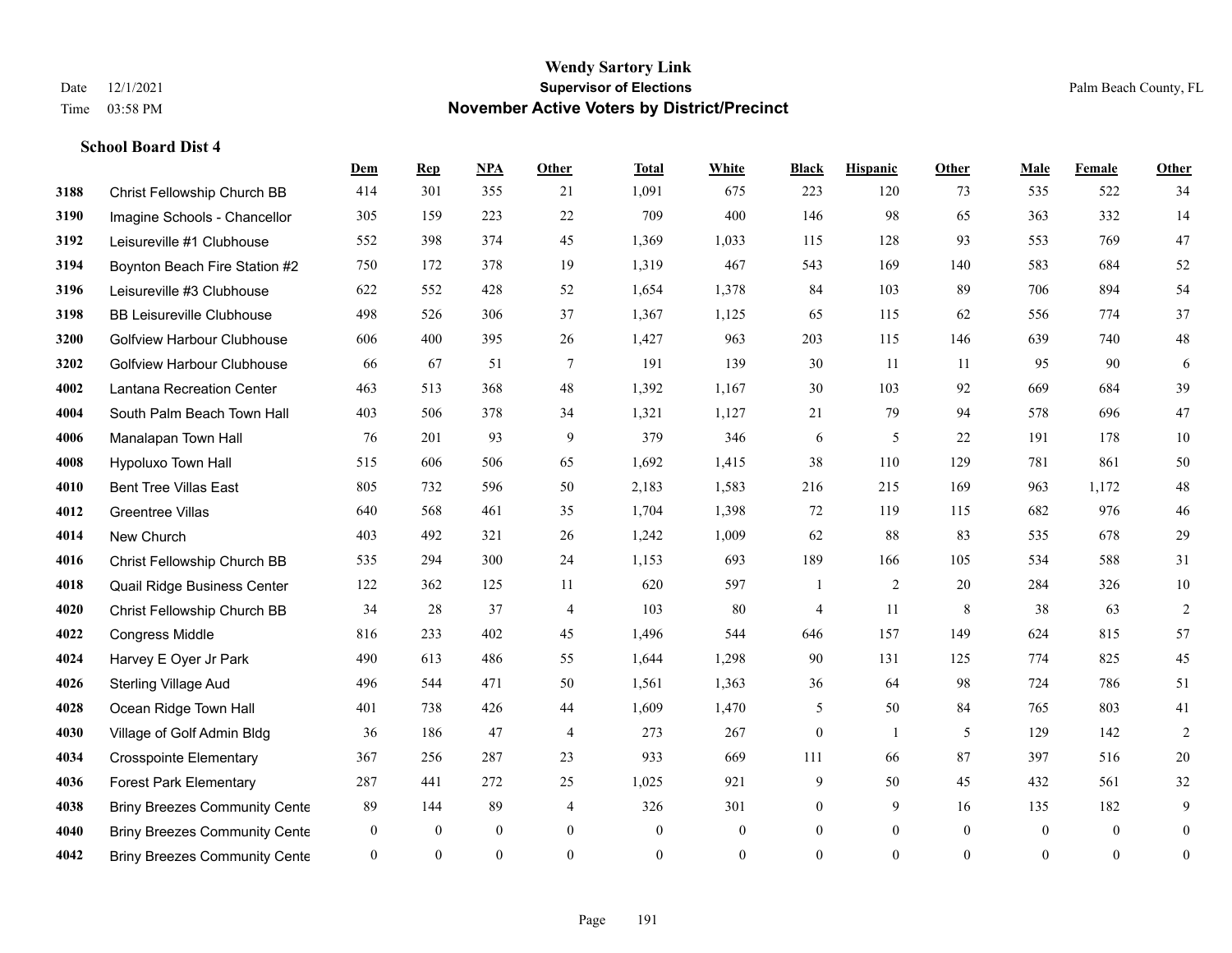|      |                                      | Dem            | <b>Rep</b>   | NPA              | <b>Other</b>   | <b>Total</b> | <b>White</b>     | <b>Black</b>     | <b>Hispanic</b>  | <b>Other</b>   | <b>Male</b>    | <b>Female</b>  | <b>Other</b>     |
|------|--------------------------------------|----------------|--------------|------------------|----------------|--------------|------------------|------------------|------------------|----------------|----------------|----------------|------------------|
| 4044 | <b>Briny Breezes Community Cente</b> | 48             | 32           | 38               | $\overline{1}$ | 119          | 104              | 1                | 9                | 5              | 62             | 54             | 3                |
| 4046 | <b>Delray Dunes</b>                  | 90             | 342          | 101              | 5              | 538          | 499              |                  | 5                | 33             | 243            | 283            | 12               |
| 4048 | <b>Banyan Creek Elementary</b>       | 122            | 154          | 85               | $\tau$         | 368          | 294              | 16               | 29               | 29             | 189            | 170            | 9                |
| 4050 | Hunter's Run Courtside Cafe          | 1,075          | 367          | 533              | 40             | 2,015        | 1,851            | 40               | 48               | 76             | 839            | 1,136          | 40               |
| 4052 | <b>Crosspointe Elementary</b>        | 116            | 79           | 86               | 3              | 284          | 171              | 58               | 22               | 33             | 139            | 139            | 6                |
| 4053 | <b>Crosspointe Elementary</b>        | 206            | 86           | 149              | 18             | 459          | 174              | 110              | 100              | 75             | 199            | 240            | $20\,$           |
| 4054 | Lakeview Baptist Church              | 532            | 645          | 439              | 39             | 1,655        | 1,371            | 78               | 101              | 105            | 766            | 837            | 52               |
| 4056 | Lakeview Baptist Church              | $\Omega$       | $\mathbf{0}$ | $\mathbf{0}$     | $\Omega$       | $\theta$     | $\mathbf{0}$     | $\mathbf{0}$     | $\mathbf{0}$     | $\theta$       | $\theta$       | $\theta$       | $\theta$         |
| 4058 | Plumosa SOA Elementary               | 53             | 58           | 40               | $\tau$         | 158          | 140              | 4                | 8                | 6              | 77             | 78             | 3                |
| 4060 | Lakeview Baptist Church              | 2              | 6            | 3                | $\overline{0}$ | 11           | $\overline{4}$   | $\mathbf{0}$     | $\mathbf{1}$     | 6              | 5              | 6              | $\Omega$         |
| 4062 | Lakeview Baptist Church              | 41             | 72           | 37               | 5              | 155          | 128              | 7                | 9                | 11             | 75             | 78             | $\overline{2}$   |
| 4064 | Seacrest Presbyterian                | 48             | 43           | 43               | 3              | 137          | 122              | 1                | 9                | 5              | 72             | 64             |                  |
| 4066 | Seacrest Presbyterian                | $\mathbf{0}$   | $\mathbf{0}$ | $\overline{0}$   | $\Omega$       | $\theta$     | $\mathbf{0}$     | $\mathbf{0}$     | $\mathbf{0}$     | $\Omega$       | $\Omega$       | $\theta$       | $\Omega$         |
| 4068 | Seacrest Presbyterian                | $\mathbf{0}$   | $\mathbf{0}$ | $\boldsymbol{0}$ | $\overline{0}$ | $\mathbf{0}$ | $\boldsymbol{0}$ | $\boldsymbol{0}$ | $\mathbf{0}$     | $\mathbf{0}$   | $\overline{0}$ | $\mathbf{0}$   | $\Omega$         |
| 4070 | Seacrest Presbyterian                | $\overline{0}$ | $\mathbf{0}$ | $\mathbf{0}$     | $\theta$       | $\theta$     | $\overline{0}$   | $\mathbf{0}$     | $\mathbf{0}$     | $\theta$       | $\theta$       | $\theta$       | $\theta$         |
| 4072 | <b>Gulf Stream Town Hall</b>         | 184            | 456          | 211              | 23             | 874          | 809              | 4                | 22               | 39             | 426            | 428            | 20               |
| 4074 | Plumosa SOA Elementary               | 435            | 429          | 355              | 25             | 1,244        | 1,070            | 18               | 73               | 83             | 589            | 619            | 36               |
| 4076 | <b>Country Manors Clubhouse</b>      | 447            | 378          | 399              | 23             | 1,247        | 882              | 96               | 137              | 132            | 550            | 663            | 34               |
| 4078 | <b>Banyan Creek Elementary</b>       | 3              | 6            | $\mathbf{1}$     | $\overline{0}$ | 10           | 9                | $\mathbf{0}$     | $\mathbf{0}$     | $\overline{1}$ | 6              | 3              |                  |
| 4080 | <b>Banyan Creek Elementary</b>       | $\mathbf{0}$   | $\mathbf{0}$ | $\boldsymbol{0}$ | $\overline{0}$ | $\mathbf{0}$ | $\boldsymbol{0}$ | $\boldsymbol{0}$ | $\boldsymbol{0}$ | $\theta$       | $\mathbf{0}$   | $\mathbf{0}$   | $\overline{0}$   |
| 4082 | <b>Banyan Creek Elementary</b>       | $\theta$       | 3            | $\theta$         | $\Omega$       | 3            | 3                | $\mathbf{0}$     | $\theta$         | $\theta$       | 2              | $\mathbf{1}$   | $\Omega$         |
| 4084 | <b>Banyan Creek Elementary</b>       | 42             | 24           | 24               | $\overline{2}$ | 92           | 68               | 6                | 9                | 9              | 42             | 46             |                  |
| 4086 | <b>Banyan Creek Elementary</b>       | 541            | 388          | 390              | 28             | 1,347        | 922              | 186              | 104              | 135            | 628            | 670            | 49               |
| 4088 | West Park Baptist Church             | 841            | 457          | 485              | 46             | 1,829        | 1,554            | 61               | 93               | 121            | 741            | 1,040          | $48\,$           |
| 4090 | Pines of Delray North                | 269            | 174          | 159              | 14             | 616          | 498              | 38               | 42               | 38             | 241            | 348            | 27               |
| 4092 | <b>Atlantic High</b>                 | $\mathbf{0}$   | $\bf{0}$     | $\boldsymbol{0}$ | $\overline{0}$ | $\mathbf{0}$ | $\boldsymbol{0}$ | $\mathbf{0}$     | $\mathbf{0}$     | $\theta$       | $\theta$       | $\overline{0}$ | $\boldsymbol{0}$ |
| 4096 | Carver Middle                        | 565            | 47           | 160              | 11             | 783          | 103              | 581              | 31               | 68             | 364            | 369            | 50               |
| 4098 | <b>Bethel Evangelical Baptist</b>    | 992            | 743          | 661              | 69             | 2,465        | 1,893            | 184              | 214              | 174            | 1,043          | 1,351          | 71               |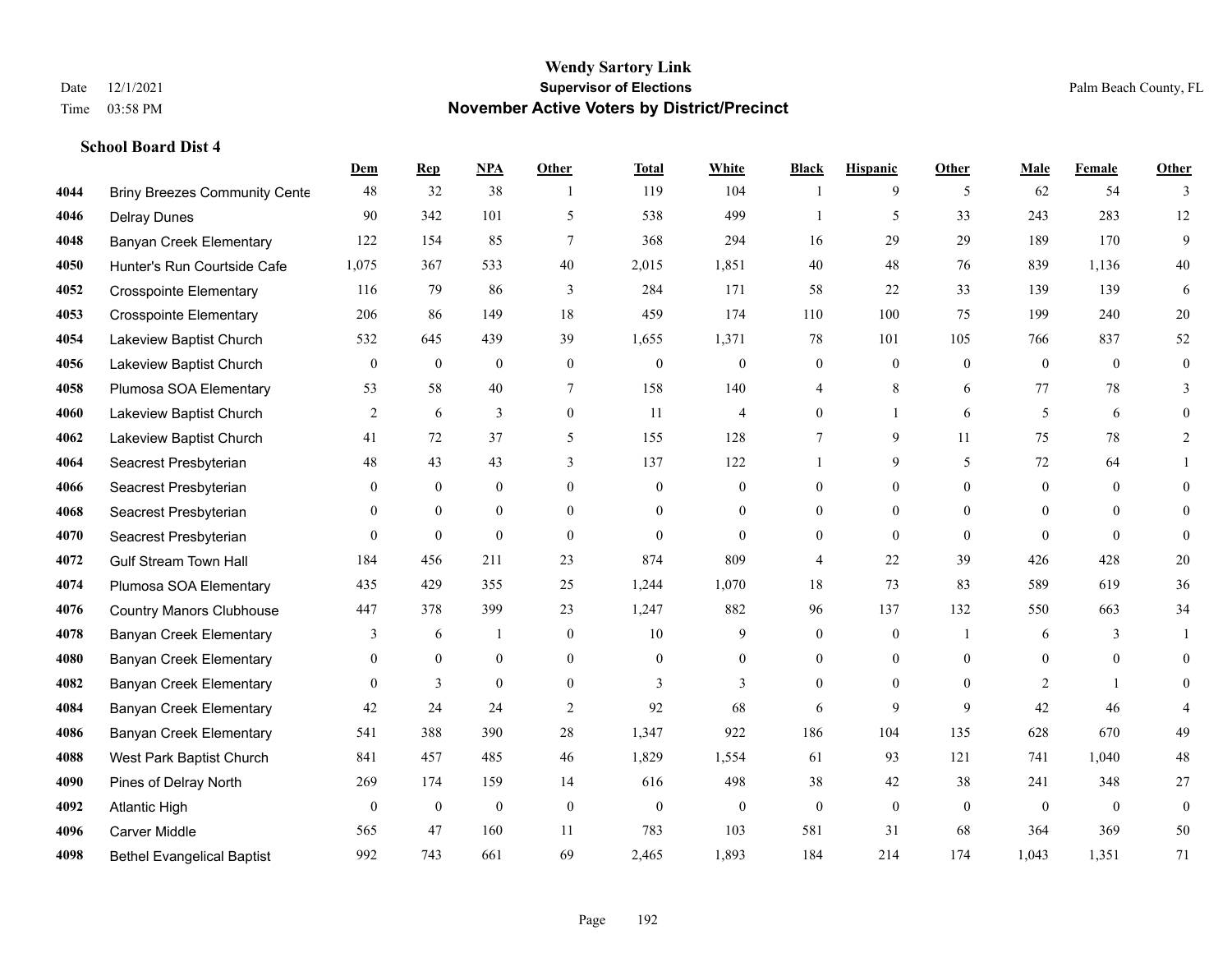|      |                                     | <b>Dem</b> | <b>Rep</b> | NPA | Other            | <b>Total</b> | <b>White</b> | <b>Black</b>     | <b>Hispanic</b> | Other | <b>Male</b> | <b>Female</b> | <b>Other</b> |
|------|-------------------------------------|------------|------------|-----|------------------|--------------|--------------|------------------|-----------------|-------|-------------|---------------|--------------|
| 4100 | <b>Carver Middle</b>                | 114        | 149        | 100 | 8                | 371          | 294          | 31               | 20              | 26    | 183         | 174           | 14           |
| 4102 | Veterans Park Recreation Ctr        | 419        | 501        | 403 | 34               | 1,357        | 1,239        | 13               | 25              | 80    | 631         | 690           | 36           |
| 4104 | <b>Emmanuel Catholic Church</b>     | 736        | 656        | 624 | 65               | 2,081        | 1,681        | 82               | 153             | 165   | 904         | 1.110         | 67           |
| 4106 | Delray Beach Golf Club              | 403        | 413        | 348 | 35               | 1,199        | 920          | 55               | 111             | 113   | 552         | 608           | 39           |
| 4108 | Pines of Delray East                | 576        | 349        | 376 | 27               | 1,328        | 981          | 89               | 138             | 120   | 528         | 744           | 56           |
| 4110 | 505 Club                            | 372        | 424        | 304 | 31               | 1,131        | 1,028        | $\,$ 8 $\,$      | 31              | 64    | 494         | 608           | 29           |
| 4112 | Veterans Park Recreation Ctr        | 568        | 787        | 551 | 44               | 1,950        | 1,794        | 10               | 41              | 105   | 917         | 969           | 64           |
| 4114 | Delray Beach First Baptist          | 821        | 759        | 608 | 60               | 2,248        | 1,898        | 79               | 126             | 145   | 1,043       | 1.155         | 50           |
| 4116 | <b>Orchard View Elementary</b>      | 27         | 35         | 30  | $\boldsymbol{0}$ | 92           | 75           | $\overline{c}$   | 6               | 9     | 47          | 42            | 3            |
| 4118 | <b>Orchard View Elementary</b>      | 678        | 411        | 477 | 34               | 1,600        | 1,108        | 152              | 197             | 143   | 647         | 896           | 57           |
| 4120 | <b>Orchard View Elementary</b>      | 449        | 292        | 335 | 40               | 1,116        | 792          | 66               | 156             | 102   | 466         | 610           | $40\,$       |
| 4122 | Delray Beach Swim and Tennis        | 712        | 427        | 485 | 36               | 1,660        | 1,162        | 196              | 146             | 156   | 716         | 881           | 63           |
| 4124 | Delray Beach Swim and Tennis        | 771        | 563        | 653 | 58               | 2,045        | 1,542        | 132              | 188             | 183   | 928         | 1,044         | 73           |
| 4126 | <b>Pine Grove Elementary</b>        | 513        | 836        | 546 | 62               | 1,957        | 1,694        | 25               | 92              | 146   | 900         | 989           | 68           |
| 4128 | St Lucy Catholic Church             | 613        | 917        | 622 | 42               | 2,194        | 1,964        | 14               | 75              | 141   | 996         | 1.130         | 68           |
| 4129 | St Lucy Catholic Church             | 31         | 61         | 31  | $\overline{2}$   | 125          | 110          | $\boldsymbol{0}$ | $\overline{4}$  | 11    | 56          | 67            | $\sqrt{2}$   |
| 4130 | Omni Middle                         | 630        | 620        | 545 | 37               | 1,832        | 1,506        | 33               | 137             | 156   | 853         | 927           | 52           |
| 4132 | Calusa Elementary                   | 379        | 401        | 321 | 25               | 1,126        | 932          | 15               | 95              | 84    | 461         | 625           | $40\,$       |
| 4156 | St Lucy Catholic Church             | 531        | 559        | 408 | 36               | 1,534        | 1,351        | 6                | 66              | 111   | 712         | 779           | 43           |
| 7130 | Alexander W Dreyfoos SOA High       | 813        | 825        | 781 | 74               | 2,493        | 1,909        | 115              | 207             | 262   | 1,256       | 1,165         | 72           |
| 7132 | WPB City Hall Flagler Gallery       | 668        | 676        | 607 | 73               | 2,024        | 1,603        | 88               | 137             | 196   | 1,020       | 937           | 67           |
| 7150 | <b>Howard Park Community Center</b> | 351        | 283        | 298 | 38               | 970          | 776          | 41               | 85              | 68    | 488         | 457           | $25\,$       |
| 7152 | WPB City Hall Flagler Gallery       | 481        | 443        | 274 | 39               | 1,237        | 981          | 43               | 117             | 96    | 472         | 721           | 44           |
| 7154 | Morton & Barbara Mandel Cente       | 149        | 364        | 157 | $20\,$           | 690          | 618          | $\,$ $\,$        | 13              | 51    | 316         | 354           | $20\,$       |
| 7156 | PB Fire Station #3                  | 43         | 102        | 59  | $\overline{2}$   | 206          | 178          | $\boldsymbol{0}$ | 7               | 21    | 92          | 102           | 12           |
| 7158 | PB Fire Station #3                  | 534        | 475        | 412 | 51               | 1,472        | 1,317        | 18               | 34              | 103   | 645         | 791           | 36           |
| 7164 | <b>Osborne Community Center</b>     | 322        | 180        | 201 | 24               | 727          | 570          | 51               | 55              | 51    | 339         | 367           | 21           |
| 7166 | PB Fire Station #3                  | 319        | 385        | 297 | 28               | 1,029        | 913          | $\overline{2}$   | 30              | 84    | 454         | 549           | 26           |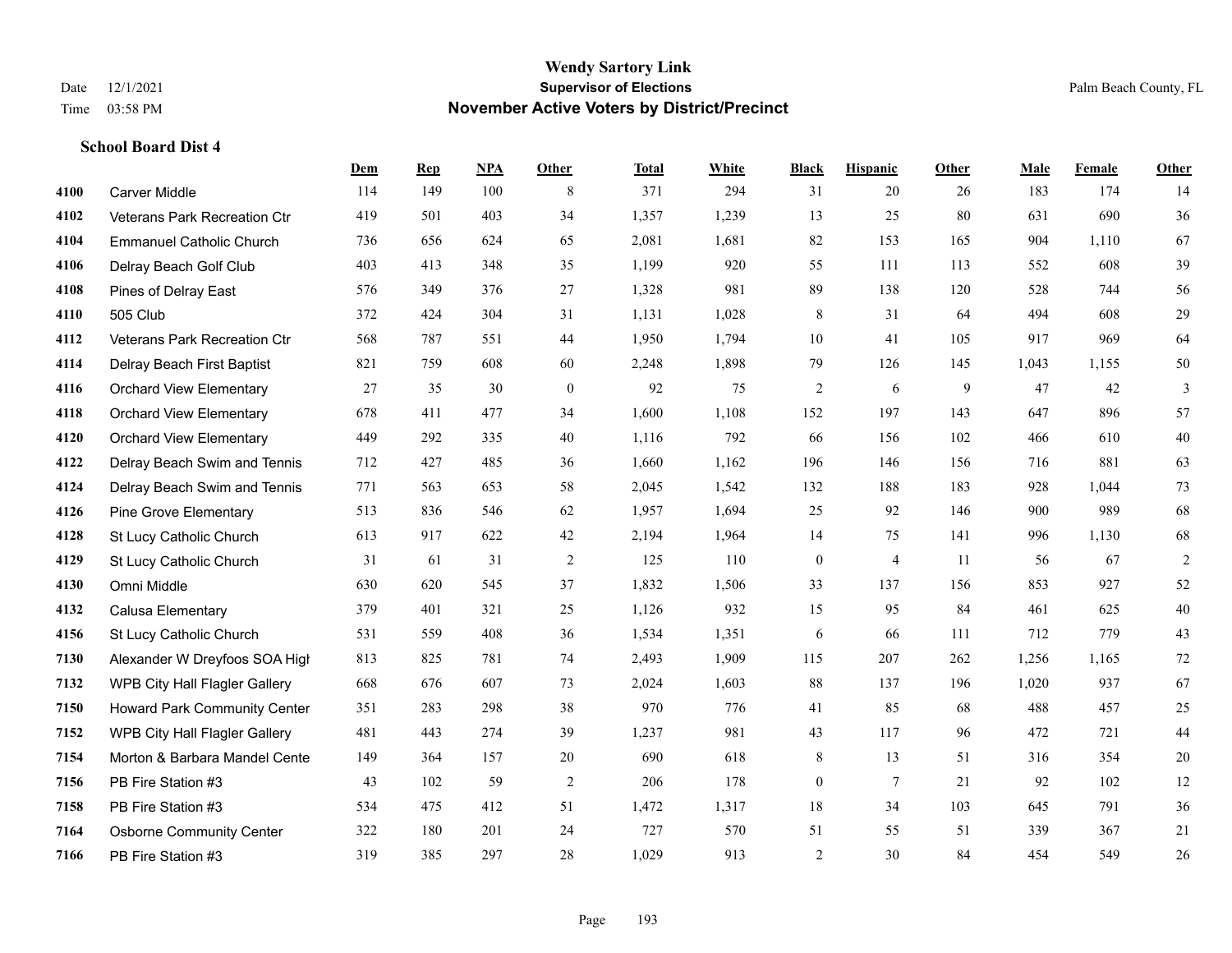|      |           | <b>Wendy Sartory Link</b>                          |
|------|-----------|----------------------------------------------------|
| Date | 12/1/2021 | <b>Supervisor of Elections</b>                     |
| Time | 03:58 PM  | <b>November Active Voters by District/Precinct</b> |

Palm Beach County, FL

|      |                            | <u>Dem</u> | <u>Rep</u> | <b>NPA</b> | Other | <b>Total</b> | White   | <b>Black</b> | <b>Hispanic</b> | <b>Other</b>  | Male   | Female | <b>Other</b> |
|------|----------------------------|------------|------------|------------|-------|--------------|---------|--------------|-----------------|---------------|--------|--------|--------------|
| 7172 | Lantana Recreation Center  | 298        | 269        | 247        | 18    | 832          | 654     | 51           | 66              | <sup>61</sup> | 393    | 413    | 26           |
| 7198 | Atlantic High              | 44         |            | 26         |       | 100          | 81      | -6           |                 | <sub>n</sub>  | 41     | 57     |              |
| 7204 | 505 Club                   | 36         | 32         | 36         |       | 108          | 84      |              |                 |               | 55.    | 48     |              |
| 7206 | 505 Club                   | 57         | 58         | 55.        |       | 175          | 149     |              | 8               | 16            | 95     | 75     |              |
|      | <b>School Board Dist 4</b> | 54,973     | 43,989     | 41,132     | 3,615 | 143,709      | 103,215 | 13,625       | 15,108          | 11,761        | 64,534 | 74,441 | 4,734        |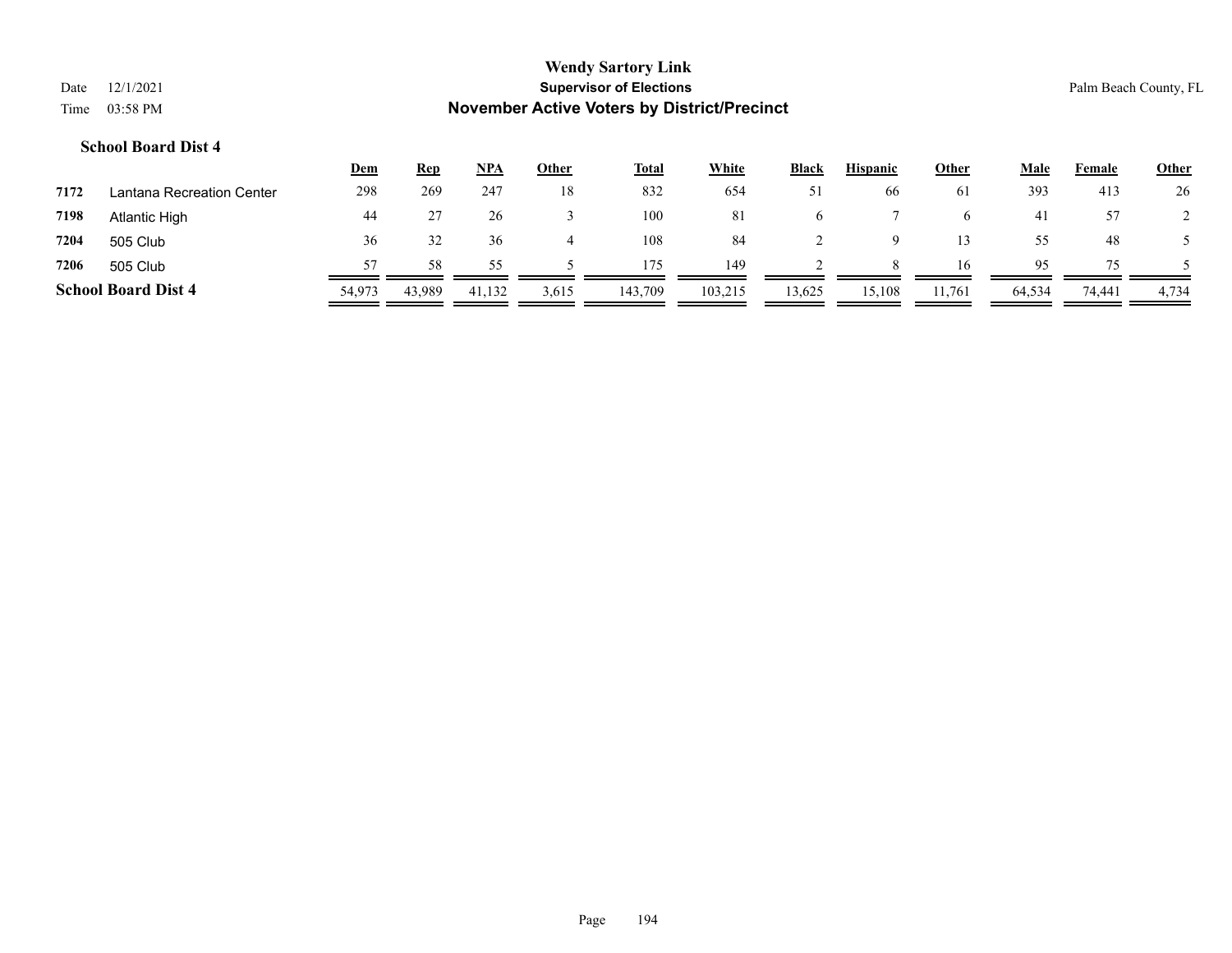|      |                                   | Dem | <b>Rep</b> | NPA | <b>Other</b> | <b>Total</b> | <b>White</b> | <b>Black</b>  | <b>Hispanic</b> | <b>Other</b> | <b>Male</b> | <b>Female</b> | <b>Other</b> |
|------|-----------------------------------|-----|------------|-----|--------------|--------------|--------------|---------------|-----------------|--------------|-------------|---------------|--------------|
| 4134 | Above and Beyond Community (      | 406 | 561        | 428 | 37           | 1,432        | 1,157        | 40            | 130             | 105          | 674         | 712           | 46           |
| 4136 | Above and Beyond Community (      | 642 | 616        | 583 | 46           | 1,887        | 1,409        | 48            | 220             | 210          | 807         | 1,010         | 70           |
| 4138 | Ascension Catholic Church         | 799 | 1,193      | 903 | 68           | 2,963        | 2,314        | 164           | 237             | 248          | 1,407       | 1,463         | 93           |
| 4142 | Woodfield Country Club HOA        | 839 | 750        | 741 | 54           | 2,384        | 2,137        | 12            | 66              | 169          | 1,093       | 1,199         | 92           |
| 4144 | Seasons HOA Clubhouse             | 224 | 207        | 172 | 11           | 614          | 505          | 9             | 37              | 63           | 296         | 289           | 29           |
| 4146 | <b>Broken Sound Club</b>          | 534 | 376        | 342 | 17           | 1,269        | 1,163        | 12            | 31              | 63           | 575         | 662           | $32\,$       |
| 4148 | <b>Broken Sound Club</b>          | 558 | 417        | 431 | 39           | 1,445        | 1,136        | 66            | 139             | 104          | 660         | 748           | 37           |
| 4150 | Patch Reef Park Community Cer     | 580 | 552        | 605 | 64           | 1,801        | 1,384        | 67            | 161             | 189          | 849         | 905           | 47           |
| 4152 | Boca Delray Lodge #171            | 623 | 639        | 651 | 50           | 1,963        | 1,437        | 76            | 225             | 225          | 889         | 993           | 81           |
| 4154 | <b>Ascension Catholic Church</b>  | 418 | 416        | 332 | 34           | 1,200        | 873          | 86            | 105             | 136          | 587         | 567           | 46           |
| 4158 | Spanish River High                | 945 | 736        | 759 | 43           | 2,483        | 1,966        | 50            | 218             | 249          | 1,186       | 1,192         | 105          |
| 4160 | Greater BR Swim & Racquet Ctr     | 424 | 405        | 355 | 22           | 1,206        | 978          | 18            | 90              | 120          | 561         | 603           | $42\,$       |
| 4162 | Patch Reef Park Community Cer     | 544 | 486        | 446 | 22           | 1,498        | 1,146        | 30            | 114             | 208          | 681         | 739           | $78\,$       |
| 4164 | Safe Schools Institute            | 595 | 643        | 571 | 35           | 1,844        | 1,482        | 29            | 172             | 161          | 859         | 894           | 91           |
| 4166 | FAU Arena Lobby                   | 786 | 452        | 597 | 28           | 1,863        | 1,046        | 305           | 271             | 241          | 832         | 933           | 98           |
| 4168 | JC Mitchell Elementary            | 694 | 567        | 612 | 51           | 1,924        | 1,323        | 86            | 244             | 271          | 832         | 979           | 113          |
| 4170 | Spanish River Library             | 900 | 1,034      | 875 | 52           | 2,861        | 2,222        | 98            | 267             | 274          | 1,348       | 1,415         | 98           |
| 4172 | <b>Marine Safety Headquarters</b> | 671 | 687        | 594 | 61           | 2,013        | 1,762        | 16            | 100             | 135          | 897         | 1,063         | 53           |
| 4174 | Sugar Sand Park Comm Center       | 305 | 272        | 271 | 15           | 863          | 746          | $\mathfrak s$ | 52              | 60           | 406         | 421           | 36           |
| 4176 | Sugar Sand Park Comm Center       | 920 | 704        | 737 | 66           | 2,427        | 1,784        | 72            | 318             | 253          | 1,056       | 1,268         | 103          |
| 4178 | Sugar Sand Park Comm Center       | 757 | 641        | 519 | 46           | 1,963        | 1,567        | 42            | 197             | 157          | 799         | 1,099         | 65           |
| 4180 | Del Prado Elementary              | 564 | 576        | 565 | 35           | 1,740        | 1,238        | 51            | 243             | 208          | 789         | 854           | 97           |
| 4182 | Greater BR Swim & Racquet Ctr     | 866 | 588        | 738 | 54           | 2,246        | 1,521        | 78            | 403             | 244          | 940         | 1,214         | 92           |
| 4184 | <b>Boca Raton Middle</b>          | 559 | 610        | 562 | 38           | 1,769        | 1,332        | 58            | 211             | 168          | 830         | 889           | 50           |
| 4186 | The Volen Center                  | 547 | 505        | 459 | 30           | 1,541        | 1,069        | 125           | 166             | 181          | 705         | 776           | 60           |
| 4188 | Elks Lodge of Boca Raton          | 905 | 522        | 608 | 56           | 2,091        | 1,216        | 328           | 312             | 235          | 939         | 1,057         | 95           |
| 4190 | St Gregory Episcopal Church       | 738 | 1,078      | 814 | 75           | 2,705        | 2,276        | 26            | 179             | 224          | 1,321       | 1,299         | 85           |
| 4192 | Verde K-8 School                  | 556 | 975        | 721 | 45           | 2,297        | 1,838        | 47            | 134             | 278          | 1,061       | 1,113         | 123          |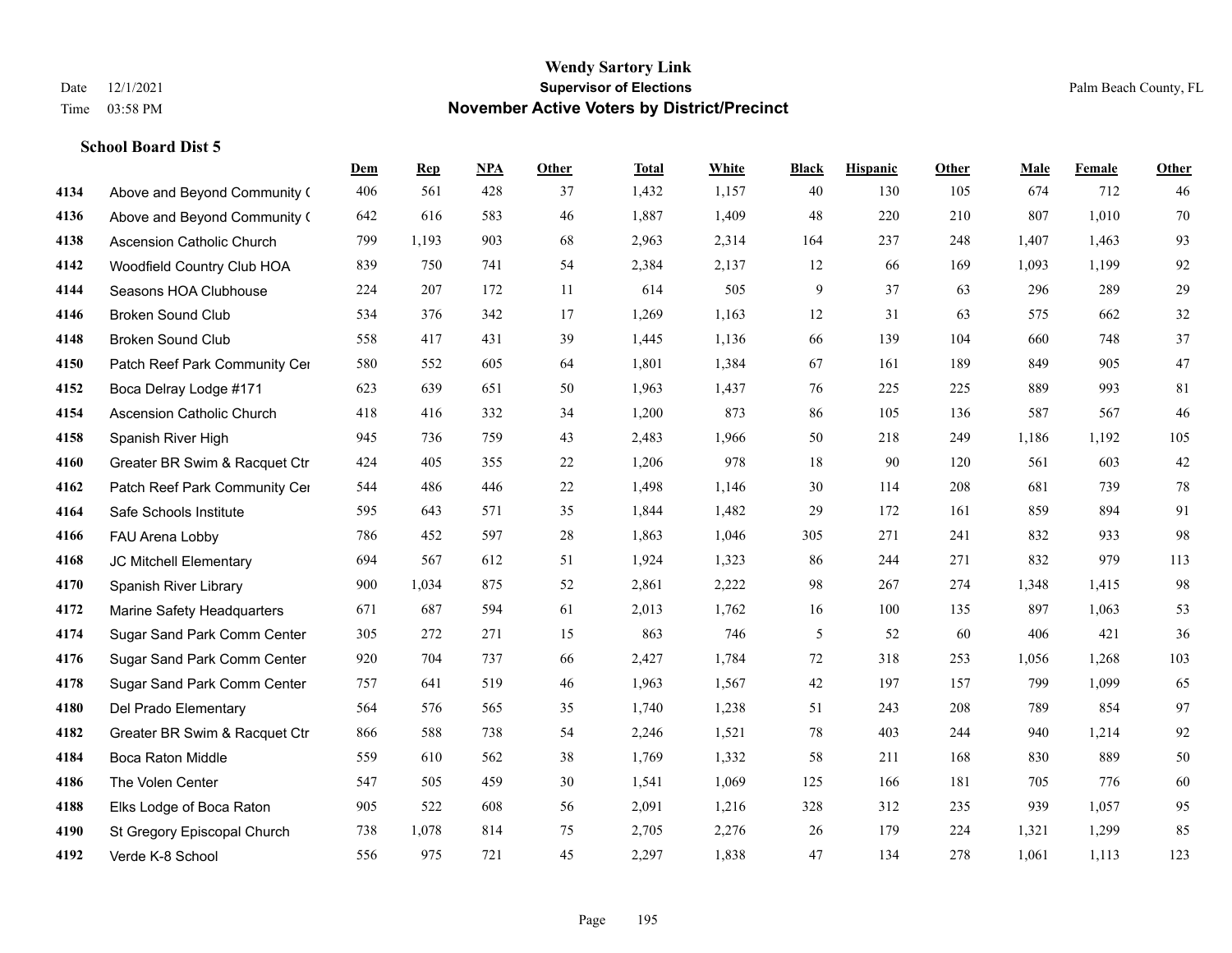|      |                                    | Dem   | <b>Rep</b> | NPA | <b>Other</b> | <b>Total</b> | <b>White</b> | <b>Black</b> | <b>Hispanic</b> | <b>Other</b> | <b>Male</b> | <b>Female</b> | <b>Other</b> |
|------|------------------------------------|-------|------------|-----|--------------|--------------|--------------|--------------|-----------------|--------------|-------------|---------------|--------------|
| 4194 | Del Prado Elementary               | 548   | 331        | 309 | 31           | 1,219        | 1,036        | 24           | 62              | 97           | 518         | 671           | 30           |
| 4196 | Good Shepherd Lutheran             | 703   | 437        | 446 | 25           | 1,611        | 1,384        | 30           | 83              | 114          | 674         | 897           | 40           |
| 4198 | Verde K-8 School                   | 642   | 470        | 530 | 35           | 1,677        | 1,052        | 118          | 321             | 186          | 693         | 913           | 71           |
| 4200 | Verde K-8 School                   | 400   | 343        | 300 | 21           | 1,064        | 791          | $\,$ 8 $\,$  | 171             | 94           | 424         | 612           | $28\,$       |
| 4202 | Greater BR Swim & Racquet Ctr      | 787   | 587        | 637 | 32           | 2,043        | 1,584        | 32           | 244             | 183          | 831         | 1,136         | $76\,$       |
| 4204 | Sugar Sand Park Comm Center        | 740   | 451        | 591 | 38           | 1,820        | 1,143        | 142          | 319             | 216          | 815         | 936           | 69           |
| 4206 | Good Shepherd Lutheran             | 677   | 485        | 514 | 34           | 1,710        | 1,354        | 35           | 178             | 143          | 691         | 962           | 57           |
| 4208 | Hammock Pointe Elementary          | 841   | 587        | 477 | 36           | 1,941        | 1,669        | 10           | 116             | 146          | 764         | 1,122         | 55           |
| 4210 | Sugar Sand Park Comm Center        | 650   | 830        | 683 | 43           | 2,206        | 1,731        | 29           | 269             | 177          | 1,017       | 1,118         | 71           |
| 4212 | Center for Spiritual Living        | 630   | 805        | 597 | 39           | 2,071        | 1,730        | 33           | 167             | 141          | 979         | 1,029         | 63           |
| 4214 | Calvary Chapel Boca Raton - 4th    | 626   | 860        | 642 | 63           | 2,191        | 1,750        | 44           | 229             | 168          | 1,014       | 1,100         | 77           |
| 4216 | Calvary Chapel Boca Raton - Kir    | 673   | 1,062      | 695 | 60           | 2,490        | 2,097        | 20           | 178             | 195          | 1,181       | 1,220         | 89           |
| 4218 | <b>Grace Community Church</b>      | 447   | 854        | 536 | 56           | 1,893        | 1,567        | 33           | 139             | 154          | 876         | 936           | 81           |
| 4220 | Boca Raton Community Center        | 457   | 398        | 467 | 43           | 1,365        | 875          | 106          | 238             | 146          | 607         | 714           | 44           |
| 4222 | Boca Raton Downtown Library        | 942   | 1,134      | 925 | 91           | 3,092        | 2,601        | 68           | 181             | 242          | 1,389       | 1,588         | 115          |
| 4224 | <b>Grace Community Church</b>      | 507   | 1,125      | 751 | 61           | 2,444        | 2,011        | 54           | 183             | 196          | 1,149       | 1,215         | $80\,$       |
| 4226 | St Gregory Episcopal Church        | 213   | 383        | 284 | 24           | 904          | 813          | $\tau$       | 31              | 53           | 428         | 453           | $23\,$       |
| 4228 | <b>Boca Raton Community Center</b> | 522   | 664        | 512 | 51           | 1,749        | 1,498        | 16           | 99              | 136          | 786         | 916           | $47\,$       |
| 4230 | Boca Raton Downtown Library        | 308   | 441        | 332 | 21           | 1,102        | 963          | 9            | 56              | 74           | 518         | 562           | $22\,$       |
| 5128 | <b>Sunrise Park Elementary</b>     | 760   | 517        | 568 | 38           | 1,883        | 1,251        | 103          | 281             | 248          | 854         | 969           | 60           |
| 5130 | Coconut Cove Waterpark - Meet      | 654   | 550        | 546 | 28           | 1,778        | 1,302        | 31           | 171             | 274          | 808         | 886           | 84           |
| 5132 | <b>Eagles Landing Middle</b>       | 939   | 589        | 647 | 47           | 2,222        | 1,514        | 149          | 331             | 228          | 995         | 1,159         | 68           |
| 5134 | Coconut Cove Waterpark - Meet      | 538   | 477        | 452 | 30           | 1,497        | 1,067        | 69           | 231             | 130          | 712         | 731           | 54           |
| 5136 | West Boca Branch Library           | 865   | 508        | 688 | 46           | 2,107        | 1,365        | 125          | 402             | 215          | 887         | 1,155         | 65           |
| 5138 | <b>Whispering Pines Elementary</b> | 887   | 559        | 621 | 45           | 2,112        | 1,403        | 128          | 306             | 275          | 920         | 1,116         | 76           |
| 5140 | Olympic Heights High               | 1,045 | 780        | 916 | 52           | 2,793        | 1,807        | 146          | 536             | 304          | 1,265       | 1,415         | 113          |
| 5142 | <b>Whispering Pines Elementary</b> | 302   | 243        | 257 | 22           | 824          | 597          | 28           | 106             | 93           | 332         | 455           | 37           |
| 5144 | Whisper Walk Section B             | 918   | 456        | 426 | 33           | 1,833        | 1,450        | 52           | 215             | 116          | 696         | 1,090         | 47           |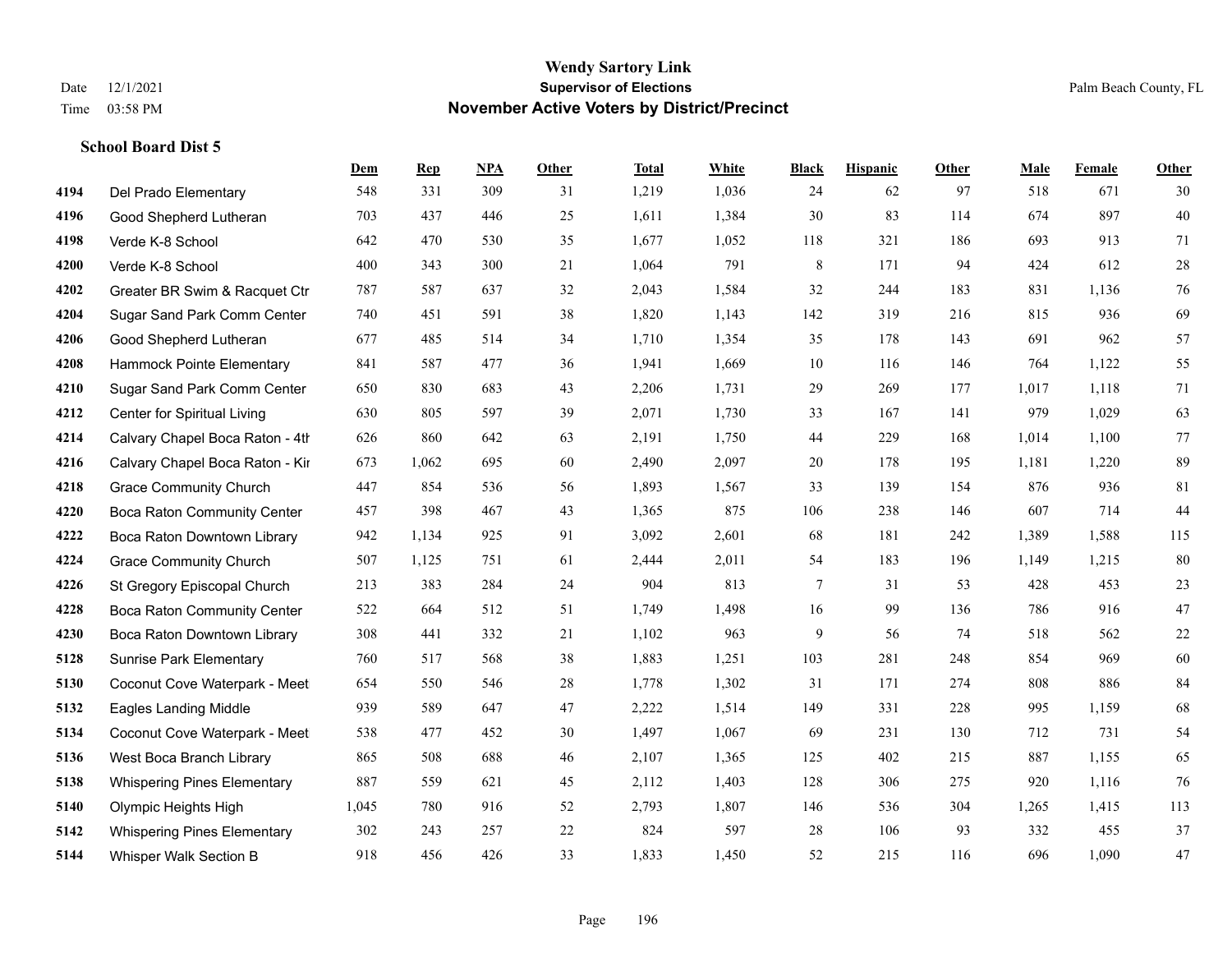|      |                                   | Dem    | <b>Rep</b> | <b>NPA</b> | Other | <b>Total</b> | White   | <b>Black</b> | <b>Hispanic</b> | Other  | Male   | Female | <b>Other</b> |
|------|-----------------------------------|--------|------------|------------|-------|--------------|---------|--------------|-----------------|--------|--------|--------|--------------|
| 5146 | <b>Century Village West</b>       | 907    | 514        | 393        | 40    | 1,854        | 1,431   | 79           | 184             | 160    | 677    | 1,104  | 73           |
| 5148 | Century Village West              | 744    | 370        | 358        | 27    | 1,499        | 1,190   | 51           | 135             | 123    | 566    | 857    | 76           |
| 5150 | Century Village West              | 679    | 283        | 288        | 18    | 1,268        | 986     | 49           | 145             | 88     | 448    | 779    | 41           |
| 5152 | West Boca Raton High              | 949    | 799        | 860        | 47    | 2,655        | 1,981   | 83           | 249             | 342    | 1,251  | 1,294  | 110          |
| 5154 | Daggerwing Nature Center          | 895    | 783        | 742        | 52    | 2,472        | 1,697   | 79           | 342             | 354    | 1,111  | 1,245  | 116          |
| 5156 | Southwinds Golf Course            | 721    | 505        | 594        | 32    | 1,852        | 1,257   | 84           | 265             | 246    | 802    | 966    | 84           |
| 5158 | <b>Boca West Country Club</b>     | 766    | 454        | 509        | 50    | 1,779        | 1,600   | 8            | 72              | 99     | 739    | 994    | $46\,$       |
| 5160 | Boca West Country Club            | 824    | 468        | 426        | 34    | 1,752        | 1,647   | 3            | 28              | 74     | 680    | 1,028  | $44\,$       |
| 5162 | Glades Presbyterian Church        | 768    | 744        | 648        | 39    | 2,199        | 1,615   | 69           | 308             | 207    | 1,040  | 1,077  | 82           |
| 5164 | Sandpiper Shores Elementary       | 1,009  | 661        | 677        | 44    | 2,391        | 1,827   | 75           | 256             | 233    | 1,081  | 1,232  | 78           |
| 5166 | <b>Glades Road Branch Library</b> | 835    | 753        | 790        | 49    | 2,427        | 1,686   | 128          | 362             | 251    | 1,053  | 1,274  | 100          |
| 5168 | <b>Glades Road Branch Library</b> | 960    | 611        | 617        | 39    | 2,227        | 1,674   | 65           | 273             | 215    | 863    | 1,305  | 59           |
| 5170 | Olympic Heights High              | 1,151  | 638        | 756        | 45    | 2,590        | 1,906   | 83           | 357             | 244    | 1,012  | 1,482  | 96           |
| 5172 | Del Prado Elementary              | 235    | 308        | 205        | 18    | 766          | 690     | 9            | 10              | 57     | 362    | 383    | 21           |
| 5174 | <b>Waters Edge Elementary</b>     | 860    | 750        | 817        | 48    | 2,475        | 1,676   | 125          | 356             | 318    | 1,137  | 1,218  | 120          |
| 5176 | Loggers Run Middle                | 467    | 351        | 373        | 15    | 1,206        | 835     | 47           | 202             | 122    | 511    | 634    | 61           |
| 5178 | Loggers Run Middle                | 710    | 541        | 635        | 44    | 1,930        | 1,070   | 188          | 404             | 268    | 856    | 976    | 98           |
| 5180 | Boca Glades Baptist Church        | 680    | 376        | 638        | 40    | 1,734        | 971     | 132          | 399             | 232    | 798    | 859    | 77           |
| 5182 | Boca Glades Baptist Church        | 579    | 294        | 538        | 36    | 1,447        | 743     | 129          | 368             | 207    | 648    | 730    | 69           |
| 5184 | <b>Coral Sunset Elementary</b>    | 902    | 561        | 735        | 41    | 2,239        | 1,233   | 241          | 443             | 322    | 1,031  | 1,102  | 106          |
| 5186 | <b>Coral Sunset Elementary</b>    | 1,010  | 422        | 867        | 38    | 2,337        | 983     | 351          | 669             | 334    | 991    | 1,219  | 127          |
| 5188 | Pines Of Boca Barwood             | 957    | 620        | 784        | 52    | 2,413        | 1,423   | 136          | 537             | 317    | 1,015  | 1,299  | 99           |
| 5190 | Lakes at Boca Rio Clubhouse       | 406    | 282        | 339        | 21    | 1,048        | 688     | 63           | 178             | 119    | 476    | 526    | 46           |
| 5192 | Hammock Pointe Elementary         | 1,060  | 684        | 927        | 47    | 2,718        | 1,548   | 205          | 585             | 380    | 1,173  | 1,423  | 122          |
| 5194 | Lakes Of Boca Barwood             | 395    | 255        | 378        | 21    | 1,049        | 625     | 48           | 239             | 137    | 445    | 549    | 55           |
|      | <b>School Board Dist 5</b>        | 55,589 | 47,161     | 46,234     | 3,276 | 152,260      | 112,414 | 6,223        | 18,251          | 15,372 | 67,468 | 78,987 | 5,805        |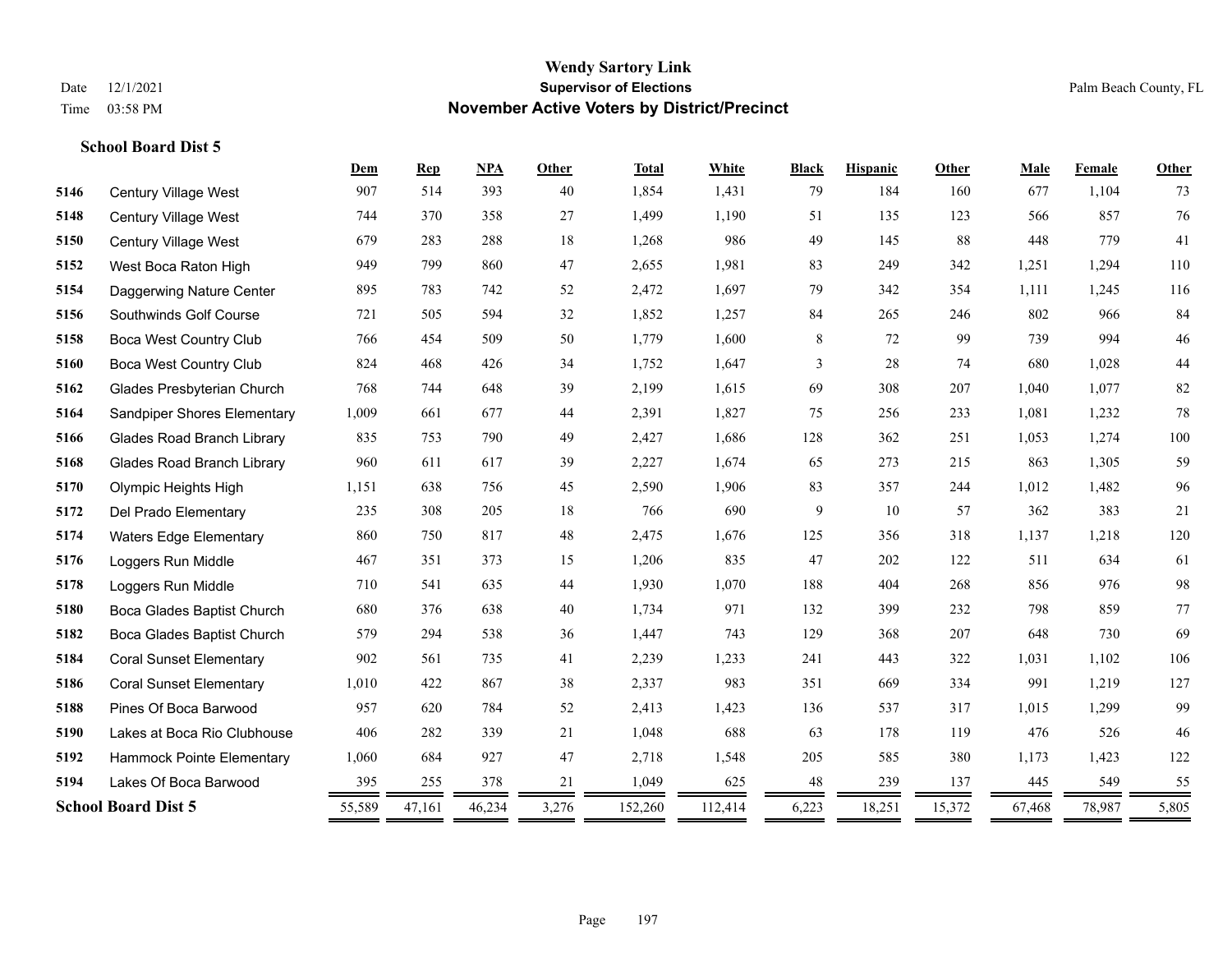|      |                                     | Dem          | <b>Rep</b>       | NPA              | <b>Other</b>     | <b>Total</b>     | <b>White</b>     | <b>Black</b>     | <b>Hispanic</b> | <b>Other</b>   | <b>Male</b>    | <b>Female</b>    | <b>Other</b>     |
|------|-------------------------------------|--------------|------------------|------------------|------------------|------------------|------------------|------------------|-----------------|----------------|----------------|------------------|------------------|
| 1002 | <b>Canal Point Community Center</b> | $\mathbf{0}$ | $\mathbf{0}$     | $\mathbf{0}$     | $\theta$         | $\theta$         | $\overline{0}$   | $\mathbf{0}$     | $\overline{0}$  | $\theta$       | $\theta$       | $\overline{0}$   | $\Omega$         |
| 1004 | Pierce Hammock Elementary           | 2            | 3                | 3                | $\Omega$         | 8                | 8                | $\mathbf{0}$     | $\mathbf{0}$    | $\theta$       | 3              | 5                | $\mathbf{0}$     |
| 1218 | Osceola Creek Middle                | $\mathbf{1}$ | $\mathbf{0}$     | $\theta$         | $\Omega$         |                  | $\mathbf{1}$     | $\theta$         | $\theta$        | $\Omega$       | 1              | $\theta$         | $\theta$         |
| 2146 | Village Walk HOA Clubhouse          | 545          | 530              | 433              | 45               | 1,553            | 1,206            | 59               | 138             | 150            | 646            | 855              | 52               |
| 3084 | Lakes of Sherbrooke                 | 698          | 644              | 583              | 54               | 1,979            | 1,339            | 191              | 284             | 165            | 857            | 1.046            | 76               |
| 6002 | <b>Canal Point Community Center</b> | 81           | 103              | 57               | $\overline{2}$   | 243              | 102              | 38               | 88              | 15             | 108            | 125              | 10               |
| 6004 | Pahokee Recreation Center           | 957          | 174              | 230              | 5                | 1,366            | 176              | 886              | 222             | 82             | 564            | 753              | 49               |
| 6006 | Pahokee Recreation Center           | 992          | 172              | 271              | 14               | 1,449            | 124              | 846              | 382             | 97             | 645            | 725              | 79               |
| 6008 | Pahokee High                        | 523          | 22               | 104              | 3                | 652              | $\,$ 8 $\,$      | 599              | 3               | 42             | 194            | 426              | 32               |
| 6010 | <b>Canal Point Community Center</b> | 24           | 6                | 7                | $\overline{0}$   | 37               | 12               | 19               | 3               | 3              | 20             | 17               | $\boldsymbol{0}$ |
| 6012 | Belle Glade Library/Civic Ctr       | 180          | 30               | 59               | $\overline{0}$   | 269              | 30               | 147              | 79              | 13             | 105            | 153              | 11               |
| 6014 | Belle Glade Library/Civic Ctr       |              | $\overline{2}$   | 1                | $\overline{0}$   | $\overline{4}$   | $\overline{0}$   | $\mathbf{0}$     | $\overline{4}$  | $\mathbf{0}$   |                | 3                | $\mathbf{0}$     |
| 6016 | South Bay Commission Chambe         | 36           | 53               | 30               | 3                | 122              | 81               | 8                | 22              | 11             | 64             | 53               | 5                |
| 6018 | South Bay Commission Chambe         | 1,186        | 85               | 223              | 11               | 1,505            | 59               | 1,165            | 206             | 75             | 632            | 835              | 38               |
| 6020 | Glades Central High                 | 443          | 76               | 133              | 8                | 660              | 82               | 383              | 158             | 37             | 306            | 321              | 33               |
| 6022 | Belle Glade Library/Civic Ctr       | 1,362        | 105              | 256              | 18               | 1,741            | 88               | 1,396            | 142             | 115            | 714            | 959              | 68               |
| 6024 | Lewis Evans Resource Center         | 1,693        | 67               | 263              | 13               | 2,036            | 30               | 1,768            | 126             | 112            | 814            | 1,152            | 70               |
| 6026 | Lewis Evans Resource Center         |              | $\bf{0}$         | $\overline{2}$   | $\mathbf{0}$     | 3                | $\overline{0}$   | $\mathbf{0}$     | 3               | $\overline{0}$ | -1             | 2                | $\boldsymbol{0}$ |
| 6028 | Belle Glade Library/Civic Ctr       | 755          | 453              | 326              | 15               | 1,549            | 409              | 397              | 656             | 87             | 725            | 780              | 44               |
| 6029 | Belle Glade Library/Civic Ctr       |              | $\mathbf{0}$     | $\mathbf{0}$     | $\mathbf{0}$     | $\mathbf{1}$     | $\overline{0}$   | $\mathbf{1}$     | $\mathbf{0}$    | $\theta$       | -1             | $\theta$         | $\mathbf{0}$     |
| 6030 | Belle Glade Library/Civic Ctr       | 8            | 2                | 12               | 2                | 24               | 8                | $\theta$         | 16              | $\Omega$       | $\tau$         | 15               | $\overline{2}$   |
| 6032 | Gove Elementary                     | 667          | 299              | 273              | 6                | 1,245            | 314              | 428              | 404             | 99             | 532            | 671              | 42               |
| 6034 | Gove Elementary                     | $\mathbf{0}$ | $\overline{4}$   | $\mathbf{0}$     | $\overline{0}$   | $\overline{4}$   | $\overline{4}$   | $\mathbf{0}$     | $\mathbf{0}$    | $\theta$       | 3              | -1               | $\mathbf{0}$     |
| 6036 | Gove Elementary                     | 390          | 157              | 208              | 10               | 765              | 133              | 153              | 434             | 45             | 336            | 399              | 30               |
| 6038 | South Bay Commission Chambe         | $\mathbf{0}$ | $\boldsymbol{0}$ | $\boldsymbol{0}$ | $\boldsymbol{0}$ | $\boldsymbol{0}$ | $\boldsymbol{0}$ | $\boldsymbol{0}$ | $\mathbf{0}$    | $\mathbf{0}$   | $\overline{0}$ | $\boldsymbol{0}$ | $\mathbf{0}$     |
| 6040 | Osceola Creek Middle                | 99           | 127              | 104              | $\overline{1}$   | 331              | 250              | 13               | 33              | 35             | 153            | 162              | 16               |
| 6042 | Osceola Creek Middle                | 989          | 1,224            | 1,032            | 64               | 3,309            | 2,123            | 433              | 487             | 266            | 1,576          | 1,626            | 107              |
| 6044 | <b>Frontier Elementary</b>          | 909          | 993              | 788              | 58               | 2,748            | 1,745            | 419              | 347             | 237            | 1,293          | 1,371            | 84               |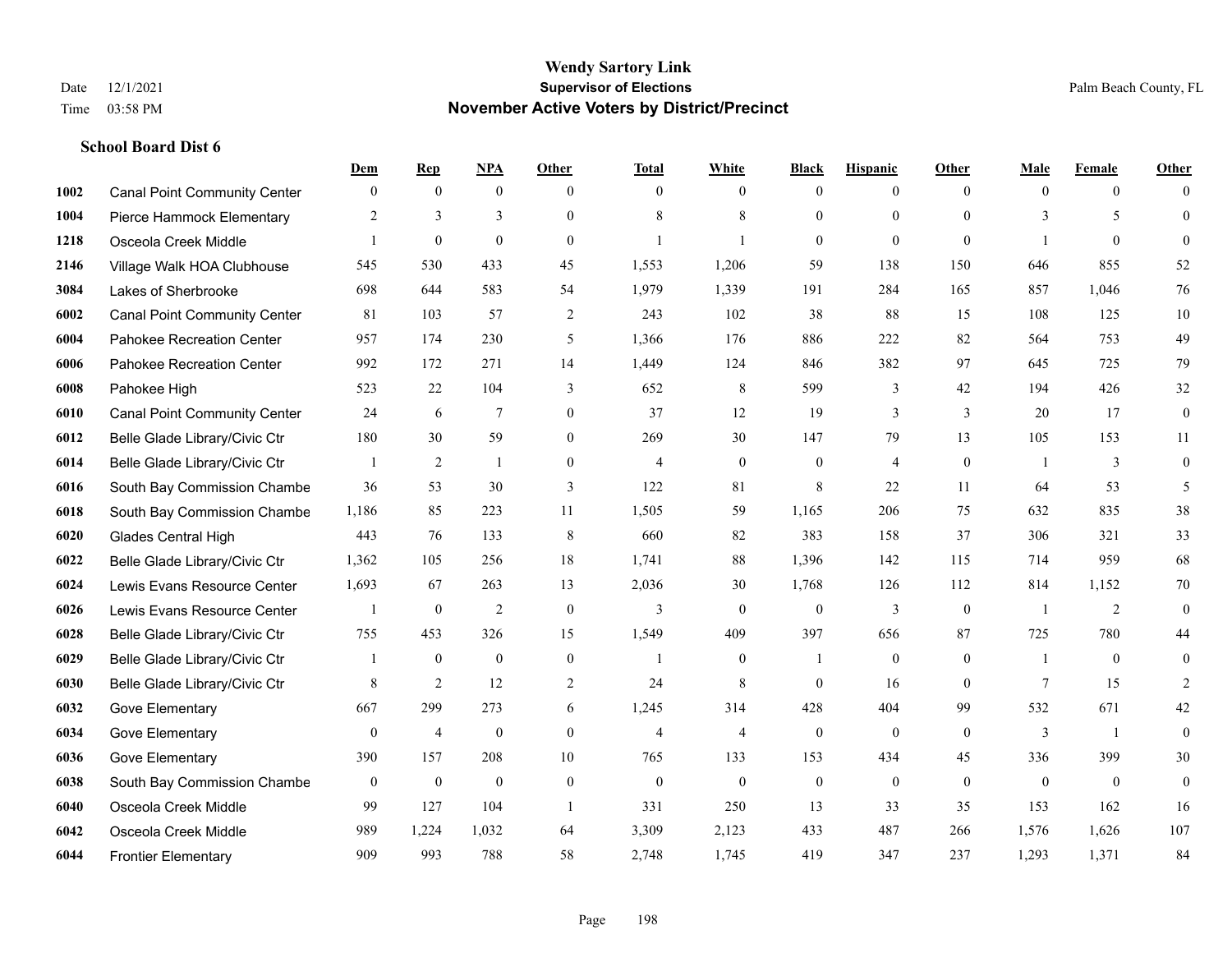**School Board Dist 6**

#### **Wendy Sartory Link** Date 12/1/2021 **Supervisor of Elections** Palm Beach County, FL Time 03:58 PM **November Active Voters by District/Precinct**

# **Dem Rep NPA Other Total White Black Hispanic Other Male Female Other** Acreage Branch Library 201 269 177 12 659 419 80 90 70 313 315 31 Pierce Hammock Elementary 796 965 765 49 2,575 1,653 359 325 238 1,245 1,232 98 Pierce Hammock Elementary 0 0 0 0 0 0 0 0 0 0 0 0 Acreage Branch Library 870 886 734 61 2,551 1,556 377 354 264 1,192 1,268 91 Cornerstone Fellowship 600 741 554 52 1,947 1,243 208 286 210 902 974 71 Seminole Ridge High 611 654 561 36 1,862 1,146 224 315 177 882 907 73 Acreage Pines Elementary 0 0 0 0 0 0 0 0 0 0 0 0 Pierce Hammock Elementary 0 0 0 0 0 0 0 0 0 0 0 0 Acreage Pines Elementary 737 612 569 41 1,959 1,053 355 255 296 953 943 63 Indian Trail Improvement Dist 891 964 798 60 2,713 1,688 344 400 281 1,256 1,360 97 Seminole Ridge High 533 499 507 49 1,588 720 310 425 133 737 827 24 Seminole Ridge High 0 0 0 0 0 0 0 0 0 0 0 0 Western Pines Middle 646 705 569 38 1,958 1,424 157 206 171 932 945 81 Western Pines Middle 657 729 649 41 2,076 1,386 159 360 171 983 1,035 58 Golden Grove Elementary 606 783 620 47 2,056 1,374 134 349 199 960 1,013 83 PBSC Loxahatchee Groves Can  $11$  6  $14$  2  $33$  28 0  $3$  2  $13$  20 0 PBSC Loxahatchee Groves Campus 291 439 354 40 1,124 707 67 244 106 549 559 16 PBSC Loxahatchee Groves Campus 264 410 241 19 934 681 92 85 76 424 481 29 Seminole Ridge High 520 690 556 40 1,806 1,158 216 289 143 855 897 54 Loxahatchee Groves Elementary 768 880 754 57 2,459 1,520 280 449 210 1,188 1,178 93 PBSC Loxahatchee Groves Campus 172 223 143 16 554 359 42 110 43 266 268 20 Palms West Presbyterian 665 931 664 41 2,301 1,836 78 207 180 1,097 1,131 73 Palms West Presbyterian 0 0 0 0 0 0 0 0 0 0 0 0 HL Johnson Elementary 654 518 478 39 1,689 937 305 263 184 770 880 39 Madison Green Clubhouse 1,236 721 763 56 2,776 1,200 786 410 380 1,285 1,388 103 RPB Recreation Center 662 474 458 27 1,621 948 265 262 146 671 896 54 Crestwood Middle 183 149 118 9 459 214 75 85 85 214 225 20 RPB Recreation Center 217 125 199 11 552 228 99 156 69 217 315 20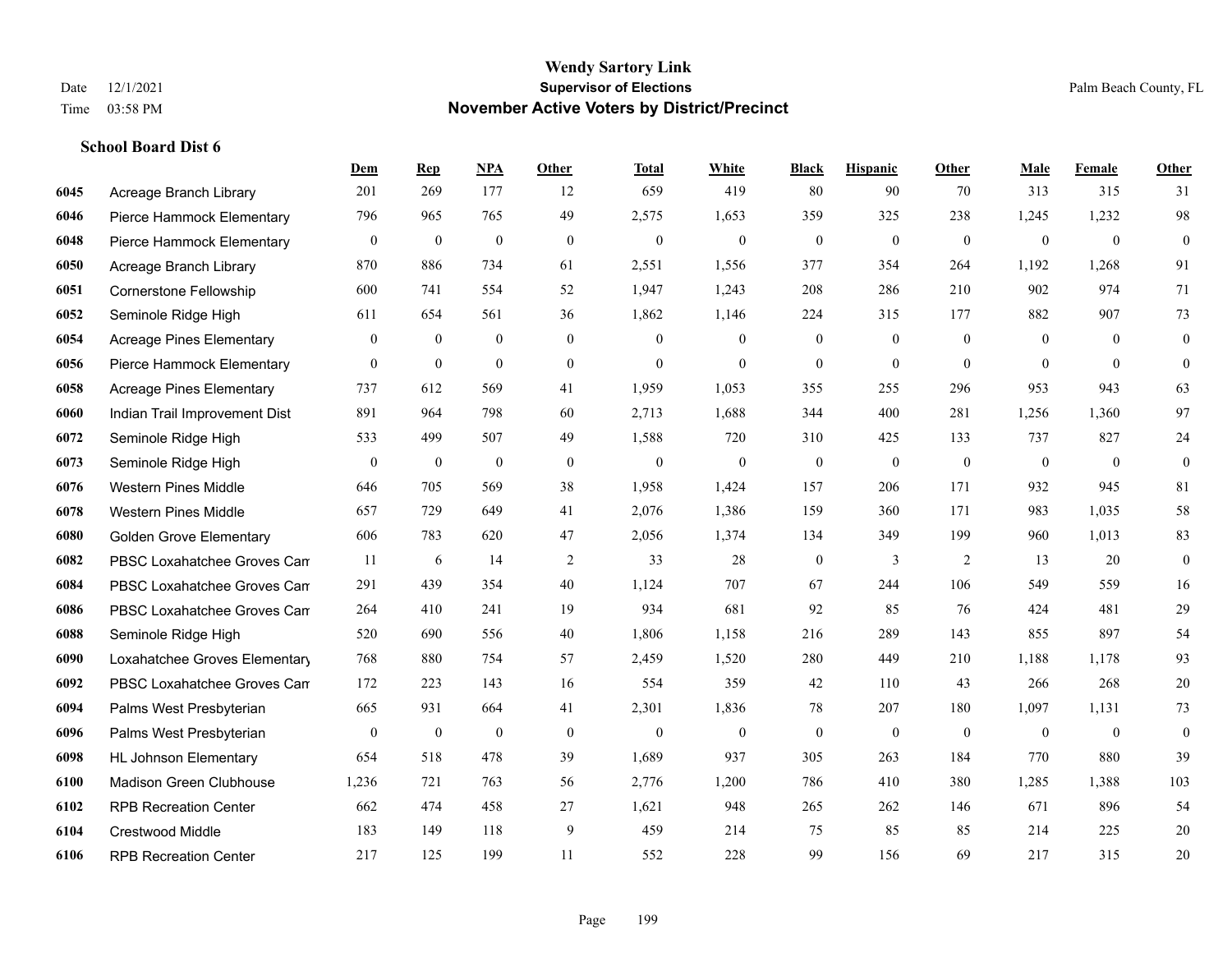|      |                                    | Dem            | <b>Rep</b>     | NPA              | <b>Other</b>     | <b>Total</b> | <b>White</b>     | <b>Black</b>     | <b>Hispanic</b>  | <b>Other</b> | <b>Male</b>      | <b>Female</b>  | <b>Other</b>     |
|------|------------------------------------|----------------|----------------|------------------|------------------|--------------|------------------|------------------|------------------|--------------|------------------|----------------|------------------|
| 6108 | Calypso Bay Waterpark              | $\overline{0}$ | $\overline{0}$ | $\boldsymbol{0}$ | $\mathbf{0}$     | $\theta$     | $\overline{0}$   | $\boldsymbol{0}$ | $\bf{0}$         | $\theta$     | $\mathbf{0}$     | $\overline{0}$ | $\theta$         |
| 6112 | Crestwood Middle                   | 472            | 421            | 353              | 33               | 1,279        | 686              | 231              | 215              | 147          | 596              | 641            | $42\,$           |
| 6114 | RPB Village Hall                   | 1,048          | 703            | 704              | 43               | 2,498        | 1,369            | 470              | 435              | 224          | 1,169            | 1,239          | $90\,$           |
| 6116 | <b>HL Johnson Elementary</b>       | 715            | 421            | 486              | 53               | 1,675        | 861              | 324              | 280              | 210          | 741              | 890            | $44\,$           |
| 6118 | <b>RPB Branch Library</b>          | 1,075          | 566            | 702              | 55               | 2,398        | 1,130            | 580              | 435              | 253          | 1,042            | 1,268          | $88\,$           |
| 6120 | Royal Palm Beach High              | 407            | 315            | 266              | $18\,$           | 1,006        | 478              | 200              | 157              | 171          | 476              | 505            | $25\,$           |
| 6122 | <b>RPB Cultural Center</b>         | 1,168          | 652            | 765              | 51               | 2,636        | 1,384            | 505              | 500              | 247          | 1,135            | 1,414          | 87               |
| 6124 | <b>RPB Cultural Center</b>         | 584            | 322            | 393              | 20               | 1,319        | 637              | 280              | 286              | 116          | 552              | 726            | 41               |
| 6126 | Calypso Bay Waterpark              | 683            | 304            | 494              | 32               | 1,513        | 545              | 410              | 365              | 193          | 659              | 795            | 59               |
| 6128 | Royal Palm Beach High              | 35             | 29             | 28               | 3                | 95           | 51               | 26               | 11               | 7            | 44               | 51             | $\mathbf{0}$     |
| 6130 | Royal Palm Beach High              | 78             | 44             | 89               | 5                | 216          | 104              | 32               | 60               | 20           | 94               | 116            | 6                |
| 6132 | Royal Palm Beach High              | 391            | 187            | 264              | 20               | 862          | 415              | 166              | 192              | 89           | 391              | 441            | 30               |
| 6134 | Christ Fellowship Church RPB       | 954            | 467            | 693              | 31               | 2,145        | 845              | 502              | 500              | 298          | 957              | 1,099          | 89               |
| 6136 | Calypso Bay Waterpark              | 1              | -1             | $\boldsymbol{0}$ | $\boldsymbol{0}$ | 2            | $\boldsymbol{0}$ |                  | $\boldsymbol{0}$ | -1           | $\boldsymbol{0}$ | -1             | 1                |
| 6138 | Royal Palm Beach High              | $\overline{0}$ | $\mathbf{0}$   | $\overline{0}$   | $\overline{0}$   | $\theta$     | $\mathbf{0}$     | $\mathbf{0}$     | $\overline{0}$   | $\theta$     | $\Omega$         | $\theta$       | $\mathbf{0}$     |
| 6142 | Christ Fellowship Church RPB       | 0              | $\overline{0}$ | $\mathbf{0}$     | $\mathbf{0}$     | $\theta$     | $\mathbf{0}$     | $\boldsymbol{0}$ | $\overline{0}$   | $\theta$     | $\mathbf{0}$     | $\theta$       | $\overline{0}$   |
| 6150 | <b>Binks Forest Elementary</b>     | 26             | 40             | 37               | $\overline{4}$   | 107          | 80               | 5                | 9                | 13           | 45               | 59             | 3                |
| 6152 | <b>Binks Forest Elementary</b>     | 405            | 557            | 378              | 36               | 1,376        | 1,044            | 47               | 134              | 151          | 645              | 687            | $44\,$           |
| 6154 | Wellington Landings Middle         | 464            | 517            | 397              | $28\,$           | 1,406        | 1,011            | 87               | 190              | 118          | 630              | 736            | $40\,$           |
| 6156 | <b>Binks Forest Elementary</b>     | 629            | 715            | 575              | 43               | 1,962        | 1,370            | 128              | 294              | 170          | 893              | 1,010          | 59               |
| 6158 | <b>Wellington Elementary</b>       | 784            | 939            | 548              | 42               | 2,313        | 1,698            | 134              | 313              | 168          | 1,053            | 1,187          | 73               |
| 6160 | Wellington Landings Middle         | 670            | 585            | 565              | $40\,$           | 1,860        | 1,205            | 167              | 336              | 152          | 869              | 938            | 53               |
| 6162 | First Baptist Church Wel           | 758            | 663            | 559              | 46               | 2,026        | 1,280            | 212              | 349              | 185          | 902              | 1,060          | 64               |
| 6164 | First Baptist Church Wel           | 832            | 802            | 602              | 57               | 2,293        | 1,539            | 183              | 377              | 194          | 1,022            | 1,198          | 73               |
| 6166 | <b>Wellington Community Center</b> | 860            | 859            | 745              | 48               | 2,512        | 1,744            | 151              | 408              | 209          | 1,157            | 1,276          | 79               |
| 6168 | First Baptist Church Wel           | 126            | 175            | 144              | 9                | 454          | 347              | 27               | 43               | 37           | 211              | 231            | 12               |
| 6170 | Christ Fellowship Church RPB       | 0              | 6              | $\overline{2}$   | $\boldsymbol{0}$ | 8            | $\,8\,$          | $\boldsymbol{0}$ | $\mathbf{0}$     | $\mathbf{0}$ | 3                | 5              | $\boldsymbol{0}$ |
| 6172 | Christ Fellowship Church RPB       | 1,296          | 584            | 844              | 70               | 2,794        | 973              | 856              | 642              | 323          | 1,193            | 1,486          | 115              |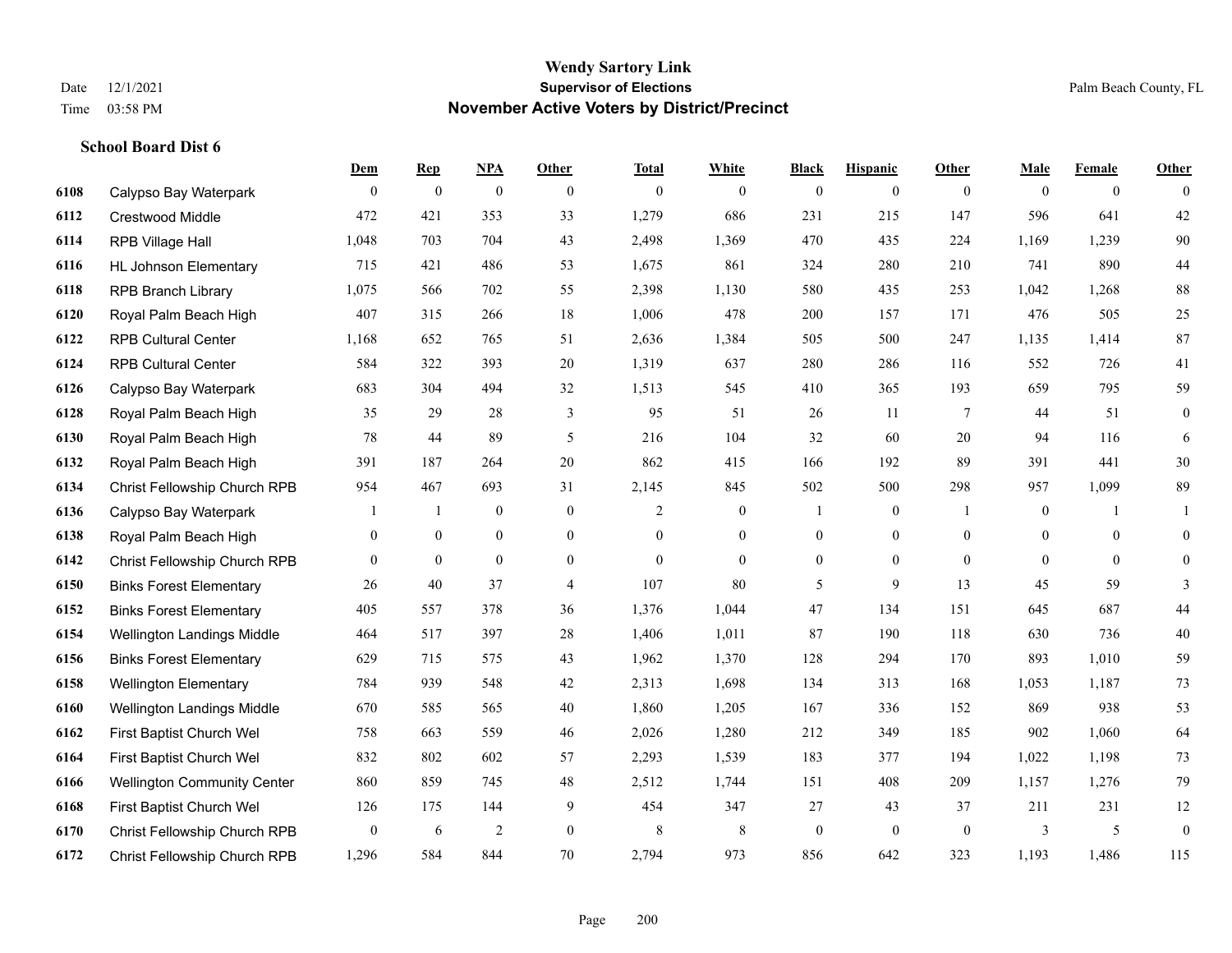|      |                                     | Dem          | <b>Rep</b>       | <b>NPA</b>       | <b>Other</b>   | <b>Total</b>   | White            | <b>Black</b>     | <b>Hispanic</b> | Other        | Male     | Female   | Other          |
|------|-------------------------------------|--------------|------------------|------------------|----------------|----------------|------------------|------------------|-----------------|--------------|----------|----------|----------------|
| 6176 | Christ Fellowship Church RPB        | 23           | 16               | 21               | 2              | 62             | 26               | 11               | 19              | 6            | 26       | 34       | 2              |
| 6182 | New Horizons Elementary             | 287          | 453              | 318              | 13             | 1,071          | 786              | 46               | 115             | 124          | 462      | 580      | 29             |
| 6184 | Wellington High                     | 666          | 578              | 539              | 36             | 1,819          | 1,124            | 245              | 292             | 158          | 803      | 958      | 58             |
| 6186 | <b>Elbridge Gale Elementary</b>     | 808          | 570              | 644              | 43             | 2,065          | 1,127            | 291              | 434             | 213          | 910      | 1.079    | 76             |
| 6188 | <b>Wellington Village Park</b>      | 221          | 422              | 315              | 28             | 986            | 837              | 18               | 48              | 83           | 401      | 536      | 49             |
| 6190 | Wellington Village Hall             | 811          | 456              | 636              | 47             | 1,950          | 879              | 357              | 505             | 209          | 809      | 1,066    | 75             |
| 6192 | St Peters Methodist Church          | 964          | 795              | 801              | 64             | 2,624          | 1,552            | 284              | 554             | 234          | 1,196    | 1,341    | $87\,$         |
| 6194 | <b>Equestrian Trails Elementary</b> | 498          | 292              | 351              | 18             | 1,159          | 521              | 296              | 152             | 190          | 514      | 588      | 57             |
| 6196 | Palm Beach Central High             | $\mathbf{0}$ | $\boldsymbol{0}$ | $\boldsymbol{0}$ | $\overline{0}$ | $\theta$       | $\boldsymbol{0}$ | $\boldsymbol{0}$ | $\mathbf{0}$    | $\mathbf{0}$ | $\theta$ | $\theta$ | $\mathbf{0}$   |
| 6198 | Wellington Branch Library           | 521          | 358              | 361              | 37             | 1,277          | 701              | 195              | 270             | 111          | 547      | 697      | 33             |
| 6200 | <b>Emerald Cove Middle</b>          | 537          | 567              | 517              | 53             | 1,674          | 1,037            | 179              | 276             | 182          | 742      | 880      | 52             |
| 6202 | <b>Emerald Cove Middle</b>          | 108          | 85               | 98               | 7              | 298            | 173              | 58               | 52              | 15           | 136      | 156      | 6              |
| 6208 | Buena Vida Clubhouse                | 316          | 202              | 179              | 14             | 711            | 621              | 22               | 22              | 46           | 318      | 375      | 18             |
| 6210 | Villa Olympia Clubhouse             | 1,560        | 1,064            | 1,294            | 95             | 4,013          | 1,803            | 703              | 681             | 826          | 1,891    | 1.936    | 186            |
| 6212 | Wellington Village Park             | 143          | 226              | 175              | 18             | 562            | 382              | 15               | 94              | 71           | 256      | 280      | $26\,$         |
| 6214 | Wellington Village Park             | 817          | 749              | 710              | 50             | 2,326          | 1,464            | 255              | 285             | 322          | 1,068    | 1,176    | $82\,$         |
| 6216 | Panther Run Elementary              | 229          | 191              | 176              | 11             | 607            | 340              | 96               | 100             | 71           | 280      | 306      | 21             |
| 6218 | <b>Wellington Village Park</b>      | $\mathbf{0}$ | $\boldsymbol{0}$ | $\mathbf{0}$     | $\overline{0}$ | $\theta$       | $\overline{0}$   | $\boldsymbol{0}$ | $\mathbf{0}$    | $\mathbf{0}$ | $\theta$ | $\theta$ | $\overline{0}$ |
| 6220 | <b>Wellington Village Park</b>      | 57           | 31               | 42               | 6              | 136            | 67               | 16               | 35              | 18           | 56       | 76       | 4              |
| 6222 | Panther Run Elementary              | $\mathbf{0}$ | $\overline{1}$   | $\mathbf{0}$     | $\theta$       | $\overline{1}$ |                  | $\mathbf{0}$     | $\mathbf{0}$    | $\theta$     |          | $\theta$ | $\mathbf{0}$   |
| 6224 | Discovery Key Elementary            | 960          | 1,117            | 689              | 60             | 2,826          | 2,102            | 181              | 332             | 211          | 1,322    | 1,422    | 82             |
| 6226 | The Isles at Wellington             | 745          | 759              | 629              | 44             | 2,177          | 1,402            | 223              | 244             | 308          | 1,023    | 1,060    | 94             |
| 6228 | Wycliffe Comm Association Bldg      | 774          | 327              | 404              | 21             | 1,526          | 1,432            | 18               | 18              | 58           | 658      | 840      | $28\,$         |
| 6230 | Epiphany Lutheran Church            | 1,173        | 1,234            | 1,160            | 84             | 3,651          | 2,250            | 411              | 600             | 390          | 1,666    | 1,879    | 106            |
| 6232 | Panther Run Elementary              | 666          | 757              | 647              | 46             | 2,116          | 1,342            | 245              | 250             | 279          | 1,010    | 1,041    | 65             |
|      | <b>School Board Dist 6</b>          | 52,679       | 40,828           | 37,982           | 2,759          | 134,248        | 74,583           | 24,250           | 22,074          | 13,341       | 60,779   | 68,877   | 4,592          |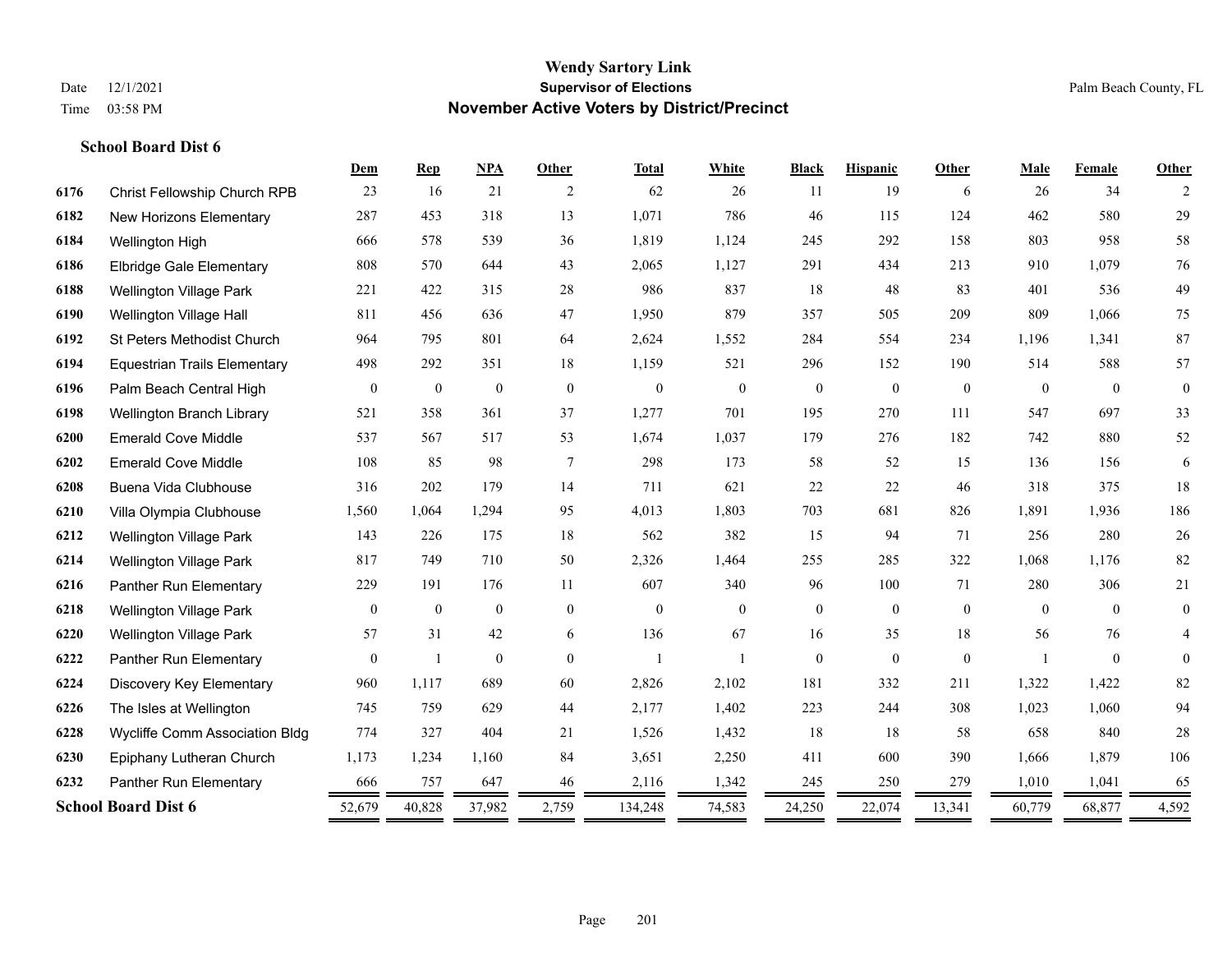|      |                                     | Dem              | <b>Rep</b>       | NPA              | <b>Other</b>   | <b>Total</b>   | <b>White</b>     | <b>Black</b>     | <b>Hispanic</b>  | <b>Other</b>   | <b>Male</b>    | <b>Female</b>  | <b>Other</b>   |
|------|-------------------------------------|------------------|------------------|------------------|----------------|----------------|------------------|------------------|------------------|----------------|----------------|----------------|----------------|
| 1372 | Garden Lodge 366 F&AM               | 95               | 37               | 44               | 7              | 183            | 84               | 58               | 20               | 21             | 81             | 96             | 6              |
| 1374 | Pew Leadership Center               | 190              | 83               | 137              | 10             | 420            | 216              | 116              | 46               | 42             | 174            | 232            | 14             |
| 1376 | Lake Park Town Hall                 | $\theta$         | $\mathbf{0}$     | $\mathbf{0}$     | $\mathbf{0}$   | $\mathbf{0}$   | $\mathbf{0}$     | $\mathbf{0}$     | $\overline{0}$   | $\theta$       | $\mathbf{0}$   | $\theta$       | $\theta$       |
| 1378 | PBC Fire Rescue #68                 | 1,033            | 416              | 526              | 37             | 2,012          | 822              | 846              | 115              | 229            | 937            | 990            | 85             |
| 1380 | <b>NPB Council Chambers</b>         | 174              | 270              | 157              | 15             | 616            | 544              | 10               | 25               | 37             | 273            | 326            | 17             |
| 1382 | Lake Park Town Hall                 | 278              | 355              | 262              | 26             | 921            | 760              | 37               | 56               | 68             | 421            | 477            | 23             |
| 2060 | <b>West Gate Elementary</b>         | 386              | 220              | 336              | 12             | 954            | 309              | $72\,$           | 492              | 81             | 459            | 446            | 49             |
| 2062 | <b>West Gate Elementary</b>         | 14               | 14               | 18               | $\mathbf{0}$   | 46             | 33               | 3                | 6                | $\overline{4}$ | 26             | 20             | $\mathbf{0}$   |
| 2066 | <b>Howard Park Community Center</b> | 144              | 81               | 97               | 6              | 328            | 167              | 54               | 71               | 36             | 151            | 169            | 8              |
| 3036 | <b>Sunlight Community Church</b>    | 387              | 211              | 289              | 15             | 902            | 374              | 177              | 261              | 90             | 402            | 470            | $30\,$         |
| 3038 | <b>Sunlight Community Church</b>    | 719              | 299              | 544              | 30             | 1,592          | 662              | 246              | 516              | 168            | 745            | 767            | $80\,$         |
| 3058 | Our Savior Lutheran Church          | $\mathbf{0}$     | $\boldsymbol{0}$ | $\overline{2}$   | $\mathbf{0}$   | $\overline{2}$ | 1                |                  | $\boldsymbol{0}$ | $\mathbf{0}$   | -1             | $\overline{1}$ | $\theta$       |
| 3060 | Our Savior Lutheran Church          | 250              | 55               | 155              | 6              | 466            | 106              | 166              | 158              | 36             | 180            | 266            | $20\,$         |
| 3062 | Our Savior Lutheran Church          | 1,034            | 324              | 581              | 51             | 1,990          | 803              | 427              | 575              | 185            | 925            | 971            | 94             |
| 3066 | Our Savior Lutheran Church          | 368              | 135              | 275              | 20             | 798            | 551              | 74               | 94               | 79             | 391            | 375            | $32\,$         |
| 4094 | S D Spady Elementary                | 668              | 700              | 544              | 56             | 1,968          | 1,712            | 29               | 96               | 131            | 935            | 962            | 71             |
| 7002 | J F Kennedy Middle                  | $\mathbf{0}$     | $\boldsymbol{0}$ | $\boldsymbol{0}$ | $\mathbf{0}$   | $\theta$       | $\boldsymbol{0}$ | $\boldsymbol{0}$ | $\overline{0}$   | $\mathbf{0}$   | $\mathbf{0}$   | $\mathbf{0}$   | $\overline{0}$ |
| 7004 | J F Kennedy Middle                  | $\overline{0}$   | $\overline{0}$   | $\mathbf{0}$     | $\mathbf{0}$   | $\Omega$       | 0                | $\overline{0}$   | $\overline{0}$   | $\theta$       | $\overline{0}$ | $\theta$       | $\mathbf{0}$   |
| 7006 | J F Kennedy Middle                  | $\mathbf{0}$     | $\mathbf{0}$     | $\mathbf{0}$     | $\overline{0}$ | $\theta$       | $\overline{0}$   | $\overline{0}$   | $\overline{0}$   | $\theta$       | $\theta$       | $\theta$       | 0              |
| 7008 | J F Kennedy Middle                  | $\Omega$         | $\theta$         | $\theta$         | $\theta$       | $\theta$       | $\overline{0}$   | $\theta$         | $\Omega$         | $\theta$       | $\Omega$       | $\theta$       | $\theta$       |
| 7010 | St John Lutheran Church             | 280              | 11               | 90               | 6              | 387            | 24               | 315              | 23               | 25             | 127            | 243            | 17             |
| 7012 | St John Lutheran Church             | 1,069            | 196              | 423              | 17             | 1,705          | 486              | 986              | 71               | 162            | 778            | 868            | 59             |
| 7014 | RB Prep Achievement Academy         | $\mathbf{0}$     | $\boldsymbol{0}$ | $\mathbf{0}$     | $\mathbf{0}$   | $\theta$       | $\mathbf{0}$     | $\boldsymbol{0}$ | $\boldsymbol{0}$ | $\theta$       | $\overline{0}$ | $\theta$       | $\mathbf{0}$   |
| 7016 | RB Prep Achievement Academy         |                  | $\overline{1}$   | $\mathbf{0}$     | $\Omega$       | $\overline{c}$ | 1                |                  | $\overline{0}$   | $\theta$       |                |                | $\Omega$       |
| 7018 | RB Prep Achievement Academy         | $\boldsymbol{0}$ | $\boldsymbol{0}$ | $\mathbf{0}$     | $\mathbf{0}$   | $\theta$       | $\overline{0}$   | $\overline{0}$   | $\boldsymbol{0}$ | $\theta$       | $\mathbf{0}$   | $\theta$       | $\theta$       |
| 7020 | RB Prep Achievement Academy         | $\mathbf{0}$     | $\mathbf{0}$     | $\mathbf{0}$     | $\theta$       | $\theta$       | $\overline{0}$   | $\Omega$         | $\overline{0}$   | $\theta$       | $\Omega$       | $\theta$       | $\mathbf{0}$   |
| 7022 | J F Kennedy Middle                  | 888              | 182              | 363              | 27             | 1,460          | 292              | 802              | 153              | 213            | 647            | 765            | 48             |
| 7024 | Hurst Chapel AME Church             | 1,553            | 89               | 338              | 22             | 2,002          | 152              | 1,628            | 92               | 130            | 820            | 1,128          | 54             |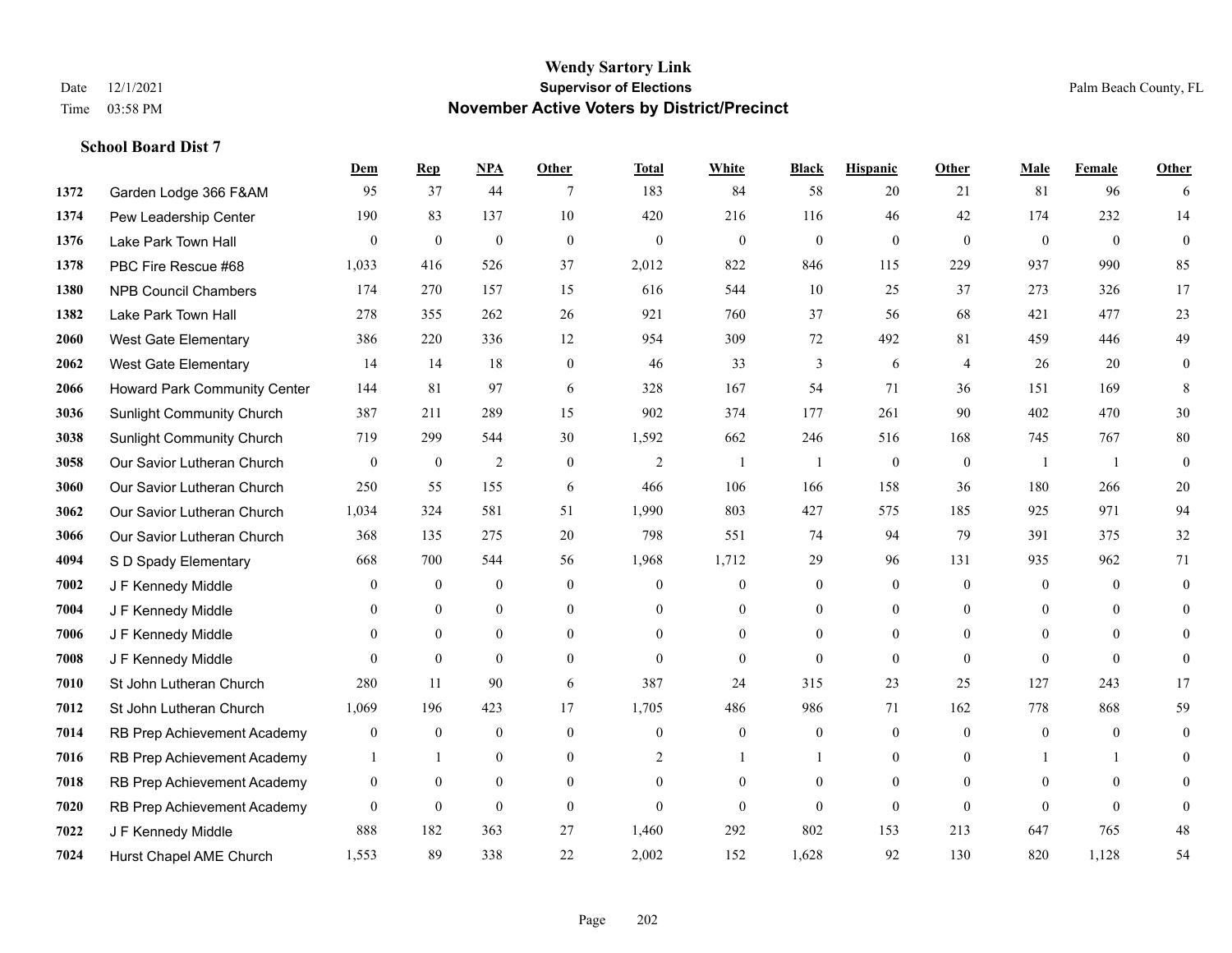|      |                                  | Dem              | <b>Rep</b>       | NPA            | <b>Other</b>   | <b>Total</b> | <b>White</b>     | <b>Black</b>     | <b>Hispanic</b> | <b>Other</b>   | <b>Male</b>  | Female         | <b>Other</b>     |
|------|----------------------------------|------------------|------------------|----------------|----------------|--------------|------------------|------------------|-----------------|----------------|--------------|----------------|------------------|
| 7025 | Hurst Chapel AME Church          | 267              | 36               | 111            | 4              | 418          | 62               | 257              | 42              | 57             | 153          | 248            | 17               |
| 7026 | Lindsey Davis Senior Comm Ctr    | 2,263            | 82               | 434            | 19             | 2,798        | 67               | 2,508            | 40              | 183            | 1,126        | 1,581          | 91               |
| 7028 | <b>Wells Recreation Center</b>   | 1,836            | 147              | 465            | 18             | 2,466        | 245              | 1,921            | 105             | 195            | 1,065        | 1,313          | $88\,$           |
| 7030 | Riviera Beach Marina Event Ctr   | 199              | 311              | 170            | 23             | 703          | 563              | 49               | 44              | 47             | 355          | 328            | $20\,$           |
| 7034 | Suncoast High                    | 1,293            | 205              | 502            | 23             | 2,023        | 355              | 1.223            | 152             | 293            | 829          | 1,118          | 76               |
| 7036 | RB Prep Achievement Academy      | $\boldsymbol{0}$ | $\boldsymbol{0}$ | 6              | $\overline{0}$ | 6            | $\boldsymbol{0}$ | $\mathbf{0}$     | $\mathbf{0}$    | 6              | 4            | -1             | 1                |
| 7038 | RB Prep Achievement Academy      | $\mathbf{0}$     | $\mathbf{0}$     | $\mathbf{0}$   | $\overline{0}$ | $\mathbf{0}$ | $\mathbf{0}$     | $\mathbf{0}$     | $\mathbf{0}$    | $\theta$       | $\theta$     | $\mathbf{0}$   | $\boldsymbol{0}$ |
| 7040 | Mary McLeod Bethune Elementa     | 1,230            | 55               | 248            | 14             | 1,547        | 37               | 1,367            | 46              | 97             | 614          | 888            | 45               |
| 7041 | Mary McLeod Bethune Elementa     | 389              | 27               | 131            | $\tau$         | 554          | 45               | 427              | 27              | 55             | 211          | 319            | 24               |
| 7042 | Dan Calloway Complex             | 1,710            | 69               | 385            | 20             | 2,184        | 44               | 1,937            | 43              | 160            | 885          | 1,238          | 61               |
| 7044 | <b>Wells Recreation Center</b>   | 1.379            | 89               | 368            | 17             | 1,853        | 191              | 1,461            | 65              | 136            | 761          | 1.020          | $72\,$           |
| 7046 | Riviera Beach Marina Event Ctr   | 36               | 31               | 16             | 5              | 88           | 73               | 7                | $\overline{2}$  | 6              | 49           | 38             | 1                |
| 7048 | <b>Crossroads Baptist Church</b> | 278              | 8                | 92             | 10             | 388          | 7                | 325              | 28              | 28             | 132          | 239            | 17               |
| 7054 | <b>Crossroads Baptist Church</b> | 984              | 70               | 288            | 14             | 1,356        | 110              | 1,037            | 72              | 137            | 580          | 719            | 57               |
| 7056 | <b>Crossroads Baptist Church</b> | $\mathbf{0}$     | $\bf{0}$         | $\mathbf{0}$   | $\theta$       | $\theta$     | $\boldsymbol{0}$ | $\boldsymbol{0}$ | $\mathbf{0}$    | $\overline{0}$ | $\mathbf{0}$ | $\overline{0}$ | $\boldsymbol{0}$ |
| 7058 | Palm Beach Lakes High            | 1,426            | 363              | 607            | 45             | 2,441        | 809              | 1,102            | 307             | 223            | 986          | 1,357          | 98               |
| 7060 | Ephesus Junior Academy           | 1,171            | 63               | 233            | 16             | 1,483        | 104              | 1,220            | 51              | 108            | 601          | 835            | 47               |
| 7062 | Mangonia Park Town Hall          | 709              | 40               | 182            | 10             | 941          | 81               | 756              | 40              | 64             | 375          | 538            | $28\,$           |
| 7064 | Grace Episcopal Church           | 1,304            | 159              | 433            | 33             | 1,929        | 337              | 1,262            | 130             | 200            | 828          | 1,018          | 83               |
| 7066 | Northboro Elementary             | 1,050            | 193              | 437            | 28             | 1,708        | 461              | 905              | 170             | 172            | 771          | 866            | 71               |
| 7068 | Pleasant City Community Center   | 938              | 241              | 478            | 34             | 1,691        | 782              | 590              | 174             | 145            | 824          | 792            | 75               |
| 7070 | Northboro Elementary             | 447              | 395              | 371            | 39             | 1,252        | 999              | 64               | 85              | 104            | 581          | 637            | 34               |
| 7078 | <b>Egret Lake Elementary</b>     | 345              | 101              | 152            | 18             | 616          | 417              | 102              | 52              | 45             | 239          | 355            | $22\,$           |
| 7080 | <b>Egret Lake Elementary</b>     | 22               | 2                | $\overline{1}$ | $\mathbf{0}$   | 25           | 24               | $\boldsymbol{0}$ | $\mathbf{0}$    | $\overline{1}$ | 6            | 18             | $\mathbf{1}$     |
| 7082 | Seminole Trails Elementary       | 1,041            | 324              | 488            | 31             | 1,884        | 685              | 720              | 265             | 214            | 821          | 982            | 81               |
| 7084 | Sharon Christian Church          | 731              | 268              | 441            | 45             | 1,485        | 605              | 444              | 275             | 161            | 615          | 816            | 54               |
| 7086 | <b>Bear Lakes Middle</b>         | 37               | 18               | 13             | -1             | 69           | 26               | 16               | 11              | 16             | 24           | 40             | 5                |
| 7088 | Whitehall Clubhouse #3           | 680              | 486              | 457            | 52             | 1,675        | 1,061            | 251              | 199             | 164            | 771          | 856            | 48               |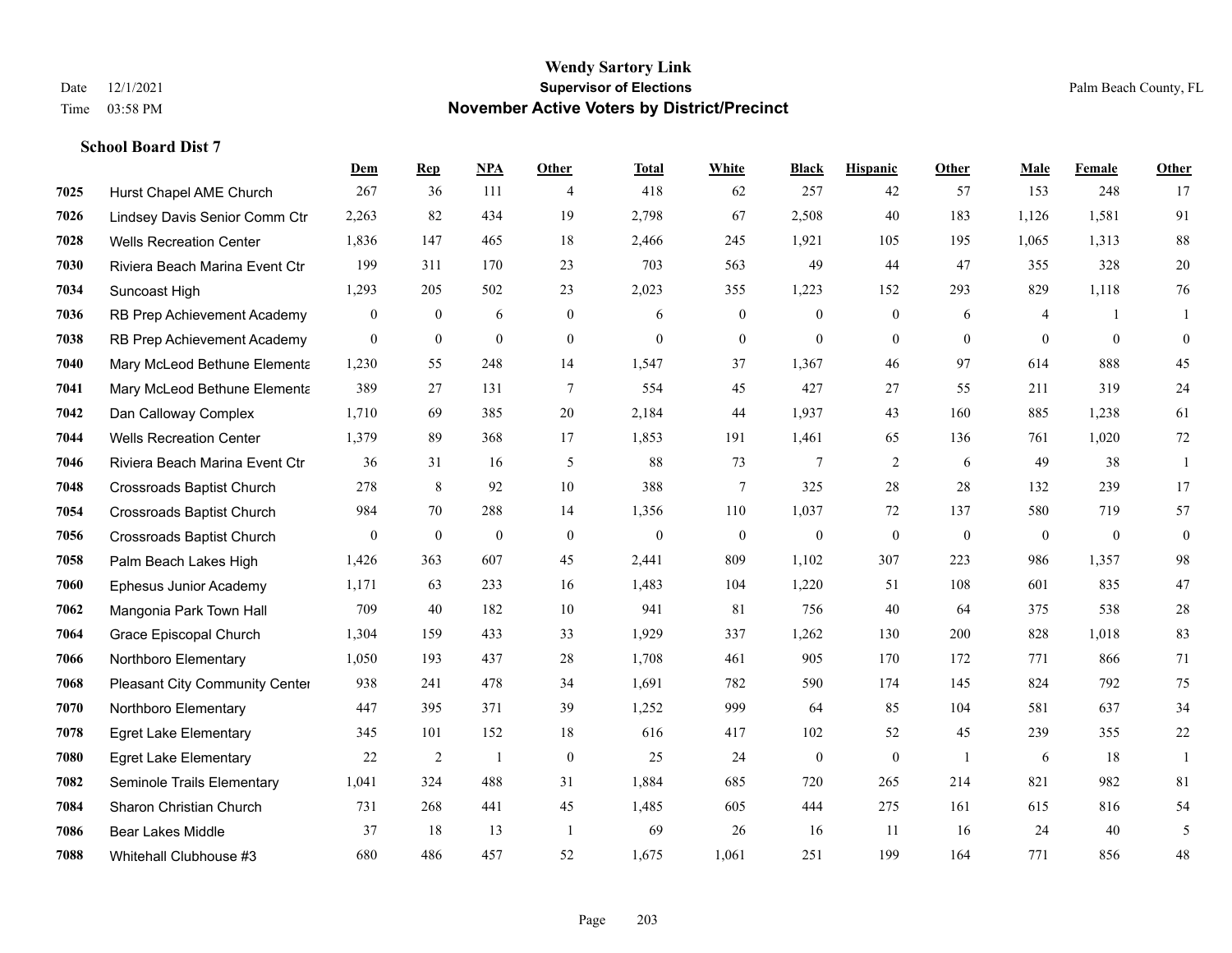|      |                                  | Dem              | <b>Rep</b>       | NPA              | <b>Other</b>     | <b>Total</b>     | White            | <b>Black</b>     | <b>Hispanic</b>  | Other            | <b>Male</b>  | Female       | <b>Other</b>     |
|------|----------------------------------|------------------|------------------|------------------|------------------|------------------|------------------|------------------|------------------|------------------|--------------|--------------|------------------|
| 7090 | <b>Bear Lakes Middle</b>         | 1,316            | 483              | 820              | 55               | 2,674            | 1,063            | 921              | 380              | 310              | 1,157        | 1,398        | 119              |
| 7092 | Palm Beach Lakes High            | 116              | 36               | 75               | 3                | 230              | 85               | 66               | 22               | 57               | 106          | 111          | 13               |
| 7094 | Salvation Army Activity Hall     | 606              | 79               | 282              | 10               | 977              | 157              | 514              | 130              | 176              | 417          | 514          | $46\,$           |
| 7096 | Salvation Army Activity Hall     | 838              | 299              | 489              | 34               | 1,660            | 675              | 541              | 256              | 188              | 664          | 915          | 81               |
| 7098 | U M Church of Palm Beaches       | 21               | 17               | 18               | $\overline{1}$   | 57               | 44               | $\overline{2}$   | 9                | 2                | 29           | 24           | $\overline{4}$   |
| 7100 | U M Church of Palm Beaches       | 946              | 424              | 683              | 64               | 2,117            | 1,013            | 662              | 238              | 204              | 945          | 1,105        | 67               |
| 7102 | First Christian Church           | 745              | 185              | 326              | 23               | 1,279            | 415              | 635              | 104              | 125              | 486          | 748          | 45               |
| 7104 | WPB City Fire Station #5         | 736              | 400              | 431              | 28               | 1,595            | 987              | 268              | 192              | 148              | 691          | 852          | 52               |
| 7106 | <b>Roosevelt Elementary</b>      | 2,038            | 165              | 551              | 31               | 2,785            | 267              | 2,063            | 244              | 211              | 1,107        | 1,562        | 116              |
| 7108 | <b>Chamber of Commerce</b>       | 405              | 416              | 346              | 55               | 1,222            | 921              | 60               | 105              | 136              | 575          | 610          | 37               |
| 7110 | <b>Adult Education Center</b>    | 678              | 222              | 407              | 30               | 1,337            | 425              | 423              | 363              | 126              | 547          | 730          | 60               |
| 7112 | <b>Adult Education Center</b>    | 128              | 26               | 59               | 7                | 220              | 54               | 120              | 23               | 23               | 69           | 141          | 10               |
| 7114 | <b>Adult Education Center</b>    | $\mathbf{0}$     | $\mathbf{0}$     | $\overline{0}$   | $\overline{0}$   | $\theta$         | $\overline{0}$   | $\mathbf{0}$     | $\mathbf{0}$     | $\theta$         | $\theta$     | $\theta$     | $\boldsymbol{0}$ |
| 7116 | <b>Adult Education Center</b>    | $\mathbf{0}$     | $\overline{0}$   | $\overline{0}$   | $\boldsymbol{0}$ | $\boldsymbol{0}$ | $\boldsymbol{0}$ | $\boldsymbol{0}$ | $\boldsymbol{0}$ | $\boldsymbol{0}$ | $\mathbf{0}$ | $\mathbf{0}$ | $\boldsymbol{0}$ |
| 7118 | <b>Adult Education Center</b>    | 30               | 31               | 37               | 6                | 104              | 78               | 3                | 18               | 5                | 50           | 48           | 6                |
| 7120 | U M Church of Palm Beaches       | 278              | 112              | 178              | 10               | 578              | 207              | 209              | 107              | 55               | 249          | 297          | 32               |
| 7122 | U M Church of Palm Beaches       | $\boldsymbol{0}$ | $\boldsymbol{0}$ | $\boldsymbol{0}$ | $\boldsymbol{0}$ | $\boldsymbol{0}$ | $\boldsymbol{0}$ | $\mathbf{0}$     | $\mathbf{0}$     | $\mathbf{0}$     | $\mathbf{0}$ | $\mathbf{0}$ | $\boldsymbol{0}$ |
| 7124 | <b>First Christian Church</b>    | 1,210            | 138              | 339              | 16               | 1,703            | 194              | 1,238            | 113              | 158              | 747          | 898          | 58               |
| 7126 | First Christian Church           | 1,505            | 499              | 765              | 83               | 2,852            | 1,103            | 1,052            | 404              | 293              | 1,180        | 1,561        | 111              |
| 7128 | <b>Westward Elementary</b>       | 1,938            | 124              | 469              | 25               | 2,556            | 160              | 2,088            | 117              | 191              | 1,021        | 1,449        | 86               |
| 7134 | <b>Adult Education Center</b>    | 805              | 172              | 391              | 22               | 1,390            | 299              | 664              | 285              | 142              | 612          | 713          | 65               |
| 7136 | <b>Haverhill Town Hall</b>       | 41               | 38               | 33               | 2                | 114              | 48               | 30               | 27               | 9                | 46           | 63           | 5                |
| 7138 | <b>Westgate Community Center</b> | 1,553            | 445              | 900              | $30\,$           | 2,928            | 678              | 958              | 992              | 300              | 1,301        | 1,486        | 141              |
| 7148 | Howard Park Community Center     | 86               | 35               | 52               | 8                | 181              | 93               | 37               | 28               | 23               | 91           | 83           | 7                |
| 7149 | Roosevelt Elementary             | 59               | 11               | 46               | 2                | 118              | 17               | 48               | 34               | 19               | 54           | 54           | 10               |
| 7160 | South Grade Elementary           | 929              | 217              | 461              | 24               | 1,631            | 510              | 623              | 321              | 177              | 797          | 763          | 71               |
| 7162 | <b>Osborne Community Center</b>  | 855              | 124              | 370              | 25               | 1,374            | 246              | 706              | 287              | 135              | 624          | 691          | 59               |
| 7168 | <b>Maddock Park</b>              | 1,501            | 644              | 924              | 60               | 3,129            | 1,528            | 810              | 522              | 269              | 1,435        | 1,580        | 114              |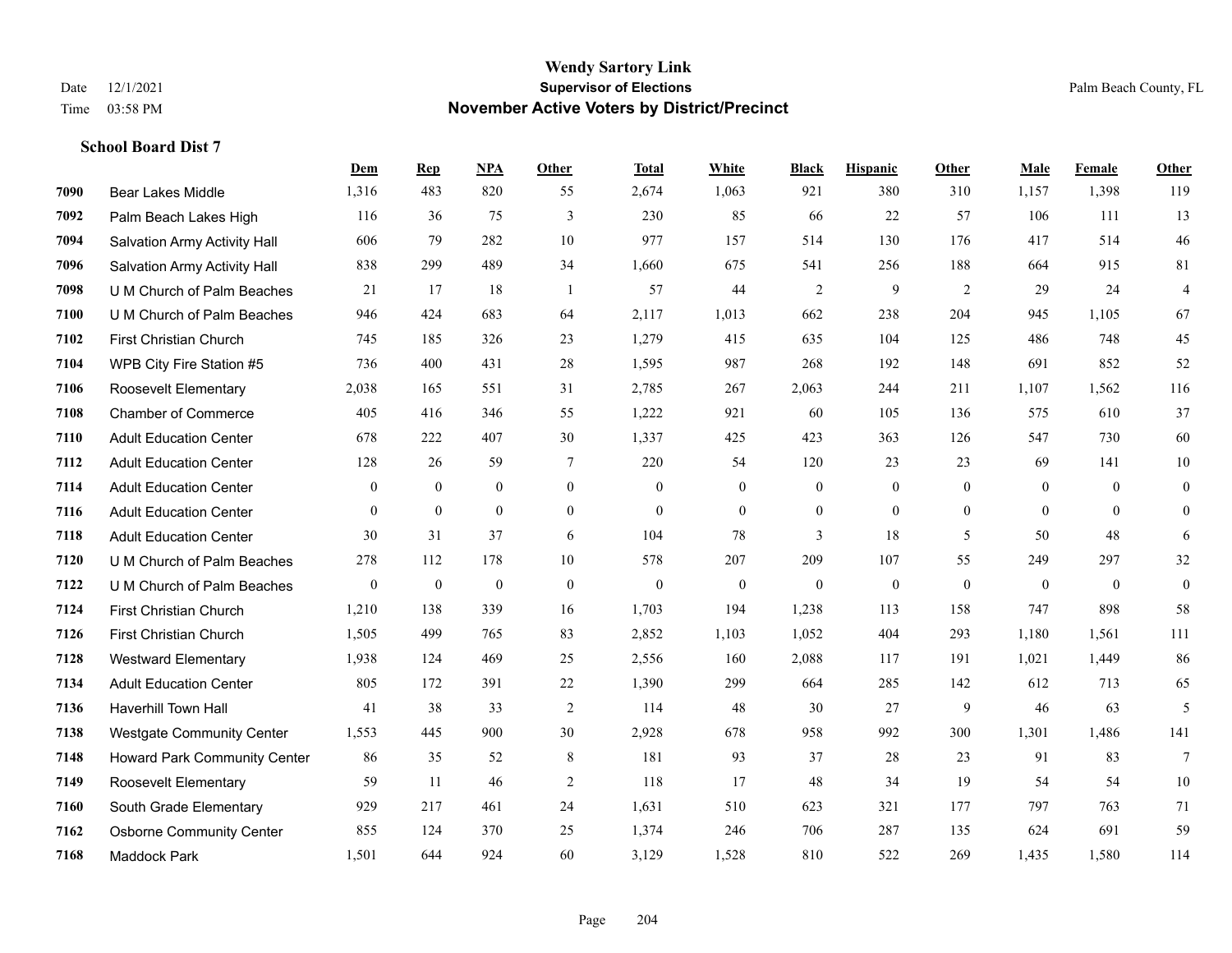|      |                                    | Dem          | <b>Rep</b>     | <b>NPA</b>   | Other          | <b>Total</b> | White          | <b>Black</b>   | <b>Hispanic</b> | Other          | Male           | Female         | Other          |
|------|------------------------------------|--------------|----------------|--------------|----------------|--------------|----------------|----------------|-----------------|----------------|----------------|----------------|----------------|
| 7170 | Lantana Town Hall                  | 706          | 340            | 520          | 36             | 1,602        | 857            | 346            | 240             | 159            | 755            | 770            | 77             |
| 7174 | Rolling Green Elementary           | 1,033        | 236            | 502          | 30             | 1,801        | 565            | 677            | 404             | 155            | 789            | 932            | 80             |
| 7175 | <b>Rolling Green Elementary</b>    | $\mathbf{0}$ | $\mathbf{0}$   |              | $\overline{0}$ |              | $\mathbf{0}$   | $\overline{0}$ |                 | $\overline{0}$ |                | $\overline{0}$ | $\overline{0}$ |
| 7176 | Hypoluxo Town Hall                 | 184          | 86             | 112          | 10             | 392          | 220            | 82             | 63              | 27             | 168            | 214            | 10             |
| 7178 | Temple Beth Kodesh                 | 1,524        | 190            | 561          | 30             | 2,305        | 441            | 1,315          | 352             | 197            | 1,026          | 1,173          | 106            |
| 7179 | Village Royale on the Green        | 806          | 228            | 348          | 24             | 1,406        | 584            | 565            | 142             | 115            | 596            | 747            | 63             |
| 7180 | St John Missionary Baptist Chr     | 1,754        | 131            | 462          | 18             | 2,365        | 234            | 1,762          | 169             | 200            | 994            | 1,271          | 100            |
| 7182 | Carolyn Sims Center                | 1,466        | 67             | 349          | 12             | 1,894        | 79             | 1,595          | 81              | 139            | 769            | 1,053          | $72\,$         |
| 7184 | St John Missionary Baptist Chr     | 2            | $\overline{4}$ | $\mathbf{0}$ | $\overline{0}$ | 6            | $\overline{4}$ |                | $\overline{0}$  |                | $\overline{4}$ | 2              | $\theta$       |
| 7186 | <b>Boynton Beach Senior Center</b> | 1,470        | 417            | 718          | 56             | 2,661        | 1,061          | 1,074          | 277             | 249            | 1,235          | 1,310          | 116            |
| 7188 | <b>Forest Park Elementary</b>      | 844          | 534            | 584          | 57             | 2,019        | 1,402          | 271            | 178             | 168            | 846            | 1,103          | 70             |
| 7190 | Seacrest Presbyterian              | 1,052        | 615            | 793          | 59             | 2,519        | 1,585          | 450            | 246             | 238            | 1,205          | 1,216          | 98             |
| 7192 | Lakeview Baptist Church            | 18           | 11             | 10           | 3              | 42           | 31             | $\overline{c}$ | 4               | 5              | 20             | 19             | 3              |
| 7194 | Delray Beach Community Cente       | 575          | 354            | 423          | 45             | 1,397        | 1,006          | 192            | 104             | 95             | 703            | 649            | 45             |
| 7196 | <b>Atlantic High</b>               | 1,513        | 235            | 509          | 21             | 2,278        | 593            | 1,352          | 121             | 212            | 1,041          | 1,144          | 93             |
| 7200 | Pompey Park Recreation Center      | 1,323        | 234            | 429          | 25             | 2,011        | 487            | 1,292          | 105             | 127            | 905            | 1,049          | 57             |
| 7202 | 505 Club                           | 648          | 390            | 440          | 38             | 1,516        | 1,084          | 231            | 74              | 127            | 790            | 677            | 49             |
| 7208 | <b>Atlantic High</b>               | 747          | 186            | 315          | $22\,$         | 1,270        | 550            | 525            | 82              | 113            | 547            | 680            | 43             |
| 7210 | Village Academy                    | 1,753        | 103            | 418          | 16             | 2,290        | 128            | 1,852          | 144             | 166            | 934            | 1,259          | 97             |
| 7212 | Delray Beach Library               | 1,302        | 232            | 476          | 30             | 2,040        | 556            | 1,194          | 115             | 175            | 991            | 981            | 68             |
| 7214 | Delray Beach Community Cente       | 861          | 309            | 483          | 38             | 1,691        | 785            | 545            | 210             | 151            | 818            | 806            | 67             |
|      | <b>School Board Dist 7</b>         | 70,240       | 17,706         | 30,595       | 2,113          | 120,654      | 39,808         | 56,063         | 13,728          | 11,055         | 52,817         | 63,184         | 4,653          |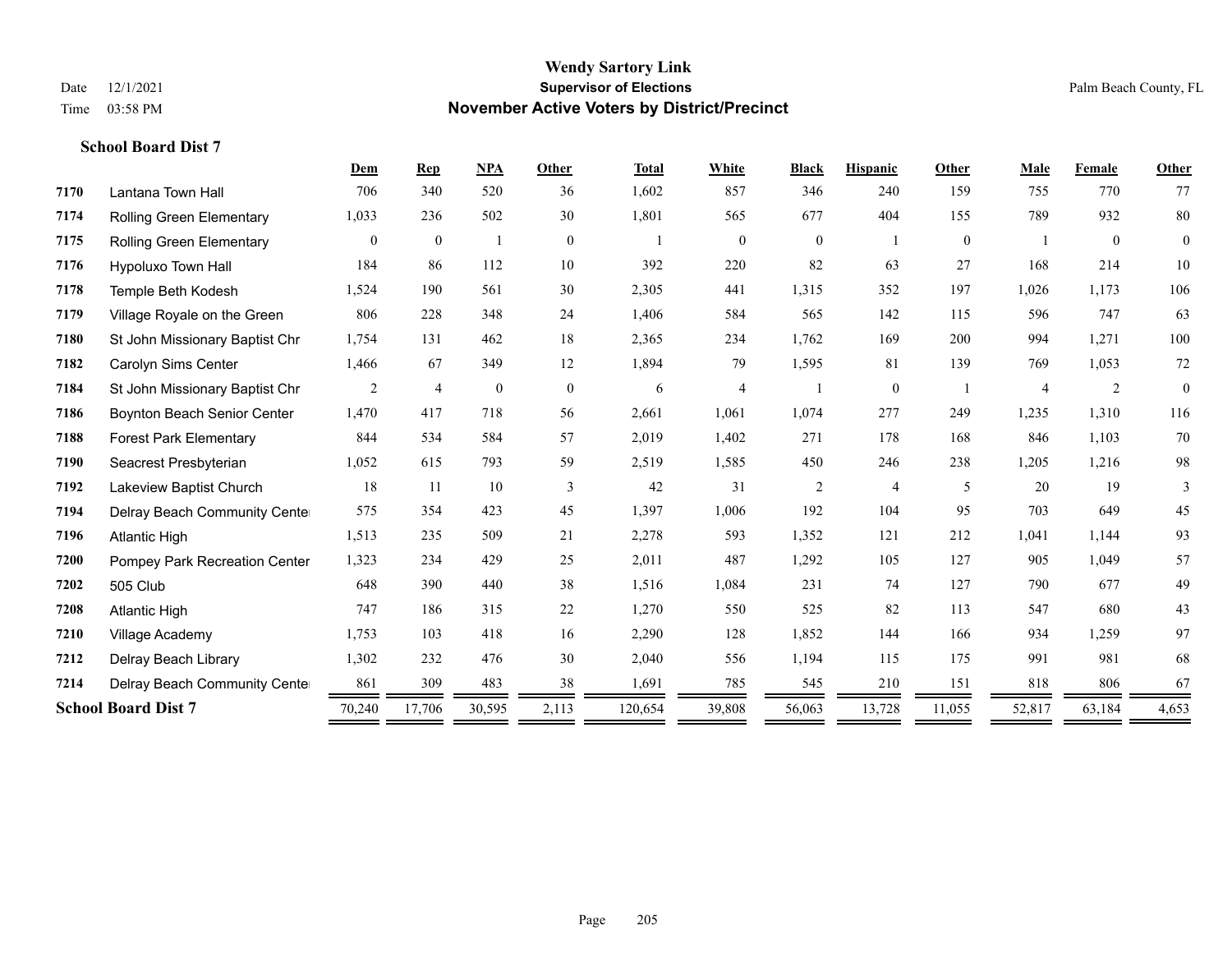|      |                                     | Dem              | <b>Rep</b>       | NPA              | <b>Other</b>   | <b>Total</b>     | <b>White</b>     | <b>Black</b>     | <b>Hispanic</b> | <b>Other</b> | <b>Male</b>  | <b>Female</b>  | <b>Other</b>     |
|------|-------------------------------------|------------------|------------------|------------------|----------------|------------------|------------------|------------------|-----------------|--------------|--------------|----------------|------------------|
| 1002 | <b>Canal Point Community Center</b> | $\mathbf{0}$     | $\mathbf{0}$     | $\mathbf{0}$     | $\Omega$       | $\Omega$         | $\theta$         | $\theta$         | $\mathbf{0}$    | $\Omega$     | $\theta$     | $\theta$       | $\Omega$         |
| 1004 | Pierce Hammock Elementary           | 2                | 3                | 3                | $\Omega$       | 8                | 8                | $\theta$         | $\mathbf{0}$    | $\Omega$     | 3            | 5              | $\Omega$         |
| 1006 | Journey Church of Jupiter           | $\Omega$         | $\theta$         | $\theta$         | $\Omega$       | $\Omega$         | $\Omega$         | $\Omega$         | $\theta$        | $\Omega$     | $\Omega$     | $\Omega$       |                  |
| 1008 | Journey Church of Jupiter           |                  | $\mathbf{0}$     | $\mathbf{0}$     | $\mathbf{0}$   | $\theta$         | $\mathbf{0}$     | $\overline{0}$   | $\mathbf{0}$    | $\Omega$     | $\mathbf{0}$ | $\theta$       |                  |
| 1010 | Journey Church of Jupiter           | 0                | $\theta$         | $\mathbf{0}$     | $\Omega$       | $\Omega$         | $\overline{0}$   | $\theta$         | $\theta$        | $\Omega$     | $\theta$     | $\Omega$       | $\Omega$         |
| 1012 | Caloosa POA Meeting Room            |                  | $\mathbf{0}$     | $\mathbf{0}$     | $\Omega$       | $\theta$         | $\mathbf{0}$     | $\theta$         | $\mathbf{0}$    | $\Omega$     | $\theta$     | $\Omega$       |                  |
| 1014 | Caloosa POA Meeting Room            | $\Omega$         | $\mathbf{1}$     | $\mathbf{0}$     | $\theta$       |                  |                  | $\overline{0}$   | $\mathbf{0}$    | $\theta$     | $\theta$     | $\theta$       |                  |
| 1016 | Journey Church of Jupiter           | $\Omega$         | $\mathbf{0}$     | $\theta$         | $\Omega$       | $\theta$         | $\theta$         | $\theta$         | $\theta$        | $\Omega$     | $\Omega$     | $\Omega$       | $\Omega$         |
| 1018 | Calvary Church of Jupiter           | 445              | 836              | 470              | 47             | 1,798            | 1,590            | 20               | 94              | 94           | 853          | 889            | 56               |
| 1019 | Calvary Church of Jupiter           | 196              | 378              | 222              | 9              | 805              | 723              | $\mathbf{0}$     | 45              | 37           | 388          | 401            | 16               |
| 1020 | Caloosa POA Meeting Room            | $\mathbf{0}$     | $\boldsymbol{0}$ | $\boldsymbol{0}$ | $\theta$       | $\mathbf{0}$     | $\mathbf{0}$     | $\mathbf{0}$     | $\mathbf{0}$    | $\theta$     | $\mathbf{0}$ | $\overline{0}$ | $\mathbf{0}$     |
| 1022 | Journey Church of Jupiter           | 683              | 1,243            | 774              | 62             | 2,762            | 2,361            | 34               | 184             | 183          | 1,328        | 1,353          | 81               |
| 1024 | Calvary Church of Jupiter           | 7                | $\overline{7}$   | $\overline{7}$   | $\theta$       | 21               | 21               | $\mathbf{0}$     | $\theta$        | $\theta$     | 11           | 10             | $\mathbf{0}$     |
| 1026 | Calvary Church of Jupiter           | 330              | 624              | 341              | 26             | 1,321            | 1,169            | 11               | 77              | 64           | 632          | 656            | 33               |
| 1028 | Jupiter Farms Elementary            | 534              | 1,009            | 586              | 63             | 2,192            | 1,912            | 15               | 138             | 127          | 1,061        | 1,068          | 63               |
| 1030 | Calvary Church of Jupiter           | 16               | 37               | 24               | $\overline{4}$ | 81               | 74               | $\mathbf{0}$     | $\overline{4}$  | 3            | 40           | 38             | 3                |
| 1032 | Jupiter Farms Park Community I      | 299              | 573              | 351              | 31             | 1,254            | 1,055            | 12               | 107             | 80           | 611          | 602            | 41               |
| 1170 | Caloosa POA Meeting Room            | $\boldsymbol{0}$ | $\boldsymbol{0}$ | $\boldsymbol{0}$ | $\mathbf{0}$   | $\boldsymbol{0}$ | $\boldsymbol{0}$ | $\boldsymbol{0}$ | $\mathbf{0}$    | $\theta$     | $\theta$     | $\theta$       | $\mathbf{0}$     |
| 1172 | Caloosa POA Meeting Room            | 127              | 278              | 122              | 10             | 537              | 455              | 14               | 23              | 45           | 247          | 271            | 19               |
| 1218 | Osceola Creek Middle                |                  | $\mathbf{0}$     | $\mathbf{0}$     | $\theta$       | $\mathbf{1}$     | 1                | $\mathbf{0}$     | $\mathbf{0}$    | $\theta$     | -1           | $\theta$       | $\theta$         |
| 1220 | Pierce Hammock Elementary           | $\theta$         | $\mathbf{0}$     | $\theta$         | $\Omega$       | $\theta$         | $\theta$         | $\theta$         | $\theta$        | $\Omega$     | $\Omega$     | $\Omega$       | $\theta$         |
| 6002 | <b>Canal Point Community Center</b> | 81               | 103              | 57               | $\overline{2}$ | 243              | 102              | 38               | 88              | 15           | 108          | 125            | 10               |
| 6004 | Pahokee Recreation Center           | 957              | 174              | 230              | 5              | 1,366            | 176              | 886              | 222             | 82           | 564          | 753            | 49               |
| 6006 | Pahokee Recreation Center           | 992              | 172              | 271              | 14             | 1,449            | 124              | 846              | 382             | 97           | 645          | 725            | 79               |
| 6008 | Pahokee High                        | 523              | 22               | 104              | 3              | 652              | $\,$ 8 $\,$      | 599              | $\mathfrak{Z}$  | 42           | 194          | 426            | $32\,$           |
| 6010 | <b>Canal Point Community Center</b> | 24               | 6                | $7\phantom{.0}$  | $\mathbf{0}$   | 37               | 12               | 19               | 3               | 3            | 20           | 17             | $\boldsymbol{0}$ |
| 6012 | Belle Glade Library/Civic Ctr       | 180              | 30               | 59               | $\theta$       | 269              | 30               | 147              | 79              | 13           | 105          | 153            | 11               |
| 6029 | Belle Glade Library/Civic Ctr       |                  | $\Omega$         | $\theta$         | $\Omega$       |                  | $\theta$         |                  | $\Omega$        | $\Omega$     |              | $\theta$       | $\theta$         |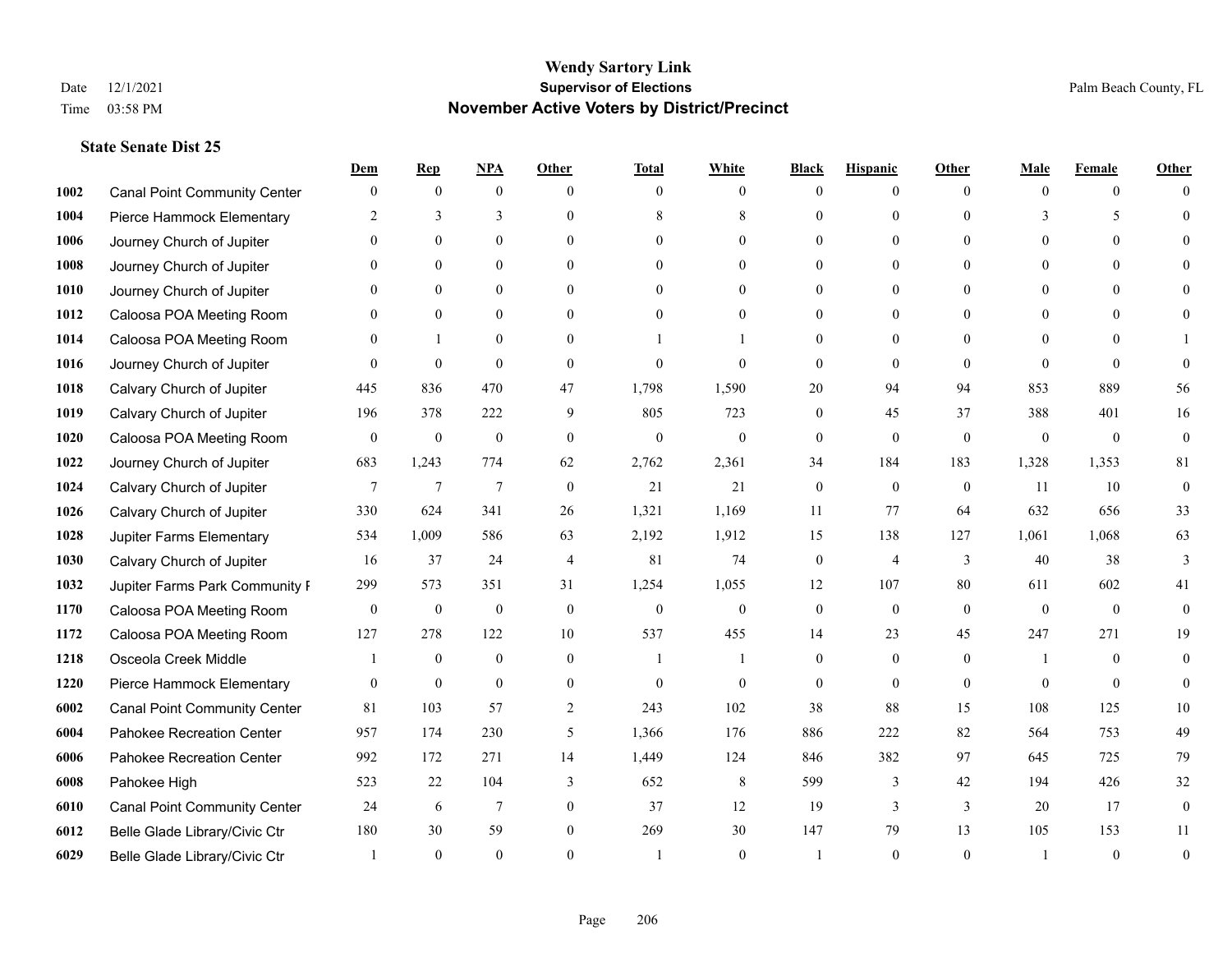|      |                               | Dem      | <b>Rep</b>     | NPA      | Other          | <b>Total</b> | White        | <b>Black</b>   | <b>Hispanic</b> | Other          | Male     | <b>Female</b>  | Other        |
|------|-------------------------------|----------|----------------|----------|----------------|--------------|--------------|----------------|-----------------|----------------|----------|----------------|--------------|
| 6040 | Osceola Creek Middle          | 99       | 127            | 104      |                | 331          | 250          | 13             | 33              | 35             | 153      | 162            | 16           |
| 6042 | Osceola Creek Middle          | 989      | 1,224          | 1,032    | 64             | 3,309        | 2,123        | 433            | 487             | 266            | 1,576    | 1,626          | 107          |
| 6044 | <b>Frontier Elementary</b>    | 909      | 993            | 788      | 58             | 2,748        | 1,745        | 419            | 347             | 237            | 1,293    | 1,371          | 84           |
| 6045 | Acreage Branch Library        | 201      | 269            | 177      | 12             | 659          | 419          | 80             | 90              | 70             | 313      | 315            | 31           |
| 6046 | Pierce Hammock Elementary     | 796      | 965            | 765      | 49             | 2,575        | 1,653        | 359            | 325             | 238            | 1,245    | 1,232          | 98           |
| 6073 | Seminole Ridge High           | $\theta$ | $\overline{0}$ | $\theta$ | $\overline{0}$ | $\theta$     | $\mathbf{0}$ | $\overline{0}$ | $\theta$        | $\overline{0}$ | $\Omega$ | $\overline{0}$ | $\mathbf{0}$ |
| 6082 | PBSC Loxahatchee Groves Can   | 11       | 6              | 14       | 2              | 33           | 28           | $\theta$       | 3               | 2              | 13       | 20             | $\mathbf{0}$ |
| 6084 | PBSC Loxahatchee Groves Can   | 291      | 439            | 354      | 40             | 1,124        | 707          | 67             | 244             | 106            | 549      | 559            | 16           |
| 6086 | PBSC Loxahatchee Groves Can   | 264      | 410            | 241      | 19             | 934          | 681          | 92             | 85              | 76             | 424      | 481            | 29           |
| 6088 | Seminole Ridge High           | 520      | 690            | 556      | 40             | 1,806        | 1,158        | 216            | 289             | 143            | 855      | 897            | 54           |
| 6090 | Loxahatchee Groves Elementary | 768      | 880            | 754      | 57             | 2,459        | 1,520        | 280            | 449             | 210            | 1,188    | 1,178          | 93           |
| 6092 | PBSC Loxahatchee Groves Can   | 172      | 223            | 143      | 16             | 554          | 359          | 42             | 110             | 43             | 266      | 268            | 20           |
|      | <b>State Senate Dist 25</b>   | 10,418   | 11,722         | 8,556    | 634            | 31,330       | 20,465       | 4,643          | 3,911           | 2,311          | 14,687   | 15,601         | 1,042        |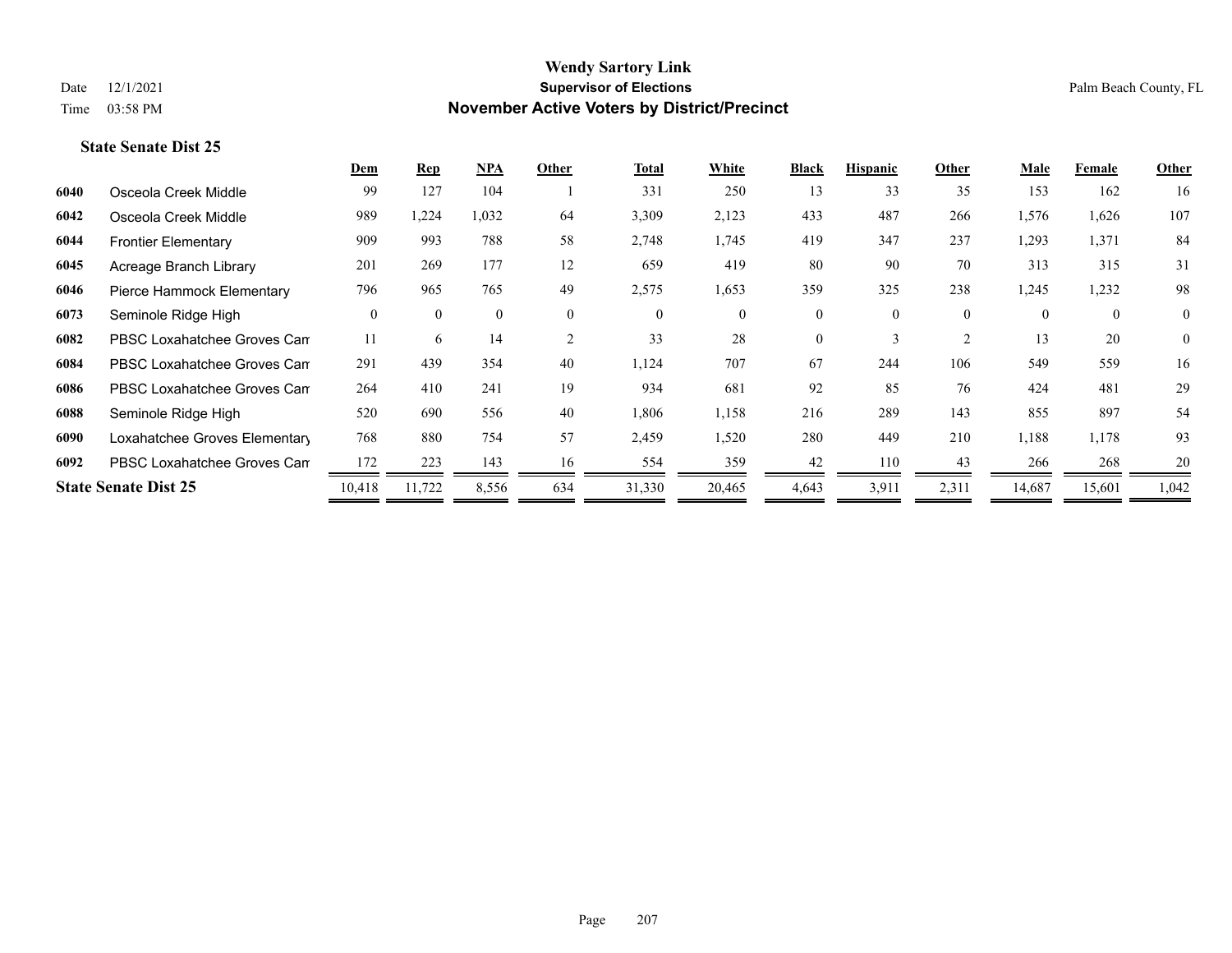|      |                                  | Dem   | <b>Rep</b> | NPA | <b>Other</b> | <b>Total</b> | <b>White</b> | <b>Black</b>     | <b>Hispanic</b> | <b>Other</b> | <b>Male</b> | <b>Female</b> | <b>Other</b> |
|------|----------------------------------|-------|------------|-----|--------------|--------------|--------------|------------------|-----------------|--------------|-------------|---------------|--------------|
| 2146 | Village Walk HOA Clubhouse       | 545   | 530        | 433 | 45           | 1,553        | 1,206        | 59               | 138             | 150          | 646         | 855           | 52           |
| 3084 | Lakes of Sherbrooke              | 698   | 644        | 583 | 54           | 1,979        | 1,339        | 191              | 284             | 165          | 857         | 1,046         | 76           |
| 3090 | <b>Woodlands Middle</b>          | 1,450 | 816        | 653 | 55           | 2,974        | 2,397        | 181              | 117             | 279          | 1,353       | 1,535         | 86           |
| 3092 | Lacuna HOA Clubhouse             | 1,202 | 758        | 766 | 70           | 2,796        | 1,947        | 272              | 313             | 264          | 1,282       | 1,426         | $88\,$       |
| 3120 | Valencia Shores Social Club      | 1,221 | 595        | 580 | 49           | 2,445        | 2,160        | 68               | 81              | 136          | 1,124       | 1,266         | 55           |
| 3122 | Boynton Beach Community Chur     | 906   | 407        | 348 | 33           | 1,694        | 1,516        | 36               | 52              | 90           | 697         | 960           | 37           |
| 4128 | St Lucy Catholic Church          | 613   | 917        | 622 | 42           | 2,194        | 1,964        | 14               | 75              | 141          | 996         | 1,130         | 68           |
| 4129 | St Lucy Catholic Church          | 31    | 61         | 31  | 2            | 125          | 110          | $\boldsymbol{0}$ | $\overline{4}$  | 11           | 56          | 67            | $\sqrt{2}$   |
| 4130 | Omni Middle                      | 630   | 620        | 545 | 37           | 1,832        | 1,506        | 33               | 137             | 156          | 853         | 927           | 52           |
| 4132 | Calusa Elementary                | 379   | 401        | 321 | 25           | 1,126        | 932          | 15               | 95              | 84           | 461         | 625           | $40\,$       |
| 4134 | Above and Beyond Community (     | 406   | 561        | 428 | 37           | 1,432        | 1,157        | 40               | 130             | 105          | 674         | 712           | $46\,$       |
| 4136 | Above and Beyond Community (     | 642   | 616        | 583 | 46           | 1,887        | 1,409        | 48               | 220             | 210          | 807         | 1,010         | $70\,$       |
| 4138 | Ascension Catholic Church        | 799   | 1,193      | 903 | 68           | 2,963        | 2,314        | 164              | 237             | 248          | 1,407       | 1,463         | 93           |
| 4140 | <b>Broken Sound Club</b>         | 262   | 213        | 188 | 14           | 677          | 505          | 25               | 83              | 64           | 277         | 382           | $18\,$       |
| 4142 | Woodfield Country Club HOA       | 839   | 750        | 741 | 54           | 2,384        | 2,137        | 12               | 66              | 169          | 1,093       | 1,199         | 92           |
| 4144 | Seasons HOA Clubhouse            | 224   | 207        | 172 | 11           | 614          | 505          | 9                | 37              | 63           | 296         | 289           | 29           |
| 4146 | <b>Broken Sound Club</b>         | 534   | 376        | 342 | 17           | 1,269        | 1,163        | 12               | 31              | 63           | 575         | 662           | 32           |
| 4148 | <b>Broken Sound Club</b>         | 558   | 417        | 431 | 39           | 1,445        | 1,136        | 66               | 139             | 104          | 660         | 748           | 37           |
| 4150 | Patch Reef Park Community Cer    | 580   | 552        | 605 | 64           | 1,801        | 1,384        | 67               | 161             | 189          | 849         | 905           | $47\,$       |
| 4152 | Boca Delray Lodge #171           | 623   | 639        | 651 | 50           | 1,963        | 1,437        | 76               | 225             | 225          | 889         | 993           | 81           |
| 4154 | <b>Ascension Catholic Church</b> | 418   | 416        | 332 | 34           | 1,200        | 873          | 86               | 105             | 136          | 587         | 567           | $46\,$       |
| 4156 | St Lucy Catholic Church          | 531   | 559        | 408 | 36           | 1,534        | 1,351        | 6                | 66              | 111          | 712         | 779           | 43           |
| 4158 | Spanish River High               | 945   | 736        | 759 | 43           | 2,483        | 1,966        | 50               | 218             | 249          | 1,186       | 1,192         | 105          |
| 4160 | Greater BR Swim & Racquet Ctr    | 424   | 405        | 355 | 22           | 1,206        | 978          | 18               | 90              | 120          | 561         | 603           | $42\,$       |
| 4162 | Patch Reef Park Community Cer    | 544   | 486        | 446 | 22           | 1,498        | 1,146        | 30               | 114             | 208          | 681         | 739           | $78\,$       |
| 4164 | Safe Schools Institute           | 595   | 643        | 571 | 35           | 1,844        | 1,482        | 29               | 172             | 161          | 859         | 894           | 91           |
| 4166 | FAU Arena Lobby                  | 786   | 452        | 597 | 28           | 1,863        | 1,046        | 305              | 271             | 241          | 832         | 933           | 98           |
| 4168 | JC Mitchell Elementary           | 694   | 567        | 612 | 51           | 1,924        | 1,323        | 86               | 244             | 271          | 832         | 979           | 113          |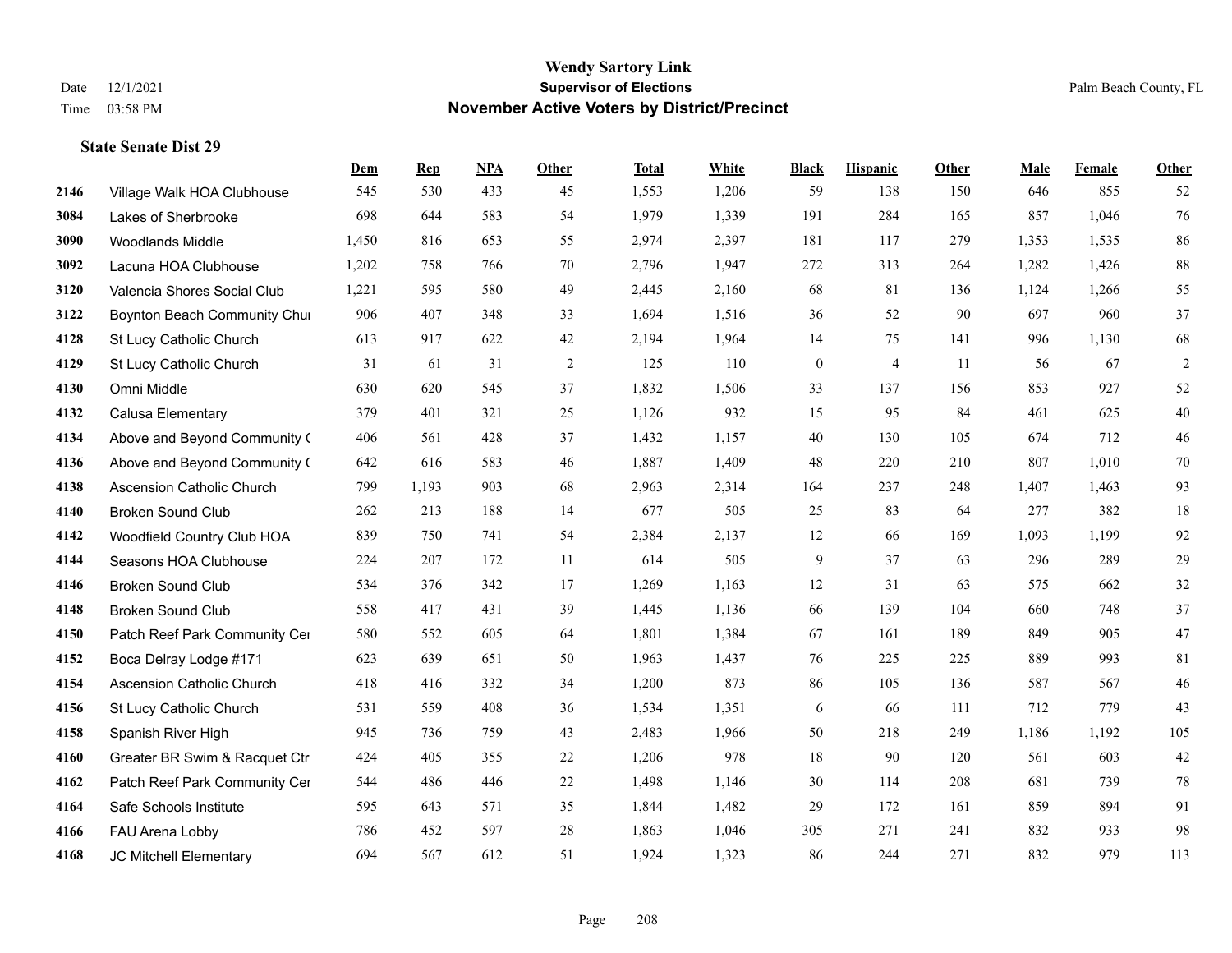**State Senate Dist 29**

#### **Wendy Sartory Link** Date 12/1/2021 **Supervisor of Elections** Palm Beach County, FL Time 03:58 PM **November Active Voters by District/Precinct**

# **Dem Rep NPA Other Total White Black Hispanic Other Male Female Other** Spanish River Library 900 1,034 875 52 2,861 2,222 98 267 274 1,348 1,415 98 Marine Safety Headquarters 671 687 594 61 2,013 1,762 16 100 135 897 1,063 53 Sugar Sand Park Comm Center 305 272 271 15 863 746 5 52 60 406 421 36 Sugar Sand Park Comm Center 920 704 737 66 2,427 1,784 72 318 253 1,056 1,268 103 Sugar Sand Park Comm Center 757 641 519 46 1,963 1,567 42 197 157 799 1,099 65 Del Prado Elementary 564 576 565 35 1,740 1,238 51 243 208 789 854 97 Greater BR Swim & Racquet Ctr 866 588 738 54 2,246 1,521 78 403 244 940 1,214 92 Boca Raton Middle 559 610 562 38 1,769 1,332 58 211 168 830 889 50 The Volen Center 547 505 459 30 1,541 1,069 125 166 181 705 776 60 Elks Lodge of Boca Raton 905 522 608 56 2,091 1,216 328 312 235 939 1,057 95 St Gregory Episcopal Church 738 1,078 814 75 2,705 2,276 26 179 224 1,321 1,299 85 Verde K-8 School 556 975 721 45 2,297 1,838 47 134 278 1,061 1,113 123 Del Prado Elementary 548 331 309 31 1,219 1,036 24 62 97 518 671 30 Good Shepherd Lutheran 703 437 446 25 1,611 1,384 30 83 114 674 897 40 Verde K-8 School 642 470 530 35 1,677 1,052 118 321 186 693 913 71 Verde K-8 School 400 343 300 21 1,064 791 8 171 94 424 612 28 Greater BR Swim & Racquet Ctr 787 587 637 32 2,043 1,584 32 244 183 831 1,136 76 Sugar Sand Park Comm Center 740 451 591 38 1,820 1,143 142 319 216 815 936 69 Good Shepherd Lutheran 677 485 514 34 1,710 1,354 35 178 143 691 962 57 Hammock Pointe Elementary 841 587 477 36 1,941 1,669 10 116 146 764 1,122 55 Sugar Sand Park Comm Center 650 830 683 43 2,206 1,731 29 269 177 1,017 1,118 71 Center for Spiritual Living 630 805 597 39 2,071 1,730 33 167 141 979 1,029 63 4214 Calvary Chapel Boca Raton - 4th $626$   $860$   $642$   $63$   $2,191$   $1,750$   $44$   $229$   $168$   $1,014$   $1,100$  77 4216 Calvary Chapel Boca Raton - Kir 673 1,062 695 60 2,490 2,097 20 178 195 1,181 1,220 89 Grace Community Church 447 854 536 56 1,893 1,567 33 139 154 876 936 81 Boca Raton Community Center 457 398 467 43 1,365 875 106 238 146 607 714 44 Boca Raton Downtown Library 942 1,134 925 91 3,092 2,601 68 181 242 1,389 1,588 115 Grace Community Church 507 1,125 751 61 2,444 2,011 54 183 196 1,149 1,215 80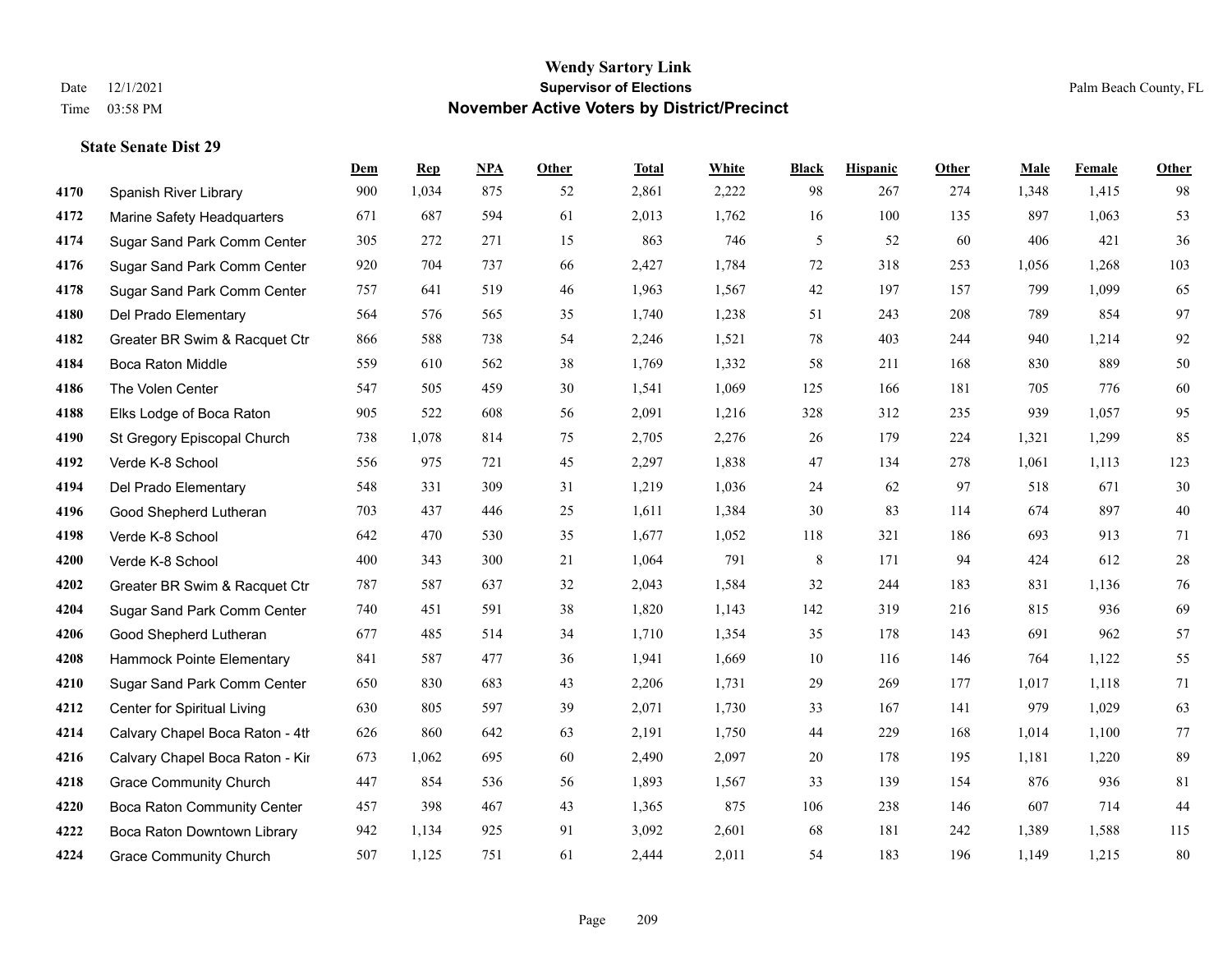**State Senate Dist 29**

#### **Wendy Sartory Link** Date 12/1/2021 **Supervisor of Elections** Palm Beach County, FL Time 03:58 PM **November Active Voters by District/Precinct**

# **Dem Rep NPA Other Total White Black Hispanic Other Male Female Other** St Gregory Episcopal Church 213 383 284 24 904 813 7 31 53 428 453 23 Boca Raton Community Center 522 664 512 51 1,749 1,498 16 99 136 786 916 47 Boca Raton Downtown Library 308 441 332 21 1,102 963 9 56 74 518 562 22 Faith Farm Tabernacle 497 346 436 29 1,308 786 139 206 177 587 676 45 Faith Farm Tabernacle 3 2 2 0 7 4 0 3 0 6 1 0 Faith Farm Tabernacle 5 0 2 0 7 6 0 0 1 5 2 0 Our Lady Queen of Peace 1,163 1,217 1,027 93 3,500 2,808 102 210 380 1,620 1,738 142 Gleneagles CC-Strathearn Sat 970 471 472 35 1,948 1,672 37 114 125 819 1,082 47 Gleneagles CC-Clunie Satellite 792 333 361 24 1,510 1,297 73 66 74 653 824 33 Kings Point Clubhouse 378 195 177 16 766 618 28 71 49 295 442 29 Monaco Clubhouse 911 518 483 42 1,954 1,515 95 198 146 794 1,083 77 Lakes of Delray Clubhouse 384 232 163 18 797 703 11 42 41 305 477 15 Kings Point Flanders 906 423 402 32 1,763 1,411 75 160 117 708 996 59 Lakes of Delray Clubhouse 900 312 374 40 1,626 1,330 68 120 108 631 946 49 Kings Point Flanders 890 389 356 39 1,674 1,325 71 159 119 648 959 67 Las Verdes Clubhouse 980 623 716 56 2,375 1,659 216 298 202 1,074 1,223 78 West Boca Branch Library 1,436 1,519 1,437 107 4,499 3,711 110 267 411 2,110 2,254 135 South County Civic Center 523 513 418 29 1,483 1,348 6 26 103 698 743 42 Morikami Park Elementary 43 59 49 3 154 146 0 3 5 71 83 0 Morikami Park Elementary 549 612 503 40 1,704 1,481 20 53 150 787 877 40 Morikami Park Elementary 18 39 24 2 83 67 0 6 10 35 41 7 South County Civic Center 252 205 193 11 661 547 8 27 79 300 334 27 Spanish River High 87 110 93 12 302 244 4 25 29 151 148 3 The Polo Club of Boca Raton 650 506 434 25 1,615 1,470 18 27 100 703 864 48 The Polo Club of Boca Raton 306 188 193 19 706 643 1 9 53 285 396 25 South County Civic Center 168 122 103 6 399 335 8 32 24 171 217 11 The Polo Club of Boca Raton 38 31 29 2 100 93 2 2 3 44 55 1

Delray Beach First Baptist 5 1 0 1 7 6 1 0 0 3 4 0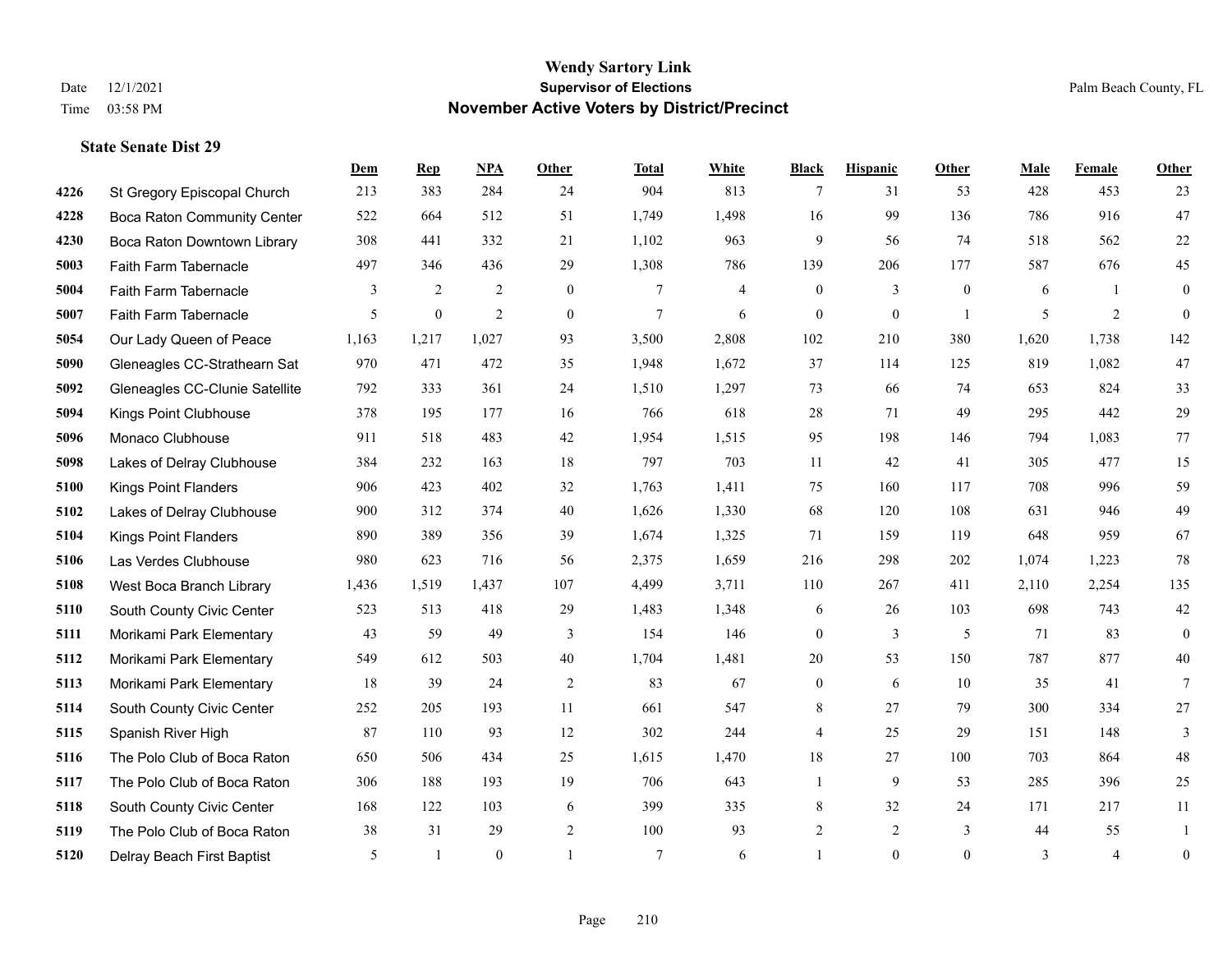|      |                                    | Dem   | <b>Rep</b> | NPA | <b>Other</b> | <b>Total</b> | <b>White</b> | <b>Black</b> | <b>Hispanic</b> | <b>Other</b> | <b>Male</b> | Female | <b>Other</b> |
|------|------------------------------------|-------|------------|-----|--------------|--------------|--------------|--------------|-----------------|--------------|-------------|--------|--------------|
| 5122 | Delray Beach First Baptist         | 277   | 180        | 200 | 10           | 667          | 431          | 35           | 122             | 79           | 284         | 351    | 32           |
| 5124 | Delray Beach First Baptist         | 161   | 114        | 115 | -1           | 391          | 329          | 9            | 29              | 24           | 155         | 222    | 14           |
| 5126 | Boca Delray Clubhouse              | 254   | 114        | 120 | 11           | 499          | 449          | 8            | 17              | 25           | 206         | 283    | 10           |
| 5128 | <b>Sunrise Park Elementary</b>     | 760   | 517        | 568 | 38           | 1,883        | 1,251        | 103          | 281             | 248          | 854         | 969    | 60           |
| 5130 | Coconut Cove Waterpark - Meet      | 654   | 550        | 546 | 28           | 1,778        | 1,302        | 31           | 171             | 274          | 808         | 886    | 84           |
| 5132 | <b>Eagles Landing Middle</b>       | 939   | 589        | 647 | 47           | 2,222        | 1,514        | 149          | 331             | 228          | 995         | 1,159  | 68           |
| 5134 | Coconut Cove Waterpark - Meet      | 538   | 477        | 452 | 30           | 1,497        | 1,067        | 69           | 231             | 130          | 712         | 731    | 54           |
| 5136 | West Boca Branch Library           | 865   | 508        | 688 | 46           | 2,107        | 1,365        | 125          | 402             | 215          | 887         | 1,155  | 65           |
| 5138 | <b>Whispering Pines Elementary</b> | 887   | 559        | 621 | 45           | 2,112        | 1,403        | 128          | 306             | 275          | 920         | 1,116  | 76           |
| 5140 | Olympic Heights High               | 1,045 | 780        | 916 | 52           | 2,793        | 1,807        | 146          | 536             | 304          | 1,265       | 1,415  | 113          |
| 5142 | <b>Whispering Pines Elementary</b> | 302   | 243        | 257 | 22           | 824          | 597          | 28           | 106             | 93           | 332         | 455    | 37           |
| 5144 | Whisper Walk Section B             | 918   | 456        | 426 | 33           | 1,833        | 1,450        | 52           | 215             | 116          | 696         | 1,090  | 47           |
| 5146 | Century Village West               | 907   | 514        | 393 | 40           | 1,854        | 1,431        | 79           | 184             | 160          | 677         | 1,104  | $73\,$       |
| 5148 | Century Village West               | 744   | 370        | 358 | 27           | 1,499        | 1,190        | 51           | 135             | 123          | 566         | 857    | $76\,$       |
| 5150 | Century Village West               | 679   | 283        | 288 | 18           | 1,268        | 986          | 49           | 145             | 88           | 448         | 779    | 41           |
| 5152 | West Boca Raton High               | 949   | 799        | 860 | 47           | 2,655        | 1,981        | 83           | 249             | 342          | 1,251       | 1,294  | 110          |
| 5154 | Daggerwing Nature Center           | 895   | 783        | 742 | 52           | 2,472        | 1,697        | 79           | 342             | 354          | 1,111       | 1,245  | 116          |
| 5156 | Southwinds Golf Course             | 721   | 505        | 594 | 32           | 1,852        | 1,257        | 84           | 265             | 246          | 802         | 966    | 84           |
| 5158 | <b>Boca West Country Club</b>      | 766   | 454        | 509 | 50           | 1,779        | 1,600        | $\,$ 8 $\,$  | 72              | 99           | 739         | 994    | $46\,$       |
| 5160 | <b>Boca West Country Club</b>      | 824   | 468        | 426 | 34           | 1,752        | 1,647        | 3            | 28              | 74           | 680         | 1,028  | $44\,$       |
| 5162 | Glades Presbyterian Church         | 768   | 744        | 648 | 39           | 2,199        | 1,615        | 69           | 308             | 207          | 1,040       | 1,077  | 82           |
| 5164 | Sandpiper Shores Elementary        | 1,009 | 661        | 677 | 44           | 2,391        | 1,827        | 75           | 256             | 233          | 1,081       | 1,232  | $78\,$       |
| 5166 | <b>Glades Road Branch Library</b>  | 835   | 753        | 790 | 49           | 2,427        | 1,686        | 128          | 362             | 251          | 1,053       | 1,274  | 100          |
| 5168 | <b>Glades Road Branch Library</b>  | 960   | 611        | 617 | 39           | 2,227        | 1,674        | 65           | 273             | 215          | 863         | 1,305  | 59           |
| 5170 | Olympic Heights High               | 1,151 | 638        | 756 | 45           | 2,590        | 1,906        | 83           | 357             | 244          | 1,012       | 1,482  | 96           |
| 5172 | Del Prado Elementary               | 235   | 308        | 205 | 18           | 766          | 690          | 9            | 10              | 57           | 362         | 383    | 21           |
| 5174 | <b>Waters Edge Elementary</b>      | 860   | 750        | 817 | 48           | 2,475        | 1,676        | 125          | 356             | 318          | 1,137       | 1,218  | 120          |
| 5176 | Loggers Run Middle                 | 467   | 351        | 373 | 15           | 1,206        | 835          | 47           | 202             | 122          | 511         | 634    | 61           |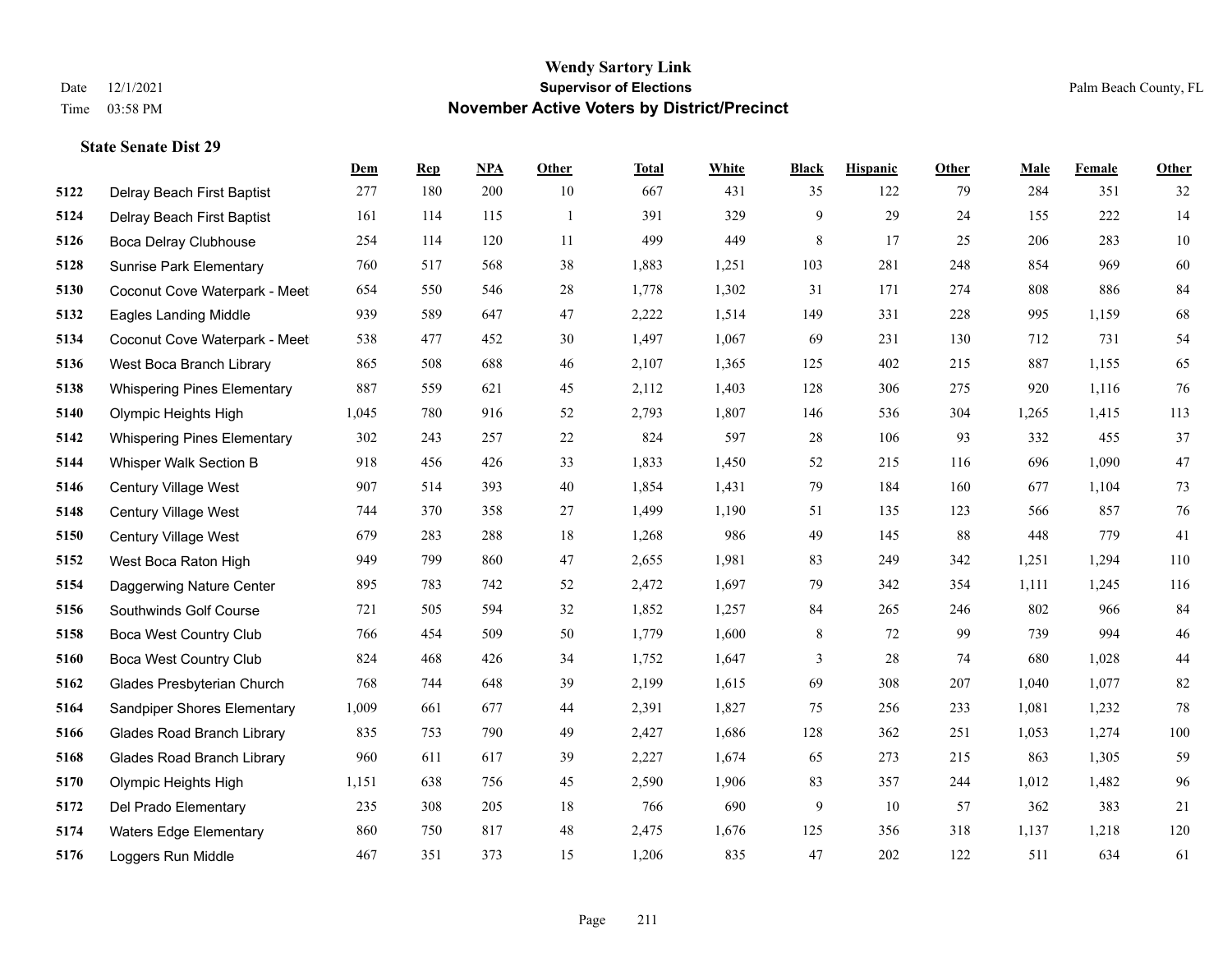|      |                                | <b>Dem</b>       | <b>Rep</b>     | NPA              | <b>Other</b>     | <b>Total</b>   | White                    | <b>Black</b>     | <b>Hispanic</b> | Other          | <b>Male</b>    | Female         | <b>Other</b>     |
|------|--------------------------------|------------------|----------------|------------------|------------------|----------------|--------------------------|------------------|-----------------|----------------|----------------|----------------|------------------|
| 5178 | Loggers Run Middle             | 710              | 541            | 635              | 44               | 1,930          | 1,070                    | 188              | 404             | 268            | 856            | 976            | 98               |
| 5180 | Boca Glades Baptist Church     | 680              | 376            | 638              | 40               | 1,734          | 971                      | 132              | 399             | 232            | 798            | 859            | 77               |
| 5182 | Boca Glades Baptist Church     | 579              | 294            | 538              | 36               | 1,447          | 743                      | 129              | 368             | 207            | 648            | 730            | 69               |
| 5184 | <b>Coral Sunset Elementary</b> | 902              | 561            | 735              | 41               | 2,239          | 1,233                    | 241              | 443             | 322            | 1,031          | 1,102          | 106              |
| 5186 | <b>Coral Sunset Elementary</b> | 1,010            | 422            | 867              | 38               | 2,337          | 983                      | 351              | 669             | 334            | 991            | 1,219          | 127              |
| 5188 | Pines Of Boca Barwood          | 957              | 620            | 784              | 52               | 2,413          | 1,423                    | 136              | 537             | 317            | 1,015          | 1,299          | 99               |
| 5190 | Lakes at Boca Rio Clubhouse    | 406              | 282            | 339              | 21               | 1,048          | 688                      | 63               | 178             | 119            | 476            | 526            | 46               |
| 5192 | Hammock Pointe Elementary      | 1,060            | 684            | 927              | 47               | 2,718          | 1,548                    | 205              | 585             | 380            | 1,173          | 1,423          | 122              |
| 5194 | Lakes Of Boca Barwood          | 395              | 255            | 378              | 21               | 1,049          | 625                      | 48               | 239             | 137            | 445            | 549            | 55               |
| 6014 | Belle Glade Library/Civic Ctr  | -1               | 2              | -1               | $\mathbf{0}$     | $\overline{4}$ | $\mathbf{0}$             | $\mathbf{0}$     | $\overline{4}$  | $\overline{0}$ | -1             | 3              | $\boldsymbol{0}$ |
| 6016 | South Bay Commission Chambe    | 36               | 53             | 30               | 3                | 122            | 81                       | 8                | 22              | 11             | 64             | 53             | 5                |
| 6018 | South Bay Commission Chambe    | 1,186            | 85             | 223              | 11               | 1,505          | 59                       | 1,165            | 206             | 75             | 632            | 835            | 38               |
| 6020 | Glades Central High            | 443              | 76             | 133              | $\,8\,$          | 660            | 82                       | 383              | 158             | 37             | 306            | 321            | 33               |
| 6022 | Belle Glade Library/Civic Ctr  | 1,362            | 105            | 256              | $18\,$           | 1,741          | 88                       | 1,396            | 142             | 115            | 714            | 959            | 68               |
| 6024 | Lewis Evans Resource Center    | 1,693            | 67             | 263              | 13               | 2,036          | 30                       | 1,768            | 126             | 112            | 814            | 1,152          | 70               |
| 6026 | Lewis Evans Resource Center    |                  | $\mathbf{0}$   | $\overline{2}$   | $\mathbf{0}$     | 3              | $\mathbf{0}$             | $\mathbf{0}$     | 3               | $\theta$       | $\overline{1}$ | $\overline{2}$ | $\mathbf{0}$     |
| 6028 | Belle Glade Library/Civic Ctr  | 755              | 453            | 326              | 15               | 1,549          | 409                      | 397              | 656             | 87             | 725            | 780            | $44$             |
| 6030 | Belle Glade Library/Civic Ctr  | 8                | 2              | 12               | $\overline{c}$   | 24             | 8                        | $\mathbf{0}$     | 16              | $\theta$       | $\tau$         | 15             | $\overline{c}$   |
| 6032 | Gove Elementary                | 667              | 299            | 273              | 6                | 1,245          | 314                      | 428              | 404             | 99             | 532            | 671            | 42               |
| 6034 | Gove Elementary                | $\boldsymbol{0}$ | $\overline{4}$ | $\boldsymbol{0}$ | $\boldsymbol{0}$ | $\overline{4}$ | $\overline{\mathcal{L}}$ | $\boldsymbol{0}$ | $\mathbf{0}$    | $\mathbf{0}$   | 3              | -1             | $\boldsymbol{0}$ |
| 6036 | Gove Elementary                | 390              | 157            | 208              | 10               | 765            | 133                      | 153              | 434             | 45             | 336            | 399            | 30               |
| 6038 | South Bay Commission Chambe    | $\mathbf{0}$     | $\mathbf{0}$   | $\mathbf{0}$     | $\mathbf{0}$     | $\mathbf{0}$   | $\mathbf{0}$             | $\mathbf{0}$     | $\mathbf{0}$    | $\mathbf{0}$   | $\overline{0}$ | $\theta$       | $\theta$         |
| 6150 | <b>Binks Forest Elementary</b> | 26               | 40             | 37               | $\overline{4}$   | 107            | 80                       | 5                | 9               | 13             | 45             | 59             | 3                |
| 6152 | <b>Binks Forest Elementary</b> | 405              | 557            | 378              | 36               | 1,376          | 1,044                    | 47               | 134             | 151            | 645            | 687            | 44               |
| 6154 | Wellington Landings Middle     | 464              | 517            | 397              | 28               | 1,406          | 1,011                    | 87               | 190             | 118            | 630            | 736            | 40               |
| 6156 | <b>Binks Forest Elementary</b> | 629              | 715            | 575              | 43               | 1,962          | 1,370                    | 128              | 294             | 170            | 893            | 1,010          | 59               |
| 6158 | <b>Wellington Elementary</b>   | 784              | 939            | 548              | 42               | 2,313          | 1,698                    | 134              | 313             | 168            | 1,053          | 1,187          | 73               |
| 6160 | Wellington Landings Middle     | 670              | 585            | 565              | 40               | 1,860          | 1,205                    | 167              | 336             | 152            | 869            | 938            | 53               |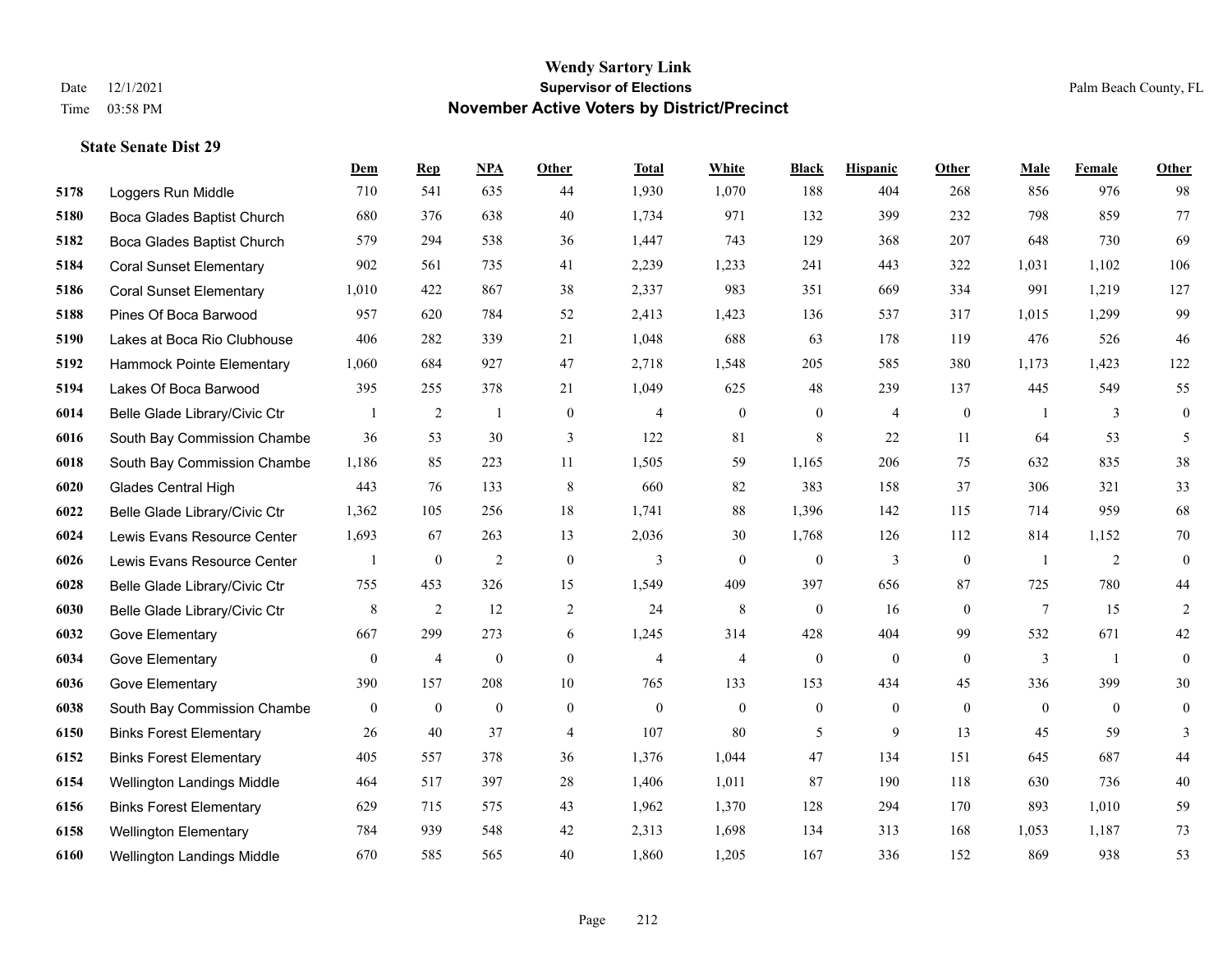|      |                                     | Dem            | <b>Rep</b>       | NPA              | <b>Other</b>     | <b>Total</b> | <b>White</b> | <b>Black</b>     | <b>Hispanic</b>  | <b>Other</b> | <b>Male</b>  | <b>Female</b>  | <b>Other</b>     |
|------|-------------------------------------|----------------|------------------|------------------|------------------|--------------|--------------|------------------|------------------|--------------|--------------|----------------|------------------|
| 6162 | First Baptist Church Wel            | 758            | 663              | 559              | 46               | 2,026        | 1,280        | 212              | 349              | 185          | 902          | 1,060          | 64               |
| 6164 | First Baptist Church Wel            | 832            | 802              | 602              | 57               | 2,293        | 1,539        | 183              | 377              | 194          | 1,022        | 1,198          | 73               |
| 6166 | <b>Wellington Community Center</b>  | 860            | 859              | 745              | 48               | 2,512        | 1,744        | 151              | 408              | 209          | 1,157        | 1,276          | 79               |
| 6168 | First Baptist Church Wel            | 126            | 175              | 144              | 9                | 454          | 347          | 27               | 43               | 37           | 211          | 231            | 12               |
| 6182 | New Horizons Elementary             | 287            | 453              | 318              | 13               | 1,071        | 786          | 46               | 115              | 124          | 462          | 580            | $29\,$           |
| 6184 | Wellington High                     | 666            | 578              | 539              | 36               | 1,819        | 1,124        | 245              | 292              | 158          | 803          | 958            | 58               |
| 6186 | <b>Elbridge Gale Elementary</b>     | 808            | 570              | 644              | 43               | 2,065        | 1,127        | 291              | 434              | 213          | 910          | 1,079          | $76\,$           |
| 6188 | <b>Wellington Village Park</b>      | 221            | 422              | 315              | 28               | 986          | 837          | 18               | 48               | 83           | 401          | 536            | 49               |
| 6190 | Wellington Village Hall             | 811            | 456              | 636              | 47               | 1,950        | 879          | 357              | 505              | 209          | 809          | 1,066          | 75               |
| 6192 | St Peters Methodist Church          | 964            | 795              | 801              | 64               | 2,624        | 1,552        | 284              | 554              | 234          | 1,196        | 1,341          | 87               |
| 6194 | <b>Equestrian Trails Elementary</b> | 498            | 292              | 351              | 18               | 1,159        | 521          | 296              | 152              | 190          | 514          | 588            | 57               |
| 6196 | Palm Beach Central High             | $\mathbf{0}$   | $\boldsymbol{0}$ | $\boldsymbol{0}$ | $\boldsymbol{0}$ | $\mathbf{0}$ | $\mathbf{0}$ | $\boldsymbol{0}$ | $\boldsymbol{0}$ | $\mathbf{0}$ | $\mathbf{0}$ | $\mathbf{0}$   | $\boldsymbol{0}$ |
| 6198 | Wellington Branch Library           | 521            | 358              | 361              | 37               | 1,277        | 701          | 195              | 270              | 111          | 547          | 697            | 33               |
| 6200 | <b>Emerald Cove Middle</b>          | 537            | 567              | 517              | 53               | 1,674        | 1,037        | 179              | 276              | 182          | 742          | 880            | $52\,$           |
| 6202 | <b>Emerald Cove Middle</b>          | 108            | 85               | 98               | $\tau$           | 298          | 173          | 58               | 52               | 15           | 136          | 156            | 6                |
| 6208 | Buena Vida Clubhouse                | 316            | 202              | 179              | 14               | 711          | 621          | 22               | 22               | 46           | 318          | 375            | 18               |
| 6210 | Villa Olympia Clubhouse             | 1,560          | 1,064            | 1,294            | 95               | 4,013        | 1,803        | 703              | 681              | 826          | 1,891        | 1,936          | 186              |
| 6212 | Wellington Village Park             | 143            | 226              | 175              | 18               | 562          | 382          | 15               | 94               | 71           | 256          | 280            | $26\,$           |
| 6214 | Wellington Village Park             | 817            | 749              | 710              | 50               | 2,326        | 1,464        | 255              | 285              | 322          | 1,068        | 1,176          | 82               |
| 6216 | Panther Run Elementary              | 229            | 191              | 176              | 11               | 607          | 340          | 96               | 100              | 71           | 280          | 306            | 21               |
| 6218 | Wellington Village Park             | $\mathbf{0}$   | $\mathbf{0}$     | $\overline{0}$   | $\overline{0}$   | $\theta$     | $\mathbf{0}$ | $\boldsymbol{0}$ | $\mathbf{0}$     | $\theta$     | $\theta$     | $\theta$       | $\mathbf{0}$     |
| 6220 | Wellington Village Park             | 57             | 31               | 42               | 6                | 136          | 67           | 16               | 35               | 18           | 56           | 76             | $\overline{4}$   |
| 6222 | Panther Run Elementary              | $\overline{0}$ | $\mathbf{1}$     | $\boldsymbol{0}$ | $\overline{0}$   | -1           | $\mathbf{1}$ | $\boldsymbol{0}$ | $\mathbf{0}$     | $\mathbf{0}$ | -1           | $\overline{0}$ | $\boldsymbol{0}$ |
| 6224 | Discovery Key Elementary            | 960            | 1,117            | 689              | 60               | 2,826        | 2,102        | 181              | 332              | 211          | 1,322        | 1,422          | 82               |
| 6226 | The Isles at Wellington             | 745            | 759              | 629              | 44               | 2,177        | 1,402        | 223              | 244              | 308          | 1,023        | 1,060          | 94               |
| 6228 | Wycliffe Comm Association Bldg      | 774            | 327              | 404              | 21               | 1,526        | 1,432        | 18               | 18               | 58           | 658          | 840            | $28\,$           |
| 6230 | Epiphany Lutheran Church            | 1,173          | 1,234            | 1,160            | 84               | 3,651        | 2,250        | 411              | 600              | 390          | 1,666        | 1,879          | 106              |
| 6232 | Panther Run Elementary              | 666            | 757              | 647              | 46               | 2,116        | 1,342        | 245              | 250              | 279          | 1,010        | 1,041          | 65               |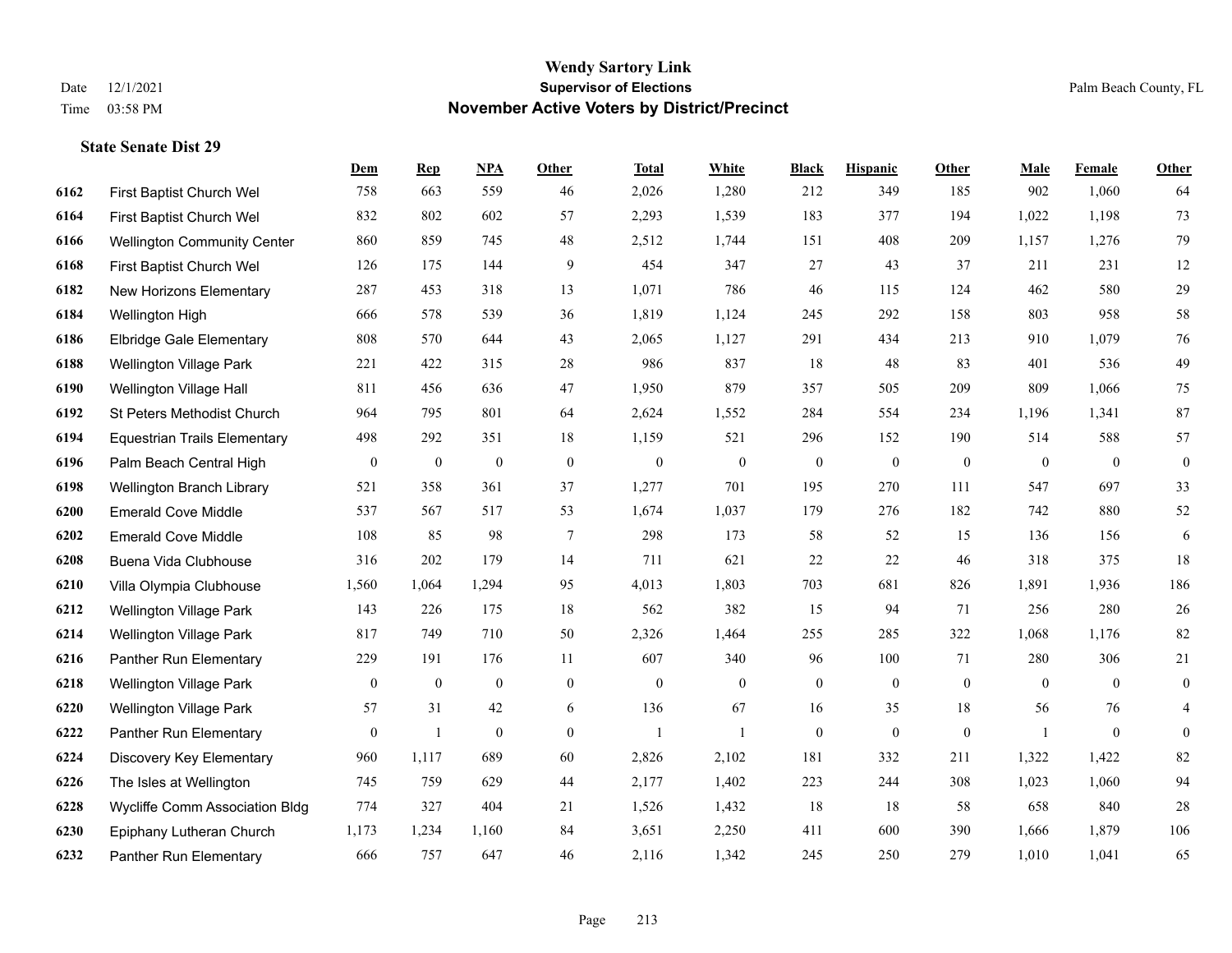| <b>Wendy Sartory Link</b><br><b>Supervisor of Elections</b><br>12/1/2021<br>Date<br><b>November Active Voters by District/Precinct</b><br>03:58 PM<br>Time |            |        |        |       |         |         |              |                 |              | Palm Beach County, FL |         |       |
|------------------------------------------------------------------------------------------------------------------------------------------------------------|------------|--------|--------|-------|---------|---------|--------------|-----------------|--------------|-----------------------|---------|-------|
| <b>State Senate Dist 29</b>                                                                                                                                |            |        |        |       |         |         |              |                 |              |                       |         |       |
|                                                                                                                                                            | <u>Dem</u> | Rep    | NPA    | Other | Total   | White   | <b>Black</b> | <b>Hispanic</b> | <b>Other</b> | Male                  | Female  | Other |
| <b>State Senate Dist 29</b>                                                                                                                                | 102,560    | 81.445 | 77,556 | 5,675 | 267,236 | 190,250 | 19,261       | 31,971          | 25,754       | 118,561               | 139,151 | 9,524 |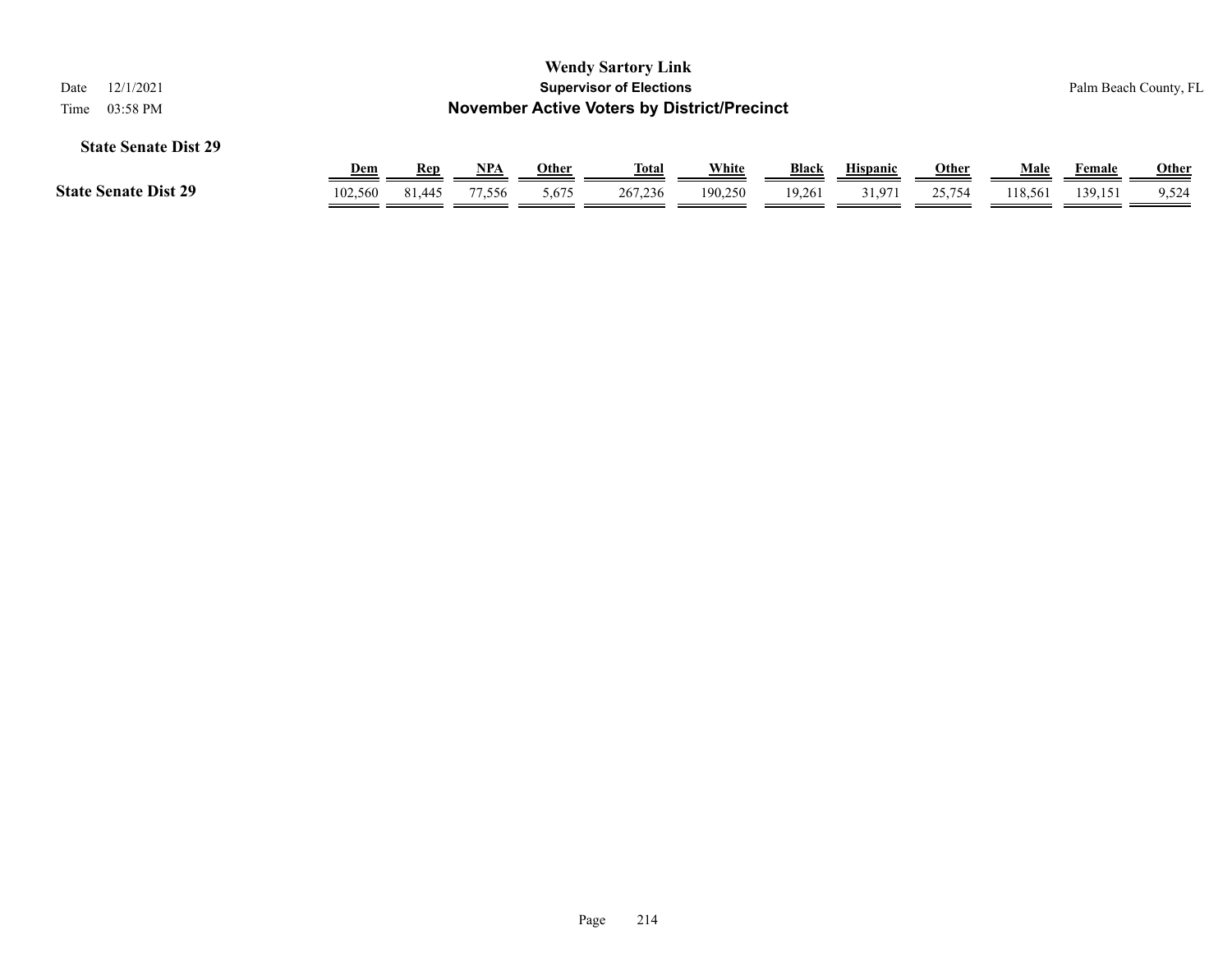|      |                                 | Dem            | <b>Rep</b>       | NPA          | <b>Other</b>     | <b>Total</b>     | <b>White</b>   | <b>Black</b>     | <b>Hispanic</b> | Other        | <b>Male</b>    | Female         | <b>Other</b>     |
|------|---------------------------------|----------------|------------------|--------------|------------------|------------------|----------------|------------------|-----------------|--------------|----------------|----------------|------------------|
| 1034 | West Jupiter Recreation Center  | 269            | 738              | 345          | 46               | 1,398            | 1,212          | 19               | 38              | 129          | 677            | 695            | 26               |
| 1036 | Calvary Church of Jupiter       | $\mathbf{0}$   | $\mathbf{0}$     | $\mathbf{0}$ | $\mathbf{0}$     | $\mathbf{0}$     | $\overline{0}$ | $\mathbf{0}$     | $\mathbf{0}$    | $\mathbf{0}$ | $\mathbf{0}$   | $\overline{0}$ | $\overline{0}$   |
| 1038 | William T Dwyer High            | 807            | 1,304            | 764          | 55               | 2,930            | 2,462          | 64               | 173             | 231          | 1,397          | 1,429          | 104              |
| 1040 | West Jupiter Recreation Center  | 257            | 456              | 346          | 32               | 1,091            | 878            | 19               | 55              | 139          | 544            | 507            | $40\,$           |
| 1042 | West Jupiter Recreation Center  | $\mathbf{0}$   | $\mathbf{0}$     | $\mathbf{0}$ | $\theta$         | $\overline{0}$   | $\overline{0}$ | $\overline{0}$   | $\mathbf{0}$    | $\theta$     | $\theta$       | $\theta$       | $\boldsymbol{0}$ |
| 1044 | Limestone Creek Elementary      | 422            | 120              | 185          | 19               | 746              | 223            | 347              | 92              | 84           | 357            | 362            | $27\,$           |
| 1046 | West Jupiter Recreation Center  | 266            | 142              | 149          | 11               | 568              | 262            | 163              | 112             | 31           | 243            | 305            | $20\,$           |
| 1048 | St Peter Catholic Church        | 381            | 459              | 285          | 29               | 1,154            | 1,034          | $\overline{2}$   | 41              | 77           | 439            | 687            | $28\,$           |
| 1050 | <b>Lighthouse Elementary</b>    | 477            | 663              | 412          | 44               | 1,596            | 1,360          | 16               | 67              | 153          | 744            | 796            | 56               |
| 1052 | Beacon Cove Intermediate Scho   | 1,025          | 1,151            | 914          | 66               | 3,156            | 2,496          | 77               | 258             | 325          | 1,475          | 1,580          | 101              |
| 1054 | Limestone Creek Elementary      | 693            | 1,078            | 642          | 53               | 2,466            | 2,182          | 26               | 97              | 161          | 1,154          | 1,240          | $72\,$           |
| 1056 | West Jupiter Recreation Center  | 538            | 577              | 538          | 40               | 1,693            | 1,362          | 74               | 128             | 129          | 744            | 893            | 56               |
| 1058 | St Peter Catholic Church        | 760            | 886              | 751          | 67               | 2,464            | 2,047          | 37               | 198             | 182          | 1,076          | 1,317          | 71               |
| 1060 | West Jupiter Recreation Center  | 72             | 99               | 70           | $\overline{4}$   | 245              | 202            | $\boldsymbol{0}$ | 23              | 20           | 99             | 130            | 16               |
| 1062 | <b>Harvest Community Church</b> | 610            | 1,147            | 562          | 46               | 2,365            | 2,166          | 11               | 52              | 136          | 1,145          | 1,141          | 79               |
| 1064 | Jupiter Community Center        | 75             | 126              | 61           | 3                | 265              | 243            | $\boldsymbol{0}$ | 6               | 16           | 129            | 129            | 7                |
| 1066 | Jupiter Community Center        | $\overline{0}$ | $\boldsymbol{0}$ | $\mathbf{0}$ | $\mathbf{0}$     | $\boldsymbol{0}$ | $\mathbf{0}$   | $\overline{0}$   | $\overline{0}$  | $\mathbf{0}$ | $\overline{0}$ | $\mathbf{0}$   | $\boldsymbol{0}$ |
| 1068 | Jupiter Community Center        | 579            | 758              | 594          | 47               | 1,978            | 1,637          | 26               | 192             | 123          | 918            | 1,000          | 60               |
| 1070 | Jupiter Community Center        | 57             | 66               | 91           | $\overline{4}$   | 218              | 171            | 1                | 40              | 6            | 113            | 97             | 8                |
| 1072 | Jerry Thomas Elementary         | 725            | 1,073            | 697          | 68               | 2,563            | 2,226          | 28               | 166             | 143          | 1,219          | 1,275          | 69               |
| 1074 | Independence Middle             | 777            | 1,157            | 848          | 90               | 2,872            | 2,413          | 20               | 192             | 247          | 1,283          | 1,496          | 93               |
| 1075 | Martinique Clubhouse            | 246            | 370              | 236          | $20\,$           | 872              | 749            | $11\,$           | 54              | 58           | 392            | 449            | $31\,$           |
| 1076 | The Island Clubhouse            | 605            | 782              | 580          | 73               | 2,040            | 1,689          | 50               | 140             | 161          | 1,001          | 972            | 67               |
| 1078 | First Baptist Church Teq        | 346            | 887              | 384          | $22\,$           | 1,639            | 1,536          | 3                | 42              | 58           | 792            | 811            | 36               |
| 1080 | First Baptist Church Teq        | 92             | 146              | 78           | $\overline{4}$   | 320              | 295            | $\overline{0}$   | 9               | 16           | 163            | 147            | $10\,$           |
| 1082 | First Baptist Church Teq        | 70             | 141              | 87           | 8                | 306              | 282            | 1                | 12              | 11           | 143            | 154            | 9                |
| 1084 | First Baptist Church Teq        | 12             | 52               | 10           | $\boldsymbol{0}$ | 74               | 71             | 1                | $\overline{0}$  | 2            | 37             | 36             | -1               |
| 1088 | First Baptist Church Teq        | 10             | 42               | 20           | $\theta$         | 72               | 63             | $\overline{0}$   | $\overline{3}$  | 6            | 36             | 35             | $\mathbf{1}$     |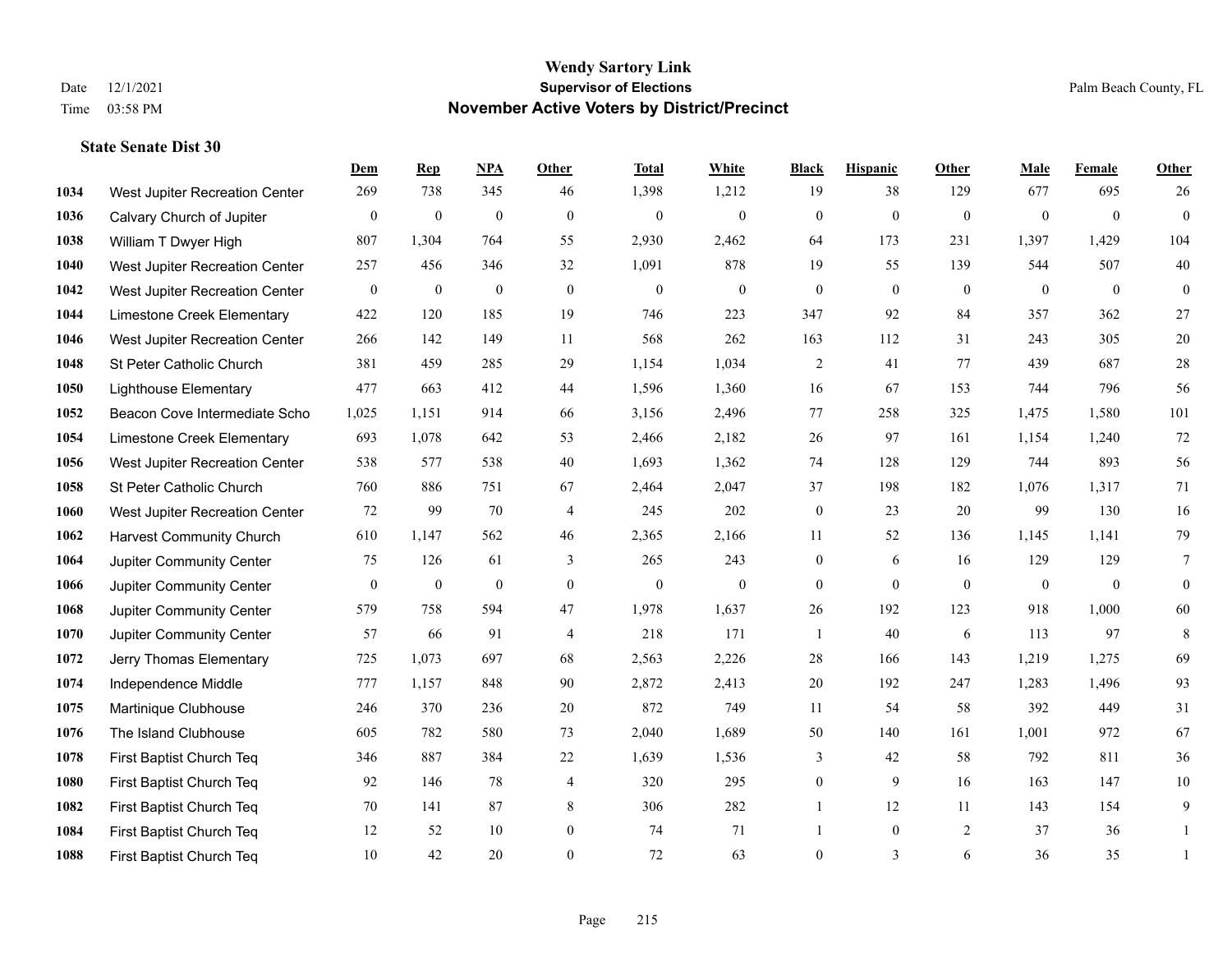**State Senate Dist 30**

#### **Wendy Sartory Link** Date 12/1/2021 **Supervisor of Elections** Palm Beach County, FL Time 03:58 PM **November Active Voters by District/Precinct**

# **Dem Rep NPA Other Total White Black Hispanic Other Male Female Other** First Baptist Church Teq 578 879 536 39 2,032 1,824 9 81 118 918 1,064 50 First Baptist Church Teq 49 72 37 0 158 128 8 13 9 78 76 4 Riverside Improvement 253 456 267 21 997 892 6 44 55 457 508 32 Jupiter Elementary 398 451 363 33 1,245 949 17 199 80 604 596 45 Jupiter High 691 909 668 68 2,336 1,866 58 202 210 1,038 1,225 73 Jupiter Branch Library 450 570 448 30 1,498 1,216 36 140 106 649 805 44 Jupiter Middle 322 490 390 38 1,240 1,049 17 77 97 586 614 40 Newhaven Clubhouse 559 710 535 61 1,865 1,606 25 100 134 827 977 61 Tequesta Council Chambers 102 123 97 3 325 285 4 20 16 149 167 9 Tequesta Council Chambers 17 77 46 6 146 123 7 10 6 69 75 2 Tequesta Council Chambers 113 306 140 14 573 549 0 5 19 255 307 11 Tequesta Council Chambers 0 0 0 0 0 0 0 0 0 0 0 0 Tequesta Council Chambers 164 247 180 23 614 521 13 41 39 242 357 15 Tequesta Council Chambers 73 243 107 16 439 411 0 9 19 205 226 8 Tequesta Council Chambers 37 87 37 3 164 155 0 1 8 81 80 3 Riverside Improvement 0 0 2 0 0 2 2 2 0 0 0 0 1 1 0 PBC Fire Rescue #18 404 919 467 48 1,838 1,721 8 38 71 836 973 29 Jupiter Inlet Colony Admin Bldg 69 219 90 15 393 362 0 5 26 178 207 8 PBC Fire Rescue #18 **1** 1 2 1 0 4 4 0 0 0 2 1 1 **1132 PBC Fire Rescue #18** 0 3 1 0 4 4 0 0 0 2 2 0 PBC Fire Rescue #18 0 0 0 0 0 0 0 0 0 0 0 0 1st UM Church of Jup-Teq 574 984 631 64 2,253 2,092 11 52 98 976 1,218 59 Grace Immanuel Bible Church 221 822 365 33 1,441 1,371 0 13 57 614 795 32 Club at Admirals Cove 287 542 305 23 1,157 1,065 6 21 65 550 588 19 1st UM Church of Jup-Teq 278 594 360 38 1,270 1,178 5 22 65 602 635 33 1st UM Church of Jup-Teq 522 804 506 35 1,867 1,725 5 30 107 855 958 54 Newhaven Clubhouse 15 34 8 1 58 52 0 1 5 29 28 1

Oceanview Methodist 385 544 393 45 1,367 1,248 6 31 82 594 732 41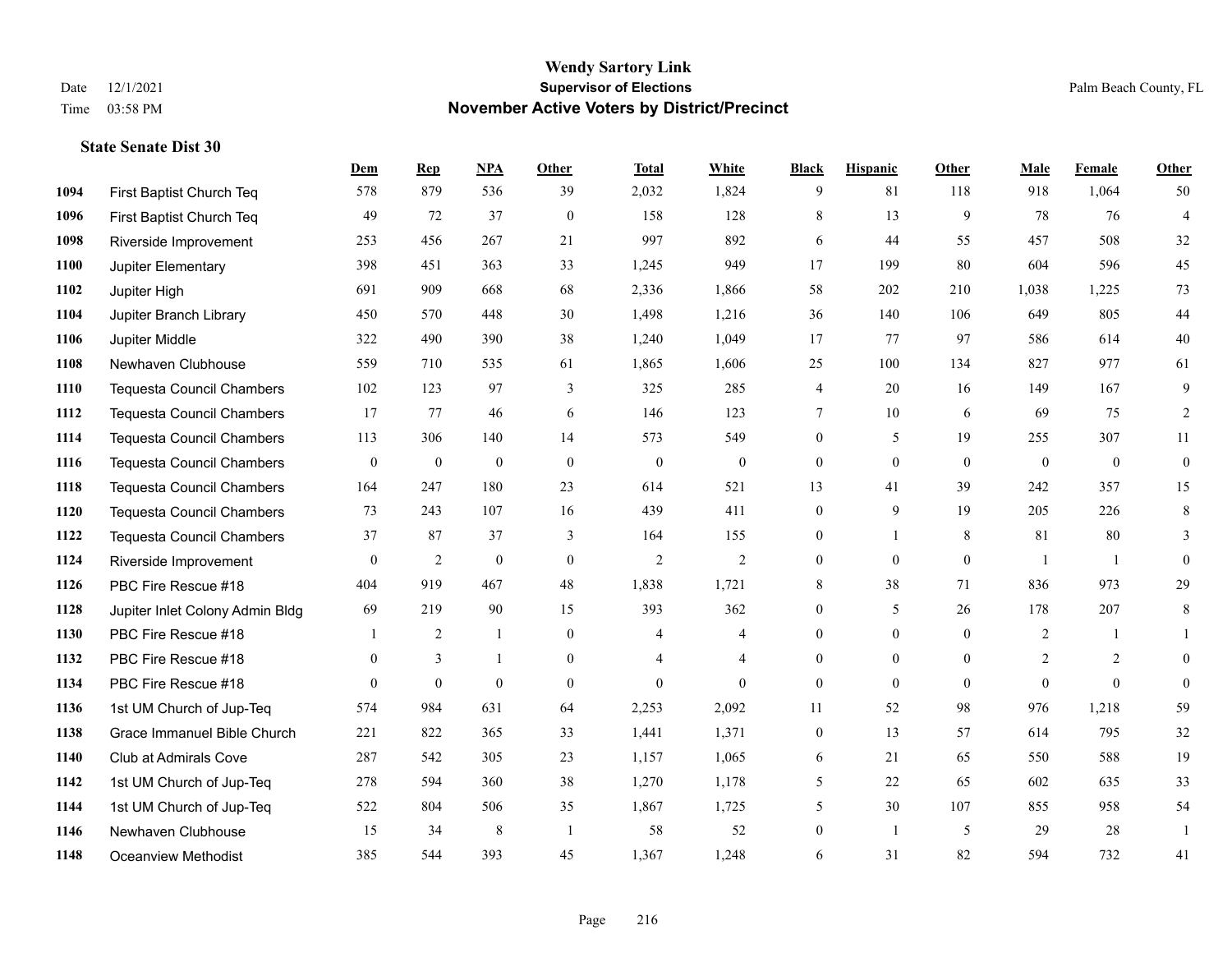|      |                               | Dem            | <b>Rep</b>       | NPA              | <b>Other</b>   | <b>Total</b>     | <b>White</b>     | <b>Black</b>     | <b>Hispanic</b> | <b>Other</b>   | <b>Male</b>  | <b>Female</b> | <b>Other</b>   |
|------|-------------------------------|----------------|------------------|------------------|----------------|------------------|------------------|------------------|-----------------|----------------|--------------|---------------|----------------|
| 1150 | Oceanview Methodist           | $\mathbf{0}$   | $\mathbf{0}$     | $\mathbf{0}$     | $\theta$       | $\theta$         | $\overline{0}$   | $\mathbf{0}$     | $\overline{0}$  | $\theta$       | $\theta$     | $\theta$      | $\Omega$       |
| 1152 | Oceanview Methodist           | 42             | 66               | 53               | 8              | 169              | 160              | $\mathbf{0}$     | $\overline{2}$  | $\tau$         | 79           | 86            | $\overline{4}$ |
| 1154 | Holy Spirit Lutheran          | 137            | 298              | 131              | 18             | 584              | 522              | 3                | 28              | 31             | 275          | 289           | 20             |
| 1156 | Holy Spirit Lutheran          | $\overline{0}$ | $\overline{2}$   | $\mathbf{0}$     | $\overline{0}$ | $\overline{2}$   | $\overline{2}$   | $\mathbf{0}$     | $\mathbf{0}$    | $\mathbf{0}$   |              | -1            | $\theta$       |
| 1158 | Holy Spirit Lutheran          | $\Omega$       | $\mathbf{1}$     | $\mathbf{1}$     | $\overline{0}$ | 2                |                  | $\mathbf{0}$     | $\mathbf{1}$    | $\theta$       |              | -1            | $\Omega$       |
| 1160 | Holy Spirit Lutheran          |                | $\mathbf{0}$     | $\mathbf{1}$     | $\overline{0}$ | $\overline{2}$   | 2                | $\mathbf{0}$     | $\mathbf{0}$    | $\theta$       |              | -1            | $\Omega$       |
| 1162 | Holy Spirit Lutheran          | 2              | $\overline{4}$   | 5                | $\overline{2}$ | 13               | 13               | $\mathbf{0}$     | $\mathbf{0}$    | $\theta$       | 6            | $\tau$        | $\Omega$       |
| 1164 | Club at Admirals Cove         | 26             | 157              | 68               | 5              | 256              | 230              | 3                | 4               | 19             | 128          | 120           | 8              |
| 1166 | Holy Spirit Lutheran          | $\tau$         | 23               | 12               | $\overline{0}$ | 42               | 35               | $\mathbf{0}$     | $\overline{2}$  | 5              | 18           | 24            | $\Omega$       |
| 1168 | Holy Spirit Lutheran          | $\theta$       | $\theta$         | $\theta$         | $\Omega$       | $\theta$         | $\mathbf{0}$     | $\overline{0}$   | $\theta$        | $\Omega$       | $\theta$     | $\theta$      | $\theta$       |
| 1173 | Caloosa POA Meeting Room      | 68             | 118              | 61               | 2              | 249              | 211              | 5                | 14              | 19             | 118          | 121           | 10             |
| 1174 | Mirasol Sales and Info Center | $\overline{0}$ | $\theta$         | $\theta$         | $\Omega$       | $\theta$         | $\overline{0}$   | $\mathbf{0}$     | $\theta$        | $\theta$       | $\Omega$     | $\Omega$      | $\theta$       |
| 1176 | Mirasol Sales and Info Center | $\Omega$       | $\mathbf{0}$     | $\overline{0}$   | $\Omega$       | $\Omega$         | $\overline{0}$   | $\theta$         | $\mathbf{0}$    | $\theta$       | $\Omega$     | $\Omega$      | $\theta$       |
| 1178 | Mirasol Sales and Info Center | $\Omega$       | $\overline{0}$   | $\mathbf{0}$     | $\overline{0}$ | $\theta$         | $\overline{0}$   | $\mathbf{0}$     | $\mathbf{0}$    | $\theta$       | $\mathbf{0}$ | $\theta$      | $\Omega$       |
| 1180 | Mirasol Sales and Info Center | $\Omega$       | $\theta$         | $\theta$         | $\Omega$       | $\Omega$         | $\Omega$         | $\theta$         | $\theta$        | $\theta$       | $\Omega$     | $\Omega$      | $\Omega$       |
| 1182 | William T Dwyer High          | 156            | 262              | 137              | 6              | 561              | 479              | 15               | 29              | 38             | 266          | 281           | 14             |
| 1184 | Eastpointe Country Club       | 519            | 670              | 401              | 39             | 1,629            | 1,519            | 12               | 28              | 70             | 725          | 871           | 33             |
| 1186 | Mirasol Sales and Info Center | 543            | 503              | 451              | 43             | 1,540            | 1,195            | 49               | 144             | 152            | 730          | 762           | $48\,$         |
| 1188 | Westwood Gardens HOA          | 333            | 371              | 325              | 33             | 1,062            | 820              | 32               | 119             | 91             | 433          | 610           | 19             |
| 1189 | <b>Westwood Gardens HOA</b>   | 26             | 63               | 27               | 2              | 118              | 104              | $7\phantom{.0}$  | 2               | -5             | 56           | 59            | 3              |
| 1190 | Gardens Presbyterian          | 1,357          | 2,127            | 1,414            | 151            | 5,049            | 4,125            | 138              | 344             | 442            | 2,242        | 2,665         | 142            |
| 1192 | Evergrene Clubhouse           | 385            | 677              | 462              | 43             | 1,567            | 1,321            | 28               | 82              | 136            | 752          | 759           | 56             |
| 1194 | Frenchmans Creek Real Estate  | 639            | 940              | 621              | 46             | 2,246            | 2,052            | 14               | 44              | 136            | 1,025        | 1,164         | 57             |
| 1196 | Gardens Presbyterian          | $\overline{0}$ | $\bf{0}$         | $\boldsymbol{0}$ | $\mathbf{0}$   | $\boldsymbol{0}$ | $\boldsymbol{0}$ | $\boldsymbol{0}$ | $\mathbf{0}$    | $\mathbf{0}$   | $\mathbf{0}$ | $\mathbf{0}$  | $\mathbf{0}$   |
| 1198 | 1st Baptist Church PBG        | 560            | 481              | 410              | 33             | 1,484            | 1,034            | 130              | 164             | 156            | 711          | 723           | 50             |
| 1200 | Dwight D Eisenhower Elementar | $\mathbf{0}$   | $\boldsymbol{0}$ | $\boldsymbol{0}$ | $\mathbf{0}$   | $\mathbf{0}$     | $\boldsymbol{0}$ | $\boldsymbol{0}$ | $\mathbf{0}$    | $\theta$       | $\mathbf{0}$ | $\mathbf{0}$  | $\mathbf{0}$   |
| 1202 | <b>Cross Community Church</b> | 502            | 1,052            | 562              | 41             | 2,157            | 1,929            | 14               | 90              | 124            | 1,029        | 1,058         | 70             |
| 1204 | Holy Spirit Lutheran          | 9              | 23               | 14               | $\mathcal{E}$  | 49               | 43               | $\theta$         | $\overline{2}$  | $\overline{4}$ | 24           | 21            | 4              |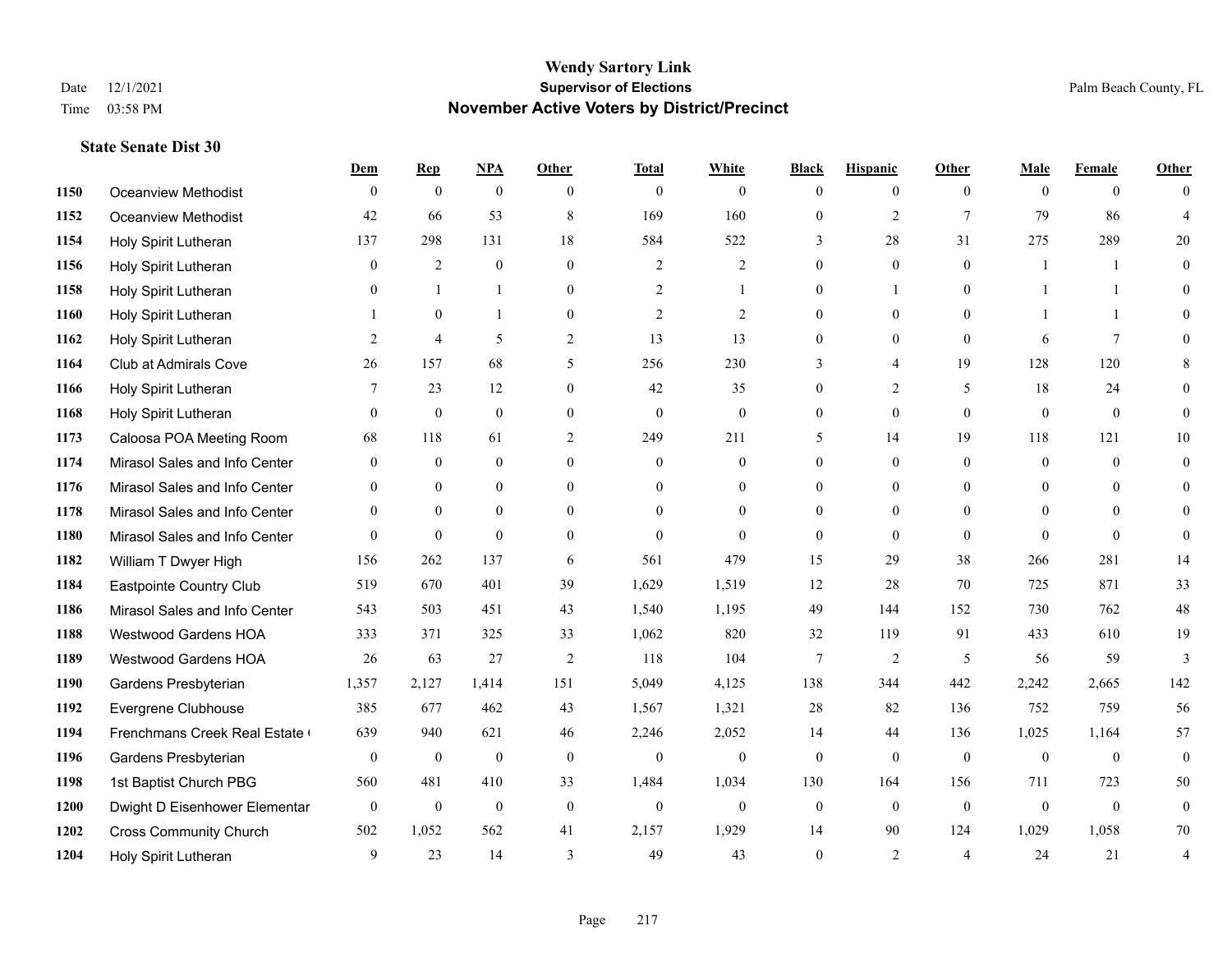|      |                                  | Dem            | <b>Rep</b>     | <b>NPA</b>     | Other          | <b>Total</b>   | White          | <b>Black</b>     | <b>Hispanic</b>  | Other          | Male           | Female   | Other            |
|------|----------------------------------|----------------|----------------|----------------|----------------|----------------|----------------|------------------|------------------|----------------|----------------|----------|------------------|
| 1206 | Holy Spirit Lutheran             | 13             | 80             | 24             | 3              | 120            | 115            | $\mathbf{0}$     | $\overline{4}$   | $\overline{1}$ | 57             | 62       |                  |
| 1208 | Juno Beach Town Center           | 447            | 870            | 466            | 47             | 1,830          | 1,666          | 6                | 58               | 100            | 838            | 945      | 47               |
| 1210 | Holy Spirit Lutheran             | 206            | 271            | 151            | $\overline{7}$ | 635            | 567            | $\overline{2}$   | 24               | 42             | 309            | 304      | 22               |
| 1212 | Juno Beach Town Center           | 46             | 67             | 56             | 8              | 177            | 148            | 6                | 8                | 15             | 91             | 82       | $\overline{4}$   |
| 1214 | Juno Beach Town Center           | 263            | 444            | 200            | 27             | 934            | 869            | 6                | 13               | 46             | 372            | 538      | 24               |
| 1216 | <b>Oceanview Methodist</b>       | 135            | 304            | 151            | 16             | 606            | 519            | 10               | 34               | 43             | 293            | 300      | 13               |
| 1222 | Sandhill Crane Golf Club         | 19             | 40             | 22             | 2              | 83             | 61             | 8                | $7\phantom{.0}$  | 7              | 41             | 41       | -1               |
| 1224 | Pierce Hammock Elementary        | $\mathbf{0}$   | $\mathbf{0}$   | $\mathbf{0}$   | $\overline{0}$ | $\mathbf{0}$   | $\overline{0}$ | $\mathbf{0}$     | $\mathbf{0}$     | $\overline{0}$ | $\theta$       | $\theta$ | $\mathbf{0}$     |
| 1228 | <b>Carleton Oaks Clubhouse</b>   | 147            | 197            | 126            | 5              | 475            | 343            | 24               | 50               | 58             | 229            | 233      | 13               |
| 1230 | Christ Fellowship Church PBG     | $\mathbf{0}$   | $\mathbf{0}$   | $\mathbf{0}$   | $\overline{0}$ | $\theta$       | $\mathbf{0}$   | $\mathbf{0}$     | $\theta$         | $\theta$       | $\mathbf{0}$   | $\theta$ | $\theta$         |
| 1232 | Mirasol Sales and Info Center    | $\overline{0}$ | $\overline{0}$ | $\overline{0}$ | $\Omega$       | $\theta$       | $\mathbf{0}$   | $\mathbf{0}$     | $\overline{0}$   | $\Omega$       | $\Omega$       | $\theta$ | $\mathbf{0}$     |
| 1234 | Christ Fellowship Church PBG     | $\overline{0}$ | $\overline{0}$ | $\overline{0}$ | $\Omega$       | $\Omega$       | $\Omega$       | $\mathbf{0}$     | $\mathbf{0}$     | $\theta$       | $\Omega$       | $\Omega$ | $\theta$         |
| 1236 | Mirasol Sales and Info Center    | $\theta$       | $\mathbf{0}$   | $\mathbf{0}$   | $\theta$       | $\theta$       | $\Omega$       | $\overline{0}$   | $\theta$         | $\theta$       | $\Omega$       | $\theta$ | $\theta$         |
| 1238 | Mirasol Sales and Info Center    | 596            | 768            | 512            | 61             | 1,937          | 1,758          | 17               | 22               | 140            | 916            | 964      | 57               |
| 1240 | <b>Timber Trace Elementary</b>   | 772            | 1,079          | 628            | 59             | 2,538          | 2,193          | 53               | 149              | 143            | 1.145          | 1,318    | 75               |
| 1242 | Christ Fellowship Church PBG     | 856            | 1,055          | 618            | 63             | 2,592          | 2,351          | 36               | 61               | 144            | 1,074          | 1,458    | 60               |
| 1244 | Christ Fellowship Church PBG     | 461            | 652            | 445            | 54             | 1,612          | 1,401          | 30               | 77               | 104            | 686            | 874      | 52               |
| 1246 | Watson B Duncan Middle           | 823            | 898            | 704            | 64             | 2,489          | 1,972          | 72               | 196              | 249            | 1,089          | 1,326    | 74               |
| 1247 | Watson B Duncan Middle           | 35             | 189            | 61             | 9              | 294            | 270            | $\overline{c}$   | $\mathbf{0}$     | 22             | 140            | 140      | 14               |
| 1248 | <b>PBG Community Center</b>      | 503            | 584            | 393            | 33             | 1,513          | 1,270          | 26               | 122              | 95             | 642            | 840      | 31               |
| 1250 | Palm Beach Gardens High          | 13             | 36             | 16             | $\overline{1}$ | 66             | 58             | $\mathbf{0}$     | 4                | $\overline{4}$ | 34             | 28       | $\overline{4}$   |
| 1252 | <b>Ballen Isles Country Club</b> | 865            | 783            | 657            | 50             | 2,355          | 2,167          | 19               | 22               | 147            | 1,054          | 1,241    | 60               |
| 1254 | Northlake Nazarene Church        | 150            | 174            | 127            | 8              | 459            | 385            | 8                | 27               | 39             | 228            | 214      | 17               |
| 1256 | North County Senior Center       | $\mathbf{1}$   | 2              | 3              | 3              | 9              | 8              | 1                | $\mathbf{0}$     | $\overline{0}$ | 5              | 4        | $\mathbf{0}$     |
| 1258 | North County Senior Center       | 312            | 218            | 252            | 27             | 809            | 442            | 95               | 123              | 149            | 358            | 424      | 27               |
| 1260 | PBG City Hall Council Room       | 440            | 545            | 304            | 25             | 1,314          | 1,089          | 27               | 111              | 87             | 586            | 687      | 41               |
| 1262 | PBG Moose Lodge 2010             |                | $\mathbf{0}$   | 3              | $\mathbf{0}$   | $\overline{4}$ | 4              | $\boldsymbol{0}$ | $\boldsymbol{0}$ | $\mathbf{0}$   | $\overline{2}$ | 2        | $\mathbf{0}$     |
| 1264 | PBG City Hall Council Room       | $\Omega$       | $\theta$       | $\theta$       | $\Omega$       | $\theta$       | $\Omega$       | $\mathbf{0}$     | $\theta$         | $\theta$       | $\theta$       | $\theta$ | $\boldsymbol{0}$ |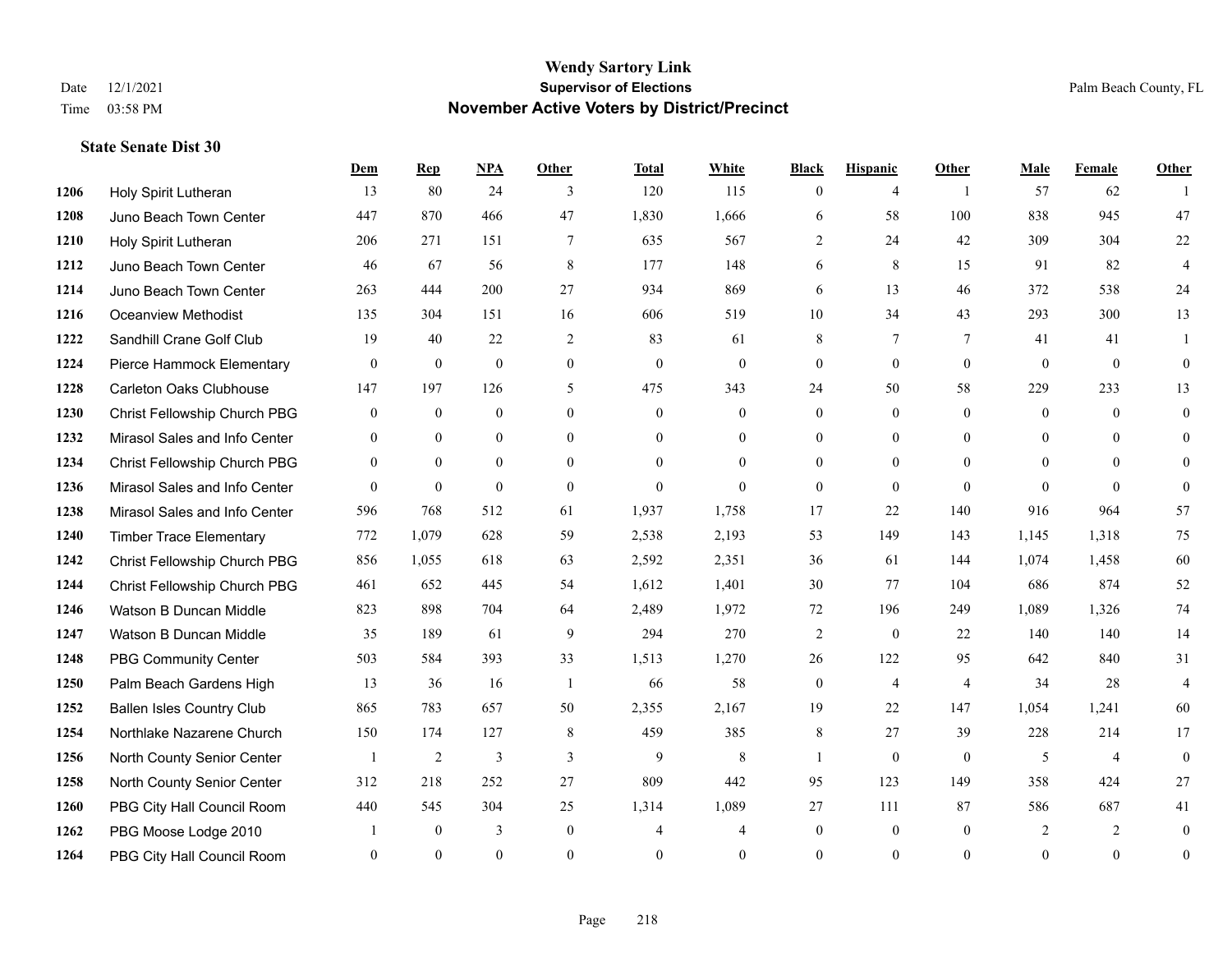|      |                                    | Dem              | <b>Rep</b>       | NPA              | <b>Other</b>     | <b>Total</b>   | <b>White</b>   | <b>Black</b>     | <b>Hispanic</b>  | Other            | <b>Male</b>    | <b>Female</b>  | <b>Other</b>   |
|------|------------------------------------|------------------|------------------|------------------|------------------|----------------|----------------|------------------|------------------|------------------|----------------|----------------|----------------|
| 1266 | PBG City Hall Council Room         | 164              | 107              | 140              | 12               | 423            | 254            | 71               | 65               | 33               | 171            | 242            | 10             |
| 1268 | <b>PBG Community Center</b>        | 98               | 73               | 103              | 9                | 283            | 173            | 45               | 33               | 32               | 109            | 161            | 13             |
| 1270 | <b>PBG Community Center</b>        | $\overline{4}$   | $\boldsymbol{0}$ | $\mathfrak{2}$   | $\mathbf{0}$     | 6              | $\overline{2}$ | 3                | $\mathbf{1}$     | $\overline{0}$   | 2              | $\mathfrak{Z}$ | $\overline{1}$ |
| 1272 | Palm Beach Gardens Elementar       | 712              | 670              | 536              | 52               | 1,970          | 1,574          | 101              | 122              | 173              | 924            | 983            | 63             |
| 1274 | Palm Beach Gardens High            | 586              | 552              | 430              | 38               | 1,606          | 1,214          | 95               | 142              | 155              | 755            | 789            | 62             |
| 1276 | Palm Beach Gardens High            | 119              | 92               | 79               | 5                | 295            | 191            | 46               | 39               | 19               | 137            | 149            | 9              |
| 1278 | Garden Lodge 366 F&AM              | 363              | 188              | 271              | 19               | 841            | 410            | 191              | 138              | 102              | 369            | 439            | 33             |
| 1280 | Pew Leadership Center              | 142              | 148              | 115              | 12               | 417            | 351            | 12               | 24               | 30               | 168            | 246            | 3              |
| 1282 | Pew Leadership Center              | 77               | 49               | 56               | $\overline{4}$   | 186            | 135            | 12               | 17               | 22               | 92             | 81             | 13             |
| 1284 | <b>Eissey Campus Theater</b>       | 764              | 783              | 753              | 66               | 2,366          | 1,861          | 89               | 206              | 210              | 1,020          | 1,271          | 75             |
| 1286 | PBG Moose Lodge 2010               | 44               | 49               | 41               | 3                | 137            | 110            | 5                | 12               | 10               | 68             | 61             | 8              |
| 1288 | PBG Moose Lodge 2010               | 12               | 24               | 6                | $\overline{1}$   | 43             | 39             | 1                | $\mathbf{0}$     | 3                | 22             | 19             | 2              |
| 1290 | PBG Moose Lodge 2010               | 687              | 827              | 549              | 66               | 2,129          | 1,765          | 52               | 146              | 166              | 852            | 1,216          | 61             |
| 1291 | PBG Moose Lodge 2010               | 17               | 14               | 9                | $\overline{1}$   | 41             | 38             | 2                | -1               | $\mathbf{0}$     | 13             | 28             | $\overline{0}$ |
| 1292 | PBG Moose Lodge 2010               | 15               | 47               | 16               | 2                | 80             | 74             | 1                | 1                | $\overline{4}$   | 37             | 40             | 3              |
| 1294 | Dwight D Eisenhower Elementar      | 27               | 78               | 22               | $\tau$           | 134            | 114            | 5                | 4                | 11               | 67             | 66             | 1              |
| 1296 | Dwight D Eisenhower Elementar      | 221              | 262              | 196              | 21               | 700            | 548            | 15               | 90               | 47               | 277            | 397            | 26             |
| 1298 | PBG Moose Lodge 2010               | 36               | 35               | 22               | 2                | 95             | 86             | $\overline{0}$   | 4                | 5                | 39             | 55             |                |
| 1300 | <b>Cross Community Church</b>      |                  | 3                | $\mathbf{1}$     | $\boldsymbol{0}$ | 5              | $\overline{4}$ | 0                | $\boldsymbol{0}$ | $\overline{1}$   | $\overline{2}$ | $\mathfrak{Z}$ | $\overline{0}$ |
| 1302 | Dwight D Eisenhower Elementar      | 38               | 54               | 38               | 3                | 133            | 113            | $\mathbf{1}$     | $\tau$           | 12               | 62             | 66             | 5              |
| 1304 | <b>NPB Community Center</b>        | 204              | 263              | 178              | 25               | 670            | 577            | 12               | 39               | 42               | 340            | 302            | $28\,$         |
| 1305 | <b>NPB Community Center</b>        | $\boldsymbol{0}$ | $\boldsymbol{0}$ | $\boldsymbol{0}$ | $\mathbf{1}$     | $\mathbf{1}$   | $\overline{1}$ | $\boldsymbol{0}$ | $\boldsymbol{0}$ | $\boldsymbol{0}$ | -1             | $\mathbf{0}$   | $\overline{0}$ |
| 1306 | <b>Eissey Campus Theater</b>       | 9                | 21               | 23               | 3                | 56             | 47             | 1                | $\overline{0}$   | 8                | 28             | 28             | $\overline{0}$ |
| 1308 | <b>Gardens Mall Community Room</b> | 38               | 69               | 37               | $\overline{4}$   | 148            | 132            | 3                | $\overline{3}$   | 10               | 75             | 69             | 4              |
| 1310 | <b>Eissey Campus Theater</b>       |                  | $\overline{2}$   | $\mathbf{1}$     | $\theta$         | $\overline{4}$ | $\overline{4}$ | $\overline{0}$   | $\theta$         | $\theta$         | 3              | $\mathbf{1}$   | $\Omega$       |
| 1312 | <b>Gardens Mall Community Room</b> | 6                | 20               | 9                | $\theta$         | 35             | 32             | $\overline{0}$   | $\overline{c}$   | $\overline{1}$   | 17             | 18             | $\mathbf{0}$   |
| 1314 | <b>NPB Community Center</b>        | 50               | 124              | 58               | 9                | 241            | 215            | 3                | 8                | 15               | 100            | 130            | 11             |
| 1316 | <b>NPB Community Center</b>        | 192              | 189              | 144              | 28               | 553            | 400            | 44               | 72               | 37               | 238            | 297            | $18\,$         |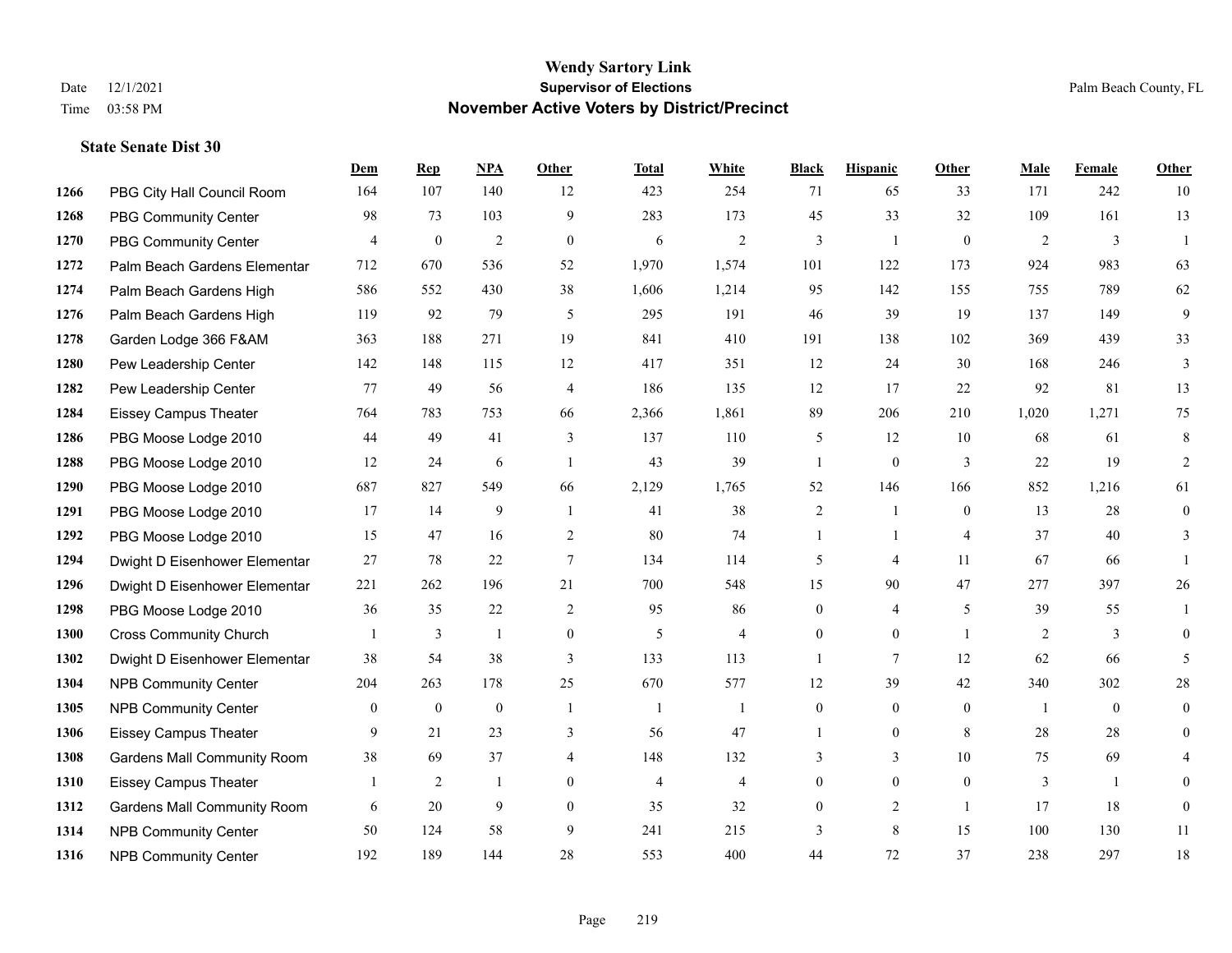|      |                                    | Dem            | <b>Rep</b>       | NPA              | <b>Other</b>   | <b>Total</b> | <b>White</b>     | <b>Black</b>     | <b>Hispanic</b>  | <b>Other</b>   | <b>Male</b>    | <b>Female</b>  | <b>Other</b>     |
|------|------------------------------------|----------------|------------------|------------------|----------------|--------------|------------------|------------------|------------------|----------------|----------------|----------------|------------------|
| 1318 | PBG Moose Lodge 2010               | $\overline{0}$ | $\boldsymbol{0}$ | $\overline{0}$   | $\overline{0}$ | $\mathbf{0}$ | $\overline{0}$   | $\mathbf{0}$     | $\overline{0}$   | $\overline{0}$ | $\mathbf{0}$   | $\overline{0}$ | $\Omega$         |
| 1320 | <b>NPB Community Center</b>        | 34             | 119              | 38               | $\overline{2}$ | 193          | 170              | 3                | 9                | 11             | 102            | 87             | $\overline{4}$   |
| 1322 | <b>NPB Community Center</b>        | 2              | 6                | 10               | $\overline{0}$ | 18           | 18               | $\mathbf{0}$     | $\mathbf{0}$     | $\theta$       | 8              | 9              | $\mathbf{1}$     |
| 1324 | Allamanda Elementary               | 448            | 449              | 376              | 41             | 1,314        | 1,043            | 39               | 135              | 97             | 548            | 722            | 44               |
| 1326 | Allamanda Elementary               | 189            | 223              | 161              | 17             | 590          | 502              | $7\phantom{.0}$  | 31               | 50             | 257            | 319            | 14               |
| 1328 | Osborne Park Activities Bldg       | 608            | 832              | 549              | 49             | 2,038        | 1,746            | 29               | 123              | 140            | 986            | 994            | $58\,$           |
| 1330 | 1st Unitarian Church NPB           | 36             | 38               | 40               | 3              | 117          | 94               | 9                | 6                | 8              | 63             | 51             | 3                |
| 1332 | 1st Unitarian Church NPB           | 342            | 402              | 258              | 32             | 1,034        | 850              | 58               | 61               | 65             | 502            | 509            | 23               |
| 1334 | 1st Unitarian Church NPB           | $\overline{c}$ | 3                | 5                | -1             | 11           | 11               | $\boldsymbol{0}$ | $\boldsymbol{0}$ | $\mathbf{0}$   | 4              | 7              | $\boldsymbol{0}$ |
| 1336 | <b>Gardens Mall Community Room</b> | 35             | 91               | 45               | $\overline{4}$ | 175          | 156              | $\overline{0}$   | $\overline{4}$   | 15             | 89             | 79             | 7                |
| 1338 | <b>Eissey Campus Theater</b>       | 94             | 394              | 102              | 19             | 609          | 586              | 1                | $\mathbf{1}$     | 21             | 270            | 328            | 11               |
| 1340 | <b>Eissey Campus Theater</b>       | 6              | 6                | 3                | $\mathbf{0}$   | 15           | 13               | $\boldsymbol{0}$ | $\mathbf{1}$     | -1             | $\tau$         | 8              | $\mathbf{0}$     |
| 1342 | <b>NPB Country Club</b>            | 306            | 445              | 272              | 28             | 1,051        | 948              | 18               | 31               | 54             | 451            | 574            | $26\,$           |
| 1344 | Old Port Cove                      | 296            | 532              | 326              | 33             | 1,187        | 1,088            | 5                | 29               | 65             | 537            | 631            | 19               |
| 1346 | Anchorage Activities Bldg          | 550            | 924              | 428              | 38             | 1,940        | 1,781            | 13               | 59               | 87             | 898            | 994            | $48\,$           |
| 1348 | <b>NPB Council Chambers</b>        | 33             | 124              | 33               | 8              | 198          | 187              | $\boldsymbol{0}$ | 6                | 5              | 100            | 92             | 6                |
| 1350 | Faith Lutheran Church              | 381            | 618              | 370              | 25             | 1,394        | 1,228            | 10               | 81               | 75             | 667            | 685            | $42\,$           |
| 1352 | Northlake Nazarene Church          | 669            | 867              | 598              | 51             | 2,185        | 1,557            | 157              | 187              | 284            | 982            | 1,126          | $77\,$           |
| 1354 | <b>Grove Park Elementary</b>       | 93             | 166              | 77               | 3              | 339          | 285              | 11               | 20               | 23             | 155            | 174            | 10               |
| 1356 | Casa Rio Clubhouse                 | 807            | 421              | 506              | 35             | 1,769        | 886              | 395              | 241              | 247            | 766            | 941            | 62               |
| 1358 | RB Prep Achievement Academy        | 15             | $\overline{4}$   | 3                | $\theta$       | 22           | 9                | 8                | $\mathbf{1}$     | $\overline{4}$ | 13             | 6              | $\overline{3}$   |
| 1360 | Garden Lodge 366 F&AM              | 350            | 332              | 236              | 23             | 941          | 736              | 60               | 73               | 72             | 412            | 501            | $28\,$           |
| 1362 | <b>Grove Park Elementary</b>       | 213            | 120              | 186              | $\tau$         | 526          | 264              | 47               | 161              | 54             | 235            | 273            | $18\,$           |
| 1364 | RB Prep Achievement Academy        | 405            | 111              | 239              | 20             | 775          | 216              | 313              | 145              | 101            | 332            | 420            | 23               |
| 1366 | Palm Lake Estates - The Pines      | 65             | 78               | 48               | $\overline{4}$ | 195          | 157              | 14               | 9                | 15             | 90             | 97             | 8                |
| 1368 | RB Prep Achievement Academy        | $\overline{0}$ | $\boldsymbol{0}$ | $\boldsymbol{0}$ | $\overline{0}$ | $\mathbf{0}$ | $\boldsymbol{0}$ | $\boldsymbol{0}$ | $\mathbf{0}$     | $\theta$       | $\overline{0}$ | $\overline{0}$ | $\boldsymbol{0}$ |
| 1370 | Palm Lake Estates - The Pines      | 120            | 119              | 81               | 5              | 325          | 271              | 14               | 26               | 14             | 136            | 179            | $10\,$           |
| 1372 | Garden Lodge 366 F&AM              | 95             | 37               | 44               | 7              | 183          | 84               | 58               | 20               | 21             | 81             | 96             | 6                |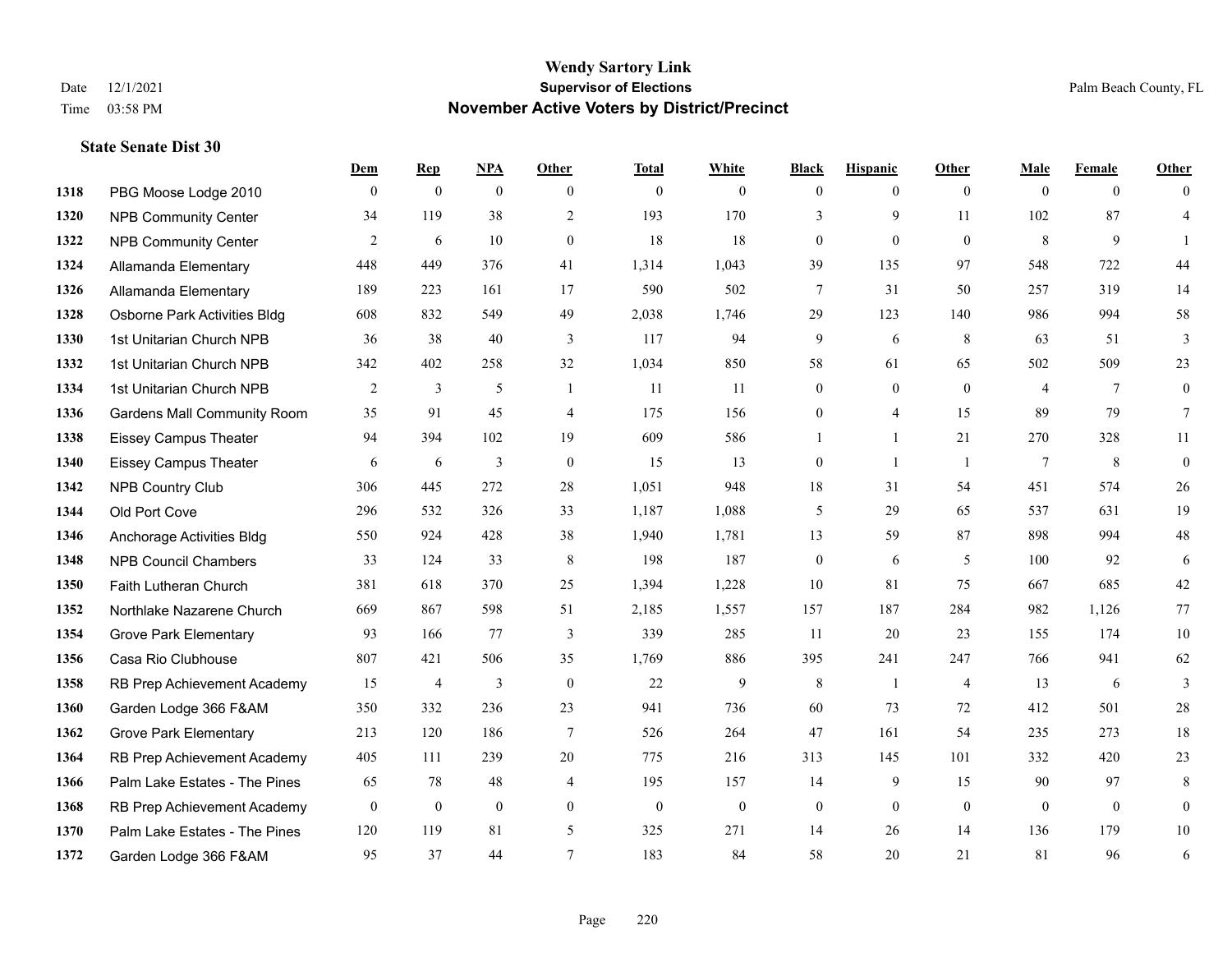|      |                                 | Dem            | <b>Rep</b>       | NPA              | <b>Other</b>     | <b>Total</b>     | <b>White</b>     | <b>Black</b>     | <b>Hispanic</b>  | <b>Other</b> | <b>Male</b>  | Female       | <b>Other</b>     |
|------|---------------------------------|----------------|------------------|------------------|------------------|------------------|------------------|------------------|------------------|--------------|--------------|--------------|------------------|
| 1374 | Pew Leadership Center           | 190            | 83               | 137              | 10               | 420              | 216              | 116              | 46               | 42           | 174          | 232          | 14               |
| 1376 | Lake Park Town Hall             | $\overline{0}$ | $\mathbf{0}$     | $\mathbf{0}$     | $\mathbf{0}$     | $\mathbf{0}$     | $\overline{0}$   | $\mathbf{0}$     | $\mathbf{0}$     | $\theta$     | $\mathbf{0}$ | $\theta$     | $\boldsymbol{0}$ |
| 1378 | PBC Fire Rescue #68             | 1,033          | 416              | 526              | 37               | 2,012            | 822              | 846              | 115              | 229          | 937          | 990          | 85               |
| 1380 | <b>NPB Council Chambers</b>     | 174            | 270              | 157              | 15               | 616              | 544              | 10               | 25               | 37           | 273          | 326          | 17               |
| 1382 | Lake Park Town Hall             | 278            | 355              | 262              | 26               | 921              | 760              | 37               | 56               | 68           | 421          | 477          | 23               |
| 1384 | Phil Foster Park Marine Center  | 300            | 561              | 277              | 29               | 1,167            | 1,036            | 20               | 40               | 71           | 579          | 561          | $27\,$           |
| 1386 | Phil Foster Park Marine Center  | 588            | 1,130            | 712              | 85               | 2,515            | 2,167            | 58               | 89               | 201          | 1,156        | 1,291        | 68               |
| 1388 | Palm Beach Shores Town Hall     | 275            | 449              | 310              | 27               | 1,061            | 969              | 11               | 19               | 62           | 489          | 544          | $28\,$           |
| 1389 | Palm Beach Shores Town Hall     | $\mathbf{0}$   | $\boldsymbol{0}$ | $\boldsymbol{0}$ | $\boldsymbol{0}$ | $\boldsymbol{0}$ | $\boldsymbol{0}$ | $\boldsymbol{0}$ | $\boldsymbol{0}$ | $\mathbf{0}$ | $\mathbf{0}$ | $\mathbf{0}$ | $\boldsymbol{0}$ |
| 1390 | St Edwards Church               | 449            | 1,182            | 531              | 56               | 2,218            | 2,039            | 3                | 52               | 124          | 1,027        | 1,119        | 72               |
| 1392 | St Edwards Church               | 348            | 615              | 418              | 47               | 1,428            | 1,289            | 6                | 29               | 104          | 626          | 768          | 34               |
| 1394 | Morton & Barbara Mandel Cente   | 244            | 613              | 290              | 37               | 1,184            | 1,078            | 6                | 24               | 76           | 532          | 620          | $32\,$           |
| 2002 | Jeaga Middle                    | 181            | 92               | 111              | 6                | 390              | 151              | 129              | 39               | 71           | 172          | 206          | $12\,$           |
| 2004 | <b>Grassy Waters Elementary</b> | 1,044          | 323              | 596              | 46               | 2,009            | 593              | 732              | 399              | 285          | 851          | 1,087        | 71               |
| 2006 | Jeaga Middle                    | 171            | 81               | 100              | 9                | 361              | 149              | 111              | 77               | 24           | 146          | 204          | 11               |
| 2008 | Jeaga Middle                    | $\mathbf{0}$   | $\boldsymbol{0}$ | $\boldsymbol{0}$ | $\mathbf{0}$     | $\mathbf{0}$     | $\mathbf{0}$     | $\boldsymbol{0}$ | $\mathbf{0}$     | $\theta$     | $\mathbf{0}$ | $\mathbf{0}$ | $\boldsymbol{0}$ |
| 2010 | Cypress Lakes HOA               | 603            | 332              | 279              | 32               | 1,246            | 841              | 209              | 97               | 99           | 476          | 735          | 35               |
| 2012 | Century Village Clubhouse       | 61             | 31               | 24               | $\overline{2}$   | 118              | 72               | 14               | 18               | 14           | 54           | 60           | $\overline{4}$   |
| 2014 | Club Baywinds                   | 829            | 547              | 368              | 36               | 1,780            | 1,349            | 153              | 170              | 108          | 726          | 1,011        | 43               |
| 2016 | Andros Isle POA Clubhouse       | 846            | 561              | 551              | 35               | 1,993            | 1,078            | 394              | 298              | 223          | 849          | 1,075        | 69               |
| 2018 | <b>Riverwalk Clubhouse</b>      | 750            | 713              | 567              | 50               | 2,080            | 1,635            | 93               | 173              | 179          | 892          | 1,126        | 62               |
| 2020 | Jeaga Middle                    | 212            | 88               | 131              | 10               | 441              | 205              | 129              | 79               | 28           | 191          | 242          | $8\,$            |
| 2021 | Jeaga Middle                    | 164            | 57               | 122              | 14               | 357              | 111              | 122              | 74               | 50           | 141          | 205          | $11\,$           |
| 2022 | Century Village Clubhouse       | 788            | 404              | 335              | 36               | 1,563            | 1,012            | 218              | 203              | 130          | 621          | 892          | 50               |
| 2024 | Century Village Clubhouse       | 798            | 428              | 325              | 39               | 1,590            | 1,110            | 168              | 171              | 141          | 621          | 918          | 51               |
| 2026 | Century Village Clubhouse       | 624            | 334              | 287              | 29               | 1,274            | 790              | 194              | 194              | 96           | 496          | 724          | 54               |
| 2028 | Century Village Clubhouse       | 341            | 189              | 150              | $\overline{7}$   | 687              | 475              | 67               | 87               | 58           | 248          | 416          | $23\,$           |
| 2030 | <b>Benoist Farms Elementary</b> | 575            | 153              | 306              | 22               | 1,056            | 259              | 458              | 232              | 107          | 409          | 597          | 50               |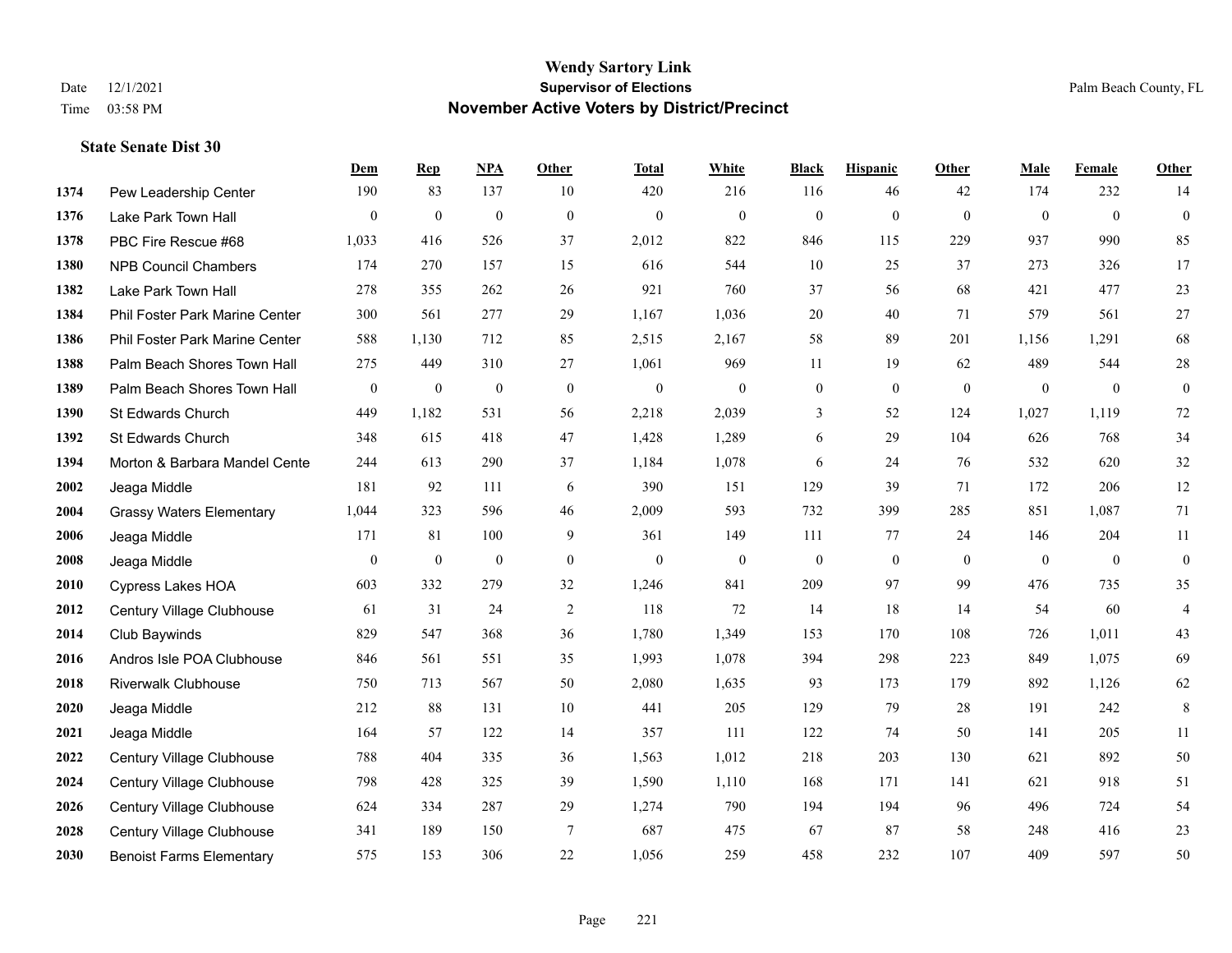|      |                               | Dem              | <b>Rep</b>       | NPA              | <b>Other</b>     | <b>Total</b> | <b>White</b> | <b>Black</b>     | <b>Hispanic</b>  | <b>Other</b>   | <b>Male</b>  | <b>Female</b>  | <b>Other</b>     |
|------|-------------------------------|------------------|------------------|------------------|------------------|--------------|--------------|------------------|------------------|----------------|--------------|----------------|------------------|
| 2032 | <b>Riverwalk Clubhouse</b>    | 52               | 30               | 30               | $\overline{4}$   | 116          | 56           | 33               | 18               | 9              | 45           | 68             | 3                |
| 2034 | <b>Riverwalk Clubhouse</b>    | 95               | 47               | 70               | 10               | 222          | 87           | 58               | 52               | 25             | 98           | 122            | $\overline{2}$   |
| 2036 | <b>Turning Points Academy</b> | 763              | 420              | 377              | 36               | 1,596        | 932          | 289              | 267              | 108            | 595          | 954            | $47\,$           |
| 2038 | <b>Turning Points Academy</b> | 821              | 179              | 357              | 20               | 1,377        | 490          | 623              | 155              | 109            | 470          | 867            | $40\,$           |
| 2040 | Wynnebrook Elementary         | 810              | 270              | 423              | 21               | 1,524        | 418          | 593              | 353              | 160            | 659          | 793            | $72\,$           |
| 2041 | Wynnebrook Elementary         | 537              | 249              | 392              | 17               | 1,195        | 480          | 136              | 485              | 94             | 502          | 643            | $50\,$           |
| 2042 | <b>Turning Points Academy</b> | $\mathbf{0}$     | $\boldsymbol{0}$ | $\boldsymbol{0}$ | $\boldsymbol{0}$ | $\mathbf{0}$ | $\mathbf{0}$ | $\boldsymbol{0}$ | $\boldsymbol{0}$ | $\mathbf{0}$   | $\mathbf{0}$ | $\mathbf{0}$   | $\boldsymbol{0}$ |
| 2044 | St Christophers Episcopal Chr | 1,101            | 287              | 566              | 32               | 1,986        | 574          | 808              | 395              | 209            | 881          | 1,012          | 93               |
| 2046 | Haverhill Town Hall           | 395              | 219              | 238              | 10               | 862          | 332          | 237              | 202              | 91             | 388          | 436            | $38\,$           |
| 2048 | Elks Lodge #1352              | 2                | 3                | $\mathbf{0}$     | $\mathbf{0}$     | 5            | 3            | 1                | $\mathbf{0}$     | -1             | 3            | $\overline{1}$ | 1                |
| 2050 | Elks Lodge #1352              | 24               | 22               | 29               | 3                | 78           | 46           | $\,$ 8 $\,$      | 16               | 8              | 40           | 35             | 3                |
| 2052 | Elks Lodge #1352              | 556              | 152              | 272              | 20               | 1,000        | 177          | 475              | 153              | 195            | 463          | 497            | 40               |
| 2054 | Elks Lodge #1352              | 1,284            | 328              | 718              | 26               | 2,356        | 458          | 1,001            | 602              | 295            | 1,038        | 1,210          | 108              |
| 2056 | Clayton Hutcheson Hall B      | 723              | 324              | 562              | 16               | 1,625        | 507          | 289              | 663              | 166            | 712          | 821            | 92               |
| 2058 | Clayton Hutcheson Hall B      | 3                | 1                | $\boldsymbol{0}$ | $\overline{0}$   | 4            | 3            | $\boldsymbol{0}$ | $\mathbf{1}$     | $\overline{0}$ | 2            | 2              | $\mathbf{0}$     |
| 2060 | West Gate Elementary          | 386              | 220              | 336              | 12               | 954          | 309          | 72               | 492              | 81             | 459          | 446            | 49               |
| 2062 | West Gate Elementary          | 14               | 14               | 18               | $\boldsymbol{0}$ | 46           | 33           | 3                | 6                | $\overline{4}$ | 26           | 20             | $\boldsymbol{0}$ |
| 2064 | West Gate Elementary          |                  | $\mathbf{0}$     | $\overline{0}$   | $\overline{0}$   |              | $\mathbf{1}$ | $\boldsymbol{0}$ | $\mathbf{0}$     | $\theta$       |              | $\theta$       | $\mathbf{0}$     |
| 2066 | Howard Park Community Center  | 144              | 81               | 97               | 6                | 328          | 167          | 54               | 71               | 36             | 151          | 169            | 8                |
| 2068 | <b>Conniston Middle</b>       | 426              | 249              | 320              | 16               | 1,011        | 397          | 99               | 442              | 73             | 457          | 514            | $40\,$           |
| 2070 | <b>Belvedere Elementary</b>   | 560              | 380              | 387              | 24               | 1,351        | 1,065        | 28               | 150              | 108            | 636          | 666            | 49               |
| 2072 | <b>Belvedere Elementary</b>   | 608              | 351              | 486              | 28               | 1,473        | 545          | 152              | 624              | 152            | 631          | 753            | 89               |
| 2074 | <b>Belvedere Elementary</b>   | $\boldsymbol{0}$ | $\boldsymbol{0}$ | $\boldsymbol{0}$ | $\mathbf{0}$     | $\mathbf{0}$ | $\mathbf{0}$ | $\boldsymbol{0}$ | $\boldsymbol{0}$ | $\overline{0}$ | $\mathbf{0}$ | $\overline{0}$ | $\boldsymbol{0}$ |
| 2076 | <b>Belvedere Elementary</b>   | 143              | 125              | 123              | 7                | 398          | 329          | 16               | 27               | 26             | 192          | 196            | $10\,$           |
| 2078 | St Catherine Church           | 438              | 552              | 370              | 31               | 1,391        | 1,156        | 38               | 91               | 106            | 622          | 717            | 52               |
| 2080 | <b>Everglades Elementary</b>  | 159              | 171              | 124              | 9                | 463          | 264          | 66               | 78               | 55             | 215          | 227            | 21               |
| 2081 | <b>Everglades Elementary</b>  | 69               | 90               | 46               | $\overline{0}$   | 205          | 147          | $\overline{7}$   | 28               | 23             | 102          | 97             | 6                |
| 2082 | Pine Jog Environmental Center | 167              | 293              | 165              | 12               | 637          | 437          | 25               | 118              | 57             | 304          | 318            | 15               |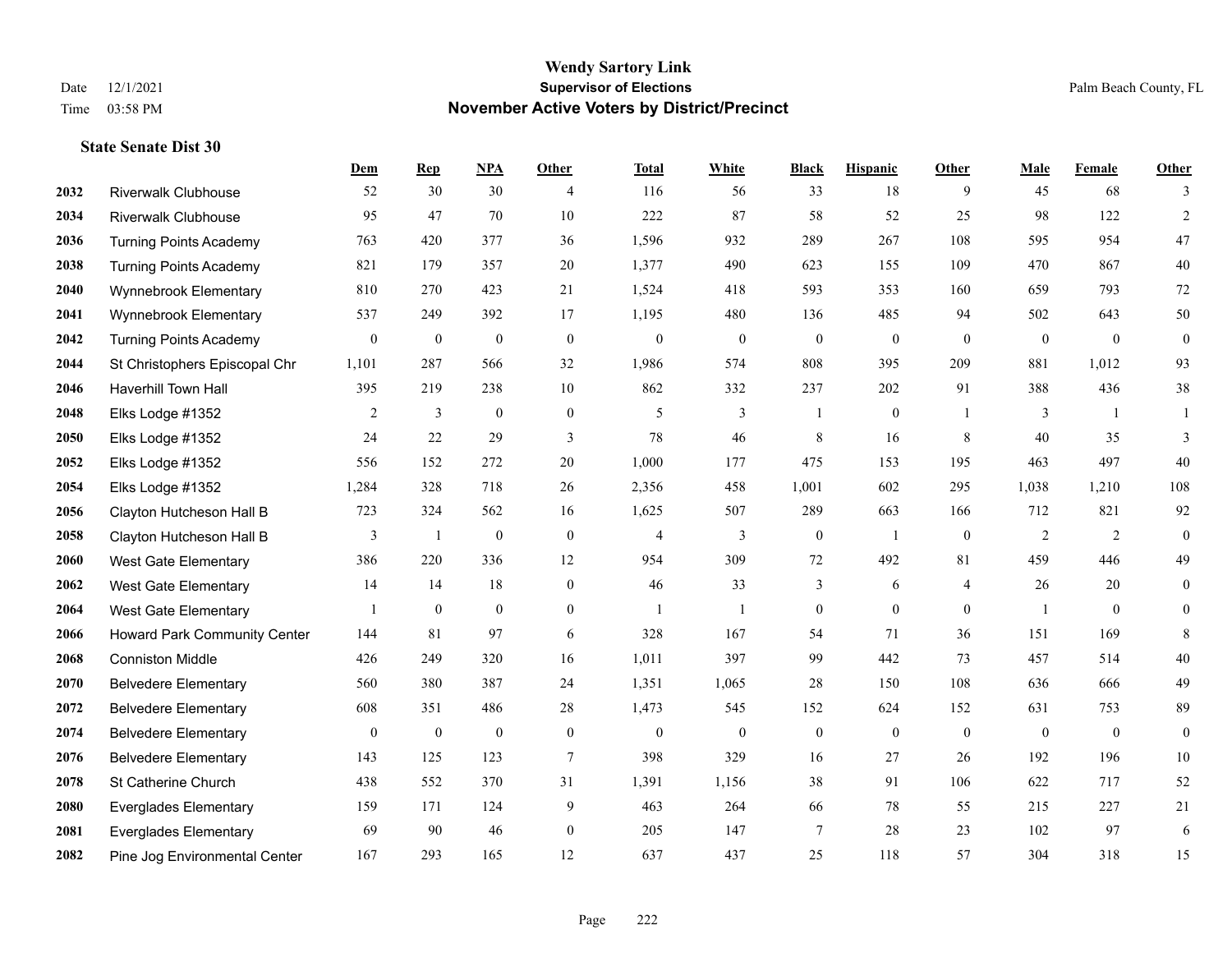**Dem Rep NPA Other Total White Black Hispanic Other Male Female Other**

| 2083 | Pine Jog Environmental Center | 7                | 21               | 17               | $\mathbf{0}$     | 45               | 30               | $\mathbf{0}$     | 13               | 2              | 21               | 23             |                  |
|------|-------------------------------|------------------|------------------|------------------|------------------|------------------|------------------|------------------|------------------|----------------|------------------|----------------|------------------|
| 2088 | Melaleuca Elementary          | 856              | 528              | 667              | 39               | 2,090            | 1,055            | 350              | 491              | 194            | 957              | 1,055          | $78\,$           |
| 2090 | Pine Jog Environmental Center | $\mathbf{0}$     | $\overline{2}$   | $\boldsymbol{0}$ | $\mathbf{0}$     | $\overline{c}$   | 1                | $\mathbf{0}$     | $\mathbf{0}$     | $\overline{1}$ | $\boldsymbol{0}$ | 1              |                  |
| 2092 | Pine Jog Environmental Center | $\mathbf{1}$     | 2                | $\mathbf{1}$     | -1               | 5                | 5                | $\mathbf{0}$     | $\mathbf{0}$     | $\mathbf{0}$   | 3                | $\overline{2}$ | $\mathbf{0}$     |
| 2094 | Pine Jog Environmental Center | 369              | 77               | 207              | 11               | 664              | 111              | 262              | 170              | 121            | 275              | 360            | 29               |
| 2097 | 1st Church of the Nazarene    | 231              | 142              | 170              | 10               | 553              | 215              | 42               | 220              | 76             | 244              | 278            | 31               |
| 2098 | Iglesia Cristo Mi Redentor    | 434              | 222              | 344              | 26               | 1,026            | 325              | 161              | 446              | 94             | 433              | 530            | 63               |
| 2100 | Iglesia Cristo Mi Redentor    | 779              | 358              | 570              | 35               | 1,742            | 437              | 372              | 760              | 173            | 722              | 933            | 87               |
| 2102 | Union Congregational Church   | 1,178            | 345              | 647              | 37               | 2,207            | 493              | 639              | 846              | 229            | 888              | 1,210          | 109              |
| 2104 | Lake Lytal Park               | 507              | 237              | 343              | 25               | 1,112            | 310              | 230              | 462              | 110            | 463              | 594            | 55               |
| 2106 | Main Library                  | 614              | 268              | 413              | 37               | 1,332            | 504              | 243              | 455              | 130            | 571              | 705            | 56               |
| 2108 | <b>Berkshire Elementary</b>   | 736              | 342              | 658              | 34               | 1,770            | 472              | 201              | 910              | 187            | 770              | 908            | 92               |
| 2110 | <b>Berkshire Elementary</b>   | 173              | 85               | 133              | 5                | 396              | 133              | 44               | 173              | 46             | 162              | 211            | 23               |
| 2114 | Main Library                  | 373              | 284              | 318              | 12               | 987              | 358              | 57               | 484              | 88             | 445              | 493            | 49               |
| 2115 | The Ark Church                | 75               | 48               | 60               | 5                | 188              | 86               | 12               | 69               | 21             | 84               | 93             | 11               |
| 2117 | The Ark Church                |                  | $\mathbf{0}$     | $\mathbf{1}$     | $\mathbf{0}$     | 2                | 1                | $\mathbf{1}$     | $\mathbf{0}$     | $\overline{0}$ | $\overline{1}$   | $\overline{1}$ | $\mathbf{0}$     |
| 2125 | St Marys Orthodox Church      | 341              | 354              | 252              | 9                | 956              | 510              | 41               | 342              | 63             | 429              | 490            | 37               |
| 2130 | Cloud Lake Town Hall          | 43               | 64               | 59               | 8                | 174              | 127              | 1                | 33               | 13             | 86               | 82             | 6                |
| 2132 | Cloud Lake Town Hall          | 27               | 26               | 32               | $\overline{2}$   | 87               | 57               | $\overline{c}$   | 23               | 5              | 38               | 46             | 3                |
| 2134 | STEM Bldg at S FL Science Ctr | 519              | 322              | 429              | 32               | 1,302            | 491              | 62               | 634              | 115            | 593              | 654            | 55               |
| 2136 | Palmwood Lodge #303           | 660              | 450              | 572              | 43               | 1,725            | 745              | 82               | 734              | 164            | 781              | 862            | 82               |
| 2138 | Palmwood Lodge #303           | 339              | 156              | 269              | 19               | 783              | 319              | 77               | 297              | 90             | 361              | 387            | 35               |
| 2140 | South Olive Community Center  | 569              | 430              | 385              | 34               | 1,418            | 1,080            | 31               | 197              | 110            | 669              | 702            | $47\,$           |
| 2142 | Lakeside Presbyterian Church  | 291              | 358              | 192              | $22\,$           | 863              | 746              | 3                | 56               | 58             | 398              | 438            | $27\,$           |
| 2144 | Lakeside Presbyterian Church  | 352              | 411              | 268              | 34               | 1,065            | 880              | $20\,$           | 81               | 84             | 485              | 546            | 34               |
| 6048 | Pierce Hammock Elementary     | $\boldsymbol{0}$ | $\boldsymbol{0}$ | $\boldsymbol{0}$ | $\boldsymbol{0}$ | $\boldsymbol{0}$ | $\boldsymbol{0}$ | $\boldsymbol{0}$ | $\boldsymbol{0}$ | $\overline{0}$ | $\boldsymbol{0}$ | $\mathbf{0}$   | $\boldsymbol{0}$ |
| 6050 | Acreage Branch Library        | 870              | 886              | 734              | 61               | 2,551            | 1,556            | 377              | 354              | 264            | 1,192            | 1,268          | 91               |
| 6051 | <b>Cornerstone Fellowship</b> | 600              | 741              | 554              | 52               | 1,947            | 1,243            | 208              | 286              | 210            | 902              | 974            | 71               |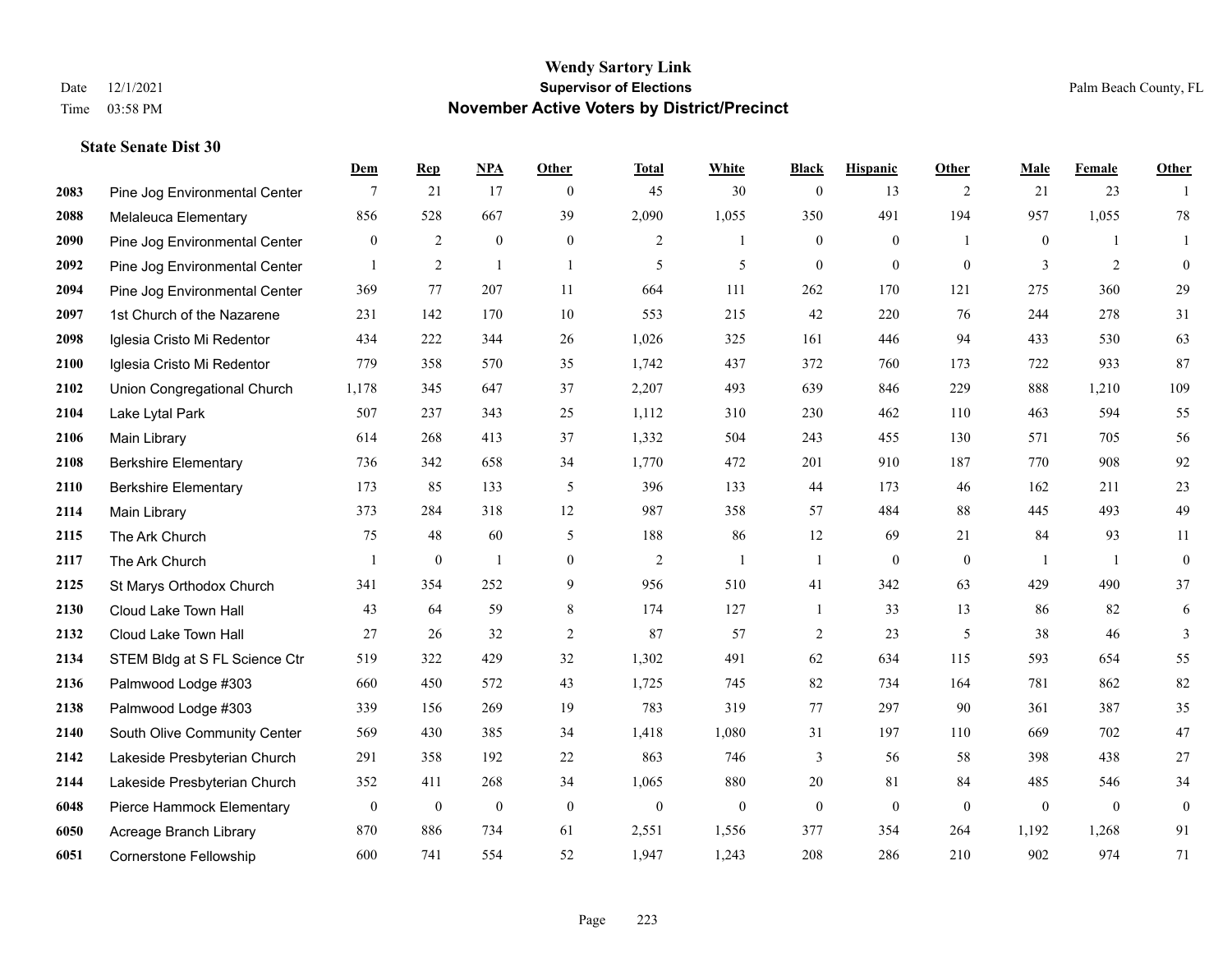|      |                                 | Dem              | <b>Rep</b>       | NPA              | <b>Other</b>     | <b>Total</b>     | <b>White</b>     | <b>Black</b>     | <b>Hispanic</b>  | <b>Other</b> | <b>Male</b>    | Female       | <b>Other</b>     |
|------|---------------------------------|------------------|------------------|------------------|------------------|------------------|------------------|------------------|------------------|--------------|----------------|--------------|------------------|
| 6052 | Seminole Ridge High             | 611              | 654              | 561              | 36               | 1,862            | 1,146            | 224              | 315              | 177          | 882            | 907          | 73               |
| 6054 | <b>Acreage Pines Elementary</b> | $\overline{0}$   | $\mathbf{0}$     | $\mathbf{0}$     | $\mathbf{0}$     | $\theta$         | $\mathbf{0}$     | $\overline{0}$   | $\overline{0}$   | $\theta$     | $\theta$       | $\theta$     | $\boldsymbol{0}$ |
| 6056 | Pierce Hammock Elementary       | $\overline{0}$   | $\mathbf{0}$     | $\mathbf{0}$     | $\theta$         | $\theta$         | $\theta$         | $\theta$         | $\overline{0}$   | $\Omega$     | $\Omega$       | $\Omega$     | $\theta$         |
| 6058 | <b>Acreage Pines Elementary</b> | 737              | 612              | 569              | 41               | 1,959            | 1,053            | 355              | 255              | 296          | 953            | 943          | 63               |
| 6060 | Indian Trail Improvement Dist   | 891              | 964              | 798              | 60               | 2,713            | 1,688            | 344              | 400              | 281          | 1,256          | 1.360        | 97               |
| 6062 | Sandhill Crane Golf Club        | 224              | 420              | 261              | 23               | 928              | 660              | 74               | 70               | 124          | 455            | 441          | $32\,$           |
| 6064 | Sandhill Crane Golf Club        | 31               | 56               | 33               | $\overline{4}$   | 124              | 100              | 6                | 12               | 6            | 62             | 58           | $\overline{4}$   |
| 6066 | Ibis POA Admin Building         | 1,022            | 1,098            | 735              | 86               | 2,941            | 2,579            | 91               | 70               | 201          | 1,386          | 1,488        | 67               |
| 6068 | Ibis POA Admin Building         | $\boldsymbol{0}$ | $\boldsymbol{0}$ | $\boldsymbol{0}$ | $\boldsymbol{0}$ | $\boldsymbol{0}$ | $\boldsymbol{0}$ | $\boldsymbol{0}$ | $\overline{0}$   | $\mathbf{0}$ | $\mathbf{0}$   | $\mathbf{0}$ | $\boldsymbol{0}$ |
| 6070 | Ironhorse Country Club          | 160              | 258              | 120              | 10               | 548              | 441              | 35               | 20               | 52           | 245            | 293          | 10               |
| 6072 | Seminole Ridge High             | 533              | 499              | 507              | 49               | 1,588            | 720              | 310              | 425              | 133          | 737            | 827          | 24               |
| 6076 | <b>Western Pines Middle</b>     | 646              | 705              | 569              | 38               | 1,958            | 1,424            | 157              | 206              | 171          | 932            | 945          | 81               |
| 6078 | <b>Western Pines Middle</b>     | 657              | 729              | 649              | 41               | 2,076            | 1,386            | 159              | 360              | 171          | 983            | 1,035        | 58               |
| 6080 | <b>Golden Grove Elementary</b>  | 606              | 783              | 620              | 47               | 2,056            | 1,374            | 134              | 349              | 199          | 960            | 1,013        | 83               |
| 6094 | Palms West Presbyterian         | 665              | 931              | 664              | 41               | 2,301            | 1,836            | 78               | 207              | 180          | 1,097          | 1,131        | 73               |
| 6096 | Palms West Presbyterian         | $\overline{0}$   | $\mathbf{0}$     | $\mathbf{0}$     | $\mathbf{0}$     | $\mathbf{0}$     | $\boldsymbol{0}$ | $\boldsymbol{0}$ | $\boldsymbol{0}$ | $\theta$     | $\overline{0}$ | $\mathbf{0}$ | $\boldsymbol{0}$ |
| 6098 | <b>HL Johnson Elementary</b>    | 654              | 518              | 478              | 39               | 1,689            | 937              | 305              | 263              | 184          | 770            | 880          | 39               |
| 6100 | Madison Green Clubhouse         | 1,236            | 721              | 763              | 56               | 2,776            | 1,200            | 786              | 410              | 380          | 1,285          | 1,388        | 103              |
| 6102 | <b>RPB Recreation Center</b>    | 662              | 474              | 458              | 27               | 1,621            | 948              | 265              | 262              | 146          | 671            | 896          | 54               |
| 6104 | <b>Crestwood Middle</b>         | 183              | 149              | 118              | 9                | 459              | 214              | 75               | 85               | 85           | 214            | 225          | 20               |
| 6106 | <b>RPB Recreation Center</b>    | 217              | 125              | 199              | 11               | 552              | 228              | 99               | 156              | 69           | 217            | 315          | $20\,$           |
| 6108 | Calypso Bay Waterpark           | $\boldsymbol{0}$ | $\mathbf{0}$     | $\mathbf{0}$     | $\boldsymbol{0}$ | $\mathbf{0}$     | $\boldsymbol{0}$ | $\boldsymbol{0}$ | $\boldsymbol{0}$ | $\mathbf{0}$ | $\overline{0}$ | $\mathbf{0}$ | $\boldsymbol{0}$ |
| 6112 | Crestwood Middle                | 472              | 421              | 353              | 33               | 1,279            | 686              | 231              | 215              | 147          | 596            | 641          | $42\,$           |
| 6114 | RPB Village Hall                | 1,048            | 703              | 704              | 43               | 2,498            | 1,369            | 470              | 435              | 224          | 1,169          | 1,239        | 90               |
| 6116 | <b>HL Johnson Elementary</b>    | 715              | 421              | 486              | 53               | 1,675            | 861              | 324              | 280              | 210          | 741            | 890          | 44               |
| 6118 | <b>RPB Branch Library</b>       | 1,075            | 566              | 702              | 55               | 2,398            | 1,130            | 580              | 435              | 253          | 1,042          | 1,268        | 88               |
| 6120 | Royal Palm Beach High           | 407              | 315              | 266              | 18               | 1,006            | 478              | 200              | 157              | 171          | 476            | 505          | 25               |
| 6122 | <b>RPB Cultural Center</b>      | 1,168            | 652              | 765              | 51               | 2,636            | 1,384            | 505              | 500              | 247          | 1,135          | 1,414        | 87               |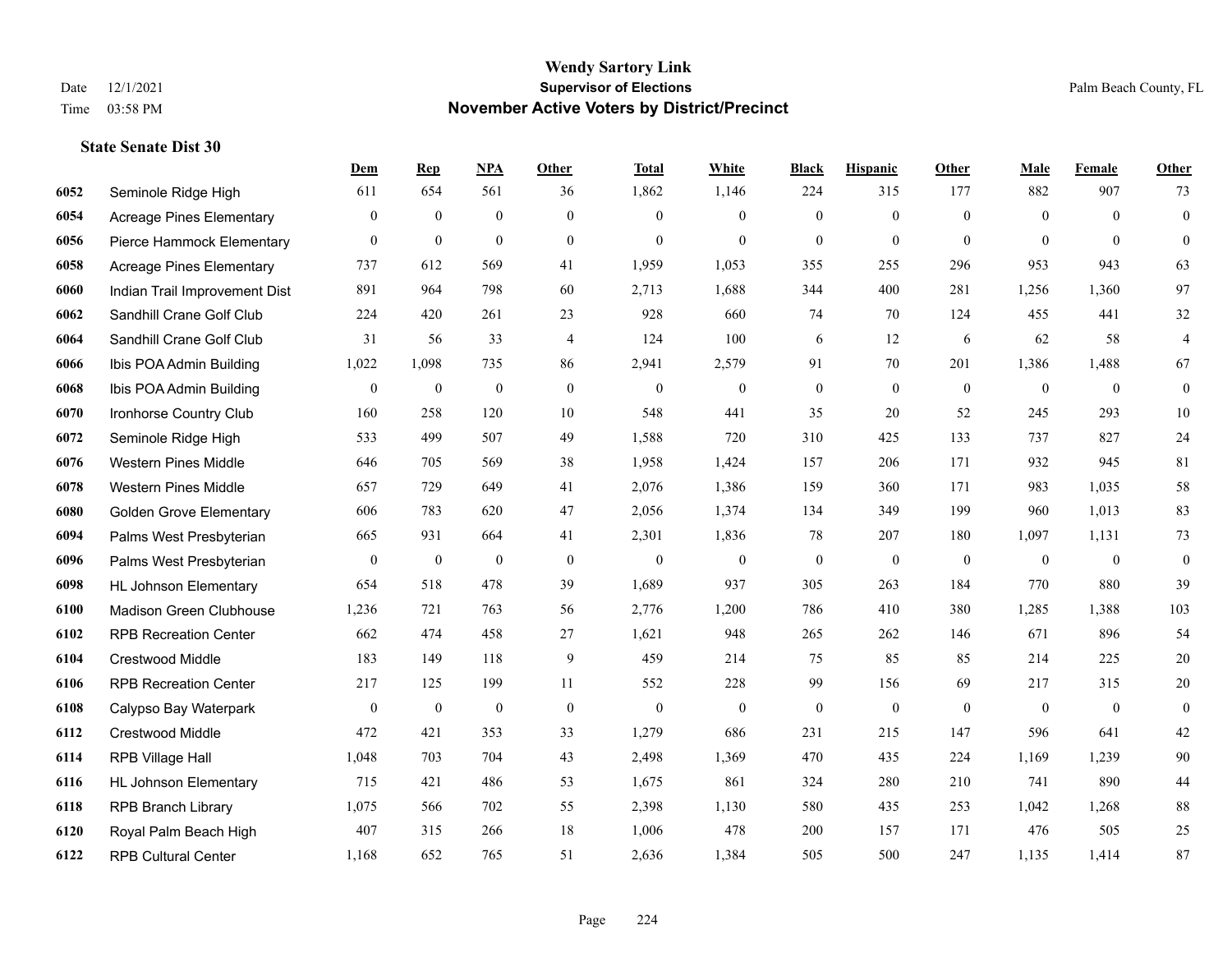|      |                              | Dem            | <b>Rep</b>     | NPA              | <b>Other</b>     | <b>Total</b>   | <b>White</b>     | <b>Black</b>     | <b>Hispanic</b>  | <b>Other</b>   | <b>Male</b>  | <b>Female</b> | <b>Other</b>   |
|------|------------------------------|----------------|----------------|------------------|------------------|----------------|------------------|------------------|------------------|----------------|--------------|---------------|----------------|
| 6124 | <b>RPB Cultural Center</b>   | 584            | 322            | 393              | 20               | 1,319          | 637              | 280              | 286              | 116            | 552          | 726           | 41             |
| 6126 | Calypso Bay Waterpark        | 683            | 304            | 494              | 32               | 1,513          | 545              | 410              | 365              | 193            | 659          | 795           | 59             |
| 6128 | Royal Palm Beach High        | 35             | 29             | 28               | 3                | 95             | 51               | 26               | 11               | 7              | 44           | 51            | $\overline{0}$ |
| 6130 | Royal Palm Beach High        | 78             | 44             | 89               | 5                | 216            | 104              | 32               | 60               | 20             | 94           | 116           | 6              |
| 6132 | Royal Palm Beach High        | 391            | 187            | 264              | 20               | 862            | 415              | 166              | 192              | 89             | 391          | 441           | 30             |
| 6134 | Christ Fellowship Church RPB | 954            | 467            | 693              | 31               | 2,145          | 845              | 502              | 500              | 298            | 957          | 1,099         | 89             |
| 6136 | Calypso Bay Waterpark        | 1              | -1             | $\mathbf{0}$     | $\mathbf{0}$     | $\overline{2}$ | $\boldsymbol{0}$ |                  | $\mathbf{0}$     | $\mathbf{1}$   | $\mathbf{0}$ | -1            | 1              |
| 6138 | Royal Palm Beach High        | $\overline{0}$ | $\mathbf{0}$   | $\theta$         | $\theta$         | $\Omega$       | $\theta$         | $\theta$         | $\theta$         | $\Omega$       | $\Omega$     | $\theta$      | $\Omega$       |
| 6140 | Royal Palm Beach High        | 333            | 497            | 310              | 36               | 1,176          | 851              | 108              | 115              | 102            | 566          | 586           | 24             |
| 6142 | Christ Fellowship Church RPB | $\overline{0}$ | $\overline{0}$ | $\mathbf{0}$     | $\mathbf{0}$     | $\theta$       | $\mathbf{0}$     | $\mathbf{0}$     | $\mathbf{0}$     | $\theta$       | $\theta$     | $\theta$      | $\overline{0}$ |
| 6144 | Christ Fellowship Church RPB | $\overline{0}$ | $\theta$       | $\theta$         | $\mathbf{0}$     | $\theta$       | $\mathbf{0}$     | $\mathbf{0}$     | $\theta$         | $\Omega$       | $\theta$     | $\theta$      | $\Omega$       |
| 6146 | Christ Fellowship Church RPB |                | 2              | $\mathbf{1}$     | $\overline{0}$   |                | 3                | $\mathbf{0}$     | $\mathbf{0}$     |                | 3            |               | $\Omega$       |
| 6148 | Christ Fellowship Church RPB | $\overline{0}$ | $\theta$       | $\mathbf{1}$     | $\theta$         |                | 1                | $\Omega$         | $\theta$         | $\Omega$       | $\Omega$     |               | 0              |
| 6170 | Christ Fellowship Church RPB | $\overline{0}$ | 6              | $\overline{2}$   | $\mathbf{0}$     | 8              | 8                | $\boldsymbol{0}$ | $\mathbf{0}$     | $\mathbf{0}$   | 3            | 5             | $\mathbf{0}$   |
| 6172 | Christ Fellowship Church RPB | 1,296          | 584            | 844              | 70               | 2,794          | 973              | 856              | 642              | 323            | 1,193        | 1,486         | 115            |
| 6174 | Christ Fellowship Church RPB | 27             | 50             | 36               | 2                | 115            | 89               | $7\phantom{.0}$  | 8                | 11             | 54           | 58            | 3              |
| 6176 | Christ Fellowship Church RPB | 23             | 16             | 21               | $\overline{2}$   | 62             | 26               | 11               | 19               | 6              | 26           | 34            | 2              |
| 6178 | <b>Everglades Elementary</b> | 561            | 389            | 444              | 29               | 1,423          | 660              | 296              | 246              | 221            | 658          | 697           | 68             |
| 6180 | <b>Everglades Elementary</b> | 18             | 48             | 17               | $\overline{c}$   | 85             | 64               | 4                | 14               | 3              | 40           | 43            | $\overline{2}$ |
| 6204 | <b>Emerald Cove Middle</b>   | 30             | 21             | 37               | $\boldsymbol{0}$ | 88             | 45               | 25               | 10               | $\,8\,$        | 23           | 61            | 4              |
| 6206 | Palm Beach Central High      | 267            | 242            | 185              | 9                | 703            | 377              | 143              | 61               | 122            | 314          | 362           | 27             |
| 6207 | Palm Beach Central High      | 281            | 367            | 250              | 17               | 915            | 597              | 93               | 103              | 122            | 420          | 471           | 24             |
| 7002 | J F Kennedy Middle           | 0              | $\overline{0}$ | $\boldsymbol{0}$ | $\boldsymbol{0}$ | $\overline{0}$ | $\boldsymbol{0}$ | $\boldsymbol{0}$ | $\boldsymbol{0}$ | $\theta$       | $\mathbf{0}$ | $\theta$      | 0              |
| 7004 | J F Kennedy Middle           | 0              | $\overline{0}$ | $\overline{0}$   | $\boldsymbol{0}$ | $\theta$       | $\mathbf{0}$     | $\mathbf{0}$     | $\mathbf{0}$     | $\overline{0}$ | $\mathbf{0}$ | $\mathbf{0}$  | $\Omega$       |
| 7006 | J F Kennedy Middle           | $\Omega$       | $\theta$       | $\theta$         | $\overline{0}$   | $\theta$       | $\mathbf{0}$     | $\mathbf{0}$     | $\mathbf{0}$     | $\Omega$       | $\Omega$     | $\Omega$      | $\Omega$       |
| 7008 | J F Kennedy Middle           | $\theta$       | $\mathbf{0}$   | $\mathbf{0}$     | $\theta$         | $\Omega$       | $\mathbf{0}$     | $\Omega$         | $\mathbf{0}$     | $\theta$       | $\theta$     | $\theta$      | $\theta$       |
| 7010 | St John Lutheran Church      | 280            | 11             | 90               | 6                | 387            | 24               | 315              | 23               | 25             | 127          | 243           | 17             |
| 7012 | St John Lutheran Church      | 1,069          | 196            | 423              | 17               | 1,705          | 486              | 986              | 71               | 162            | 778          | 868           | 59             |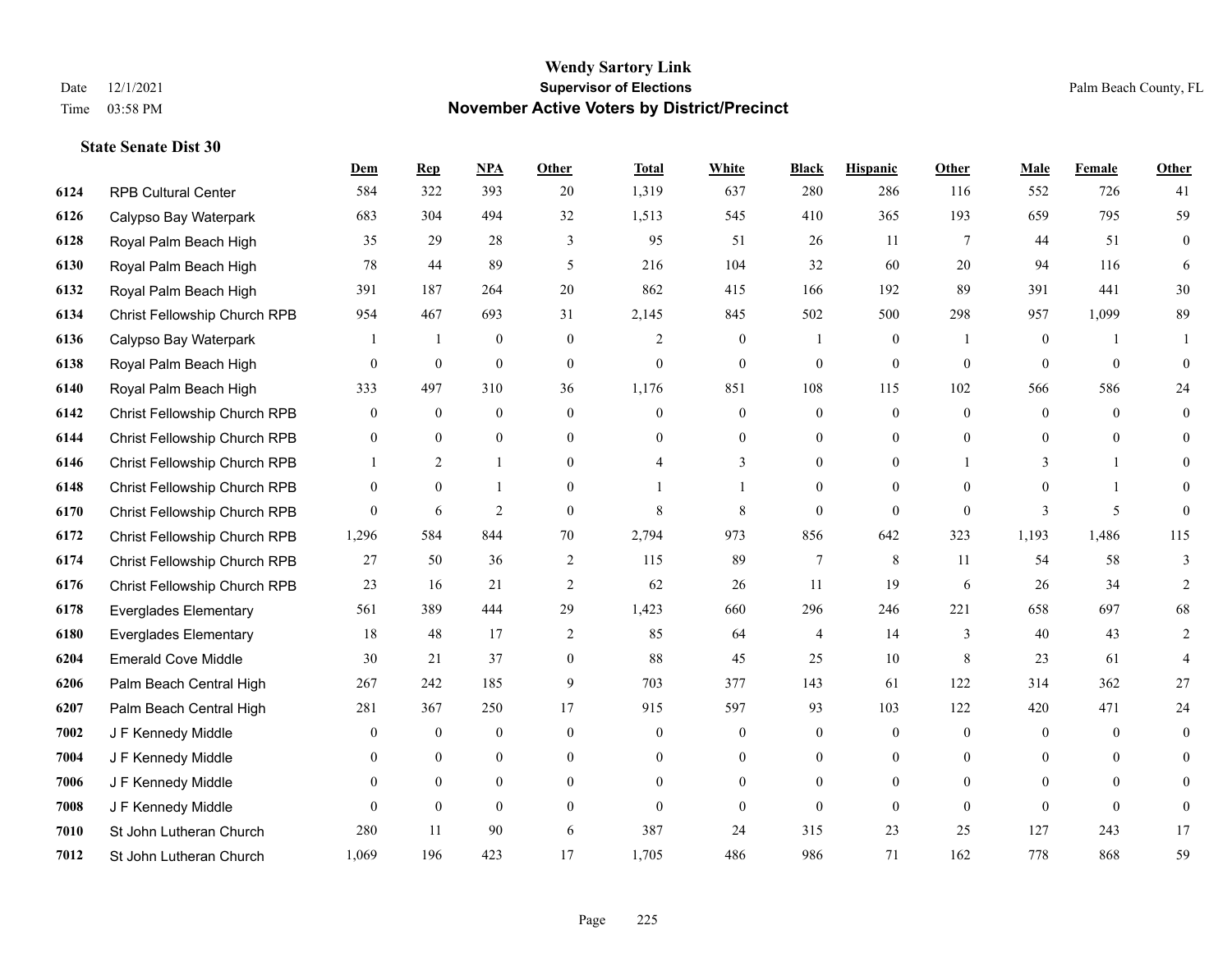|      |                                  | Dem            | <b>Rep</b>       | NPA              | <b>Other</b>   | <b>Total</b>   | <b>White</b>     | <b>Black</b> | <b>Hispanic</b>  | <b>Other</b> | <b>Male</b>    | <b>Female</b> | <b>Other</b> |
|------|----------------------------------|----------------|------------------|------------------|----------------|----------------|------------------|--------------|------------------|--------------|----------------|---------------|--------------|
| 7014 | RB Prep Achievement Academy      | $\mathbf{0}$   | $\mathbf{0}$     | $\mathbf{0}$     | $\theta$       | $\theta$       | $\overline{0}$   | $\mathbf{0}$ | $\boldsymbol{0}$ | $\theta$     | $\theta$       | $\theta$      | $\Omega$     |
| 7016 | RB Prep Achievement Academy      |                |                  | $\mathbf{0}$     | $\theta$       | $\overline{2}$ |                  |              | $\mathbf{0}$     | $\theta$     |                |               | $\Omega$     |
| 7018 | RB Prep Achievement Academy      | $\theta$       | $\theta$         | $\theta$         | $\Omega$       | $\Omega$       | $\Omega$         | $\Omega$     | $\theta$         | $\Omega$     | $\Omega$       | $\Omega$      |              |
| 7020 | RB Prep Achievement Academy      | $\mathbf{0}$   | $\mathbf{0}$     | $\mathbf{0}$     | $\overline{0}$ | $\mathbf{0}$   | $\overline{0}$   | $\mathbf{0}$ | $\theta$         | $\theta$     | $\theta$       | $\mathbf{0}$  | $\Omega$     |
| 7022 | J F Kennedy Middle               | 888            | 182              | 363              | 27             | 1,460          | 292              | 802          | 153              | 213          | 647            | 765           | 48           |
| 7024 | Hurst Chapel AME Church          | 1,553          | 89               | 338              | 22             | 2,002          | 152              | 1,628        | 92               | 130          | 820            | 1,128         | 54           |
| 7025 | Hurst Chapel AME Church          | 267            | 36               | 111              | 4              | 418            | 62               | 257          | 42               | 57           | 153            | 248           | 17           |
| 7026 | Lindsey Davis Senior Comm Ctr    | 2,263          | 82               | 434              | 19             | 2,798          | 67               | 2,508        | 40               | 183          | 1,126          | 1,581         | 91           |
| 7028 | <b>Wells Recreation Center</b>   | 1,836          | 147              | 465              | 18             | 2,466          | 245              | 1,921        | 105              | 195          | 1,065          | 1,313         | 88           |
| 7030 | Riviera Beach Marina Event Ctr   | 199            | 311              | 170              | 23             | 703            | 563              | 49           | 44               | 47           | 355            | 328           | 20           |
| 7032 | <b>Crossroads Baptist Church</b> | $\mathbf{0}$   | $\boldsymbol{0}$ | $\boldsymbol{0}$ | $\mathbf{0}$   | $\mathbf{0}$   | $\boldsymbol{0}$ | $\mathbf{0}$ | $\mathbf{0}$     | $\theta$     | $\overline{0}$ | $\mathbf{0}$  | $\mathbf{0}$ |
| 7034 | Suncoast High                    | 1,293          | 205              | 502              | 23             | 2,023          | 355              | 1,223        | 152              | 293          | 829            | 1,118         | 76           |
| 7036 | RB Prep Achievement Academy      | $\mathbf{0}$   | $\mathbf{0}$     | 6                | $\overline{0}$ | 6              | $\overline{0}$   | $\mathbf{0}$ | $\mathbf{0}$     | 6            | $\overline{4}$ |               |              |
| 7038 | RB Prep Achievement Academy      | $\mathbf{0}$   | $\boldsymbol{0}$ | $\mathbf{0}$     | $\overline{0}$ | $\mathbf{0}$   | $\boldsymbol{0}$ | $\mathbf{0}$ | $\mathbf{0}$     | $\theta$     | $\mathbf{0}$   | $\mathbf{0}$  | $\theta$     |
| 7040 | Mary McLeod Bethune Elementa     | 1,230          | 55               | 248              | 14             | 1,547          | 37               | 1,367        | 46               | 97           | 614            | 888           | 45           |
| 7041 | Mary McLeod Bethune Elementa     | 389            | 27               | 131              | $\tau$         | 554            | 45               | 427          | 27               | 55           | 211            | 319           | 24           |
| 7042 | Dan Calloway Complex             | 1,710          | 69               | 385              | 20             | 2,184          | 44               | 1,937        | 43               | 160          | 885            | 1,238         | 61           |
| 7044 | <b>Wells Recreation Center</b>   | 1,379          | 89               | 368              | 17             | 1,853          | 191              | 1,461        | 65               | 136          | 761            | 1,020         | 72           |
| 7046 | Riviera Beach Marina Event Ctr   | 36             | 31               | 16               | 5              | 88             | 73               | 7            | $\overline{2}$   | 6            | 49             | 38            | $\mathbf{1}$ |
| 7048 | <b>Crossroads Baptist Church</b> | 278            | 8                | 92               | 10             | 388            | $\overline{7}$   | 325          | 28               | 28           | 132            | 239           | 17           |
| 7050 | <b>Crossroads Baptist Church</b> |                | 2                | $\mathbf{1}$     | $\Omega$       | 4              | 3                | $\theta$     | $\Omega$         | $\mathbf{1}$ | 1              | 3             | $\Omega$     |
| 7052 | <b>Crossroads Baptist Church</b> | $\overline{0}$ | $\boldsymbol{0}$ | $\mathbf{0}$     | $\overline{0}$ | $\mathbf{0}$   | $\overline{0}$   | $\mathbf{0}$ | $\mathbf{0}$     | $\mathbf{0}$ | $\mathbf{0}$   | $\mathbf{0}$  | $\Omega$     |
| 7054 | <b>Crossroads Baptist Church</b> | 984            | 70               | 288              | 14             | 1,356          | 110              | 1,037        | 72               | 137          | 580            | 719           | 57           |
| 7056 | <b>Crossroads Baptist Church</b> | $\mathbf{0}$   | $\mathbf{0}$     | $\mathbf{0}$     | $\theta$       | $\theta$       | $\overline{0}$   | $\theta$     | $\theta$         | $\theta$     | $\overline{0}$ | $\mathbf{0}$  | $\theta$     |
| 7058 | Palm Beach Lakes High            | 1,426          | 363              | 607              | 45             | 2,441          | 809              | 1,102        | 307              | 223          | 986            | 1,357         | 98           |
| 7060 | Ephesus Junior Academy           | 1,171          | 63               | 233              | 16             | 1,483          | 104              | 1,220        | 51               | 108          | 601            | 835           | 47           |
| 7062 | Mangonia Park Town Hall          | 709            | 40               | 182              | 10             | 941            | 81               | 756          | 40               | 64           | 375            | 538           | 28           |
| 7064 | Grace Episcopal Church           | 1,304          | 159              | 433              | 33             | 1,929          | 337              | 1,262        | 130              | 200          | 828            | 1,018         | 83           |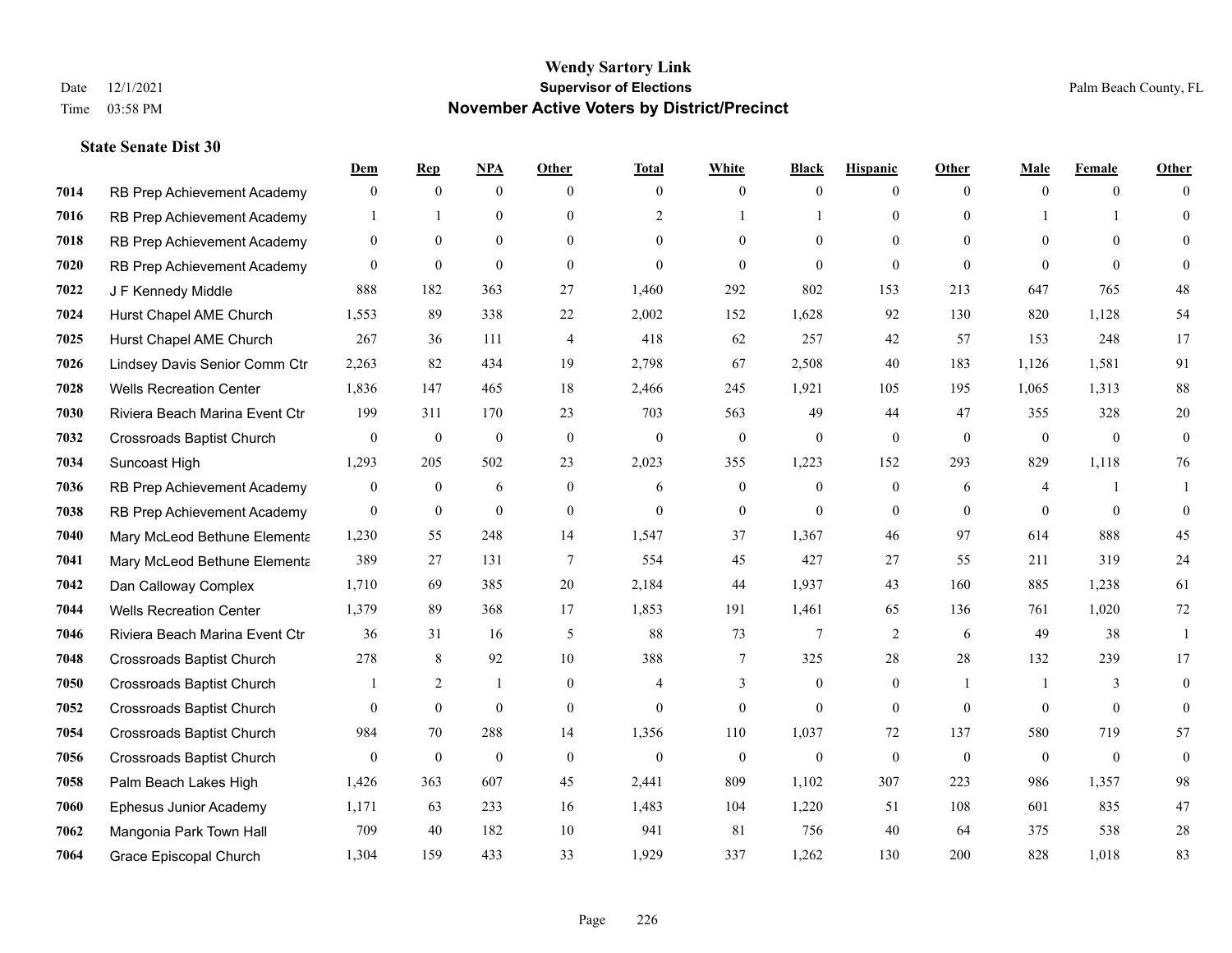|      |                                       | Dem            | <b>Rep</b>   | NPA          | Other          | <b>Total</b> | <b>White</b>   | <b>Black</b>     | <b>Hispanic</b>  | <b>Other</b>   | <b>Male</b> | Female   | <b>Other</b>   |
|------|---------------------------------------|----------------|--------------|--------------|----------------|--------------|----------------|------------------|------------------|----------------|-------------|----------|----------------|
| 7066 | Northboro Elementary                  | 1,050          | 193          | 437          | 28             | 1,708        | 461            | 905              | 170              | 172            | 771         | 866      | 71             |
| 7068 | <b>Pleasant City Community Center</b> | 938            | 241          | 478          | 34             | 1,691        | 782            | 590              | 174              | 145            | 824         | 792      | 75             |
| 7070 | Northboro Elementary                  | 447            | 395          | 371          | 39             | 1,252        | 999            | 64               | 85               | 104            | 581         | 637      | 34             |
| 7072 | <b>Egret Lake Elementary</b>          | 484            | 113          | 232          | 8              | 837          | 215            | 376              | 138              | 108            | 362         | 444      | 31             |
| 7074 | <b>Egret Lake Elementary</b>          | 200            | 39           | 92           | 11             | 342          | 55             | 201              | 39               | 47             | 148         | 186      | 8              |
| 7076 | <b>Egret Lake Elementary</b>          | 3              | 2            | 1            | $\mathbf{0}$   | 6            | $\overline{4}$ | -1               | $\boldsymbol{0}$ | -1             | 5           | -1       | $\mathbf{0}$   |
| 7078 | <b>Egret Lake Elementary</b>          | 345            | 101          | 152          | 18             | 616          | 417            | 102              | 52               | 45             | 239         | 355      | $22\,$         |
| 7080 | <b>Egret Lake Elementary</b>          | 22             | 2            | $\mathbf{1}$ | $\theta$       | 25           | 24             | $\mathbf{0}$     | $\theta$         | $\overline{1}$ | 6           | 18       | $\mathbf{1}$   |
| 7082 | Seminole Trails Elementary            | 1,041          | 324          | 488          | 31             | 1,884        | 685            | 720              | 265              | 214            | 821         | 982      | 81             |
| 7084 | Sharon Christian Church               | 731            | 268          | 441          | 45             | 1,485        | 605            | 444              | 275              | 161            | 615         | 816      | 54             |
| 7086 | <b>Bear Lakes Middle</b>              | 37             | 18           | 13           | $\overline{1}$ | 69           | 26             | 16               | 11               | 16             | 24          | 40       | 5              |
| 7088 | Whitehall Clubhouse #3                | 680            | 486          | 457          | 52             | 1,675        | 1,061          | 251              | 199              | 164            | 771         | 856      | 48             |
| 7090 | <b>Bear Lakes Middle</b>              | 1,316          | 483          | 820          | 55             | 2,674        | 1,063          | 921              | 380              | 310            | 1,157       | 1,398    | 119            |
| 7092 | Palm Beach Lakes High                 | 116            | 36           | 75           | 3              | 230          | 85             | 66               | 22               | 57             | 106         | 111      | 13             |
| 7094 | Salvation Army Activity Hall          | 606            | 79           | 282          | 10             | 977          | 157            | 514              | 130              | 176            | 417         | 514      | $46\,$         |
| 7096 | Salvation Army Activity Hall          | 838            | 299          | 489          | 34             | 1,660        | 675            | 541              | 256              | 188            | 664         | 915      | 81             |
| 7098 | U M Church of Palm Beaches            | 21             | 17           | 18           | -1             | 57           | 44             | $\overline{2}$   | $\overline{9}$   | 2              | 29          | 24       | $\overline{4}$ |
| 7100 | U M Church of Palm Beaches            | 946            | 424          | 683          | 64             | 2,117        | 1,013          | 662              | 238              | 204            | 945         | 1,105    | 67             |
| 7102 | <b>First Christian Church</b>         | 745            | 185          | 326          | 23             | 1,279        | 415            | 635              | 104              | 125            | 486         | 748      | 45             |
| 7104 | WPB City Fire Station #5              | 736            | 400          | 431          | 28             | 1,595        | 987            | 268              | 192              | 148            | 691         | 852      | 52             |
| 7106 | Roosevelt Elementary                  | 2,038          | 165          | 551          | 31             | 2,785        | 267            | 2,063            | 244              | 211            | 1,107       | 1,562    | 116            |
| 7108 | <b>Chamber of Commerce</b>            | 405            | 416          | 346          | 55             | 1,222        | 921            | 60               | 105              | 136            | 575         | 610      | 37             |
| 7110 | <b>Adult Education Center</b>         | 678            | 222          | 407          | 30             | 1,337        | 425            | 423              | 363              | 126            | 547         | 730      | 60             |
| 7112 | <b>Adult Education Center</b>         | 128            | 26           | 59           | 7              | 220          | 54             | 120              | 23               | 23             | 69          | 141      | 10             |
| 7114 | <b>Adult Education Center</b>         | $\overline{0}$ | $\mathbf{0}$ | $\mathbf{0}$ | $\overline{0}$ | $\theta$     | $\overline{0}$ | $\mathbf{0}$     | $\mathbf{0}$     | $\theta$       | $\theta$    | $\theta$ | $\mathbf{0}$   |
| 7116 | <b>Adult Education Center</b>         | $\overline{0}$ | $\mathbf{0}$ | $\mathbf{0}$ | $\overline{0}$ | $\theta$     | $\overline{0}$ | $\boldsymbol{0}$ | $\mathbf{0}$     | $\theta$       | $\theta$    | $\theta$ | $\mathbf{0}$   |
| 7118 | <b>Adult Education Center</b>         | 30             | 31           | 37           | 6              | 104          | 78             | 3                | 18               | 5              | 50          | 48       | 6              |
| 7120 | U M Church of Palm Beaches            | 278            | 112          | 178          | 10             | 578          | 207            | 209              | 107              | 55             | 249         | 297      | 32             |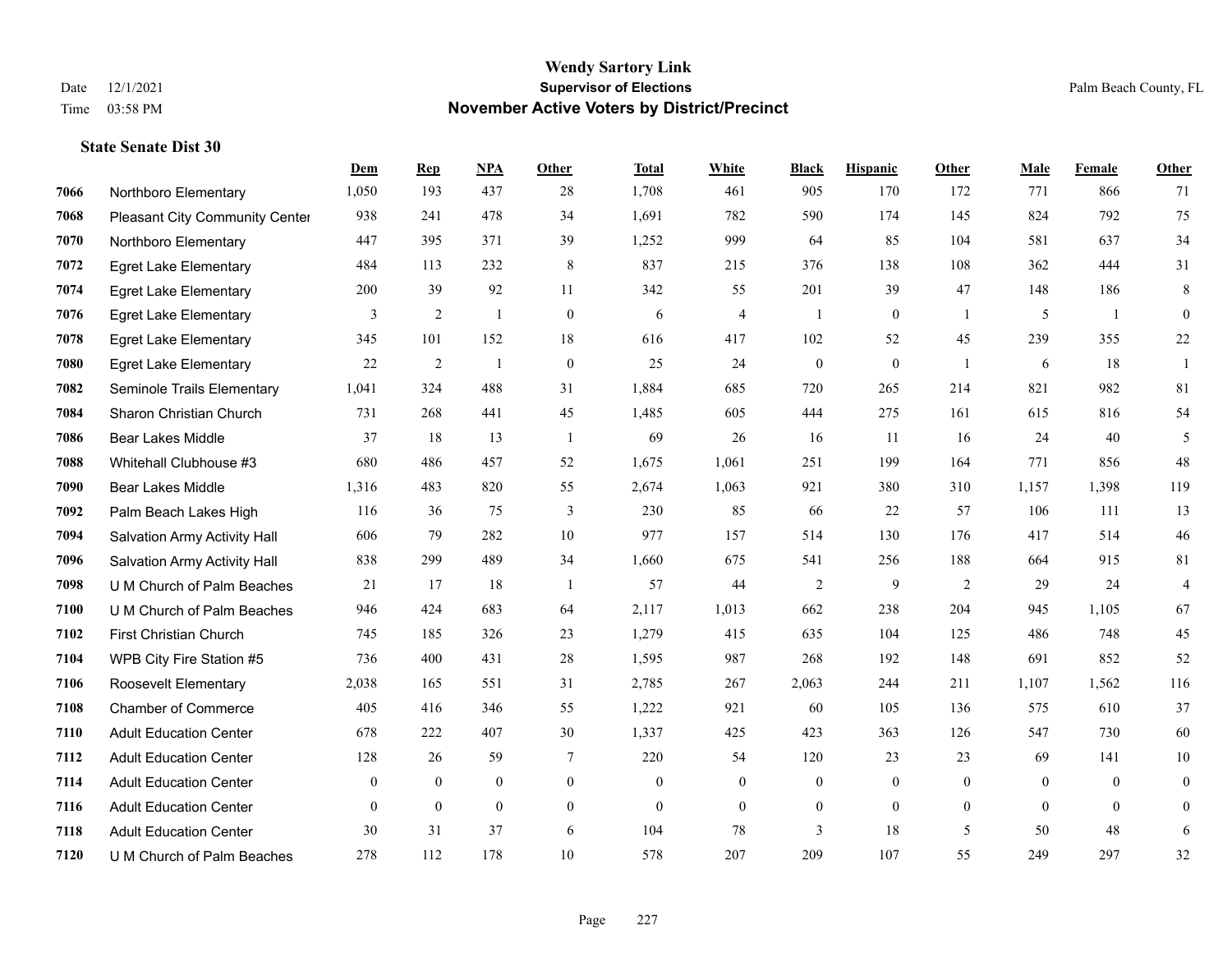|      |                                     | Dem          | <b>Rep</b>     | <b>NPA</b>   | <b>Other</b>   | <b>Total</b> | White          | <b>Black</b>   | <b>Hispanic</b> | Other        | Male     | Female       | Other    |
|------|-------------------------------------|--------------|----------------|--------------|----------------|--------------|----------------|----------------|-----------------|--------------|----------|--------------|----------|
| 7122 | U M Church of Palm Beaches          | $\theta$     | $\theta$       | $\mathbf{0}$ | $\Omega$       | $\theta$     | $\overline{0}$ | $\mathbf{0}$   | $\Omega$        | $\theta$     | $\Omega$ | $\theta$     | $\theta$ |
| 7124 | First Christian Church              | 1,210        | 138            | 339          | 16             | 1,703        | 194            | 1,238          | 113             | 158          | 747      | 898          | 58       |
| 7126 | <b>First Christian Church</b>       | 1,505        | 499            | 765          | 83             | 2,852        | 1,103          | 1,052          | 404             | 293          | 1,180    | 1,561        | 111      |
| 7128 | <b>Westward Elementary</b>          | 1,938        | 124            | 469          | 25             | 2,556        | 160            | 2,088          | 117             | 191          | 1,021    | 1,449        | 86       |
| 7130 | Alexander W Dreyfoos SOA High       | 813          | 825            | 781          | 74             | 2,493        | 1,909          | 115            | 207             | 262          | 1,256    | 1,165        | 72       |
| 7132 | WPB City Hall Flagler Gallery       | 668          | 676            | 607          | 73             | 2,024        | 1,603          | 88             | 137             | 196          | 1,020    | 937          | 67       |
| 7134 | <b>Adult Education Center</b>       | 805          | 172            | 391          | 22             | 1,390        | 299            | 664            | 285             | 142          | 612      | 713          | 65       |
| 7136 | Haverhill Town Hall                 | 41           | 38             | 33           | 2              | 114          | 48             | 30             | 27              | 9            | 46       | 63           | 5        |
| 7138 | <b>Westgate Community Center</b>    | 1,553        | 445            | 900          | 30             | 2,928        | 678            | 958            | 992             | 300          | 1,301    | 1,486        | 141      |
| 7140 | <b>Haverhill Town Hall</b>          | 167          | 74             | 100          | 5              | 346          | 106            | 123            | 77              | 40           | 161      | 163          | $22\,$   |
| 7142 | Clayton Hutcheson Hall B            | 35           | $\tau$         | 14           | $\overline{0}$ | 56           | 16             | 27             | 8               | 5            | 25       | 31           | $\theta$ |
| 7144 | Clayton Hutcheson Hall B            | 45           | $\overline{4}$ | 20           |                | 70           | 4              | 44             | 12              | 10           | 28       | 35           | $\tau$   |
| 7146 | Clayton Hutcheson Hall B            | 237          | 15             | 98           | 3              | 353          | 26             | 223            | 79              | 25           | 128      | 209          | 16       |
| 7148 | Howard Park Community Center        | 86           | 35             | 52           | 8              | 181          | 93             | 37             | 28              | 23           | 91       | 83           | $\tau$   |
| 7149 | <b>Roosevelt Elementary</b>         | 59           | 11             | 46           | $\overline{2}$ | 118          | 17             | 48             | 34              | 19           | 54       | 54           | 10       |
| 7150 | <b>Howard Park Community Center</b> | 351          | 283            | 298          | 38             | 970          | 776            | 41             | 85              | 68           | 488      | 457          | 25       |
| 7152 | WPB City Hall Flagler Gallery       | 481          | 443            | 274          | 39             | 1,237        | 981            | 43             | 117             | 96           | 472      | 721          | 44       |
| 7154 | Morton & Barbara Mandel Cente       | 149          | 364            | 157          | 20             | 690          | 618            | 8              | 13              | 51           | 316      | 354          | 20       |
| 7156 | PB Fire Station #3                  | 43           | 102            | 59           | 2              | 206          | 178            | $\overline{0}$ | $7\phantom{.0}$ | 21           | 92       | 102          | 12       |
| 7158 | PB Fire Station #3                  | 534          | 475            | 412          | 51             | 1,472        | 1,317          | 18             | 34              | 103          | 645      | 791          | 36       |
| 7166 | PB Fire Station #3                  | 319          | 385            | 297          | 28             | 1,029        | 913            | $\overline{c}$ | 30              | 84           | 454      | 549          | 26       |
| 8001 | <b>Federal Only</b>                 | $\mathbf{0}$ | $\mathbf{0}$   | $\mathbf{0}$ | $\theta$       | $\theta$     | $\overline{0}$ | $\overline{0}$ | $\overline{0}$  | $\mathbf{0}$ | $\theta$ | $\mathbf{0}$ | $\theta$ |
| 8002 | State Only                          | 129          | 99             | 113          | 2              | 343          | 264            | 13             | 13              | 53           | 151      | 179          | 13       |
|      | <b>State Senate Dist 30</b>         | 139,538      | 105,907        | 94,707       | 7,745          | 347,897      | 212,164        | 63,522         | 41,493          | 30,718       | 154,713  | 181,454      | 11,730   |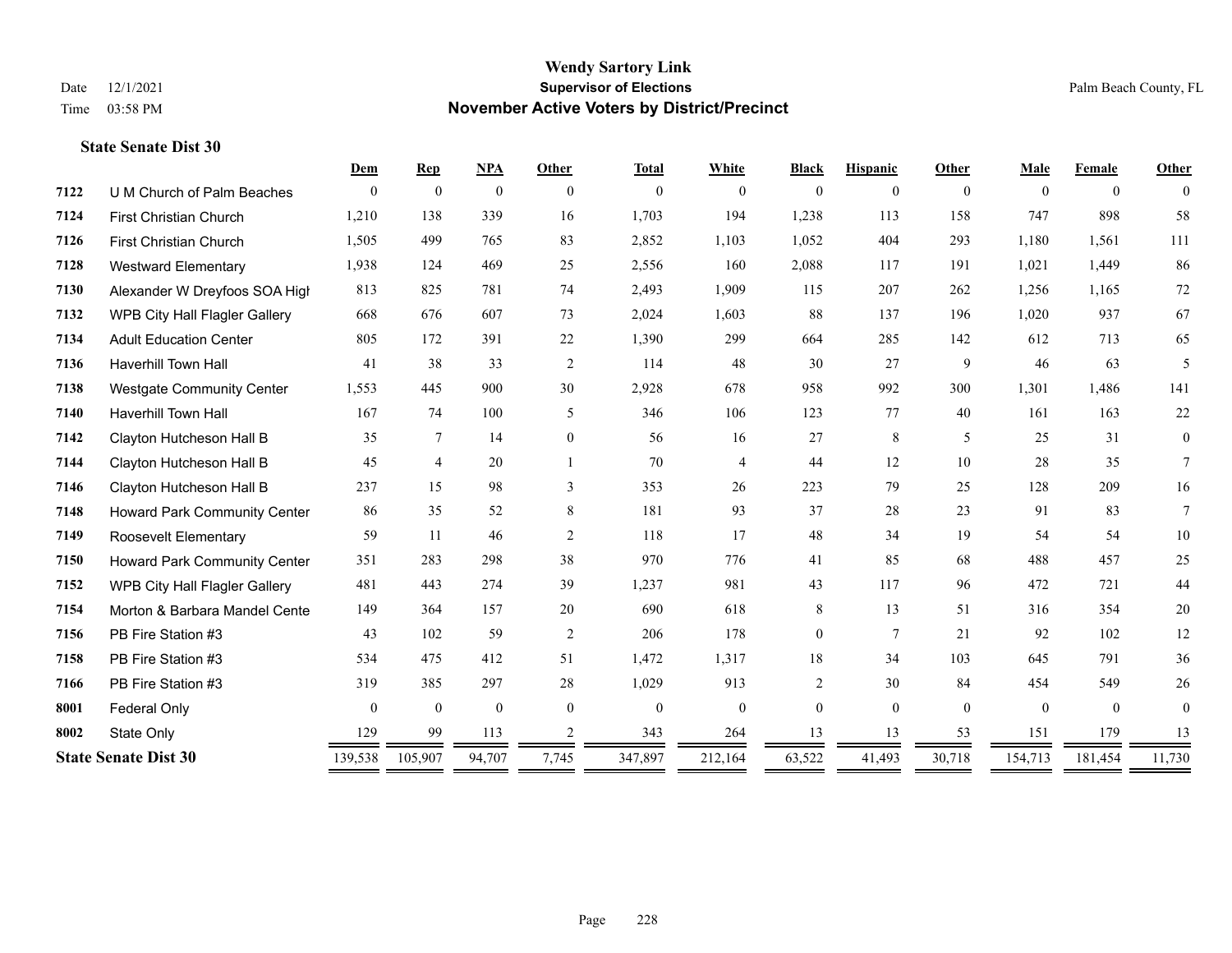|      |                                   | Dem            | <b>Rep</b>   | NPA              | <b>Other</b>     | <b>Total</b>   | <b>White</b>     | <b>Black</b>     | <b>Hispanic</b>  | <b>Other</b>   | <b>Male</b>    | <b>Female</b>  | <b>Other</b>     |
|------|-----------------------------------|----------------|--------------|------------------|------------------|----------------|------------------|------------------|------------------|----------------|----------------|----------------|------------------|
| 2084 | <b>Community Christian Church</b> | 287            | 119          | 163              | 16               | 585            | 171              | 211              | 135              | 68             | 262            | 308            | 15               |
| 2085 | <b>Community Christian Church</b> | $\overline{c}$ | -1           | $\mathbf{0}$     | $\mathbf{0}$     | $\overline{3}$ | $\overline{3}$   | $\mathbf{0}$     | $\mathbf{0}$     | $\theta$       |                | $\overline{2}$ | $\mathbf{0}$     |
| 2086 | <b>Community Christian Church</b> | 1,220          | 553          | 934              | 53               | 2,760          | 857              | 600              | 920              | 383            | 1,204          | 1,446          | 110              |
| 2087 | <b>Community Christian Church</b> | 1              | -1           | $\boldsymbol{0}$ | $\boldsymbol{0}$ | $\overline{2}$ | $\mathbf{2}$     | $\boldsymbol{0}$ | $\mathbf{0}$     | $\mathbf{0}$   | $\overline{2}$ | $\mathbf{0}$   | $\boldsymbol{0}$ |
| 2096 | 1st Church of the Nazarene        | 252            | 68           | 190              | 5                | 515            | 114              | 23               | 333              | 45             | 240            | 246            | 29               |
| 2112 | Palm Springs Middle               | 7              | 6            | $\overline{7}$   | $\boldsymbol{0}$ | 20             | 15               | 3                | $\boldsymbol{0}$ | 2              | 9              | 11             | $\boldsymbol{0}$ |
| 2116 | The Ark Church                    | 801            | 553          | 714              | 35               | 2,103          | 911              | 149              | 874              | 169            | 894            | 1,129          | $80\,$           |
| 2118 | Palm Springs Middle               | $\mathbf{0}$   | $\mathbf{0}$ | $\mathbf{0}$     | $\theta$         | $\theta$       | $\mathbf{0}$     | $\mathbf{0}$     | $\theta$         | $\theta$       | $\theta$       | $\theta$       | $\boldsymbol{0}$ |
| 2120 | Palm Springs Middle               | 57             | 22           | 51               |                  | 131            | 32               | 13               | 57               | 29             | 51             | 69             | 11               |
| 2122 | Palm Springs Middle               |                | $\mathbf{0}$ | $\mathbf{0}$     | $\overline{0}$   | $\mathbf{1}$   | $\mathbf{0}$     |                  | $\mathbf{0}$     | $\overline{0}$ |                | $\theta$       | $\mathbf{0}$     |
| 2124 | Palm Springs Middle               | 5              | 3            | 8                | $\overline{0}$   | 16             | $\tau$           | 3                | 5                | $\overline{1}$ | 7              | 9              | $\theta$         |
| 2126 | St Marys Orthodox Church          | 273            | 256          | 230              | 9                | 768            | 436              | 31               | 237              | 64             | 360            | 387            | 21               |
| 2127 | Lake Clarke Shores Town Hall      |                | $\mathbf{0}$ | $\mathbf{1}$     | $\overline{0}$   | 2              | $\mathbf{0}$     | $\mathbf{0}$     | $\overline{2}$   | $\theta$       | $\overline{2}$ | $\theta$       | $\mathbf{0}$     |
| 2128 | Palm Springs Middle               | $\overline{0}$ | $\mathbf{0}$ | $\boldsymbol{0}$ | $\boldsymbol{0}$ | $\theta$       | $\boldsymbol{0}$ | $\boldsymbol{0}$ | $\boldsymbol{0}$ | $\mathbf{0}$   | $\mathbf{0}$   | $\overline{0}$ | $\mathbf{0}$     |
| 2148 | <b>Liberty Park Elementary</b>    | $\overline{0}$ | $\bf{0}$     | $\mathbf{0}$     | $\mathbf{0}$     | $\theta$       | $\mathbf{0}$     | $\mathbf{0}$     | $\mathbf{0}$     | $\theta$       | $\theta$       | $\theta$       | $\theta$         |
| 2150 | River Bridge Activities Center    | 1,083          | 538          | 691              | 55               | 2,367          | 1,146            | 487              | 492              | 242            | 985            | 1,299          | 83               |
| 2152 | Pine Ridge North II               | 1,112          | 508          | 806              | 51               | 2,477          | 1,013            | 386              | 817              | 261            | 991            | 1,385          | 101              |
| 2154 | <b>Forest Hill Elementary</b>     | 1,137          | 437          | 802              | 34               | 2,410          | 728              | 394              | 1,046            | 242            | 1,040          | 1,244          | 126              |
| 2156 | Cresthaven Emory Aud              | 635            | 406          | 303              | 15               | 1,359          | 746              | 99               | 421              | 93             | 500            | 810            | 49               |
| 2158 | Community Of Hope                 | 1,087          | 419          | 848              | 29               | 2,383          | 594              | 433              | 1,045            | 311            | 1,048          | 1,221          | 114              |
| 2160 | Cresthaven Barkley Aud            | 509            | 353          | 284              | 19               | 1,165          | 585              | 85               | 392              | 103            | 493            | 620            | 52               |
| 2162 | Cresthaven Ashley Aud             | 335            | 218          | 230              | 14               | 797            | 396              | 39               | 297              | 65             | 314            | 449            | 34               |
| 2164 | <b>Covered Bridge Clubhouse</b>   | 1,116          | 734          | 664              | 40               | 2,554          | 1,760            | 139              | 484              | 171            | 987            | 1,487          | $80\,$           |
| 2166 | Poinciana Clubhouse               | 909            | 522          | 503              | 37               | 1,971          | 1,301            | 97               | 414              | 159            | 778            | 1,127          | 66               |
| 2168 | First Baptist Church GA           | $\overline{0}$ | $\mathbf{0}$ | $\overline{0}$   | $\boldsymbol{0}$ | $\overline{0}$ | $\boldsymbol{0}$ | $\boldsymbol{0}$ | $\mathbf{0}$     | $\mathbf{0}$   | $\mathbf{0}$   | $\mathbf{0}$   | $\mathbf{0}$     |
| 2170 | <b>Liberty Park Elementary</b>    | 1,137          | 546          | 669              | 57               | 2,409          | 1,047            | 458              | 647              | 257            | 959            | 1,338          | 112              |
| 2172 | First Baptist Church GA           | 17             | 3            | 10               | $\boldsymbol{0}$ | 30             | 14               | 3                | 9                | $\overline{4}$ | 11             | 18             | $\overline{1}$   |
| 2174 | First Baptist Church GA           | 453            | 188          | 277              | 12               | 930            | 406              | 191              | 207              | 126            | 415            | 474            | 41               |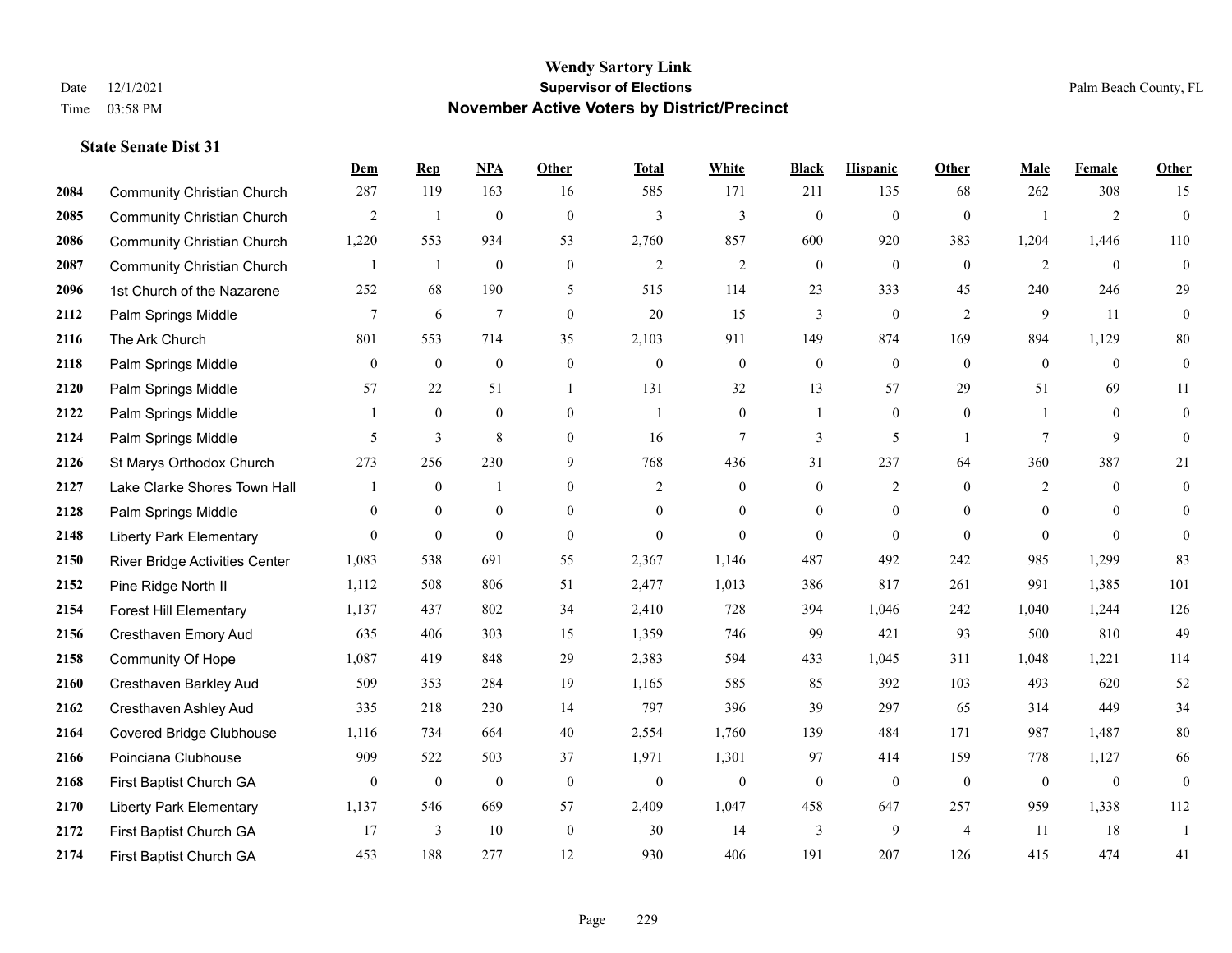**State Senate Dist 31**

#### **Wendy Sartory Link** Date 12/1/2021 **Supervisor of Elections** Palm Beach County, FL Time 03:58 PM **November Active Voters by District/Precinct**

# **Dem Rep NPA Other Total White Black Hispanic Other Male Female Other** Greenacres Community Center 640 291 531 30 1,492 523 143 680 146 602 803 87 American Polish Club 1,097 387 805 39 2,328 692 349 1,029 258 967 1,224 137 American Polish Club 318 136 241 7 702 212 108 315 67 309 363 30 St Lukes United Methodist Chr 463 513 426 36 1,438 1,140 35 187 76 680 719 39 Lucerne Pointe Clubhouse 1,020 532 644 49 2,245 1,417 224 429 175 920 1,249 76 Fountains Of Palm Beach 925 456 591 56 2,028 1,365 151 346 166 862 1,101 65 LC Swain Middle 1,092 359 722 39 2,212 755 462 768 227 926 1,179 107 Pine Ridge South IV Clubhouse 887 489 505 43 1,924 1,146 263 401 114 750 1,100 74 American Finnish Club 14 9 8 0 31 17 3 1 10 12 16 3 LC Swain Middle 0 8 1 0 9 6 0 3 0 4 5 0 Heritage Elementary 548 217 480 30 1,275 410 134 617 114 553 650 72 Heritage Elementary 456 193 333 16 998 319 215 337 127 434 514 50 American Finnish Club 6 7 1 1 1 15 14 0 0 1 6 8 1 American Polish Club 231 93 136 5 465 166 114 137 48 189 257 19 American Polish Club 0 0 0 0 0 0 0 0 0 0 0 0 Indian Pines Elementary 1,187 256 583 37 2,063 466 919 444 234 926 1,037 100 Indian Pines Elementary 1,784 297 845 42 2,968 521 1,491 586 370 1,336 1,486 146 Tradewinds Middle 1,268 314 655 39 2,276 566 900 361 449 1,001 1,150 125 Palm Springs Middle 822 334 559 47 1,762 525 322 750 165 719 969 74 Community Of Hope 65 38 63 2 168 62 10 70 26 82 75 11 Faith Presbyterian 976 617 685 34 2,312 945 271 895 201 953 1,258 101 Palm Springs Middle 0 0 0 0 0 0 0 0 0 0 0 0 Faith Presbyterian 369 211 296 24 900 354 116 352 78 415 451 34 Emmanuel Baptist Church 630 573 419 20 1,642 989 44 519 90 692 887 63 Lake Clarke Shores Town Hall 1,005 1,072 647 45 2,769 2,027 83 489 170 1,261 1,421 87 Community Of Hope 45 37 54 2 138 36 9 77 16 52 76 10 Palm Springs Middle 1 1 11 11 9 3 34 13 0 17 4 14 19 1 Palm Springs Village Hall 966 622 798 37 2,423 974 175 1,074 200 1,062 1,249 112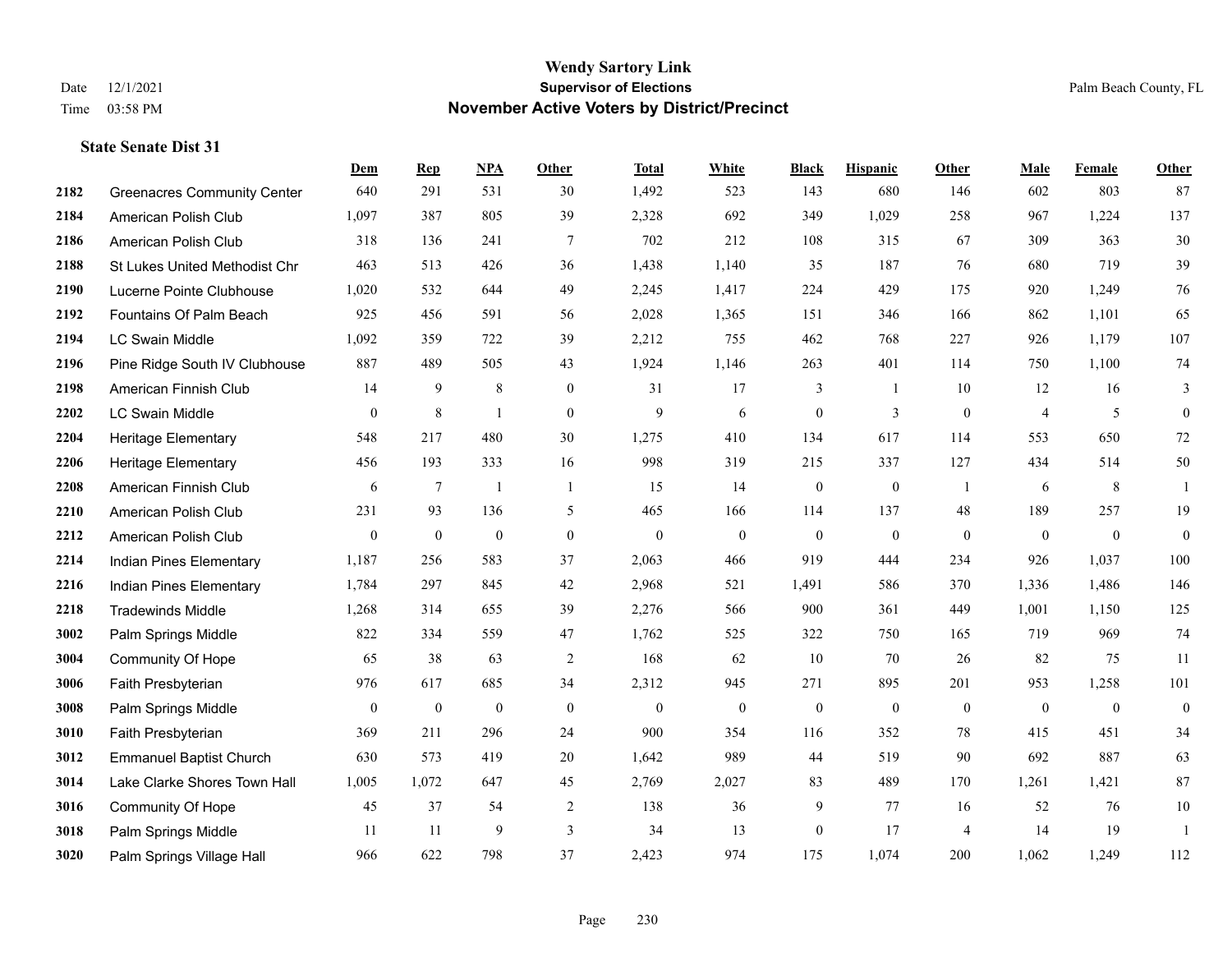|      |                                  | Dem            | <b>Rep</b>       | NPA              | <b>Other</b>     | <b>Total</b>   | <b>White</b>     | <b>Black</b>     | <b>Hispanic</b>  | <b>Other</b>   | <b>Male</b>    | <b>Female</b>  | <b>Other</b>     |
|------|----------------------------------|----------------|------------------|------------------|------------------|----------------|------------------|------------------|------------------|----------------|----------------|----------------|------------------|
| 3022 | Oasis De Amor Baptist Church     | 504            | 224              | 400              | 18               | 1,146          | 369              | 137              | 497              | 143            | 540            | 540            | 66               |
| 3024 | Palm Springs Library             | 715            | 407              | 579              | 23               | 1,724          | 644              | 198              | 695              | 187            | 761            | 860            | 103              |
| 3026 | Palm Springs Village Hall        | $\overline{0}$ | $\mathbf{0}$     | $\mathbf{0}$     | $\mathbf{0}$     | $\Omega$       | $\mathbf{0}$     | $\mathbf{0}$     | $\theta$         | $\theta$       | $\theta$       | $\theta$       | $\mathbf{0}$     |
| 3028 | Palm Springs Village Hall        | 2              | -1               | $\boldsymbol{0}$ | $\boldsymbol{0}$ | 3              | $\boldsymbol{0}$ | $\boldsymbol{0}$ | 3                | $\overline{0}$ |                | $\overline{c}$ | $\mathbf{0}$     |
| 3030 | Palm Springs Village Hall        | $\overline{0}$ | $\mathbf{0}$     | $\mathbf{0}$     | $\mathbf{0}$     | $\mathbf{0}$   | $\mathbf{0}$     | $\mathbf{0}$     | $\mathbf{0}$     | $\theta$       | $\theta$       | $\theta$       | $\mathbf{0}$     |
| 3032 | Special Olympics of PBC          | 682            | 316              | 534              | 35               | 1,567          | 566              | 266              | 601              | 134            | 729            | 758            | 80               |
| 3034 | Sunlight Community Church        | 157            | 104              | 78               | 6                | 345            | 182              | 41               | 101              | 21             | 155            | 180            | 10               |
| 3036 | <b>Sunlight Community Church</b> | 387            | 211              | 289              | 15               | 902            | 374              | 177              | 261              | 90             | 402            | 470            | 30               |
| 3038 | <b>Sunlight Community Church</b> | 719            | 299              | 544              | 30               | 1,592          | 662              | 246              | 516              | 168            | 745            | 767            | 80               |
| 3040 | 1st Congregational Church        | 695            | 308              | 408              | 42               | 1,453          | 1,072            | 70               | 189              | 122            | 716            | 683            | 54               |
| 3042 | 1st Congregational Church        | 715            | 448              | 395              | 47               | 1,605          | 1,347            | 24               | 134              | 100            | 731            | 820            | 54               |
| 3044 | Holy Redeemer Church             | 219            | 69               | 191              | $\overline{7}$   | 486            | 135              | 103              | 207              | 41             | 211            | 260            | 15               |
| 3048 | Holy Redeemer Church             | 587            | 216              | 461              | 25               | 1,289          | 388              | 255              | 519              | 127            | 571            | 658            | 60               |
| 3050 | Holy Redeemer Church             | 7              | $\overline{7}$   | $\sqrt{2}$       | $\boldsymbol{0}$ | 16             | $\overline{9}$   | 6                | -1               | $\mathbf{0}$   | 9              | $\overline{7}$ | $\boldsymbol{0}$ |
| 3052 | Our Savior Lutheran Church       | 402            | 113              | 245              | 13               | 773            | 214              | 215              | 271              | 73             | 365            | 370            | 38               |
| 3058 | Our Savior Lutheran Church       | $\mathbf{0}$   | $\boldsymbol{0}$ | $\overline{2}$   | $\boldsymbol{0}$ | $\overline{2}$ | 1                | $\overline{1}$   | $\boldsymbol{0}$ | $\mathbf{0}$   | -1             | -1             | $\mathbf{0}$     |
| 3060 | Our Savior Lutheran Church       | 250            | 55               | 155              | 6                | 466            | 106              | 166              | 158              | 36             | 180            | 266            | $20\,$           |
| 3062 | Our Savior Lutheran Church       | 1,034          | 324              | 581              | 51               | 1,990          | 803              | 427              | 575              | 185            | 925            | 971            | 94               |
| 3064 | 1st Congregational Church        | 473            | 225              | 361              | 30               | 1,089          | 767              | 94               | 150              | 78             | 511            | 536            | $42\,$           |
| 3066 | Our Savior Lutheran Church       | 368            | 135              | 275              | 20               | 798            | 551              | 74               | 94               | 79             | 391            | 375            | 32               |
| 3068 | St Andrews Episcopal             | 544            | 287              | 391              | 45               | 1,267          | 1,018            | 52               | 111              | 86             | 616            | 610            | 41               |
| 3070 | Mid County Senior Center         | 718            | 265              | 569              | 34               | 1,586          | 515              | 371              | 498              | 202            | 725            | 785            | 76               |
| 3071 | Holy Redeemer Church             | $\mathbf{0}$   | $\bf{0}$         | $\boldsymbol{0}$ | $\boldsymbol{0}$ | $\theta$       | $\boldsymbol{0}$ | $\boldsymbol{0}$ | $\mathbf{0}$     | $\mathbf{0}$   | $\overline{0}$ | $\mathbf{0}$   | $\boldsymbol{0}$ |
| 3072 | Holy Redeemer Church             | 137            | 23               | 88               | $\,8\,$          | 256            | 69               | 100              | 51               | 36             | 99             | 145            | 12               |
| 3074 | Coastal Chapel                   | 471            | 352              | 335              | $27\,$           | 1,185          | 738              | 103              | 253              | 91             | 556            | 588            | 41               |
| 3075 | Lantana Recreation Center        | 14             | 8                | $\overline{7}$   | $\overline{2}$   | 31             | 31               | $\boldsymbol{0}$ | $\boldsymbol{0}$ | $\mathbf{0}$   | 10             | 21             | $\boldsymbol{0}$ |
| 3076 | Our Savior Lutheran Church       | 49             | 39               | 48               | 3                | 139            | 97               | 15               | 19               | 8              | 75             | 59             | 5                |
| 3078 | Lakeside UM Church               | 647            | 386              | 432              | 40               | 1,505          | 936              | 167              | 271              | 131            | 667            | 795            | 43               |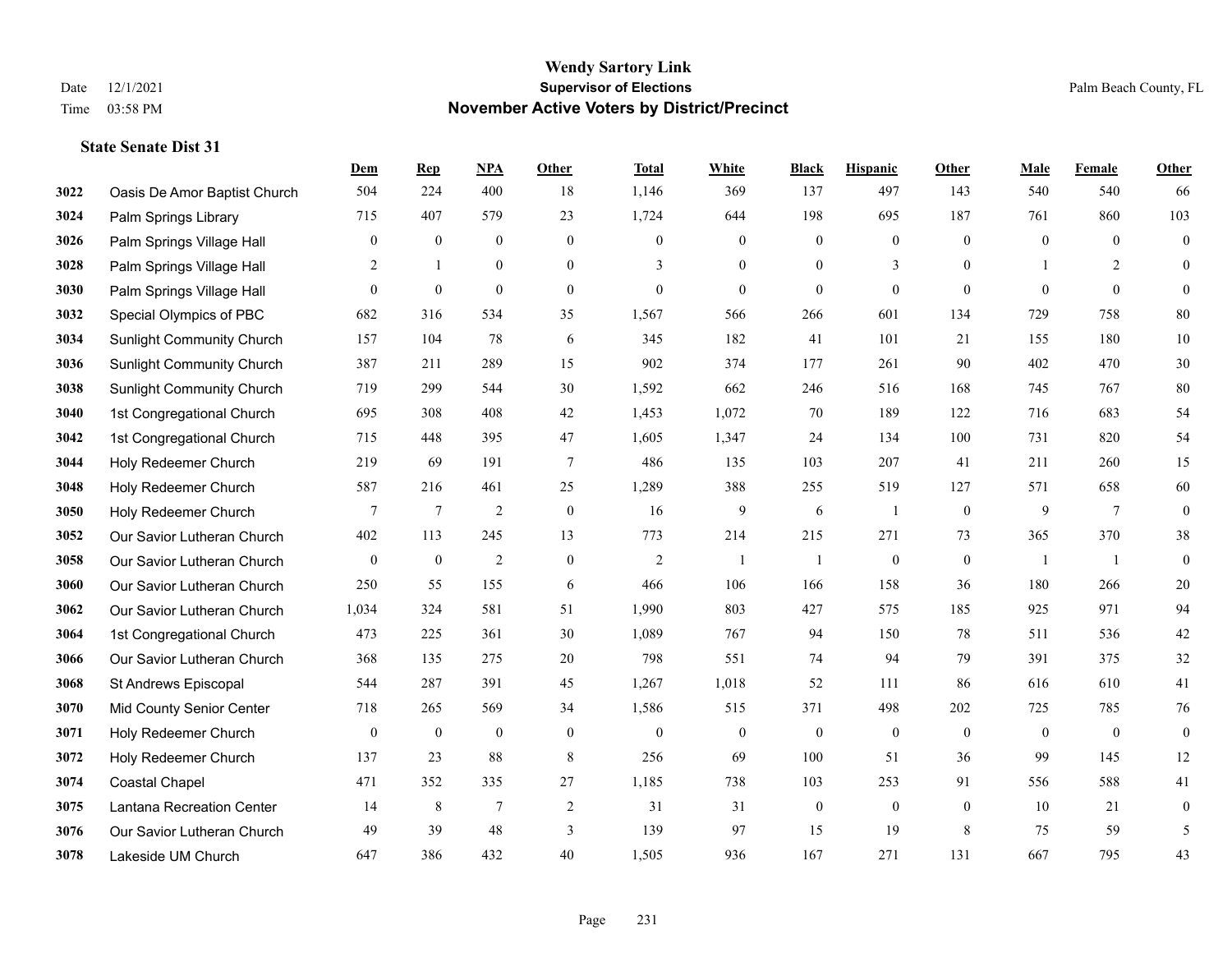|      |                                  | Dem   | <b>Rep</b> | NPA | <b>Other</b> | <b>Total</b> | <b>White</b> | <b>Black</b> | <b>Hispanic</b> | Other | <b>Male</b> | <b>Female</b> | <b>Other</b> |
|------|----------------------------------|-------|------------|-----|--------------|--------------|--------------|--------------|-----------------|-------|-------------|---------------|--------------|
| 3080 | American Finnish Club            | 843   | 225        | 569 | 41           | 1,678        | 396          | 519          | 573             | 190   | 729         | 849           | 100          |
| 3082 | <b>Atlantis City Hall</b>        | 486   | 883        | 445 | 44           | 1,858        | 1,605        | 39           | 90              | 124   | 853         | 961           | 44           |
| 3086 | <b>Woodlands Middle</b>          | 786   | 605        | 693 | 48           | 2,132        | 1,457        | 138          | 353             | 184   | 992         | 1,066         | 74           |
| 3088 | <b>Tradewinds Middle</b>         | 183   | 52         | 122 | $\,8\,$      | 365          | 97           | 128          | 80              | 60    | 166         | 189           | 10           |
| 3094 | <b>Coral Reef Elementary</b>     | 323   | 241        | 276 | 28           | 868          | 510          | 73           | 199             | 86    | 406         | 435           | 27           |
| 3096 | <b>Coral Reef Elementary</b>     | 822   | 582        | 645 | 58           | 2,107        | 1,350        | 258          | 268             | 231   | 972         | 1,056         | 79           |
| 3098 | <b>Manatee Elementary</b>        | 679   | 588        | 536 | 48           | 1,851        | 1,260        | 177          | 222             | 192   | 848         | 942           | 61           |
| 3100 | Journeys End                     | 430   | 338        | 370 | 20           | 1,158        | 776          | 95           | 136             | 151   | 546         | 582           | 30           |
| 3102 | <b>Diamond View Elementary</b>   | 1,207 | 446        | 800 | 50           | 2,503        | 1,034        | 639          | 532             | 298   | 1,102       | 1,291         | 110          |
| 3104 | American German Club             | 409   | 352        | 374 | 33           | 1,168        | 809          | 91           | 139             | 129   | 541         | 583           | $44$         |
| 3106 | American German Club             | 299   | 106        | 205 | 17           | 627          | 222          | 177          | 96              | 132   | 276         | 323           | $28\,$       |
| 3108 | Santaluces High                  | 1,258 | 540        | 894 | 64           | 2,756        | 1,113        | 704          | 548             | 391   | 1,224       | 1,442         | $90\,$       |
| 3110 | Lantana Road Branch Library      | 818   | 336        | 489 | 47           | 1,690        | 798          | 452          | 282             | 158   | 734         | 879           | $77\,$       |
| 3112 | <b>Starlight Cove Elementary</b> | 846   | 299        | 612 | 38           | 1,795        | 704          | 309          | 637             | 145   | 777         | 928           | $90\,$       |
| 3114 | Santaluces High                  | 379   | 254        | 295 | 11           | 939          | 551          | 121          | 185             | 82    | 457         | 453           | $29\,$       |
| 3116 | Advent Lantana                   | 1,054 | 521        | 734 | 53           | 2,362        | 1,455        | 361          | 360             | 186   | 979         | 1,300         | 83           |
| 3118 | <b>Advent Lantana</b>            | 204   | 227        | 172 | 16           | 619          | 505          | 22           | 48              | 44    | 303         | 303           | 13           |
| 3124 | West Boynton Park and Rec        | 787   | 588        | 652 | 44           | 2,071        | 1,311        | 224          | 288             | 248   | 935         | 1,062         | $74\,$       |
| 3126 | Temple Shaarei Shalom            | 633   | 500        | 464 | 28           | 1,625        | 1,114        | 153          | 199             | 159   | 755         | 822           | $48\,$       |
| 3128 | West Boynton Park and Rec        | 944   | 605        | 729 | 45           | 2,323        | 1,444        | 285          | 337             | 257   | 1,062       | 1,179         | 82           |
| 3130 | Winston Trails Swim Center       | 1,109 | 911        | 860 | 64           | 2,944        | 2,084        | 205          | 376             | 279   | 1,376       | 1,456         | 112          |
| 3132 | Park Vista High                  | 852   | 652        | 699 | 48           | 2,251        | 1,426        | 228          | 358             | 239   | 1,013       | 1,159         | 79           |
| 3133 | Christa McAuliffe Middle         | 173   | 125        | 135 | 8            | 441          | 269          | 46           | 61              | 65    | 213         | 216           | 12           |
| 3134 | <b>Hidden Oaks Elementary</b>    | 1,063 | 319        | 595 | 33           | 2,010        | 576          | 792          | 366             | 276   | 857         | 1,067         | 86           |
| 3136 | <b>Freedom Shores Elementary</b> | 879   | 407        | 588 | 32           | 1,906        | 831          | 545          | 274             | 256   | 841         | 989           | 76           |
| 3138 | <b>Citrus Cove Elementary</b>    | 861   | 495        | 567 | 34           | 1,957        | 1,135        | 319          | 289             | 214   | 859         | 1,016         | $82\,$       |
| 3140 | Boynton Lakes North Clubhouse    | 419   | 189        | 281 | 15           | 904          | 426          | 222          | 126             | 130   | 405         | 467           | $32\,$       |
| 3142 | Boynton Lakes North Clubhouse    | 372   | 166        | 225 | 19           | 782          | 436          | 137          | 138             | 71    | 314         | 438           | $30\,$       |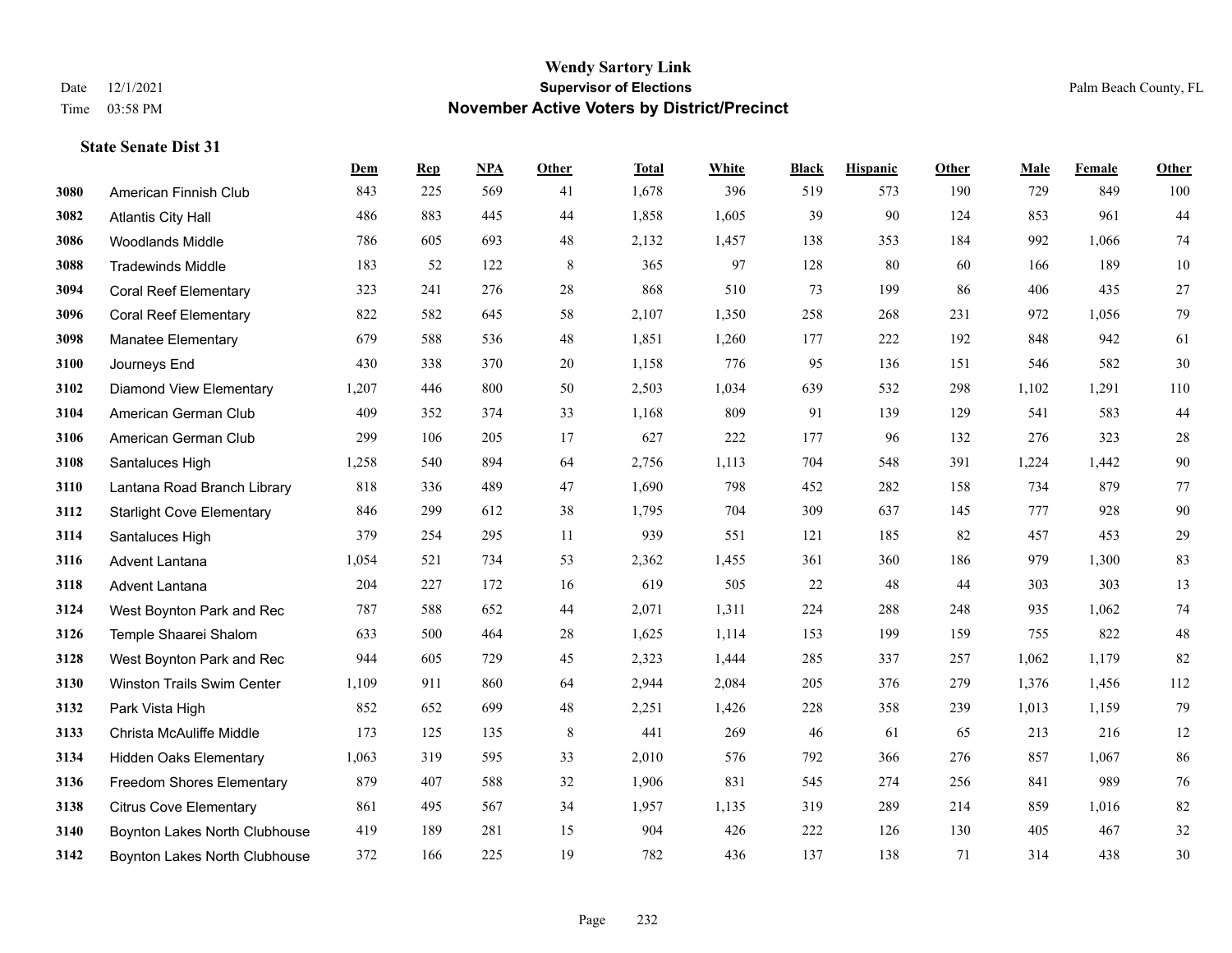|      |                                  | Dem            | <b>Rep</b>       | NPA            | <b>Other</b>   | <b>Total</b> | <b>White</b>   | <b>Black</b>     | <b>Hispanic</b> | <b>Other</b> | <b>Male</b>  | Female       | <b>Other</b>     |
|------|----------------------------------|----------------|------------------|----------------|----------------|--------------|----------------|------------------|-----------------|--------------|--------------|--------------|------------------|
| 3144 | Freedom Shores Elementary        | 10             | $\,8\,$          | 10             | $\overline{0}$ | 28           | 22             | $\boldsymbol{0}$ | 3               | 3            | 11           | 14           | 3                |
| 3146 | <b>Freedom Shores Elementary</b> | 341            | 133              | 169            | 18             | 661          | 450            | 77               | 71              | 63           | 261          | 379          | 21               |
| 3148 | Imagine Schools - Chancellor     | 61             | 54               | 54             | 5              | 174          | 117            | 12               | 27              | 18           | 87           | 82           | 5                |
| 3150 | Christa McAuliffe Middle         | 553            | 256              | 237            | 23             | 1,069        | 970            | 20               | 31              | 48           | 436          | 601          | 32               |
| 3152 | Park Vista High                  | 658            | 410              | 391            | 33             | 1,492        | 1,281          | 54               | 64              | 93           | 658          | 785          | 49               |
| 3154 | Ponte Vecchio Clubhouse          | 801            | 318              | 280            | 23             | 1,422        | 1,271          | 20               | 40              | 91           | 641          | 742          | 39               |
| 3156 | Aberdeen East Clubhouse          | 997            | 488              | 553            | 41             | 2,079        | 1,570          | 141              | 187             | 181          | 862          | 1,157        | 60               |
| 3158 | <b>Crystal Lakes Elementary</b>  | 994            | 760              | 800            | 59             | 2,613        | 1,829          | 195              | 295             | 294          | 1,181        | 1,322        | 110              |
| 3160 | Christa McAuliffe Middle         | 435            | 325              | 329            | 19             | 1,108        | 751            | 135              | 120             | 102          | 497          | 569          | 42               |
| 3162 | <b>Hidden Oaks Elementary</b>    | 542            | 257              | 301            | 18             | 1,118        | 670            | 206              | 125             | 117          | 500          | 585          | 33               |
| 3164 | <b>Citrus Cove Elementary</b>    | 872            | 543              | 643            | 51             | 2,109        | 1,319          | 313              | 245             | 232          | 942          | 1.095        | $72\,$           |
| 3166 | Jamaica Bay Clubhouse            | 351            | 362              | 266            | 25             | 1,004        | 887            | 20               | 38              | 59           | 437          | 533          | 34               |
| 3168 | Boynton Beach Fire Station #3    | 908            | 464              | 669            | 33             | 2,074        | 1,178          | 375              | 298             | 223          | 876          | 1,128        | $70\,$           |
| 3170 | Boynton Beach High               | 1,112          | 613              | 883            | 73             | 2,681        | 1,575          | 312              | 540             | 254          | 1,175        | 1,403        | 103              |
| 3172 | Boynton Beach High               | 474            | 145              | 306            | 32             | 957          | 442            | 265              | 144             | 106          | 390          | 519          | $48\,$           |
| 3174 | Boynton Beach Fire Station #3    | 246            | 177              | 174            | 15             | 612          | 420            | 53               | 83              | 56           | 279          | 317          | 16               |
| 3176 | Boynton Beach High               | 212            | 123              | 148            | $\,8\,$        | 491          | 260            | 88               | 82              | 61           | 212          | 258          | 21               |
| 3180 | Imagine Schools - Chancellor     | $\overline{0}$ | $\boldsymbol{0}$ | $\overline{0}$ | $\overline{0}$ | $\mathbf{0}$ | $\overline{0}$ | $\boldsymbol{0}$ | $\mathbf{0}$    | $\theta$     | $\mathbf{0}$ | $\mathbf{0}$ | $\boldsymbol{0}$ |
| 3182 | Imagine Schools - Chancellor     | 98             | 50               | 80             | $\overline{4}$ | 232          | 116            | 46               | 38              | 32           | 110          | 111          | 11               |
| 3185 | Christ Fellowship Church BB      | 301            | 207              | 206            | 27             | 741          | 477            | 84               | 105             | 75           | 350          | 372          | 19               |
| 3186 | Christ Fellowship Church BB      | 188            | 121              | 143            | 12             | 464          | 331            | 42               | 59              | 32           | 208          | 236          | $20\,$           |
| 3187 | Christ Fellowship Church BB      | 686            | 407              | 591            | 59             | 1,743        | 990            | 272              | 292             | 189          | 812          | 877          | 54               |
| 3188 | Christ Fellowship Church BB      | 414            | 301              | 355            | 21             | 1,091        | 675            | 223              | 120             | 73           | 535          | 522          | 34               |
| 3190 | Imagine Schools - Chancellor     | 305            | 159              | 223            | 22             | 709          | 400            | 146              | 98              | 65           | 363          | 332          | 14               |
| 3192 | Leisureville #1 Clubhouse        | 552            | 398              | 374            | 45             | 1,369        | 1,033          | 115              | 128             | 93           | 553          | 769          | 47               |
| 3194 | Boynton Beach Fire Station #2    | 750            | 172              | 378            | 19             | 1,319        | 467            | 543              | 169             | 140          | 583          | 684          | $52\,$           |
| 3196 | Leisureville #3 Clubhouse        | 622            | 552              | 428            | 52             | 1,654        | 1,378          | 84               | 103             | 89           | 706          | 894          | 54               |
| 3198 | <b>BB Leisureville Clubhouse</b> | 498            | 526              | 306            | 37             | 1,367        | 1,125          | 65               | 115             | 62           | 556          | 774          | 37               |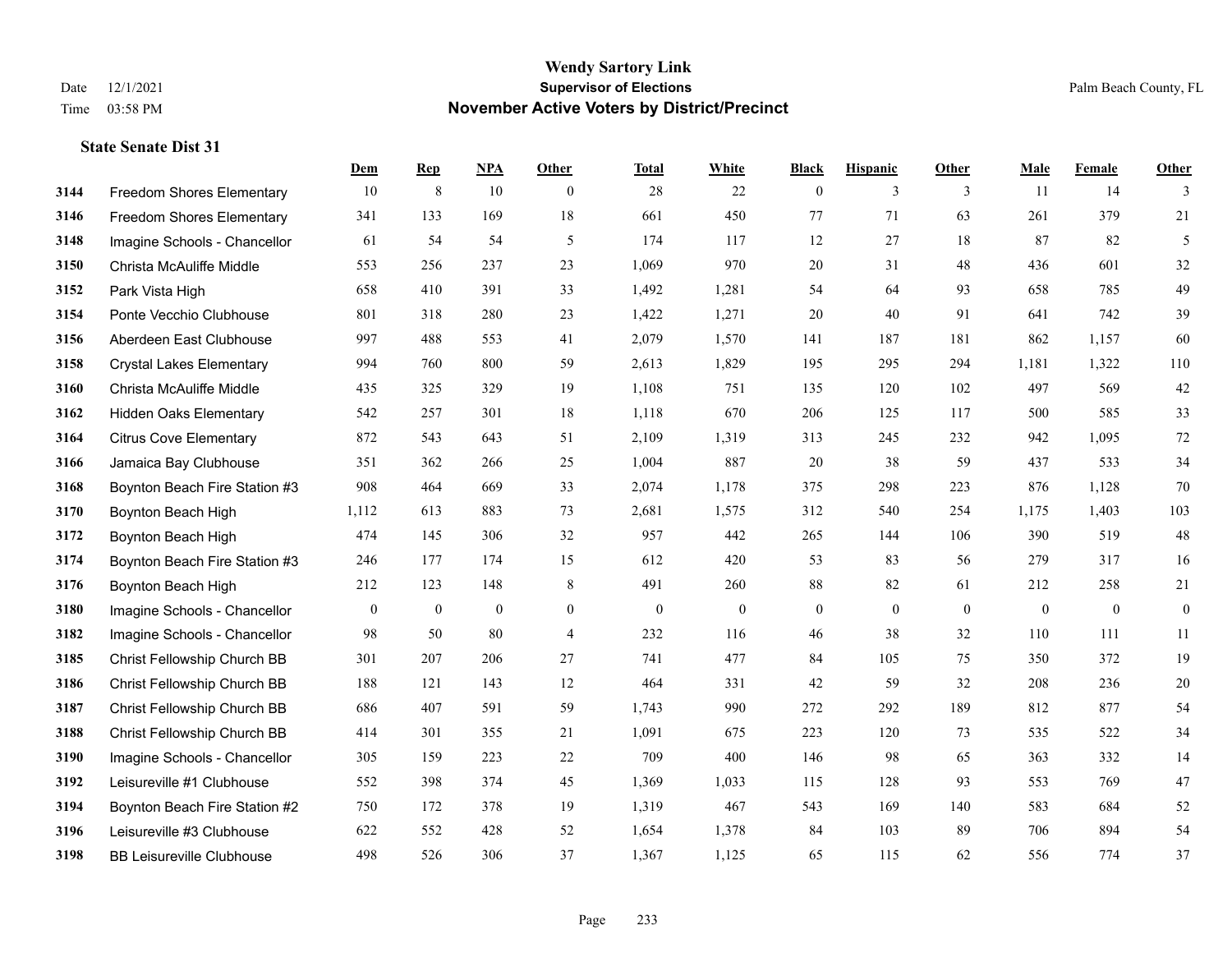|      |                                      | Dem          | <b>Rep</b>       | NPA              | <b>Other</b>   | <b>Total</b>     | <b>White</b> | <b>Black</b>     | <b>Hispanic</b>  | <b>Other</b>   | <b>Male</b>    | <b>Female</b>  | Other          |
|------|--------------------------------------|--------------|------------------|------------------|----------------|------------------|--------------|------------------|------------------|----------------|----------------|----------------|----------------|
| 3200 | Golfview Harbour Clubhouse           | 606          | 400              | 395              | 26             | 1,427            | 963          | 203              | 115              | 146            | 639            | 740            | 48             |
| 3202 | <b>Golfview Harbour Clubhouse</b>    | 66           | 67               | 51               | $\tau$         | 191              | 139          | 30               | 11               | 11             | 95             | 90             | 6              |
| 4002 | Lantana Recreation Center            | 463          | 513              | 368              | 48             | 1,392            | 1,167        | 30               | 103              | 92             | 669            | 684            | 39             |
| 4004 | South Palm Beach Town Hall           | 403          | 506              | 378              | 34             | 1,321            | 1,127        | 21               | 79               | 94             | 578            | 696            | 47             |
| 4006 | Manalapan Town Hall                  | 76           | 201              | 93               | 9              | 379              | 346          | 6                | 5                | 22             | 191            | 178            | $10\,$         |
| 4008 | Hypoluxo Town Hall                   | 515          | 606              | 506              | 65             | 1,692            | 1,415        | 38               | 110              | 129            | 781            | 861            | 50             |
| 4010 | <b>Bent Tree Villas East</b>         | 805          | 732              | 596              | 50             | 2,183            | 1,583        | 216              | 215              | 169            | 963            | 1.172          | 48             |
| 4012 | <b>Greentree Villas</b>              | 640          | 568              | 461              | 35             | 1,704            | 1,398        | $72\,$           | 119              | 115            | 682            | 976            | $46\,$         |
| 4014 | New Church                           | 403          | 492              | 321              | $26\,$         | 1,242            | 1,009        | 62               | 88               | 83             | 535            | 678            | 29             |
| 4016 | Christ Fellowship Church BB          | 535          | 294              | 300              | 24             | 1,153            | 693          | 189              | 166              | 105            | 534            | 588            | 31             |
| 4018 | Quail Ridge Business Center          | 122          | 362              | 125              | 11             | 620              | 597          | $\mathbf{1}$     | $\overline{2}$   | 20             | 284            | 326            | $10\,$         |
| 4020 | Christ Fellowship Church BB          | 34           | 28               | 37               | $\overline{4}$ | 103              | $80\,$       | 4                | 11               | 8              | 38             | 63             | $\sqrt{2}$     |
| 4022 | <b>Congress Middle</b>               | 816          | 233              | 402              | 45             | 1,496            | 544          | 646              | 157              | 149            | 624            | 815            | 57             |
| 4024 | Harvey E Oyer Jr Park                | 490          | 613              | 486              | 55             | 1,644            | 1,298        | 90               | 131              | 125            | 774            | 825            | 45             |
| 4026 | Sterling Village Aud                 | 496          | 544              | 471              | 50             | 1,561            | 1,363        | 36               | 64               | 98             | 724            | 786            | 51             |
| 4028 | Ocean Ridge Town Hall                | 401          | 738              | 426              | 44             | 1,609            | 1,470        | 5                | 50               | 84             | 765            | 803            | 41             |
| 4030 | Village of Golf Admin Bldg           | 36           | 186              | 47               | $\overline{4}$ | 273              | 267          | $\boldsymbol{0}$ | -1               | 5              | 129            | 142            | $\overline{2}$ |
| 4034 | <b>Crosspointe Elementary</b>        | 367          | 256              | 287              | 23             | 933              | 669          | 111              | 66               | 87             | 397            | 516            | $20\,$         |
| 4036 | <b>Forest Park Elementary</b>        | 287          | 441              | 272              | 25             | 1,025            | 921          | 9                | 50               | 45             | 432            | 561            | 32             |
| 4038 | <b>Briny Breezes Community Cente</b> | 89           | 144              | 89               | $\overline{4}$ | 326              | 301          | $\overline{0}$   | 9                | 16             | 135            | 182            | 9              |
| 4040 | <b>Briny Breezes Community Cente</b> | $\mathbf{0}$ | $\mathbf{0}$     | $\mathbf{0}$     | $\overline{0}$ | $\mathbf{0}$     | $\mathbf{0}$ | $\boldsymbol{0}$ | $\boldsymbol{0}$ | $\overline{0}$ | $\overline{0}$ | $\overline{0}$ | $\overline{0}$ |
| 4042 | <b>Briny Breezes Community Cente</b> | $\bf{0}$     | $\boldsymbol{0}$ | $\boldsymbol{0}$ | $\mathbf{0}$   | $\boldsymbol{0}$ | $\mathbf{0}$ | $\boldsymbol{0}$ | $\mathbf{0}$     | $\overline{0}$ | $\mathbf{0}$   | $\mathbf{0}$   | $\overline{0}$ |
| 4044 | <b>Briny Breezes Community Cente</b> | 48           | 32               | 38               | $\mathbf{1}$   | 119              | 104          | $\mathbf{1}$     | 9                | 5              | 62             | 54             | 3              |
| 4046 | <b>Delray Dunes</b>                  | 90           | 342              | 101              | 5              | 538              | 499          | $\mathbf{1}$     | 5                | 33             | 243            | 283            | $12\,$         |
| 4048 | <b>Banyan Creek Elementary</b>       | 122          | 154              | 85               | $\tau$         | 368              | 294          | 16               | 29               | 29             | 189            | 170            | 9              |
| 4050 | Hunter's Run Courtside Cafe          | 1,075        | 367              | 533              | 40             | 2,015            | 1,851        | 40               | 48               | 76             | 839            | 1,136          | 40             |
| 4052 | <b>Crosspointe Elementary</b>        | 116          | 79               | 86               | 3              | 284              | 171          | 58               | 22               | 33             | 139            | 139            | 6              |
| 4053 | <b>Crosspointe Elementary</b>        | 206          | 86               | 149              | 18             | 459              | 174          | 110              | 100              | 75             | 199            | 240            | 20             |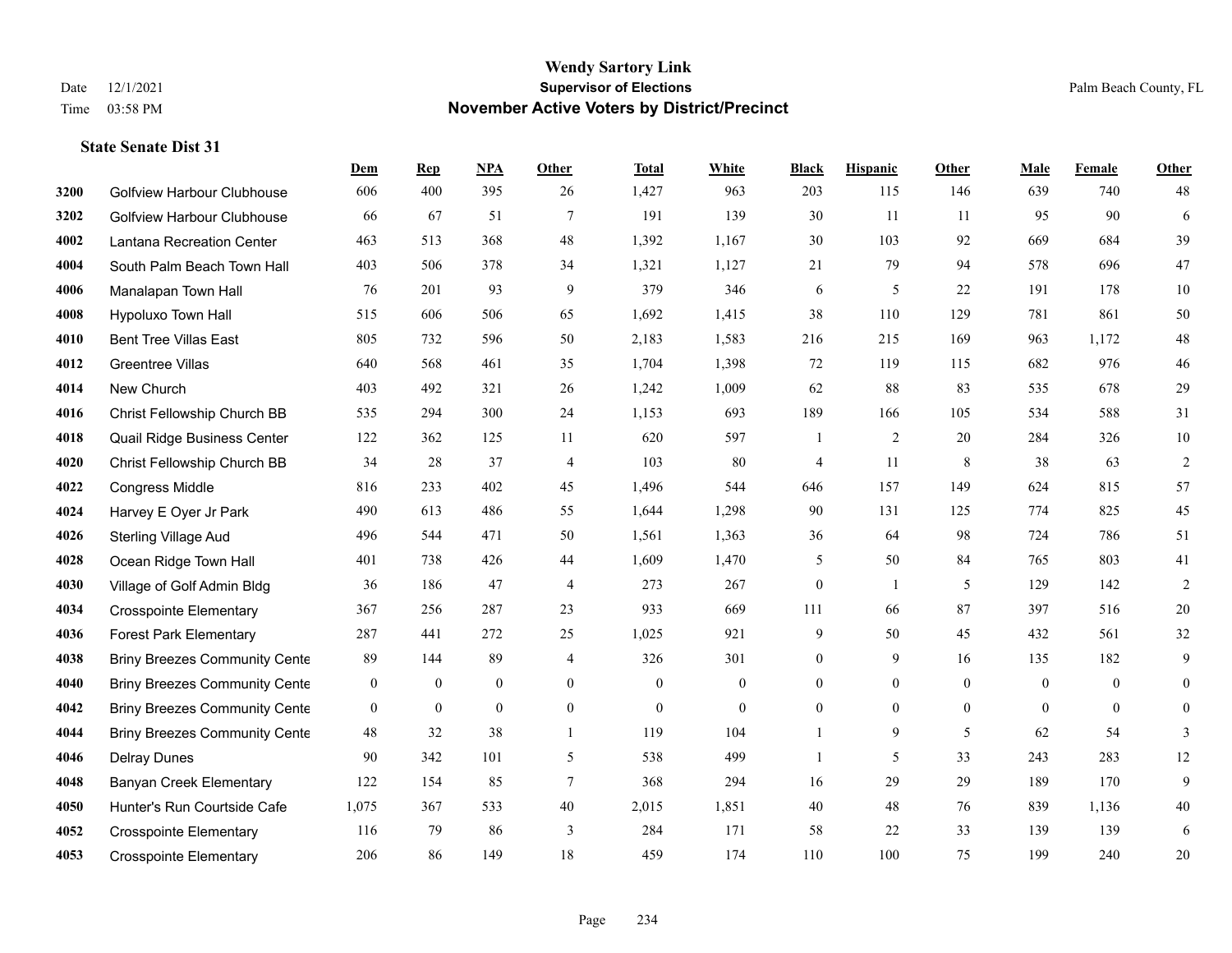|      |                                   | Dem              | <b>Rep</b>       | NPA              | <b>Other</b>   | <b>Total</b>     | <b>White</b>     | <b>Black</b>     | <b>Hispanic</b>  | <b>Other</b>   | <b>Male</b>      | <b>Female</b>    | <b>Other</b>     |
|------|-----------------------------------|------------------|------------------|------------------|----------------|------------------|------------------|------------------|------------------|----------------|------------------|------------------|------------------|
| 4054 | Lakeview Baptist Church           | 532              | 645              | 439              | 39             | 1,655            | 1,371            | 78               | 101              | 105            | 766              | 837              | 52               |
| 4056 | Lakeview Baptist Church           | $\overline{0}$   | $\mathbf{0}$     | $\mathbf{0}$     | $\overline{0}$ | $\theta$         | $\overline{0}$   | $\mathbf{0}$     | $\mathbf{0}$     | $\theta$       | $\theta$         | $\theta$         | $\mathbf{0}$     |
| 4058 | Plumosa SOA Elementary            | 53               | 58               | 40               | 7              | 158              | 140              | 4                | 8                | 6              | 77               | 78               | 3                |
| 4060 | Lakeview Baptist Church           | 2                | 6                | 3                | $\overline{0}$ | 11               | $\overline{4}$   | $\boldsymbol{0}$ | $\mathbf{1}$     | 6              | 5                | 6                | $\theta$         |
| 4062 | Lakeview Baptist Church           | 41               | 72               | 37               | 5              | 155              | 128              | 7                | 9                | 11             | 75               | 78               | $\overline{2}$   |
| 4064 | Seacrest Presbyterian             | $48\,$           | 43               | 43               | 3              | 137              | 122              | -1               | 9                | 5              | 72               | 64               |                  |
| 4066 | Seacrest Presbyterian             | $\mathbf{0}$     | $\mathbf{0}$     | $\mathbf{0}$     | $\overline{0}$ | $\mathbf{0}$     | $\boldsymbol{0}$ | $\mathbf{0}$     | $\mathbf{0}$     | $\theta$       | $\mathbf{0}$     | $\theta$         | $\overline{0}$   |
| 4068 | Seacrest Presbyterian             | $\Omega$         | $\theta$         | $\theta$         | $\Omega$       | $\Omega$         | $\Omega$         | $\theta$         | $\theta$         | $\Omega$       | $\Omega$         | $\Omega$         | $\theta$         |
| 4070 | Seacrest Presbyterian             | $\mathbf{0}$     | $\boldsymbol{0}$ | $\mathbf{0}$     | $\overline{0}$ | $\mathbf{0}$     | $\mathbf{0}$     | $\boldsymbol{0}$ | $\mathbf{0}$     | $\theta$       | $\theta$         | $\theta$         | $\theta$         |
| 4072 | <b>Gulf Stream Town Hall</b>      | 184              | 456              | 211              | 23             | 874              | 809              | 4                | 22               | 39             | 426              | 428              | $20\,$           |
| 4074 | Plumosa SOA Elementary            | 435              | 429              | 355              | 25             | 1,244            | 1,070            | 18               | 73               | 83             | 589              | 619              | 36               |
| 4076 | <b>Country Manors Clubhouse</b>   | 447              | 378              | 399              | 23             | 1,247            | 882              | 96               | 137              | 132            | 550              | 663              | 34               |
| 4078 | <b>Banyan Creek Elementary</b>    | 3                | 6                | 1                | $\overline{0}$ | 10               | 9                | $\mathbf{0}$     | $\mathbf{0}$     | $\overline{1}$ | 6                | 3                | 1                |
| 4080 | <b>Banyan Creek Elementary</b>    | $\mathbf{0}$     | $\boldsymbol{0}$ | $\boldsymbol{0}$ | $\mathbf{0}$   | $\boldsymbol{0}$ | $\boldsymbol{0}$ | $\boldsymbol{0}$ | $\boldsymbol{0}$ | $\mathbf{0}$   | $\boldsymbol{0}$ | $\boldsymbol{0}$ | $\overline{0}$   |
| 4082 | <b>Banyan Creek Elementary</b>    | $\theta$         | 3                | $\overline{0}$   | $\overline{0}$ | 3                | 3                | $\mathbf{0}$     | $\mathbf{0}$     | $\theta$       | 2                |                  | $\overline{0}$   |
| 4084 | <b>Banyan Creek Elementary</b>    | 42               | 24               | 24               | 2              | 92               | 68               | 6                | 9                | 9              | 42               | 46               | 4                |
| 4086 | <b>Banyan Creek Elementary</b>    | 541              | 388              | 390              | 28             | 1,347            | 922              | 186              | 104              | 135            | 628              | 670              | 49               |
| 4088 | West Park Baptist Church          | 841              | 457              | 485              | 46             | 1,829            | 1,554            | 61               | 93               | 121            | 741              | 1,040            | $48\,$           |
| 4090 | Pines of Delray North             | 269              | 174              | 159              | 14             | 616              | 498              | 38               | 42               | 38             | 241              | 348              | 27               |
| 4092 | <b>Atlantic High</b>              | $\boldsymbol{0}$ | $\boldsymbol{0}$ | $\boldsymbol{0}$ | $\mathbf{0}$   | $\mathbf{0}$     | $\boldsymbol{0}$ | $\boldsymbol{0}$ | $\boldsymbol{0}$ | $\mathbf{0}$   | $\mathbf{0}$     | $\mathbf{0}$     | $\boldsymbol{0}$ |
| 4094 | S D Spady Elementary              | 668              | 700              | 544              | 56             | 1,968            | 1,712            | 29               | 96               | 131            | 935              | 962              | 71               |
| 4096 | <b>Carver Middle</b>              | 565              | 47               | 160              | 11             | 783              | 103              | 581              | 31               | 68             | 364              | 369              | 50               |
| 4098 | <b>Bethel Evangelical Baptist</b> | 992              | 743              | 661              | 69             | 2,465            | 1,893            | 184              | 214              | 174            | 1,043            | 1,351            | 71               |
| 4100 | <b>Carver Middle</b>              | 114              | 149              | 100              | 8              | 371              | 294              | 31               | 20               | 26             | 183              | 174              | 14               |
| 4102 | Veterans Park Recreation Ctr      | 419              | 501              | 403              | 34             | 1,357            | 1,239            | 13               | 25               | 80             | 631              | 690              | 36               |
| 4104 | <b>Emmanuel Catholic Church</b>   | 736              | 656              | 624              | 65             | 2,081            | 1,681            | 82               | 153              | 165            | 904              | 1,110            | 67               |
| 4106 | Delray Beach Golf Club            | 403              | 413              | 348              | 35             | 1,199            | 920              | 55               | 111              | 113            | 552              | 608              | 39               |
| 4108 | Pines of Delray East              | 576              | 349              | 376              | 27             | 1,328            | 981              | 89               | 138              | 120            | 528              | 744              | 56               |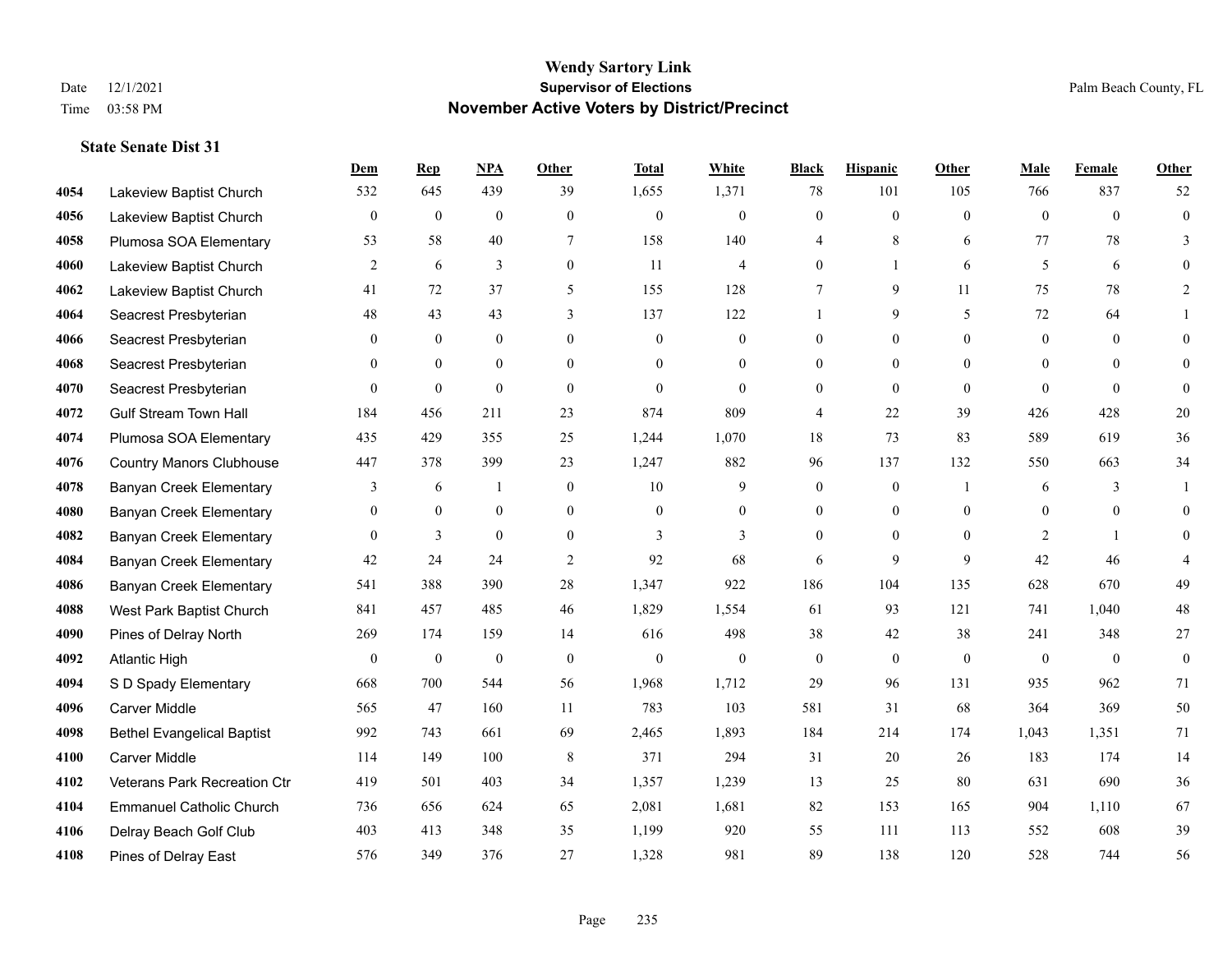|      |                                | Dem   | <b>Rep</b> | NPA   | <b>Other</b> | <b>Total</b> | White | <b>Black</b>   | <b>Hispanic</b> | Other | <b>Male</b> | Female | <b>Other</b> |
|------|--------------------------------|-------|------------|-------|--------------|--------------|-------|----------------|-----------------|-------|-------------|--------|--------------|
| 4110 | 505 Club                       | 372   | 424        | 304   | 31           | 1,131        | 1,028 | 8              | 31              | 64    | 494         | 608    | 29           |
| 4112 | Veterans Park Recreation Ctr   | 568   | 787        | 551   | 44           | 1,950        | 1,794 | 10             | 41              | 105   | 917         | 969    | 64           |
| 4114 | Delray Beach First Baptist     | 821   | 759        | 608   | 60           | 2,248        | 1,898 | 79             | 126             | 145   | 1,043       | 1,155  | $50\,$       |
| 4116 | <b>Orchard View Elementary</b> | 27    | 35         | 30    | $\mathbf{0}$ | 92           | 75    | $\overline{c}$ | 6               | 9     | 47          | 42     | 3            |
| 4118 | <b>Orchard View Elementary</b> | 678   | 411        | 477   | 34           | 1,600        | 1,108 | 152            | 197             | 143   | 647         | 896    | 57           |
| 4120 | <b>Orchard View Elementary</b> | 449   | 292        | 335   | 40           | 1,116        | 792   | 66             | 156             | 102   | 466         | 610    | $40\,$       |
| 4122 | Delray Beach Swim and Tennis   | 712   | 427        | 485   | 36           | 1,660        | 1,162 | 196            | 146             | 156   | 716         | 881    | 63           |
| 4124 | Delray Beach Swim and Tennis   | 771   | 563        | 653   | 58           | 2,045        | 1,542 | 132            | 188             | 183   | 928         | 1.044  | 73           |
| 4126 | <b>Pine Grove Elementary</b>   | 513   | 836        | 546   | 62           | 1,957        | 1,694 | 25             | 92              | 146   | 900         | 989    | 68           |
| 5002 | Faith Farm Tabernacle          | 562   | 651        | 509   | 42           | 1,764        | 1,163 | 173            | 193             | 235   | 820         | 893    | 51           |
| 5005 | <b>Sunset Palms Elementary</b> | 1,246 | 566        | 483   | 78           | 2,373        | 2,223 | 15             | 32              | 103   | 1,092       | 1,223  | 58           |
| 5006 | Faith Farm Tabernacle          | 1,116 | 493        | 551   | 36           | 2,196        | 2,077 | 13             | 22              | 84    | 1,025       | 1,135  | $36\,$       |
| 5008 | <b>Sunset Palms Elementary</b> | 436   | 334        | 374   | 25           | 1,169        | 767   | 99             | 139             | 164   | 539         | 593    | 37           |
| 5009 | Boynton Beach Community Chur   | 1,213 | 980        | 1,012 | 73           | 3,278        | 2,174 | 294            | 362             | 448   | 1,562       | 1,597  | 119          |
| 5010 | Temple Shaarei Shalom          | 964   | 238        | 308   | 34           | 1,544        | 1,435 | 18             | 27              | 64    | 592         | 920    | $32\,$       |
| 5012 | The Grove Clubhouse            | 411   | 145        | 158   | 12           | 726          | 654   | 19             | 18              | 35    | 305         | 411    | 10           |
| 5014 | West Boynton Branch Library    | 690   | 452        | 497   | 44           | 1,683        | 962   | 248            | 247             | 226   | 741         | 880    | 62           |
| 5016 | Faith United Methodist Church  | 943   | 622        | 621   | 33           | 2,219        | 1,602 | 157            | 241             | 219   | 977         | 1,151  | 91           |
| 5018 | Platina Clubhouse              | 684   | 263        | 291   | 21           | 1,259        | 1,068 | 36             | 74              | 81    | 478         | 749    | 32           |
| 5020 | <b>Hagen Road Elementary</b>   | 608   | 325        | 405   | 37           | 1,375        | 711   | 294            | 186             | 184   | 586         | 739    | 50           |
| 5022 | <b>Hagen Road Elementary</b>   | 853   | 444        | 453   | 28           | 1,778        | 1,393 | 157            | 113             | 115   | 781         | 954    | 43           |
| 5024 | Valencia Lakes HOA             | 619   | 205        | 241   | 16           | 1,081        | 999   | 10             | 18              | 54    | 474         | 579    | $28\,$       |
| 5026 | Faith United Methodist Church  | 934   | 420        | 514   | 48           | 1,916        | 1,123 | 438            | 200             | 155   | 821         | 1,027  | 68           |
| 5028 | South Tech Academy             | 672   | 521        | 437   | 28           | 1,658        | 1,293 | 97             | 114             | 154   | 727         | 865    | 66           |
| 5030 | West Boynton Branch Library    | 673   | 196        | 319   | 32           | 1,220        | 769   | 246            | 122             | 83    | 476         | 692    | 52           |
| 5032 | New Church                     | 292   | 127        | 136   | 14           | 569          | 489   | 17             | 29              | 34    | 243         | 310    | 16           |
| 5034 | Valencia Lakes HOA             | 787   | 302        | 308   | 16           | 1,413        | 1,304 | 18             | 22              | 69    | 599         | 786    | $28\,$       |
| 5036 | Valencia Isles Social Hall     | 809   | 237        | 267   | 17           | 1,330        | 1,255 | 1              | 6               | 68    | 539         | 761    | 30           |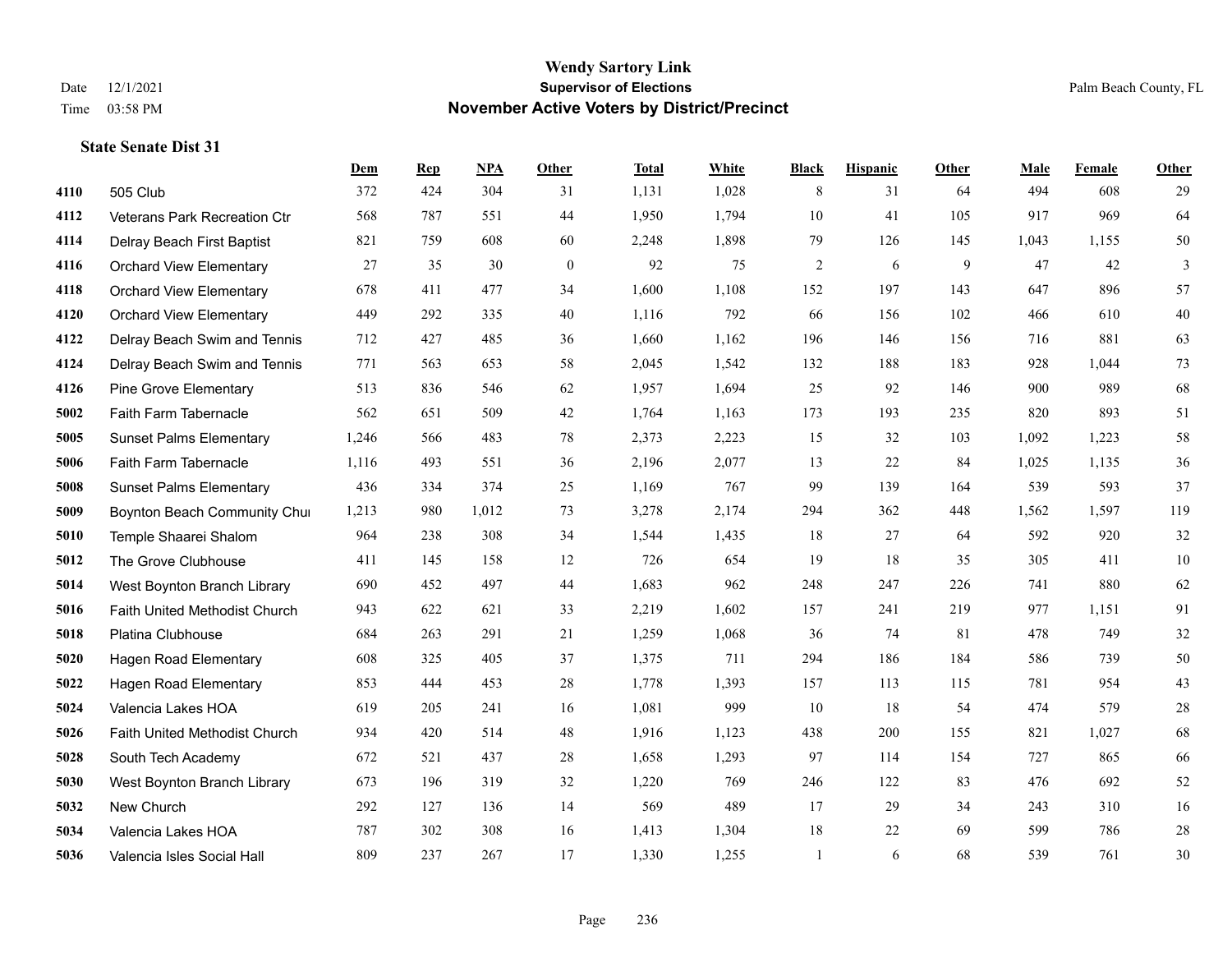|      |                                   | Dem   | <b>Rep</b> | NPA   | <b>Other</b>   | <b>Total</b> | White | <b>Black</b> | <b>Hispanic</b> | <b>Other</b>   | <b>Male</b> | <b>Female</b> | <b>Other</b>   |
|------|-----------------------------------|-------|------------|-------|----------------|--------------|-------|--------------|-----------------|----------------|-------------|---------------|----------------|
| 5038 | The Cascades Clubhouse            | 751   | 267        | 273   | 18             | 1,309        | 1,226 | 15           | 18              | 50             | 549         | 735           | 25             |
| 5040 | New Church                        | 388   | 206        | 247   | 14             | 855          | 772   | 19           | 32              | 32             | 390         | 446           | 19             |
| 5042 | South Tech Academy                | 908   | 384        | 477   | 43             | 1,812        | 1,396 | 161          | 142             | 113            | 733         | 1,025         | 54             |
| 5044 | Cascade Lakes Clubhouse           | 561   | 198        | 194   | 14             | 967          | 876   | 6            | 12              | 73             | 426         | 512           | 29             |
| 5046 | Green Cay Nature Center           | 1,344 | 581        | 652   | 42             | 2,619        | 1,979 | 274          | 178             | 188            | 1,113       | 1.437         | 69             |
| 5048 | <b>Coral Lakes Clubhouse</b>      | 583   | 371        | 306   | $21\,$         | 1,281        | 889   | 139          | 140             | 113            | 558         | 680           | $43\,$         |
| 5050 | <b>Coral Lakes Clubhouse</b>      | 1,101 | 316        | 370   | 24             | 1,811        | 1,695 | 13           | 10              | 93             | 704         | 1,062         | 45             |
| 5052 | Lake Worth Drainage District      | 647   | 437        | 465   | 33             | 1,582        | 1,211 | 89           | 129             | 153            | 685         | 836           | 61             |
| 5055 | Our Lady Queen of Peace           | 304   | 139        | 151   | 12             | 606          | 534   | 6            | 38              | 28             | 266         | 322           | 18             |
| 5056 | Hagen Ranch Road Library          | 1,890 | 1,126      | 1,177 | 98             | 4,291        | 3,471 | 167          | 328             | 325            | 1,821       | 2,342         | 128            |
| 5058 | Valencia Falls Clubhouse          | 682   | 182        | 227   | 12             | 1,103        | 1,037 | 4            | 5               | 57             | 487         | 581           | 35             |
| 5060 | Hagen Ranch Road Library          | 509   | 208        | 231   | 15             | 963          | 892   | 4            | 14              | 53             | 437         | 514           | 12             |
| 5062 | Villa Borghese Clubhouse          | 443   | 239        | 163   | 14             | 859          | 782   | 11           | 27              | 39             | 377         | 460           | $22\,$         |
| 5064 | Huntington Lakes Clubhouse        | 965   | 335        | 354   | 35             | 1,689        | 1,553 | 15           | 42              | 79             | 620         | 1,036         | 33             |
| 5066 | Abbey Village Clubhouse           | 750   | 411        | 360   | 35             | 1,556        | 1,263 | 68           | 128             | 97             | 617         | 880           | 59             |
| 5068 | Camelot Village Clubhouse         | 227   | 120        | 101   | 14             | 462          | 284   | 50           | 87              | 41             | 182         | 265           | 15             |
| 5070 | Delray Villas                     | 463   | 243        | 214   | 19             | 939          | 764   | 41           | 66              | 68             | 398         | 508           | 33             |
| 5072 | Huntington Pointe Clubhouse       | 755   | 175        | 243   | 18             | 1,191        | 1,127 | 7            | 10              | 47             | 451         | 709           | 31             |
| 5074 | Coco Wood Clubhouse               | 386   | 169        | 174   | 11             | 740          | 516   | 96           | 78              | 50             | 325         | 385           | $30\,$         |
| 5076 | Palm Greens Clubhouse             | 657   | 297        | 321   | 30             | 1,305        | 1,084 | 37           | 95              | 89             | 512         | 749           | $44\,$         |
| 5078 | <b>Bethel Evangelical Baptist</b> | 696   | 383        | 412   | 40             | 1,531        | 1,139 | 116          | 168             | 108            | 612         | 881           | $38\,$         |
| 5080 | <b>Bethel Evangelical Baptist</b> | 84    | 52         | 41    | 3              | 180          | 128   | 10           | $22\,$          | 20             | 59          | 119           | $\sqrt{2}$     |
| 5082 | <b>Bethel Evangelical Baptist</b> | 635   | 371        | 413   | 24             | 1,443        | 989   | 171          | 156             | 127            | 659         | 744           | $40\,$         |
| 5084 | <b>High Point Section II</b>      | 442   | 301        | 258   | 23             | 1,024        | 813   | 37           | 104             | 70             | 404         | 591           | 29             |
| 5086 | <b>Carver Middle</b>              | 45    | 19         | 14    | $\overline{4}$ | 82           | 65    | 6            | $\overline{4}$  | $\overline{7}$ | 32          | 48            | $\overline{2}$ |
| 5088 | Carver Middle                     | 171   | 124        | 134   | 15             | 444          | 285   | 50           | 54              | 55             | 196         | 233           | 15             |
| 7160 | South Grade Elementary            | 929   | 217        | 461   | 24             | 1,631        | 510   | 623          | 321             | 177            | 797         | 763           | 71             |
| 7162 | <b>Osborne Community Center</b>   | 855   | 124        | 370   | 25             | 1,374        | 246   | 706          | 287             | 135            | 624         | 691           | 59             |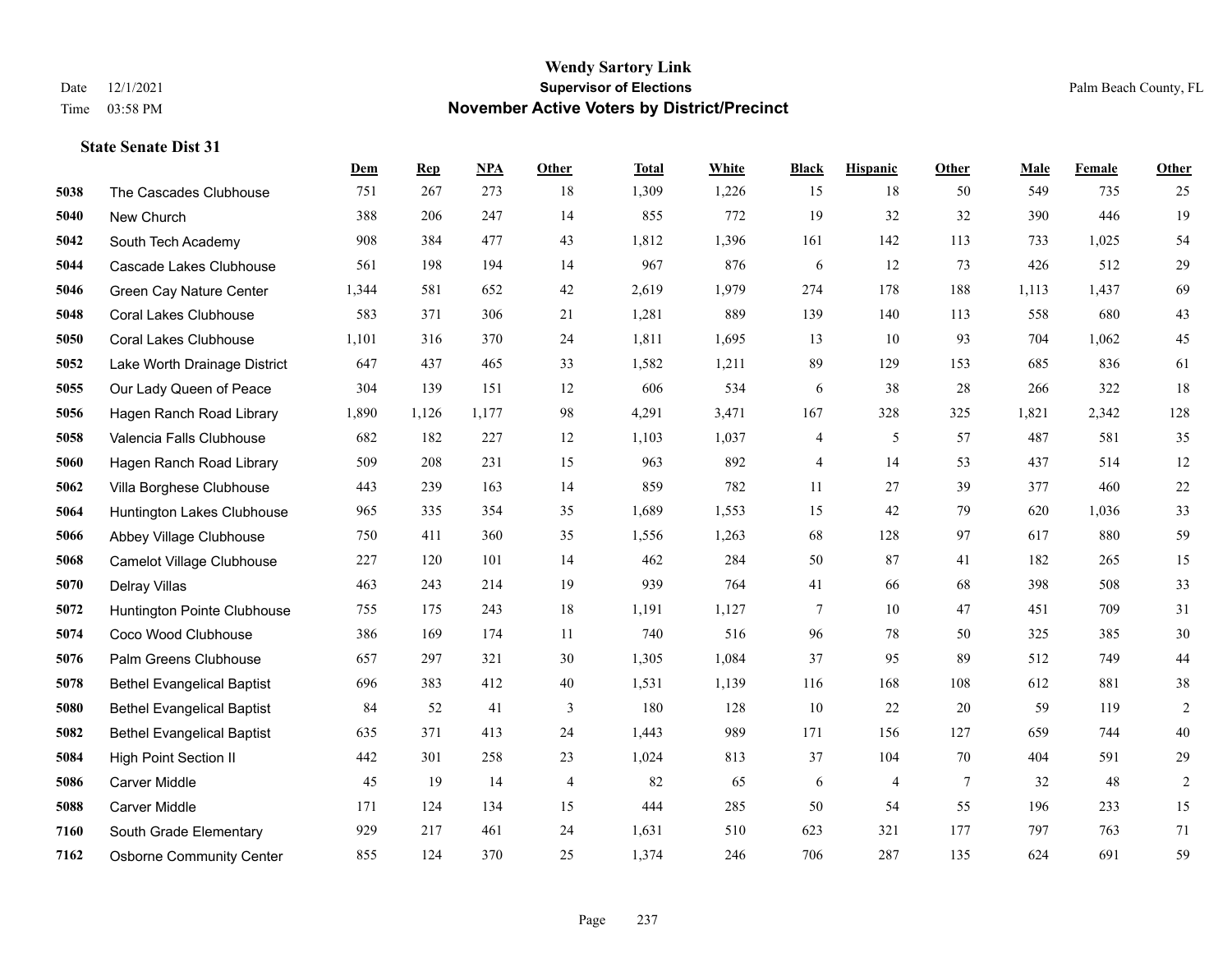|      |                                 | Dem              | <b>Rep</b>       | NPA            | <b>Other</b>     | <b>Total</b>   | <b>White</b>     | <b>Black</b>     | <b>Hispanic</b>  | <b>Other</b> | <b>Male</b>    | Female       | <b>Other</b>     |
|------|---------------------------------|------------------|------------------|----------------|------------------|----------------|------------------|------------------|------------------|--------------|----------------|--------------|------------------|
| 7164 | <b>Osborne Community Center</b> | 322              | 180              | 201            | 24               | 727            | 570              | 51               | 55               | 51           | 339            | 367          | 21               |
| 7168 | Maddock Park                    | 1,501            | 644              | 924            | 60               | 3,129          | 1,528            | 810              | 522              | 269          | 1,435          | 1,580        | 114              |
| 7170 | Lantana Town Hall               | 706              | 340              | 520            | 36               | 1,602          | 857              | 346              | 240              | 159          | 755            | 770          | 77               |
| 7172 | Lantana Recreation Center       | 298              | 269              | 247            | 18               | 832            | 654              | 51               | 66               | 61           | 393            | 413          | 26               |
| 7174 | Rolling Green Elementary        | 1,033            | 236              | 502            | 30               | 1,801          | 565              | 677              | 404              | 155          | 789            | 932          | $80\,$           |
| 7175 | Rolling Green Elementary        | $\boldsymbol{0}$ | $\boldsymbol{0}$ | -1             | $\boldsymbol{0}$ | $\overline{1}$ | $\boldsymbol{0}$ | $\boldsymbol{0}$ | 1                | $\mathbf{0}$ | -1             | $\mathbf{0}$ | $\boldsymbol{0}$ |
| 7176 | <b>Hypoluxo Town Hall</b>       | 184              | 86               | 112            | 10               | 392            | 220              | 82               | 63               | 27           | 168            | 214          | 10               |
| 7178 | Temple Beth Kodesh              | 1,524            | 190              | 561            | 30               | 2,305          | 441              | 1,315            | 352              | 197          | 1,026          | 1,173        | 106              |
| 7179 | Village Royale on the Green     | 806              | 228              | 348            | 24               | 1,406          | 584              | 565              | 142              | 115          | 596            | 747          | 63               |
| 7180 | St John Missionary Baptist Chr  | 1,754            | 131              | 462            | 18               | 2,365          | 234              | 1.762            | 169              | 200          | 994            | 1,271        | 100              |
| 7182 | Carolyn Sims Center             | 1,466            | 67               | 349            | 12               | 1,894          | 79               | 1,595            | 81               | 139          | 769            | 1,053        | 72               |
| 7184 | St John Missionary Baptist Chr  | 2                | 4                | $\overline{0}$ | $\mathbf{0}$     | 6              | $\overline{4}$   |                  | $\boldsymbol{0}$ | -1           | $\overline{4}$ | 2            | $\boldsymbol{0}$ |
| 7186 | Boynton Beach Senior Center     | 1,470            | 417              | 718            | 56               | 2,661          | 1,061            | 1,074            | 277              | 249          | 1,235          | 1,310        | 116              |
| 7188 | <b>Forest Park Elementary</b>   | 844              | 534              | 584            | 57               | 2,019          | 1,402            | 271              | 178              | 168          | 846            | 1,103        | 70               |
| 7190 | Seacrest Presbyterian           | 1,052            | 615              | 793            | 59               | 2,519          | 1,585            | 450              | 246              | 238          | 1,205          | 1,216        | 98               |
| 7192 | Lakeview Baptist Church         | 18               | 11               | 10             | 3                | 42             | 31               | $\overline{2}$   | $\overline{4}$   | 5            | 20             | 19           | 3                |
| 7194 | Delray Beach Community Cente    | 575              | 354              | 423            | 45               | 1,397          | 1,006            | 192              | 104              | 95           | 703            | 649          | 45               |
| 7196 | <b>Atlantic High</b>            | 1,513            | 235              | 509            | 21               | 2,278          | 593              | 1,352            | 121              | 212          | 1,041          | 1,144        | 93               |
| 7198 | <b>Atlantic High</b>            | 44               | 27               | 26             | 3                | 100            | 81               | 6                | $\overline{7}$   | 6            | 41             | 57           | $\overline{2}$   |
| 7200 | Pompey Park Recreation Center   | 1,323            | 234              | 429            | 25               | 2,011          | 487              | 1,292            | 105              | 127          | 905            | 1,049        | 57               |
| 7202 | 505 Club                        | 648              | 390              | 440            | 38               | 1,516          | 1,084            | 231              | 74               | 127          | 790            | 677          | 49               |
| 7204 | 505 Club                        | 36               | 32               | 36             | $\overline{4}$   | 108            | 84               | $\overline{2}$   | 9                | 13           | 55             | 48           | 5                |
| 7206 | 505 Club                        | 57               | 58               | 55             | 5                | 175            | 149              | 2                | 8                | 16           | 95             | 75           | 5                |
| 7208 | <b>Atlantic High</b>            | 747              | 186              | 315            | 22               | 1,270          | 550              | 525              | 82               | 113          | 547            | 680          | 43               |
| 7210 | Village Academy                 | 1,753            | 103              | 418            | 16               | 2,290          | 128              | 1,852            | 144              | 166          | 934            | 1,259        | 97               |
| 7212 | Delray Beach Library            | 1,302            | 232              | 476            | 30               | 2,040          | 556              | 1,194            | 115              | 175          | 991            | 981          | 68               |
| 7214 | Delray Beach Community Cente    | 861              | 309              | 483            | 38               | 1,691          | 785              | 545              | 210              | 151          | 818            | 806          | 67               |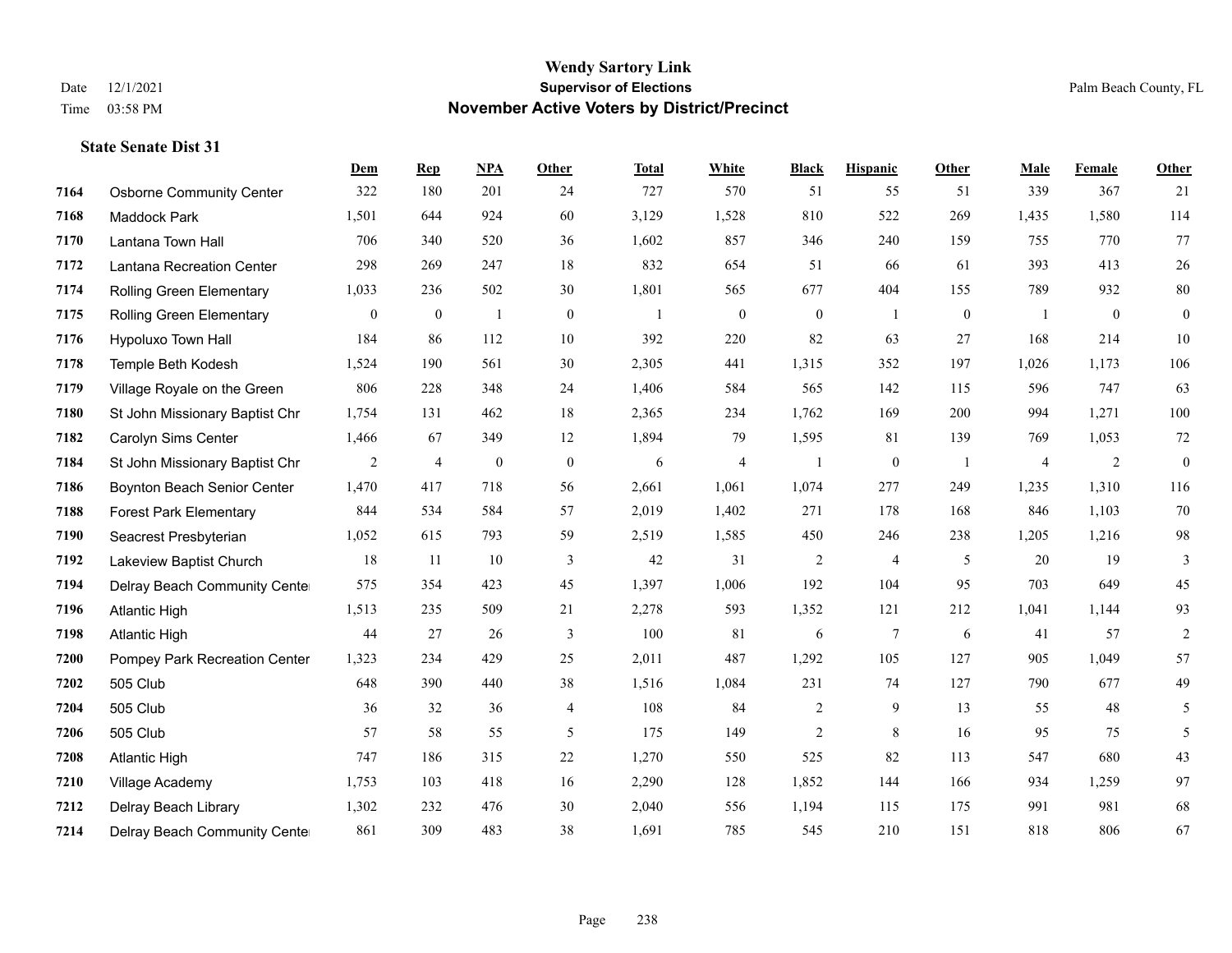| 12/1/2021<br>Date<br>03:58 PM<br>Time |            |        |        |       | <b>Wendy Sartory Link</b><br><b>Supervisor of Elections</b><br><b>November Active Voters by District/Precinct</b> |         |              |                 |              |         |         | Palm Beach County, FL |
|---------------------------------------|------------|--------|--------|-------|-------------------------------------------------------------------------------------------------------------------|---------|--------------|-----------------|--------------|---------|---------|-----------------------|
| <b>State Senate Dist 31</b>           |            |        |        |       |                                                                                                                   |         |              |                 |              |         |         |                       |
|                                       | <b>Dem</b> | Rep    | NPA    | Other | Total                                                                                                             | White   | <b>Black</b> | <b>Hispanic</b> | <b>Other</b> | Male    | Female  | Other                 |
| <b>State Senate Dist 31</b>           | 149,508    | 81,072 | 93,638 | 7,006 | 331.224                                                                                                           | 201,480 | 50,823       | 49,856          | 29,065       | 145,793 | 173,586 | 11,845                |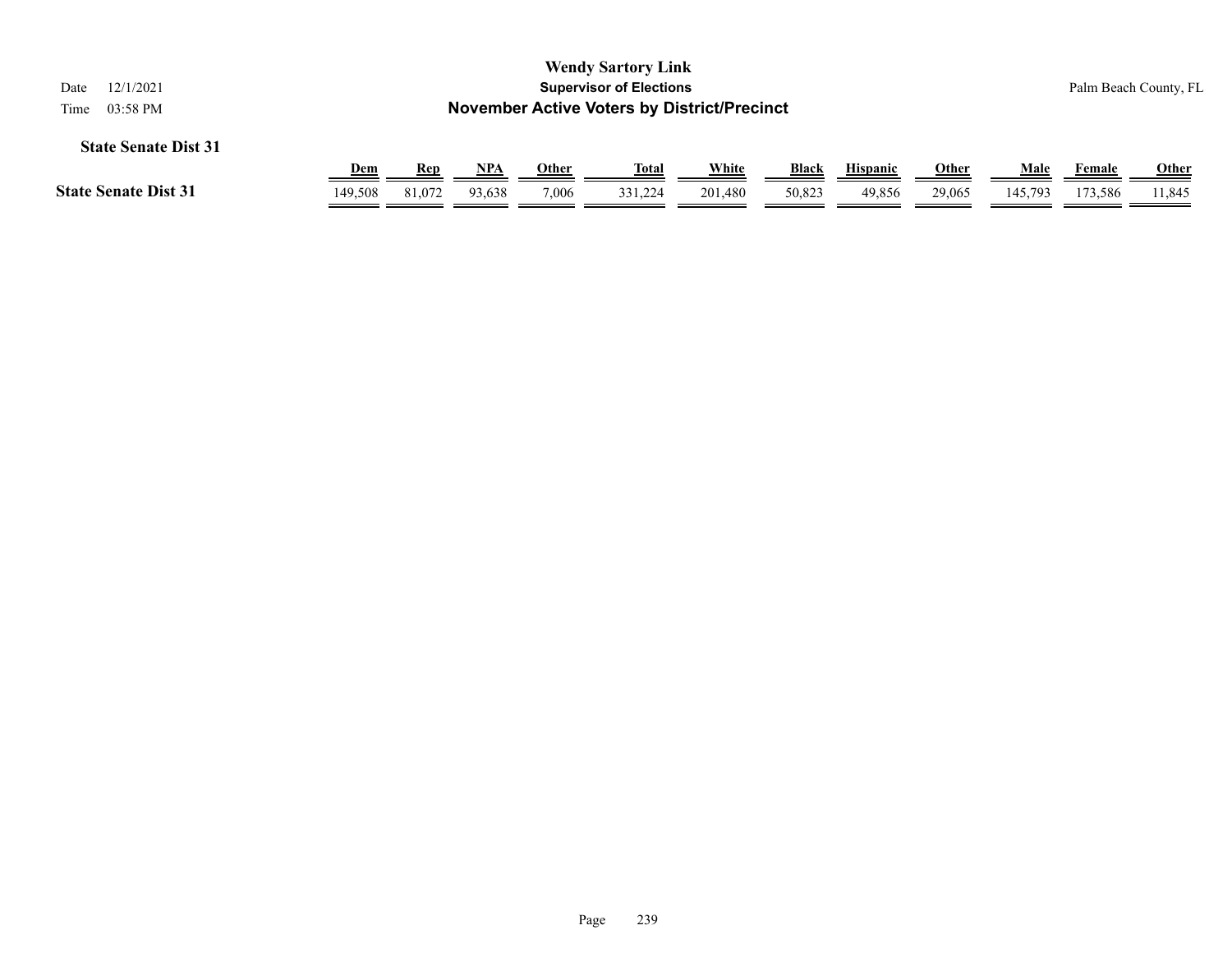#### **Acme Improvement District**

| 378<br>1,376<br>47<br>645<br>687<br>405<br>557<br>1,044<br>134<br>151<br>36<br>6152<br><b>Binks Forest Elementary</b><br>397<br>28<br>1,406<br>1,011<br>87<br>190<br>118<br>6154<br>464<br>517<br>630<br>736<br><b>Wellington Landings Middle</b><br>43<br>1,962<br>128<br>294<br>893<br>1,010<br><b>Binks Forest Elementary</b><br>629<br>715<br>575<br>1,370<br>170<br>6156<br>784<br>939<br>548<br>42<br>2,313<br>1,698<br>134<br>313<br>168<br>1,053<br>1,187<br>6158<br><b>Wellington Elementary</b> | 44<br>40<br>59<br>73<br>53<br>64<br>73 |
|-----------------------------------------------------------------------------------------------------------------------------------------------------------------------------------------------------------------------------------------------------------------------------------------------------------------------------------------------------------------------------------------------------------------------------------------------------------------------------------------------------------|----------------------------------------|
|                                                                                                                                                                                                                                                                                                                                                                                                                                                                                                           |                                        |
|                                                                                                                                                                                                                                                                                                                                                                                                                                                                                                           |                                        |
|                                                                                                                                                                                                                                                                                                                                                                                                                                                                                                           |                                        |
|                                                                                                                                                                                                                                                                                                                                                                                                                                                                                                           |                                        |
| 40<br>1,860<br>167<br>938<br>670<br>585<br>565<br>1,205<br>336<br>152<br>869<br>6160<br>Wellington Landings Middle                                                                                                                                                                                                                                                                                                                                                                                        |                                        |
| 212<br>185<br>902<br>First Baptist Church Wel<br>758<br>663<br>559<br>46<br>2,026<br>1,280<br>349<br>1,060<br>6162                                                                                                                                                                                                                                                                                                                                                                                        |                                        |
| 602<br>1,022<br>6164<br>832<br>802<br>57<br>2,293<br>1,539<br>183<br>377<br>194<br>1,198<br>First Baptist Church Wel                                                                                                                                                                                                                                                                                                                                                                                      |                                        |
| 48<br>860<br>859<br>745<br>2,512<br>1,744<br>151<br>408<br>209<br>1,157<br>1,276<br>6166<br><b>Wellington Community Center</b>                                                                                                                                                                                                                                                                                                                                                                            | 79                                     |
| 144<br>9<br>27<br>37<br>126<br>175<br>454<br>347<br>43<br>211<br>231<br>First Baptist Church Wel<br>6168                                                                                                                                                                                                                                                                                                                                                                                                  | 12                                     |
| 786<br>46<br>6182<br>287<br>453<br>318<br>13<br>1,071<br>115<br>124<br>462<br>580<br><b>New Horizons Elementary</b>                                                                                                                                                                                                                                                                                                                                                                                       | 29                                     |
| 6184<br>578<br>539<br>1,819<br>1,124<br>245<br>292<br>158<br>803<br>958<br>666<br>36<br>Wellington High                                                                                                                                                                                                                                                                                                                                                                                                   | 58                                     |
| 213<br>910<br>808<br>644<br>43<br>2,065<br>1,127<br>291<br>434<br>1,079<br>6186<br>570<br><b>Elbridge Gale Elementary</b>                                                                                                                                                                                                                                                                                                                                                                                 | 76                                     |
| 221<br>422<br>315<br>28<br>986<br>837<br>18<br>48<br>83<br>401<br>6188<br>536<br><b>Wellington Village Park</b>                                                                                                                                                                                                                                                                                                                                                                                           | 49                                     |
| 811<br>636<br>47<br>1,950<br>879<br>357<br>505<br>209<br>809<br>1,066<br>6190<br>Wellington Village Hall<br>456                                                                                                                                                                                                                                                                                                                                                                                           | 75                                     |
| 6192<br>964<br>801<br>64<br>2,624<br>1,552<br>284<br>234<br>1,196<br>795<br>554<br>1,341<br><b>St Peters Methodist Church</b>                                                                                                                                                                                                                                                                                                                                                                             | 87                                     |
| 521<br>358<br>361<br>37<br>1,277<br>701<br>195<br>270<br>111<br>547<br>697<br>6198<br>Wellington Branch Library                                                                                                                                                                                                                                                                                                                                                                                           | 33                                     |
| 53<br>1,674<br>1,037<br>179<br>182<br>742<br>880<br>537<br>567<br>517<br>276<br>6200<br><b>Emerald Cove Middle</b>                                                                                                                                                                                                                                                                                                                                                                                        | 52                                     |
| 18<br>562<br>382<br>6212<br>143<br>175<br>15<br>94<br>71<br>256<br>280<br><b>Wellington Village Park</b><br>226                                                                                                                                                                                                                                                                                                                                                                                           | 26                                     |
| 2,326<br>1.068<br>817<br>749<br>710<br>50<br>1,464<br>255<br>285<br>322<br>6214<br><b>Wellington Village Park</b><br>1,176                                                                                                                                                                                                                                                                                                                                                                                | 82                                     |
| 629<br>1,402<br>223<br>244<br>1,023<br>745<br>759<br>44<br>2,177<br>308<br>1,060<br>6226<br>The Isles at Wellington                                                                                                                                                                                                                                                                                                                                                                                       | 94                                     |
| 404<br>1,432<br>18<br>18<br>658<br>6228<br>774<br>327<br>21<br>1,526<br>58<br>840<br>Wycliffe Comm Association Bldg                                                                                                                                                                                                                                                                                                                                                                                       | $28\,$                                 |
| <b>Acme Improvement District</b><br>12,072<br>803<br>3,262<br>18,816<br>12,822<br>10,562<br>36,259<br>23,961<br>5,579<br>3,457<br>16,257                                                                                                                                                                                                                                                                                                                                                                  | 1,186                                  |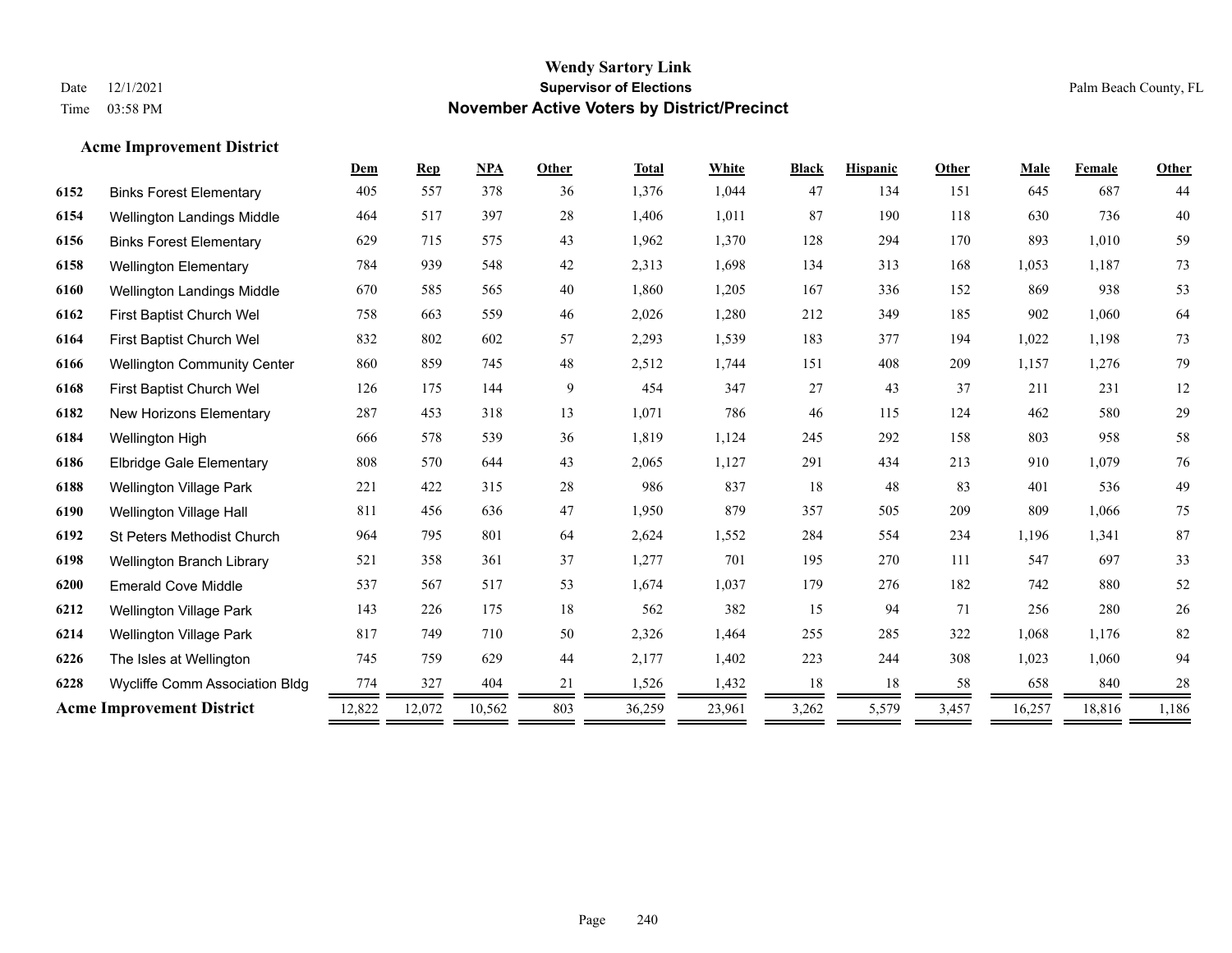# **Wendy Sartory Link** Date 12/1/2021 **Supervisor of Elections** Palm Beach County, FL Time 03:58 PM **November Active Voters by District/Precinct Dem Rep NPA Other Total White Black Hispanic Other Male Female Other Briger Comm Dev Dist**

| 7092 | Palm Beach Lakes High        | .16 |     |    | 230   |     | 66  | --  | $ -$       | 106 | Ш   | 13 |
|------|------------------------------|-----|-----|----|-------|-----|-----|-----|------------|-----|-----|----|
| 7094 | Salvation Army Activity Hall | 606 | 282 | 10 | 977   |     |     | 130 | 176        |     | 514 | 46 |
|      | <b>Briger Comm Dev Dist</b>  | 722 |     |    | 0.207 | 242 | 580 | 152 | ววว<br>۔ ب |     | 625 | 59 |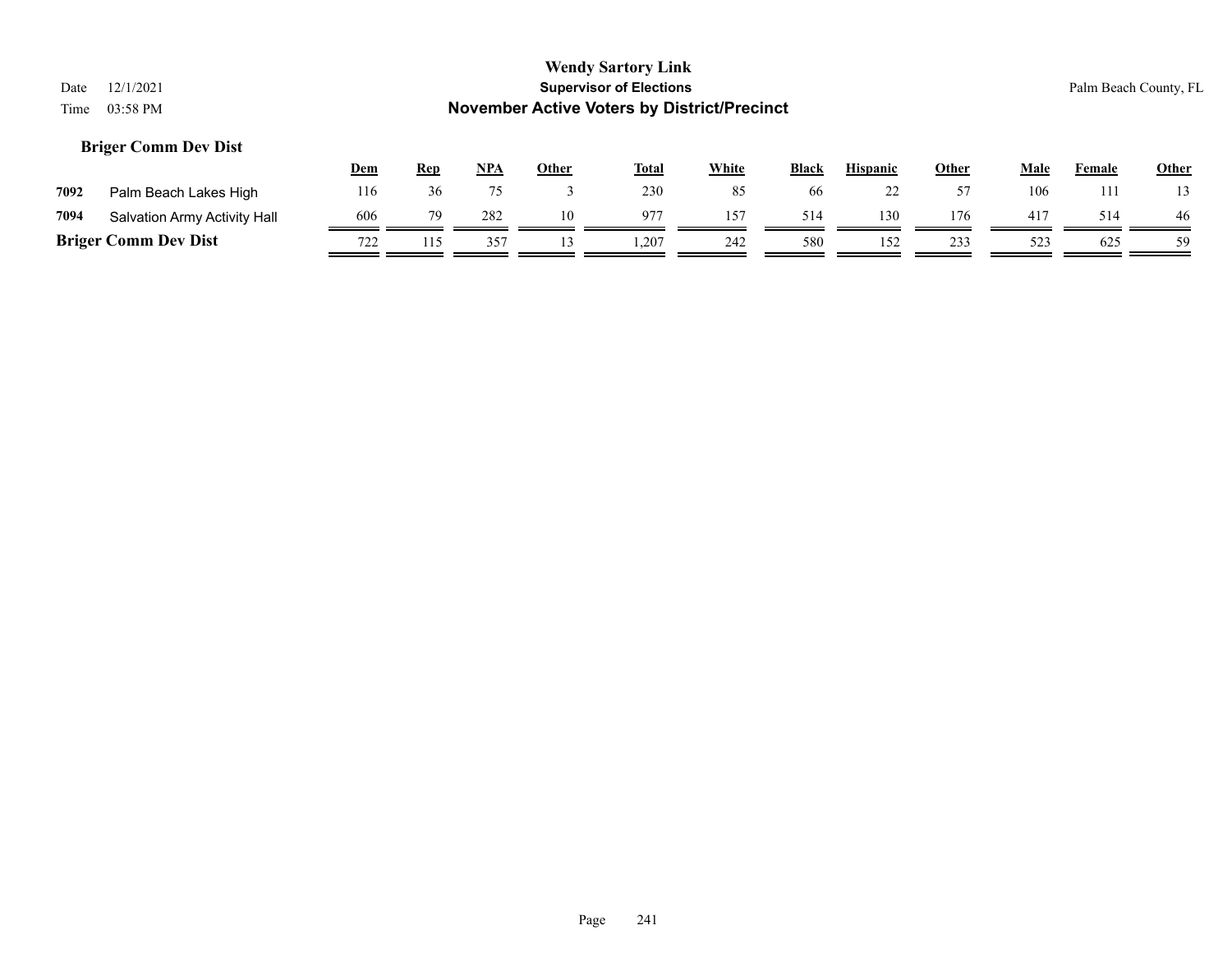**Boca Raton Taxing Dist**

#### **Wendy Sartory Link** Date 12/1/2021 **Supervisor of Elections** Palm Beach County, FL Time 03:58 PM **November Active Voters by District/Precinct**

# **Dem Rep NPA Other Total White Black Hispanic Other Male Female Other** Above and Beyond Community Church 406 561 428 37 1,432 1,157 40 130 105 674 712 46 Above and Beyond Community Church 642 616 583 46 1,887 1,409 48 220 210 807 1,010 70 Ascension Catholic Church 799 1,193 903 68 2,963 2,314 164 237 248 1,407 1,463 93 Broken Sound Club 262 213 188 14 677 505 25 83 64 277 382 18 Woodfield Country Club HOA 839 750 741 54 2,384 2,137 12 66 169 1,093 1,199 92 Seasons HOA Clubhouse 224 207 172 11 614 505 9 37 63 296 289 29 Broken Sound Club 534 376 342 17 1,269 1,163 12 31 63 575 662 32 Broken Sound Club 558 417 431 39 1,445 1,136 66 139 104 660 748 37 4150 Patch Reef Park Community Center 580 552 605 64 1,801 1,384 67 161 189 849 905 47 Boca Delray Lodge #171 623 639 651 50 1,963 1,437 76 225 225 889 993 81 Ascension Catholic Church 418 416 332 34 1,200 873 86 105 136 587 567 46 Spanish River High 945 736 759 43 2,483 1,966 50 218 249 1,186 1,192 105 Greater BR Swim & Racquet Ctr 424 405 355 22 1,206 978 18 90 120 561 603 42 4162 Patch Reef Park Community Center 544 486 446 22 1,498 1,146 30 114 208 681 739 78 Safe Schools Institute 595 643 571 35 1,844 1,482 29 172 161 859 894 91 FAU Arena Lobby 786 452 597 28 1,863 1,046 305 271 241 832 933 98 JC Mitchell Elementary 694 567 612 51 1,924 1,323 86 244 271 832 979 113 Spanish River Library 900 1,034 875 52 2,861 2,222 98 267 274 1,348 1,415 98 Marine Safety Headquarters 671 687 594 61 2,013 1,762 16 100 135 897 1,063 53 Sugar Sand Park Comm Center 305 272 271 15 863 746 5 52 60 406 421 36 Sugar Sand Park Comm Center 920 704 737 66 2,427 1,784 72 318 253 1,056 1,268 103 Sugar Sand Park Comm Center 757 641 519 46 1,963 1,567 42 197 157 799 1,099 65 Del Prado Elementary 564 576 565 35 1,740 1,238 51 243 208 789 854 97 Greater BR Swim & Racquet Ctr 866 588 738 54 2,246 1,521 78 403 244 940 1,214 92 Boca Raton Middle 559 610 562 38 1,769 1,332 58 211 168 830 889 50 The Volen Center 547 505 459 30 1,541 1,069 125 166 181 705 776 60 Elks Lodge of Boca Raton 905 522 608 56 2,091 1,216 328 312 235 939 1,057 95

St Gregory Episcopal Church 738 1,078 814 75 2,705 2,276 26 179 224 1,321 1,299 85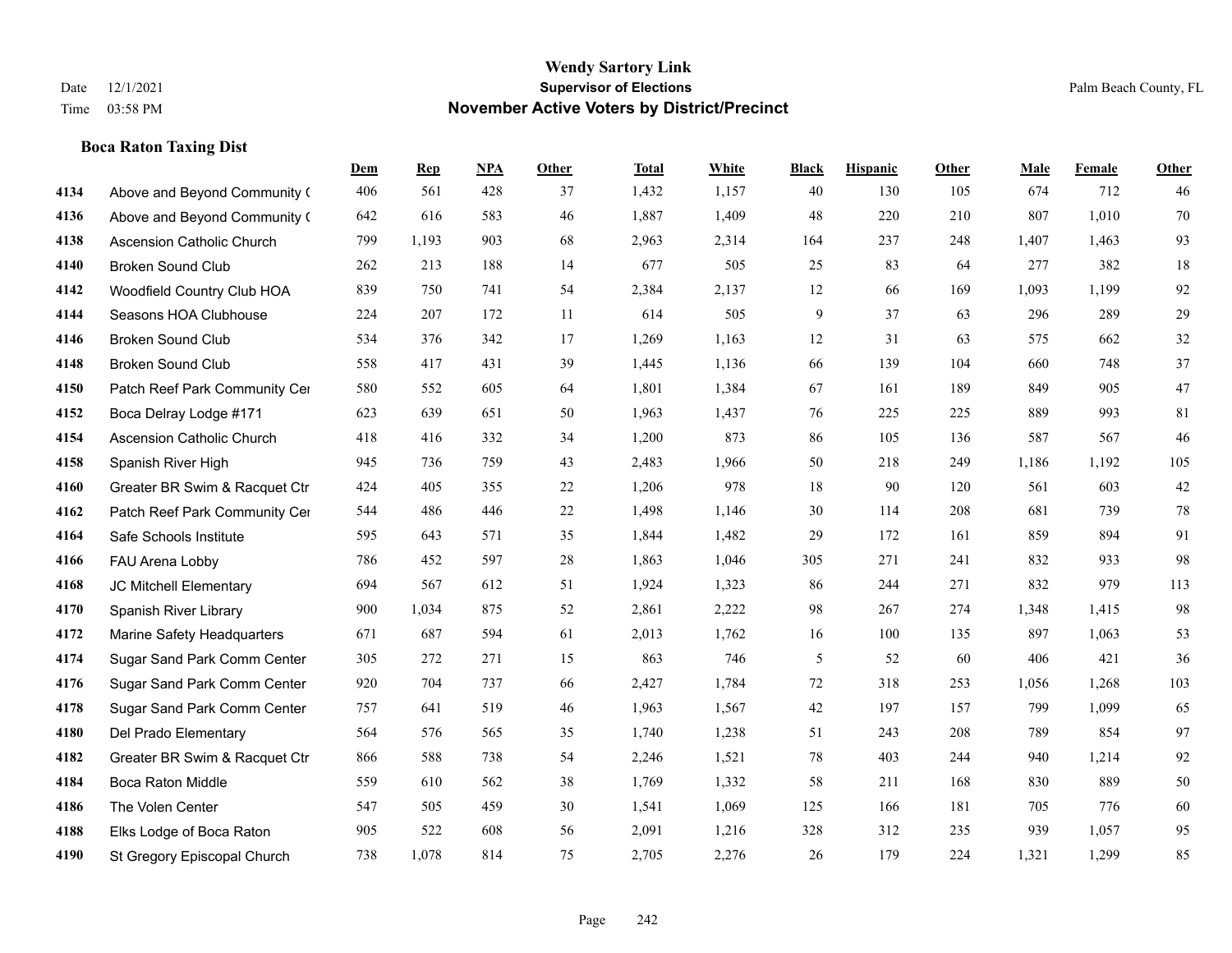#### **Boca Raton Taxing Dist**

|      |                                 | Dem    | <b>Rep</b> | <b>NPA</b> | Other | <b>Total</b> | White  | <b>Black</b> | <b>Hispanic</b> | Other | Male   | Female | Other  |
|------|---------------------------------|--------|------------|------------|-------|--------------|--------|--------------|-----------------|-------|--------|--------|--------|
| 4192 | Verde K-8 School                | 556    | 975        | 721        | 45    | 2,297        | 1,838  | 47           | 134             | 278   | 1,061  | 1,113  | 123    |
| 4194 | Del Prado Elementary            | 548    | 331        | 309        | 31    | 1,219        | 1,036  | 24           | 62              | 97    | 518    | 671    | 30     |
| 4196 | Good Shepherd Lutheran          | 703    | 437        | 446        | 25    | 1,611        | 1,384  | 30           | 83              | 114   | 674    | 897    | 40     |
| 4198 | Verde K-8 School                | 642    | 470        | 530        | 35    | 1,677        | 1,052  | 118          | 321             | 186   | 693    | 913    | 71     |
| 4200 | Verde K-8 School                | 400    | 343        | 300        | 21    | 1,064        | 791    | 8            | 171             | 94    | 424    | 612    | $28\,$ |
| 4202 | Greater BR Swim & Racquet Ctr   | 787    | 587        | 637        | 32    | 2,043        | 1,584  | 32           | 244             | 183   | 831    | 1,136  | 76     |
| 4204 | Sugar Sand Park Comm Center     | 740    | 451        | 591        | 38    | 1,820        | 1,143  | 142          | 319             | 216   | 815    | 936    | 69     |
| 4206 | Good Shepherd Lutheran          | 677    | 485        | 514        | 34    | 1,710        | 1,354  | 35           | 178             | 143   | 691    | 962    | 57     |
| 4208 | Hammock Pointe Elementary       | 841    | 587        | 477        | 36    | 1,941        | 1,669  | 10           | 116             | 146   | 764    | 1,122  | 55     |
| 4210 | Sugar Sand Park Comm Center     | 650    | 830        | 683        | 43    | 2,206        | 1,731  | 29           | 269             | 177   | 1,017  | 1,118  | 71     |
| 4212 | Center for Spiritual Living     | 630    | 805        | 597        | 39    | 2,071        | 1,730  | 33           | 167             | 141   | 979    | 1,029  | 63     |
| 4214 | Calvary Chapel Boca Raton - 4th | 626    | 860        | 642        | 63    | 2,191        | 1,750  | 44           | 229             | 168   | 1,014  | 1,100  | 77     |
| 4216 | Calvary Chapel Boca Raton - Kir | 673    | 1,062      | 695        | 60    | 2,490        | 2,097  | 20           | 178             | 195   | 1,181  | 1,220  | 89     |
| 4218 | <b>Grace Community Church</b>   | 447    | 854        | 536        | 56    | 1,893        | 1,567  | 33           | 139             | 154   | 876    | 936    | 81     |
| 4220 | Boca Raton Community Center     | 457    | 398        | 467        | 43    | 1,365        | 875    | 106          | 238             | 146   | 607    | 714    | 44     |
| 4222 | Boca Raton Downtown Library     | 942    | 1,134      | 925        | 91    | 3,092        | 2,601  | 68           | 181             | 242   | 1,389  | 1,588  | 115    |
| 4224 | <b>Grace Community Church</b>   | 507    | 1,125      | 751        | 61    | 2,444        | 2,011  | 54           | 183             | 196   | 1,149  | 1,215  | 80     |
| 4226 | St Gregory Episcopal Church     | 213    | 383        | 284        | 24    | 904          | 813    | 7            | 31              | 53    | 428    | 453    | 23     |
| 4228 | Boca Raton Community Center     | 522    | 664        | 512        | 51    | 1,749        | 1,498  | 16           | 99              | 136   | 786    | 916    | 47     |
| 4230 | Boca Raton Downtown Library     | 308    | 441        | 332        | 21    | 1,102        | 963    | 9            | 56              | 74    | 518    | 562    | 22     |
| 5158 | Boca West Country Club          | 766    | 454        | 509        | 50    | 1,779        | 1,600  | 8            | 72              | 99    | 739    | 994    | 46     |
| 5160 | Boca West Country Club          | 824    | 468        | 426        | 34    | 1,752        | 1,647  | 3            | 28              | 74    | 680    | 1,028  | 44     |
| 5172 | Del Prado Elementary            | 235    | 308        | 205        | 18    | 766          | 690    | 9            | 10              | 57    | 362    | 383    | 21     |
|      | <b>Boca Raton Taxing Dist</b>   | 31,299 | 30,898     | 27,547     | 2,114 | 91,858       | 72,118 | 2,907        | 8,499           | 8,334 | 41,291 | 47,243 | 3,324  |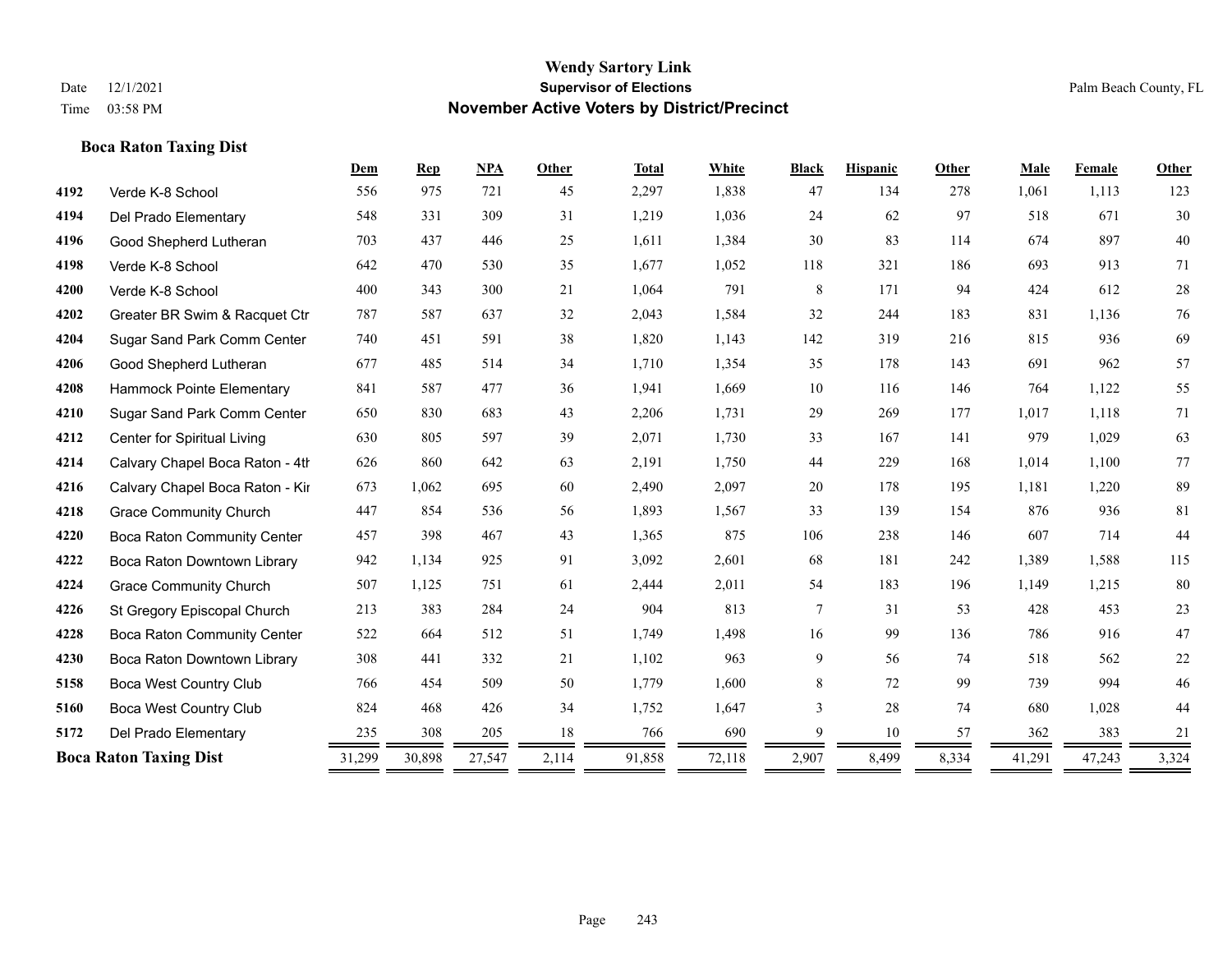#### **Boynton Village Comm Dist**

|      |                                  | <u>Dem</u> | Rep | <b>NPA</b> | Other | <b>Total</b> | White           | <b>Black</b> | <b>Hispanic</b> | <b>Other</b> | Male | Female | <u>Other</u> |
|------|----------------------------------|------------|-----|------------|-------|--------------|-----------------|--------------|-----------------|--------------|------|--------|--------------|
| 3185 | Christ Fellowship Church BB      | 301        | 207 | 206        |       | 741          | 471             | 84           | 105             |              | 350  | 372    | 19           |
|      | <b>Boynton Village Comm Dist</b> | 301        | 207 | 206        |       | 741          | 47 <sup>7</sup> | 84           | 105             |              | 350  | 372    | 19           |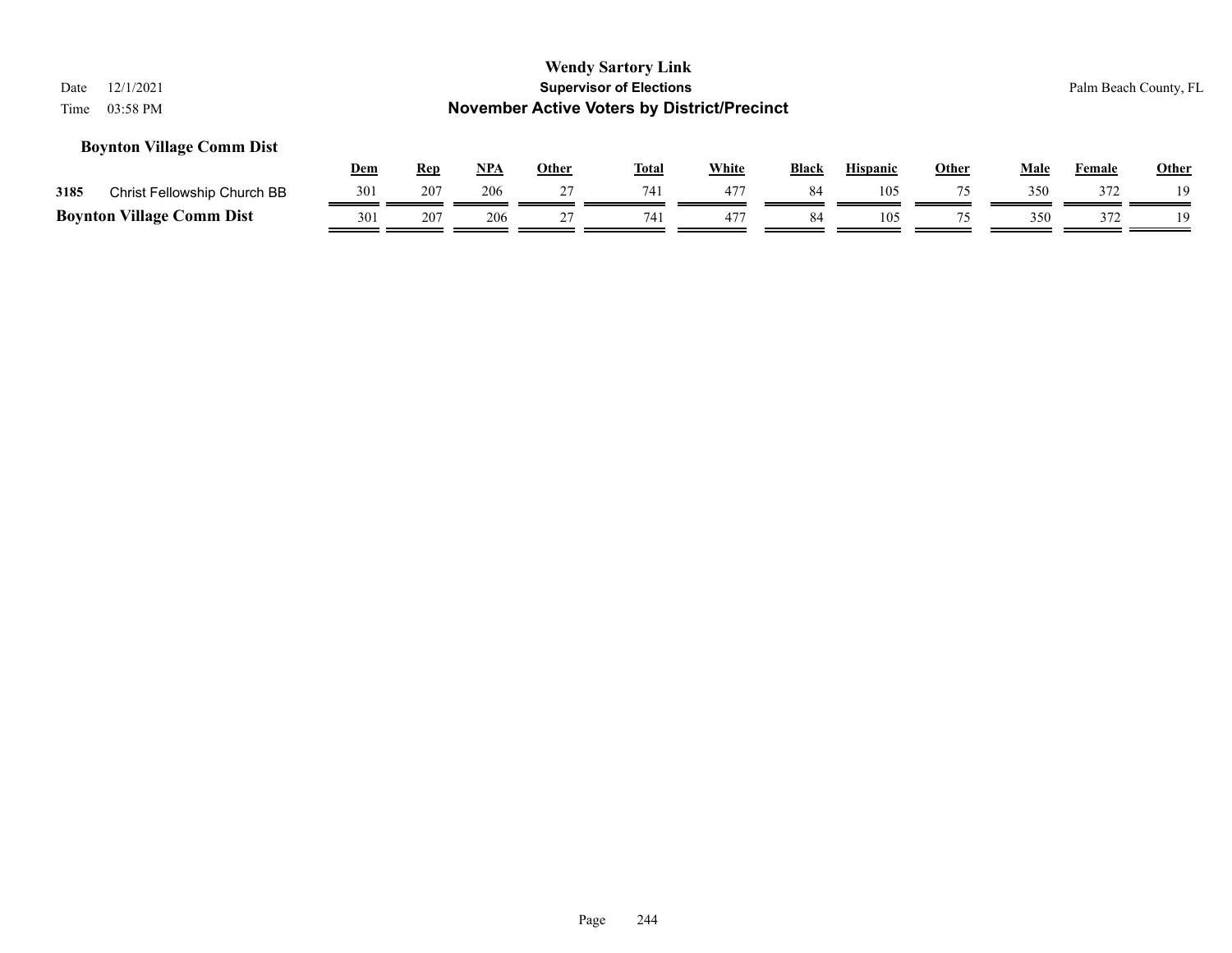#### **Lox Environ Imprv Dist**

|      |                                 | Dem              | <b>Rep</b>       | NPA              | <b>Other</b>   | <b>Total</b>     | <b>White</b>     | <b>Black</b>     | <b>Hispanic</b> | <b>Other</b> | <b>Male</b>    | <b>Female</b> | <b>Other</b>     |
|------|---------------------------------|------------------|------------------|------------------|----------------|------------------|------------------|------------------|-----------------|--------------|----------------|---------------|------------------|
| 1030 | Calvary Church of Jupiter       | 16               | 37               | 24               | $\overline{4}$ | 81               | 74               | $\boldsymbol{0}$ | $\overline{4}$  | 3            | 40             | 38            | 3                |
| 1032 | Jupiter Farms Park Community I  | 299              | 573              | 351              | 31             | 1,254            | 1,055            | 12               | 107             | 80           | 611            | 602           | 41               |
| 1034 | West Jupiter Recreation Center  | 269              | 738              | 345              | 46             | 1,398            | 1,212            | 19               | 38              | 129          | 677            | 695           | $26\,$           |
| 1036 | Calvary Church of Jupiter       | $\boldsymbol{0}$ | $\boldsymbol{0}$ | $\boldsymbol{0}$ | $\mathbf{0}$   | $\boldsymbol{0}$ | $\boldsymbol{0}$ | $\boldsymbol{0}$ | $\mathbf{0}$    | $\mathbf{0}$ | $\mathbf{0}$   | $\mathbf{0}$  | $\mathbf{0}$     |
| 1038 | William T Dwyer High            | 807              | 1,304            | 764              | 55             | 2,930            | 2,462            | 64               | 173             | 231          | 1,397          | 1,429         | 104              |
| 1040 | West Jupiter Recreation Center  | 257              | 456              | 346              | 32             | 1,091            | 878              | 19               | 55              | 139          | 544            | 507           | $40\,$           |
| 1042 | West Jupiter Recreation Center  | $\mathbf{0}$     | $\mathbf{0}$     | $\mathbf{0}$     | $\mathbf{0}$   | $\theta$         | $\boldsymbol{0}$ | $\boldsymbol{0}$ | $\mathbf{0}$    | $\theta$     | $\mathbf{0}$   | $\mathbf{0}$  | $\boldsymbol{0}$ |
| 1044 | Limestone Creek Elementary      | 422              | 120              | 185              | 19             | 746              | 223              | 347              | 92              | 84           | 357            | 362           | 27               |
| 1046 | West Jupiter Recreation Center  | 266              | 142              | 149              | 11             | 568              | 262              | 163              | 112             | 31           | 243            | 305           | $20\,$           |
| 1048 | St Peter Catholic Church        | 381              | 459              | 285              | 29             | 1,154            | 1,034            | 2                | 41              | 77           | 439            | 687           | $28\,$           |
| 1050 | <b>Lighthouse Elementary</b>    | 477              | 663              | 412              | 44             | 1,596            | 1,360            | 16               | 67              | 153          | 744            | 796           | 56               |
| 1052 | Beacon Cove Intermediate Scho   | 1,025            | 1,151            | 914              | 66             | 3,156            | 2,496            | 77               | 258             | 325          | 1,475          | 1,580         | 101              |
| 1054 | Limestone Creek Elementary      | 693              | 1,078            | 642              | 53             | 2,466            | 2,182            | 26               | 97              | 161          | 1,154          | 1,240         | $72\,$           |
| 1056 | West Jupiter Recreation Center  | 538              | 577              | 538              | 40             | 1,693            | 1,362            | 74               | 128             | 129          | 744            | 893           | 56               |
| 1058 | St Peter Catholic Church        | 760              | 886              | 751              | 67             | 2,464            | 2,047            | 37               | 198             | 182          | 1,076          | 1,317         | 71               |
| 1060 | West Jupiter Recreation Center  | 72               | 99               | 70               | $\overline{4}$ | 245              | 202              | $\boldsymbol{0}$ | 23              | 20           | 99             | 130           | 16               |
| 1062 | <b>Harvest Community Church</b> | 610              | 1,147            | 562              | 46             | 2,365            | 2,166            | 11               | 52              | 136          | 1,145          | 1,141         | 79               |
| 1064 | Jupiter Community Center        | 75               | 126              | 61               | 3              | 265              | 243              | $\boldsymbol{0}$ | 6               | 16           | 129            | 129           | 7                |
| 1066 | Jupiter Community Center        | $\mathbf{0}$     | $\boldsymbol{0}$ | $\boldsymbol{0}$ | $\mathbf{0}$   | $\boldsymbol{0}$ | $\mathbf{0}$     | $\boldsymbol{0}$ | $\mathbf{0}$    | $\mathbf{0}$ | $\overline{0}$ | $\mathbf{0}$  | $\mathbf{0}$     |
| 1068 | Jupiter Community Center        | 579              | 758              | 594              | 47             | 1,978            | 1,637            | 26               | 192             | 123          | 918            | 1,000         | 60               |
| 1070 | Jupiter Community Center        | 57               | 66               | 91               | $\overline{4}$ | 218              | 171              | 1                | 40              | 6            | 113            | 97            | 8                |
| 1072 | Jerry Thomas Elementary         | 725              | 1,073            | 697              | 68             | 2,563            | 2,226            | $28\,$           | 166             | 143          | 1,219          | 1,275         | 69               |
| 1074 | Independence Middle             | 777              | 1,157            | 848              | 90             | 2,872            | 2,413            | $20\,$           | 192             | 247          | 1,283          | 1,496         | 93               |
| 1075 | Martinique Clubhouse            | 246              | 370              | 236              | 20             | 872              | 749              | 11               | 54              | 58           | 392            | 449           | 31               |
| 1076 | The Island Clubhouse            | 605              | 782              | 580              | 73             | 2,040            | 1,689            | 50               | 140             | 161          | 1,001          | 972           | 67               |
| 1078 | First Baptist Church Teq        | 346              | 887              | 384              | 22             | 1,639            | 1,536            | 3                | 42              | 58           | 792            | 811           | 36               |
| 1080 | First Baptist Church Teq        | 92               | 146              | 78               | $\overline{4}$ | 320              | 295              | $\boldsymbol{0}$ | 9               | 16           | 163            | 147           | 10               |
| 1082 | First Baptist Church Teq        | 70               | 141              | 87               | 8              | 306              | 282              | 1                | 12              | 11           | 143            | 154           | 9                |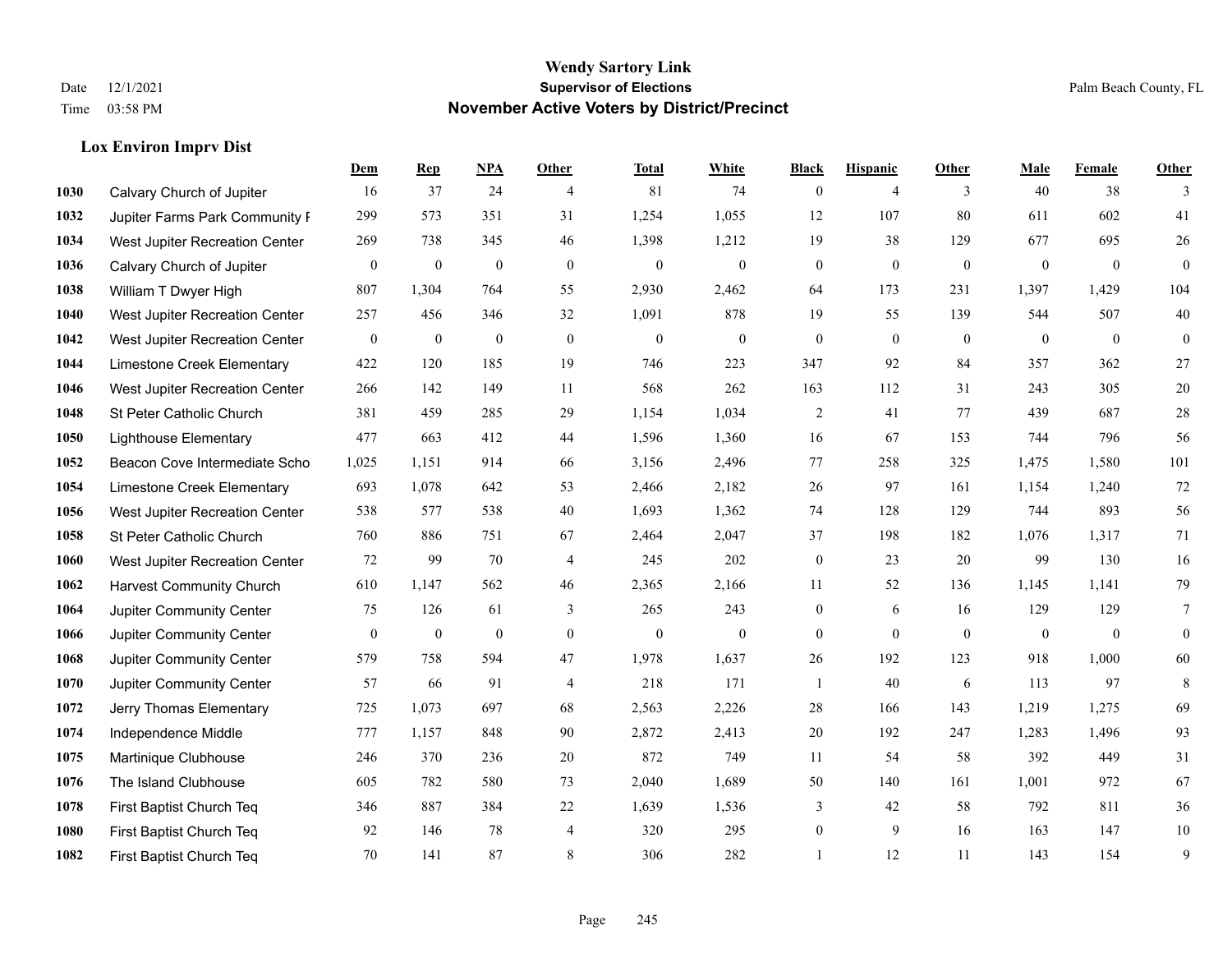#### **Lox Environ Imprv Dist**

|      |                                  | Dem              | <b>Rep</b>       | NPA              | <b>Other</b>     | <b>Total</b>     | <b>White</b>     | <b>Black</b>     | <b>Hispanic</b> | <b>Other</b> | <b>Male</b>      | <b>Female</b>    | <b>Other</b>     |
|------|----------------------------------|------------------|------------------|------------------|------------------|------------------|------------------|------------------|-----------------|--------------|------------------|------------------|------------------|
| 1084 | First Baptist Church Teq         | 12               | 52               | 10               | $\theta$         | 74               | 71               | 1                | $\mathbf{0}$    | 2            | 37               | 36               | $\mathbf{1}$     |
| 1088 | First Baptist Church Teq         | 10               | 42               | 20               | $\overline{0}$   | 72               | 63               | $\boldsymbol{0}$ | 3               | 6            | 36               | 35               | $\mathbf{1}$     |
| 1094 | First Baptist Church Teq         | 578              | 879              | 536              | 39               | 2,032            | 1,824            | 9                | 81              | 118          | 918              | 1,064            | 50               |
| 1096 | First Baptist Church Teq         | 49               | 72               | 37               | $\mathbf{0}$     | 158              | 128              | 8                | 13              | 9            | 78               | 76               | $\overline{4}$   |
| 1098 | Riverside Improvement            | 253              | 456              | 267              | 21               | 997              | 892              | 6                | 44              | 55           | 457              | 508              | $32\,$           |
| 1100 | Jupiter Elementary               | 398              | 451              | 363              | 33               | 1,245            | 949              | 17               | 199             | 80           | 604              | 596              | 45               |
| 1102 | Jupiter High                     | 691              | 909              | 668              | 68               | 2,336            | 1,866            | 58               | 202             | 210          | 1,038            | 1,225            | $73\,$           |
| 1104 | Jupiter Branch Library           | 450              | 570              | 448              | 30               | 1,498            | 1,216            | 36               | 140             | 106          | 649              | 805              | $44\,$           |
| 1106 | Jupiter Middle                   | 322              | 490              | 390              | 38               | 1,240            | 1,049            | 17               | 77              | 97           | 586              | 614              | $40\,$           |
| 1108 | Newhaven Clubhouse               | 559              | 710              | 535              | 61               | 1,865            | 1,606            | 25               | 100             | 134          | 827              | 977              | 61               |
| 1110 | <b>Tequesta Council Chambers</b> | 102              | 123              | 97               | 3                | 325              | 285              | 4                | 20              | 16           | 149              | 167              | 9                |
| 1112 | <b>Tequesta Council Chambers</b> | 17               | 77               | 46               | 6                | 146              | 123              | $\tau$           | 10              | 6            | 69               | 75               | 2                |
| 1114 | Tequesta Council Chambers        | 113              | 306              | 140              | 14               | 573              | 549              | $\mathbf{0}$     | 5               | 19           | 255              | 307              | 11               |
| 1116 | Tequesta Council Chambers        | $\boldsymbol{0}$ | $\boldsymbol{0}$ | $\boldsymbol{0}$ | $\boldsymbol{0}$ | $\boldsymbol{0}$ | $\boldsymbol{0}$ | $\boldsymbol{0}$ | $\mathbf{0}$    | $\mathbf{0}$ | $\boldsymbol{0}$ | $\boldsymbol{0}$ | $\boldsymbol{0}$ |
| 1118 | Tequesta Council Chambers        | 164              | 247              | 180              | 23               | 614              | 521              | 13               | 41              | 39           | 242              | 357              | 15               |
| 1120 | <b>Tequesta Council Chambers</b> | 73               | 243              | 107              | 16               | 439              | 411              | $\boldsymbol{0}$ | 9               | 19           | 205              | 226              | 8                |
| 1122 | <b>Tequesta Council Chambers</b> | 37               | 87               | 37               | 3                | 164              | 155              | $\boldsymbol{0}$ | 1               | 8            | 81               | 80               | 3                |
| 1124 | Riverside Improvement            | $\mathbf{0}$     | $\overline{2}$   | $\mathbf{0}$     | $\Omega$         | $\overline{2}$   | $\overline{2}$   | $\mathbf{0}$     | $\mathbf{0}$    | $\theta$     |                  | $\overline{1}$   | $\mathbf{0}$     |
| 1126 | PBC Fire Rescue #18              | 404              | 919              | 467              | 48               | 1,838            | 1,721            | $8\,$            | 38              | 71           | 836              | 973              | 29               |
| 1128 | Jupiter Inlet Colony Admin Bldg  | 69               | 219              | 90               | 15               | 393              | 362              | $\boldsymbol{0}$ | 5               | 26           | 178              | 207              | 8                |
| 1130 | PBC Fire Rescue #18              |                  | 2                | $\mathbf{1}$     | $\Omega$         | $\overline{4}$   | $\overline{4}$   | $\mathbf{0}$     | $\theta$        | $\theta$     | 2                | $\mathbf{1}$     | $\mathbf{1}$     |
| 1132 | PBC Fire Rescue #18              | $\overline{0}$   | 3                | $\mathbf{1}$     | $\overline{0}$   | 4                | $\overline{4}$   | $\boldsymbol{0}$ | $\mathbf{0}$    | $\theta$     | $\overline{2}$   | 2                | $\mathbf{0}$     |
| 1134 | PBC Fire Rescue #18              | $\Omega$         | $\mathbf{0}$     | $\mathbf{0}$     | $\Omega$         | $\theta$         | $\Omega$         | $\mathbf{0}$     | $\theta$        | $\Omega$     | $\Omega$         | $\theta$         | $\mathbf{0}$     |
| 1136 | 1st UM Church of Jup-Teq         | 574              | 984              | 631              | 64               | 2,253            | 2,092            | 11               | 52              | 98           | 976              | 1,218            | 59               |
| 1138 | Grace Immanuel Bible Church      | 221              | 822              | 365              | 33               | 1,441            | 1,371            | $\boldsymbol{0}$ | 13              | 57           | 614              | 795              | 32               |
| 1140 | Club at Admirals Cove            | 287              | 542              | 305              | 23               | 1,157            | 1,065            | 6                | 21              | 65           | 550              | 588              | 19               |
| 1142 | 1st UM Church of Jup-Teq         | 278              | 594              | 360              | 38               | 1,270            | 1,178            | 5                | 22              | 65           | 602              | 635              | 33               |
| 1144 | 1st UM Church of Jup-Teq         | 522              | 804              | 506              | 35               | 1,867            | 1,725            | 5                | 30              | 107          | 855              | 958              | 54               |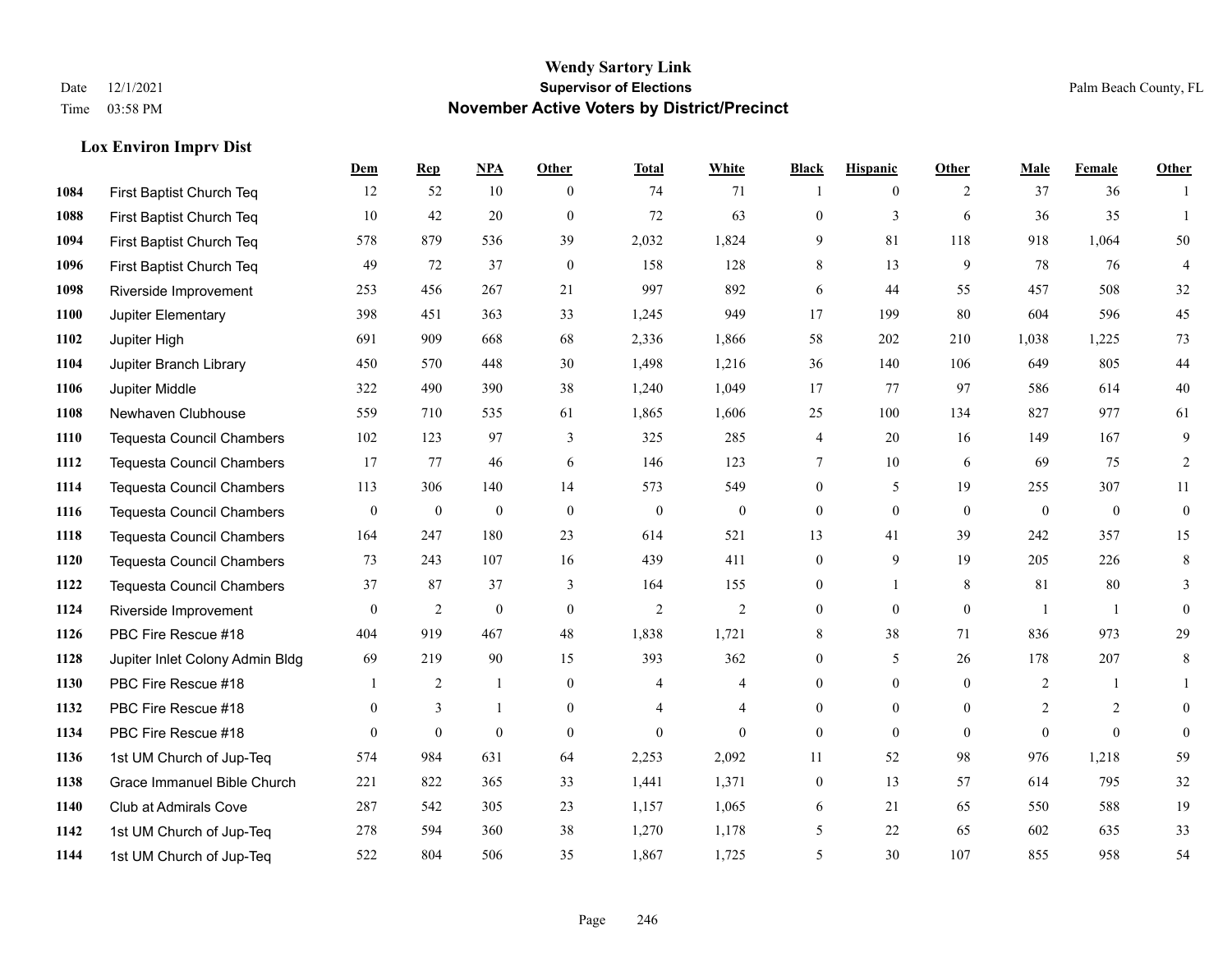#### **Lox Environ Imprv Dist**

|      |                               | Dem      | <b>Rep</b>     | NPA      | Other    | <b>Total</b>   | White    | <b>Black</b> | <b>Hispanic</b> | Other          | <b>Male</b> | Female   | <b>Other</b> |
|------|-------------------------------|----------|----------------|----------|----------|----------------|----------|--------------|-----------------|----------------|-------------|----------|--------------|
| 1146 | Newhaven Clubhouse            | 15       | 34             | 8        |          | 58             | 52       |              |                 |                | 29          | 28       |              |
| 1148 | Oceanview Methodist           | 385      | 544            | 393      | 45       | 1,367          | 1,248    | 6            | 31              | 82             | 594         | 732      | 41           |
| 1150 | Oceanview Methodist           | $\Omega$ | $\Omega$       | $\theta$ | $\theta$ | $\Omega$       | $\Omega$ |              | $\Omega$        | $\Omega$       | $\Omega$    | $\Omega$ | $\theta$     |
| 1152 | <b>Oceanview Methodist</b>    | 42       | 66             | 53       | 8        | 169            | 160      |              |                 |                | 79          | 86       |              |
| 1156 | Holy Spirit Lutheran          |          | $\mathfrak{D}$ | $\theta$ | $\Omega$ |                |          | 0            | $\Omega$        | $\Omega$       |             |          | $\Omega$     |
| 1158 | Holy Spirit Lutheran          |          |                |          | $\theta$ |                |          |              |                 | $\Omega$       |             |          |              |
| 1160 | Holy Spirit Lutheran          |          | $\theta$       |          | $\theta$ |                |          |              |                 | $\Omega$       |             |          |              |
| 1164 | Club at Admirals Cove         | 26       | 157            | 68       | 5        | 256            | 230      |              | 4               | 19             | 128         | 120      | 8            |
| 1178 | Mirasol Sales and Info Center |          | $\Omega$       | $\Omega$ | $\Omega$ | $\Omega$       | $\Omega$ |              | $\Omega$        | $\Omega$       | $\Omega$    | $\Omega$ |              |
| 1180 | Mirasol Sales and Info Center | $\theta$ | $\Omega$       | $\theta$ | $\theta$ | $\overline{0}$ | $\theta$ |              | $\Omega$        | $\Omega$       | $\Omega$    | $\Omega$ | $\theta$     |
| 1182 | William T Dwyer High          | 156      | 262            | 137      | 6        | 561            | 479      | 15           | 29              | 38             | 266         | 281      | 14           |
| 1204 | Holy Spirit Lutheran          | 9        | 23             | 14       |          | 49             | 43       | 0            | $\mathcal{D}$   | $\overline{4}$ | 24          | 21       |              |
| 1206 | Holy Spirit Lutheran          | 13       | 80             | 24       |          | 120            | 115      |              |                 |                | 57          | 62       |              |
| 1208 | Juno Beach Town Center        | 447      | 870            | 466      | 47       | 1,830          | 1,666    | 6.           | 58              | 100            | 838         | 945      | 47           |
|      | <b>Lox Environ Imprv Dist</b> | 17,742   | 27,580         | 17,766   | 1,615    | 64,703         | 55,486   | 1,273        | 3,556           | 4,388          | 29,763      | 33,056   | 1,884        |
|      |                               |          |                |          |          |                |          |              |                 |                |             |          |              |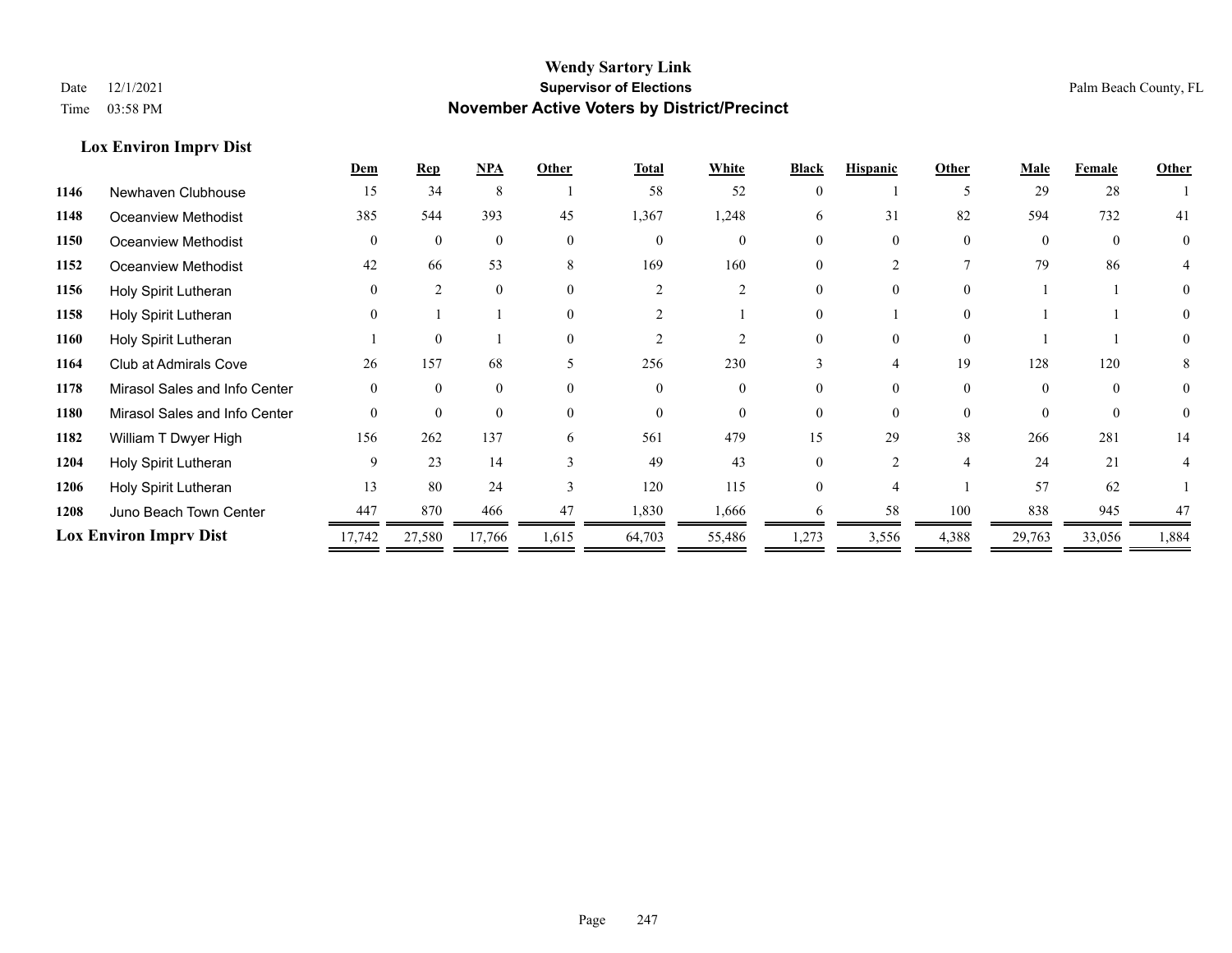### **Wendy Sartory Link** Date 12/1/2021 **Supervisor of Elections** Palm Beach County, FL Time 03:58 PM **November Active Voters by District/Precinct Dem Rep NPA Other Total White Black Hispanic Other Male Female Other Hamal Comm Dev Dist**

|      |                                 | $ -$  | ---- | .   | $\sim$ | $-0.0$ | .   | ------ | ------------ | $\sim$ | .               | - ------- | $rac{1}{2}$   |
|------|---------------------------------|-------|------|-----|--------|--------|-----|--------|--------------|--------|-----------------|-----------|---------------|
| 2002 | Jeaga Middle                    | 181   | 92   | 111 |        | 390    | 151 | 129    | 39           |        | 172             | 206       | $\frac{1}{2}$ |
| 2004 | <b>Grassy Waters Elementary</b> | 1.044 | 323  | 596 | 46     | 2.009  | 593 | 732    | 399          | 285    | 85 <sup>2</sup> | .087      | $-11$         |
|      | <b>Hamal Comm Dev Dist</b>      | .225  | 415  | 707 | ے ر    | 2,399  | 744 | 861    | 438          | 356    | 1,023           | 1,293     | 83            |

Page 248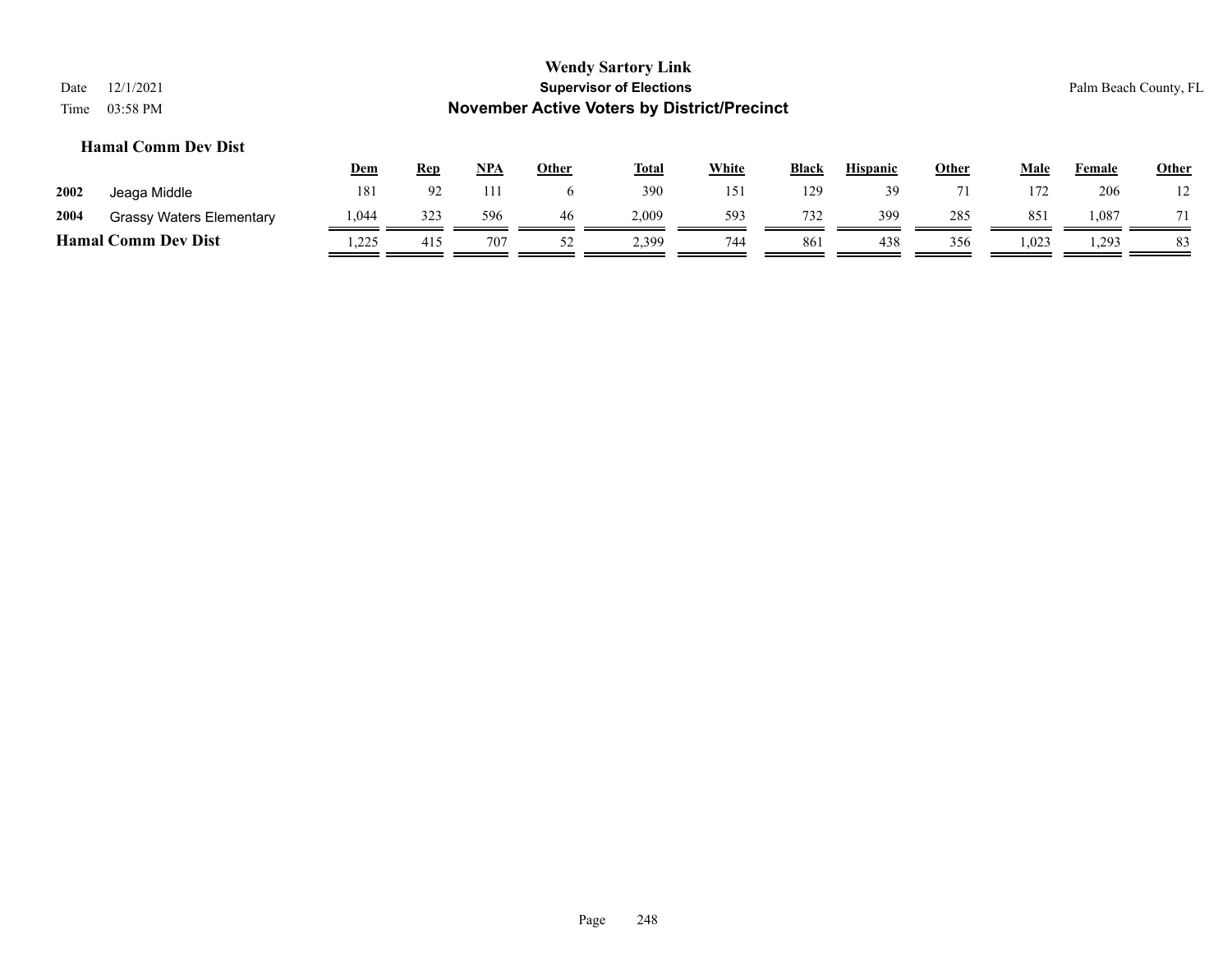#### **Hypo Haverhill Comm Dist**

|      |                                 | <u>Dem</u> | Rep | <b>NPA</b> | Other | <b>Total</b> | White | <b>Black</b> | <b>Hispanic</b> | Other | Male | Female | <u>Other</u> |
|------|---------------------------------|------------|-----|------------|-------|--------------|-------|--------------|-----------------|-------|------|--------|--------------|
| 3106 | American German Club            | 299        | 106 | 205        |       | 627          | າາາ   |              | 96              | 132   | 276  | 323    | 28           |
|      | <b>Hypo Haverhill Comm Dist</b> | 299        | 106 | 205        |       | 627          | 222   |              |                 | 132   | 276  | 323    | 28           |

#### Page 249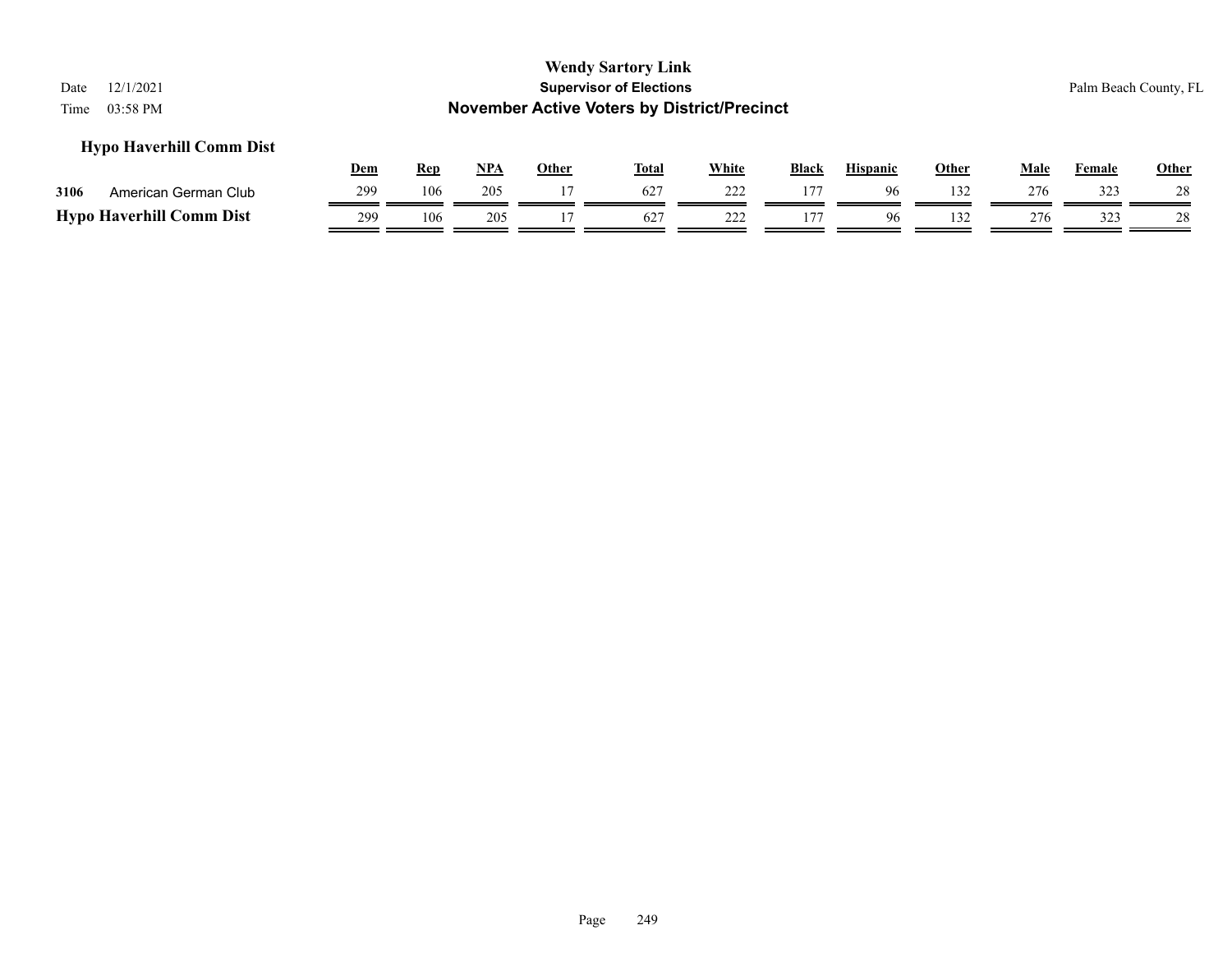**Indian Trail Imprv Dist**

#### **Wendy Sartory Link** Date 12/1/2021 **Supervisor of Elections** Palm Beach County, FL Time 03:58 PM **November Active Voters by District/Precinct**

|      |                                 | Dem      | <b>Rep</b>     | <b>NPA</b>     | Other       | <b>Total</b> | White    | <b>Black</b> | <b>Hispanic</b> | Other    | <b>Male</b> | Female         | Other        |
|------|---------------------------------|----------|----------------|----------------|-------------|--------------|----------|--------------|-----------------|----------|-------------|----------------|--------------|
| 1170 | Caloosa POA Meeting Room        | $\theta$ | $\overline{0}$ | $\overline{0}$ | $\theta$    | $\mathbf{0}$ | $\theta$ | $\Omega$     | $\theta$        | $\theta$ | $\theta$    | $\overline{0}$ | $\mathbf{0}$ |
| 6042 | Osceola Creek Middle            | 989      | 1,224          | 1,032          | 64          | 3,309        | 2,123    | 433          | 487             | 266      | 1,576       | 1,626          | 107          |
| 6044 | <b>Frontier Elementary</b>      | 909      | 993            | 788            | 58          | 2,748        | 1,745    | 419          | 347             | 237      | 1,293       | 1,371          | 84           |
| 6045 | Acreage Branch Library          | 201      | 269            | 177            | 12          | 659          | 419      | 80           | 90              | 70       | 313         | 315            | 31           |
| 6046 | Pierce Hammock Elementary       | 796      | 965            | 765            | 49          | 2,575        | 1,653    | 359          | 325             | 238      | 1,245       | 1,232          | 98           |
| 6050 | Acreage Branch Library          | 870      | 886            | 734            | 61          | 2,551        | 1,556    | 377          | 354             | 264      | 1,192       | 1,268          | 91           |
| 6051 | Cornerstone Fellowship          | 600      | 741            | 554            | 52          | 1,947        | 1,243    | 208          | 286             | 210      | 902         | 974            | 71           |
| 6052 | Seminole Ridge High             | 611      | 654            | 561            | 36          | 1,862        | 1,146    | 224          | 315             | 177      | 882         | 907            | 73           |
| 6058 | <b>Acreage Pines Elementary</b> | 737      | 612            | 569            | 41          | 1,959        | 1,053    | 355          | 255             | 296      | 953         | 943            | 63           |
| 6060 | Indian Trail Improvement Dist   | 891      | 964            | 798            | 60          | 2,713        | 1,688    | 344          | 400             | 281      | 1,256       | 1,360          | 97           |
| 6062 | Sandhill Crane Golf Club        | 224      | 420            | 261            | 23          | 928          | 660      | 74           | 70              | 124      | 455         | 441            | 32           |
| 6076 | <b>Western Pines Middle</b>     | 646      | 705            | 569            | 38          | 1,958        | 1,424    | 157          | 206             | 171      | 932         | 945            | 81           |
| 6078 | <b>Western Pines Middle</b>     | 657      | 729            | 649            | 41          | 2,076        | 1,386    | 159          | 360             | 171      | 983         | 1,035          | 58           |
| 6080 | <b>Golden Grove Elementary</b>  | 606      | 783            | 620            | 47          | 2,056        | 1,374    | 134          | 349             | 199      | 960         | 1.013          | 83           |
| 6088 | Seminole Ridge High             | 520      | 690            | 556            | 40          | 1,806        | 1,158    | 216          | 289             | 143      | 855         | 897            | 54           |
| 6090 | Loxahatchee Groves Elementary   | 768      | 880            | 754            | 57          | 2,459        | 1,520    | 280          | 449             | 210      | 1,188       | 1,178          | 93           |
| 6092 | PBSC Loxahatchee Groves Can     | 172      | 223            | 143            | 16          | 554          | 359      | 42           | 110             | 43       | 266         | 268            | 20           |
| 6100 | <b>Madison Green Clubhouse</b>  | 1,236    | 721            | 763            | 56          | 2,776        | 1,200    | 786          | 410             | 380      | 1,285       | 1,388          | 103          |
| 6104 | Crestwood Middle                | 183      | 149            | 118            | $\mathbf Q$ | 459          | 214      | 75           | 85              | 85       | 214         | 225            | 20           |
|      | <b>Indian Trail Imprv Dist</b>  | 11,616   | 12,608         | 10,411         | 760         | 35,395       | 21,921   | 4,722        | 5,187           | 3,565    | 16,750      | 17,386         | 1,259        |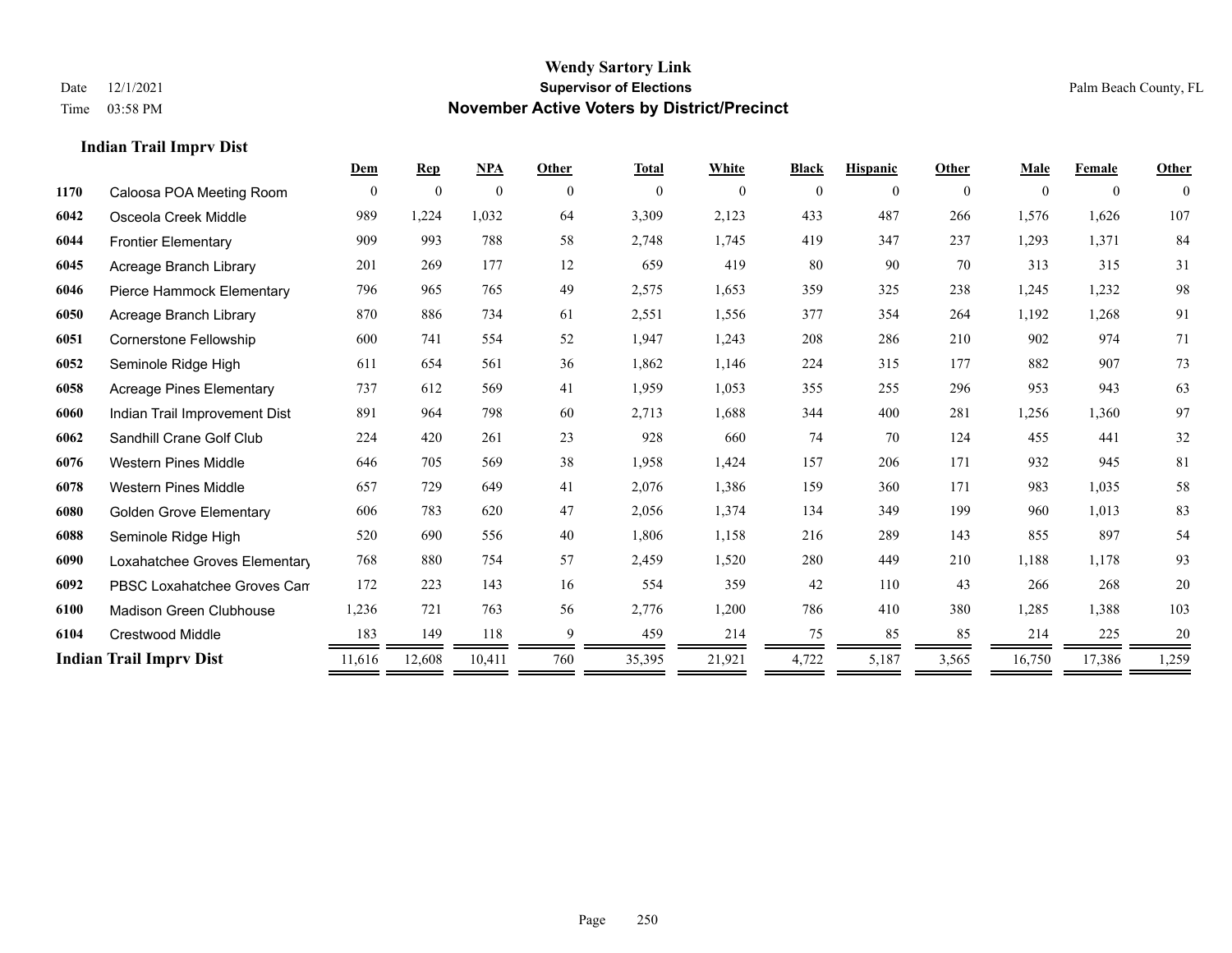#### **Journeys Comm Dev Dist**

|                               | Dem | Rep | <b>NPA</b> | Other | <b>Total</b> | White | <b>Black</b> | <b>Hispanic</b> | Other | Male | Female | <b>Other</b> |
|-------------------------------|-----|-----|------------|-------|--------------|-------|--------------|-----------------|-------|------|--------|--------------|
| 3100<br>Journeys End          | 430 | 338 | 370        |       | ,158         | 776   | 05           | 136             | ۱۲۱   | 546  | 582    | 30           |
| <b>Journeys Comm Dev Dist</b> | 430 | 338 | 370        | 20    | 1,158        | 776   |              | 136             | 15'   | 546  | 582    | 30           |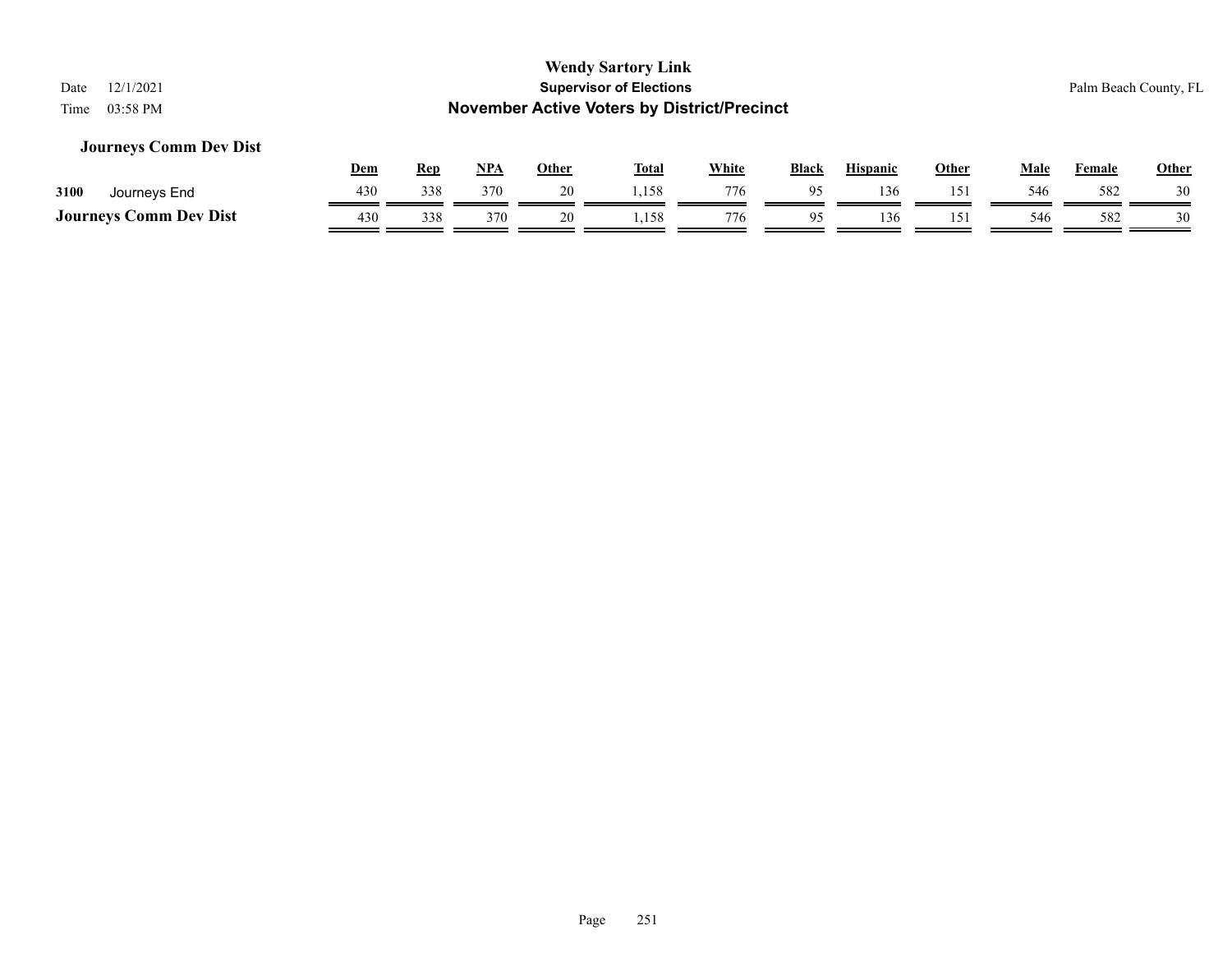#### **Jupiter Inlet Dist**

|      |                                 | Dem          | <b>Rep</b>       | $NPA$            | <b>Other</b>   | <b>Total</b>     | <b>White</b>     | <b>Black</b>     | <b>Hispanic</b>  | <b>Other</b>   | <b>Male</b>  | <b>Female</b>  | <b>Other</b>     |
|------|---------------------------------|--------------|------------------|------------------|----------------|------------------|------------------|------------------|------------------|----------------|--------------|----------------|------------------|
| 1016 | Journey Church of Jupiter       | $\theta$     | $\boldsymbol{0}$ | $\boldsymbol{0}$ | $\theta$       | $\mathbf{0}$     | $\overline{0}$   | $\overline{0}$   | $\overline{0}$   | $\theta$       | $\mathbf{0}$ | $\overline{0}$ | $\Omega$         |
| 1018 | Calvary Church of Jupiter       | 445          | 836              | 470              | 47             | 1,798            | 1,590            | 20               | 94               | 94             | 853          | 889            | 56               |
| 1019 | Calvary Church of Jupiter       | 196          | 378              | 222              | 9              | 805              | 723              | $\overline{0}$   | 45               | 37             | 388          | 401            | 16               |
| 1020 | Caloosa POA Meeting Room        | $\theta$     | $\boldsymbol{0}$ | $\boldsymbol{0}$ | $\mathbf{0}$   | $\boldsymbol{0}$ | $\boldsymbol{0}$ | $\boldsymbol{0}$ | $\mathbf{0}$     | $\mathbf{0}$   | $\mathbf{0}$ | $\mathbf{0}$   | $\boldsymbol{0}$ |
| 1022 | Journey Church of Jupiter       | 683          | 1,243            | 774              | 62             | 2,762            | 2,361            | 34               | 184              | 183            | 1,328        | 1,353          | 81               |
| 1024 | Calvary Church of Jupiter       | 7            | $\tau$           | $\tau$           | $\mathbf{0}$   | 21               | 21               | $\boldsymbol{0}$ | $\boldsymbol{0}$ | $\mathbf{0}$   | 11           | 10             | $\boldsymbol{0}$ |
| 1026 | Calvary Church of Jupiter       | 330          | 624              | 341              | 26             | 1,321            | 1,169            | 11               | 77               | 64             | 632          | 656            | 33               |
| 1028 | Jupiter Farms Elementary        | 534          | 1,009            | 586              | 63             | 2,192            | 1,912            | 15               | 138              | 127            | 1,061        | 1,068          | 63               |
| 1030 | Calvary Church of Jupiter       | 16           | 37               | 24               | $\overline{4}$ | 81               | 74               | $\boldsymbol{0}$ | $\overline{4}$   | 3              | 40           | 38             | 3                |
| 1032 | Jupiter Farms Park Community I  | 299          | 573              | 351              | 31             | 1,254            | 1,055            | 12               | 107              | 80             | 611          | 602            | 41               |
| 1034 | West Jupiter Recreation Center  | 269          | 738              | 345              | 46             | 1,398            | 1,212            | 19               | 38               | 129            | 677          | 695            | $26\,$           |
| 1036 | Calvary Church of Jupiter       | $\mathbf{0}$ | $\mathbf{0}$     | $\mathbf{0}$     | $\mathbf{0}$   | $\mathbf{0}$     | $\mathbf{0}$     | $\overline{0}$   | $\mathbf{0}$     | $\mathbf{0}$   | $\mathbf{0}$ | $\theta$       | $\theta$         |
| 1038 | William T Dwyer High            | 807          | 1,304            | 764              | 55             | 2,930            | 2,462            | 64               | 173              | 231            | 1,397        | 1,429          | 104              |
| 1040 | West Jupiter Recreation Center  | 257          | 456              | 346              | 32             | 1,091            | 878              | 19               | 55               | 139            | 544          | 507            | 40               |
| 1042 | West Jupiter Recreation Center  | $\mathbf{0}$ | $\mathbf{0}$     | $\mathbf{0}$     | $\theta$       | $\mathbf{0}$     | $\overline{0}$   | $\overline{0}$   | $\mathbf{0}$     | $\theta$       | $\mathbf{0}$ | $\theta$       | $\mathbf{0}$     |
| 1044 | Limestone Creek Elementary      | 422          | 120              | 185              | 19             | 746              | 223              | 347              | 92               | 84             | 357          | 362            | $27\,$           |
| 1046 | West Jupiter Recreation Center  | 266          | 142              | 149              | 11             | 568              | 262              | 163              | 112              | 31             | 243          | 305            | $20\,$           |
| 1048 | St Peter Catholic Church        | 381          | 459              | 285              | 29             | 1,154            | 1,034            | $\overline{2}$   | 41               | 77             | 439          | 687            | $28\,$           |
| 1050 | <b>Lighthouse Elementary</b>    | 477          | 663              | 412              | 44             | 1,596            | 1,360            | 16               | 67               | 153            | 744          | 796            | 56               |
| 1052 | Beacon Cove Intermediate Scho   | 1,025        | 1,151            | 914              | 66             | 3,156            | 2,496            | 77               | 258              | 325            | 1,475        | 1,580          | 101              |
| 1054 | Limestone Creek Elementary      | 693          | 1,078            | 642              | 53             | 2,466            | 2,182            | 26               | 97               | 161            | 1,154        | 1,240          | $72\,$           |
| 1056 | West Jupiter Recreation Center  | 538          | 577              | 538              | $40\,$         | 1,693            | 1,362            | 74               | 128              | 129            | 744          | 893            | 56               |
| 1058 | St Peter Catholic Church        | 760          | 886              | 751              | 67             | 2,464            | 2,047            | 37               | 198              | 182            | 1,076        | 1,317          | 71               |
| 1060 | West Jupiter Recreation Center  | 72           | 99               | 70               | $\overline{4}$ | 245              | 202              | $\boldsymbol{0}$ | 23               | 20             | 99           | 130            | 16               |
| 1062 | <b>Harvest Community Church</b> | 610          | 1.147            | 562              | 46             | 2,365            | 2,166            | 11               | 52               | 136            | 1,145        | 1,141          | 79               |
| 1064 | Jupiter Community Center        | 75           | 126              | 61               | 3              | 265              | 243              | $\boldsymbol{0}$ | 6                | 16             | 129          | 129            | 7                |
| 1066 | Jupiter Community Center        | $\mathbf{0}$ | $\boldsymbol{0}$ | $\mathbf{0}$     | $\mathbf{0}$   | $\mathbf{0}$     | $\overline{0}$   | $\overline{0}$   | $\theta$         | $\overline{0}$ | $\mathbf{0}$ | $\overline{0}$ | $\mathbf{0}$     |
| 1068 | Jupiter Community Center        | 579          | 758              | 594              | 47             | 1,978            | 1,637            | 26               | 192              | 123            | 918          | 1,000          | 60               |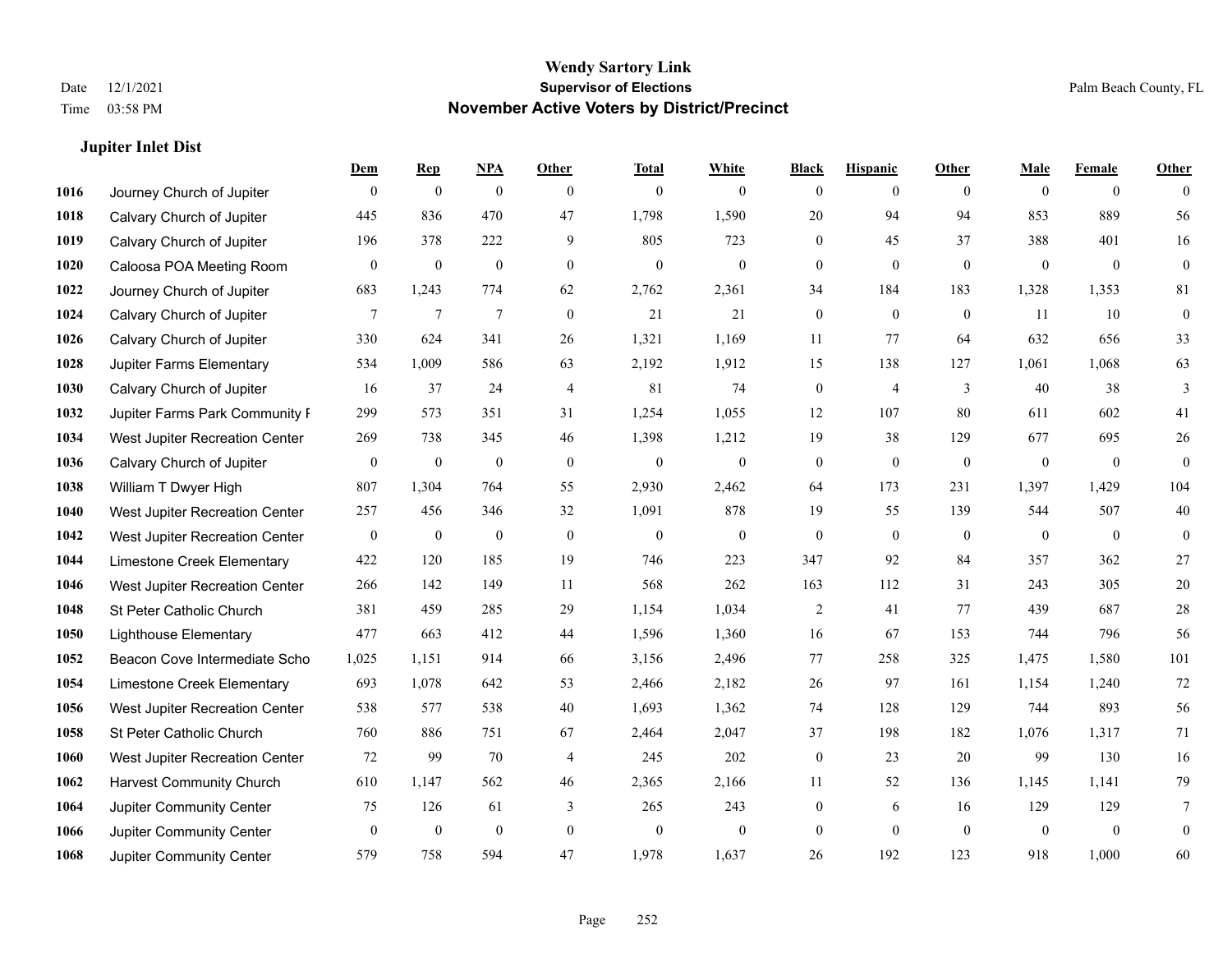### **Jupiter Inlet Dist**

|      |                                  | Dem              | <b>Rep</b>       | NPA              | <b>Other</b>     | <b>Total</b>     | <b>White</b>     | <b>Black</b>     | <b>Hispanic</b>  | <b>Other</b>     | <b>Male</b>      | Female           | <b>Other</b>     |
|------|----------------------------------|------------------|------------------|------------------|------------------|------------------|------------------|------------------|------------------|------------------|------------------|------------------|------------------|
| 1070 | Jupiter Community Center         | 57               | 66               | 91               | $\overline{4}$   | 218              | 171              |                  | 40               | 6                | 113              | 97               | 8                |
| 1072 | Jerry Thomas Elementary          | 725              | 1,073            | 697              | 68               | 2,563            | 2,226            | 28               | 166              | 143              | 1,219            | 1,275            | 69               |
| 1074 | Independence Middle              | 777              | 1,157            | 848              | 90               | 2,872            | 2,413            | $20\,$           | 192              | 247              | 1,283            | 1,496            | 93               |
| 1075 | Martinique Clubhouse             | 246              | 370              | 236              | 20               | 872              | 749              | 11               | 54               | 58               | 392              | 449              | 31               |
| 1076 | The Island Clubhouse             | 605              | 782              | 580              | 73               | 2,040            | 1,689            | 50               | 140              | 161              | 1,001            | 972              | 67               |
| 1078 | First Baptist Church Teq         | 346              | 887              | 384              | 22               | 1,639            | 1,536            | 3                | $42\,$           | 58               | 792              | 811              | 36               |
| 1080 | First Baptist Church Teq         | 92               | 146              | 78               | 4                | 320              | 295              | $\boldsymbol{0}$ | 9                | 16               | 163              | 147              | $10\,$           |
| 1082 | First Baptist Church Teq         | 70               | 141              | 87               | 8                | 306              | 282              | $\mathbf{1}$     | 12               | 11               | 143              | 154              | 9                |
| 1084 | First Baptist Church Teq         | 12               | 52               | 10               | $\mathbf{0}$     | 74               | 71               | 1                | $\mathbf{0}$     | 2                | 37               | 36               | 1                |
| 1088 | First Baptist Church Teq         | 10               | 42               | 20               | $\overline{0}$   | 72               | 63               | $\boldsymbol{0}$ | 3                | 6                | 36               | 35               | 1                |
| 1094 | First Baptist Church Teq         | 578              | 879              | 536              | 39               | 2,032            | 1,824            | 9                | 81               | 118              | 918              | 1,064            | 50               |
| 1096 | First Baptist Church Teq         | 49               | 72               | 37               | $\mathbf{0}$     | 158              | 128              | 8                | 13               | 9                | 78               | 76               | $\overline{4}$   |
| 1098 | Riverside Improvement            | 253              | 456              | 267              | 21               | 997              | 892              | 6                | 44               | 55               | 457              | 508              | $32\,$           |
| 1100 | Jupiter Elementary               | 398              | 451              | 363              | 33               | 1,245            | 949              | 17               | 199              | 80               | 604              | 596              | 45               |
| 1102 | Jupiter High                     | 691              | 909              | 668              | 68               | 2,336            | 1,866            | 58               | 202              | 210              | 1,038            | 1,225            | 73               |
| 1104 | Jupiter Branch Library           | 450              | 570              | 448              | 30               | 1,498            | 1,216            | 36               | 140              | 106              | 649              | 805              | 44               |
| 1106 | Jupiter Middle                   | 322              | 490              | 390              | 38               | 1,240            | 1,049            | 17               | 77               | 97               | 586              | 614              | $40\,$           |
| 1108 | Newhaven Clubhouse               | 559              | 710              | 535              | 61               | 1,865            | 1,606            | 25               | 100              | 134              | 827              | 977              | 61               |
| 1110 | <b>Tequesta Council Chambers</b> | 102              | 123              | 97               | 3                | 325              | 285              | 4                | 20               | 16               | 149              | 167              | 9                |
| 1112 | <b>Tequesta Council Chambers</b> | 17               | 77               | 46               | 6                | 146              | 123              | $\tau$           | 10               | 6                | 69               | 75               | $\overline{c}$   |
| 1114 | <b>Tequesta Council Chambers</b> | 113              | 306              | 140              | 14               | 573              | 549              | $\overline{0}$   | 5                | 19               | 255              | 307              | 11               |
| 1116 | Tequesta Council Chambers        | $\boldsymbol{0}$ | $\boldsymbol{0}$ | $\boldsymbol{0}$ | $\boldsymbol{0}$ | $\boldsymbol{0}$ | $\boldsymbol{0}$ | $\boldsymbol{0}$ | $\boldsymbol{0}$ | $\boldsymbol{0}$ | $\boldsymbol{0}$ | $\boldsymbol{0}$ | $\boldsymbol{0}$ |
| 1118 | <b>Tequesta Council Chambers</b> | 164              | 247              | 180              | 23               | 614              | 521              | 13               | 41               | 39               | 242              | 357              | 15               |
| 1120 | <b>Tequesta Council Chambers</b> | 73               | 243              | 107              | 16               | 439              | 411              | $\boldsymbol{0}$ | 9                | 19               | 205              | 226              | 8                |
| 1122 | <b>Tequesta Council Chambers</b> | 37               | 87               | 37               | 3                | 164              | 155              | $\overline{0}$   | $\mathbf{1}$     | 8                | 81               | 80               | 3                |
| 1124 | Riverside Improvement            | $\mathbf{0}$     | $\overline{c}$   | $\boldsymbol{0}$ | $\mathbf{0}$     | $\overline{2}$   | 2                | $\boldsymbol{0}$ | $\mathbf{0}$     | $\mathbf{0}$     | -1               | -1               | $\boldsymbol{0}$ |
| 1126 | PBC Fire Rescue #18              | 404              | 919              | 467              | 48               | 1,838            | 1,721            | 8                | 38               | 71               | 836              | 973              | 29               |
| 1128 | Jupiter Inlet Colony Admin Bldg  | 69               | 219              | 90               | 15               | 393              | 362              | $\overline{0}$   | 5                | 26               | 178              | 207              | 8                |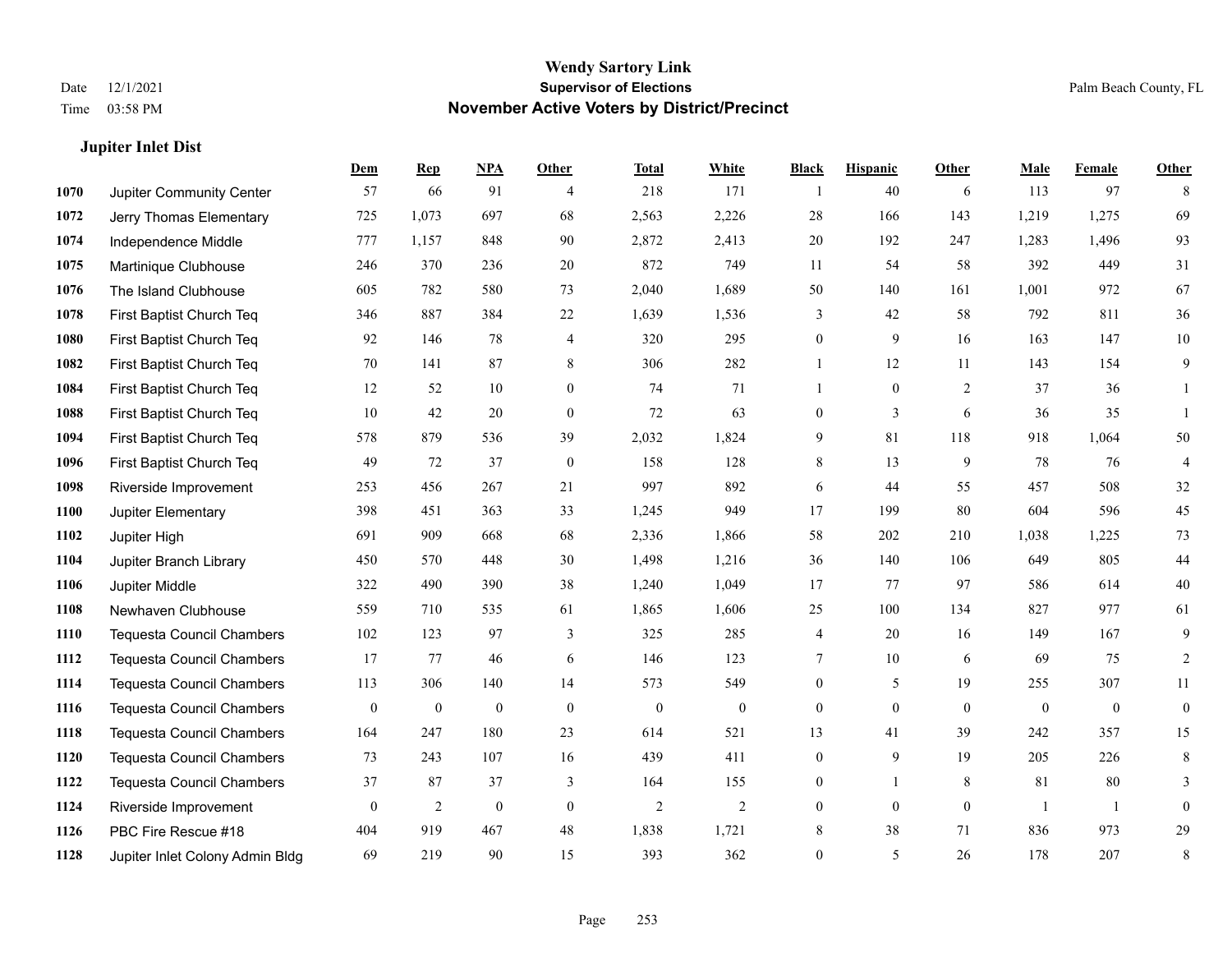### **Jupiter Inlet Dist**

|      |                               | Dem            | <b>Rep</b>     | NPA              | <b>Other</b>   | <b>Total</b>   | <b>White</b>     | <b>Black</b>     | <b>Hispanic</b>  | <b>Other</b> | <b>Male</b>    | <b>Female</b>  | <b>Other</b>   |
|------|-------------------------------|----------------|----------------|------------------|----------------|----------------|------------------|------------------|------------------|--------------|----------------|----------------|----------------|
| 1130 | PBC Fire Rescue #18           |                | 2              | 1                | $\theta$       | $\overline{4}$ | $\overline{4}$   | $\mathbf{0}$     | $\overline{0}$   | $\theta$     | 2              | $\mathbf{1}$   |                |
| 1132 | PBC Fire Rescue #18           | $\theta$       | 3              | $\mathbf{1}$     | $\Omega$       | $\overline{4}$ | $\overline{4}$   | $\theta$         | $\mathbf{0}$     | $\Omega$     | $\overline{2}$ | $\overline{2}$ | $\mathbf{0}$   |
| 1134 | PBC Fire Rescue #18           | $\Omega$       | $\theta$       | $\theta$         | $\Omega$       | $\theta$       | $\Omega$         | $\Omega$         | $\theta$         | $\Omega$     | $\Omega$       | $\Omega$       | $\theta$       |
| 1136 | 1st UM Church of Jup-Teq      | 574            | 984            | 631              | 64             | 2,253          | 2,092            | 11               | 52               | 98           | 976            | 1,218          | 59             |
| 1138 | Grace Immanuel Bible Church   | 221            | 822            | 365              | 33             | 1,441          | 1,371            | $\mathbf{0}$     | 13               | 57           | 614            | 795            | $32\,$         |
| 1140 | Club at Admirals Cove         | 287            | 542            | 305              | 23             | 1,157          | 1,065            | 6                | 21               | 65           | 550            | 588            | 19             |
| 1142 | 1st UM Church of Jup-Teq      | 278            | 594            | 360              | 38             | 1,270          | 1,178            | 5                | 22               | 65           | 602            | 635            | 33             |
| 1144 | 1st UM Church of Jup-Teq      | 522            | 804            | 506              | 35             | 1,867          | 1,725            | 5                | 30               | 107          | 855            | 958            | 54             |
| 1146 | Newhaven Clubhouse            | 15             | 34             | $\,8\,$          | -1             | 58             | 52               | $\boldsymbol{0}$ | $\mathbf{1}$     | 5            | 29             | 28             |                |
| 1148 | Oceanview Methodist           | 385            | 544            | 393              | 45             | 1,367          | 1,248            | 6                | 31               | 82           | 594            | 732            | 41             |
| 1150 | Oceanview Methodist           | $\overline{0}$ | $\mathbf{0}$   | $\mathbf{0}$     | $\theta$       | $\mathbf{0}$   | $\overline{0}$   | $\mathbf{0}$     | $\mathbf{0}$     | $\theta$     | $\overline{0}$ | $\theta$       | $\mathbf{0}$   |
| 1152 | <b>Oceanview Methodist</b>    | 42             | 66             | 53               | 8              | 169            | 160              | $\mathbf{0}$     | $\overline{2}$   | $\tau$       | 79             | 86             | 4              |
| 1154 | Holy Spirit Lutheran          | 137            | 298            | 131              | 18             | 584            | 522              | 3                | 28               | 31           | 275            | 289            | 20             |
| 1156 | Holy Spirit Lutheran          | $\mathbf{0}$   | 2              | $\boldsymbol{0}$ | $\mathbf{0}$   | $\overline{2}$ | $\overline{c}$   | $\boldsymbol{0}$ | $\boldsymbol{0}$ | $\mathbf{0}$ | 1              | -1             | $\mathbf{0}$   |
| 1158 | Holy Spirit Lutheran          | $\theta$       | -1             | -1               | $\mathbf{0}$   | $\overline{2}$ | 1                | $\mathbf{0}$     | 1                | $\theta$     |                | $\mathbf{1}$   | $\theta$       |
| 1160 | Holy Spirit Lutheran          |                | $\theta$       | $\mathbf{1}$     | $\theta$       | $\overline{2}$ | $\overline{2}$   | $\theta$         | $\theta$         | $\Omega$     | $\mathbf{1}$   | $\mathbf{1}$   | $\Omega$       |
| 1162 | Holy Spirit Lutheran          | 2              | $\overline{4}$ | 5                | $\mathbf{2}$   | 13             | 13               | $\mathbf{0}$     | $\mathbf{0}$     | $\theta$     | 6              | $\tau$         |                |
| 1164 | Club at Admirals Cove         | 26             | 157            | 68               | 5              | 256            | 230              | 3                | 4                | 19           | 128            | 120            | 8              |
| 1166 | Holy Spirit Lutheran          | 7              | 23             | 12               | $\overline{0}$ | 42             | 35               | $\mathbf{0}$     | 2                | 5            | 18             | 24             | $\overline{0}$ |
| 1168 | Holy Spirit Lutheran          | $\theta$       | $\mathbf{0}$   | $\theta$         | $\theta$       | $\mathbf{0}$   | $\mathbf{0}$     | $\mathbf{0}$     | $\theta$         | $\theta$     | $\theta$       | $\theta$       | $\theta$       |
| 1172 | Caloosa POA Meeting Room      | 127            | 278            | 122              | 10             | 537            | 455              | 14               | 23               | 45           | 247            | 271            | 19             |
| 1173 | Caloosa POA Meeting Room      | 68             | 118            | 61               | $\overline{c}$ | 249            | 211              | 5                | 14               | 19           | 118            | 121            | 10             |
| 1174 | Mirasol Sales and Info Center | $\mathbf{0}$   | $\mathbf{0}$   | $\mathbf{0}$     | $\mathbf{0}$   | $\mathbf{0}$   | $\boldsymbol{0}$ | $\mathbf{0}$     | $\mathbf{0}$     | $\theta$     | $\overline{0}$ | $\theta$       | $\mathbf{0}$   |
| 1176 | Mirasol Sales and Info Center | $\theta$       | $\theta$       | $\theta$         | $\theta$       | $\theta$       | $\overline{0}$   | $\theta$         | $\theta$         | $\theta$     | $\theta$       | $\theta$       | $\theta$       |
| 1178 | Mirasol Sales and Info Center | $\overline{0}$ | $\mathbf{0}$   | $\mathbf{0}$     | $\theta$       | $\theta$       | $\boldsymbol{0}$ | $\overline{0}$   | $\mathbf{0}$     | $\theta$     | $\mathbf{0}$   | $\Omega$       | $\Omega$       |
| 1180 | Mirasol Sales and Info Center | $\theta$       | $\mathbf{0}$   | $\mathbf{0}$     | $\theta$       | $\theta$       | $\mathbf{0}$     | $\theta$         | $\mathbf{0}$     | $\theta$     | $\theta$       | $\theta$       | $\overline{0}$ |
| 1182 | William T Dwyer High          | 156            | 262            | 137              | 6              | 561            | 479              | 15               | 29               | 38           | 266            | 281            | 14             |
| 1184 | Eastpointe Country Club       | 519            | 670            | 401              | 39             | 1,629          | 1,519            | 12               | 28               | 70           | 725            | 871            | 33             |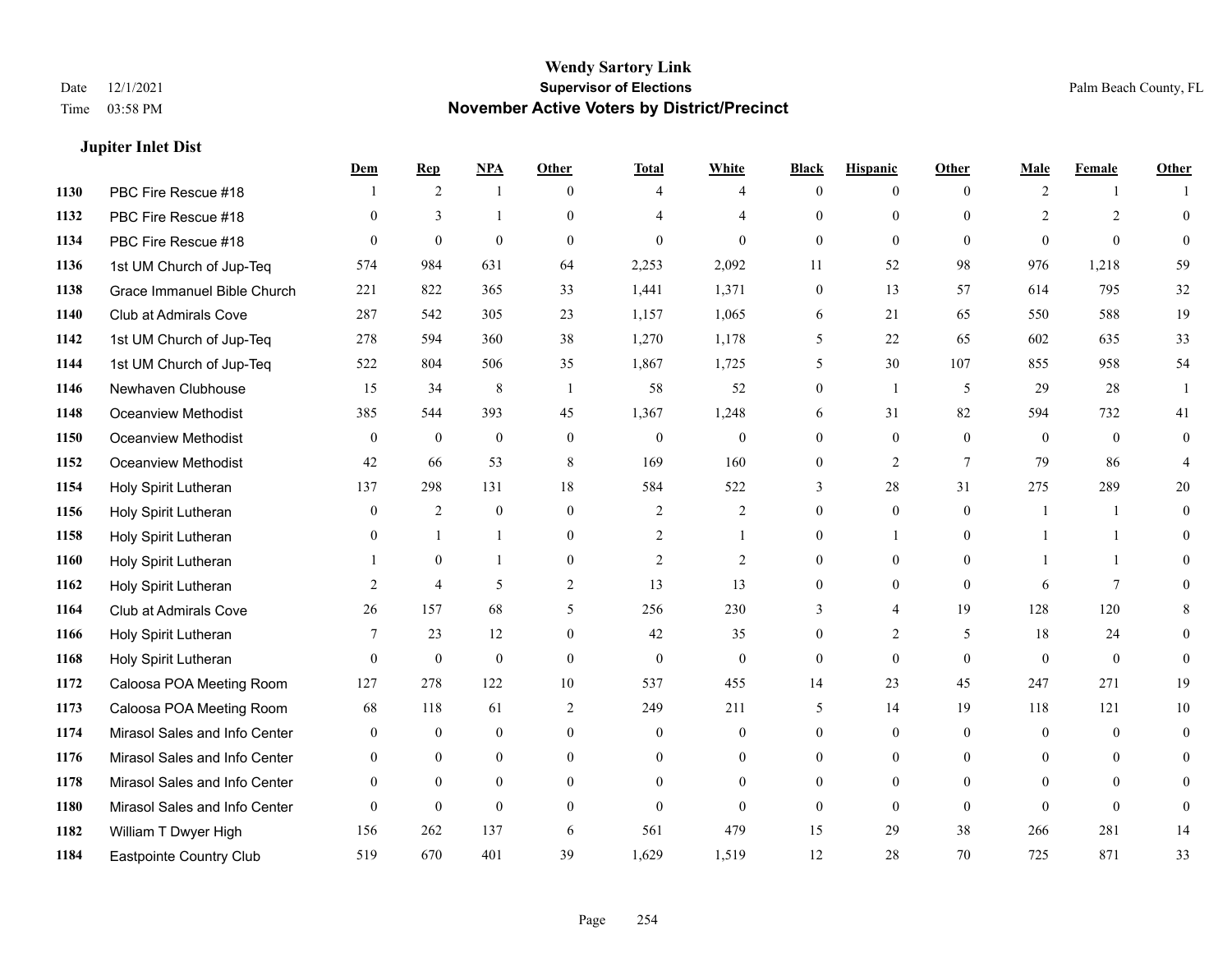### **Jupiter Inlet Dist**

|      |                               | Dem      | <b>Rep</b>   | NPA          | Other         | <b>Total</b> | White          | <b>Black</b>   | <b>Hispanic</b> | <b>Other</b>   | <b>Male</b> | Female   | <b>Other</b> |
|------|-------------------------------|----------|--------------|--------------|---------------|--------------|----------------|----------------|-----------------|----------------|-------------|----------|--------------|
| 1186 | Mirasol Sales and Info Center | 543      | 503          | 451          | 43            | 1,540        | 1,195          | 49             | 144             | 152            | 730         | 762      | 48           |
| 1188 | <b>Westwood Gardens HOA</b>   | 333      | 371          | 325          | 33            | 1,062        | 820            | 32             | 119             | 91             | 433         | 610      | 19           |
| 1189 | <b>Westwood Gardens HOA</b>   | 26       | 63           | 27           | 2             | 118          | 104            | 7              | $\overline{2}$  | 5              | 56          | 59       | 3            |
| 1190 | Gardens Presbyterian          | 1,357    | 2,127        | 1,414        | 151           | 5,049        | 4,125          | 138            | 344             | 442            | 2,242       | 2,665    | 142          |
| 1192 | Evergrene Clubhouse           | 385      | 677          | 462          | 43            | 1,567        | 1,321          | 28             | 82              | 136            | 752         | 759      | 56           |
| 1194 | Frenchmans Creek Real Estate  | 639      | 940          | 621          | 46            | 2,246        | 2,052          | 14             | 44              | 136            | 1,025       | 1,164    | 57           |
| 1196 | Gardens Presbyterian          | $\theta$ | $\mathbf{0}$ | $\mathbf{0}$ | $\mathbf{0}$  | $\mathbf{0}$ | $\overline{0}$ | $\overline{0}$ | $\overline{0}$  | $\theta$       | $\theta$    | $\theta$ | $\mathbf{0}$ |
| 1198 | 1st Baptist Church PBG        | 560      | 481          | 410          | 33            | 1,484        | 1,034          | 130            | 164             | 156            | 711         | 723      | 50           |
| 1200 | Dwight D Eisenhower Elementar | $\theta$ | $\theta$     | $\theta$     | $\theta$      | $\theta$     | $\Omega$       | $\Omega$       | $\Omega$        | $\theta$       | $\theta$    | $\theta$ | $\mathbf{0}$ |
| 1202 | <b>Cross Community Church</b> | 502      | 1,052        | 562          | 41            | 2,157        | 1,929          | 14             | 90              | 124            | 1,029       | 1,058    | 70           |
| 1204 | Holy Spirit Lutheran          | 9        | 23           | 14           | $\mathcal{E}$ | 49           | 43             | $\Omega$       | $\overline{c}$  | $\overline{4}$ | 24          | 21       | 4            |
| 1206 | Holy Spirit Lutheran          | 13       | 80           | 24           | 3             | 120          | 115            | $\theta$       | 4               |                | 57          | 62       |              |
| 1208 | Juno Beach Town Center        | 447      | 870          | 466          | 47            | 1,830        | 1,666          | 6              | 58              | 100            | 838         | 945      | 47           |
| 1210 | Holy Spirit Lutheran          | 206      | 271          | 151          |               | 635          | 567            | $\mathfrak{D}$ | 24              | 42             | 309         | 304      | 22           |
| 1212 | Juno Beach Town Center        | 46       | 67           | 56           | 8             | 177          | 148            | 6              | 8               | 15             | 91          | 82       |              |
| 1214 | Juno Beach Town Center        | 263      | 444          | 200          | 27            | 934          | 869            | 6              | 13              | 46             | 372         | 538      | 24           |
| 1216 | <b>Oceanview Methodist</b>    | 135      | 304          | 151          | 16            | 606          | 519            | 10             | 34              | 43             | 293         | 300      | 13           |
|      | <b>Jupiter Inlet Dist</b>     | 25,792   | 40,368       | 25,728       | 2,343         | 94,231       | 80,700         | 1,823          | 5,257           | 6,451          | 43,468      | 48,040   | 2,723        |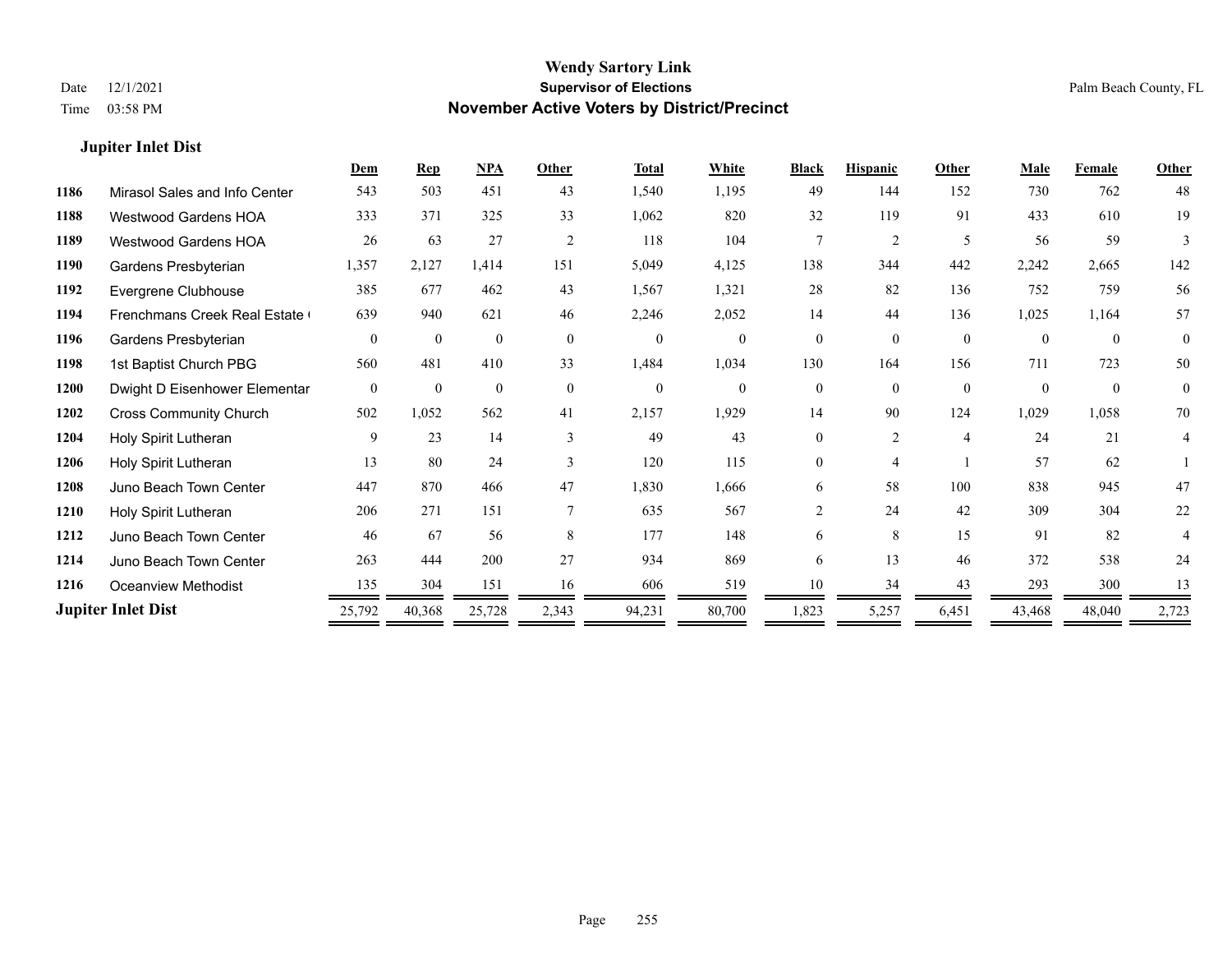|      |                                     | Dem              | <b>Rep</b>       | NPA              | <b>Other</b>   | <b>Total</b>     | <b>White</b>     | <b>Black</b>     | <b>Hispanic</b>  | <b>Other</b>   | <b>Male</b>  | <b>Female</b>  | <b>Other</b>     |
|------|-------------------------------------|------------------|------------------|------------------|----------------|------------------|------------------|------------------|------------------|----------------|--------------|----------------|------------------|
| 1002 | <b>Canal Point Community Center</b> | $\mathbf{0}$     | $\mathbf{0}$     | $\boldsymbol{0}$ | $\Omega$       | $\Omega$         | $\overline{0}$   | $\mathbf{0}$     | $\mathbf{0}$     | $\theta$       | $\theta$     | $\overline{0}$ | $\Omega$         |
| 1004 | Pierce Hammock Elementary           | 2                | 3                | 3                | $\theta$       | 8                | 8                | $\theta$         | $\mathbf{0}$     | $\Omega$       | 3            | 5              | $\theta$         |
| 1006 | Journey Church of Jupiter           | $\Omega$         | $\theta$         | $\theta$         | $\Omega$       | $\Omega$         | $\Omega$         | $\Omega$         | $\theta$         | $\Omega$       | $\Omega$     | $\Omega$       | $\Omega$         |
| 1008 | Journey Church of Jupiter           | $\overline{0}$   | $\mathbf{0}$     | $\mathbf{0}$     | $\overline{0}$ | $\theta$         | $\boldsymbol{0}$ | $\overline{0}$   | $\boldsymbol{0}$ | $\theta$       | $\mathbf{0}$ | $\mathbf{0}$   |                  |
| 1010 | Journey Church of Jupiter           | 0                | $\mathbf{0}$     | $\mathbf{0}$     | $\theta$       | $\Omega$         | $\overline{0}$   | $\overline{0}$   | $\mathbf{0}$     | $\theta$       | $\theta$     | $\theta$       | $\Omega$         |
| 1012 | Caloosa POA Meeting Room            | 0                | $\mathbf{0}$     | $\mathbf{0}$     | $\theta$       | $\Omega$         | $\mathbf{0}$     | $\overline{0}$   | $\mathbf{0}$     | $\Omega$       | $\theta$     | $\Omega$       | $\mathbf{0}$     |
| 1014 | Caloosa POA Meeting Room            | $\theta$         | $\mathbf{1}$     | $\theta$         | $\theta$       |                  | 1                | $\overline{0}$   | $\mathbf{0}$     | $\theta$       | $\theta$     | $\Omega$       |                  |
| 1016 | Journey Church of Jupiter           | $\theta$         | $\mathbf{0}$     | $\mathbf{0}$     | $\theta$       | $\theta$         | $\overline{0}$   | $\mathbf{0}$     | $\mathbf{0}$     | $\theta$       | $\Omega$     | $\theta$       | $\theta$         |
| 1018 | Calvary Church of Jupiter           | 445              | 836              | 470              | 47             | 1,798            | 1,590            | 20               | 94               | 94             | 853          | 889            | 56               |
| 1019 | Calvary Church of Jupiter           | 196              | 378              | 222              | 9              | 805              | 723              | $\overline{0}$   | 45               | 37             | 388          | 401            | 16               |
| 1020 | Caloosa POA Meeting Room            | $\overline{0}$   | $\mathbf{0}$     | $\mathbf{0}$     | $\theta$       | $\mathbf{0}$     | $\mathbf{0}$     | $\mathbf{0}$     | $\mathbf{0}$     | $\theta$       | $\theta$     | $\theta$       | $\mathbf{0}$     |
| 1022 | Journey Church of Jupiter           | 683              | 1,243            | 774              | 62             | 2,762            | 2,361            | 34               | 184              | 183            | 1,328        | 1,353          | 81               |
| 1024 | Calvary Church of Jupiter           | 7                | $\tau$           | $\overline{7}$   | $\mathbf{0}$   | 21               | 21               | $\boldsymbol{0}$ | $\mathbf{0}$     | $\overline{0}$ | 11           | 10             | $\boldsymbol{0}$ |
| 1026 | Calvary Church of Jupiter           | 330              | 624              | 341              | 26             | 1,321            | 1,169            | 11               | 77               | 64             | 632          | 656            | 33               |
| 1028 | Jupiter Farms Elementary            | 534              | 1,009            | 586              | 63             | 2,192            | 1,912            | 15               | 138              | 127            | 1,061        | 1,068          | 63               |
| 1030 | Calvary Church of Jupiter           | 16               | 37               | 24               | $\overline{4}$ | 81               | 74               | $\boldsymbol{0}$ | 4                | 3              | 40           | 38             | 3                |
| 1032 | Jupiter Farms Park Community I      | 299              | 573              | 351              | 31             | 1,254            | 1,055            | 12               | 107              | 80             | 611          | 602            | 41               |
| 1034 | West Jupiter Recreation Center      | 269              | 738              | 345              | 46             | 1,398            | 1,212            | 19               | 38               | 129            | 677          | 695            | 26               |
| 1036 | Calvary Church of Jupiter           | $\boldsymbol{0}$ | $\boldsymbol{0}$ | $\mathbf{0}$     | $\theta$       | $\mathbf{0}$     | $\mathbf{0}$     | $\mathbf{0}$     | $\mathbf{0}$     | $\theta$       | $\mathbf{0}$ | $\mathbf{0}$   | $\mathbf{0}$     |
| 1038 | William T Dwyer High                | 807              | 1,304            | 764              | 55             | 2,930            | 2,462            | 64               | 173              | 231            | 1,397        | 1,429          | 104              |
| 1040 | West Jupiter Recreation Center      | 257              | 456              | 346              | 32             | 1,091            | 878              | 19               | 55               | 139            | 544          | 507            | 40               |
| 1042 | West Jupiter Recreation Center      | $\boldsymbol{0}$ | $\boldsymbol{0}$ | $\boldsymbol{0}$ | $\mathbf{0}$   | $\boldsymbol{0}$ | $\mathbf{0}$     | $\boldsymbol{0}$ | $\mathbf{0}$     | $\overline{0}$ | $\mathbf{0}$ | $\mathbf{0}$   | $\mathbf{0}$     |
| 1044 | Limestone Creek Elementary          | 422              | 120              | 185              | 19             | 746              | 223              | 347              | 92               | 84             | 357          | 362            | 27               |
| 1046 | West Jupiter Recreation Center      | 266              | 142              | 149              | 11             | 568              | 262              | 163              | 112              | 31             | 243          | 305            | 20               |
| 1048 | St Peter Catholic Church            | 381              | 459              | 285              | 29             | 1,154            | 1,034            | 2                | 41               | 77             | 439          | 687            | $28\,$           |
| 1050 | <b>Lighthouse Elementary</b>        | 477              | 663              | 412              | 44             | 1,596            | 1,360            | 16               | 67               | 153            | 744          | 796            | 56               |
| 1052 | Beacon Cove Intermediate Scho       | 1,025            | 1,151            | 914              | 66             | 3,156            | 2,496            | 77               | 258              | 325            | 1,475        | 1,580          | 101              |
| 1054 | Limestone Creek Elementary          | 693              | 1,078            | 642              | 53             | 2,466            | 2,182            | 26               | 97               | 161            | 1,154        | 1,240          | 72               |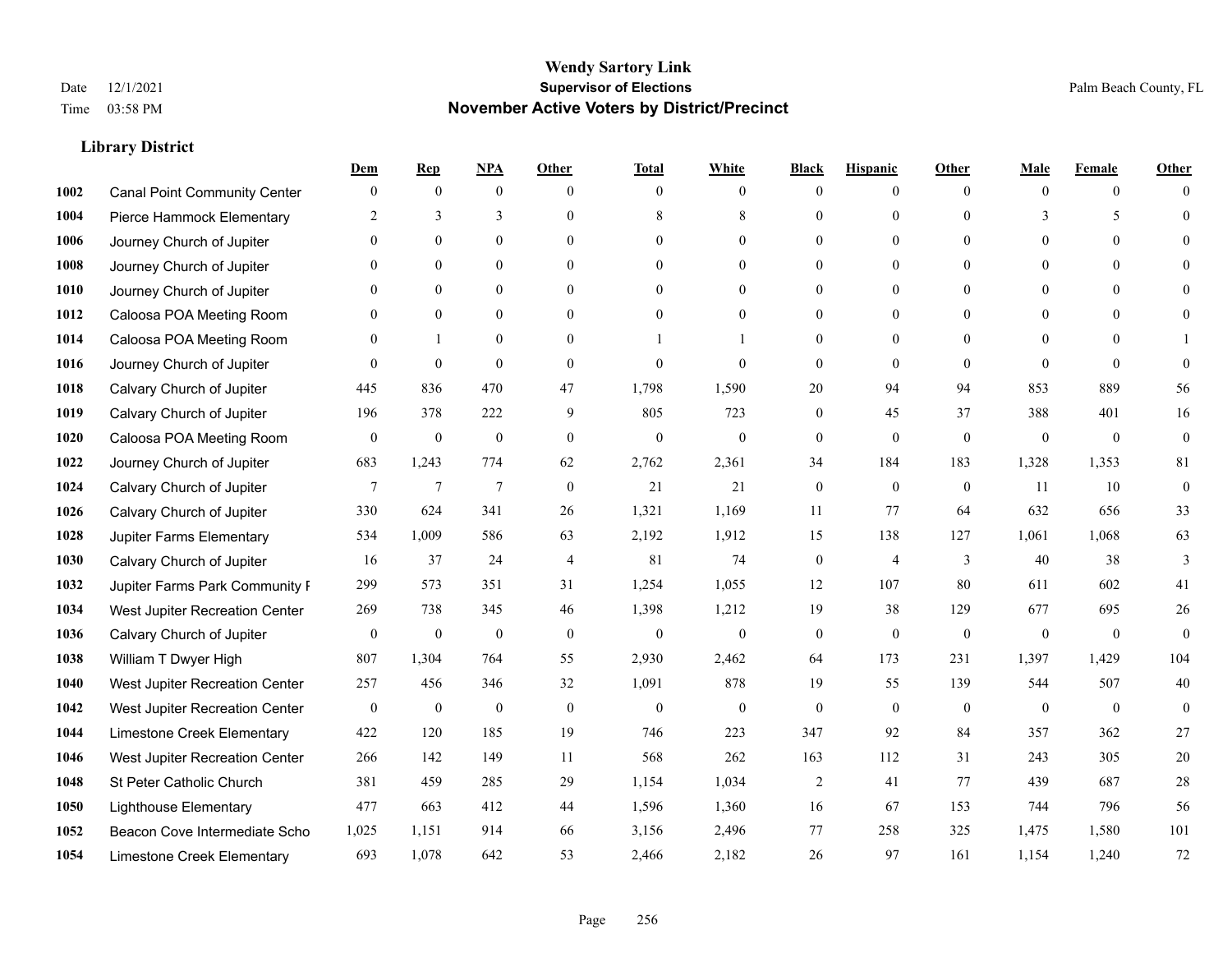|      |                                  | Dem          | <b>Rep</b>       | NPA          | <b>Other</b>   | <b>Total</b>     | <b>White</b>     | <b>Black</b>     | <b>Hispanic</b> | <b>Other</b>   | <b>Male</b>  | <b>Female</b> | Other          |
|------|----------------------------------|--------------|------------------|--------------|----------------|------------------|------------------|------------------|-----------------|----------------|--------------|---------------|----------------|
| 1056 | West Jupiter Recreation Center   | 538          | 577              | 538          | 40             | 1,693            | 1,362            | 74               | 128             | 129            | 744          | 893           | 56             |
| 1058 | St Peter Catholic Church         | 760          | 886              | 751          | 67             | 2,464            | 2,047            | 37               | 198             | 182            | 1,076        | 1,317         | 71             |
| 1060 | West Jupiter Recreation Center   | 72           | 99               | 70           | $\overline{4}$ | 245              | 202              | $\boldsymbol{0}$ | 23              | 20             | 99           | 130           | 16             |
| 1062 | <b>Harvest Community Church</b>  | 610          | 1,147            | 562          | 46             | 2,365            | 2,166            | 11               | 52              | 136            | 1,145        | 1,141         | 79             |
| 1064 | Jupiter Community Center         | 75           | 126              | 61           | 3              | 265              | 243              | $\boldsymbol{0}$ | 6               | 16             | 129          | 129           | $\overline{7}$ |
| 1066 | Jupiter Community Center         | $\mathbf{0}$ | $\boldsymbol{0}$ | $\mathbf{0}$ | $\mathbf{0}$   | $\boldsymbol{0}$ | $\boldsymbol{0}$ | $\boldsymbol{0}$ | $\mathbf{0}$    | $\overline{0}$ | $\mathbf{0}$ | $\mathbf{0}$  | $\mathbf{0}$   |
| 1068 | Jupiter Community Center         | 579          | 758              | 594          | $47\,$         | 1,978            | 1,637            | $26\,$           | 192             | 123            | 918          | 1,000         | 60             |
| 1070 | Jupiter Community Center         | 57           | 66               | 91           | $\overline{4}$ | 218              | 171              | $\mathbf{1}$     | 40              | 6              | 113          | 97            | $\,8\,$        |
| 1072 | Jerry Thomas Elementary          | 725          | 1,073            | 697          | 68             | 2,563            | 2,226            | 28               | 166             | 143            | 1,219        | 1,275         | 69             |
| 1074 | Independence Middle              | 777          | 1,157            | 848          | 90             | 2,872            | 2,413            | 20               | 192             | 247            | 1,283        | 1,496         | 93             |
| 1075 | Martinique Clubhouse             | 246          | 370              | 236          | 20             | 872              | 749              | 11               | 54              | 58             | 392          | 449           | 31             |
| 1076 | The Island Clubhouse             | 605          | 782              | 580          | 73             | 2,040            | 1,689            | 50               | 140             | 161            | 1,001        | 972           | 67             |
| 1078 | First Baptist Church Teq         | 346          | 887              | 384          | $22\,$         | 1,639            | 1,536            | 3                | 42              | 58             | 792          | 811           | 36             |
| 1080 | First Baptist Church Teq         | 92           | 146              | 78           | $\overline{4}$ | 320              | 295              | $\boldsymbol{0}$ | 9               | 16             | 163          | 147           | $10\,$         |
| 1082 | First Baptist Church Teq         | 70           | 141              | 87           | 8              | 306              | 282              | 1                | 12              | 11             | 143          | 154           | 9              |
| 1084 | First Baptist Church Teq         | 12           | 52               | 10           | $\overline{0}$ | 74               | 71               | $\mathbf{1}$     | $\mathbf{0}$    | 2              | 37           | 36            | $\mathbf{1}$   |
| 1088 | First Baptist Church Teq         | 10           | 42               | 20           | $\mathbf{0}$   | 72               | 63               | $\boldsymbol{0}$ | $\overline{3}$  | 6              | 36           | 35            | $\mathbf{1}$   |
| 1094 | First Baptist Church Teq         | 578          | 879              | 536          | 39             | 2,032            | 1,824            | 9                | 81              | 118            | 918          | 1,064         | $50\,$         |
| 1096 | First Baptist Church Teq         | 49           | 72               | 37           | $\mathbf{0}$   | 158              | 128              | 8                | 13              | 9              | 78           | 76            | $\overline{4}$ |
| 1098 | Riverside Improvement            | 253          | 456              | 267          | 21             | 997              | 892              | 6                | 44              | 55             | 457          | 508           | $32\,$         |
| 1100 | Jupiter Elementary               | 398          | 451              | 363          | 33             | 1,245            | 949              | 17               | 199             | 80             | 604          | 596           | 45             |
| 1102 | Jupiter High                     | 691          | 909              | 668          | 68             | 2,336            | 1,866            | 58               | 202             | 210            | 1,038        | 1,225         | 73             |
| 1104 | Jupiter Branch Library           | 450          | 570              | 448          | 30             | 1,498            | 1,216            | 36               | 140             | 106            | 649          | 805           | $44\,$         |
| 1106 | Jupiter Middle                   | 322          | 490              | 390          | 38             | 1,240            | 1,049            | 17               | 77              | 97             | 586          | 614           | 40             |
| 1108 | Newhaven Clubhouse               | 559          | 710              | 535          | 61             | 1,865            | 1,606            | 25               | $100\,$         | 134            | 827          | 977           | 61             |
| 1110 | <b>Tequesta Council Chambers</b> | 102          | 123              | 97           | 3              | 325              | 285              | 4                | 20              | 16             | 149          | 167           | 9              |
| 1112 | <b>Tequesta Council Chambers</b> | 17           | 77               | 46           | 6              | 146              | 123              | 7                | 10              | 6              | 69           | 75            | $\sqrt{2}$     |
| 1114 | Tequesta Council Chambers        | 113          | 306              | 140          | 14             | 573              | 549              | $\mathbf{0}$     | 5               | 19             | 255          | 307           | 11             |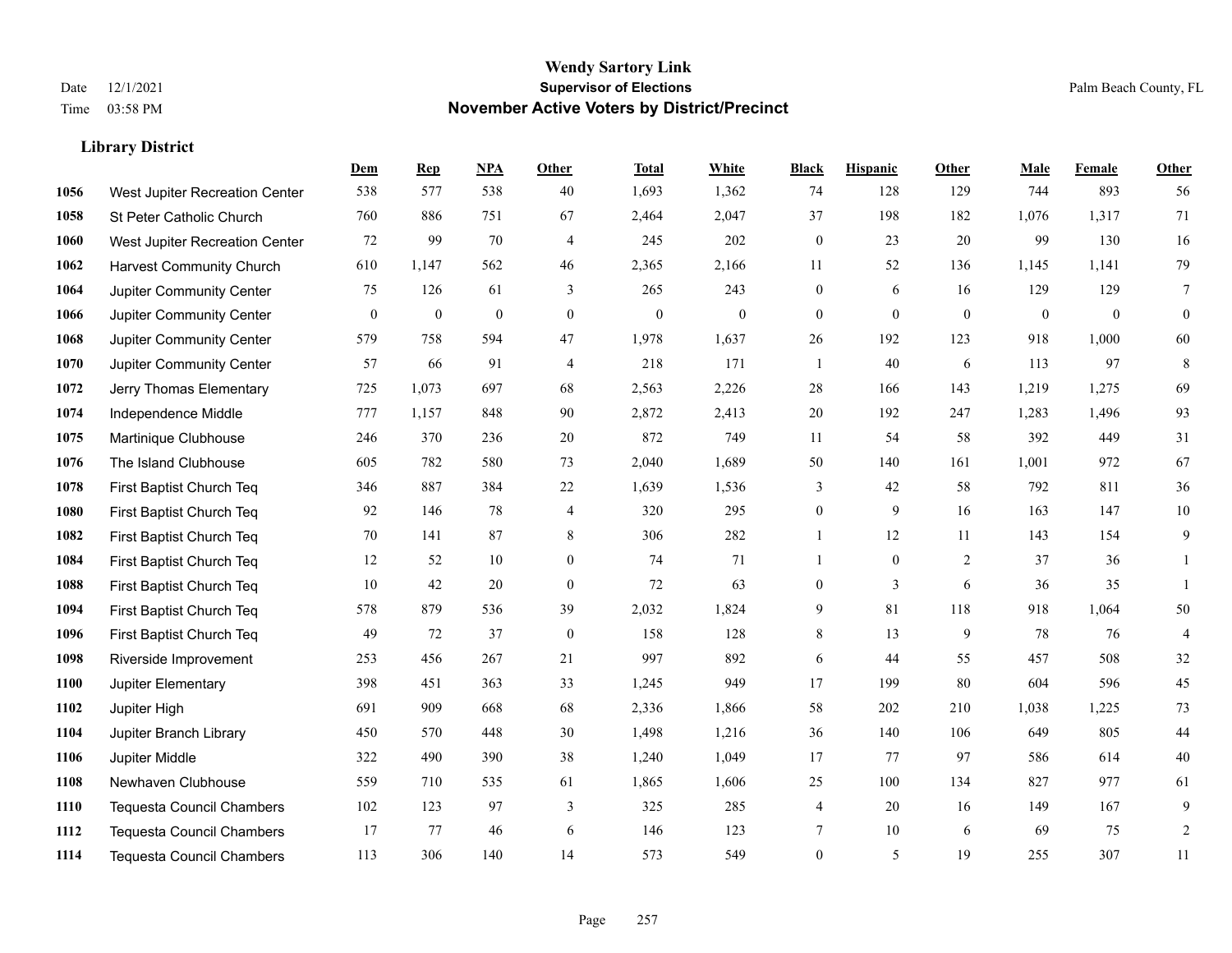|      |                                  | Dem          | <b>Rep</b>       | NPA              | <b>Other</b>   | <b>Total</b>   | <b>White</b>   | <b>Black</b>     | <b>Hispanic</b> | <b>Other</b> | <b>Male</b>    | <b>Female</b>  | <b>Other</b>   |
|------|----------------------------------|--------------|------------------|------------------|----------------|----------------|----------------|------------------|-----------------|--------------|----------------|----------------|----------------|
| 1116 | <b>Tequesta Council Chambers</b> | $\mathbf{0}$ | $\boldsymbol{0}$ | $\boldsymbol{0}$ | $\theta$       | $\overline{0}$ | $\overline{0}$ | $\mathbf{0}$     | $\overline{0}$  | $\theta$     | $\theta$       | $\overline{0}$ | $\Omega$       |
| 1118 | <b>Tequesta Council Chambers</b> | 164          | 247              | 180              | 23             | 614            | 521            | 13               | 41              | 39           | 242            | 357            | 15             |
| 1120 | <b>Tequesta Council Chambers</b> | 73           | 243              | 107              | 16             | 439            | 411            | $\theta$         | 9               | 19           | 205            | 226            | 8              |
| 1122 | Tequesta Council Chambers        | 37           | 87               | 37               | 3              | 164            | 155            | $\overline{0}$   |                 | 8            | 81             | 80             | 3              |
| 1124 | Riverside Improvement            | $\theta$     | $\overline{2}$   | $\mathbf{0}$     | $\theta$       | $\overline{2}$ | 2              | $\theta$         | $\overline{0}$  | $\theta$     | $\overline{1}$ | $\mathbf{1}$   | $\theta$       |
| 1126 | PBC Fire Rescue #18              | 404          | 919              | 467              | 48             | 1,838          | 1,721          | 8                | 38              | 71           | 836            | 973            | 29             |
| 1128 | Jupiter Inlet Colony Admin Bldg  | 69           | 219              | 90               | 15             | 393            | 362            | $\overline{0}$   | 5               | 26           | 178            | 207            | 8              |
| 1130 | PBC Fire Rescue #18              |              | 2                | $\mathbf{1}$     | $\theta$       | 4              | 4              | $\Omega$         | $\Omega$        | $\Omega$     | 2              | -1             |                |
| 1132 | PBC Fire Rescue #18              | $\theta$     | 3                | 1                | $\overline{0}$ |                | $\overline{4}$ | $\Omega$         | $\overline{0}$  | $\theta$     | 2              | 2              | $\Omega$       |
| 1134 | PBC Fire Rescue #18              | $\Omega$     | $\theta$         | $\mathbf{0}$     | $\theta$       | $\Omega$       | $\Omega$       | $\overline{0}$   | $\overline{0}$  | $\theta$     | $\theta$       | $\theta$       | $\theta$       |
| 1136 | 1st UM Church of Jup-Teq         | 574          | 984              | 631              | 64             | 2,253          | 2,092          | 11               | 52              | 98           | 976            | 1,218          | 59             |
| 1138 | Grace Immanuel Bible Church      | 221          | 822              | 365              | 33             | 1,441          | 1,371          | $\boldsymbol{0}$ | 13              | 57           | 614            | 795            | 32             |
| 1140 | Club at Admirals Cove            | 287          | 542              | 305              | 23             | 1,157          | 1,065          | 6                | 21              | 65           | 550            | 588            | 19             |
| 1142 | 1st UM Church of Jup-Teq         | 278          | 594              | 360              | 38             | 1,270          | 1,178          | 5                | 22              | 65           | 602            | 635            | 33             |
| 1144 | 1st UM Church of Jup-Teq         | 522          | 804              | 506              | 35             | 1,867          | 1,725          | 5                | 30              | 107          | 855            | 958            | 54             |
| 1146 | Newhaven Clubhouse               | 15           | 34               | $\,$ 8 $\,$      | $\overline{1}$ | 58             | 52             | $\theta$         | 1               | 5            | 29             | 28             | $\mathbf{1}$   |
| 1148 | Oceanview Methodist              | 385          | 544              | 393              | 45             | 1,367          | 1,248          | 6                | 31              | 82           | 594            | 732            | 41             |
| 1150 | Oceanview Methodist              | $\mathbf{0}$ | $\mathbf{0}$     | $\mathbf{0}$     | $\overline{0}$ | $\overline{0}$ | $\overline{0}$ | 0                | $\overline{0}$  | $\theta$     | $\theta$       | $\theta$       | $\overline{0}$ |
| 1152 | Oceanview Methodist              | 42           | 66               | 53               | 8              | 169            | 160            | 0                | $\overline{c}$  | 7            | 79             | 86             | 4              |
| 1154 | Holy Spirit Lutheran             | 137          | 298              | 131              | 18             | 584            | 522            | 3                | 28              | 31           | 275            | 289            | 20             |
| 1156 | Holy Spirit Lutheran             | $\theta$     | $\overline{2}$   | $\mathbf{0}$     | $\Omega$       | $\overline{2}$ | 2              | $\theta$         | $\Omega$        | $\Omega$     | $\overline{1}$ | $\mathbf{1}$   | $\Omega$       |
| 1158 | Holy Spirit Lutheran             | $\Omega$     |                  | 1                | $\mathbf{0}$   | $\overline{2}$ | 1              | 0                | 1               | $\mathbf{0}$ |                | 1              | $\theta$       |
| 1160 | Holy Spirit Lutheran             |              | $\mathbf{0}$     | 1                | $\overline{0}$ | $\overline{2}$ | $\overline{2}$ | 0                | $\overline{0}$  | $\theta$     |                | 1              | 0              |
| 1162 | Holy Spirit Lutheran             | 2            | $\overline{4}$   | 5                | 2              | 13             | 13             | $\theta$         | $\overline{0}$  | $\theta$     | 6              | $\tau$         | 0              |
| 1164 | <b>Club at Admirals Cove</b>     | 26           | 157              | 68               | 5              | 256            | 230            | 3                | 4               | 19           | 128            | 120            |                |
| 1166 | Holy Spirit Lutheran             |              | 23               | 12               | $\overline{0}$ | 42             | 35             | 0                | $\overline{2}$  | 5            | 18             | 24             | $\theta$       |
| 1168 | Holy Spirit Lutheran             | $\Omega$     | $\mathbf{0}$     | $\mathbf{0}$     | $\Omega$       | $\mathbf{0}$   | $\overline{0}$ | 0                | $\overline{0}$  | $\theta$     | $\theta$       | $\mathbf{0}$   | $\overline{0}$ |
| 1170 | Caloosa POA Meeting Room         |              | $\Omega$         | $\theta$         | $\Omega$       | $\Omega$       | $\theta$       | $\Omega$         | $\Omega$        | $\Omega$     | $\Omega$       | $\Omega$       | $\overline{0}$ |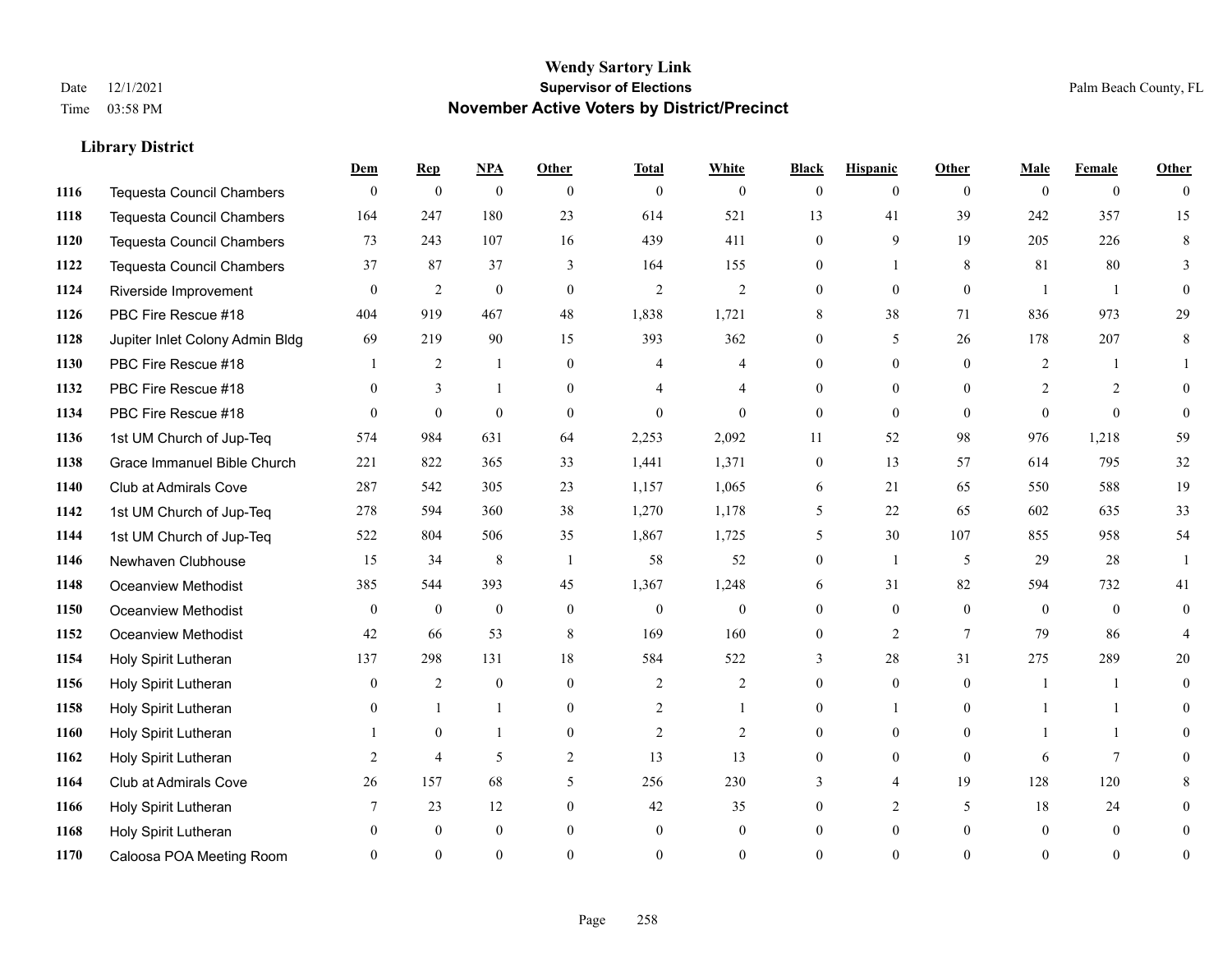|      |                               | Dem          | <b>Rep</b>       | NPA          | <b>Other</b>   | <b>Total</b>   | <b>White</b>   | <b>Black</b>     | <b>Hispanic</b> | <b>Other</b>   | <b>Male</b>  | Female       | <b>Other</b>   |
|------|-------------------------------|--------------|------------------|--------------|----------------|----------------|----------------|------------------|-----------------|----------------|--------------|--------------|----------------|
| 1172 | Caloosa POA Meeting Room      | 127          | 278              | 122          | 10             | 537            | 455            | 14               | 23              | 45             | 247          | 271          | 19             |
| 1173 | Caloosa POA Meeting Room      | 68           | 118              | 61           | 2              | 249            | 211            | 5                | 14              | 19             | 118          | 121          | 10             |
| 1174 | Mirasol Sales and Info Center | $\theta$     | $\theta$         | $\theta$     | $\Omega$       | $\theta$       | $\mathbf{0}$   | $\theta$         | $\theta$        | $\Omega$       | $\theta$     | $\theta$     | $\theta$       |
| 1176 | Mirasol Sales and Info Center | $\mathbf{0}$ | $\boldsymbol{0}$ | $\mathbf{0}$ | $\mathbf{0}$   | $\overline{0}$ | $\overline{0}$ | $\mathbf{0}$     | $\mathbf{0}$    | $\overline{0}$ | $\mathbf{0}$ | $\mathbf{0}$ | $\theta$       |
| 1178 | Mirasol Sales and Info Center | $\theta$     | $\theta$         | $\Omega$     | $\theta$       | $\Omega$       | $\overline{0}$ | $\mathbf{0}$     | $\theta$        | $\theta$       | $\theta$     | $\theta$     | $\mathbf{0}$   |
| 1180 | Mirasol Sales and Info Center | $\theta$     | $\mathbf{0}$     | $\mathbf{0}$ | $\theta$       | $\mathbf{0}$   | $\mathbf{0}$   | $\mathbf{0}$     | $\theta$        | $\theta$       | $\Omega$     | $\theta$     | $\mathbf{0}$   |
| 1182 | William T Dwyer High          | 156          | 262              | 137          | 6              | 561            | 479            | 15               | 29              | 38             | 266          | 281          | 14             |
| 1184 | Eastpointe Country Club       | 519          | 670              | 401          | 39             | 1,629          | 1,519          | 12               | 28              | 70             | 725          | 871          | 33             |
| 1186 | Mirasol Sales and Info Center | 543          | 503              | 451          | 43             | 1,540          | 1,195          | 49               | 144             | 152            | 730          | 762          | $48\,$         |
| 1188 | Westwood Gardens HOA          | 333          | 371              | 325          | 33             | 1,062          | 820            | 32               | 119             | 91             | 433          | 610          | 19             |
| 1189 | Westwood Gardens HOA          | 26           | 63               | 27           | 2              | 118            | 104            | $\tau$           | $\overline{2}$  | 5              | 56           | 59           | 3              |
| 1190 | Gardens Presbyterian          | 1,357        | 2,127            | 1,414        | 151            | 5,049          | 4,125          | 138              | 344             | 442            | 2,242        | 2,665        | 142            |
| 1192 | Evergrene Clubhouse           | 385          | 677              | 462          | 43             | 1,567          | 1,321          | 28               | 82              | 136            | 752          | 759          | 56             |
| 1194 | Frenchmans Creek Real Estate  | 639          | 940              | 621          | 46             | 2,246          | 2,052          | 14               | 44              | 136            | 1,025        | 1,164        | 57             |
| 1196 | Gardens Presbyterian          | $\mathbf{0}$ | $\mathbf{0}$     | $\mathbf{0}$ | $\theta$       | $\mathbf{0}$   | $\overline{0}$ | $\mathbf{0}$     | $\mathbf{0}$    | $\theta$       | $\mathbf{0}$ | $\theta$     | $\mathbf{0}$   |
| 1198 | 1st Baptist Church PBG        | 560          | 481              | 410          | 33             | 1,484          | 1,034          | 130              | 164             | 156            | 711          | 723          | 50             |
| 1200 | Dwight D Eisenhower Elementar | $\mathbf{0}$ | $\mathbf{0}$     | $\mathbf{0}$ | $\mathbf{0}$   | $\mathbf{0}$   | $\overline{0}$ | $\boldsymbol{0}$ | $\mathbf{0}$    | $\overline{0}$ | $\mathbf{0}$ | $\mathbf{0}$ | $\mathbf{0}$   |
| 1202 | <b>Cross Community Church</b> | 502          | 1,052            | 562          | 41             | 2,157          | 1,929          | 14               | 90              | 124            | 1,029        | 1,058        | 70             |
| 1204 | Holy Spirit Lutheran          | 9            | 23               | 14           | 3              | 49             | 43             | $\mathbf{0}$     | $\overline{2}$  | $\overline{4}$ | 24           | 21           | 4              |
| 1206 | Holy Spirit Lutheran          | 13           | 80               | 24           | 3              | 120            | 115            | $\theta$         | $\overline{4}$  | $\overline{1}$ | 57           | 62           | $\mathbf{1}$   |
| 1208 | Juno Beach Town Center        | 447          | 870              | 466          | 47             | 1,830          | 1,666          | 6                | 58              | 100            | 838          | 945          | $47\,$         |
| 1210 | Holy Spirit Lutheran          | 206          | 271              | 151          | $\overline{7}$ | 635            | 567            | 2                | 24              | 42             | 309          | 304          | $22\,$         |
| 1212 | Juno Beach Town Center        | 46           | 67               | 56           | 8              | 177            | 148            | 6                | 8               | 15             | 91           | 82           | $\overline{4}$ |
| 1214 | Juno Beach Town Center        | 263          | 444              | 200          | 27             | 934            | 869            | 6                | 13              | 46             | 372          | 538          | 24             |
| 1216 | <b>Oceanview Methodist</b>    | 135          | 304              | 151          | 16             | 606            | 519            | 10               | 34              | 43             | 293          | 300          | 13             |
| 1218 | Osceola Creek Middle          |              | $\overline{0}$   | $\mathbf{0}$ | $\mathbf{0}$   | -1             | 1              | $\overline{0}$   | $\mathbf{0}$    | $\theta$       | -1           | $\theta$     | $\mathbf{0}$   |
| 1220 | Pierce Hammock Elementary     | $\theta$     | $\theta$         | $\theta$     | $\mathbf{0}$   | $\mathbf{0}$   | $\mathbf{0}$   | $\mathbf{0}$     | $\theta$        | $\theta$       | $\theta$     | $\theta$     | $\overline{0}$ |
| 1222 | Sandhill Crane Golf Club      | 19           | 40               | 22           | $\overline{2}$ | 83             | 61             | 8                | $\tau$          | $\tau$         | 41           | 41           | 1              |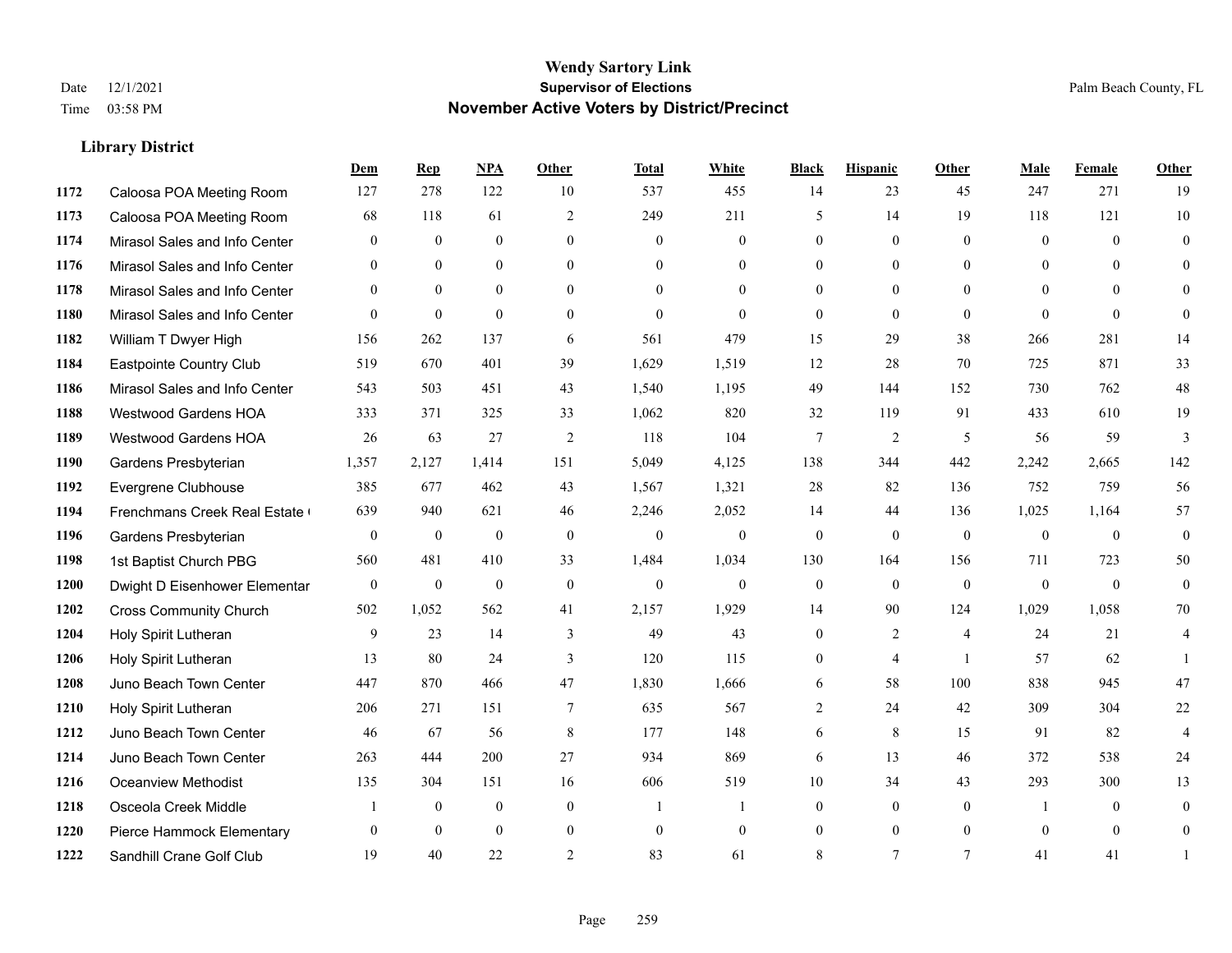|      |                                  | Dem            | <b>Rep</b>       | NPA              | <b>Other</b>   | <b>Total</b>   | <b>White</b>   | <b>Black</b>     | <b>Hispanic</b>  | <b>Other</b>   | <b>Male</b>  | <b>Female</b>  | <b>Other</b>   |
|------|----------------------------------|----------------|------------------|------------------|----------------|----------------|----------------|------------------|------------------|----------------|--------------|----------------|----------------|
| 1224 | Pierce Hammock Elementary        | $\mathbf{0}$   | $\boldsymbol{0}$ | $\boldsymbol{0}$ | $\theta$       | $\mathbf{0}$   | $\overline{0}$ | $\mathbf{0}$     | $\mathbf{0}$     | $\theta$       | $\theta$     | $\overline{0}$ | $\Omega$       |
| 1228 | <b>Carleton Oaks Clubhouse</b>   | 147            | 197              | 126              | 5              | 475            | 343            | 24               | 50               | 58             | 229          | 233            | 13             |
| 1230 | Christ Fellowship Church PBG     | $\theta$       | $\mathbf{0}$     | $\theta$         | $\Omega$       | $\theta$       | $\Omega$       | $\theta$         | $\theta$         | $\Omega$       | $\theta$     | $\Omega$       | $\theta$       |
| 1232 | Mirasol Sales and Info Center    | $\mathbf{0}$   | $\boldsymbol{0}$ | $\mathbf{0}$     | $\mathbf{0}$   | $\overline{0}$ | $\overline{0}$ | $\boldsymbol{0}$ | $\boldsymbol{0}$ | $\mathbf{0}$   | $\mathbf{0}$ | $\mathbf{0}$   | $\theta$       |
| 1234 | Christ Fellowship Church PBG     | $\overline{0}$ | $\mathbf{0}$     | $\Omega$         | $\theta$       | $\Omega$       | $\overline{0}$ | $\mathbf{0}$     | $\mathbf{0}$     | $\theta$       | $\theta$     | $\theta$       | $\overline{0}$ |
| 1236 | Mirasol Sales and Info Center    | $\theta$       | $\mathbf{0}$     | $\mathbf{0}$     | $\theta$       | $\mathbf{0}$   | $\overline{0}$ | $\mathbf{0}$     | $\mathbf{0}$     | $\theta$       | $\theta$     | $\theta$       | $\Omega$       |
| 1238 | Mirasol Sales and Info Center    | 596            | 768              | 512              | 61             | 1,937          | 1.758          | 17               | 22               | 140            | 916          | 964            | 57             |
| 1240 | <b>Timber Trace Elementary</b>   | 772            | 1,079            | 628              | 59             | 2,538          | 2,193          | 53               | 149              | 143            | 1,145        | 1,318          | 75             |
| 1242 | Christ Fellowship Church PBG     | 856            | 1,055            | 618              | 63             | 2,592          | 2,351          | 36               | 61               | 144            | 1,074        | 1,458          | 60             |
| 1244 | Christ Fellowship Church PBG     | 461            | 652              | 445              | 54             | 1,612          | 1,401          | 30               | 77               | 104            | 686          | 874            | 52             |
| 1246 | Watson B Duncan Middle           | 823            | 898              | 704              | 64             | 2,489          | 1,972          | 72               | 196              | 249            | 1,089        | 1,326          | 74             |
| 1247 | Watson B Duncan Middle           | 35             | 189              | 61               | 9              | 294            | 270            | $\sqrt{2}$       | $\boldsymbol{0}$ | 22             | 140          | 140            | 14             |
| 1248 | <b>PBG Community Center</b>      | 503            | 584              | 393              | 33             | 1,513          | 1,270          | 26               | 122              | 95             | 642          | 840            | 31             |
| 1250 | Palm Beach Gardens High          | 13             | 36               | 16               | $\overline{1}$ | 66             | 58             | $\boldsymbol{0}$ | $\overline{4}$   | $\overline{4}$ | 34           | 28             | $\overline{4}$ |
| 1252 | <b>Ballen Isles Country Club</b> | 865            | 783              | 657              | 50             | 2,355          | 2,167          | 19               | 22               | 147            | 1,054        | 1,241          | 60             |
| 1254 | Northlake Nazarene Church        | 150            | 174              | 127              | 8              | 459            | 385            | 8                | 27               | 39             | 228          | 214            | 17             |
| 1256 | North County Senior Center       | -1             | 2                | 3                | 3              | 9              | 8              | 1                | $\mathbf{0}$     | $\mathbf{0}$   | 5            | 4              | $\mathbf{0}$   |
| 1258 | North County Senior Center       | 312            | 218              | 252              | 27             | 809            | 442            | 95               | 123              | 149            | 358          | 424            | 27             |
| 1260 | PBG City Hall Council Room       | 440            | 545              | 304              | 25             | 1,314          | 1,089          | 27               | 111              | 87             | 586          | 687            | 41             |
| 1262 | PBG Moose Lodge 2010             |                | $\mathbf{0}$     | 3                | $\theta$       | $\overline{4}$ | $\overline{4}$ | $\mathbf{0}$     | $\mathbf{0}$     | $\theta$       | 2            | 2              | $\theta$       |
| 1264 | PBG City Hall Council Room       | $\theta$       | $\boldsymbol{0}$ | $\mathbf{0}$     | $\theta$       | $\mathbf{0}$   | $\overline{0}$ | $\boldsymbol{0}$ | $\mathbf{0}$     | $\theta$       | $\Omega$     | $\theta$       | $\mathbf{0}$   |
| 1266 | PBG City Hall Council Room       | 164            | 107              | 140              | 12             | 423            | 254            | 71               | 65               | 33             | 171          | 242            | 10             |
| 1268 | <b>PBG Community Center</b>      | 98             | 73               | 103              | 9              | 283            | 173            | 45               | 33               | 32             | 109          | 161            | 13             |
| 1270 | <b>PBG Community Center</b>      | $\overline{4}$ | $\mathbf{0}$     | $\overline{2}$   | $\theta$       | 6              | $\overline{c}$ | 3                | $\mathbf{1}$     | $\theta$       | 2            | 3              | $\overline{1}$ |
| 1272 | Palm Beach Gardens Elementar     | 712            | 670              | 536              | 52             | 1,970          | 1,574          | 101              | 122              | 173            | 924          | 983            | 63             |
| 1274 | Palm Beach Gardens High          | 586            | 552              | 430              | 38             | 1,606          | 1,214          | 95               | 142              | 155            | 755          | 789            | 62             |
| 1276 | Palm Beach Gardens High          | 119            | 92               | 79               | 5              | 295            | 191            | 46               | 39               | 19             | 137          | 149            | 9              |
| 1278 | Garden Lodge 366 F&AM            | 363            | 188              | 271              | 19             | 841            | 410            | 191              | 138              | 102            | 369          | 439            | 33             |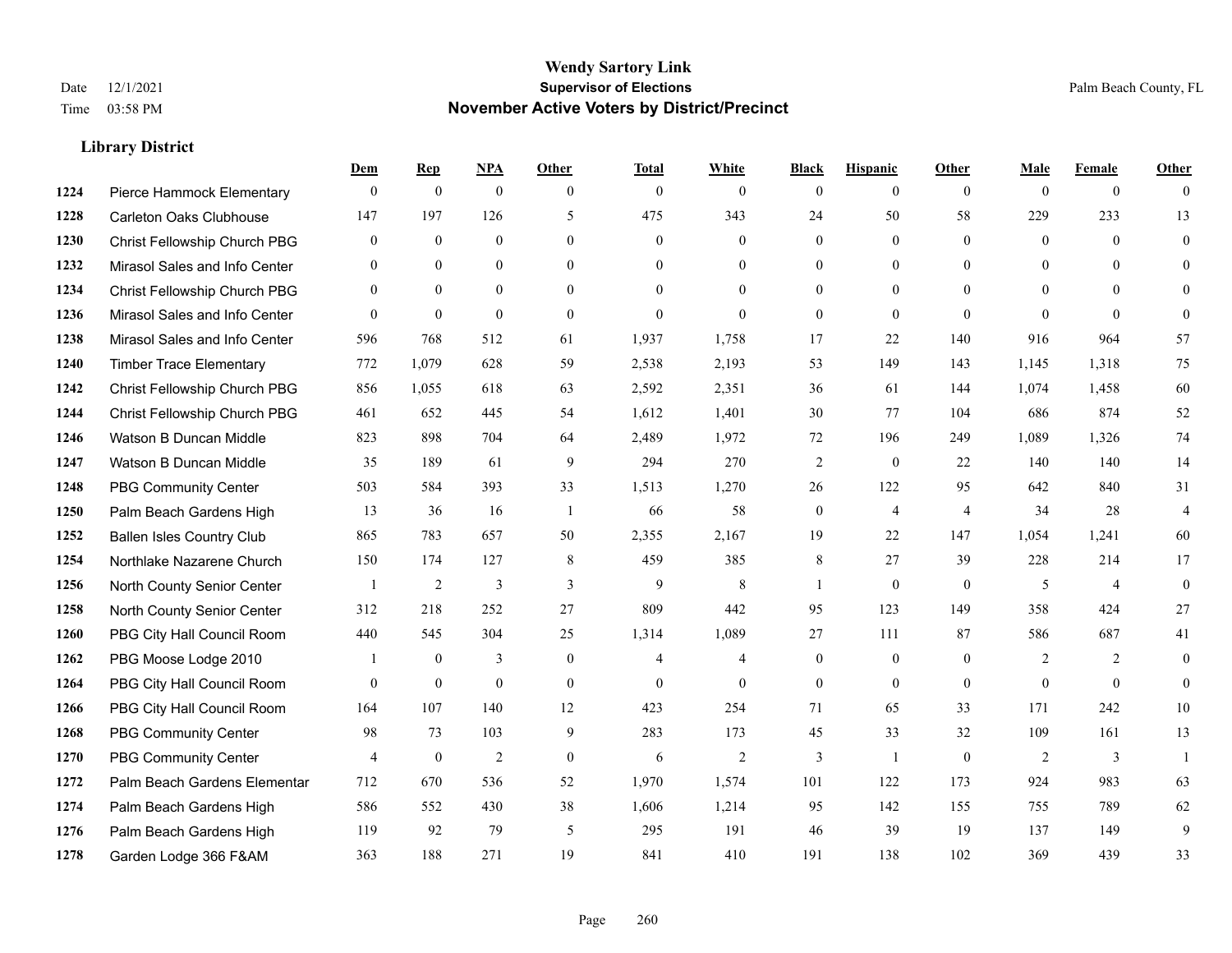#### **Wendy Sartory Link** Date 12/1/2021 **Supervisor of Elections** Palm Beach County, FL Time 03:58 PM **November Active Voters by District/Precinct**

# **Dem Rep NPA Other Total White Black Hispanic Other Male Female Other** Pew Leadership Center 142 148 115 12 417 351 12 24 30 168 246 3 Pew Leadership Center 77 49 56 4 186 135 12 17 22 92 81 13 Eissey Campus Theater 764 783 753 66 2,366 1,861 89 206 210 1,020 1,271 75 PBG Moose Lodge 2010 44 49 41 3 137 110 5 12 10 68 61 8 PBG Moose Lodge 2010 12 24 6 1 43 39 1 0 3 22 19 2 PBG Moose Lodge 2010 687 827 549 66 2,129 1,765 52 146 166 852 1,216 61 PBG Moose Lodge 2010 17 14 9 1 41 38 2 1 0 13 28 0 PBG Moose Lodge 2010 15 47 16 2 80 74 1 1 4 37 40 3 Dwight D Eisenhower Elementar 27 78 22 7 134 114 5 4 11 67 66 1 Dwight D Eisenhower Elementar 221 262 196 21 700 548 15 90 47 277 397 26 PBG Moose Lodge 2010 36 35 22 2 95 86 0 4 5 39 55 1 Cross Community Church 1 3 1 0 5 4 0 0 1 2 3 0 Dwight D Eisenhower Elementar 38 54 38 3 133 113 1 7 12 62 66 5 NPB Community Center 204 263 178 25 670 577 12 39 42 340 302 28 NPB Community Center 0 0 0 1 1 1 0 0 0 1 0 0 Eissey Campus Theater **9** 21 23 3 56 47 1 0 8 28 28 0 Gardens Mall Community Room 38 69 37 4 148 132 3 3 10 75 69 4 Eissey Campus Theater 1 2 1 0 4 4 0 0 0 3 1 0 **1312 Gardens Mall Community Room** 6 20 9 0 35 32 0 2 1 17 18 0 PBG Moose Lodge 2010 0 0 0 0 0 0 0 0 0 0 0 0 Allamanda Elementary 448 449 376 41 1,314 1,043 39 135 97 548 722 44 Allamanda Elementary 189 223 161 17 590 502 7 31 50 257 319 14 1st Unitarian Church NPB 36 38 40 3 117 94 9 6 8 63 51 3 Gardens Mall Community Room 35 91 45 4 175 156 0 4 15 89 79 7 Eissey Campus Theater 94 394 102 19 609 586 1 1 21 270 328 11 Eissey Campus Theater 6 6 6 3 0 15 13 0 1 1 7 8 0 Northlake Nazarene Church 669 867 598 51 2,185 1,557 157 187 284 982 1,126 77 Grove Park Elementary 93 166 77 3 339 285 11 20 23 155 174 10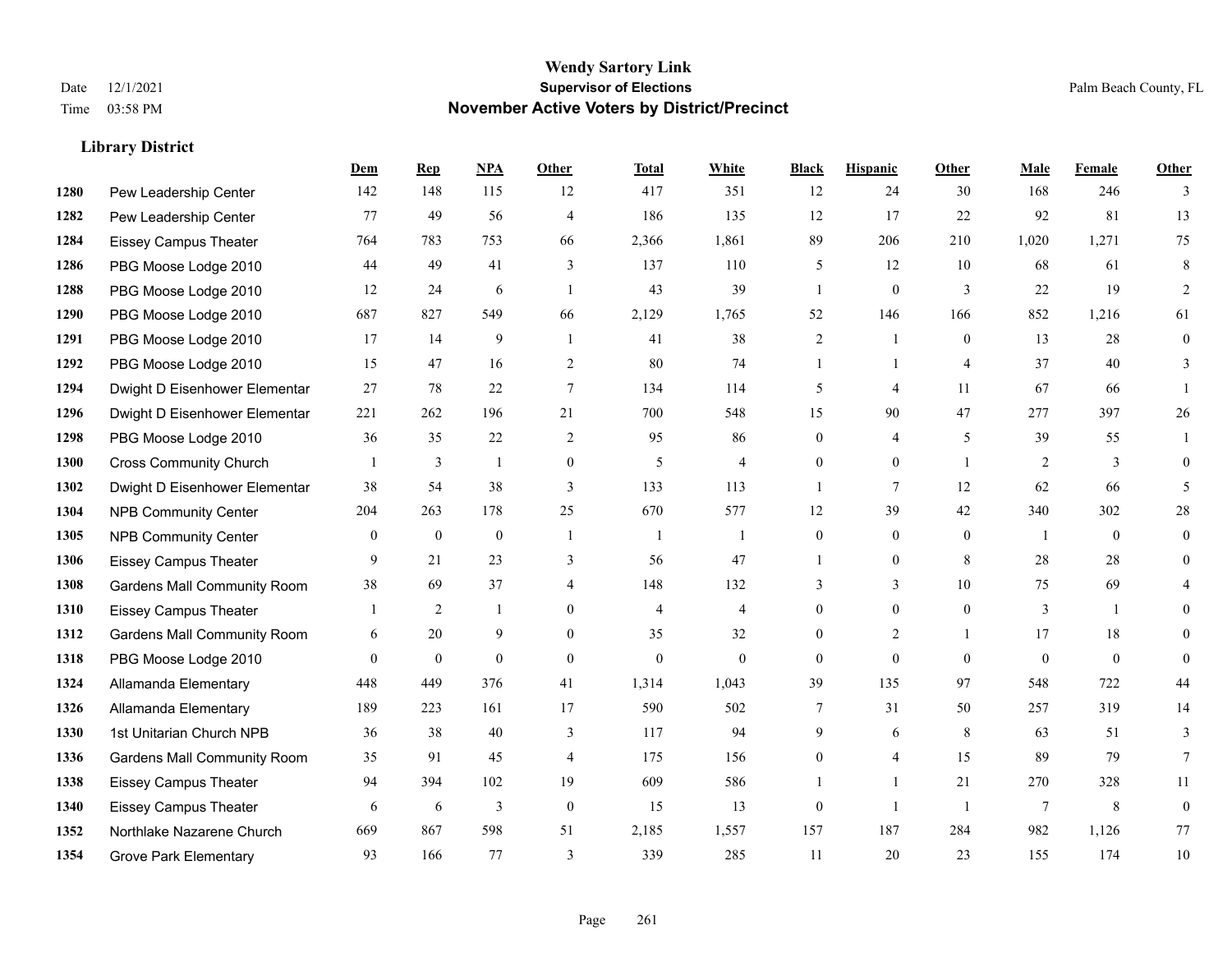#### **Wendy Sartory Link** Date 12/1/2021 **Supervisor of Elections** Palm Beach County, FL Time 03:58 PM **November Active Voters by District/Precinct**

# **Dem Rep NPA Other Total White Black Hispanic Other Male Female Other** Garden Lodge 366 F&AM 350 332 236 23 941 736 60 73 72 412 501 28 Grove Park Elementary 213 120 186 7 526 264 47 161 54 235 273 18 Palm Lake Estates - The Pines 65 78 48 4 195 157 14 9 15 90 97 8 Palm Lake Estates - The Pines 120 119 81 5 325 271 14 26 14 136 179 10 Garden Lodge 366 F&AM 95 37 44 7 183 84 58 20 21 81 96 6 Pew Leadership Center 190 83 137 10 420 216 116 46 42 174 232 14 1388 Palm Beach Shores Town Hall 275 449 310 27 1,061 969 11 19 62 489 544 28 Palm Beach Shores Town Hall 0 0 0 0 0 0 0 0 0 0 0 0 Cypress Lakes HOA 603 332 279 32 1,246 841 209 97 99 476 735 35 Century Village Clubhouse 61 31 24 2 118 72 14 18 14 54 60 4 Jeaga Middle 212 88 131 10 441 205 129 79 28 191 242 8 Jeaga Middle 164 57 122 14 357 111 122 74 50 141 205 11 Century Village Clubhouse 788 404 335 36 1,563 1,012 218 203 130 621 892 50 Century Village Clubhouse 798 428 325 39 1,590 1,110 168 171 141 621 918 51 Century Village Clubhouse 624 334 287 29 1,274 790 194 194 96 496 724 54 Century Village Clubhouse 341 189 150 7 687 475 67 87 58 248 416 23 Benoist Farms Elementary 575 153 306 22 1,056 259 458 232 107 409 597 50 Turning Points Academy 763 420 377 36 1,596 932 289 267 108 595 954 47 Turning Points Academy 821 179 357 20 1,377 490 623 155 109 470 867 40 Wynnebrook Elementary 810 270 423 21 1,524 418 593 353 160 659 793 72 Wynnebrook Elementary 537 249 392 17 1,195 480 136 485 94 502 643 50 St Christophers Episcopal Chr 1,101 287 566 32 1,986 574 808 395 209 881 1,012 93 Haverhill Town Hall 395 219 238 10 862 332 237 202 91 388 436 38 Elks Lodge #1352 2 3 0 0 5 3 1 0 1 3 1 1 Elks Lodge #1352 24 22 29 3 78 46 8 16 8 40 35 3 Elks Lodge #1352 556 152 272 20 1,000 177 475 153 195 463 497 40 Elks Lodge #1352 1,284 328 718 26 2,356 458 1,001 602 295 1,038 1,210 108 Clayton Hutcheson Hall B 723 324 562 16 1,625 507 289 663 166 712 821 92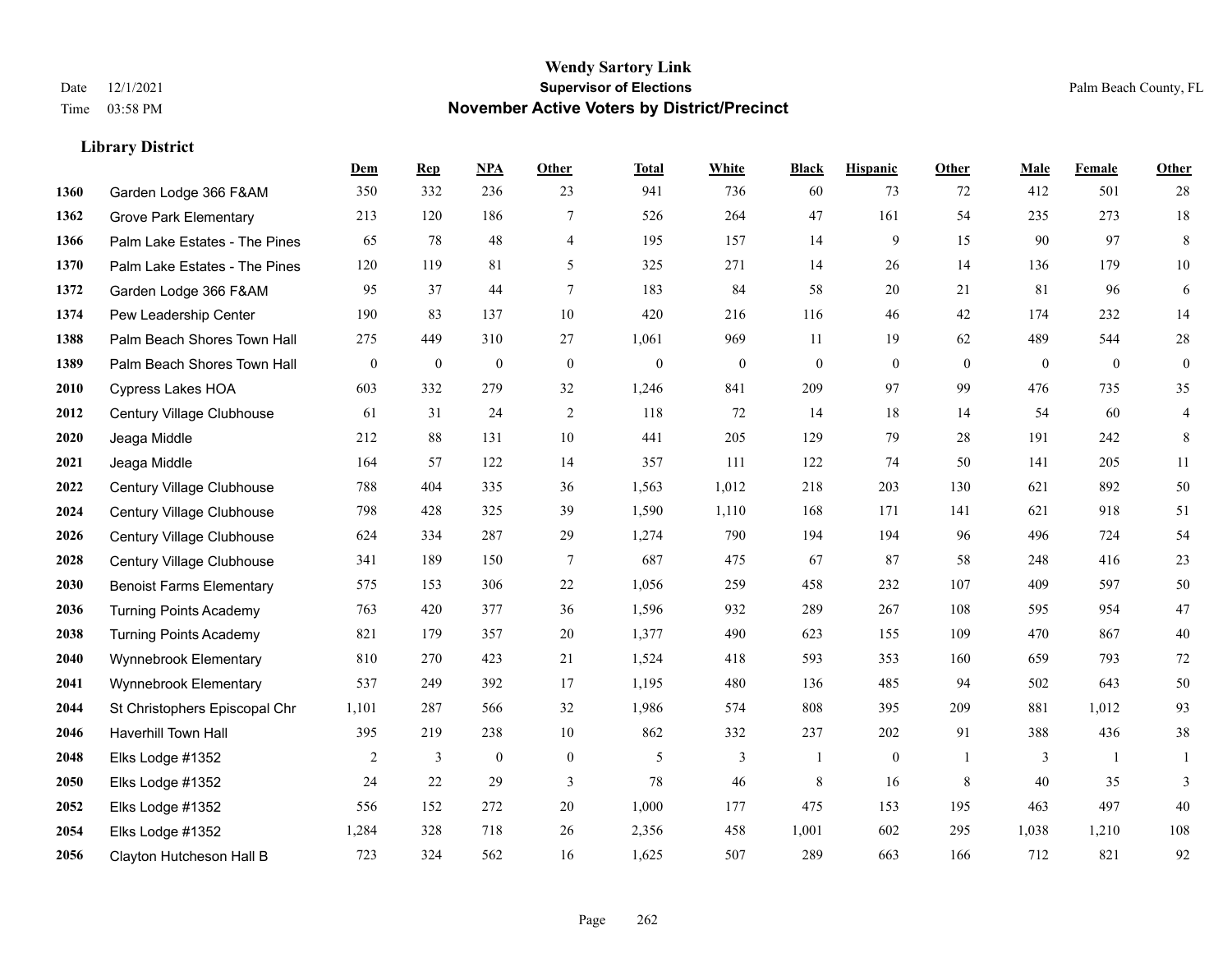|      |                                   | Dem          | <b>Rep</b>       | NPA              | <b>Other</b>     | <b>Total</b>   | <b>White</b>   | <b>Black</b>     | <b>Hispanic</b> | <b>Other</b>   | <b>Male</b>    | <b>Female</b> | <b>Other</b>     |
|------|-----------------------------------|--------------|------------------|------------------|------------------|----------------|----------------|------------------|-----------------|----------------|----------------|---------------|------------------|
| 2058 | Clayton Hutcheson Hall B          | 3            | 1                | $\boldsymbol{0}$ | $\overline{0}$   | $\overline{4}$ | 3              | $\boldsymbol{0}$ | 1               | $\overline{0}$ | 2              | 2             | $\theta$         |
| 2060 | <b>West Gate Elementary</b>       | 386          | 220              | 336              | 12               | 954            | 309            | 72               | 492             | 81             | 459            | 446           | 49               |
| 2080 | <b>Everglades Elementary</b>      | 159          | 171              | 124              | 9                | 463            | 264            | 66               | 78              | 55             | 215            | 227           | 21               |
| 2081 | <b>Everglades Elementary</b>      | 69           | 90               | 46               | $\boldsymbol{0}$ | 205            | 147            | 7                | 28              | 23             | 102            | 97            | 6                |
| 2082 | Pine Jog Environmental Center     | 167          | 293              | 165              | 12               | 637            | 437            | 25               | 118             | 57             | 304            | 318           | 15               |
| 2083 | Pine Jog Environmental Center     | 7            | 21               | 17               | $\boldsymbol{0}$ | 45             | 30             | $\boldsymbol{0}$ | 13              | 2              | 21             | 23            | -1               |
| 2084 | <b>Community Christian Church</b> | 287          | 119              | 163              | 16               | 585            | 171            | 211              | 135             | 68             | 262            | 308           | 15               |
| 2085 | <b>Community Christian Church</b> | 2            | 1                | $\mathbf{0}$     | $\theta$         | 3              | $\overline{3}$ | $\mathbf{0}$     | $\mathbf{0}$    | $\theta$       | $\overline{1}$ | 2             | $\boldsymbol{0}$ |
| 2086 | <b>Community Christian Church</b> | 1,220        | 553              | 934              | 53               | 2,760          | 857            | 600              | 920             | 383            | 1,204          | 1,446         | 110              |
| 2087 | <b>Community Christian Church</b> | 1            | 1                | $\mathbf{0}$     | $\mathbf{0}$     | $\overline{2}$ | $\overline{2}$ | $\mathbf{0}$     | $\mathbf{0}$    | $\overline{0}$ | 2              | $\mathbf{0}$  | $\boldsymbol{0}$ |
| 2088 | Melaleuca Elementary              | 856          | 528              | 667              | 39               | 2,090          | 1,055          | 350              | 491             | 194            | 957            | 1,055         | 78               |
| 2090 | Pine Jog Environmental Center     | $\mathbf{0}$ | 2                | $\mathbf{0}$     | $\mathbf{0}$     | 2              | 1              | $\boldsymbol{0}$ | $\mathbf{0}$    | $\overline{1}$ | $\overline{0}$ | 1             | 1                |
| 2092 | Pine Jog Environmental Center     | $\mathbf{1}$ | $\overline{2}$   | $\overline{1}$   | $\overline{1}$   | 5              | 5              | $\mathbf{0}$     | $\mathbf{0}$    | $\theta$       | 3              | 2             | $\mathbf{0}$     |
| 2094 | Pine Jog Environmental Center     | 369          | 77               | 207              | 11               | 664            | 111            | 262              | 170             | 121            | 275            | 360           | $29\,$           |
| 2096 | 1st Church of the Nazarene        | 252          | 68               | 190              | 5                | 515            | 114            | 23               | 333             | 45             | 240            | 246           | 29               |
| 2097 | 1st Church of the Nazarene        | 231          | 142              | 170              | $10\,$           | 553            | 215            | 42               | 220             | 76             | 244            | 278           | 31               |
| 2098 | Iglesia Cristo Mi Redentor        | 434          | 222              | 344              | 26               | 1,026          | 325            | 161              | 446             | 94             | 433            | 530           | 63               |
| 2100 | Iglesia Cristo Mi Redentor        | 779          | 358              | 570              | 35               | 1,742          | 437            | 372              | 760             | 173            | 722            | 933           | 87               |
| 2102 | Union Congregational Church       | 1,178        | 345              | 647              | 37               | 2,207          | 493            | 639              | 846             | 229            | 888            | 1,210         | 109              |
| 2104 | Lake Lytal Park                   | 507          | 237              | 343              | 25               | 1,112          | 310            | 230              | 462             | 110            | 463            | 594           | 55               |
| 2106 | Main Library                      | 614          | 268              | 413              | 37               | 1,332          | 504            | 243              | 455             | 130            | 571            | 705           | 56               |
| 2108 | <b>Berkshire Elementary</b>       | 736          | 342              | 658              | 34               | 1,770          | 472            | 201              | 910             | 187            | 770            | 908           | 92               |
| 2110 | <b>Berkshire Elementary</b>       | 173          | 85               | 133              | 5                | 396            | 133            | 44               | 173             | 46             | 162            | 211           | $23\,$           |
| 2114 | Main Library                      | 373          | 284              | 318              | 12               | 987            | 358            | 57               | 484             | 88             | 445            | 493           | 49               |
| 2115 | The Ark Church                    | 75           | 48               | 60               | 5                | 188            | 86             | 12               | 69              | 21             | 84             | 93            | 11               |
| 2116 | The Ark Church                    | 801          | 553              | 714              | 35               | 2,103          | 911            | 149              | 874             | 169            | 894            | 1,129         | $80\,$           |
| 2117 | The Ark Church                    | $\mathbf{1}$ | $\boldsymbol{0}$ | $\overline{1}$   | $\overline{0}$   | $\overline{2}$ | $\overline{1}$ | 1                | $\mathbf{0}$    | $\mathbf{0}$   | -1             | -1            | $\boldsymbol{0}$ |
| 2125 | St Marys Orthodox Church          | 341          | 354              | 252              | 9                | 956            | 510            | 41               | 342             | 63             | 429            | 490           | 37               |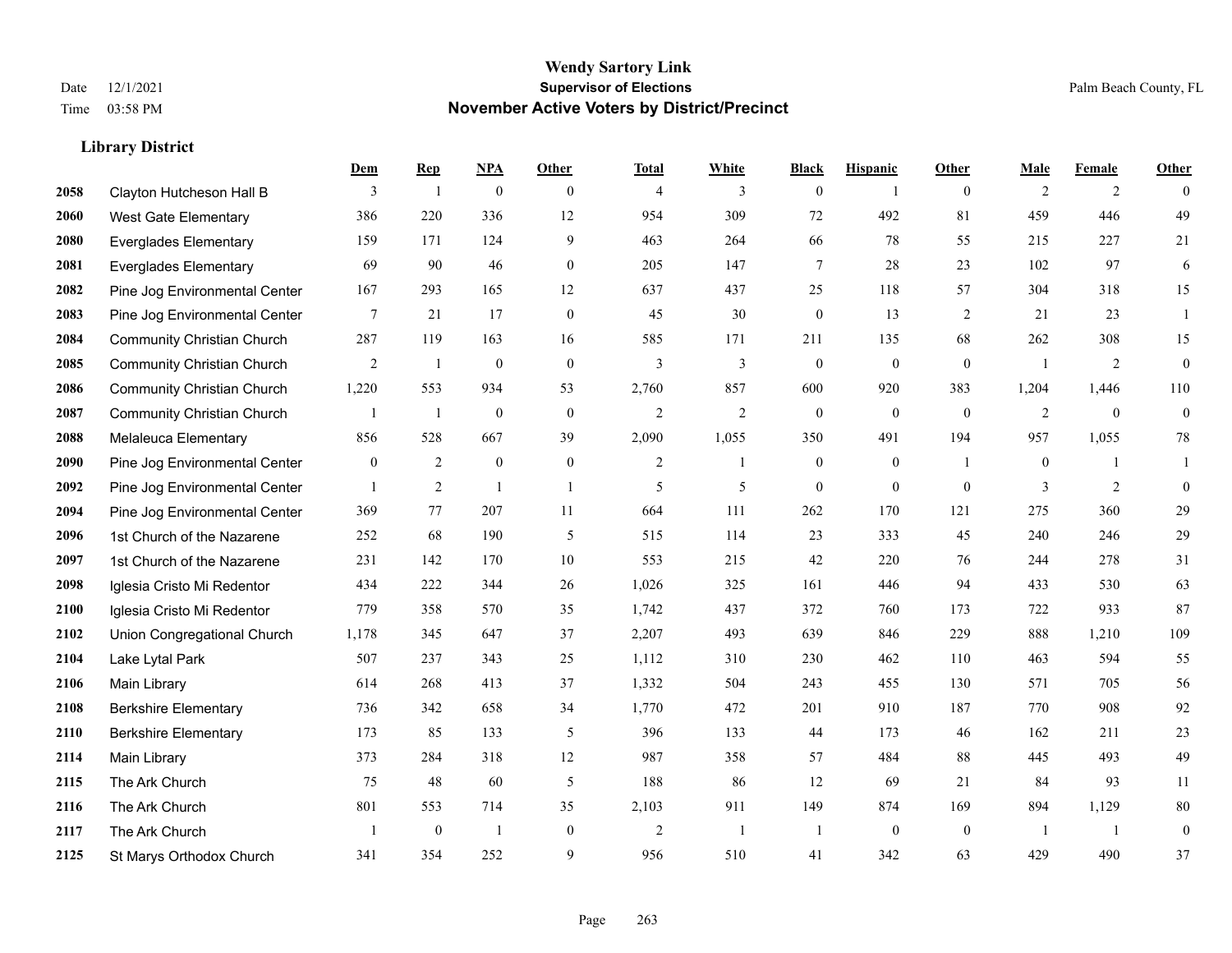|      |                                       | Dem              | <b>Rep</b>       | NPA              | <b>Other</b>     | <b>Total</b>   | <b>White</b> | <b>Black</b>     | <b>Hispanic</b>  | <b>Other</b>   | <b>Male</b>  | Female       | <b>Other</b>     |
|------|---------------------------------------|------------------|------------------|------------------|------------------|----------------|--------------|------------------|------------------|----------------|--------------|--------------|------------------|
| 2126 | St Marys Orthodox Church              | 273              | 256              | 230              | 9                | 768            | 436          | 31               | 237              | 64             | 360          | 387          | 21               |
| 2127 | Lake Clarke Shores Town Hall          |                  | $\mathbf{0}$     | $\mathbf{1}$     | $\overline{0}$   | $\overline{2}$ | $\mathbf{0}$ | $\mathbf{0}$     | $\overline{2}$   | $\theta$       | 2            | $\theta$     | $\mathbf{0}$     |
| 2130 | Cloud Lake Town Hall                  | 43               | 64               | 59               | 8                | 174            | 127          | $\mathbf{1}$     | 33               | 13             | 86           | 82           | 6                |
| 2132 | Cloud Lake Town Hall                  | 27               | 26               | 32               | 2                | 87             | 57           | $\overline{c}$   | 23               | 5              | 38           | 46           | 3                |
| 2146 | Village Walk HOA Clubhouse            | 545              | 530              | 433              | 45               | 1,553          | 1,206        | 59               | 138              | 150            | 646          | 855          | 52               |
| 2148 | <b>Liberty Park Elementary</b>        | $\boldsymbol{0}$ | $\boldsymbol{0}$ | $\boldsymbol{0}$ | $\boldsymbol{0}$ | $\mathbf{0}$   | $\mathbf{0}$ | $\boldsymbol{0}$ | $\boldsymbol{0}$ | $\mathbf{0}$   | $\mathbf{0}$ | $\mathbf{0}$ | $\boldsymbol{0}$ |
| 2150 | <b>River Bridge Activities Center</b> | 1,083            | 538              | 691              | 55               | 2,367          | 1,146        | 487              | 492              | 242            | 985          | 1,299        | 83               |
| 2152 | Pine Ridge North II                   | 1,112            | 508              | 806              | 51               | 2,477          | 1,013        | 386              | 817              | 261            | 991          | 1,385        | 101              |
| 2154 | <b>Forest Hill Elementary</b>         | 1,137            | 437              | 802              | 34               | 2,410          | 728          | 394              | 1,046            | 242            | 1,040        | 1,244        | 126              |
| 2156 | Cresthaven Emory Aud                  | 635              | 406              | 303              | 15               | 1,359          | 746          | 99               | 421              | 93             | 500          | 810          | 49               |
| 2158 | Community Of Hope                     | 1,087            | 419              | 848              | 29               | 2,383          | 594          | 433              | 1,045            | 311            | 1,048        | 1,221        | 114              |
| 2160 | Cresthaven Barkley Aud                | 509              | 353              | 284              | 19               | 1,165          | 585          | 85               | 392              | 103            | 493          | 620          | 52               |
| 2162 | Cresthaven Ashley Aud                 | 335              | 218              | 230              | 14               | 797            | 396          | 39               | 297              | 65             | 314          | 449          | 34               |
| 2164 | Covered Bridge Clubhouse              | 1,116            | 734              | 664              | 40               | 2,554          | 1,760        | 139              | 484              | 171            | 987          | 1,487        | $80\,$           |
| 2166 | Poinciana Clubhouse                   | 909              | 522              | 503              | 37               | 1,971          | 1,301        | 97               | 414              | 159            | 778          | 1,127        | 66               |
| 2168 | First Baptist Church GA               | $\mathbf{0}$     | $\bf{0}$         | $\boldsymbol{0}$ | $\mathbf{0}$     | $\mathbf{0}$   | $\mathbf{0}$ | $\boldsymbol{0}$ | $\mathbf{0}$     | $\mathbf{0}$   | $\mathbf{0}$ | $\mathbf{0}$ | $\mathbf{0}$     |
| 2170 | <b>Liberty Park Elementary</b>        | 1,137            | 546              | 669              | 57               | 2,409          | 1,047        | 458              | 647              | 257            | 959          | 1,338        | 112              |
| 2172 | First Baptist Church GA               | 17               | 3                | 10               | $\mathbf{0}$     | 30             | 14           | 3                | 9                | $\overline{4}$ | 11           | 18           | $\mathbf{1}$     |
| 2174 | First Baptist Church GA               | 453              | 188              | 277              | 12               | 930            | 406          | 191              | 207              | 126            | 415          | 474          | 41               |
| 2182 | <b>Greenacres Community Center</b>    | 640              | 291              | 531              | 30               | 1,492          | 523          | 143              | 680              | 146            | 602          | 803          | 87               |
| 2184 | American Polish Club                  | 1,097            | 387              | 805              | 39               | 2,328          | 692          | 349              | 1,029            | 258            | 967          | 1,224        | 137              |
| 2186 | American Polish Club                  | 318              | 136              | 241              | $\tau$           | 702            | 212          | 108              | 315              | 67             | 309          | 363          | 30               |
| 2188 | St Lukes United Methodist Chr         | 463              | 513              | 426              | 36               | 1,438          | 1,140        | 35               | 187              | 76             | 680          | 719          | 39               |
| 2190 | Lucerne Pointe Clubhouse              | 1,020            | 532              | 644              | 49               | 2,245          | 1,417        | 224              | 429              | 175            | 920          | 1,249        | 76               |
| 2192 | Fountains Of Palm Beach               | 925              | 456              | 591              | 56               | 2,028          | 1,365        | 151              | 346              | 166            | 862          | 1,101        | 65               |
| 2194 | <b>LC Swain Middle</b>                | 1,092            | 359              | 722              | 39               | 2,212          | 755          | 462              | 768              | 227            | 926          | 1,179        | 107              |
| 2196 | Pine Ridge South IV Clubhouse         | 887              | 489              | 505              | 43               | 1,924          | 1,146        | 263              | 401              | 114            | 750          | 1,100        | 74               |
| 2198 | American Finnish Club                 | 14               | 9                | 8                | $\theta$         | 31             | 17           | 3                | 1                | 10             | 12           | 16           | 3                |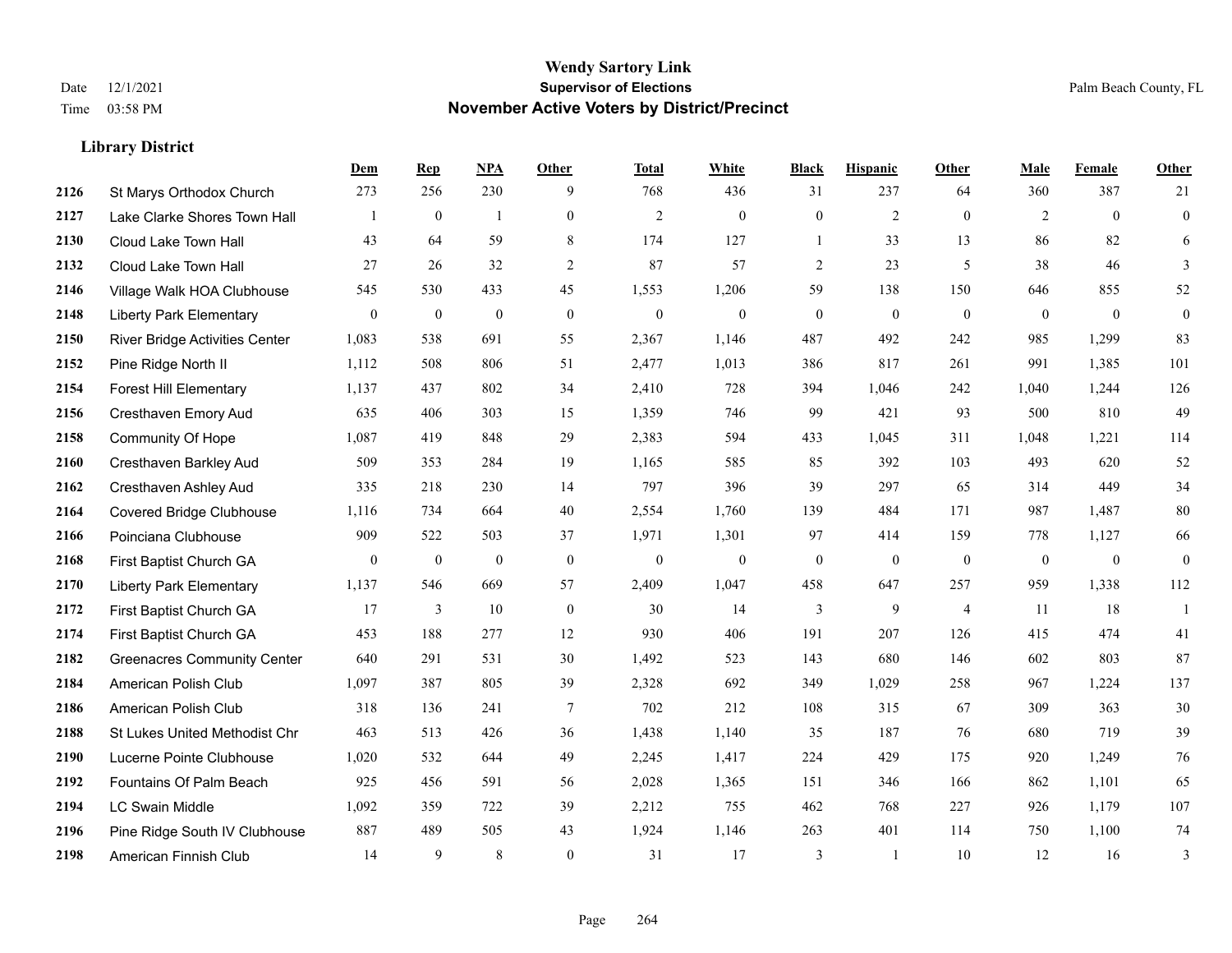|      |                                | Dem            | <b>Rep</b>       | NPA              | <b>Other</b>   | <b>Total</b> | <b>White</b>   | <b>Black</b>     | <b>Hispanic</b>  | Other          | <b>Male</b>    | <b>Female</b> | <b>Other</b>     |
|------|--------------------------------|----------------|------------------|------------------|----------------|--------------|----------------|------------------|------------------|----------------|----------------|---------------|------------------|
| 2202 | <b>LC Swain Middle</b>         | $\bf{0}$       | $\,8\,$          | -1               | $\overline{0}$ | 9            | 6              | $\boldsymbol{0}$ | 3                | $\overline{0}$ | $\overline{4}$ | 5             | $\theta$         |
| 2204 | <b>Heritage Elementary</b>     | 548            | 217              | 480              | 30             | 1,275        | 410            | 134              | 617              | 114            | 553            | 650           | 72               |
| 2206 | <b>Heritage Elementary</b>     | 456            | 193              | 333              | 16             | 998          | 319            | 215              | 337              | 127            | 434            | 514           | 50               |
| 2208 | American Finnish Club          | 6              | 7                | $\mathbf{1}$     | $\overline{1}$ | 15           | 14             | $\boldsymbol{0}$ | $\boldsymbol{0}$ | -1             | 6              | 8             |                  |
| 2210 | American Polish Club           | 231            | 93               | 136              | 5              | 465          | 166            | 114              | 137              | 48             | 189            | 257           | 19               |
| 2212 | American Polish Club           | $\overline{0}$ | $\boldsymbol{0}$ | $\boldsymbol{0}$ | $\mathbf{0}$   | $\mathbf{0}$ | $\mathbf{0}$   | $\boldsymbol{0}$ | $\mathbf{0}$     | $\mathbf{0}$   | $\overline{0}$ | $\mathbf{0}$  | $\mathbf{0}$     |
| 2214 | Indian Pines Elementary        | 1,187          | 256              | 583              | 37             | 2,063        | 466            | 919              | 444              | 234            | 926            | 1,037         | 100              |
| 2216 | Indian Pines Elementary        | 1,784          | 297              | 845              | 42             | 2,968        | 521            | 1,491            | 586              | 370            | 1,336          | 1,486         | 146              |
| 2218 | <b>Tradewinds Middle</b>       | 1,268          | 314              | 655              | 39             | 2,276        | 566            | 900              | 361              | 449            | 1,001          | 1,150         | 125              |
| 3004 | <b>Community Of Hope</b>       | 65             | 38               | 63               | $\overline{2}$ | 168          | 62             | 10               | 70               | 26             | 82             | 75            | 11               |
| 3008 | Palm Springs Middle            | $\mathbf{0}$   | $\bf{0}$         | $\boldsymbol{0}$ | $\overline{0}$ | $\mathbf{0}$ | $\overline{0}$ | $\boldsymbol{0}$ | $\mathbf{0}$     | $\theta$       | $\overline{0}$ | $\mathbf{0}$  | $\boldsymbol{0}$ |
| 3012 | <b>Emmanuel Baptist Church</b> | 630            | 573              | 419              | 20             | 1,642        | 989            | 44               | 519              | 90             | 692            | 887           | 63               |
| 3014 | Lake Clarke Shores Town Hall   | 1,005          | 1,072            | 647              | 45             | 2,769        | 2,027          | 83               | 489              | 170            | 1,261          | 1,421         | 87               |
| 3016 | <b>Community Of Hope</b>       | 45             | 37               | 54               | $\overline{2}$ | 138          | 36             | 9                | 77               | 16             | 52             | 76            | $10\,$           |
| 3022 | Oasis De Amor Baptist Church   | 504            | 224              | 400              | 18             | 1,146        | 369            | 137              | 497              | 143            | 540            | 540           | 66               |
| 3032 | Special Olympics of PBC        | 682            | 316              | 534              | 35             | 1,567        | 566            | 266              | 601              | 134            | 729            | 758           | 80               |
| 3070 | Mid County Senior Center       | 718            | 265              | 569              | 34             | 1,586        | 515            | 371              | 498              | 202            | 725            | 785           | 76               |
| 3074 | <b>Coastal Chapel</b>          | 471            | 352              | 335              | 27             | 1,185        | 738            | 103              | 253              | 91             | 556            | 588           | 41               |
| 3080 | American Finnish Club          | 843            | 225              | 569              | 41             | 1,678        | 396            | 519              | 573              | 190            | 729            | 849           | $100\,$          |
| 3082 | <b>Atlantis City Hall</b>      | 486            | 883              | 445              | 44             | 1,858        | 1,605          | 39               | 90               | 124            | 853            | 961           | 44               |
| 3084 | Lakes of Sherbrooke            | 698            | 644              | 583              | 54             | 1,979        | 1,339          | 191              | 284              | 165            | 857            | 1,046         | 76               |
| 3086 | <b>Woodlands Middle</b>        | 786            | 605              | 693              | 48             | 2,132        | 1,457          | 138              | 353              | 184            | 992            | 1,066         | 74               |
| 3088 | <b>Tradewinds Middle</b>       | 183            | 52               | 122              | 8              | 365          | 97             | 128              | 80               | 60             | 166            | 189           | $10\,$           |
| 3090 | <b>Woodlands Middle</b>        | 1,450          | 816              | 653              | 55             | 2,974        | 2,397          | 181              | 117              | 279            | 1,353          | 1,535         | 86               |
| 3092 | Lacuna HOA Clubhouse           | 1,202          | 758              | 766              | 70             | 2,796        | 1,947          | 272              | 313              | 264            | 1,282          | 1,426         | 88               |
| 3094 | <b>Coral Reef Elementary</b>   | 323            | 241              | 276              | 28             | 868          | 510            | 73               | 199              | 86             | 406            | 435           | $27\,$           |
| 3096 | <b>Coral Reef Elementary</b>   | 822            | 582              | 645              | 58             | 2,107        | 1,350          | 258              | 268              | 231            | 972            | 1,056         | 79               |
| 3098 | <b>Manatee Elementary</b>      | 679            | 588              | 536              | 48             | 1,851        | 1,260          | 177              | 222              | 192            | 848            | 942           | 61               |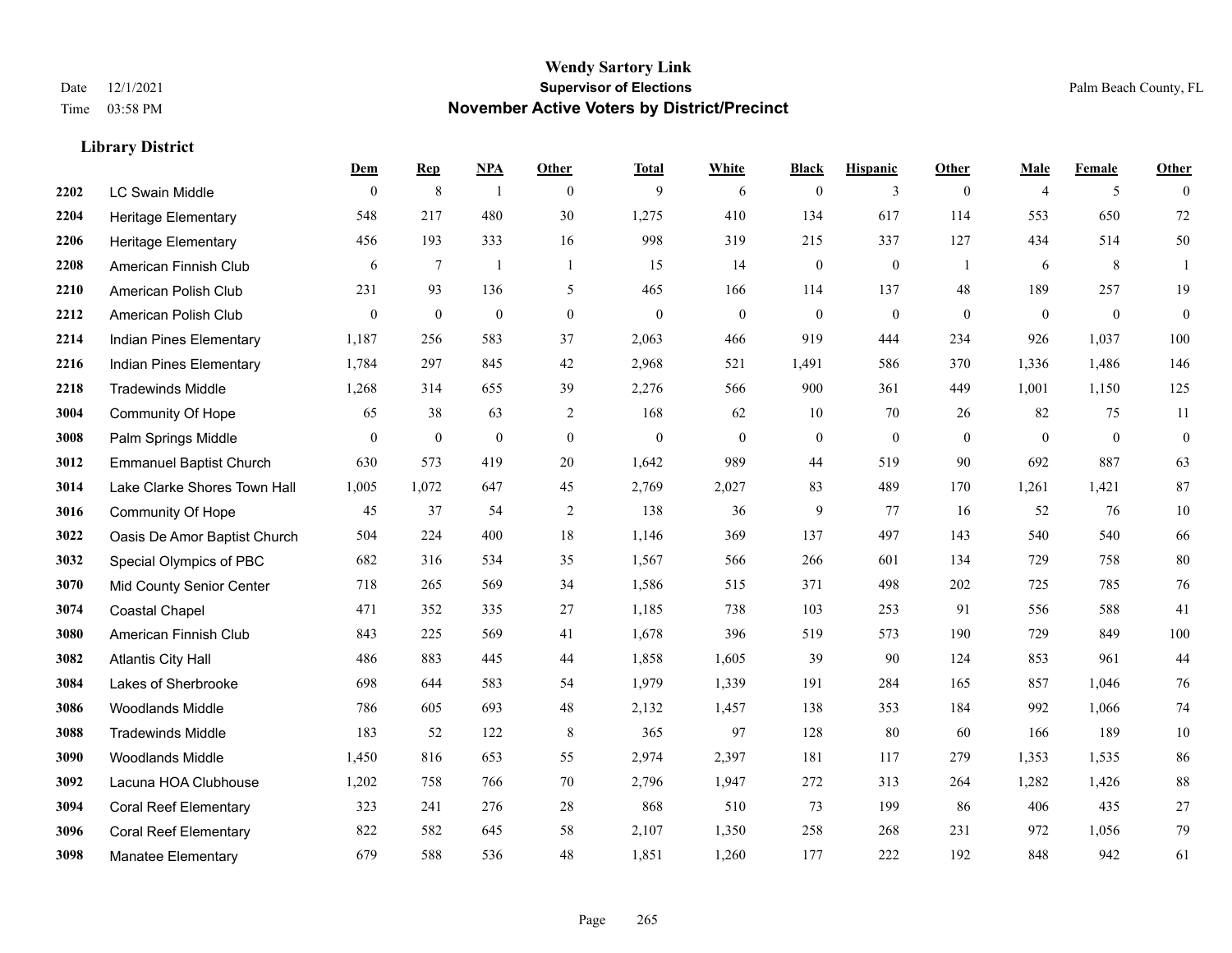|      |                                  | Dem   | <b>Rep</b> | NPA | <b>Other</b> | <b>Total</b> | <b>White</b> | <b>Black</b>     | <b>Hispanic</b> | Other | <b>Male</b> | <b>Female</b> | <b>Other</b> |
|------|----------------------------------|-------|------------|-----|--------------|--------------|--------------|------------------|-----------------|-------|-------------|---------------|--------------|
| 3100 | Journeys End                     | 430   | 338        | 370 | 20           | 1,158        | 776          | 95               | 136             | 151   | 546         | 582           | 30           |
| 3102 | <b>Diamond View Elementary</b>   | 1,207 | 446        | 800 | 50           | 2,503        | 1,034        | 639              | 532             | 298   | 1,102       | 1,291         | 110          |
| 3104 | American German Club             | 409   | 352        | 374 | 33           | 1,168        | 809          | 91               | 139             | 129   | 541         | 583           | $44$         |
| 3106 | American German Club             | 299   | 106        | 205 | 17           | 627          | 222          | 177              | 96              | 132   | 276         | 323           | $28\,$       |
| 3108 | Santaluces High                  | 1,258 | 540        | 894 | 64           | 2,756        | 1,113        | 704              | 548             | 391   | 1,224       | 1,442         | $90\,$       |
| 3110 | Lantana Road Branch Library      | 818   | 336        | 489 | 47           | 1,690        | 798          | 452              | 282             | 158   | 734         | 879           | 77           |
| 3112 | <b>Starlight Cove Elementary</b> | 846   | 299        | 612 | 38           | 1,795        | 704          | 309              | 637             | 145   | 777         | 928           | 90           |
| 3114 | Santaluces High                  | 379   | 254        | 295 | 11           | 939          | 551          | 121              | 185             | 82    | 457         | 453           | 29           |
| 3116 | Advent Lantana                   | 1,054 | 521        | 734 | 53           | 2,362        | 1,455        | 361              | 360             | 186   | 979         | 1,300         | 83           |
| 3118 | Advent Lantana                   | 204   | 227        | 172 | 16           | 619          | 505          | 22               | 48              | 44    | 303         | 303           | 13           |
| 3120 | Valencia Shores Social Club      | 1,221 | 595        | 580 | 49           | 2,445        | 2,160        | 68               | 81              | 136   | 1,124       | 1,266         | 55           |
| 3122 | Boynton Beach Community Chur     | 906   | 407        | 348 | 33           | 1,694        | 1,516        | 36               | 52              | 90    | 697         | 960           | 37           |
| 3124 | West Boynton Park and Rec        | 787   | 588        | 652 | 44           | 2,071        | 1,311        | 224              | 288             | 248   | 935         | 1,062         | 74           |
| 3126 | Temple Shaarei Shalom            | 633   | 500        | 464 | 28           | 1,625        | 1,114        | 153              | 199             | 159   | 755         | 822           | 48           |
| 3128 | West Boynton Park and Rec        | 944   | 605        | 729 | 45           | 2,323        | 1,444        | 285              | 337             | 257   | 1,062       | 1,179         | 82           |
| 3130 | Winston Trails Swim Center       | 1,109 | 911        | 860 | 64           | 2,944        | 2,084        | 205              | 376             | 279   | 1,376       | 1,456         | 112          |
| 3132 | Park Vista High                  | 852   | 652        | 699 | 48           | 2,251        | 1,426        | 228              | 358             | 239   | 1,013       | 1,159         | 79           |
| 3133 | Christa McAuliffe Middle         | 173   | 125        | 135 | 8            | 441          | 269          | 46               | 61              | 65    | 213         | 216           | 12           |
| 3134 | Hidden Oaks Elementary           | 1,063 | 319        | 595 | 33           | 2,010        | 576          | 792              | 366             | 276   | 857         | 1,067         | 86           |
| 3144 | <b>Freedom Shores Elementary</b> | 10    | 8          | 10  | $\mathbf{0}$ | 28           | 22           | $\boldsymbol{0}$ | 3               | 3     | 11          | 14            | 3            |
| 3148 | Imagine Schools - Chancellor     | 61    | 54         | 54  | 5            | 174          | 117          | 12               | 27              | 18    | 87          | 82            | 5            |
| 3150 | Christa McAuliffe Middle         | 553   | 256        | 237 | 23           | 1,069        | 970          | $20\,$           | 31              | 48    | 436         | 601           | $32\,$       |
| 3152 | Park Vista High                  | 658   | 410        | 391 | 33           | 1,492        | 1,281        | 54               | 64              | 93    | 658         | 785           | 49           |
| 3154 | Ponte Vecchio Clubhouse          | 801   | 318        | 280 | 23           | 1,422        | 1,271        | 20               | 40              | 91    | 641         | 742           | 39           |
| 3156 | Aberdeen East Clubhouse          | 997   | 488        | 553 | 41           | 2,079        | 1,570        | 141              | 187             | 181   | 862         | 1,157         | 60           |
| 3158 | <b>Crystal Lakes Elementary</b>  | 994   | 760        | 800 | 59           | 2,613        | 1,829        | 195              | 295             | 294   | 1,181       | 1,322         | $110\,$      |
| 3160 | Christa McAuliffe Middle         | 435   | 325        | 329 | 19           | 1,108        | 751          | 135              | 120             | 102   | 497         | 569           | 42           |
| 3162 | <b>Hidden Oaks Elementary</b>    | 542   | 257        | 301 | 18           | 1,118        | 670          | 206              | 125             | 117   | 500         | 585           | 33           |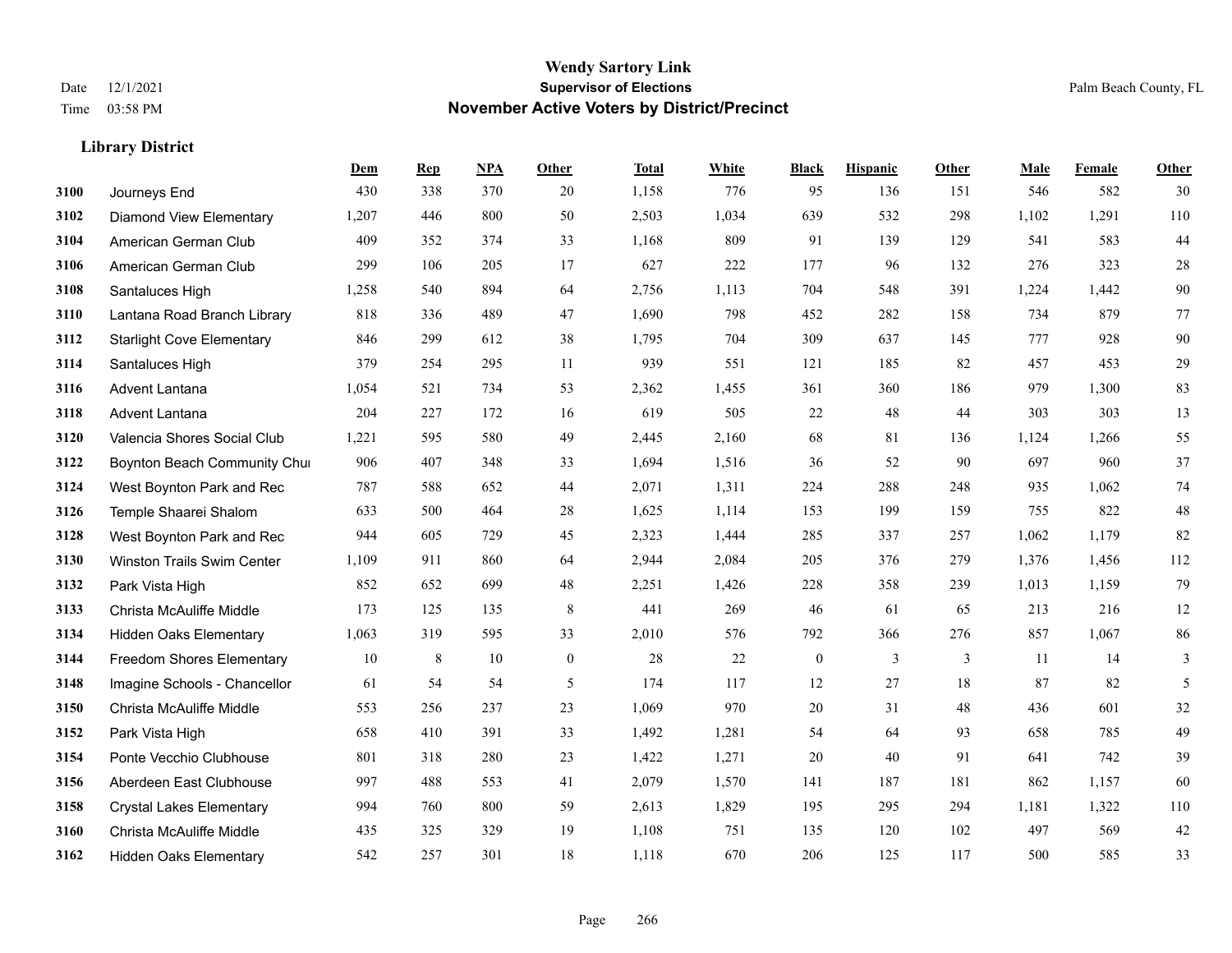#### **Wendy Sartory Link** Date 12/1/2021 **Supervisor of Elections** Palm Beach County, FL Time 03:58 PM **November Active Voters by District/Precinct**

# **Dem Rep NPA Other Total White Black Hispanic Other Male Female Other** Jamaica Bay Clubhouse 351 362 266 25 1,004 887 20 38 59 437 533 34 Boynton Beach High 1,112 613 883 73 2,681 1,575 312 540 254 1,175 1,403 103 Imagine Schools - Chancellor 0 0 0 0 0 0 0 0 0 0 0 0 South Palm Beach Town Hall 403 506 378 34 1,321 1,127 21 79 94 578 696 47 Manalapan Town Hall 76 201 93 9 379 346 6 5 22 191 178 10 Hypoluxo Town Hall 515 606 506 65 1,692 1,415 38 110 129 781 861 50 Bent Tree Villas East 805 732 596 50 2,183 1,583 216 215 169 963 1,172 48 Greentree Villas 640 568 461 35 1,704 1,398 72 119 115 682 976 46 New Church 403 492 321 26 1,242 1,009 62 88 83 535 678 29 Christ Fellowship Church BB 535 294 300 24 1,153 693 189 166 105 534 588 31 Quail Ridge Business Center 122 362 125 11 620 597 1 2 20 284 326 10 Ocean Ridge Town Hall 401 738 426 44 1,609 1,470 5 50 84 765 803 41 Village of Golf Admin Bldg 36 186 47 4 273 267 0 1 5 129 142 2 **4038 Briny Breezes Community Cente** 89 144 89 4 326 301 0 9 16 135 182 9 Briny Breezes Community Center 0 0 0 0 0 0 0 0 0 0 0 0 Briny Breezes Community Center 0 0 0 0 0 0 0 0 0 0 0 0 Briny Breezes Community Cente  $\begin{array}{cccc} 48 & 32 & 38 & 1 & 119 & 104 & 1 & 9 & 5 & 62 & 54 & 3 \end{array}$  Delray Dunes 90 342 101 5 538 499 1 5 33 243 283 12 Banyan Creek Elementary 122 154 85 7 368 294 16 29 29 189 170 9 Lakeview Baptist Church 0 0 0 0 0 0 0 0 0 0 0 0 Lakeview Baptist Church 2 6 3 0 11 4 0 1 6 5 6 0 Seacrest Presbyterian **48** 43 43 3 137 122 1 9 5 72 64 1 **4078 Banyan Creek Elementary 3 6 1 0 10 9 0 0 1 6 3 1**  Banyan Creek Elementary 0 0 0 0 0 0 0 0 0 0 0 0 **4082 Banyan Creek Elementary 0 3 0 0 3 3 3 0 0 0 2 1 0**  Banyan Creek Elementary 42 24 24 2 92 68 6 9 9 42 46 4 Carver Middle 114 149 100 8 371 294 31 20 26 183 174 14 Orchard View Elementary 27 35 30 0 92 75 2 6 9 47 42 3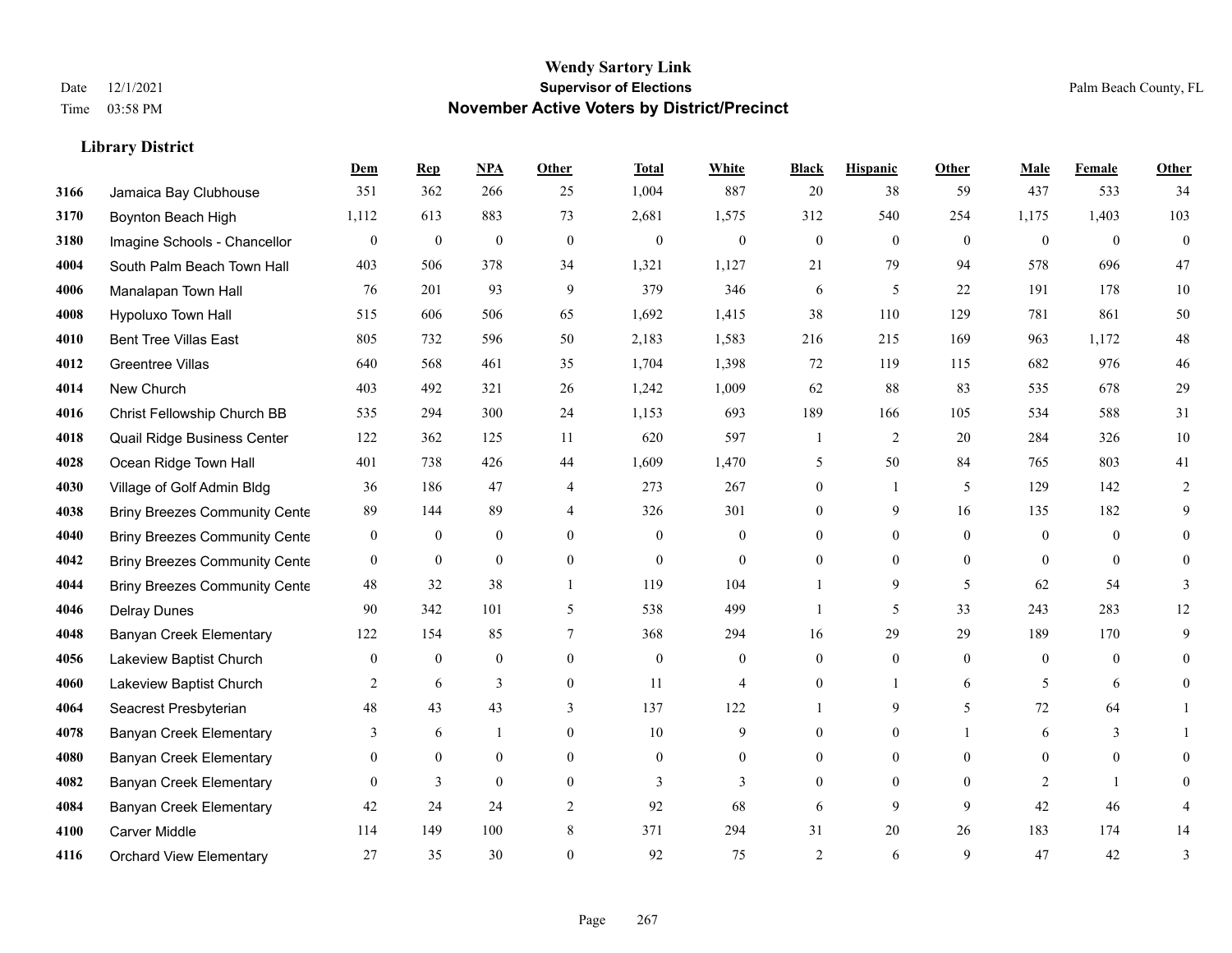#### **Wendy Sartory Link** Date 12/1/2021 **Supervisor of Elections Supervisor of Elections** Palm Beach County, FL Time 03:58 PM **November Active Voters by District/Precinct**

|      |                                | Dem   | <b>Rep</b>   | <b>NPA</b> | Other          | <b>Total</b> | <b>White</b> | <b>Black</b>     | <b>Hispanic</b> | <b>Other</b>   | Male  | Female         | Other        |
|------|--------------------------------|-------|--------------|------------|----------------|--------------|--------------|------------------|-----------------|----------------|-------|----------------|--------------|
| 4130 | Omni Middle                    | 630   | 620          | 545        | 37             | 1,832        | 1,506        | 33               | 137             | 156            | 853   | 927            | 52           |
| 4132 | Calusa Elementary              | 379   | 401          | 321        | 25             | 1,126        | 932          | 15               | 95              | 84             | 461   | 625            | 40           |
| 4180 | Del Prado Elementary           | 564   | 576          | 565        | 35             | 1,740        | 1,238        | 51               | 243             | 208            | 789   | 854            | 97           |
| 4182 | Greater BR Swim & Racquet Ctr  | 866   | 588          | 738        | 54             | 2,246        | 1,521        | 78               | 403             | 244            | 940   | 1,214          | 92           |
| 4192 | Verde K-8 School               | 556   | 975          | 721        | 45             | 2,297        | 1,838        | 47               | 134             | 278            | 1,061 | 1,113          | 123          |
| 4194 | Del Prado Elementary           | 548   | 331          | 309        | 31             | 1,219        | 1,036        | 24               | 62              | 97             | 518   | 671            | 30           |
| 4196 | Good Shepherd Lutheran         | 703   | 437          | 446        | 25             | 1,611        | 1,384        | 30               | 83              | 114            | 674   | 897            | 40           |
| 4198 | Verde K-8 School               | 642   | 470          | 530        | 35             | 1,677        | 1,052        | 118              | 321             | 186            | 693   | 913            | 71           |
| 4200 | Verde K-8 School               | 400   | 343          | 300        | 21             | 1,064        | 791          | 8                | 171             | 94             | 424   | 612            | $28\,$       |
| 4202 | Greater BR Swim & Racquet Ctr  | 787   | 587          | 637        | 32             | 2,043        | 1,584        | 32               | 244             | 183            | 831   | 1,136          | 76           |
| 4204 | Sugar Sand Park Comm Center    | 740   | 451          | 591        | 38             | 1,820        | 1,143        | 142              | 319             | 216            | 815   | 936            | 69           |
| 4206 | Good Shepherd Lutheran         | 677   | 485          | 514        | 34             | 1,710        | 1,354        | 35               | 178             | 143            | 691   | 962            | 57           |
| 4208 | Hammock Pointe Elementary      | 841   | 587          | 477        | 36             | 1,941        | 1,669        | 10               | 116             | 146            | 764   | 1,122          | 55           |
| 5002 | Faith Farm Tabernacle          | 562   | 651          | 509        | 42             | 1,764        | 1,163        | 173              | 193             | 235            | 820   | 893            | 51           |
| 5003 | Faith Farm Tabernacle          | 497   | 346          | 436        | 29             | 1,308        | 786          | 139              | 206             | 177            | 587   | 676            | 45           |
| 5004 | Faith Farm Tabernacle          | 3     | 2            | 2          | $\overline{0}$ | 7            | 4            | $\boldsymbol{0}$ | 3               | $\overline{0}$ | 6     | $\overline{1}$ | $\mathbf{0}$ |
| 5005 | <b>Sunset Palms Elementary</b> | 1,246 | 566          | 483        | 78             | 2,373        | 2,223        | 15               | 32              | 103            | 1,092 | 1,223          | 58           |
| 5006 | Faith Farm Tabernacle          | 1,116 | 493          | 551        | 36             | 2,196        | 2,077        | 13               | 22              | 84             | 1,025 | 1,135          | 36           |
| 5007 | Faith Farm Tabernacle          | 5     | $\mathbf{0}$ | 2          | $\overline{0}$ | 7            | 6            | $\boldsymbol{0}$ | $\mathbf{0}$    | $\overline{1}$ | 5     | 2              | $\mathbf{0}$ |
| 5008 | <b>Sunset Palms Elementary</b> | 436   | 334          | 374        | 25             | 1,169        | 767          | 99               | 139             | 164            | 539   | 593            | 37           |
| 5009 | Boynton Beach Community Chur   | 1,213 | 980          | 1,012      | 73             | 3,278        | 2,174        | 294              | 362             | 448            | 1,562 | 1,597          | 119          |
| 5010 | Temple Shaarei Shalom          | 964   | 238          | 308        | 34             | 1,544        | 1,435        | 18               | 27              | 64             | 592   | 920            | 32           |
| 5012 | The Grove Clubhouse            | 411   | 145          | 158        | 12             | 726          | 654          | 19               | 18              | 35             | 305   | 411            | 10           |
| 5014 | West Boynton Branch Library    | 690   | 452          | 497        | 44             | 1,683        | 962          | 248              | 247             | 226            | 741   | 880            | 62           |
| 5016 | Faith United Methodist Church  | 943   | 622          | 621        | 33             | 2,219        | 1,602        | 157              | 241             | 219            | 977   | 1,151          | 91           |
| 5018 | Platina Clubhouse              | 684   | 263          | 291        | 21             | 1,259        | 1,068        | 36               | 74              | 81             | 478   | 749            | 32           |
| 5020 | <b>Hagen Road Elementary</b>   | 608   | 325          | 405        | 37             | 1,375        | 711          | 294              | 186             | 184            | 586   | 739            | 50           |
| 5022 | <b>Hagen Road Elementary</b>   | 853   | 444          | 453        | 28             | 1,778        | 1,393        | 157              | 113             | 115            | 781   | 954            | 43           |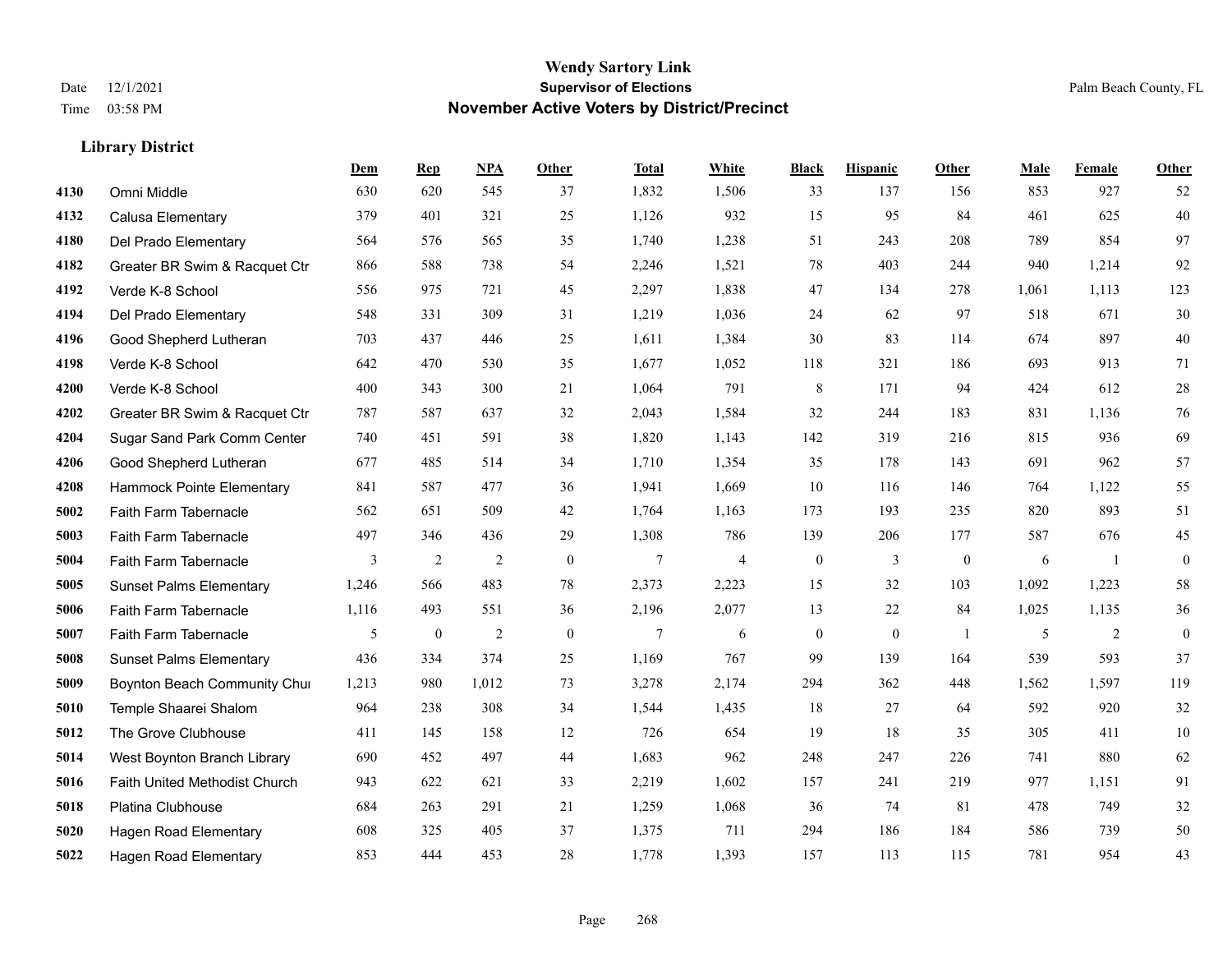|      |                               | Dem   | <b>Rep</b> | NPA   | <b>Other</b> | <b>Total</b> | <b>White</b> | <b>Black</b>   | <b>Hispanic</b> | <b>Other</b> | <b>Male</b> | Female | <b>Other</b> |
|------|-------------------------------|-------|------------|-------|--------------|--------------|--------------|----------------|-----------------|--------------|-------------|--------|--------------|
| 5024 | Valencia Lakes HOA            | 619   | 205        | 241   | 16           | 1,081        | 999          | 10             | 18              | 54           | 474         | 579    | 28           |
| 5026 | Faith United Methodist Church | 934   | 420        | 514   | 48           | 1,916        | 1,123        | 438            | 200             | 155          | 821         | 1,027  | 68           |
| 5028 | South Tech Academy            | 672   | 521        | 437   | 28           | 1,658        | 1,293        | 97             | 114             | 154          | 727         | 865    | 66           |
| 5030 | West Boynton Branch Library   | 673   | 196        | 319   | 32           | 1,220        | 769          | 246            | 122             | 83           | 476         | 692    | $52\,$       |
| 5032 | New Church                    | 292   | 127        | 136   | 14           | 569          | 489          | 17             | 29              | 34           | 243         | 310    | 16           |
| 5034 | Valencia Lakes HOA            | 787   | 302        | 308   | 16           | 1,413        | 1,304        | 18             | 22              | 69           | 599         | 786    | $28\,$       |
| 5036 | Valencia Isles Social Hall    | 809   | 237        | 267   | 17           | 1,330        | 1,255        | 1              | 6               | 68           | 539         | 761    | $30\,$       |
| 5038 | The Cascades Clubhouse        | 751   | 267        | 273   | 18           | 1,309        | 1,226        | 15             | 18              | 50           | 549         | 735    | 25           |
| 5040 | New Church                    | 388   | 206        | 247   | 14           | 855          | 772          | 19             | 32              | 32           | 390         | 446    | 19           |
| 5042 | South Tech Academy            | 908   | 384        | 477   | 43           | 1,812        | 1,396        | 161            | 142             | 113          | 733         | 1,025  | 54           |
| 5044 | Cascade Lakes Clubhouse       | 561   | 198        | 194   | 14           | 967          | 876          | 6              | 12              | 73           | 426         | 512    | 29           |
| 5046 | Green Cay Nature Center       | 1,344 | 581        | 652   | 42           | 2,619        | 1,979        | 274            | 178             | 188          | 1,113       | 1,437  | 69           |
| 5048 | <b>Coral Lakes Clubhouse</b>  | 583   | 371        | 306   | 21           | 1,281        | 889          | 139            | 140             | 113          | 558         | 680    | $43\,$       |
| 5050 | <b>Coral Lakes Clubhouse</b>  | 1,101 | 316        | 370   | 24           | 1,811        | 1,695        | 13             | 10              | 93           | 704         | 1,062  | 45           |
| 5052 | Lake Worth Drainage District  | 647   | 437        | 465   | 33           | 1,582        | 1,211        | 89             | 129             | 153          | 685         | 836    | 61           |
| 5054 | Our Lady Queen of Peace       | 1,163 | 1,217      | 1,027 | 93           | 3,500        | 2,808        | 102            | 210             | 380          | 1,620       | 1,738  | 142          |
| 5055 | Our Lady Queen of Peace       | 304   | 139        | 151   | 12           | 606          | 534          | 6              | 38              | 28           | 266         | 322    | 18           |
| 5056 | Hagen Ranch Road Library      | 1,890 | 1,126      | 1,177 | 98           | 4,291        | 3,471        | 167            | 328             | 325          | 1,821       | 2,342  | 128          |
| 5058 | Valencia Falls Clubhouse      | 682   | 182        | 227   | 12           | 1,103        | 1,037        | 4              | 5               | 57           | 487         | 581    | 35           |
| 5060 | Hagen Ranch Road Library      | 509   | 208        | 231   | 15           | 963          | 892          | $\overline{4}$ | 14              | 53           | 437         | 514    | 12           |
| 5062 | Villa Borghese Clubhouse      | 443   | 239        | 163   | 14           | 859          | 782          | 11             | 27              | 39           | 377         | 460    | $22\,$       |
| 5064 | Huntington Lakes Clubhouse    | 965   | 335        | 354   | 35           | 1,689        | 1,553        | 15             | 42              | 79           | 620         | 1,036  | 33           |
| 5066 | Abbey Village Clubhouse       | 750   | 411        | 360   | 35           | 1,556        | 1,263        | 68             | 128             | 97           | 617         | 880    | 59           |
| 5068 | Camelot Village Clubhouse     | 227   | 120        | 101   | 14           | 462          | 284          | 50             | 87              | 41           | 182         | 265    | 15           |
| 5070 | Delray Villas                 | 463   | 243        | 214   | 19           | 939          | 764          | 41             | 66              | 68           | 398         | 508    | 33           |
| 5072 | Huntington Pointe Clubhouse   | 755   | 175        | 243   | 18           | 1,191        | 1,127        | 7              | 10              | 47           | 451         | 709    | 31           |
| 5074 | Coco Wood Clubhouse           | 386   | 169        | 174   | 11           | 740          | 516          | 96             | 78              | 50           | 325         | 385    | $30\,$       |
| 5076 | Palm Greens Clubhouse         | 657   | 297        | 321   | 30           | 1,305        | 1,084        | 37             | 95              | 89           | 512         | 749    | 44           |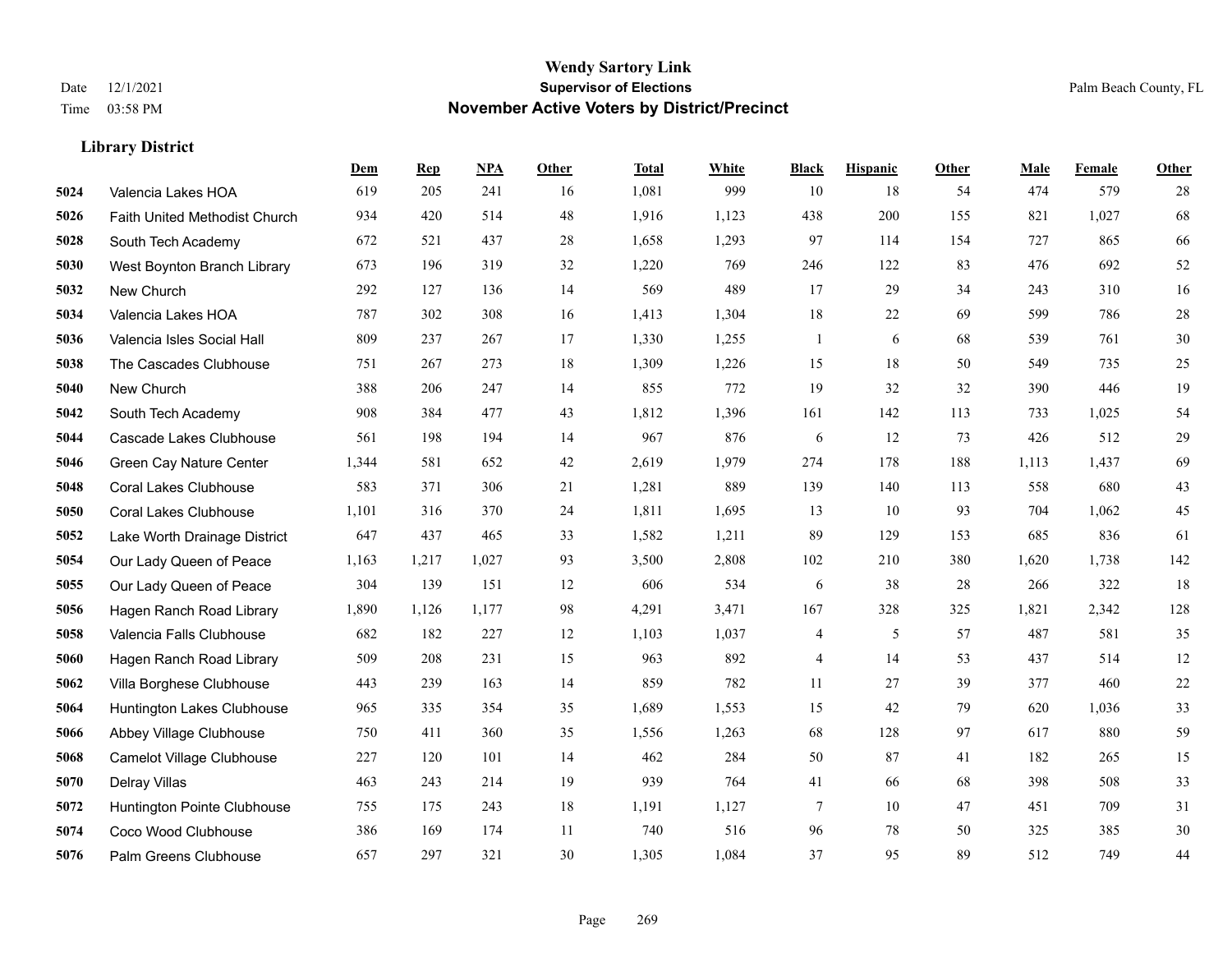#### **Wendy Sartory Link** Date 12/1/2021 **Supervisor of Elections** Palm Beach County, FL Time 03:58 PM **November Active Voters by District/Precinct**

# **Dem Rep NPA Other Total White Black Hispanic Other Male Female Other** Bethel Evangelical Baptist 696 383 412 40 1,531 1,139 116 168 108 612 881 38 Bethel Evangelical Baptist 84 52 41 3 180 128 10 22 20 59 119 2 Bethel Evangelical Baptist 635 371 413 24 1,443 989 171 156 127 659 744 40 High Point Section II 442 301 258 23 1,024 813 37 104 70 404 591 29 Gleneagles CC-Strathearn Sat 970 471 472 35 1,948 1,672 37 114 125 819 1,082 47 Gleneagles CC-Clunie Satellite 792 333 361 24 1,510 1,297 73 66 74 653 824 33 Kings Point Clubhouse 378 195 177 16 766 618 28 71 49 295 442 29 Monaco Clubhouse 911 518 483 42 1,954 1,515 95 198 146 794 1,083 77 Lakes of Delray Clubhouse 384 232 163 18 797 703 11 42 41 305 477 15 Kings Point Flanders 906 423 402 32 1,763 1,411 75 160 117 708 996 59 Lakes of Delray Clubhouse 900 312 374 40 1,626 1,330 68 120 108 631 946 49 Kings Point Flanders 890 389 356 39 1,674 1,325 71 159 119 648 959 67 Las Verdes Clubhouse 980 623 716 56 2,375 1,659 216 298 202 1,074 1,223 78 West Boca Branch Library 1,436 1,519 1,437 107 4,499 3,711 110 267 411 2,110 2,254 135 South County Civic Center 523 513 418 29 1,483 1,348 6 26 103 698 743 42 Morikami Park Elementary 43 59 49 3 154 146 0 3 5 71 83 0 Morikami Park Elementary 549 612 503 40 1,704 1,481 20 53 150 787 877 40 Morikami Park Elementary 18 39 24 2 83 67 0 6 10 35 41 7 South County Civic Center 252 205 193 11 661 547 8 27 79 300 334 27 The Polo Club of Boca Raton 650 506 434 25 1,615 1,470 18 27 100 703 864 48 The Polo Club of Boca Raton 306 188 193 19 706 643 1 9 53 285 396 25 South County Civic Center 168 122 103 6 399 335 8 32 24 171 217 11 The Polo Club of Boca Raton 38 31 29 2 100 93 2 2 3 44 55 1 Delray Beach First Baptist 277 180 200 10 667 431 35 122 79 284 351 32 Delray Beach First Baptist 161 114 115 1 391 329 9 29 24 155 222 14 Boca Delray Clubhouse 254 114 120 11 499 449 8 17 25 206 283 10 Sunrise Park Elementary 760 517 568 38 1,883 1,251 103 281 248 854 969 60

Coconut Cove Waterpark - Meet 654 550 546 28 1,778 1,302 31 171 274 808 886 84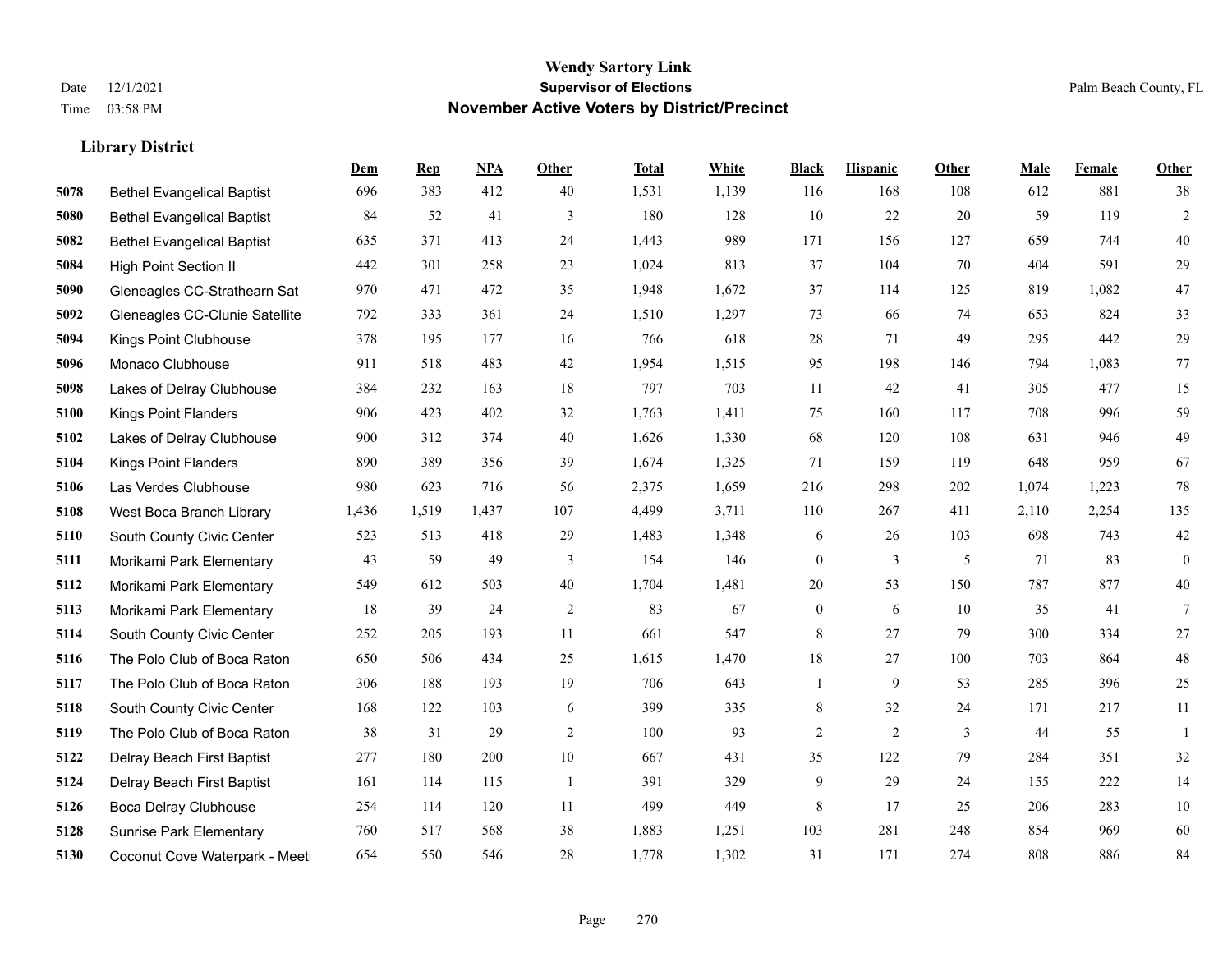|      |                                    | Dem   | <b>Rep</b> | NPA | <b>Other</b> | <b>Total</b> | <b>White</b> | <b>Black</b> | <b>Hispanic</b> | <b>Other</b> | <b>Male</b> | <b>Female</b> | <b>Other</b> |
|------|------------------------------------|-------|------------|-----|--------------|--------------|--------------|--------------|-----------------|--------------|-------------|---------------|--------------|
| 5132 | <b>Eagles Landing Middle</b>       | 939   | 589        | 647 | 47           | 2,222        | 1,514        | 149          | 331             | 228          | 995         | 1,159         | 68           |
| 5134 | Coconut Cove Waterpark - Meet      | 538   | 477        | 452 | 30           | 1,497        | 1,067        | 69           | 231             | 130          | 712         | 731           | 54           |
| 5136 | West Boca Branch Library           | 865   | 508        | 688 | 46           | 2,107        | 1,365        | 125          | 402             | 215          | 887         | 1,155         | 65           |
| 5138 | <b>Whispering Pines Elementary</b> | 887   | 559        | 621 | 45           | 2,112        | 1,403        | 128          | 306             | 275          | 920         | 1,116         | 76           |
| 5140 | Olympic Heights High               | 1,045 | 780        | 916 | 52           | 2,793        | 1,807        | 146          | 536             | 304          | 1,265       | 1,415         | 113          |
| 5142 | <b>Whispering Pines Elementary</b> | 302   | 243        | 257 | 22           | 824          | 597          | 28           | 106             | 93           | 332         | 455           | 37           |
| 5144 | Whisper Walk Section B             | 918   | 456        | 426 | 33           | 1,833        | 1,450        | 52           | 215             | 116          | 696         | 1,090         | 47           |
| 5146 | Century Village West               | 907   | 514        | 393 | 40           | 1,854        | 1,431        | 79           | 184             | 160          | 677         | 1,104         | 73           |
| 5148 | Century Village West               | 744   | 370        | 358 | 27           | 1,499        | 1,190        | 51           | 135             | 123          | 566         | 857           | 76           |
| 5150 | Century Village West               | 679   | 283        | 288 | 18           | 1,268        | 986          | 49           | 145             | 88           | 448         | 779           | 41           |
| 5152 | West Boca Raton High               | 949   | 799        | 860 | 47           | 2,655        | 1,981        | 83           | 249             | 342          | 1,251       | 1,294         | 110          |
| 5154 | Daggerwing Nature Center           | 895   | 783        | 742 | 52           | 2,472        | 1,697        | 79           | 342             | 354          | 1,111       | 1,245         | 116          |
| 5156 | Southwinds Golf Course             | 721   | 505        | 594 | 32           | 1,852        | 1,257        | 84           | 265             | 246          | 802         | 966           | 84           |
| 5158 | <b>Boca West Country Club</b>      | 766   | 454        | 509 | 50           | 1,779        | 1,600        | 8            | 72              | 99           | 739         | 994           | 46           |
| 5160 | <b>Boca West Country Club</b>      | 824   | 468        | 426 | 34           | 1,752        | 1,647        | 3            | 28              | 74           | 680         | 1,028         | $44\,$       |
| 5162 | Glades Presbyterian Church         | 768   | 744        | 648 | 39           | 2,199        | 1,615        | 69           | 308             | 207          | 1,040       | 1,077         | $82\,$       |
| 5164 | Sandpiper Shores Elementary        | 1,009 | 661        | 677 | 44           | 2,391        | 1,827        | 75           | 256             | 233          | 1,081       | 1,232         | $78\,$       |
| 5166 | <b>Glades Road Branch Library</b>  | 835   | 753        | 790 | 49           | 2,427        | 1,686        | 128          | 362             | 251          | 1,053       | 1,274         | 100          |
| 5168 | <b>Glades Road Branch Library</b>  | 960   | 611        | 617 | 39           | 2,227        | 1,674        | 65           | 273             | 215          | 863         | 1,305         | 59           |
| 5170 | Olympic Heights High               | 1,151 | 638        | 756 | 45           | 2,590        | 1,906        | 83           | 357             | 244          | 1,012       | 1,482         | 96           |
| 5172 | Del Prado Elementary               | 235   | 308        | 205 | 18           | 766          | 690          | 9            | 10              | 57           | 362         | 383           | 21           |
| 5174 | <b>Waters Edge Elementary</b>      | 860   | 750        | 817 | 48           | 2,475        | 1,676        | 125          | 356             | 318          | 1,137       | 1,218         | 120          |
| 5176 | Loggers Run Middle                 | 467   | 351        | 373 | 15           | 1,206        | 835          | 47           | 202             | 122          | 511         | 634           | 61           |
| 5178 | Loggers Run Middle                 | 710   | 541        | 635 | 44           | 1,930        | 1,070        | 188          | 404             | 268          | 856         | 976           | 98           |
| 5180 | Boca Glades Baptist Church         | 680   | 376        | 638 | 40           | 1,734        | 971          | 132          | 399             | 232          | 798         | 859           | 77           |
| 5182 | Boca Glades Baptist Church         | 579   | 294        | 538 | 36           | 1,447        | 743          | 129          | 368             | 207          | 648         | 730           | 69           |
| 5184 | <b>Coral Sunset Elementary</b>     | 902   | 561        | 735 | 41           | 2,239        | 1,233        | 241          | 443             | 322          | 1,031       | 1,102         | 106          |
| 5186 | <b>Coral Sunset Elementary</b>     | 1,010 | 422        | 867 | 38           | 2,337        | 983          | 351          | 669             | 334          | 991         | 1,219         | 127          |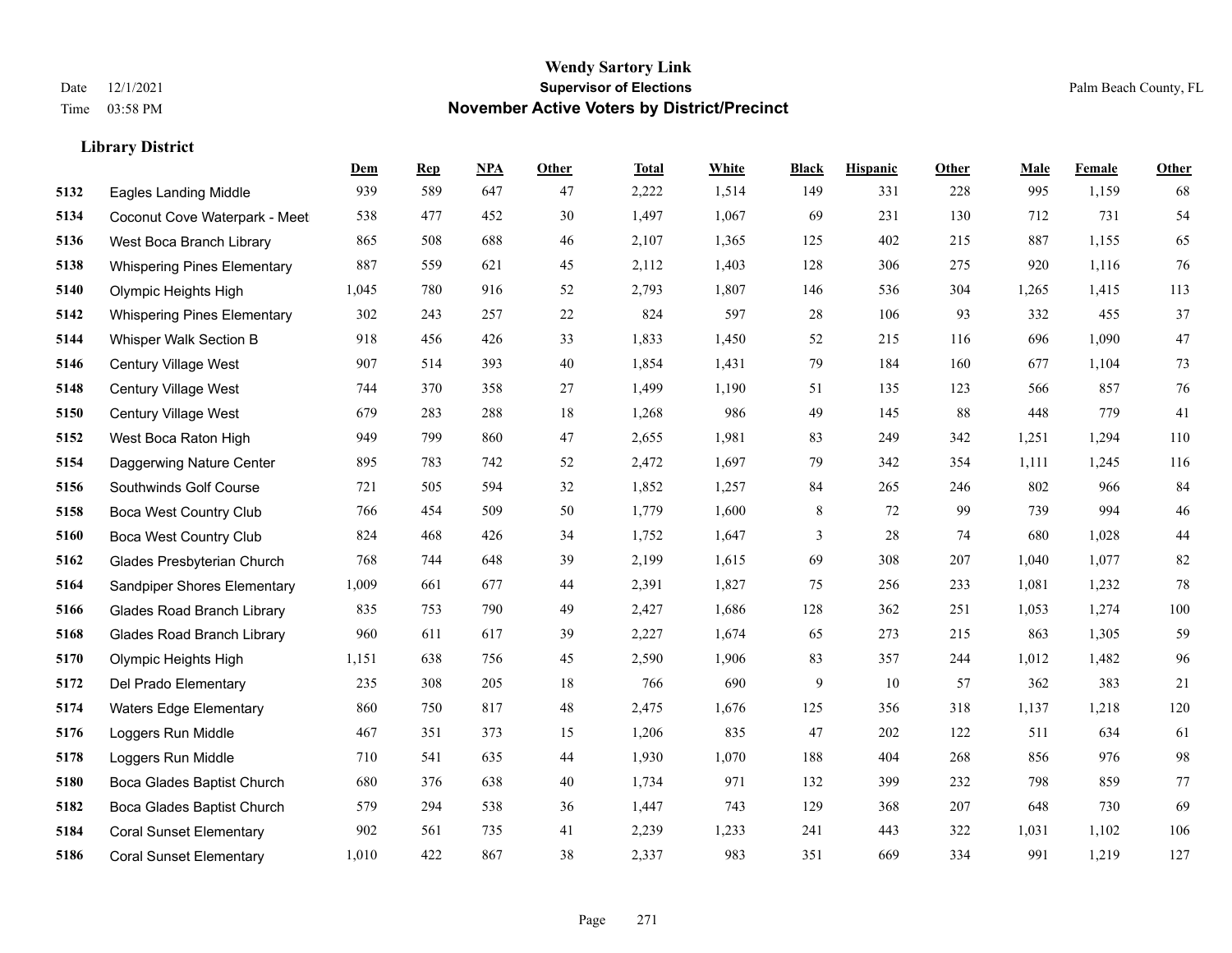|      |                                     | Dem              | <b>Rep</b>     | NPA              | <b>Other</b>   | <b>Total</b>   | White          | <b>Black</b>     | <b>Hispanic</b>  | Other          | <b>Male</b>    | Female         | <b>Other</b>     |
|------|-------------------------------------|------------------|----------------|------------------|----------------|----------------|----------------|------------------|------------------|----------------|----------------|----------------|------------------|
| 5188 | Pines Of Boca Barwood               | 957              | 620            | 784              | 52             | 2,413          | 1,423          | 136              | 537              | 317            | 1,015          | 1,299          | 99               |
| 5190 | Lakes at Boca Rio Clubhouse         | 406              | 282            | 339              | 21             | 1,048          | 688            | 63               | 178              | 119            | 476            | 526            | 46               |
| 5192 | Hammock Pointe Elementary           | 1,060            | 684            | 927              | 47             | 2,718          | 1,548          | 205              | 585              | 380            | 1,173          | 1,423          | 122              |
| 5194 | Lakes Of Boca Barwood               | 395              | 255            | 378              | 21             | 1,049          | 625            | 48               | 239              | 137            | 445            | 549            | 55               |
| 6002 | <b>Canal Point Community Center</b> | 81               | 103            | 57               | $\overline{2}$ | 243            | 102            | 38               | 88               | 15             | 108            | 125            | $10\,$           |
| 6004 | Pahokee Recreation Center           | 957              | 174            | 230              | 5              | 1,366          | 176            | 886              | 222              | 82             | 564            | 753            | 49               |
| 6006 | Pahokee Recreation Center           | 992              | 172            | 271              | 14             | 1,449          | 124            | 846              | 382              | 97             | 645            | 725            | 79               |
| 6008 | Pahokee High                        | 523              | 22             | 104              | 3              | 652            | 8              | 599              | 3                | 42             | 194            | 426            | 32               |
| 6010 | <b>Canal Point Community Center</b> | 24               | 6              | $\tau$           | $\overline{0}$ | 37             | 12             | 19               | 3                | 3              | 20             | 17             | $\boldsymbol{0}$ |
| 6012 | Belle Glade Library/Civic Ctr       | 180              | 30             | 59               | $\overline{0}$ | 269            | 30             | 147              | 79               | 13             | 105            | 153            | 11               |
| 6014 | Belle Glade Library/Civic Ctr       | 1                | 2              | $\mathbf{1}$     | $\overline{0}$ | $\overline{4}$ | $\overline{0}$ | $\boldsymbol{0}$ | $\overline{4}$   | $\theta$       | $\overline{1}$ | 3              | $\mathbf{0}$     |
| 6016 | South Bay Commission Chambe         | 36               | 53             | 30               | 3              | 122            | 81             | 8                | 22               | 11             | 64             | 53             | 5                |
| 6018 | South Bay Commission Chambe         | 1,186            | 85             | 223              | 11             | 1,505          | 59             | 1.165            | 206              | 75             | 632            | 835            | 38               |
| 6020 | <b>Glades Central High</b>          | 443              | 76             | 133              | $\,8\,$        | 660            | 82             | 383              | 158              | 37             | 306            | 321            | 33               |
| 6022 | Belle Glade Library/Civic Ctr       | 1,362            | 105            | 256              | 18             | 1,741          | 88             | 1,396            | 142              | 115            | 714            | 959            | 68               |
| 6024 | Lewis Evans Resource Center         | 1,693            | 67             | 263              | 13             | 2,036          | 30             | 1,768            | 126              | 112            | 814            | 1,152          | 70               |
| 6026 | Lewis Evans Resource Center         |                  | $\mathbf{0}$   | 2                | $\mathbf{0}$   | 3              | $\mathbf{0}$   | $\mathbf{0}$     | 3                | $\theta$       | $\overline{1}$ | 2              | $\mathbf{0}$     |
| 6028 | Belle Glade Library/Civic Ctr       | 755              | 453            | 326              | 15             | 1,549          | 409            | 397              | 656              | 87             | 725            | 780            | 44               |
| 6029 | Belle Glade Library/Civic Ctr       | 1                | $\bf{0}$       | $\boldsymbol{0}$ | $\mathbf{0}$   | -1             | $\overline{0}$ | 1                | $\mathbf{0}$     | $\theta$       | -1             | $\overline{0}$ | $\boldsymbol{0}$ |
| 6030 | Belle Glade Library/Civic Ctr       | 8                | 2              | 12               | $\overline{2}$ | 24             | 8              | $\mathbf{0}$     | 16               | $\theta$       | $\tau$         | 15             | 2                |
| 6032 | Gove Elementary                     | 667              | 299            | 273              | 6              | 1,245          | 314            | 428              | 404              | 99             | 532            | 671            | $42\,$           |
| 6034 | Gove Elementary                     | $\boldsymbol{0}$ | $\overline{4}$ | $\boldsymbol{0}$ | $\overline{0}$ | $\overline{4}$ | $\overline{4}$ | $\boldsymbol{0}$ | $\boldsymbol{0}$ | $\overline{0}$ | 3              | -1             | $\mathbf{0}$     |
| 6036 | Gove Elementary                     | 390              | 157            | 208              | 10             | 765            | 133            | 153              | 434              | 45             | 336            | 399            | 30               |
| 6038 | South Bay Commission Chambe         | $\overline{0}$   | $\mathbf{0}$   | $\mathbf{0}$     | $\Omega$       | $\mathbf{0}$   | $\mathbf{0}$   | $\boldsymbol{0}$ | $\mathbf{0}$     | $\theta$       | $\theta$       | $\theta$       | $\mathbf{0}$     |
| 6040 | Osceola Creek Middle                | 99               | 127            | 104              | $\overline{1}$ | 331            | 250            | 13               | 33               | 35             | 153            | 162            | 16               |
| 6042 | Osceola Creek Middle                | 989              | 1,224          | 1,032            | 64             | 3,309          | 2,123          | 433              | 487              | 266            | 1,576          | 1,626          | 107              |
| 6044 | <b>Frontier Elementary</b>          | 909              | 993            | 788              | 58             | 2,748          | 1,745          | 419              | 347              | 237            | 1,293          | 1,371          | 84               |
| 6045 | Acreage Branch Library              | 201              | 269            | 177              | 12             | 659            | 419            | 80               | 90               | 70             | 313            | 315            | 31               |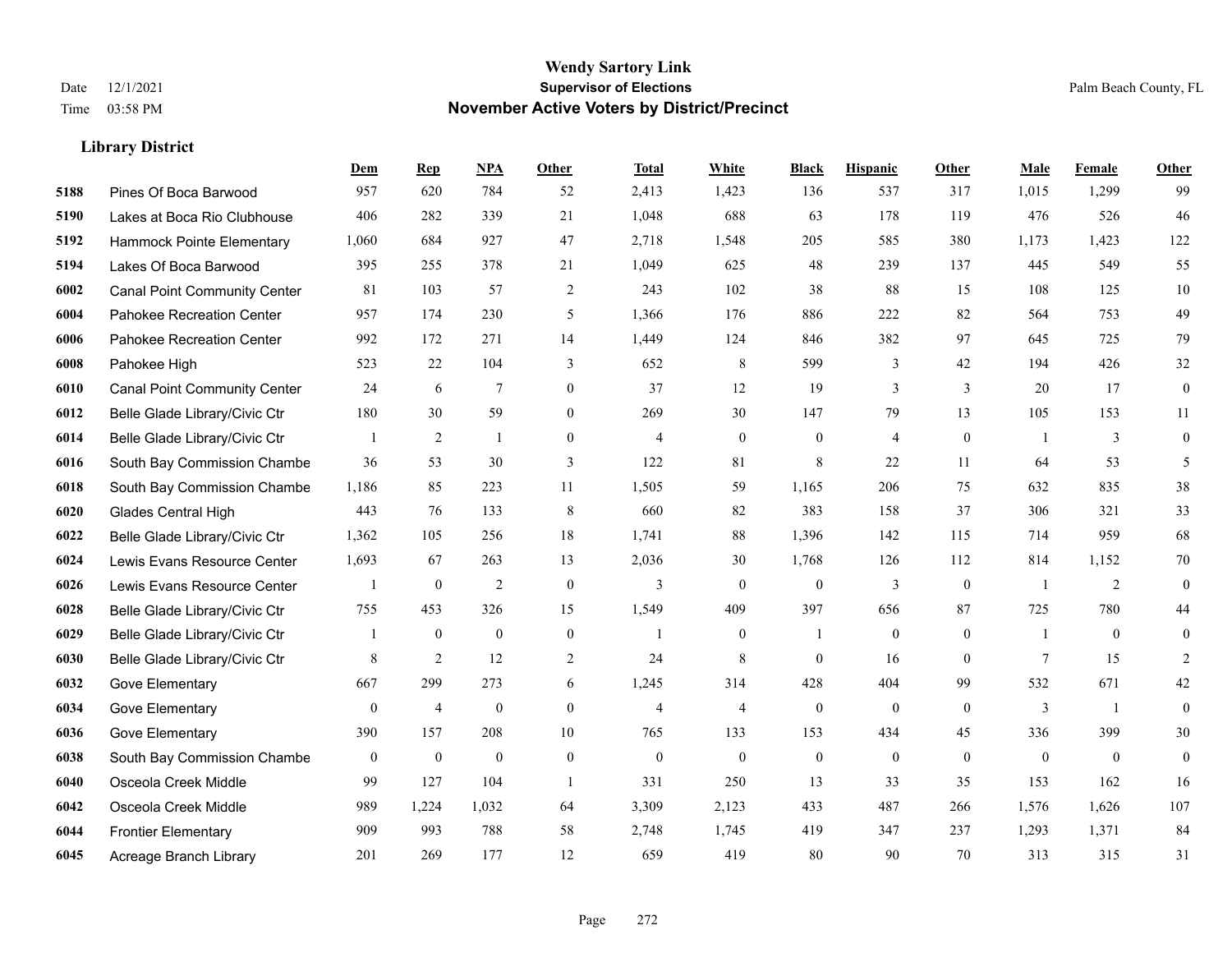|      |                                 | Dem          | <b>Rep</b>       | NPA              | <b>Other</b>     | <b>Total</b>     | White            | <b>Black</b>     | <b>Hispanic</b>  | Other          | <b>Male</b>      | Female           | <b>Other</b>            |
|------|---------------------------------|--------------|------------------|------------------|------------------|------------------|------------------|------------------|------------------|----------------|------------------|------------------|-------------------------|
| 6046 | Pierce Hammock Elementary       | 796          | 965              | 765              | 49               | 2,575            | 1,653            | 359              | 325              | 238            | 1,245            | 1,232            | 98                      |
| 6048 | Pierce Hammock Elementary       | $\bf{0}$     | $\boldsymbol{0}$ | $\boldsymbol{0}$ | $\theta$         | $\boldsymbol{0}$ | $\boldsymbol{0}$ | $\boldsymbol{0}$ | $\boldsymbol{0}$ | $\mathbf{0}$   | $\boldsymbol{0}$ | $\boldsymbol{0}$ | $\boldsymbol{0}$        |
| 6050 | Acreage Branch Library          | 870          | 886              | 734              | 61               | 2,551            | 1,556            | 377              | 354              | 264            | 1,192            | 1,268            | 91                      |
| 6051 | Cornerstone Fellowship          | 600          | 741              | 554              | 52               | 1,947            | 1,243            | 208              | 286              | 210            | 902              | 974              | 71                      |
| 6052 | Seminole Ridge High             | 611          | 654              | 561              | 36               | 1,862            | 1,146            | 224              | 315              | 177            | 882              | 907              | 73                      |
| 6054 | <b>Acreage Pines Elementary</b> | $\mathbf{0}$ | $\bf{0}$         | $\mathbf{0}$     | $\mathbf{0}$     | $\theta$         | $\mathbf{0}$     | $\boldsymbol{0}$ | $\overline{0}$   | $\overline{0}$ | $\overline{0}$   | $\overline{0}$   | $\mathbf{0}$            |
| 6056 | Pierce Hammock Elementary       | $\mathbf{0}$ | $\boldsymbol{0}$ | $\boldsymbol{0}$ | $\boldsymbol{0}$ | $\mathbf{0}$     | $\boldsymbol{0}$ | $\boldsymbol{0}$ | $\mathbf{0}$     | $\mathbf{0}$   | $\overline{0}$   | $\mathbf{0}$     | $\boldsymbol{0}$        |
| 6058 | <b>Acreage Pines Elementary</b> | 737          | 612              | 569              | 41               | 1,959            | 1,053            | 355              | 255              | 296            | 953              | 943              | 63                      |
| 6060 | Indian Trail Improvement Dist   | 891          | 964              | 798              | 60               | 2,713            | 1,688            | 344              | 400              | 281            | 1,256            | 1,360            | 97                      |
| 6062 | Sandhill Crane Golf Club        | 224          | 420              | 261              | 23               | 928              | 660              | 74               | 70               | 124            | 455              | 441              | 32                      |
| 6064 | Sandhill Crane Golf Club        | 31           | 56               | 33               | $\overline{4}$   | 124              | 100              | 6                | 12               | 6              | 62               | 58               | $\overline{\mathbf{4}}$ |
| 6072 | Seminole Ridge High             | 533          | 499              | 507              | 49               | 1,588            | 720              | 310              | 425              | 133            | 737              | 827              | $24\,$                  |
| 6073 | Seminole Ridge High             | $\mathbf{0}$ | $\bf{0}$         | $\mathbf{0}$     | $\mathbf{0}$     | $\mathbf{0}$     | $\overline{0}$   | $\mathbf{0}$     | $\mathbf{0}$     | $\theta$       | $\overline{0}$   | $\mathbf{0}$     | $\mathbf{0}$            |
| 6076 | <b>Western Pines Middle</b>     | 646          | 705              | 569              | 38               | 1,958            | 1,424            | 157              | 206              | 171            | 932              | 945              | 81                      |
| 6078 | <b>Western Pines Middle</b>     | 657          | 729              | 649              | 41               | 2,076            | 1,386            | 159              | 360              | 171            | 983              | 1.035            | 58                      |
| 6080 | <b>Golden Grove Elementary</b>  | 606          | 783              | 620              | 47               | 2,056            | 1,374            | 134              | 349              | 199            | 960              | 1,013            | 83                      |
| 6082 | PBSC Loxahatchee Groves Can     | 11           | 6                | 14               | 2                | 33               | 28               | $\boldsymbol{0}$ | 3                | 2              | 13               | 20               | $\boldsymbol{0}$        |
| 6084 | PBSC Loxahatchee Groves Can     | 291          | 439              | 354              | 40               | 1,124            | 707              | 67               | 244              | 106            | 549              | 559              | 16                      |
| 6086 | PBSC Loxahatchee Groves Can     | 264          | 410              | 241              | 19               | 934              | 681              | 92               | 85               | 76             | 424              | 481              | 29                      |
| 6088 | Seminole Ridge High             | 520          | 690              | 556              | 40               | 1,806            | 1,158            | 216              | 289              | 143            | 855              | 897              | 54                      |
| 6090 | Loxahatchee Groves Elementary   | 768          | 880              | 754              | 57               | 2,459            | 1,520            | 280              | 449              | 210            | 1,188            | 1.178            | 93                      |
| 6092 | PBSC Loxahatchee Groves Can     | 172          | 223              | 143              | 16               | 554              | 359              | 42               | 110              | 43             | 266              | 268              | $20\,$                  |
| 6094 | Palms West Presbyterian         | 665          | 931              | 664              | 41               | 2,301            | 1,836            | 78               | 207              | 180            | 1,097            | 1,131            | 73                      |
| 6096 | Palms West Presbyterian         | $\mathbf{0}$ | $\bf{0}$         | $\boldsymbol{0}$ | $\boldsymbol{0}$ | $\mathbf{0}$     | $\boldsymbol{0}$ | $\boldsymbol{0}$ | $\boldsymbol{0}$ | $\mathbf{0}$   | $\overline{0}$   | $\mathbf{0}$     | $\boldsymbol{0}$        |
| 6098 | <b>HL Johnson Elementary</b>    | 654          | 518              | 478              | 39               | 1,689            | 937              | 305              | 263              | 184            | 770              | 880              | 39                      |
| 6100 | Madison Green Clubhouse         | 1,236        | 721              | 763              | 56               | 2,776            | 1,200            | 786              | 410              | 380            | 1,285            | 1,388            | 103                     |
| 6102 | <b>RPB Recreation Center</b>    | 662          | 474              | 458              | 27               | 1,621            | 948              | 265              | 262              | 146            | 671              | 896              | 54                      |
| 6104 | Crestwood Middle                | 183          | 149              | 118              | 9                | 459              | 214              | 75               | 85               | 85             | 214              | 225              | 20                      |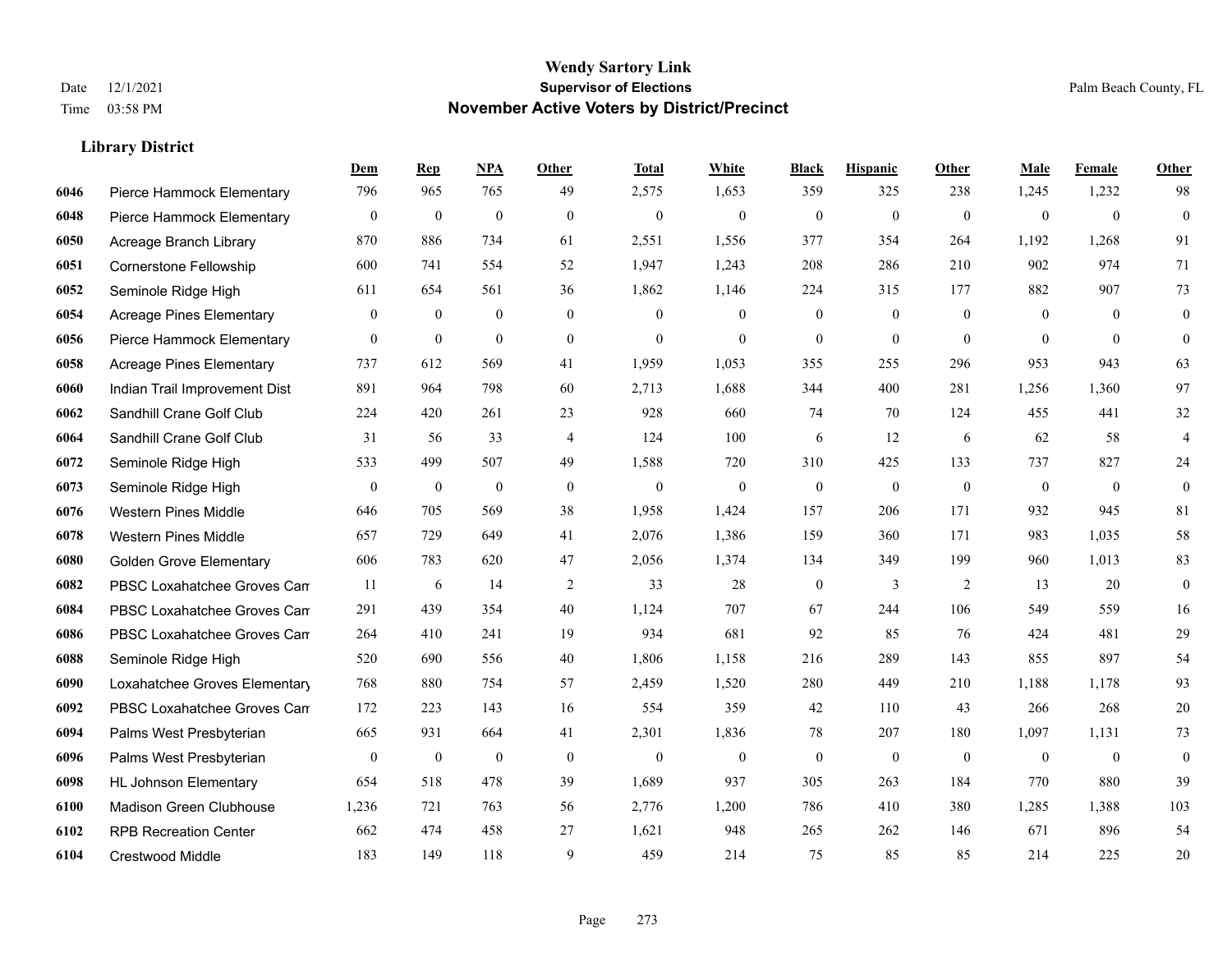#### **Wendy Sartory Link** Date 12/1/2021 **Supervisor of Elections** Palm Beach County, FL Time 03:58 PM **November Active Voters by District/Precinct**

# **Dem Rep NPA Other Total White Black Hispanic Other Male Female Other** RPB Recreation Center 217 125 199 11 552 228 99 156 69 217 315 20 Calypso Bay Waterpark 0 0 0 0 0 0 0 0 0 0 0 0 Crestwood Middle 472 421 353 33 1,279 686 231 215 147 596 641 42 RPB Village Hall 1,048 703 704 43 2,498 1,369 470 435 224 1,169 1,239 90 HL Johnson Elementary 715 421 486 53 1,675 861 324 280 210 741 890 44 RPB Branch Library 1,075 566 702 55 2,398 1,130 580 435 253 1,042 1,268 88 Royal Palm Beach High 407 315 266 18 1,006 478 200 157 171 476 505 25 RPB Cultural Center 1,168 652 765 51 2,636 1,384 505 500 247 1,135 1,414 87 RPB Cultural Center 584 322 393 20 1,319 637 280 286 116 552 726 41 Calypso Bay Waterpark 683 304 494 32 1,513 545 410 365 193 659 795 59 Royal Palm Beach High 35 29 28 3 95 51 26 11 7 44 51 0 Royal Palm Beach High 78 44 89 5 216 104 32 60 20 94 116 6 Royal Palm Beach High 391 187 264 20 862 415 166 192 89 391 441 30 Christ Fellowship Church RPB 954 467 693 31 2,145 845 502 500 298 957 1,099 89 Calypso Bay Waterpark 1 1 0 0 2 0 1 0 1 0 1 1 Royal Palm Beach High 0 0 0 0 0 0 0 0 0 0 0 0 Royal Palm Beach High 333 497 310 36 1,176 851 108 115 102 566 586 24 Christ Fellowship Church RPB 0 0 0 0 0 0 0 0 0 0 0 0 Christ Fellowship Church RPB 0 0 0 0 0 0 0 0 0 0 0 0 Christ Fellowship Church RPB 1 2 1 0 4 3 0 0 1 3 1 0 Christ Fellowship Church RPB 0 0 1 0 1 1 0 0 0 0 1 0 Binks Forest Elementary 26 40 37 4 107 80 5 9 13 45 59 3 Binks Forest Elementary 405 557 378 36 1,376 1,044 47 134 151 645 687 44 Wellington Landings Middle 464 517 397 28 1,406 1,011 87 190 118 630 736 40 Binks Forest Elementary 629 715 575 43 1,962 1,370 128 294 170 893 1,010 59 Wellington Elementary 784 939 548 42 2,313 1,698 134 313 168 1,053 1,187 73 Wellington Landings Middle 670 585 565 40 1,860 1,205 167 336 152 869 938 53 First Baptist Church Wel 758 663 559 46 2,026 1,280 212 349 185 902 1,060 64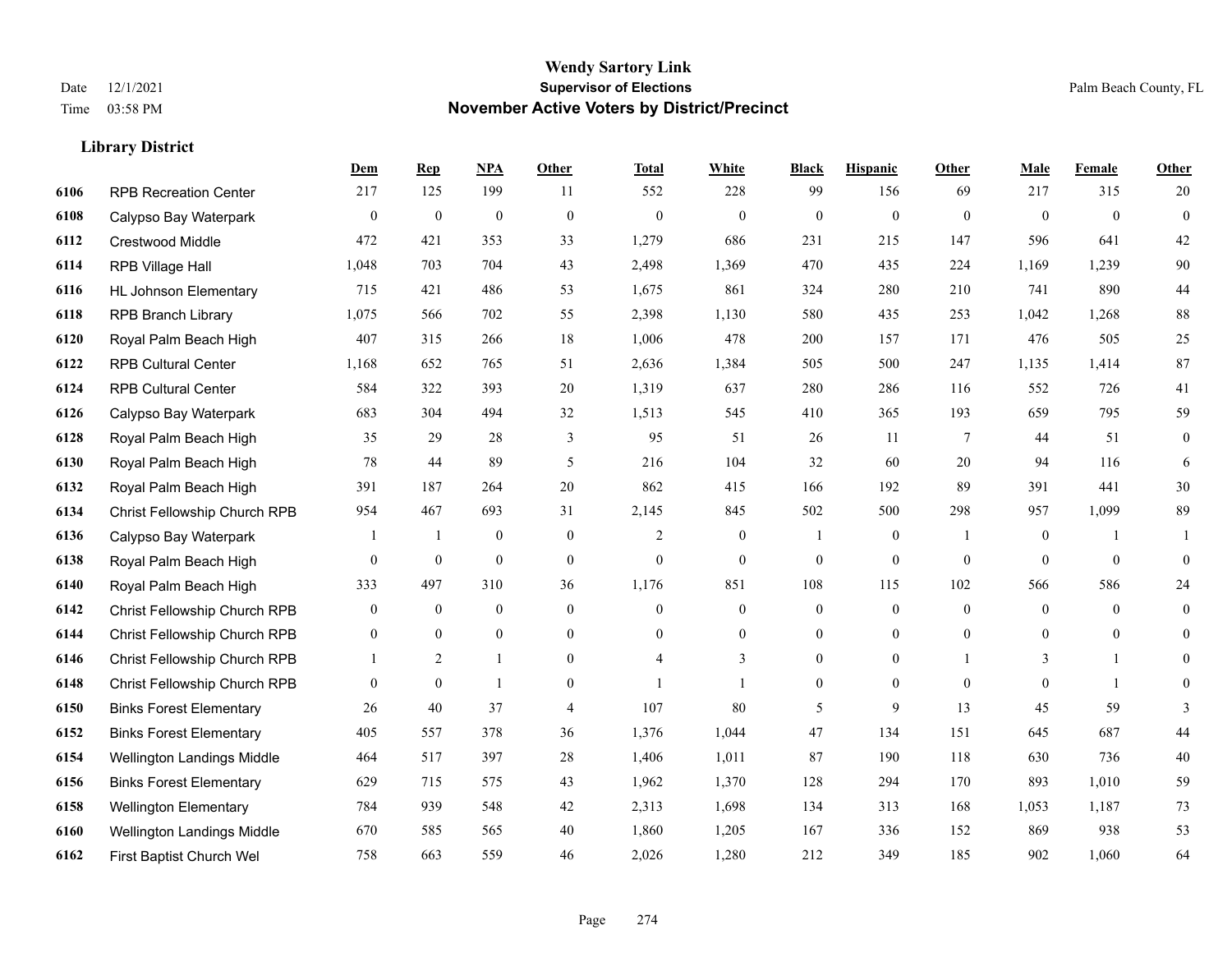|      |                                     | Dem              | <b>Rep</b>       | NPA              | <b>Other</b>     | <b>Total</b>     | White            | <b>Black</b>     | <b>Hispanic</b>  | Other            | <b>Male</b>      | <b>Female</b>  | <b>Other</b>     |
|------|-------------------------------------|------------------|------------------|------------------|------------------|------------------|------------------|------------------|------------------|------------------|------------------|----------------|------------------|
| 6164 | First Baptist Church Wel            | 832              | 802              | 602              | 57               | 2,293            | 1,539            | 183              | 377              | 194              | 1,022            | 1,198          | 73               |
| 6166 | <b>Wellington Community Center</b>  | 860              | 859              | 745              | 48               | 2,512            | 1,744            | 151              | 408              | 209              | 1,157            | 1,276          | 79               |
| 6168 | First Baptist Church Wel            | 126              | 175              | 144              | 9                | 454              | 347              | 27               | 43               | 37               | 211              | 231            | 12               |
| 6170 | Christ Fellowship Church RPB        | $\bf{0}$         | 6                | $\overline{2}$   | $\overline{0}$   | $\,8\,$          | $\,8\,$          | $\boldsymbol{0}$ | $\overline{0}$   | $\mathbf{0}$     | 3                | 5              | $\boldsymbol{0}$ |
| 6172 | <b>Christ Fellowship Church RPB</b> | 1,296            | 584              | 844              | 70               | 2,794            | 973              | 856              | 642              | 323              | 1,193            | 1,486          | 115              |
| 6174 | Christ Fellowship Church RPB        | 27               | 50               | 36               | 2                | 115              | 89               | 7                | 8                | 11               | 54               | 58             | 3                |
| 6176 | Christ Fellowship Church RPB        | 23               | 16               | 21               | 2                | 62               | 26               | 11               | 19               | 6                | 26               | 34             | $\overline{2}$   |
| 6178 | <b>Everglades Elementary</b>        | 561              | 389              | 444              | 29               | 1,423            | 660              | 296              | 246              | 221              | 658              | 697            | 68               |
| 6180 | <b>Everglades Elementary</b>        | 18               | 48               | 17               | $\overline{2}$   | 85               | 64               | 4                | 14               | 3                | 40               | 43             | $\overline{c}$   |
| 6182 | New Horizons Elementary             | 287              | 453              | 318              | 13               | 1,071            | 786              | 46               | 115              | 124              | 462              | 580            | 29               |
| 6184 | Wellington High                     | 666              | 578              | 539              | 36               | 1,819            | 1,124            | 245              | 292              | 158              | 803              | 958            | 58               |
| 6186 | <b>Elbridge Gale Elementary</b>     | 808              | 570              | 644              | 43               | 2,065            | 1,127            | 291              | 434              | 213              | 910              | 1,079          | 76               |
| 6188 | <b>Wellington Village Park</b>      | 221              | 422              | 315              | 28               | 986              | 837              | 18               | 48               | 83               | 401              | 536            | 49               |
| 6190 | Wellington Village Hall             | 811              | 456              | 636              | 47               | 1,950            | 879              | 357              | 505              | 209              | 809              | 1,066          | $75\,$           |
| 6192 | <b>St Peters Methodist Church</b>   | 964              | 795              | 801              | 64               | 2,624            | 1,552            | 284              | 554              | 234              | 1,196            | 1,341          | 87               |
| 6194 | <b>Equestrian Trails Elementary</b> | 498              | 292              | 351              | 18               | 1,159            | 521              | 296              | 152              | 190              | 514              | 588            | 57               |
| 6196 | Palm Beach Central High             | $\boldsymbol{0}$ | $\boldsymbol{0}$ | $\boldsymbol{0}$ | $\boldsymbol{0}$ | $\boldsymbol{0}$ | $\boldsymbol{0}$ | $\boldsymbol{0}$ | $\boldsymbol{0}$ | $\boldsymbol{0}$ | $\boldsymbol{0}$ | $\overline{0}$ | $\boldsymbol{0}$ |
| 6198 | Wellington Branch Library           | 521              | 358              | 361              | 37               | 1,277            | 701              | 195              | 270              | 111              | 547              | 697            | 33               |
| 6200 | <b>Emerald Cove Middle</b>          | 537              | 567              | 517              | 53               | 1,674            | 1,037            | 179              | 276              | 182              | 742              | 880            | 52               |
| 6202 | <b>Emerald Cove Middle</b>          | 108              | 85               | 98               | $\tau$           | 298              | 173              | 58               | 52               | 15               | 136              | 156            | 6                |
| 6204 | <b>Emerald Cove Middle</b>          | 30               | 21               | 37               | $\overline{0}$   | 88               | 45               | 25               | 10               | 8                | 23               | 61             | $\overline{4}$   |
| 6206 | Palm Beach Central High             | 267              | 242              | 185              | 9                | 703              | 377              | 143              | 61               | 122              | 314              | 362            | 27               |
| 6207 | Palm Beach Central High             | 281              | 367              | 250              | 17               | 915              | 597              | 93               | 103              | 122              | 420              | 471            | $24\,$           |
| 6208 | Buena Vida Clubhouse                | 316              | 202              | 179              | 14               | 711              | 621              | 22               | 22               | 46               | 318              | 375            | 18               |
| 6210 | Villa Olympia Clubhouse             | 1,560            | 1.064            | 1,294            | 95               | 4,013            | 1,803            | 703              | 681              | 826              | 1,891            | 1,936          | 186              |
| 6212 | Wellington Village Park             | 143              | 226              | 175              | 18               | 562              | 382              | 15               | 94               | 71               | 256              | 280            | 26               |
| 6214 | <b>Wellington Village Park</b>      | 817              | 749              | 710              | 50               | 2,326            | 1,464            | 255              | 285              | 322              | 1,068            | 1,176          | 82               |
| 6216 | Panther Run Elementary              | 229              | 191              | 176              | 11               | 607              | 340              | 96               | 100              | 71               | 280              | 306            | 21               |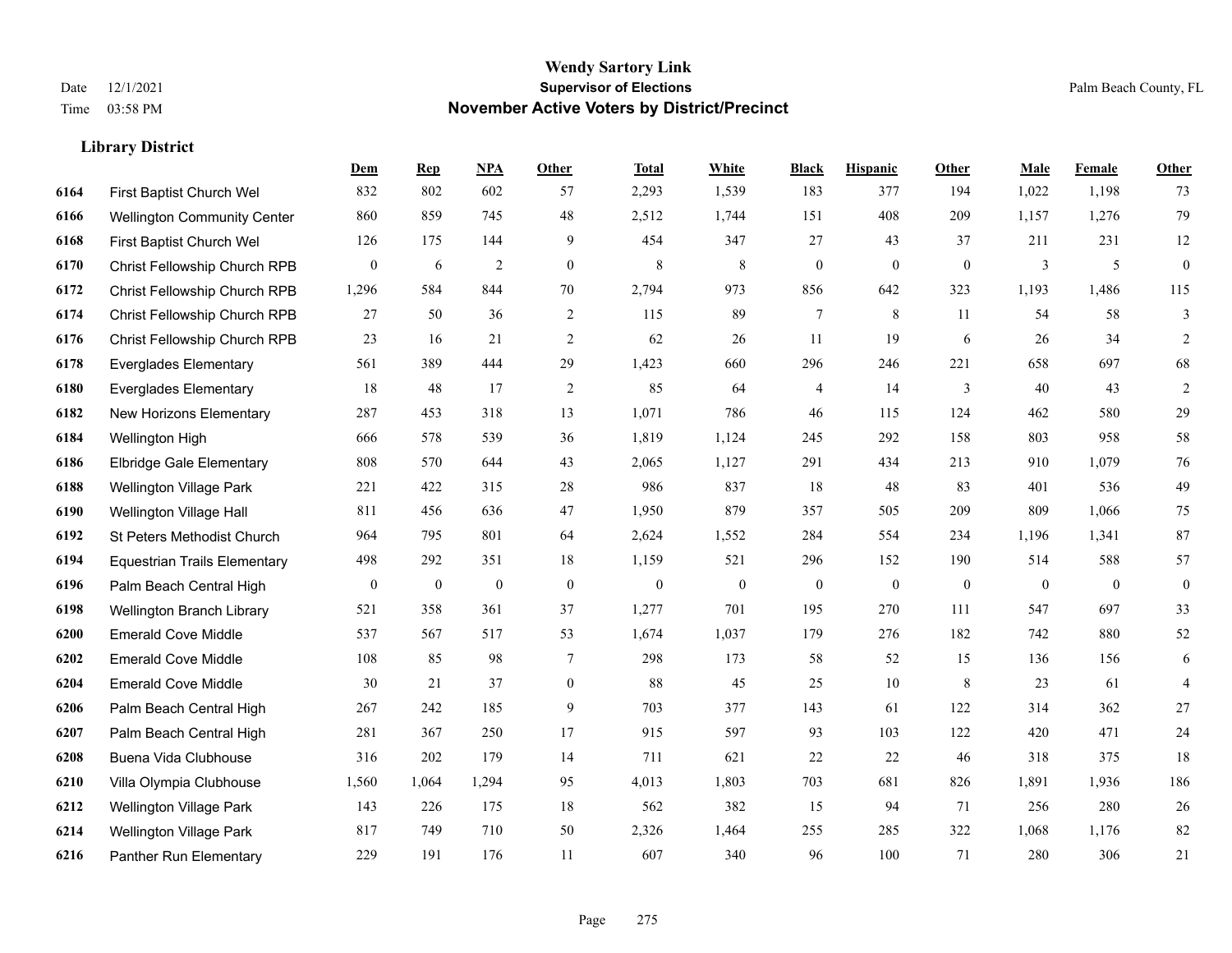#### **Wendy Sartory Link** Date 12/1/2021 **Supervisor of Elections** Palm Beach County, FL Time 03:58 PM **November Active Voters by District/Precinct**

# **Dem Rep NPA Other Total White Black Hispanic Other Male Female Other** Wellington Village Park 0 0 0 0 0 0 0 0 0 0 0 0 Wellington Village Park 57 31 42 6 136 67 16 35 18 56 76 4 Panther Run Elementary 0 1 0 0 1 1 0 0 0 1 0 0 Discovery Key Elementary 960 1,117 689 60 2,826 2,102 181 332 211 1,322 1,422 82 The Isles at Wellington 745 759 629 44 2,177 1,402 223 244 308 1,023 1,060 94 Wycliffe Comm Association Bldg 774 327 404 21 1,526 1,432 18 18 58 658 840 28 Epiphany Lutheran Church 1,173 1,234 1,160 84 3,651 2,250 411 600 390 1,666 1,879 106 Panther Run Elementary 666 757 647 46 2,116 1,342 245 250 279 1,010 1,041 65 J F Kennedy Middle 0 0 0 0 0 0 0 0 0 0 0 0 J F Kennedy Middle 0 0 0 0 0 0 0 0 0 0 0 0 J F Kennedy Middle 0 0 0 0 0 0 0 0 0 0 0 0 RB Prep Achievement Academy 1 1 0 0 0 2 1 1 0 1 0 0 1 1 0 RB Prep Achievement Academy 0 0 0 0 0 0 0 0 0 0 0 0 Crossroads Baptist Church 984 70 288 14 1,356 110 1,037 72 137 580 719 57 Egret Lake Elementary 3 2 1 0 6 4 1 0 1 5 1 0 Seminole Trails Elementary 1,041 324 488 31 1,884 685 720 265 214 821 982 81 Sharon Christian Church 731 268 441 45 1,485 605 444 275 161 615 816 54 U M Church of Palm Beaches 21 17 18 1 57 44 2 9 2 29 24 4 Adult Education Center 678 222 407 30 1,337 425 423 363 126 547 730 60 Adult Education Center 128 26 59 7 220 54 120 23 23 69 141 10 Adult Education Center 0 0 0 0 0 0 0 0 0 0 0 0 Adult Education Center 0 0 0 0 0 0 0 0 0 0 0 0 Adult Education Center 30 31 37 6 104 78 3 18 5 50 48 6 Adult Education Center 805 172 391 22 1,390 299 664 285 142 612 713 65 Haverhill Town Hall 41 38 33 2 114 48 30 27 9 46 63 5 Westgate Community Center 1,553 445 900 30 2,928 678 958 992 300 1,301 1,486 141 Haverhill Town Hall 167 74 100 5 346 106 123 77 40 161 163 22 Clayton Hutcheson Hall B 35 7 14 0 56 16 27 8 5 25 31 0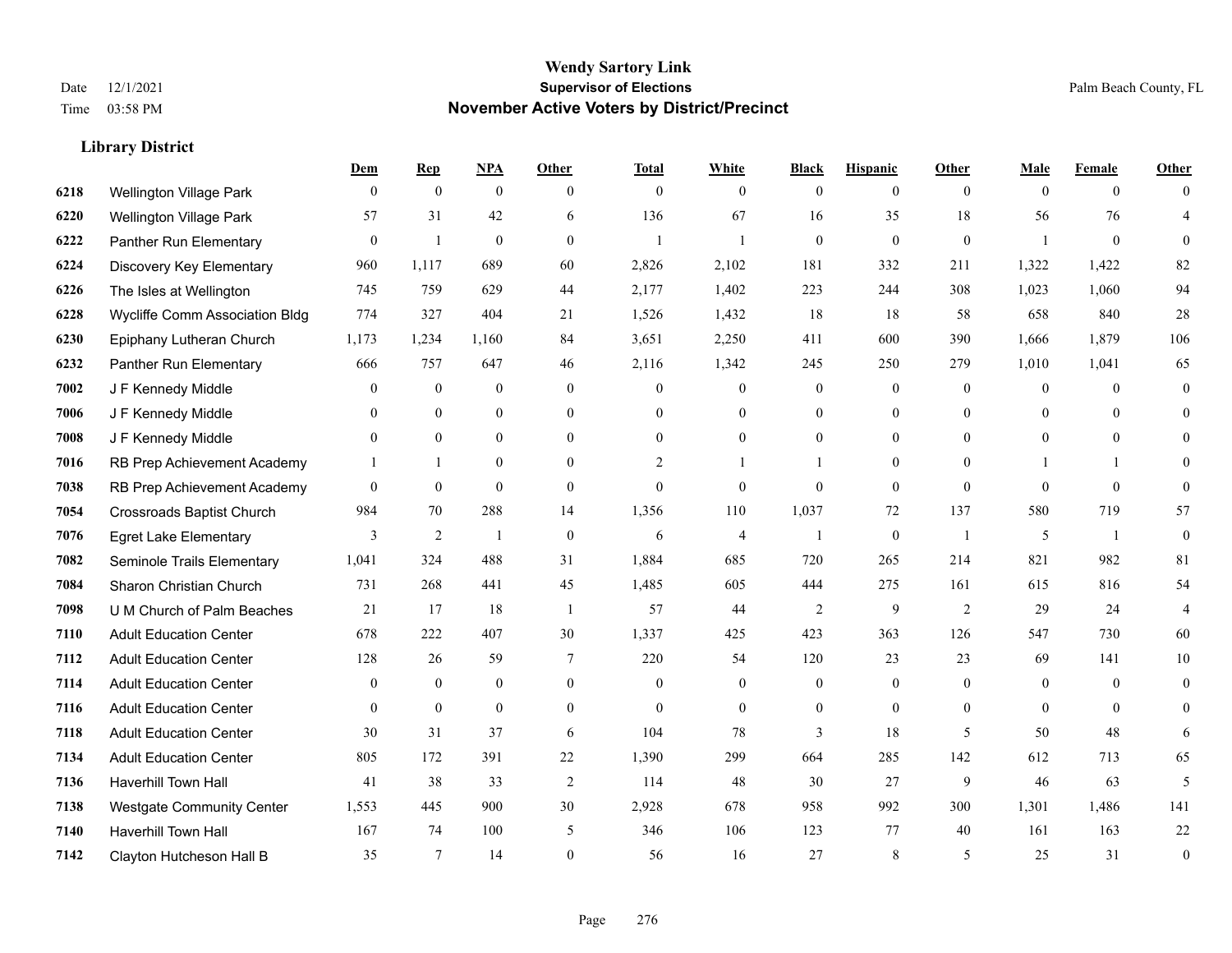|      |                                 | <u>Dem</u> | <b>Rep</b> | <b>NPA</b> | Other    | <b>Total</b> | White    | <b>Black</b>   | <b>Hispanic</b> | Other    | <b>Male</b> | Female       | <b>Other</b> |
|------|---------------------------------|------------|------------|------------|----------|--------------|----------|----------------|-----------------|----------|-------------|--------------|--------------|
| 7144 | Clayton Hutcheson Hall B        | 45         |            | 20         |          | 70           |          | 44             | 12              | 10       | 28          | 35           |              |
| 7146 | Clayton Hutcheson Hall B        | 237        | 15         | 98         |          | 353          | 26       | 223            | 79              | 25       | 128         | 209          | 16           |
| 7174 | <b>Rolling Green Elementary</b> | 1,033      | 236        | 502        | 30       | 1,801        | 565      | 677            | 404             | 155      | 789         | 932          | 80           |
| 7175 | <b>Rolling Green Elementary</b> | 0          | $\theta$   |            | $\theta$ |              | $\Omega$ | $\overline{0}$ |                 | $\theta$ |             | $\mathbf{0}$ | $\Omega$     |
| 7176 | Hypoluxo Town Hall              | 184        | 86         | 112        | 10       | 392          | 220      | 82             | 63              | 27       | 168         | 214          | 10           |
| 7192 | Lakeview Baptist Church         | 18         | 11         | 10         |          | 42           | 31       |                |                 |          | 20          | 19           |              |
| 8002 | State Only                      | 129        | 99         | 113        |          | 343          | 264      | 13             | 13              | 53       | 151         | 179          | 13           |
|      | <b>Library District</b>         | 259,747    | 194.242    | 184.358    | 13,775   | 652,122      | 429,855  | 70,980         | 91,853          | 59,434   | 288,128     | 341,336      | 22,658       |
|      |                                 |            |            |            |          |              |          |                |                 |          |             |              |              |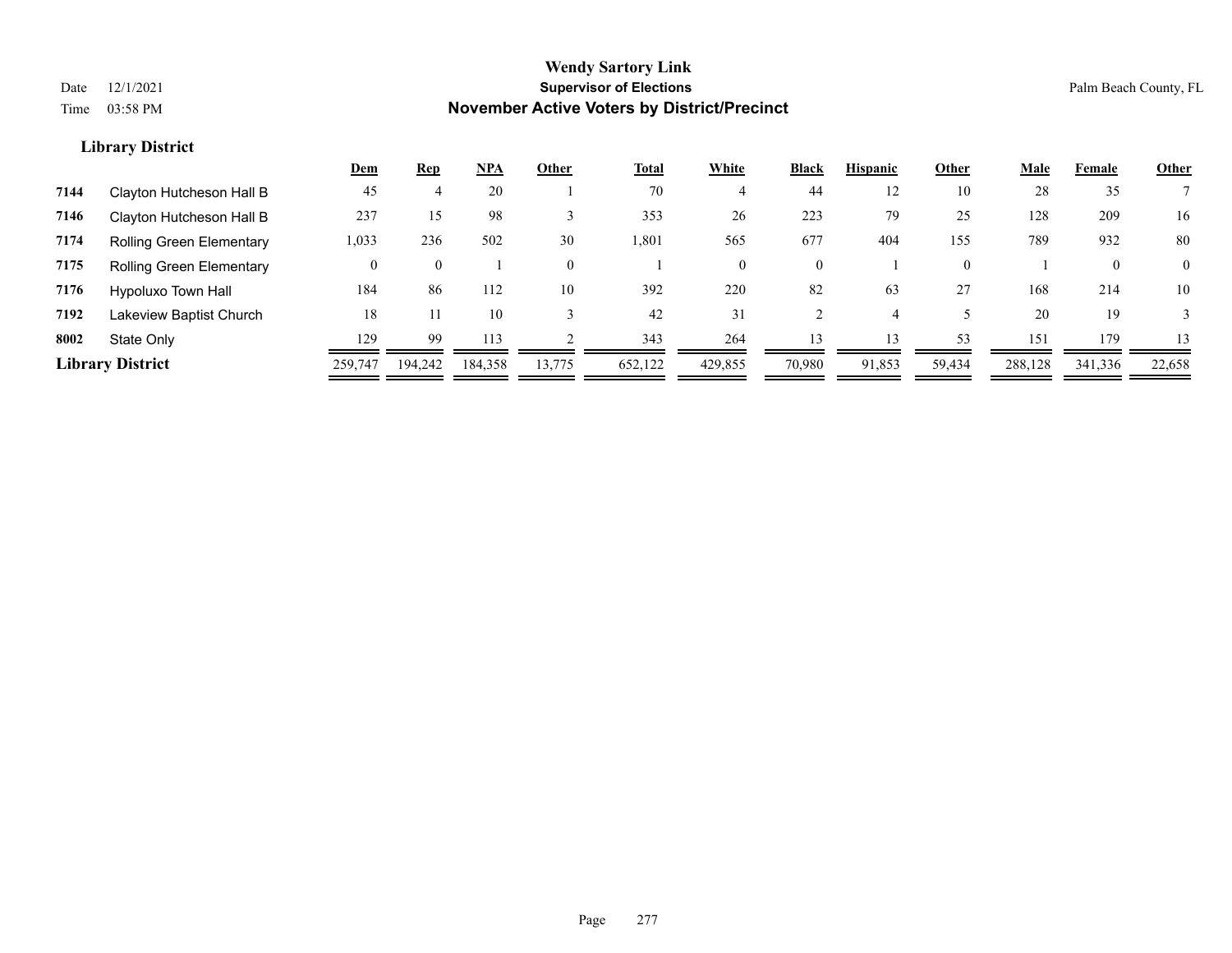### **Monterey Comm Dev Dist**

|                 |                               | <u>Dem</u> | Rep | <b>NPA</b>      | Other | <b>Total</b> | White | <b>Black</b> | <b>Hispanic</b> | Other | Male | Female | <b>Other</b> |
|-----------------|-------------------------------|------------|-----|-----------------|-------|--------------|-------|--------------|-----------------|-------|------|--------|--------------|
| 4053            | <b>Crosspointe Elementary</b> | 206        | 86  | 14 <sup>c</sup> |       | 459          | 174   | 110          | 100             | 75    | 199  | 240    | 20           |
| <b>Monterey</b> | Comm Dev Dist                 | 206        | 86  | 149             |       | 459          | 174   | 110          | 100             |       | 199  | 240    | 20           |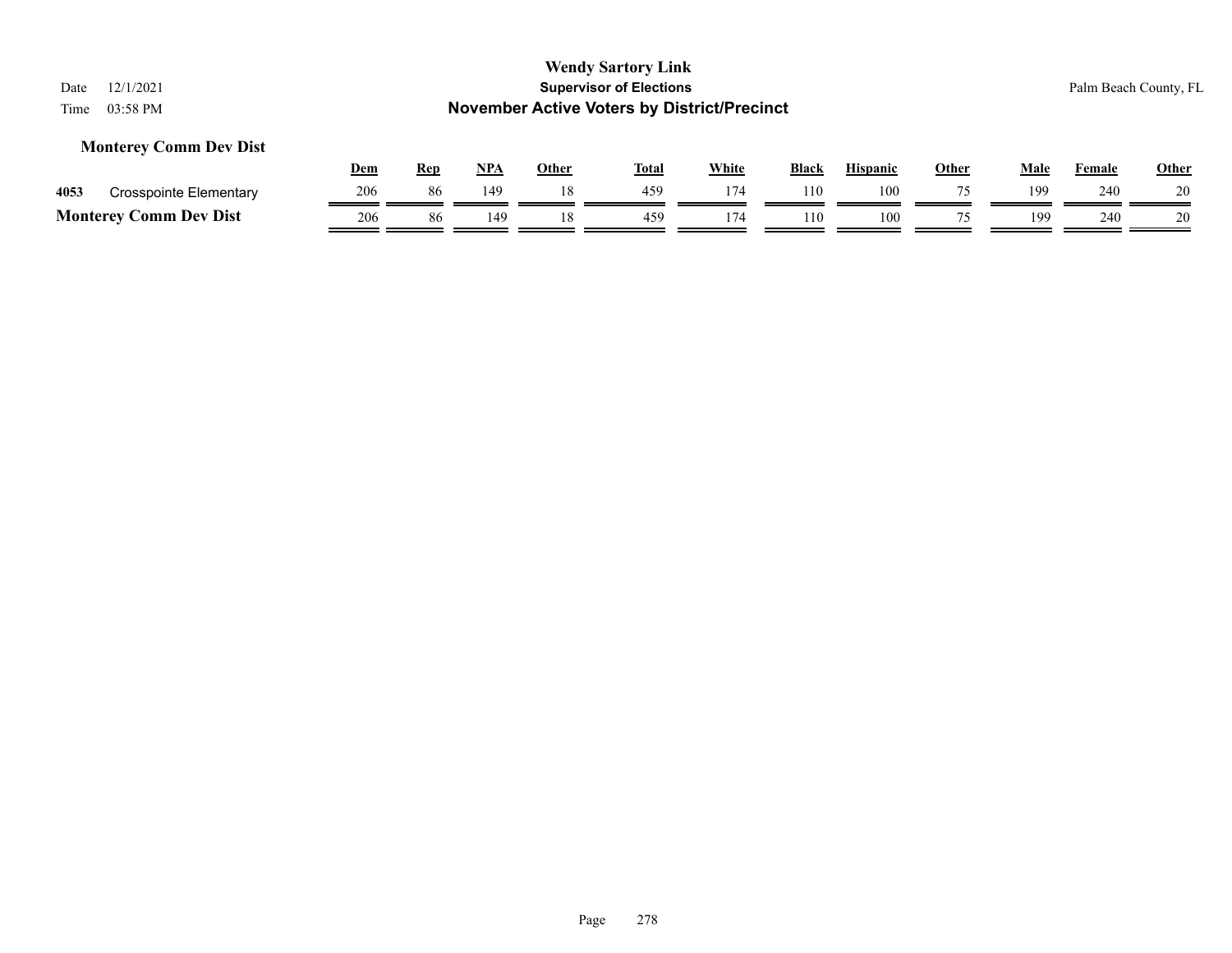| Date<br>Time | 12/1/2021<br>03:58 PM         |            |            |            |              | <b>Wendy Sartory Link</b><br><b>Supervisor of Elections</b><br><b>November Active Voters by District/Precinct</b> |       |              |                 |              |              |        | Palm Beach County, FL |
|--------------|-------------------------------|------------|------------|------------|--------------|-------------------------------------------------------------------------------------------------------------------|-------|--------------|-----------------|--------------|--------------|--------|-----------------------|
|              | <b>Marsh Harbour Comm Dev</b> | <b>Dem</b> | <b>Rep</b> | <u>NPA</u> | <b>Other</b> | <b>Total</b>                                                                                                      | White | <b>Black</b> | <b>Hispanic</b> | <b>Other</b> | Male         | Female | Other                 |
| 7041         | Mary McLeod Bethune Elementa  | 389        | 27         | 131        |              | 554                                                                                                               | 45    | 427          | 27              | 55           | 211          | 319    | 24                    |
|              | <b>Marsh Harbour Comm Dev</b> | 389        | 27         | 131        |              | 554                                                                                                               | 45    | 427          | 27              | 55           | $21^{\circ}$ | 319    | 24                    |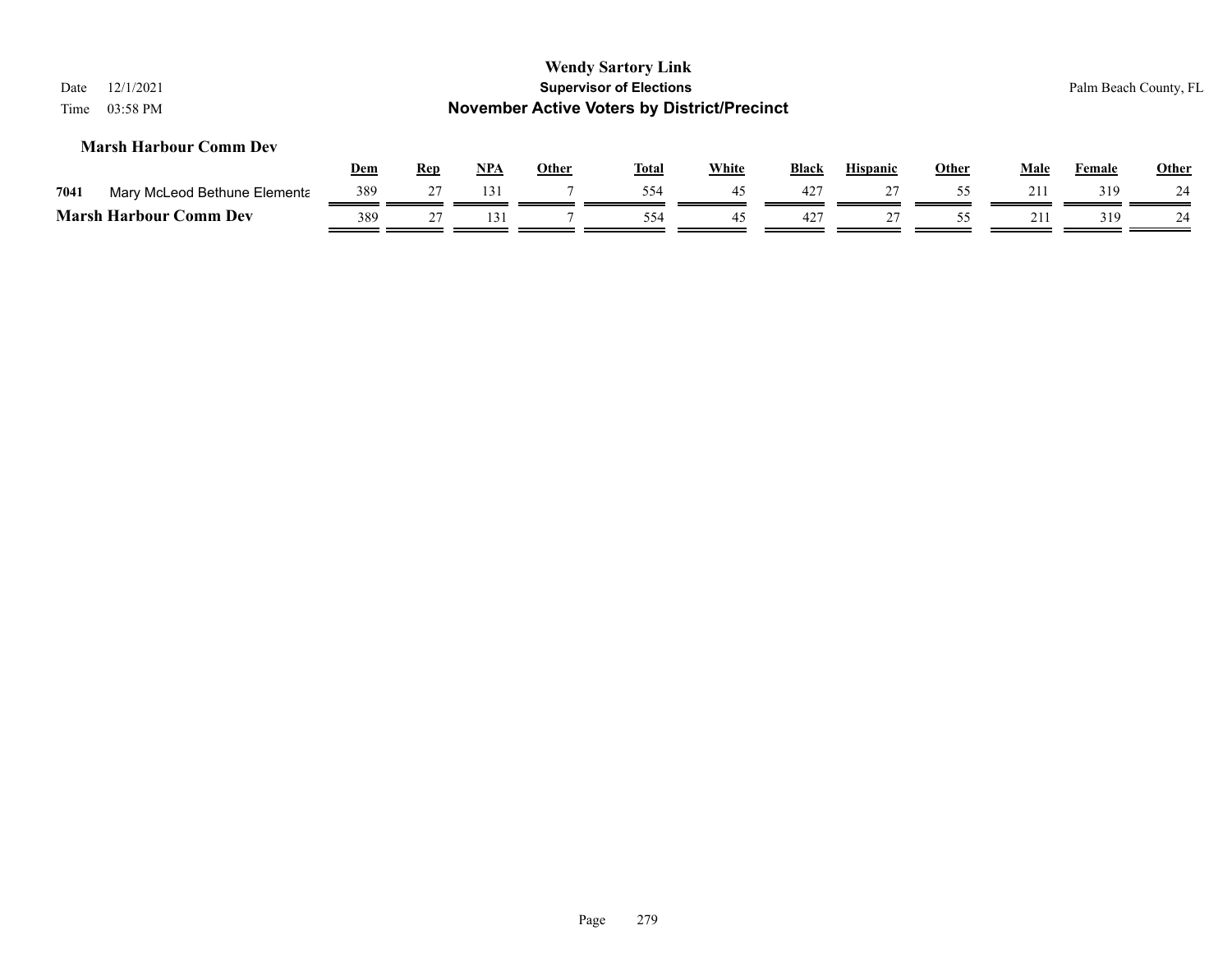|      |                                     | Dem              | <b>Rep</b>       | NPA              | <b>Other</b>   | <b>Total</b>     | <b>White</b>     | <b>Black</b>     | <b>Hispanic</b>  | <b>Other</b> | <b>Male</b>  | <b>Female</b>  | <b>Other</b> |
|------|-------------------------------------|------------------|------------------|------------------|----------------|------------------|------------------|------------------|------------------|--------------|--------------|----------------|--------------|
| 1002 | <b>Canal Point Community Center</b> | $\mathbf{0}$     | $\mathbf{0}$     | $\boldsymbol{0}$ | $\Omega$       | $\Omega$         | $\overline{0}$   | $\mathbf{0}$     | $\boldsymbol{0}$ | $\theta$     | $\theta$     | $\overline{0}$ | $\Omega$     |
| 1006 | Journey Church of Jupiter           | $\theta$         | $\theta$         | $\mathbf{0}$     | $\theta$       | $\Omega$         | $\overline{0}$   | $\overline{0}$   | $\mathbf{0}$     | $\theta$     | $\theta$     | $\theta$       | $\theta$     |
| 1010 | Journey Church of Jupiter           | 0                | $\theta$         | $\theta$         | $\Omega$       | $\Omega$         | $\Omega$         | $\Omega$         | $\theta$         | $\Omega$     | $\Omega$     | $\Omega$       | $\Omega$     |
| 1012 | Caloosa POA Meeting Room            | 0                | $\mathbf{0}$     | $\boldsymbol{0}$ | $\overline{0}$ | $\theta$         | $\boldsymbol{0}$ | $\overline{0}$   | $\boldsymbol{0}$ | $\mathbf{0}$ | $\mathbf{0}$ | $\mathbf{0}$   | $\theta$     |
| 1014 | Caloosa POA Meeting Room            | 0                |                  | $\mathbf{0}$     | $\theta$       |                  |                  | $\overline{0}$   | $\mathbf{0}$     | $\theta$     | $\mathbf{0}$ | $\Omega$       |              |
| 1016 | Journey Church of Jupiter           | 0                | $\mathbf{0}$     | $\mathbf{0}$     | $\theta$       | $\Omega$         | $\overline{0}$   | $\overline{0}$   | $\mathbf{0}$     | $\Omega$     | $\mathbf{0}$ | $\Omega$       | $\Omega$     |
| 1020 | Caloosa POA Meeting Room            | 0                | $\theta$         | $\mathbf{0}$     | $\theta$       | $\Omega$         | $\mathbf{0}$     | $\overline{0}$   | $\mathbf{0}$     | $\theta$     | $\Omega$     | $\theta$       | $\Omega$     |
| 1024 | Calvary Church of Jupiter           |                  | $\overline{7}$   | $\overline{7}$   | $\Omega$       | 21               | 21               | $\overline{0}$   | $\mathbf{0}$     | $\theta$     | 11           | 10             | $\theta$     |
| 1030 | Calvary Church of Jupiter           | 16               | 37               | 24               | $\overline{4}$ | 81               | 74               | $\boldsymbol{0}$ | $\overline{4}$   | 3            | 40           | 38             | 3            |
| 1034 | West Jupiter Recreation Center      | 269              | 738              | 345              | 46             | 1,398            | 1,212            | 19               | 38               | 129          | 677          | 695            | 26           |
| 1036 | Calvary Church of Jupiter           | $\mathbf{0}$     | $\theta$         | $\mathbf{0}$     | $\theta$       | $\theta$         | $\mathbf{0}$     | $\mathbf{0}$     | $\mathbf{0}$     | $\theta$     | $\theta$     | $\theta$       | $\mathbf{0}$ |
| 1040 | West Jupiter Recreation Center      | 257              | 456              | 346              | 32             | 1,091            | 878              | 19               | 55               | 139          | 544          | 507            | $40\,$       |
| 1044 | Limestone Creek Elementary          | 422              | 120              | 185              | 19             | 746              | 223              | 347              | 92               | 84           | 357          | 362            | $27\,$       |
| 1046 | West Jupiter Recreation Center      | 266              | 142              | 149              | 11             | 568              | 262              | 163              | 112              | 31           | 243          | 305            | $20\,$       |
| 1048 | St Peter Catholic Church            | 381              | 459              | 285              | 29             | 1,154            | 1,034            | $\overline{c}$   | 41               | 77           | 439          | 687            | 28           |
| 1054 | Limestone Creek Elementary          | 693              | 1,078            | 642              | 53             | 2,466            | 2,182            | 26               | 97               | 161          | 1,154        | 1,240          | 72           |
| 1056 | West Jupiter Recreation Center      | 538              | 577              | 538              | 40             | 1,693            | 1,362            | 74               | 128              | 129          | 744          | 893            | 56           |
| 1058 | St Peter Catholic Church            | 760              | 886              | 751              | 67             | 2,464            | 2,047            | 37               | 198              | 182          | 1,076        | 1,317          | 71           |
| 1060 | West Jupiter Recreation Center      | 72               | 99               | 70               | $\overline{4}$ | 245              | 202              | $\boldsymbol{0}$ | 23               | 20           | 99           | 130            | 16           |
| 1062 | <b>Harvest Community Church</b>     | 610              | 1.147            | 562              | 46             | 2,365            | 2,166            | 11               | 52               | 136          | 1,145        | 1,141          | 79           |
| 1064 | Jupiter Community Center            | 75               | 126              | 61               | 3              | 265              | 243              | $\boldsymbol{0}$ | 6                | 16           | 129          | 129            | 7            |
| 1066 | Jupiter Community Center            | $\boldsymbol{0}$ | $\boldsymbol{0}$ | $\boldsymbol{0}$ | $\mathbf{0}$   | $\boldsymbol{0}$ | $\boldsymbol{0}$ | $\boldsymbol{0}$ | $\mathbf{0}$     | $\mathbf{0}$ | $\mathbf{0}$ | $\mathbf{0}$   | $\mathbf{0}$ |
| 1068 | Jupiter Community Center            | 579              | 758              | 594              | 47             | 1,978            | 1,637            | 26               | 192              | 123          | 918          | 1,000          | 60           |
| 1070 | Jupiter Community Center            | 57               | 66               | 91               | $\overline{4}$ | 218              | 171              | 1                | 40               | 6            | 113          | 97             | 8            |
| 1072 | Jerry Thomas Elementary             | 725              | 1,073            | 697              | 68             | 2,563            | 2,226            | 28               | 166              | 143          | 1,219        | 1,275          | 69           |
| 1074 | Independence Middle                 | 777              | 1,157            | 848              | 90             | 2,872            | 2,413            | $20\,$           | 192              | 247          | 1,283        | 1,496          | 93           |
| 1075 | Martinique Clubhouse                | 246              | 370              | 236              | 20             | 872              | 749              | 11               | 54               | 58           | 392          | 449            | 31           |
| 1076 | The Island Clubhouse                | 605              | 782              | 580              | 73             | 2,040            | 1,689            | 50               | 140              | 161          | 1,001        | 972            | 67           |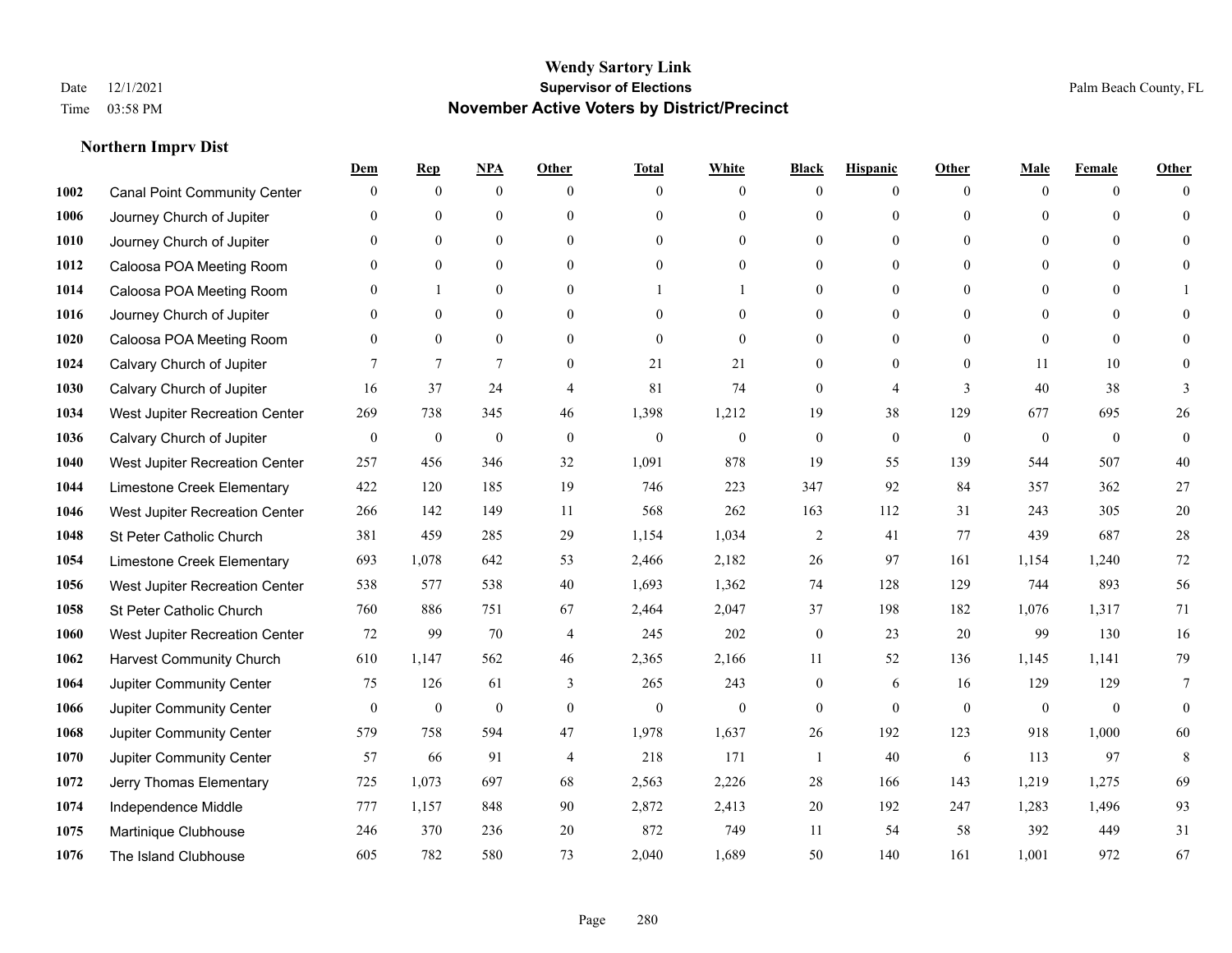|      |                                  | Dem          | <b>Rep</b>       | NPA          | <b>Other</b>   | <b>Total</b> | White          | <b>Black</b>     | <b>Hispanic</b> | <b>Other</b>   | <b>Male</b>    | Female         | <b>Other</b>     |
|------|----------------------------------|--------------|------------------|--------------|----------------|--------------|----------------|------------------|-----------------|----------------|----------------|----------------|------------------|
| 1078 | First Baptist Church Teq         | 346          | 887              | 384          | 22             | 1,639        | 1,536          | 3                | 42              | 58             | 792            | 811            | 36               |
| 1080 | First Baptist Church Teq         | 92           | 146              | 78           | $\overline{4}$ | 320          | 295            | $\mathbf{0}$     | 9               | 16             | 163            | 147            | 10               |
| 1082 | First Baptist Church Teq         | 70           | 141              | 87           | 8              | 306          | 282            | $\mathbf{1}$     | 12              | 11             | 143            | 154            | 9                |
| 1084 | First Baptist Church Teq         | 12           | 52               | 10           | $\overline{0}$ | 74           | 71             | $\mathbf{1}$     | $\mathbf{0}$    | 2              | 37             | 36             | 1                |
| 1088 | First Baptist Church Teq         | 10           | 42               | 20           | $\theta$       | 72           | 63             | $\mathbf{0}$     | 3               | 6              | 36             | 35             | $\mathbf{1}$     |
| 1102 | Jupiter High                     | 691          | 909              | 668          | 68             | 2,336        | 1,866          | 58               | 202             | 210            | 1,038          | 1,225          | 73               |
| 1104 | Jupiter Branch Library           | 450          | 570              | 448          | 30             | 1,498        | 1,216          | 36               | 140             | 106            | 649            | 805            | 44               |
| 1106 | Jupiter Middle                   | 322          | 490              | 390          | 38             | 1,240        | 1,049          | 17               | 77              | 97             | 586            | 614            | 40               |
| 1108 | Newhaven Clubhouse               | 559          | 710              | 535          | 61             | 1,865        | 1,606          | 25               | 100             | 134            | 827            | 977            | 61               |
| 1118 | <b>Tequesta Council Chambers</b> | 164          | 247              | 180          | 23             | 614          | 521            | 13               | 41              | 39             | 242            | 357            | 15               |
| 1124 | Riverside Improvement            | $\mathbf{0}$ | 2                | $\mathbf{0}$ | $\theta$       | 2            | $\overline{2}$ | $\mathbf{0}$     | $\mathbf{0}$    | $\theta$       | $\overline{1}$ | $\overline{1}$ | $\mathbf{0}$     |
| 1152 | <b>Oceanview Methodist</b>       | 42           | 66               | 53           | 8              | 169          | 160            | $\mathbf{0}$     | $\overline{2}$  | $\tau$         | 79             | 86             | 4                |
| 1162 | Holy Spirit Lutheran             | 2            | $\overline{4}$   | 5            | 2              | 13           | 13             | $\mathbf{0}$     | $\mathbf{0}$    | $\theta$       | 6              | $\tau$         | $\mathbf{0}$     |
| 1164 | Club at Admirals Cove            | 26           | 157              | 68           | 5              | 256          | 230            | 3                | 4               | 19             | 128            | 120            | 8                |
| 1166 | Holy Spirit Lutheran             | 7            | 23               | 12           | $\mathbf{0}$   | 42           | 35             | $\mathbf{0}$     | 2               | 5              | 18             | 24             | $\mathbf{0}$     |
| 1168 | Holy Spirit Lutheran             | $\mathbf{0}$ | $\mathbf{0}$     | $\mathbf{0}$ | $\theta$       | $\mathbf{0}$ | $\mathbf{0}$   | $\mathbf{0}$     | $\mathbf{0}$    | $\theta$       | $\mathbf{0}$   | $\mathbf{0}$   | $\mathbf{0}$     |
| 1172 | Caloosa POA Meeting Room         | 127          | 278              | 122          | 10             | 537          | 455            | 14               | 23              | 45             | 247            | 271            | 19               |
| 1173 | Caloosa POA Meeting Room         | 68           | 118              | 61           | 2              | 249          | 211            | 5                | 14              | 19             | 118            | 121            | $10\,$           |
| 1174 | Mirasol Sales and Info Center    | $\mathbf{0}$ | $\boldsymbol{0}$ | $\mathbf{0}$ | $\overline{0}$ | $\mathbf{0}$ | $\mathbf{0}$   | $\mathbf{0}$     | $\mathbf{0}$    | $\theta$       | $\mathbf{0}$   | $\theta$       | $\mathbf{0}$     |
| 1178 | Mirasol Sales and Info Center    | $\mathbf{0}$ | $\boldsymbol{0}$ | $\mathbf{0}$ | $\mathbf{0}$   | $\mathbf{0}$ | $\overline{0}$ | $\boldsymbol{0}$ | $\mathbf{0}$    | $\overline{0}$ | $\mathbf{0}$   | $\mathbf{0}$   | $\boldsymbol{0}$ |
| 1184 | Eastpointe Country Club          | 519          | 670              | 401          | 39             | 1,629        | 1,519          | 12               | 28              | 70             | 725            | 871            | 33               |
| 1186 | Mirasol Sales and Info Center    | 543          | 503              | 451          | 43             | 1,540        | 1,195          | 49               | 144             | 152            | 730            | 762            | $48\,$           |
| 1188 | Westwood Gardens HOA             | 333          | 371              | 325          | 33             | 1,062        | 820            | 32               | 119             | 91             | 433            | 610            | 19               |
| 1189 | <b>Westwood Gardens HOA</b>      | 26           | 63               | 27           | 2              | 118          | 104            | 7                | 2               | 5              | 56             | 59             | 3                |
| 1190 | Gardens Presbyterian             | 1,357        | 2,127            | 1,414        | 151            | 5,049        | 4,125          | 138              | 344             | 442            | 2,242          | 2,665          | 142              |
| 1192 | Evergrene Clubhouse              | 385          | 677              | 462          | 43             | 1,567        | 1,321          | 28               | 82              | 136            | 752            | 759            | 56               |
| 1194 | Frenchmans Creek Real Estate     | 639          | 940              | 621          | 46             | 2,246        | 2,052          | 14               | 44              | 136            | 1,025          | 1,164          | 57               |
| 1200 | Dwight D Eisenhower Elementar    | $\mathbf{0}$ | $\theta$         | $\theta$     | $\theta$       | $\theta$     | $\mathbf{0}$   | $\theta$         | $\theta$        | $\theta$       | $\theta$       | $\theta$       | $\boldsymbol{0}$ |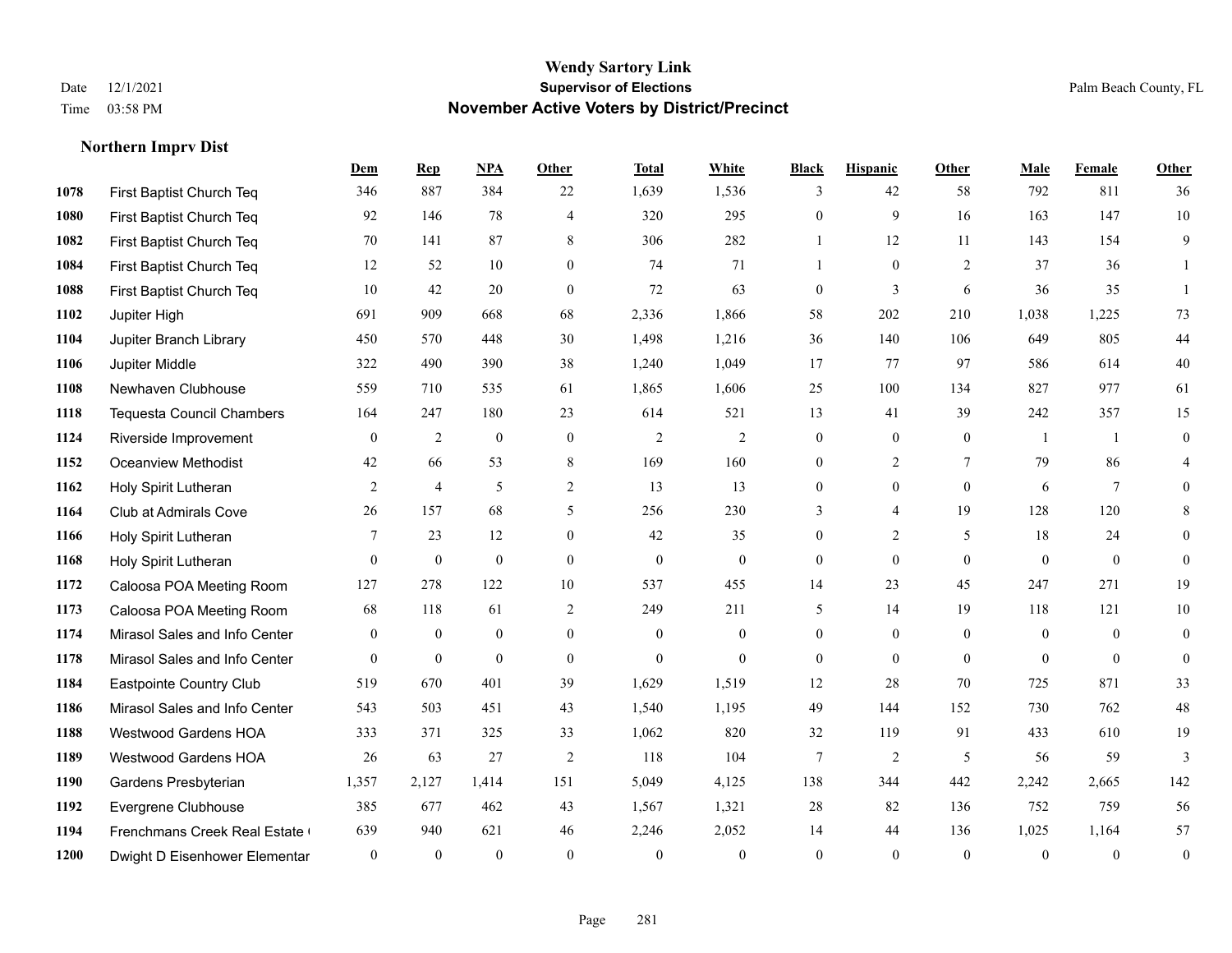|      |                                  | Dem          | <b>Rep</b>       | NPA              | <b>Other</b>     | <b>Total</b>     | <b>White</b>     | <b>Black</b>   | <b>Hispanic</b>  | <b>Other</b>   | <b>Male</b>    | Female         | <b>Other</b>   |
|------|----------------------------------|--------------|------------------|------------------|------------------|------------------|------------------|----------------|------------------|----------------|----------------|----------------|----------------|
| 1206 | Holy Spirit Lutheran             | 13           | 80               | 24               | 3                | 120              | 115              | $\overline{0}$ | 4                | $\overline{1}$ | 57             | 62             |                |
| 1210 | Holy Spirit Lutheran             | 206          | 271              | 151              | $\tau$           | 635              | 567              | $\overline{2}$ | 24               | 42             | 309            | 304            | 22             |
| 1212 | Juno Beach Town Center           | 46           | 67               | 56               | 8                | 177              | 148              | 6              | 8                | 15             | 91             | 82             | 4              |
| 1220 | Pierce Hammock Elementary        | $\Omega$     | $\mathbf{0}$     | $\mathbf{0}$     | $\mathbf{0}$     | $\mathbf{0}$     | $\mathbf{0}$     | $\overline{0}$ | $\overline{0}$   | $\mathbf{0}$   | $\mathbf{0}$   | $\overline{0}$ | $\overline{0}$ |
| 1222 | Sandhill Crane Golf Club         | 19           | 40               | 22               | 2                | 83               | 61               | 8              | $\tau$           | $\tau$         | 41             | 41             |                |
| 1224 | Pierce Hammock Elementary        | $\mathbf{0}$ | $\boldsymbol{0}$ | $\boldsymbol{0}$ | $\mathbf{0}$     | $\boldsymbol{0}$ | $\boldsymbol{0}$ | $\overline{0}$ | $\boldsymbol{0}$ | $\mathbf{0}$   | $\theta$       | $\mathbf{0}$   | $\overline{0}$ |
| 1228 | <b>Carleton Oaks Clubhouse</b>   | 147          | 197              | 126              | 5                | 475              | 343              | 24             | 50               | 58             | 229            | 233            | 13             |
| 1232 | Mirasol Sales and Info Center    | $\theta$     | $\mathbf{0}$     | $\theta$         | $\Omega$         | $\theta$         | $\Omega$         | $\overline{0}$ | $\theta$         | $\Omega$       | $\theta$       | $\Omega$       | $\overline{0}$ |
| 1238 | Mirasol Sales and Info Center    | 596          | 768              | 512              | 61               | 1,937            | 1,758            | 17             | 22               | 140            | 916            | 964            | 57             |
| 1240 | <b>Timber Trace Elementary</b>   | 772          | 1,079            | 628              | 59               | 2,538            | 2,193            | 53             | 149              | 143            | 1,145          | 1,318          | 75             |
| 1242 | Christ Fellowship Church PBG     | 856          | 1,055            | 618              | 63               | 2,592            | 2,351            | 36             | 61               | 144            | 1,074          | 1,458          | 60             |
| 1244 | Christ Fellowship Church PBG     | 461          | 652              | 445              | 54               | 1,612            | 1,401            | 30             | 77               | 104            | 686            | 874            | 52             |
| 1246 | Watson B Duncan Middle           | 823          | 898              | 704              | 64               | 2,489            | 1,972            | 72             | 196              | 249            | 1,089          | 1,326          | 74             |
| 1247 | Watson B Duncan Middle           | 35           | 189              | 61               | 9                | 294              | 270              | $\overline{2}$ | $\overline{0}$   | 22             | 140            | 140            | 14             |
| 1250 | Palm Beach Gardens High          | 13           | 36               | 16               | $\overline{1}$   | 66               | 58               | $\overline{0}$ | $\overline{4}$   | $\overline{4}$ | 34             | 28             | $\overline{4}$ |
| 1252 | <b>Ballen Isles Country Club</b> | 865          | 783              | 657              | 50               | 2,355            | 2,167            | 19             | 22               | 147            | 1,054          | 1,241          | 60             |
| 1254 | Northlake Nazarene Church        | 150          | 174              | 127              | 8                | 459              | 385              | 8              | 27               | 39             | 228            | 214            | 17             |
| 1256 | North County Senior Center       |              | $\overline{2}$   | 3                | 3                | 9                | 8                | -1             | $\overline{0}$   | $\theta$       | 5              | $\overline{4}$ | $\overline{0}$ |
| 1258 | North County Senior Center       | 312          | 218              | 252              | 27               | 809              | 442              | 95             | 123              | 149            | 358            | 424            | 27             |
| 1260 | PBG City Hall Council Room       | 440          | 545              | 304              | 25               | 1,314            | 1,089            | 27             | 111              | 87             | 586            | 687            | 41             |
| 1264 | PBG City Hall Council Room       | $\theta$     | $\mathbf{0}$     | $\theta$         | $\theta$         | $\Omega$         | $\Omega$         | $\overline{0}$ | $\overline{0}$   | $\Omega$       | $\Omega$       | $\Omega$       | $\overline{0}$ |
| 1270 | PBG Community Center             | 4            | $\boldsymbol{0}$ | $\overline{2}$   | $\boldsymbol{0}$ | 6                | $\mathbf{2}$     | 3              | $\mathbf{1}$     | $\mathbf{0}$   | $\overline{c}$ | 3              |                |
| 1274 | Palm Beach Gardens High          | 586          | 552              | 430              | 38               | 1,606            | 1,214            | 95             | 142              | 155            | 755            | 789            | 62             |
| 1276 | Palm Beach Gardens High          | 119          | 92               | 79               | 5                | 295              | 191              | 46             | 39               | 19             | 137            | 149            | 9              |
| 1280 | Pew Leadership Center            | 142          | 148              | 115              | 12               | 417              | 351              | 12             | 24               | 30             | 168            | 246            | 3              |
| 1284 | <b>Eissey Campus Theater</b>     | 764          | 783              | 753              | 66               | 2,366            | 1,861            | 89             | 206              | 210            | 1,020          | 1,271          | 75             |
| 1290 | PBG Moose Lodge 2010             | 687          | 827              | 549              | 66               | 2,129            | 1,765            | 52             | 146              | 166            | 852            | 1,216          | 61             |
| 1294 | Dwight D Eisenhower Elementar    | 27           | 78               | 22               | $\tau$           | 134              | 114              | 5              | $\overline{4}$   | 11             | 67             | 66             | $\overline{1}$ |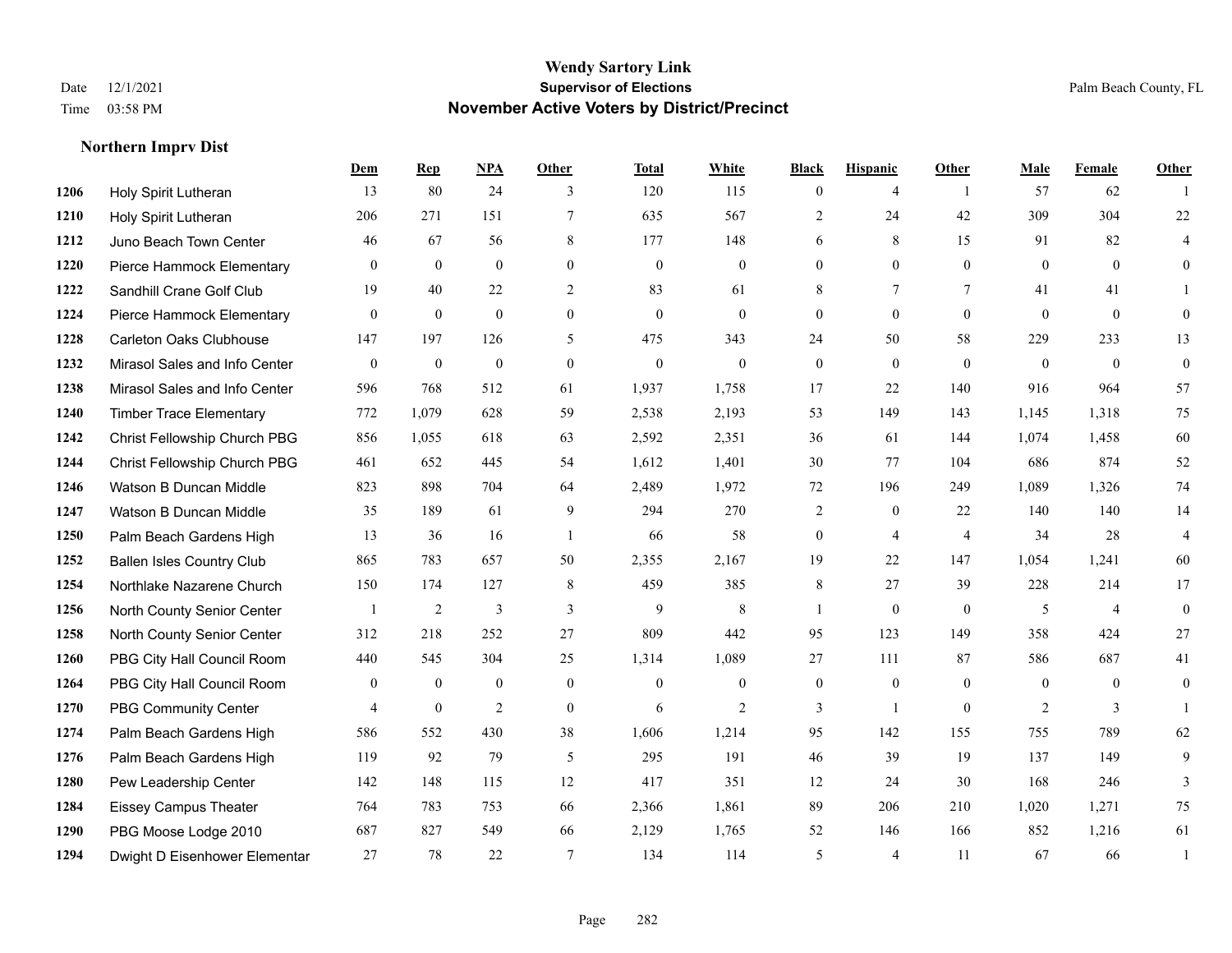**Northern Imprv Dist**

#### **Wendy Sartory Link** Date 12/1/2021 **Supervisor of Elections** Palm Beach County, FL Time 03:58 PM **November Active Voters by District/Precinct**

# **Dem Rep NPA Other Total White Black Hispanic Other Male Female Other** NPB Community Center 50 124 58 9 241 215 3 8 15 100 130 11 NPB Community Center 34 119 38 2 193 170 3 9 11 102 87 4 Allamanda Elementary 189 223 161 17 590 502 7 31 50 257 319 14 1st Unitarian Church NPB 2 3 5 1 11 11 0 0 0 4 7 0 Gardens Mall Community Room 35 91 45 4 175 156 0 4 15 89 79 7 Eissey Campus Theater 6 6 6 3 0 15 13 0 1 1 7 8 0 NPB Council Chambers 33 124 33 8 198 187 0 6 5 100 92 6 Northlake Nazarene Church 669 867 598 51 2,185 1,557 157 187 284 982 1,126 77 Grove Park Elementary 93 166 77 3 339 285 11 20 23 155 174 10 Casa Rio Clubhouse 807 421 506 35 1,769 886 395 241 247 766 941 62 RB Prep Achievement Academy 15 4 3 0 22 9 8 1 4 13 6 3 Garden Lodge 366 F&AM 350 332 236 23 941 736 60 73 72 412 501 28 Grove Park Elementary 213 120 186 7 526 264 47 161 54 235 273 18 RB Prep Achievement Academy 405 111 239 20 775 216 313 145 101 332 420 23 Palm Lake Estates - The Pines 65 78 48 4 195 157 14 9 15 90 97 8 RB Prep Achievement Academy 0 0 0 0 0 0 0 0 0 0 0 0 Palm Lake Estates - The Pines 120 119 81 5 325 271 14 26 14 136 179 10 Garden Lodge 366 F&AM 95 37 44 7 183 84 58 20 21 81 96 6 Pew Leadership Center 190 83 137 10 420 216 116 46 42 174 232 14 Lake Park Town Hall 0 0 0 0 0 0 0 0 0 0 0 0 Jeaga Middle 181 92 111 6 390 151 129 39 71 172 206 12 Grassy Waters Elementary 1,044 323 596 46 2,009 593 732 399 285 851 1,087 71 Jeaga Middle 171 81 100 9 361 149 111 77 24 146 204 11 Jeaga Middle 0 0 0 0 0 0 0 0 0 0 0 0 Cypress Lakes HOA 603 332 279 32 1,246 841 209 97 99 476 735 35 Club Baywinds 829 547 368 36 1,780 1,349 153 170 108 726 1,011 43 Andros Isle POA Clubhouse 846 561 551 35 1,993 1,078 394 298 223 849 1,075 69 Riverwalk Clubhouse 750 713 567 50 2,080 1,635 93 173 179 892 1,126 62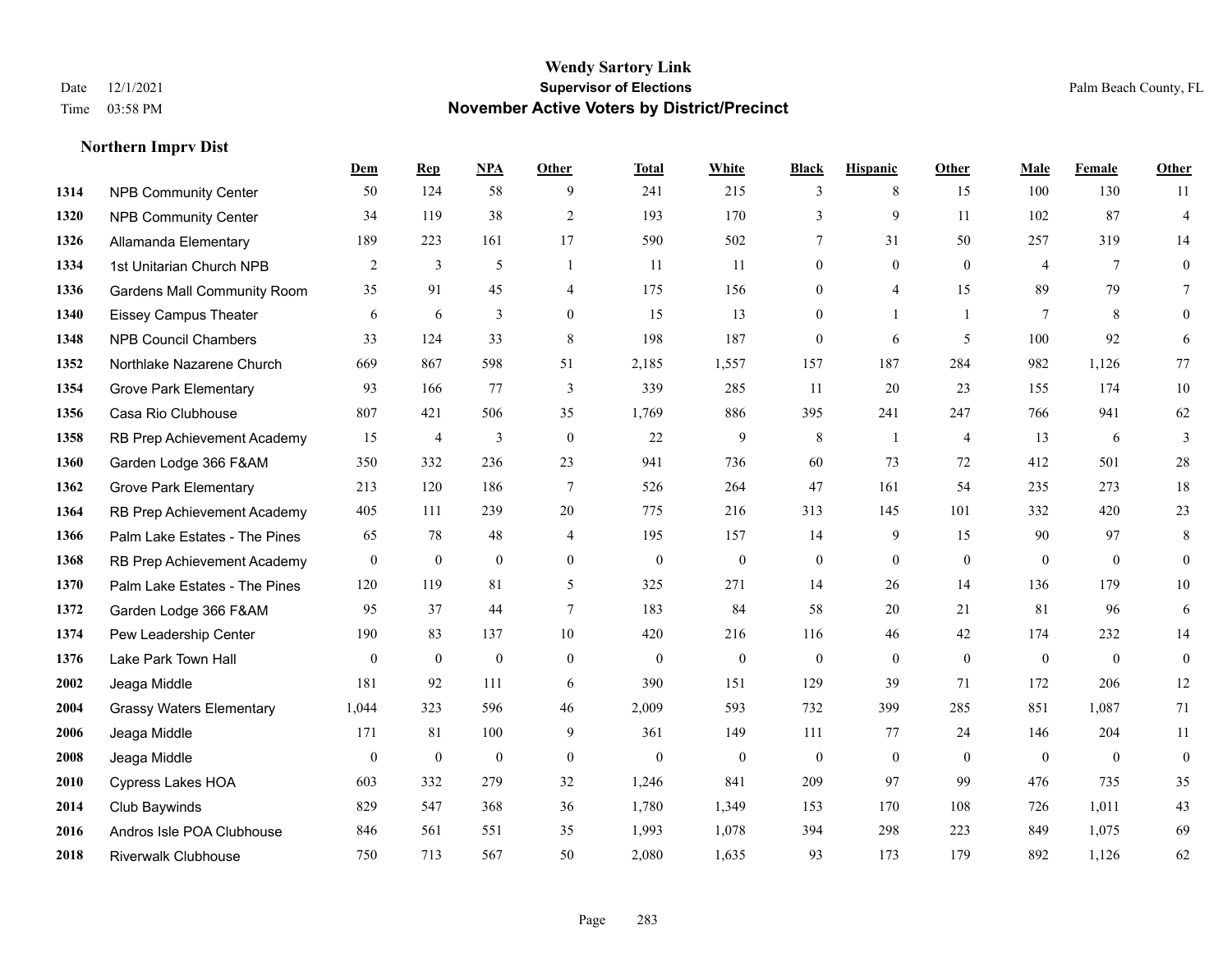**Northern Imprv Dist**

#### **Wendy Sartory Link** Date 12/1/2021 **Supervisor of Elections** Palm Beach County, FL Time 03:58 PM **November Active Voters by District/Precinct**

Jeaga Middle 212 88 131 10 441 205 129 79 28 191 242 8

**Dem Rep NPA Other Total White Black Hispanic Other Male Female Other**

# Jeaga Middle 164 57 122 14 357 111 122 74 50 141 205 11 Ibis POA Admin Building 1,022 1,098 735 86 2,941 2,579 91 70 201 1,386 1,488 67 Ironhorse Country Club 160 258 120 10 548 441 35 20 52 245 293 10 PBSC Loxahatchee Groves Can  $11$  6  $14$  2  $33$  28 0  $3$  2  $13$  20 0 PBSC Loxahatchee Groves Campus 291 439 354 40 1,124 707 67 244 106 549 559 16 Crestwood Middle 472 421 353 33 1,279 686 231 215 147 596 641 42 Royal Palm Beach High 407 315 266 18 1,006 478 200 157 171 476 505 25

| 01 Z U | Royal Palm Beach High        | 40 /             | 312            | 200            | 18.            | 1,000          | 4/8      | 200      | 12/      | 1/1      | 4/0      | <b>JUJ</b> | 25       |
|--------|------------------------------|------------------|----------------|----------------|----------------|----------------|----------|----------|----------|----------|----------|------------|----------|
| 6126   | Calypso Bay Waterpark        | 683              | 304            | 494            | 32             | 1,513          | 545      | 410      | 365      | 193      | 659      | 795        | 59       |
| 6128   | Royal Palm Beach High        | 35               | 29             | 28             | 3              | 95             | 51       | 26       | 11       |          | 44       | 51         | $\Omega$ |
| 6130   | Royal Palm Beach High        | 78               | 44             | 89             | 5              | 216            | 104      | 32       | 60       | 20       | 94       | 116        | -6       |
| 6132   | Royal Palm Beach High        | 391              | 187            | 264            | 20             | 862            | 415      | 166      | 192      | 89       | 391      | 441        | 30       |
| 6134   | Christ Fellowship Church RPB | 954              | 467            | 693            | 31             | 2,145          | 845      | 502      | 500      | 298      | 957      | 1,099      | 89       |
| 7002   | J F Kennedy Middle           | $\Omega$         | $\overline{0}$ | $\overline{0}$ | $\Omega$       | $\Omega$       | $\Omega$ | $\Omega$ | $\Omega$ | $\Omega$ | $\Omega$ | $\Omega$   | $\Omega$ |
| 7004   | J F Kennedy Middle           | $\Omega$         | $\theta$       | $\Omega$       | $\theta$       | $\theta$       | $\theta$ | 0        | $\Omega$ | $\Omega$ | 0        | $\Omega$   | $\Omega$ |
| 7006   | J F Kennedy Middle           |                  | $\overline{0}$ | $\overline{0}$ | $\Omega$       | $\Omega$       | $\Omega$ |          | $\Omega$ | $\Omega$ | 0        | $\Omega$   | $\Omega$ |
| 7008   | J F Kennedy Middle           |                  | $\theta$       | $\theta$       | $\theta$       | $\Omega$       | $\theta$ |          | $\Omega$ | $\Omega$ | 0        | $\Omega$   |          |
| 7010   | St John Lutheran Church      | 280              | 11             | 90             | 6              | 387            | 24       | 315      | 23       | 25       | 127      | 243        | 17       |
| 7014   | RB Prep Achievement Academy  | $\boldsymbol{0}$ | $\Omega$       | $\overline{0}$ | $\Omega$       | $\Omega$       | $\Omega$ | $\Omega$ | $\Omega$ | $\Omega$ | 0        | $\Omega$   | $\Omega$ |
| 7016   | RB Prep Achievement Academy  |                  |                | $\overline{0}$ | $\theta$       |                |          |          | $\Omega$ | $\Omega$ |          |            | $\Omega$ |
| 7018   | RB Prep Achievement Academy  | $\theta$         | $\theta$       | $\overline{0}$ | $\Omega$       | $\Omega$       | $\Omega$ |          | $\Omega$ | $\Omega$ | 0        | $\theta$   | $\Omega$ |
| 7020   | RB Prep Achievement Academy  | $\theta$         | $\theta$       | $\Omega$       | $\Omega$       | $\Omega$       | $\Omega$ |          | $\Omega$ |          |          | $\Omega$   |          |
| 7032   | Crossroads Baptist Church    | $\theta$         | $\mathbf{0}$   | $\overline{0}$ | $\overline{0}$ | $\overline{0}$ | $\theta$ | $\Omega$ | $\theta$ |          | 0        |            |          |
| 7034   | Suncoast High                | 1,293            | 205            | 502            | 23             | 2,023          | 355      | 1,223    | 152      | 293      | 829      | 1,118      | 76       |
| 7036   | RB Prep Achievement Academy  | $\theta$         | $\mathbf{0}$   | 6              | $\Omega$       | 6              | $\Omega$ | $\Omega$ | $\Omega$ | 6        |          |            |          |
| 7038   | RB Prep Achievement Academy  | $\mathbf{0}$     | $\mathbf{0}$   | $\overline{0}$ | $\mathbf{0}$   | $\mathbf{0}$   | $\theta$ | $\Omega$ | $\Omega$ | $\Omega$ | $\theta$ | $\Omega$   |          |
| 7048   | Crossroads Baptist Church    | 278              | 8              | 92             | 10             | 388            |          | 325      | 28       | 28       | 132      | 239        | 17       |
| 7050   | Crossroads Baptist Church    |                  |                |                | $\theta$       |                |          |          |          |          |          |            |          |
|        |                              |                  |                |                |                |                |          |          |          |          |          |            |          |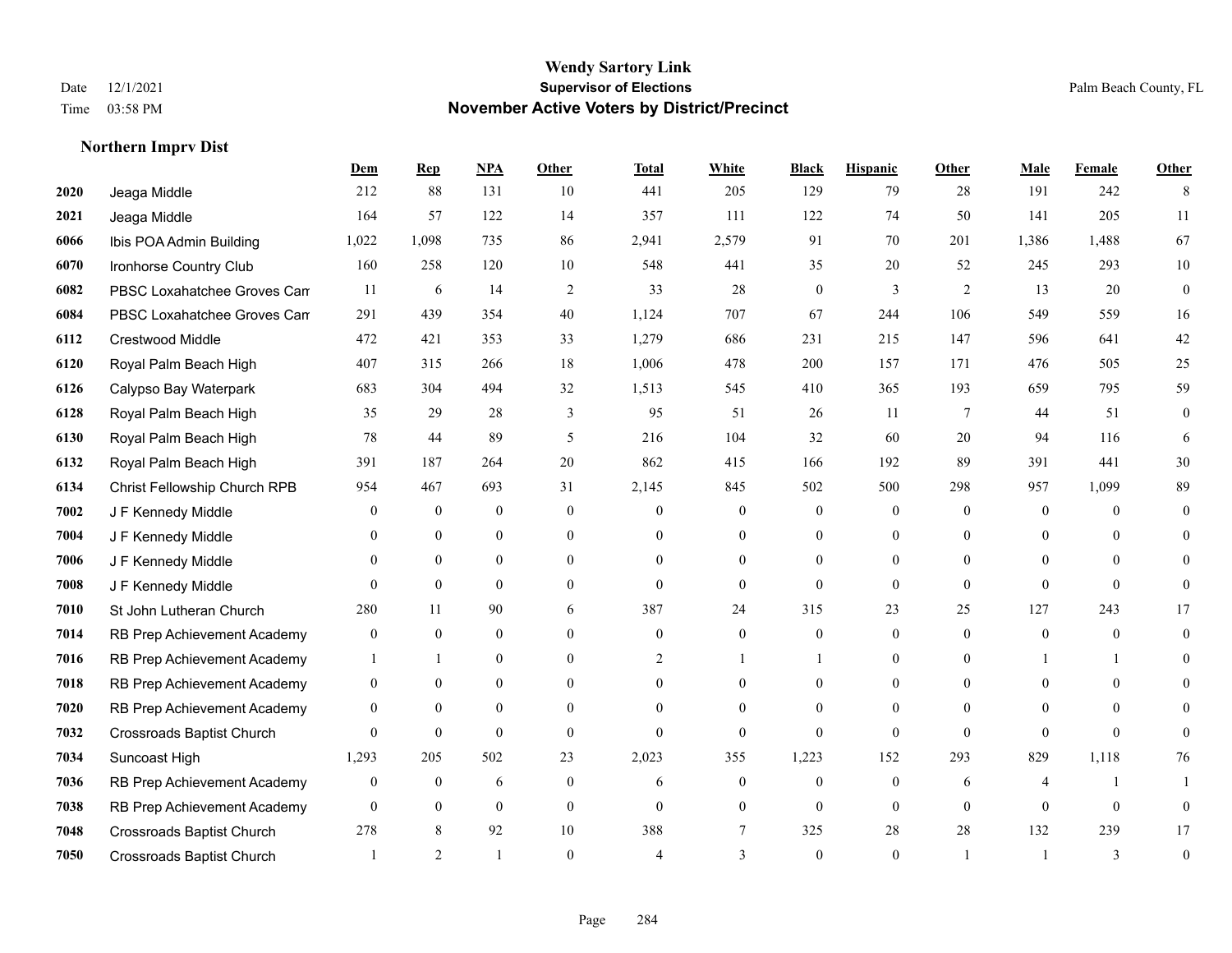|      |                                  | Dem            | <b>Rep</b>     | <b>NPA</b>   | Other    | <b>Total</b> | White          | <b>Black</b>   | <b>Hispanic</b> | Other          | Male     | Female       | Other          |
|------|----------------------------------|----------------|----------------|--------------|----------|--------------|----------------|----------------|-----------------|----------------|----------|--------------|----------------|
| 7054 | <b>Crossroads Baptist Church</b> | 984            | 70             | 288          | 14       | 1,356        | 110            | 1,037          | 72              | 137            | 580      | 719          | 57             |
| 7058 | Palm Beach Lakes High            | 1,426          | 363            | 607          | 45       | 2,441        | 809            | 1,102          | 307             | 223            | 986      | 1,357        | 98             |
| 7072 | <b>Egret Lake Elementary</b>     | 484            | 113            | 232          | 8        | 837          | 215            | 376            | 138             | 108            | 362      | 444          | 31             |
| 7074 | <b>Egret Lake Elementary</b>     | 200            | 39             | 92           | 11       | 342          | 55             | 201            | 39              | 47             | 148      | 186          | 8              |
| 7076 | <b>Egret Lake Elementary</b>     | 3              | $\overline{2}$ |              | $\theta$ | 6            | $\overline{4}$ |                | $\overline{0}$  |                | 5        | $\mathbf{1}$ | $\Omega$       |
| 7080 | <b>Egret Lake Elementary</b>     | 22             | $\mathfrak{2}$ |              | $\theta$ | 25           | 24             | $\Omega$       | $\Omega$        |                | 6        | 18           |                |
| 7082 | Seminole Trails Elementary       | 1,041          | 324            | 488          | 31       | 1,884        | 685            | 720            | 265             | 214            | 821      | 982          | 81             |
| 7084 | Sharon Christian Church          | 731            | 268            | 441          | 45       | 1,485        | 605            | 444            | 275             | 161            | 615      | 816          | 54             |
| 7086 | <b>Bear Lakes Middle</b>         | 37             | 18             | 13           |          | 69           | 26             | 16             | 11              | 16             | 24       | 40           | 5              |
| 7088 | Whitehall Clubhouse #3           | 680            | 486            | 457          | 52       | 1,675        | 1,061          | 251            | 199             | 164            | 771      | 856          | 48             |
| 7090 | <b>Bear Lakes Middle</b>         | 1,316          | 483            | 820          | 55       | 2,674        | 1,063          | 921            | 380             | 310            | 1,157    | 1,398        | 119            |
| 7092 | Palm Beach Lakes High            | 116            | 36             | 75           | 3        | 230          | 85             | 66             | 22              | 57             | 106      | 111          | 13             |
| 7094 | Salvation Army Activity Hall     | 606            | 79             | 282          | 10       | 977          | 157            | 514            | 130             | 176            | 417      | 514          | 46             |
| 7096 | Salvation Army Activity Hall     | 838            | 299            | 489          | 34       | 1,660        | 675            | 541            | 256             | 188            | 664      | 915          | 81             |
| 7098 | U M Church of Palm Beaches       | 21             | 17             | 18           |          | 57           | 44             | $\overline{2}$ | 9               | 2              | 29       | 24           | $\overline{4}$ |
| 7100 | U M Church of Palm Beaches       | 946            | 424            | 683          | 64       | 2,117        | 1,013          | 662            | 238             | 204            | 945      | 1,105        | 67             |
| 7112 | <b>Adult Education Center</b>    | 128            | 26             | 59           | 7        | 220          | 54             | 120            | 23              | 23             | 69       | 141          | 10             |
| 7114 | <b>Adult Education Center</b>    | $\overline{0}$ | $\mathbf{0}$   | $\mathbf{0}$ | $\theta$ | $\Omega$     | $\overline{0}$ | $\overline{0}$ | $\overline{0}$  | $\Omega$       | $\theta$ | $\Omega$     | $\overline{0}$ |
| 7116 | <b>Adult Education Center</b>    | $\Omega$       | $\theta$       | $\theta$     | $\theta$ | $\theta$     | $\Omega$       | $\Omega$       | $\Omega$        | $\theta$       | $\theta$ | $\theta$     | $\Omega$       |
| 7118 | <b>Adult Education Center</b>    | 30             | 31             | 37           | 6        | 104          | 78             | 3              | 18              | $\overline{5}$ | 50       | 48           | 6              |
| 7120 | U M Church of Palm Beaches       | 278            | 112            | 178          | 10       | 578          | 207            | 209            | 107             | 55             | 249      | 297          | 32             |
|      | <b>Northern Imprv Dist</b>       | 46,644         | 42,615         | 35,174       | 3,097    | 127,530      | 88,651         | 16,080         | 11,434          | 11,365         | 56,687   | 66,807       | 4,036          |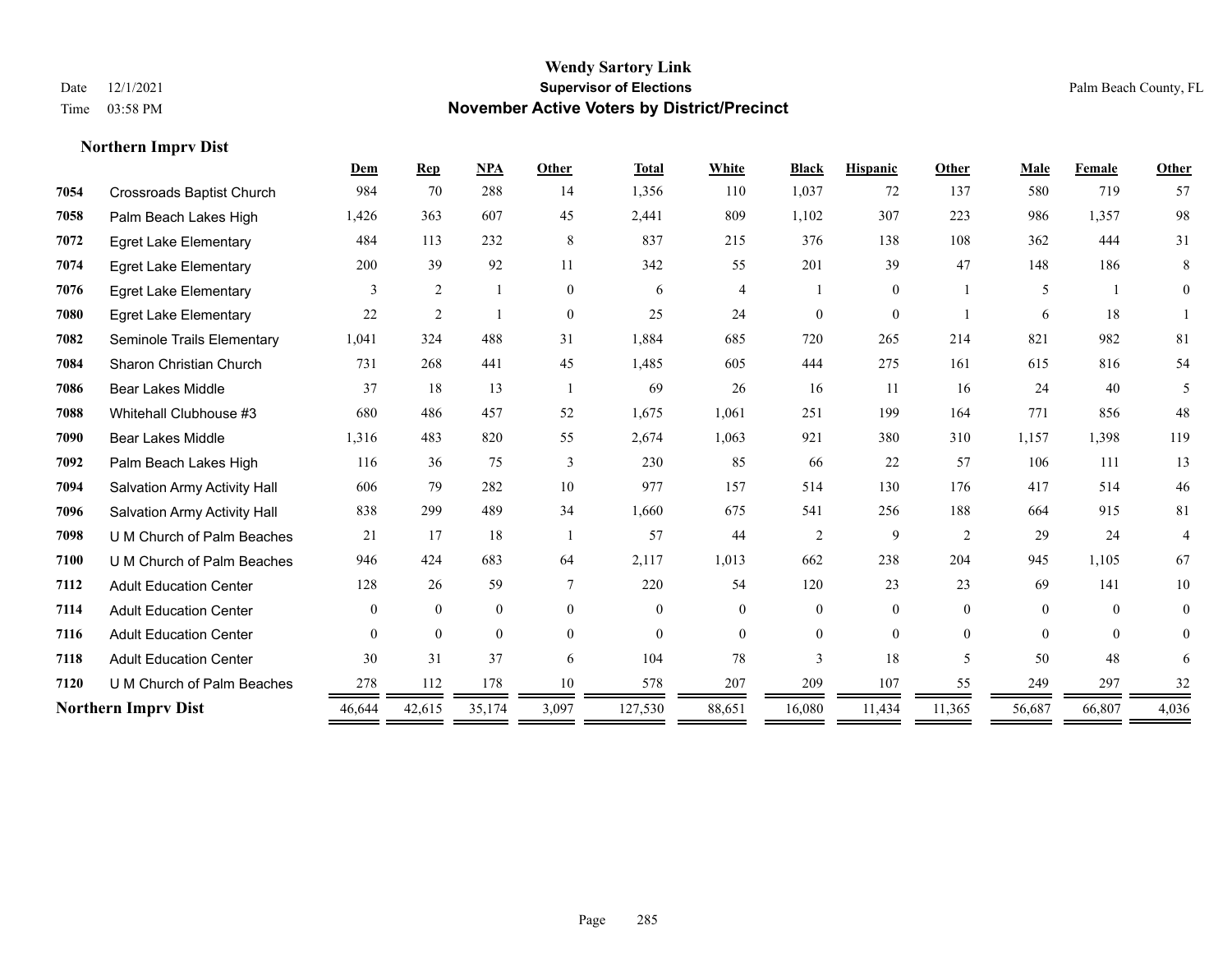| <b>Wendy Sartory Link</b><br><b>Supervisor of Elections</b><br>12/1/2021<br>Date<br><b>November Active Voters by District/Precinct</b><br>03:58 PM<br>Time |     |            |            |              |              |              |              |                 |              |             | Palm Beach County, FL |              |  |
|------------------------------------------------------------------------------------------------------------------------------------------------------------|-----|------------|------------|--------------|--------------|--------------|--------------|-----------------|--------------|-------------|-----------------------|--------------|--|
| <b>Osprey Oaks Comm Dev</b>                                                                                                                                | Dem | <b>Rep</b> | <u>NPA</u> | <b>Other</b> | <u>Total</u> | <b>White</b> | <b>Black</b> | <b>Hispanic</b> | <b>Other</b> | <b>Male</b> | Female                | <b>Other</b> |  |
| Christa McAuliffe Middle<br>3133                                                                                                                           | 173 | 125        | 135        |              | 441          | 269          | 46           | 61              | 65           | 213         | 216                   |              |  |
| <b>Osprey Oaks Comm Dev</b>                                                                                                                                | 173 | 125        | 135        |              | 441          | 269          | 46           | 61              | 65           | 213         | 216                   |              |  |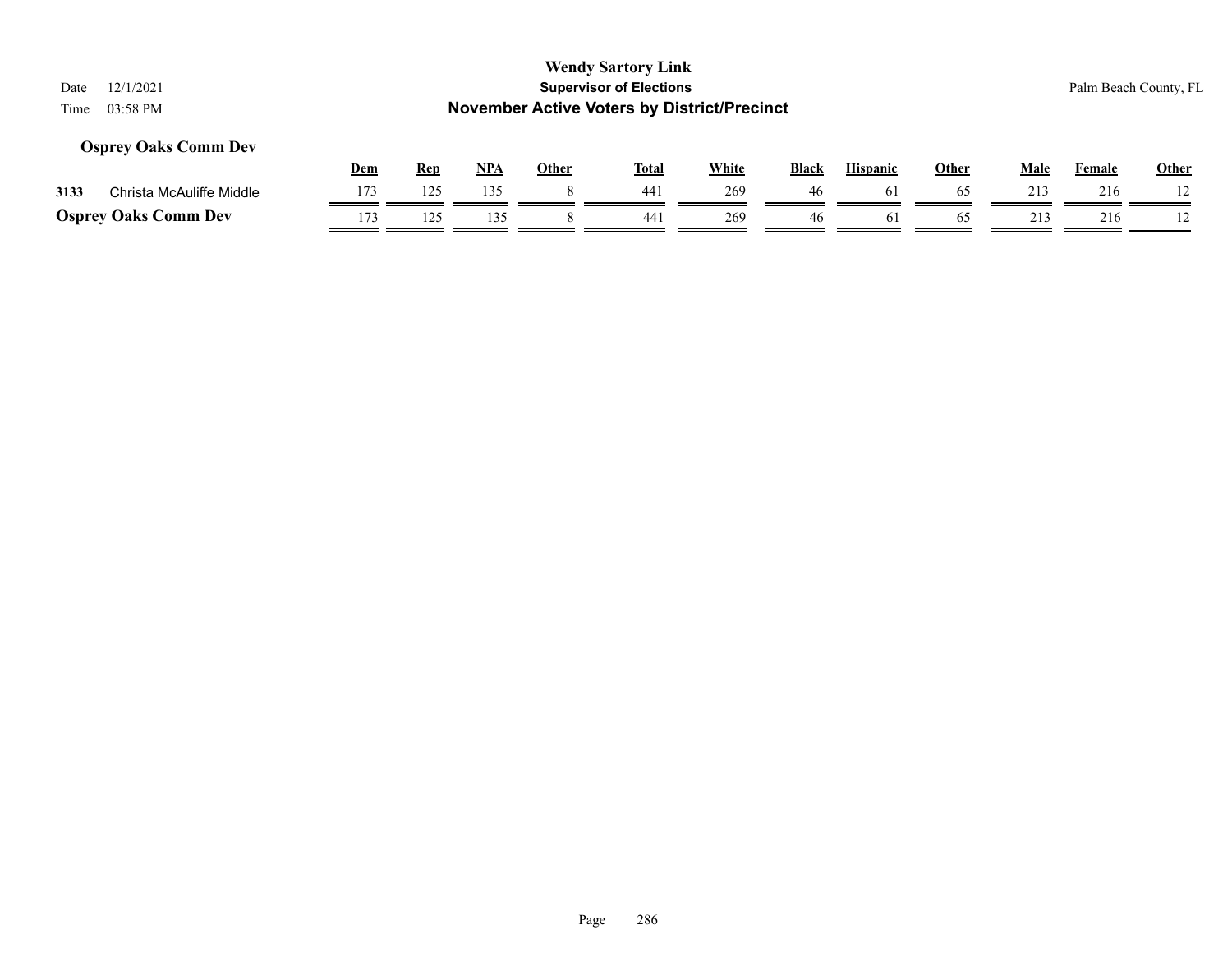| <b>Wendy Sartory Link</b><br><b>Supervisor of Elections</b><br>12/1/2021<br>Date<br><b>November Active Voters by District/Precinct</b><br>03:58 PM<br>Time |                          |     |            |            |       |              |       |              |                 |       |      | Palm Beach County, FL |              |  |
|------------------------------------------------------------------------------------------------------------------------------------------------------------|--------------------------|-----|------------|------------|-------|--------------|-------|--------------|-----------------|-------|------|-----------------------|--------------|--|
|                                                                                                                                                            | <b>Old Palm Comm Dev</b> | Dem | <b>Rep</b> | <u>NPA</u> | Other | <b>Total</b> | White | <b>Black</b> | <b>Hispanic</b> | Other | Male | Female                | <b>Other</b> |  |
| 1189                                                                                                                                                       | Westwood Gardens HOA     | 26  | 63         | 27         |       | 118          | 104   |              |                 |       | 56   | 59                    |              |  |
| 1247                                                                                                                                                       | Watson B Duncan Middle   | 35  | 189        | 61         | 9     | 294          | 270   |              | $\Omega$        | 22    | 140  | 140                   | 14           |  |
| <b>Old Palm Comm Dev</b>                                                                                                                                   |                          | 61  | 252        | 88         | 11    | 412          | 374   | Q            |                 | 27    | 196  | 199                   |              |  |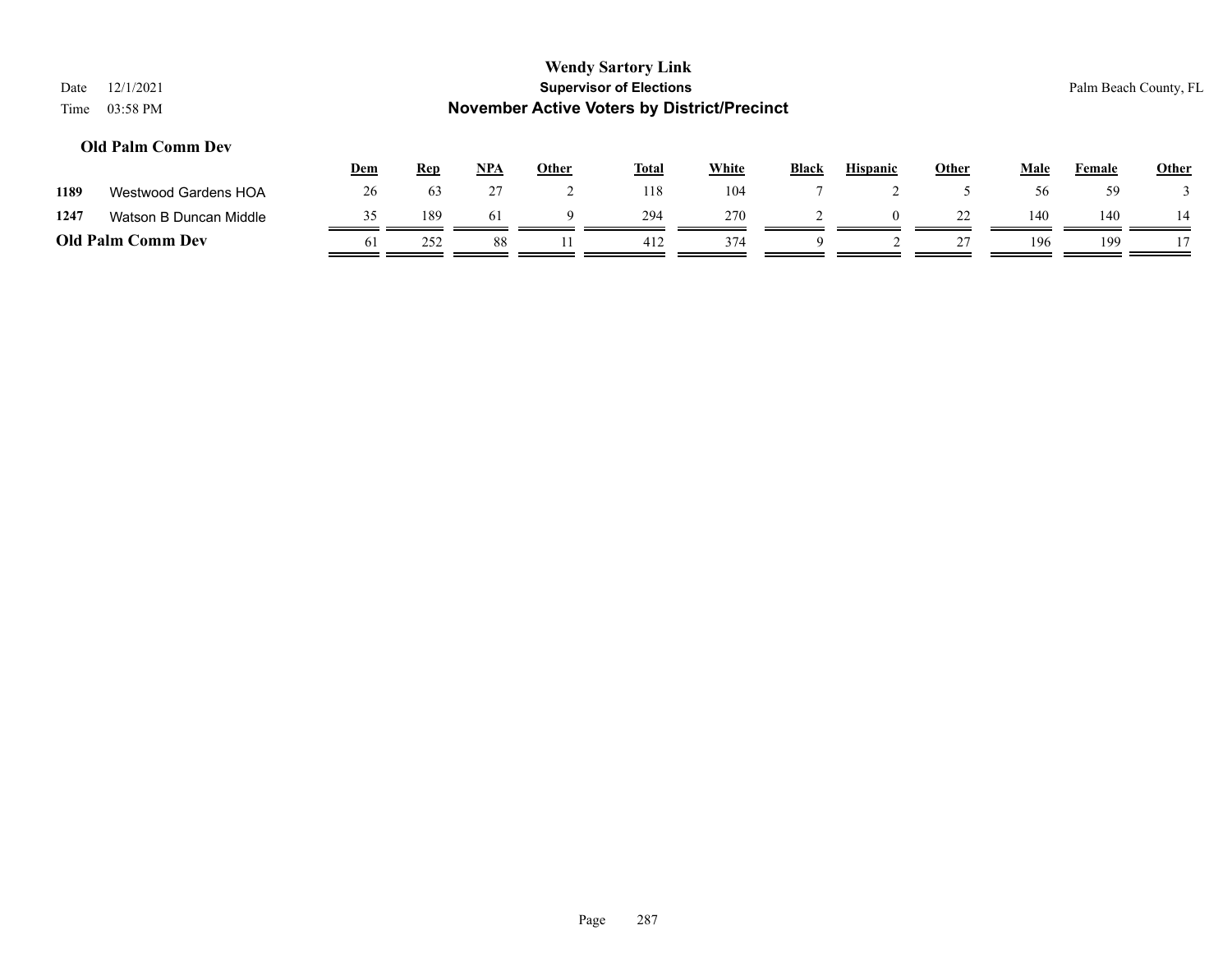#### **Plantation Comm Dev Dist**

|      |                                             | <u>Dem</u> | Rep | <b>NPA</b> | Other | <b>Total</b> | White | <b>Black</b> | <b>Hispanic</b> | Other              | Male | Female | <b>Other</b> |
|------|---------------------------------------------|------------|-----|------------|-------|--------------|-------|--------------|-----------------|--------------------|------|--------|--------------|
| 6178 | Everglades Elementary                       | 561        | 389 | 444        |       | :423         | 660   | 296          | 246             | $22^{\circ}$<br>-- | 658  | 697    | 60           |
|      | <b>Comm Dev Dist</b><br><b>Plantation (</b> | 561        | 389 | 444        | 29    | 1,423        | 660   | 296          | 246             | $22^{\circ}$<br>-- | 658  | 697    |              |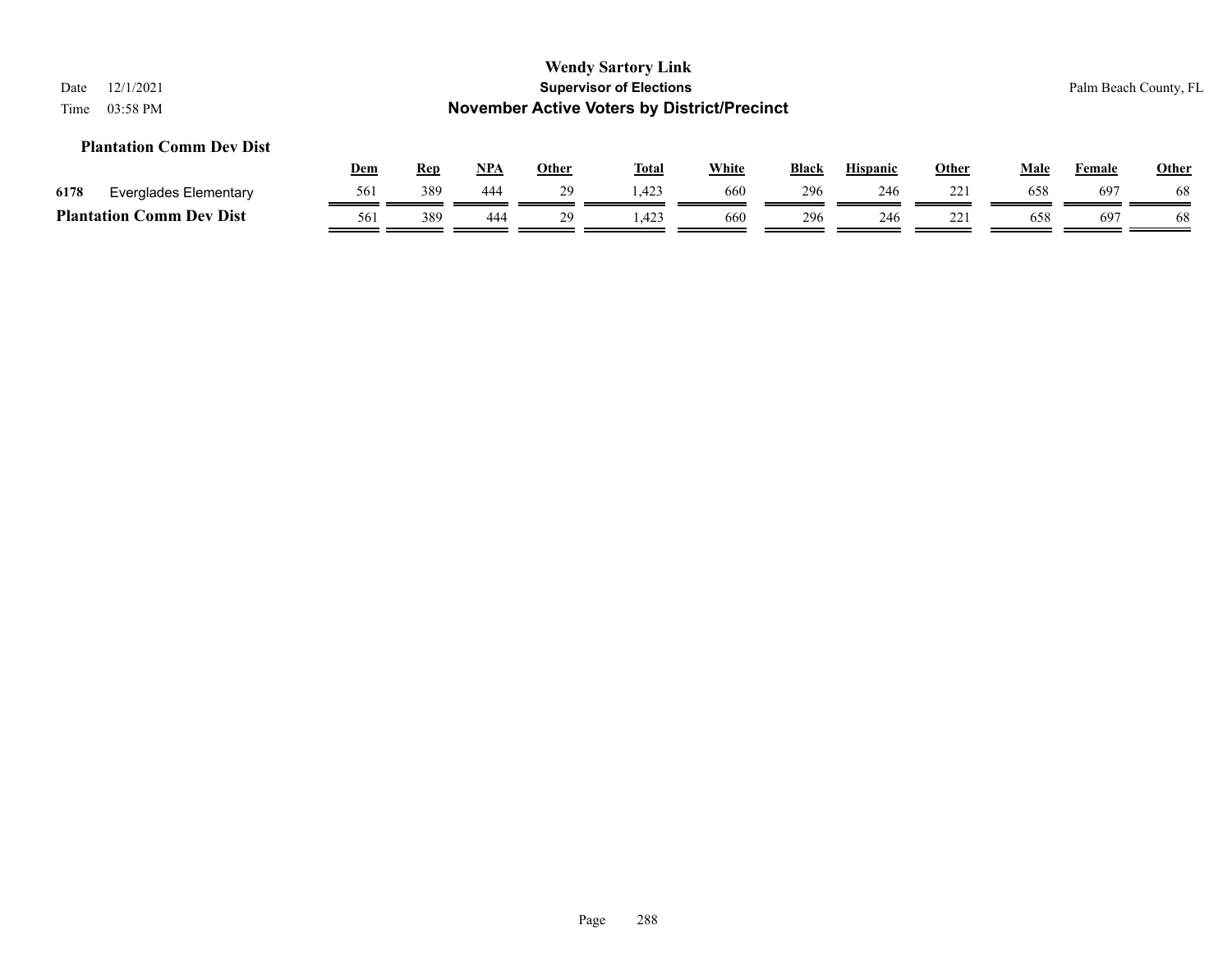#### **Wendy Sartory Link** Date 12/1/2021 **Supervisor of Elections** Palm Beach County, FL Time 03:58 PM **November Active Voters by District/Precinct**

# **Dem Rep NPA Other Total White Black Hispanic Other Male Female Other** Osceola Creek Middle  $\begin{array}{cccccccc} 1 & 0 & 0 & 0 & 1 & 1 & 0 & 0 & 0 \end{array}$  Pierce Hammock Elementary 0 0 0 0 0 0 0 0 0 0 0 0 Sandhill Crane Golf Club 19 40 22 2 83 61 8 7 7 41 41 1 Pierce Hammock Elementary 0 0 0 0 0 0 0 0 0 0 0 0 Carleton Oaks Clubhouse 147 197 126 5 475 343 24 50 58 229 233 13 Christ Fellowship Church PBG 0 0 0 0 0 0 0 0 0 0 0 0 Mirasol Sales and Info Center 0 0 0 0 0 0 0 0 0 0 0 0 Christ Fellowship Church PBG 0 0 0 0 0 0 0 0 0 0 0 0 Mirasol Sales and Info Center 0 0 0 0 0 0 0 0 0 0 0 0 Mirasol Sales and Info Center 596 768 512 61 1,937 1,758 17 22 140 916 964 57 Timber Trace Elementary 772 1,079 628 59 2,538 2,193 53 149 143 1,145 1,318 75 Christ Fellowship Church PBG 856 1,055 618 63 2,592 2,351 36 61 144 1,074 1,458 60 Christ Fellowship Church PBG 461 652 445 54 1,612 1,401 30 77 104 686 874 52 Watson B Duncan Middle 823 898 704 64 2,489 1,972 72 196 249 1,089 1,326 74 Watson B Duncan Middle 35 189 61 9 294 270 2 0 22 140 140 14 PBG Community Center 503 584 393 33 1,513 1,270 26 122 95 642 840 31 Palm Beach Gardens High 13 36 16 1 66 58 0 4 4 34 28 4 Ballen Isles Country Club 865 783 657 50 2,355 2,167 19 22 147 1,054 1,241 60 Northlake Nazarene Church 150 174 127 8 459 385 8 27 39 228 214 17 North County Senior Center 1 2 3 3 3 9 8 1 0 0 5 4 0 North County Senior Center 312 218 252 27 809 442 95 123 149 358 424 27 PBG City Hall Council Room 440 545 304 25 1,314 1,089 27 111 87 586 687 41 PBG Moose Lodge 2010 1 0 3 0 4 4 0 0 0 2 2 0 PBG City Hall Council Room 0 0 0 0 0 0 0 0 0 0 0 0 PBG City Hall Council Room 164 107 140 12 423 254 71 65 33 171 242 10 PBG Community Center 98 73 103 9 283 173 45 33 32 109 161 13 PBG Community Center  $\begin{array}{ccccccccccccc}\n4 & 0 & 2 & 0 & 6 & 2 & 3 & 1 & 0 & 2 & 3 & 1\n\end{array}$ Palm Beach Gardens Elementary 712 670 536 52 1,970 1,574 101 122 173 924 983 63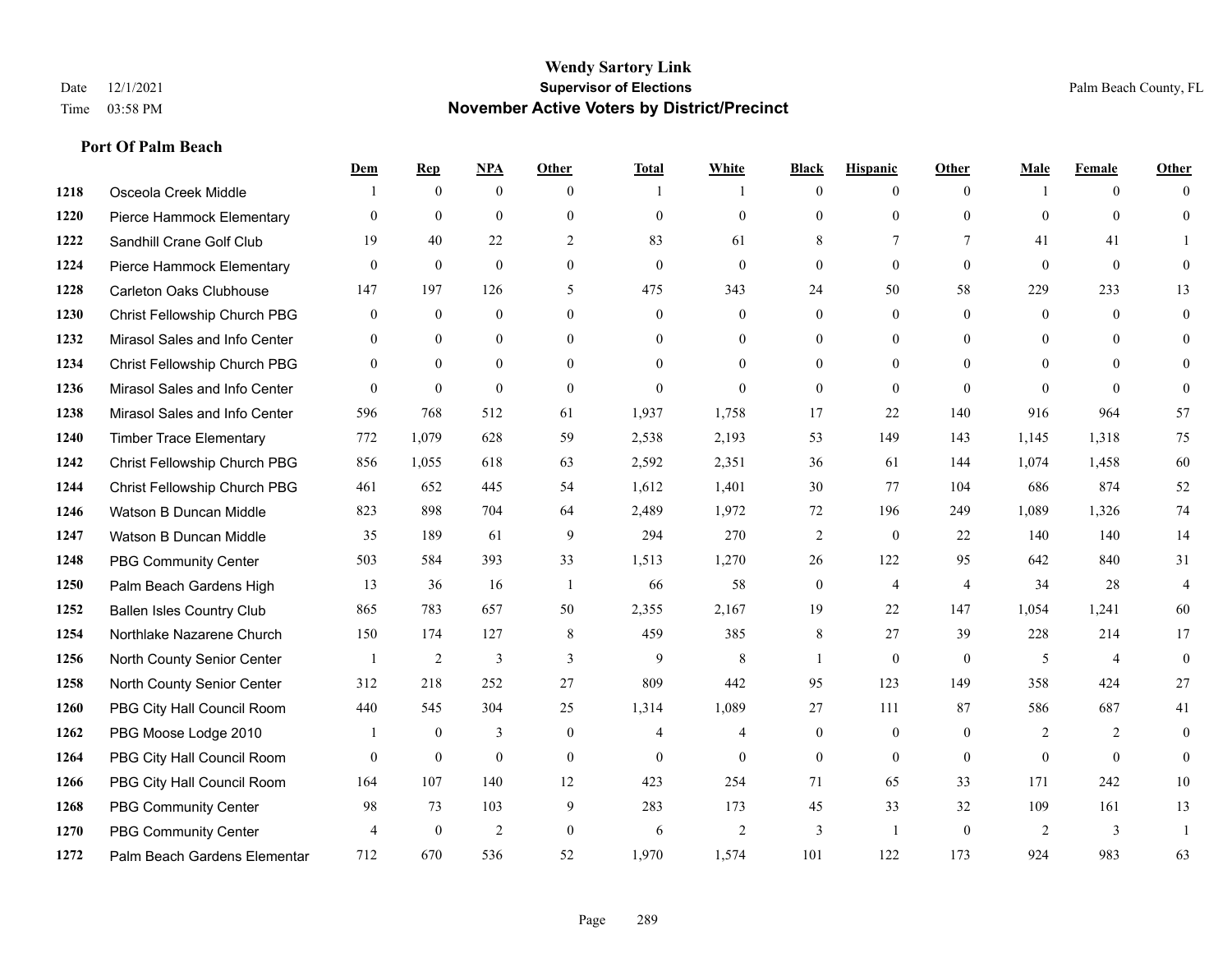|      |                                    | Dem            | <b>Rep</b>       | NPA              | <b>Other</b>   | <b>Total</b>     | <b>White</b>     | <b>Black</b>     | <b>Hispanic</b> | <b>Other</b>   | <b>Male</b>  | <b>Female</b>  | <b>Other</b>   |
|------|------------------------------------|----------------|------------------|------------------|----------------|------------------|------------------|------------------|-----------------|----------------|--------------|----------------|----------------|
| 1274 | Palm Beach Gardens High            | 586            | 552              | 430              | 38             | 1,606            | 1,214            | 95               | 142             | 155            | 755          | 789            | 62             |
| 1276 | Palm Beach Gardens High            | 119            | 92               | 79               | 5              | 295              | 191              | 46               | 39              | 19             | 137          | 149            | 9              |
| 1278 | Garden Lodge 366 F&AM              | 363            | 188              | 271              | 19             | 841              | 410              | 191              | 138             | 102            | 369          | 439            | 33             |
| 1280 | Pew Leadership Center              | 142            | 148              | 115              | 12             | 417              | 351              | 12               | 24              | 30             | 168          | 246            | 3              |
| 1282 | Pew Leadership Center              | 77             | 49               | 56               | $\overline{4}$ | 186              | 135              | 12               | 17              | 22             | 92           | 81             | 13             |
| 1284 | <b>Eissey Campus Theater</b>       | 764            | 783              | 753              | 66             | 2,366            | 1,861            | 89               | 206             | 210            | 1,020        | 1,271          | 75             |
| 1286 | PBG Moose Lodge 2010               | 44             | 49               | 41               | 3              | 137              | 110              | 5                | 12              | 10             | 68           | 61             | 8              |
| 1288 | PBG Moose Lodge 2010               | 12             | 24               | 6                | $\overline{1}$ | 43               | 39               | $\mathbf{1}$     | $\overline{0}$  | 3              | 22           | 19             | 2              |
| 1290 | PBG Moose Lodge 2010               | 687            | 827              | 549              | 66             | 2,129            | 1,765            | 52               | 146             | 166            | 852          | 1,216          | 61             |
| 1291 | PBG Moose Lodge 2010               | 17             | 14               | 9                | -1             | 41               | 38               | $\overline{c}$   | $\mathbf{1}$    | $\theta$       | 13           | 28             | $\overline{0}$ |
| 1292 | PBG Moose Lodge 2010               | 15             | 47               | 16               | $\overline{2}$ | 80               | 74               | $\mathbf{1}$     | $\mathbf{1}$    | $\overline{4}$ | 37           | 40             | 3              |
| 1294 | Dwight D Eisenhower Elementar      | 27             | 78               | 22               | $\tau$         | 134              | 114              | 5                | 4               | 11             | 67           | 66             |                |
| 1296 | Dwight D Eisenhower Elementar      | 221            | 262              | 196              | 21             | 700              | 548              | 15               | 90              | 47             | 277          | 397            | 26             |
| 1298 | PBG Moose Lodge 2010               | 36             | 35               | 22               | 2              | 95               | 86               | $\overline{0}$   | 4               | 5              | 39           | 55             | $\overline{1}$ |
| 1300 | <b>Cross Community Church</b>      |                | 3                | $\mathbf{1}$     | $\mathbf{0}$   | 5                | $\overline{4}$   | $\overline{0}$   | $\overline{0}$  | $\overline{1}$ | 2            | 3              | $\overline{0}$ |
| 1302 | Dwight D Eisenhower Elementar      | 38             | 54               | 38               | 3              | 133              | 113              | $\mathbf{1}$     | $\tau$          | 12             | 62           | 66             | 5              |
| 1304 | <b>NPB Community Center</b>        | 204            | 263              | 178              | 25             | 670              | 577              | 12               | 39              | 42             | 340          | 302            | $28\,$         |
| 1305 | <b>NPB Community Center</b>        | $\overline{0}$ | $\mathbf{0}$     | $\mathbf{0}$     | -1             | $\mathbf{1}$     | 1                | $\overline{0}$   | $\overline{0}$  | $\theta$       | -1           | $\theta$       | $\overline{0}$ |
| 1306 | <b>Eissey Campus Theater</b>       | 9              | 21               | 23               | 3              | 56               | 47               | $\mathbf{1}$     | $\overline{0}$  | 8              | 28           | 28             | $\overline{0}$ |
| 1308 | <b>Gardens Mall Community Room</b> | 38             | 69               | 37               | $\overline{4}$ | 148              | 132              | 3                | $\overline{3}$  | 10             | 75           | 69             |                |
| 1310 | <b>Eissey Campus Theater</b>       |                | 2                |                  | $\Omega$       | $\overline{4}$   | $\overline{4}$   | $\overline{0}$   | $\overline{0}$  | $\theta$       | 3            | $\mathbf{1}$   | 0              |
| 1312 | <b>Gardens Mall Community Room</b> | 6              | 20               | 9                | $\theta$       | 35               | 32               | $\overline{0}$   | $\overline{2}$  | $\overline{1}$ | 17           | 18             | $\mathbf{0}$   |
| 1314 | <b>NPB Community Center</b>        | 50             | 124              | 58               | 9              | 241              | 215              | 3                | 8               | 15             | 100          | 130            | 11             |
| 1316 | <b>NPB Community Center</b>        | 192            | 189              | 144              | 28             | 553              | 400              | 44               | 72              | 37             | 238          | 297            | 18             |
| 1318 | PBG Moose Lodge 2010               | $\mathbf{0}$   | $\boldsymbol{0}$ | $\boldsymbol{0}$ | $\mathbf{0}$   | $\boldsymbol{0}$ | $\boldsymbol{0}$ | $\boldsymbol{0}$ | $\overline{0}$  | $\mathbf{0}$   | $\mathbf{0}$ | $\overline{0}$ | $\overline{0}$ |
| 1320 | <b>NPB Community Center</b>        | 34             | 119              | 38               | 2              | 193              | 170              | 3                | 9               | 11             | 102          | 87             | 4              |
| 1322 | <b>NPB Community Center</b>        | 2              | 6                | 10               | $\theta$       | 18               | 18               | $\overline{0}$   | $\Omega$        | $\theta$       | 8            | 9              |                |
| 1324 | Allamanda Elementary               | 448            | 449              | 376              | 41             | 1,314            | 1,043            | 39               | 135             | 97             | 548          | 722            | 44             |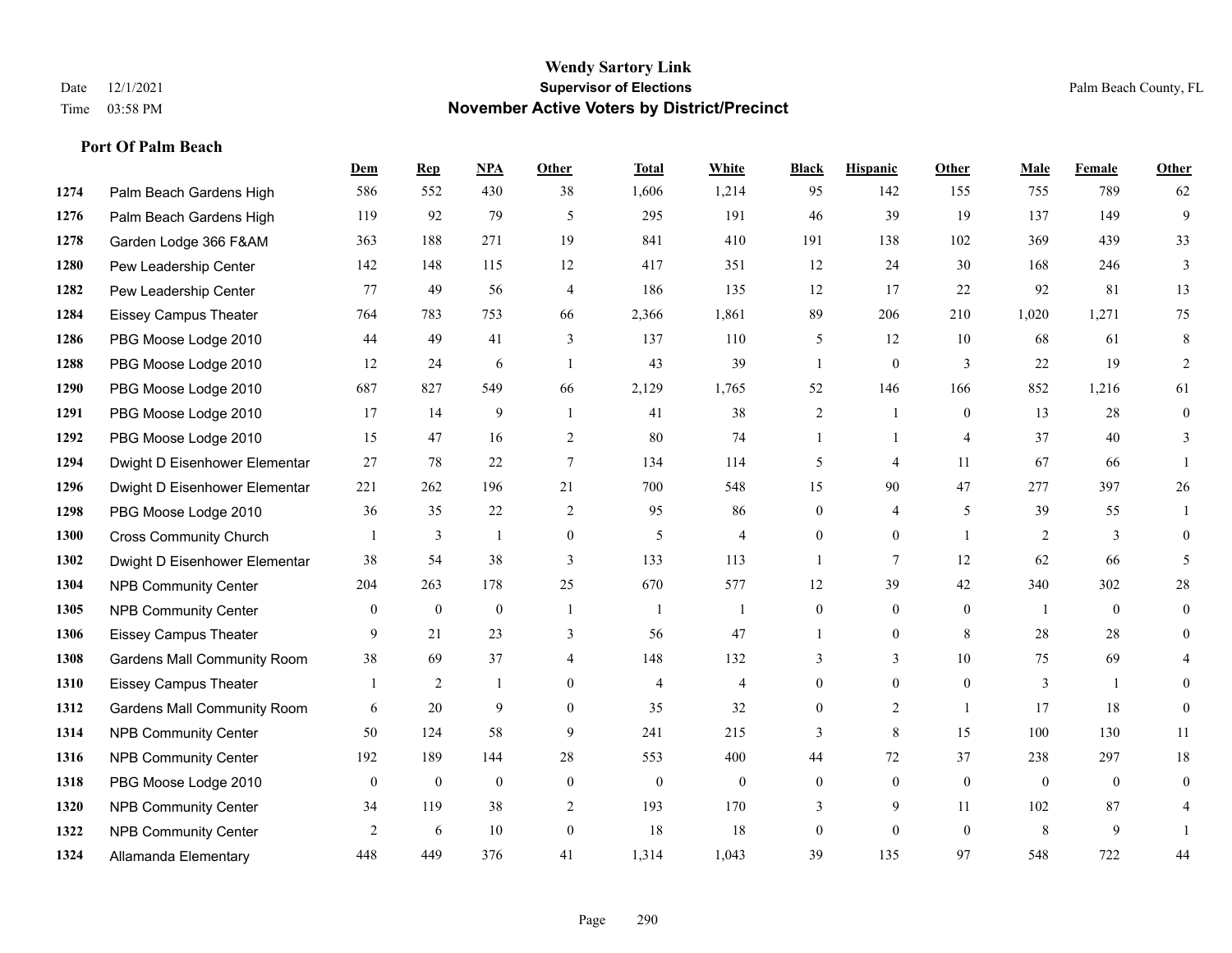#### **Wendy Sartory Link** Date 12/1/2021 **Supervisor of Elections** Palm Beach County, FL Time 03:58 PM **November Active Voters by District/Precinct**

# **Dem Rep NPA Other Total White Black Hispanic Other Male Female Other** Allamanda Elementary 189 223 161 17 590 502 7 31 50 257 319 14 Osborne Park Activities Bldg 608 832 549 49 2,038 1,746 29 123 140 986 994 58 1st Unitarian Church NPB 36 38 40 3 117 94 9 6 8 63 51 3 1st Unitarian Church NPB 342 402 258 32 1,034 850 58 61 65 502 509 23 1st Unitarian Church NPB 2 3 5 1 11 11 0 0 0 4 7 0 Gardens Mall Community Room 35 91 45 4 175 156 0 4 15 89 79 7 Eissey Campus Theater 94 394 102 19 609 586 1 1 21 270 328 11 Eissey Campus Theater 6 6 6 3 0 15 13 0 1 1 7 8 0 NPB Country Club 306 445 272 28 1,051 948 18 31 54 451 574 26 Old Port Cove 296 532 326 33 1,187 1,088 5 29 65 537 631 19 Anchorage Activities Bldg 550 924 428 38 1,940 1,781 13 59 87 898 994 48 NPB Council Chambers 33 124 33 8 198 187 0 6 5 100 92 6 Faith Lutheran Church 381 618 370 25 1,394 1,228 10 81 75 667 685 42 Northlake Nazarene Church 669 867 598 51 2,185 1,557 157 187 284 982 1,126 77 Grove Park Elementary 93 166 77 3 339 285 11 20 23 155 174 10 Casa Rio Clubhouse 807 421 506 35 1,769 886 395 241 247 766 941 62 RB Prep Achievement Academy 15 4 3 0 22 9 8 1 4 13 6 3 Garden Lodge 366 F&AM 350 332 236 23 941 736 60 73 72 412 501 28 Grove Park Elementary 213 120 186 7 526 264 47 161 54 235 273 18 RB Prep Achievement Academy 405 111 239 20 775 216 313 145 101 332 420 23 Palm Lake Estates - The Pines 65 78 48 4 195 157 14 9 15 90 97 8 RB Prep Achievement Academy 0 0 0 0 0 0 0 0 0 0 0 0 Palm Lake Estates - The Pines 120 119 81 5 325 271 14 26 14 136 179 10 Garden Lodge 366 F&AM 95 37 44 7 183 84 58 20 21 81 96 6 Pew Leadership Center 190 83 137 10 420 216 116 46 42 174 232 14 Lake Park Town Hall 0 0 0 0 0 0 0 0 0 0 0 0 PBC Fire Rescue #68 1,033 416 526 37 2,012 822 846 115 229 937 990 85 NPB Council Chambers 174 270 157 15 616 544 10 25 37 273 326 17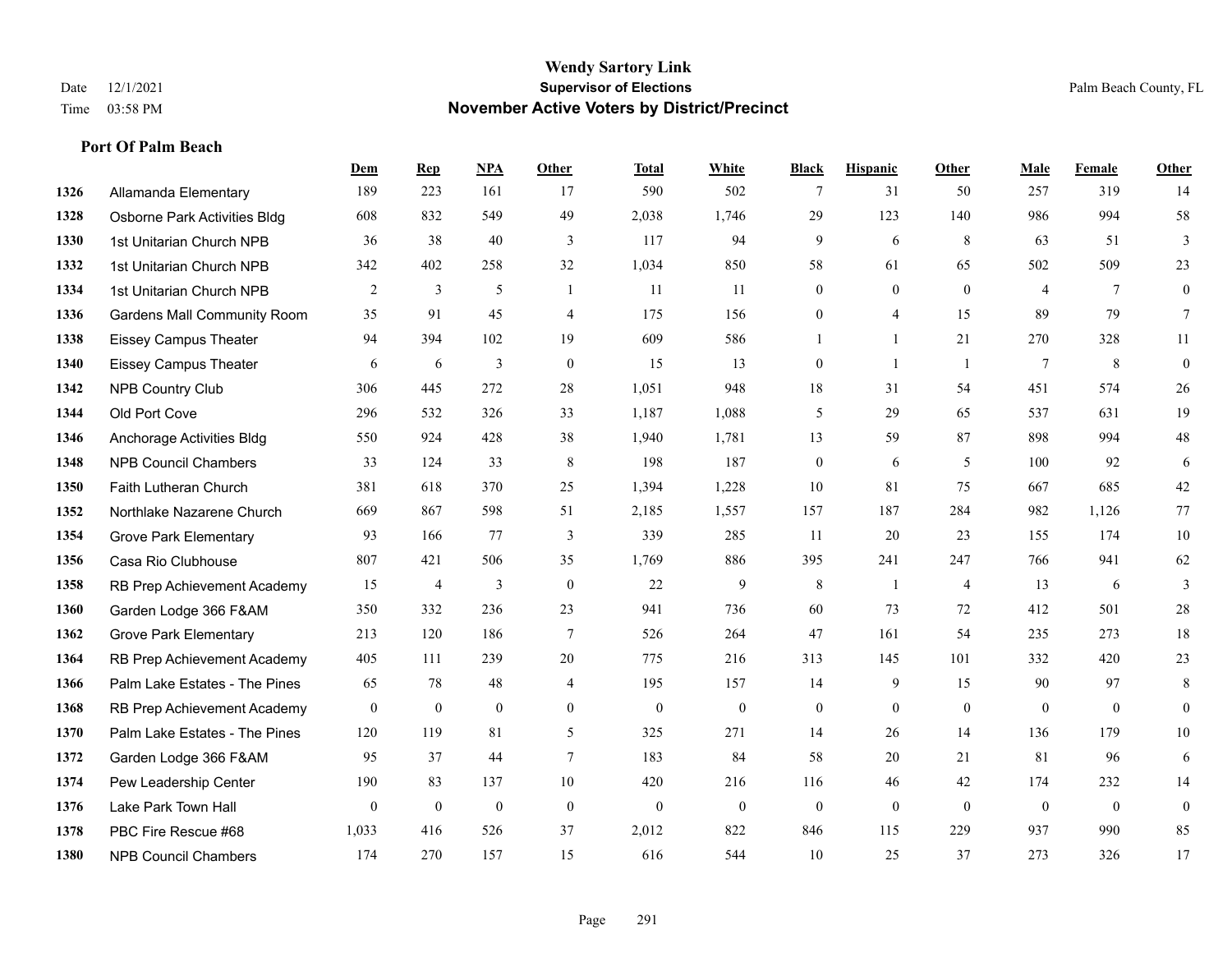#### **Wendy Sartory Link** Date 12/1/2021 **Supervisor of Elections** Palm Beach County, FL Time 03:58 PM **November Active Voters by District/Precinct**

# **Dem Rep NPA Other Total White Black Hispanic Other Male Female Other** Lake Park Town Hall 278 355 262 26 921 760 37 56 68 421 477 23 Phil Foster Park Marine Center 300 561 277 29 1,167 1,036 20 40 71 579 561 27 Phil Foster Park Marine Center 588 1,130 712 85 2,515 2,167 58 89 201 1,156 1,291 68 1388 Palm Beach Shores Town Hall 275 449 310 27 1,061 969 11 19 62 489 544 28 Palm Beach Shores Town Hall 0 0 0 0 0 0 0 0 0 0 0 0 St Edwards Church 449 1,182 531 56 2,218 2,039 3 52 124 1,027 1,119 72 St Edwards Church 348 615 418 47 1,428 1,289 6 29 104 626 768 34 **1394 Morton & Barbara Mandel Cente** 244 613 290 37 1,184 1,078 6 24 76 532 620 32 Jeaga Middle 181 92 111 6 390 151 129 39 71 172 206 12 Grassy Waters Elementary 1,044 323 596 46 2,009 593 732 399 285 851 1,087 71 Jeaga Middle 171 81 100 9 361 149 111 77 24 146 204 11 Jeaga Middle 0 0 0 0 0 0 0 0 0 0 0 0 Cypress Lakes HOA 603 332 279 32 1,246 841 209 97 99 476 735 35 Century Village Clubhouse 61 31 24 2 118 72 14 18 14 54 60 4 Club Baywinds 829 547 368 36 1,780 1,349 153 170 108 726 1,011 43 Andros Isle POA Clubhouse 846 561 551 35 1,993 1,078 394 298 223 849 1,075 69 Riverwalk Clubhouse 750 713 567 50 2,080 1,635 93 173 179 892 1,126 62 Jeaga Middle 212 88 131 10 441 205 129 79 28 191 242 8 Jeaga Middle 164 57 122 14 357 111 122 74 50 141 205 11 Century Village Clubhouse 788 404 335 36 1,563 1,012 218 203 130 621 892 50 Century Village Clubhouse 798 428 325 39 1,590 1,110 168 171 141 621 918 51 Century Village Clubhouse 624 334 287 29 1,274 790 194 194 96 496 724 54 Century Village Clubhouse 341 189 150 7 687 475 67 87 58 248 416 23 Benoist Farms Elementary 575 153 306 22 1,056 259 458 232 107 409 597 50 Riverwalk Clubhouse 52 30 30 4 116 56 33 18 9 45 68 3 Riverwalk Clubhouse 95 47 70 10 222 87 58 52 25 98 122 2 Turning Points Academy 763 420 377 36 1,596 932 289 267 108 595 954 47 Turning Points Academy 821 179 357 20 1,377 490 623 155 109 470 867 40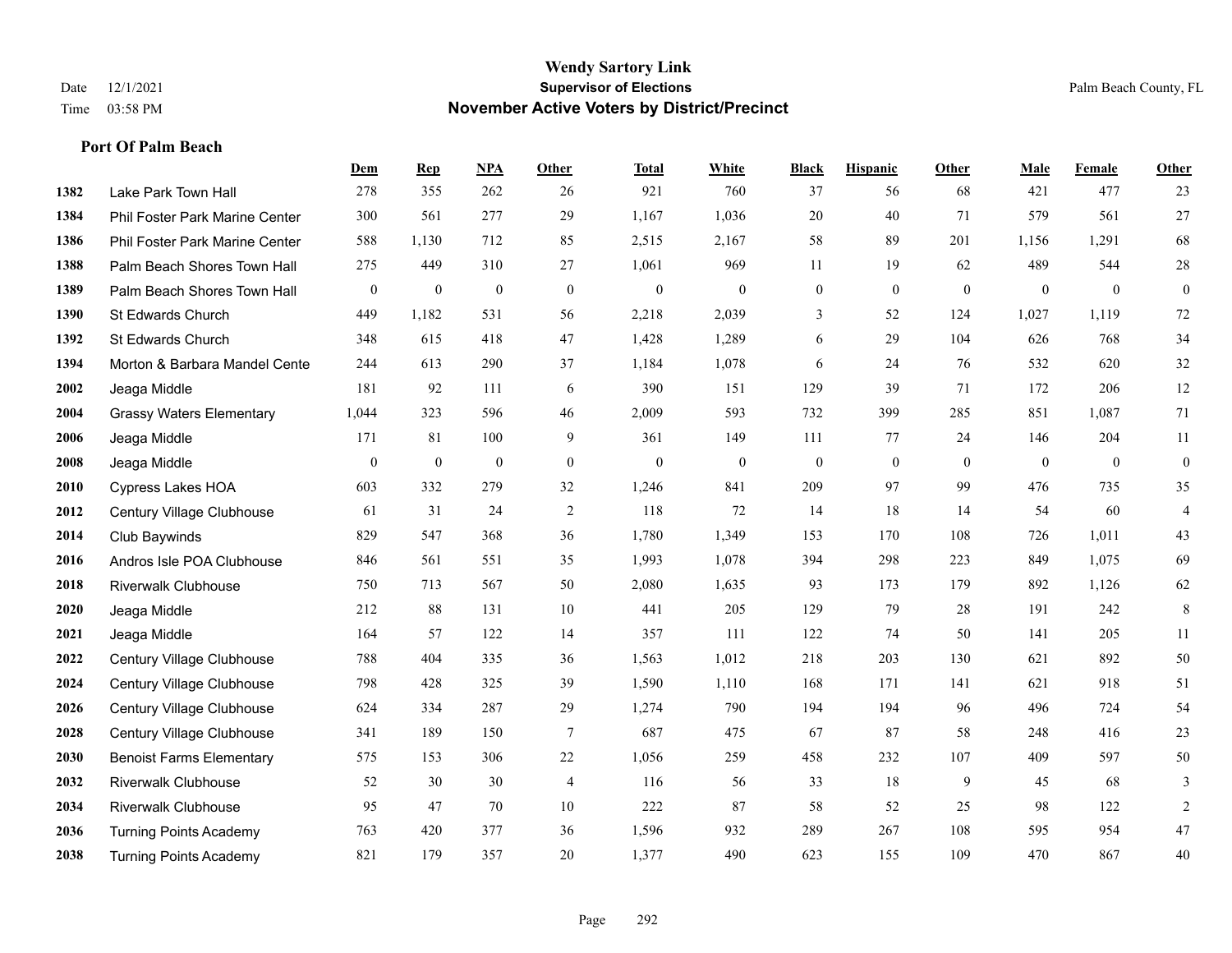#### **Wendy Sartory Link** Date 12/1/2021 **Supervisor of Elections** Palm Beach County, FL Time 03:58 PM **November Active Voters by District/Precinct**

# **Dem Rep NPA Other Total White Black Hispanic Other Male Female Other** Wynnebrook Elementary 810 270 423 21 1,524 418 593 353 160 659 793 72 Wynnebrook Elementary 537 249 392 17 1,195 480 136 485 94 502 643 50 Turning Points Academy 0 0 0 0 0 0 0 0 0 0 0 0 St Christophers Episcopal Chr 1,101 287 566 32 1,986 574 808 395 209 881 1,012 93 Haverhill Town Hall 395 219 238 10 862 332 237 202 91 388 436 38 Elks Lodge #1352 2 3 0 0 5 3 1 0 1 3 1 1 Elks Lodge #1352 24 22 29 3 78 46 8 16 8 40 35 3 Elks Lodge #1352 556 152 272 20 1,000 177 475 153 195 463 497 40 Elks Lodge #1352 1,284 328 718 26 2,356 458 1,001 602 295 1,038 1,210 108 Clayton Hutcheson Hall B 723 324 562 16 1,625 507 289 663 166 712 821 92 Clayton Hutcheson Hall B 3 1 0 0 4 3 0 1 0 2 2 0 West Gate Elementary 386 220 336 12 954 309 72 492 81 459 446 49 West Gate Elementary 14 14 18 0 46 33 3 6 4 26 20 0 West Gate Elementary 1 0 0 0 1 1 0 0 0 1 0 0 Howard Park Community Center 144 81 97 6 328 167 54 71 36 151 169 8 Conniston Middle 426 249 320 16 1,011 397 99 442 73 457 514 40 Belvedere Elementary 560 380 387 24 1,351 1,065 28 150 108 636 666 49 Belvedere Elementary 608 351 486 28 1,473 545 152 624 152 631 753 89 Belvedere Elementary 0 0 0 0 0 0 0 0 0 0 0 0 Belvedere Elementary 143 125 123 7 398 329 16 27 26 192 196 10 St Catherine Church 438 552 370 31 1,391 1,156 38 91 106 622 717 52 Faith Farm Tabernacle 3 2 2 0 7 4 0 3 0 6 1 0 Pahokee Recreation Center 957 174 230 5 1,366 176 886 222 82 564 753 49 Pahokee Recreation Center 992 172 271 14 1,449 124 846 382 97 645 725 79 Pahokee High 523 22 104 3 652 8 599 3 42 194 426 32 Canal Point Community Center 24 6 7 0 37 12 19 3 3 20 17 0 Belle Glade Library/Civic Ctr 180 30 59 0 269 30 147 79 13 105 153 11

Belle Glade Library/Civic Ctr 1 2 1 0 4 0 0 4 0 1 3 0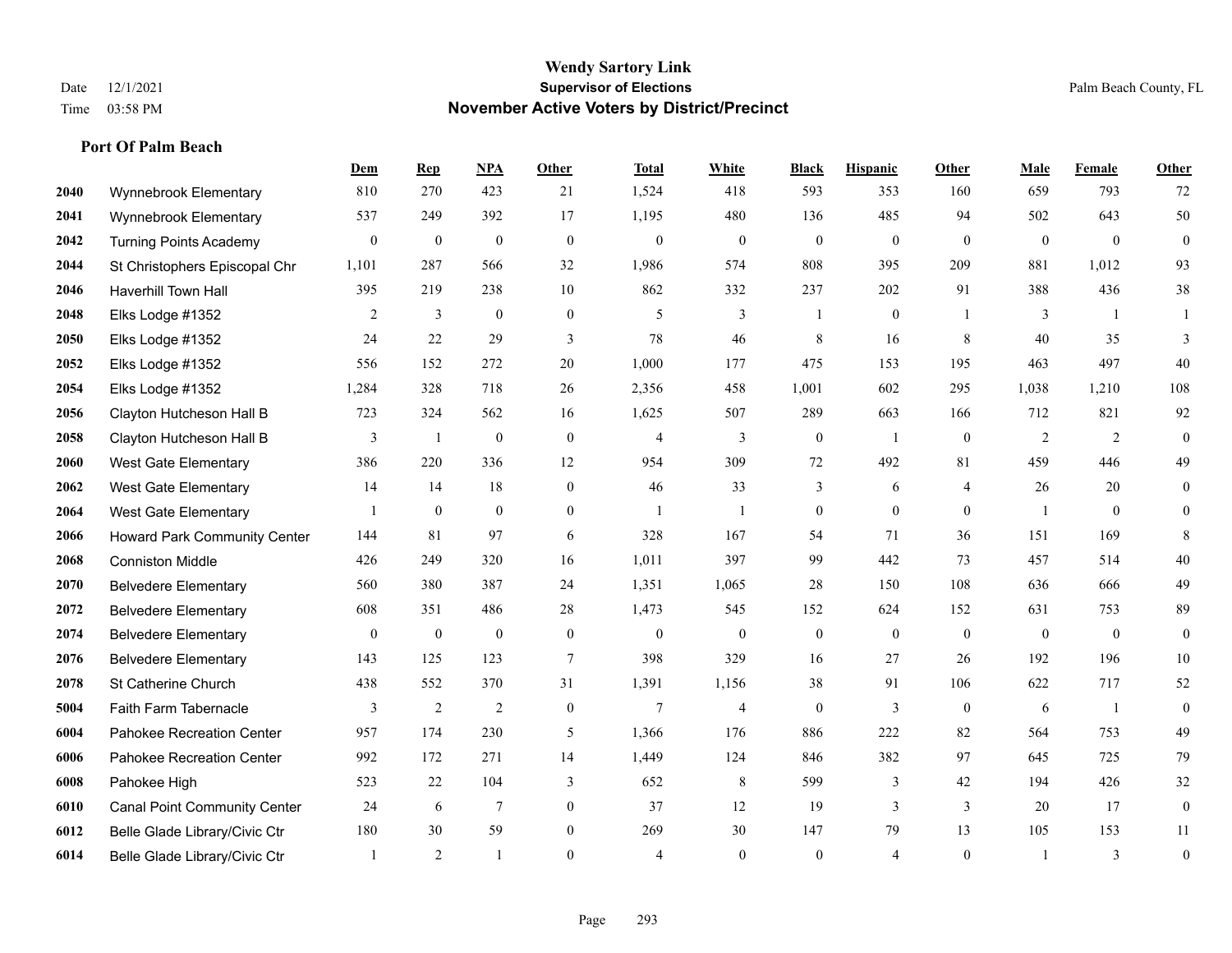|      |                                 | Dem              | <b>Rep</b>       | NPA              | <b>Other</b>   | <b>Total</b>   | <b>White</b>     | <b>Black</b>     | <b>Hispanic</b>  | <b>Other</b>   | <b>Male</b>    | <b>Female</b>  | <b>Other</b>     |
|------|---------------------------------|------------------|------------------|------------------|----------------|----------------|------------------|------------------|------------------|----------------|----------------|----------------|------------------|
| 6016 | South Bay Commission Chambe     | 36               | 53               | 30               | 3              | 122            | 81               | 8                | 22               | 11             | 64             | 53             | 5                |
| 6018 | South Bay Commission Chambe     | 1,186            | 85               | 223              | 11             | 1,505          | 59               | 1,165            | 206              | 75             | 632            | 835            | 38               |
| 6020 | <b>Glades Central High</b>      | 443              | 76               | 133              | 8              | 660            | 82               | 383              | 158              | 37             | 306            | 321            | 33               |
| 6022 | Belle Glade Library/Civic Ctr   | 1,362            | 105              | 256              | 18             | 1,741          | 88               | 1,396            | 142              | 115            | 714            | 959            | 68               |
| 6024 | Lewis Evans Resource Center     | 1,693            | 67               | 263              | 13             | 2,036          | 30               | 1,768            | 126              | 112            | 814            | 1,152          | $70\,$           |
| 6026 | Lewis Evans Resource Center     |                  | $\boldsymbol{0}$ | $\overline{2}$   | $\mathbf{0}$   | 3              | $\overline{0}$   | $\boldsymbol{0}$ | 3                | $\mathbf{0}$   | -1             | 2              | $\mathbf{0}$     |
| 6028 | Belle Glade Library/Civic Ctr   | 755              | 453              | 326              | 15             | 1,549          | 409              | 397              | 656              | 87             | 725            | 780            | 44               |
| 6029 | Belle Glade Library/Civic Ctr   | 1                | $\boldsymbol{0}$ | $\mathbf{0}$     | $\overline{0}$ |                | $\overline{0}$   | 1                | $\mathbf{0}$     | $\theta$       | 1              | $\theta$       | $\mathbf{0}$     |
| 6030 | Belle Glade Library/Civic Ctr   | 8                | $\overline{2}$   | 12               | $\overline{c}$ | 24             | $\,$ 8 $\,$      | $\boldsymbol{0}$ | 16               | $\overline{0}$ | 7              | 15             | 2                |
| 6032 | Gove Elementary                 | 667              | 299              | 273              | 6              | 1,245          | 314              | 428              | 404              | 99             | 532            | 671            | $42\,$           |
| 6034 | Gove Elementary                 | $\mathbf{0}$     | $\overline{4}$   | $\mathbf{0}$     | $\Omega$       | $\overline{4}$ | $\overline{4}$   | $\mathbf{0}$     | $\mathbf{0}$     | $\theta$       | 3              | $\overline{1}$ | $\mathbf{0}$     |
| 6036 | Gove Elementary                 | 390              | 157              | 208              | $10\,$         | 765            | 133              | 153              | 434              | 45             | 336            | 399            | $30\,$           |
| 6040 | Osceola Creek Middle            | 99               | 127              | 104              | $\overline{1}$ | 331            | 250              | 13               | 33               | 35             | 153            | 162            | 16               |
| 6042 | Osceola Creek Middle            | 989              | 1,224            | 1,032            | 64             | 3,309          | 2,123            | 433              | 487              | 266            | 1,576          | 1,626          | 107              |
| 6044 | <b>Frontier Elementary</b>      | 909              | 993              | 788              | 58             | 2,748          | 1,745            | 419              | 347              | 237            | 1,293          | 1,371          | 84               |
| 6045 | Acreage Branch Library          | 201              | 269              | 177              | 12             | 659            | 419              | 80               | 90               | 70             | 313            | 315            | 31               |
| 6046 | Pierce Hammock Elementary       | 796              | 965              | 765              | 49             | 2,575          | 1,653            | 359              | 325              | 238            | 1,245          | 1,232          | 98               |
| 6048 | Pierce Hammock Elementary       | $\boldsymbol{0}$ | $\bf{0}$         | $\boldsymbol{0}$ | $\theta$       | $\mathbf{0}$   | $\boldsymbol{0}$ | $\mathbf{0}$     | $\mathbf{0}$     | $\mathbf{0}$   | $\mathbf{0}$   | $\mathbf{0}$   | $\boldsymbol{0}$ |
| 6050 | Acreage Branch Library          | 870              | 886              | 734              | 61             | 2,551          | 1,556            | 377              | 354              | 264            | 1,192          | 1,268          | 91               |
| 6051 | Cornerstone Fellowship          | 600              | 741              | 554              | 52             | 1,947          | 1,243            | 208              | 286              | 210            | 902            | 974            | 71               |
| 6052 | Seminole Ridge High             | 611              | 654              | 561              | 36             | 1,862          | 1,146            | 224              | 315              | 177            | 882            | 907            | 73               |
| 6054 | <b>Acreage Pines Elementary</b> | $\boldsymbol{0}$ | $\bf{0}$         | $\boldsymbol{0}$ | $\overline{0}$ | $\mathbf{0}$   | $\boldsymbol{0}$ | $\boldsymbol{0}$ | $\boldsymbol{0}$ | $\overline{0}$ | $\overline{0}$ | $\overline{0}$ | $\mathbf{0}$     |
| 6056 | Pierce Hammock Elementary       | $\overline{0}$   | $\mathbf{0}$     | $\mathbf{0}$     | $\mathbf{0}$   | $\theta$       | $\overline{0}$   | $\mathbf{0}$     | $\mathbf{0}$     | $\theta$       | $\theta$       | $\theta$       | $\boldsymbol{0}$ |
| 6058 | <b>Acreage Pines Elementary</b> | 737              | 612              | 569              | 41             | 1,959          | 1,053            | 355              | 255              | 296            | 953            | 943            | 63               |
| 6060 | Indian Trail Improvement Dist   | 891              | 964              | 798              | 60             | 2,713          | 1,688            | 344              | 400              | 281            | 1,256          | 1,360          | 97               |
| 6062 | Sandhill Crane Golf Club        | 224              | 420              | 261              | 23             | 928            | 660              | 74               | 70               | 124            | 455            | 441            | $32\,$           |
| 6064 | Sandhill Crane Golf Club        | 31               | 56               | 33               | 4              | 124            | 100              | 6                | 12               | 6              | 62             | 58             | 4                |
| 6066 | Ibis POA Admin Building         | 1,022            | 1.098            | 735              | 86             | 2,941          | 2,579            | 91               | 70               | 201            | 1,386          | 1,488          | 67               |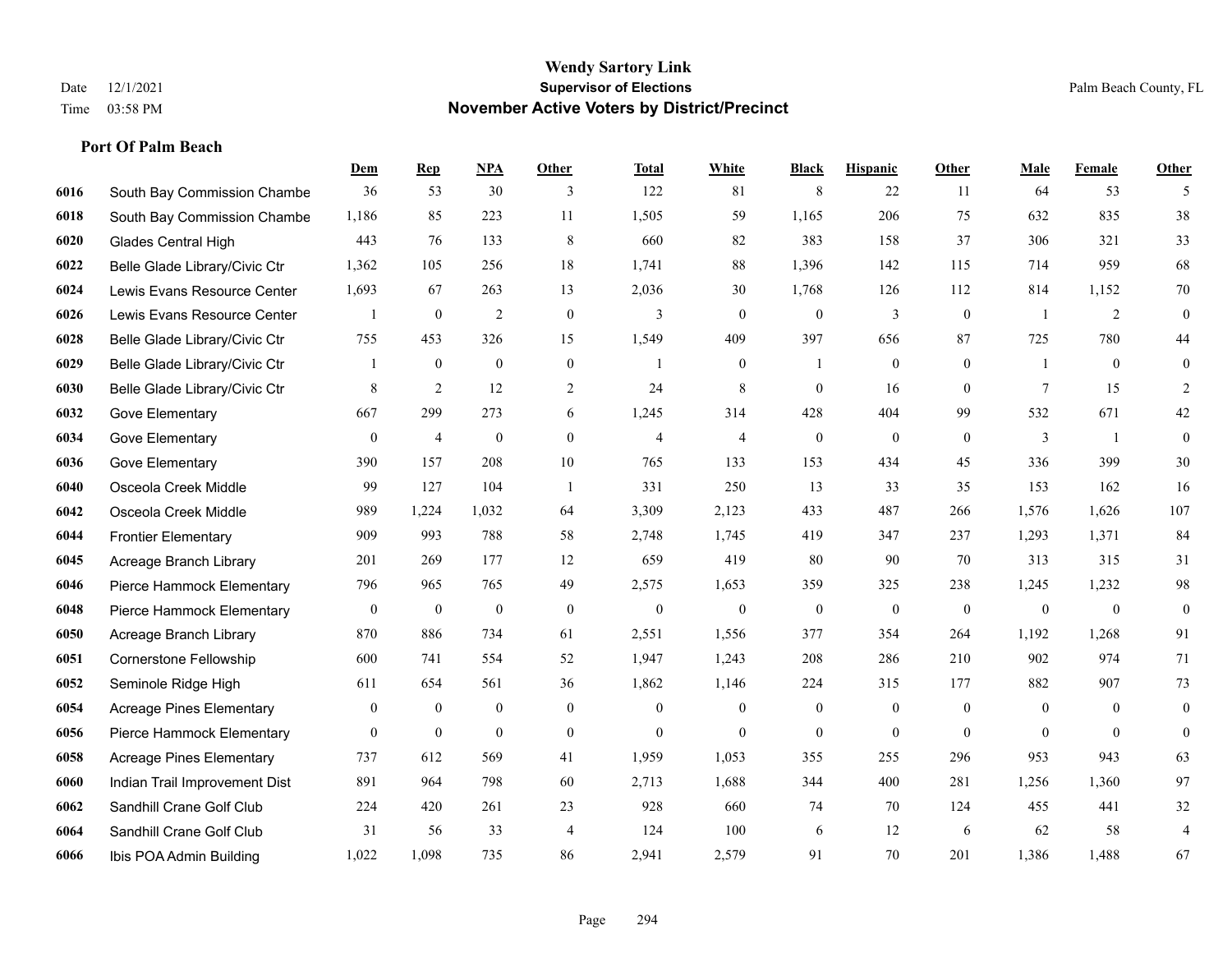|      |                                | Dem            | <b>Rep</b>       | NPA              | <b>Other</b>   | <b>Total</b> | <b>White</b>   | <b>Black</b>     | <b>Hispanic</b>  | <b>Other</b> | <b>Male</b>    | <b>Female</b>  | <b>Other</b>     |
|------|--------------------------------|----------------|------------------|------------------|----------------|--------------|----------------|------------------|------------------|--------------|----------------|----------------|------------------|
| 6068 | Ibis POA Admin Building        | $\mathbf{0}$   | $\boldsymbol{0}$ | $\mathbf{0}$     | $\overline{0}$ | $\theta$     | $\overline{0}$ | $\mathbf{0}$     | $\mathbf{0}$     | $\theta$     | $\mathbf{0}$   | $\overline{0}$ | $\theta$         |
| 6070 | Ironhorse Country Club         | 160            | 258              | 120              | 10             | 548          | 441            | 35               | 20               | 52           | 245            | 293            | $10\,$           |
| 6072 | Seminole Ridge High            | 533            | 499              | 507              | 49             | 1,588        | 720            | 310              | 425              | 133          | 737            | 827            | $24\,$           |
| 6073 | Seminole Ridge High            | $\overline{0}$ | $\boldsymbol{0}$ | $\boldsymbol{0}$ | $\mathbf{0}$   | $\mathbf{0}$ | $\overline{0}$ | $\boldsymbol{0}$ | $\mathbf{0}$     | $\theta$     | $\mathbf{0}$   | $\mathbf{0}$   | $\mathbf{0}$     |
| 6076 | <b>Western Pines Middle</b>    | 646            | 705              | 569              | 38             | 1,958        | 1,424          | 157              | 206              | 171          | 932            | 945            | 81               |
| 6078 | <b>Western Pines Middle</b>    | 657            | 729              | 649              | 41             | 2,076        | 1,386          | 159              | 360              | 171          | 983            | 1,035          | 58               |
| 6080 | <b>Golden Grove Elementary</b> | 606            | 783              | 620              | 47             | 2,056        | 1,374          | 134              | 349              | 199          | 960            | 1,013          | 83               |
| 6082 | PBSC Loxahatchee Groves Can    | -11            | 6                | 14               | 2              | 33           | 28             | $\boldsymbol{0}$ | 3                | 2            | 13             | 20             | $\mathbf{0}$     |
| 6084 | PBSC Loxahatchee Groves Can    | 291            | 439              | 354              | 40             | 1,124        | 707            | 67               | 244              | 106          | 549            | 559            | 16               |
| 6086 | PBSC Loxahatchee Groves Can    | 264            | 410              | 241              | 19             | 934          | 681            | 92               | 85               | 76           | 424            | 481            | $29\,$           |
| 6088 | Seminole Ridge High            | 520            | 690              | 556              | 40             | 1,806        | 1,158          | 216              | 289              | 143          | 855            | 897            | 54               |
| 6090 | Loxahatchee Groves Elementary  | 768            | 880              | 754              | 57             | 2,459        | 1,520          | 280              | 449              | 210          | 1,188          | 1,178          | 93               |
| 6092 | PBSC Loxahatchee Groves Can    | 172            | 223              | 143              | 16             | 554          | 359            | 42               | 110              | 43           | 266            | 268            | $20\,$           |
| 6094 | Palms West Presbyterian        | 665            | 931              | 664              | 41             | 2,301        | 1,836          | 78               | 207              | 180          | 1,097          | 1,131          | $73\,$           |
| 6096 | Palms West Presbyterian        | $\overline{0}$ | $\bf{0}$         | $\mathbf{0}$     | $\overline{0}$ | $\mathbf{0}$ | $\overline{0}$ | $\boldsymbol{0}$ | $\boldsymbol{0}$ | $\theta$     | $\overline{0}$ | $\overline{0}$ | $\boldsymbol{0}$ |
| 6098 | <b>HL Johnson Elementary</b>   | 654            | 518              | 478              | 39             | 1,689        | 937            | 305              | 263              | 184          | 770            | 880            | 39               |
| 6100 | <b>Madison Green Clubhouse</b> | 1,236          | 721              | 763              | 56             | 2,776        | 1,200          | 786              | 410              | 380          | 1,285          | 1,388          | 103              |
| 6102 | <b>RPB Recreation Center</b>   | 662            | 474              | 458              | 27             | 1,621        | 948            | 265              | 262              | 146          | 671            | 896            | 54               |
| 6104 | Crestwood Middle               | 183            | 149              | 118              | 9              | 459          | 214            | 75               | 85               | 85           | 214            | 225            | $20\,$           |
| 6106 | <b>RPB Recreation Center</b>   | 217            | 125              | 199              | 11             | 552          | 228            | 99               | 156              | 69           | 217            | 315            | $20\,$           |
| 6108 | Calypso Bay Waterpark          | $\mathbf{0}$   | $\mathbf{0}$     | $\mathbf{0}$     | $\theta$       | $\theta$     | $\mathbf{0}$   | $\mathbf{0}$     | $\mathbf{0}$     | $\theta$     | $\theta$       | $\mathbf{0}$   | $\mathbf{0}$     |
| 6112 | Crestwood Middle               | 472            | 421              | 353              | 33             | 1,279        | 686            | 231              | 215              | 147          | 596            | 641            | $42\,$           |
| 6114 | RPB Village Hall               | 1,048          | 703              | 704              | 43             | 2,498        | 1,369          | 470              | 435              | 224          | 1,169          | 1,239          | $90\,$           |
| 6116 | <b>HL Johnson Elementary</b>   | 715            | 421              | 486              | 53             | 1,675        | 861            | 324              | 280              | 210          | 741            | 890            | $44\,$           |
| 6118 | <b>RPB Branch Library</b>      | 1,075          | 566              | 702              | 55             | 2,398        | 1,130          | 580              | 435              | 253          | 1,042          | 1,268          | $88\,$           |
| 6120 | Royal Palm Beach High          | 407            | 315              | 266              | 18             | 1,006        | 478            | 200              | 157              | 171          | 476            | 505            | $25\,$           |
| 6122 | <b>RPB Cultural Center</b>     | 1,168          | 652              | 765              | 51             | 2,636        | 1,384          | 505              | 500              | 247          | 1,135          | 1,414          | 87               |
| 6124 | <b>RPB Cultural Center</b>     | 584            | 322              | 393              | 20             | 1,319        | 637            | 280              | 286              | 116          | 552            | 726            | 41               |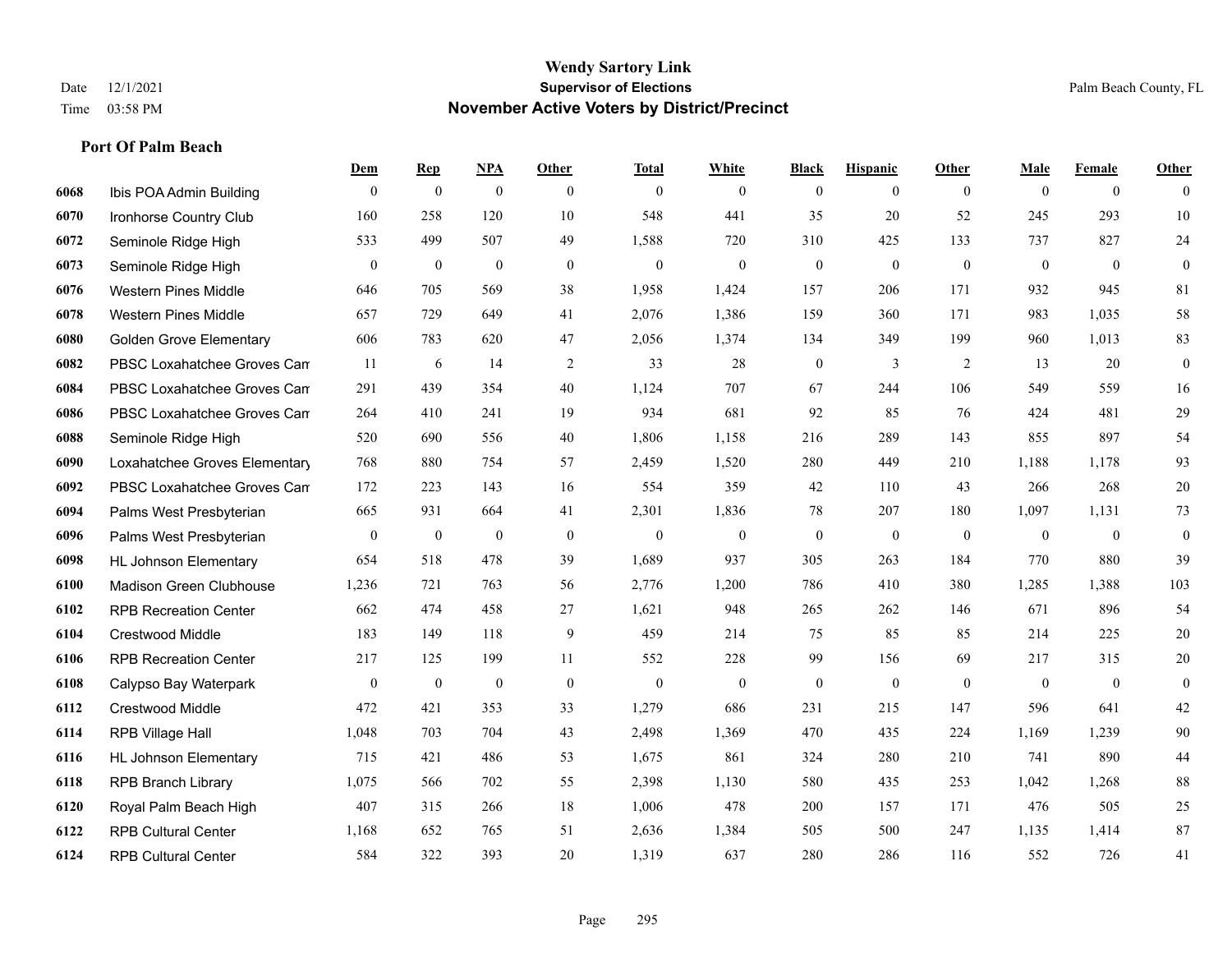|      |                                    | Dem            | <b>Rep</b>       | NPA              | <b>Other</b>     | <b>Total</b>   | <b>White</b>     | <b>Black</b>     | <b>Hispanic</b> | <b>Other</b>    | <b>Male</b>      | <b>Female</b> | <b>Other</b>     |
|------|------------------------------------|----------------|------------------|------------------|------------------|----------------|------------------|------------------|-----------------|-----------------|------------------|---------------|------------------|
| 6126 | Calypso Bay Waterpark              | 683            | 304              | 494              | 32               | 1,513          | 545              | 410              | 365             | 193             | 659              | 795           | 59               |
| 6128 | Royal Palm Beach High              | 35             | 29               | 28               | 3                | 95             | 51               | 26               | 11              | $7\phantom{.0}$ | 44               | 51            | $\boldsymbol{0}$ |
| 6130 | Royal Palm Beach High              | 78             | 44               | 89               | 5                | 216            | 104              | 32               | 60              | 20              | 94               | 116           | 6                |
| 6132 | Royal Palm Beach High              | 391            | 187              | 264              | 20               | 862            | 415              | 166              | 192             | 89              | 391              | 441           | $30\,$           |
| 6134 | Christ Fellowship Church RPB       | 954            | 467              | 693              | 31               | 2,145          | 845              | 502              | 500             | 298             | 957              | 1,099         | 89               |
| 6136 | Calypso Bay Waterpark              |                | -1               | $\boldsymbol{0}$ | $\mathbf{0}$     | 2              | $\boldsymbol{0}$ | $\mathbf{1}$     | $\mathbf{0}$    | -1              | $\boldsymbol{0}$ | -1            |                  |
| 6138 | Royal Palm Beach High              | $\overline{0}$ | $\mathbf{0}$     | $\mathbf{0}$     | $\mathbf{0}$     | $\mathbf{0}$   | $\mathbf{0}$     | $\boldsymbol{0}$ | $\overline{0}$  | $\mathbf{0}$    | $\overline{0}$   | $\mathbf{0}$  | $\mathbf{0}$     |
| 6140 | Royal Palm Beach High              | 333            | 497              | 310              | 36               | 1,176          | 851              | 108              | 115             | 102             | 566              | 586           | 24               |
| 6142 | Christ Fellowship Church RPB       | 0              | $\boldsymbol{0}$ | $\boldsymbol{0}$ | $\boldsymbol{0}$ | $\overline{0}$ | $\boldsymbol{0}$ | $\boldsymbol{0}$ | $\mathbf{0}$    | $\mathbf{0}$    | $\mathbf{0}$     | $\mathbf{0}$  | $\mathbf{0}$     |
| 6144 | Christ Fellowship Church RPB       | $\overline{0}$ | $\overline{0}$   | $\mathbf{0}$     | $\overline{0}$   | $\theta$       | $\mathbf{0}$     | $\mathbf{0}$     | $\mathbf{0}$    | $\overline{0}$  | $\overline{0}$   | $\theta$      | $\overline{0}$   |
| 6146 | Christ Fellowship Church RPB       | $\mathbf{1}$   | 2                | $\mathbf{1}$     | $\overline{0}$   | $\overline{4}$ | 3                | $\mathbf{0}$     | $\overline{0}$  |                 | 3                | 1             | $\theta$         |
| 6148 | Christ Fellowship Church RPB       | $\overline{0}$ | $\mathbf{0}$     | $\mathbf{1}$     | $\overline{0}$   |                | $\mathbf{1}$     | $\boldsymbol{0}$ | $\overline{0}$  | $\theta$        | $\theta$         | $\mathbf{1}$  | $\mathbf{0}$     |
| 6150 | <b>Binks Forest Elementary</b>     | 26             | 40               | 37               | 4                | 107            | 80               | 5                | 9               | 13              | 45               | 59            | 3                |
| 6152 | <b>Binks Forest Elementary</b>     | 405            | 557              | 378              | 36               | 1,376          | 1,044            | 47               | 134             | 151             | 645              | 687           | 44               |
| 6154 | Wellington Landings Middle         | 464            | 517              | 397              | 28               | 1,406          | 1,011            | 87               | 190             | 118             | 630              | 736           | $40\,$           |
| 6156 | <b>Binks Forest Elementary</b>     | 629            | 715              | 575              | 43               | 1,962          | 1,370            | 128              | 294             | 170             | 893              | 1,010         | 59               |
| 6158 | <b>Wellington Elementary</b>       | 784            | 939              | 548              | 42               | 2,313          | 1,698            | 134              | 313             | 168             | 1,053            | 1,187         | 73               |
| 6160 | Wellington Landings Middle         | 670            | 585              | 565              | 40               | 1,860          | 1,205            | 167              | 336             | 152             | 869              | 938           | 53               |
| 6162 | First Baptist Church Wel           | 758            | 663              | 559              | 46               | 2,026          | 1,280            | 212              | 349             | 185             | 902              | 1,060         | 64               |
| 6164 | First Baptist Church Wel           | 832            | 802              | 602              | 57               | 2,293          | 1,539            | 183              | 377             | 194             | 1,022            | 1,198         | 73               |
| 6166 | <b>Wellington Community Center</b> | 860            | 859              | 745              | 48               | 2,512          | 1,744            | 151              | 408             | 209             | 1,157            | 1,276         | 79               |
| 6168 | First Baptist Church Wel           | 126            | 175              | 144              | 9                | 454            | 347              | 27               | 43              | 37              | 211              | 231           | 12               |
| 6170 | Christ Fellowship Church RPB       | 0              | 6                | $\overline{2}$   | $\mathbf{0}$     | 8              | 8                | $\mathbf{0}$     | $\mathbf{0}$    | $\mathbf{0}$    | 3                | 5             | $\mathbf{0}$     |
| 6172 | Christ Fellowship Church RPB       | 1,296          | 584              | 844              | 70               | 2,794          | 973              | 856              | 642             | 323             | 1,193            | 1,486         | 115              |
| 6182 | New Horizons Elementary            | 287            | 453              | 318              | 13               | 1,071          | 786              | 46               | 115             | 124             | 462              | 580           | 29               |
| 6184 | Wellington High                    | 666            | 578              | 539              | 36               | 1,819          | 1,124            | 245              | 292             | 158             | 803              | 958           | 58               |
| 6186 | <b>Elbridge Gale Elementary</b>    | 808            | 570              | 644              | 43               | 2,065          | 1,127            | 291              | 434             | 213             | 910              | 1,079         | 76               |
| 6188 | Wellington Village Park            | 221            | 422              | 315              | 28               | 986            | 837              | 18               | 48              | 83              | 401              | 536           | 49               |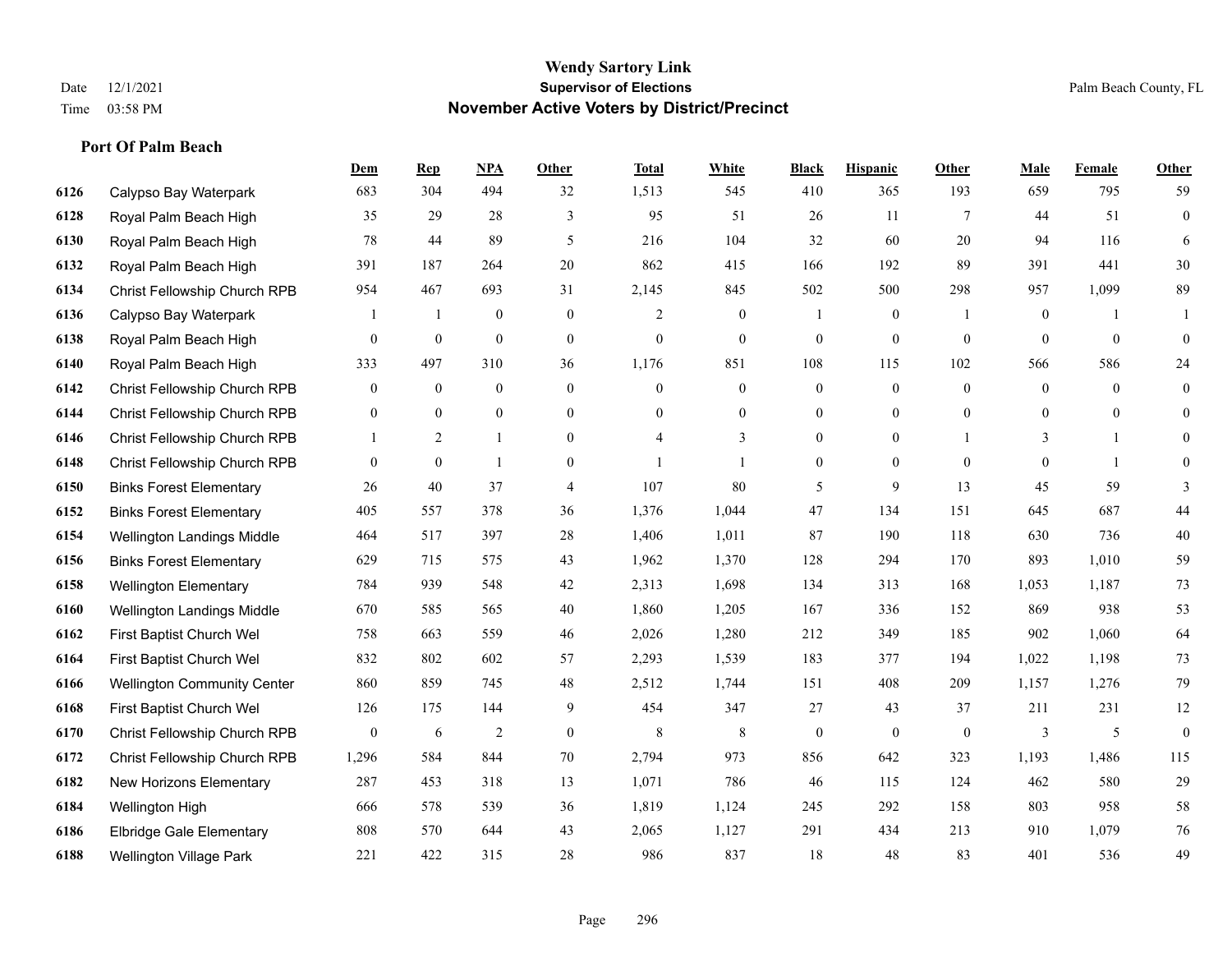#### **Wendy Sartory Link** Date 12/1/2021 **Supervisor of Elections** Palm Beach County, FL Time 03:58 PM **November Active Voters by District/Precinct**

# **Dem Rep NPA Other Total White Black Hispanic Other Male Female Other** Wellington Village Hall 811 456 636 47 1,950 879 357 505 209 809 1,066 75 St Peters Methodist Church 964 795 801 64 2,624 1,552 284 554 234 1,196 1,341 87 Equestrian Trails Elementary 498 292 351 18 1,159 521 296 152 190 514 588 57 Palm Beach Central High 0 0 0 0 0 0 0 0 0 0 0 0 Wellington Branch Library 521 358 361 37 1,277 701 195 270 111 547 697 33 Emerald Cove Middle 537 567 517 53 1,674 1,037 179 276 182 742 880 52 Wellington Village Park 143 226 175 18 562 382 15 94 71 256 280 26 Wellington Village Park 817 749 710 50 2,326 1,464 255 285 322 1,068 1,176 82 Panther Run Elementary 229 191 176 11 607 340 96 100 71 280 306 21 Wellington Village Park 0 0 0 0 0 0 0 0 0 0 0 0 Wellington Village Park 57 31 42 6 136 67 16 35 18 56 76 4 Panther Run Elementary 0 1 0 0 1 1 0 0 0 1 0 0 The Isles at Wellington 745 759 629 44 2,177 1,402 223 244 308 1,023 1,060 94 Wycliffe Comm Association Bldg 774 327 404 21 1,526 1,432 18 18 58 658 840 28 Panther Run Elementary 666 757 647 46 2,116 1,342 245 250 279 1,010 1,041 65 J F Kennedy Middle 0 0 0 0 0 0 0 0 0 0 **7004 J F Kennedy Middle 0 0 0 0 0 0 0 0 0** 0 J F Kennedy Middle 0 0 0 0 0 0 0 0 0 0 J F Kennedy Middle 0 0 0 0 0 0 0 0 0 0 St John Lutheran Church 280 11 90 6 387 24 315 23 25 127 243 17 St John Lutheran Church 1,069 196 423 17 1,705 486 986 71 162 778 868 59 RB Prep Achievement Academy 0 0 0 0 0 0 0 0 0 0 0 0 RB Prep Achievement Academy 1 1 0 0 0 2 1 1 0 1 0 0 1 1 0 RB Prep Achievement Academy 0 0 0 0 0 0 0 0 0 0 0 0 RB Prep Achievement Academy 0 0 0 0 0 0 0 0 0 0 0 0 J F Kennedy Middle 888 182 363 27 1,460 292 802 153 213 647 765 48 Hurst Chapel AME Church 1,553 89 338 22 2,002 152 1,628 92 130 820 1,128 54 Hurst Chapel AME Church 267 36 111 4 418 62 257 42 57 153 248 17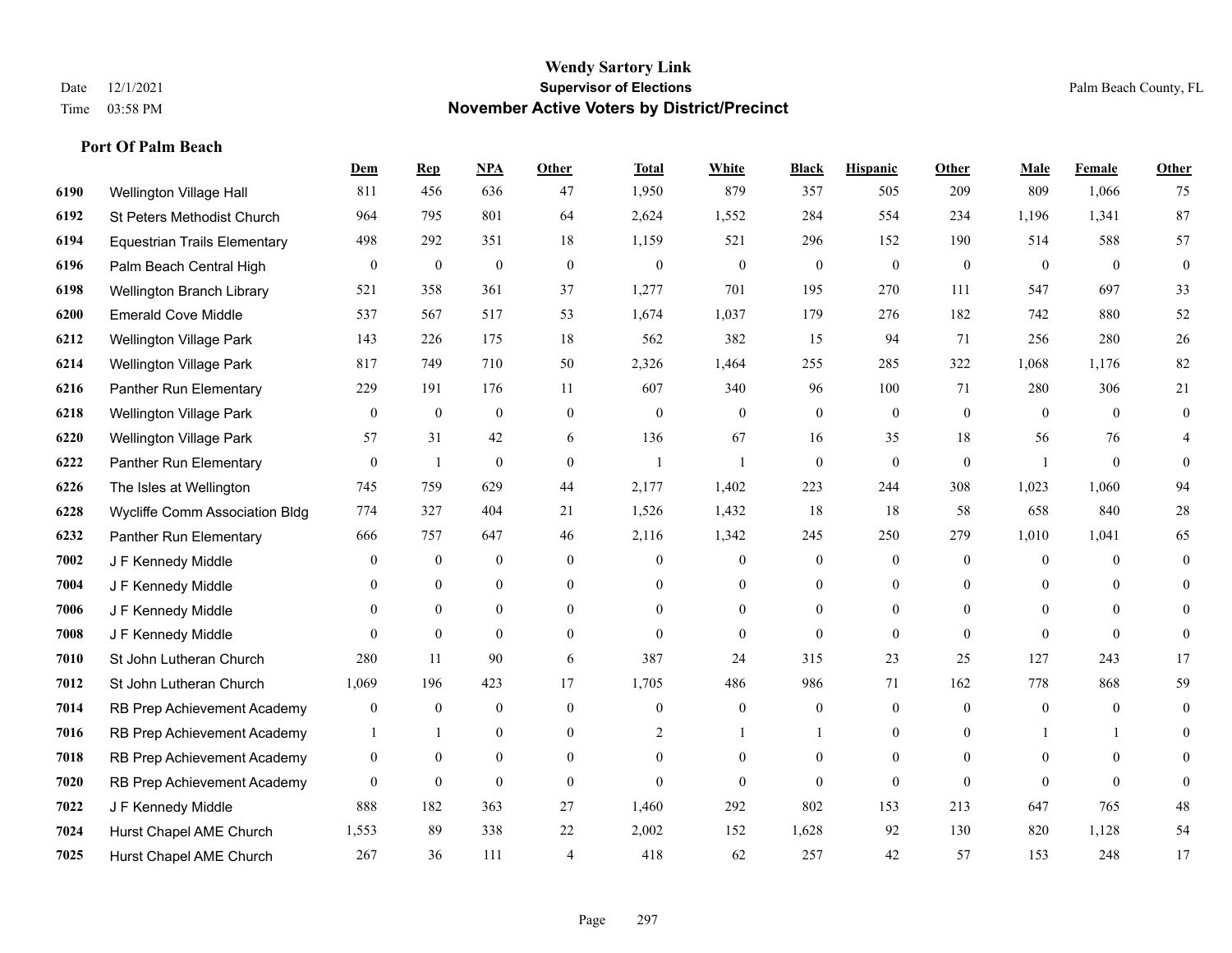|      |                                  | Dem              | <b>Rep</b>       | <u>NPA</u>       | <b>Other</b>   | <b>Total</b>   | <b>White</b>   | <b>Black</b>     | <b>Hispanic</b>  | Other          | <b>Male</b>  | Female   | <b>Other</b> |
|------|----------------------------------|------------------|------------------|------------------|----------------|----------------|----------------|------------------|------------------|----------------|--------------|----------|--------------|
| 7026 | Lindsey Davis Senior Comm Ctr    | 2,263            | 82               | 434              | 19             | 2,798          | 67             | 2,508            | 40               | 183            | 1,126        | 1,581    | 91           |
| 7028 | <b>Wells Recreation Center</b>   | 1,836            | 147              | 465              | 18             | 2,466          | 245            | 1.921            | 105              | 195            | 1.065        | 1,313    | 88           |
| 7030 | Riviera Beach Marina Event Ctr   | 199              | 311              | 170              | 23             | 703            | 563            | 49               | 44               | 47             | 355          | 328      | $20\,$       |
| 7032 | <b>Crossroads Baptist Church</b> | $\overline{0}$   | $\boldsymbol{0}$ | $\boldsymbol{0}$ | $\mathbf{0}$   | $\overline{0}$ | $\overline{0}$ | $\mathbf{0}$     | $\mathbf{0}$     | $\mathbf{0}$   | $\mathbf{0}$ | $\theta$ | $\mathbf{0}$ |
| 7034 | Suncoast High                    | 1,293            | 205              | 502              | 23             | 2,023          | 355            | 1,223            | 152              | 293            | 829          | 1,118    | 76           |
| 7036 | RB Prep Achievement Academy      | $\boldsymbol{0}$ | $\mathbf{0}$     | 6                | $\overline{0}$ | 6              | $\mathbf{0}$   | $\boldsymbol{0}$ | $\boldsymbol{0}$ | 6              | 4            |          |              |
| 7038 | RB Prep Achievement Academy      | $\overline{0}$   | $\mathbf{0}$     | $\mathbf{0}$     | $\mathbf{0}$   | $\theta$       | $\overline{0}$ | $\mathbf{0}$     | $\mathbf{0}$     | $\theta$       | $\theta$     | $\theta$ | $\mathbf{0}$ |
| 7040 | Mary McLeod Bethune Elementa     | 1,230            | 55               | 248              | 14             | 1,547          | 37             | 1,367            | 46               | 97             | 614          | 888      | 45           |
| 7041 | Mary McLeod Bethune Elementa     | 389              | 27               | 131              | 7              | 554            | 45             | 427              | 27               | 55             | 211          | 319      | $24\,$       |
| 7042 | Dan Calloway Complex             | 1,710            | 69               | 385              | $20\,$         | 2,184          | 44             | 1,937            | 43               | 160            | 885          | 1,238    | 61           |
| 7044 | <b>Wells Recreation Center</b>   | 1,379            | 89               | 368              | 17             | 1,853          | 191            | 1,461            | 65               | 136            | 761          | 1,020    | 72           |
| 7046 | Riviera Beach Marina Event Ctr   | 36               | 31               | 16               | 5              | 88             | 73             | 7                | 2                | 6              | 49           | 38       | $\mathbf{1}$ |
| 7048 | Crossroads Baptist Church        | 278              | 8                | 92               | $10\,$         | 388            | 7              | 325              | $28\,$           | 28             | 132          | 239      | 17           |
| 7050 | <b>Crossroads Baptist Church</b> | 1                | 2                | $\mathbf{1}$     | $\overline{0}$ | $\overline{4}$ | 3              | $\boldsymbol{0}$ | $\mathbf{0}$     | $\overline{1}$ |              | 3        | $\mathbf{0}$ |
| 7052 | <b>Crossroads Baptist Church</b> | $\theta$         | $\mathbf{0}$     | $\mathbf{0}$     | $\Omega$       | $\theta$       | $\overline{0}$ | $\theta$         | $\Omega$         | $\theta$       | $\theta$     | $\theta$ | $\theta$     |
| 7054 | Crossroads Baptist Church        | 984              | 70               | 288              | 14             | 1,356          | 110            | 1,037            | 72               | 137            | 580          | 719      | 57           |
| 7056 | <b>Crossroads Baptist Church</b> | $\overline{0}$   | $\mathbf{0}$     | $\mathbf{0}$     | $\mathbf{0}$   | $\theta$       | $\overline{0}$ | $\mathbf{0}$     | $\theta$         | $\theta$       | $\theta$     | $\theta$ | $\mathbf{0}$ |
| 7058 | Palm Beach Lakes High            | 1,426            | 363              | 607              | 45             | 2,441          | 809            | 1,102            | 307              | 223            | 986          | 1,357    | $\bf{98}$    |
| 7060 | <b>Ephesus Junior Academy</b>    | 1,171            | 63               | 233              | 16             | 1,483          | 104            | 1,220            | 51               | 108            | 601          | 835      | 47           |
| 7062 | Mangonia Park Town Hall          | 709              | 40               | 182              | 10             | 941            | 81             | 756              | 40               | 64             | 375          | 538      | $28\,$       |
| 7064 | Grace Episcopal Church           | 1,304            | 159              | 433              | 33             | 1,929          | 337            | 1,262            | 130              | 200            | 828          | 1,018    | 83           |
| 7066 | Northboro Elementary             | 1,050            | 193              | 437              | 28             | 1,708          | 461            | 905              | 170              | 172            | 771          | 866      | 71           |
| 7068 | Pleasant City Community Center   | 938              | 241              | 478              | 34             | 1,691          | 782            | 590              | 174              | 145            | 824          | 792      | 75           |
| 7070 | Northboro Elementary             | 447              | 395              | 371              | 39             | 1,252          | 999            | 64               | 85               | 104            | 581          | 637      | 34           |
| 7072 | <b>Egret Lake Elementary</b>     | 484              | 113              | 232              | 8              | 837            | 215            | 376              | 138              | 108            | 362          | 444      | 31           |
| 7074 | <b>Egret Lake Elementary</b>     | 200              | 39               | 92               | 11             | 342            | 55             | 201              | 39               | 47             | 148          | 186      | 8            |
| 7076 | <b>Egret Lake Elementary</b>     | 3                | 2                | $\mathbf{1}$     | $\mathbf{0}$   | 6              | $\overline{4}$ | $\overline{1}$   | $\mathbf{0}$     | -1             | 5            | -1       | $\mathbf{0}$ |
| 7078 | <b>Egret Lake Elementary</b>     | 345              | 101              | 152              | 18             | 616            | 417            | 102              | 52               | 45             | 239          | 355      | $22\,$       |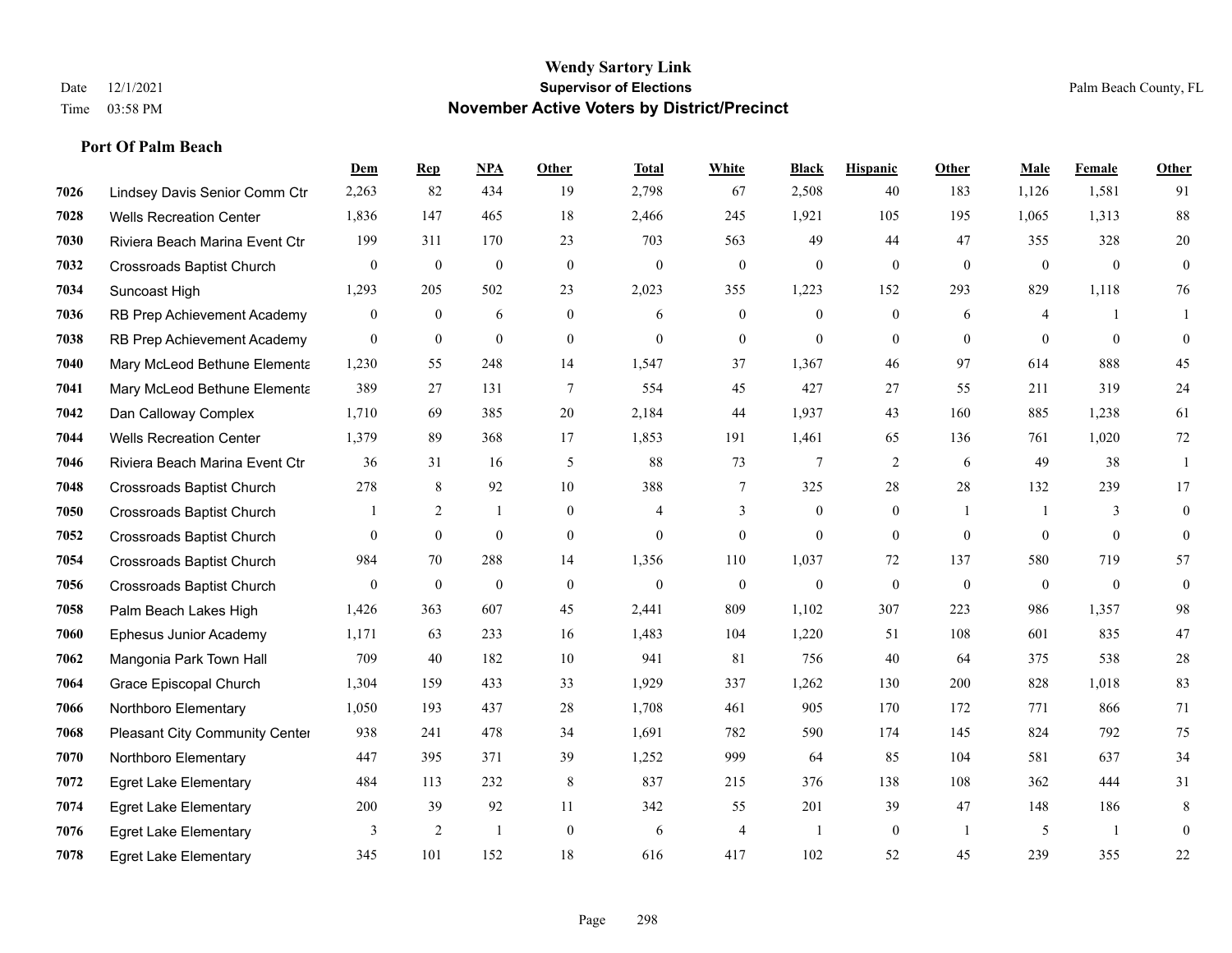|      |                                      | Dem          | <b>Rep</b>       | NPA              | <b>Other</b>   | <b>Total</b> | White            | <b>Black</b>     | <b>Hispanic</b>  | Other          | Male             | Female         | Other            |
|------|--------------------------------------|--------------|------------------|------------------|----------------|--------------|------------------|------------------|------------------|----------------|------------------|----------------|------------------|
| 7080 | <b>Egret Lake Elementary</b>         | 22           | $\overline{2}$   | $\overline{1}$   | $\theta$       | 25           | 24               | $\mathbf{0}$     | $\mathbf{0}$     | $\overline{1}$ | 6                | 18             |                  |
| 7082 | Seminole Trails Elementary           | 1,041        | 324              | 488              | 31             | 1,884        | 685              | 720              | 265              | 214            | 821              | 982            | 81               |
| 7084 | Sharon Christian Church              | 731          | 268              | 441              | 45             | 1,485        | 605              | 444              | 275              | 161            | 615              | 816            | 54               |
| 7086 | <b>Bear Lakes Middle</b>             | 37           | 18               | 13               | $\overline{1}$ | 69           | 26               | 16               | 11               | 16             | 24               | 40             | 5                |
| 7088 | Whitehall Clubhouse #3               | 680          | 486              | 457              | 52             | 1,675        | 1,061            | 251              | 199              | 164            | 771              | 856            | 48               |
| 7090 | <b>Bear Lakes Middle</b>             | 1,316        | 483              | 820              | 55             | 2,674        | 1,063            | 921              | 380              | 310            | 1,157            | 1,398          | 119              |
| 7092 | Palm Beach Lakes High                | 116          | 36               | 75               | 3              | 230          | 85               | 66               | 22               | 57             | 106              | 111            | 13               |
| 7094 | Salvation Army Activity Hall         | 606          | 79               | 282              | 10             | 977          | 157              | 514              | 130              | 176            | 417              | 514            | $46\,$           |
| 7096 | Salvation Army Activity Hall         | 838          | 299              | 489              | 34             | 1,660        | 675              | 541              | 256              | 188            | 664              | 915            | 81               |
| 7098 | U M Church of Palm Beaches           | 21           | 17               | 18               | -1             | 57           | 44               | $\overline{2}$   | 9                | 2              | 29               | 24             | $\overline{4}$   |
| 7100 | U M Church of Palm Beaches           | 946          | 424              | 683              | 64             | 2,117        | 1,013            | 662              | 238              | 204            | 945              | 1,105          | 67               |
| 7102 | First Christian Church               | 745          | 185              | 326              | 23             | 1,279        | 415              | 635              | 104              | 125            | 486              | 748            | $45\,$           |
| 7104 | WPB City Fire Station #5             | 736          | 400              | 431              | 28             | 1,595        | 987              | 268              | 192              | 148            | 691              | 852            | 52               |
| 7106 | Roosevelt Elementary                 | 2,038        | 165              | 551              | 31             | 2,785        | 267              | 2,063            | 244              | 211            | 1,107            | 1,562          | 116              |
| 7108 | <b>Chamber of Commerce</b>           | 405          | 416              | 346              | 55             | 1,222        | 921              | 60               | 105              | 136            | 575              | 610            | 37               |
| 7110 | <b>Adult Education Center</b>        | 678          | 222              | 407              | 30             | 1,337        | 425              | 423              | 363              | 126            | 547              | 730            | 60               |
| 7112 | <b>Adult Education Center</b>        | 128          | 26               | 59               | $\tau$         | 220          | 54               | 120              | 23               | 23             | 69               | 141            | 10               |
| 7114 | <b>Adult Education Center</b>        | $\mathbf{0}$ | $\overline{0}$   | $\overline{0}$   | $\overline{0}$ | $\theta$     | $\overline{0}$   | $\boldsymbol{0}$ | $\mathbf{0}$     | $\overline{0}$ | $\overline{0}$   | $\theta$       | $\boldsymbol{0}$ |
| 7116 | <b>Adult Education Center</b>        | $\theta$     | $\mathbf{0}$     | $\overline{0}$   | $\Omega$       | $\theta$     | $\overline{0}$   | $\mathbf{0}$     | $\mathbf{0}$     | $\theta$       | $\theta$         | $\theta$       | $\mathbf{0}$     |
| 7118 | <b>Adult Education Center</b>        | 30           | 31               | 37               | 6              | 104          | 78               | 3                | 18               | 5              | 50               | 48             | 6                |
| 7120 | U M Church of Palm Beaches           | 278          | 112              | 178              | 10             | 578          | 207              | 209              | 107              | 55             | 249              | 297            | $32\,$           |
| 7122 | U M Church of Palm Beaches           | $\mathbf{0}$ | $\boldsymbol{0}$ | $\boldsymbol{0}$ | $\mathbf{0}$   | $\mathbf{0}$ | $\boldsymbol{0}$ | $\boldsymbol{0}$ | $\boldsymbol{0}$ | $\mathbf{0}$   | $\boldsymbol{0}$ | $\overline{0}$ | $\mathbf{0}$     |
| 7124 | First Christian Church               | 1,210        | 138              | 339              | 16             | 1,703        | 194              | 1,238            | 113              | 158            | 747              | 898            | 58               |
| 7126 | <b>First Christian Church</b>        | 1,505        | 499              | 765              | 83             | 2,852        | 1,103            | 1,052            | 404              | 293            | 1,180            | 1,561          | 111              |
| 7128 | <b>Westward Elementary</b>           | 1,938        | 124              | 469              | 25             | 2,556        | 160              | 2,088            | 117              | 191            | 1,021            | 1,449          | 86               |
| 7130 | Alexander W Dreyfoos SOA High        | 813          | 825              | 781              | 74             | 2,493        | 1,909            | 115              | 207              | 262            | 1,256            | 1,165          | 72               |
| 7132 | <b>WPB City Hall Flagler Gallery</b> | 668          | 676              | 607              | 73             | 2,024        | 1,603            | 88               | 137              | 196            | 1,020            | 937            | 67               |
| 7134 | <b>Adult Education Center</b>        | 805          | 172              | 391              | 22             | 1,390        | 299              | 664              | 285              | 142            | 612              | 713            | 65               |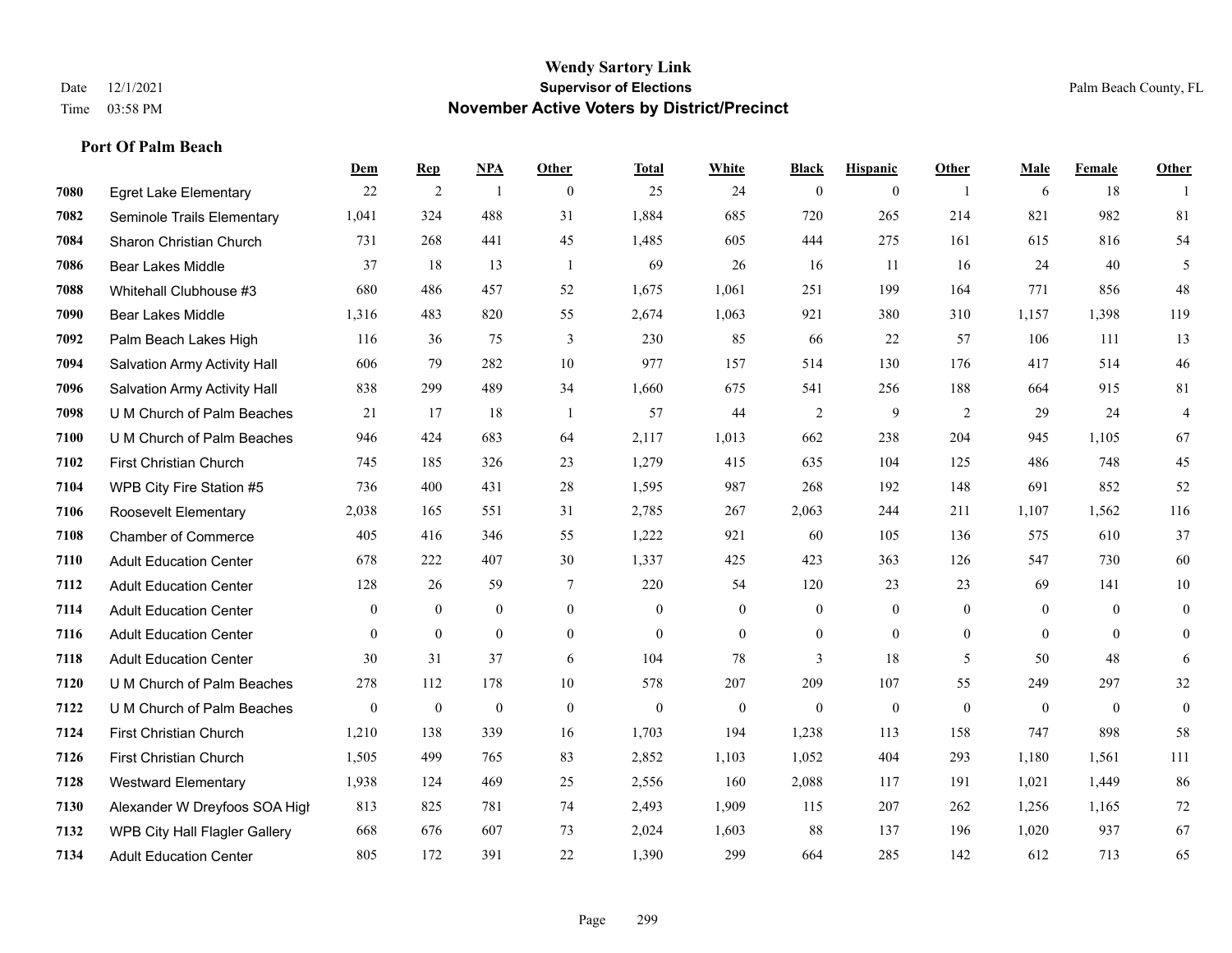|      |                                     | Dem     | <b>Rep</b> | <b>NPA</b> | Other                    | <b>Total</b> | White   | <b>Black</b> | <b>Hispanic</b> | Other  | Male    | Female  | Other          |
|------|-------------------------------------|---------|------------|------------|--------------------------|--------------|---------|--------------|-----------------|--------|---------|---------|----------------|
| 7136 | <b>Haverhill Town Hall</b>          | 41      | 38         | 33         | $\overline{2}$           | 114          | 48      | 30           | 27              | 9      | 46      | 63      |                |
| 7138 | <b>Westgate Community Center</b>    | 1,553   | 445        | 900        | 30                       | 2,928        | 678     | 958          | 992             | 300    | 1,301   | 1,486   | 141            |
| 7140 | <b>Haverhill Town Hall</b>          | 167     | 74         | 100        | $\overline{\mathcal{L}}$ | 346          | 106     | 123          | 77              | 40     | 161     | 163     | 22             |
| 7142 | Clayton Hutcheson Hall B            | 35      |            | 14         | $\theta$                 | 56           | 16      | 27           | 8               |        | 25      | 31      | $\overline{0}$ |
| 7144 | Clayton Hutcheson Hall B            | 45      |            | 20         |                          | 70           | 4       | 44           | 12              | 10     | 28      | 35      |                |
| 7146 | Clayton Hutcheson Hall B            | 237     | 15         | 98         | $\mathcal{E}$            | 353          | 26      | 223          | 79              | 25     | 128     | 209     | 16             |
| 7148 | Howard Park Community Center        | 86      | 35         | 52         | 8                        | 181          | 93      | 37           | 28              | 23     | 91      | 83      |                |
| 7149 | Roosevelt Elementary                | 59      | 11         | 46         |                          | 118          | 17      | 48           | 34              | 19     | 54      | 54      | 10             |
| 7150 | <b>Howard Park Community Center</b> | 351     | 283        | 298        | 38                       | 970          | 776     | 41           | 85              | 68     | 488     | 457     | 25             |
| 7152 | WPB City Hall Flagler Gallery       | 481     | 443        | 274        | 39                       | 1,237        | 981     | 43           | 117             | 96     | 472     | 721     | 44             |
| 7154 | Morton & Barbara Mandel Cente       | 149     | 364        | 157        | 20                       | 690          | 618     |              | 13              | 51     | 316     | 354     | 20             |
|      | <b>Port Of Palm Beach</b>           | 132,822 | 83,563     | 81,806     | 6,363                    | 304,554      | 164,473 | 72,279       | 39,693          | 28,109 | 134,748 | 159,370 | 10,436         |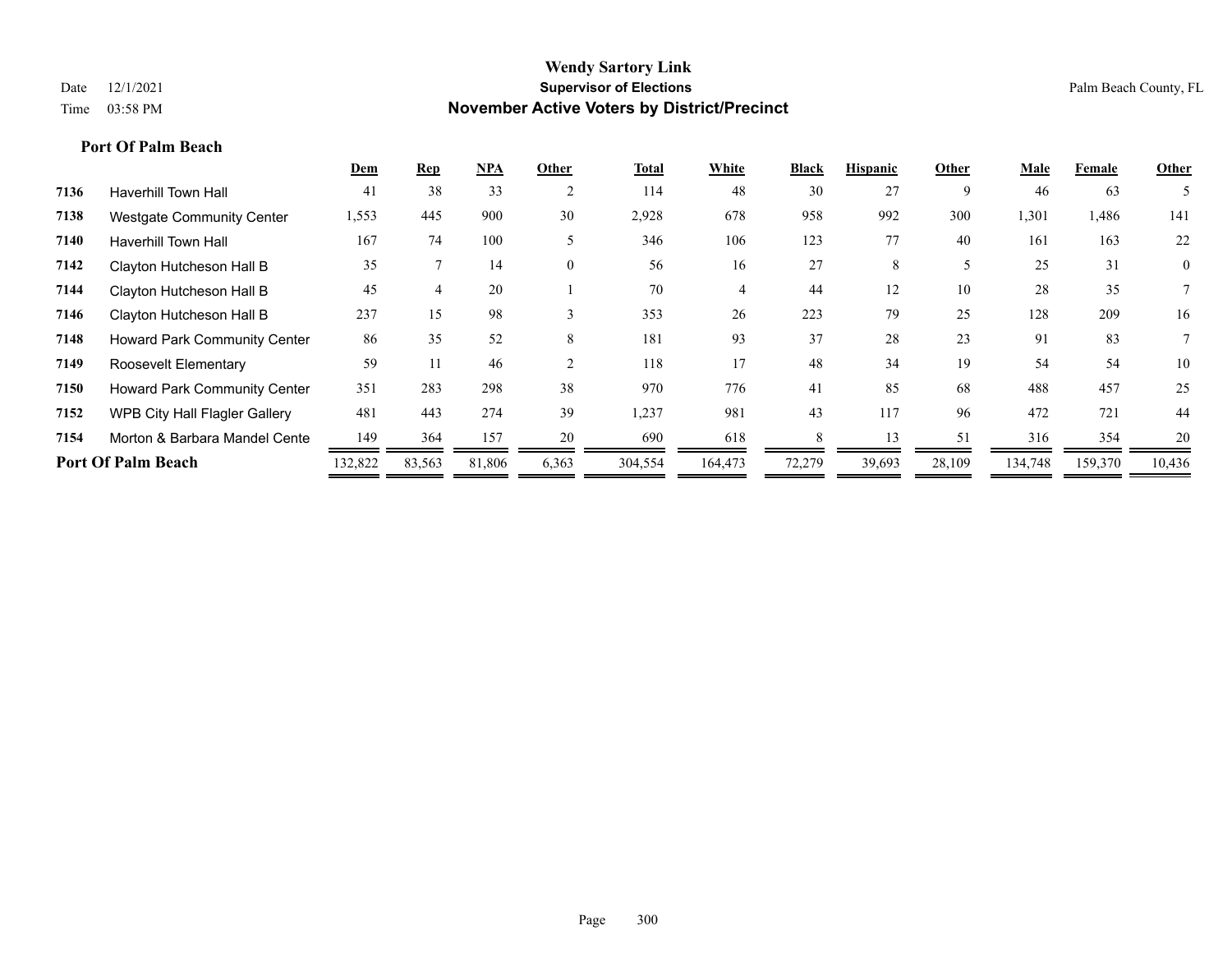| 12/1/2021<br>Date<br>03:58 PM<br>Time |            |            |     |              | <b>Wendy Sartory Link</b><br><b>Supervisor of Elections</b><br><b>November Active Voters by District/Precinct</b> |              |              |                 |              |             |               | Palm Beach County, FL |
|---------------------------------------|------------|------------|-----|--------------|-------------------------------------------------------------------------------------------------------------------|--------------|--------------|-----------------|--------------|-------------|---------------|-----------------------|
| <b>Renaissance Comm Dev</b>           | <u>Dem</u> | <b>Rep</b> | NPA | <b>Other</b> | <u>Total</u>                                                                                                      | <b>White</b> | <b>Black</b> | <b>Hispanic</b> | <b>Other</b> | <b>Male</b> | <b>Female</b> | <b>Other</b>          |
| 3187<br>Christ Fellowship Church BB   | 686        | 407        | 591 | 59           | .743                                                                                                              | 990          | 272          | 292             | 189          | 812         | 877           | 54                    |
| <b>Renaissance Comm Dev</b>           | 686        | 407        | 591 | 59           | 1.743                                                                                                             | 990          | 272          | 292             | 189          | 812         | 877           | 54                    |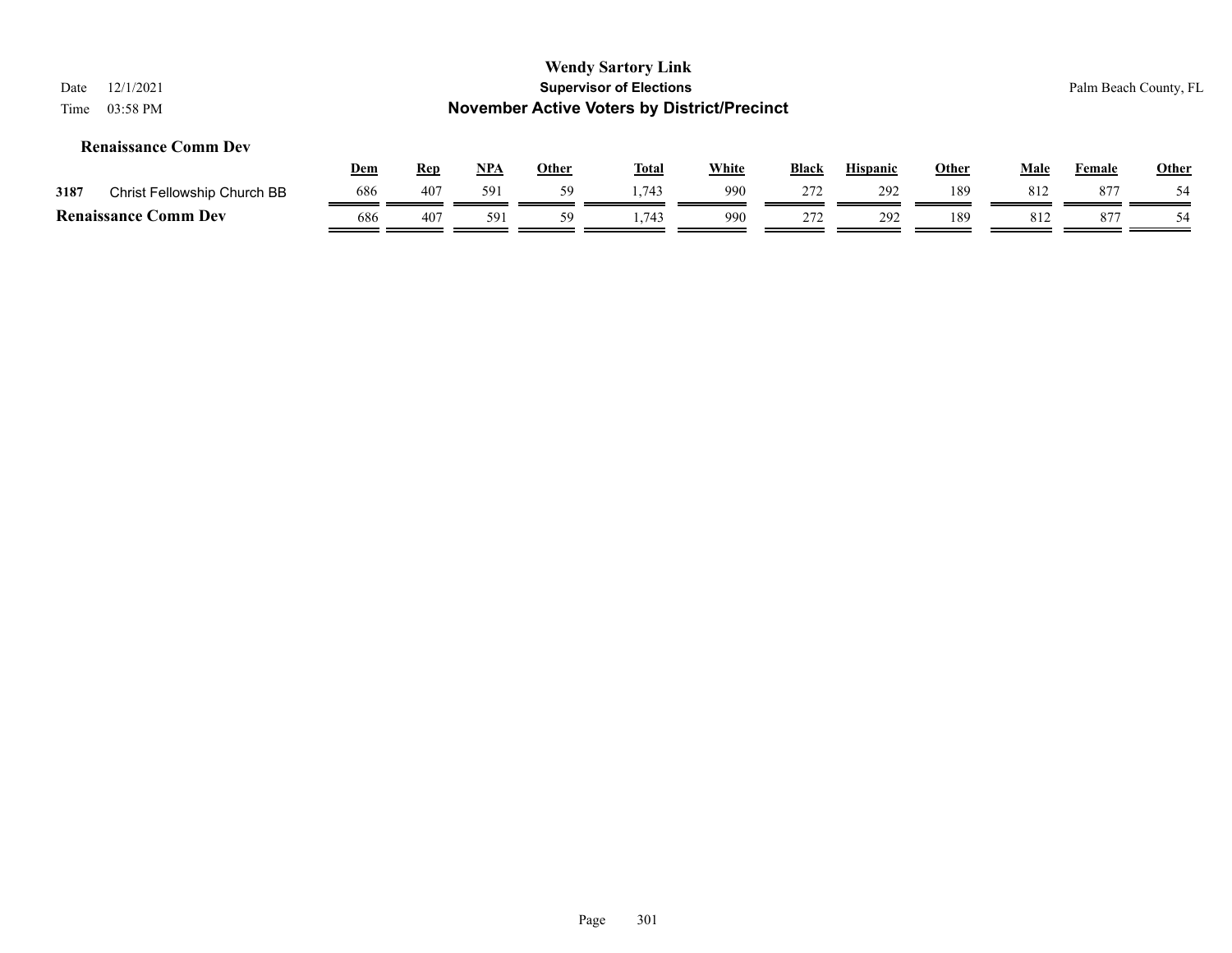| 12/1/2021<br>Date               |     |            |            |              | <b>Wendy Sartory Link</b><br><b>Supervisor of Elections</b> |              |              |                 |              |      |               | Palm Beach County, FL |  |  |
|---------------------------------|-----|------------|------------|--------------|-------------------------------------------------------------|--------------|--------------|-----------------|--------------|------|---------------|-----------------------|--|--|
| 03:58 PM<br>Time                |     |            |            |              | <b>November Active Voters by District/Precinct</b>          |              |              |                 |              |      |               |                       |  |  |
| <b>Sonoma Bay Comm Dev</b>      |     |            |            |              |                                                             |              |              |                 |              |      |               |                       |  |  |
|                                 | Dem | <u>Rep</u> | <u>NPA</u> | <b>Other</b> | <u>Total</u>                                                | <b>White</b> | <b>Black</b> | <b>Hispanic</b> | <b>Other</b> | Male | <b>Female</b> | <b>Other</b>          |  |  |
| 7025<br>Hurst Chapel AME Church | 267 | 36         | -111       |              | 418                                                         | 62           | 257          | 42              | 57           | 153  | 248           |                       |  |  |
| <b>Sonoma Bay Comm Dev</b>      | 267 | 36         | 111        | 4            | 418                                                         | 62           | 257          | 42              | 57           | 153  | 248           |                       |  |  |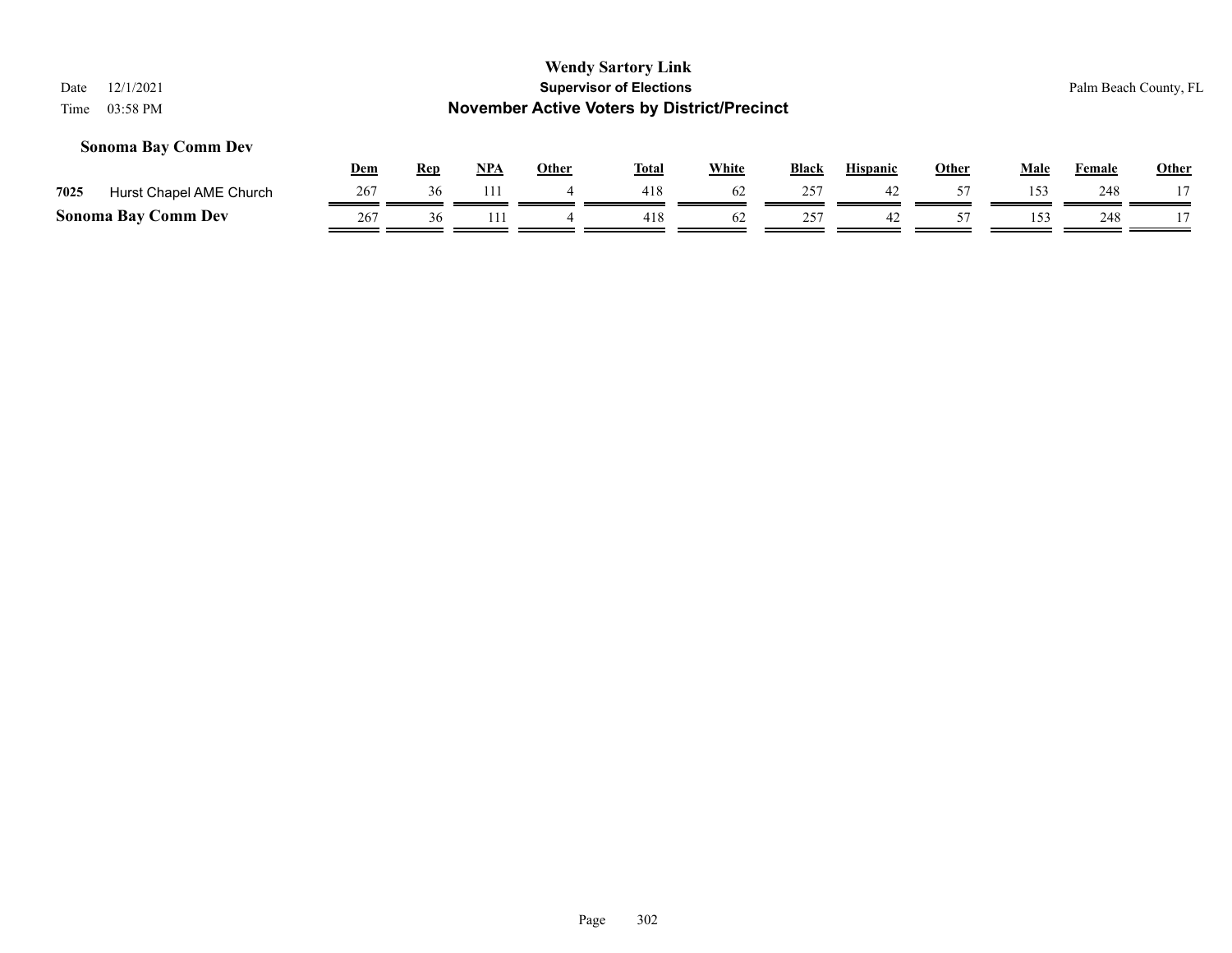| Date<br>Time | 12/1/2021<br>03:58 PM      |            |            |            |              | <b>Wendy Sartory Link</b><br><b>Supervisor of Elections</b><br><b>November Active Voters by District/Precinct</b> |              |              |                 |          |             |               | Palm Beach County, FL |
|--------------|----------------------------|------------|------------|------------|--------------|-------------------------------------------------------------------------------------------------------------------|--------------|--------------|-----------------|----------|-------------|---------------|-----------------------|
|              | <b>Seminole Imprv Dist</b> | <b>Dem</b> | <u>Rep</u> | <u>NPA</u> | <b>Other</b> | <u>Total</u>                                                                                                      | <b>White</b> | <b>Black</b> | <b>Hispanic</b> | Other    | <b>Male</b> | <b>Female</b> | Other                 |
| 6072         | Seminole Ridge High        | 533        | 499        | 507        | 49           | 1,588                                                                                                             | 720          | 310          | 425             | 133      | 737         | 827           | 24                    |
| 6073         | Seminole Ridge High        | $\theta$   |            | $\Omega$   | $\Omega$     | $\Omega$                                                                                                          |              |              |                 | $\Omega$ | $\theta$    | $\Omega$      | $\Omega$              |
|              | <b>Seminole Imprv Dist</b> | 533        | 499        | 507        | 49           | 1,588                                                                                                             | 720          | 310          | 425             | 133      | 737         | 827           | 24                    |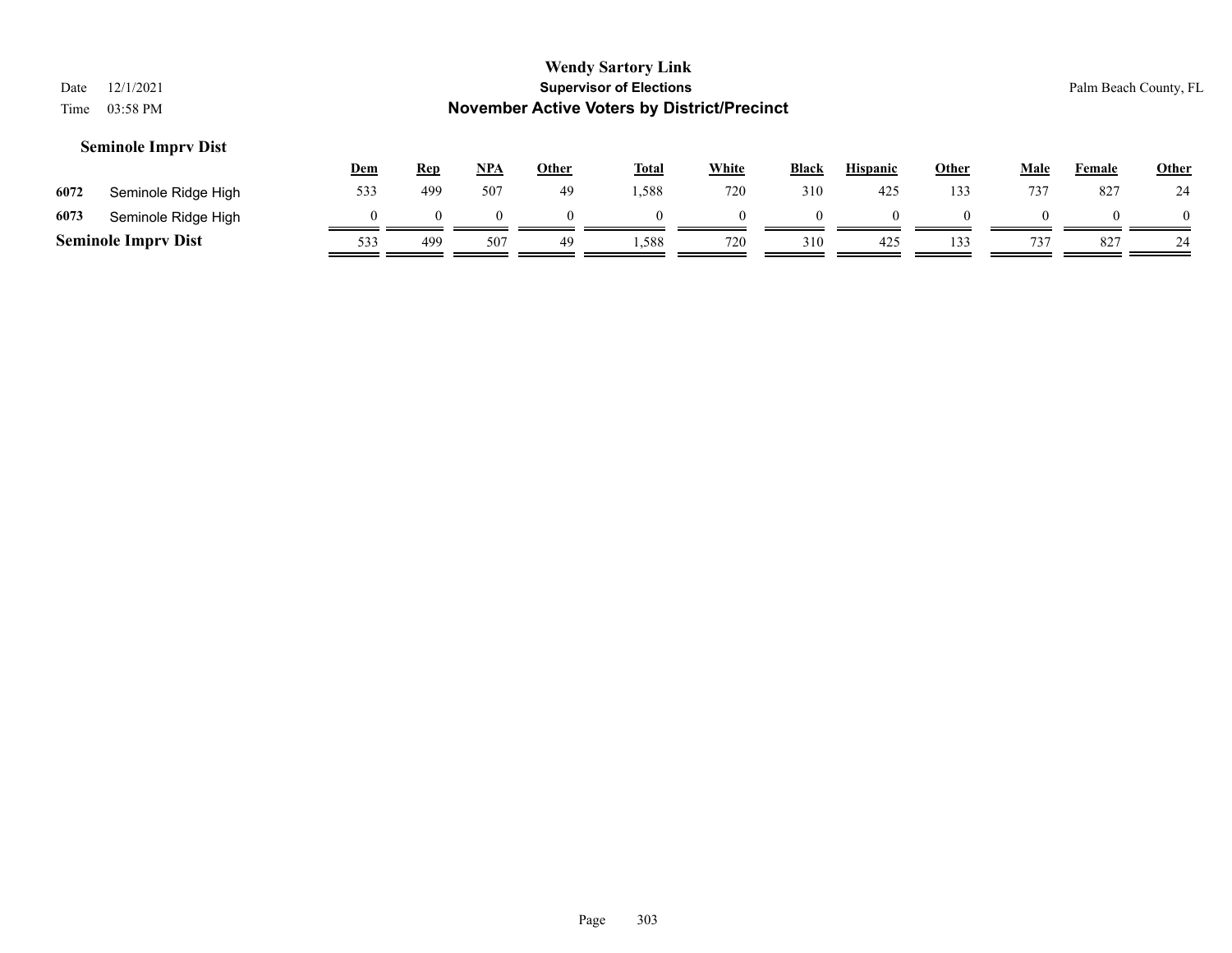# **Terracina Comm Dev Dist**

|      |                            | <b>Dem</b> | <b>Rep</b> | <b>NPA</b>    | Other  | <b>Total</b> | White | <b>Black</b> | <b>Hispanic</b> | Other | Male            | Female | <b>Other</b> |
|------|----------------------------|------------|------------|---------------|--------|--------------|-------|--------------|-----------------|-------|-----------------|--------|--------------|
| 2052 | Elks Lodge #1352           | 556        | 152        | 272           | 20     | 000.         | 177   | 475          | 15′             | 195   | 46 <sub>3</sub> | 497    | 40           |
|      | Comm Dev Dist<br>Terracina | 556        | ٬۲         | $\sim$<br>212 | $\sim$ | $000$ .      | 177   | 475          | 15′             | 195   | 463             | 497    | 40           |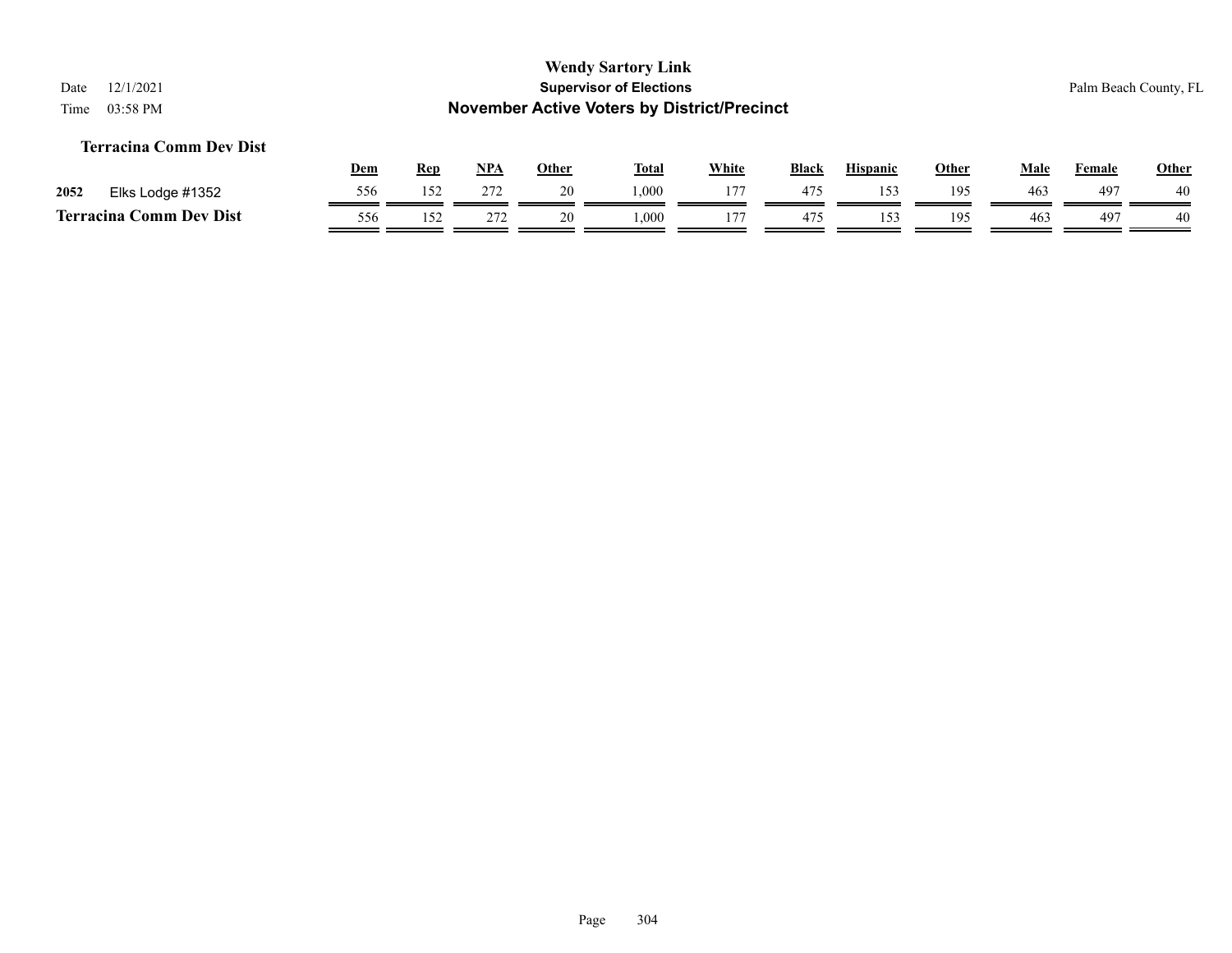# **Thousand Comm Dev Dist**

|                             | <u>Dem</u> | <b>Rep</b> | <b>NPA</b> | Other | <b>Total</b> | White | <b>Black</b> | <b>Hispanic</b> | Other | Male         | Female | <b>Other</b> |
|-----------------------------|------------|------------|------------|-------|--------------|-------|--------------|-----------------|-------|--------------|--------|--------------|
| 7022<br>F Kennedy Middle    | 888        | 182        | 363        | . .   | .460         | 292   | 802          | : ح ا           |       | $64^{\circ}$ | 765    | 48           |
| Thousand (<br>Comm Dev Dist | 888        | 182        | 363        |       | .460         | 292   | 802          |                 | 213   | 64           | 765    | 48           |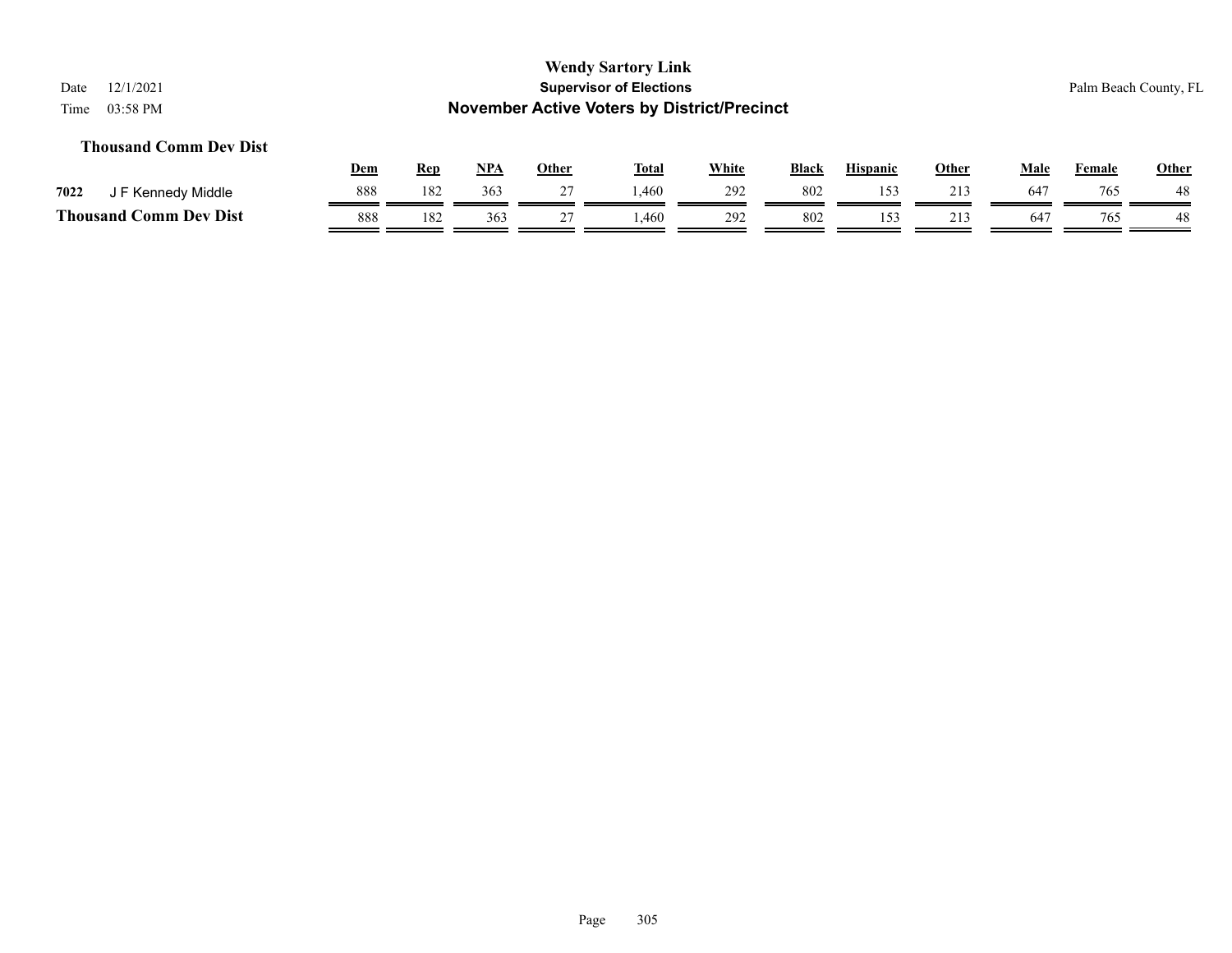| 12/1/2021<br>Date<br>03:58 PM<br>Time |            |            |     |              | <b>Wendy Sartory Link</b><br><b>Supervisor of Elections</b><br><b>November Active Voters by District/Precinct</b> |              |       |                 |              |                 |        | Palm Beach County, FL |
|---------------------------------------|------------|------------|-----|--------------|-------------------------------------------------------------------------------------------------------------------|--------------|-------|-----------------|--------------|-----------------|--------|-----------------------|
| <b>Vista Comm Dev Dist</b>            |            |            |     |              |                                                                                                                   |              |       |                 |              |                 |        |                       |
|                                       | <b>Dem</b> | <b>Rep</b> | NPA | <b>Other</b> | <u>Total</u>                                                                                                      | <b>White</b> | Black | <b>Hispanic</b> | <b>Other</b> | <u>Male</u>     | Female | <b>Other</b>          |
| 2021<br>Jeaga Middle                  | 164        | 57         | 122 | 14           | 357                                                                                                               | 111          | 122   | 74              | 50           | 14 <sup>2</sup> | 205    |                       |
| <b>Vista Comm Dev Dist</b>            | 164        | 57         | 122 | 14           | 357                                                                                                               | 11           | 122   | 74              | 50           | 141             | 205    |                       |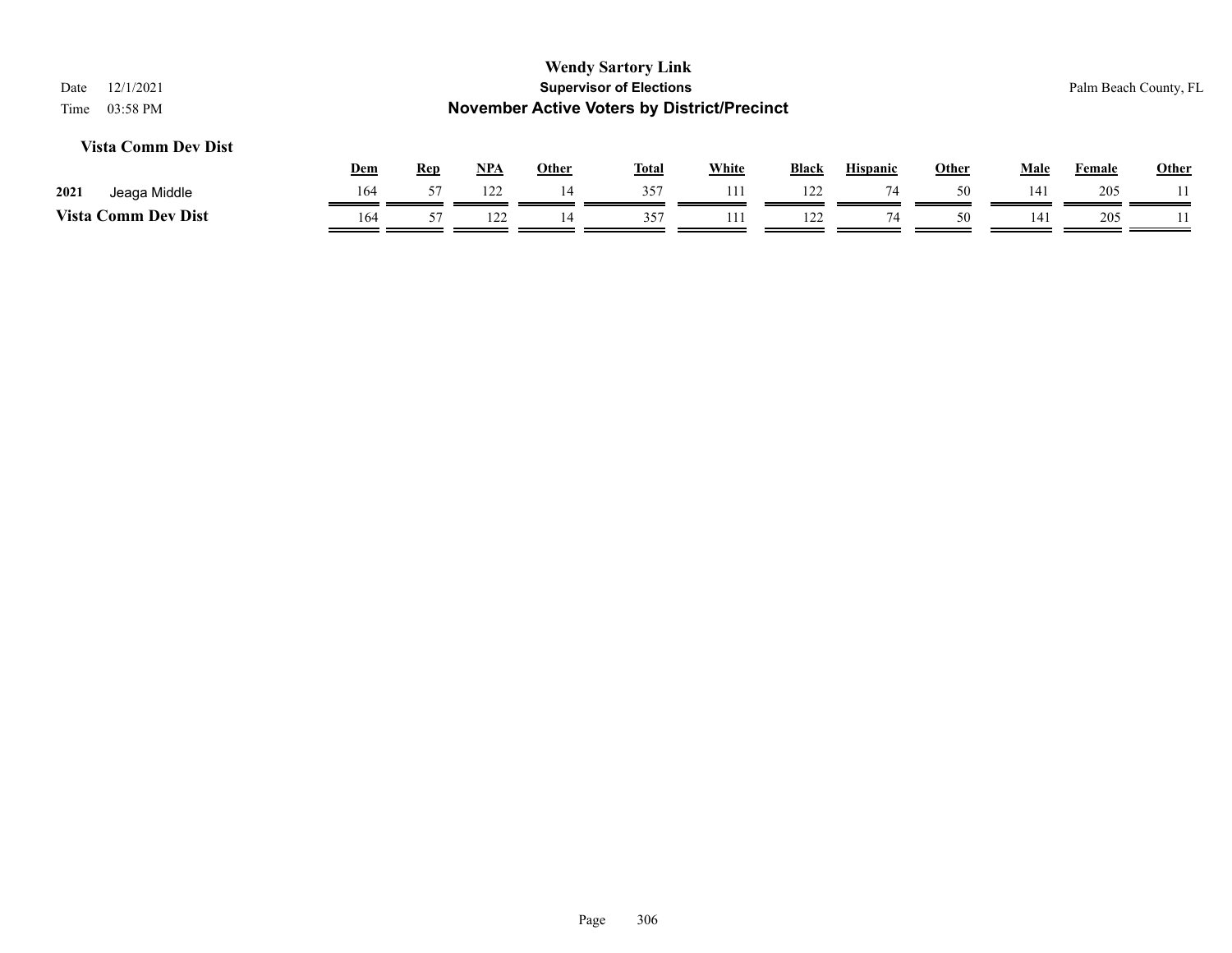# **Wendy Sartory Link** Date 12/1/2021 **Supervisor of Elections** Palm Beach County, FL Time 03:58 PM **November Active Voters by District/Precinct Dem Rep NPA Other Total White Black Hispanic Other Male Female Other Winston Comm Dev Dist 3104** American German Club  $\frac{409}{\sqrt{352}} \frac{352}{\sqrt{374}} \frac{374}{\sqrt{33}} \frac{33}{\sqrt{374}} \frac{1,168}{\sqrt{374}} \frac{809}{\sqrt{374}} \frac{91}{\sqrt{374}} \frac{139}{\sqrt{374}} \frac{129}{\sqrt{374}} \frac{583}{\sqrt{374}} \frac{44}{\sqrt{374}}$ **Winston Comm Dev Dist**  $\frac{409}{409}$   $\frac{352}{352}$   $\frac{374}{409}$   $\frac{33}{409}$   $\frac{1,168}{409}$   $\frac{809}{409}$   $\frac{91}{409}$   $\frac{139}{409}$   $\frac{139}{409}$   $\frac{541}{409}$   $\frac{583}{440}$   $\frac{44}{409}$

 $\overline{\phantom{a}}$ 

 $\equiv$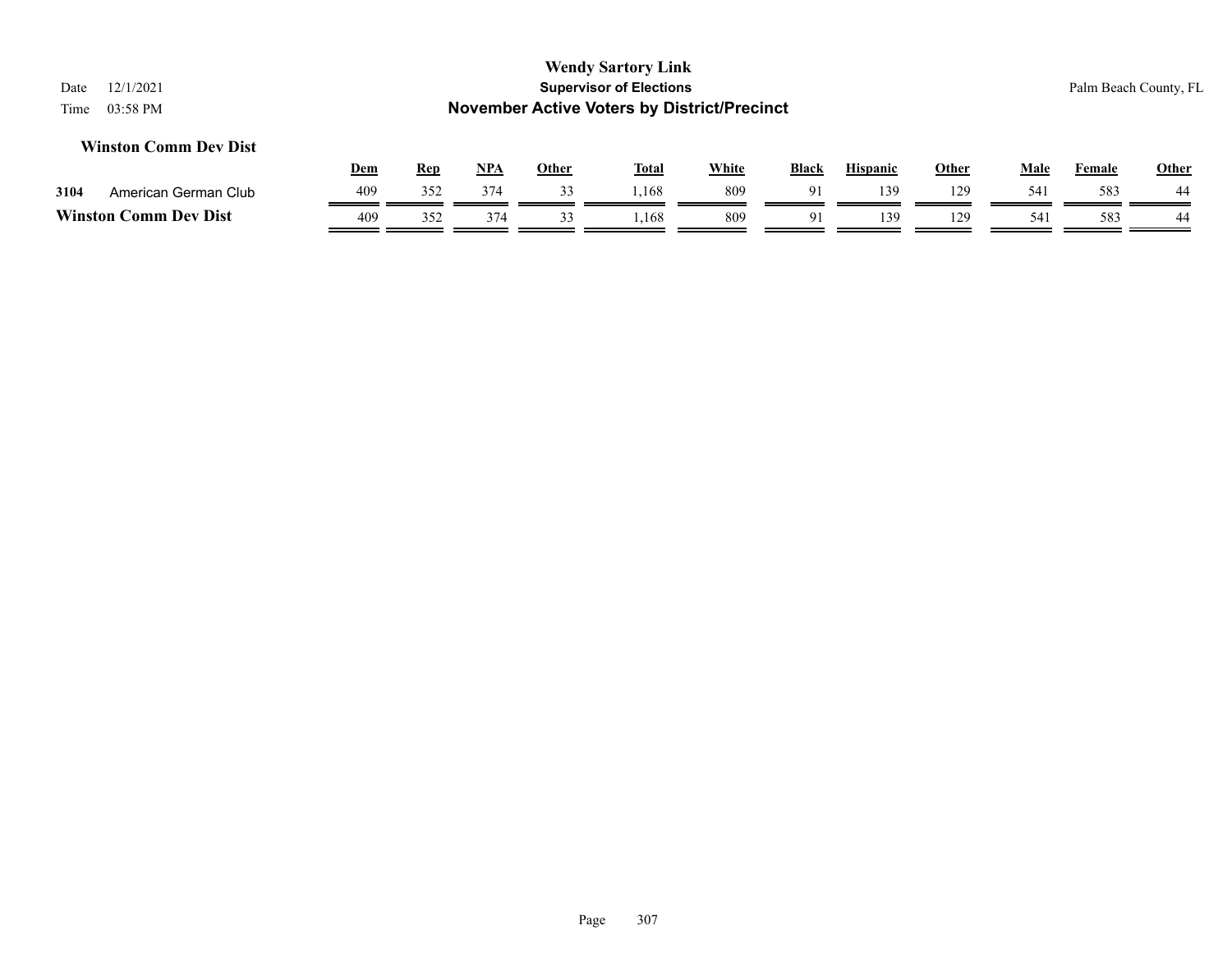| 12/1/2021<br>Date<br>03:58 PM<br>Time |            |            |            |              | <b>Wendy Sartory Link</b><br><b>Supervisor of Elections</b><br><b>November Active Voters by District/Precinct</b> |              |              |                 |              |             |               | Palm Beach County, FL |
|---------------------------------------|------------|------------|------------|--------------|-------------------------------------------------------------------------------------------------------------------|--------------|--------------|-----------------|--------------|-------------|---------------|-----------------------|
| <b>Wyndam Park Comm Dev</b>           | <u>Dem</u> | <b>Rep</b> | <u>NPA</u> | <b>Other</b> | <u>Total</u>                                                                                                      | <b>White</b> | <b>Black</b> | <b>Hispanic</b> | <u>Other</u> | <u>Male</u> | <b>Female</b> | <b>Other</b>          |
| 2094<br>Pine Jog Environmental Center | 369        | 77         | 207        | 11           | 664                                                                                                               | 111          | 262          | 170             | 121          | 275         | 360           | 29                    |
| <b>Wyndam Park Comm Dev</b>           | 369        | 77         | 207        | 11           | 664                                                                                                               | 111          | 262          | 170             | 121          | 275         | 360           | 29                    |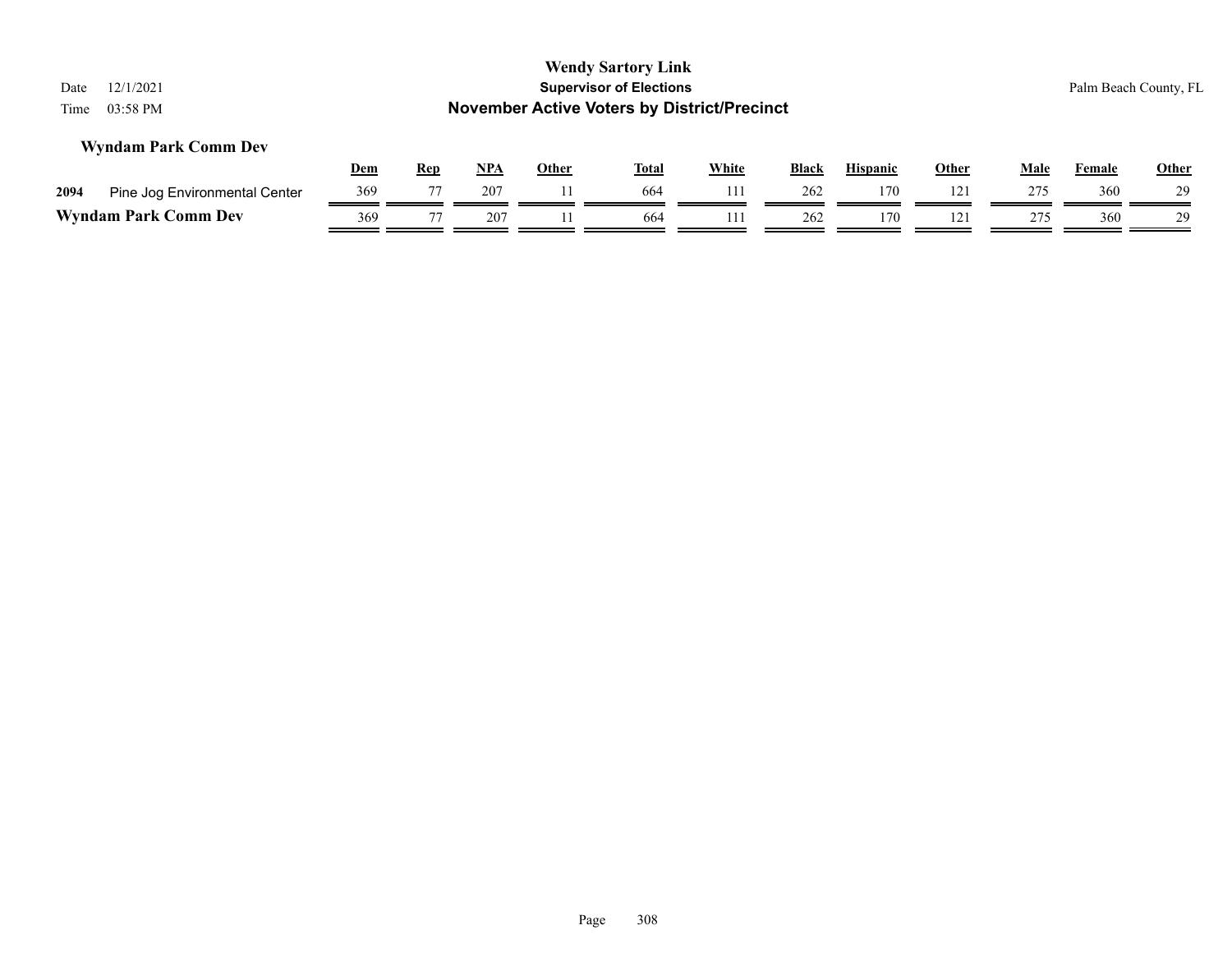| 12/1/2021<br>Date<br>03:58 PM<br>Time |            |            |            |              | <b>Wendy Sartory Link</b><br><b>Supervisor of Elections</b><br><b>November Active Voters by District/Precinct</b> |              |              |                 |              |             |               | Palm Beach County, FL |
|---------------------------------------|------------|------------|------------|--------------|-------------------------------------------------------------------------------------------------------------------|--------------|--------------|-----------------|--------------|-------------|---------------|-----------------------|
| Ward 1                                | <u>Dem</u> | <b>Rep</b> | <u>NPA</u> | <b>Other</b> | <u>Total</u>                                                                                                      | <b>White</b> | <b>Black</b> | <b>Hispanic</b> | <b>Other</b> | <b>Male</b> | <b>Female</b> | Other                 |
| 3082<br><b>Atlantis City Hall</b>     | 486        | 883        | 445        | 44           | 1,858                                                                                                             | 1,605        | 39           | 90              | 124          | 853         | 961           | 44                    |
| Ward 1                                | 486        | 883        | 445        | 44           | 1,858                                                                                                             | 1,605        | 39           | 90              | 124          | 853         | 961           | 44                    |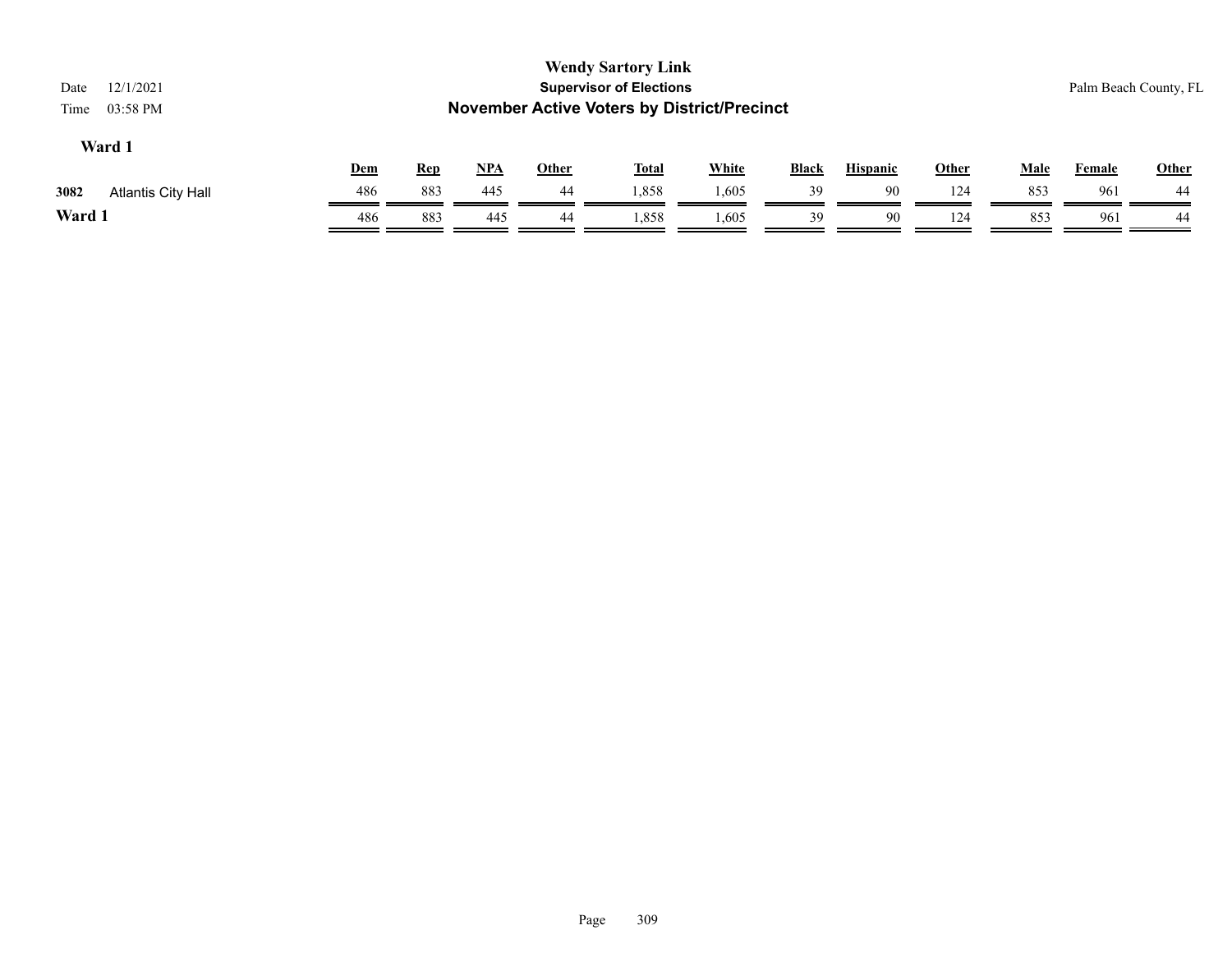|      |                                   | Dem   | <b>Rep</b> | NPA   | Other          | <b>Total</b> | White | <b>Black</b> | <b>Hispanic</b> | Other | Male  | Female | Other          |
|------|-----------------------------------|-------|------------|-------|----------------|--------------|-------|--------------|-----------------|-------|-------|--------|----------------|
| 3185 | Christ Fellowship Church BB       | 301   | 207        | 206   | 27             | 741          | 477   | 84           | 105             | 75    | 350   | 372    | 19             |
| 3186 | Christ Fellowship Church BB       | 188   | 121        | 143   | 12             | 464          | 331   | 42           | 59              | 32    | 208   | 236    | 20             |
| 3187 | Christ Fellowship Church BB       | 686   | 407        | 591   | 59             | 1,743        | 990   | 272          | 292             | 189   | 812   | 877    | 54             |
| 3192 | Leisureville #1 Clubhouse         | 552   | 398        | 374   | 45             | 1,369        | 1,033 | 115          | 128             | 93    | 553   | 769    | 47             |
| 3196 | Leisureville #3 Clubhouse         | 622   | 552        | 428   | 52             | 1,654        | 1,378 | 84           | 103             | 89    | 706   | 894    | 54             |
| 3198 | <b>BB Leisureville Clubhouse</b>  | 498   | 526        | 306   | 37             | 1,367        | 1,125 | 65           | 115             | 62    | 556   | 774    | 37             |
| 3200 | Golfview Harbour Clubhouse        | 606   | 400        | 395   | 26             | 1,427        | 963   | 203          | 115             | 146   | 639   | 740    | 48             |
| 3202 | <b>Golfview Harbour Clubhouse</b> | 66    | 67         | 51    | $\tau$         | 191          | 139   | 30           | 11              | 11    | 95    | 90     | 6              |
| 4020 | Christ Fellowship Church BB       | 34    | 28         | 37    | $\overline{4}$ | 103          | 80    | 4            | 11              | 8     | 38    | 63     | $\overline{2}$ |
| 4022 | <b>Congress Middle</b>            | 816   | 233        | 402   | 45             | 1,496        | 544   | 646          | 157             | 149   | 624   | 815    | 57             |
| 4034 | <b>Crosspointe Elementary</b>     | 367   | 256        | 287   | 23             | 933          | 669   | 111          | 66              | 87    | 397   | 516    | 20             |
| 4050 | Hunter's Run Courtside Cafe       | 1,075 | 367        | 533   | 40             | 2,015        | 1,851 | 40           | 48              | 76    | 839   | 1,136  | 40             |
| 4052 | <b>Crosspointe Elementary</b>     | 116   | 79         | 86    | 3              | 284          | 171   | 58           | 22              | 33    | 139   | 139    | 6              |
| 4053 | <b>Crosspointe Elementary</b>     | 206   | 86         | 149   | 18             | 459          | 174   | 110          | 100             | 75    | 199   | 240    | 20             |
|      | <b>Boynton Beach Dist 1</b>       | 6,133 | 3,727      | 3,988 | 398            | 14,246       | 9,925 | 1,864        | 1,332           | 1,125 | 6,155 | 7,661  | 430            |
|      |                                   |       |            |       |                |              |       |              |                 |       |       |        |                |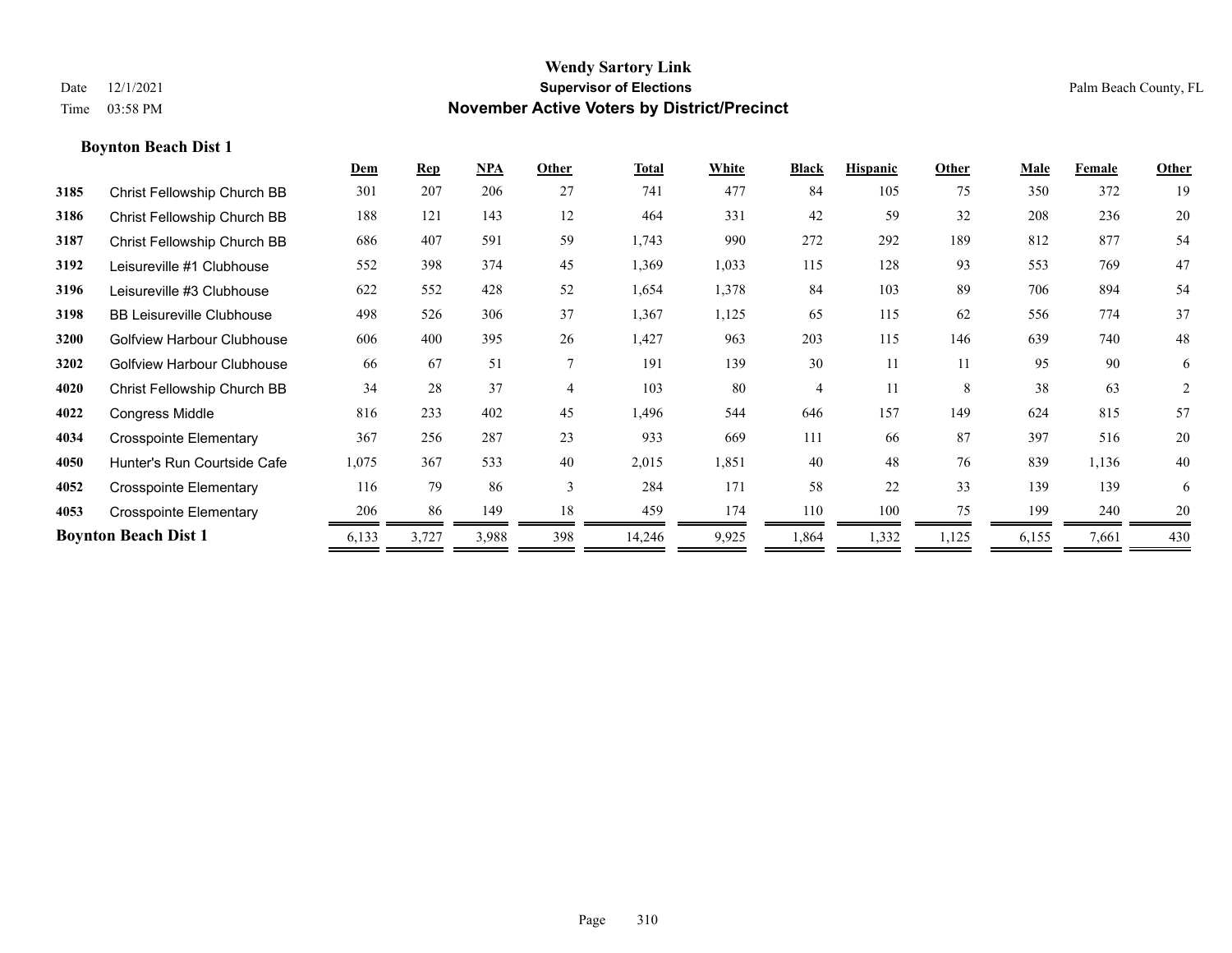|      |                                | Dem   | Rep   | NPA   | Other    | Total  | White | <b>Black</b> | <b>Hispanic</b> | Other | Male  | Female | Other    |
|------|--------------------------------|-------|-------|-------|----------|--------|-------|--------------|-----------------|-------|-------|--------|----------|
| 3188 | Christ Fellowship Church BB    | 414   | 301   | 355   | 21       | 1,091  | 675   | 223          | 120             | 73    | 535   | 522    | 34       |
| 3190 | Imagine Schools - Chancellor   | 305   | 159   | 223   | 22       | 709    | 400   | 146          | 98              | 65    | 363   | 332    | 14       |
| 4024 | Harvey E Oyer Jr Park          | 490   | 613   | 486   | 55       | 1,644  | 1,298 | 90           | 131             | 125   | 774   | 825    | 45       |
| 7178 | Temple Beth Kodesh             | 1,524 | 190   | 561   | 30       | 2,305  | 441   | 1,315        | 352             | 197   | 1,026 | 1,173  | 106      |
| 7179 | Village Royale on the Green    | 806   | 228   | 348   | 24       | 1,406  | 584   | 565          | 142             | 115   | 596   | 747    | 63       |
| 7180 | St John Missionary Baptist Chr | 1,754 | 131   | 462   | 18       | 2,365  | 234   | 1,762        | 169             | 200   | 994   | 1,271  | 100      |
| 7182 | Carolyn Sims Center            | .466  | 67    | 349   | 12       | 1,894  | 79    | 1,595        | 81              | 139   | 769   | 1,053  | 72       |
| 7184 | St John Missionary Baptist Chr |       |       |       | $\Omega$ | h      |       |              | $\Omega$        |       |       |        | $\theta$ |
|      | <b>Boynton Beach Dist 2</b>    | 6,761 | 1,693 | 2,784 | 182      | 11,420 | 3,715 | 5,697        | 1,093           | 915   | 5,061 | 5,925  | 434      |
|      |                                |       |       |       |          |        |       |              |                 |       |       |        |          |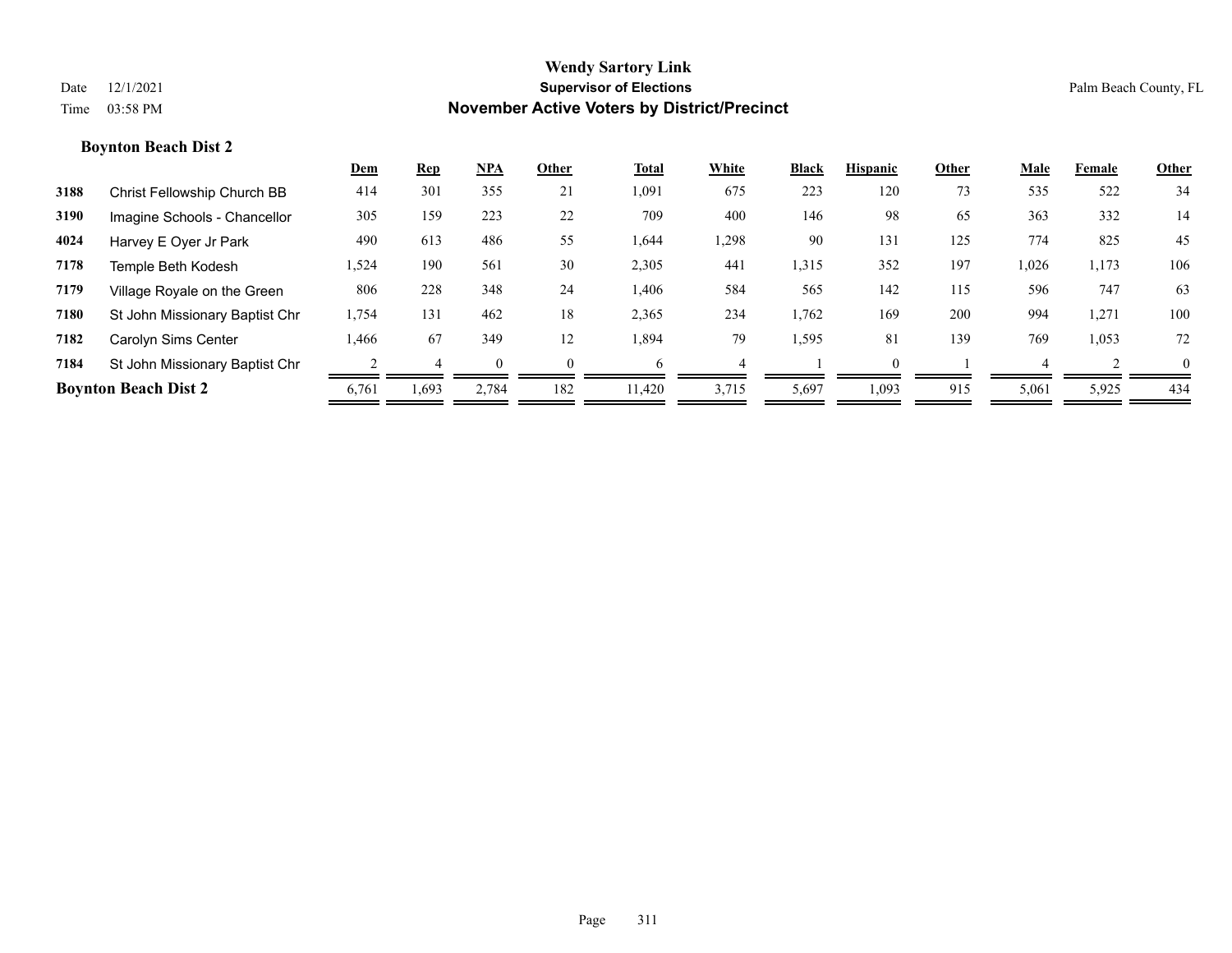|      |                                    | Dem      | <b>Rep</b> | NPA   | Other    | <b>Total</b> | White    | <b>Black</b> | <b>Hispanic</b> | Other    | Male     | Female   | Other          |
|------|------------------------------------|----------|------------|-------|----------|--------------|----------|--------------|-----------------|----------|----------|----------|----------------|
| 3194 | Boynton Beach Fire Station #2      | 750      | 172        | 378   | 19       | 1,319        | 467      | 543          | 169             | 140      | 583      | 684      | 52             |
| 4026 | <b>Sterling Village Aud</b>        | 496      | 544        | 471   | 50       | 1,561        | 1,363    | 36           | 64              | 98       | 724      | 786      | 51             |
| 4036 | <b>Forest Park Elementary</b>      | 287      | 441        | 272   | 25       | 1,025        | 921      | 9            | 50              | 45       | 432      | 561      | 32             |
| 4054 | Lakeview Baptist Church            | 532      | 645        | 439   | 39       | 1,655        | 1,371    | 78           | 101             | 105      | 766      | 837      | 52             |
| 4062 | Lakeview Baptist Church            | 41       | 72         | 37    |          | 155          | 128      |              | 9               | 11       | 75       | 78       | 2              |
| 4066 | Seacrest Presbyterian              | $\theta$ | 0          | 0     | $\theta$ | $\Omega$     | $\theta$ | $\Omega$     | $\Omega$        | $\theta$ | $\theta$ | $\theta$ | $\overline{0}$ |
| 4068 | Seacrest Presbyterian              | $\theta$ | 0          | 0     | $\Omega$ | $\Omega$     |          | $\Omega$     | $\Omega$        | $\theta$ | $\Omega$ | $\Omega$ | $\theta$       |
| 4070 | Seacrest Presbyterian              | $\theta$ | 0          | 0     | $\theta$ | $\Omega$     |          | $\Omega$     |                 | $\theta$ | $\Omega$ | $\Omega$ | $\theta$       |
| 7186 | <b>Boynton Beach Senior Center</b> | 1,470    | 417        | 718   | 56       | 2,661        | 1,061    | 1,074        | 277             | 249      | 1,235    | 1,310    | 116            |
| 7188 | <b>Forest Park Elementary</b>      | 844      | 534        | 584   | 57       | 2,019        | 1,402    | 271          | 178             | 168      | 846      | 1,103    | 70             |
| 7190 | Seacrest Presbyterian              | 1,052    | 615        | 793   | 59       | 2,519        | 1,585    | 450          | 246             | 238      | 1,205    | 1,216    | 98             |
|      | <b>Boynton Beach Dist 3</b>        | 5,472    | 3,440      | 3,692 | 310      | 12,914       | 8,298    | 2,468        | 1,094           | 1,054    | 5,866    | 6,575    | 473            |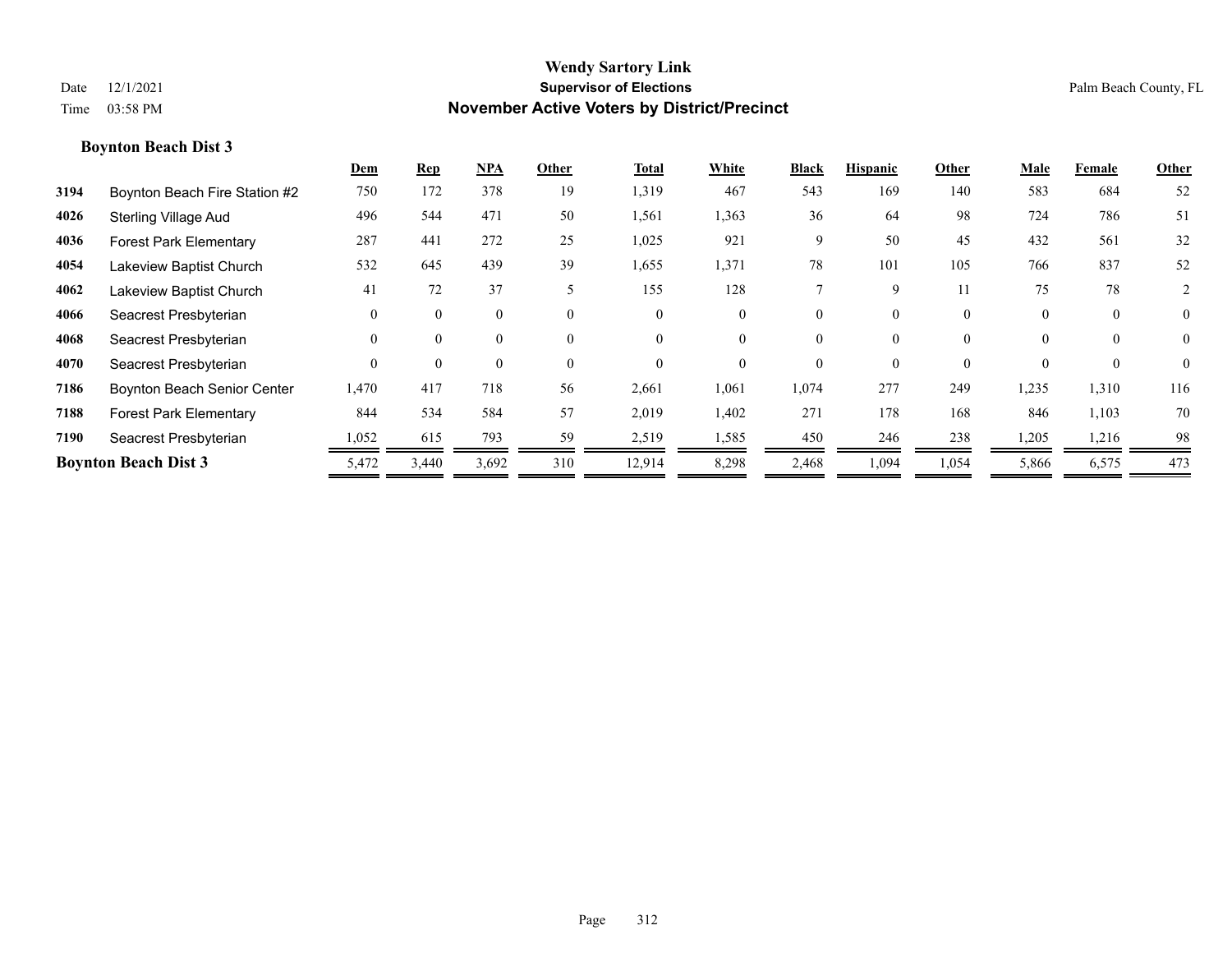|      |                               | Dem   | <b>Rep</b> | NPA   | Other | Total  | White | <b>Black</b> | <b>Hispanic</b> | Other | Male  | Female | Other |
|------|-------------------------------|-------|------------|-------|-------|--------|-------|--------------|-----------------|-------|-------|--------|-------|
| 3136 | Freedom Shores Elementary     | 879   | 407        | 588   | 32    | 1,906  | 831   | 545          | 274             | 256   | 841   | 989    | 76    |
| 3138 | <b>Citrus Cove Elementary</b> | 861   | 495        | 567   | 34    | 1,957  | 1,135 | 319          | 289             | 214   | 859   | 1,016  | 82    |
| 3140 | Boynton Lakes North Clubhouse | 419   | 189        | 281   | 15    | 904    | 426   | 222          | 126             | 130   | 405   | 467    | 32    |
| 3142 | Boynton Lakes North Clubhouse | 372   | 166        | 225   | 19    | 782    | 436   | 137          | 138             | 71    | 314   | 438    | 30    |
| 3146 | Freedom Shores Elementary     | 341   | 133        | 169   | 18    | 661    | 450   | 77           | 71              | 63    | 261   | 379    | 21    |
| 3164 | <b>Citrus Cove Elementary</b> | 872   | 543        | 643   | 51    | 2,109  | 1,319 | 313          | 245             | 232   | 942   | 1,095  | 72    |
| 3168 | Boynton Beach Fire Station #3 | 908   | 464        | 669   | 33    | 2,074  | 1,178 | 375          | 298             | 223   | 876   | 1,128  | 70    |
| 3172 | Boynton Beach High            | 474   | 145        | 306   | 32    | 957    | 442   | 265          | 144             | 106   | 390   | 519    | 48    |
| 3174 | Boynton Beach Fire Station #3 | 246   | 177        | 174   | 15    | 612    | 420   | 53           | 83              | 56    | 279   | 317    | 16    |
| 3176 | Boynton Beach High            | 212   | 123        | 148   | 8     | 491    | 260   | 88           | 82              | 61    | 212   | 258    | 21    |
| 3182 | Imagine Schools - Chancellor  | 98    | 50         | 80    |       | 232    | 116   | 46           | 38              | 32    | 110   | 111    | 11    |
|      | <b>Boynton Beach Dist 4</b>   | 5,682 | 2,892      | 3,850 | 261   | 12,685 | 7,013 | 2,440        | 1,788           | 1,444 | 5,489 | 6,717  | 479   |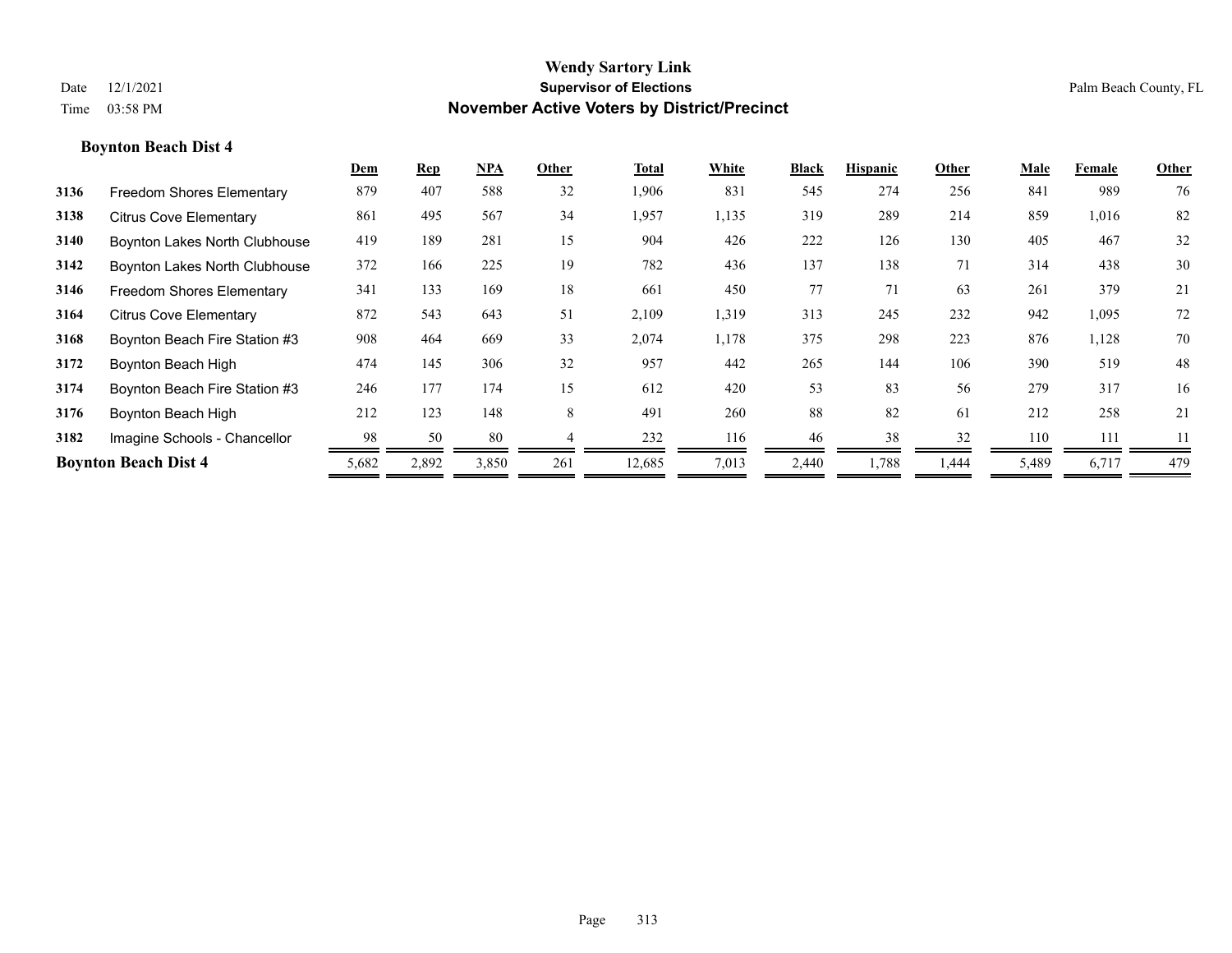|        |                               | <b>Dem</b> | <b>Rep</b> | $NPA$    | Other | <b>Total</b> | <b>White</b> | <b>Black</b> | <b>Hispanic</b> | Other    | <u>Male</u> | Female | <b>Other</b>   |
|--------|-------------------------------|------------|------------|----------|-------|--------------|--------------|--------------|-----------------|----------|-------------|--------|----------------|
| 6022   | Belle Glade Library/Civic Ctr | 1,362      | 105        | 256      | 18    | 1,741        | 88           | 1,396        | 142             | 115      | 714         | 959    | 68             |
| 6024   | Lewis Evans Resource Center   | 1,693      | 67         | 263      | 13    | 2,036        | 30           | .,768        | 126             | 112      | 814         | 1,152  | 70             |
| 6028   | Belle Glade Library/Civic Ctr | 755        | 453        | 326      | 15    | .549         | 409          | 397          | 656             | 87       | 725         | 780    | 44             |
| 6029   | Belle Glade Library/Civic Ctr |            |            | $\theta$ | 0     |              |              |              | $\theta$        | $\theta$ |             |        | $\overline{0}$ |
| 6032   | Gove Elementary               | 667        | 299        | 273      |       | ,245         | 314          | 428          | 404             | 99       | 532         | 671    | 42             |
| 6036   | Gove Elementary               | 390        | 157        | 208      | 10    | 765          | 133          | 153          | 434             | 45       | 336         | 399    | 30             |
| Ward 1 |                               | 4,868      | 1,081      | 1,326    | 62    | 7,337        | 974          | 4,143        | 1,762           | 458      | 3,122       | 3,961  | 254            |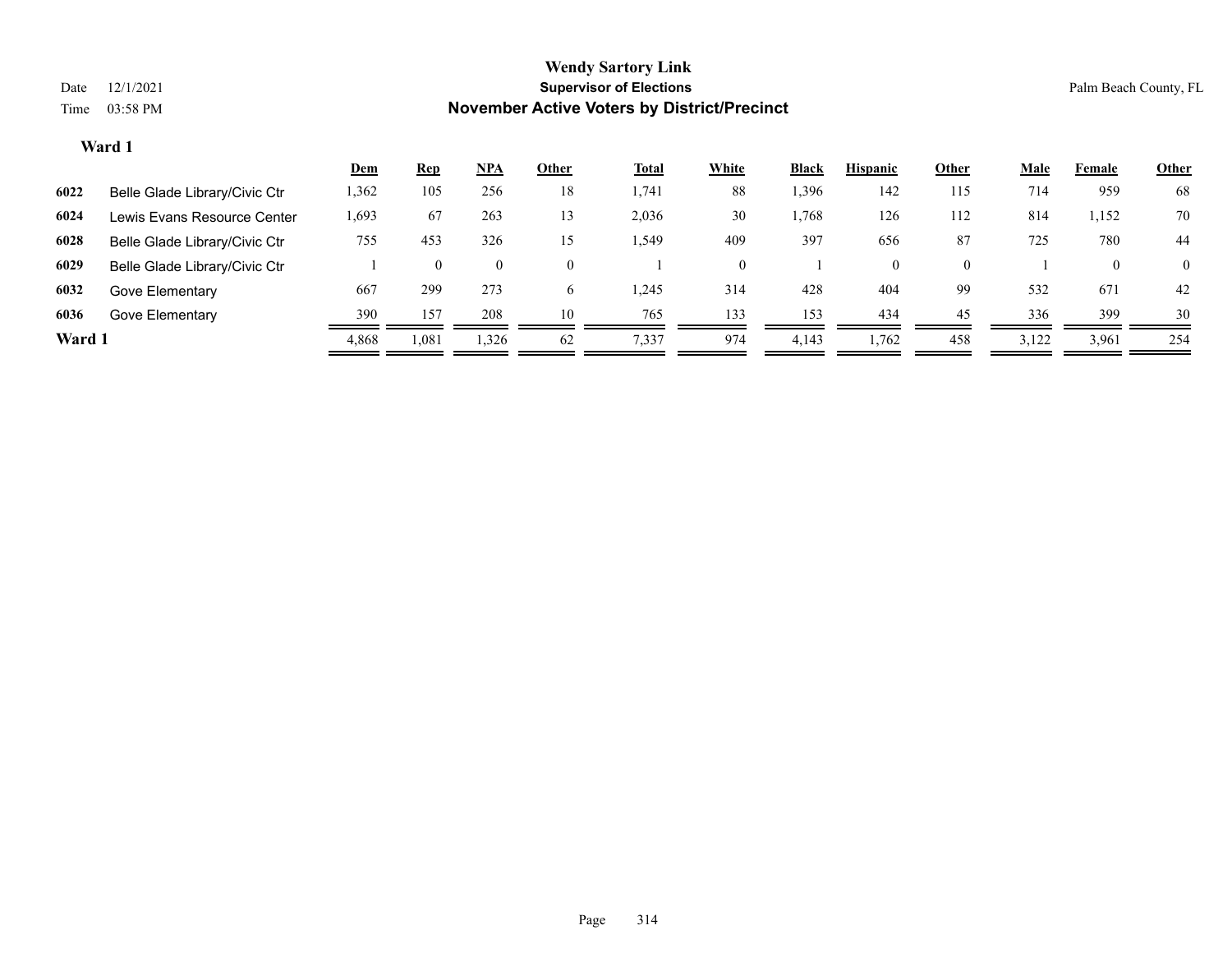**Ward 1**

#### **Wendy Sartory Link** Date 12/1/2021 **Supervisor of Elections** Palm Beach County, FL Time 03:58 PM **November Active Voters by District/Precinct**

**Dem Rep NPA Other Total White Black Hispanic Other Male Female Other**

# Above and Beyond Community Church 406 561 428 37 1,432 1,157 40 130 105 674 712 46 Above and Beyond Community Church 642 616 583 46 1,887 1,409 48 220 210 807 1,010 70 Ascension Catholic Church 799 1,193 903 68 2,963 2,314 164 237 248 1,407 1,463 93 Broken Sound Club 262 213 188 14 677 505 25 83 64 277 382 18 Woodfield Country Club HOA 839 750 741 54 2,384 2,137 12 66 169 1,093 1,199 92 Seasons HOA Clubhouse 224 207 172 11 614 505 9 37 63 296 289 29 Broken Sound Club 534 376 342 17 1,269 1,163 12 31 63 575 662 32 Broken Sound Club 558 417 431 39 1,445 1,136 66 139 104 660 748 37 4150 Patch Reef Park Community Center 580 552 605 64 1,801 1,384 67 161 189 849 905 47 Boca Delray Lodge #171 623 639 651 50 1,963 1,437 76 225 225 889 993 81 Ascension Catholic Church 418 416 332 34 1,200 873 86 105 136 587 567 46 Spanish River High 945 736 759 43 2,483 1,966 50 218 249 1,186 1,192 105 Greater BR Swim & Racquet Ctr 424 405 355 22 1,206 978 18 90 120 561 603 42 4162 Patch Reef Park Community Center 544 486 446 22 1,498 1,146 30 114 208 681 739 78 Safe Schools Institute 595 643 571 35 1,844 1,482 29 172 161 859 894 91 FAU Arena Lobby 786 452 597 28 1,863 1,046 305 271 241 832 933 98 JC Mitchell Elementary 694 567 612 51 1,924 1,323 86 244 271 832 979 113 Spanish River Library 900 1,034 875 52 2,861 2,222 98 267 274 1,348 1,415 98 Marine Safety Headquarters 671 687 594 61 2,013 1,762 16 100 135 897 1,063 53 Sugar Sand Park Comm Center 305 272 271 15 863 746 5 52 60 406 421 36 Sugar Sand Park Comm Center 920 704 737 66 2,427 1,784 72 318 253 1,056 1,268 103 Sugar Sand Park Comm Center 757 641 519 46 1,963 1,567 42 197 157 799 1,099 65 Boca Raton Middle 559 610 562 38 1,769 1,332 58 211 168 830 889 50 The Volen Center 547 505 459 30 1,541 1,069 125 166 181 705 776 60 Elks Lodge of Boca Raton 905 522 608 56 2,091 1,216 328 312 235 939 1,057 95 St Gregory Episcopal Church 738 1,078 814 75 2,705 2,276 26 179 224 1,321 1,299 85 Sugar Sand Park Comm Center 650 830 683 43 2,206 1,731 29 269 177 1,017 1,118 71

Center for Spiritual Living 630 805 597 39 2,071 1,730 33 167 141 979 1,029 63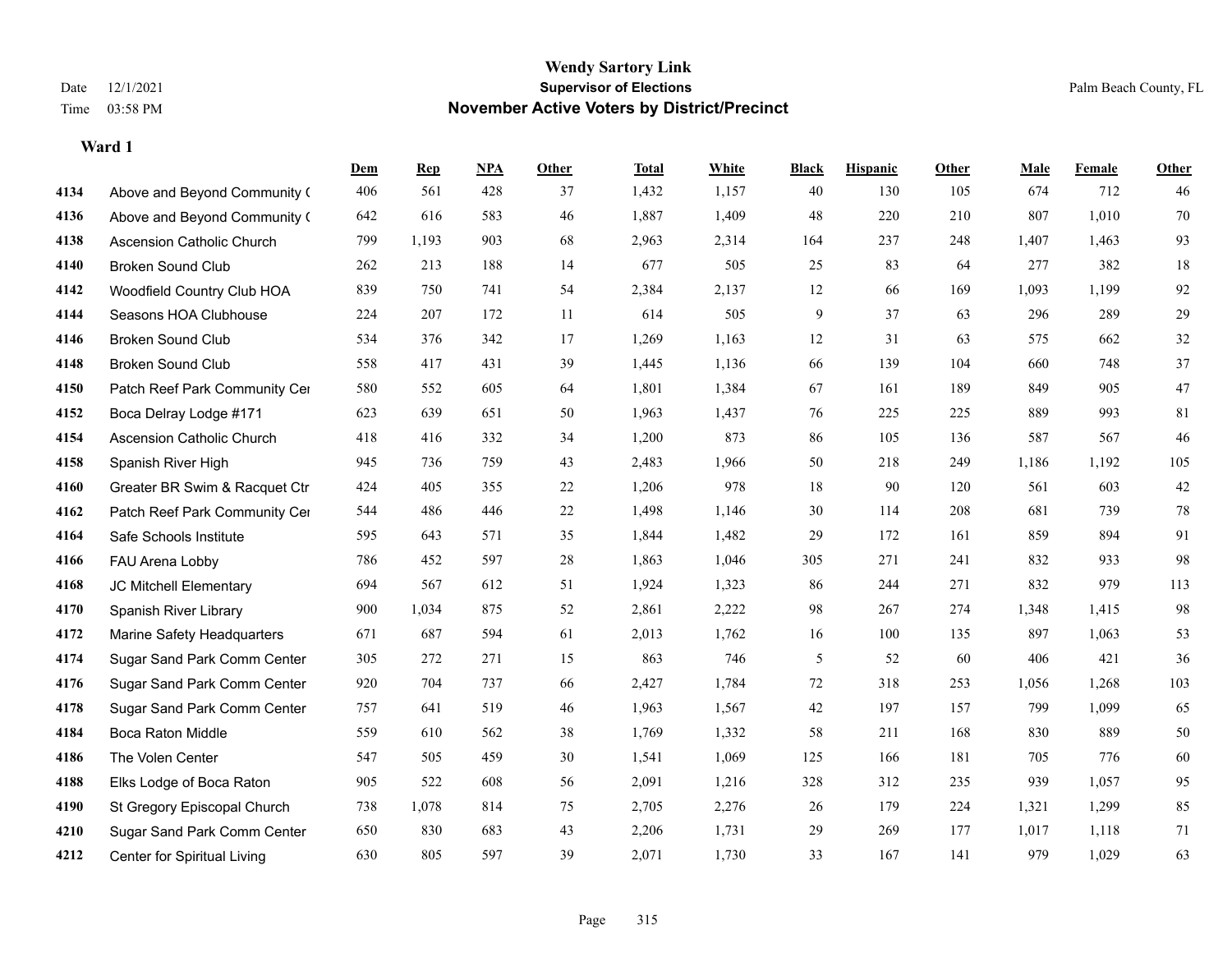|        |                                    | <u>Dem</u> | <b>Rep</b> | NPA    | Other | <b>Total</b> | White  | <b>Black</b> | <b>Hispanic</b> | Other | Male   | Female | Other |
|--------|------------------------------------|------------|------------|--------|-------|--------------|--------|--------------|-----------------|-------|--------|--------|-------|
| 4214   | Calvary Chapel Boca Raton - 4th    | 626        | 860        | 642    | 63    | 2,191        | 1,750  | 44           | 229             | 168   | 1,014  | 1,100  | 77    |
| 4216   | Calvary Chapel Boca Raton - Kir    | 673        | 1,062      | 695    | 60    | 2,490        | 2,097  | 20           | 178             | 195   | 1,181  | 1,220  | 89    |
| 4218   | <b>Grace Community Church</b>      | 447        | 854        | 536    | 56    | 1,893        | 1,567  | 33           | 139             | 154   | 876    | 936    | 81    |
| 4220   | <b>Boca Raton Community Center</b> | 457        | 398        | 467    | 43    | 1,365        | 875    | 106          | 238             | 146   | 607    | 714    | 44    |
| 4222   | Boca Raton Downtown Library        | 942        | 1,134      | 925    | 91    | 3,092        | 2,601  | 68           | 181             | 242   | 1,389  | 1,588  | 115   |
| 4224   | <b>Grace Community Church</b>      | 507        | 1,125      | 751    | 61    | 2,444        | 2,011  | 54           | 183             | 196   | 1,149  | 1,215  | 80    |
| 4226   | St Gregory Episcopal Church        | 213        | 383        | 284    | 24    | 904          | 813    |              | 31              | 53    | 428    | 453    | 23    |
| 4228   | <b>Boca Raton Community Center</b> | 522        | 664        | 512    | 51    | 1,749        | 1,498  | 16           | 99              | 136   | 786    | 916    | 47    |
| 4230   | Boca Raton Downtown Library        | 308        | 441        | 332    | 21    | 1,102        | 963    | 9            | 56              | 74    | 518    | 562    | 22    |
| 5115   | Spanish River High                 | 87         | 110        | 93     | 12    | 302          | 244    |              | 25              | 29    | 151    | 148    |       |
| Ward 1 |                                    | 22,237     | 23,948     | 20,672 | 1,638 | 68,495       | 53,815 | 2,316        | 6,140           | 6,224 | 31,461 | 34,556 | 2,478 |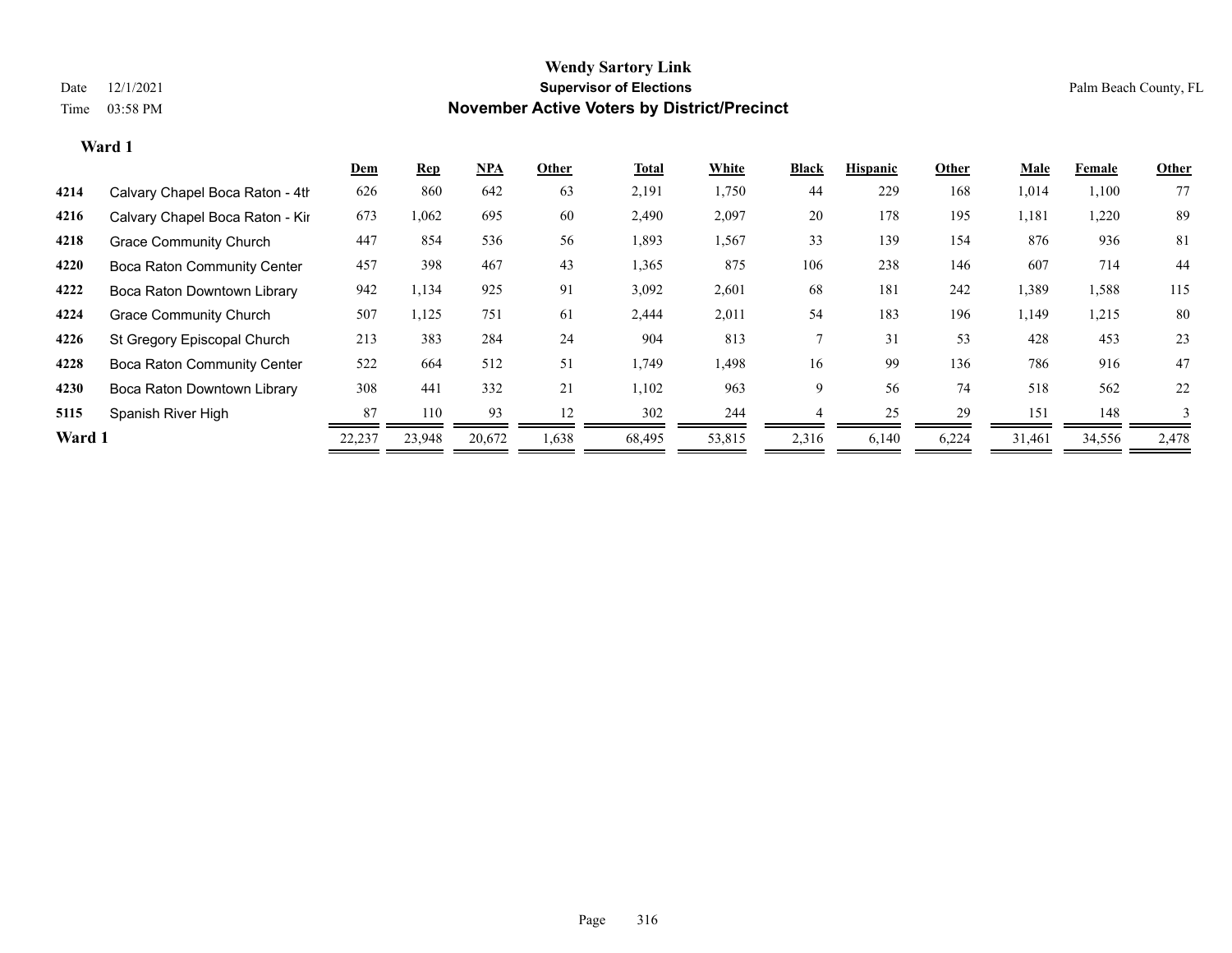| 12/1/2021<br>Date<br>03:58 PM<br>Time        |     |            |       |              | <b>Wendy Sartory Link</b><br><b>Supervisor of Elections</b><br><b>November Active Voters by District/Precinct</b> |              |              |                 |              |             |               | Palm Beach County, FL |
|----------------------------------------------|-----|------------|-------|--------------|-------------------------------------------------------------------------------------------------------------------|--------------|--------------|-----------------|--------------|-------------|---------------|-----------------------|
| Ward 1                                       | Dem | <b>Rep</b> | $NPA$ | <b>Other</b> | <u>Total</u>                                                                                                      | <b>White</b> | <b>Black</b> | <b>Hispanic</b> | <b>Other</b> | <u>Male</u> | <b>Female</b> | Other                 |
| <b>Briny Breezes Community Cente</b><br>4038 | -89 | 144        | 89    |              | 326                                                                                                               | 301          |              | Q               | 16           | 135         | 182           |                       |
| Ward 1                                       | 89  | 144        | -89   |              | 326                                                                                                               | 301          |              | 9               | 16           | 135         | 182           |                       |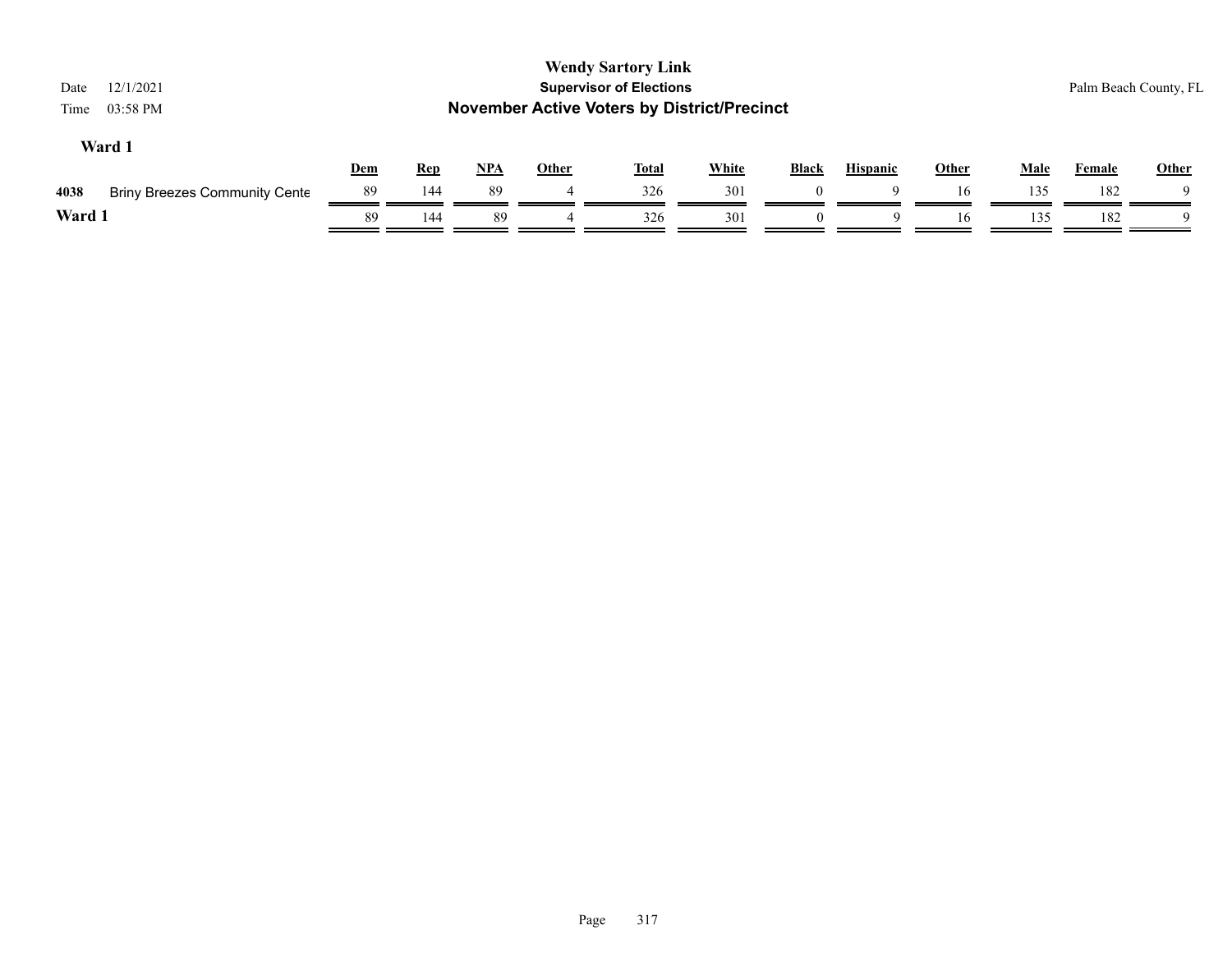| 12/1/2021<br>Date<br>03:58 PM<br>Time |            |            |            |              | <b>Wendy Sartory Link</b><br><b>Supervisor of Elections</b><br><b>November Active Voters by District/Precinct</b> |              |       |                 |              |      | Palm Beach County, FL |              |
|---------------------------------------|------------|------------|------------|--------------|-------------------------------------------------------------------------------------------------------------------|--------------|-------|-----------------|--------------|------|-----------------------|--------------|
| Ward 1                                | <u>Dem</u> | <b>Rep</b> | <u>NPA</u> | <b>Other</b> | <b>Total</b>                                                                                                      | <b>White</b> | Black | <b>Hispanic</b> | <b>Other</b> | Male | Female                | <b>Other</b> |
| Cloud Lake Town Hall<br>2132          | 27         | 26         | 32         |              | 87                                                                                                                | 57           |       | 23              |              | 38   | -46                   |              |
| Ward 1                                | 27         | 26         | 32         |              | 87                                                                                                                | 57           |       | 23              |              | 38   | 46                    |              |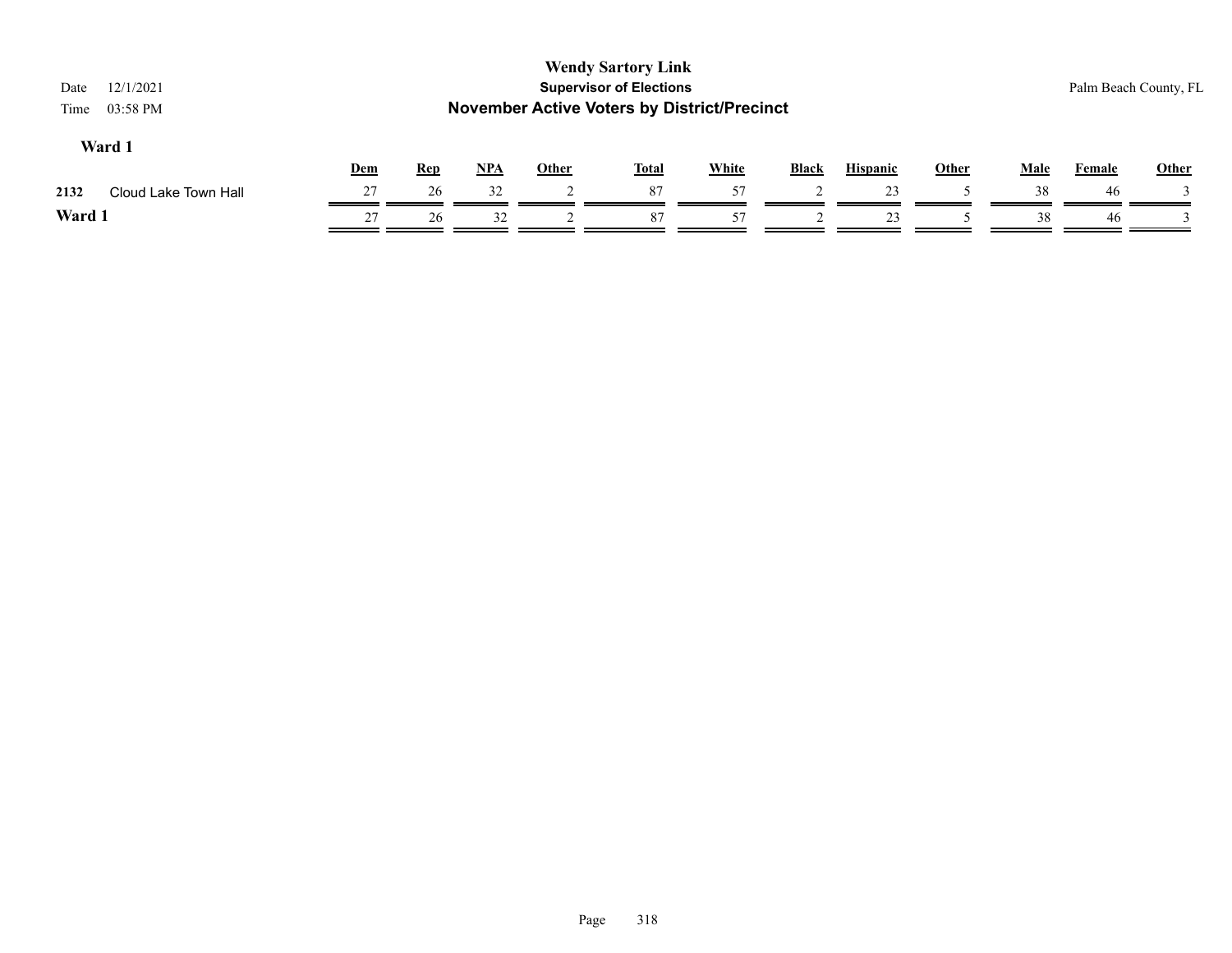|      |                                   | <b>Dem</b>       | <b>Rep</b>   | NPA              | <b>Other</b>   | <b>Total</b>     | <b>White</b>     | <b>Black</b>     | <b>Hispanic</b>  | <b>Other</b> | <b>Male</b>  | <b>Female</b>  | <b>Other</b>     |
|------|-----------------------------------|------------------|--------------|------------------|----------------|------------------|------------------|------------------|------------------|--------------|--------------|----------------|------------------|
| 4058 | Plumosa SOA Elementary            | 53               | 58           | 40               | 7              | 158              | 140              | 4                | 8                | 6            | 77           | 78             | 3                |
| 4074 | Plumosa SOA Elementary            | 435              | 429          | 355              | 25             | 1,244            | 1,070            | 18               | 73               | 83           | 589          | 619            | 36               |
| 4076 | <b>Country Manors Clubhouse</b>   | 447              | 378          | 399              | 23             | 1,247            | 882              | 96               | 137              | 132          | 550          | 663            | 34               |
| 4086 | Banyan Creek Elementary           | 541              | 388          | 390              | 28             | 1,347            | 922              | 186              | 104              | 135          | 628          | 670            | 49               |
| 4088 | West Park Baptist Church          | 841              | 457          | 485              | 46             | 1,829            | 1,554            | 61               | 93               | 121          | 741          | 1.040          | $48\,$           |
| 4090 | Pines of Delray North             | 269              | 174          | 159              | 14             | 616              | 498              | 38               | 42               | 38           | 241          | 348            | $27\,$           |
| 4092 | <b>Atlantic High</b>              | $\boldsymbol{0}$ | $\mathbf{0}$ | $\boldsymbol{0}$ | $\mathbf{0}$   | $\boldsymbol{0}$ | $\boldsymbol{0}$ | $\boldsymbol{0}$ | $\boldsymbol{0}$ | $\mathbf{0}$ | $\mathbf{0}$ | $\mathbf{0}$   | $\boldsymbol{0}$ |
| 4094 | S D Spady Elementary              | 668              | 700          | 544              | 56             | 1,968            | 1,712            | 29               | 96               | 131          | 935          | 962            | 71               |
| 4096 | <b>Carver Middle</b>              | 565              | 47           | 160              | 11             | 783              | 103              | 581              | 31               | 68           | 364          | 369            | 50               |
| 4098 | <b>Bethel Evangelical Baptist</b> | 992              | 743          | 661              | 69             | 2,465            | 1,893            | 184              | 214              | 174          | 1,043        | 1,351          | 71               |
| 4102 | Veterans Park Recreation Ctr      | 419              | 501          | 403              | 34             | 1,357            | 1,239            | 13               | 25               | 80           | 631          | 690            | 36               |
| 4104 | <b>Emmanuel Catholic Church</b>   | 736              | 656          | 624              | 65             | 2,081            | 1,681            | 82               | 153              | 165          | 904          | 1,110          | 67               |
| 4106 | Delray Beach Golf Club            | 403              | 413          | 348              | 35             | 1,199            | 920              | 55               | 111              | 113          | 552          | 608            | 39               |
| 4108 | Pines of Delray East              | 576              | 349          | 376              | 27             | 1,328            | 981              | 89               | 138              | 120          | 528          | 744            | 56               |
| 4110 | 505 Club                          | 372              | 424          | 304              | 31             | 1,131            | 1,028            | 8                | 31               | 64           | 494          | 608            | 29               |
| 4112 | Veterans Park Recreation Ctr      | 568              | 787          | 551              | 44             | 1,950            | 1,794            | 10               | 41               | 105          | 917          | 969            | 64               |
| 4114 | Delray Beach First Baptist        | 821              | 759          | 608              | 60             | 2,248            | 1,898            | 79               | 126              | 145          | 1,043        | 1,155          | $50\,$           |
| 4118 | <b>Orchard View Elementary</b>    | 678              | 411          | 477              | 34             | 1,600            | 1,108            | 152              | 197              | 143          | 647          | 896            | 57               |
| 4120 | <b>Orchard View Elementary</b>    | 449              | 292          | 335              | 40             | 1,116            | 792              | 66               | 156              | 102          | 466          | 610            | $40\,$           |
| 4122 | Delray Beach Swim and Tennis      | 712              | 427          | 485              | 36             | 1,660            | 1,162            | 196              | 146              | 156          | 716          | 881            | 63               |
| 4124 | Delray Beach Swim and Tennis      | 771              | 563          | 653              | 58             | 2,045            | 1,542            | 132              | 188              | 183          | 928          | 1,044          | 73               |
| 4126 | <b>Pine Grove Elementary</b>      | 513              | 836          | 546              | 62             | 1,957            | 1,694            | $25\,$           | 92               | 146          | 900          | 989            | 68               |
| 5086 | <b>Carver Middle</b>              | 45               | 19           | 14               | 4              | 82               | 65               | 6                | 4                | 7            | 32           | 48             | $\sqrt{2}$       |
| 5088 | <b>Carver Middle</b>              | 171              | 124          | 134              | 15             | 444              | 285              | 50               | 54               | 55           | 196          | 233            | 15               |
| 5120 | Delray Beach First Baptist        | 5                | $\mathbf{1}$ | $\mathbf{0}$     | $\overline{1}$ | $\overline{7}$   | 6                | 1                | $\theta$         | $\theta$     | 3            | $\overline{4}$ | $\mathbf{0}$     |
| 7194 | Delray Beach Community Cente      | 575              | 354          | 423              | 45             | 1,397            | 1,006            | 192              | 104              | 95           | 703          | 649            | 45               |
| 7196 | <b>Atlantic High</b>              | 1,513            | 235          | 509              | 21             | 2,278            | 593              | 1,352            | 121              | 212          | 1,041        | 1,144          | 93               |
| 7198 | <b>Atlantic High</b>              | 44               | 27           | 26               | 3              | 100              | 81               | 6                | $7\phantom{.0}$  | 6            | 41           | 57             | $\sqrt{2}$       |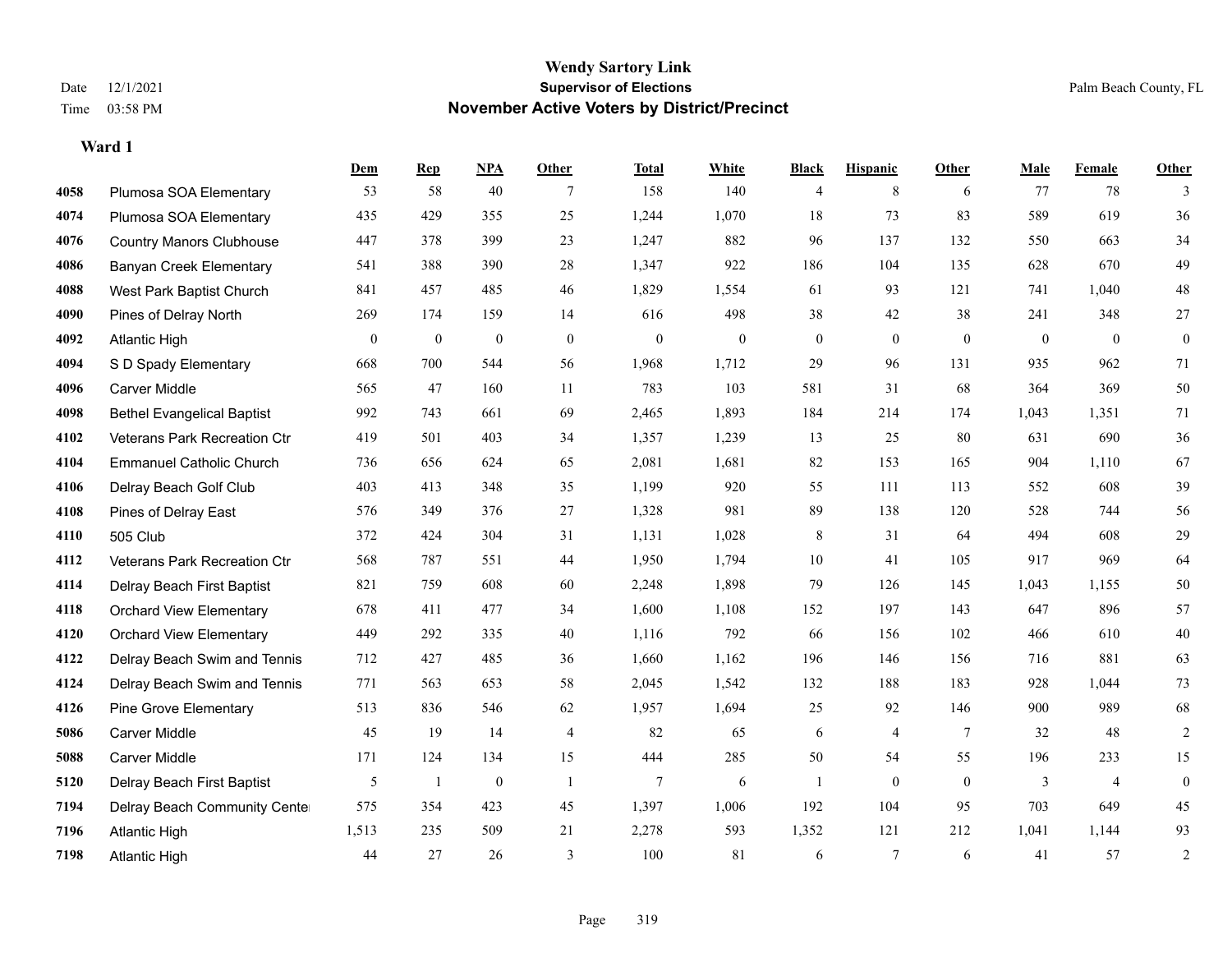|        |                               | Dem    | <b>Rep</b> | <u>NPA</u> | Other | Total  | White  | <b>Black</b> | <b>Hispanic</b> | Other | Male   | Female | <b>Other</b> |
|--------|-------------------------------|--------|------------|------------|-------|--------|--------|--------------|-----------------|-------|--------|--------|--------------|
| 7200   | Pompey Park Recreation Center | 1,323  | 234        | 429        | 25    | 2,011  | 487    | 1,292        | 105             | 127   | 905    | 1,049  | 57           |
| 7202   | 505 Club                      | 648    | 390        | 440        | 38    | 1,516  | 1,084  | 231          | 74              | 127   | 790    | 677    | 49           |
| 7204   | 505 Club                      | 36     | 32         | 36         |       | 108    | 84     |              | 9               | 13    | 55     | 48     |              |
| 7206   | 505 Club                      | 57     | 58         | 55         |       | 175    | 149    |              | 8               | 16    | 95     | 75     | 5            |
| 7208   | Atlantic High                 | 747    | 186        | 315        | 22    | 1,270  | 550    | 525          | 82              | 113   | 547    | 680    | 43           |
| 7210   | Village Academy               | 1,753  | 103        | 418        | 16    | 2,290  | 128    | 1,852        | 144             | 166   | 934    | 1,259  | 97           |
| 7212   | Delray Beach Library          | 1,302  | 232        | 476        | 30    | 2,040  | 556    | 1,194        | 115             | 175   | 991    | 981    | 68           |
| 7214   | Delray Beach Community Cente  | 861    | 309        | 483        | 38    | 1,691  | 785    | 545          | 210             | 151   | 818    | 806    | 67           |
| Ward 1 |                               | 20,909 | 12.096     | 12,661     | 1,072 | 46,738 | 30,472 | 9,354        | 3,239           | 3,673 | 21,045 | 24,114 | 1,579        |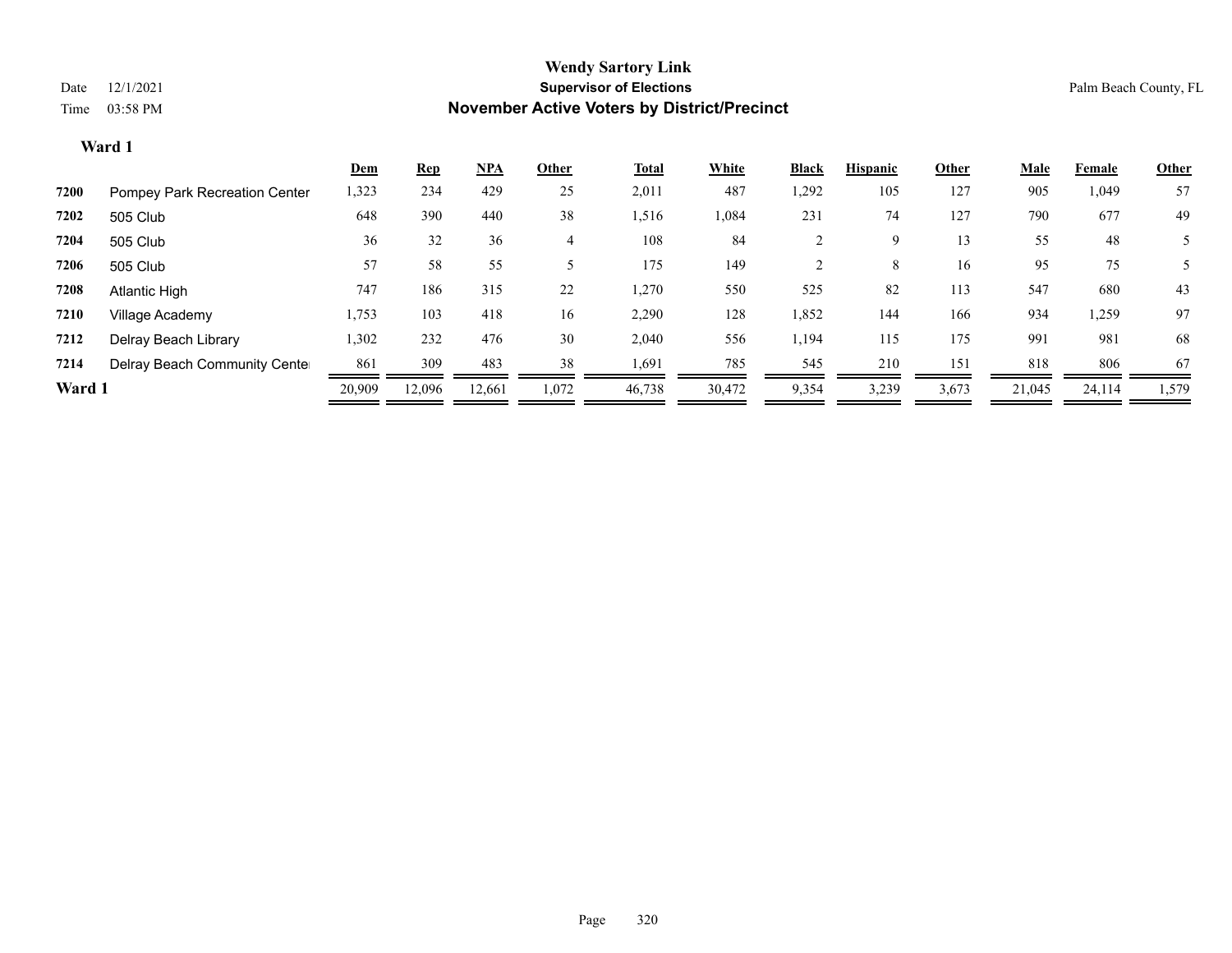|        |                                    | Dem            | <b>Rep</b>       | <b>NPA</b>       | Other          | <b>Total</b>     | White          | <b>Black</b>   | <b>Hispanic</b> | Other            | Male           | Female           | Other        |
|--------|------------------------------------|----------------|------------------|------------------|----------------|------------------|----------------|----------------|-----------------|------------------|----------------|------------------|--------------|
| 2084   | <b>Community Christian Church</b>  | 287            | 119              | 163              | 16             | 585              | 171            | 211            | 135             | 68               | 262            | 308              | 15           |
| 2086   | <b>Community Christian Church</b>  | 1,220          | 553              | 934              | 53             | 2,760            | 857            | 600            | 920             | 383              | 1,204          | 1,446            | 110          |
| 2150   | River Bridge Activities Center     | 1,083          | 538              | 691              | 55             | 2,367            | 1,146          | 487            | 492             | 242              | 985            | 1,299            | 83           |
| 2152   | Pine Ridge North II                | 1,112          | 508              | 806              | 51             | 2,477            | 1,013          | 386            | 817             | 261              | 991            | 1,385            | 101          |
| 2168   | First Baptist Church GA            | $\overline{0}$ | $\boldsymbol{0}$ | $\boldsymbol{0}$ | $\overline{0}$ | $\boldsymbol{0}$ | $\mathbf{0}$   | $\mathbf{0}$   | $\mathbf{0}$    | $\boldsymbol{0}$ | $\theta$       | $\boldsymbol{0}$ | $\mathbf{0}$ |
| 2170   | <b>Liberty Park Elementary</b>     | 1,137          | 546              | 669              | 57             | 2,409            | 1,047          | 458            | 647             | 257              | 959            | 1,338            | 112          |
| 2174   | First Baptist Church GA            | 453            | 188              | 277              | 12             | 930              | 406            | 191            | 207             | 126              | 415            | 474              | 41           |
| 2182   | <b>Greenacres Community Center</b> | 640            | 291              | 531              | 30             | 1,492            | 523            | 143            | 680             | 146              | 602            | 803              | 87           |
| 2184   | American Polish Club               | 1,097          | 387              | 805              | 39             | 2,328            | 692            | 349            | 1,029           | 258              | 967            | 1,224            | 137          |
| 2194   | <b>LC Swain Middle</b>             | 1,092          | 359              | 722              | 39             | 2,212            | 755            | 462            | 768             | 227              | 926            | 1,179            | 107          |
| 2196   | Pine Ridge South IV Clubhouse      | 887            | 489              | 505              | 43             | 1,924            | 1,146          | 263            | 401             | 114              | 750            | 1,100            | 74           |
| 2202   | <b>LC Swain Middle</b>             | $\theta$       | 8                |                  | $\theta$       | 9                | 6              | $\mathbf{0}$   | $\mathbf{3}$    | $\theta$         | $\overline{A}$ |                  | $\Omega$     |
| 2206   | Heritage Elementary                | 456            | 193              | 333              | 16             | 998              | 319            | 215            | 337             | 127              | 434            | 514              | 50           |
| 2212   | American Polish Club               | $\theta$       | $\mathbf{0}$     | $\overline{0}$   | $\overline{0}$ | $\boldsymbol{0}$ | $\overline{0}$ | $\overline{0}$ | $\overline{0}$  | $\mathbf{0}$     | $\theta$       | $\mathbf{0}$     | $\theta$     |
| 2218   | <b>Tradewinds Middle</b>           | 1,268          | 314              | 655              | 39             | 2,276            | 566            | 900            | 361             | 449              | 1,001          | 1,150            | 125          |
| 3088   | <b>Tradewinds Middle</b>           | 183            | 52               | 122              | 8              | 365              | 97             | 128            | 80              | 60               | 166            | 189              | 10           |
| Ward 1 |                                    | 10,915         | 4,545            | 7,214            | 458            | 23,132           | 8,744          | 4,793          | 6,877           | 2,718            | 9,666          | 12,414           | 1,052        |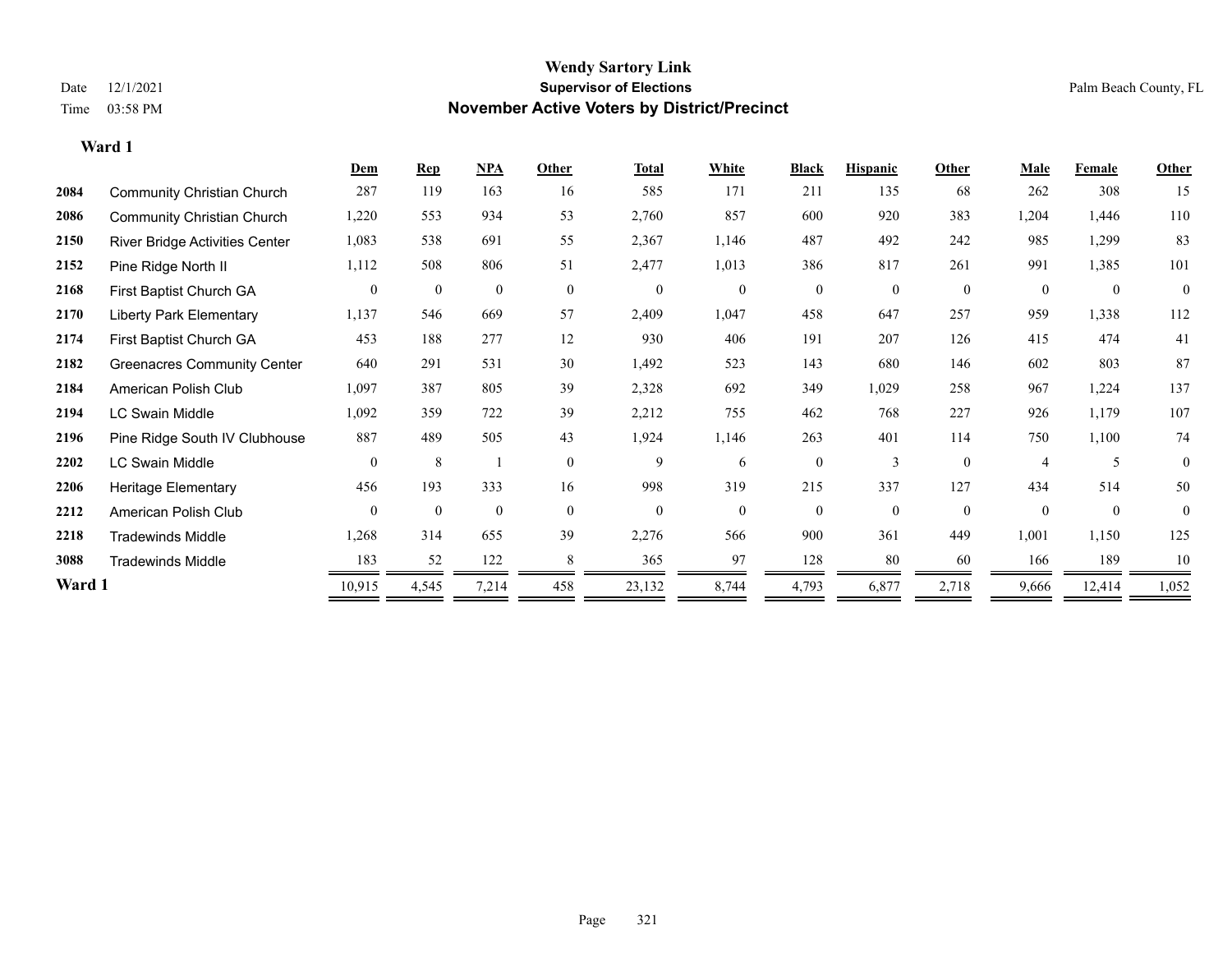| <b>Wendy Sartory Link</b><br><b>Supervisor of Elections</b><br>12/1/2021<br>Date<br><b>November Active Voters by District/Precinct</b><br>03:58 PM<br>Time |     |            |       |              |              |              |              |                 |              |             | Palm Beach County, FL |       |  |
|------------------------------------------------------------------------------------------------------------------------------------------------------------|-----|------------|-------|--------------|--------------|--------------|--------------|-----------------|--------------|-------------|-----------------------|-------|--|
| Ward 1                                                                                                                                                     | Dem | <b>Rep</b> | $NPA$ | <b>Other</b> | <b>Total</b> | <b>White</b> | <b>Black</b> | <b>Hispanic</b> | <b>Other</b> | <b>Male</b> | <b>Female</b>         | Other |  |
| Cloud Lake Town Hall<br>2130                                                                                                                               | 43  | 64         | 59    | 8            | 174          | 127          |              | 33              | 13           | 86          | 82                    |       |  |
| Ward 1                                                                                                                                                     | 43  | 64         | 59    |              | 174          | 127          |              | 33              | 13           | 86          | 82                    |       |  |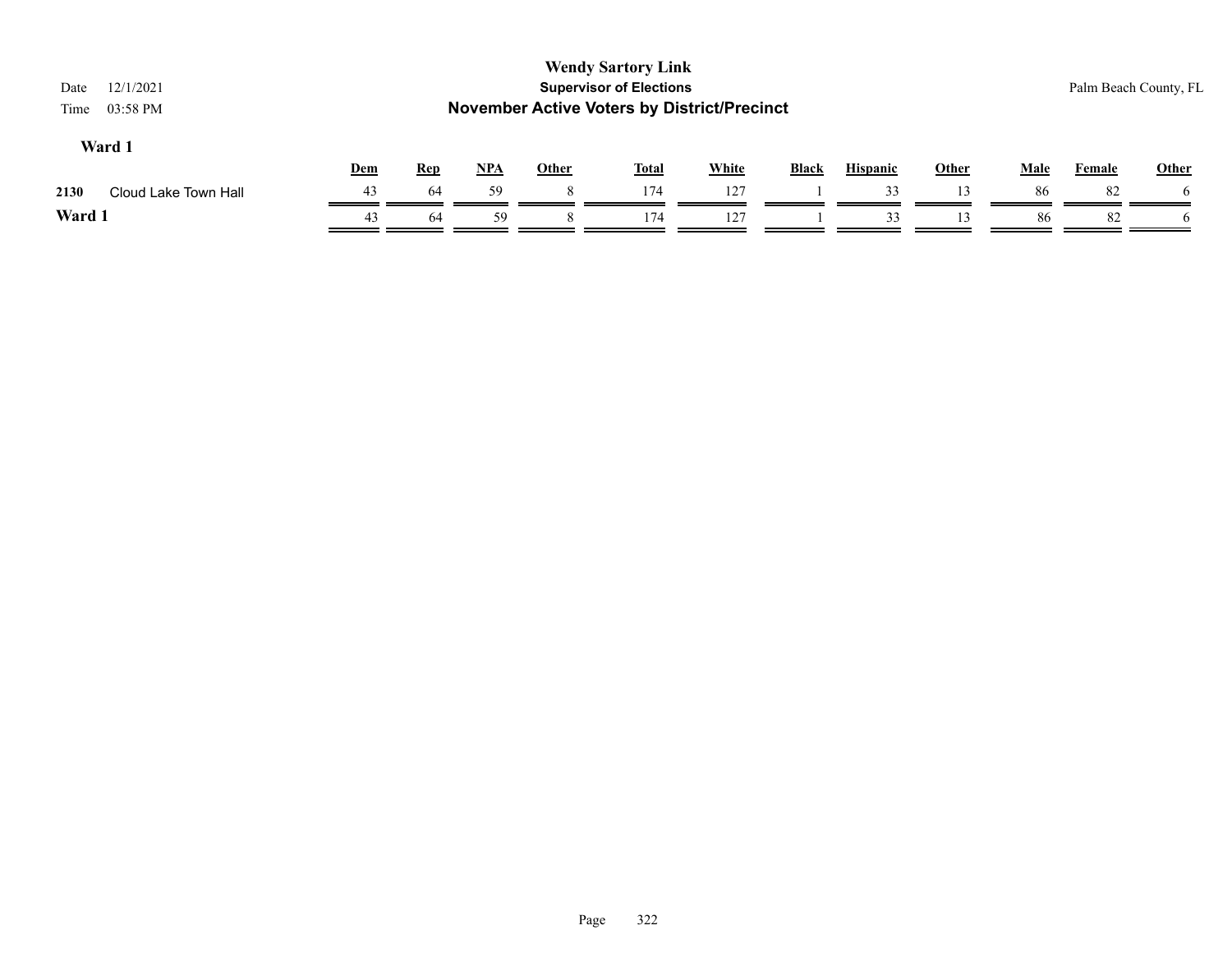| <b>Wendy Sartory Link</b><br><b>Supervisor of Elections</b><br>12/1/2021<br>Date<br><b>November Active Voters by District/Precinct</b><br>03:58 PM<br>Time |     |            |            |              |              |              |              |                 |              | Palm Beach County, FL |        |              |
|------------------------------------------------------------------------------------------------------------------------------------------------------------|-----|------------|------------|--------------|--------------|--------------|--------------|-----------------|--------------|-----------------------|--------|--------------|
| Ward 1                                                                                                                                                     | Dem | <b>Rep</b> | <u>NPA</u> | <b>Other</b> | <u>Total</u> | <b>White</b> | <b>Black</b> | <b>Hispanic</b> | <b>Other</b> | Male                  | Female | <b>Other</b> |
| 4072<br><b>Gulf Stream Town Hall</b>                                                                                                                       | 184 | 456        | 211        | 23           | 874          | 809          | 4            | 22              | 39           | 426                   | 428    | 20           |
| Ward 1                                                                                                                                                     | 184 | 456        | 211        | 23           | 874          | 809          | 4            | 22              | 39           | 426                   | 428    | 20           |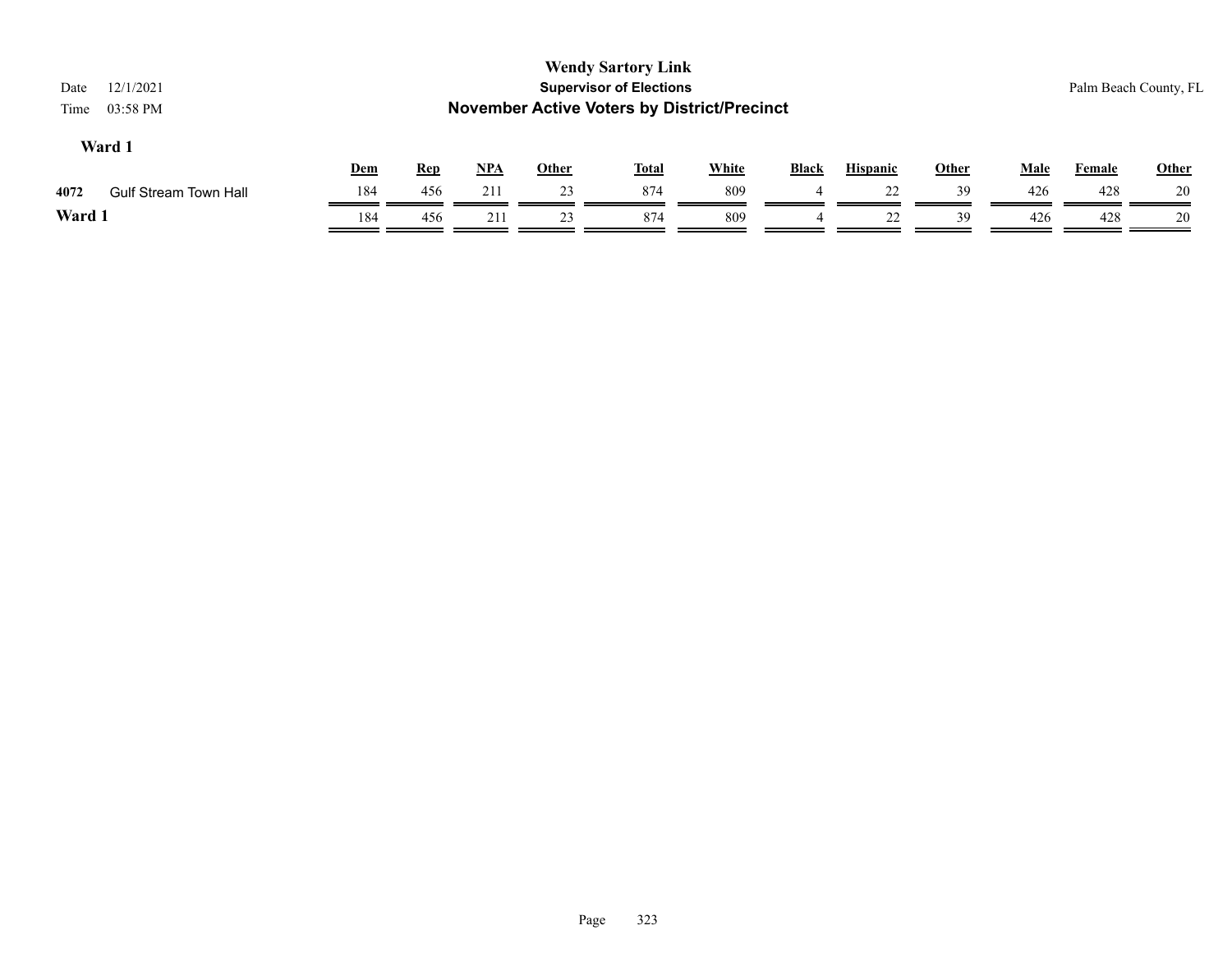| Date<br>Time | <b>Wendy Sartory Link</b><br><b>Supervisor of Elections</b><br>12/1/2021<br><b>November Active Voters by District/Precinct</b><br>03:58 PM |            |            |       |              |              |              |                |                 |              |       | Palm Beach County, FL |              |  |  |
|--------------|--------------------------------------------------------------------------------------------------------------------------------------------|------------|------------|-------|--------------|--------------|--------------|----------------|-----------------|--------------|-------|-----------------------|--------------|--|--|
|              | Ward 1                                                                                                                                     | <b>Dem</b> | <b>Rep</b> | NPA   | <b>Other</b> | <b>Total</b> | <b>White</b> | <b>Black</b>   | <b>Hispanic</b> | <b>Other</b> | Male  | Female                | <b>Other</b> |  |  |
| 4128         | St Lucy Catholic Church                                                                                                                    | 613        | 917        | 622   | 42           | 2,194        | 1,964        | 14             | 75              | 141          | 996   | 1,130                 | 68           |  |  |
| 4129         | St Lucy Catholic Church                                                                                                                    | 31         | 61         | 31    |              | 125          | 110          | $\overline{0}$ | $\overline{4}$  | 11           | 56    | 67                    |              |  |  |
| 4156         | St Lucy Catholic Church                                                                                                                    | 531        | 559        | 408   | 36           | 1,534        | 1,351        | 6              | 66              | 111          | 712   | 779                   | 43           |  |  |
| Ward 1       |                                                                                                                                            | 1,175      | 1,537      | 1,061 | 80           | 3,853        | 3,425        | 20             | 145             | 263          | 1,764 | 1,976                 | 113          |  |  |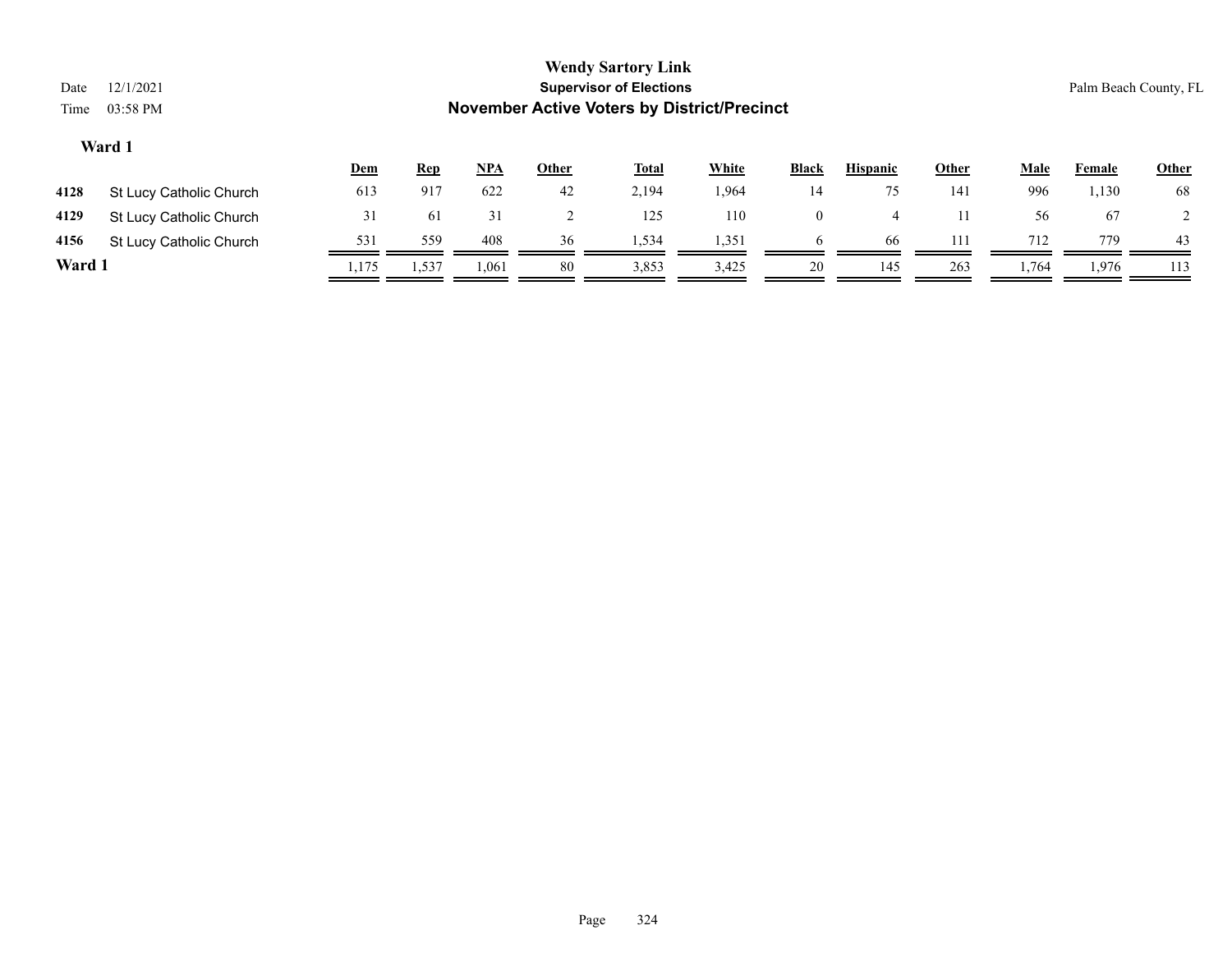| Date<br>Time | 12/1/2021<br>03:58 PM                                        |     |            |            |              | <b>Wendy Sartory Link</b><br><b>Supervisor of Elections</b> |              |              |                 |              |             | Palm Beach County, FL |              |  |
|--------------|--------------------------------------------------------------|-----|------------|------------|--------------|-------------------------------------------------------------|--------------|--------------|-----------------|--------------|-------------|-----------------------|--------------|--|
|              | <b>November Active Voters by District/Precinct</b><br>Ward 1 |     |            |            |              |                                                             |              |              |                 |              |             |                       |              |  |
|              |                                                              | Dem | <b>Rep</b> | <u>NPA</u> | <b>Other</b> | <b>Total</b>                                                | <b>White</b> | <b>Black</b> | <b>Hispanic</b> | <b>Other</b> | <b>Male</b> | Female                | <b>Other</b> |  |
| 2046         | <b>Haverhill Town Hall</b>                                   | 395 | 219        | 238        | 10           | 862                                                         | 332          | 237          | 202             | 91           | 388         | 436                   | 38           |  |
| 7136         | <b>Haverhill Town Hall</b>                                   | 41  | 38         | 33         |              | 114                                                         | 48           | 30           | 27              | 9            | 46          | 63                    |              |  |
| 7140         | <b>Haverhill Town Hall</b>                                   | 167 | 74         | 100        |              | 346                                                         | 106          | 123          | 77              | 40           | 161         | 163                   | 22           |  |
| Ward 1       |                                                              | 603 | 331        | 371        |              | 1.322                                                       | 486          | 390          | 306             | 140          | 595         | 662                   | 65           |  |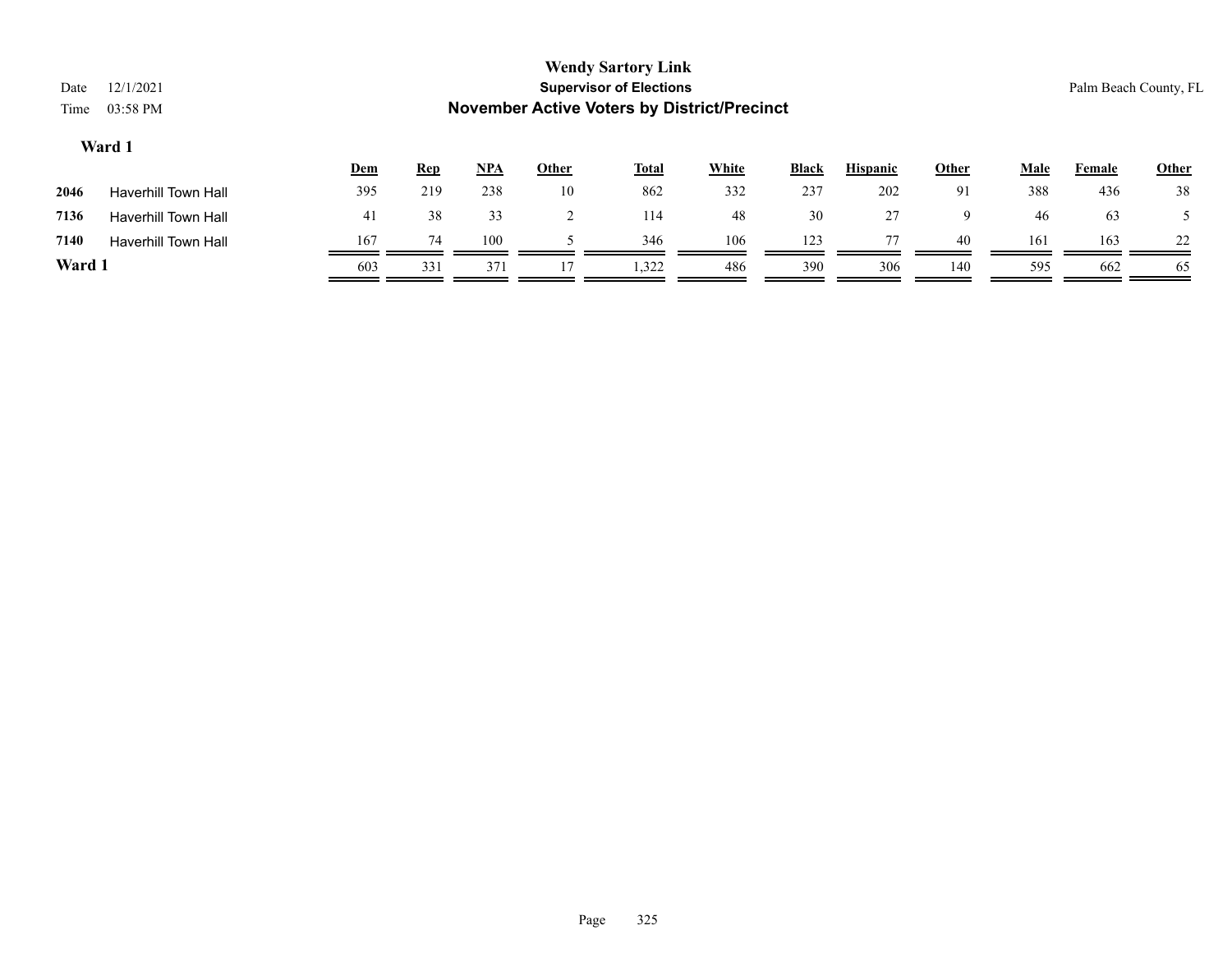| Date<br>Time                                                                                                                                                            | 12/1/2021<br>03:58 PM |     |     |     |    | <b>Wendy Sartory Link</b><br><b>Supervisor of Elections</b><br><b>November Active Voters by District/Precinct</b> |       |     |     |     |     | Palm Beach County, FL |       |
|-------------------------------------------------------------------------------------------------------------------------------------------------------------------------|-----------------------|-----|-----|-----|----|-------------------------------------------------------------------------------------------------------------------|-------|-----|-----|-----|-----|-----------------------|-------|
| Ward 1<br>$NPA$<br><b>White</b><br><b>Hispanic</b><br><b>Other</b><br><b>Black</b><br>Other<br><b>Male</b><br><b>Total</b><br><b>Rep</b><br><u>Dem</u><br><b>Female</b> |                       |     |     |     |    |                                                                                                                   |       |     |     |     |     |                       | Other |
| 4008                                                                                                                                                                    | Hypoluxo Town Hall    | 515 | 606 | 506 | 65 | 1,692                                                                                                             | 1,415 | 38  | 110 | 129 | 781 | 861                   | 50    |
| 7176                                                                                                                                                                    | Hypoluxo Town Hall    | 184 | 86  | 112 | 10 | 392                                                                                                               | 220   | 82  | 63  | 27  | 168 | 214                   | 10    |
| Ward 1                                                                                                                                                                  |                       | 699 | 692 | 618 | 75 | 2,084                                                                                                             | 1,635 | 120 | 173 | 156 | 949 | 1,075                 | -60   |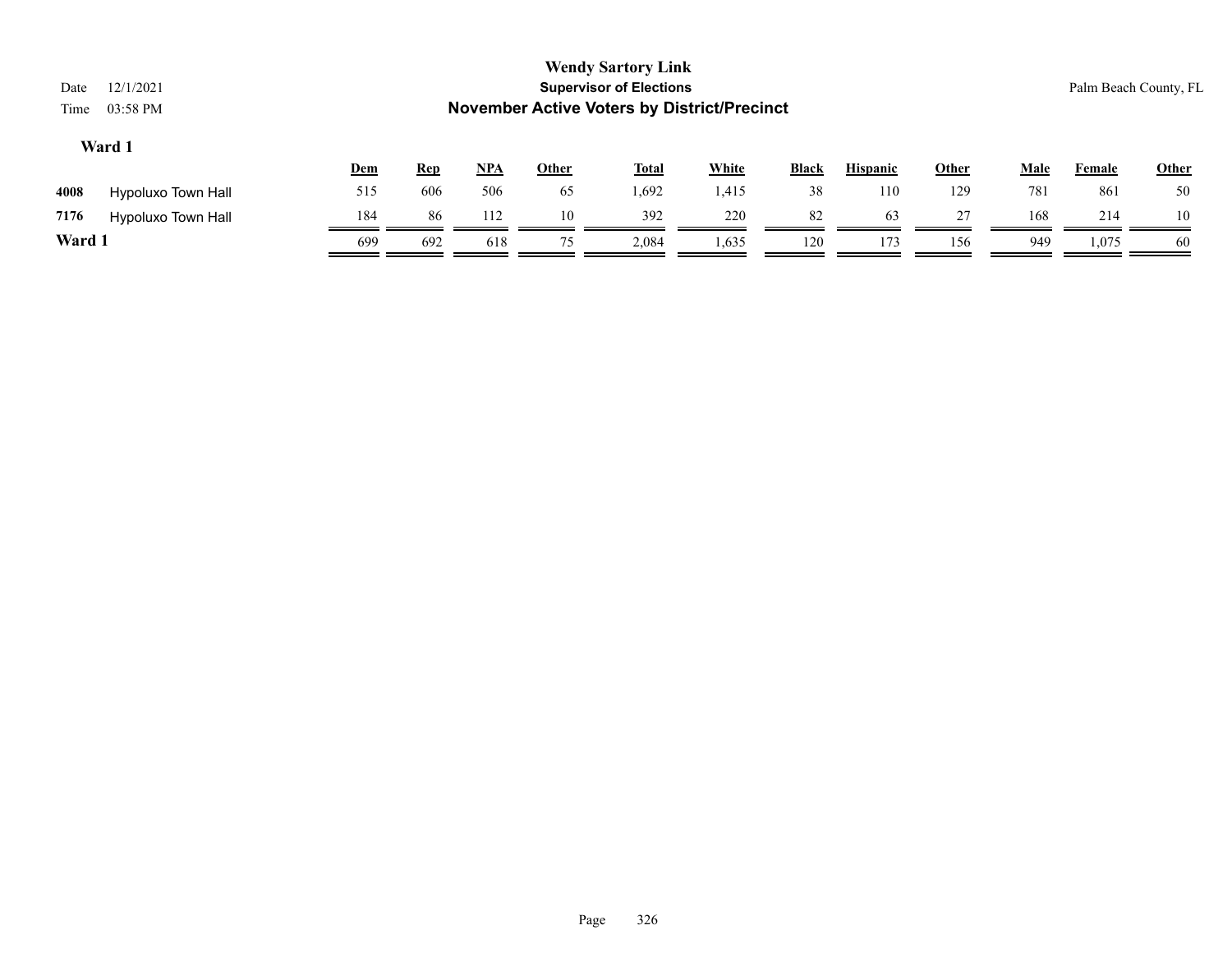| Date<br>Time | 12/1/2021<br>03:58 PM  |     |            |     |              | <b>Wendy Sartory Link</b><br><b>Supervisor of Elections</b><br><b>November Active Voters by District/Precinct</b> |              |              |                 |              |      | Palm Beach County, FL |       |
|--------------|------------------------|-----|------------|-----|--------------|-------------------------------------------------------------------------------------------------------------------|--------------|--------------|-----------------|--------------|------|-----------------------|-------|
|              | Ward 1                 |     |            |     |              |                                                                                                                   |              |              |                 |              |      |                       |       |
|              |                        | Dem | <u>Rep</u> | NPA | <u>Other</u> | <b>Total</b>                                                                                                      | <b>White</b> | <b>Black</b> | <b>Hispanic</b> | <b>Other</b> | Male | Female                | Other |
| 1152         | Oceanview Methodist    | 42  | 66         | 53  | 8            | 169                                                                                                               | 160          | $\bf{0}$     |                 |              | 79   | 86                    |       |
| 1208         | Juno Beach Town Center | 447 | 870        | 466 | 47           | .330                                                                                                              | 1,666        | $\sigma$     | 58              | 100          | 838  | 945                   | 47    |

۰

 $\equiv$ 

| Ward 1  |                               | 798 | 1.447           | 775                     | -90 | 3,110  | 2.843  |        |               | 168           | 1,380         | 1,651 | 79 |
|---------|-------------------------------|-----|-----------------|-------------------------|-----|--------|--------|--------|---------------|---------------|---------------|-------|----|
| 1214    | Juno Beach Town Center        | 263 | 444             | 200                     |     | 934    | 869    |        |               | 46            |               | 538   | 24 |
| 1212    | Juno Beach Town Center        | 46  | b/              |                         |     | 177    | 148    |        |               |               |               | 82    |    |
| $- - -$ | <u>ouno Douon Town Oonton</u> | .   | $\sim$ , $\sim$ | $\cdot\, \cdot\, \cdot$ | .   | $\sim$ | $   -$ | $\sim$ | $\sim$ $\sim$ | $\sim$ $\sim$ | $\sim$ $\sim$ | .     | .  |

-

-

Page 327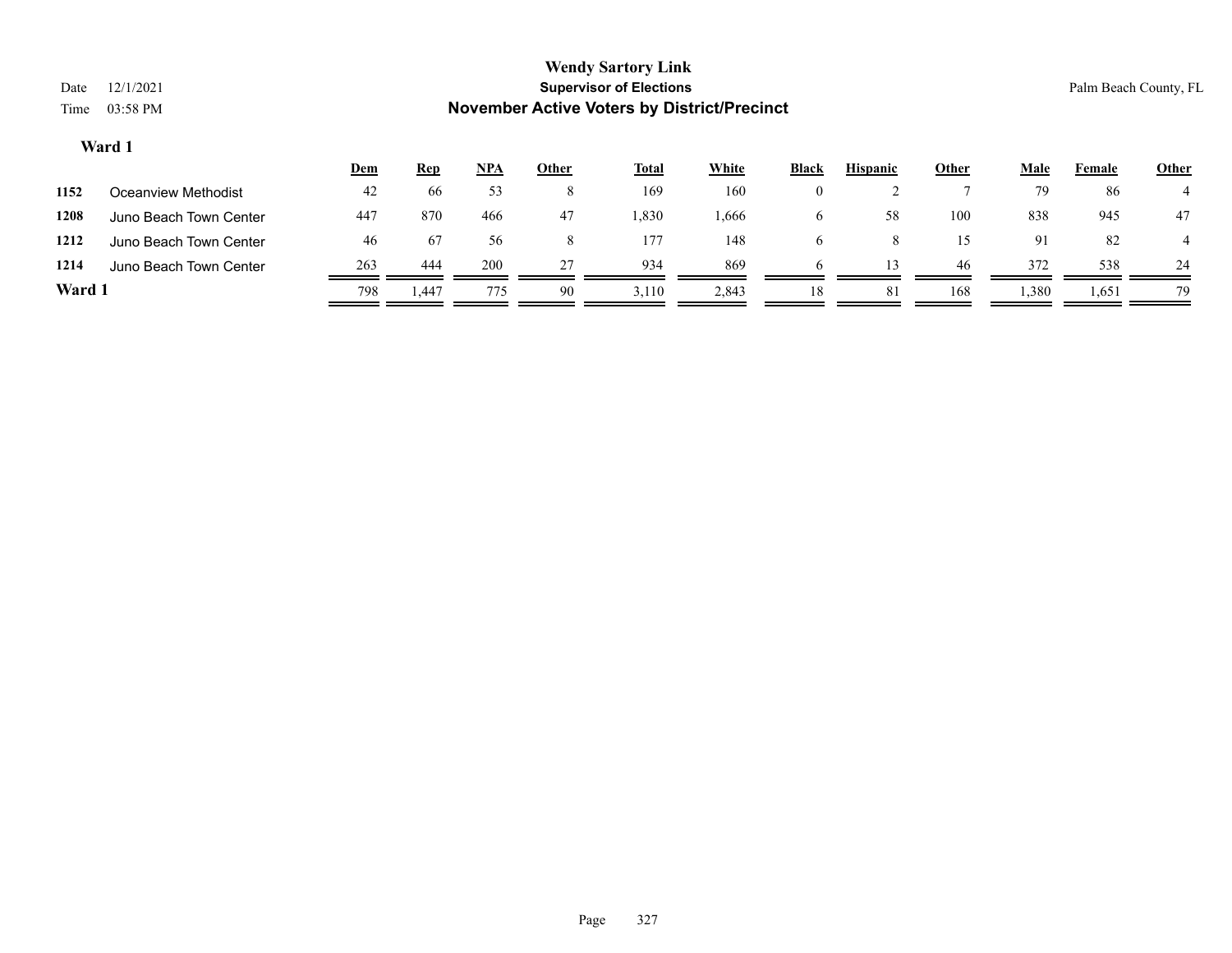| 12/1/2021<br>Date<br>03:58 PM<br>Time   |            |            |            |              | <b>Wendy Sartory Link</b><br><b>Supervisor of Elections</b><br><b>November Active Voters by District/Precinct</b> |              |          |                 |       |             | Palm Beach County, FL |              |
|-----------------------------------------|------------|------------|------------|--------------|-------------------------------------------------------------------------------------------------------------------|--------------|----------|-----------------|-------|-------------|-----------------------|--------------|
| Ward 1                                  | <b>Dem</b> | <u>Rep</u> | <u>NPA</u> | <b>Other</b> | <b>Total</b>                                                                                                      | <b>White</b> | Black    | <b>Hispanic</b> | Other | <b>Male</b> | <b>Female</b>         | <b>Other</b> |
| Jupiter Inlet Colony Admin Bldg<br>1128 | 69         | 219        | 90         | 15           | 393                                                                                                               | 362          | $\left($ |                 | 26    | 178         | 207                   |              |
| Ward 1                                  | 69         | 219        | 90         | 15           | 393                                                                                                               | 362          | $\theta$ |                 | 26    | 178         | 207                   |              |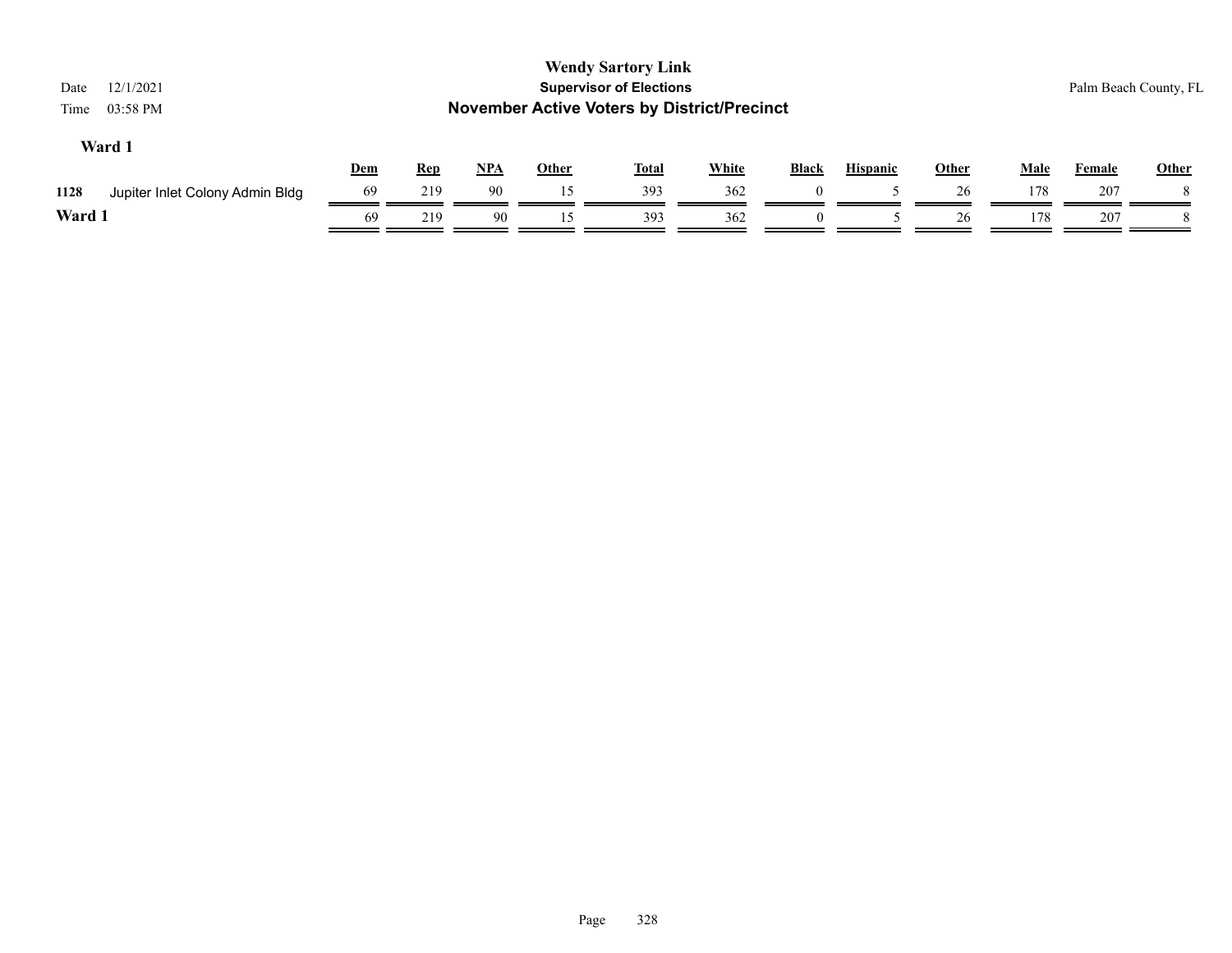|      |                                | Dem              | <b>Rep</b>       | NPA              | <b>Other</b>   | <b>Total</b>     | White            | <b>Black</b>     | <b>Hispanic</b> | <b>Other</b>   | <b>Male</b>    | Female         | <b>Other</b>     |
|------|--------------------------------|------------------|------------------|------------------|----------------|------------------|------------------|------------------|-----------------|----------------|----------------|----------------|------------------|
| 1034 | West Jupiter Recreation Center | 269              | 738              | 345              | 46             | 1,398            | 1,212            | 19               | 38              | 129            | 677            | 695            | 26               |
| 1040 | West Jupiter Recreation Center | 257              | 456              | 346              | 32             | 1,091            | 878              | 19               | 55              | 139            | 544            | 507            | 40               |
| 1042 | West Jupiter Recreation Center | $\mathbf{0}$     | $\boldsymbol{0}$ | $\boldsymbol{0}$ | $\overline{0}$ | $\boldsymbol{0}$ | $\boldsymbol{0}$ | $\boldsymbol{0}$ | $\mathbf{0}$    | $\overline{0}$ | $\overline{0}$ | $\overline{0}$ | $\boldsymbol{0}$ |
| 1048 | St Peter Catholic Church       | 381              | 459              | 285              | 29             | 1,154            | 1,034            | 2                | 41              | 77             | 439            | 687            | $28\,$           |
| 1050 | <b>Lighthouse Elementary</b>   | 477              | 663              | 412              | 44             | 1,596            | 1,360            | 16               | 67              | 153            | 744            | 796            | 56               |
| 1052 | Beacon Cove Intermediate Scho  | 1,025            | 1,151            | 914              | 66             | 3,156            | 2,496            | 77               | 258             | 325            | 1,475          | 1,580          | 101              |
| 1054 | Limestone Creek Elementary     | 693              | 1,078            | 642              | 53             | 2,466            | 2,182            | 26               | 97              | 161            | 1,154          | 1,240          | 72               |
| 1056 | West Jupiter Recreation Center | 538              | 577              | 538              | 40             | 1,693            | 1,362            | 74               | 128             | 129            | 744            | 893            | 56               |
| 1058 | St Peter Catholic Church       | 760              | 886              | 751              | 67             | 2,464            | 2,047            | 37               | 198             | 182            | 1,076          | 1,317          | 71               |
| 1066 | Jupiter Community Center       | $\bf{0}$         | $\bf{0}$         | $\mathbf{0}$     | $\mathbf{0}$   | $\theta$         | $\boldsymbol{0}$ | $\boldsymbol{0}$ | $\mathbf{0}$    | $\mathbf{0}$   | $\mathbf{0}$   | $\mathbf{0}$   | $\boldsymbol{0}$ |
| 1068 | Jupiter Community Center       | 579              | 758              | 594              | 47             | 1,978            | 1,637            | 26               | 192             | 123            | 918            | 1,000          | 60               |
| 1072 | Jerry Thomas Elementary        | 725              | 1,073            | 697              | 68             | 2,563            | 2,226            | 28               | 166             | 143            | 1,219          | 1,275          | 69               |
| 1074 | Independence Middle            | 777              | 1,157            | 848              | 90             | 2,872            | 2,413            | 20               | 192             | 247            | 1,283          | 1,496          | 93               |
| 1075 | Martinique Clubhouse           | 246              | 370              | 236              | $20\,$         | 872              | 749              | 11               | 54              | 58             | 392            | 449            | 31               |
| 1076 | The Island Clubhouse           | 605              | 782              | 580              | 73             | 2,040            | 1,689            | 50               | 140             | 161            | 1,001          | 972            | 67               |
| 1098 | Riverside Improvement          | 253              | 456              | 267              | 21             | 997              | 892              | 6                | 44              | 55             | 457            | 508            | $32\,$           |
| 1100 | Jupiter Elementary             | 398              | 451              | 363              | 33             | 1,245            | 949              | 17               | 199             | 80             | 604            | 596            | 45               |
| 1102 | Jupiter High                   | 691              | 909              | 668              | 68             | 2,336            | 1,866            | 58               | 202             | 210            | 1,038          | 1,225          | 73               |
| 1104 | Jupiter Branch Library         | 450              | 570              | 448              | 30             | 1,498            | 1,216            | 36               | 140             | 106            | 649            | 805            | $44\,$           |
| 1106 | Jupiter Middle                 | 322              | 490              | 390              | 38             | 1,240            | 1,049            | 17               | 77              | 97             | 586            | 614            | $40\,$           |
| 1108 | Newhaven Clubhouse             | 559              | 710              | 535              | 61             | 1,865            | 1,606            | 25               | 100             | 134            | 827            | 977            | 61               |
| 1124 | Riverside Improvement          | $\boldsymbol{0}$ | $\overline{2}$   | $\boldsymbol{0}$ | $\mathbf{0}$   | $\sqrt{2}$       | $\mathbf{2}$     | $\boldsymbol{0}$ | $\mathbf{0}$    | $\mathbf{0}$   | -1             | -1             | $\mathbf{0}$     |
| 1126 | PBC Fire Rescue #18            | 404              | 919              | 467              | 48             | 1,838            | 1,721            | 8                | 38              | 71             | 836            | 973            | $29\,$           |
| 1136 | 1st UM Church of Jup-Teq       | 574              | 984              | 631              | 64             | 2,253            | 2,092            | 11               | 52              | 98             | 976            | 1,218          | 59               |
| 1140 | Club at Admirals Cove          | 287              | 542              | 305              | 23             | 1,157            | 1,065            | 6                | 21              | 65             | 550            | 588            | 19               |
| 1142 | 1st UM Church of Jup-Teq       | 278              | 594              | 360              | 38             | 1,270            | 1,178            | 5                | 22              | 65             | 602            | 635            | 33               |
| 1144 | 1st UM Church of Jup-Teq       | 522              | 804              | 506              | 35             | 1,867            | 1,725            | 5                | 30              | 107            | 855            | 958            | 54               |
| 1148 | Oceanview Methodist            | 385              | 544              | 393              | 45             | 1,367            | 1,248            | 6                | 31              | 82             | 594            | 732            | 41               |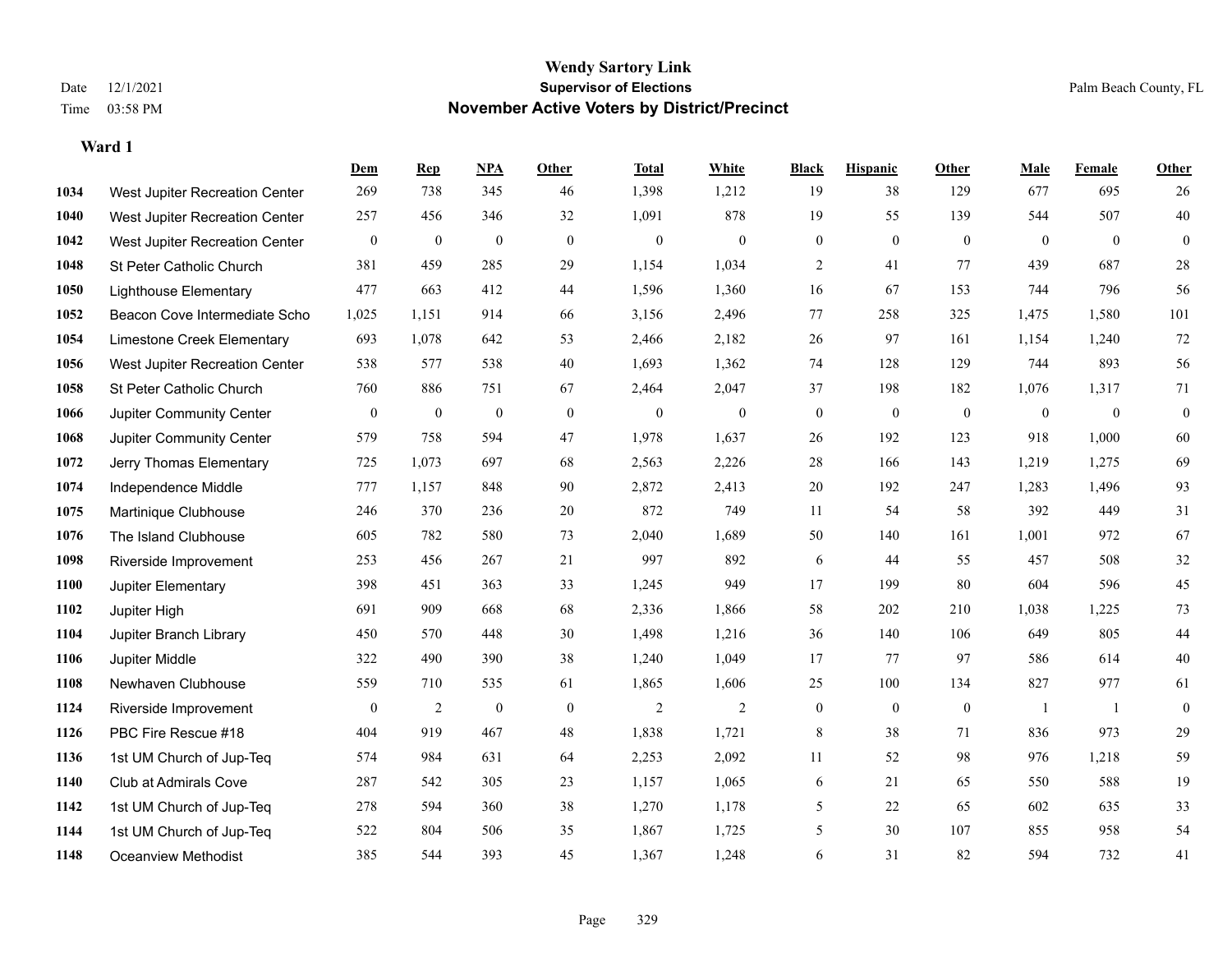| Date   | 12/1/2021             |              |            |          |              | <b>Wendy Sartory Link</b><br><b>Supervisor of Elections</b> |                |              |                 |              |              | Palm Beach County, FL |                |
|--------|-----------------------|--------------|------------|----------|--------------|-------------------------------------------------------------|----------------|--------------|-----------------|--------------|--------------|-----------------------|----------------|
| Time   | 03:58 PM              |              |            |          |              | <b>November Active Voters by District/Precinct</b>          |                |              |                 |              |              |                       |                |
|        | Ward 1                |              |            |          |              |                                                             |                |              |                 |              |              |                       |                |
|        |                       | <b>Dem</b>   | <u>Rep</u> | NPA      | <b>Other</b> | <b>Total</b>                                                | <b>White</b>   | <b>Black</b> | <b>Hispanic</b> | <b>Other</b> | <b>Male</b>  | <b>Female</b>         | Other          |
| 1150   | Oceanview Methodist   | $\mathbf{0}$ | $\theta$   | $\theta$ | $\mathbf{0}$ | $\mathbf{0}$                                                | $\overline{0}$ | $\theta$     | $\theta$        | $\mathbf{0}$ | $\mathbf{0}$ |                       | $\overline{0}$ |
| 1164   | Club at Admirals Cove | 26           | 157        | -68      |              | 256                                                         | 230            |              | $\overline{4}$  | 19           | 128          | 120                   | 8              |
| Ward 1 |                       | 12,481       | 18,280     | 12,589   | 1,184        | 44,534                                                      | 38,124         | 608          | 2,586           | 3,216        | 20,369       | 22,857                | 1,308          |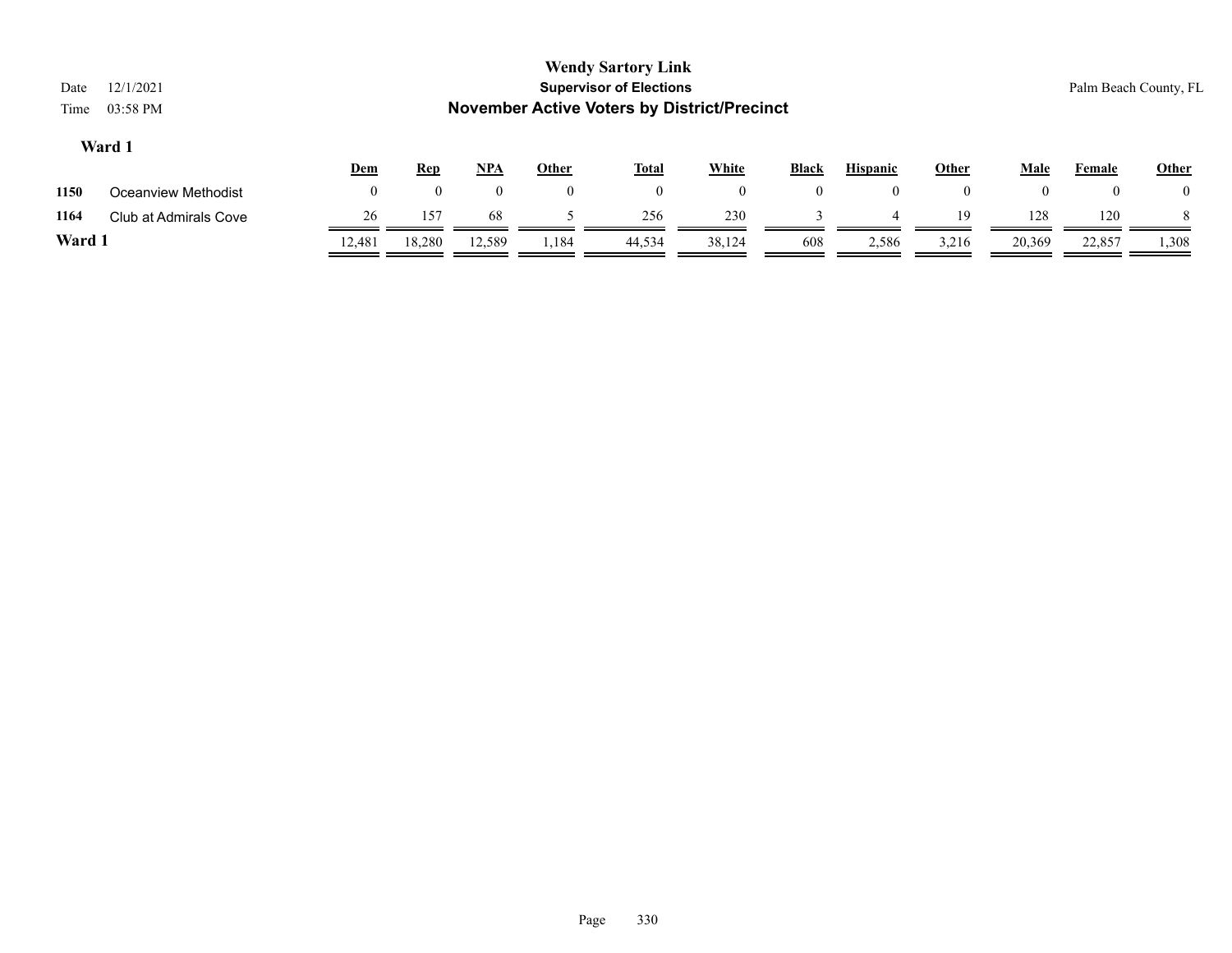|        |                           | <u>Dem</u> | <u>Rep</u> | NPA   | Other | <u>Total</u> | White | <b>Black</b> | <b>Hispanic</b> | Other | Male  | Female | <b>Other</b> |
|--------|---------------------------|------------|------------|-------|-------|--------------|-------|--------------|-----------------|-------|-------|--------|--------------|
| 3075   | Lantana Recreation Center | 14         |            |       |       | 31           | 31    | $^{(1)}$     | $\theta$        |       | 10    | 21     |              |
| 4002   | Lantana Recreation Center | 463        | 513        | 368   | 48    | 1,392        | .,167 | 30           | 103             | 92    | 669   | 684    | 39           |
| 7168   | Maddock Park              | 1,501      | 644        | 924   | 60    | 3,129        | . 528 | 810          | 522             | 269   | 1,435 | 1,580  | 114          |
| 7170   | Lantana Town Hall         | 706        | 340        | 520   | 36    | 1,602        | 857   | 346          | 240             | 159   | 755   | 770    | 77           |
| 7172   | Lantana Recreation Center | 298        | 269        | 247   | 18    | 832          | 654   | 51           | 66              | 61    | 393   | 413    | 26           |
| Ward 1 |                           | 2,982      | 1,774      | 2,066 | 164   | 6,986        | 4,237 | 1,237        | 93              | 581   | 3,262 | 3,468  | 256          |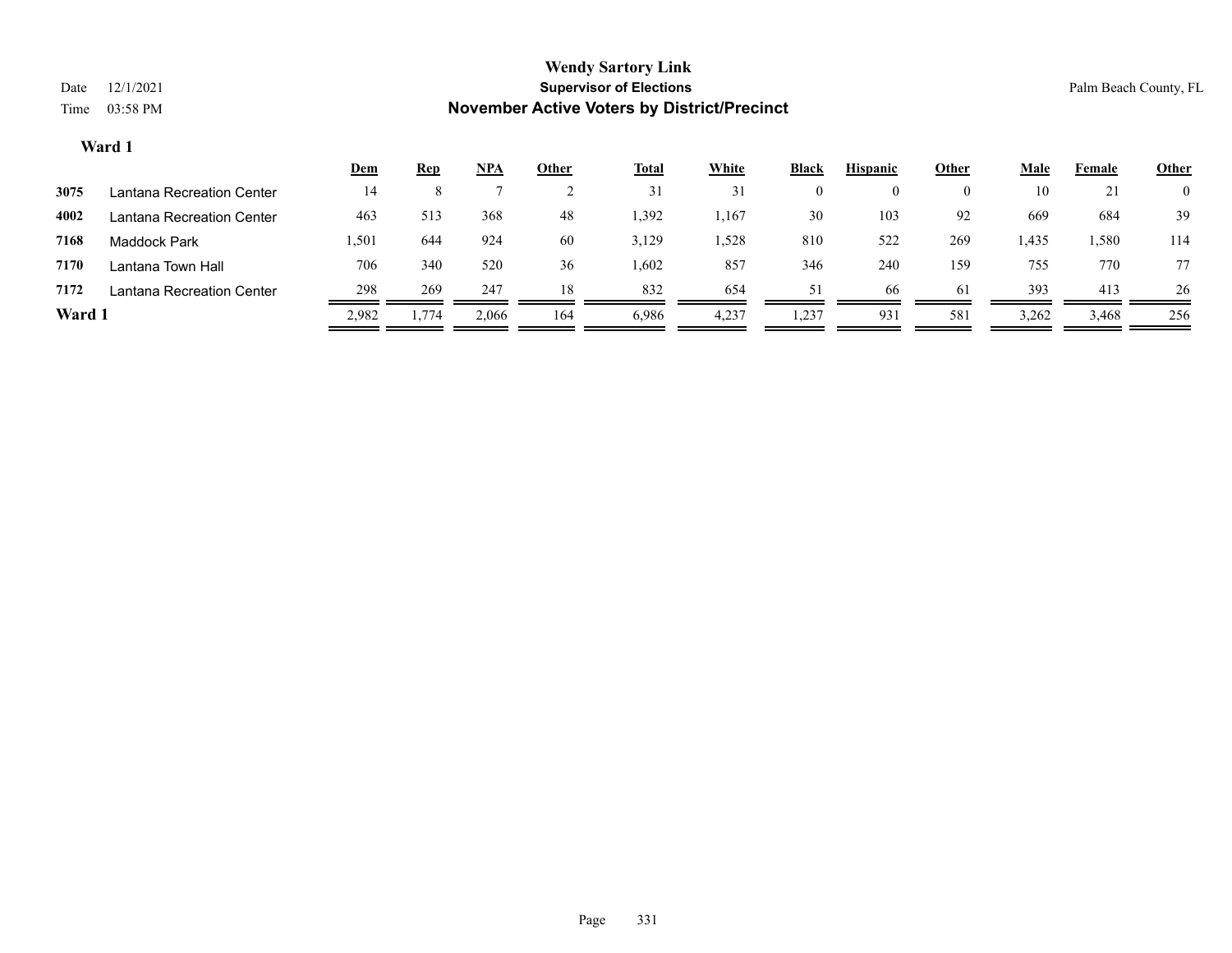| Date<br>Time | 12/1/2021<br>03:58 PM        |       |            |            |              | <b>Wendy Sartory Link</b><br><b>Supervisor of Elections</b><br><b>November Active Voters by District/Precinct</b> |                |                |                 |              |             | Palm Beach County, FL |                |
|--------------|------------------------------|-------|------------|------------|--------------|-------------------------------------------------------------------------------------------------------------------|----------------|----------------|-----------------|--------------|-------------|-----------------------|----------------|
|              | Ward 1                       | Dem   | <u>Rep</u> | <u>NPA</u> | Other        | <b>Total</b>                                                                                                      | <b>White</b>   | <b>Black</b>   | <b>Hispanic</b> | <b>Other</b> | <b>Male</b> | Female                | <b>Other</b>   |
| 2127         | Lake Clarke Shores Town Hall |       |            |            | $\mathbf{0}$ |                                                                                                                   | $\overline{0}$ | $\overline{0}$ |                 | $\theta$     |             | $\theta$              | $\overline{0}$ |
| 3014         | Lake Clarke Shores Town Hall | 1,005 | 1,072      | 647        | 45           | 2.769                                                                                                             | 2,027          | 83             | 489             | 170          | 1,261       | 1,421                 | 87             |
| Ward 1       |                              | 006   | 1,072      | 648        | 45           | 2,771                                                                                                             | 2,027          | 83             | 491             | 170          | 1,263       | 1,421                 | 87             |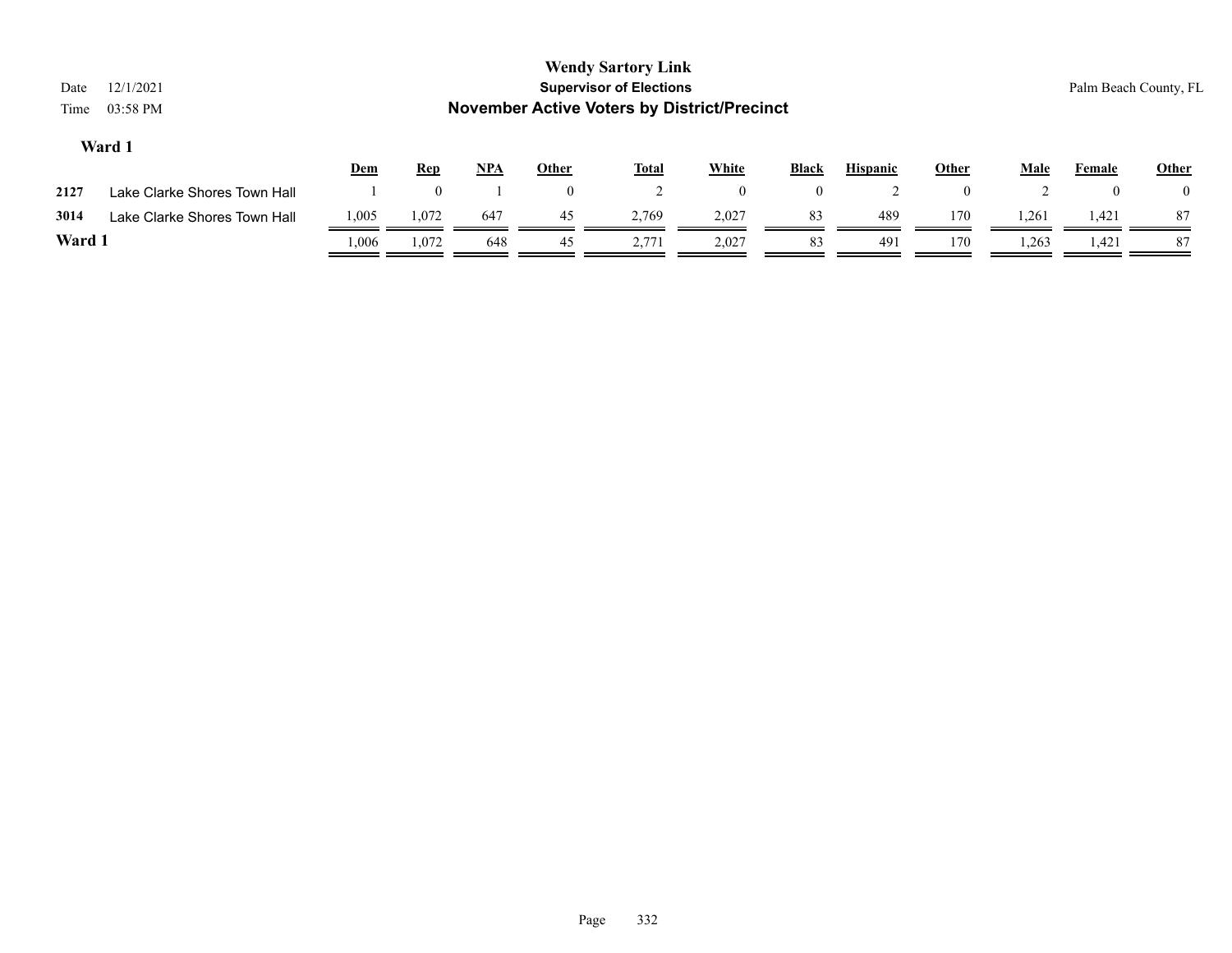| 12/1/2021<br>Date<br>03:58 PM<br>Time |     |            |            |              | <b>Wendy Sartory Link</b><br><b>Supervisor of Elections</b><br><b>November Active Voters by District/Precinct</b> |              |       |                 |              |             |               | Palm Beach County, FL |
|---------------------------------------|-----|------------|------------|--------------|-------------------------------------------------------------------------------------------------------------------|--------------|-------|-----------------|--------------|-------------|---------------|-----------------------|
| Ward 1                                | Dem | <b>Rep</b> | <u>NPA</u> | <b>Other</b> | <u>Total</u>                                                                                                      | <b>White</b> | Black | <b>Hispanic</b> | <b>Other</b> | <b>Male</b> | <b>Female</b> | <b>Other</b>          |
| 6094<br>Palms West Presbyterian       | 665 | 931        | 664        | 41           | 2,301                                                                                                             | 1,836        | 78    | 207             | 180          | 1,097       | 1,131         | 73                    |
| Ward 1                                | 665 | 931        | 664        | 41           | 2,301                                                                                                             | 1,836        | 78    | 207             | 180          | 1,097       | 1,131         | 73                    |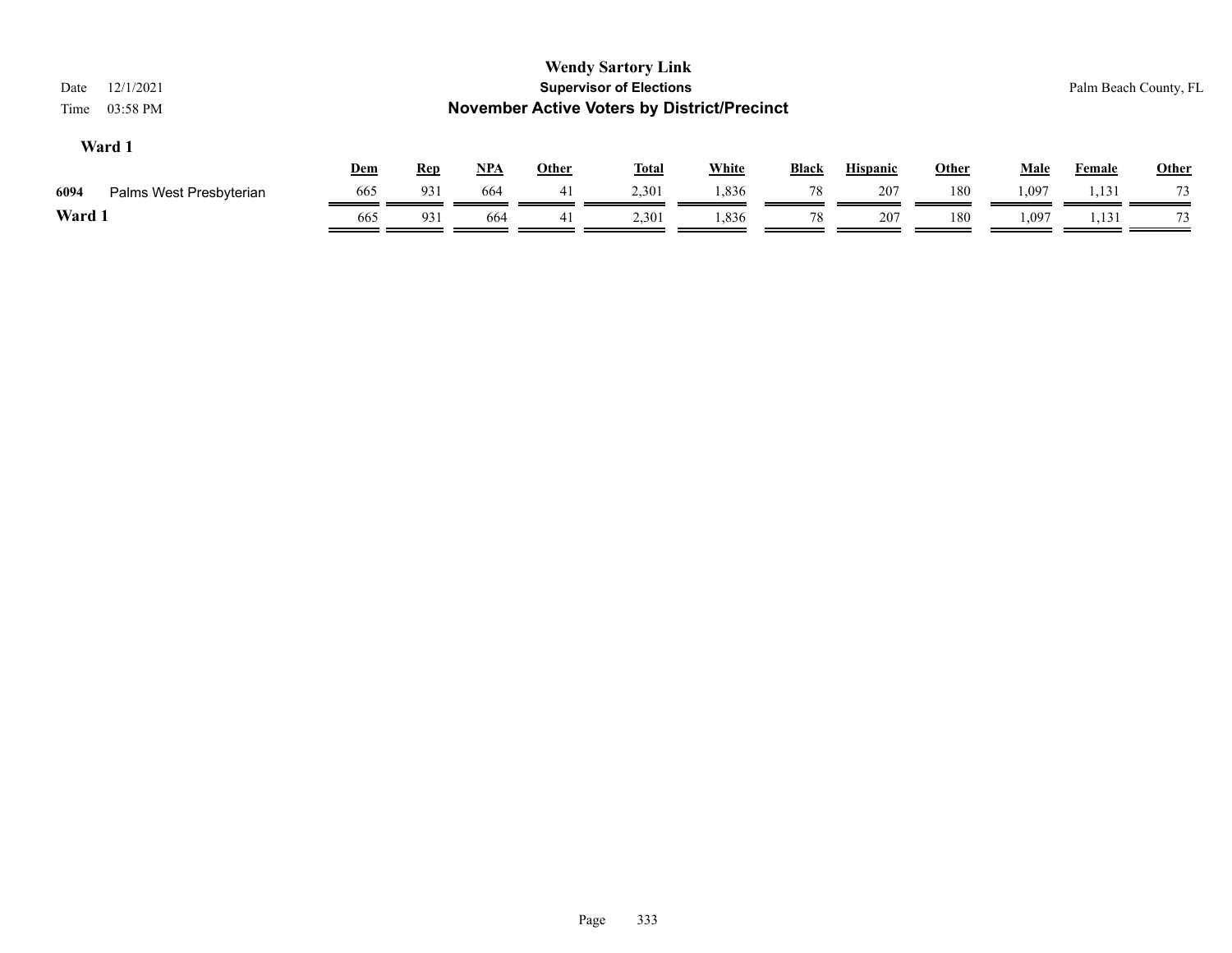|        |                         | <u>Dem</u> | <b>Rep</b> | <u>NPA</u> | Other        | <u>Total</u> | <b>White</b> | <b>Black</b>       | <b>Hispanic</b> | Other | Male  | Female   | <b>Other</b>   |
|--------|-------------------------|------------|------------|------------|--------------|--------------|--------------|--------------------|-----------------|-------|-------|----------|----------------|
| 1376   | Lake Park Town Hall     | $\theta$   | $\theta$   | $\theta$   | $_{0}$       | $\bf{0}$     |              | $\left( 0 \right)$ | $\theta$        |       |       | $\theta$ | $\overline{0}$ |
| 1378   | PBC Fire Rescue #68     | 1,033      | 416        | 526        | 37           | 2,012        | 822          | 846                | 115             | 229   | 937   | 990      | 85             |
| 1382   | Lake Park Town Hall     | 278        | 355        | 262        | 26           | 921          | 760          | 37                 | 56              | 68    | 421   | 477      | 23             |
| 7010   | St John Lutheran Church | 280        |            | 90         | <sub>(</sub> | 387          | 24           | 315                | 23              | 25    | 127   | 243      |                |
| 7012   | St John Lutheran Church | .069       | 196        | 423        | 17           | 1,705        | 486          | 986                |                 | 162   | 778   | 868      | 59             |
| Ward 1 |                         | 2,660      | 978        | 1,301      | 86           | 5,025        | 2,092        | 2,184              | 265             | 484   | 2,263 | 2,578    | 184            |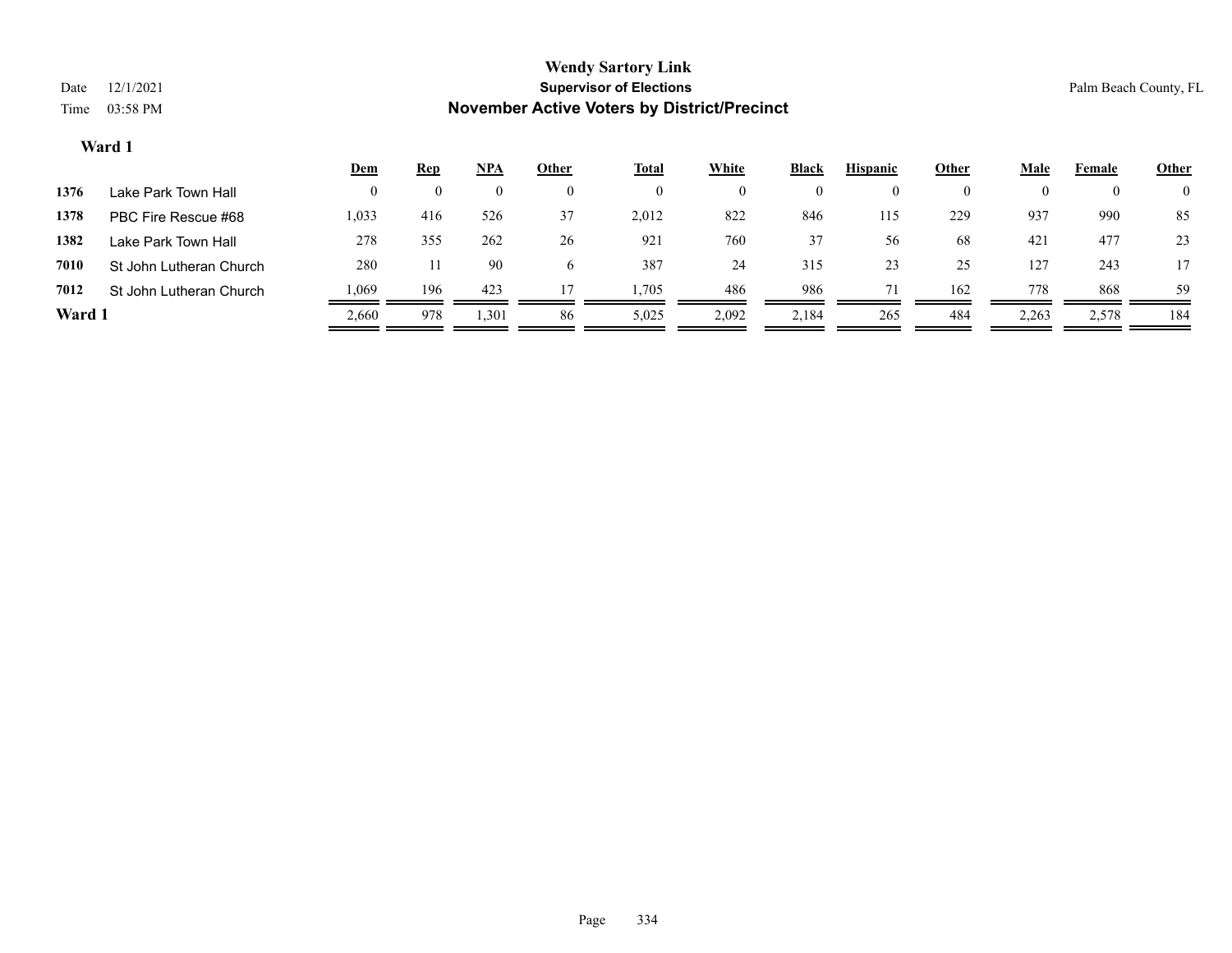**Ward 1**

#### **Wendy Sartory Link** Date 12/1/2021 **Supervisor of Elections** Palm Beach County, FL Time 03:58 PM **November Active Voters by District/Precinct**

|        |                                  | Dem          | Rep          | NPA   | Other    | <b>Total</b>   | White | <b>Black</b> | <b>Hispanic</b> | Other        | <b>Male</b> | Female | Other        |
|--------|----------------------------------|--------------|--------------|-------|----------|----------------|-------|--------------|-----------------|--------------|-------------|--------|--------------|
| 3034   | <b>Sunlight Community Church</b> | 157          | 104          | 78    | 6        | 345            | 182   | 41           | 101             | 21           | 155         | 180    | 10           |
| 3036   | <b>Sunlight Community Church</b> | 387          | 211          | 289   | 15       | 902            | 374   | 177          | 261             | 90           | 402         | 470    | $30\,$       |
| 3038   | <b>Sunlight Community Church</b> | 719          | 299          | 544   | 30       | 1,592          | 662   | 246          | 516             | 168          | 745         | 767    | 80           |
| 3040   | 1st Congregational Church        | 695          | 308          | 408   | 42       | 1,453          | 1,072 | 70           | 189             | 122          | 716         | 683    | 54           |
| 3042   | 1st Congregational Church        | 715          | 448          | 395   | 47       | 1,605          | 1,347 | 24           | 134             | 100          | 731         | 820    | 54           |
| 3052   | Our Savior Lutheran Church       | 402          | 113          | 245   | 13       | 773            | 214   | 215          | 271             | 73           | 365         | 370    | 38           |
| 3058   | Our Savior Lutheran Church       | $\mathbf{0}$ | $\mathbf{0}$ | 2     | $\theta$ | $\overline{2}$ |       |              | $\mathbf{0}$    | $\mathbf{0}$ |             |        | $\mathbf{0}$ |
| 3060   | Our Savior Lutheran Church       | 250          | 55           | 155   | 6        | 466            | 106   | 166          | 158             | 36           | 180         | 266    | 20           |
| 3062   | Our Savior Lutheran Church       | 1,034        | 324          | 581   | 51       | 1,990          | 803   | 427          | 575             | 185          | 925         | 971    | 94           |
| 3064   | 1st Congregational Church        | 473          | 225          | 361   | 30       | 1,089          | 767   | 94           | 150             | 78           | 511         | 536    | 42           |
| 3066   | Our Savior Lutheran Church       | 368          | 135          | 275   | 20       | 798            | 551   | 74           | 94              | 79           | 391         | 375    | 32           |
| 3068   | St Andrews Episcopal             | 544          | 287          | 391   | 45       | 1,267          | 1,018 | 52           | 111             | 86           | 616         | 610    | 41           |
| 3076   | Our Savior Lutheran Church       | 49           | 39           | 48    | 3        | 139            | 97    | 15           | 19              | 8            | 75          | 59     | 5            |
| 3078   | Lakeside UM Church               | 647          | 386          | 432   | 40       | 1,505          | 936   | 167          | 271             | 131          | 667         | 795    | 43           |
| 7160   | South Grade Elementary           | 929          | 217          | 461   | 24       | 1,631          | 510   | 623          | 321             | 177          | 797         | 763    | 71           |
| 7162   | <b>Osborne Community Center</b>  | 855          | 124          | 370   | 25       | 1,374          | 246   | 706          | 287             | 135          | 624         | 691    | 59           |
| 7164   | <b>Osborne Community Center</b>  | 322          | 180          | 201   | 24       | 727            | 570   | 51           | 55              | 51           | 339         | 367    | 21           |
| Ward 1 |                                  | 8,546        | 3,455        | 5,236 | 421      | 17,658         | 9,456 | 3,149        | 3,513           | 1,540        | 8,240       | 8,724  | 694          |
|        |                                  |              |              |       |          |                |       |              |                 |              |             |        |              |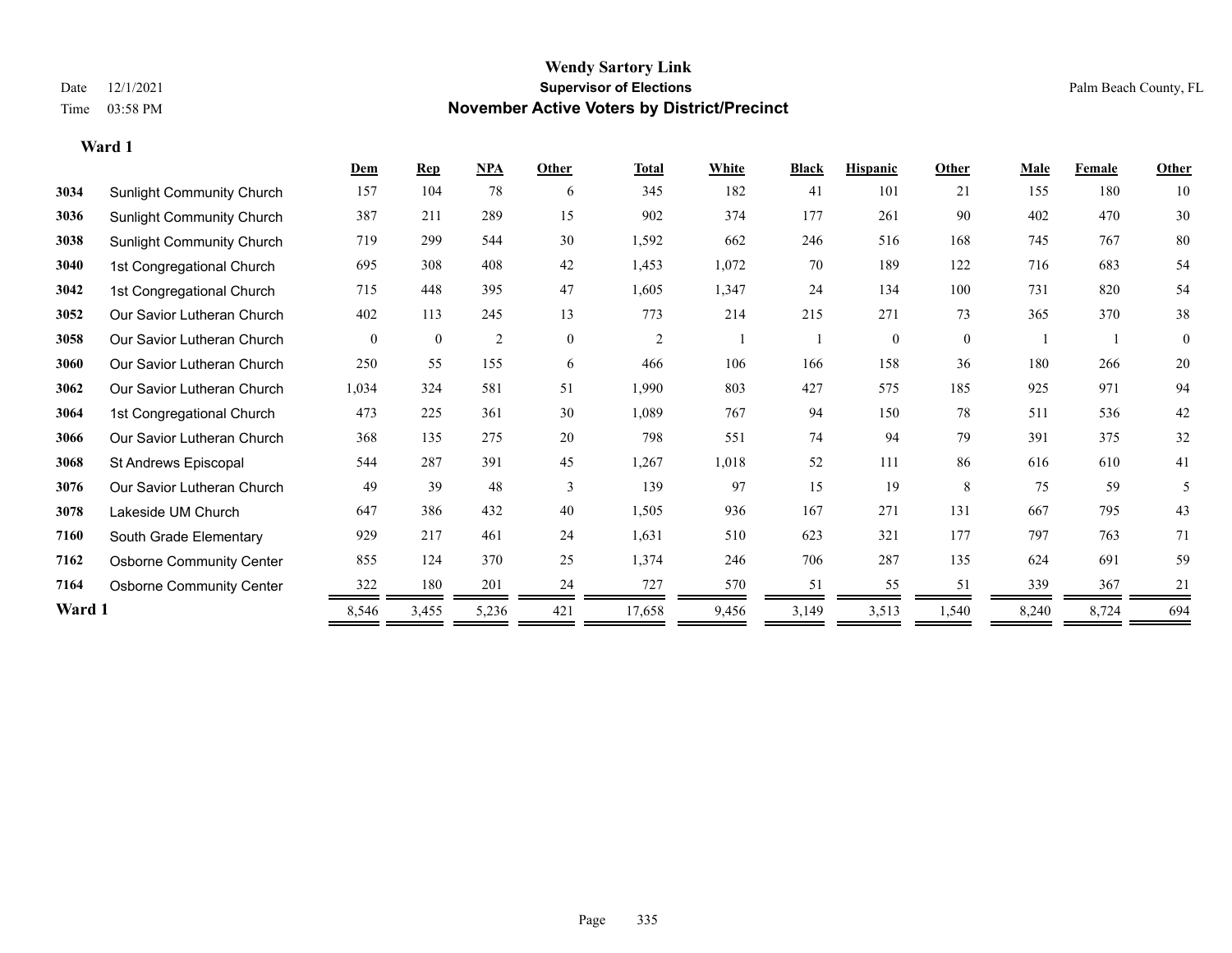| 12/1/2021<br>Date<br>03:58 PM<br>Time |     |            |       |              | <b>Wendy Sartory Link</b><br><b>Supervisor of Elections</b><br><b>November Active Voters by District/Precinct</b> |              |              |                 |              |             | Palm Beach County, FL |       |
|---------------------------------------|-----|------------|-------|--------------|-------------------------------------------------------------------------------------------------------------------|--------------|--------------|-----------------|--------------|-------------|-----------------------|-------|
| Ward 1                                | Dem | <b>Rep</b> | $NPA$ | <b>Other</b> | <u>Total</u>                                                                                                      | <b>White</b> | <b>Black</b> | <b>Hispanic</b> | <b>Other</b> | <b>Male</b> | <b>Female</b>         | Other |
| 4006<br>Manalapan Town Hall           | 76  | 201        | 93    | 9            | 379                                                                                                               | 346          |              |                 | 22           | 191         | 178                   | 10    |
| Ward 1                                | 76  | 201        | 93    | Q            | 379                                                                                                               | 346          | 6            |                 | 22           | 191         | 178                   | 10    |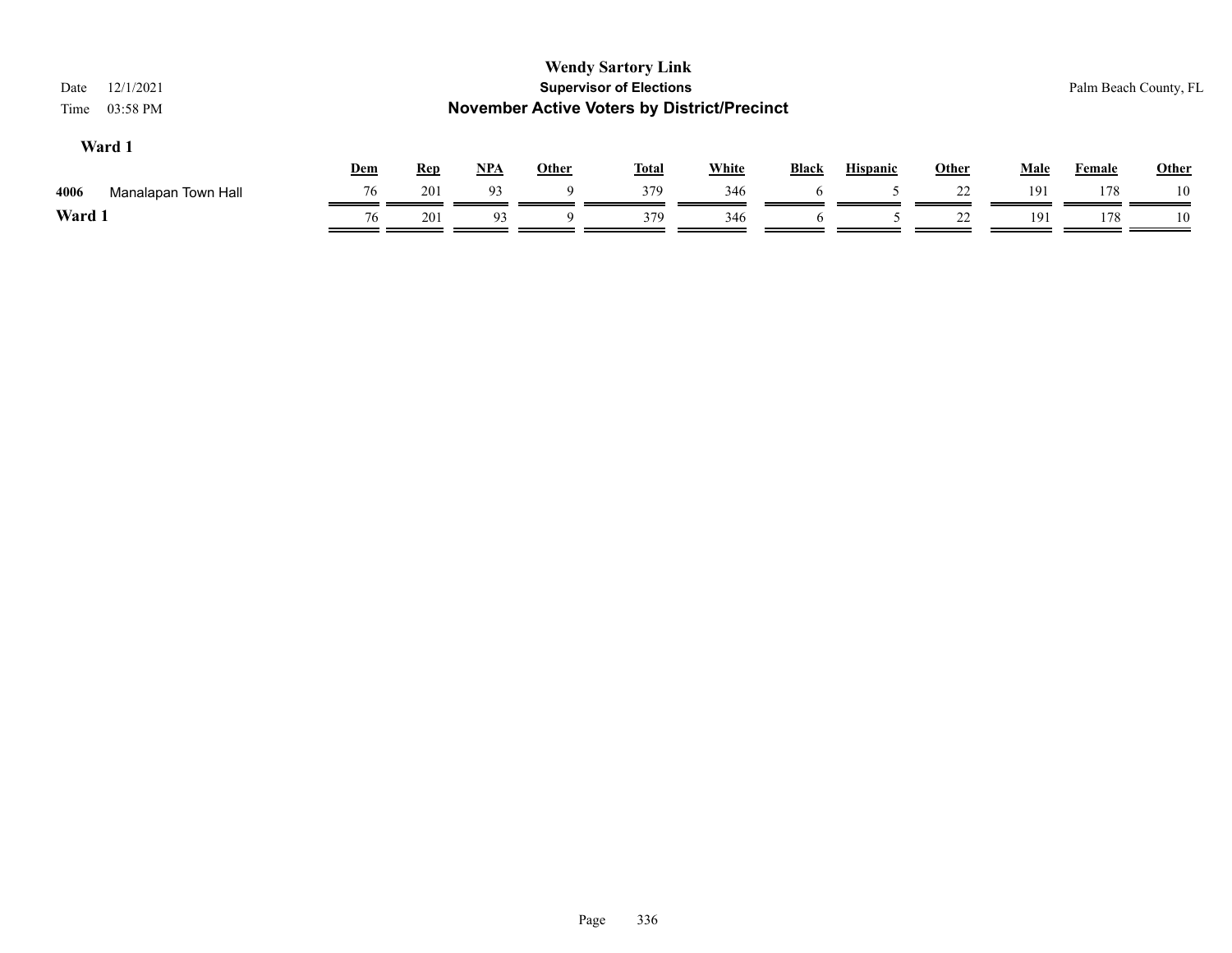| 12/1/2021<br>Date<br>03:58 PM<br>Time |     |            |            |       | <b>Wendy Sartory Link</b><br><b>Supervisor of Elections</b><br><b>November Active Voters by District/Precinct</b> |              |              |                 |              |             | Palm Beach County, FL |              |
|---------------------------------------|-----|------------|------------|-------|-------------------------------------------------------------------------------------------------------------------|--------------|--------------|-----------------|--------------|-------------|-----------------------|--------------|
| Ward 1                                | Dem | <b>Rep</b> | <u>NPA</u> | Other | <u>Total</u>                                                                                                      | <b>White</b> | <b>Black</b> | <b>Hispanic</b> | <b>Other</b> | <b>Male</b> | Female                | <b>Other</b> |
| 7062<br>Mangonia Park Town Hall       | 709 | 40         | 182        | 10    | 941                                                                                                               | 81           | 756          | 40              | 64           | 375         | 538                   | 28           |
| Ward 1                                | 709 | 40         | 182        | 10    | 941                                                                                                               | 81           | 756          | 40              | 64           | 375         | 538                   | 28           |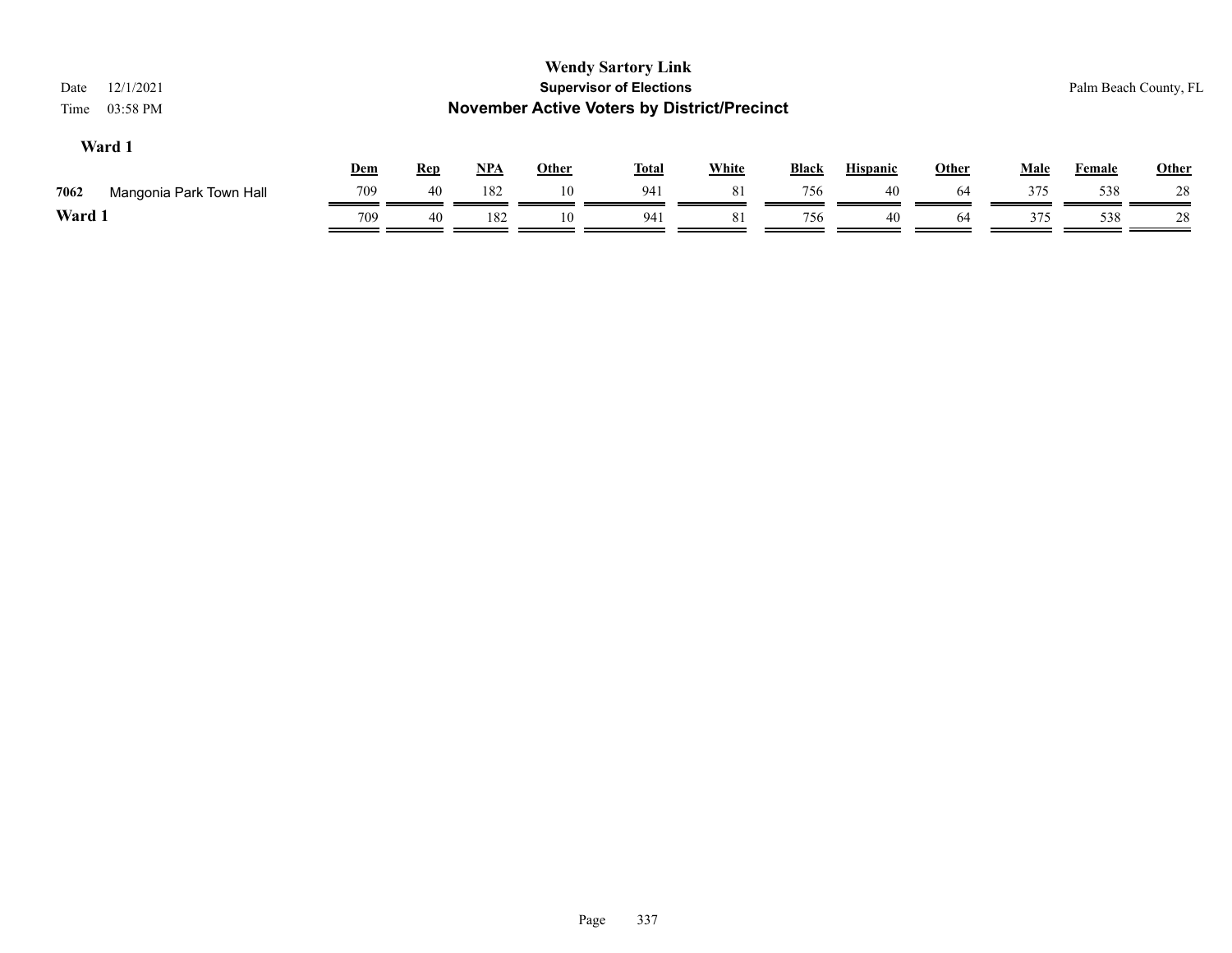|        |                              | Dem   | <b>Rep</b> | NPA   | Other          | <b>Total</b> | White | <b>Black</b>   | <b>Hispanic</b> | Other        | Male  | Female | <b>Other</b>   |
|--------|------------------------------|-------|------------|-------|----------------|--------------|-------|----------------|-----------------|--------------|-------|--------|----------------|
| 1314   | <b>NPB Community Center</b>  | 50    | 124        | 58    | 9              | 241          | 215   | 3              | 8               | 15           | 100   | 130    | 11             |
| 1316   | <b>NPB Community Center</b>  | 192   | 189        | 144   | 28             | 553          | 400   | 44             | 72              | 37           | 238   | 297    | 18             |
| 1320   | <b>NPB Community Center</b>  | 34    | 119        | 38    | $\overline{2}$ | 193          | 170   | 3              | 9               | 11           | 102   | 87     | 4              |
| 1322   | <b>NPB Community Center</b>  | 2     | 6          | 10    | $\theta$       | 18           | 18    | $\theta$       | $\Omega$        | $\theta$     | 8     | 9      |                |
| 1328   | Osborne Park Activities Bldg | 608   | 832        | 549   | 49             | 2,038        | 1,746 | 29             | 123             | 140          | 986   | 994    | 58             |
| 1332   | 1st Unitarian Church NPB     | 342   | 402        | 258   | 32             | 1,034        | 850   | 58             | 61              | 65           | 502   | 509    | 23             |
| 1334   | 1st Unitarian Church NPB     | 2     | 3          | 5     |                | 11           | 11    | $\overline{0}$ | $\overline{0}$  | $\mathbf{0}$ | 4     |        | $\overline{0}$ |
| 1342   | NPB Country Club             | 306   | 445        | 272   | 28             | 1,051        | 948   | 18             | 31              | 54           | 451   | 574    | 26             |
| 1344   | Old Port Cove                | 296   | 532        | 326   | 33             | 1,187        | 1,088 | 5              | 29              | 65           | 537   | 631    | 19             |
| 1346   | Anchorage Activities Bldg    | 550   | 924        | 428   | 38             | 1,940        | 1,781 | 13             | 59              | 87           | 898   | 994    | 48             |
| 1348   | <b>NPB Council Chambers</b>  | 33    | 124        | 33    | 8              | 198          | 187   | $\overline{0}$ | 6               | 5            | 100   | 92     | 6              |
| 1350   | <b>Faith Lutheran Church</b> | 381   | 618        | 370   | 25             | 1,394        | 1,228 | 10             | 81              | 75           | 667   | 685    | 42             |
| 1380   | <b>NPB Council Chambers</b>  | 174   | 270        | 157   | 15             | 616          | 544   | 10             | 25              | 37           | 273   | 326    | 17             |
| Ward 1 |                              | 2,970 | 4,588      | 2,648 | 268            | 10,474       | 9,186 | 193            | 504             | 591          | 4,866 | 5,335  | 273            |
|        |                              |       |            |       |                |              |       |                |                 |              |       |        |                |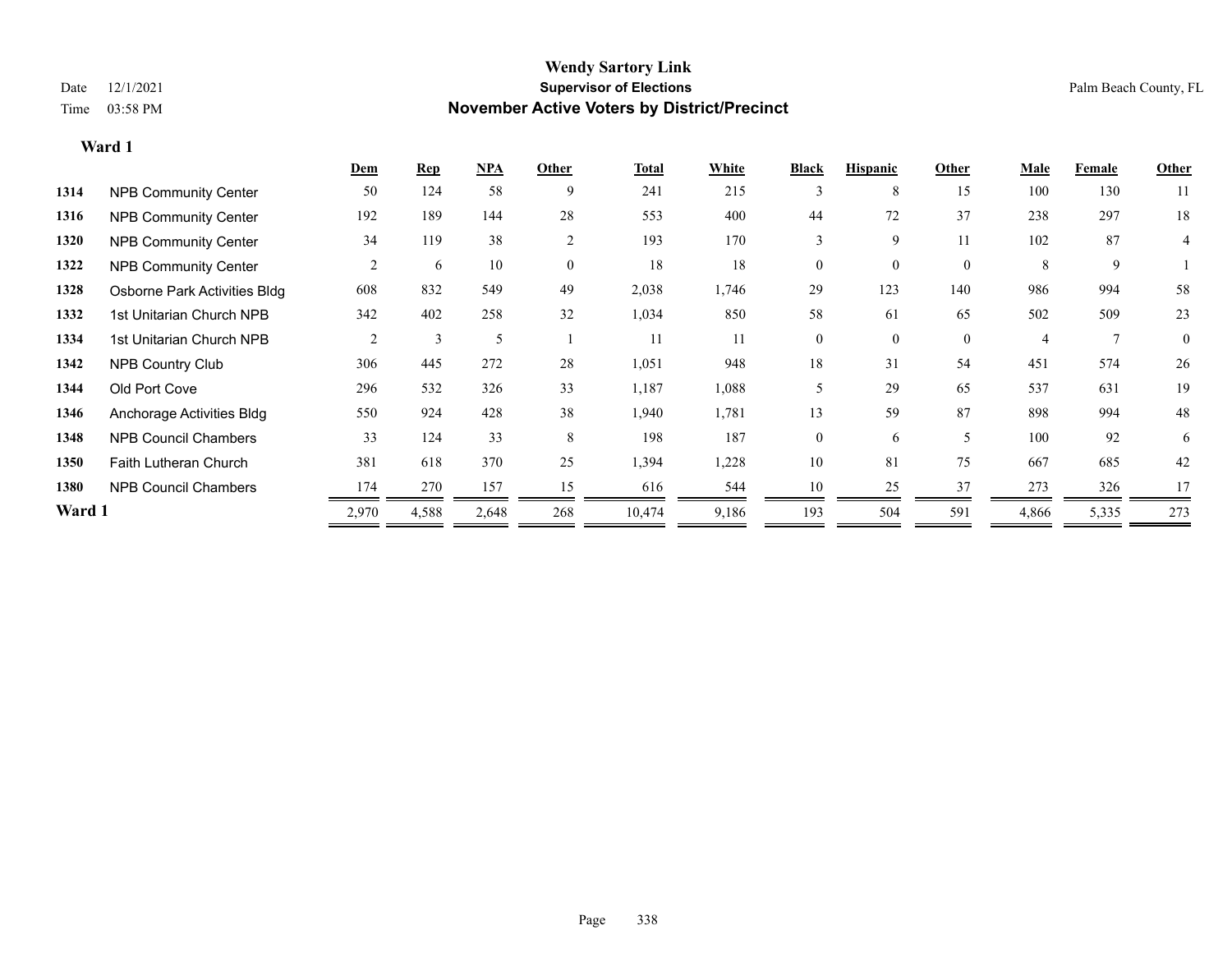| 12/1/2021<br>Date<br>03:58 PM<br>Time |            |            |            |              | <b>Wendy Sartory Link</b><br><b>Supervisor of Elections</b><br><b>November Active Voters by District/Precinct</b> |              |              |                 |              |             |               | Palm Beach County, FL |
|---------------------------------------|------------|------------|------------|--------------|-------------------------------------------------------------------------------------------------------------------|--------------|--------------|-----------------|--------------|-------------|---------------|-----------------------|
| Ward 1                                | <u>Dem</u> | <b>Rep</b> | <u>NPA</u> | <b>Other</b> | <u>Total</u>                                                                                                      | <b>White</b> | <b>Black</b> | <b>Hispanic</b> | <b>Other</b> | <b>Male</b> | <b>Female</b> | <b>Other</b>          |
| 4028<br>Ocean Ridge Town Hall         | 401        | 738        | 426        | 44           | 1,609                                                                                                             | 1.470        |              | 50              | 84           | 765         | 803           | 41                    |
| Ward 1                                | 401        | 738        | 426        | 44           | 1,609                                                                                                             | 1,470        |              | 50              | 84           | 765         | 803           | 41                    |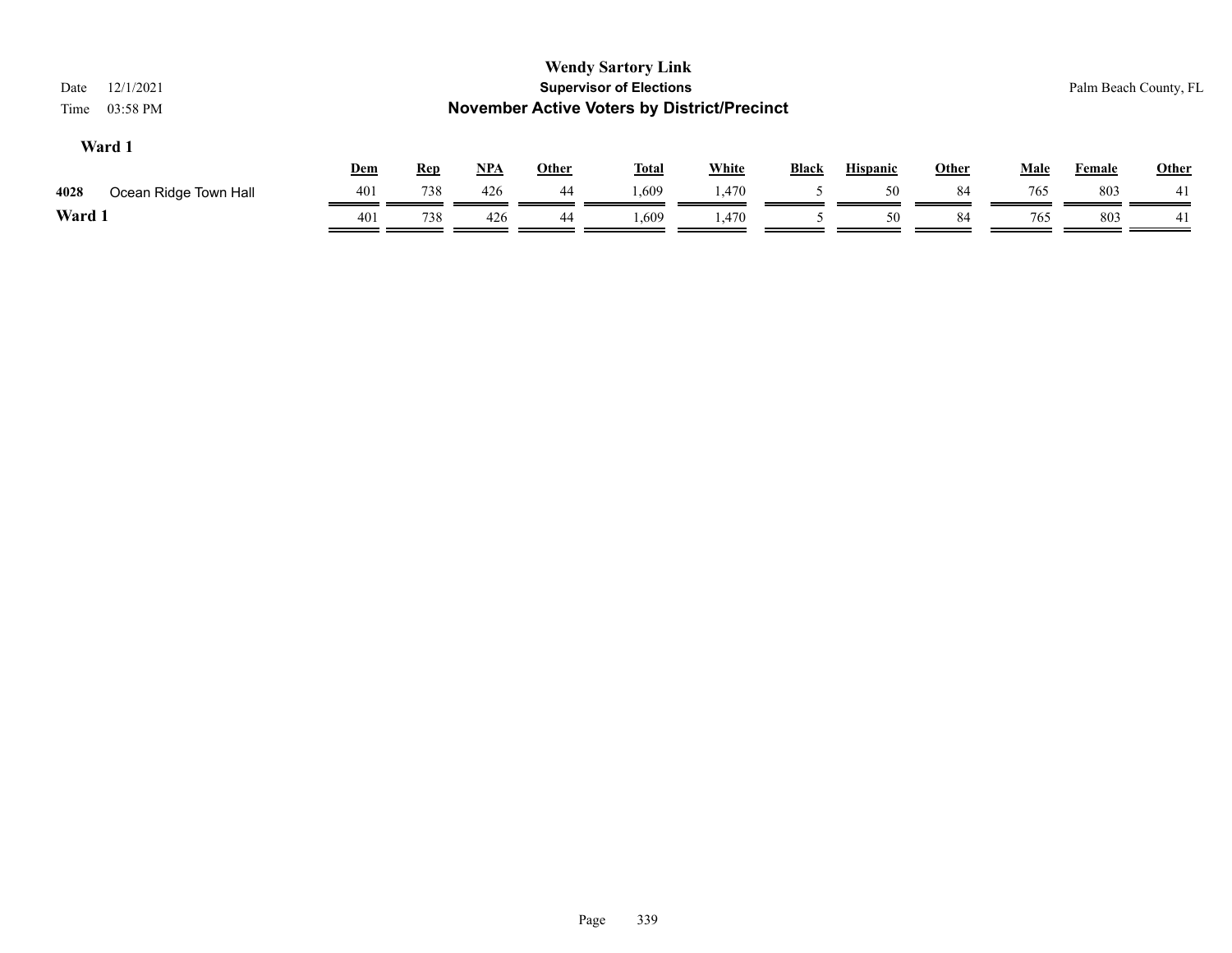| Date<br>Time | 12/1/2021<br>03:58 PM            |       |            |            |              | <b>Wendy Sartory Link</b><br><b>Supervisor of Elections</b><br><b>November Active Voters by District/Precinct</b> |              |              |                 |              |       |        | Palm Beach County, FL |
|--------------|----------------------------------|-------|------------|------------|--------------|-------------------------------------------------------------------------------------------------------------------|--------------|--------------|-----------------|--------------|-------|--------|-----------------------|
|              | Ward 1                           | Dem   | <u>Rep</u> | <u>NPA</u> | <b>Other</b> | <u>Total</u>                                                                                                      | <b>White</b> | <b>Black</b> | <b>Hispanic</b> | <b>Other</b> | Male  | Female | <b>Other</b>          |
| 6004         | <b>Pahokee Recreation Center</b> | 957   | 174        | 230        |              | 1,366                                                                                                             | 176          | 886          | 222             | 82           | 564   | 753    | 49                    |
| 6006         | <b>Pahokee Recreation Center</b> | 992   | 172        | 271        | 14           | 1.449                                                                                                             | 124          | 846          | 382             | 97           | 645   | 725    | 79                    |
| Ward 1       |                                  | 1.949 | 346        | 501        | 19           | 2,815                                                                                                             | 300          | 1,732        | 604             | 179          | 1,209 | 1,478  | 128                   |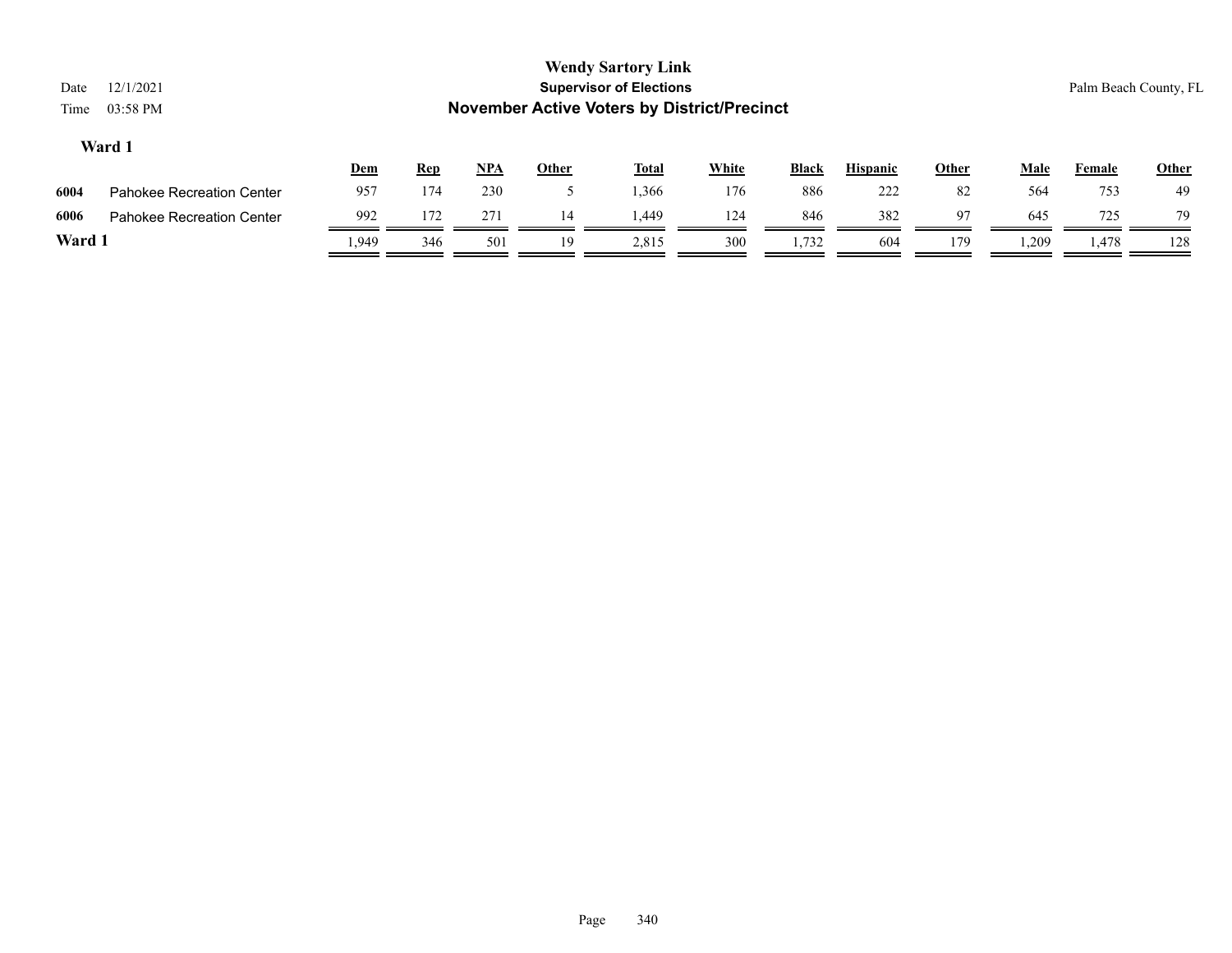|        |                               | <u>Dem</u> | <b>Rep</b> | <u>NPA</u> | Other | <b>Total</b> | White | <b>Black</b> | <b>Hispanic</b> | Other | <b>Male</b> | Female | <b>Other</b> |
|--------|-------------------------------|------------|------------|------------|-------|--------------|-------|--------------|-----------------|-------|-------------|--------|--------------|
| 1390   | St Edwards Church             | 449        | 1,182      | 531        | 56    | 2,218        | 2,039 |              | 52              | 124   | 1,027       | 1,119  | 72           |
| 1392   | St Edwards Church             | 348        | 615        | 418        | 47    | 1,428        | 1,289 | O            | 29              | 104   | 626         | 768    | 34           |
| 1394   | Morton & Barbara Mandel Cente | 244        | 613        | 290        | 37    | 1,184        | 1,078 | O            | 24              | 76    | 532         | 620    | 32           |
| 7154   | Morton & Barbara Mandel Cente | 149        | 364        | 157        | 20    | 690          | 618   | 8            | 13              | 51    | 316         | 354    | 20           |
| 7156   | PB Fire Station #3            | 43         | 102        | 59         |       | 206          | 178   | 0            |                 | 21    | 92          | 102    | 12           |
| 7158   | PB Fire Station #3            | 534        | 475        | 412        | 51    | 1,472        | 1,317 | 18           | 34              | 103   | 645         | 791    | 36           |
| 7166   | PB Fire Station #3            | 319        | 385        | 297        | 28    | 1,029        | 913   |              | 30              | 84    | 454         | 549    | 26           |
| Ward 1 |                               | 2,086      | 3,736      | 2.164      | 241   | 8,227        | 7,432 | 43           | 189             | 563   | 3,692       | 4,303  | 232          |
|        |                               |            |            |            |       |              |       |              |                 |       |             |        |              |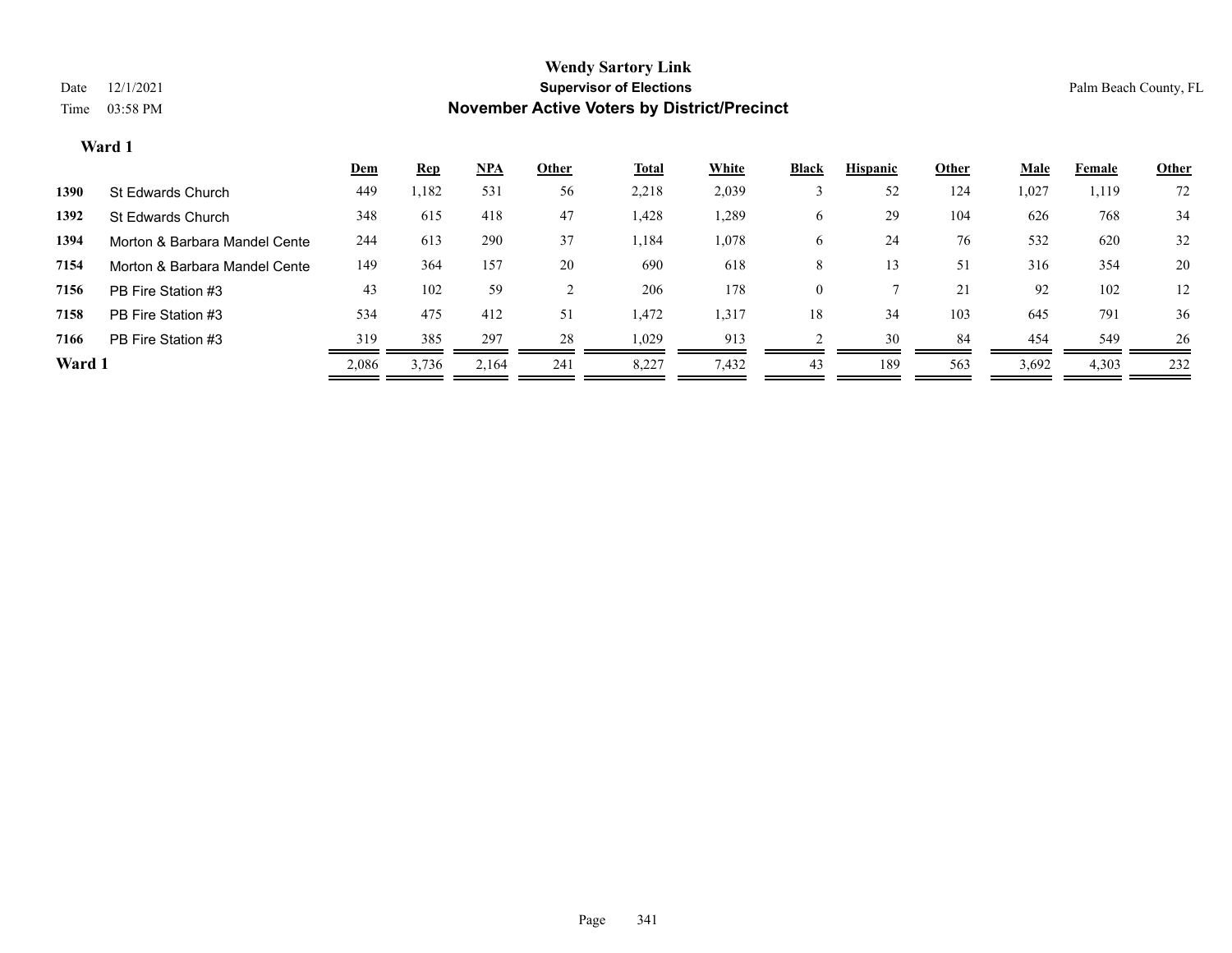|      |                                  | Dem            | <b>Rep</b>       | NPA              | <b>Other</b>   | <b>Total</b>     | <b>White</b>     | <b>Black</b>     | <b>Hispanic</b> | <b>Other</b>   | <b>Male</b>    | <b>Female</b> | <b>Other</b>   |
|------|----------------------------------|----------------|------------------|------------------|----------------|------------------|------------------|------------------|-----------------|----------------|----------------|---------------|----------------|
| 1174 | Mirasol Sales and Info Center    | $\mathbf{0}$   | $\mathbf{0}$     | $\mathbf{0}$     | $\theta$       | $\theta$         | $\overline{0}$   | $\mathbf{0}$     | $\overline{0}$  | $\theta$       | $\theta$       | $\theta$      | $\Omega$       |
| 1176 | Mirasol Sales and Info Center    | $\Omega$       | $\theta$         | $\theta$         | $\Omega$       | $\Omega$         | $\overline{0}$   | $\theta$         | $\mathbf{0}$    | $\theta$       | $\theta$       | $\Omega$      | $\theta$       |
| 1178 | Mirasol Sales and Info Center    | $\theta$       | $\theta$         | $\theta$         | $\Omega$       | $\Omega$         | $\Omega$         | $\theta$         | $\theta$        | $\Omega$       | $\Omega$       | $\Omega$      | $\Omega$       |
| 1180 | Mirasol Sales and Info Center    | $\mathbf{0}$   | $\mathbf{0}$     | $\mathbf{0}$     | $\overline{0}$ | $\mathbf{0}$     | $\overline{0}$   | $\mathbf{0}$     | $\mathbf{0}$    | $\theta$       | $\theta$       | $\theta$      | $\Omega$       |
| 1186 | Mirasol Sales and Info Center    | 543            | 503              | 451              | 43             | 1,540            | 1,195            | 49               | 144             | 152            | 730            | 762           | 48             |
| 1188 | <b>Westwood Gardens HOA</b>      | 333            | 371              | 325              | 33             | 1,062            | 820              | 32               | 119             | 91             | 433            | 610           | 19             |
| 1189 | Westwood Gardens HOA             | 26             | 63               | 27               | $\overline{2}$ | 118              | 104              | $\tau$           | $\overline{c}$  | 5              | 56             | 59            | $\mathfrak{Z}$ |
| 1190 | Gardens Presbyterian             | 1,357          | 2,127            | 1,414            | 151            | 5,049            | 4,125            | 138              | 344             | 442            | 2,242          | 2,665         | 142            |
| 1192 | Evergrene Clubhouse              | 385            | 677              | 462              | 43             | 1,567            | 1,321            | 28               | 82              | 136            | 752            | 759           | 56             |
| 1194 | Frenchmans Creek Real Estate     | 639            | 940              | 621              | 46             | 2,246            | 2,052            | 14               | 44              | 136            | 1,025          | 1,164         | 57             |
| 1196 | Gardens Presbyterian             | $\overline{0}$ | $\overline{0}$   | $\overline{0}$   | $\mathbf{0}$   | $\mathbf{0}$     | $\boldsymbol{0}$ | $\mathbf{0}$     | $\mathbf{0}$    | $\theta$       | $\overline{0}$ | $\theta$      | $\mathbf{0}$   |
| 1222 | Sandhill Crane Golf Club         | 19             | 40               | 22               | $\overline{2}$ | 83               | 61               | 8                | $\overline{7}$  | $\overline{7}$ | 41             | 41            | $\mathbf{1}$   |
| 1228 | <b>Carleton Oaks Clubhouse</b>   | 147            | 197              | 126              | 5              | 475              | 343              | 24               | 50              | 58             | 229            | 233           | 13             |
| 1230 | Christ Fellowship Church PBG     | $\overline{0}$ | $\boldsymbol{0}$ | $\boldsymbol{0}$ | $\overline{0}$ | $\boldsymbol{0}$ | $\boldsymbol{0}$ | $\boldsymbol{0}$ | $\overline{0}$  | $\mathbf{0}$   | $\mathbf{0}$   | $\mathbf{0}$  | $\mathbf{0}$   |
| 1232 | Mirasol Sales and Info Center    | $\overline{0}$ | $\overline{0}$   | $\overline{0}$   | $\theta$       | $\theta$         | $\overline{0}$   | $\mathbf{0}$     | $\mathbf{0}$    | $\theta$       | $\theta$       | $\theta$      | $\mathbf{0}$   |
| 1234 | Christ Fellowship Church PBG     | $\overline{0}$ | $\theta$         | $\overline{0}$   | $\theta$       | $\Omega$         | $\Omega$         | $\mathbf{0}$     | $\theta$        | $\theta$       | $\theta$       | $\Omega$      | $\theta$       |
| 1236 | Mirasol Sales and Info Center    | $\Omega$       | $\mathbf{0}$     | $\theta$         | $\Omega$       | $\theta$         | $\Omega$         | $\mathbf{0}$     | $\theta$        | $\Omega$       | $\Omega$       | $\theta$      | $\theta$       |
| 1238 | Mirasol Sales and Info Center    | 596            | 768              | 512              | 61             | 1,937            | 1,758            | 17               | 22              | 140            | 916            | 964           | 57             |
| 1240 | <b>Timber Trace Elementary</b>   | 772            | 1,079            | 628              | 59             | 2,538            | 2,193            | 53               | 149             | 143            | 1,145          | 1,318         | 75             |
| 1242 | Christ Fellowship Church PBG     | 856            | 1,055            | 618              | 63             | 2,592            | 2,351            | 36               | 61              | 144            | 1,074          | 1,458         | 60             |
| 1244 | Christ Fellowship Church PBG     | 461            | 652              | 445              | 54             | 1,612            | 1,401            | 30               | 77              | 104            | 686            | 874           | 52             |
| 1246 | Watson B Duncan Middle           | 823            | 898              | 704              | 64             | 2,489            | 1,972            | 72               | 196             | 249            | 1,089          | 1,326         | 74             |
| 1247 | Watson B Duncan Middle           | 35             | 189              | 61               | 9              | 294              | 270              | $\overline{c}$   | $\mathbf{0}$    | 22             | 140            | 140           | 14             |
| 1248 | <b>PBG Community Center</b>      | 503            | 584              | 393              | 33             | 1,513            | 1,270            | 26               | 122             | 95             | 642            | 840           | 31             |
| 1250 | Palm Beach Gardens High          | 13             | 36               | 16               | $\overline{1}$ | 66               | 58               | $\boldsymbol{0}$ | $\overline{4}$  | $\overline{4}$ | 34             | 28            | $\overline{4}$ |
| 1252 | <b>Ballen Isles Country Club</b> | 865            | 783              | 657              | 50             | 2,355            | 2,167            | 19               | 22              | 147            | 1,054          | 1,241         | 60             |
| 1254 | Northlake Nazarene Church        | 150            | 174              | 127              | 8              | 459              | 385              | 8                | 27              | 39             | 228            | 214           | 17             |
| 1260 | PBG City Hall Council Room       | 440            | 545              | 304              | 25             | 1,314            | 1,089            | 27               | 111             | 87             | 586            | 687           | 41             |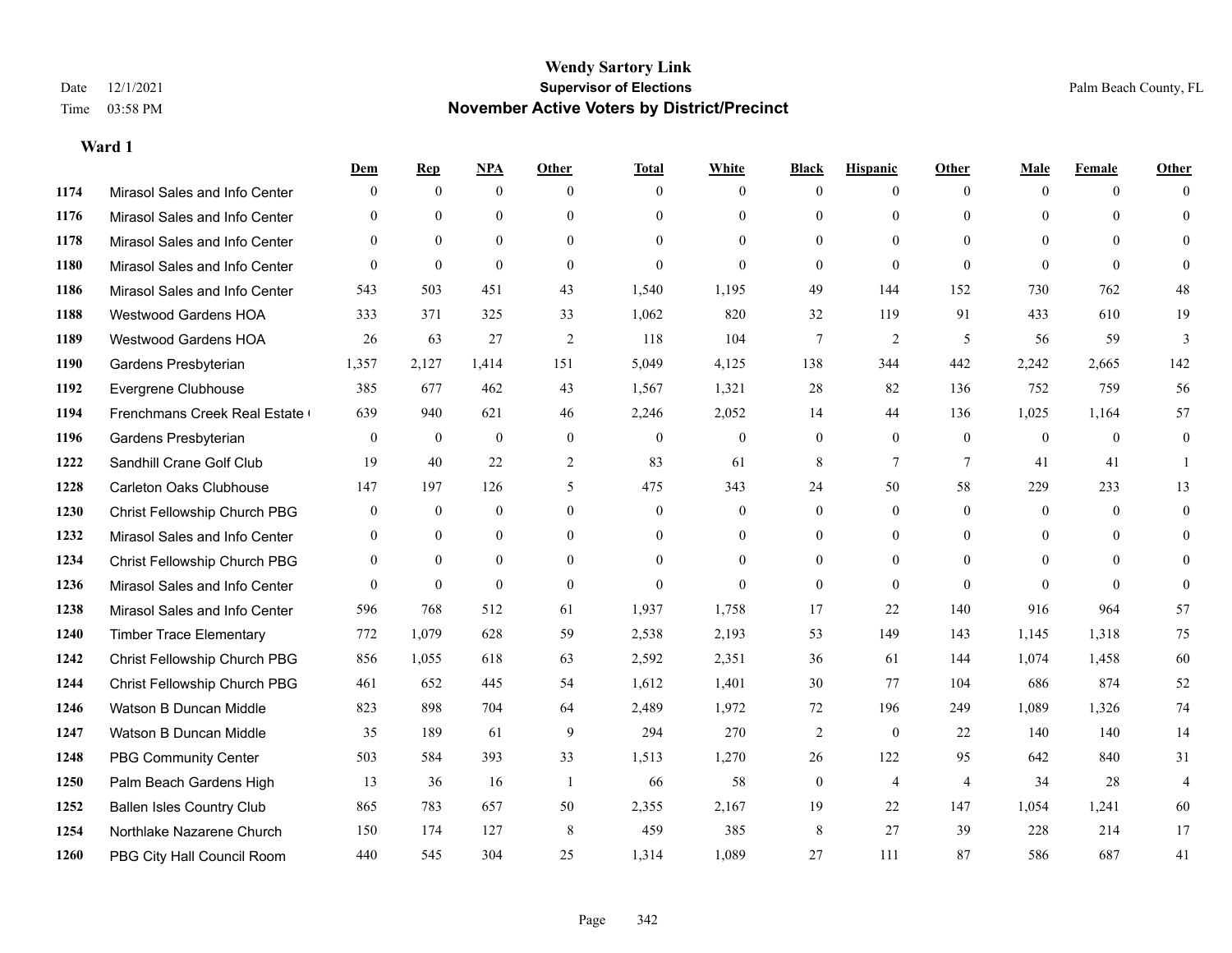|        |                               | Dem            | <b>Rep</b>       | NPA              | <b>Other</b>   | <b>Total</b>   | White          | <b>Black</b>   | <b>Hispanic</b> | <b>Other</b>   | Male            | Female       | Other    |
|--------|-------------------------------|----------------|------------------|------------------|----------------|----------------|----------------|----------------|-----------------|----------------|-----------------|--------------|----------|
| 1262   | PBG Moose Lodge 2010          |                | $\theta$         | 3                | $\Omega$       | 4              | 4              | $\theta$       | $\Omega$        | $\Omega$       | 2               | 2            | $\Omega$ |
| 1264   | PBG City Hall Council Room    | $\Omega$       | $\boldsymbol{0}$ | $\boldsymbol{0}$ | $\theta$       | $\overline{0}$ | $\overline{0}$ | $\overline{0}$ | $\overline{0}$  | $\theta$       | $\theta$        | $\mathbf{0}$ | $\Omega$ |
| 1266   | PBG City Hall Council Room    | 164            | 107              | 140              | 12             | 423            | 254            | 71             | 65              | 33             | 171             | 242          | 10       |
| 1268   | <b>PBG Community Center</b>   | 98             | 73               | 103              | 9              | 283            | 173            | 45             | 33              | 32             | 109             | 161          | 13       |
| 1270   | PBG Community Center          | $\overline{4}$ | $\mathbf{0}$     | $\overline{2}$   | $\theta$       | 6              | 2              | 3              | 1               | $\theta$       | 2               | 3            |          |
| 1272   | Palm Beach Gardens Elementar  | 712            | 670              | 536              | 52             | 1,970          | 1,574          | 101            | 122             | 173            | 924             | 983          | 63       |
| 1274   | Palm Beach Gardens High       | 586            | 552              | 430              | 38             | 1,606          | 1,214          | 95             | 142             | 155            | 755             | 789          | 62       |
| 1280   | Pew Leadership Center         | 142            | 148              | 115              | 12             | 417            | 351            | 12             | 24              | 30             | 168             | 246          | 3        |
| 1284   | <b>Eissey Campus Theater</b>  | 764            | 783              | 753              | 66             | 2,366          | 1,861          | 89             | 206             | 210            | 1,020           | 1,271        | 75       |
| 1288   | PBG Moose Lodge 2010          | 12             | 24               | 6                | $\overline{1}$ | 43             | 39             | -1             | $\mathbf{0}$    | 3              | 22              | 19           | 2        |
| 1290   | PBG Moose Lodge 2010          | 687            | 827              | 549              | 66             | 2,129          | 1,765          | 52             | 146             | 166            | 852             | 1,216        | 61       |
| 1291   | PBG Moose Lodge 2010          | 17             | 14               | 9                | $\overline{1}$ | 41             | 38             | 2              | 1               | $\theta$       | 13              | 28           | $\theta$ |
| 1292   | PBG Moose Lodge 2010          | 15             | 47               | 16               | 2              | 80             | 74             | 1              | 1               | $\overline{4}$ | 37              | 40           | 3        |
| 1296   | Dwight D Eisenhower Elementar | 221            | 262              | 196              | 21             | 700            | 548            | 15             | 90              | 47             | 277             | 397          | 26       |
| 1306   | <b>Eissey Campus Theater</b>  | 9              | 21               | 23               | 3              | 56             | 47             | 1              | $\overline{0}$  | 8              | 28              | 28           | $\theta$ |
| 1310   | <b>Eissey Campus Theater</b>  |                | $\overline{2}$   | $\mathbf{1}$     | $\theta$       | $\overline{4}$ | $\overline{4}$ | $\overline{0}$ | $\overline{0}$  | $\Omega$       | 3               |              | $\Omega$ |
| 1318   | PBG Moose Lodge 2010          | $\Omega$       | $\mathbf{0}$     | $\mathbf{0}$     | $\mathbf{0}$   | $\overline{0}$ | $\Omega$       | $\theta$       | $\theta$        | $\Omega$       | $\Omega$        | $\theta$     | $\Omega$ |
| 1324   | Allamanda Elementary          | 448            | 449              | 376              | 41             | 1,314          | 1,043          | 39             | 135             | 97             | 548             | 722          | 44       |
| 1326   | Allamanda Elementary          | 189            | 223              | 161              | 17             | 590            | 502            | 7              | 31              | 50             | 257             | 319          | 14       |
| 1340   | <b>Eissey Campus Theater</b>  | 6              | 6                | 3                | $\theta$       | 15             | 13             | $\theta$       | $\mathbf{1}$    | $\overline{1}$ | $7\phantom{.0}$ | 8            | $\theta$ |
| 1352   | Northlake Nazarene Church     | 669            | 867              | 598              | 51             | 2,185          | 1,557          | 157            | 187             | 284            | 982             | 1,126        | 77       |
| 1360   | Garden Lodge 366 F&AM         | 350            | 332              | 236              | 23             | 941            | 736            | 60             | 73              | 72             | 412             | 501          | $28\,$   |
| 1372   | Garden Lodge 366 F&AM         | 95             | 37               | 44               | $\overline{7}$ | 183            | 84             | 58             | 20              | 21             | 81              | 96           | 6        |
| 6062   | Sandhill Crane Golf Club      | 224            | 420              | 261              | 23             | 928            | 660            | 74             | 70              | 124            | 455             | 441          | 32       |
| 6064   | Sandhill Crane Golf Club      | 31             | 56               | 33               |                | 124            | 100            | 6              | 12              | 6              | 62              | 58           |          |
| Ward 1 |                               | 14,408         | 17,601           | 12,507           | 1,201          | 45,717         | 37,578         | 1,479          | 2,943           | 3,717          | 20,289          | 24,080       | 1,348    |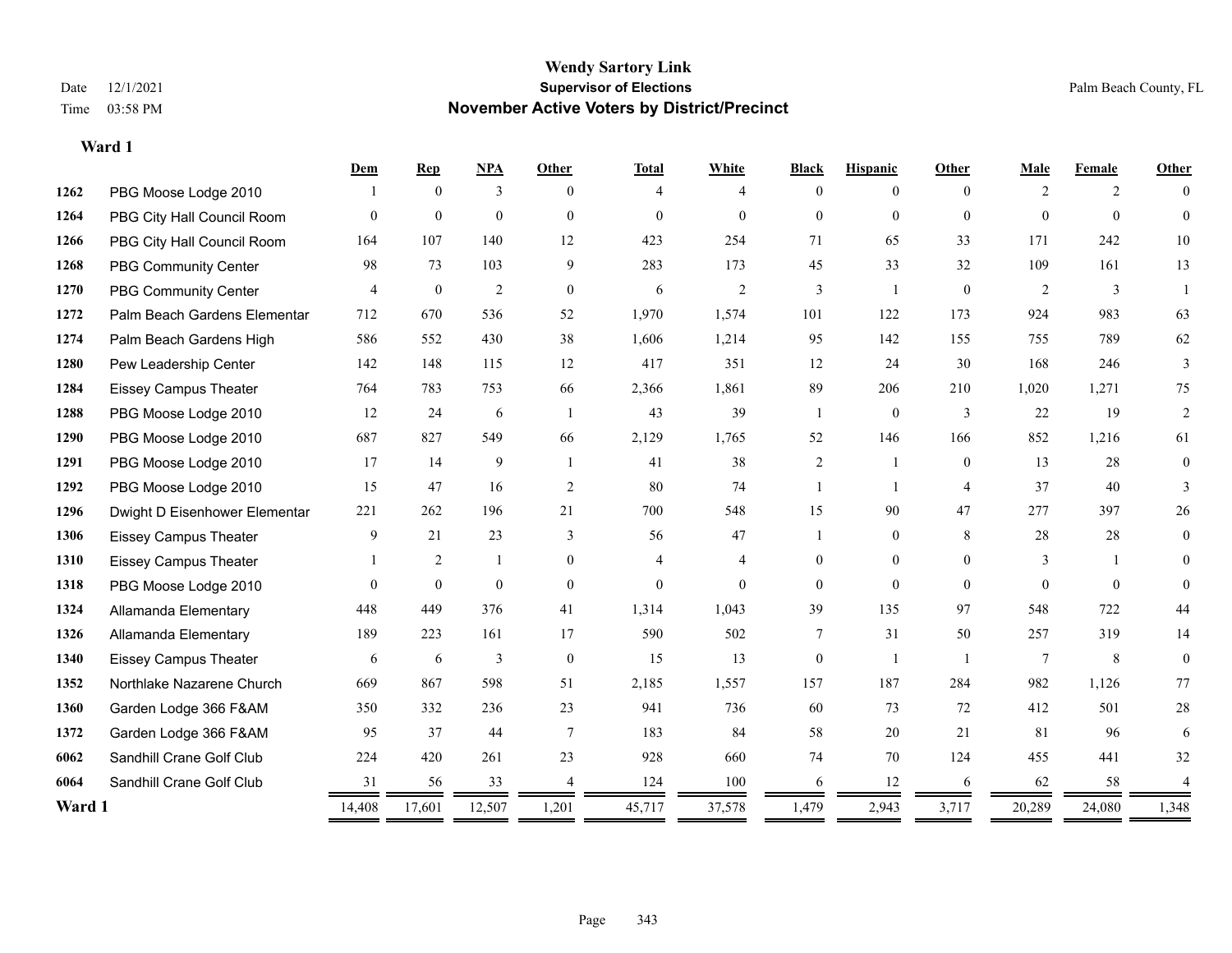| 12/1/2021<br>Date<br>03:58 PM<br>Time |            |            |            |              | <b>Wendy Sartory Link</b><br><b>Supervisor of Elections</b><br><b>November Active Voters by District/Precinct</b> |              |              |                 |              |             |               | Palm Beach County, FL |
|---------------------------------------|------------|------------|------------|--------------|-------------------------------------------------------------------------------------------------------------------|--------------|--------------|-----------------|--------------|-------------|---------------|-----------------------|
| Ward 1                                | <b>Dem</b> | <b>Rep</b> | <u>NPA</u> | <b>Other</b> | <u>Total</u>                                                                                                      | <b>White</b> | <b>Black</b> | <b>Hispanic</b> | <b>Other</b> | <b>Male</b> | <b>Female</b> | <b>Other</b>          |
| Palm Beach Shores Town Hall<br>1388   | 275        | 449        | 310        | 27           | 1,061                                                                                                             | 969          |              | 19              | 62           | 489         | 544           | 28                    |
| Ward 1                                | 275        | 449        | 310        | 27           | 1.061                                                                                                             | 969          |              | 19              | 62           | 489         | 544           | -28                   |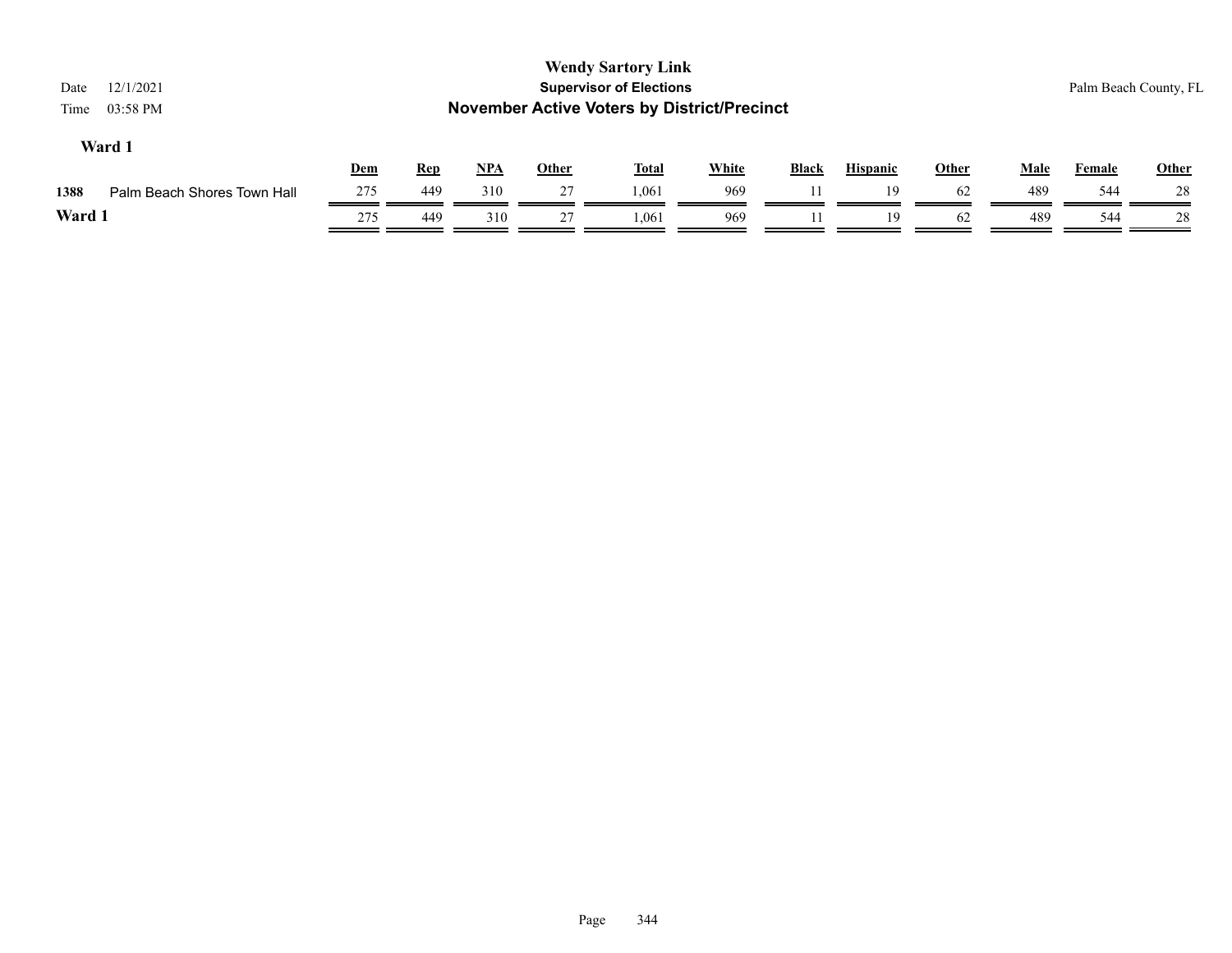**Ward 1**

#### **Wendy Sartory Link** Date 12/1/2021 **Supervisor of Elections Supervisor of Elections** Palm Beach County, FL Time 03:58 PM **November Active Voters by District/Precinct**

|        |                           | Dem      | <b>Rep</b>       | $NPA$            | Other    | <b>Total</b> | White          | <b>Black</b> | <b>Hispanic</b> | Other          | <b>Male</b> | <b>Female</b>  | <b>Other</b>     |
|--------|---------------------------|----------|------------------|------------------|----------|--------------|----------------|--------------|-----------------|----------------|-------------|----------------|------------------|
| 2112   | Palm Springs Middle       |          | 6                | $7\phantom{.0}$  | $\Omega$ | 20           | 15             | 3            | $\theta$        | 2              | 9           | 11             | $\theta$         |
| 2118   | Palm Springs Middle       | $\theta$ | $\overline{0}$   | $\mathbf{0}$     | $\Omega$ | $\theta$     | $\overline{0}$ | $\mathbf{0}$ | $\theta$        | $\Omega$       | $\theta$    | $\theta$       | $\overline{0}$   |
| 2120   | Palm Springs Middle       | 57       | 22               | 51               |          | 131          | 32             | 13           | 57              | 29             | 51          | 69             | 11               |
| 2122   | Palm Springs Middle       |          | $\boldsymbol{0}$ | $\boldsymbol{0}$ | $\theta$ |              | $\overline{0}$ |              | $\mathbf{0}$    | $\theta$       |             | $\theta$       | $\boldsymbol{0}$ |
| 2124   | Palm Springs Middle       |          | 3                | 8                | $\Omega$ | 16           |                |              | 5               |                |             | 9              | 0                |
| 2128   | Palm Springs Middle       |          | $\mathbf{0}$     | $\theta$         | $\Omega$ | $\theta$     | $\Omega$       | $\theta$     | $\Omega$        | $\Omega$       | $\Omega$    | $\Omega$       | $\mathbf{0}$     |
| 3002   | Palm Springs Middle       | 822      | 334              | 559              | 47       | 1,762        | 525            | 322          | 750             | 165            | 719         | 969            | 74               |
| 3006   | Faith Presbyterian        | 976      | 617              | 685              | 34       | 2,312        | 945            | 271          | 895             | 201            | 953         | 1,258          | 101              |
| 3010   | Faith Presbyterian        | 369      | 211              | 296              | 24       | 900          | 354            | 116          | 352             | 78             | 415         | 451            | 34               |
| 3018   | Palm Springs Middle       | 11       | 11               | 9                | 3        | 34           | 13             | $\mathbf{0}$ | 17              | $\overline{4}$ | 14          | 19             |                  |
| 3020   | Palm Springs Village Hall | 966      | 622              | 798              | 37       | 2,423        | 974            | 175          | 1,074           | 200            | 1,062       | 1,249          | 112              |
| 3024   | Palm Springs Library      | 715      | 407              | 579              | 23       | 1,724        | 644            | 198          | 695             | 187            | 761         | 860            | 103              |
| 3026   | Palm Springs Village Hall | $\theta$ | $\mathbf{0}$     | $\mathbf{0}$     | $\Omega$ | $\Omega$     | $\overline{0}$ | $\mathbf{0}$ | $\mathbf{0}$    | $\Omega$       | $\Omega$    | $\theta$       | $\mathbf{0}$     |
| 3028   | Palm Springs Village Hall | 2        |                  | $\mathbf{0}$     | $\theta$ | 3            | $\overline{0}$ | $\mathbf{0}$ | 3               | $\Omega$       |             | $\overline{2}$ | $\mathbf{0}$     |
| 3030   | Palm Springs Village Hall | $\theta$ | $\mathbf{0}$     | $\mathbf{0}$     | $\theta$ | $\theta$     | $\Omega$       | $\theta$     | $\theta$        | $\Omega$       | $\theta$    | $\theta$       | $\theta$         |
| 3044   | Holy Redeemer Church      | 219      | 69               | 191              |          | 486          | 135            | 103          | 207             | 41             | 211         | 260            | 15               |
| 3048   | Holy Redeemer Church      | 587      | 216              | 461              | 25       | 1,289        | 388            | 255          | 519             | 127            | 571         | 658            | 60               |
| 3050   | Holy Redeemer Church      |          | 7                | $\overline{2}$   | $\Omega$ | 16           | 9              | 6            |                 | $\Omega$       | 9           | 7              | 0                |
| 3071   | Holy Redeemer Church      | $\Omega$ | $\mathbf{0}$     | $\mathbf{0}$     | $\Omega$ | $\theta$     | $\overline{0}$ | $\theta$     | $\theta$        | $\Omega$       | $\theta$    | $\theta$       | $\theta$         |
| 3072   | Holy Redeemer Church      | 137      | 23               | 88               |          | 256          | 69             | 100          | 51              | 36             | 99          | 145            | 12               |
| Ward 1 |                           | 4,881    | 2,549            | 3,734            | 209      | 11,373       | 4,110          | 1,566        | 4,626           | 1,071          | 4,883       | 5,967          | 523              |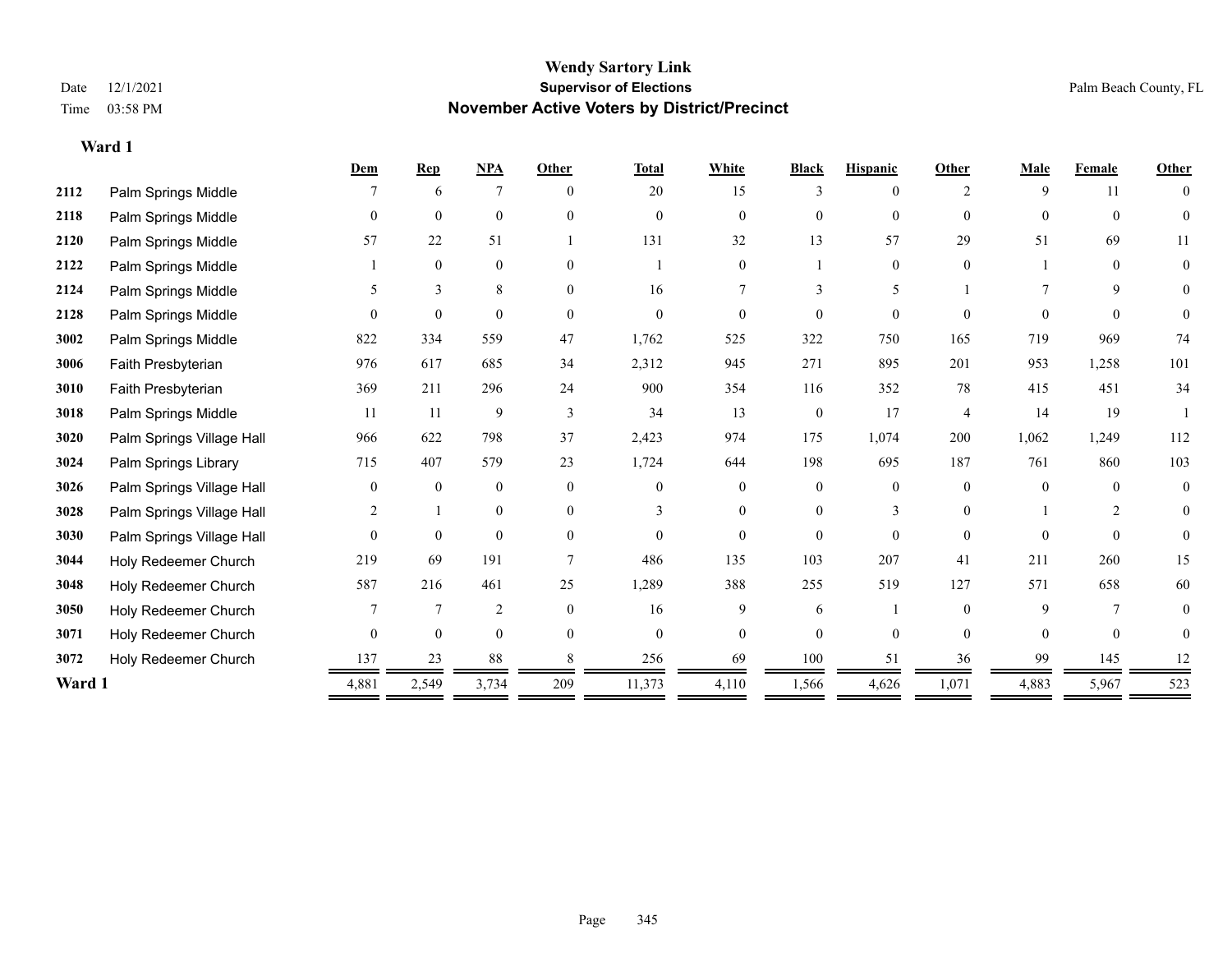|        |                                       | Dem              | Rep              | NPA              | Other          | <b>Total</b> | White          | <b>Black</b>   | <b>Hispanic</b> | Other          | Male           | Female         | Other    |
|--------|---------------------------------------|------------------|------------------|------------------|----------------|--------------|----------------|----------------|-----------------|----------------|----------------|----------------|----------|
| 1356   | Casa Rio Clubhouse                    | 807              | 421              | 506              | 35             | 1,769        | 886            | 395            | 241             | 247            | 766            | 941            | 62       |
| 1358   | RB Prep Achievement Academy           | 15               | 4                | 3                | $\overline{0}$ | 22           | 9              | 8              |                 | $\overline{4}$ | 13             | 6              | 3        |
| 1364   | RB Prep Achievement Academy           | 405              | 111              | 239              | 20             | 775          | 216            | 313            | 145             | 101            | 332            | 420            | 23       |
| 1368   | RB Prep Achievement Academy           | $\overline{0}$   | $\theta$         | $\mathbf{0}$     | $\overline{0}$ | $\theta$     | $\theta$       | $\mathbf{0}$   | $\theta$        | $\theta$       | $\theta$       | $\overline{0}$ | $\theta$ |
| 1384   | <b>Phil Foster Park Marine Center</b> | 300              | 561              | 277              | 29             | 1,167        | 1,036          | 20             | 40              | 71             | 579            | 561            | 27       |
| 1386   | Phil Foster Park Marine Center        | 588              | 1,130            | 712              | 85             | 2,515        | 2,167          | 58             | 89              | 201            | 1,156          | 1,291          | 68       |
| 7004   | J F Kennedy Middle                    | $\overline{0}$   | $\mathbf{0}$     | $\boldsymbol{0}$ | $\theta$       | $\Omega$     | $\overline{0}$ | 0              | $\overline{0}$  | $\Omega$       | $\theta$       | $\Omega$       | $\theta$ |
| 7014   | RB Prep Achievement Academy           | $\mathbf{0}$     | $\mathbf{0}$     | $\boldsymbol{0}$ | $\overline{0}$ | $\Omega$     | $\overline{0}$ | $\overline{0}$ | $\overline{0}$  | $\theta$       | $\theta$       | $\theta$       | $\theta$ |
| 7018   | RB Prep Achievement Academy           | $\mathbf{0}$     | $\theta$         | $\overline{0}$   | $\theta$       | $\Omega$     | $\Omega$       | $\Omega$       | $\theta$        | $\Omega$       | $\theta$       | $\Omega$       | 0        |
| 7020   | RB Prep Achievement Academy           | $\overline{0}$   | $\mathbf{0}$     | $\mathbf{0}$     | $\theta$       | $\theta$     | $\Omega$       | $\Omega$       | $\theta$        | $\theta$       | $\Omega$       | $\theta$       | $\Omega$ |
| 7022   | J F Kennedy Middle                    | 888              | 182              | 363              | 27             | 1,460        | 292            | 802            | 153             | 213            | 647            | 765            | 48       |
| 7024   | Hurst Chapel AME Church               | 1,553            | 89               | 338              | 22             | 2,002        | 152            | 1,628          | 92              | 130            | 820            | 1,128          | 54       |
| 7025   | Hurst Chapel AME Church               | 267              | 36               | 111              | $\overline{4}$ | 418          | 62             | 257            | 42              | 57             | 153            | 248            | 17       |
| 7026   | Lindsey Davis Senior Comm Ctr         | 2,263            | 82               | 434              | 19             | 2,798        | 67             | 2,508          | 40              | 183            | 1,126          | 1,581          | 91       |
| 7028   | <b>Wells Recreation Center</b>        | 1,836            | 147              | 465              | 18             | 2,466        | 245            | 1,921          | 105             | 195            | 1,065          | 1,313          | $88\,$   |
| 7030   | Riviera Beach Marina Event Ctr        | 199              | 311              | 170              | 23             | 703          | 563            | 49             | 44              | 47             | 355            | 328            | 20       |
| 7034   | Suncoast High                         | 1,293            | 205              | 502              | 23             | 2,023        | 355            | 1,223          | 152             | 293            | 829            | 1,118          | 76       |
| 7036   | RB Prep Achievement Academy           | $\boldsymbol{0}$ | $\boldsymbol{0}$ | 6                | $\mathbf{0}$   | 6            | $\overline{0}$ | $\mathbf{0}$   | $\overline{0}$  | 6              | $\overline{4}$ | -1             |          |
| 7040   | Mary McLeod Bethune Elementa          | 1,230            | 55               | 248              | 14             | 1,547        | 37             | 1,367          | 46              | 97             | 614            | 888            | 45       |
| 7041   | Mary McLeod Bethune Elementa          | 389              | 27               | 131              | 7              | 554          | 45             | 427            | 27              | 55             | 211            | 319            | 24       |
| 7042   | Dan Calloway Complex                  | 1,710            | 69               | 385              | 20             | 2,184        | 44             | 1,937          | 43              | 160            | 885            | 1,238          | 61       |
| 7044   | <b>Wells Recreation Center</b>        | 1,379            | 89               | 368              | 17             | 1,853        | 191            | 1,461          | 65              | 136            | 761            | 1,020          | 72       |
| 7046   | Riviera Beach Marina Event Ctr        | 36               | 31               | 16               | 5              | 88           | 73             | 7              | 2               | 6              | 49             | 38             |          |
| Ward 1 |                                       | 15,158           | 3,550            | 5,274            | 368            | 24,350       | 6,440          | 14,381         | 1,327           | 2,202          | 10,365         | 13,204         | 781      |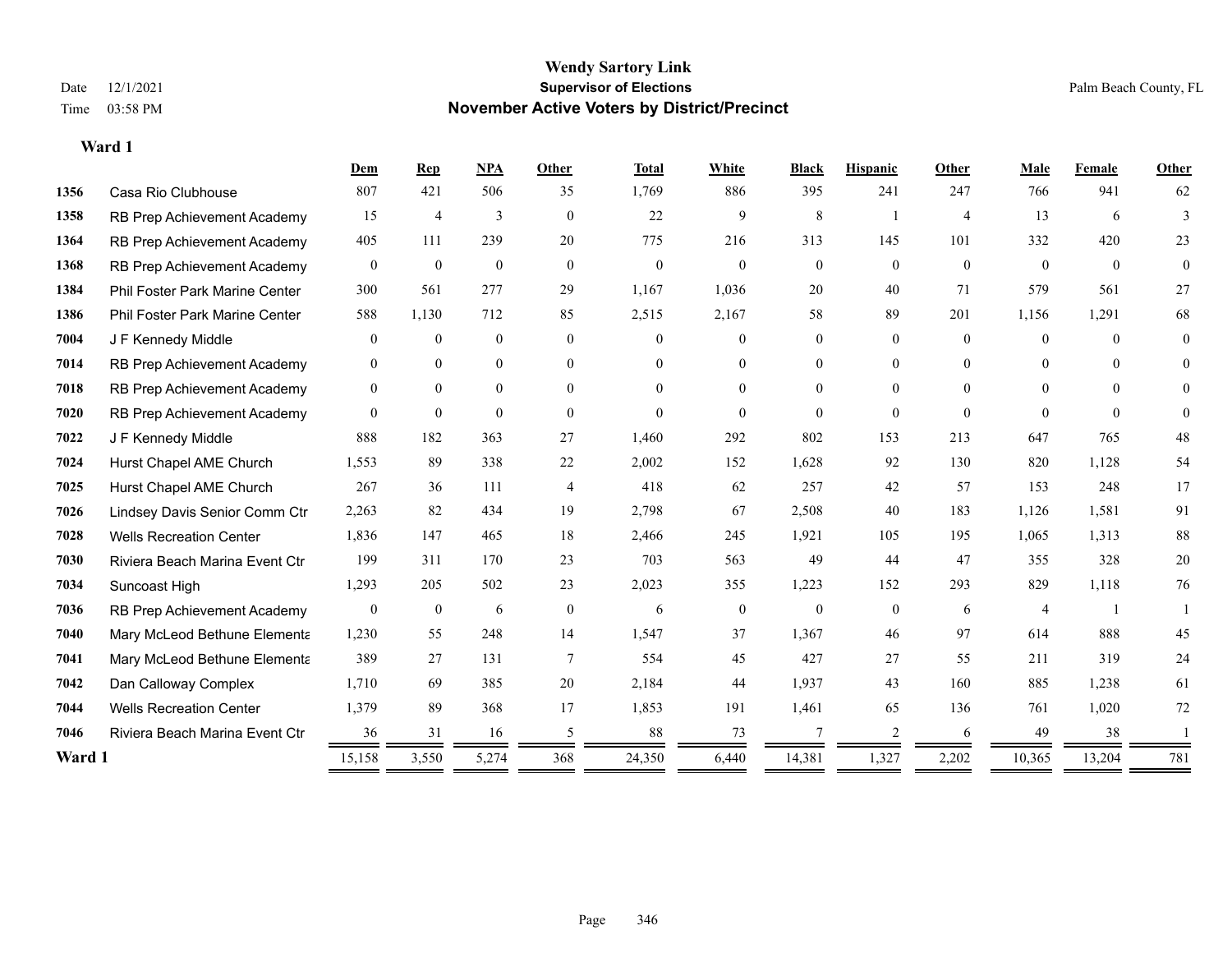|        |                              | Dem      | <b>Rep</b>     | NPA            | <b>Other</b>   | <b>Total</b> | White          | <b>Black</b> | <b>Hispanic</b>   | <b>Other</b>   | Male           | Female   | Other        |
|--------|------------------------------|----------|----------------|----------------|----------------|--------------|----------------|--------------|-------------------|----------------|----------------|----------|--------------|
| 6098   | <b>HL Johnson Elementary</b> | 654      | 518            | 478            | 39             | 1,689        | 937            | 305          | 263               | 184            | 770            | 880      | 39           |
| 6100   | Madison Green Clubhouse      | 1,236    | 721            | 763            | 56             | 2,776        | 1,200          | 786          | 410               | 380            | 1,285          | 1,388    | 103          |
| 6102   | <b>RPB Recreation Center</b> | 662      | 474            | 458            | 27             | 1,621        | 948            | 265          | 262               | 146            | 671            | 896      | 54           |
| 6104   | <b>Crestwood Middle</b>      | 183      | 149            | 118            | 9              | 459          | 214            | 75           | 85                | 85             | 214            | 225      | $20\,$       |
| 6106   | <b>RPB Recreation Center</b> | 217      | 125            | 199            | 11             | 552          | 228            | 99           | 156               | 69             | 217            | 315      | 20           |
| 6112   | <b>Crestwood Middle</b>      | 472      | 421            | 353            | 33             | 1,279        | 686            | 231          | 215               | 147            | 596            | 641      | $42\,$       |
| 6114   | RPB Village Hall             | 1,048    | 703            | 704            | 43             | 2,498        | 1,369          | 470          | 435               | 224            | 1,169          | 1,239    | 90           |
| 6116   | <b>HL Johnson Elementary</b> | 715      | 421            | 486            | 53             | 1,675        | 861            | 324          | 280               | 210            | 741            | 890      | $44\,$       |
| 6118   | <b>RPB Branch Library</b>    | 1,075    | 566            | 702            | 55             | 2,398        | 1,130          | 580          | 435               | 253            | 1,042          | 1,268    | $88\,$       |
| 6120   | Royal Palm Beach High        | 407      | 315            | 266            | 18             | 1,006        | 478            | 200          | 157               | 171            | 476            | 505      | 25           |
| 6122   | <b>RPB Cultural Center</b>   | 1,168    | 652            | 765            | 51             | 2,636        | 1,384          | 505          | 500               | 247            | 1,135          | 1,414    | 87           |
| 6124   | <b>RPB Cultural Center</b>   | 584      | 322            | 393            | 20             | 1,319        | 637            | 280          | 286               | 116            | 552            | 726      | 41           |
| 6126   | Calypso Bay Waterpark        | 683      | 304            | 494            | 32             | 1,513        | 545            | 410          | 365               | 193            | 659            | 795      | 59           |
| 6128   | Royal Palm Beach High        | 35       | 29             | 28             | $\mathfrak{Z}$ | 95           | 51             | 26           | 11                | $\overline{7}$ | 44             | 51       | $\mathbf{0}$ |
| 6132   | Royal Palm Beach High        | 391      | 187            | 264            | 20             | 862          | 415            | 166          | 192               | 89             | 391            | 441      | 30           |
| 6134   | Christ Fellowship Church RPB | 954      | 467            | 693            | 31             | 2,145        | 845            | 502          | 500               | 298            | 957            | 1,099    | 89           |
| 6136   | Calypso Bay Waterpark        |          | $\mathbf{1}$   | $\mathbf{0}$   | $\theta$       | 2            | $\overline{0}$ |              | $\overline{0}$    |                | $\overline{0}$ |          |              |
| 6138   | Royal Palm Beach High        | 0        | $\overline{0}$ | $\mathbf{0}$   | $\theta$       | $\Omega$     | $\overline{0}$ | $\theta$     | $\overline{0}$    | $\Omega$       | $\Omega$       | $\theta$ | 0            |
| 6142   | Christ Fellowship Church RPB | $\Omega$ | $\theta$       | $\overline{0}$ | $\theta$       | $\Omega$     | $\Omega$       | $\theta$     | $\Omega$          | $\theta$       | $\Omega$       | $\Omega$ | $\Omega$     |
| 6144   | Christ Fellowship Church RPB | $\theta$ | $\theta$       | $\theta$       | $\Omega$       | $\Omega$     | $\theta$       | 0            | $\Omega$          | $\Omega$       | $\Omega$       | $\theta$ | 0            |
| 6148   | Christ Fellowship Church RPB | 0        | $\theta$       | $\mathbf{1}$   | $\theta$       |              |                | $\theta$     | $\theta$          | $\theta$       | $\Omega$       |          | 0            |
| 6170   | Christ Fellowship Church RPB | 0        | 6              | $\mathfrak{2}$ | $\theta$       | 8            | 8              | $\theta$     | $\Omega$          | $\Omega$       | 3              | 5        | 0            |
| 6172   | Christ Fellowship Church RPB | 1,296    | 584            | 844            | 70             | 2,794        | 973            | 856          | 642               | 323            | 1,193          | 1,486    | 115          |
| 6176   | Christ Fellowship Church RPB | 23       | 16             | 21             | 2              | 62           | 26             | 11           | 19                | 6              | 26             | 34       | 2            |
| Ward 1 |                              | 11,804   | 6,981          | 8,032          | 573            | 27,390       | 12,936         | 6,092        | 5,213<br>$\equiv$ | 3,149          | 12,141         | 14,300   | 949          |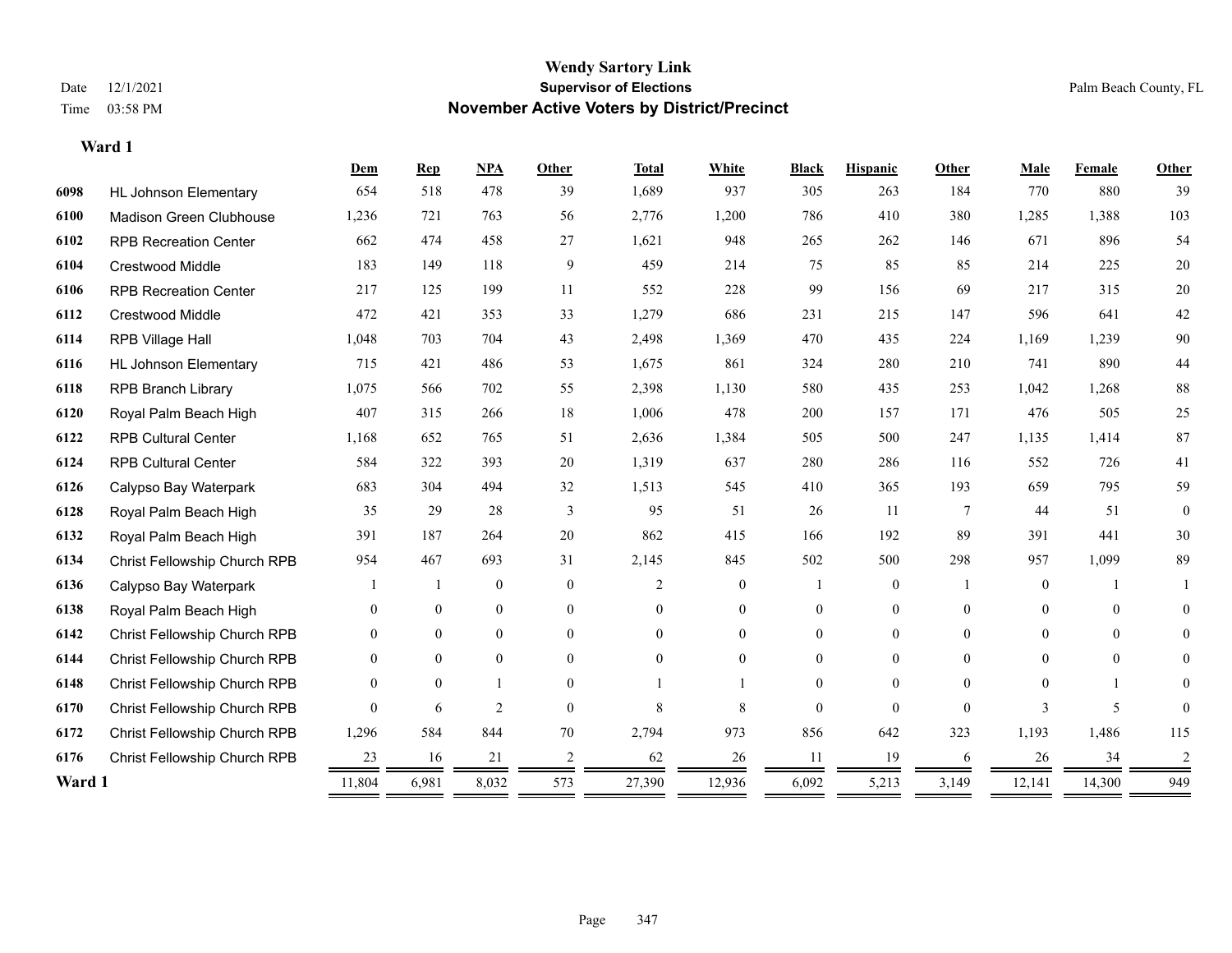| 12/1/2021<br>Date<br>03:58 PM<br>Time |            |            |            |              | <b>Wendy Sartory Link</b><br><b>Supervisor of Elections</b><br><b>November Active Voters by District/Precinct</b> |              |              |                 |              |             |        | Palm Beach County, FL |
|---------------------------------------|------------|------------|------------|--------------|-------------------------------------------------------------------------------------------------------------------|--------------|--------------|-----------------|--------------|-------------|--------|-----------------------|
| Ward 1                                | <u>Dem</u> | <u>Rep</u> | <u>NPA</u> | <b>Other</b> | <u>Total</u>                                                                                                      | <b>White</b> | <b>Black</b> | <b>Hispanic</b> | <b>Other</b> | <b>Male</b> | Female | <b>Other</b>          |
| 6018<br>South Bay Commission Chambe   | 1,186      | 85         | 223        |              | 1,505                                                                                                             | 59           | 1,165        | 206             | 75           | 632         | 835    | 38                    |
| Ward 1                                | ,186       | 85         | 223        |              | 1.505                                                                                                             | 59           | .165         | 206             | 75           | 632         | 835    | 38                    |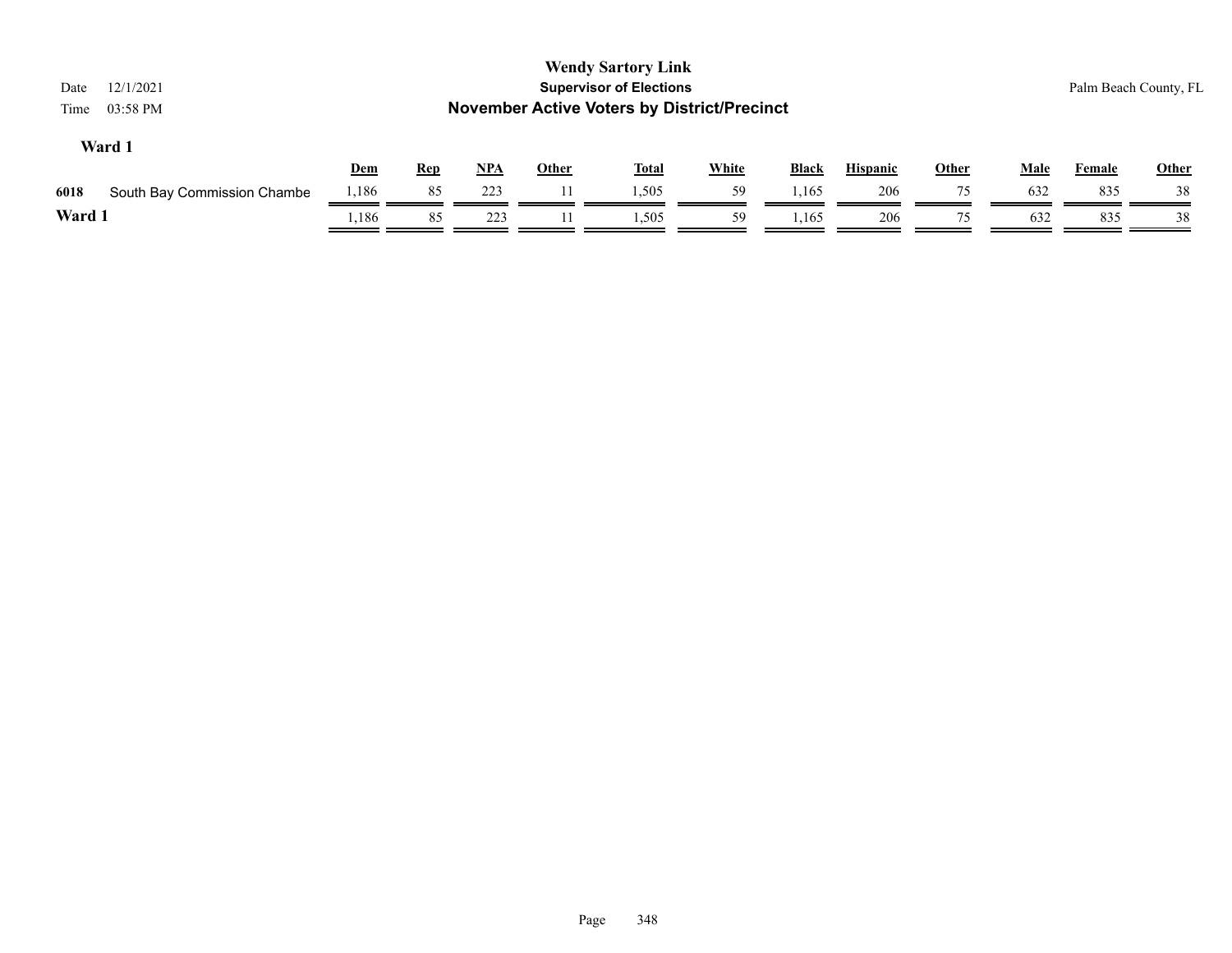| 12/1/2021<br>Date<br>03:58 PM<br>Time |     |            |            |              | <b>Wendy Sartory Link</b><br><b>Supervisor of Elections</b><br><b>November Active Voters by District/Precinct</b> |              |              |                 |              |             |               | Palm Beach County, FL |
|---------------------------------------|-----|------------|------------|--------------|-------------------------------------------------------------------------------------------------------------------|--------------|--------------|-----------------|--------------|-------------|---------------|-----------------------|
| Ward 1                                | Dem | <b>Rep</b> | <u>NPA</u> | <b>Other</b> | <b>Total</b>                                                                                                      | <b>White</b> | <b>Black</b> | <b>Hispanic</b> | <b>Other</b> | <b>Male</b> | <b>Female</b> | <b>Other</b>          |
| South Palm Beach Town Hall<br>4004    | 403 | 506        | 378        | 34           | 1,321                                                                                                             | 1,127        | 21           | 79              | 94           | 578         | 696           | 47                    |
| Ward 1                                | 403 | 506        | 378        | 34           | 1,321                                                                                                             | 1,127        | 21           | 79              | 94           | 578         | 696           | 47                    |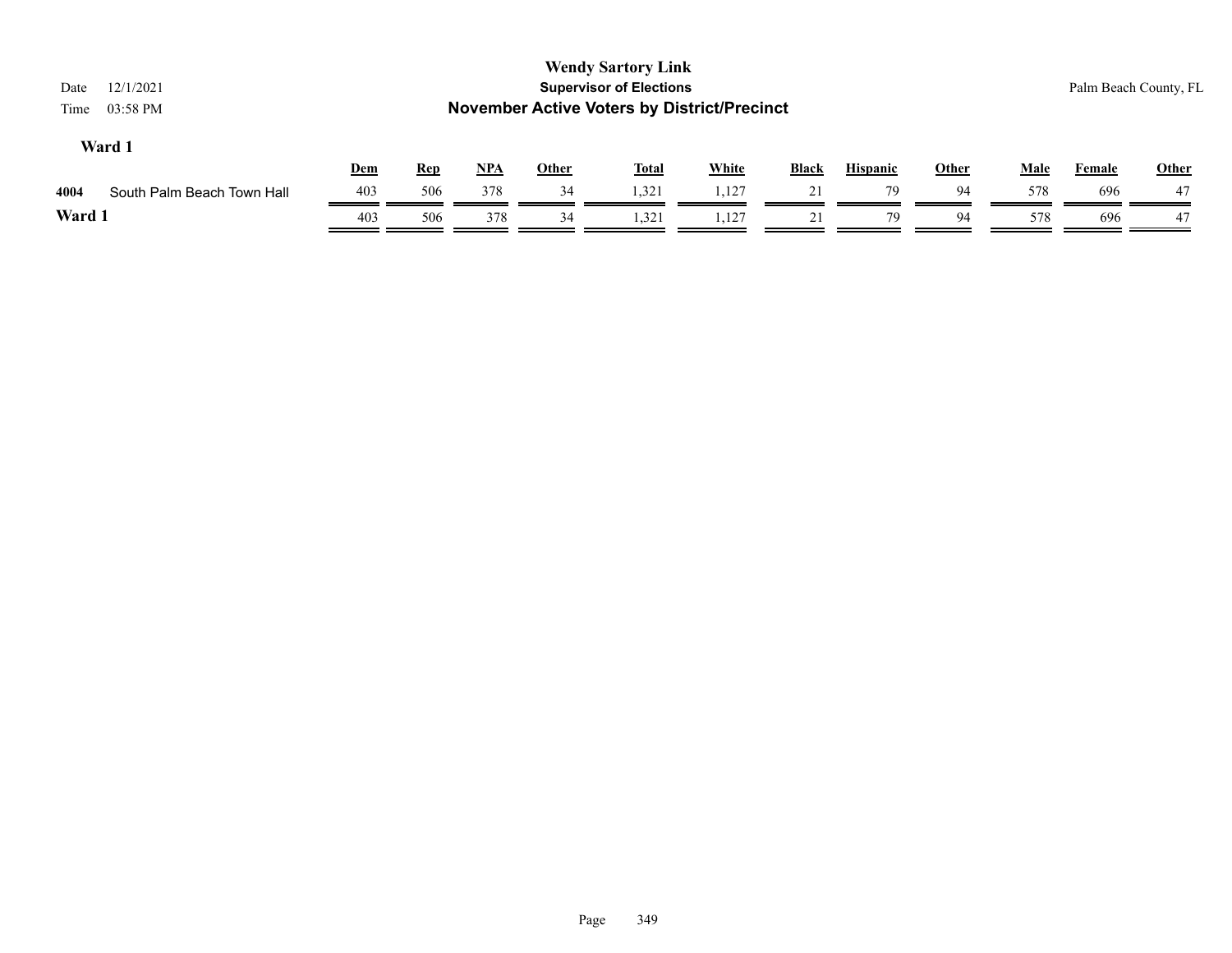|        |                                  | <u>Dem</u> | <b>Rep</b> | $NPA$              | Other        | <b>Total</b> | White    | <b>Black</b> | <b>Hispanic</b> | Other    | <b>Male</b> | Female   | <b>Other</b> |
|--------|----------------------------------|------------|------------|--------------------|--------------|--------------|----------|--------------|-----------------|----------|-------------|----------|--------------|
| 1078   | First Baptist Church Teq         | 346        | 887        | 384                | 22           | 1,639        | 1,536    |              | 42              | 58       | 792         | 811      | 36           |
| 1088   | First Baptist Church Teq         | 10         | 42         | 20                 | $\mathbf{0}$ | 72           | 63       | 0            |                 | 6        | 36          | 35       |              |
| 1094   | First Baptist Church Teq         | 578        | 879        | 536                | 39           | 2,032        | 1,824    | 9            | 81              | 118      | 918         | 1,064    | 50           |
| 1112   | Tequesta Council Chambers        | 17         |            | 46                 | 6            | 146          | 123      |              | 10              | 6        | 69          | 75       |              |
| 1116   | <b>Tequesta Council Chambers</b> |            | $\theta$   | $\left( 0 \right)$ | $\theta$     | $\theta$     | $^{(1)}$ | 0            | 0               | $\theta$ | $\theta$    | $\theta$ | $\mathbf{0}$ |
| 1118   | <b>Tequesta Council Chambers</b> | 164        | 247        | 180                | 23           | 614          | 521      | 13           | 41              | 39       | 242         | 357      | 15           |
| 1120   | Tequesta Council Chambers        | 73         | 243        | 107                | 16           | 439          | 411      |              | Q               | 19       | 205         | 226      | 8            |
| Ward 1 |                                  | 1,188      | 2,375      | 1.273              | 106          | 4,942        | 4.478    | 32           | 186             | 246      | 2,262       | 2,568    | 112          |
|        |                                  |            |            |                    |              |              |          |              |                 |          |             |          |              |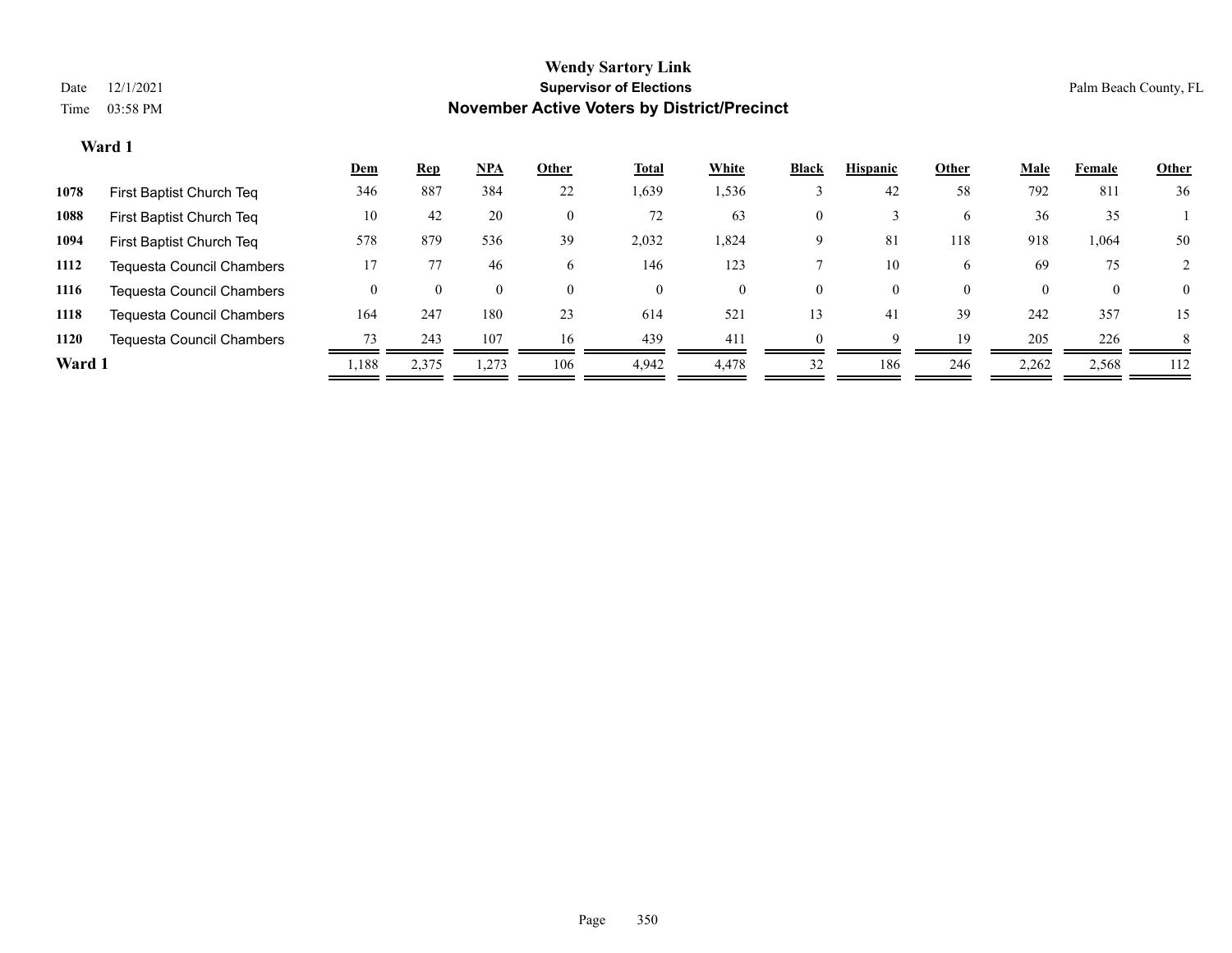| 12/1/2021<br>Date<br>03:58 PM<br>Time |     |            |            |                          | <b>Wendy Sartory Link</b><br><b>Supervisor of Elections</b><br><b>November Active Voters by District/Precinct</b> |              |              |                 |              |             | Palm Beach County, FL |              |
|---------------------------------------|-----|------------|------------|--------------------------|-------------------------------------------------------------------------------------------------------------------|--------------|--------------|-----------------|--------------|-------------|-----------------------|--------------|
| Ward 1                                | Dem | <b>Rep</b> | <u>NPA</u> | Other                    | <u>Total</u>                                                                                                      | <b>White</b> | <b>Black</b> | <b>Hispanic</b> | <b>Other</b> | <b>Male</b> | Female                | <b>Other</b> |
| 4030<br>Village of Golf Admin Bldg    | 36  | 186        | 47         | $\overline{\phantom{a}}$ | 273                                                                                                               | 267          |              |                 |              | 129         | 142                   |              |
| Ward 1                                | 36  | 186        | 47         |                          | 273                                                                                                               | 267          | $\Omega$     |                 |              | 129         | 142                   |              |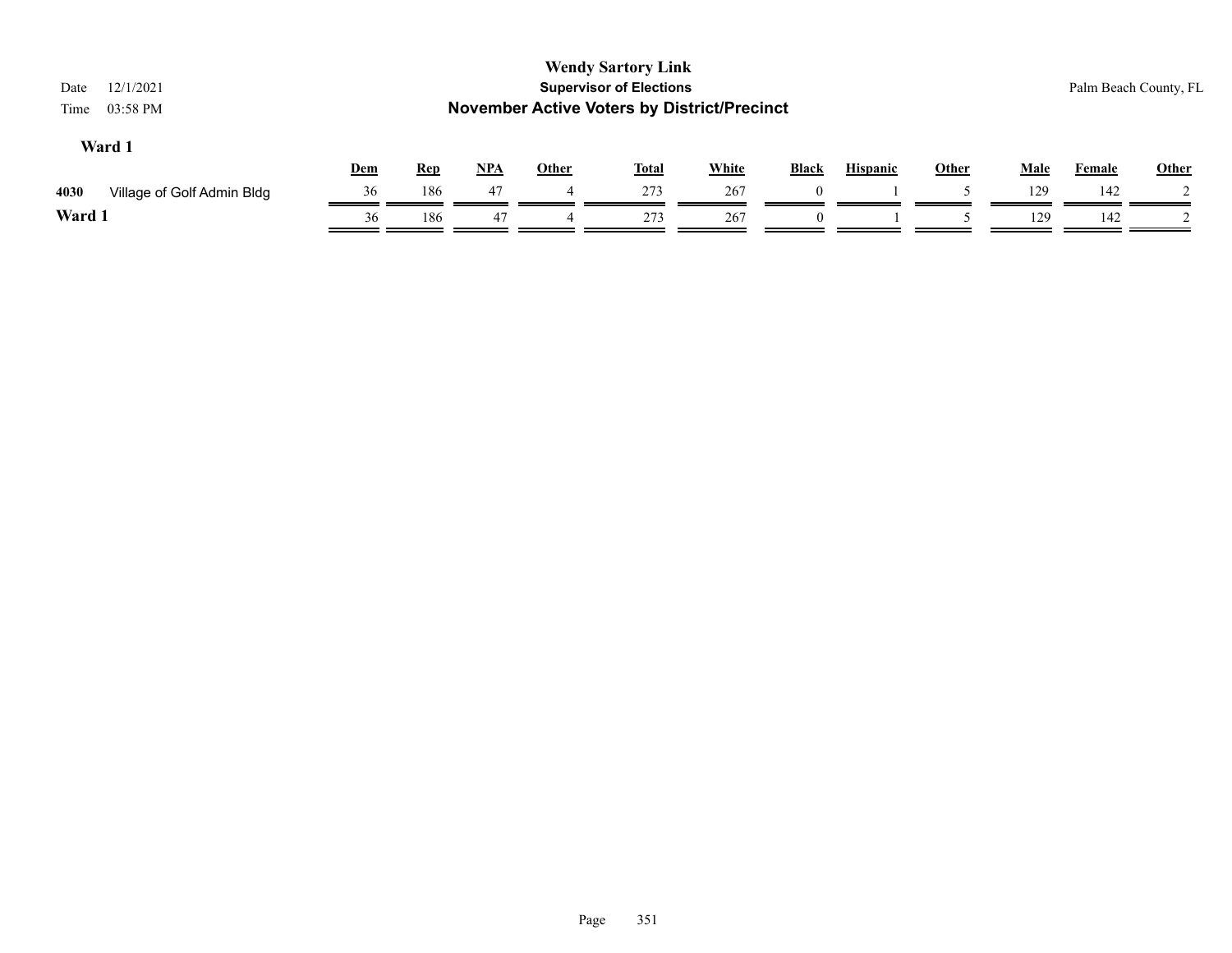|      |                                     | Dem          | <b>Rep</b>       | NPA          | <b>Other</b>   | <b>Total</b> | <b>White</b>   | <b>Black</b>   | <b>Hispanic</b> | <b>Other</b> | <b>Male</b> | <b>Female</b>  | <b>Other</b>   |
|------|-------------------------------------|--------------|------------------|--------------|----------------|--------------|----------------|----------------|-----------------|--------------|-------------|----------------|----------------|
| 2146 | Village Walk HOA Clubhouse          | 545          | 530              | 433          | 45             | 1,553        | 1,206          | 59             | 138             | 150          | 646         | 855            | 52             |
| 6150 | <b>Binks Forest Elementary</b>      | 26           | 40               | 37           | $\overline{4}$ | 107          | 80             | 5              | 9               | 13           | 45          | 59             | 3              |
| 6152 | <b>Binks Forest Elementary</b>      | 405          | 557              | 378          | 36             | 1,376        | 1,044          | 47             | 134             | 151          | 645         | 687            | 44             |
| 6154 | Wellington Landings Middle          | 464          | 517              | 397          | $28\,$         | 1,406        | 1,011          | 87             | 190             | 118          | 630         | 736            | 40             |
| 6156 | <b>Binks Forest Elementary</b>      | 629          | 715              | 575          | 43             | 1,962        | 1,370          | 128            | 294             | 170          | 893         | 1,010          | 59             |
| 6158 | <b>Wellington Elementary</b>        | 784          | 939              | 548          | 42             | 2,313        | 1,698          | 134            | 313             | 168          | 1,053       | 1,187          | 73             |
| 6160 | Wellington Landings Middle          | 670          | 585              | 565          | 40             | 1,860        | 1,205          | 167            | 336             | 152          | 869         | 938            | 53             |
| 6162 | First Baptist Church Wel            | 758          | 663              | 559          | 46             | 2,026        | 1,280          | 212            | 349             | 185          | 902         | 1,060          | 64             |
| 6164 | First Baptist Church Wel            | 832          | 802              | 602          | 57             | 2,293        | 1,539          | 183            | 377             | 194          | 1,022       | 1,198          | $73\,$         |
| 6166 | <b>Wellington Community Center</b>  | 860          | 859              | 745          | 48             | 2,512        | 1,744          | 151            | 408             | 209          | 1,157       | 1,276          | 79             |
| 6168 | First Baptist Church Wel            | 126          | 175              | 144          | 9              | 454          | 347            | 27             | 43              | 37           | 211         | 231            | 12             |
| 6182 | New Horizons Elementary             | 287          | 453              | 318          | 13             | 1,071        | 786            | 46             | 115             | 124          | 462         | 580            | 29             |
| 6184 | Wellington High                     | 666          | 578              | 539          | 36             | 1,819        | 1,124          | 245            | 292             | 158          | 803         | 958            | $58\,$         |
| 6186 | <b>Elbridge Gale Elementary</b>     | 808          | 570              | 644          | 43             | 2,065        | 1,127          | 291            | 434             | 213          | 910         | 1,079          | 76             |
| 6188 | <b>Wellington Village Park</b>      | 221          | 422              | 315          | 28             | 986          | 837            | 18             | 48              | 83           | 401         | 536            | 49             |
| 6190 | Wellington Village Hall             | 811          | 456              | 636          | 47             | 1,950        | 879            | 357            | 505             | 209          | 809         | 1,066          | $75\,$         |
| 6192 | St Peters Methodist Church          | 964          | 795              | 801          | 64             | 2,624        | 1,552          | 284            | 554             | 234          | 1,196       | 1,341          | $87\,$         |
| 6194 | <b>Equestrian Trails Elementary</b> | 498          | 292              | 351          | 18             | 1,159        | 521            | 296            | 152             | 190          | 514         | 588            | 57             |
| 6198 | Wellington Branch Library           | 521          | 358              | 361          | 37             | 1,277        | 701            | 195            | 270             | 111          | 547         | 697            | 33             |
| 6200 | <b>Emerald Cove Middle</b>          | 537          | 567              | 517          | 53             | 1,674        | 1,037          | 179            | 276             | 182          | 742         | 880            | 52             |
| 6202 | <b>Emerald Cove Middle</b>          | 108          | 85               | 98           | 7              | 298          | 173            | 58             | 52              | 15           | 136         | 156            | 6              |
| 6204 | <b>Emerald Cove Middle</b>          | 30           | 21               | 37           | $\mathbf{0}$   | 88           | 45             | 25             | 10              | 8            | 23          | 61             | $\overline{4}$ |
| 6208 | Buena Vida Clubhouse                | 316          | 202              | 179          | 14             | 711          | 621            | 22             | 22              | 46           | 318         | 375            | 18             |
| 6210 | Villa Olympia Clubhouse             | 1,560        | 1,064            | 1,294        | 95             | 4,013        | 1,803          | 703            | 681             | 826          | 1,891       | 1,936          | 186            |
| 6212 | Wellington Village Park             | 143          | 226              | 175          | 18             | 562          | 382            | 15             | 94              | 71           | 256         | 280            | 26             |
| 6214 | Wellington Village Park             | 817          | 749              | 710          | 50             | 2,326        | 1,464          | 255            | 285             | 322          | 1,068       | 1,176          | $82\,$         |
| 6218 | <b>Wellington Village Park</b>      | $\mathbf{0}$ | $\boldsymbol{0}$ | $\mathbf{0}$ | $\mathbf{0}$   | $\mathbf{0}$ | $\overline{0}$ | $\overline{0}$ | $\mathbf{0}$    | $\mathbf{0}$ | $\theta$    | $\overline{0}$ | $\bf{0}$       |
| 6220 | <b>Wellington Village Park</b>      | 57           | 31               | 42           | 6              | 136          | 67             | 16             | 35              | 18           | 56          | 76             | 4              |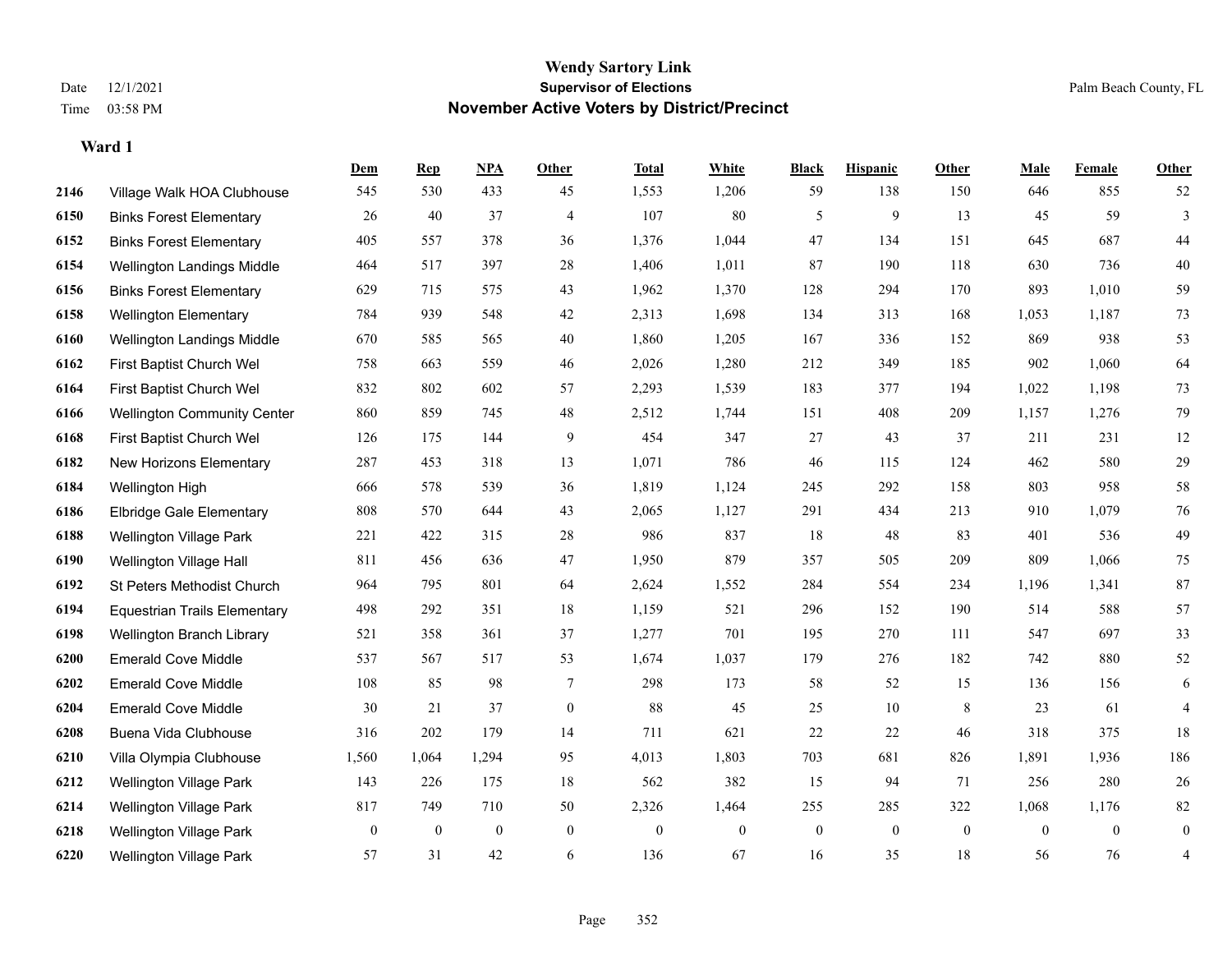| 12/1/2021<br>Date<br>03:58 PM<br>Time |            |            |        |              | <b>Wendy Sartory Link</b><br><b>Supervisor of Elections</b><br><b>November Active Voters by District/Precinct</b> |              |              |                 |              |             |               | Palm Beach County, FL |
|---------------------------------------|------------|------------|--------|--------------|-------------------------------------------------------------------------------------------------------------------|--------------|--------------|-----------------|--------------|-------------|---------------|-----------------------|
| Ward 1                                | <u>Dem</u> | <b>Rep</b> | $NPA$  | <b>Other</b> | <b>Total</b>                                                                                                      | <b>White</b> | <b>Black</b> | <b>Hispanic</b> | <b>Other</b> | <b>Male</b> | <b>Female</b> | <b>Other</b>          |
| 6226<br>The Isles at Wellington       | 745        | 759        | 629    | 44           | 2.177                                                                                                             | 1.402        | 223          | 244             | 308          | 1,023       | 1.060         | 94                    |
| Ward 1                                | 15,188     | 14,010     | 12,629 | 971          | 42,798                                                                                                            | 27,045       | 4,428        | 6,660           | 4,665        | 19,228      | 22,082        | 1,488                 |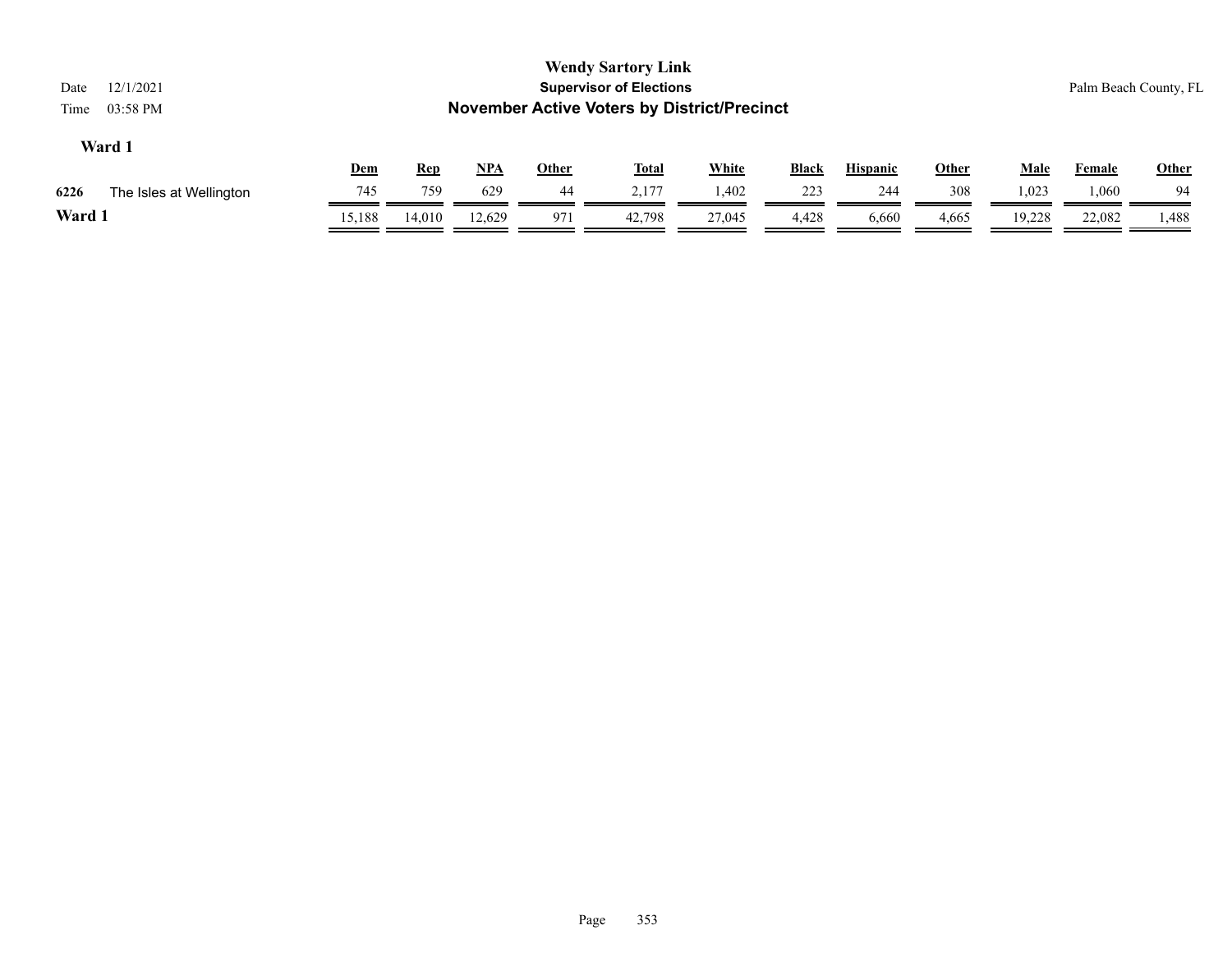| Date<br>Time                                                                                                                                                | 12/1/2021<br>03:58 PM |     |     |          |          | <b>Wendy Sartory Link</b><br><b>Supervisor of Elections</b><br><b>November Active Voters by District/Precinct</b> |     |          |     |     |     |        | Palm Beach County, FL |
|-------------------------------------------------------------------------------------------------------------------------------------------------------------|-----------------------|-----|-----|----------|----------|-------------------------------------------------------------------------------------------------------------------|-----|----------|-----|-----|-----|--------|-----------------------|
| Ward 1<br><b>White</b><br><u>NPA</u><br><b>Hispanic</b><br><b>Other</b><br><b>Total</b><br><b>Black</b><br><b>Other</b><br><b>Male</b><br>Dem<br><b>Rep</b> |                       |     |     |          |          |                                                                                                                   |     |          |     |     |     | Female | <b>Other</b>          |
| 6072                                                                                                                                                        | Seminole Ridge High   | 533 | 499 | 507      | 49       | 1,588                                                                                                             | 720 | 310      | 425 | 133 | 737 | 827    | 24                    |
| 6073                                                                                                                                                        | Seminole Ridge High   |     | 0   | $\Omega$ | $\theta$ | $\Omega$                                                                                                          |     | $\Omega$ |     |     |     |        | $\theta$              |
| Ward 1                                                                                                                                                      |                       | 533 | 499 | 507      | 49       | 1,588                                                                                                             | 720 | 310      | 425 | 133 | 737 | 827    | 24                    |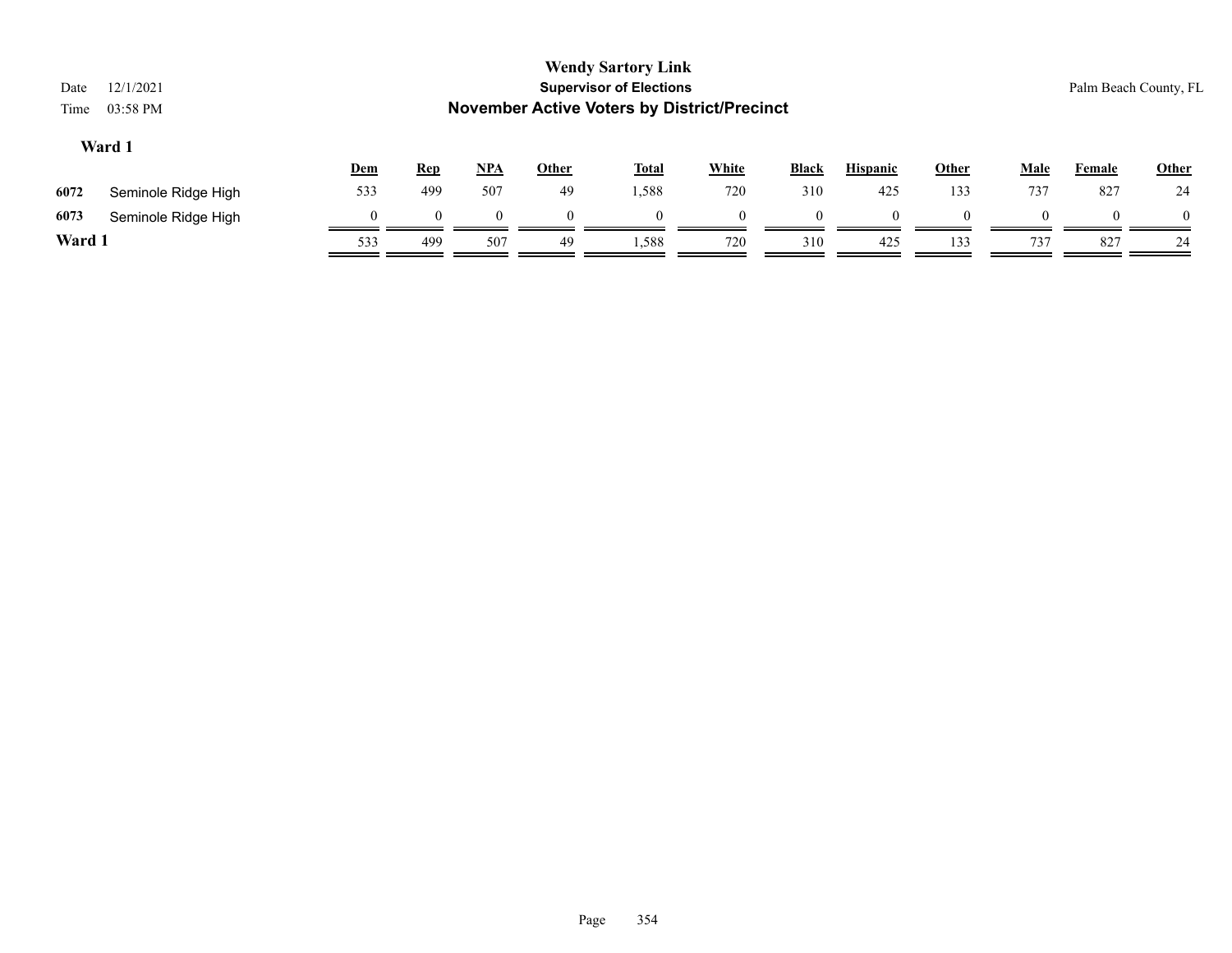**Ward 1**

#### **Wendy Sartory Link** Date 12/1/2021 **Supervisor of Elections** Palm Beach County, FL Time 03:58 PM **November Active Voters by District/Precinct**

## **Dem Rep NPA Other Total White Black Hispanic Other Male Female Other** Jeaga Middle 181 92 111 6 390 151 129 39 71 172 206 12 Grassy Waters Elementary 1,044 323 596 46 2,009 593 732 399 285 851 1,087 71 Jeaga Middle 171 81 100 9 361 149 111 77 24 146 204 11 Jeaga Middle 0 0 0 0 0 0 0 0 0 0 0 0 Club Baywinds 829 547 368 36 1,780 1,349 153 170 108 726 1,011 43 Andros Isle POA Clubhouse 846 561 551 35 1,993 1,078 394 298 223 849 1,075 69 Riverwalk Clubhouse 750 713 567 50 2,080 1,635 93 173 179 892 1,126 62 Riverwalk Clubhouse 52 30 30 4 116 56 33 18 9 45 68 3 Riverwalk Clubhouse 95 47 70 10 222 87 58 52 25 98 122 2 Turning Points Academy 0 0 0 0 0 0 0 0 0 0 0 0 West Gate Elementary 14 14 18 0 46 33 3 6 4 26 20 0 West Gate Elementary 1 0 0 0 1 1 0 0 0 1 0 0 Howard Park Community Center 144 81 97 6 328 167 54 71 36 151 169 8 Conniston Middle 426 249 320 16 1,011 397 99 442 73 457 514 40 Belvedere Elementary 560 380 387 24 1,351 1,065 28 150 108 636 666 49 Belvedere Elementary 608 351 486 28 1,473 545 152 624 152 631 753 89 Belvedere Elementary 0 0 0 0 0 0 0 0 0 0 0 0 Belvedere Elementary 143 125 123 7 398 329 16 27 26 192 196 10 St Catherine Church 438 552 370 31 1,391 1,156 38 91 106 622 717 52 STEM Bldg at S FL Science Ctr 519 322 429 32 1,302 491 62 634 115 593 654 55 Palmwood Lodge #303 660 450 572 43 1,725 745 82 734 164 781 862 82 Palmwood Lodge #303 339 156 269 19 783 319 77 297 90 361 387 35 South Olive Community Center 569 430 385 34 1,418 1,080 31 197 110 669 702 47 Lakeside Presbyterian Church 291 358 192 22 863 746 3 56 58 398 438 27 Lakeside Presbyterian Church 352 411 268 34 1,065 880 20 81 84 485 546 34 Ibis POA Admin Building 1,022 1,098 735 86 2,941 2,579 91 70 201 1,386 1,488 67 Ibis POA Admin Building 0 0 0 0 0 0 0 0 0 0 0 0

Ironhorse Country Club 160 258 120 10 548 441 35 20 52 245 293 10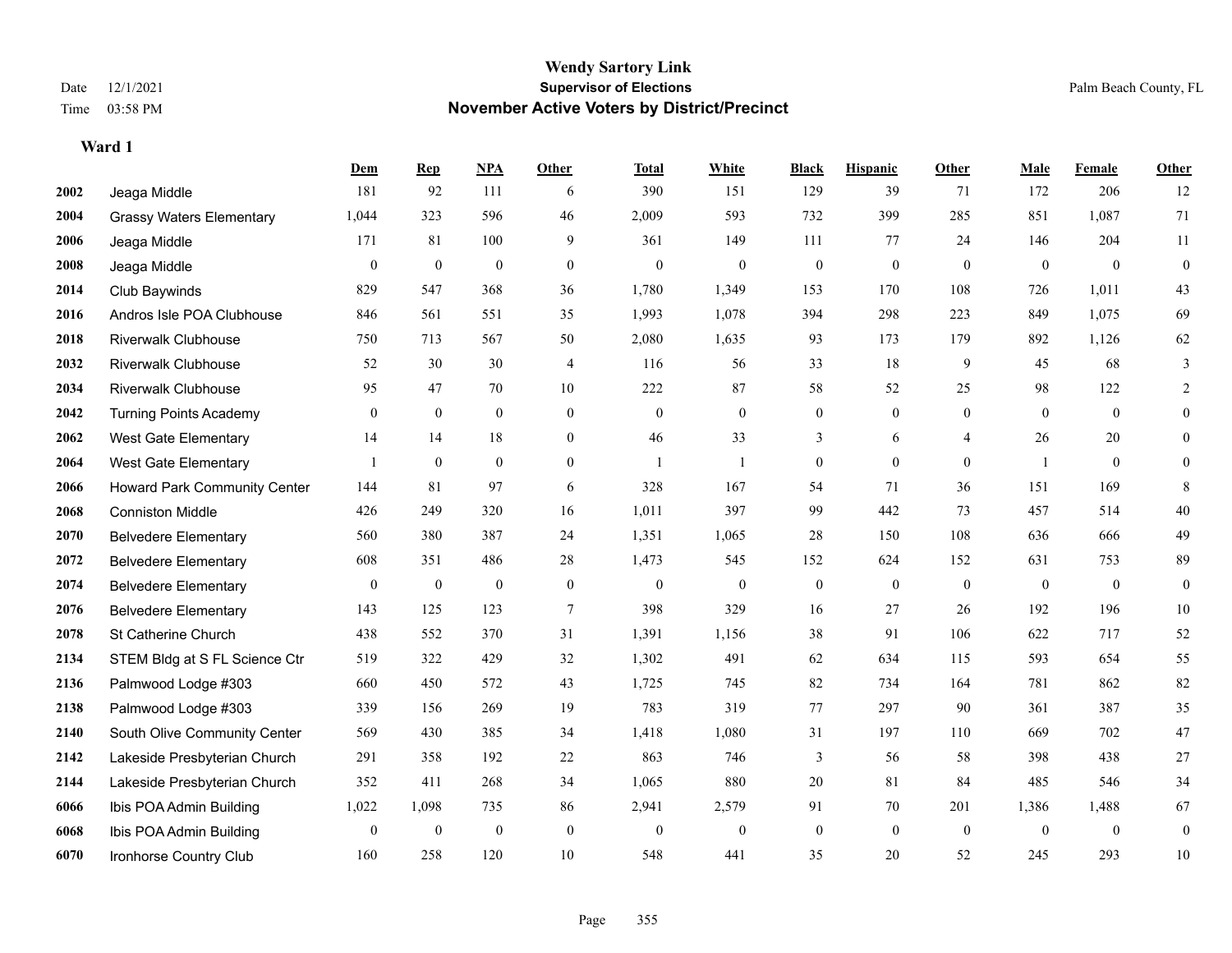|      |                                       | Dem            | <b>Rep</b>     | NPA          | <b>Other</b>   | <b>Total</b> | <b>White</b>   | <b>Black</b>     | <b>Hispanic</b> | <b>Other</b>   | <b>Male</b>    | Female         | <b>Other</b>     |
|------|---------------------------------------|----------------|----------------|--------------|----------------|--------------|----------------|------------------|-----------------|----------------|----------------|----------------|------------------|
| 7032 | <b>Crossroads Baptist Church</b>      | $\mathbf{0}$   | $\mathbf{0}$   | $\mathbf{0}$ | $\overline{0}$ | $\theta$     | $\overline{0}$ | $\mathbf{0}$     | $\overline{0}$  | $\overline{0}$ | $\theta$       | $\overline{0}$ | $\theta$         |
| 7048 | <b>Crossroads Baptist Church</b>      | 278            | 8              | 92           | 10             | 388          | $\tau$         | 325              | 28              | 28             | 132            | 239            | 17               |
| 7050 | <b>Crossroads Baptist Church</b>      |                | 2              | $\mathbf{1}$ | $\overline{0}$ | 4            | 3              | $\mathbf{0}$     | $\overline{0}$  | $\overline{1}$ | $\overline{1}$ | 3              | $\mathbf{0}$     |
| 7052 | <b>Crossroads Baptist Church</b>      | $\overline{0}$ | $\overline{0}$ | $\bf{0}$     | $\overline{0}$ | $\theta$     | $\overline{0}$ | $\mathbf{0}$     | $\overline{0}$  | $\mathbf{0}$   | $\mathbf{0}$   | $\theta$       | $\theta$         |
| 7056 | <b>Crossroads Baptist Church</b>      | $\theta$       | $\overline{0}$ | $\mathbf{0}$ | $\Omega$       | $\theta$     | $\overline{0}$ | $\theta$         | $\theta$        | $\theta$       | $\Omega$       | $\theta$       | $\theta$         |
| 7058 | Palm Beach Lakes High                 | 1,426          | 363            | 607          | 45             | 2,441        | 809            | 1,102            | 307             | 223            | 986            | 1,357          | $98\,$           |
| 7060 | Ephesus Junior Academy                | 1,171          | 63             | 233          | 16             | 1,483        | 104            | 1,220            | 51              | 108            | 601            | 835            | $47\,$           |
| 7064 | Grace Episcopal Church                | 1,304          | 159            | 433          | 33             | 1,929        | 337            | 1,262            | 130             | 200            | 828            | 1,018          | 83               |
| 7066 | Northboro Elementary                  | 1,050          | 193            | 437          | 28             | 1,708        | 461            | 905              | 170             | 172            | 771            | 866            | 71               |
| 7068 | <b>Pleasant City Community Center</b> | 938            | 241            | 478          | 34             | 1,691        | 782            | 590              | 174             | 145            | 824            | 792            | 75               |
| 7070 | Northboro Elementary                  | 447            | 395            | 371          | 39             | 1,252        | 999            | 64               | 85              | 104            | 581            | 637            | 34               |
| 7072 | <b>Egret Lake Elementary</b>          | 484            | 113            | 232          | 8              | 837          | 215            | 376              | 138             | 108            | 362            | 444            | 31               |
| 7074 | <b>Egret Lake Elementary</b>          | 200            | 39             | 92           | 11             | 342          | 55             | 201              | 39              | 47             | 148            | 186            | 8                |
| 7078 | <b>Egret Lake Elementary</b>          | 345            | 101            | 152          | 18             | 616          | 417            | 102              | 52              | 45             | 239            | 355            | $22\,$           |
| 7080 | <b>Egret Lake Elementary</b>          | 22             | 2              | $\mathbf{1}$ | $\overline{0}$ | 25           | 24             | $\boldsymbol{0}$ | $\overline{0}$  |                | 6              | 18             |                  |
| 7086 | <b>Bear Lakes Middle</b>              | 37             | 18             | 13           | $\overline{1}$ | 69           | 26             | 16               | 11              | 16             | 24             | 40             | 5                |
| 7088 | Whitehall Clubhouse #3                | 680            | 486            | 457          | 52             | 1,675        | 1,061          | 251              | 199             | 164            | 771            | 856            | $48\,$           |
| 7090 | Bear Lakes Middle                     | 1,316          | 483            | 820          | 55             | 2,674        | 1,063          | 921              | 380             | 310            | 1,157          | 1,398          | 119              |
| 7092 | Palm Beach Lakes High                 | 116            | 36             | 75           | 3              | 230          | 85             | 66               | 22              | 57             | 106            | 111            | 13               |
| 7094 | Salvation Army Activity Hall          | 606            | 79             | 282          | 10             | 977          | 157            | 514              | 130             | 176            | 417            | 514            | $46\,$           |
| 7096 | Salvation Army Activity Hall          | 838            | 299            | 489          | 34             | 1,660        | 675            | 541              | 256             | 188            | 664            | 915            | 81               |
| 7100 | U M Church of Palm Beaches            | 946            | 424            | 683          | 64             | 2,117        | 1,013          | 662              | 238             | 204            | 945            | 1,105          | 67               |
| 7102 | <b>First Christian Church</b>         | 745            | 185            | 326          | 23             | 1,279        | 415            | 635              | 104             | 125            | 486            | 748            | 45               |
| 7104 | WPB City Fire Station #5              | 736            | 400            | 431          | 28             | 1,595        | 987            | 268              | 192             | 148            | 691            | 852            | 52               |
| 7106 | Roosevelt Elementary                  | 2,038          | 165            | 551          | 31             | 2,785        | 267            | 2,063            | 244             | 211            | 1,107          | 1,562          | 116              |
| 7108 | <b>Chamber of Commerce</b>            | 405            | 416            | 346          | 55             | 1,222        | 921            | 60               | 105             | 136            | 575            | 610            | 37               |
| 7120 | U M Church of Palm Beaches            | 278            | 112            | 178          | 10             | 578          | 207            | 209              | 107             | 55             | 249            | 297            | $32\,$           |
| 7122 | U M Church of Palm Beaches            | $\mathbf{0}$   | $\mathbf{0}$   | $\mathbf{0}$ | $\theta$       | $\theta$     | $\mathbf{0}$   | $\theta$         | $\Omega$        | $\Omega$       | $\theta$       | $\theta$       | $\boldsymbol{0}$ |